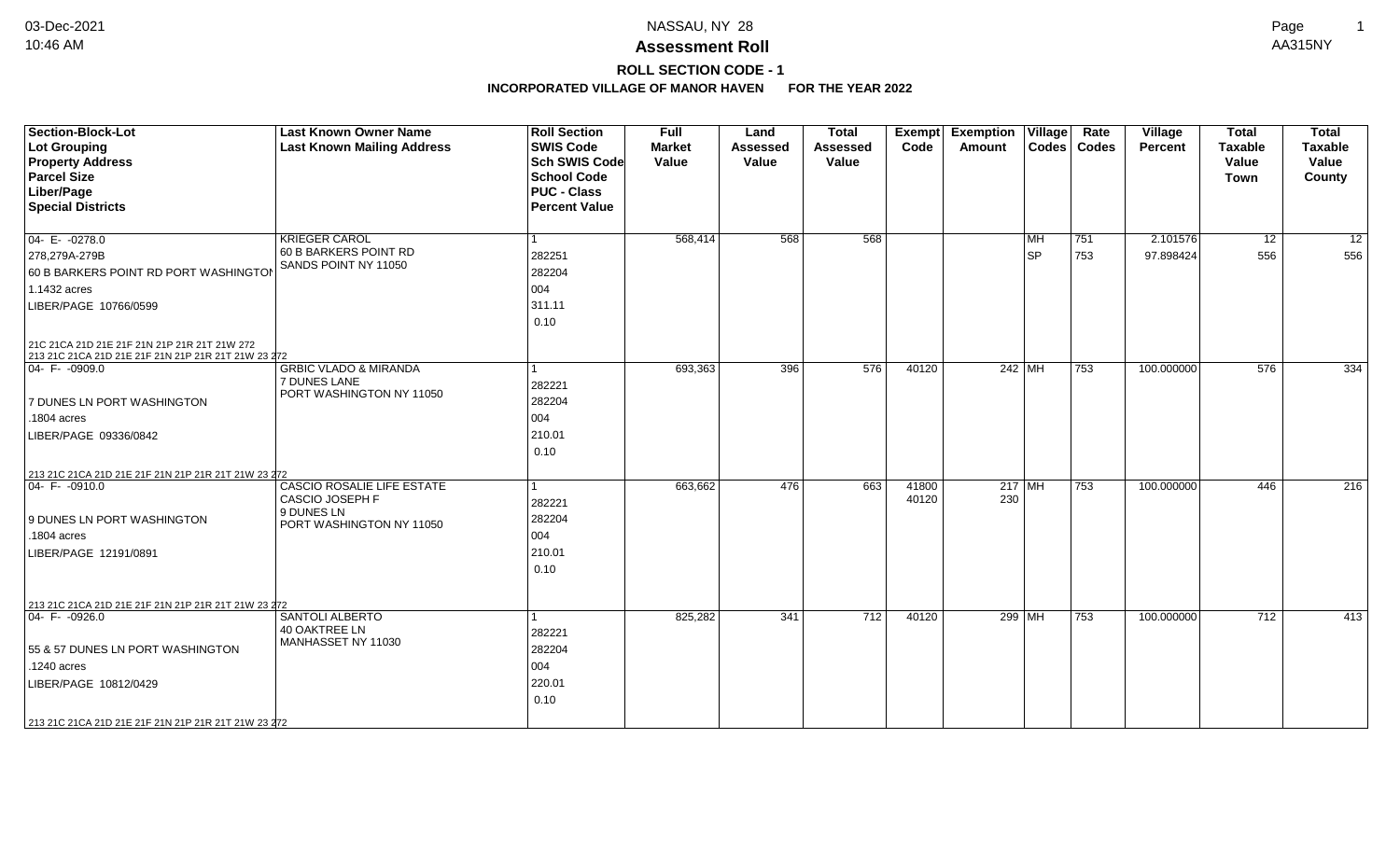**ROLL SECTION CODE - 1**

| <b>Section-Block-Lot</b>                                                  | <b>Last Known Owner Name</b>                | <b>Roll Section</b>  | <b>Full</b>   | Land            | Total    |       | Exempt Exemption Village | Rate          | <b>Village</b> | <b>Total</b>   | <b>Total</b>   |
|---------------------------------------------------------------------------|---------------------------------------------|----------------------|---------------|-----------------|----------|-------|--------------------------|---------------|----------------|----------------|----------------|
| Lot Grouping                                                              | <b>Last Known Mailing Address</b>           | <b>SWIS Code</b>     | <b>Market</b> | <b>Assessed</b> | Assessed | Code  | Amount                   | Codes   Codes | Percent        | <b>Taxable</b> | <b>Taxable</b> |
| <b>Property Address</b>                                                   |                                             | <b>Sch SWIS Code</b> | Value         | Value           | Value    |       |                          |               |                | Value          | Value          |
| <b>Parcel Size</b>                                                        |                                             | <b>School Code</b>   |               |                 |          |       |                          |               |                | <b>Town</b>    | County         |
| Liber/Page                                                                |                                             | <b>PUC - Class</b>   |               |                 |          |       |                          |               |                |                |                |
| <b>Special Districts</b>                                                  |                                             | <b>Percent Value</b> |               |                 |          |       |                          |               |                |                |                |
|                                                                           |                                             |                      |               |                 |          |       |                          |               |                |                |                |
| 04- F- - 0927.0                                                           | 51-53 DUNES LLC<br>5115 AMERICAN BLVD W     | $\mathbf{1}$         | 865,424       | 395             | 865      | 40120 | 253 MH                   | 753           | 100.000000     | 865            | 612            |
|                                                                           | BLOOMINGTON MN 55437                        | 282221               |               |                 |          |       |                          |               |                |                |                |
| 53 DUNES LN PORT WASHINGTON                                               |                                             | 282204               |               |                 |          |       |                          |               |                |                |                |
| .1240 acres                                                               |                                             | 004                  |               |                 |          |       |                          |               |                |                |                |
| LIBER/PAGE 12909/0524                                                     |                                             | 220.01               |               |                 |          |       |                          |               |                |                |                |
|                                                                           |                                             | 0.10                 |               |                 |          |       |                          |               |                |                |                |
| 213 21C 21CA 21D 21E 21F 21N 21P 21R 21T 21W 23 272                       |                                             |                      |               |                 |          |       |                          |               |                |                |                |
| 04- F- -0929.0                                                            | KOLITSOPOULOS ANASTASIOS & S                | $\mathbf{1}$         | 865,424       | 395             | 865      | 40120 | $253$ MH                 | $ 753\rangle$ | 100.000000     | 865            | 612            |
|                                                                           | 47 -49 DUNES LN<br>PORT WASHINGTON NY 11050 | 282221               |               |                 |          |       |                          |               |                |                |                |
| 47-49 DUNES LN PORT WASHINGTON                                            |                                             | 282204               |               |                 |          |       |                          |               |                |                |                |
| .1240 acres                                                               |                                             | 004                  |               |                 |          |       |                          |               |                |                |                |
| LIBER/PAGE 11658/0708                                                     |                                             | 220.01               |               |                 |          |       |                          |               |                |                |                |
|                                                                           |                                             | 0.10                 |               |                 |          |       |                          |               |                |                |                |
| 213 21C 21CA 21D 21E 21F 21N 21P 21R 21T 21W 23 272                       |                                             |                      |               |                 |          |       |                          |               |                |                |                |
| $04 - F - 0930.0$                                                         | KOLITSOPOULOS ANASTASIOS & SHERYL           | 1                    | 865,424       | 395             | 865      | 40120 | 257 MH                   | 753           | 100.000000     | 865            | 608            |
|                                                                           | 43 DUNE LN                                  | 282221               |               |                 |          |       |                          |               |                |                |                |
| 43 DUNE LN PORT WASHINGTON                                                | PORT WASHINGTON NY 11050                    | 282204               |               |                 |          |       |                          |               |                |                |                |
| 1240 acres                                                                |                                             | 004                  |               |                 |          |       |                          |               |                |                |                |
| LIBER/PAGE 12031/0925                                                     |                                             | 220.01               |               |                 |          |       |                          |               |                |                |                |
|                                                                           |                                             | 0.10                 |               |                 |          |       |                          |               |                |                |                |
|                                                                           |                                             |                      |               |                 |          |       |                          |               |                |                |                |
| 213 21C 21CA 21D 21E 21F 21N 21P 21R 21T 21W 23 272<br>$ 04 - F - 0934.0$ | CHOE CHRIS & JUNG JIHYUN                    | 1                    | 755,837       | 405             | 756      | 40120 | 206 MH                   | 753           | 100.000000     | 756            | 550            |
|                                                                           | 4 CORNWALL LN                               | 282221               |               |                 |          |       |                          |               |                |                |                |
| 4 CORNWALL LN PORT WASHINGTON                                             | PORT WASHINGTON NY 11050                    | 282204               |               |                 |          |       |                          |               |                |                |                |
| .1301 acres                                                               |                                             | 004                  |               |                 |          |       |                          |               |                |                |                |
| LIBER/PAGE 14088/0977                                                     |                                             | 220.01               |               |                 |          |       |                          |               |                |                |                |
|                                                                           |                                             | 0.10                 |               |                 |          |       |                          |               |                |                |                |
|                                                                           |                                             |                      |               |                 |          |       |                          |               |                |                |                |
| 213 21C 21CA 21D 21E 21F 21N 21P 21R 21T 21W 23 272                       | HU WU HENRY & CATHERINE                     | $\mathbf{1}$         | 858,254       | 360             | 789      | 40120 | 251 MH                   | 753           | 100.000000     | 789            | 538            |
| 04- F- -0935.0                                                            | 20 BARKERS POINT ROAD                       |                      |               |                 |          |       |                          |               |                |                |                |
|                                                                           | PORT WASHINGTON NY 11050                    | 282221               |               |                 |          |       |                          |               |                |                |                |
| 10 -12 CORNWALL LN PORT WASHINGTON                                        |                                             | 282204               |               |                 |          |       |                          |               |                |                |                |
| .1221 acres                                                               |                                             | 004                  |               |                 |          |       |                          |               |                |                |                |
| LIBER/PAGE 10253/0541                                                     |                                             | 220.01               |               |                 |          |       |                          |               |                |                |                |
|                                                                           |                                             | 0.10                 |               |                 |          |       |                          |               |                |                |                |
| 213 21C 21CA 21D 21E 21F 21N 21P 21R 21T 21W 23 272                       |                                             |                      |               |                 |          |       |                          |               |                |                |                |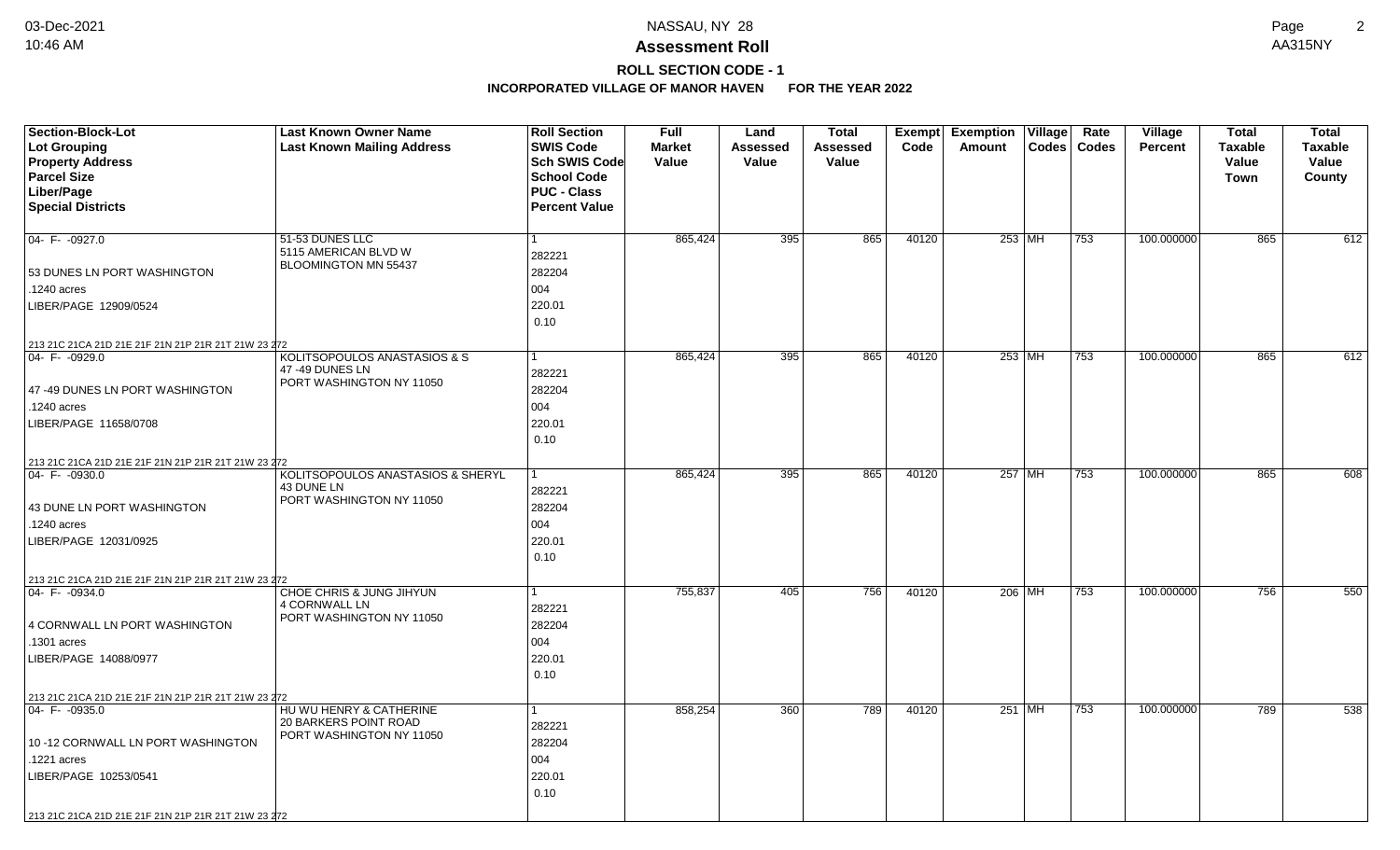## **ROLL SECTION CODE - 1**

| Section-Block-Lot                                   | <b>Last Known Owner Name</b>          | <b>Roll Section</b>  | <b>Full</b>   | Land     | <b>Total</b> | Exempt | <b>Exemption Village</b> | Rate          | Village        | <b>Total</b>   | <b>Total</b>   |
|-----------------------------------------------------|---------------------------------------|----------------------|---------------|----------|--------------|--------|--------------------------|---------------|----------------|----------------|----------------|
| <b>Lot Grouping</b>                                 | <b>Last Known Mailing Address</b>     | <b>SWIS Code</b>     | <b>Market</b> | Assessed | Assessed     | Code   | Amount                   | Codes   Codes | <b>Percent</b> | <b>Taxable</b> | <b>Taxable</b> |
| <b>Property Address</b>                             |                                       | Sch SWIS Code        | Value         | Value    | Value        |        |                          |               |                | Value          | Value          |
| <b>Parcel Size</b>                                  |                                       | <b>School Code</b>   |               |          |              |        |                          |               |                | Town           | County         |
| Liber/Page                                          |                                       | <b>PUC - Class</b>   |               |          |              |        |                          |               |                |                |                |
| <b>Special Districts</b>                            |                                       | <b>Percent Value</b> |               |          |              |        |                          |               |                |                |                |
|                                                     |                                       |                      |               |          |              |        |                          |               |                |                |                |
| $04 - F - 0936.0$                                   | JOHN & NOELL TOUHY-PW LLC             |                      | 851,085       | 378      | 851          | 40120  | 280 MH                   | 753           | 100.000000     | 851            | 571            |
|                                                     | 300 VANDERBILT PKWY                   | 282221               |               |          |              |        |                          |               |                |                |                |
| 14 -16 CORNWALL LN PORT WASHINGTON                  | DIX HILLS NY 11746                    | 282204               |               |          |              |        |                          |               |                |                |                |
| .1134 acres                                         |                                       | 004                  |               |          |              |        |                          |               |                |                |                |
| LIBER/PAGE 12406/0646                               |                                       | 220.01               |               |          |              |        |                          |               |                |                |                |
|                                                     |                                       | 0.10                 |               |          |              |        |                          |               |                |                |                |
| 213 21C 21CA 21D 21E 21F 21N 21P 21R 21T 21W 23 272 |                                       |                      |               |          |              |        |                          |               |                |                |                |
| $ 04 - F - 0937.0$                                  | <b>RESSA FAMILY TRUST</b>             |                      | 867,472       | 395      | 867          | 40120  | $253$ MH                 | 753           | 100.000000     | 867            | 614            |
|                                                     | 15 SOUTH BAYLES AVE                   | 282221               |               |          |              |        |                          |               |                |                |                |
| 35 DUNES LN PORT WASHINGTON                         | PORT WASHINGTON NY 11050              | 282204               |               |          |              |        |                          |               |                |                |                |
| .1240 acres                                         |                                       | 004                  |               |          |              |        |                          |               |                |                |                |
| LIBER/PAGE 11945/0492                               |                                       | 220.01               |               |          |              |        |                          |               |                |                |                |
|                                                     |                                       | 0.10                 |               |          |              |        |                          |               |                |                |                |
|                                                     |                                       |                      |               |          |              |        |                          |               |                |                |                |
| 213 21C 21CA 21D 21E 21F 21N 21P 21R 21T 21W 23 272 | <b>RESSA FAMILY TRUST</b>             |                      | 867,472       | 395      | 867          | 40120  | $253$ MH                 | 753           | 100.000000     | 867            | 614            |
| $ 04 - F - 0938.0$                                  | <b>15 SOUTH BAYLES AVE</b>            | 282221               |               |          |              |        |                          |               |                |                |                |
|                                                     | PORT WASHINGTON NY 11050              | 282204               |               |          |              |        |                          |               |                |                |                |
| 37 DUNES LN PORT WASHINGTON                         |                                       |                      |               |          |              |        |                          |               |                |                |                |
| .1240 acres                                         |                                       | 004                  |               |          |              |        |                          |               |                |                |                |
| LIBER/PAGE 11945/0547                               |                                       | 220.01               |               |          |              |        |                          |               |                |                |                |
|                                                     |                                       | 0.10                 |               |          |              |        |                          |               |                |                |                |
| 213 21C 21CA 21D 21E 21F 21N 21P 21R 21T 21W 23 272 |                                       |                      |               |          |              |        |                          |               |                |                |                |
| $ 04 - F - 0941.0$                                  | KIRANEHA HOLDINGS LLC<br>5 BEVERLY RD |                      | 867,472       | 371      | 815          | 40120  | 315 MH                   | 753           | 100.000000     | 815            | 500            |
|                                                     | GREAT NECK NY 11024                   | 282221               |               |          |              |        |                          |               |                |                |                |
| 33 DUNES LN PORT WASHINGTON                         |                                       | 282204               |               |          |              |        |                          |               |                |                |                |
| .1240 acres                                         |                                       | 004                  |               |          |              |        |                          |               |                |                |                |
| LIBER/PAGE 13625/0842                               |                                       | 220.01               |               |          |              |        |                          |               |                |                |                |
|                                                     |                                       | 0.10                 |               |          |              |        |                          |               |                |                |                |
| 213 21C 21CA 21D 21E 21F 21N 21P 21R 21T 21W 23 272 |                                       |                      |               |          |              |        |                          |               |                |                |                |
| $04 - F - 0942.0$                                   | KIRANEHA HOLDINGS LLC                 |                      | 867,472       | 371      | 815          | 40120  | 286 MH                   | 753           | 100.000000     | 815            | 529            |
|                                                     | 5 BEVERLY RD                          | 282221               |               |          |              |        |                          |               |                |                |                |
| 31 DUNES LN PORT WASHINGTON                         | GREAT NECK NY 11021                   | 282204               |               |          |              |        |                          |               |                |                |                |
| .1240 acres                                         |                                       | 004                  |               |          |              |        |                          |               |                |                |                |
| LIBER/PAGE 13625/0848                               |                                       | 220.01               |               |          |              |        |                          |               |                |                |                |
|                                                     |                                       | 0.10                 |               |          |              |        |                          |               |                |                |                |
| 213 21C 21CA 21D 21E 21F 21N 21P 21R 21T 21W 23 272 |                                       |                      |               |          |              |        |                          |               |                |                |                |
|                                                     |                                       |                      |               |          |              |        |                          |               |                |                |                |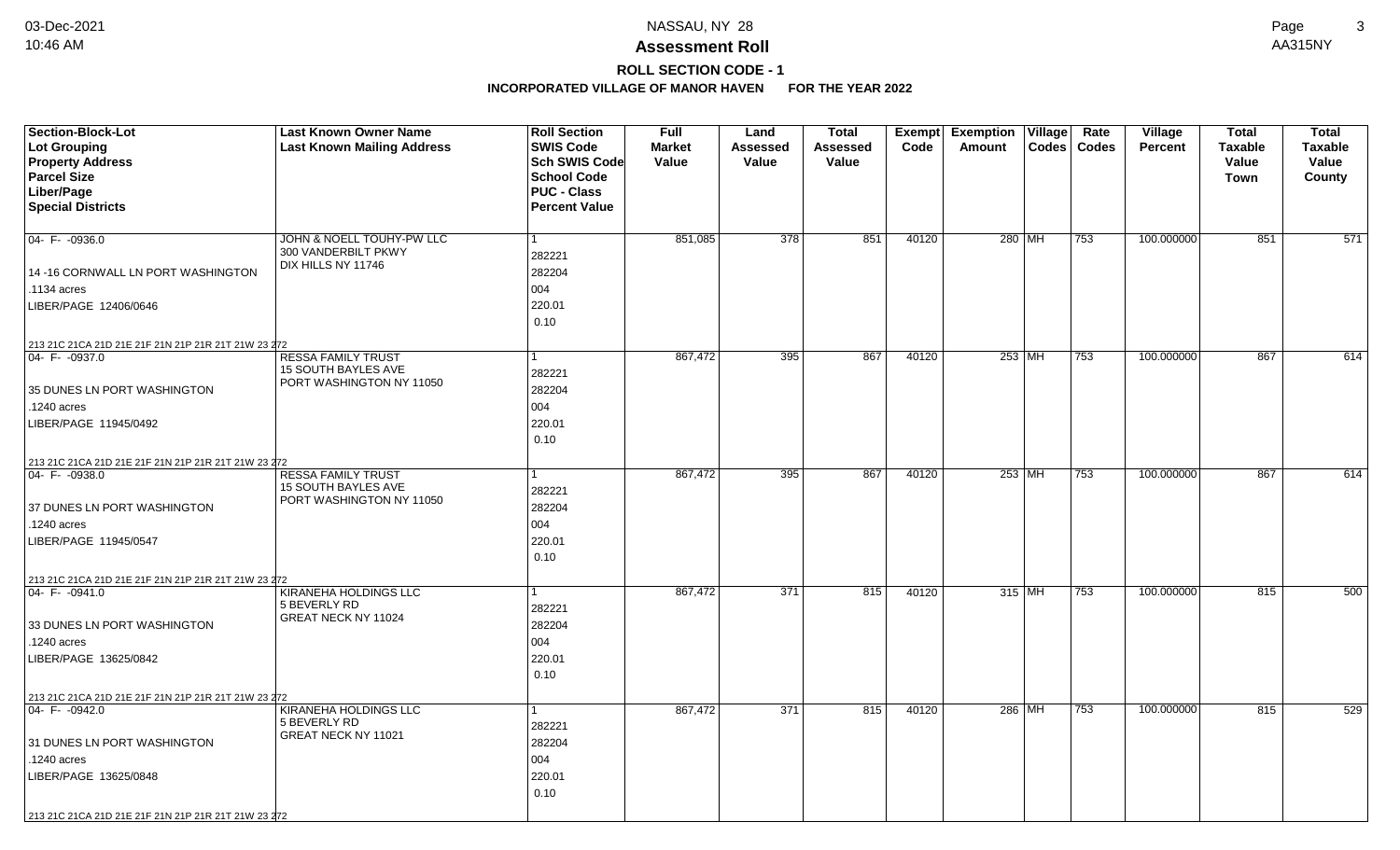## **ROLL SECTION CODE - 1**

| Section-Block-Lot<br>Lot Grouping<br><b>Property Address</b> | <b>Last Known Owner Name</b><br><b>Last Known Mailing Address</b> | <b>Roll Section</b><br><b>SWIS Code</b><br>Sch SWIS Code         | Full<br><b>Market</b><br>Value | Land<br>Assessed<br>Value | <b>Total</b><br>Assessed<br>Value | Code  | Exempt Exemption Village<br>Amount | Rate<br>Codes   Codes | Village<br><b>Percent</b> | <b>Total</b><br><b>Taxable</b><br>Value | <b>Total</b><br><b>Taxable</b><br>Value |
|--------------------------------------------------------------|-------------------------------------------------------------------|------------------------------------------------------------------|--------------------------------|---------------------------|-----------------------------------|-------|------------------------------------|-----------------------|---------------------------|-----------------------------------------|-----------------------------------------|
| <b>Parcel Size</b><br>Liber/Page<br><b>Special Districts</b> |                                                                   | <b>School Code</b><br><b>PUC - Class</b><br><b>Percent Value</b> |                                |                           |                                   |       |                                    |                       |                           | <b>Town</b>                             | County                                  |
| $04 - F - 0943.0$                                            | Ressa Gtz Properties Llc<br>15 SOUTH BAYLES AVE                   | 282221                                                           | 829,578                        | $\overline{379}$          | 795                               | 40120 | 294 MH                             | 753                   | 100.000000                | 795                                     | 501                                     |
| 21 DUNES LN PORT WASHINGTON                                  | PORT WASHINGTON NY 11050                                          | 282204                                                           |                                |                           |                                   |       |                                    |                       |                           |                                         |                                         |
| .1240 acres                                                  |                                                                   | 004                                                              |                                |                           |                                   |       |                                    |                       |                           |                                         |                                         |
| LIBER/PAGE 12913/0146                                        |                                                                   | 220.01<br>0.10                                                   |                                |                           |                                   |       |                                    |                       |                           |                                         |                                         |
| 213 21C 21CA 21D 21E 21F 21N 21P 21R 21T 21W 23 272          |                                                                   |                                                                  |                                |                           |                                   |       |                                    |                       |                           |                                         |                                         |
| $ 04 - F - 0944.0$                                           | Ressa Gtz Properties Llc<br>15 SOUTH BAYLES AVE                   | 282221                                                           | 829,578                        | $\overline{379}$          | 795                               | 40120 | 294 MH                             | 753                   | 100.000000                | 795                                     | 501                                     |
| 23 DUNES LN PORT WASHINGTON                                  | PORT WASHINGTON NY 11050                                          | 282204                                                           |                                |                           |                                   |       |                                    |                       |                           |                                         |                                         |
| .1240 acres                                                  |                                                                   | 004                                                              |                                |                           |                                   |       |                                    |                       |                           |                                         |                                         |
| LIBER/PAGE 12913/0150                                        |                                                                   | 220.01                                                           |                                |                           |                                   |       |                                    |                       |                           |                                         |                                         |
|                                                              |                                                                   | 0.10                                                             |                                |                           |                                   |       |                                    |                       |                           |                                         |                                         |
| 213 21C 21CA 21D 21E 21F 21N 21P 21R 21T 21W 23 272          |                                                                   |                                                                  |                                |                           |                                   |       |                                    |                       |                           |                                         |                                         |
| $ 04 - F - 0945.0$                                           | Ressa Gtz Properties Llc                                          |                                                                  | 829,578                        | 364                       | 764                               | 40120 | 308 MH                             | 753                   | 100.000000                | 764                                     | 456                                     |
|                                                              | <b>15 SOUTH BAYLES AVE</b><br>PORT WASHINGTON NY 11050            | 282221                                                           |                                |                           |                                   |       |                                    |                       |                           |                                         |                                         |
| 25 DUNES LN PORT WASHINGTON                                  |                                                                   | 282204                                                           |                                |                           |                                   |       |                                    |                       |                           |                                         |                                         |
| .1240 acres                                                  |                                                                   | 004                                                              |                                |                           |                                   |       |                                    |                       |                           |                                         |                                         |
| LIBER/PAGE 12913/0154                                        |                                                                   | 220.01                                                           |                                |                           |                                   |       |                                    |                       |                           |                                         |                                         |
|                                                              |                                                                   | 0.10                                                             |                                |                           |                                   |       |                                    |                       |                           |                                         |                                         |
| 213 21C 21CA 21D 21E 21F 21N 21P 21R 21T 21W 23 272          |                                                                   |                                                                  |                                |                           |                                   |       |                                    |                       |                           |                                         |                                         |
| $ 04 - F - 0946.0$                                           | Ressa Gtz Properties Llc                                          |                                                                  | 829,578                        | 364                       | 764                               | 40120 | 308 MH                             | 753                   | 100.000000                | 764                                     | 456                                     |
|                                                              | 15 SOUTH BAYLES AVE<br>PORT WASHINGTON NY 11050                   | 282221                                                           |                                |                           |                                   |       |                                    |                       |                           |                                         |                                         |
| 27 DUNES LN PORT WASHINGTON                                  |                                                                   | 282204                                                           |                                |                           |                                   |       |                                    |                       |                           |                                         |                                         |
| .1240 acres                                                  |                                                                   | 004                                                              |                                |                           |                                   |       |                                    |                       |                           |                                         |                                         |
| LIBER/PAGE 12913/0158                                        |                                                                   | 220.01                                                           |                                |                           |                                   |       |                                    |                       |                           |                                         |                                         |
|                                                              |                                                                   | 0.10                                                             |                                |                           |                                   |       |                                    |                       |                           |                                         |                                         |
| 213 21C 21CA 21D 21E 21F 21N 21P 21R 21T 21W 23 272          |                                                                   |                                                                  |                                |                           |                                   |       |                                    |                       |                           |                                         |                                         |
| $ 04 - F - 0947.0$                                           | <b>RESSA ROSELYN</b>                                              | 1                                                                | 1,208,521                      | 559                       | 1,208                             | 40120 | 346 MH                             | 753                   | 100.000000                | 1,208                                   | 862                                     |
| 947,948                                                      | <b>15 SOUTH BAYLES AVE</b><br>PORT WASHINGTON NY 11050            | 282221                                                           |                                |                           |                                   |       |                                    |                       |                           |                                         |                                         |
| 29 DUNES LN PORT WASHINGTON                                  |                                                                   | 282204                                                           |                                |                           |                                   |       |                                    |                       |                           |                                         |                                         |
| .2479 acres                                                  |                                                                   | 004                                                              |                                |                           |                                   |       |                                    |                       |                           |                                         |                                         |
| LIBER/PAGE 10465/0684                                        |                                                                   | 220.01                                                           |                                |                           |                                   |       |                                    |                       |                           |                                         |                                         |
|                                                              |                                                                   | 0.10                                                             |                                |                           |                                   |       |                                    |                       |                           |                                         |                                         |
| 213 21C 21CA 21D 21E 21F 21N 21P 21R 21T 21W 23 272          |                                                                   |                                                                  |                                |                           |                                   |       |                                    |                       |                           |                                         |                                         |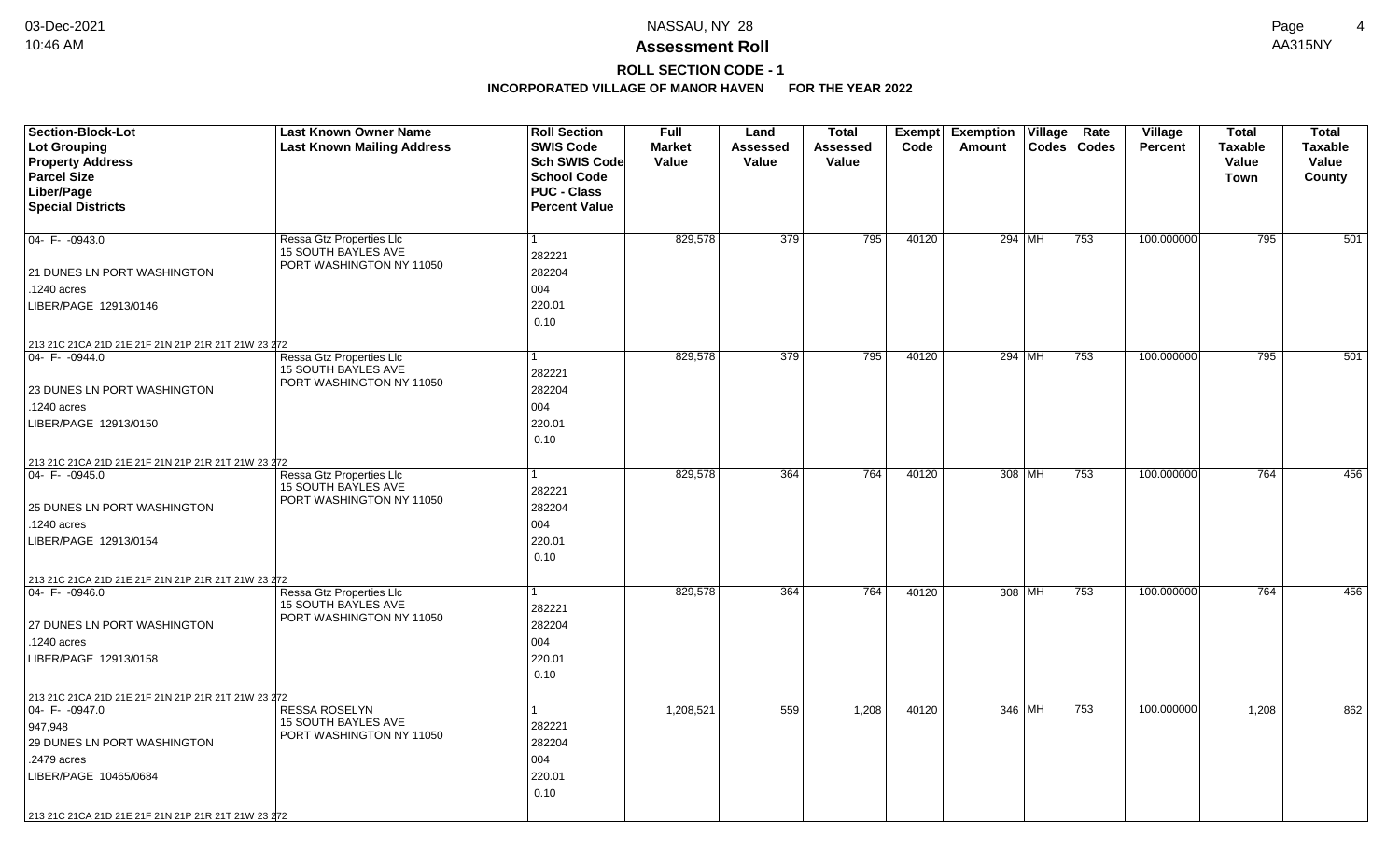### **Assessment Roll** 10:46 AM AA315NY

## **ROLL SECTION CODE - 1**

| <b>Section-Block-Lot</b><br>Lot Grouping<br><b>Property Address</b>      | <b>Last Known Owner Name</b><br><b>Last Known Mailing Address</b> | <b>Roll Section</b><br><b>SWIS Code</b><br>Sch SWIS Code | <b>Full</b><br><b>Market</b><br>Value | Land<br>Assessed<br>Value | <b>Total</b><br>Assessed<br>Value | Code  | Exempt Exemption Village<br>Amount | Rate<br>Codes   Codes | <b>Village</b><br><b>Percent</b> | <b>Total</b><br><b>Taxable</b><br>Value | <b>Total</b><br><b>Taxable</b><br>Value |
|--------------------------------------------------------------------------|-------------------------------------------------------------------|----------------------------------------------------------|---------------------------------------|---------------------------|-----------------------------------|-------|------------------------------------|-----------------------|----------------------------------|-----------------------------------------|-----------------------------------------|
| <b>Parcel Size</b>                                                       |                                                                   | <b>School Code</b>                                       |                                       |                           |                                   |       |                                    |                       |                                  | <b>Town</b>                             | County                                  |
| Liber/Page                                                               |                                                                   | <b>PUC - Class</b>                                       |                                       |                           |                                   |       |                                    |                       |                                  |                                         |                                         |
| <b>Special Districts</b>                                                 |                                                                   | <b>Percent Value</b>                                     |                                       |                           |                                   |       |                                    |                       |                                  |                                         |                                         |
|                                                                          |                                                                   |                                                          |                                       |                           |                                   |       |                                    |                       |                                  |                                         |                                         |
| $04 - F - 0949.0$                                                        | <b>FARAHAN HORMOZ &amp; EDNA</b><br>39 DUNES LANE                 | $\mathbf{1}$                                             | 978,082                               | 410                       | 978                               | 40120 | 338 MH                             | 753                   | 100.000000                       | 978                                     | 640                                     |
|                                                                          | PORT WASHINGTON NY 11050                                          | 282221                                                   |                                       |                           |                                   |       |                                    |                       |                                  |                                         |                                         |
| 39 A DUNES LN PORT WASHINGTON                                            |                                                                   | 282204                                                   |                                       |                           |                                   |       |                                    |                       |                                  |                                         |                                         |
| .1333 acres                                                              |                                                                   | 004                                                      |                                       |                           |                                   |       |                                    |                       |                                  |                                         |                                         |
| LIBER/PAGE 11592/0650                                                    |                                                                   | 220.01                                                   |                                       |                           |                                   |       |                                    |                       |                                  |                                         |                                         |
|                                                                          |                                                                   | 0.10                                                     |                                       |                           |                                   |       |                                    |                       |                                  |                                         |                                         |
| 213 21C 21CA 21D 21E 21F 21N 21P 21R 21T 21W 23 272                      |                                                                   |                                                          |                                       |                           | 961                               |       |                                    |                       |                                  | 961                                     | 679                                     |
| 04- F- -0950.0                                                           | 41 DUNES LLC<br>5115 AMERICAN BLVD W                              | $\mathbf{1}$<br>282221                                   | 960,671                               | 410                       |                                   | 40120 | 282 MH                             | 753                   | 100.000000                       |                                         |                                         |
| 41 A DUNES LN PORT WASHINGTON                                            | BLOOMINGTON MN 55437                                              | 282204                                                   |                                       |                           |                                   |       |                                    |                       |                                  |                                         |                                         |
| .1333 acres                                                              |                                                                   | 004                                                      |                                       |                           |                                   |       |                                    |                       |                                  |                                         |                                         |
| LIBER/PAGE 12909/0520                                                    |                                                                   | 220.01                                                   |                                       |                           |                                   |       |                                    |                       |                                  |                                         |                                         |
|                                                                          |                                                                   | 0.10                                                     |                                       |                           |                                   |       |                                    |                       |                                  |                                         |                                         |
|                                                                          |                                                                   |                                                          |                                       |                           |                                   |       |                                    |                       |                                  |                                         |                                         |
| 213 21C 21CA 21D 21E 21F 21N 21P 21R 21T 21W 23 272<br>$04 - F - 0951.0$ | 43 DUNES LLC                                                      | 1                                                        | 978,082                               | 410                       | 978                               | 40120 | 290 MH                             | 753                   | 100.000000                       | 978                                     | 688                                     |
|                                                                          | 5115 AMERICAN BLVD W                                              | 282221                                                   |                                       |                           |                                   |       |                                    |                       |                                  |                                         |                                         |
| 43 A DUNES LN PORT WASHINGTON                                            | MINNEAPOLIS MN 55437                                              | 282204                                                   |                                       |                           |                                   |       |                                    |                       |                                  |                                         |                                         |
| .1333 acres                                                              |                                                                   | 004                                                      |                                       |                           |                                   |       |                                    |                       |                                  |                                         |                                         |
| LIBER/PAGE 12909/0513                                                    |                                                                   | 220.01                                                   |                                       |                           |                                   |       |                                    |                       |                                  |                                         |                                         |
|                                                                          |                                                                   | 0.10                                                     |                                       |                           |                                   |       |                                    |                       |                                  |                                         |                                         |
| 213 21C 21CA 21D 21E 21F 21N 21P 21R 21T 21W 23 272                      |                                                                   |                                                          |                                       |                           |                                   |       |                                    |                       |                                  |                                         |                                         |
| $ 04 - F - 0952.0$                                                       | <b>RESSA FAMILY LLC</b>                                           | $\mathbf{1}$                                             | 939,983                               | 387                       | 888                               | 40120 | 295 MH                             | 753                   | 100.000000                       | 888                                     | 593                                     |
|                                                                          | <b>15 SOUTH BAYLES AVENUE</b>                                     | 282221                                                   |                                       |                           |                                   |       |                                    |                       |                                  |                                         |                                         |
| 45 A DUNES LN PORT WASHINGTON                                            | PORT WASHINGTON NY 11050                                          | 282204                                                   |                                       |                           |                                   |       |                                    |                       |                                  |                                         |                                         |
| .1333 acres                                                              |                                                                   | 004                                                      |                                       |                           |                                   |       |                                    |                       |                                  |                                         |                                         |
| LIBER/PAGE 11035/0906                                                    |                                                                   | 220.01                                                   |                                       |                           |                                   |       |                                    |                       |                                  |                                         |                                         |
|                                                                          |                                                                   | 0.10                                                     |                                       |                           |                                   |       |                                    |                       |                                  |                                         |                                         |
| 213 21C 21CA 21D 21E 21F 21N 21P 21R 21T 21W 23 272                      |                                                                   |                                                          |                                       |                           |                                   |       |                                    |                       |                                  |                                         |                                         |
| $04 - F - 0954.0$                                                        | <b>FARAHAN FARBOD</b>                                             | $\mathbf{1}$                                             | 945,309                               | 435                       | 945                               | 40120 | 266 MH                             | 753                   | 100.000000                       | 945                                     | 679                                     |
|                                                                          | 30 BYRON LN<br>GREAT NECK NY 11023                                | 282221                                                   |                                       |                           |                                   |       |                                    |                       |                                  |                                         |                                         |
| 1 DUNES LN PORT WASHINGTON                                               |                                                                   | 282204                                                   |                                       |                           |                                   |       |                                    |                       |                                  |                                         |                                         |
| .1504 acres                                                              |                                                                   | 004                                                      |                                       |                           |                                   |       |                                    |                       |                                  |                                         |                                         |
| LIBER/PAGE 10840/0212                                                    |                                                                   | 220.01                                                   |                                       |                           |                                   |       |                                    |                       |                                  |                                         |                                         |
|                                                                          |                                                                   | 0.10                                                     |                                       |                           |                                   |       |                                    |                       |                                  |                                         |                                         |
| 213 21C 21CA 21D 21E 21F 21N 21P 21R 21T 21W 23 272                      |                                                                   |                                                          |                                       |                           |                                   |       |                                    |                       |                                  |                                         |                                         |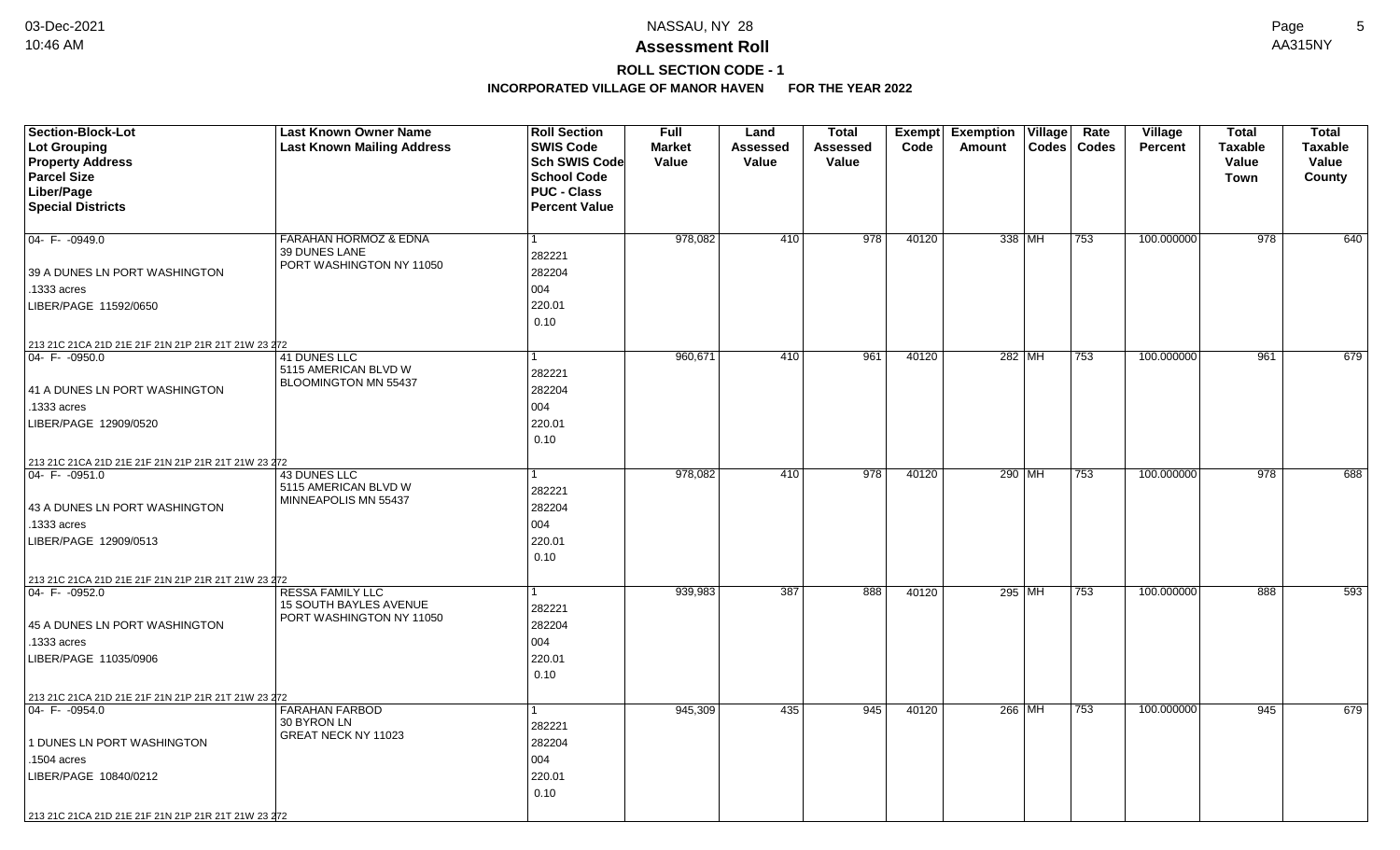## **ROLL SECTION CODE - 1**

| <b>Section-Block-Lot</b><br><b>Lot Grouping</b><br><b>Property Address</b><br><b>Parcel Size</b><br>Liber/Page<br><b>Special Districts</b>                                                                    | <b>Last Known Owner Name</b><br><b>Last Known Mailing Address</b>                                                                       | <b>Roll Section</b><br><b>SWIS Code</b><br><b>Sch SWIS Code</b><br><b>School Code</b><br><b>PUC - Class</b><br><b>Percent Value</b> | <b>Full</b><br><b>Market</b><br>Value | Land<br><b>Assessed</b><br>Value | <b>Total</b><br><b>Assessed</b><br>Value | Exempt<br>Code | <b>Exemption Village</b><br><b>Amount</b> | Rate<br>Codes   Codes | Village<br><b>Percent</b> | <b>Total</b><br><b>Taxable</b><br>Value<br><b>Town</b> | <b>Total</b><br><b>Taxable</b><br>Value<br>County |
|---------------------------------------------------------------------------------------------------------------------------------------------------------------------------------------------------------------|-----------------------------------------------------------------------------------------------------------------------------------------|-------------------------------------------------------------------------------------------------------------------------------------|---------------------------------------|----------------------------------|------------------------------------------|----------------|-------------------------------------------|-----------------------|---------------------------|--------------------------------------------------------|---------------------------------------------------|
| $04 - F - 0955.0$<br>3 DUNES LN PORT WASHINGTON<br>.1353 acres<br>LIBER/PAGE 12108/0763                                                                                                                       | <b>ESPINOZA CLAUDIO &amp; YENNY &amp;</b><br><b>FERNANDES</b><br><b>GIRGOL P &amp; MIRTHA</b><br>3 DUNES LN<br>PORT WASHINGTON NY 11050 | 282221<br>282204<br>004<br>220.01<br>0.10                                                                                           | 946,332                               | 413                              | 947                                      | 40120          | 281 MH                                    | 753                   | 100.000000                | 947                                                    | 666                                               |
| 213 21C 21CA 21D 21E 21F 21N 21P 21R 21T 21W 23 272<br>$04 - F - 0956.0$<br>5 DUNES LN PORT WASHINGTON<br>.1353 acres<br>LIBER/PAGE 12734/0363                                                                | <b>SANTOLI ALBERTO</b><br>5 DUNES LN<br>PORT WASHINGTON NY 11050                                                                        | 282221<br>282204<br>004<br>220.01<br>0.10                                                                                           | 962,194                               | 386                              | 898                                      | 40120          | 317 MH                                    | 753                   | 100.000000                | 898                                                    | 581                                               |
| 213 21C 21CA 21D 21E 21F 21N 21P 21R 21T 21W 23 272<br>$04 - F - 0957.0$<br>45 C & D DUNES LN PORT WASHINGTON<br>.1550 acres<br>LIBER/PAGE 13567/0458                                                         | LOKAY JOHN M JR &<br>KADEL KATHLEEN LOKAY<br>45 C & D DUNES LN<br>PORT WASHINGTON NY 11050                                              | 282221<br>282204<br>004<br>220.01<br>0.10                                                                                           | 857,000                               | 332                              | 848                                      | 40120          | $302$ MH                                  | 753                   | 100.000000                | 848                                                    | 546                                               |
| 213 21C 21CA 21D 21E 21F 21N 21P 21R 21T 21W 23 272<br>$ 04 - F - 0958.0$<br>45 E & F DUNES LN PORT WASHINGTON<br>.1550 acres<br>LIBER/PAGE 13567/0462<br>213 21C 21CA 21D 21E 21F 21N 21P 21R 21T 21W 23 272 | LOKAY JOHN M JR<br>KADEL KATHLEEN LOKAY<br>45 E & F DUNES LN<br>PORT WASHINGTON NY 11050                                                | 282221<br>282204<br>004<br>220.01<br>0.10                                                                                           | 941,212                               | 441                              | 941                                      | 40120          | 277 MH                                    | 753                   | 100.000000                | 941                                                    | 664                                               |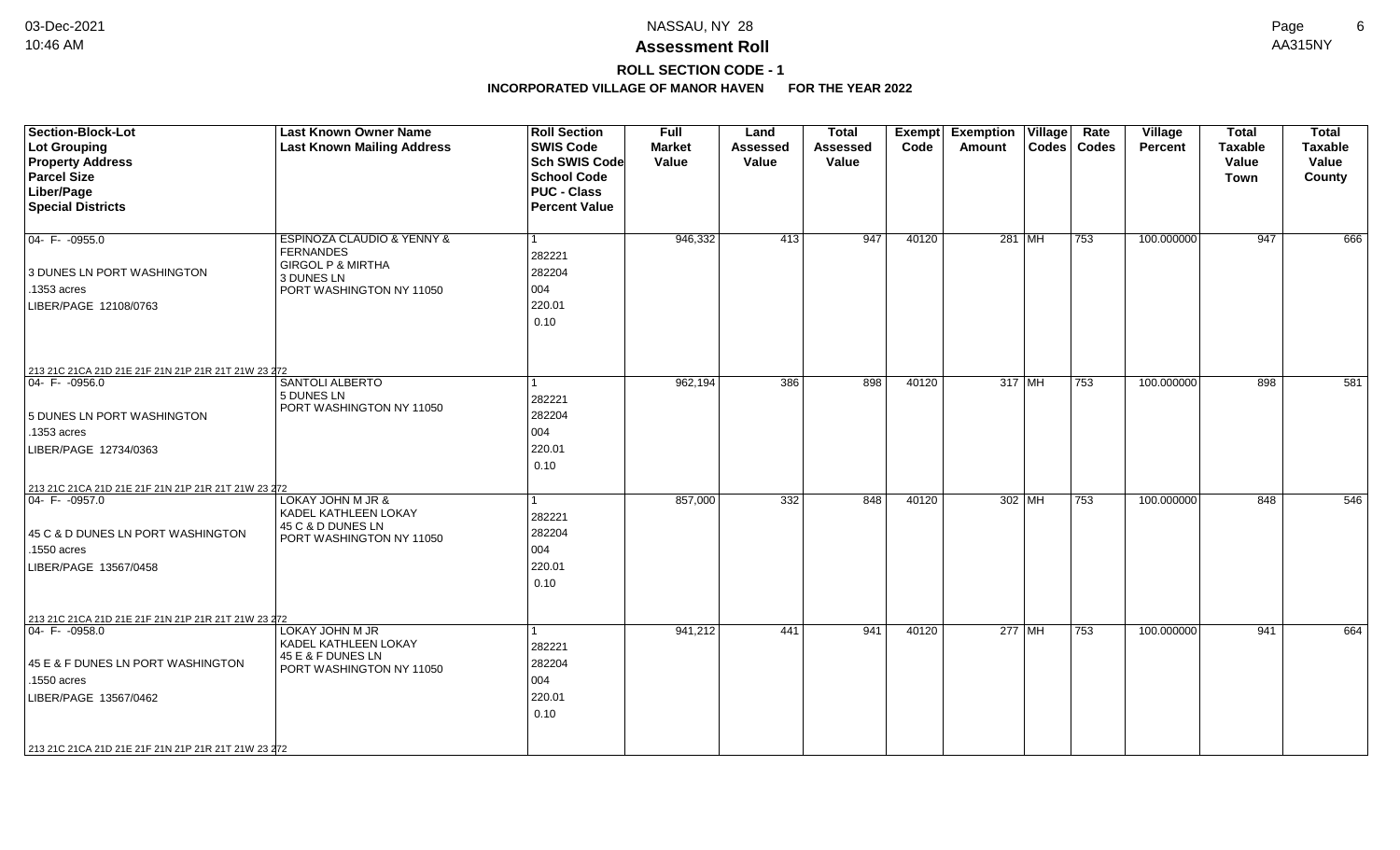**ROLL SECTION CODE - 1**

| Section-Block-Lot<br><b>Lot Grouping</b><br><b>Property Address</b><br><b>Parcel Size</b><br>Liber/Page<br><b>Special Districts</b> | <b>Last Known Owner Name</b><br><b>Last Known Mailing Address</b>              | <b>Roll Section</b><br><b>SWIS Code</b><br><b>Sch SWIS Code</b><br><b>School Code</b><br><b>PUC - Class</b><br><b>Percent Value</b> | Full<br><b>Market</b><br>Value | Land<br><b>Assessed</b><br>Value | <b>Total</b><br><b>Assessed</b><br>Value | <b>Exempt</b><br>Code | <b>Exemption Village</b><br><b>Amount</b> |          | Rate<br>Codes   Codes | <b>Village</b><br><b>Percent</b> | <b>Total</b><br><b>Taxable</b><br>Value<br><b>Town</b> | <b>Total</b><br><b>Taxable</b><br>Value<br>County |
|-------------------------------------------------------------------------------------------------------------------------------------|--------------------------------------------------------------------------------|-------------------------------------------------------------------------------------------------------------------------------------|--------------------------------|----------------------------------|------------------------------------------|-----------------------|-------------------------------------------|----------|-----------------------|----------------------------------|--------------------------------------------------------|---------------------------------------------------|
|                                                                                                                                     |                                                                                |                                                                                                                                     |                                |                                  |                                          |                       |                                           |          |                       |                                  |                                                        |                                                   |
| $04 - F - 0960.0$                                                                                                                   | PRUDENTE LINDA L & ANTHONY C<br>17 DUNES LN                                    | l 1                                                                                                                                 | 471,000                        | 471                              | 471                                      | 40120                 |                                           | 166 MH   | 753                   | 100.000000                       | 471                                                    | 305                                               |
| 17 DUNES LN PORT WASHINGTON                                                                                                         | PORT WASHINGTON NY 11050                                                       | 282221<br>282204                                                                                                                    |                                |                                  |                                          |                       |                                           |          |                       |                                  |                                                        |                                                   |
| .1846 acres                                                                                                                         |                                                                                | 004                                                                                                                                 |                                |                                  |                                          |                       |                                           |          |                       |                                  |                                                        |                                                   |
| LIBER/PAGE 13974/0349                                                                                                               |                                                                                | 311.11                                                                                                                              |                                |                                  |                                          |                       |                                           |          |                       |                                  |                                                        |                                                   |
|                                                                                                                                     |                                                                                | 0.10                                                                                                                                |                                |                                  |                                          |                       |                                           |          |                       |                                  |                                                        |                                                   |
| 213 21C 21CA 21D 21E 21F 21N 21P 21R 21T 21W 23 272                                                                                 |                                                                                |                                                                                                                                     |                                |                                  |                                          |                       |                                           |          |                       |                                  |                                                        |                                                   |
| $ 04 - F - 0961.0$                                                                                                                  | <b>BOROUMAND CAMERON</b>                                                       | -1                                                                                                                                  | 616,755                        | 431                              | 556                                      | 40120                 |                                           | $229$ MH | $ 753\rangle$         | 100.000000                       | 556                                                    | 327                                               |
|                                                                                                                                     | 15 DUNES LN<br>PORT WASHINGTON NY 11050                                        | 282221                                                                                                                              |                                |                                  |                                          |                       |                                           |          |                       |                                  |                                                        |                                                   |
| 15 DUNES LN PORT WASHINGTON                                                                                                         |                                                                                | 282204                                                                                                                              |                                |                                  |                                          |                       |                                           |          |                       |                                  |                                                        |                                                   |
| .1818 acres                                                                                                                         |                                                                                | 004                                                                                                                                 |                                |                                  |                                          |                       |                                           |          |                       |                                  |                                                        |                                                   |
| LIBER/PAGE 13943/0621                                                                                                               |                                                                                | 210.01                                                                                                                              |                                |                                  |                                          |                       |                                           |          |                       |                                  |                                                        |                                                   |
|                                                                                                                                     |                                                                                | 0.10                                                                                                                                |                                |                                  |                                          |                       |                                           |          |                       |                                  |                                                        |                                                   |
| 213 21C 21CA 21D 21E 21F 21N 21P 21R 21T 21W 23 272                                                                                 |                                                                                |                                                                                                                                     |                                |                                  |                                          |                       |                                           |          |                       |                                  |                                                        |                                                   |
| 04- F-0962.0                                                                                                                        | <b>MIENIK FRANCINE</b><br><b>13 DUNES LANE</b>                                 | $\overline{1}$                                                                                                                      | 724,088                        | 480                              | 724                                      | 40120                 |                                           | $253$ MH | 753                   | 100.000000                       | 724                                                    | 471                                               |
|                                                                                                                                     | PORT WASHINGTON NY 11050                                                       | 282221                                                                                                                              |                                |                                  |                                          |                       |                                           |          |                       |                                  |                                                        |                                                   |
| 13 DUNES LN PORT WASHINGTON                                                                                                         |                                                                                | 282204                                                                                                                              |                                |                                  |                                          |                       |                                           |          |                       |                                  |                                                        |                                                   |
| .1832 acres                                                                                                                         |                                                                                | 004                                                                                                                                 |                                |                                  |                                          |                       |                                           |          |                       |                                  |                                                        |                                                   |
| LIBER/PAGE 09510/0394                                                                                                               |                                                                                | 210.01                                                                                                                              |                                |                                  |                                          |                       |                                           |          |                       |                                  |                                                        |                                                   |
|                                                                                                                                     |                                                                                | 0.10                                                                                                                                |                                |                                  |                                          |                       |                                           |          |                       |                                  |                                                        |                                                   |
| 213 21C 21CA 21D 21E 21F 21N 21P 21R 21T 21W 23 272                                                                                 |                                                                                |                                                                                                                                     |                                |                                  |                                          |                       |                                           |          |                       |                                  |                                                        |                                                   |
| 04- F- -0963.0                                                                                                                      | TOMLINSON JAMES & ELLEN M LIFE ESTATE 1<br>TOMLINSON THOMAS F & TOMLINSON ANNE |                                                                                                                                     | 827,529                        | 506                              | 828                                      | 41101<br>40120        | 289                                       | 539 MH   | 753                   | 100.000000                       | 289                                                    | $\mathbf{0}$                                      |
|                                                                                                                                     | C                                                                              | 282221                                                                                                                              |                                |                                  |                                          |                       |                                           |          |                       |                                  |                                                        |                                                   |
| 11 DUNES LN PORT WASHINGTON                                                                                                         | 11 DUNES LN                                                                    | 282204                                                                                                                              |                                |                                  |                                          |                       |                                           |          |                       |                                  |                                                        |                                                   |
| .2030 acres                                                                                                                         | PORT WASHINGTON NY 11050                                                       | 004                                                                                                                                 |                                |                                  |                                          |                       |                                           |          |                       |                                  |                                                        |                                                   |
| LIBER/PAGE 13004/0578                                                                                                               |                                                                                | 210.01                                                                                                                              |                                |                                  |                                          |                       |                                           |          |                       |                                  |                                                        |                                                   |
|                                                                                                                                     |                                                                                | 0.10                                                                                                                                |                                |                                  |                                          |                       |                                           |          |                       |                                  |                                                        |                                                   |
| 213 21C 21CA 21D 21E 21F 21N 21P 21R 21T 21W 23 272                                                                                 |                                                                                |                                                                                                                                     |                                |                                  |                                          |                       |                                           |          |                       |                                  |                                                        |                                                   |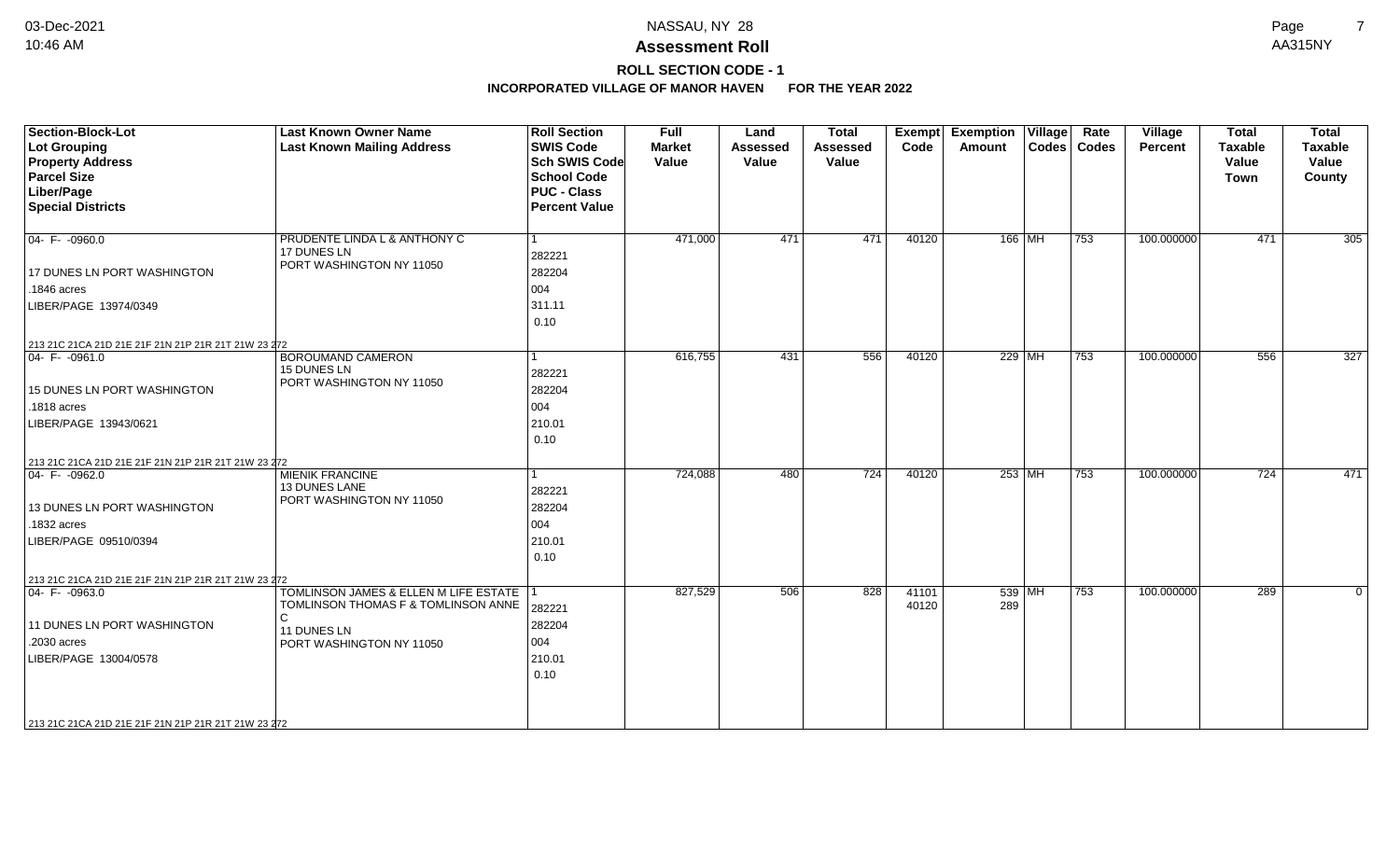# **ROLL SECTION CODE - 1**

| Section-Block-Lot<br><b>Lot Grouping</b><br><b>Property Address</b>                                                                                                                                             | <b>Last Known Owner Name</b><br><b>Last Known Mailing Address</b>                   | <b>Roll Section</b><br><b>SWIS Code</b><br>Sch SWIS Code         | <b>Full</b><br><b>Market</b><br>Value | Land<br><b>Assessed</b><br>Value | <b>Total</b><br>Assessed<br>Value | <b>Exempt</b><br>Code | <b>Exemption Village</b><br>Amount |           | Rate<br>Codes   Codes | Village<br>Percent | <b>Total</b><br><b>Taxable</b><br>Value | <b>Total</b><br><b>Taxable</b><br>Value |
|-----------------------------------------------------------------------------------------------------------------------------------------------------------------------------------------------------------------|-------------------------------------------------------------------------------------|------------------------------------------------------------------|---------------------------------------|----------------------------------|-----------------------------------|-----------------------|------------------------------------|-----------|-----------------------|--------------------|-----------------------------------------|-----------------------------------------|
| <b>Parcel Size</b><br>Liber/Page<br><b>Special Districts</b>                                                                                                                                                    |                                                                                     | <b>School Code</b><br><b>PUC - Class</b><br><b>Percent Value</b> |                                       |                                  |                                   |                       |                                    |           |                       |                    | <b>Town</b>                             | County                                  |
| 04-F-0968.0<br>19 A-B DUNES LN PORT WASHINGTON<br>.0937 acres<br>LIBER/PAGE 12909/0517                                                                                                                          | 19 DUNES LLC<br>5115 AMERICAN BLVD W<br>BLOOMINGTON MN 55437                        | 1<br>282221<br>282204<br>004<br>312.11                           | 17,104                                | 17                               | 17                                |                       |                                    | MH        | 753                   | 100.000000         | 17                                      | $\overline{17}$                         |
| 213 21C 21CA 21D 21E 21F 21N 21P 21R 21T 21W 23 272                                                                                                                                                             |                                                                                     | 0.10                                                             |                                       |                                  |                                   |                       |                                    |           |                       |                    |                                         |                                         |
| $ 04 - F - 0969.0$<br>19 - A DUNES LN PORT WASHINGTON<br>.0923 acres<br>LIBER/PAGE 12909/0517                                                                                                                   | 19 DUNES LLC<br>5115 AMERICAN BLVD W<br>BLOOMINGTON MN 55437                        | 1<br>282221<br>282204<br>004<br>220.01<br>0.10                   | 972,234                               | 336                              | 957                               | 40120                 | 298 MH                             |           | 753                   | 100.000000         | 957                                     | 659                                     |
| 213 21C 21CA 21D 21E 21F 21N 21P 21R 21T 21W 23 272<br>$ 04 - H - 0006.0$<br>6,134<br>1 BOWMANS POINT RD PORT WASHINGTON<br>1534 acres<br>LIBER/PAGE 13585/0746                                                 | <b>COSTANZO JOSEE &amp; LOUIS</b><br>1 BOWMANS POINT RD<br>PORT WASHINGTON NY 11050 | 282221<br>282204<br>004<br>210.01<br>0.10                        | 816,366                               | 523                              | 781                               | 40120                 | 275 MH                             |           | 753                   | 100.000000         | 781                                     | 506                                     |
| 213 21C 21CA 21D 21E 21F 21N 21P 21R 21T 21W 23 272<br>$ 04 - H - 0011.0$<br> 11<br>118 SHORE RD PORT WASHINGTON<br>.1391 acres<br>LIBER/PAGE 12129/0169<br>213 21C 21CA 21D 21E 21F 21N 21P 21R 21T 21W 23 272 | FORMAN & FORMAN HOLDING CORP<br>118 SHORE RD<br>PORT WASHINGTON NY 11050            | 1<br>282221<br>282204<br>004<br>481.14<br>1.00                   | 1,263,959                             | 12,639                           | 10,743<br>1,897<br>12,640         |                       |                                    | MH        | 753                   | 100.000000         | 10,743                                  | 10,743                                  |
| 04- H- -0014.0<br>24 MANORHAVEN BLVD PORT WASHINGTON<br>.2296 acres<br>LIBER/PAGE 12208/0846<br>213 21C 21CA 21D 21E 21F 21N 21P 21R 21T 21W 23 272                                                             | 24 MANORHAVEN BLVD LLC<br>24 MANORHAVEN BLVD<br>PORT WASHINGTON NY 11050            | 1<br>282221<br>282204<br>004<br>484.14<br>1.00                   | 546,260                               | 2,800                            | 4,843<br>620<br>5,463             |                       |                                    | <b>MH</b> | 753                   | 100.000000         | 4,843                                   | 4,843                                   |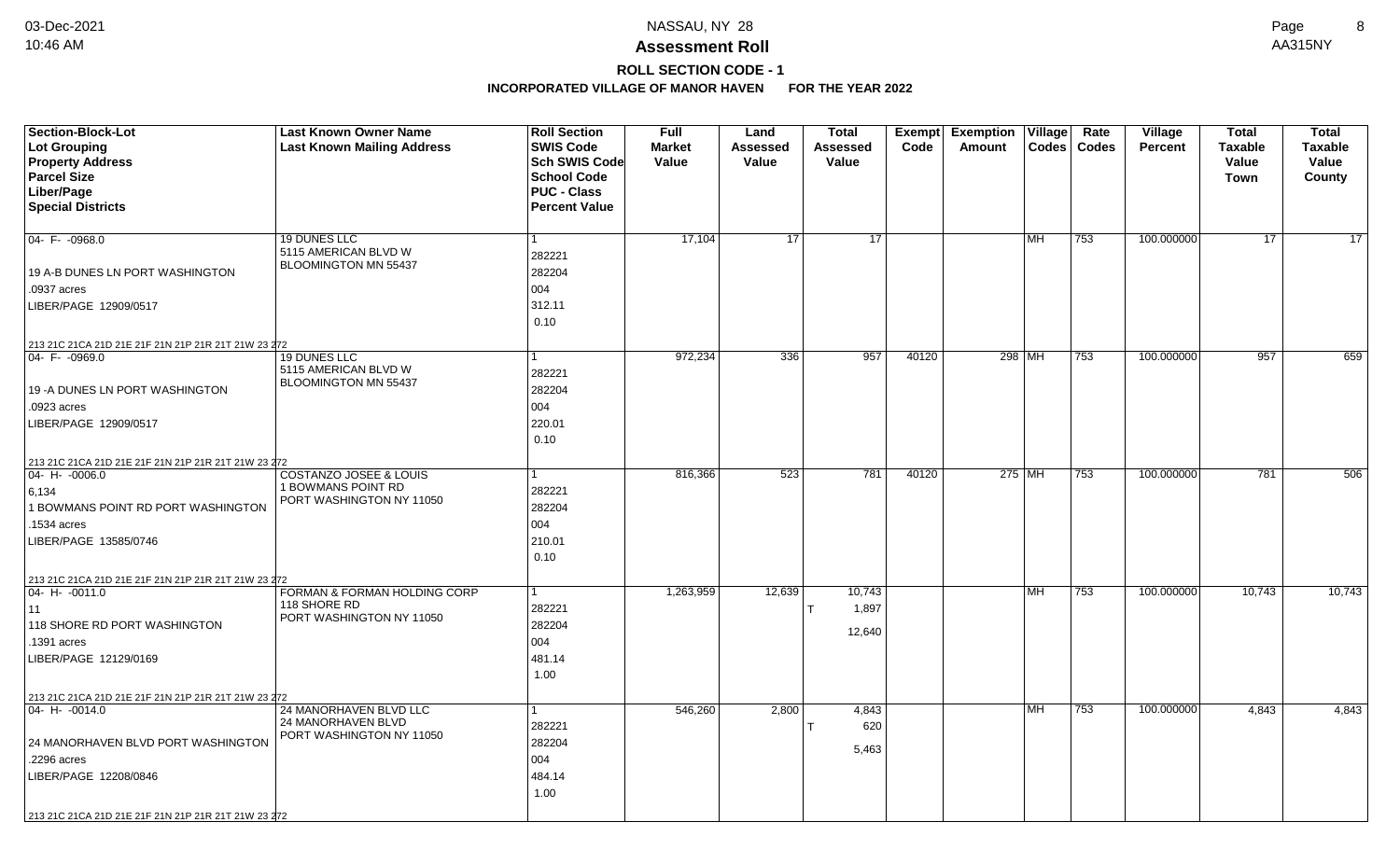**ROLL SECTION CODE - 1**

| <b>Section-Block-Lot</b><br><b>Lot Grouping</b><br><b>Property Address</b><br><b>Parcel Size</b><br>Liber/Page<br><b>Special Districts</b>                                                                                                            | <b>Last Known Owner Name</b><br><b>Last Known Mailing Address</b>                                           | <b>Roll Section</b><br><b>SWIS Code</b><br><b>Sch SWIS Code</b><br><b>School Code</b><br><b>PUC - Class</b><br><b>Percent Value</b> | <b>Full</b><br><b>Market</b><br>Value | Land<br><b>Assessed</b><br>Value | <b>Total</b><br><b>Assessed</b><br>Value | Exempt<br>Code | <b>Exemption Village</b><br>Amount |           | Rate<br>Codes   Codes | Village<br><b>Percent</b> | <b>Total</b><br><b>Taxable</b><br>Value<br><b>Town</b> | <b>Total</b><br><b>Taxable</b><br>Value<br>County |
|-------------------------------------------------------------------------------------------------------------------------------------------------------------------------------------------------------------------------------------------------------|-------------------------------------------------------------------------------------------------------------|-------------------------------------------------------------------------------------------------------------------------------------|---------------------------------------|----------------------------------|------------------------------------------|----------------|------------------------------------|-----------|-----------------------|---------------------------|--------------------------------------------------------|---------------------------------------------------|
| $04 - H - 0029.0$<br>166 SHORE RD PORT WASHINGTON<br>.0918 acres<br>LIBER/PAGE 12231/0705                                                                                                                                                             | 166 SHORE ROAD REALTY<br>166 SHORE RD<br>MANORHAVEN NY 11050                                                | 282221<br>282204<br>004<br>465.14<br>1.00                                                                                           | 140,480                               | 1,120                            | 1,405                                    |                |                                    | MH        | 753                   | 100.000000                | 1,405                                                  | 1,405                                             |
| 213 21C 21CA 21D 21E 21F 21N 21P 21R 21T 21W 23 272<br>$04 - H - 0039.0$<br>39-40,125<br>MANORHAVEN BLVD PORT WASHINGTON<br>5.9180 acres<br>LIBER/PAGE 00000/0000                                                                                     | TOWN OF NORTH HEMPSTEAD<br>220 PLANDOME ROAD<br>MANHASSET NY 11030                                          | 8<br>282221<br>282204<br>004<br>963.24<br>1.00                                                                                      | 9,053,056                             | $85,894$ X                       | 83,192<br>7,338<br>90,530                | 13500          | 83192 MH                           |           | $ 753\rangle$         | 100.000000 EXEMPT         |                                                        | <b>EXEMPT</b>                                     |
| 213 21C 21CA 21D 21E 21F 21N 21P 21R 21T 21W 23 272<br>$04 - H - 0041.0$<br>41,42,54,77<br>134 -138 SHORE RD PORT WASHINGTON<br>.3561 acres<br>LIBER/PAGE 08480/0436<br>213 21C 21CA 21D 21E 21F 21N 21P 21R 21T 21W 23 272                           | <b>DEJANA PETER</b><br>30 SAGAMORE HILL DR<br>PORT WASHINGTON NY 11050                                      | 282221<br>282204<br>004<br>481.14<br>1.00                                                                                           | 1,519,260                             | 4,343                            | 12,919<br>2,273<br>15,192                |                |                                    | <b>MH</b> | 753<br>722            | 96.046639<br>3.953361     | 12,408<br>511                                          | 12,408<br>511                                     |
| 213 21C 21CA 21D 21E 21F 21N 21P 21R 21T 21W 22H 22T 230 24 249 264 272 2S<br>$04 - H - 0056.0$<br>56,79 & 80-81<br>48 MANORHAVEN BLVD PORT WASHINGTON<br>.6703 acres<br>LIBER/PAGE 00000/0000<br>213 21C 21CA 21D 21E 21F 21N 21P 21R 21T 21W 23 272 | OUR LADY OF FATIMA ROMANCATHOLIC<br><b>CHURCH</b><br>50 N PARK AVE PO BOX 9023<br>ROCKVILLE CENTRE NY 11571 | $\overline{8}$<br>282221<br>282204<br>004<br>620.04<br>1.00                                                                         | 1,423,410                             | $8,748$ X                        | 13,208<br>1,026<br>14,234                | 26300          | 13208 MH                           |           | $\overline{753}$      | 100.000000 EXEMPT         |                                                        | <b>EXEMPT</b>                                     |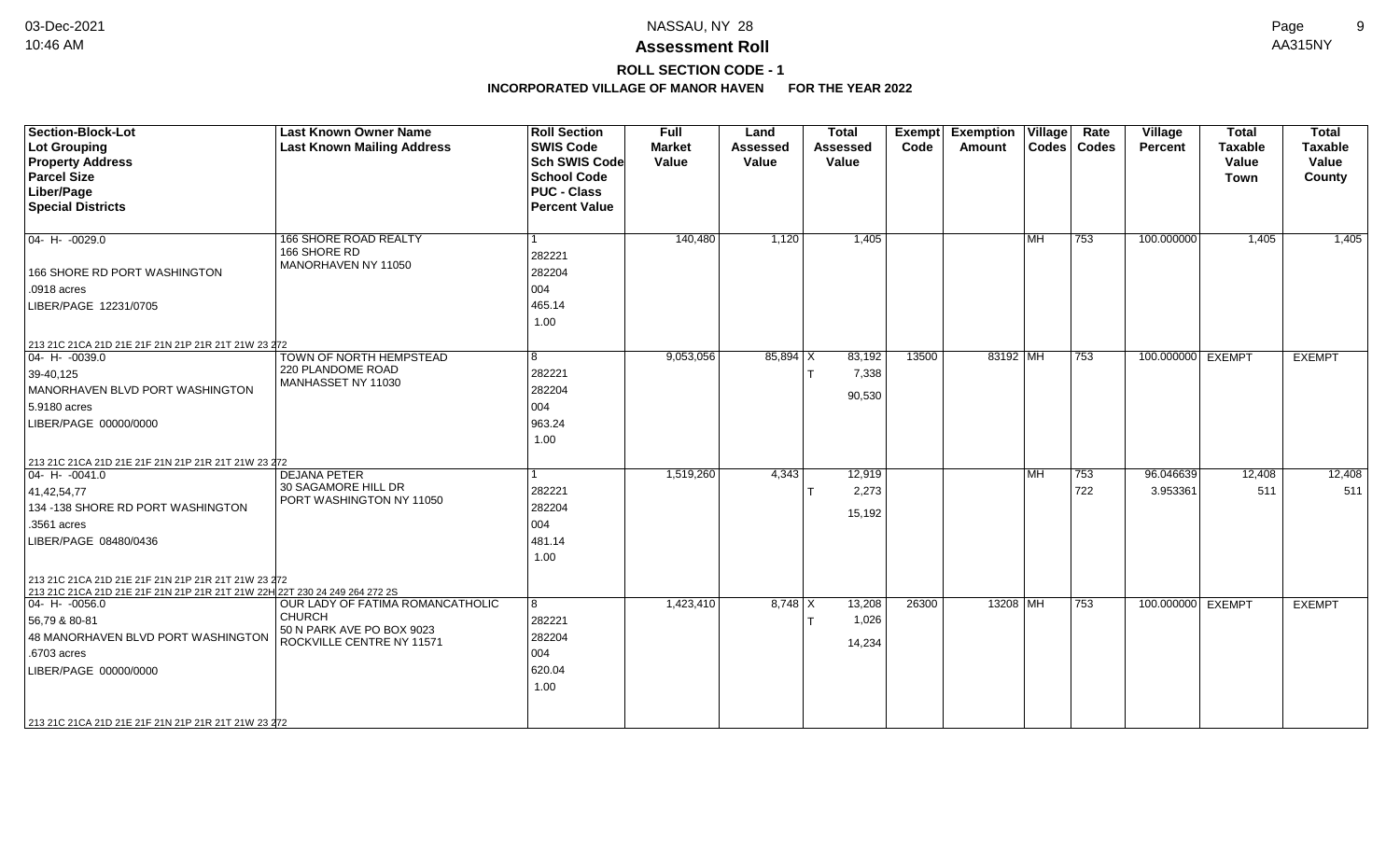### **Assessment Roll** 10:46 AM AA315NY

## **ROLL SECTION CODE - 1**

| <b>Section-Block-Lot</b><br>Lot Grouping<br><b>Property Address</b><br><b>Parcel Size</b><br>Liber/Page<br><b>Special Districts</b>                                                                                                    | <b>Last Known Owner Name</b><br><b>Last Known Mailing Address</b>       | <b>Roll Section</b><br><b>SWIS Code</b><br><b>Sch SWIS Code</b><br><b>School Code</b><br><b>PUC - Class</b><br><b>Percent Value</b> | Full<br><b>Market</b><br>Value | Land<br><b>Assessed</b><br>Value | <b>Total</b><br><b>Assessed</b><br>Value | <b>Exempt</b><br>Code | <b>Exemption Village</b><br>Amount |                           | Rate<br>  Codes   Codes | Village<br><b>Percent</b> | <b>Total</b><br><b>Taxable</b><br>Value<br><b>Town</b> | <b>Total</b><br><b>Taxable</b><br>Value<br>County |
|----------------------------------------------------------------------------------------------------------------------------------------------------------------------------------------------------------------------------------------|-------------------------------------------------------------------------|-------------------------------------------------------------------------------------------------------------------------------------|--------------------------------|----------------------------------|------------------------------------------|-----------------------|------------------------------------|---------------------------|-------------------------|---------------------------|--------------------------------------------------------|---------------------------------------------------|
| $04 - H - 0066.0$<br>152 SHORE RD PORT WASHINGTON<br>.1727 acres<br>LIBER/PAGE 13134/0854<br>213 21C 21CA 21D 21E 21F 21N 21P 21R 21T 21W 23 272                                                                                       | 152 SHORE ROAD REALTY INC<br>152 SHORE RD<br>PORT WASHINGTON NY 11050   | 282221<br>282204<br>004<br>484.14<br>1.00                                                                                           | 537,680                        | 2,107                            | 3,943<br>1,434<br>5,377                  |                       |                                    | $\overline{\mathsf{IMH}}$ | 753                     | 100.000000                | 3,943                                                  | 3,943                                             |
| $04 - H - 0068.0$<br>68-69<br>122 - 132 SHORE RD PORT WASHINGTON<br>.4050 acres<br>LIBER/PAGE 13459/0717                                                                                                                               | RESSA-ZOLLI<br>15 SOUTH BAYLES AVE<br>PORT WASHINGTON NY 11050          | 282221<br>282204<br>004<br>485.14<br>1.00                                                                                           | 1,353,110                      | 4,939                            | 12,634<br>897<br>13,531                  |                       |                                    | <b>MH</b>                 | 722<br>753              | 93.646122<br>6.353878     | 11,831<br>803                                          | 11,831<br>803                                     |
| 213 21C 21CA 21D 21E 21F 21N 21P 21R 21T 21W 22H 22T 230 24 249 264 272 2S<br>213 21C 21CA 21D 21E 21F 21N 21P 21R 21T 21W 23 272<br>$ 04 - H - 0070.0$<br>70<br>138 SHORE RD PORT WASHINGTON<br>1.4100 acres<br>LIBER/PAGE 13421/0017 | MANORHAVEN BLVD 12 LLC<br>138 SHORE RD<br>PORT WASHINGTON NY 11050      | 282221<br>282204<br>004<br>430.84<br>1.00                                                                                           | 1,354,834                      | 12,291                           | 9,707<br>2,962<br>12,669                 |                       |                                    | l MH                      | 753                     | 100.000000                | 9,707                                                  | 9,707                                             |
| 213 21C 21CA 21D 21E 21F 21N 21P 21R 21T 21W 23 272<br>$04 - H - 0072.0$<br>26 MANORHAVEN BLVD PORT WASHINGTON<br>.0574 acres<br>LIBER/PAGE 10707/0723<br>213 21C 21CA 21D 21E 21F 21N 21P 21R 21T 21W 23 272                          | <b>ZRZ REALTY INC</b><br>26 MANORHAVEN BLVD<br>PORT WASHINGTON NY 11050 | 282221<br>282204<br>004<br>460.84<br>1.00                                                                                           | 77.789                         | $\overline{749}$                 | 687<br>91<br>778                         |                       |                                    | <b>MH</b>                 | 753                     | 100.000000                | 687                                                    | 687                                               |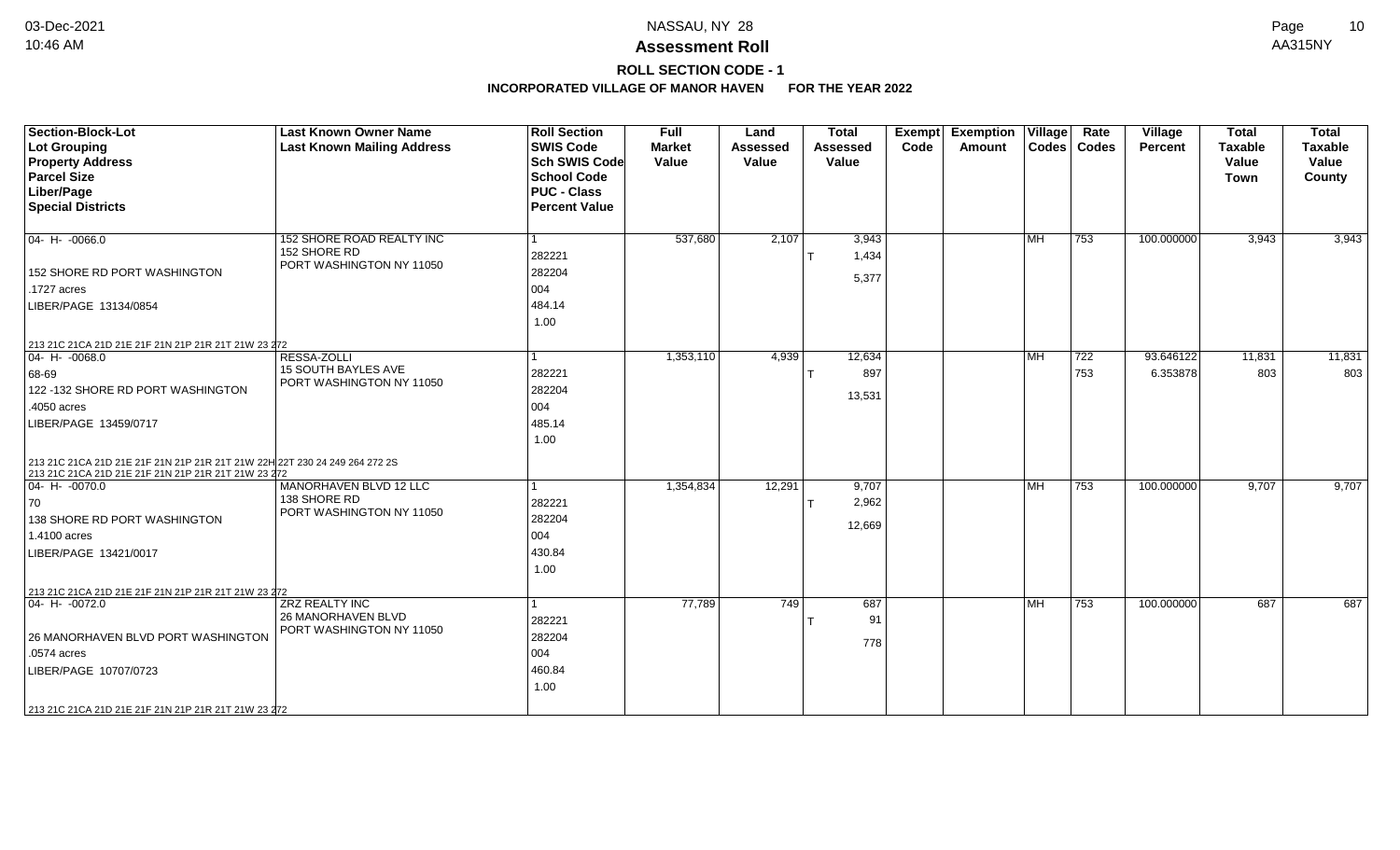### **Assessment Roll** 10:46 AM AA315NY

## **ROLL SECTION CODE - 1**

| <b>Section-Block-Lot</b><br><b>Lot Grouping</b><br><b>Property Address</b><br><b>Parcel Size</b><br>Liber/Page<br><b>Special Districts</b>                                                                    | <b>Last Known Owner Name</b><br><b>Last Known Mailing Address</b>              | <b>Roll Section</b><br><b>SWIS Code</b><br><b>Sch SWIS Code</b><br><b>School Code</b><br><b>PUC - Class</b><br><b>Percent Value</b> | <b>Full</b><br><b>Market</b><br>Value | Land<br><b>Assessed</b><br>Value | <b>Total</b><br><b>Assessed</b><br>Value | Exempt<br>Code | <b>Exemption Village</b><br>Amount |           | Rate<br>Codes   Codes | Village<br>Percent | <b>Total</b><br><b>Taxable</b><br>Value<br><b>Town</b> | <b>Total</b><br>Taxable<br>Value<br>County |
|---------------------------------------------------------------------------------------------------------------------------------------------------------------------------------------------------------------|--------------------------------------------------------------------------------|-------------------------------------------------------------------------------------------------------------------------------------|---------------------------------------|----------------------------------|------------------------------------------|----------------|------------------------------------|-----------|-----------------------|--------------------|--------------------------------------------------------|--------------------------------------------|
| $ 04 - H - 0073.0$<br>MANORHAVEN BLVD PORT WASHINGTON<br>.0344 acres<br>LIBER/PAGE 10707/0723<br>213 21C 21CA 21D 21E 21F 21N 21P 21R 21T 21W 23 272                                                          | <b>ZRZ REALTY INC</b><br><b>26 MANORHAVEN BLVD</b><br>PORT WASHINGTON NY 11050 | 282221<br>282204<br>004<br>460.84<br>1.00                                                                                           | 46,331                                | 449                              | 413<br>50<br>463                         |                |                                    | MH        | 753                   | 100.000000         | 413                                                    | $-413$                                     |
| $ 04 - H - 0074.0$<br>26 MANORHAVEN BLVD PORT WASHINGTON<br>.1377 acres<br>LIBER/PAGE 10707/0723                                                                                                              | <b>ZRZ REALTY INC</b><br>26 MANORHAVEN BOULEVARD<br>PORT WASHINGTON NY 11050   | 282221<br>282204<br>004<br>465.14<br>1.00                                                                                           | 262,330                               | 1,680                            | 2,623                                    |                |                                    | l MH      | $\overline{753}$      | 100.000000         | 2,623                                                  | 2,623                                      |
| 213 21C 21CA 21D 21E 21F 21N 21P 21R 21T 21W 23 272<br>$04 - H - 0083.0$<br>83-84<br>20 MANOR HAVEN BLVD PORT WASHINGTON<br>.1387 acres<br>LIBER/PAGE 10940/0743                                              | PORT JEWISH CENTER INC<br>20 MANORHAVEN BLVD<br>PORT WASHINGTON NY 11050       | 8<br>282221<br>282204<br>004<br>620.04<br>1.00                                                                                      | 1,599,275                             | $1,810$ X                        | 15,155<br>838<br>15,993                  | 26300          | 15155 MH                           |           | 753                   | 100.000000 EXEMPT  |                                                        | <b>EXEMPT</b>                              |
| 213 21C 21CA 21D 21E 21F 21N 21P 21R 21T 21W 23 272<br>$04 - H - 0085.0$<br>156 - 158 SHORE RD PORT WASHINGTON<br>.1240 acres<br>LIBER/PAGE 10220/0953<br>213 21C 21CA 21D 21E 21F 21N 21P 21R 21T 21W 23 272 | <b>CHARLES CELLA REALTY LTD</b><br>404 MAIN ST<br>PORT WASHINGTON NY 11050     | 282221<br>282204<br>004<br>481.14<br>1.00                                                                                           | 871,560                               | 1,103                            | 4,681<br>1,677<br>6,358                  |                |                                    | <b>MH</b> | 753                   | 100.000000         | 4,681                                                  | 4,681                                      |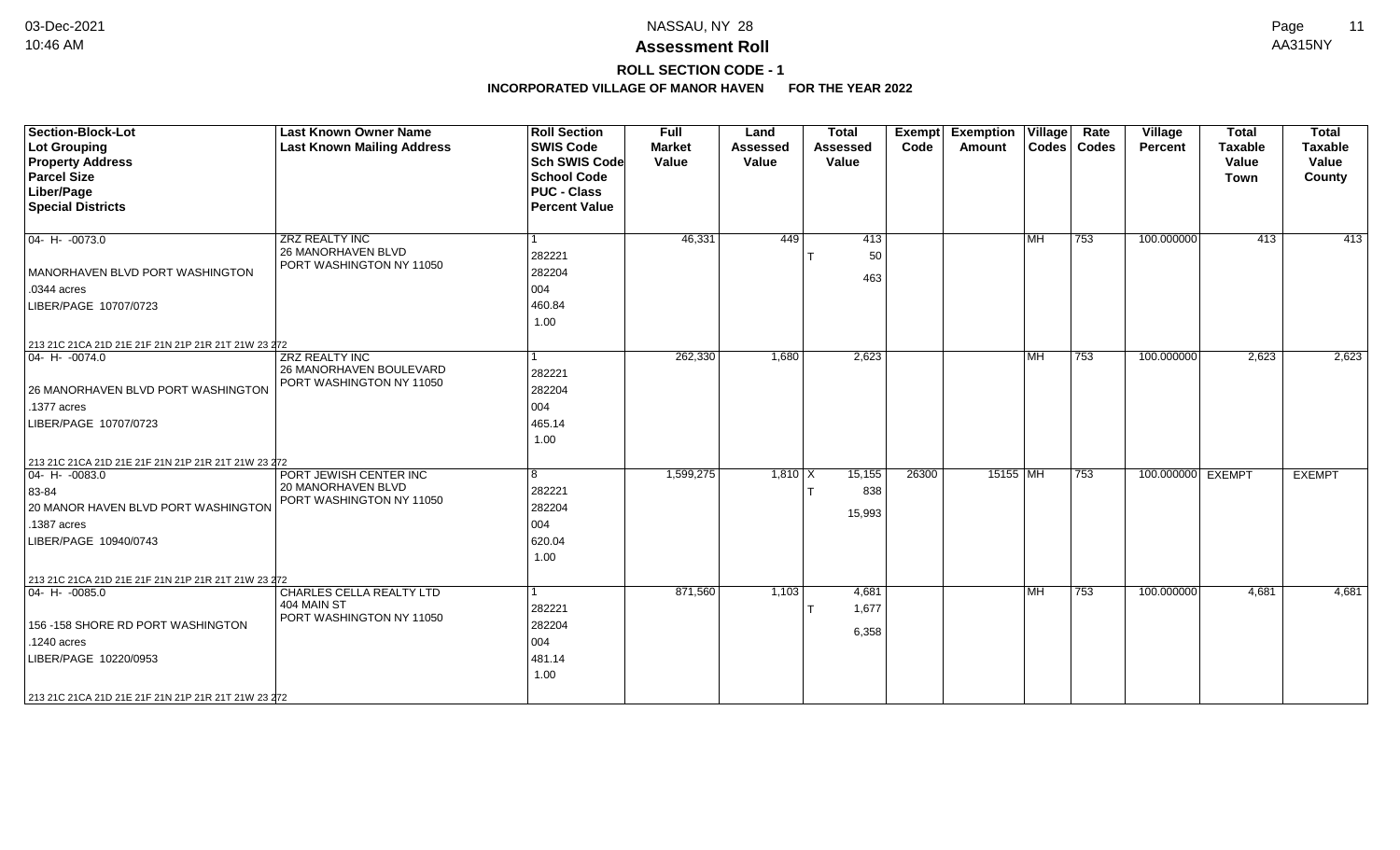### **Assessment Roll** 10:46 AM AA315NY

## **ROLL SECTION CODE - 1**

| <b>Section-Block-Lot</b><br><b>Lot Grouping</b><br><b>Property Address</b><br><b>Parcel Size</b><br>Liber/Page<br><b>Special Districts</b>                      | <b>Last Known Owner Name</b><br><b>Last Known Mailing Address</b>                         | <b>Roll Section</b><br><b>SWIS Code</b><br><b>Sch SWIS Code</b><br><b>School Code</b><br><b>PUC - Class</b><br><b>Percent Value</b> | <b>Full</b><br><b>Market</b><br>Value | Land<br><b>Assessed</b><br>Value | <b>Total</b><br><b>Assessed</b><br>Value | Exempt<br>Code | <b>Exemption Village</b><br>Amount |           | Rate<br>Codes   Codes | Village<br>Percent | <b>Total</b><br><b>Taxable</b><br>Value<br><b>Town</b> | <b>Total</b><br><b>Taxable</b><br>Value<br>County |
|-----------------------------------------------------------------------------------------------------------------------------------------------------------------|-------------------------------------------------------------------------------------------|-------------------------------------------------------------------------------------------------------------------------------------|---------------------------------------|----------------------------------|------------------------------------------|----------------|------------------------------------|-----------|-----------------------|--------------------|--------------------------------------------------------|---------------------------------------------------|
| $ 04 - H - 0086.0$<br>160 - 164 SHORE RD PORT WASHINGTON<br>.1164 acres<br>LIBER/PAGE 10220/0953<br>213 21C 21CA 21D 21E 21F 21N 21P 21R 21T 21W 23 272         | CHARLES CELLA REALTY LTD<br>C/O RLH MANAGEMENT<br>404 MAIN ST<br>PORT WASHINGTON NY 11050 | 282221<br>282204<br>004<br>485.14<br>1.00                                                                                           | 348,810                               | 1,036                            | 1,976<br>569<br>2,545                    |                |                                    | <b>MH</b> | 753                   | 100.000000         | 1,976                                                  | 1,976                                             |
| 04- H- -0087.0<br>2 MANORHAVEN BLVD PORT WASHINGTON<br>.3220 acres<br>LIBER/PAGE 13140/0022<br>213 21C 21CA 21D 21E 21F 21N 21P 21R 21T 21W 23 272              | 2 MANORHAVEN LLC<br>2 MANORHAVEN BLVD<br>PORT WASHINGTON NY 11050                         | 282221<br>282204<br>004<br>432.44<br>1.00                                                                                           | 1,265,610                             | 3,159                            | 8,677<br>1,500<br>10,177                 |                |                                    | <b>MH</b> | 753                   | 100.000000         | 8,677                                                  | 8,677                                             |
| $04 - H - 0089.0$<br>12 MANORHAVEN BLVD PORT WASHINGTON<br>.3283 acres<br>LIBER/PAGE 13421/0017<br>213 21C 21CA 21D 21E 21F 21N 21P 21R 21T 21W 23 272          | MANORHAVEN BLVD 12 LLC<br>138 SHORE RD<br>PORT WASHINGTON NY 11050                        | 282221<br>282204<br>004<br>430.84<br>1.00                                                                                           | 407,777                               | 2,862                            | 2,992<br>822<br>3,814                    |                |                                    | <b>MH</b> | 753                   | 100.000000         | 2,992                                                  | 2,992                                             |
| $ 04 - H - 0092.0$<br> 92,93<br>142-146 SHORE RD PORT WASHINGTON<br>.2227 acres<br>LIBER/PAGE 11894/0768<br>213 21C 21CA 21D 21E 21F 21N 21P 21R 21T 21W 23 272 | 142 SHORE RD REALTY INC<br>30 WEST VIEW DR<br>UPPER BROOKVILLE NY 11771                   | 282221<br>282204<br>004<br>485.14<br>1.00                                                                                           | 448,510                               | 2,716                            | 3,920<br>565<br>4,485                    |                |                                    | MH        | 753                   | 100.000000         | 3,920                                                  | 3,920                                             |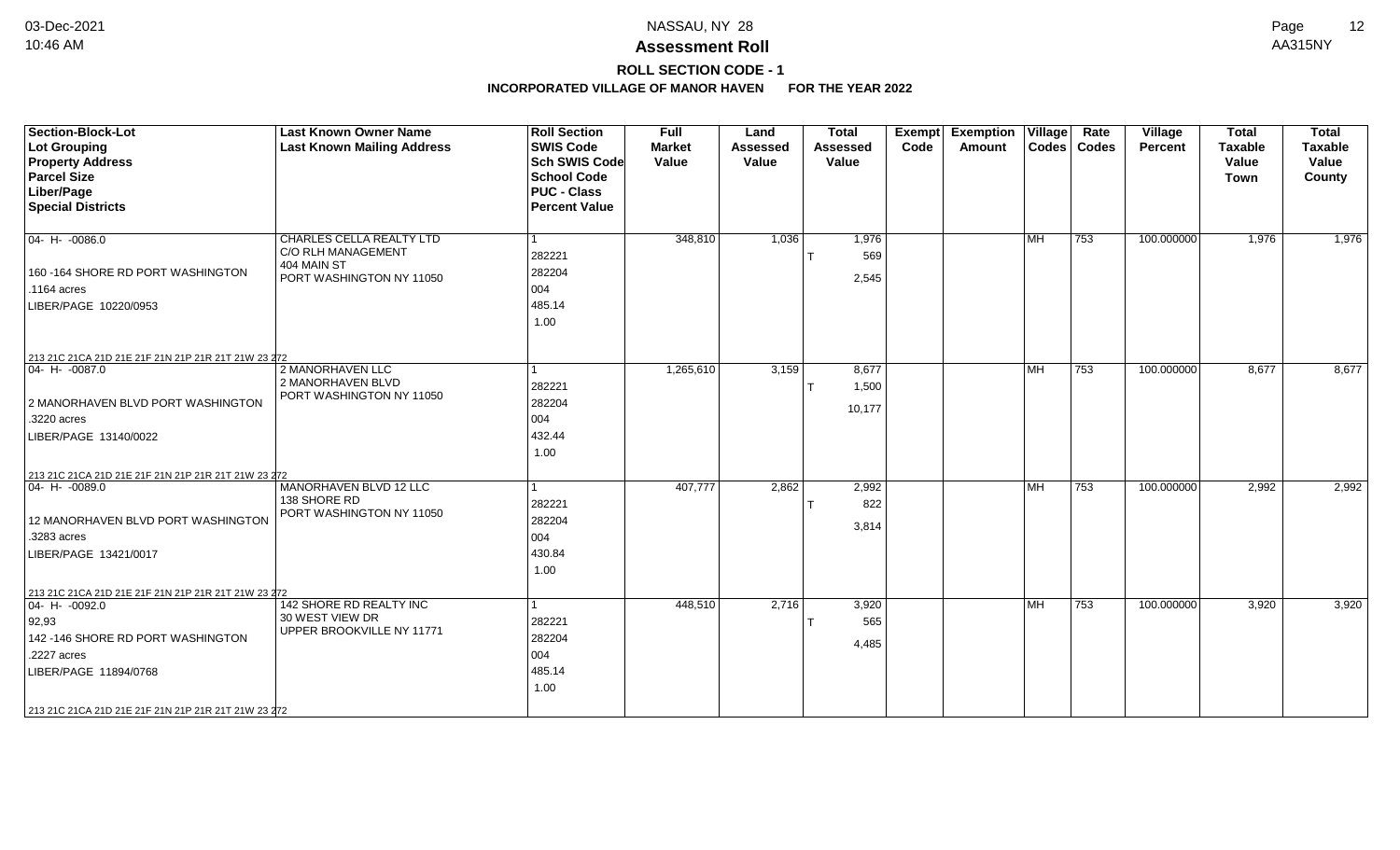### **Assessment Roll** 10:46 AM AA315NY

**ROLL SECTION CODE - 1**

| Section-Block-Lot<br>Lot Grouping<br><b>Property Address</b><br><b>Parcel Size</b><br>Liber/Page<br><b>Special Districts</b>                                                                                  | <b>Last Known Owner Name</b><br><b>Last Known Mailing Address</b>           | <b>Roll Section</b><br><b>SWIS Code</b><br><b>Sch SWIS Code</b><br><b>School Code</b><br><b>PUC - Class</b><br><b>Percent Value</b> | <b>Full</b><br><b>Market</b><br>Value | Land<br><b>Assessed</b><br>Value | <b>Total</b><br><b>Assessed</b><br>Value | <b>Exempt</b><br>Code | <b>Exemption Village</b><br>Amount |           | Rate<br>Codes   Codes | Village<br><b>Percent</b> | <b>Total</b><br><b>Taxable</b><br>Value<br><b>Town</b> | <b>Total</b><br><b>Taxable</b><br>Value<br>County |
|---------------------------------------------------------------------------------------------------------------------------------------------------------------------------------------------------------------|-----------------------------------------------------------------------------|-------------------------------------------------------------------------------------------------------------------------------------|---------------------------------------|----------------------------------|------------------------------------------|-----------------------|------------------------------------|-----------|-----------------------|---------------------------|--------------------------------------------------------|---------------------------------------------------|
| $ 04 - H - 0094.0$<br>MANOR HAVEN BLVD PORT WASHINGTON<br>.2388 acres<br>LIBER/PAGE 09635/0815<br>213 21C 21CA 21D 21E 21F 21N 21P 21R 21T 21W 23 272                                                         | PORT JEWISH CENTER<br><b>20 MANORHAVEN BLVD</b><br>PORT WASHINGTON NY 11050 | 8<br>282221<br>282204<br>004<br>620.04<br>1.00                                                                                      | 319,267                               | $3,117$ X                        | 2,824<br>369<br>3,193                    | 26300                 | 2824 MH                            |           | 753                   | 100.000000 EXEMPT         |                                                        | <b>EXEMPT</b>                                     |
| $ 04 - H - 0095.0$<br>MANORHAVEN BLVD PORT WASHINGTON<br>.1374 acres<br>LIBER/PAGE 09057/0741                                                                                                                 | PORT JEWISH CENTER<br>20 MANORHAVEN BLVD<br>PORT WASHINGTON NY 11050        | 8<br>282221<br>282204<br>004<br>620.04<br>1.00                                                                                      | 186,876                               | $1,793$ X                        | 1,711<br>158<br>1,869                    | 26300                 | $1711$ MH                          |           | 753                   | 100.000000 EXEMPT         |                                                        | <b>EXEMPT</b>                                     |
| 213 21C 21CA 21D 21E 21F 21N 21P 21R 21T 21W 23 272<br>$ 04 - H - 0097.0$<br>  97<br>134 SHORE RD PORT WASHINGTON<br>.2893 acres<br>LIBER/PAGE 13421/0017                                                     | MANORHAVEN BLVD 12 LLC<br>138 SHORE RD<br>PORT WASHINGTON NY 11050          | 282221<br>282204<br>004<br>430.84<br>1.00                                                                                           | 269,640                               | 2,521                            | 1,936<br>585<br>2,521                    |                       |                                    | <b>MH</b> | 753                   | 100.000000                | 1,936                                                  | 1,936                                             |
| 213 21C 21CA 21D 21E 21F 21N 21P 21R 21T 21W 23 272<br>$04 - H - 0099.0$<br>99<br>152 SHORE RD PORT WASHINGTON<br>.0964 acres<br>LIBER/PAGE 13134/0854<br>213 21C 21CA 21D 21E 21F 21N 21P 21R 21T 21W 23 272 | 152 SHORE ROAD REALTY INC<br>152 SHORE RD<br>PORT WASHINGTON NY 11050       | 282221<br>282204<br>004<br>449.04<br>1.00                                                                                           | 176,330                               | 840                              | 1,255<br>508<br>1,763                    |                       |                                    | <b>MH</b> | 753                   | 100.000000                | 1,255                                                  | 1,255                                             |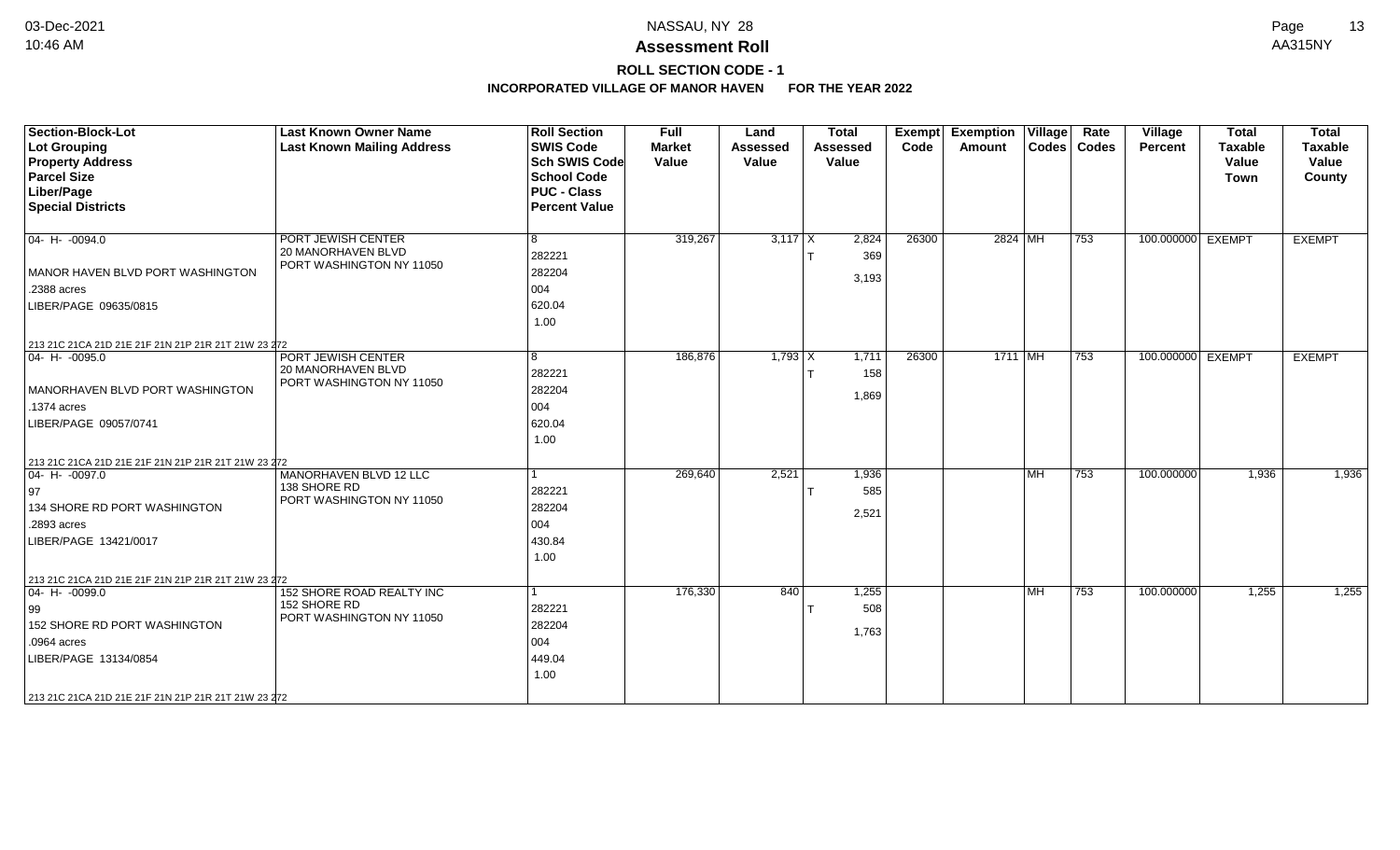### **Assessment Roll** 10:46 AM AA315NY

**ROLL SECTION CODE - 1**

| <b>Section-Block-Lot</b><br>Lot Grouping<br><b>Property Address</b><br><b>Parcel Size</b><br>Liber/Page<br><b>Special Districts</b> | <b>Last Known Owner Name</b><br><b>Last Known Mailing Address</b> | <b>Roll Section</b><br><b>SWIS Code</b><br><b>Sch SWIS Code</b><br><b>School Code</b><br><b>PUC - Class</b><br><b>Percent Value</b> | Full<br><b>Market</b><br>Value | Land<br><b>Assessed</b><br>Value | <b>Total</b><br><b>Assessed</b><br>Value | Exempt<br>Code | <b>Exemption Village</b><br><b>Amount</b> |           | Rate<br>Codes   Codes | Village<br>Percent | <b>Total</b><br><b>Taxable</b><br>Value<br><b>Town</b> | <b>Total</b><br><b>Taxable</b><br>Value<br>County |
|-------------------------------------------------------------------------------------------------------------------------------------|-------------------------------------------------------------------|-------------------------------------------------------------------------------------------------------------------------------------|--------------------------------|----------------------------------|------------------------------------------|----------------|-------------------------------------------|-----------|-----------------------|--------------------|--------------------------------------------------------|---------------------------------------------------|
| $04 - H - 0102.A$                                                                                                                   | MEMBER REALTY CORPORATION                                         |                                                                                                                                     | 270,560                        | 912                              | 2,242                                    |                |                                           | l MH      | 753                   | 82.989917          | 1,861                                                  | 1,861                                             |
| 102A & 102B                                                                                                                         | 114 SHORE RD                                                      | 282221                                                                                                                              |                                |                                  | 464                                      |                |                                           |           | 722                   | 17.010083          | 381                                                    | 381                                               |
| 114 SHORE RD PORT WASHINGTON                                                                                                        | PORT WASHINGTON NY 11050                                          | 282204                                                                                                                              |                                |                                  | 2,706                                    |                |                                           |           |                       |                    |                                                        |                                                   |
| .0747 acres                                                                                                                         |                                                                   | 004                                                                                                                                 |                                |                                  |                                          |                |                                           |           |                       |                    |                                                        |                                                   |
| LIBER/PAGE 10446/0804                                                                                                               |                                                                   | 484.14                                                                                                                              |                                |                                  |                                          |                |                                           |           |                       |                    |                                                        |                                                   |
|                                                                                                                                     |                                                                   | 1.00                                                                                                                                |                                |                                  |                                          |                |                                           |           |                       |                    |                                                        |                                                   |
| 213 21C 21CA 21D 21E 21F 21N 21P 21R 21T 21W 23 272<br>213 21C 21CA 21D 21E 21F 21N 21P 21R 21T 21W 22H 22T 230 24 249 264 272 2S   |                                                                   |                                                                                                                                     |                                |                                  |                                          |                |                                           |           |                       |                    |                                                        |                                                   |
| $04 - H - 0103.C$                                                                                                                   | MEMBER REALTY CORPORATION                                         |                                                                                                                                     | 574,360                        | 2,735                            | 4,708                                    |                |                                           | <b>MH</b> | 722                   | 94.992346          | 4,472                                                  | 4,472                                             |
| 103C & 103D                                                                                                                         | 114 SHORE ROAD<br>PORT WASHINGTON NY 11050                        | 282221                                                                                                                              |                                |                                  | 1,036                                    |                |                                           |           | 753                   | 5.007654           | 236                                                    | 236                                               |
| 112 SHORE RD PORT WASHINGTON                                                                                                        |                                                                   | 282204                                                                                                                              |                                |                                  | 5,744                                    |                |                                           |           |                       |                    |                                                        |                                                   |
| .2242 acres                                                                                                                         |                                                                   | 004                                                                                                                                 |                                |                                  |                                          |                |                                           |           |                       |                    |                                                        |                                                   |
| LIBER/PAGE 11584/0775                                                                                                               |                                                                   | 484.14                                                                                                                              |                                |                                  |                                          |                |                                           |           |                       |                    |                                                        |                                                   |
|                                                                                                                                     |                                                                   | 1.00                                                                                                                                |                                |                                  |                                          |                |                                           |           |                       |                    |                                                        |                                                   |
| 213 21C 21CA 21D 21E 21F 21N 21P 21R 21T 21W 22H 22T 230 24 249 264 272 2S<br>213 21C 21CA 21D 21E 21F 21N 21P 21R 21T 21W 23 272   |                                                                   |                                                                                                                                     |                                |                                  |                                          |                |                                           |           |                       |                    |                                                        |                                                   |
| $04 - H - 0106.0$                                                                                                                   | TOWN OF NORTH HEMPSTEAD                                           | 8                                                                                                                                   | 2,177,226                      | $13,964$ X                       | 19,936                                   | 13500          | 19936 MH                                  |           | 753                   | 100.000000 EXEMPT  |                                                        | <b>EXEMPT</b>                                     |
|                                                                                                                                     | 220 PLANDOME RD<br>MANHASSET NY 11030                             | 282221                                                                                                                              |                                |                                  | 1,836                                    |                |                                           |           |                       |                    |                                                        |                                                   |
| 80 MANORHAVEN BLVD PORT WASHINGTON                                                                                                  |                                                                   | 282204                                                                                                                              |                                |                                  | 21,772                                   |                |                                           |           |                       |                    |                                                        |                                                   |
| 1.0700 acres                                                                                                                        |                                                                   | 004                                                                                                                                 |                                |                                  |                                          |                |                                           |           |                       |                    |                                                        |                                                   |
| LIBER/PAGE 12290/0980                                                                                                               |                                                                   | 534.14                                                                                                                              |                                |                                  |                                          |                |                                           |           |                       |                    |                                                        |                                                   |
|                                                                                                                                     |                                                                   | 1.00                                                                                                                                |                                |                                  |                                          |                |                                           |           |                       |                    |                                                        |                                                   |
| 213 21C 21CA 21D 21E 21F 21N 21P 21R 21T 21W 23 272                                                                                 |                                                                   |                                                                                                                                     |                                |                                  |                                          |                |                                           |           |                       |                    |                                                        |                                                   |
| $ 04 - H - 0108.0$                                                                                                                  | P P L REALTY LTD                                                  |                                                                                                                                     | 210,040                        | 600                              | 2,100                                    |                |                                           | MH        | 753                   | 100.000000         | 2,100                                                  | 2,100                                             |
| 108                                                                                                                                 | 6 MANORHAVEN BLVD                                                 | 282221                                                                                                                              |                                |                                  |                                          |                |                                           |           |                       |                    |                                                        |                                                   |
| 6 MANORHAVEN BLVD PORT WASHINGTON                                                                                                   | PORT WASHINGTON NY 11050                                          | 282204                                                                                                                              |                                |                                  |                                          |                |                                           |           |                       |                    |                                                        |                                                   |
| .0689 acres                                                                                                                         |                                                                   | 004                                                                                                                                 |                                |                                  |                                          |                |                                           |           |                       |                    |                                                        |                                                   |
| LIBER/PAGE 09877/0452                                                                                                               |                                                                   | 440.04                                                                                                                              |                                |                                  |                                          |                |                                           |           |                       |                    |                                                        |                                                   |
|                                                                                                                                     |                                                                   | 1.00                                                                                                                                |                                |                                  |                                          |                |                                           |           |                       |                    |                                                        |                                                   |
| 213 21C 21CA 21D 21E 21F 21N 21P 21R 21T 21W 23 272                                                                                 |                                                                   |                                                                                                                                     |                                |                                  |                                          |                |                                           |           |                       |                    |                                                        |                                                   |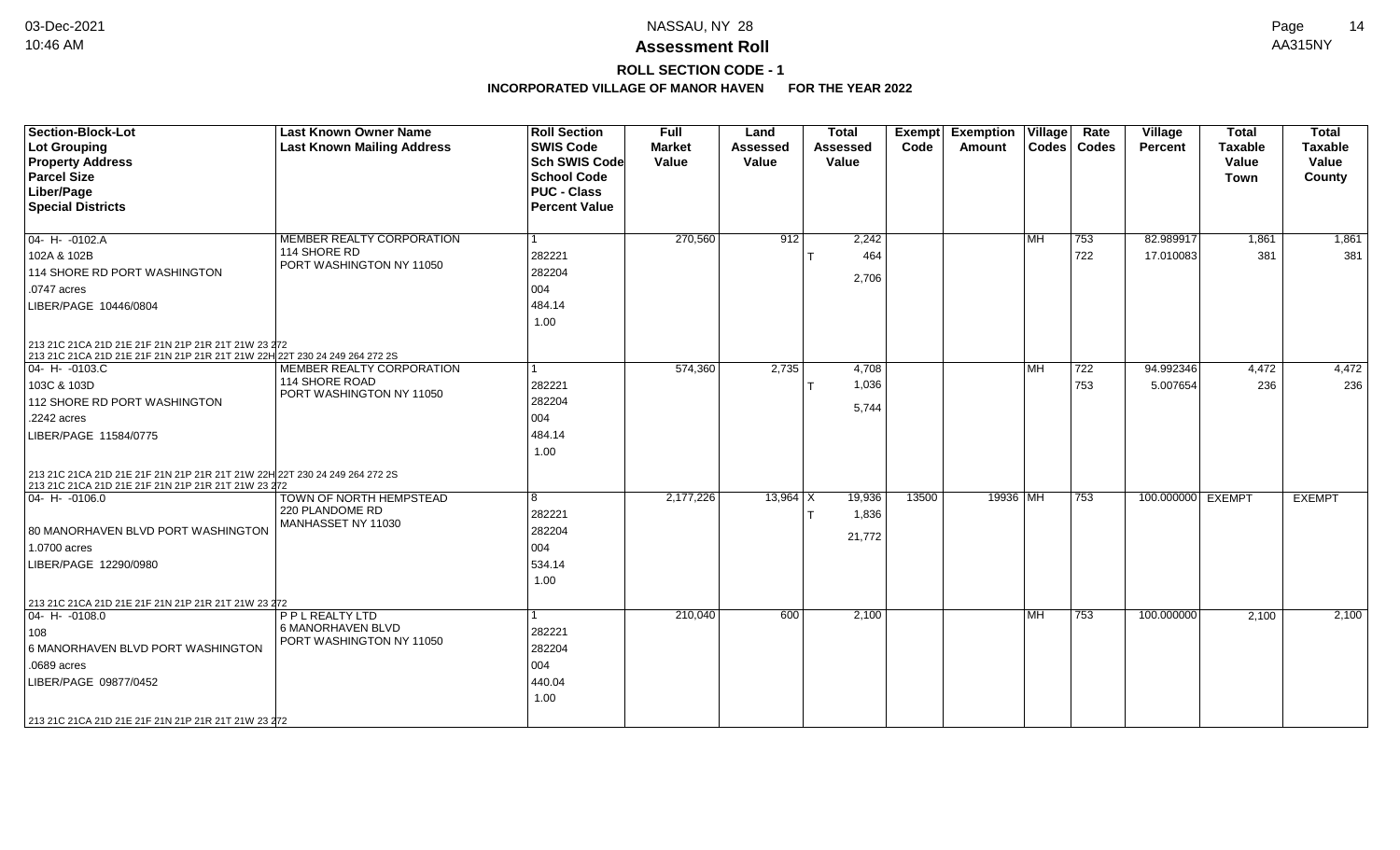### **Assessment Roll** 10:46 AM AA315NY

## **ROLL SECTION CODE - 1**

| <b>Section-Block-Lot</b><br>Lot Grouping<br><b>Property Address</b><br><b>Parcel Size</b><br>Liber/Page<br><b>Special Districts</b>                                                                                                                                                                                                                                             | <b>Last Known Owner Name</b><br><b>Last Known Mailing Address</b>                 | <b>Roll Section</b><br><b>SWIS Code</b><br><b>Sch SWIS Code</b><br><b>School Code</b><br><b>PUC - Class</b><br><b>Percent Value</b> | Full<br><b>Market</b><br>Value | Land<br><b>Assessed</b><br>Value | <b>Total</b><br><b>Assessed</b><br>Value | Exempt<br>Code | Exemption   Village  <br><b>Amount</b> | $\text{Codes}$ | Rate<br><b>Codes</b> | Village<br><b>Percent</b> | <b>Total</b><br><b>Taxable</b><br>Value<br>Town | <b>Total</b><br><b>Taxable</b><br>Value<br>County |
|---------------------------------------------------------------------------------------------------------------------------------------------------------------------------------------------------------------------------------------------------------------------------------------------------------------------------------------------------------------------------------|-----------------------------------------------------------------------------------|-------------------------------------------------------------------------------------------------------------------------------------|--------------------------------|----------------------------------|------------------------------------------|----------------|----------------------------------------|----------------|----------------------|---------------------------|-------------------------------------------------|---------------------------------------------------|
| $04 - H - 0109.0$<br>109<br>8 MANORHAVEN BLVD PORT WASHINGTON<br>.0859 acres<br>LIBER/PAGE 12301/0966                                                                                                                                                                                                                                                                           | <b>MANOR 8 PROPERTIES INC</b><br>164 SANDS POINT RD<br>PORT WASHINGTON NY 11050   | 282221<br>282204<br>004<br>482.24<br>1.00                                                                                           | 816,390                        | 1,048                            | 6,568<br>1,596<br>8,164                  |                |                                        | MH             | 753                  | 100.000000                | 6,568                                           | 6,568                                             |
| 213 21C 21CA 21D 21E 21F 21N 21P 21R 21T 21W 23 272<br>$ 04 - H - 0110.0 $<br>110<br>4 MANORHAVEN BLVD PORT WASHINGTON<br>.4048 acres<br>LIBER/PAGE 12671/0674                                                                                                                                                                                                                  | FOUR MANORHAVEN BLVD REALTY CORP<br>4 MANORHAVEN BLVD<br>PORT WASHINGTON NY 11050 | 282221<br>282204<br>004<br>485.14<br>1.00                                                                                           | 862,820                        | 4,937                            | 7,137<br>1,492<br>8,629                  |                |                                        | <b>MH</b>      | 753                  | 100.000000                | 7,137                                           | 7,137                                             |
| 213 21C 21CA 21D 21E 21F 21N 21P 21R 21T 21W 23 272<br>$04 - H - 0113.A$<br>113A & B<br>114 A SHORE RD PORT WASHINGTON<br>.1110 acres<br>LIBER/PAGE 09677/0290                                                                                                                                                                                                                  | <b>CLARKE EDWARD &amp; CAROL</b><br>114 A SHORE RD<br>PORT WASHINGTON NY 11050    | 282221<br>282204<br>004<br>481.14<br>1.00                                                                                           | 423,670                        | 1,354                            | 3,529<br>708<br>4,237                    |                |                                        | <b>MH</b>      | 753<br>722           | 92.294807<br>7.705193     | 3,257<br>272                                    | 3,257<br>272                                      |
| 213 21C 21CA 21D 21E 21F 21N 21P 21R 21T 21W 23 272<br>213 21C 21CA 21D 21E 21F 21N 21P 21R 21T 21W 22H 22T 230 24 249 264 272 2S<br>$04 - H - 0114.A$<br>114A & B<br>116 SHORE RD PORT WASHINGTON<br>.1061 acres<br>LIBER/PAGE 12051/0220<br>213 21C 21CA 21D 21E 21F 21N 21P 21R 21T 21W 23 272<br>213 21C 21CA 21D 21E 21F 21N 21P 21R 21T 21W 22H 22T 230 24 249 264 272 2S | <b>SONG BROTHERS LLC</b><br>29 WEST ALBANY ST<br>HUNTINGTON STATION NY 11746      | 282221<br>282204<br>004<br>484.14<br>1.00                                                                                           | 469,670                        | 1,294                            | 3,555<br>1,142<br>4,697                  |                |                                        | <b>MH</b>      | 753<br>722           | 85.814804<br>14.185196    | 3,051<br>504                                    | 3,051<br>504                                      |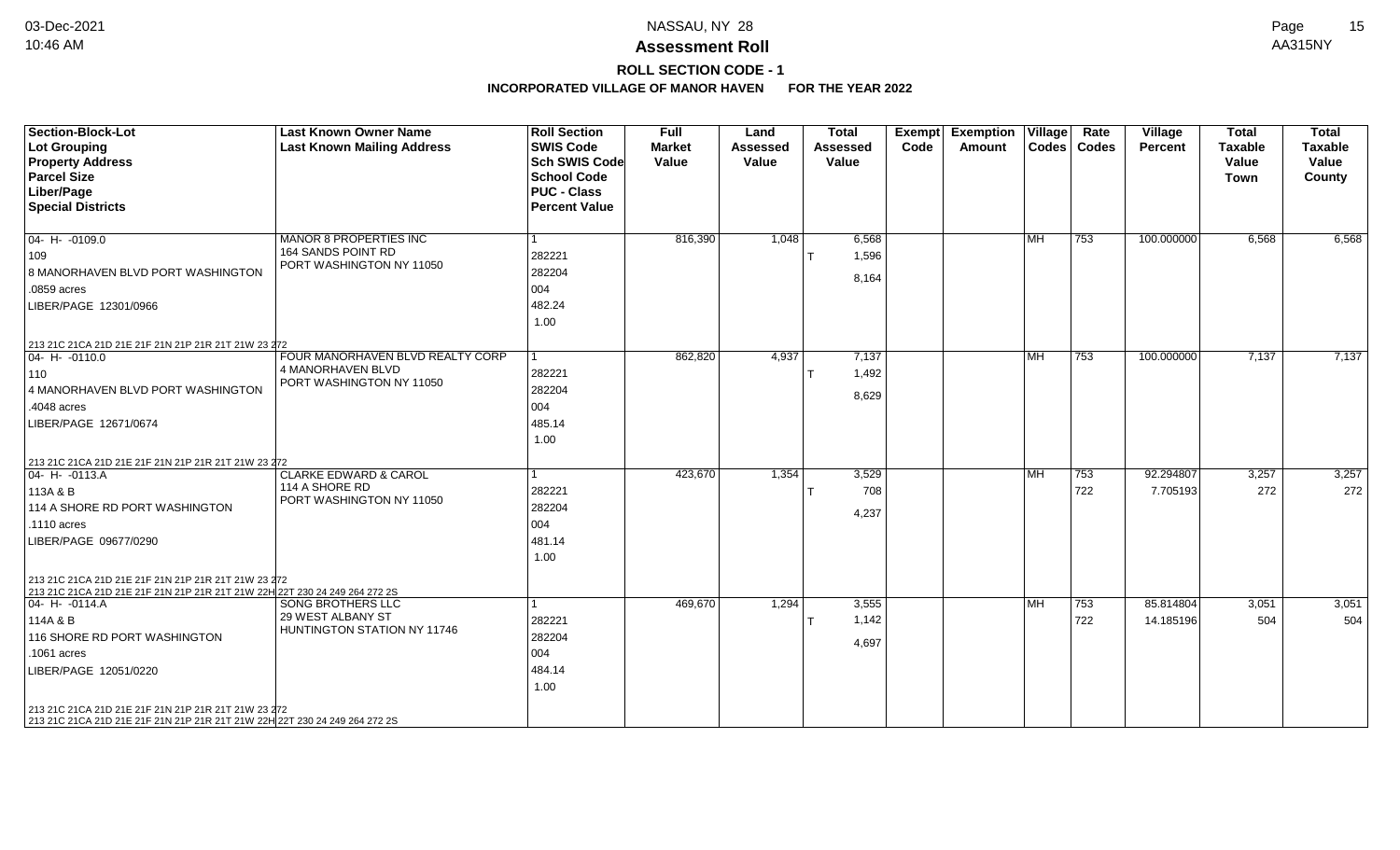# **ROLL SECTION CODE - 1**

| Section-Block-Lot                                                     | <b>Last Known Owner Name</b>                 | <b>Roll Section</b>  | <b>Full</b>   | Land            | <b>Total</b>      | Exempt | <b>Exemption Village</b> |        | Rate          | Village           | <b>Total</b>   | <b>Total</b>   |
|-----------------------------------------------------------------------|----------------------------------------------|----------------------|---------------|-----------------|-------------------|--------|--------------------------|--------|---------------|-------------------|----------------|----------------|
| <b>Lot Grouping</b>                                                   | <b>Last Known Mailing Address</b>            | <b>SWIS Code</b>     | <b>Market</b> | <b>Assessed</b> | Assessed          | Code   | Amount                   |        | Codes   Codes | <b>Percent</b>    | <b>Taxable</b> | <b>Taxable</b> |
| <b>Property Address</b>                                               |                                              | Sch SWIS Code        | Value         | Value           | Value             |        |                          |        |               |                   | Value          | Value          |
| <b>Parcel Size</b>                                                    |                                              | <b>School Code</b>   |               |                 |                   |        |                          |        |               |                   | Town           | County         |
| Liber/Page                                                            |                                              | <b>PUC - Class</b>   |               |                 |                   |        |                          |        |               |                   |                |                |
| <b>Special Districts</b>                                              |                                              | <b>Percent Value</b> |               |                 |                   |        |                          |        |               |                   |                |                |
| $04 - H - 0115.0$                                                     | <b>SEEMAN SCOTT</b>                          | 1                    | 869,520       | 333             | 843               | 40120  |                          | 242 MH | 753           | 100.000000        | 843            | 601            |
|                                                                       | 33 SINTSINK DR W                             | 282221               |               |                 |                   |        |                          |        |               |                   |                |                |
| 3 ORCHARD BEACH RD PORT WASHINGTON                                    | PORT WASHINGTON NY 11050                     | 282204               |               |                 |                   |        |                          |        |               |                   |                |                |
| 1060 acres                                                            |                                              | 004                  |               |                 |                   |        |                          |        |               |                   |                |                |
| LIBER/PAGE 10074/0652                                                 |                                              | 220.01               |               |                 |                   |        |                          |        |               |                   |                |                |
|                                                                       |                                              | 0.10                 |               |                 |                   |        |                          |        |               |                   |                |                |
| 213 21C 21CA 21D 21E 21F 21N 21P 21R 21T 21W 23 272                   |                                              |                      |               |                 |                   |        |                          |        |               |                   |                |                |
| 04- H- -0116.0                                                        | <b>MAXTON BUILDERS INC</b>                   | 1                    | 875,666       | 343             | 850               | 40120  |                          | 245 MH | 753           | 100.000000        | 850            | 605            |
|                                                                       | 33 SINTSINK DR W<br>PORT WASHINGTON NY 11050 | 282221               |               |                 |                   |        |                          |        |               |                   |                |                |
| 5 ORCHARD BEACH RD PORT WASHINGTON                                    |                                              | 282204               |               |                 |                   |        |                          |        |               |                   |                |                |
| .1122 acres                                                           |                                              | 004                  |               |                 |                   |        |                          |        |               |                   |                |                |
| LIBER/PAGE 10302/0103                                                 |                                              | 220.01               |               |                 |                   |        |                          |        |               |                   |                |                |
|                                                                       |                                              | 0.10                 |               |                 |                   |        |                          |        |               |                   |                |                |
| 213 21C 21CA 21D 21E 21F 21N 21P 21R 21T 21W 23 272<br>04- H- -0117.0 | <b>MAXTON BUILDERS INC</b>                   |                      | 1,086,644     | 431             | 1,045             | 40120  |                          | 304 MH | 753           | 100.000000        | 1,045          | 741            |
| 117 & 122                                                             | 33 SINTSINK DR W                             | 282221               |               |                 |                   |        |                          |        |               |                   |                |                |
| 7 ORCHARD BEACH RD PORT WASHINGTON                                    | PORT WASHINGTON NY 11050                     | 282204               |               |                 |                   |        |                          |        |               |                   |                |                |
| .1797 acres                                                           |                                              | 004                  |               |                 |                   |        |                          |        |               |                   |                |                |
| LIBER/PAGE 10302/0103                                                 |                                              | 220.01               |               |                 |                   |        |                          |        |               |                   |                |                |
|                                                                       |                                              | 0.10                 |               |                 |                   |        |                          |        |               |                   |                |                |
| 213 21C 21CA 21D 21E 21F 21N 21P 21R 21T 21W 23 272                   |                                              |                      |               |                 |                   |        |                          |        |               |                   |                |                |
| 04- H- -0118.0                                                        | <b>SEEMAN SCOTT</b>                          | 1                    | 886,931       | 376             | 860               | 40120  |                          | 251 MH | 753           | 100.000000        | 860            | 609            |
|                                                                       | 33 SINTSINK DR W<br>PORT WASHINGTON NY 11050 | 282221               |               |                 |                   |        |                          |        |               |                   |                |                |
| 1 ORCHARD BEACH RD PORT WASHINGTON                                    |                                              | 282204               |               |                 |                   |        |                          |        |               |                   |                |                |
| 1350 acres                                                            |                                              | 004                  |               |                 |                   |        |                          |        |               |                   |                |                |
| LIBER/PAGE 09998/0427                                                 |                                              | 220.01               |               |                 |                   |        |                          |        |               |                   |                |                |
|                                                                       |                                              | 0.10                 |               |                 |                   |        |                          |        |               |                   |                |                |
| 213 21C 21CA 21D 21E 21F 21N 21P 21R 21T 21W 23 272                   |                                              |                      |               |                 |                   |        |                          |        |               |                   |                |                |
| 04- H- -0121.0                                                        | TOWN OF NORTH HEMPSTEAD<br>220 PLANDOME ROAD | 8                    | 21,054,293    | $177,362$ X     | 199,523<br>11,020 | 13500  | 199523 MH                |        | 753           | 100.000000 EXEMPT |                | <b>EXEMPT</b>  |
| MANORHAVEN BLVD MANHASSET                                             | MANHASSET NY 11030                           | 282221<br>282204     |               |                 |                   |        |                          |        |               |                   |                |                |
| 12.2200 acres                                                         |                                              | 004                  |               |                 | 210,543           |        |                          |        |               |                   |                |                |
| LIBER/PAGE 00000/0000                                                 |                                              | 963.24               |               |                 |                   |        |                          |        |               |                   |                |                |
|                                                                       |                                              | 1.00                 |               |                 |                   |        |                          |        |               |                   |                |                |
| 213 21C 21CA 21D 21E 21F 21N 21P 21R 21T 21W 23 272                   |                                              |                      |               |                 |                   |        |                          |        |               |                   |                |                |
|                                                                       |                                              |                      |               |                 |                   |        |                          |        |               |                   |                |                |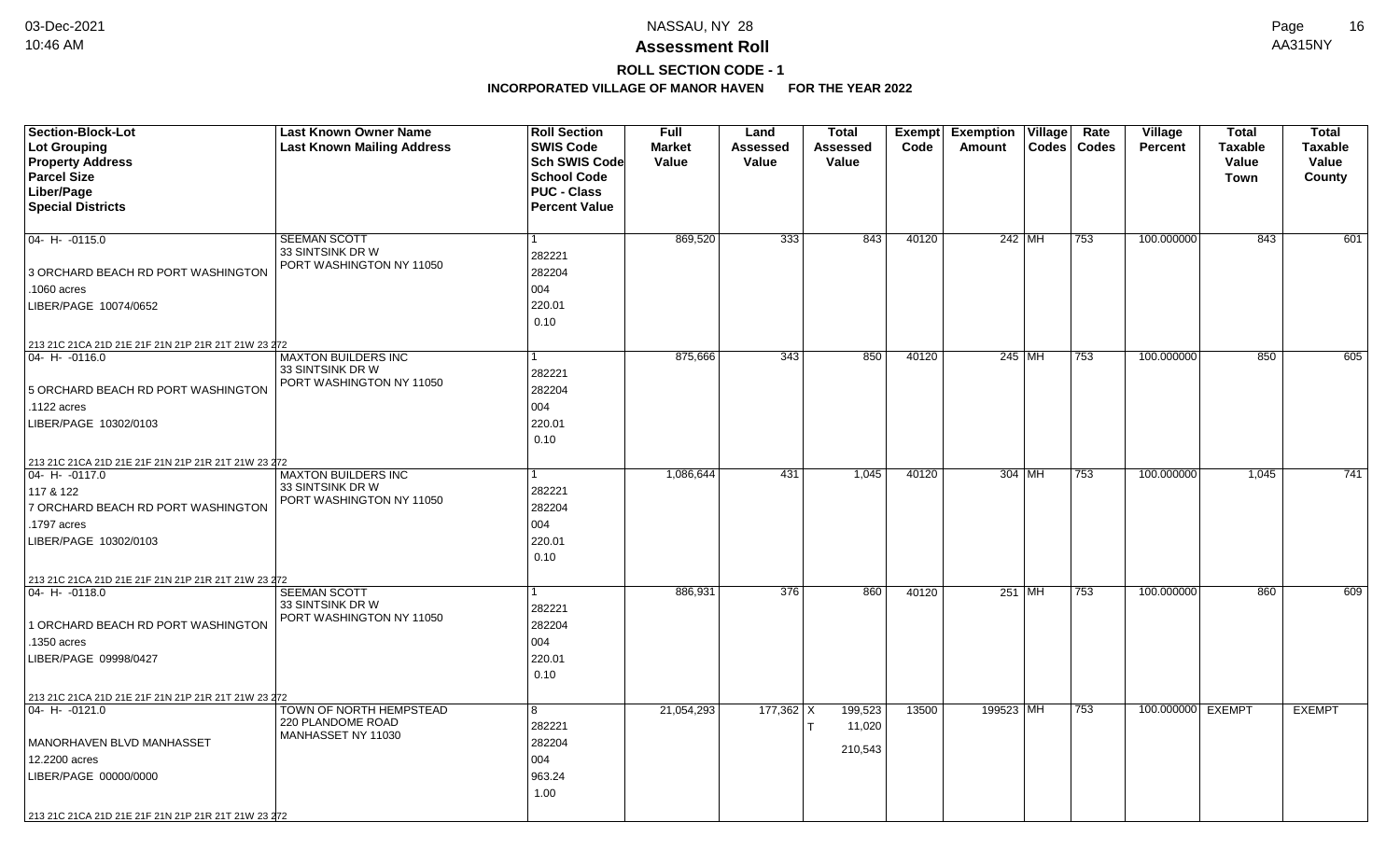### **Assessment Roll** 10:46 AM AA315NY

## **ROLL SECTION CODE - 1**

| <b>Section-Block-Lot</b><br><b>Lot Grouping</b>     | <b>Last Known Owner Name</b><br><b>Last Known Mailing Address</b>     | <b>Roll Section</b><br><b>SWIS Code</b>    | <b>Full</b><br><b>Market</b> | Land<br><b>Assessed</b> | <b>Total</b><br><b>Assessed</b> | <b>Exempt</b><br>Code | <b>Exemption Village</b><br>Amount | Rate<br>Codes   Codes | Village<br><b>Percent</b> | <b>Total</b><br><b>Taxable</b> | <b>Total</b><br><b>Taxable</b> |
|-----------------------------------------------------|-----------------------------------------------------------------------|--------------------------------------------|------------------------------|-------------------------|---------------------------------|-----------------------|------------------------------------|-----------------------|---------------------------|--------------------------------|--------------------------------|
| <b>Property Address</b><br><b>Parcel Size</b>       |                                                                       | <b>Sch SWIS Code</b><br><b>School Code</b> | Value                        | Value                   | Value                           |                       |                                    |                       |                           | Value<br><b>Town</b>           | Value<br>County                |
| Liber/Page<br><b>Special Districts</b>              |                                                                       | <b>PUC - Class</b><br><b>Percent Value</b> |                              |                         |                                 |                       |                                    |                       |                           |                                |                                |
| $04 - H - 0124.0$                                   | <b>VILLAGE OF MANORHAVEN</b><br>33 MANORHAVEN BLVD                    | 8<br>282221                                | 1,782,438                    | $17,489$ X              | 16,891<br>933                   | 13650                 | 16891 MH                           | 753                   | 100.000000 EXEMPT         |                                | <b>EXEMPT</b>                  |
| PLANDOME RD MANHASSET                               | PORT WASHINGTON NY 11050                                              | 282204                                     |                              |                         |                                 |                       |                                    |                       |                           |                                |                                |
| 6.0250 acres                                        |                                                                       | 004                                        |                              |                         | 17,824                          |                       |                                    |                       |                           |                                |                                |
| LIBER/PAGE 10363/0697                               |                                                                       | 963.34<br>1.00                             |                              |                         |                                 |                       |                                    |                       |                           |                                |                                |
| 213 21C 21CA 21D 21E 21F 21N 21P 21R 21T 21W 23 272 |                                                                       |                                            |                              |                         |                                 |                       |                                    |                       |                           |                                |                                |
| $ 04 - H - 0126.0$                                  | <b>PIGGASUS INC</b><br>30 MANORHAVEN BLVD<br>PORT WASHINGTON NY 11050 | 282221                                     | 314,077                      | 1,378                   | 2,422<br>719                    |                       | <b>MH</b>                          | 753                   | 100.000000                | 2,422                          | 2,422                          |
| 30 MANORHAVEN BLVD PORT WASHINGTON                  |                                                                       | 282204                                     |                              |                         | 3,141                           |                       |                                    |                       |                           |                                |                                |
| .1056 acres                                         |                                                                       | 004                                        |                              |                         |                                 |                       |                                    |                       |                           |                                |                                |
| LIBER/PAGE 11568/0582                               |                                                                       | 464.14<br>1.00                             |                              |                         |                                 |                       |                                    |                       |                           |                                |                                |
| 213 21C 21CA 21D 21E 21F 21N 21P 21R 21T 21W 23 272 |                                                                       |                                            |                              |                         |                                 |                       |                                    |                       |                           |                                |                                |
| $ 04 - H - 0127.0$                                  | <b>JAMEH REZA TRUST</b><br><b>BOROUMAND MICHAEL</b><br>14 HILLDALE LN | 282221                                     | 291,180                      | 1,400                   | 2,844<br>68                     |                       | <b>MH</b>                          | 753                   | 100.000000                | 2,844                          | 2,844                          |
| 38 -40 MANORHAVEN BLVD MANORHAVEN<br>.1148 acres    | PORT WASHINGTON NY 11050                                              | 282204<br>004                              |                              |                         | 2,912                           |                       |                                    |                       |                           |                                |                                |
| LIBER/PAGE 12915/0209                               |                                                                       | 464.14<br>1.00                             |                              |                         |                                 |                       |                                    |                       |                           |                                |                                |
| 213 21C 21CA 21D 21E 21F 21N 21P 21R 21T 21W 23 272 |                                                                       |                                            |                              |                         |                                 |                       |                                    |                       |                           |                                |                                |
| $ 04 - H - 0128.0$                                  | TOWN OF NORTH HEMPSTEAD<br>220 PLANDOME ROAD<br>MANHASSET NY 11030    | 8<br>282221                                | 5,329                        |                         | $53 \mid X$<br>48<br>-5         | 13500                 | 48 MH                              | 753                   | 100.000000 EXEMPT         |                                | <b>EXEMPT</b>                  |
| MANHASSET AVE                                       |                                                                       | 282204                                     |                              |                         | 53                              |                       |                                    |                       |                           |                                |                                |
| .0408 acres                                         |                                                                       | 004                                        |                              |                         |                                 |                       |                                    |                       |                           |                                |                                |
| LIBER/PAGE 11667/0884                               |                                                                       | 692.04<br>1.00                             |                              |                         |                                 |                       |                                    |                       |                           |                                |                                |
| 213 21C 21CA 21D 21E 21F 21N 21P 21R 21T 21W 23 272 |                                                                       |                                            |                              |                         |                                 |                       |                                    |                       |                           |                                |                                |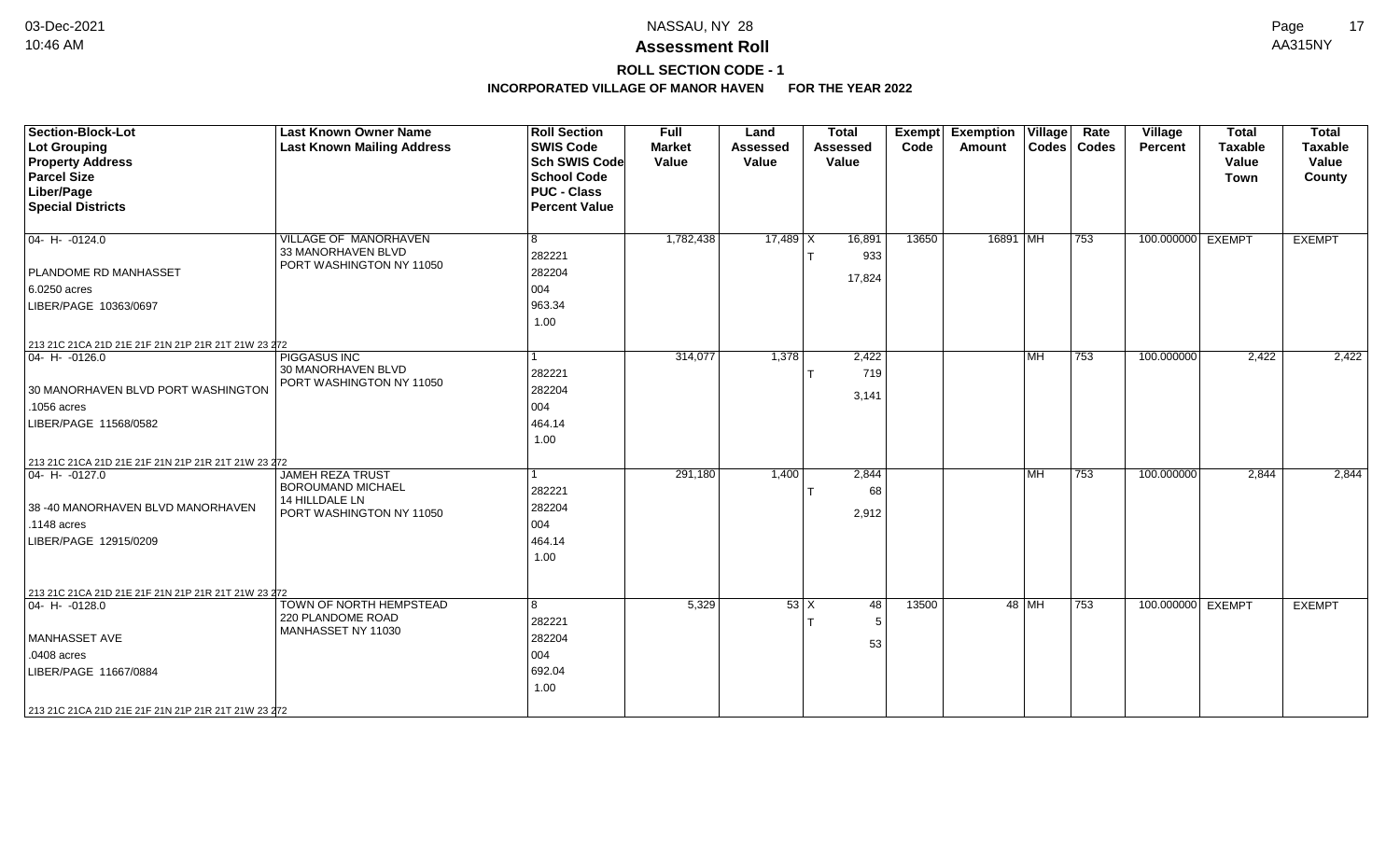### **ROLL SECTION CODE - 1**

| Section-Block-Lot                                                     | <b>Last Known Owner Name</b>                       | <b>Roll Section</b>  | <b>Full</b>   | Land            | <b>Total</b>    | Exempt | <b>Exemption Village</b> |           | Rate          | Village           | <b>Total</b>   | <b>Total</b>   |
|-----------------------------------------------------------------------|----------------------------------------------------|----------------------|---------------|-----------------|-----------------|--------|--------------------------|-----------|---------------|-------------------|----------------|----------------|
| Lot Grouping                                                          | <b>Last Known Mailing Address</b>                  | <b>SWIS Code</b>     | <b>Market</b> | <b>Assessed</b> | <b>Assessed</b> | Code   | Amount                   |           | Codes   Codes | <b>Percent</b>    | <b>Taxable</b> | <b>Taxable</b> |
| <b>Property Address</b>                                               |                                                    | Sch SWIS Code        | Value         | Value           | Value           |        |                          |           |               |                   | Value          | Value          |
| <b>Parcel Size</b>                                                    |                                                    | <b>School Code</b>   |               |                 |                 |        |                          |           |               |                   | Town           | County         |
| Liber/Page                                                            |                                                    | <b>PUC - Class</b>   |               |                 |                 |        |                          |           |               |                   |                |                |
| <b>Special Districts</b>                                              |                                                    | <b>Percent Value</b> |               |                 |                 |        |                          |           |               |                   |                |                |
|                                                                       |                                                    |                      |               |                 |                 |        |                          |           |               |                   |                |                |
| $04 - H - 0129.0$                                                     | MANHASSET AVE 129                                  |                      | 477,477       | 4,345           | 3,290           |        |                          | <b>MH</b> | 753           | 100.000000        | 3,290          | 3,290          |
|                                                                       | 30 SAGAMORE HILL DR<br>PORT WASHINGTON NY 11050    | 282221               |               |                 | 1,174           |        |                          |           |               |                   |                |                |
| <b>SHORE RD</b>                                                       |                                                    | 282204               |               |                 | 4,464           |        |                          |           |               |                   |                |                |
| .7898 acres                                                           |                                                    | 004                  |               |                 |                 |        |                          |           |               |                   |                |                |
| LIBER/PAGE 13585/0828                                                 |                                                    | 430.84               |               |                 |                 |        |                          |           |               |                   |                |                |
|                                                                       |                                                    | 1.00                 |               |                 |                 |        |                          |           |               |                   |                |                |
| 213 21C 21CA 21D 21E 21F 21N 21P 21R 21T 21W 23 272                   |                                                    |                      |               |                 |                 |        |                          |           |               |                   |                |                |
| 04- H- -0130.0                                                        | VILLAGE OF MANORHAVEN                              | 8                    | 48,642        | $486 \mid X$    | 425             | 13650  |                          | 425 MH    | 753           | 100.000000 EXEMPT |                | <b>EXEMPT</b>  |
|                                                                       | 33 MANORHAVEN BLVD                                 | 282221               |               |                 | 61              |        |                          |           |               |                   |                |                |
| SHORE RD                                                              | PORT WASHINGTON NY 11050                           | 282204               |               |                 |                 |        |                          |           |               |                   |                |                |
| .0745 acres                                                           |                                                    | 004                  |               |                 | 486             |        |                          |           |               |                   |                |                |
| LIBER/PAGE 11667/0874                                                 |                                                    | 963.34               |               |                 |                 |        |                          |           |               |                   |                |                |
|                                                                       |                                                    | 1.00                 |               |                 |                 |        |                          |           |               |                   |                |                |
|                                                                       |                                                    |                      |               |                 |                 |        |                          |           |               |                   |                |                |
| 213 21C 21CA 21D 21E 21F 21N 21P 21R 21T 21W 23 272<br>04- H- -0131.0 | <b>MI EQUITIES LLC</b>                             |                      | 480,986       | 4,661           | 3,499           |        |                          | <b>MH</b> | 753           | 100.000000        | 3,499          | 3,499          |
|                                                                       | 30 SAGAMORE HILL DR                                | 282221               |               |                 | 1,311           |        |                          |           |               |                   |                |                |
| MANHASSET AVE                                                         | PORT WASHINGTON NY 11050                           | 282204               |               |                 |                 |        |                          |           |               |                   |                |                |
|                                                                       |                                                    | 004                  |               |                 | 4,810           |        |                          |           |               |                   |                |                |
| 1.0000 acres                                                          |                                                    |                      |               |                 |                 |        |                          |           |               |                   |                |                |
| LIBER/PAGE 11667/0884                                                 |                                                    | 430.84               |               |                 |                 |        |                          |           |               |                   |                |                |
|                                                                       |                                                    | 1.00                 |               |                 |                 |        |                          |           |               |                   |                |                |
| 213 21C 21CA 21D 21E 21F 21N 21P 21R 21T 21W 23 272                   |                                                    |                      |               |                 |                 |        |                          |           |               |                   |                |                |
| 04- H- -0132.0                                                        | <b>VILLAGE OF MANORHAVEN</b><br>33 MANORHAVEN BLVD | 8                    | 384,483       | $3,845$ X       | 3,643           | 13650  | 3643 MH                  |           | 753           | 100.000000 EXEMPT |                | <b>EXEMPT</b>  |
|                                                                       | PORT WASHINGTON NY 11050                           | 282221               |               |                 | 202             |        |                          |           |               |                   |                |                |
| MANHASSET AVE                                                         |                                                    | 282204               |               |                 | 3,845           |        |                          |           |               |                   |                |                |
| 1.3245 acres                                                          |                                                    | 004                  |               |                 |                 |        |                          |           |               |                   |                |                |
| LIBER/PAGE 11667/0906                                                 |                                                    | 963.34               |               |                 |                 |        |                          |           |               |                   |                |                |
|                                                                       |                                                    | 1.00                 |               |                 |                 |        |                          |           |               |                   |                |                |
| 213 21C 21CA 21D 21E 21F 21N 21P 21R 21T 21W 23 272                   |                                                    |                      |               |                 |                 |        |                          |           |               |                   |                |                |
| 04- H- -0133.0                                                        | TOWN OF NORTH HEMPSTEAD                            | 8                    | 620,482       | $6,205 \mid X$  | 5,880           | 13500  | 5880 MH                  |           | 753           | 100.000000 EXEMPT |                | <b>EXEMPT</b>  |
|                                                                       | 220 PLANDOME ROAD<br>MANHASSET NY 11030            | 282221               |               |                 | 325             |        |                          |           |               |                   |                |                |
| SHEETS CREEK CHANNEL                                                  |                                                    | 282204               |               |                 | 6,205           |        |                          |           |               |                   |                |                |
| 8.5500 acres                                                          |                                                    | 004                  |               |                 |                 |        |                          |           |               |                   |                |                |
| LIBER/PAGE 11667/0906                                                 |                                                    | 972.04               |               |                 |                 |        |                          |           |               |                   |                |                |
|                                                                       |                                                    | 1.00                 |               |                 |                 |        |                          |           |               |                   |                |                |
| 213 21C 21CA 21D 21E 21F 21N 21P 21R 21T 21W 23 272                   |                                                    |                      |               |                 |                 |        |                          |           |               |                   |                |                |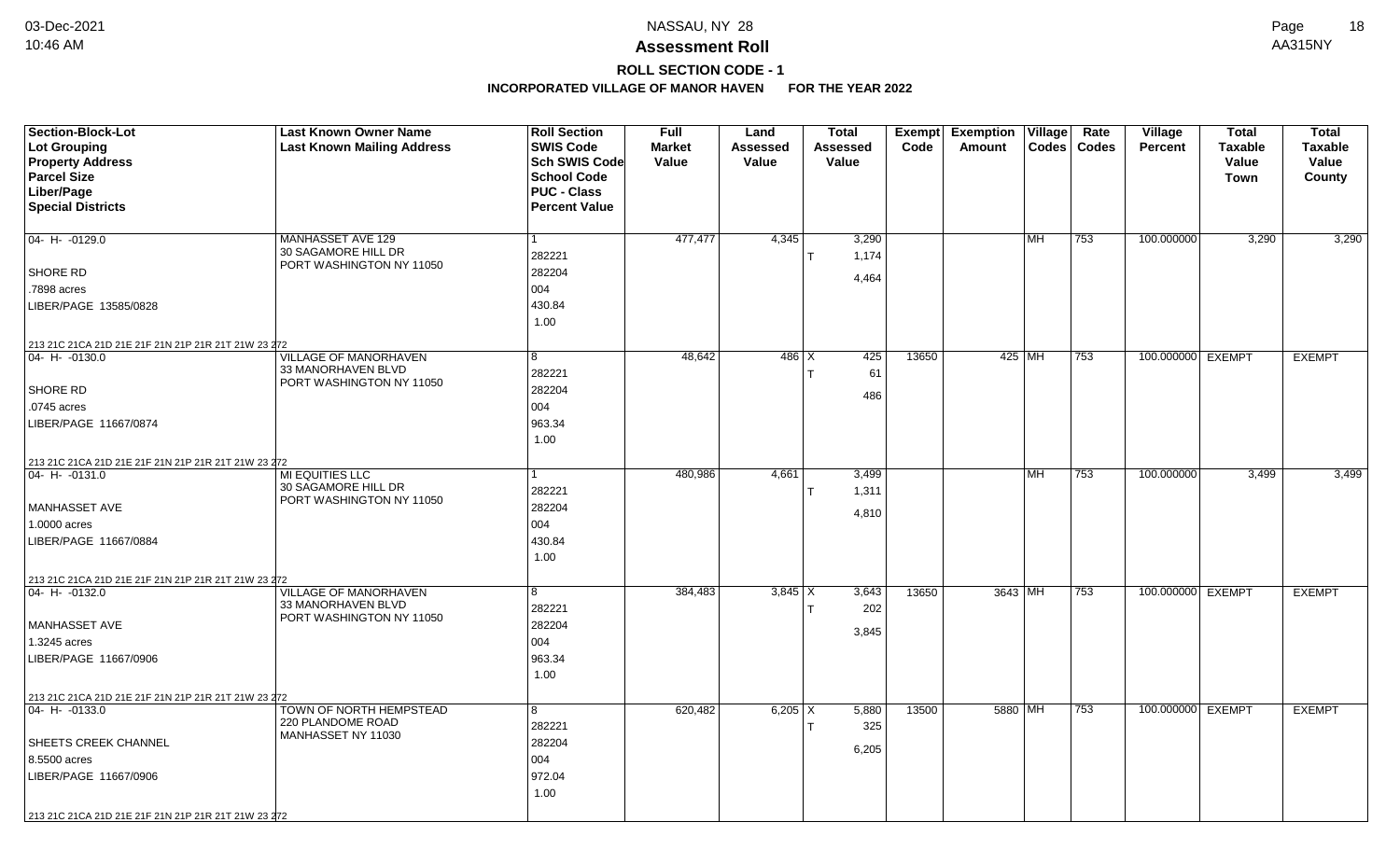**ROLL SECTION CODE - 1**

| Section-Block-Lot<br><b>Lot Grouping</b><br><b>Property Address</b><br><b>Parcel Size</b><br>Liber/Page<br><b>Special Districts</b>                                                                                  | <b>Last Known Owner Name</b><br><b>Last Known Mailing Address</b>                                                                   | <b>Roll Section</b><br><b>SWIS Code</b><br><b>Sch SWIS Code</b><br><b>School Code</b><br><b>PUC - Class</b><br><b>Percent Value</b> | Full<br><b>Market</b><br>Value | Land<br><b>Assessed</b><br>Value | <b>Total</b><br>Assessed<br>Value | Exempt<br>Code | <b>Exemption Village</b><br>Amount | Rate<br>Codes   Codes | Village<br><b>Percent</b> | <b>Total</b><br><b>Taxable</b><br>Value<br><b>Town</b> | <b>Total</b><br><b>Taxable</b><br>Value<br>County |
|----------------------------------------------------------------------------------------------------------------------------------------------------------------------------------------------------------------------|-------------------------------------------------------------------------------------------------------------------------------------|-------------------------------------------------------------------------------------------------------------------------------------|--------------------------------|----------------------------------|-----------------------------------|----------------|------------------------------------|-----------------------|---------------------------|--------------------------------------------------------|---------------------------------------------------|
| $ 04 - H - 0135.0$<br><b>PARK LN PORT WASHINGTON</b><br>.8261 acres<br>LIBER/PAGE 11963/123                                                                                                                          | <b>COUNTY OF NASSAU</b><br>1 WEST ST<br>MINEOLA NY 11501                                                                            | 8<br>282221<br>282204<br>004<br>692.04<br>1.00                                                                                      | 136,382                        | $1,078$ X                        | 1,292<br>72<br>1,364              | 13100          | 1292 MH                            | $\overline{753}$      | 100.000000 EXEMPT         |                                                        | <b>EXEMPT</b>                                     |
| 213 21C 21CA 21D 21E 21F 21N 21P 21R 21T 21W 23 272<br>$04 - L - 0006.0$<br>$6-7$<br>55 SINTSINK DR W PORT WASHINGTON<br>.0918 acres<br>LIBER/PAGE 13509/0366<br>213 21C 21CA 21D 21E 21F 21N 21P 21R 21T 21W 23 272 | BALTERMAN SCOTT & ROSENBERG<br><b>BROOKE</b><br>55 SINTSINK DR W<br>PORT WASHINGTON NY 11050                                        | l 1<br>282221<br>282204<br>004<br>210.01<br>0.10                                                                                    | 966,816                        | 433                              | 845                               | 44220<br>40120 | $2$ MH<br>251                      | $\overline{753}$      | 100.000000                | 843                                                    | 592                                               |
| $ 04 - L - 0008.0$<br>$ 8,9\rangle$<br>51 SINTSINK DR W PORT WASHINGTON<br>.0918 acres<br>LIBER/PAGE 13728/0656<br>213 21C 21CA 21D 21E 21F 21N 21P 21R 21T 21W 23 272                                               | ZHANG GUQIANG & QIU MEILING<br>51 SINTSINK DR W<br>PORT WASHINGTON NY 11050                                                         | $\vert$ 1<br>282221<br>282204<br>004<br>220.01<br>0.10                                                                              | 909,463                        | 495                              | 910                               | 40120          | 308 MH                             | 753                   | 100.000000                | 910                                                    | 602                                               |
| 04-L-0019.0<br>19-20<br>31 PEQUOT AVE PORT WASHINGTON<br>.0918 acres<br>LIBER/PAGE 14050/0317<br>213 21C 21CA 21D 21E 21F 21N 21P 21R 21T 21W 23 272                                                                 | LAGOS VASILIOS & THEODORA LIFE<br><b>ESTATE</b><br>LAGOS VASILIOS & THEODORA TRUSTS<br>39 SINTSINK DR W<br>PORT WASHINGTON NY 11050 | $\vert$ 1<br>282221<br>282204<br>004<br>220.01<br>0.10                                                                              | 1,164,481                      | 427                              | 1,006                             | 40120          | 381 MH                             | 753                   | 100.000000                | 1,006                                                  | 625                                               |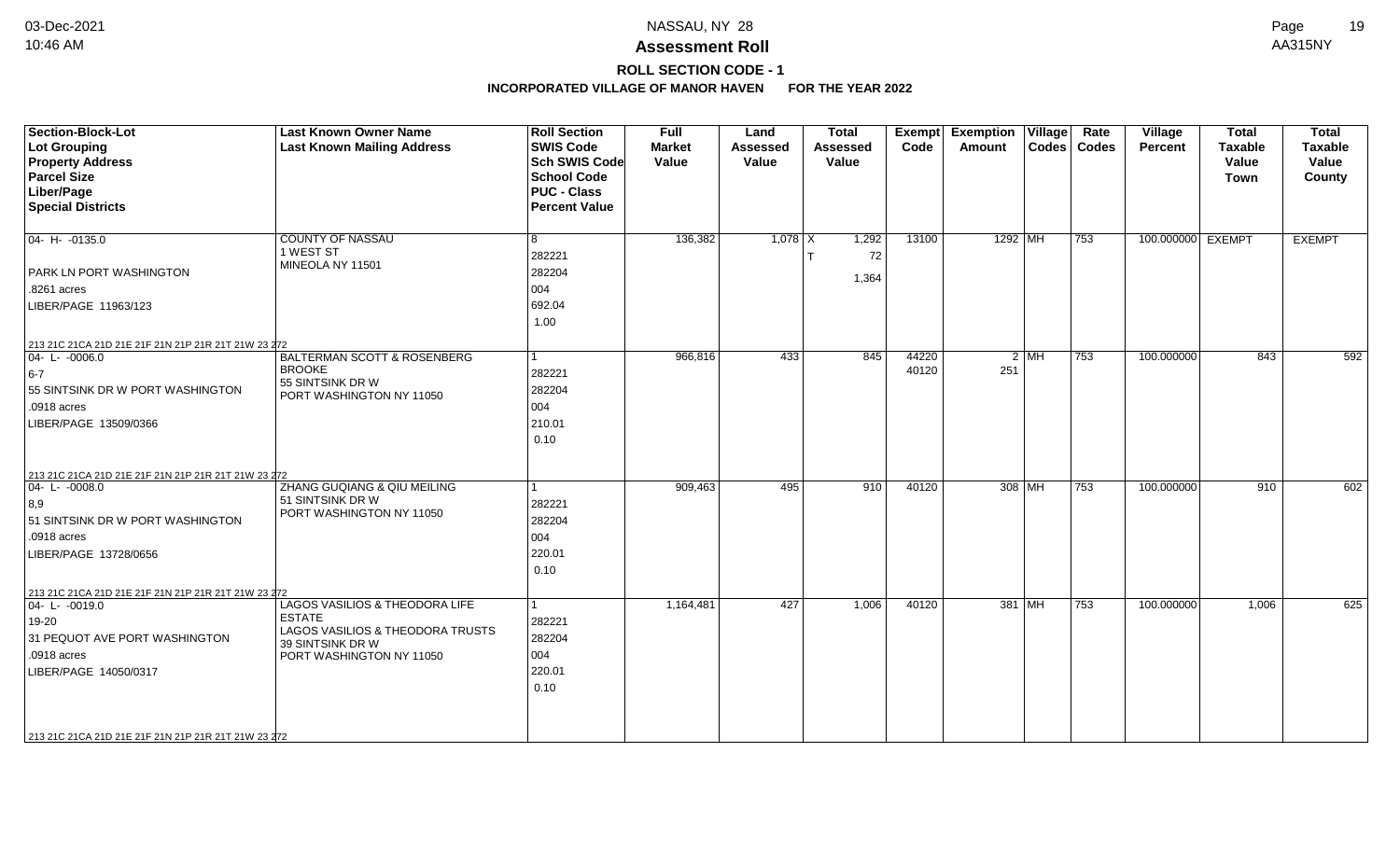## **ROLL SECTION CODE - 1**

| Section-Block-Lot                                   | <b>Last Known Owner Name</b>                                    | <b>Roll Section</b>  | Full          | Land     | <b>Total</b> |       | <b>Exempt Exemption Village</b> |               | Rate | <b>Village</b> | <b>Total</b>   | <b>Total</b>   |
|-----------------------------------------------------|-----------------------------------------------------------------|----------------------|---------------|----------|--------------|-------|---------------------------------|---------------|------|----------------|----------------|----------------|
| <b>Lot Grouping</b>                                 | <b>Last Known Mailing Address</b>                               | <b>SWIS Code</b>     | <b>Market</b> | Assessed | Assessed     | Code  | Amount                          | Codes   Codes |      | <b>Percent</b> | <b>Taxable</b> | <b>Taxable</b> |
| <b>Property Address</b>                             |                                                                 | Sch SWIS Code        | Value         | Value    | Value        |       |                                 |               |      |                | Value          | Value          |
| <b>Parcel Size</b>                                  |                                                                 | <b>School Code</b>   |               |          |              |       |                                 |               |      |                | <b>Town</b>    | <b>County</b>  |
| Liber/Page                                          |                                                                 | <b>PUC - Class</b>   |               |          |              |       |                                 |               |      |                |                |                |
| <b>Special Districts</b>                            |                                                                 | <b>Percent Value</b> |               |          |              |       |                                 |               |      |                |                |                |
|                                                     |                                                                 |                      |               |          |              |       |                                 |               |      |                |                |                |
| $04 - L - 0021.0$                                   | <b>FARRINGTON DORIT ZEEVI &amp; MICHAEL</b><br>37 SINTSINK DR W | $\mathbf{1}$         | 1,375,460     | 668      | 1,311        | 40120 | 550 MH                          |               | 753  | 100.000000     | 1,311          | 761            |
| $21 - 24$                                           | PORT WASHINGTON NY 11050                                        | 282221               |               |          |              |       |                                 |               |      |                |                |                |
| 37 SINTSINK DR W PORT WASHINGTON                    |                                                                 | 282204               |               |          |              |       |                                 |               |      |                |                |                |
| .1837 acres                                         |                                                                 | 004                  |               |          |              |       |                                 |               |      |                |                |                |
| LIBER/PAGE 12914/0666                               |                                                                 | 210.01               |               |          |              |       |                                 |               |      |                |                |                |
|                                                     |                                                                 | 0.10                 |               |          |              |       |                                 |               |      |                |                |                |
| 213 21C 21CA 21D 21E 21F 21N 21P 21R 21T 21W 23 272 |                                                                 |                      |               |          |              |       |                                 |               |      |                |                |                |
| $ 04 - L - 0025.0$                                  | <b>SEEMAN SCOTT</b>                                             |                      | 1,249,487     | 451      | 1,155        | 40120 | $470$ MH                        |               | 753  | 100.000000     | 1,155          | 685            |
| 25-26                                               | 33 SINTSINK DRIVE WEST<br>PORT WASHINGTON NY 11050              | 282221               |               |          |              |       |                                 |               |      |                |                |                |
| 33 SINTSINK DR PORT WASHINGTON                      |                                                                 | 282204               |               |          |              |       |                                 |               |      |                |                |                |
| .0891 acres                                         |                                                                 | 004                  |               |          |              |       |                                 |               |      |                |                |                |
| LIBER/PAGE 10138/0218                               |                                                                 | 210.01               |               |          |              |       |                                 |               |      |                |                |                |
|                                                     |                                                                 | 0.10                 |               |          |              |       |                                 |               |      |                |                |                |
| 213 21C 21CA 21D 21E 21F 21N 21P 21R 21T 21W 23 272 |                                                                 |                      |               |          |              |       |                                 |               |      |                |                |                |
| 04-L-0027.0                                         | <b>KARAGIANIS TRACY &amp; HEIDI</b>                             |                      | 1,252,560     | 488      | 1,253        | 40120 | 258 MH                          |               | 753  | 100.000000     | 1,253          | 995            |
| 27-28                                               | 31 SINTSINK DR W<br>PORT WASHINGTON NY 11050                    | 282221               |               |          |              |       |                                 |               |      |                |                |                |
| 31 SINTSINK DR W PORT WASHINGTON                    |                                                                 | 282204               |               |          |              |       |                                 |               |      |                |                |                |
| .0891 acres                                         |                                                                 | 004                  |               |          |              |       |                                 |               |      |                |                |                |
| LIBER/PAGE 13990/0892                               |                                                                 | 210.01               |               |          |              |       |                                 |               |      |                |                |                |
|                                                     |                                                                 | 0.10                 |               |          |              |       |                                 |               |      |                |                |                |
| 213 21C 21CA 21D 21E 21F 21N 21P 21R 21T 21W 23 272 |                                                                 |                      |               |          |              |       |                                 |               |      |                |                |                |
| $ 04 - L - 0029.0$                                  | SAFERSTEIN PAUL                                                 | 1                    | 1,757,475     | 597      | 1,484        | 40120 | 425 MH                          |               | 753  | 100.000000     | 1,484          | 1,059          |
| 29-31                                               | 29 SINTSINK DR W<br>PORT WASHINGTON NY 11050                    | 282221               |               |          |              |       |                                 |               |      |                |                |                |
| 29 SINTSINK DR W PORT WASHINGTON                    |                                                                 | 282204               |               |          |              |       |                                 |               |      |                |                |                |
| .1336 acres                                         |                                                                 | 004                  |               |          |              |       |                                 |               |      |                |                |                |
| LIBER/PAGE 12750/0266                               |                                                                 | 210.01               |               |          |              |       |                                 |               |      |                |                |                |
|                                                     |                                                                 | 0.10                 |               |          |              |       |                                 |               |      |                |                |                |
| 213 21C 21CA 21D 21E 21F 21N 21P 21R 21T 21W 23 272 |                                                                 |                      |               |          |              |       |                                 |               |      |                |                |                |
| $ 04 - L - 0032.0$                                  | RESSA FAMILY LLC                                                | 1                    | 1,056,943     | 591      | 1,057        | 40120 | 156 MH                          |               | 753  | 100.000000     | 1,057          | 901            |
| 32-34                                               | <b>15 SOUTH BAYLES AVENUE</b><br>PORT WASHINGTON NY 11050       | 282221               |               |          |              |       |                                 |               |      |                |                |                |
| 25 SINTSINK DR PORT WASHINGTON                      |                                                                 | 282204               |               |          |              |       |                                 |               |      |                |                |                |
| .1309 acres                                         |                                                                 | 004                  |               |          |              |       |                                 |               |      |                |                |                |
| LIBER/PAGE 11035/0435                               |                                                                 | 220.01               |               |          |              |       |                                 |               |      |                |                |                |
|                                                     |                                                                 | 0.10                 |               |          |              |       |                                 |               |      |                |                |                |
| 213 21C 21CA 21D 21E 21F 21N 21P 21R 21T 21W 23 272 |                                                                 |                      |               |          |              |       |                                 |               |      |                |                |                |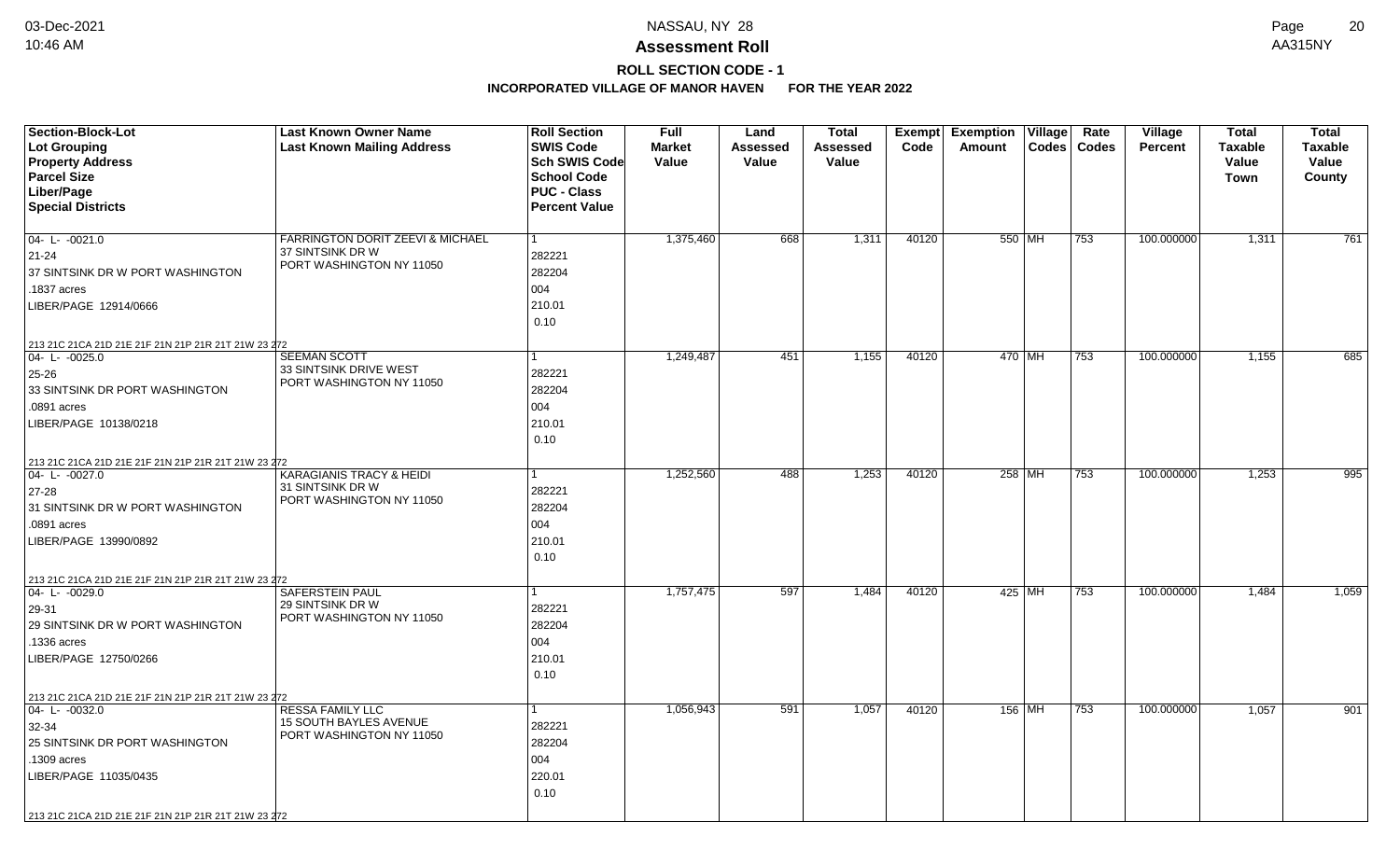# **ROLL SECTION CODE - 1**

| Section-Block-Lot                                   | <b>Last Known Owner Name</b>                   | <b>Roll Section</b>  | <b>Full</b>   | Land            | <b>Total</b>    | <b>Exempt</b> | <b>Exemption Village</b> |           | Rate          | Village        | <b>Total</b>   | <b>Total</b>     |
|-----------------------------------------------------|------------------------------------------------|----------------------|---------------|-----------------|-----------------|---------------|--------------------------|-----------|---------------|----------------|----------------|------------------|
| <b>Lot Grouping</b>                                 | <b>Last Known Mailing Address</b>              | <b>SWIS Code</b>     | <b>Market</b> | <b>Assessed</b> | <b>Assessed</b> | Code          | Amount                   |           | Codes   Codes | <b>Percent</b> | <b>Taxable</b> | <b>Taxable</b>   |
| <b>Property Address</b>                             |                                                | Sch SWIS Code        | Value         | Value           | Value           |               |                          |           |               |                | Value          | Value            |
| <b>Parcel Size</b>                                  |                                                | <b>School Code</b>   |               |                 |                 |               |                          |           |               |                | Town           | County           |
| Liber/Page                                          |                                                | <b>PUC - Class</b>   |               |                 |                 |               |                          |           |               |                |                |                  |
| <b>Special Districts</b>                            |                                                | <b>Percent Value</b> |               |                 |                 |               |                          |           |               |                |                |                  |
| $04 - L - 0041.0$                                   | RESSA FAMILY LLC                               | 1                    | 1,741,089     | 555             | 1,659           | 40120         |                          | 704 MH    | 753           | 100.000000     | 1,659          | 955              |
| 41,42,736,738                                       | <b>15 SOUTH BAYLES AVE</b>                     | 282221               |               |                 |                 |               |                          |           |               |                |                |                  |
| 17 SINTSINK DR W PORT WASHINGTON                    | PORT WASHINGTON NY 11050                       | 282204               |               |                 |                 |               |                          |           |               |                |                |                  |
| 1267 acres                                          |                                                | 004                  |               |                 |                 |               |                          |           |               |                |                |                  |
| LIBER/PAGE 12930/0766                               |                                                | 220.01               |               |                 |                 |               |                          |           |               |                |                |                  |
|                                                     |                                                | 0.10                 |               |                 |                 |               |                          |           |               |                |                |                  |
| 213 21C 21CA 21D 21E 21F 21N 21P 21R 21T 21W 23 272 |                                                |                      |               |                 |                 |               |                          |           |               |                |                |                  |
| $ 04 - 1 - 0047.0$                                  | <b>CANTELE JEFFREY &amp; MARIA</b>             | 1                    | 1,039,532     | 700             | 1,040           | 40120         |                          | $127$ MH  | 753           | 100.000000     | 1,040          | $\overline{913}$ |
| 47-50                                               | <b>11 SINTSINK DRIVE WEST</b>                  | 282221               |               |                 |                 |               |                          |           |               |                |                |                  |
| <b>11 SINTSINK DRIVE WEST MANHASSET</b>             | PORT WASHINGTON NY 11050                       | 282204               |               |                 |                 |               |                          |           |               |                |                |                  |
| 1832 acres                                          |                                                | 004                  |               |                 |                 |               |                          |           |               |                |                |                  |
| LIBER/PAGE 13468/0286                               |                                                | 220.01               |               |                 |                 |               |                          |           |               |                |                |                  |
|                                                     |                                                | 0.10                 |               |                 |                 |               |                          |           |               |                |                |                  |
| 213 21C 21CA 21D 21E 21F 21N 21P 21R 21T 21W 23 272 |                                                |                      |               |                 |                 |               |                          |           |               |                |                |                  |
| 04-L-0051.0                                         | <b>VULCANO JOSEPHINE &amp; VULCANO GINA</b>    | 1                    | 1,191,109     | 454             | 1,077           | 40120         |                          | 380 MH    | 753           | 100.000000     | 808            | 428              |
| 51-52                                               | 7 SINTSINK DR W                                | 282221               |               |                 |                 | 41131         | 269                      |           |               |                |                |                  |
| 7 SINTSINK DR W PORT WASHINGTON                     | PORT WASHINGTON NY 11050                       | 282204               |               |                 |                 |               |                          |           |               |                |                |                  |
| .0946 acres                                         |                                                | 004                  |               |                 |                 |               |                          |           |               |                |                |                  |
| LIBER/PAGE 12906/0394                               |                                                | 220.01               |               |                 |                 |               |                          |           |               |                |                |                  |
|                                                     |                                                | 0.10                 |               |                 |                 |               |                          |           |               |                |                |                  |
| 213 21C 21CA 21D 21E 21F 21N 21P 21R 21T 21W 23 272 |                                                |                      |               |                 |                 |               |                          |           |               |                |                |                  |
| $04 - L - 0053.0$                                   | MANHASSET ISLE CIVIC ASSN INC<br>8 MOHEGAN AVE | 1                    | 1,088,693     | 640             | 710             | 40120         |                          | 358 MH    | 753           | 100.000000     | 710            | 352              |
|                                                     | PORT WASHINGTON NY 11050                       | 282221               |               |                 |                 |               |                          |           |               |                |                |                  |
| 1 SINTSINK DR W PORT WASHINGTON                     |                                                | 282204               |               |                 |                 |               |                          |           |               |                |                |                  |
| .3616 acres                                         |                                                | 004                  |               |                 |                 |               |                          |           |               |                |                |                  |
| LIBER/PAGE 01414/0497                               |                                                | 210.01               |               |                 |                 |               |                          |           |               |                |                |                  |
|                                                     |                                                | 0.10                 |               |                 |                 |               |                          |           |               |                |                |                  |
| 213 21C 21CA 21D 21E 21F 21N 21P 21R 21T 21W 23 272 |                                                |                      |               |                 |                 |               |                          |           |               |                |                |                  |
| 04-L-0123.0                                         | <b>HEAVEN REALTY LLC</b><br>14 HILLDALE LN     | 1                    | 853,678       | 7,162           | 5,977           |               |                          | <b>MH</b> | 753           | 100.000000     | 5,977          | 5,977            |
| 123-127, 800                                        | PORT WASHINGTON NY 11050                       | 282221               |               |                 | 2,559           |               |                          |           |               |                |                |                  |
| <b>20 MATINECOCK AVE PORT WASHINGTON</b>            |                                                | 282204               |               |                 | 8,536           |               |                          |           |               |                |                |                  |
| .9356 acres                                         |                                                | 004                  |               |                 |                 |               |                          |           |               |                |                |                  |
| LIBER/PAGE 11664/0487                               |                                                | 570.14               |               |                 |                 |               |                          |           |               |                |                |                  |
|                                                     |                                                | 1.00                 |               |                 |                 |               |                          |           |               |                |                |                  |
| 213 21C 21CA 21D 21E 21F 21N 21P 21R 21T 21W 23 272 |                                                |                      |               |                 |                 |               |                          |           |               |                |                |                  |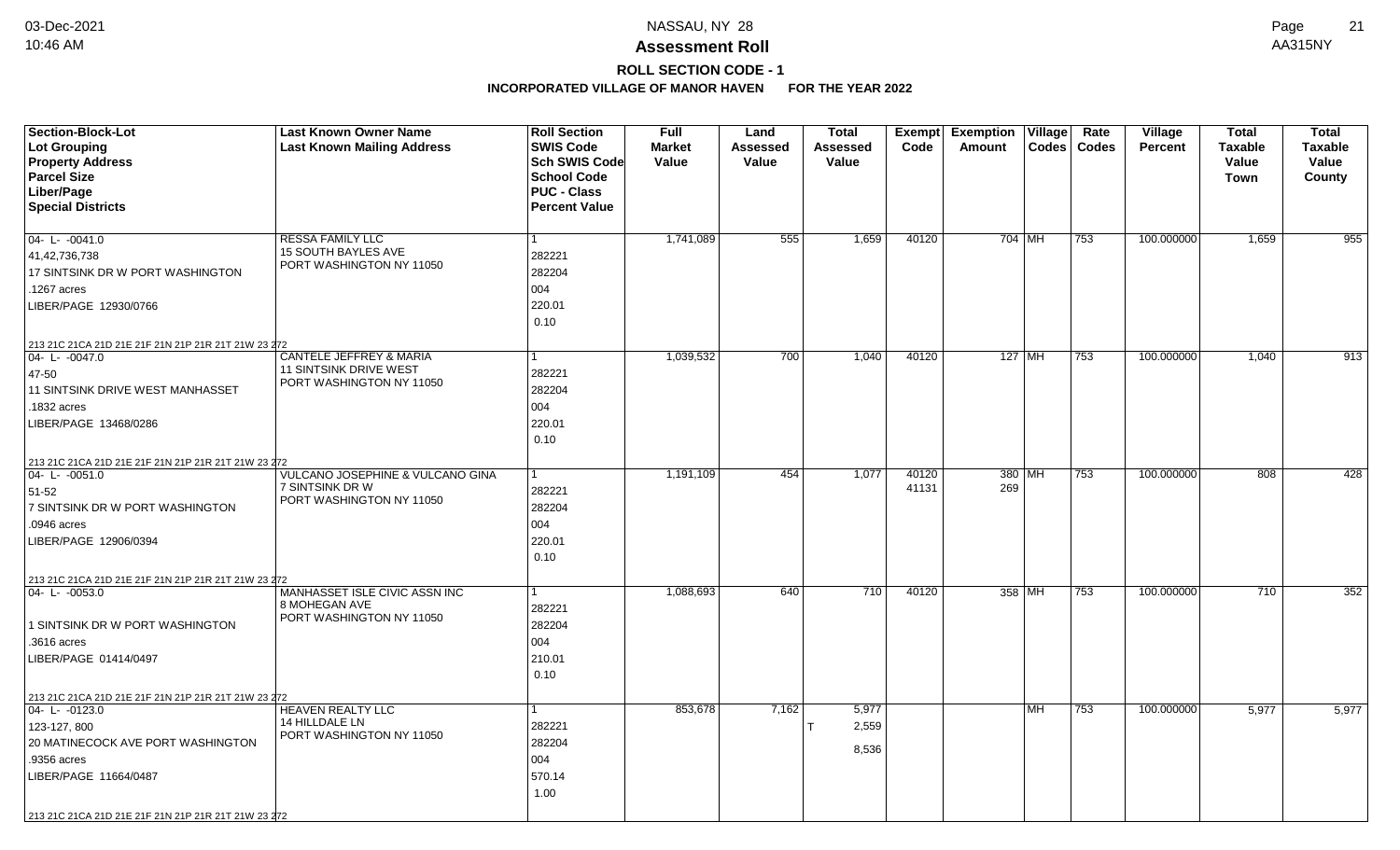### **Assessment Roll** 10:46 AM AA315NY

**ROLL SECTION CODE - 1**

| <b>Section-Block-Lot</b><br><b>Lot Grouping</b><br><b>Property Address</b><br><b>Parcel Size</b><br>Liber/Page<br><b>Special Districts</b>                                                                    | <b>Last Known Owner Name</b><br><b>Last Known Mailing Address</b>                   | <b>Roll Section</b><br><b>SWIS Code</b><br><b>Sch SWIS Code</b><br><b>School Code</b><br><b>PUC - Class</b><br><b>Percent Value</b> | <b>Full</b><br><b>Market</b><br>Value | Land<br><b>Assessed</b><br>Value | <b>Total</b><br>Assessed<br>Value | Exempt<br>Code | <b>Exemption Village</b><br>Amount |           | Rate<br>Codes   Codes | <b>Village</b><br>Percent | <b>Total</b><br><b>Taxable</b><br>Value<br><b>Town</b> | <b>Total</b><br>Taxable<br>Value<br>County |
|---------------------------------------------------------------------------------------------------------------------------------------------------------------------------------------------------------------|-------------------------------------------------------------------------------------|-------------------------------------------------------------------------------------------------------------------------------------|---------------------------------------|----------------------------------|-----------------------------------|----------------|------------------------------------|-----------|-----------------------|---------------------------|--------------------------------------------------------|--------------------------------------------|
| $04 - L - 0128.0$<br>128-132, 799<br>12 MATINECOCK AVE PORT WASHINGTON<br>.7912 acres<br>LIBER/PAGE 11664/0483                                                                                                | HEAVEN REALTY LLC<br>588 STEWART AVE STE 560<br>GARDEN CITY NY 11530                | 282221<br>282204<br>004<br>570.14<br>1.00                                                                                           | 993,881                               | 7,523                            | 6,802<br>3,137<br>9,939           |                |                                    | MH        | 753                   | 100.000000                | 6,802                                                  | 6,802                                      |
| 213 21C 21CA 21D 21E 21F 21N 21P 21R 21T 21W 23 272<br>$04 - L - 0133.0$<br>133-135, 798<br>10 MATINECOCK AVE PORT WASHINGTON<br>.4102 acres<br>LIBER/PAGE 08108/0397                                         | MANHASSET BAY YACHT SALES INC<br>10 MATINECOCK AVENUE<br>PORT WASHINGTON NY 11050   | l 1<br>282221<br>282204<br>004<br>570.14<br>1.00                                                                                    | 516,221                               | 2,398                            | 3,908<br>1,254<br>5,162           |                |                                    | <b>MH</b> | $\overline{753}$      | 100.000000                | 3,908                                                  | 3,908                                      |
| 213 21C 21CA 21D 21E 21F 21N 21P 21R 21T 21W 23 272<br>$ 04 - L - 0136.0$<br>136-145, 797<br>10 MATINECOCK AVE MANORHAVEN<br>1.4670 acres<br>LIBER/PAGE 07596/0001                                            | <b>SUPREME ASSOC INC</b><br>AVE<br>10 MATINECOCK<br>PORT WASHINGTON NY 11050        | 282221<br>282204<br>004<br>570.14<br>1.00                                                                                           | 3,631,334                             | 12,769                           | 25,734<br>10,580<br>36,314        |                |                                    | MH        | 753                   | 100.000000                | 25,734                                                 | 25,734                                     |
| 213 21C 21CA 21D 21E 21F 21N 21P 21R 21T 21W 23 272<br>$04 - L - 0153.0$<br>SAGAMORE HILL DR PORT WASHINGTON<br>11.1300 acres<br>LIBER/PAGE 10749/0791<br>213 21C 21CA 21D 21E 21F 21N 21P 21R 21T 21W 23 272 | <b>MBA-MANOR HAVEN LLC</b><br>C/O ERNST & YOUNG<br>PO BOX 309<br>PRINCETON NJ 08542 | 282221<br>282204<br>004<br>313.01<br>0.10                                                                                           | 9,793,320                             | 9,762                            | 9,794                             | 40120          |                                    | $708$ MH  | 753                   | 100.000000                | 9,794                                                  | 9,086                                      |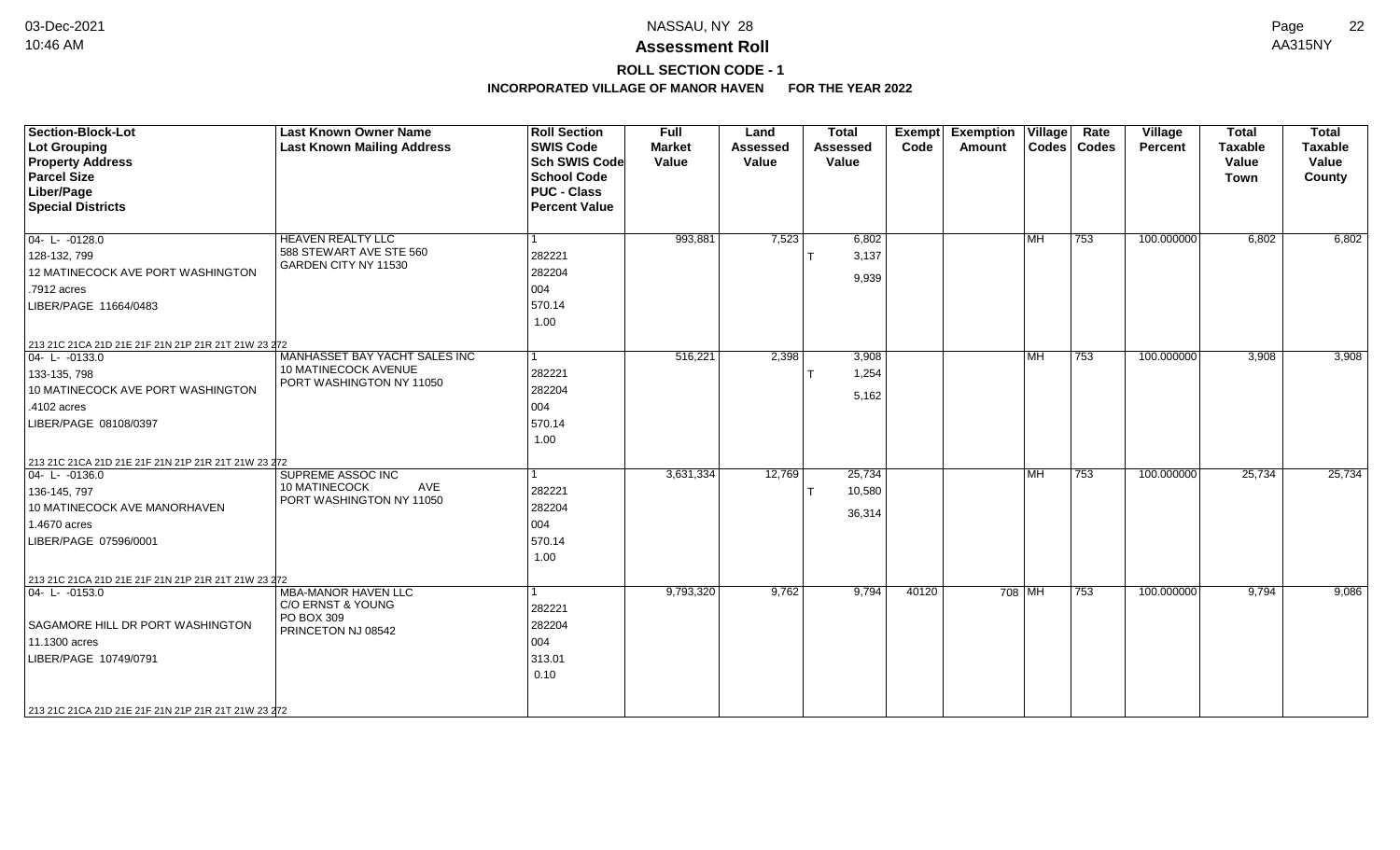# **ROLL SECTION CODE - 1**

| Section-Block-Lot                                                  | <b>Last Known Owner Name</b>                           | <b>Roll Section</b>  | <b>Full</b>   | Land        | <b>Total</b>      | Exempt | <b>Exemption</b><br>Village | Rate  | <b>Village</b>    | <b>Total</b>   | <b>Total</b>   |
|--------------------------------------------------------------------|--------------------------------------------------------|----------------------|---------------|-------------|-------------------|--------|-----------------------------|-------|-------------------|----------------|----------------|
| <b>Lot Grouping</b>                                                | <b>Last Known Mailing Address</b>                      | <b>SWIS Code</b>     | <b>Market</b> | Assessed    | <b>Assessed</b>   | Code   | Codes<br>Amount             | Codes | <b>Percent</b>    | <b>Taxable</b> | <b>Taxable</b> |
| <b>Property Address</b>                                            |                                                        | <b>Sch SWIS Code</b> | Value         | Value       | Value             |        |                             |       |                   | Value          | Value          |
| <b>Parcel Size</b>                                                 |                                                        | <b>School Code</b>   |               |             |                   |        |                             |       |                   | <b>Town</b>    | County         |
| Liber/Page                                                         |                                                        | <b>PUC - Class</b>   |               |             |                   |        |                             |       |                   |                |                |
| <b>Special Districts</b>                                           |                                                        | <b>Percent Value</b> |               |             |                   |        |                             |       |                   |                |                |
|                                                                    |                                                        |                      |               |             |                   |        |                             |       |                   |                |                |
| $04 - L - 0160.0$                                                  | INCORPORATED VILLAGE OF MANORHAVEN 8                   |                      | 8,501         |             | $8$ $\times$<br>8 | 13650  | 8 MH                        | 753   | 100.000000 EXEMPT |                | <b>EXEMPT</b>  |
|                                                                    | 33 MANORHAVEN BLVD<br>PORT WASHINGTON NY 11050         | 282221               |               |             |                   |        |                             |       |                   |                |                |
| SINTSINK DRIVE EAST PORT WASHINGTON                                |                                                        | 282204               |               |             |                   |        |                             |       |                   |                |                |
| .0643 acres                                                        |                                                        | 004                  |               |             |                   |        |                             |       |                   |                |                |
| LIBER/PAGE 13775/0828                                              |                                                        | 311.11               |               |             |                   |        |                             |       |                   |                |                |
|                                                                    |                                                        | 0.10                 |               |             |                   |        |                             |       |                   |                |                |
| 213 21C 21CA 21D 21E 21F 21N 21P 21R 21T 21W 23 272                |                                                        |                      |               |             |                   |        |                             |       |                   |                |                |
| 04-L-0161.0                                                        | INCORPORATED VILLAGE OF MANORHAVEN   8                 |                      | 437,256       | 4,368 $ X $ | 4,144             | 13650  | 4144   MH                   | 753   | 100.000000 EXEMPT |                | <b>EXEMPT</b>  |
| 161                                                                | 33 MANORHAVEN BLVD                                     | 282221               |               |             | 228               |        |                             |       |                   |                |                |
| SINTSINK DRIVE EAST PORT WASHINGTON                                | PORT WASHINGTON NY 11050                               | 282204               |               |             |                   |        |                             |       |                   |                |                |
| 6.0194 acres                                                       |                                                        | 004                  |               |             | 4,372             |        |                             |       |                   |                |                |
| LIBER/PAGE 13775/0828                                              |                                                        | 963.34               |               |             |                   |        |                             |       |                   |                |                |
|                                                                    |                                                        | 1.00                 |               |             |                   |        |                             |       |                   |                |                |
|                                                                    |                                                        |                      |               |             |                   |        |                             |       |                   |                |                |
| 213 21C 21CA 21D 21E 21F 21N 21P 21R 21T 21W 23 272<br>04-L-0200.0 | <b>22 SINTSINK DRIVE EAST LLC</b>                      |                      | 139,903       | 1,229       | 1,032             |        | <b>MH</b>                   | 753   | 100.000000        | 1,032          | 1,032          |
|                                                                    | <b>16 SINTSINK DRIVE</b>                               | 282221               |               |             | 241               |        |                             |       |                   |                |                |
| 24 SINTSINK DR PORT WASHINGTON                                     | PORT WASHINGTON NY 11050                               | 282204               |               |             |                   |        |                             |       |                   |                |                |
| .1148 acres                                                        |                                                        | 004                  |               |             | 1,273             |        |                             |       |                   |                |                |
| LIBER/PAGE 11419/0976                                              |                                                        | 440.84               |               |             |                   |        |                             |       |                   |                |                |
|                                                                    |                                                        | 1.00                 |               |             |                   |        |                             |       |                   |                |                |
|                                                                    |                                                        |                      |               |             |                   |        |                             |       |                   |                |                |
| 213 21C 21CA 21D 21E 21F 21N 21P 21R 21T 21W 23 272                |                                                        | 1                    |               |             |                   |        |                             |       |                   |                |                |
| 04- L- -0201.0                                                     | 22 SINTSINK DRIVE EAST LLC<br><b>16 SINTSINK DRIVE</b> |                      | 321,350       | 1,900       | 2,884             |        | l MH                        | 753   | 100.000000        | 2,884          | 2,884          |
| 201-204                                                            | PORT WASHINGTON NY 11050                               | 282221               |               |             | 39                |        |                             |       |                   |                |                |
| 20 SINTSINK DR PORT WASHINGTON                                     |                                                        | 282204               |               |             | 2,923             |        |                             |       |                   |                |                |
| .1899 acres                                                        |                                                        | 004                  |               |             |                   |        |                             |       |                   |                |                |
| LIBER/PAGE 11419/0976                                              |                                                        | 449.04               |               |             |                   |        |                             |       |                   |                |                |
|                                                                    |                                                        | 1.00                 |               |             |                   |        |                             |       |                   |                |                |
| 213 21C 21CA 21D 21E 21F 21N 21P 21R 21T 21W 23 272                |                                                        |                      |               |             |                   |        |                             |       |                   |                |                |
| $04 - L - 0205.0$                                                  | 16 SINTSINK DRIVE EAST REALTY CO                       | 1                    | 122,997       | 1,135       | 691               |        | l MH                        | 753   | 100.000000        | 691            | 691            |
| 205-206                                                            | <b>16 SINTSINK DRIVE</b><br>PORT WASHINGTON NY 11050   | 282221               |               |             | 539               |        |                             |       |                   |                |                |
| 16 SINTSINK DR E PORT WASHINGTON                                   |                                                        | 282204               |               |             | 1,230             |        |                             |       |                   |                |                |
| .0964 acres                                                        |                                                        | 004                  |               |             |                   |        |                             |       |                   |                |                |
| LIBER/PAGE 10862/0543                                              |                                                        | 440.84               |               |             |                   |        |                             |       |                   |                |                |
|                                                                    |                                                        | 1.00                 |               |             |                   |        |                             |       |                   |                |                |
| 213 21C 21CA 21D 21E 21F 21N 21P 21R 21T 21W 23 272                |                                                        |                      |               |             |                   |        |                             |       |                   |                |                |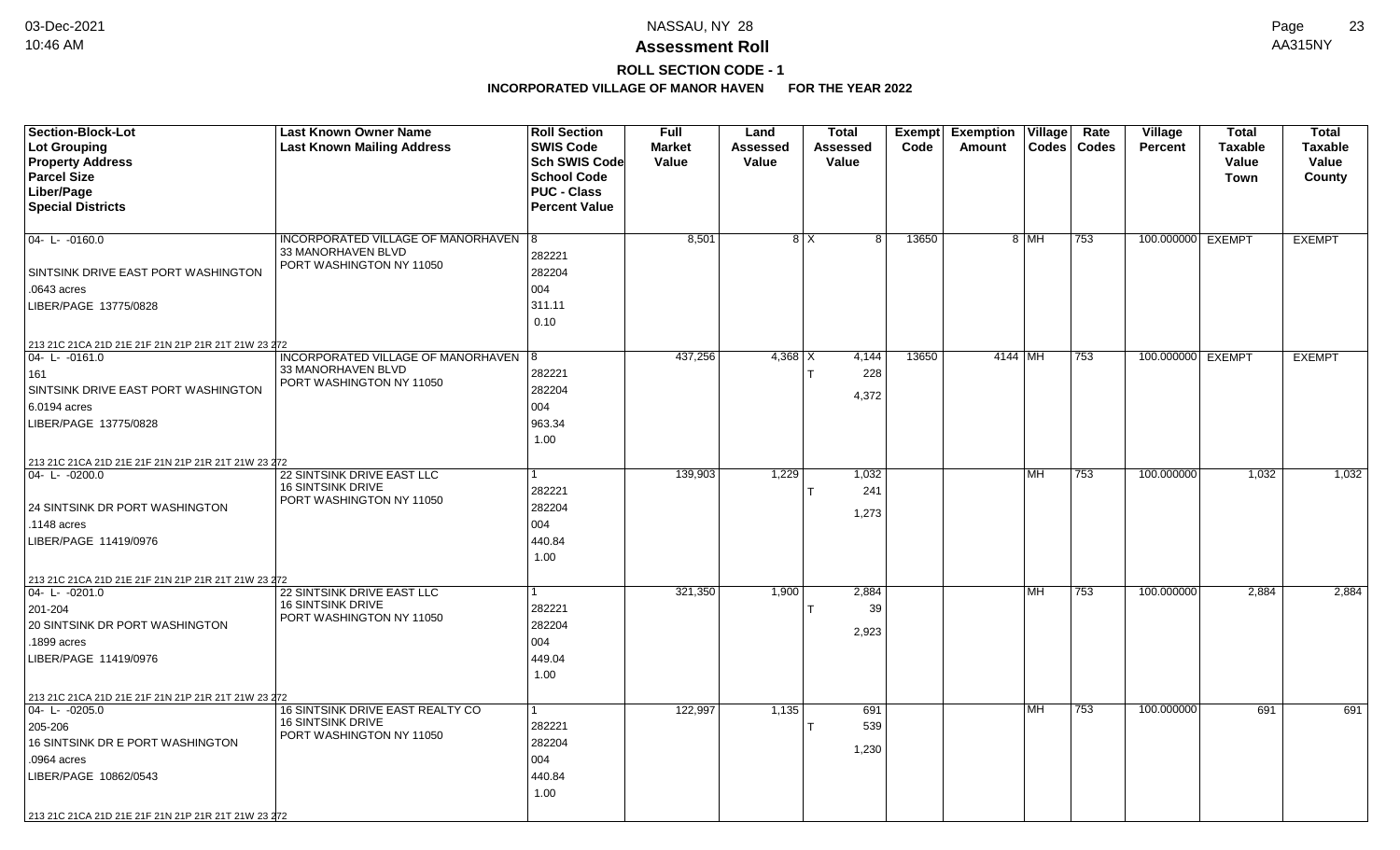### **ROLL SECTION CODE - 1**

| Section-Block-Lot                                   | <b>Last Known Owner Name</b>                     | <b>Roll Section</b>                      | <b>Full</b>   | Land     | <b>Total</b>    | Exempt | <b>Exemption Village</b> |           | Rate          | <b>Village</b> | <b>Total</b>   | <b>Total</b>   |
|-----------------------------------------------------|--------------------------------------------------|------------------------------------------|---------------|----------|-----------------|--------|--------------------------|-----------|---------------|----------------|----------------|----------------|
| <b>Lot Grouping</b>                                 | <b>Last Known Mailing Address</b>                | <b>SWIS Code</b>                         | <b>Market</b> | Assessed | <b>Assessed</b> | Code   | Amount                   |           | Codes   Codes | <b>Percent</b> | <b>Taxable</b> | <b>Taxable</b> |
| <b>Property Address</b><br><b>Parcel Size</b>       |                                                  | <b>Sch SWIS Code</b>                     | Value         | Value    | Value           |        |                          |           |               |                | Value          | Value          |
| Liber/Page                                          |                                                  | <b>School Code</b><br><b>PUC - Class</b> |               |          |                 |        |                          |           |               |                | <b>Town</b>    | County         |
| <b>Special Districts</b>                            |                                                  | <b>Percent Value</b>                     |               |          |                 |        |                          |           |               |                |                |                |
|                                                     |                                                  |                                          |               |          |                 |        |                          |           |               |                |                |                |
| $04 - L - 0207.0$                                   | 16SINTSINK DRIVE EAST R EALTY CO                 | 1                                        | 339,790       | 2,679    | 3,132           |        |                          | MH        | 753           | 100.000000     | 3,132          | 3,132          |
| 207-211                                             | 16 SINTSINK DR E                                 | 282221                                   |               |          | 266             |        |                          |           |               |                |                |                |
| 16 SINTSINK DR E PORT WASHINGTON                    | PORT WASHINGTON NY 11050                         | 282204                                   |               |          | 3,398           |        |                          |           |               |                |                |                |
| .2436 acres                                         |                                                  | 004                                      |               |          |                 |        |                          |           |               |                |                |                |
| LIBER/PAGE 10862/0543                               |                                                  | 440.04                                   |               |          |                 |        |                          |           |               |                |                |                |
|                                                     |                                                  | 1.00                                     |               |          |                 |        |                          |           |               |                |                |                |
| 213 21C 21CA 21D 21E 21F 21N 21P 21R 21T 21W 23 272 |                                                  |                                          |               |          |                 |        |                          |           |               |                |                |                |
| 04-L-0212.0                                         | <b>LAMOTTA ENTERPRISES LTD</b>                   |                                          | 596,250       | 2,056    | 3,621           |        |                          | l MH      | 753           | 100.000000     | 3,621          | 3,621          |
| 212-216                                             | 10 MATINECOCK AVE                                | 282221                                   |               |          | 1,235           |        |                          |           |               |                |                |                |
| 10 SINTSINK DR E MANOR HAVEN                        | PORT WASHINGTON NY 11050                         | 282204                                   |               |          | 4,856           |        |                          |           |               |                |                |                |
| .2296 acres                                         |                                                  | 004                                      |               |          |                 |        |                          |           |               |                |                |                |
| LIBER/PAGE 11335/0586                               |                                                  | 480.14                                   |               |          |                 |        |                          |           |               |                |                |                |
|                                                     |                                                  | 1.00                                     |               |          |                 |        |                          |           |               |                |                |                |
| 213 21C 21CA 21D 21E 21F 21N 21P 21R 21T 21W 23 272 |                                                  |                                          |               |          |                 |        |                          |           |               |                |                |                |
| 04-L-0217.0                                         | <b>LTD LAMOTTA ENTERPRISES</b>                   |                                          | 538,349       | 5,118    | 4,080           |        |                          | MH        | 753           | 100.000000     | 4,080          | 4,080          |
| 217-221, 796                                        | <b>10 MATINECOCK AVENUE</b>                      | 282221                                   |               |          | 1,303           |        |                          |           |               |                |                |                |
| 10 MATINECOCK AVE PORT WASHINGTON                   | PORT WASHINGTON NY 11050                         | 282204                                   |               |          | 5,383           |        |                          |           |               |                |                |                |
| .9092 acres                                         |                                                  | 004                                      |               |          |                 |        |                          |           |               |                |                |                |
| LIBER/PAGE 10212/0813                               |                                                  | 570.14                                   |               |          |                 |        |                          |           |               |                |                |                |
|                                                     |                                                  | 1.00                                     |               |          |                 |        |                          |           |               |                |                |                |
| 213 21C 21CA 21D 21E 21F 21N 21P 21R 21T 21W 23 272 |                                                  |                                          |               |          |                 |        |                          |           |               |                |                |                |
| 04-L-0222.0                                         | SUPREME ASSOC INC                                | 1                                        | 19,731        | 177      | 167             |        |                          | l MH      | 753           | 100.000000     | 167            | 167            |
|                                                     | 10 MATINECOCK AVENUE<br>PORT WASHINGTON NY 11050 | 282221                                   |               |          | 30              |        |                          |           |               |                |                |                |
| 10 MATINECOCK AVE PORT WASHINGTON                   |                                                  | 282204                                   |               |          | 197             |        |                          |           |               |                |                |                |
| .0190 acres                                         |                                                  | 004                                      |               |          |                 |        |                          |           |               |                |                |                |
| LIBER/PAGE 07596/0001                               |                                                  | 570.14                                   |               |          |                 |        |                          |           |               |                |                |                |
|                                                     |                                                  | 1.00                                     |               |          |                 |        |                          |           |               |                |                |                |
| 213 21C 21CA 21D 21E 21F 21N 21P 21R 21T 21W 23 272 |                                                  |                                          |               |          |                 |        |                          |           |               |                |                |                |
| 04-L-0300.0                                         | OLD HILLS LIMITED LIABILITY CO                   | 1                                        | 431,090       | 2,273    | 3,719           |        |                          | <b>MH</b> | 753           | 100.000000     | 3,719          | 3,719          |
| 300-301 & 410                                       | 68 SINTSINK DR E<br>PORT WASHINGTON NY 11050     | 282221                                   |               |          | 592             |        |                          |           |               |                |                |                |
| 68 SINTSINK DR E PORT WASHINGTON                    |                                                  | 282204                                   |               |          | 4,311           |        |                          |           |               |                |                |                |
| .2066 acres                                         |                                                  | 004                                      |               |          |                 |        |                          |           |               |                |                |                |
| LIBER/PAGE 12702/0882                               |                                                  | 440.04                                   |               |          |                 |        |                          |           |               |                |                |                |
|                                                     |                                                  | 1.00                                     |               |          |                 |        |                          |           |               |                |                |                |
| 213 21C 21CA 21D 21E 21F 21N 21P 21R 21T 21W 23 272 |                                                  |                                          |               |          |                 |        |                          |           |               |                |                |                |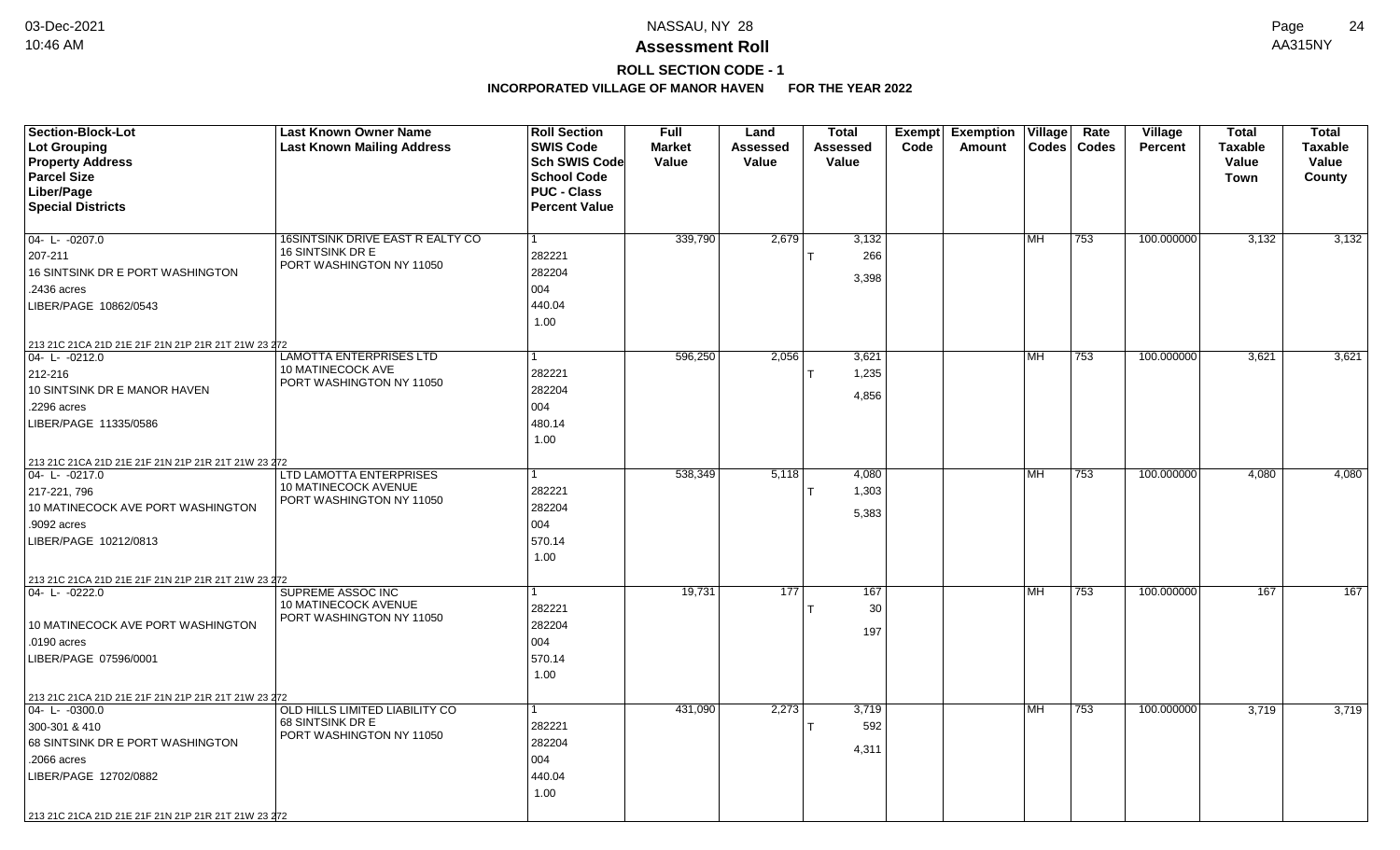### **Assessment Roll** 10:46 AM AA315NY

**ROLL SECTION CODE - 1 INCORPORATED VILLAGE OF MANOR HAVEN FOR THE YEAR 2022**

| <b>Section-Block-Lot</b><br><b>Lot Grouping</b><br><b>Property Address</b><br><b>Parcel Size</b><br>Liber/Page<br><b>Special Districts</b>                                                                                     | <b>Last Known Owner Name</b><br><b>Last Known Mailing Address</b>             | <b>Roll Section</b><br><b>SWIS Code</b><br><b>Sch SWIS Code</b><br><b>School Code</b><br><b>PUC - Class</b><br><b>Percent Value</b> | <b>Full</b><br><b>Market</b><br>Value | Land<br>Assessed<br>Value | <b>Total</b><br><b>Assessed</b><br>Value | Code | Exempt Exemption Village<br>Amount | Codes   Codes | Rate          | Village<br><b>Percent</b> | <b>Total</b><br><b>Taxable</b><br>Value<br><b>Town</b> | <b>Total</b><br><b>Taxable</b><br>Value<br>County |
|--------------------------------------------------------------------------------------------------------------------------------------------------------------------------------------------------------------------------------|-------------------------------------------------------------------------------|-------------------------------------------------------------------------------------------------------------------------------------|---------------------------------------|---------------------------|------------------------------------------|------|------------------------------------|---------------|---------------|---------------------------|--------------------------------------------------------|---------------------------------------------------|
| $04 - L - 0302.0$<br>302-303<br>66 SINTSINK DR E PORT WASHINGTON<br>.0918 acres<br>LIBER/PAGE 10115/0946                                                                                                                       | ROBICHAUD REALTY CORP<br>66 SINTSINK DRIVE EAST<br>PORT WASHINGTON NY 11050   | 282221<br>282204<br>004<br>433.14<br>1.00                                                                                           | 282,310                               | 1,010                     | 2,267<br>556<br>2,823                    |      |                                    | <b>IMH</b>    | $ 753\rangle$ | 100.000000                | 2,267                                                  | 2,267                                             |
| 213 21C 21CA 21D 21E 21F 21N 21P 21R 21T 21W 23 272<br>$04 - L - 0304.0$<br>304-305<br>30 SINTSINK DR E PORT WASHINGTON<br>.0918 acres<br>LIBER/PAGE 13300/0984                                                                | <b>ROESTENBERG PETER</b><br>28 -30 SINTSINK DR W<br>PORT WASHINGTON NY 11050  | 282221<br>282204<br>004<br>433.14<br>1.00                                                                                           | 354,320                               | 1,010                     | 2,676<br>867<br>3,543                    |      |                                    | <b>IMH</b>    | $ 753\rangle$ | 100.000000                | 2,676                                                  | 2,676                                             |
| 213 21C 21CA 21D 21E 21F 21N 21P 21R 21T 21W 23 272<br>$ 04 - L - 0306.0$<br>306<br>28 SINTSINK DR E PORT WASHINGTON<br>.0459 acres<br>LIBER/PAGE 13300/0984                                                                   | <b>ROESTENBERG PETER</b><br>28 - 30 SINTSINK DR W<br>PORT WASHINGTON NY 11050 | 282221<br>282204<br>004<br>433.14<br>1.00                                                                                           | 177,160                               | 505                       | 1,423<br>349<br>1,772                    |      |                                    | <b>IMH</b>    | 753           | 100.000000                | 1,423                                                  | 1,423                                             |
| 213 21C 21CA 21D 21E 21F 21N 21P 21R 21T 21W 23 272<br>$\boxed{04 - L - 0307.0}$<br>307-308<br>26 SINTSINK DR E PORT WASHINGTON<br>.0918 acres<br>LIBER/PAGE 10700/0372<br>213 21C 21CA 21D 21E 21F 21N 21P 21R 21T 21W 23 272 | <b>SANDS POINT EAST LLC</b><br>113 MAIN STREET<br>PORT WASHINGTON NY 11050    | 282221<br>282204<br>004<br>449.04<br>1.00                                                                                           | 184,110                               | 1,010                     | 1,626<br>215<br>1,841                    |      |                                    | <b>MH</b>     | $ 753\rangle$ | 100.000000                | 1,626                                                  | 1,626                                             |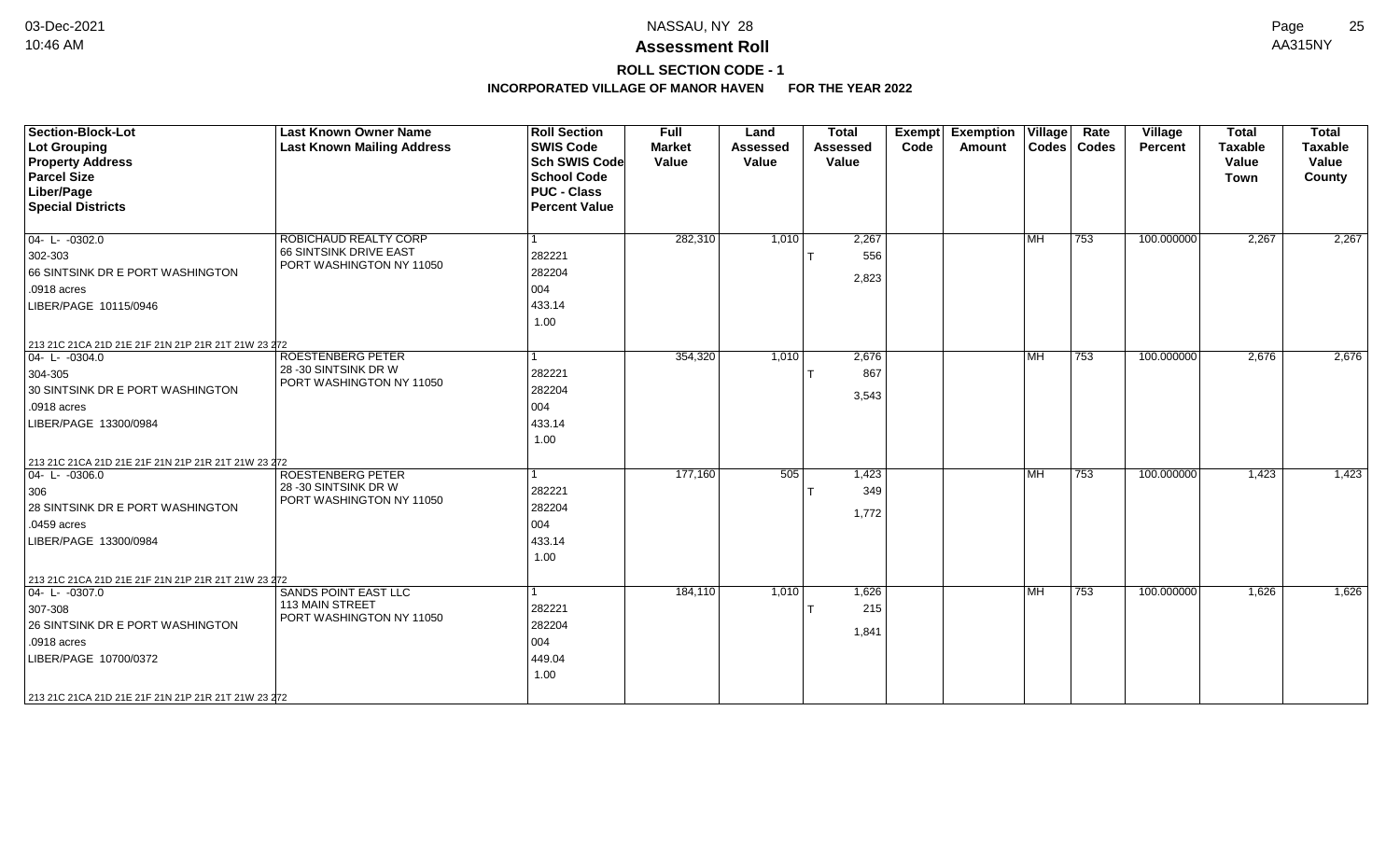### **Assessment Roll** 10:46 AM AA315NY

# **ROLL SECTION CODE - 1**

| Section-Block-Lot                                   | <b>Last Known Owner Name</b>                   | <b>Roll Section</b>  | Full          | Land            | <b>Total</b>    | Exempt | <b>Exemption Village</b> |                           | Rate          | Village    | <b>Total</b>   | <b>Total</b>   |
|-----------------------------------------------------|------------------------------------------------|----------------------|---------------|-----------------|-----------------|--------|--------------------------|---------------------------|---------------|------------|----------------|----------------|
| <b>Lot Grouping</b>                                 | <b>Last Known Mailing Address</b>              | <b>SWIS Code</b>     | <b>Market</b> | <b>Assessed</b> | <b>Assessed</b> | Code   | Amount                   |                           | Codes   Codes | Percent    | <b>Taxable</b> | <b>Taxable</b> |
| <b>Property Address</b>                             |                                                | <b>Sch SWIS Code</b> | Value         | Value           | Value           |        |                          |                           |               |            | Value          | Value          |
| <b>Parcel Size</b>                                  |                                                | <b>School Code</b>   |               |                 |                 |        |                          |                           |               |            | <b>Town</b>    | County         |
| Liber/Page                                          |                                                | <b>PUC - Class</b>   |               |                 |                 |        |                          |                           |               |            |                |                |
| <b>Special Districts</b>                            |                                                | <b>Percent Value</b> |               |                 |                 |        |                          |                           |               |            |                |                |
|                                                     |                                                |                      |               |                 |                 |        |                          |                           |               |            |                |                |
| $\overline{04 - L - 0309.0}$                        | NORTH HEMPSTEAD HARBOUR                        |                      | 184,110       | 1,010           | 1,521           |        |                          | <b>MH</b>                 | 753           | 100.000000 | 1,521          | 1,521          |
| 309,310                                             | PROPERTIES LLC                                 | 282221               |               |                 | 320             |        |                          |                           |               |            |                |                |
| 24 SINTSINK DR E PORT WASHINGTON                    | 113 MAIN STREET<br>PORT WASHINGTON NY 11050    | 282204               |               |                 |                 |        |                          |                           |               |            |                |                |
| .0918 acres                                         |                                                | 004                  |               |                 | 1,841           |        |                          |                           |               |            |                |                |
| LIBER/PAGE 10700/0405                               |                                                | 449.04               |               |                 |                 |        |                          |                           |               |            |                |                |
|                                                     |                                                | 1.00                 |               |                 |                 |        |                          |                           |               |            |                |                |
|                                                     |                                                |                      |               |                 |                 |        |                          |                           |               |            |                |                |
| 213 21C 21CA 21D 21E 21F 21N 21P 21R 21T 21W 23 272 |                                                |                      |               |                 |                 |        |                          |                           |               |            |                |                |
| $04 - L - 0400.0$                                   | <b>CREEK APARTMENTS CORP</b>                   |                      | 1,936,770     | 8,365           | 14,832          |        |                          | $\overline{\mathsf{M}}$ H | 753           | 100.000000 | 14,832         | 14,832         |
| 400-402 & 747 & 773                                 | 15 SOUTH BAYLES AVE                            | 282221               |               |                 | 4,535           |        |                          |                           |               |            |                |                |
| 42 SINTSINK DR E PORT WASHINGTON                    | PORT WASHINGTON NY 11050                       | 282204               |               |                 |                 |        |                          |                           |               |            |                |                |
| .6332 acres                                         |                                                | 004                  |               |                 | 19,367          |        |                          |                           |               |            |                |                |
| LIBER/PAGE 10623/0785                               |                                                | 411.12               |               |                 |                 |        |                          |                           |               |            |                |                |
|                                                     |                                                | 1.00                 |               |                 |                 |        |                          |                           |               |            |                |                |
|                                                     |                                                |                      |               |                 |                 |        |                          |                           |               |            |                |                |
| 213 21C 21CA 21D 21E 21F 21N 21P 21R 21T 21W 23 272 |                                                |                      |               |                 |                 |        |                          |                           |               |            |                |                |
| $ 04 - L - 0404.0 $                                 | NORTHERN MARINE ENTERPRISES INC<br>48 A BOGART |                      | 187,120       | 1,732           | 1,871           |        |                          | MH                        | 753           | 100.000000 | 1,871          | 1,871          |
| 404-406 & 746                                       | PORT WASHINGTON NY 11050                       | 282221               |               |                 |                 |        |                          |                           |               |            |                |                |
| 40 SINTSINK DR E PORT WASHINGTON                    |                                                | 282204               |               |                 |                 |        |                          |                           |               |            |                |                |
| .1575 acres                                         |                                                | 004                  |               |                 |                 |        |                          |                           |               |            |                |                |
| LIBER/PAGE 11297/0553                               |                                                | 449.04               |               |                 |                 |        |                          |                           |               |            |                |                |
|                                                     |                                                | 1.00                 |               |                 |                 |        |                          |                           |               |            |                |                |
| 213 21C 21CA 21D 21E 21F 21N 21P 21R 21T 21W 23 272 |                                                |                      |               |                 |                 |        |                          |                           |               |            |                |                |
| $ 04 - L - 0407.0$                                  | <b>BONNIE WILLIAM</b>                          |                      | 767,810       | 1,347           | 5,796           |        |                          | l MH                      | 753           | 100.000000 | 5,796          | 5,796          |
| 407-409                                             | 73 AVENUE C                                    | 282221               |               |                 | 1,032           |        |                          |                           |               |            |                |                |
| 38 SINTSINK DR E MANORHAVEN                         | PORT WASHINGTON NY 11050                       | 282204               |               |                 |                 |        |                          |                           |               |            |                |                |
| .1377 acres                                         |                                                | 004                  |               |                 | 6,828           |        |                          |                           |               |            |                |                |
| LIBER/PAGE /                                        |                                                | 480.14               |               |                 |                 |        |                          |                           |               |            |                |                |
|                                                     |                                                | 1.00                 |               |                 |                 |        |                          |                           |               |            |                |                |
|                                                     |                                                |                      |               |                 |                 |        |                          |                           |               |            |                |                |
| 213 21C 21CA 21D 21E 21F 21N 21P 21R 21T 21W 23 272 |                                                |                      |               |                 |                 |        |                          |                           |               |            |                |                |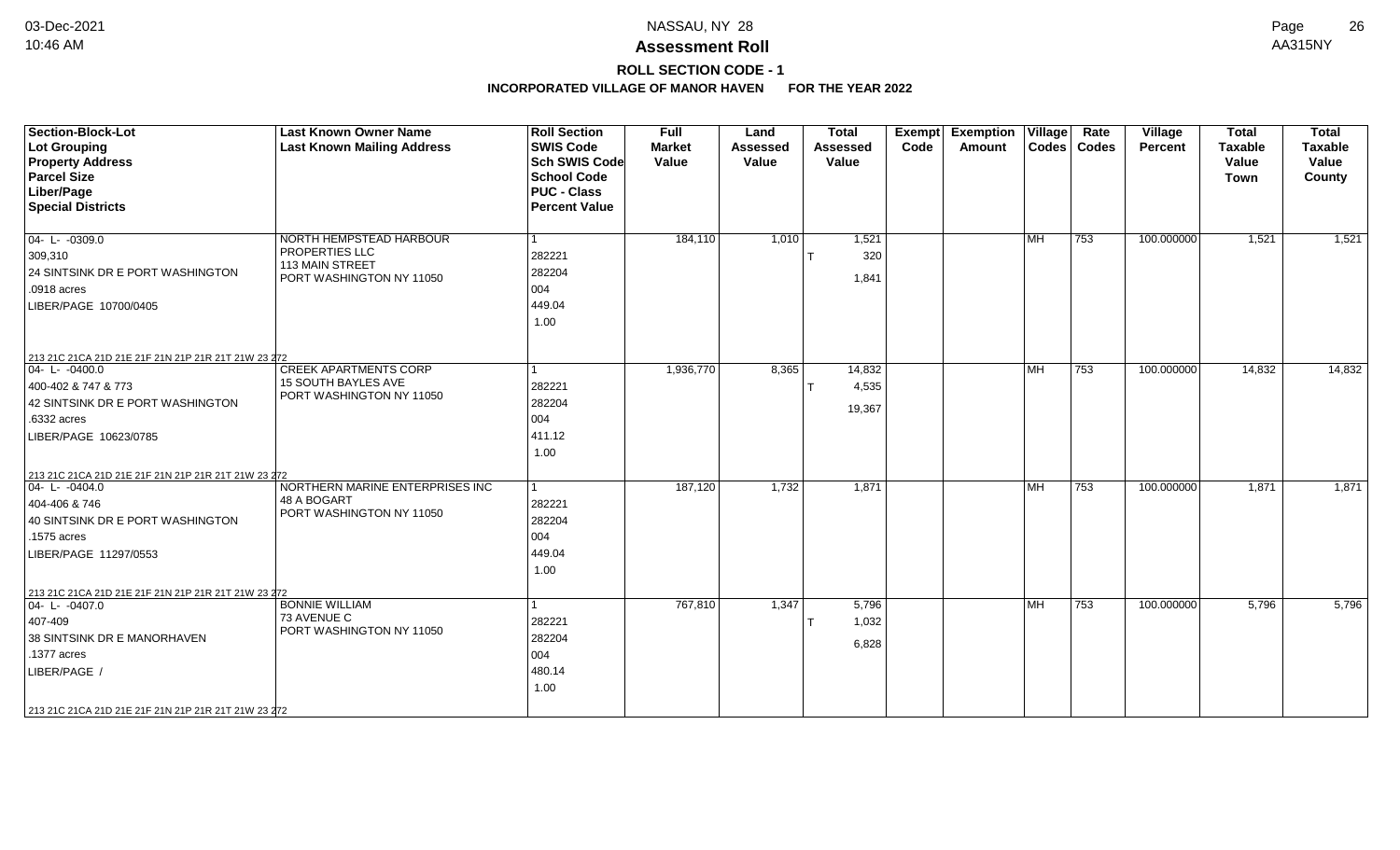# **ROLL SECTION CODE - 1**

| Section-Block-Lot                                   | <b>Last Known Owner Name</b>                       | <b>Roll Section</b><br><b>SWIS Code</b> | <b>Full</b>            | Land                     | <b>Total</b>             | Exempt | <b>Exemption Village</b> |        | Rate          | Village        | <b>Total</b>            | <b>Total</b>            |
|-----------------------------------------------------|----------------------------------------------------|-----------------------------------------|------------------------|--------------------------|--------------------------|--------|--------------------------|--------|---------------|----------------|-------------------------|-------------------------|
| Lot Grouping<br><b>Property Address</b>             | <b>Last Known Mailing Address</b>                  | <b>Sch SWIS Code</b>                    | <b>Market</b><br>Value | <b>Assessed</b><br>Value | <b>Assessed</b><br>Value | Code   | Amount                   |        | Codes   Codes | <b>Percent</b> | <b>Taxable</b><br>Value | <b>Taxable</b><br>Value |
| <b>Parcel Size</b>                                  |                                                    | <b>School Code</b>                      |                        |                          |                          |        |                          |        |               |                | <b>Town</b>             | County                  |
| Liber/Page                                          |                                                    | <b>PUC - Class</b>                      |                        |                          |                          |        |                          |        |               |                |                         |                         |
| <b>Special Districts</b>                            |                                                    | <b>Percent Value</b>                    |                        |                          |                          |        |                          |        |               |                |                         |                         |
|                                                     |                                                    |                                         |                        |                          |                          |        |                          |        |               |                |                         |                         |
| $04 - L - 0501.0$                                   | 50 SINTSINK LLC                                    | $\vert$ 1                               | 1,617,410              | 6,117                    | 14,033                   |        |                          | l MH   | 753           | 100.000000     | 14,033                  | 14,033                  |
| 501-505,770,776,808,810                             | 15 SOUTH BAYLES AVE<br>PORT WASHINGTON NY 11050    | 282221                                  |                        |                          | 2,141                    |        |                          |        |               |                |                         |                         |
| 50 - 52 SINTSINK DR E PORT WASHINGTON               |                                                    | 282204                                  |                        |                          | 16,174                   |        |                          |        |               |                |                         |                         |
| .4630 acres                                         |                                                    | 004                                     |                        |                          |                          |        |                          |        |               |                |                         |                         |
| LIBER/PAGE 12822/0827                               |                                                    | 411.12                                  |                        |                          |                          |        |                          |        |               |                |                         |                         |
|                                                     |                                                    | 1.00                                    |                        |                          |                          |        |                          |        |               |                |                         |                         |
| 213 21C 21CA 21D 21E 21F 21N 21P 21R 21T 21W 23 272 |                                                    |                                         |                        |                          |                          |        |                          |        |               |                |                         |                         |
| 04-L-0509.0                                         | <b>CREEK APARTMENTS CORP</b>                       | l 1                                     | 2,225,230              | 7,684                    | 16,662                   |        |                          | l MH   | 753           | 100.000000     | 16,662                  | 16,662                  |
| 509-510,741,772,809                                 | 15 SOUTH BAYLES AVE<br>PORT WASHINGTON NY 11050    | 282221                                  |                        |                          | 5,590                    |        |                          |        |               |                |                         |                         |
| 44 SINTSINK DR PORT WASHINGTON                      |                                                    | 282204                                  |                        |                          | 22,252                   |        |                          |        |               |                |                         |                         |
| .5816 acres                                         |                                                    | 004                                     |                        |                          |                          |        |                          |        |               |                |                         |                         |
| LIBER/PAGE 10623/0788                               |                                                    | 411.12                                  |                        |                          |                          |        |                          |        |               |                |                         |                         |
|                                                     |                                                    | 1.00                                    |                        |                          |                          |        |                          |        |               |                |                         |                         |
| 213 21C 21CA 21D 21E 21F 21N 21P 21R 21T 21W 23 272 |                                                    |                                         |                        |                          |                          |        |                          |        |               |                |                         |                         |
| $04 - L - 0600.0$                                   | POND RIDGE HOMES LLC                               | 1                                       | 1,117,077              | 564                      | 1,117                    | 40120  |                          | 185 MH | 753           | 100.000000     | 1,117                   | 932                     |
| 600-605                                             | 11 HILLDALE LN<br>PORT WASHINGTON NY 11050         | 282221                                  |                        |                          |                          |        |                          |        |               |                |                         |                         |
| 70 SAGAMORE HILL DR PORT WASHINGTON                 |                                                    | 282204                                  |                        |                          |                          |        |                          |        |               |                |                         |                         |
| .2525 acres                                         |                                                    | 004                                     |                        |                          |                          |        |                          |        |               |                |                         |                         |
| LIBER/PAGE 13349/0992                               |                                                    | 220.01                                  |                        |                          |                          |        |                          |        |               |                |                         |                         |
|                                                     |                                                    | 0.10                                    |                        |                          |                          |        |                          |        |               |                |                         |                         |
| 213 21C 21CA 21D 21E 21F 21N 21P 21R 21T 21W 23 272 |                                                    |                                         |                        |                          |                          |        |                          |        |               |                |                         |                         |
| $ 04 - L - 0606.0$                                  | PORT PARK PROPERTIES LLC                           | l 1                                     | 407,000                | 407                      | 407                      | 40120  |                          | 78 MH  | 753           | 100.000000     | 407                     | 329                     |
| 606-608                                             | 33 SIMSTINK DRIVE WEST<br>PORT WASHINGTON NY 11050 | 282221                                  |                        |                          |                          |        |                          |        |               |                |                         |                         |
| 68 SAGAMORE HILL DR PORT WASHINGTON                 |                                                    | 282204                                  |                        |                          |                          |        |                          |        |               |                |                         |                         |
| .1377 acres                                         |                                                    | 004                                     |                        |                          |                          |        |                          |        |               |                |                         |                         |
| LIBER/PAGE 13315/0191                               |                                                    | 311.11                                  |                        |                          |                          |        |                          |        |               |                |                         |                         |
|                                                     |                                                    | 0.10                                    |                        |                          |                          |        |                          |        |               |                |                         |                         |
| 213 21C 21CA 21D 21E 21F 21N 21P 21R 21T 21W 23 272 |                                                    |                                         |                        |                          |                          |        |                          |        |               |                |                         |                         |
| $ 04 - L - 0609.0$                                  | <b>NAKASHIAN GABY</b>                              | $\mathbf{1}$                            | 711,798                | 417                      | 712                      | 40120  |                          | 131 MH | 753           | 100.000000     | 712                     | 581                     |
| 609-612                                             | 21 PEQUOT AVE<br>PORT WASHINGTON NY 11050          | 282221                                  |                        |                          |                          |        |                          |        |               |                |                         |                         |
| 21 PEQUOT AVE PORT WASHINGTON                       |                                                    | 282204                                  |                        |                          |                          |        |                          |        |               |                |                         |                         |
| .1377 acres                                         |                                                    | 004                                     |                        |                          |                          |        |                          |        |               |                |                         |                         |
| LIBER/PAGE 12695/0873                               |                                                    | 220.01                                  |                        |                          |                          |        |                          |        |               |                |                         |                         |
|                                                     |                                                    | 0.10                                    |                        |                          |                          |        |                          |        |               |                |                         |                         |
| 213 21C 21CA 21D 21E 21F 21N 21P 21R 21T 21W 23 272 |                                                    |                                         |                        |                          |                          |        |                          |        |               |                |                         |                         |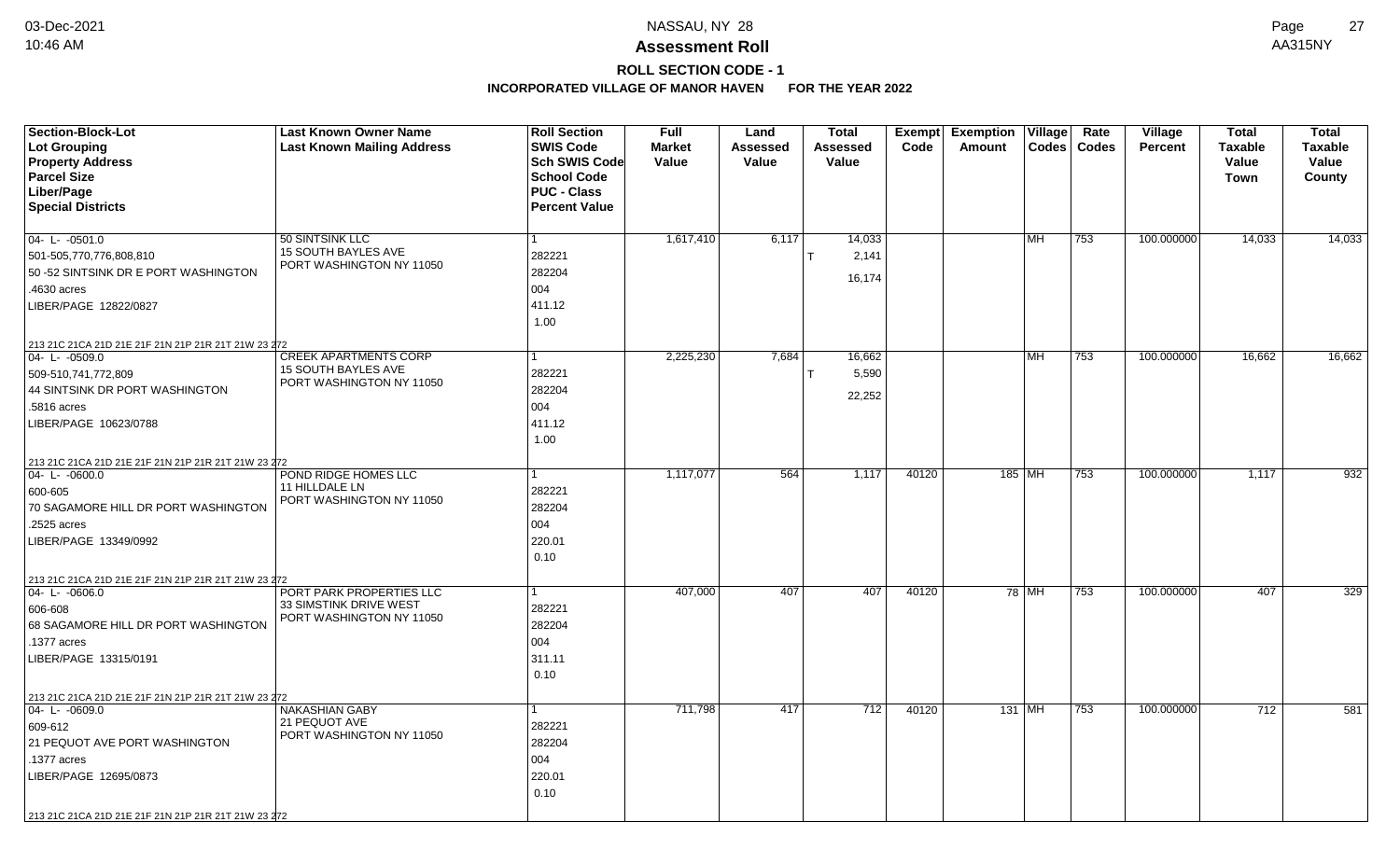## **ROLL SECTION CODE - 1**

| <b>Section-Block-Lot</b>                            | <b>Last Known Owner Name</b>                 | <b>Roll Section</b>  | <b>Full</b>   | Land            | <b>Total</b>    | Exempt | Exemption   Village |          | Rate          | <b>Village</b> | <b>Total</b>   | <b>Total</b>   |
|-----------------------------------------------------|----------------------------------------------|----------------------|---------------|-----------------|-----------------|--------|---------------------|----------|---------------|----------------|----------------|----------------|
| <b>Lot Grouping</b>                                 | <b>Last Known Mailing Address</b>            | <b>SWIS Code</b>     | <b>Market</b> | <b>Assessed</b> | <b>Assessed</b> | Code   | Amount              |          | Codes   Codes | <b>Percent</b> | <b>Taxable</b> | <b>Taxable</b> |
| <b>Property Address</b>                             |                                              | <b>Sch SWIS Code</b> | Value         | Value           | Value           |        |                     |          |               |                | Value          | Value          |
| <b>Parcel Size</b>                                  |                                              | <b>School Code</b>   |               |                 |                 |        |                     |          |               |                | Town           | County         |
| Liber/Page                                          |                                              | <b>PUC - Class</b>   |               |                 |                 |        |                     |          |               |                |                |                |
| <b>Special Districts</b>                            |                                              | <b>Percent Value</b> |               |                 |                 |        |                     |          |               |                |                |                |
|                                                     |                                              |                      |               |                 |                 |        |                     |          |               |                |                |                |
| $04 - L - 0613.0$                                   | <b>OBRIEN D KAZANJIAN &amp; R</b>            | 1                    | 474,191       | 294             | 474             | 40120  | 119 MH              |          | 753           | 100.000000     | 474            | 355            |
| 613-614                                             | 17 PEQUOT AVENUE<br>PORT WASHINGTON NY 11050 | 282221               |               |                 |                 |        |                     |          |               |                |                |                |
| 17 PEQUOT AVE PORT WASHINGTON                       |                                              | 282204               |               |                 |                 |        |                     |          |               |                |                |                |
| .0689 acres                                         |                                              | 004                  |               |                 |                 |        |                     |          |               |                |                |                |
| LIBER/PAGE 10117/0743                               |                                              | 210.01               |               |                 |                 |        |                     |          |               |                |                |                |
|                                                     |                                              | 0.10                 |               |                 |                 |        |                     |          |               |                |                |                |
| 213 21C 21CA 21D 21E 21F 21N 21P 21R 21T 21W 23 272 |                                              |                      |               |                 |                 |        |                     |          |               |                |                |                |
| $ 04 - L - 0615.0$                                  | MISHRA RAJWANT & PRIYA                       |                      | 585,825       | 294             | 586             | 40120  | 130 MH              |          | 753           | 100.000000     | 586            | 456            |
| 615-616                                             | 15 PEQUOT AVE                                | 282221               |               |                 |                 |        |                     |          |               |                |                |                |
| <b>15 PEQUOT AVE PORT WASHINGTON</b>                | PORT WASHINGTON NY 11050                     | 282204               |               |                 |                 |        |                     |          |               |                |                |                |
| .0689 acres                                         |                                              | 004                  |               |                 |                 |        |                     |          |               |                |                |                |
| LIBER/PAGE 14030/0189                               |                                              | 210.01               |               |                 |                 |        |                     |          |               |                |                |                |
|                                                     |                                              | 0.10                 |               |                 |                 |        |                     |          |               |                |                |                |
| 213 21C 21CA 21D 21E 21F 21N 21P 21R 21T 21W 23 272 |                                              |                      |               |                 |                 |        |                     |          |               |                |                |                |
| 04-L-0617.0                                         | KOTEEN, STEVEN R & LINDA                     |                      | 585,825       | 272             | 542             | 40120  |                     | 173   MH | 753           | 100.000000     | 542            | 369            |
| 617-618                                             | 13 PEQUOT AVE                                | 282221               |               |                 |                 |        |                     |          |               |                |                |                |
| 13 PEQUOT AVE PORT WASHINGTON                       | PORT WASHINGTON NY 11050                     | 282204               |               |                 |                 |        |                     |          |               |                |                |                |
| .0689 acres                                         |                                              | 004                  |               |                 |                 |        |                     |          |               |                |                |                |
| LIBER/PAGE 12833/0702                               |                                              | 210.01               |               |                 |                 |        |                     |          |               |                |                |                |
|                                                     |                                              | 0.10                 |               |                 |                 |        |                     |          |               |                |                |                |
| 213 21C 21CA 21D 21E 21F 21N 21P 21R 21T 21W 23 272 |                                              |                      |               |                 |                 |        |                     |          |               |                |                |                |
| 04-L-0619.0                                         | JO HEE SUNG & AHN SOYOUEN                    | 1                    | 591,970       | 300             | 592             | 40120  | 131 MH              |          | 753           | 100.000000     | 592            | 461            |
| 619-620                                             | 11 A PEQUOT AVE                              | 282221               |               |                 |                 |        |                     |          |               |                |                |                |
| 11 A PEQUOT AVE PORT WASHINGTON                     | PORT WASHINGTON NY 11050                     | 282204               |               |                 |                 |        |                     |          |               |                |                |                |
| .0716 acres                                         |                                              | 004                  |               |                 |                 |        |                     |          |               |                |                |                |
| LIBER/PAGE 12960/0268                               |                                              | 210.01               |               |                 |                 |        |                     |          |               |                |                |                |
|                                                     |                                              | 0.10                 |               |                 |                 |        |                     |          |               |                |                |                |
| 213 21C 21CA 21D 21E 21F 21N 21P 21R 21T 21W 23 272 |                                              |                      |               |                 |                 |        |                     |          |               |                |                |                |
| 04-L-0621.0                                         | <b>LOPEZ SERGIO</b>                          |                      | 596,067       | 309             | 596             | 40120  |                     | $145$ MH | 753           | 100.000000     | 596            | 451            |
| 621-622                                             | 11 PEQUOT AVENUE                             | 282221               |               |                 |                 |        |                     |          |               |                |                |                |
| 11 PEQUOT AVE PORT WASHINGTON                       | PORT WASHINGTON NY 11050                     | 282204               |               |                 |                 |        |                     |          |               |                |                |                |
| .0762 acres                                         |                                              | 004                  |               |                 |                 |        |                     |          |               |                |                |                |
| LIBER/PAGE 10339/0234                               |                                              | 210.01               |               |                 |                 |        |                     |          |               |                |                |                |
|                                                     |                                              | 0.10                 |               |                 |                 |        |                     |          |               |                |                |                |
| 213 21C 21CA 21D 21E 21F 21N 21P 21R 21T 21W 23 272 |                                              |                      |               |                 |                 |        |                     |          |               |                |                |                |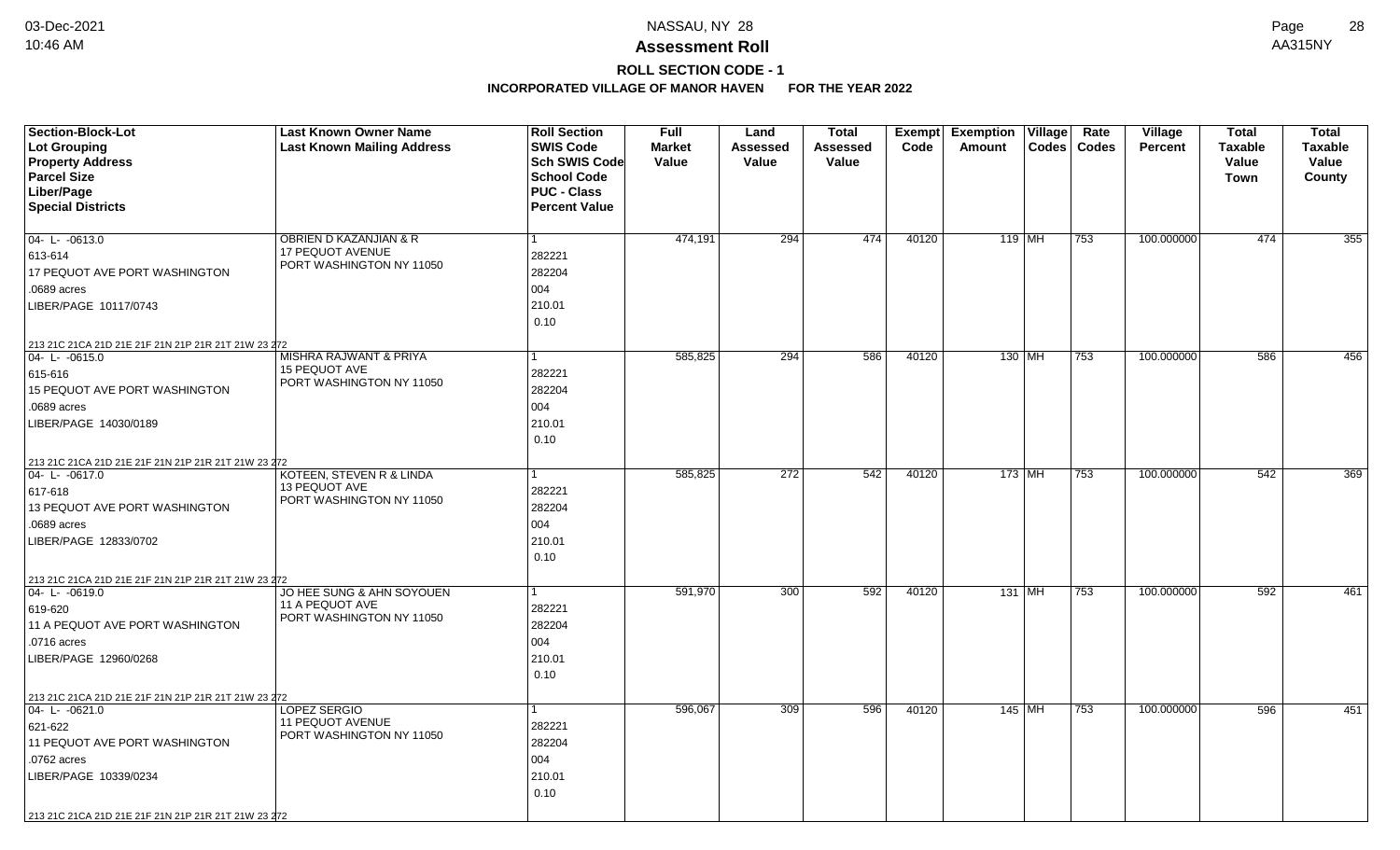**ROLL SECTION CODE - 1**

| Section-Block-Lot                                   | <b>Last Known Owner Name</b>             | <b>Roll Section</b>  | <b>Full</b>   | Land            | <b>Total</b> | <b>Exempt</b> | <b>Exemption</b> | $ $ Village $ $ | Rate          | Village        | <b>Total</b>   | <b>Total</b>   |
|-----------------------------------------------------|------------------------------------------|----------------------|---------------|-----------------|--------------|---------------|------------------|-----------------|---------------|----------------|----------------|----------------|
| Lot Grouping                                        | <b>Last Known Mailing Address</b>        | <b>SWIS Code</b>     | <b>Market</b> | <b>Assessed</b> | Assessed     | Code          | Amount           |                 | Codes   Codes | <b>Percent</b> | <b>Taxable</b> | <b>Taxable</b> |
| <b>Property Address</b>                             |                                          | <b>Sch SWIS Code</b> | Value         | Value           | Value        |               |                  |                 |               |                | Value          | Value          |
| <b>Parcel Size</b>                                  |                                          | <b>School Code</b>   |               |                 |              |               |                  |                 |               |                | <b>Town</b>    | County         |
| Liber/Page                                          |                                          | <b>PUC - Class</b>   |               |                 |              |               |                  |                 |               |                |                |                |
| <b>Special Districts</b>                            |                                          | <b>Percent Value</b> |               |                 |              |               |                  |                 |               |                |                |                |
| $04 - L - 0623.0$                                   | <b>FEO TANIA</b>                         |                      | 576,608       | 319             | 577          | 40120         | $133$ MH         |                 | 753           | 100.000000     | 577            | 444            |
| 623-624                                             | 9 PEQUOT AVE                             | 282221               |               |                 |              |               |                  |                 |               |                |                |                |
| 9 PEQUOT AVE PORT WASHINGTON                        | PORT WASHINGTON NY 11050                 | 282204               |               |                 |              |               |                  |                 |               |                |                |                |
| .0808 acres                                         |                                          | 004                  |               |                 |              |               |                  |                 |               |                |                |                |
| LIBER/PAGE 14092/0512                               |                                          | 210.01               |               |                 |              |               |                  |                 |               |                |                |                |
|                                                     |                                          | 0.10                 |               |                 |              |               |                  |                 |               |                |                |                |
| 213 21C 21CA 21D 21E 21F 21N 21P 21R 21T 21W 23 272 |                                          |                      |               |                 |              |               |                  |                 |               |                |                |                |
| $ 04 - L - 0625.0$                                  | <b>CONOVER JESSE &amp;</b>               |                      | 559,196       | 328             | 559          | 44220         |                  | $9$ MH          | 753           | 100.000000     | 550            | 407            |
| 625-626                                             | HOSOGAI-CONOVER TOMOMI<br>7 PEQUOT AVE   | 282221               |               |                 |              | 40120         | 143              |                 |               |                |                |                |
| 7 PEQUOT AVE PORT WASHINGTON                        | PORT WASHINGTON NY 11050                 | 282204               |               |                 |              |               |                  |                 |               |                |                |                |
| .0854 acres                                         |                                          | 004                  |               |                 |              |               |                  |                 |               |                |                |                |
| LIBER/PAGE 13444/0527                               |                                          | 210.01               |               |                 |              |               |                  |                 |               |                |                |                |
|                                                     |                                          | 0.10                 |               |                 |              |               |                  |                 |               |                |                |                |
|                                                     |                                          |                      |               |                 |              |               |                  |                 |               |                |                |                |
| 213 21C 21CA 21D 21E 21F 21N 21P 21R 21T 21W 23 272 |                                          |                      |               |                 |              |               |                  |                 |               |                |                |                |
| $ 04 - L - 0627.0$                                  | GALLUCCIO MICHAEL & CASAIS CRISTINA      |                      | 554,075       | 307             | 500          | 40120         | 208   MH         |                 | 753           | 100.000000     | 500            | 292            |
| 627-628 & 782                                       | 5 PEQUOT AVE<br>PORT WASHINGTON NY 11050 | 282221               |               |                 |              |               |                  |                 |               |                |                |                |
| 5 PEQUOT AVE PORT WASHINGTON                        |                                          | 282204               |               |                 |              |               |                  |                 |               |                |                |                |
| .0918 acres                                         |                                          | 004                  |               |                 |              |               |                  |                 |               |                |                |                |
| LIBER/PAGE 13477/0739                               |                                          | 220.01               |               |                 |              |               |                  |                 |               |                |                |                |
|                                                     |                                          | 0.10                 |               |                 |              |               |                  |                 |               |                |                |                |
| 213 21C 21CA 21D 21E 21F 21N 21P 21R 21T 21W 23 272 |                                          |                      |               |                 |              |               |                  |                 |               |                |                |                |
| $04 - L - 0633.0$                                   | REALMUTO CALOGERO & PHYLLIS              |                      | 709,749       | 473             | 710          | 40120         | 131 MH           |                 | 753           | 100.000000     | 710            | 579            |
| 633-637                                             | 67 SINTSINK DRIVE EAST                   | 282221               |               |                 |              |               |                  |                 |               |                |                |                |
| 67 SINTSINK DR E PORT WASHINGTON                    | PORT WASHINGTON NY 11050                 | 282204               |               |                 |              |               |                  |                 |               |                |                |                |
| .1775 acres                                         |                                          | 004                  |               |                 |              |               |                  |                 |               |                |                |                |
| LIBER/PAGE 11152/0150                               |                                          | 220.01               |               |                 |              |               |                  |                 |               |                |                |                |
|                                                     |                                          | 0.10                 |               |                 |              |               |                  |                 |               |                |                |                |
| 213 21C 21CA 21D 21E 21F 21N 21P 21R 21T 21W 23 272 |                                          |                      |               |                 |              |               |                  |                 |               |                |                |                |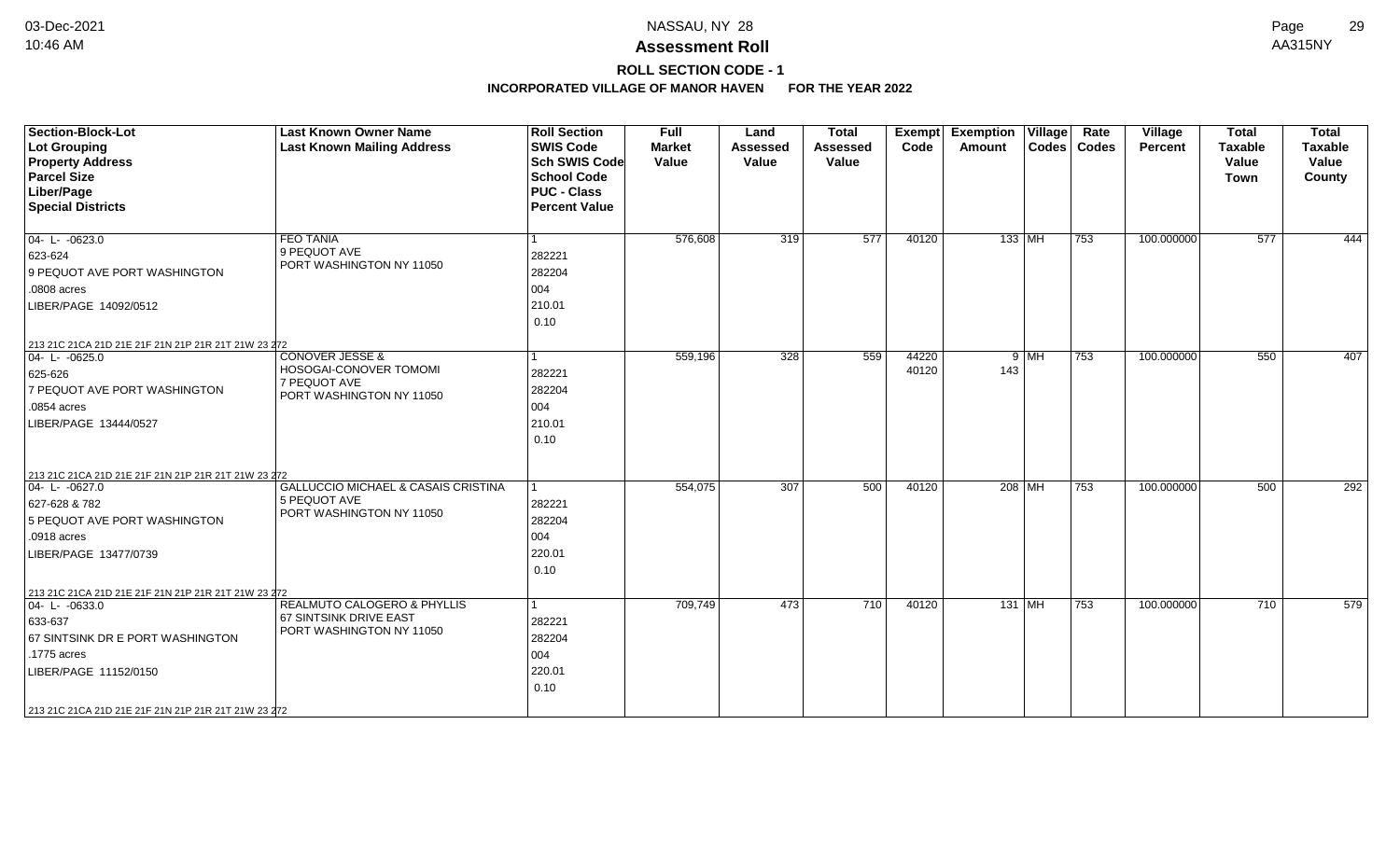### **Assessment Roll** 10:46 AM AA315NY

**ROLL SECTION CODE - 1**

| Section-Block-Lot                                                  | <b>Last Known Owner Name</b>                          | <b>Roll Section</b>  | <b>Full</b>   | Land            | <b>Total</b>    | Exempt | <b>Exemption Village</b> | Rate          | Village        | <b>Total</b>   | <b>Total</b>     |
|--------------------------------------------------------------------|-------------------------------------------------------|----------------------|---------------|-----------------|-----------------|--------|--------------------------|---------------|----------------|----------------|------------------|
| <b>Lot Grouping</b>                                                | <b>Last Known Mailing Address</b>                     | <b>SWIS Code</b>     | <b>Market</b> | <b>Assessed</b> | <b>Assessed</b> | Code   | Amount                   | Codes   Codes | <b>Percent</b> | <b>Taxable</b> | <b>Taxable</b>   |
| <b>Property Address</b>                                            |                                                       | <b>Sch SWIS Code</b> | Value         | Value           | Value           |        |                          |               |                | Value          | Value            |
| <b>Parcel Size</b>                                                 |                                                       | <b>School Code</b>   |               |                 |                 |        |                          |               |                | Town           | County           |
| Liber/Page                                                         |                                                       | <b>PUC - Class</b>   |               |                 |                 |        |                          |               |                |                |                  |
| <b>Special Districts</b>                                           |                                                       | <b>Percent Value</b> |               |                 |                 |        |                          |               |                |                |                  |
|                                                                    |                                                       | $\mathbf 1$          | 647,276       |                 | 647             |        |                          |               |                | 647            | $\overline{517}$ |
| $04 - L - 0638.0$                                                  | <b>HANSEN TORBEN A &amp;ERICA</b><br>69 SINTSINK DR E |                      |               | 335             |                 | 40120  | 130 MH                   | 753           | 100.000000     |                |                  |
| 638-639                                                            | PORT WASHINGTON NY 11050                              | 282221<br>282204     |               |                 |                 |        |                          |               |                |                |                  |
| 69 SINTSINK DR E PORT WASHINGTON                                   |                                                       |                      |               |                 |                 |        |                          |               |                |                |                  |
| .0891 acres                                                        |                                                       | 004                  |               |                 |                 |        |                          |               |                |                |                  |
| LIBER/PAGE 12385/0947                                              |                                                       | 210.01<br>0.10       |               |                 |                 |        |                          |               |                |                |                  |
|                                                                    |                                                       |                      |               |                 |                 |        |                          |               |                |                |                  |
| 213 21C 21CA 21D 21E 21F 21N 21P 21R 21T 21W 23 272<br>04-L-0640.0 | BBD46 LLC                                             | 1                    | 539,738       | 325             | 540             | 40120  | $111$ MH                 | 753           | 100.000000     | 540            | 429              |
| 640-641                                                            | 143 PRIVATE RD                                        | 282221               |               |                 |                 |        |                          |               |                |                |                  |
| 71 SINTSINK DR PORT WASHINGTON                                     | PATCHOGUE NY 11772                                    | 282204               |               |                 |                 |        |                          |               |                |                |                  |
| .0836 acres                                                        |                                                       | 004                  |               |                 |                 |        |                          |               |                |                |                  |
| LIBER/PAGE 13942/0250                                              |                                                       | 220.01               |               |                 |                 |        |                          |               |                |                |                  |
|                                                                    |                                                       | 0.10                 |               |                 |                 |        |                          |               |                |                |                  |
|                                                                    |                                                       |                      |               |                 |                 |        |                          |               |                |                |                  |
| 213 21C 21CA 21D 21E 21F 21N 21P 21R 21T 21W 23 272<br>04-L-0642.0 | <b>IDAVOY ABBIE</b>                                   |                      | 743,547       | 319             | 744             | 40120  | 146   MH                 | 753           | 100.000000     | 744            | 598              |
| 642-643                                                            | 73 SINTSINK AVE E                                     | 282221               |               |                 |                 |        |                          |               |                |                |                  |
| 73 SINTSINK DR E PORT WASHINGTON                                   | PORT WASHINGTON NY 11050                              | 282204               |               |                 |                 |        |                          |               |                |                |                  |
| .0808 acres                                                        |                                                       | 004                  |               |                 |                 |        |                          |               |                |                |                  |
| LIBER/PAGE 14082/0520                                              |                                                       | 210.01               |               |                 |                 |        |                          |               |                |                |                  |
|                                                                    |                                                       | 0.10                 |               |                 |                 |        |                          |               |                |                |                  |
| 213 21C 21CA 21D 21E 21F 21N 21P 21R 21T 21W 23 272                |                                                       |                      |               |                 |                 |        |                          |               |                |                |                  |
| 04-L-0644.0                                                        | <b>KREGER BARBARA</b>                                 | 1                    | 603,236       | 319             | 604             | 40120  | $129$ MH                 | 753           | 100.000000     | 604            | 475              |
| 644-645                                                            | 75 SINTSINK DRIVE EAST                                | 282221               |               |                 |                 |        |                          |               |                |                |                  |
| 75 SINTSINK DR PORT WASHINGTON                                     | PORT WASHINGTON NY 11050                              | 282204               |               |                 |                 |        |                          |               |                |                |                  |
| .0808 acres                                                        |                                                       | 004                  |               |                 |                 |        |                          |               |                |                |                  |
| LIBER/PAGE 11666/0180                                              |                                                       | 210.01               |               |                 |                 |        |                          |               |                |                |                  |
|                                                                    |                                                       | 0.10                 |               |                 |                 |        |                          |               |                |                |                  |
| 213 21C 21CA 21D 21E 21F 21N 21P 21R 21T 21W 23 272                |                                                       |                      |               |                 |                 |        |                          |               |                |                |                  |
| 04-L-0646.0                                                        | <b>JACOBY CATHERINE</b>                               |                      | 570,462       | 291             | 527             | 40120  | 149 MH                   | 753           | 100.000000     | 527            | 378              |
| 646-647                                                            | 77 SINTSINK DRIVE EAST<br>PORT WASHINGTON NY 11050    | 282221               |               |                 |                 |        |                          |               |                |                |                  |
| 77 SINTSINK DR PORT WASHINGTON                                     |                                                       | 282204               |               |                 |                 |        |                          |               |                |                |                  |
| .0790 acres                                                        |                                                       | 004                  |               |                 |                 |        |                          |               |                |                |                  |
| LIBER/PAGE 11331/0797                                              |                                                       | 210.01               |               |                 |                 |        |                          |               |                |                |                  |
|                                                                    |                                                       | 0.10                 |               |                 |                 |        |                          |               |                |                |                  |
| 213 21C 21CA 21D 21E 21F 21N 21P 21R 21T 21W 23 272                |                                                       |                      |               |                 |                 |        |                          |               |                |                |                  |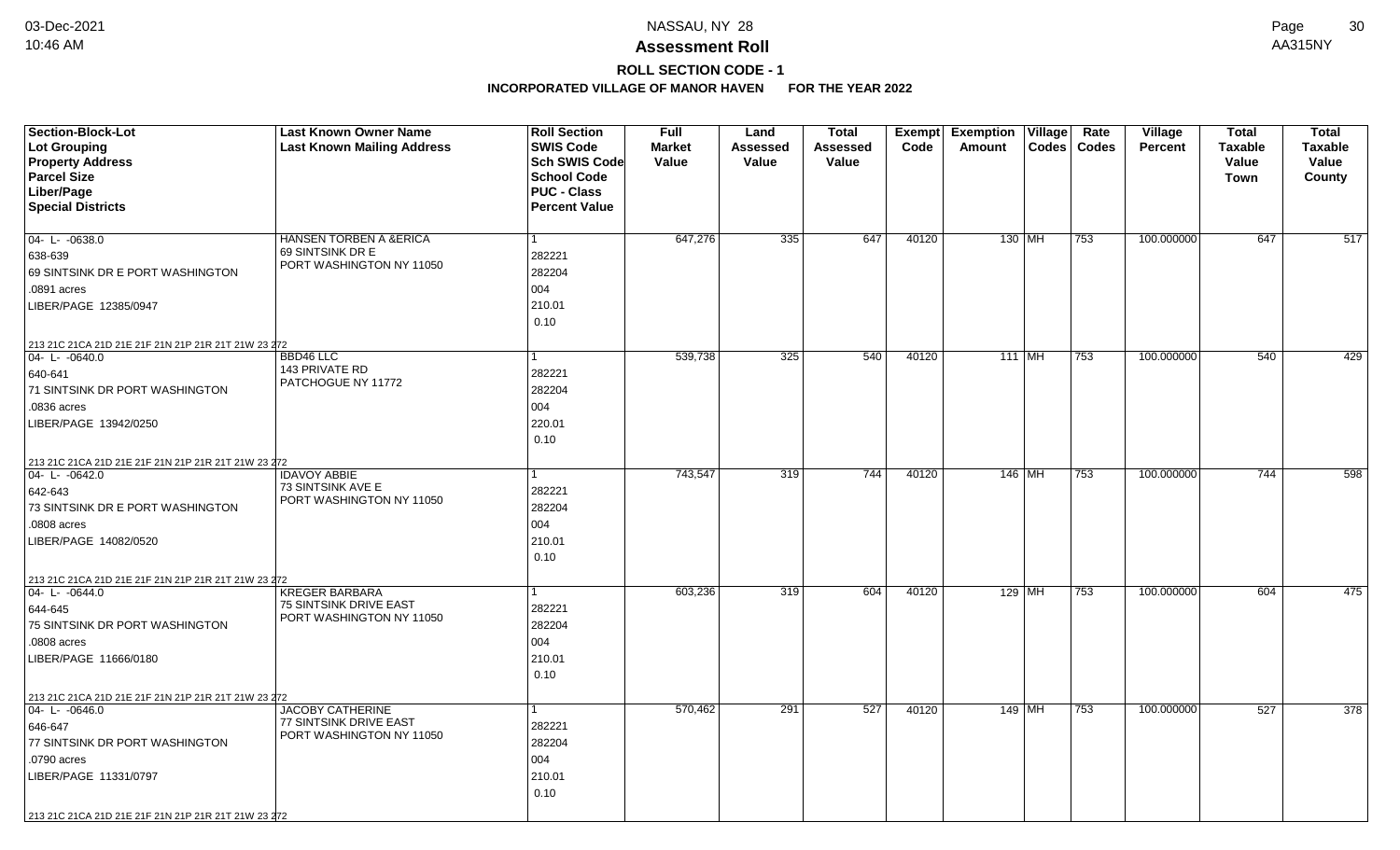### **Assessment Roll** 10:46 AM AA315NY

## **ROLL SECTION CODE - 1**

| <b>Section-Block-Lot</b>                                                  | <b>Last Known Owner Name</b>        | <b>Roll Section</b>  | <b>Full</b>   | Land             | <b>Total</b>    | Exempt | <b>Exemption Village</b> | Rate          | <b>Village</b>    | <b>Total</b>   | <b>Total</b>   |
|---------------------------------------------------------------------------|-------------------------------------|----------------------|---------------|------------------|-----------------|--------|--------------------------|---------------|-------------------|----------------|----------------|
| Lot Grouping                                                              | <b>Last Known Mailing Address</b>   | <b>SWIS Code</b>     | <b>Market</b> | Assessed         | <b>Assessed</b> | Code   | Amount                   | Codes   Codes | <b>Percent</b>    | <b>Taxable</b> | <b>Taxable</b> |
| <b>Property Address</b>                                                   |                                     | <b>Sch SWIS Code</b> | Value         | Value            | Value           |        |                          |               |                   | Value          | Value          |
| <b>Parcel Size</b>                                                        |                                     | <b>School Code</b>   |               |                  |                 |        |                          |               |                   | Town           | County         |
| Liber/Page                                                                |                                     | <b>PUC - Class</b>   |               |                  |                 |        |                          |               |                   |                |                |
| <b>Special Districts</b>                                                  |                                     | <b>Percent Value</b> |               |                  |                 |        |                          |               |                   |                |                |
|                                                                           |                                     |                      |               |                  |                 |        |                          |               |                   |                |                |
| 04- L- -0648.0                                                            | LIGERI JR LOUIS J & ANNETTE         | $\mathbf{1}$         | 665,710       | $\overline{377}$ | 666             | 40120  | 236 MH                   | 753           | 100.000000        | 666            | 430            |
| 648-650                                                                   | 1 BAYBERRY RIDGE<br>ROSLYN NY 11576 | 282221               |               |                  |                 |        |                          |               |                   |                |                |
| 79 SINTSINK DR PORT WASHINGTON                                            |                                     | 282204               |               |                  |                 |        |                          |               |                   |                |                |
| .1129 acres                                                               |                                     | 004                  |               |                  |                 |        |                          |               |                   |                |                |
| LIBER/PAGE 07933/0438                                                     |                                     | 220.01               |               |                  |                 |        |                          |               |                   |                |                |
|                                                                           |                                     | 0.10                 |               |                  |                 |        |                          |               |                   |                |                |
| 213 21C 21CA 21D 21E 21F 21N 21P 21R 21T 21W 23 272                       |                                     |                      |               |                  |                 |        |                          |               |                   |                |                |
| $ 04 - 1 - 0651.0$                                                        | MOOSAZADEH HOMAYOON                 | 1                    | 482,384       | 292              | 482             | 40120  | $151$ MH                 | 753           | 100.000000        | 482            | 331            |
| 651,652                                                                   | 3 PARKSIDE DR                       | 282221               |               |                  |                 |        |                          |               |                   |                |                |
| 81 SINTSINK DR PORT WASHINGTON                                            | DIX HILLS NY 11746                  | 282204               |               |                  |                 |        |                          |               |                   |                |                |
| .0680 acres                                                               |                                     | 004                  |               |                  |                 |        |                          |               |                   |                |                |
| LIBER/PAGE 11047/0060                                                     |                                     | 210.01               |               |                  |                 |        |                          |               |                   |                |                |
|                                                                           |                                     | 0.10                 |               |                  |                 |        |                          |               |                   |                |                |
|                                                                           |                                     |                      |               |                  |                 |        |                          |               |                   |                |                |
| 213 21C 21CA 21D 21E 21F 21N 21P 21R 21T 21W 23 272<br>$ 04 - L - 0653.0$ | VARGAS PATRICIO & VENEGAS SANDRA    | $\mathbf{1}$         | 634,985       | 358              | 635             | 40120  | 126 MH                   | 753           | 100.000000        | 635            | 509            |
| 653-655                                                                   | 83 SINTSINK DR E                    | 282221               |               |                  |                 |        |                          |               |                   |                |                |
| 83 SINTSINK DR PORT WASHINGTON                                            | PORT WASHINGTON NY 11050            | 282204               |               |                  |                 |        |                          |               |                   |                |                |
| .1019 acres                                                               |                                     | 004                  |               |                  |                 |        |                          |               |                   |                |                |
| LIBER/PAGE 12028/0495                                                     |                                     | 220.01               |               |                  |                 |        |                          |               |                   |                |                |
|                                                                           |                                     | 0.10                 |               |                  |                 |        |                          |               |                   |                |                |
|                                                                           |                                     |                      |               |                  |                 |        |                          |               |                   |                |                |
| 213 21C 21CA 21D 21E 21F 21N 21P 21R 21T 21W 23 272<br>$04 - L - 0656.0$  | <b>HAAGENSON DREW &amp; TRACEY</b>  | 1                    | 609,381       | 281              | 587             | 40120  | 140 MH                   | 753           | 100.000000        | 587            | 447            |
| 656-657                                                                   | 85 SINTSINK DRIVE EAST              | 282221               |               |                  |                 |        |                          |               |                   |                |                |
| 85 SINTSINK DR PORT WASHINGTON                                            | PORT WASHINGTON NY 11050            | 282204               |               |                  |                 |        |                          |               |                   |                |                |
| .0680 acres                                                               |                                     | 004                  |               |                  |                 |        |                          |               |                   |                |                |
| LIBER/PAGE 11621/0637                                                     |                                     | 210.01               |               |                  |                 |        |                          |               |                   |                |                |
|                                                                           |                                     | 0.10                 |               |                  |                 |        |                          |               |                   |                |                |
|                                                                           |                                     |                      |               |                  |                 |        |                          |               |                   |                |                |
| 213 21C 21CA 21D 21E 21F 21N 21P 21R 21T 21W 23 272                       | INC VILLAGE OF MANORHAVEN           |                      |               |                  |                 | 13650  |                          |               | 100.000000 EXEMPT |                |                |
| $ 04 - L - 0703.0$                                                        | 33 MANORHAVEN BLVD                  | 8                    | 365,961       | $3,388$ $\times$ | 3,386           |        | 3386 MH                  | 753           |                   |                | <b>EXEMPT</b>  |
| 703-706,754                                                               | PORT WASHINGTON NY 11050            | 282221               |               |                  | 274             |        |                          |               |                   |                |                |
| SINTSINK DR W PORT WASHINGTON                                             |                                     | 282204               |               |                  | 3,660           |        |                          |               |                   |                |                |
| .2334 acres                                                               |                                     | 004                  |               |                  |                 |        |                          |               |                   |                |                |
| LIBER/PAGE 00000/0000                                                     |                                     | 822.04               |               |                  |                 |        |                          |               |                   |                |                |
|                                                                           |                                     | 1.00                 |               |                  |                 |        |                          |               |                   |                |                |
| 213 21C 21CA 21D 21E 21F 21N 21P 21R 21T 21W 23 272                       |                                     |                      |               |                  |                 |        |                          |               |                   |                |                |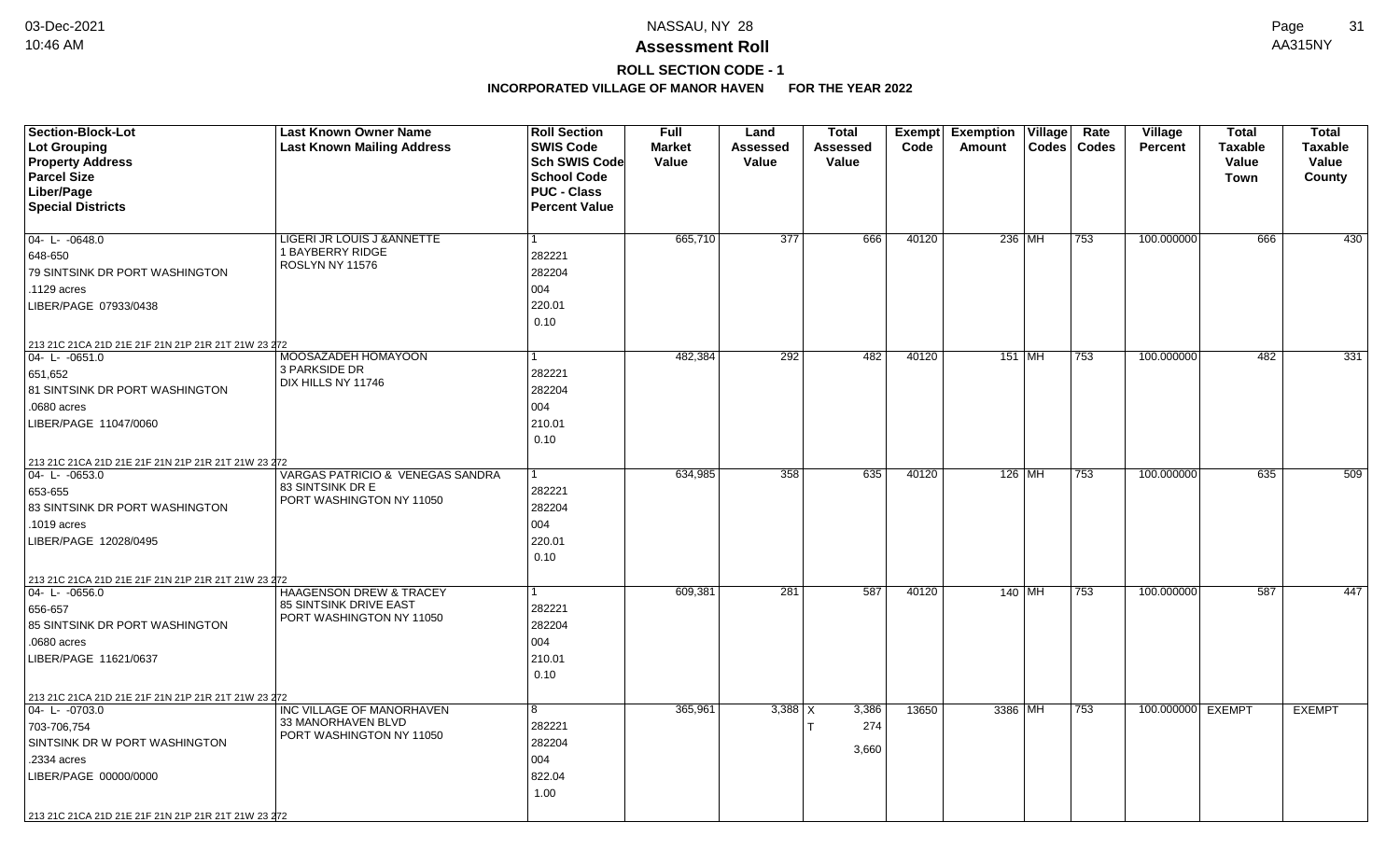### **Assessment Roll** 10:46 AM AA315NY

**ROLL SECTION CODE - 1**

| Section-Block-Lot<br>Lot Grouping                                     | <b>Last Known Owner Name</b><br><b>Last Known Mailing Address</b> | <b>Roll Section</b><br><b>SWIS Code</b> | <b>Full</b><br><b>Market</b> | Land<br><b>Assessed</b> | <b>Total</b><br>Assessed | <b>Exempt</b><br>Code | <b>Exemption Village</b><br>Amount |         | Rate<br>Codes   Codes | Village<br><b>Percent</b> | <b>Total</b><br><b>Taxable</b> | <b>Total</b><br><b>Taxable</b> |
|-----------------------------------------------------------------------|-------------------------------------------------------------------|-----------------------------------------|------------------------------|-------------------------|--------------------------|-----------------------|------------------------------------|---------|-----------------------|---------------------------|--------------------------------|--------------------------------|
| <b>Property Address</b>                                               |                                                                   | Sch SWIS Code                           | Value                        | Value                   | Value                    |                       |                                    |         |                       |                           | Value                          | Value                          |
| <b>Parcel Size</b>                                                    |                                                                   | School Code                             |                              |                         |                          |                       |                                    |         |                       |                           | Town                           | County                         |
| Liber/Page                                                            |                                                                   | <b>PUC - Class</b>                      |                              |                         |                          |                       |                                    |         |                       |                           |                                |                                |
| <b>Special Districts</b>                                              |                                                                   | <b>Percent Value</b>                    |                              |                         |                          |                       |                                    |         |                       |                           |                                |                                |
|                                                                       |                                                                   |                                         |                              |                         |                          |                       |                                    |         |                       |                           |                                |                                |
| $04 - L - 0707.0$                                                     | <b>MILITANA ANGELINA</b>                                          | 1                                       | 704,629                      | 460                     | 705                      | 40120                 | $173$ MH                           |         | $ 753\rangle$         | 100.000000                | 705                            | 532                            |
| 707-709,751,753                                                       | 380 NORTH BROADWAY PO BOX 350 SUITE                               | 282221                                  |                              |                         |                          |                       |                                    |         |                       |                           |                                |                                |
| 39 PEQUOT AVE PORT WASHINGTON                                         | 306<br>JERICHO NY 11753                                           | 282204                                  |                              |                         |                          |                       |                                    |         |                       |                           |                                |                                |
| .1680 acres                                                           |                                                                   | 004                                     |                              |                         |                          |                       |                                    |         |                       |                           |                                |                                |
| LIBER/PAGE 11901/0673                                                 |                                                                   | 220.01                                  |                              |                         |                          |                       |                                    |         |                       |                           |                                |                                |
|                                                                       |                                                                   | 0.10                                    |                              |                         |                          |                       |                                    |         |                       |                           |                                |                                |
|                                                                       |                                                                   |                                         |                              |                         |                          |                       |                                    |         |                       |                           |                                |                                |
| 213 21C 21CA 21D 21E 21F 21N 21P 21R 21T 21W 23 272                   |                                                                   |                                         |                              |                         |                          |                       |                                    |         |                       |                           |                                |                                |
| 04-L-0719.0                                                           | NANGLE MARY A LIFE ESTATE                                         | l 1                                     | 467,021                      | 340                     | 467                      | 40120                 |                                    | 94   MH | 753                   | 100.000000                | 467                            | 373                            |
| 719-720                                                               | <b>KLEMENT THEODORE</b>                                           | 282221                                  |                              |                         |                          |                       |                                    |         |                       |                           |                                |                                |
| 29 PEQUOT AVE PORT WASHINGTON                                         | 29 PEQUOT AVE<br>PORT WASHINGTON NY 11050                         | 282204                                  |                              |                         |                          |                       |                                    |         |                       |                           |                                |                                |
| .0918 acres                                                           |                                                                   | 004                                     |                              |                         |                          |                       |                                    |         |                       |                           |                                |                                |
| LIBER/PAGE 10533/0411                                                 |                                                                   | 210.01                                  |                              |                         |                          |                       |                                    |         |                       |                           |                                |                                |
|                                                                       |                                                                   | 0.10                                    |                              |                         |                          |                       |                                    |         |                       |                           |                                |                                |
|                                                                       |                                                                   |                                         |                              |                         |                          |                       |                                    |         |                       |                           |                                |                                |
| 213 21C 21CA 21D 21E 21F 21N 21P 21R 21T 21W 23 272                   |                                                                   |                                         |                              |                         |                          |                       |                                    |         |                       |                           |                                |                                |
| $04 - L - 0721.0$                                                     | KLEMENT THEODORE J & JEANNE M TRUST                               |                                         | 654,444                      | 340                     | 654                      | 40120                 | $125$ MH                           |         | 753                   | 100.000000                | 556                            | 431                            |
| 721-722                                                               | <b>FASANO VICTORIA</b>                                            | 282221                                  |                              |                         |                          | 41121                 | 98                                 |         |                       |                           |                                |                                |
| 27 PEQUOT AVE PORT WASHINGTON                                         | 27 PEQUOT AVE                                                     | 282204                                  |                              |                         |                          |                       |                                    |         |                       |                           |                                |                                |
| .0918 acres                                                           | PORT WASHINGTON NY 11050                                          | 004                                     |                              |                         |                          |                       |                                    |         |                       |                           |                                |                                |
| LIBER/PAGE 13675/0590                                                 |                                                                   | 220.01                                  |                              |                         |                          |                       |                                    |         |                       |                           |                                |                                |
|                                                                       |                                                                   | 0.10                                    |                              |                         |                          |                       |                                    |         |                       |                           |                                |                                |
|                                                                       |                                                                   |                                         |                              |                         |                          |                       |                                    |         |                       |                           |                                |                                |
|                                                                       |                                                                   |                                         |                              |                         |                          |                       |                                    |         |                       |                           |                                |                                |
| 213 21C 21CA 21D 21E 21F 21N 21P 21R 21T 21W 23 272<br>04- L- -0727.0 | LI RICHARD C H                                                    | $\mathbf{1}$                            | 616,622                      | 410                     | 579                      | 40120                 | 183 MH                             |         | 753                   | 100.000000                | 579                            | 396                            |
| 727-729                                                               | 75 SAGAMORE HILL DR                                               | 282221                                  |                              |                         |                          |                       |                                    |         |                       |                           |                                |                                |
| 75 SAGAMORE HILL DR PORT WASHINGTON                                   | PORT WASHINGTON NY 11050                                          | 282204                                  |                              |                         |                          |                       |                                    |         |                       |                           |                                |                                |
| .1515 acres                                                           |                                                                   | 004                                     |                              |                         |                          |                       |                                    |         |                       |                           |                                |                                |
| LIBER/PAGE 10349/0376                                                 |                                                                   | 210.01                                  |                              |                         |                          |                       |                                    |         |                       |                           |                                |                                |
|                                                                       |                                                                   | 0.10                                    |                              |                         |                          |                       |                                    |         |                       |                           |                                |                                |
|                                                                       |                                                                   |                                         |                              |                         |                          |                       |                                    |         |                       |                           |                                |                                |
| 213 21C 21CA 21D 21E 21F 21N 21P 21R 21T 21W 23 272                   |                                                                   |                                         |                              |                         |                          |                       |                                    |         |                       |                           |                                |                                |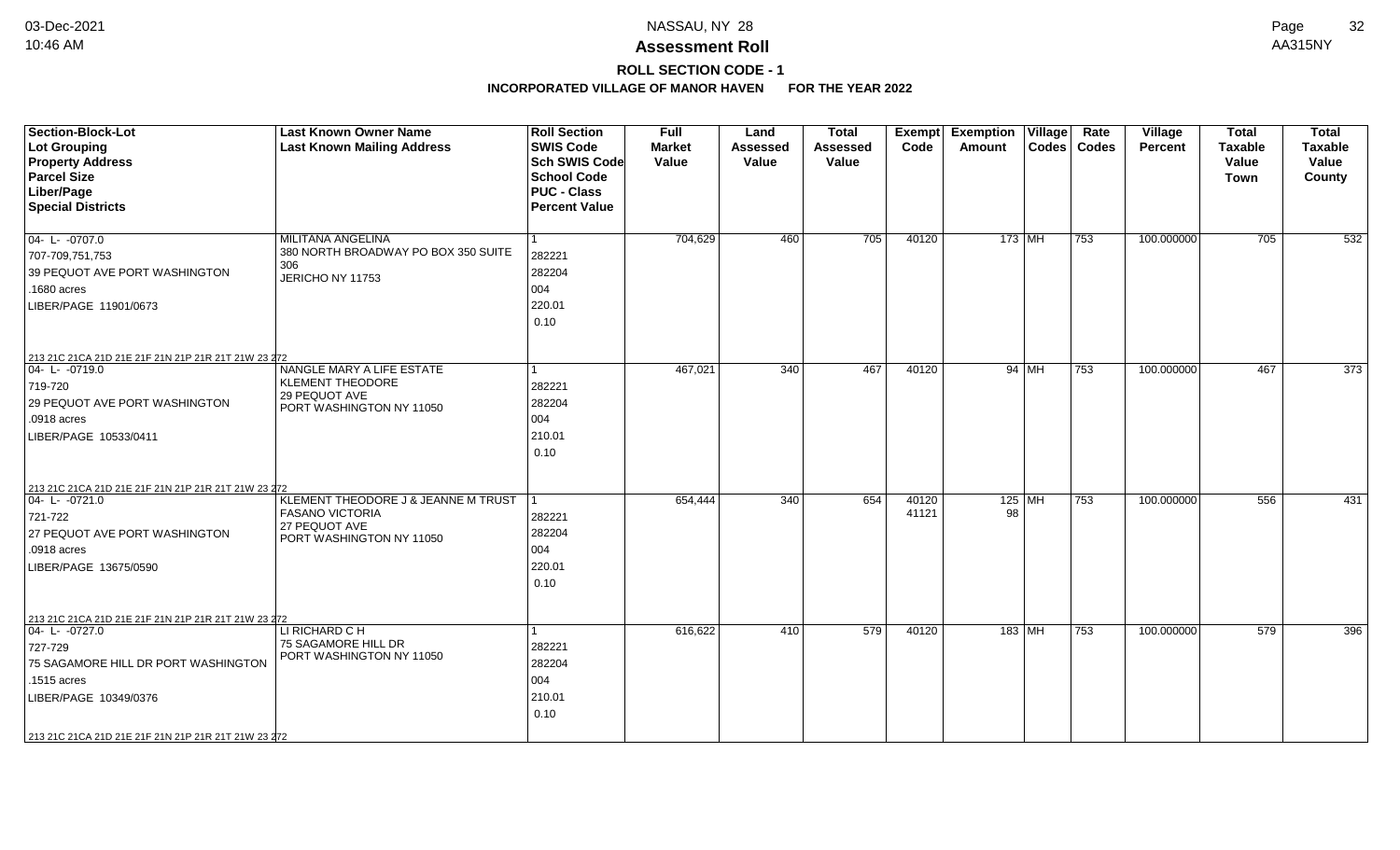## **ROLL SECTION CODE - 1**

| Section-Block-Lot                                                  | <b>Last Known Owner Name</b>                 | <b>Roll Section</b>  | Full          | Land            | <b>Total</b>    |       | Exempt Exemption Village |        | Rate          | <b>Village</b> | <b>Total</b>    | <b>Total</b>    |
|--------------------------------------------------------------------|----------------------------------------------|----------------------|---------------|-----------------|-----------------|-------|--------------------------|--------|---------------|----------------|-----------------|-----------------|
| <b>Lot Grouping</b>                                                | <b>Last Known Mailing Address</b>            | <b>SWIS Code</b>     | <b>Market</b> | Assessed        | Assessed        | Code  | Amount                   |        | Codes   Codes | <b>Percent</b> | <b>Taxable</b>  | <b>Taxable</b>  |
| <b>Property Address</b>                                            |                                              | Sch SWIS Code        | Value         | <b>Value</b>    | Value           |       |                          |        |               |                | Value           | Value           |
| <b>Parcel Size</b>                                                 |                                              | <b>School Code</b>   |               |                 |                 |       |                          |        |               |                | <b>Town</b>     | County          |
| Liber/Page                                                         |                                              | <b>PUC - Class</b>   |               |                 |                 |       |                          |        |               |                |                 |                 |
| <b>Special Districts</b>                                           |                                              | <b>Percent Value</b> |               |                 |                 |       |                          |        |               |                |                 |                 |
|                                                                    |                                              |                      |               |                 |                 |       |                          |        |               |                |                 |                 |
| 04- L- -0734.0                                                     | <b>KLEMENT THEODORE</b>                      | 1                    | 29,189        | $\overline{29}$ | $\overline{29}$ | 40120 |                          | $1$ MH | 753           | 100.000000     | $\overline{29}$ | $\overline{28}$ |
|                                                                    | 29 PEQUOT AVENUE<br>PORT WASHINGTON NY 11050 | 282221               |               |                 |                 |       |                          |        |               |                |                 |                 |
| PEQUOT AVE PORT WASHINGTON                                         |                                              | 282204               |               |                 |                 |       |                          |        |               |                |                 |                 |
| .0680 acres                                                        |                                              | 004                  |               |                 |                 |       |                          |        |               |                |                 |                 |
| LIBER/PAGE 10533/0411                                              |                                              | 311.11               |               |                 |                 |       |                          |        |               |                |                 |                 |
|                                                                    |                                              | 0.10                 |               |                 |                 |       |                          |        |               |                |                 |                 |
| 213 21C 21CA 21D 21E 21F 21N 21P 21R 21T 21W 23 272                |                                              |                      |               |                 |                 |       |                          |        |               |                |                 |                 |
| 04-L-0735.0                                                        | ROCHELSON BURTON                             |                      | 1,174,723     | 586             | 1,119           | 40120 | 332 MH                   |        | 753           | 100.000000     | 1,119           | 787             |
|                                                                    | 15 SINTSINK DR W                             | 282221               |               |                 |                 |       |                          |        |               |                |                 |                 |
| 15 SINTSINK DR W PORT WASHINGTON                                   | PORT WASHINGTON NY 11050                     | 282204               |               |                 |                 |       |                          |        |               |                |                 |                 |
| .1418 acres                                                        |                                              | 004                  |               |                 |                 |       |                          |        |               |                |                 |                 |
| LIBER/PAGE 12618/0715                                              |                                              | 210.01               |               |                 |                 |       |                          |        |               |                |                 |                 |
|                                                                    |                                              | 0.10                 |               |                 |                 |       |                          |        |               |                |                 |                 |
|                                                                    |                                              |                      |               |                 |                 |       |                          |        |               |                |                 |                 |
| 213 21C 21CA 21D 21E 21F 21N 21P 21R 21T 21W 23 272<br>04-L-0743.0 | <b>LURO HOLDING CORP</b>                     |                      | 2,683,731     | 7,757           | 15,109          |       |                          | MH     | 753           | 100.000000     | 15,109          | 15,109          |
| 743, 805                                                           | 150 SAGAMORE HILL DR                         | 282221               |               |                 | 11,728          |       |                          |        |               |                |                 |                 |
| 1 SAGAMORE HILL DR MANOR HAVEN                                     | PORT WASHINGTON NY 11050                     | 282204               |               |                 |                 |       |                          |        |               |                |                 |                 |
| 3.5141 acres                                                       |                                              | 004                  |               |                 | 26,837          |       |                          |        |               |                |                 |                 |
| LIBER/PAGE 08773/0313                                              |                                              | 570.14               |               |                 |                 |       |                          |        |               |                |                 |                 |
|                                                                    |                                              | 1.00                 |               |                 |                 |       |                          |        |               |                |                 |                 |
|                                                                    |                                              |                      |               |                 |                 |       |                          |        |               |                |                 |                 |
| 213 21C 21CA 21D 21E 21F 21N 21P 21R 21T 21W 23 272<br>04-L-0745.0 | <b>LAMOTTA ENTERPRISES LTD</b>               | 1                    | 700,532       | 447             | 651             | 40120 | 206 MH                   |        | 753           | 100.000000     | 651             | 445             |
|                                                                    | 30 MATINECOCK AVENUE                         | 282221               |               |                 |                 |       |                          |        |               |                |                 |                 |
| 30 MATINECOCK AVE PORT WASHINGTON                                  | PORT WASHINGTON NY 11050                     | 282204               |               |                 |                 |       |                          |        |               |                |                 |                 |
| .1843 acres                                                        |                                              | 004                  |               |                 |                 |       |                          |        |               |                |                 |                 |
| LIBER/PAGE 11089/0063                                              |                                              | 210.01               |               |                 |                 |       |                          |        |               |                |                 |                 |
|                                                                    |                                              | 0.10                 |               |                 |                 |       |                          |        |               |                |                 |                 |
|                                                                    |                                              |                      |               |                 |                 |       |                          |        |               |                |                 |                 |
| 213 21C 21CA 21D 21E 21F 21N 21P 21R 21T 21W 23 272<br>04-L-0749.0 | LURO HOLDING CORP                            | 1                    | 658,541       | 336             | 659             | 40120 | 182 MH                   |        | 753           | 100.000000     | 659             | 477             |
|                                                                    | 150 SAGAMORE HILL DR                         | 282221               |               |                 |                 |       |                          |        |               |                |                 |                 |
|                                                                    | PORT WASHINGTON NY 11050                     | 282204               |               |                 |                 |       |                          |        |               |                |                 |                 |
| 150 SAGAMORE HILL DR PORT WASHINGTON                               |                                              |                      |               |                 |                 |       |                          |        |               |                |                 |                 |
| .1012 acres                                                        |                                              | 004                  |               |                 |                 |       |                          |        |               |                |                 |                 |
| LIBER/PAGE 08512/0107                                              |                                              | 220.01               |               |                 |                 |       |                          |        |               |                |                 |                 |
|                                                                    |                                              | 0.10                 |               |                 |                 |       |                          |        |               |                |                 |                 |
| 213 21C 21CA 21D 21E 21F 21N 21P 21R 21T 21W 23 272                |                                              |                      |               |                 |                 |       |                          |        |               |                |                 |                 |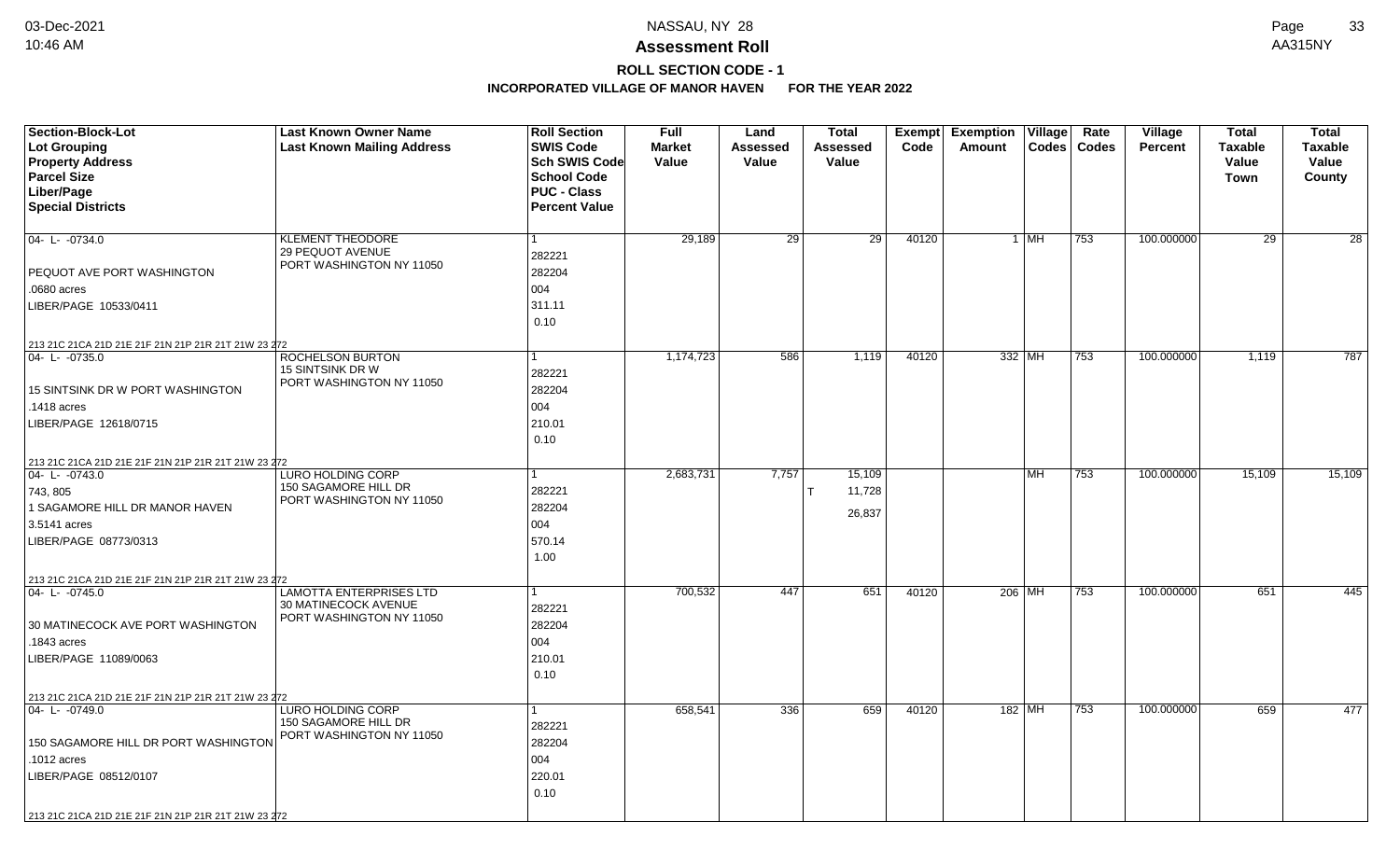### **Assessment Roll** 10:46 AM AA315NY

## **ROLL SECTION CODE - 1**

| <b>Section-Block-Lot</b>                            | <b>Last Known Owner Name</b>                     | <b>Roll Section</b>               | <b>Full</b>            | Land              | <b>Total</b>      |       | Exempt Exemption Village |    | Rate          | Village        | <b>Total</b>         | <b>Total</b>            |
|-----------------------------------------------------|--------------------------------------------------|-----------------------------------|------------------------|-------------------|-------------------|-------|--------------------------|----|---------------|----------------|----------------------|-------------------------|
| <b>Lot Grouping</b>                                 | <b>Last Known Mailing Address</b>                | <b>SWIS Code</b><br>Sch SWIS Code | <b>Market</b><br>Value | Assessed<br>Value | Assessed<br>Value | Code  | Amount                   |    | Codes   Codes | <b>Percent</b> | <b>Taxable</b>       | <b>Taxable</b><br>Value |
| <b>Property Address</b><br><b>Parcel Size</b>       |                                                  | <b>School Code</b>                |                        |                   |                   |       |                          |    |               |                | Value<br><b>Town</b> | County                  |
| Liber/Page                                          |                                                  | <b>PUC - Class</b>                |                        |                   |                   |       |                          |    |               |                |                      |                         |
| <b>Special Districts</b>                            |                                                  | <b>Percent Value</b>              |                        |                   |                   |       |                          |    |               |                |                      |                         |
|                                                     |                                                  |                                   |                        |                   |                   |       |                          |    |               |                |                      |                         |
| $04 - L - 0756.0$                                   | SALTOS JIMMY & ASCENCIO YULY B                   |                                   | 647,275                | 370               | 648               | 40120 | 161 MH                   |    | 753           | 100.000000     | 648                  | 487                     |
|                                                     | 1 PEQUOT AVE                                     | 282221                            |                        |                   |                   |       |                          |    |               |                |                      |                         |
| 1 PEQUOT AVE PORT WASHINGTON                        | PORT WASHINGTON NY 11050                         | 282204                            |                        |                   |                   |       |                          |    |               |                |                      |                         |
| .1084 acres                                         |                                                  | 004                               |                        |                   |                   |       |                          |    |               |                |                      |                         |
| LIBER/PAGE 13276/0304                               |                                                  | 220.01                            |                        |                   |                   |       |                          |    |               |                |                      |                         |
|                                                     |                                                  | 0.10                              |                        |                   |                   |       |                          |    |               |                |                      |                         |
| 213 21C 21CA 21D 21E 21F 21N 21P 21R 21T 21W 23 272 |                                                  |                                   |                        |                   |                   |       |                          |    |               |                |                      |                         |
| 04-L-0758.0                                         | LAZAROVIC R SILVER & M                           |                                   | 1,055,920              | 443               | 1,055             | 40120 | 209 MH                   |    | 753           | 100.000000     | 1,055                | 846                     |
|                                                     | 59 SINTSINK DRIVE WEST                           | 282221                            |                        |                   |                   |       |                          |    |               |                |                      |                         |
| 59 SINTSINK DR PORT WASHINGTON                      | PORT WASHINGTON NY 11050                         | 282204                            |                        |                   |                   |       |                          |    |               |                |                      |                         |
| .1263 acres                                         |                                                  | 004                               |                        |                   |                   |       |                          |    |               |                |                      |                         |
| LIBER/PAGE 11233/0018                               |                                                  | 220.01                            |                        |                   |                   |       |                          |    |               |                |                      |                         |
|                                                     |                                                  | 0.10                              |                        |                   |                   |       |                          |    |               |                |                      |                         |
| 213 21C 21CA 21D 21E 21F 21N 21P 21R 21T 21W 23 272 |                                                  |                                   |                        |                   |                   |       |                          |    |               |                |                      |                         |
| $ 04 - L - 0759.0$                                  | LU MUZI                                          |                                   | 868,496                | 431               | 868               | 40120 | 111 MH                   |    | 753           | 100.000000     | 868                  | 757                     |
|                                                     | 57 SINTSINK DR W<br>PORT WASHINGTON NY 11050     | 282221                            |                        |                   |                   |       |                          |    |               |                |                      |                         |
| 57 SINTSINK DR PORT WASHINGTON                      |                                                  | 282204                            |                        |                   |                   |       |                          |    |               |                |                      |                         |
| .1194 acres                                         |                                                  | 004                               |                        |                   |                   |       |                          |    |               |                |                      |                         |
| LIBER/PAGE 13488/0630                               |                                                  | 210.01                            |                        |                   |                   |       |                          |    |               |                |                      |                         |
|                                                     |                                                  | 0.10                              |                        |                   |                   |       |                          |    |               |                |                      |                         |
| 213 21C 21CA 21D 21E 21F 21N 21P 21R 21T 21W 23 272 |                                                  |                                   |                        |                   |                   |       |                          |    |               |                |                      |                         |
| 04-L-0760.0                                         | M B S C LAND CO                                  |                                   | 1,320,626              | 4,254             | 11,132            |       |                          | MH | 753           | 100.000000     | 11,132               | 11,132                  |
| 760, 803                                            | 36 MATINECOCK AVENUE<br>PORT WASHINGTON NY 11050 | 282221                            |                        |                   | 2,075             |       |                          |    |               |                |                      |                         |
| 36 MATINECOCK AVE PORT WASHINGTON                   |                                                  | 282204                            |                        |                   | 13,207            |       |                          |    |               |                |                      |                         |
| 1.0660 acres                                        |                                                  | 004                               |                        |                   |                   |       |                          |    |               |                |                      |                         |
| LIBER/PAGE 06565/0510                               |                                                  | 570.24                            |                        |                   |                   |       |                          |    |               |                |                      |                         |
|                                                     |                                                  | 1.00                              |                        |                   |                   |       |                          |    |               |                |                      |                         |
| 213 21C 21CA 21D 21E 21F 21N 21P 21R 21T 21W 23 272 |                                                  |                                   |                        |                   |                   |       |                          |    |               |                |                      |                         |
| $ 04 - L - 0761.0$                                  | LURO HOLDING CORP                                |                                   | 410,220                | 4,102             | 3,492             |       |                          | MH | 753           | 100.000000     | 3,492                | 3,492                   |
| 761, 804                                            | 150 SAGAMORE HILL DR<br>PORT WASHINGTON NY 11050 | 282221                            |                        |                   | 610               |       |                          |    |               |                |                      |                         |
| 40 MATINECOCK AVE PORT WASHINGTON                   |                                                  | 282204                            |                        |                   | 4,102             |       |                          |    |               |                |                      |                         |
| 1.1816 acres                                        |                                                  | 004                               |                        |                   |                   |       |                          |    |               |                |                      |                         |
| LIBER/PAGE 08512/0094                               |                                                  | 710.24                            |                        |                   |                   |       |                          |    |               |                |                      |                         |
|                                                     |                                                  | 1.00                              |                        |                   |                   |       |                          |    |               |                |                      |                         |
| 213 21C 21CA 21D 21E 21F 21N 21P 21R 21T 21W 23 272 |                                                  |                                   |                        |                   |                   |       |                          |    |               |                |                      |                         |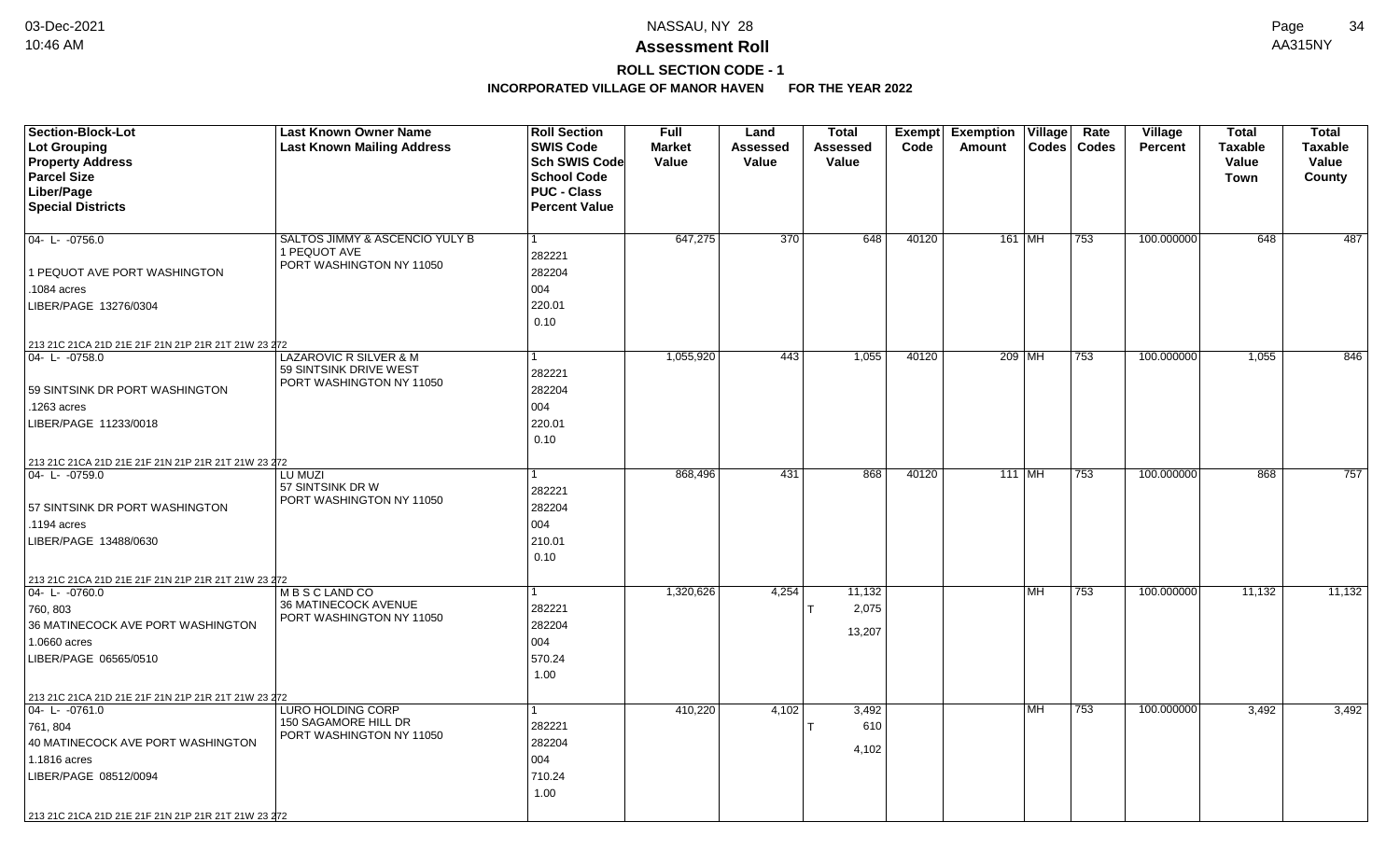# **ROLL SECTION CODE - 1**

| <b>Section-Block-Lot</b><br>Lot Grouping<br><b>Property Address</b><br><b>Parcel Size</b><br>Liber/Page<br><b>Special Districts</b>                                                                    | <b>Last Known Owner Name</b><br><b>Last Known Mailing Address</b>                 | <b>Roll Section</b><br><b>SWIS Code</b><br>Sch SWIS Code<br><b>School Code</b><br><b>PUC - Class</b><br><b>Percent Value</b> | <b>Full</b><br><b>Market</b><br>Value | Land<br>Assessed<br>Value | <b>Total</b><br>Assessed<br>Value | Code                    | Exempt Exemption Village<br>Amount | Rate<br>Codes   Codes | <b>Village</b><br>Percent | <b>Total</b><br><b>Taxable</b><br>Value<br><b>Town</b> | Total<br><b>Taxable</b><br>Value<br>County |
|--------------------------------------------------------------------------------------------------------------------------------------------------------------------------------------------------------|-----------------------------------------------------------------------------------|------------------------------------------------------------------------------------------------------------------------------|---------------------------------------|---------------------------|-----------------------------------|-------------------------|------------------------------------|-----------------------|---------------------------|--------------------------------------------------------|--------------------------------------------|
| $04 - L - 0762.0$<br>762-763<br>37 PEQUOT AVE PORT WASHINGTON<br>.1435 acres<br>LIBER/PAGE 12183/0667                                                                                                  | WENDT GAIL A<br>37 PEQUOT AVE<br>PORT WASHINGTON NY 11050                         | 282221<br>282204<br>004<br>210.01<br>0.10                                                                                    | 565,341                               | 425                       | 565                               | 40120<br>41121<br>41801 | $102$ MH<br>85<br>189              | 753                   | 100.000000                | 291                                                    | 189                                        |
| 213 21C 21CA 21D 21E 21F 21N 21P 21R 21T 21W 23 272<br>04-L-0764.0<br>764-765<br>35 PEQUOT AVE PORT WASHINGTON<br>.1469 acres<br>LIBER/PAGE 12093/0414                                                 | <b>RUENENAPP BARBARA &amp; JENS</b><br>35 PEQUOT AVE<br>PORT WASHINGTON NY 11050  | 1<br>282221<br>282204<br>004<br>220.01<br>0.10                                                                               | 806,021                               | 430                       | 806                               | 40120                   | 184   MH                           | 753                   | 100.000000                | 806                                                    | 622                                        |
| 213 21C 21CA 21D 21E 21F 21N 21P 21R 21T 21W 23 272<br>04-L-0766.0<br>41 SINTSINK DR PORT WASHINGTON<br>.1010 acres<br>LIBER/PAGE 13282/0364                                                           | <b>41 SINTSINK LLC</b><br>41 SINTSINK DR<br>PORT WASHINGTON NY 11050              | 1<br>282221<br>282204<br>004<br>220.01<br>0.10                                                                               | 1,278,164                             | 519                       | 1,278                             | 40120                   | 413 MH                             | 753                   | 100.000000                | 1,278                                                  | 865                                        |
| 213 21C 21CA 21D 21E 21F 21N 21P 21R 21T 21W 23 272<br>04- L- -0767.0<br>43 SINTSINK DR PORT WASHINGTON<br>.1010 acres<br>LIBER/PAGE 11035/0882<br>213 21C 21CA 21D 21E 21F 21N 21P 21R 21T 21W 23 272 | <b>RESSA FAMILY LLC</b><br><b>15 SOUTH BAYLES AVE</b><br>PORT WASHINGTON NY 11050 | 1<br>282221<br>282204<br>004<br>220.01<br>0.10                                                                               | 1,260,753                             | 519                       | 1,260                             | 40120                   | 378 MH                             | 753                   | 100.000000                | 1,260                                                  | 882                                        |
| 04-L-0768.0<br>45 SINTSINK DR PORT WASHINGTON<br>.1033 acres<br>LIBER/PAGE 11035/0878<br>213 21C 21CA 21D 21E 21F 21N 21P 21R 21T 21W 23 272                                                           | <b>RESSA FAMILY LLC</b><br><b>15 SOUTH BAYLES AVE</b><br>PORT WASHINGTON NY 11050 | 1<br>282221<br>282204<br>004<br>220.01<br>0.10                                                                               | 1,263,825                             | 525                       | 1,139                             | 40120                   | 448 MH                             | $ 753\rangle$         | 100.000000                | 1,139                                                  | 691                                        |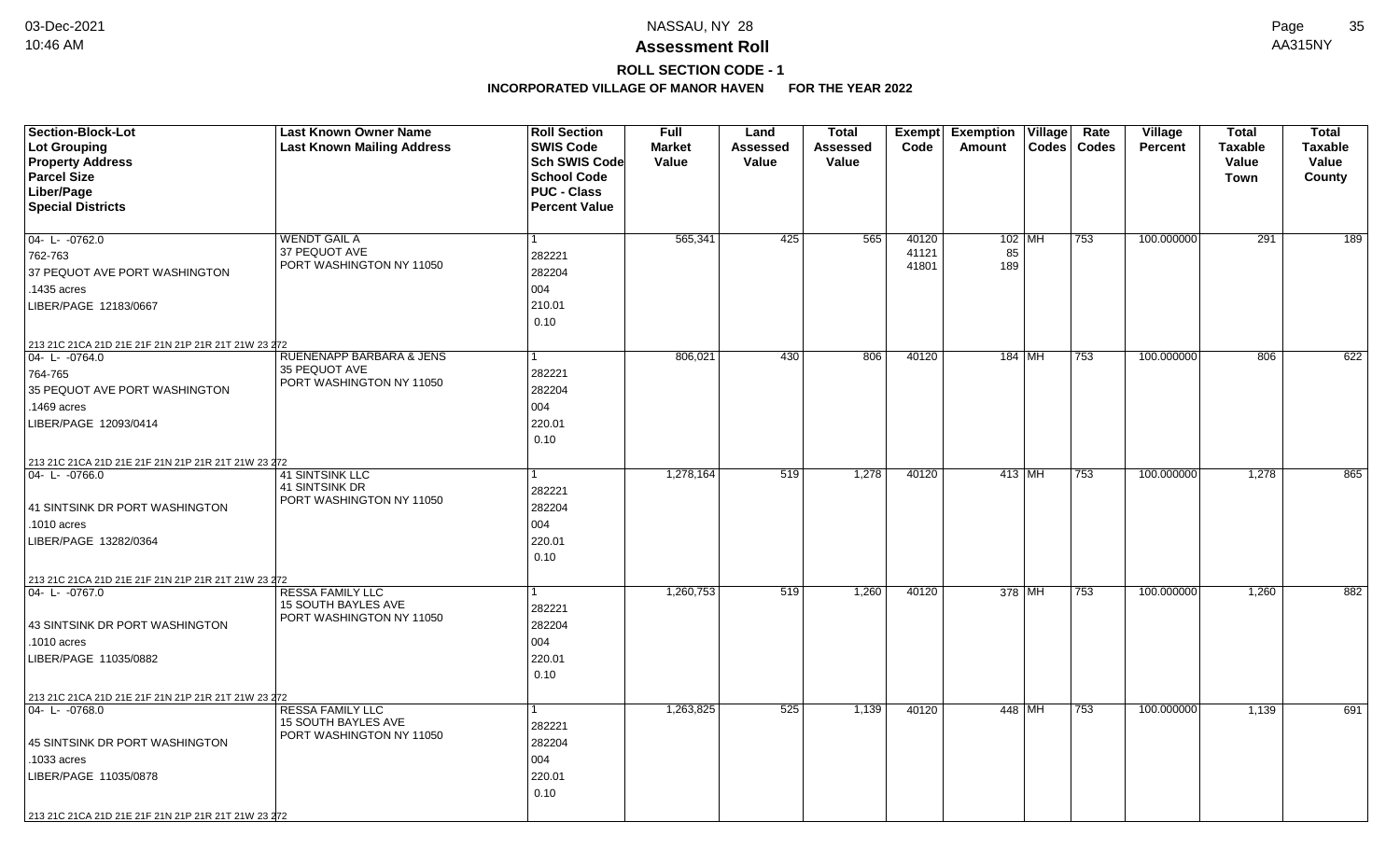**ROLL SECTION CODE - 1**

| <b>Section-Block-Lot</b>                            | <b>Last Known Owner Name</b>                  | <b>Roll Section</b>  | <b>Full</b>   | Land     | <b>Total</b> |                | Exempt Exemption | $\overline{\mathsf{V}}$ illage | Rate             | Village        | <b>Total</b>   | <b>Total</b>   |
|-----------------------------------------------------|-----------------------------------------------|----------------------|---------------|----------|--------------|----------------|------------------|--------------------------------|------------------|----------------|----------------|----------------|
| Lot Grouping                                        | <b>Last Known Mailing Address</b>             | <b>SWIS Code</b>     | <b>Market</b> | Assessed | Assessed     | Code           | Amount           |                                | Codes   Codes    | <b>Percent</b> | <b>Taxable</b> | <b>Taxable</b> |
| <b>Property Address</b>                             |                                               | Sch SWIS Code        | Value         | Value    | Value        |                |                  |                                |                  |                | Value          | Value          |
| <b>Parcel Size</b>                                  |                                               | <b>School Code</b>   |               |          |              |                |                  |                                |                  |                | <b>Town</b>    | County         |
| Liber/Page                                          |                                               | <b>PUC - Class</b>   |               |          |              |                |                  |                                |                  |                |                |                |
| <b>Special Districts</b>                            |                                               | <b>Percent Value</b> |               |          |              |                |                  |                                |                  |                |                |                |
|                                                     |                                               |                      |               |          |              |                |                  |                                |                  |                |                |                |
| 04-L-0769.0                                         | <b>RESSA FAMILY LLC</b><br>33 MAIN STREET     | 1                    | 1,269,971     | 537      | 1,139        | 40120          | 448 MH           |                                | 753              | 100.000000     | 1,139          | 691            |
|                                                     | PORT WASHINGTON NY 11050                      | 282221               |               |          |              |                |                  |                                |                  |                |                |                |
| 47 SINTSINK DR PORT WASHINGTON                      |                                               | 282204               |               |          |              |                |                  |                                |                  |                |                |                |
| .1079 acres                                         |                                               | 004                  |               |          |              |                |                  |                                |                  |                |                |                |
| LIBER/PAGE 11035/0874                               |                                               | 220.01               |               |          |              |                |                  |                                |                  |                |                |                |
|                                                     |                                               | 0.10                 |               |          |              |                |                  |                                |                  |                |                |                |
| 213 21C 21CA 21D 21E 21F 21N 21P 21R 21T 21W 23 272 |                                               |                      |               |          |              |                |                  |                                |                  |                |                |                |
| 04- L- -0774.0                                      | ONE TOMS POINT LANE CORP                      | $\mathbf{1}$         | 9,916,530     | 34,439   | 72,002       | 41101          | $481$ MH         |                                | $\overline{753}$ | 100.000000     | 70,422         | 70,422         |
|                                                     | 535 BROADHOLLOW RD<br>MELVILLE NY 11747       | 282221               |               |          | 4,174        | 41161<br>41141 | 78<br>296        |                                |                  |                |                |                |
| 1 TOMS POINT LN PORT WASHINGTON                     |                                               | 282204               |               |          | 76,176       | 41131          | 164              |                                |                  |                |                |                |
| 3.3934 acres                                        |                                               | 004                  |               |          |              | 41121          | 341              |                                |                  |                |                |                |
| LIBER/PAGE 09454/0419                               |                                               | 413.12               |               |          |              | 41800          | 220              |                                |                  |                |                |                |
|                                                     |                                               | 1.00                 |               |          |              |                |                  |                                |                  |                |                |                |
| 213 21C 21CA 21D 21E 21F 21N 21P 21R 21T 21W 23 272 |                                               |                      |               |          |              |                |                  |                                |                  |                |                |                |
| 04-L-0775.0                                         | ONE TOMS POINT LANE CORP                      |                      | 8,865,470     | 23,474   | 64,622       | 41141          | $265$ MH         |                                | 753              | 100.000000     | 63,204         | 63,204         |
|                                                     | 1 TOMS POINT LANE<br>PORT WASHINGTON NY 11050 | 282221               |               |          | 3,480        | 41101          | 431              |                                |                  |                |                |                |
| 1 TOMS POINT LN PORT WASHINGTON                     |                                               | 282204               |               |          | 68,102       | 41161<br>41800 | 70<br>198        |                                |                  |                |                |                |
| 2.3130 acres                                        |                                               | 004                  |               |          |              | 41131          | 148              |                                |                  |                |                |                |
| LIBER/PAGE 09454/0419                               |                                               | 413.12               |               |          |              | 41121          | 306              |                                |                  |                |                |                |
|                                                     |                                               | 1.00                 |               |          |              |                |                  |                                |                  |                |                |                |
| 213 21C 21CA 21D 21E 21F 21N 21P 21R 21T 21W 23 272 |                                               |                      |               |          |              |                |                  |                                |                  |                |                |                |
| 04-L-0779.0                                         | Ressa Gtz Properties Llc                      | 1                    | 869,375       | 2,636    | 6,502        |                |                  | MH                             | 753              | 100.000000     | 6,502          | 6,502          |
| 779,781, 801                                        | 15 SOUTH BAYLES AVE                           | 282221               |               |          | 2,192        |                |                  |                                |                  |                |                |                |
| 24 MATTINECOCK AVE PORT WASHINGTON                  | PORT WASHINGTON NY 11050                      | 282204               |               |          | 8,694        |                |                  |                                |                  |                |                |                |
| .7436 acres                                         |                                               | 004                  |               |          |              |                |                  |                                |                  |                |                |                |
| LIBER/PAGE 12913/0309                               |                                               | 570.44               |               |          |              |                |                  |                                |                  |                |                |                |
|                                                     |                                               | 1.00                 |               |          |              |                |                  |                                |                  |                |                |                |
| 213 21C 21CA 21D 21E 21F 21N 21P 21R 21T 21W 23 272 |                                               |                      |               |          |              |                |                  |                                |                  |                |                |                |
| 04-L-0780.0                                         | <b>LAMOTTA ENTERPRISES LTD</b>                |                      | 439,192       | 1,864    | 3,369        |                |                  | MH                             | 753              | 100.000000     | 3,369          | 3,369          |
| 780,802                                             | 30 MATINECOCK AVENUE                          | 282221               |               |          | 745          |                |                  |                                |                  |                |                |                |
| 24 MATINECOCK AVE PORT WASHINGTON                   | PORT WASHINGTON NY 11050                      | 282204               |               |          | 4,114        |                |                  |                                |                  |                |                |                |
| .8001 acres                                         |                                               | 004                  |               |          |              |                |                  |                                |                  |                |                |                |
| LIBER/PAGE 11089/0063                               |                                               | 570.14               |               |          |              |                |                  |                                |                  |                |                |                |
|                                                     |                                               | 1.00                 |               |          |              |                |                  |                                |                  |                |                |                |
| 213 21C 21CA 21D 21E 21F 21N 21P 21R 21T 21W 23 272 |                                               |                      |               |          |              |                |                  |                                |                  |                |                |                |
|                                                     |                                               |                      |               |          |              |                |                  |                                |                  |                |                |                |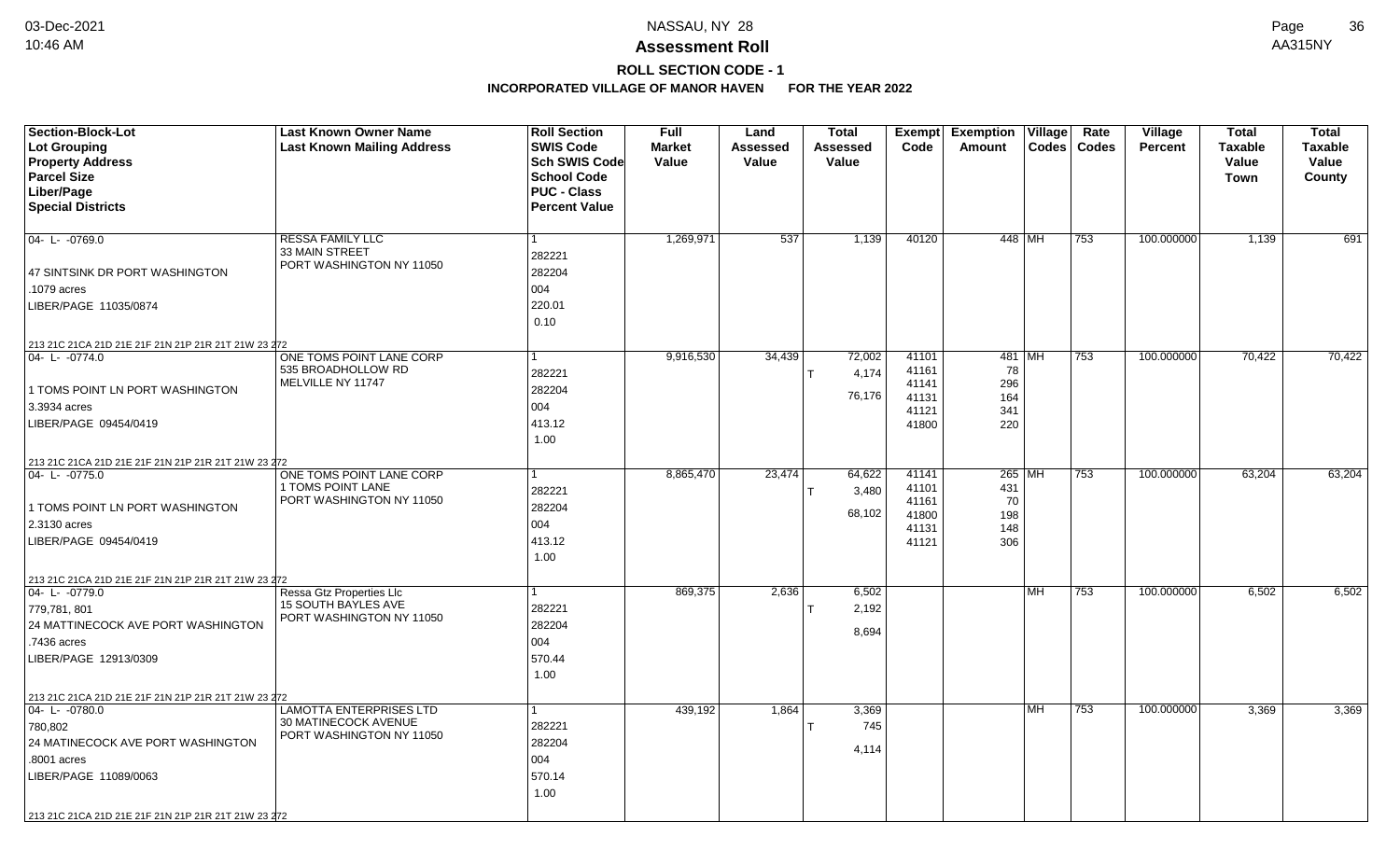## **ROLL SECTION CODE - 1**

| Section-Block-Lot<br><b>Lot Grouping</b><br><b>Property Address</b> | <b>Last Known Owner Name</b><br><b>Last Known Mailing Address</b>          | <b>Roll Section</b><br><b>SWIS Code</b><br><b>Sch SWIS Code</b>  | <b>Full</b><br><b>Market</b><br>Value | Land<br>Assessed<br>Value | <b>Total</b><br><b>Assessed</b><br>Value | <b>Exempt</b><br>Code | <b>Exemption Village</b><br>Codes   Codes<br>Amount | Rate | Village<br><b>Percent</b> | <b>Total</b><br><b>Taxable</b><br>Value | <b>Total</b><br><b>Taxable</b><br>Value |
|---------------------------------------------------------------------|----------------------------------------------------------------------------|------------------------------------------------------------------|---------------------------------------|---------------------------|------------------------------------------|-----------------------|-----------------------------------------------------|------|---------------------------|-----------------------------------------|-----------------------------------------|
| <b>Parcel Size</b><br>Liber/Page<br><b>Special Districts</b>        |                                                                            | <b>School Code</b><br><b>PUC - Class</b><br><b>Percent Value</b> |                                       |                           |                                          |                       |                                                     |      |                           | <b>Town</b>                             | County                                  |
| $04 - L - 0783.0$                                                   | <b>DRAKE DANIELLE</b><br>3 PEQUOT AVE<br>PORT WASHINGTON NY 11050          | 1<br>282221                                                      | 668,783                               | 350                       | 633                                      | 40120                 | 186   MH                                            | 753  | 100.000000                | 633                                     | 447                                     |
| 3 PEQUOT AVE PORT WASHINGTON                                        |                                                                            | 282204                                                           |                                       |                           |                                          |                       |                                                     |      |                           |                                         |                                         |
| .1084 acres                                                         |                                                                            | 004                                                              |                                       |                           |                                          |                       |                                                     |      |                           |                                         |                                         |
| LIBER/PAGE 13277/0281                                               |                                                                            | 220.01<br>0.10                                                   |                                       |                           |                                          |                       |                                                     |      |                           |                                         |                                         |
| 213 21C 21CA 21D 21E 21F 21N 21P 21R 21T 21W 23 272                 |                                                                            |                                                                  |                                       |                           |                                          |                       |                                                     |      |                           |                                         |                                         |
| 04-L-0784.0<br>784                                                  | KIMMEL LARRY & SUSAN<br>21 SINTSINK DRIVE WEST<br>PORT WASHINGTON NY 11050 | 282221                                                           | 1,424,620                             | 568                       | 1,401                                    | 40120                 | 418 MH                                              | 753  | 100.000000                | 1,401                                   | 983                                     |
| 21 SINTSINK DR PORT WASHINGTON                                      |                                                                            | 282204                                                           |                                       |                           |                                          |                       |                                                     |      |                           |                                         |                                         |
| .1252 acres                                                         |                                                                            | 004                                                              |                                       |                           |                                          |                       |                                                     |      |                           |                                         |                                         |
| LIBER/PAGE 11104/0500                                               |                                                                            | 220.01<br>0.10                                                   |                                       |                           |                                          |                       |                                                     |      |                           |                                         |                                         |
| 213 21C 21CA 21D 21E 21F 21N 21P 21R 21T 21W 23 272                 |                                                                            |                                                                  |                                       |                           |                                          |                       |                                                     |      |                           |                                         |                                         |
| $ 04 - L - 0785.0$                                                  | <b>RESSA FAMILY LLC</b><br>15 SOUTH BAYLES AVE                             |                                                                  | 1,741,089                             | 548                       | 1,659                                    | 40120                 | 647 MH                                              | 753  | 100.000000                | 1,659                                   | 1,012                                   |
| 785                                                                 | PORT WASHINGTON NY 11050                                                   | 282221                                                           |                                       |                           |                                          |                       |                                                     |      |                           |                                         |                                         |
| 19 SINTSINK DR PORT WASHINGTON                                      |                                                                            | 282204                                                           |                                       |                           |                                          |                       |                                                     |      |                           |                                         |                                         |
| 1238 acres                                                          |                                                                            | 004                                                              |                                       |                           |                                          |                       |                                                     |      |                           |                                         |                                         |
| LIBER/PAGE 11035/0886                                               |                                                                            | 220.01<br>0.10                                                   |                                       |                           |                                          |                       |                                                     |      |                           |                                         |                                         |
| 213 21C 21CA 21D 21E 21F 21N 21P 21R 21T 21W 23 272                 |                                                                            |                                                                  |                                       |                           |                                          |                       |                                                     |      |                           |                                         |                                         |
| 04-L-0786.0                                                         | SOUSA A K HERMAN & R A<br>22 FOXHUNT LN                                    | 1                                                                | 818,311                               | 340                       | 818                                      | 40120                 | 139   MH                                            | 753  | 100.000000                | 818                                     | 679                                     |
| 786                                                                 | COLD SPRING HARBOR NY 11724                                                | 282221                                                           |                                       |                           |                                          |                       |                                                     |      |                           |                                         |                                         |
| 23 PEQUOT AVE PORT WASHINGTON                                       |                                                                            | 282204                                                           |                                       |                           |                                          |                       |                                                     |      |                           |                                         |                                         |
| .0918 acres                                                         |                                                                            | 004                                                              |                                       |                           |                                          |                       |                                                     |      |                           |                                         |                                         |
| LIBER/PAGE 09541/0820                                               |                                                                            | 220.01<br>0.10                                                   |                                       |                           |                                          |                       |                                                     |      |                           |                                         |                                         |
| 213 21C 21CA 21D 21E 21F 21N 21P 21R 21T 21W 23 272                 |                                                                            |                                                                  |                                       |                           |                                          |                       |                                                     |      |                           |                                         |                                         |
| 04-L-0787.0                                                         | <b>BEKTESHI DALI &amp; DRITAN</b><br><b>25 PEQUIOT AVE</b>                 | 1                                                                | 814,215                               | 330                       | 790                                      | 40120                 | $211$ MH                                            | 753  | 100.000000                | 790                                     | 579                                     |
| 787                                                                 | PORT WASHINGTON NY 11050                                                   | 282221                                                           |                                       |                           |                                          |                       |                                                     |      |                           |                                         |                                         |
| 25 PEQUOT AVE PORT WASHINGTON                                       |                                                                            | 282204                                                           |                                       |                           |                                          |                       |                                                     |      |                           |                                         |                                         |
| .0918 acres                                                         |                                                                            | 004                                                              |                                       |                           |                                          |                       |                                                     |      |                           |                                         |                                         |
| LIBER/PAGE 13421/0669                                               |                                                                            | 220.01<br>0.10                                                   |                                       |                           |                                          |                       |                                                     |      |                           |                                         |                                         |
| 213 21C 21CA 21D 21E 21F 21N 21P 21R 21T 21W 23 272                 |                                                                            |                                                                  |                                       |                           |                                          |                       |                                                     |      |                           |                                         |                                         |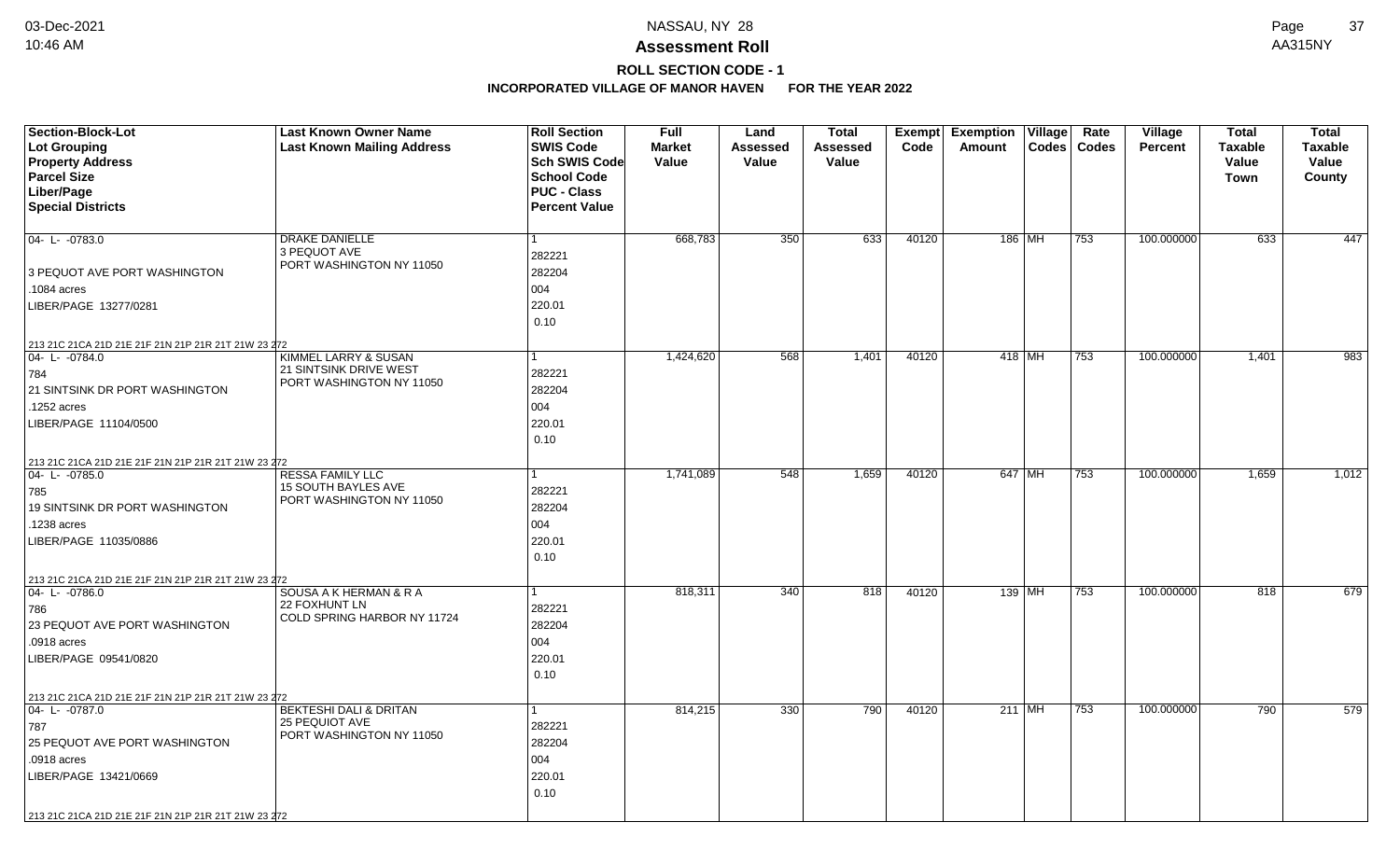## **Assessment Roll** 10:46 AM AA315NY

**ROLL SECTION CODE - 1**

| <b>Section-Block-Lot</b>                                              | <b>Last Known Owner Name</b>                         | <b>Roll Section</b>  | <b>Full</b>   | Land            | <b>Total</b>    | Exempt | <b>Exemption</b> | Village        | Rate         | Village           | <b>Total</b>   | <b>Total</b>   |
|-----------------------------------------------------------------------|------------------------------------------------------|----------------------|---------------|-----------------|-----------------|--------|------------------|----------------|--------------|-------------------|----------------|----------------|
| Lot Grouping                                                          | <b>Last Known Mailing Address</b>                    | <b>SWIS Code</b>     | <b>Market</b> | <b>Assessed</b> | <b>Assessed</b> | Code   | Amount           | $\text{Codes}$ | <b>Codes</b> | <b>Percent</b>    | <b>Taxable</b> | <b>Taxable</b> |
| <b>Property Address</b>                                               |                                                      | Sch SWIS Code        | Value         | Value           | Value           |        |                  |                |              |                   | Value          | Value          |
| <b>Parcel Size</b>                                                    |                                                      | <b>School Code</b>   |               |                 |                 |        |                  |                |              |                   | <b>Town</b>    | County         |
| Liber/Page                                                            |                                                      | <b>PUC - Class</b>   |               |                 |                 |        |                  |                |              |                   |                |                |
| <b>Special Districts</b>                                              |                                                      | <b>Percent Value</b> |               |                 |                 |        |                  |                |              |                   |                |                |
|                                                                       |                                                      |                      |               |                 |                 |        |                  |                |              |                   |                |                |
| $04 - L - 0788.0$                                                     | MANHASSET ISLE APARTMENTS LLC                        | $\overline{1}$       | 1,229,190     | 3,826           | 9,904           |        |                  | MH             | 753          | 100.000000        | 9,904          | 9,904          |
| 788                                                                   | <b>15 SOUTH BAYLES AVE</b>                           | 282221               |               |                 | 2,388           |        |                  |                |              |                   |                |                |
| 54 SINTSINK DR E PORT WASHINGTON                                      | PORT WASHINGTON NY 11050                             | 282204               |               |                 | 12,292          |        |                  |                |              |                   |                |                |
| .2820 acres                                                           |                                                      | 004                  |               |                 |                 |        |                  |                |              |                   |                |                |
| LIBER/PAGE 12797/0345                                                 |                                                      | 411.12               |               |                 |                 |        |                  |                |              |                   |                |                |
|                                                                       |                                                      | 1.00                 |               |                 |                 |        |                  |                |              |                   |                |                |
| 213 21C 21CA 21D 21E 21F 21N 21P 21R 21T 21W 23 272                   |                                                      |                      |               |                 |                 |        |                  |                |              |                   |                |                |
| $04 - L - 0790.0$                                                     | <b>OZOLS MONTA</b>                                   | 1                    | 929,110       | 3,482           | 8,805           |        |                  | MH             | 753          | 100.000000        | 8,805          | 8,805          |
| 790                                                                   | 24 MANHASSET AVE                                     | 282221               |               |                 | 487             |        |                  |                |              |                   |                |                |
| 24 MANHASSET AVE PORT WASHINGTON                                      | PORT WASHINGTON NY 11050                             | 282204               |               |                 |                 |        |                  |                |              |                   |                |                |
| .2635 acres                                                           |                                                      | 004                  |               |                 | 9,292           |        |                  |                |              |                   |                |                |
| LIBER/PAGE 12223/0500                                                 |                                                      | 411.12               |               |                 |                 |        |                  |                |              |                   |                |                |
|                                                                       |                                                      | 1.00                 |               |                 |                 |        |                  |                |              |                   |                |                |
|                                                                       |                                                      |                      |               |                 |                 |        |                  |                |              |                   |                |                |
| 213 21C 21CA 21D 21E 21F 21N 21P 21R 21T 21W 23 272<br>04-L-0806.0    | ONE TOMS POINT LANE CORP                             |                      | 144,118       | 1,107           | 1,040           |        |                  | <b>MH</b>      | 753          | 100.000000        | 1,040          | 1,040          |
|                                                                       | 1 TOMS POINT LANE                                    | 282221               |               |                 | 67              |        |                  |                |              |                   |                |                |
| 1 TOMS LN PORT WASHINGTON                                             | PORT WASHINGTON NY 11050                             | 282204               |               |                 |                 |        |                  |                |              |                   |                |                |
| 1.0195 acres                                                          |                                                      | 004                  |               |                 | 1,107           |        |                  |                |              |                   |                |                |
| LIBER/PAGE 11341/0242                                                 |                                                      | 413.82               |               |                 |                 |        |                  |                |              |                   |                |                |
|                                                                       |                                                      | 1.00                 |               |                 |                 |        |                  |                |              |                   |                |                |
|                                                                       |                                                      |                      |               |                 |                 |        |                  |                |              |                   |                |                |
| 213 21C 21CA 21D 21E 21F 21N 21P 21R 21T 21W 23 272<br>04- L- -0807.0 | TOWN OF NORTH HEMPSTEAD                              | 8                    | 315,629       | $3,156$ $X$     | 2,991           | 13500  | 2991   MH        |                | 753          | 100.000000 EXEMPT |                | <b>EXEMPT</b>  |
|                                                                       | 220 PLANDOME RD                                      | 282221               |               |                 | 165             |        |                  |                |              |                   |                |                |
| <b>SINSINK DR PORT WASHINGTON</b>                                     | MANHASSET NY 11030                                   | 282204               |               |                 |                 |        |                  |                |              |                   |                |                |
|                                                                       |                                                      |                      |               |                 | 3,156           |        |                  |                |              |                   |                |                |
| 4.3492 acres                                                          |                                                      | 004                  |               |                 |                 |        |                  |                |              |                   |                |                |
| LIBER/PAGE 12984/0306                                                 |                                                      | 315.04               |               |                 |                 |        |                  |                |              |                   |                |                |
|                                                                       |                                                      | 1.00                 |               |                 |                 |        |                  |                |              |                   |                |                |
| 213 21C 21CA 21D 21E 21F 21N 21P 21R 21T 21W 23 272                   |                                                      |                      |               |                 |                 |        |                  |                |              |                   |                |                |
| 04-L-0811.0                                                           | MANHASSET ISLE APARTMENTS LLC<br>15 SOUTH BAYLES AVE | $\mathbf{1}$         | 1,172,530     | 3,672           | 9,260           |        |                  | <b>MH</b>      | 753          | 100.000000        | 9,260          | 9,260          |
|                                                                       | PORT WASHINGTON NY 11050                             | 282221               |               |                 | 2,465           |        |                  |                |              |                   |                |                |
| 56 SINTSINK DR PORT WASHINGTON                                        |                                                      | 282204               |               |                 | 11,725          |        |                  |                |              |                   |                |                |
| .2707 acres                                                           |                                                      | 004                  |               |                 |                 |        |                  |                |              |                   |                |                |
| LIBER/PAGE 12797/0349                                                 |                                                      | 411.12               |               |                 |                 |        |                  |                |              |                   |                |                |
|                                                                       |                                                      | 1.00                 |               |                 |                 |        |                  |                |              |                   |                |                |
| 213 21C 21CA 21D 21E 21F 21N 21P 21R 21T 21W 23 272                   |                                                      |                      |               |                 |                 |        |                  |                |              |                   |                |                |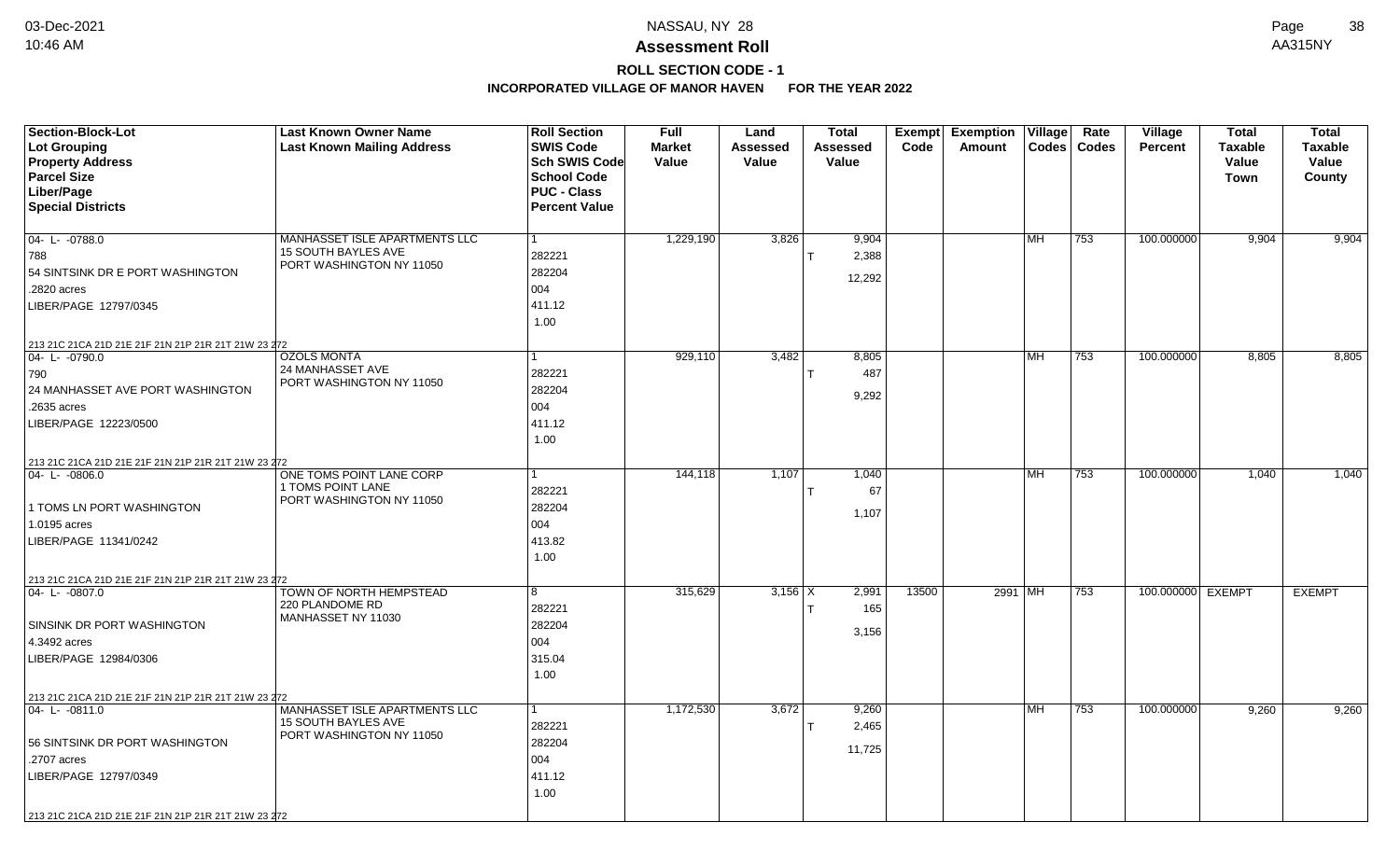**ROLL SECTION CODE - 1**

| Section-Block-Lot<br><b>Lot Grouping</b>                               | <b>Last Known Owner Name</b><br><b>Last Known Mailing Address</b> | <b>Roll Section</b><br><b>SWIS Code</b> | <b>Full</b><br><b>Market</b> | Land<br>Assessed | <b>Total</b><br>Assessed | Exempt<br>Code | <b>Exemption Village</b><br>Amount | Rate<br>Codes   Codes | Village<br><b>Percent</b> | <b>Total</b><br><b>Taxable</b> | <b>Total</b><br><b>Taxable</b> |
|------------------------------------------------------------------------|-------------------------------------------------------------------|-----------------------------------------|------------------------------|------------------|--------------------------|----------------|------------------------------------|-----------------------|---------------------------|--------------------------------|--------------------------------|
| <b>Property Address</b>                                                |                                                                   | Sch SWIS Code                           | Value                        | Value            | Value                    |                |                                    |                       |                           | Value                          | Value                          |
| <b>Parcel Size</b>                                                     |                                                                   | <b>School Code</b>                      |                              |                  |                          |                |                                    |                       |                           | Town                           | County                         |
| Liber/Page                                                             |                                                                   | <b>PUC - Class</b>                      |                              |                  |                          |                |                                    |                       |                           |                                |                                |
| <b>Special Districts</b>                                               |                                                                   | <b>Percent Value</b>                    |                              |                  |                          |                |                                    |                       |                           |                                |                                |
|                                                                        |                                                                   |                                         |                              |                  |                          |                |                                    |                       |                           |                                |                                |
| $04 - L - 0812.0$                                                      | 31 PEQUOT CORP                                                    | $\mathbf{1}$                            | 995,595                      | 394              | 995                      | 40120          | 220 MH                             | 753                   | 100.000000                | 995                            | 775                            |
|                                                                        | 35 WIMBLEDON DR                                                   | 282221                                  |                              |                  |                          |                |                                    |                       |                           |                                |                                |
| 31 PEQUOT AVE PORT WASHINGTON                                          | ROSLYN NY 11576                                                   | 282204                                  |                              |                  |                          |                |                                    |                       |                           |                                |                                |
| .1233 acres                                                            |                                                                   | 004                                     |                              |                  |                          |                |                                    |                       |                           |                                |                                |
| LIBER/PAGE 13273/198                                                   |                                                                   | 220.01                                  |                              |                  |                          |                |                                    |                       |                           |                                |                                |
|                                                                        |                                                                   | 0.10                                    |                              |                  |                          |                |                                    |                       |                           |                                |                                |
| 213 21C 21CA 21D 21E 21F 21N 21P 21R 21T 21W 23 272                    |                                                                   |                                         |                              |                  |                          |                |                                    |                       |                           |                                |                                |
| 04-L-0813.0                                                            | 33 PEQUOT CORP                                                    | 1                                       | 994,879                      | 390              | 995                      | 40120          | $219$ MH                           | 753                   | 100.000000                | 995                            | 776                            |
|                                                                        | 35 WIMBLEDON DR                                                   | 282221                                  |                              |                  |                          |                |                                    |                       |                           |                                |                                |
| 33 PEQUOT AVE PORT WASHINGTON                                          | ROSLYN NY 11576                                                   | 282204                                  |                              |                  |                          |                |                                    |                       |                           |                                |                                |
| .1209 acres                                                            |                                                                   | 004                                     |                              |                  |                          |                |                                    |                       |                           |                                |                                |
| LIBER/PAGE 13273/205                                                   |                                                                   | 220.01                                  |                              |                  |                          |                |                                    |                       |                           |                                |                                |
|                                                                        |                                                                   | 0.10                                    |                              |                  |                          |                |                                    |                       |                           |                                |                                |
|                                                                        |                                                                   |                                         |                              |                  |                          |                |                                    |                       |                           |                                |                                |
| 213 21C 21CA 21D 21E 21F 21N 21P 21R 21T 21W 23 272<br>04- N-01-0107.0 | <b>TOWN OF NORTH HEMPSTEAD</b>                                    | 8                                       | 492,093                      | $4,719$ X        | 4,569                    | 13500          | 4569 MH                            | 753                   | 100.000000 EXEMPT         |                                | <b>EXEMPT</b>                  |
|                                                                        | 220 PLANDOME ROAD                                                 | 282221                                  |                              |                  | 352                      |                |                                    |                       |                           |                                |                                |
| SHORE RD PORT WASHINGTON                                               | MANHASSET NY 11030                                                | 282204                                  |                              |                  |                          |                |                                    |                       |                           |                                |                                |
| 7.2314 acres                                                           |                                                                   | 004                                     |                              |                  | 4,921                    |                |                                    |                       |                           |                                |                                |
| LIBER/PAGE 00000/0000                                                  |                                                                   | 315.04                                  |                              |                  |                          |                |                                    |                       |                           |                                |                                |
|                                                                        |                                                                   | 1.00                                    |                              |                  |                          |                |                                    |                       |                           |                                |                                |
|                                                                        |                                                                   |                                         |                              |                  |                          |                |                                    |                       |                           |                                |                                |
| 213 21C 21CA 21D 21E 21F 21N 21P 21R 21T 21W 23 272<br>04- N-01-0333.0 | HAMLET HOMES INC                                                  | 1                                       | 2,429,330                    | 9,360            | 18,703                   |                | MH                                 | 753                   | 100.000000                | 18,703                         | 18,703                         |
|                                                                        | 14 HILLDALE LN                                                    | 282221                                  |                              |                  | 5,590                    |                |                                    |                       |                           |                                |                                |
| 78-78017 SHORE RD PORT WASHINGTON                                      | PORT WASHINGTON NY 11050                                          | 282204                                  |                              |                  |                          |                |                                    |                       |                           |                                |                                |
| 1.0744 acres                                                           |                                                                   | 004                                     |                              |                  | 24,293                   |                |                                    |                       |                           |                                |                                |
| LIBER/PAGE 11035/0025                                                  |                                                                   | 411.12                                  |                              |                  |                          |                |                                    |                       |                           |                                |                                |
|                                                                        |                                                                   | 1.00                                    |                              |                  |                          |                |                                    |                       |                           |                                |                                |
| 213 21C 21CA 21D 21E 21F 21N 21P 21R 21T 21W 23 272                    |                                                                   |                                         |                              |                  |                          |                |                                    |                       |                           |                                |                                |
| 04- N-01-0334.0                                                        | CHABAD OF PORT WASHINGTON INC                                     | 8                                       | 4,349,370                    | $14,364$ X       | 33,548                   | 26300          | 33548 MH                           | 753                   | 100.000000 EXEMPT         |                                | <b>EXEMPT</b>                  |
|                                                                        | 80 SHORE RD                                                       | 282221                                  |                              |                  | 9,946                    |                |                                    |                       |                           |                                |                                |
| 80 SHORE RD PORT WASHINGTON                                            | PORT WASHINGTON NY 11050                                          | 282204                                  |                              |                  | 43,494                   |                |                                    |                       |                           |                                |                                |
| 1.1777 acres                                                           |                                                                   | 004                                     |                              |                  |                          |                |                                    |                       |                           |                                |                                |
| LIBER/PAGE 13459/0168                                                  |                                                                   | 620.04                                  |                              |                  |                          |                |                                    |                       |                           |                                |                                |
|                                                                        |                                                                   | 1.00                                    |                              |                  |                          |                |                                    |                       |                           |                                |                                |
|                                                                        |                                                                   |                                         |                              |                  |                          |                |                                    |                       |                           |                                |                                |
| 213 21C 21CA 21D 21E 21F 21N 21P 21R 21T 21W 23 272                    |                                                                   |                                         |                              |                  |                          |                |                                    |                       |                           |                                |                                |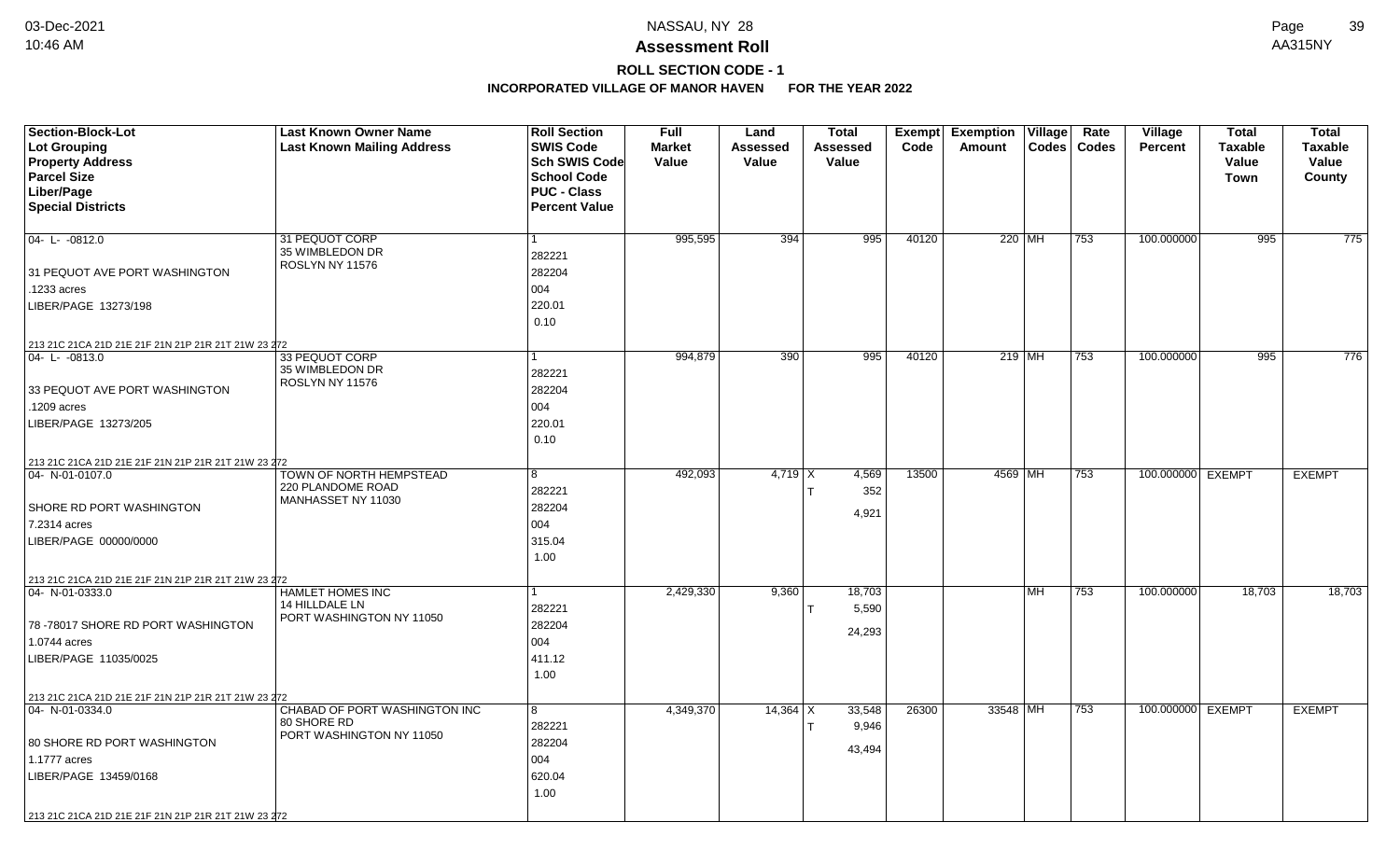# **ROLL SECTION CODE - 1**

| <b>Section-Block-Lot</b><br><b>Lot Grouping</b>     | <b>Last Known Owner Name</b><br><b>Last Known Mailing Address</b> | <b>Roll Section</b><br><b>SWIS Code</b> | <b>Full</b><br><b>Market</b> | Land<br>Assessed | <b>Total</b><br>Assessed | Code  | Exempt Exemption Village<br>Amount |           | Rate<br>Codes   Codes | Village<br><b>Percent</b> | <b>Total</b><br><b>Taxable</b> | <b>Total</b><br><b>Taxable</b> |
|-----------------------------------------------------|-------------------------------------------------------------------|-----------------------------------------|------------------------------|------------------|--------------------------|-------|------------------------------------|-----------|-----------------------|---------------------------|--------------------------------|--------------------------------|
| <b>Property Address</b>                             |                                                                   | Sch SWIS Code                           | Value                        | Value            | Value                    |       |                                    |           |                       |                           | Value                          | Value                          |
| <b>Parcel Size</b>                                  |                                                                   | <b>School Code</b>                      |                              |                  |                          |       |                                    |           |                       |                           | <b>Town</b>                    | County                         |
| Liber/Page                                          |                                                                   | <b>PUC - Class</b>                      |                              |                  |                          |       |                                    |           |                       |                           |                                |                                |
| <b>Special Districts</b>                            |                                                                   | <b>Percent Value</b>                    |                              |                  |                          |       |                                    |           |                       |                           |                                |                                |
| $04 - N - 01 - 0335.0$                              | MANHASSET BAY LLC                                                 |                                         | 7,056,190                    | 13,870           | 50,299                   |       |                                    | <b>MH</b> | 753                   | 100.000000                | 50,299                         | 50,299                         |
|                                                     | 15 SOUTH BAYLES AVE                                               | 282221                                  |                              |                  | 9,822                    |       |                                    |           |                       |                           |                                |                                |
| 80 -90 SHORE RD PORT WASHINGTON                     | PORT WASHINGTON NY 11050                                          | 282204                                  |                              |                  |                          |       |                                    |           |                       |                           |                                |                                |
| 1.8685 acres                                        |                                                                   | 004                                     |                              |                  | 60,121                   |       |                                    |           |                       |                           |                                |                                |
| LIBER/PAGE 11135/0942                               |                                                                   | 411.12                                  |                              |                  |                          |       |                                    |           |                       |                           |                                |                                |
|                                                     |                                                                   | 1.00                                    |                              |                  |                          |       |                                    |           |                       |                           |                                |                                |
| 213 21C 21CA 21D 21E 21F 21N 21P 21R 21T 21W 23 272 |                                                                   |                                         |                              |                  |                          |       |                                    |           |                       |                           |                                |                                |
| 04- N-01-0336.0                                     | 100 SHORE ROAD LLC                                                |                                         | 204,750                      | 2,048            | 2,048                    |       |                                    | MH        | 753                   | 100.000000                | 2,048                          | 2,048                          |
|                                                     | PO BOX 2609                                                       | 282221                                  |                              |                  |                          |       |                                    |           |                       |                           |                                |                                |
| 100 SHORE RD PORT WASHINGTON                        | CARLSBAD CA 92018                                                 | 282204                                  |                              |                  |                          |       |                                    |           |                       |                           |                                |                                |
| .2961 acres                                         |                                                                   | 004                                     |                              |                  |                          |       |                                    |           |                       |                           |                                |                                |
| LIBER/PAGE 11834/0510                               |                                                                   | 462.14                                  |                              |                  |                          |       |                                    |           |                       |                           |                                |                                |
|                                                     |                                                                   | 1.00                                    |                              |                  |                          |       |                                    |           |                       |                           |                                |                                |
| 213 21C 21CA 21D 21E 21F 21N 21P 21R 21T 21W 23 272 |                                                                   |                                         |                              |                  |                          |       |                                    |           |                       |                           |                                |                                |
| $\boxed{04-026 - 0001.0}$                           | <b>TONER EVELYN A</b><br>50 DUNES LANE                            |                                         | 34,002                       | 34               | $\overline{34}$          |       |                                    | MH        | 753                   | 100.000000                | 34                             | 34                             |
| $1 - 2$                                             | PORT WASHINGTON NY 11050                                          | 282221                                  |                              |                  |                          |       |                                    |           |                       |                           |                                |                                |
| EDGEWOOD RD PORT WASHINGTON                         |                                                                   | 282204                                  |                              |                  |                          |       |                                    |           |                       |                           |                                |                                |
| .0918 acres                                         |                                                                   | 004                                     |                              |                  |                          |       |                                    |           |                       |                           |                                |                                |
| LIBER/PAGE 09813/0193                               |                                                                   | 312.11                                  |                              |                  |                          |       |                                    |           |                       |                           |                                |                                |
|                                                     |                                                                   | 0.10                                    |                              |                  |                          |       |                                    |           |                       |                           |                                |                                |
| 213 21C 21CA 21D 21E 21F 21N 21P 21R 21T 21W 23 272 |                                                                   |                                         |                              |                  |                          |       |                                    |           |                       |                           |                                |                                |
| $\boxed{04-026 - 0003.0}$                           | TONER EVELYN A<br>74 EDGEWOOD ROAD                                |                                         | 522,326                      | 302              | 463                      | 40120 |                                    | 184 MH    | 753                   | 100.000000                | 463                            | 279                            |
| $3-4$                                               | PORT WASHINGTON NY 11050                                          | 282221                                  |                              |                  |                          |       |                                    |           |                       |                           |                                |                                |
| 74 EDGEWOOD RD PORT WASHINGTON                      |                                                                   | 282204                                  |                              |                  |                          |       |                                    |           |                       |                           |                                |                                |
| .0918 acres                                         |                                                                   | 004                                     |                              |                  |                          |       |                                    |           |                       |                           |                                |                                |
| LIBER/PAGE 09813/0195                               |                                                                   | 210.01                                  |                              |                  |                          |       |                                    |           |                       |                           |                                |                                |
|                                                     |                                                                   | 0.10                                    |                              |                  |                          |       |                                    |           |                       |                           |                                |                                |
| 213 21C 21CA 21D 21E 21F 21N 21P 21R 21T 21W 23 272 |                                                                   |                                         |                              |                  |                          |       |                                    |           |                       |                           |                                |                                |
| $ 04-026-0005.0$                                    | <b>B &amp; E WEST LLC</b><br>1670 OLD COUNTRY RD SUITE 203        | 282221                                  | 686,193                      | 340              | 686                      | 40120 |                                    | 232 MH    | 753                   | 100.000000                | 686                            | 454                            |
| $5-6$<br>76 EDGEWOOD RD PORT WASHINGTON             | PLAINVIEW NY 11803                                                | 282204                                  |                              |                  |                          |       |                                    |           |                       |                           |                                |                                |
|                                                     |                                                                   |                                         |                              |                  |                          |       |                                    |           |                       |                           |                                |                                |
| .0918 acres                                         |                                                                   | 004                                     |                              |                  |                          |       |                                    |           |                       |                           |                                |                                |
| LIBER/PAGE 13700/0513                               |                                                                   | 220.01<br>0.10                          |                              |                  |                          |       |                                    |           |                       |                           |                                |                                |
|                                                     |                                                                   |                                         |                              |                  |                          |       |                                    |           |                       |                           |                                |                                |
| 213 21C 21CA 21D 21E 21F 21N 21P 21R 21T 21W 23 272 |                                                                   |                                         |                              |                  |                          |       |                                    |           |                       |                           |                                |                                |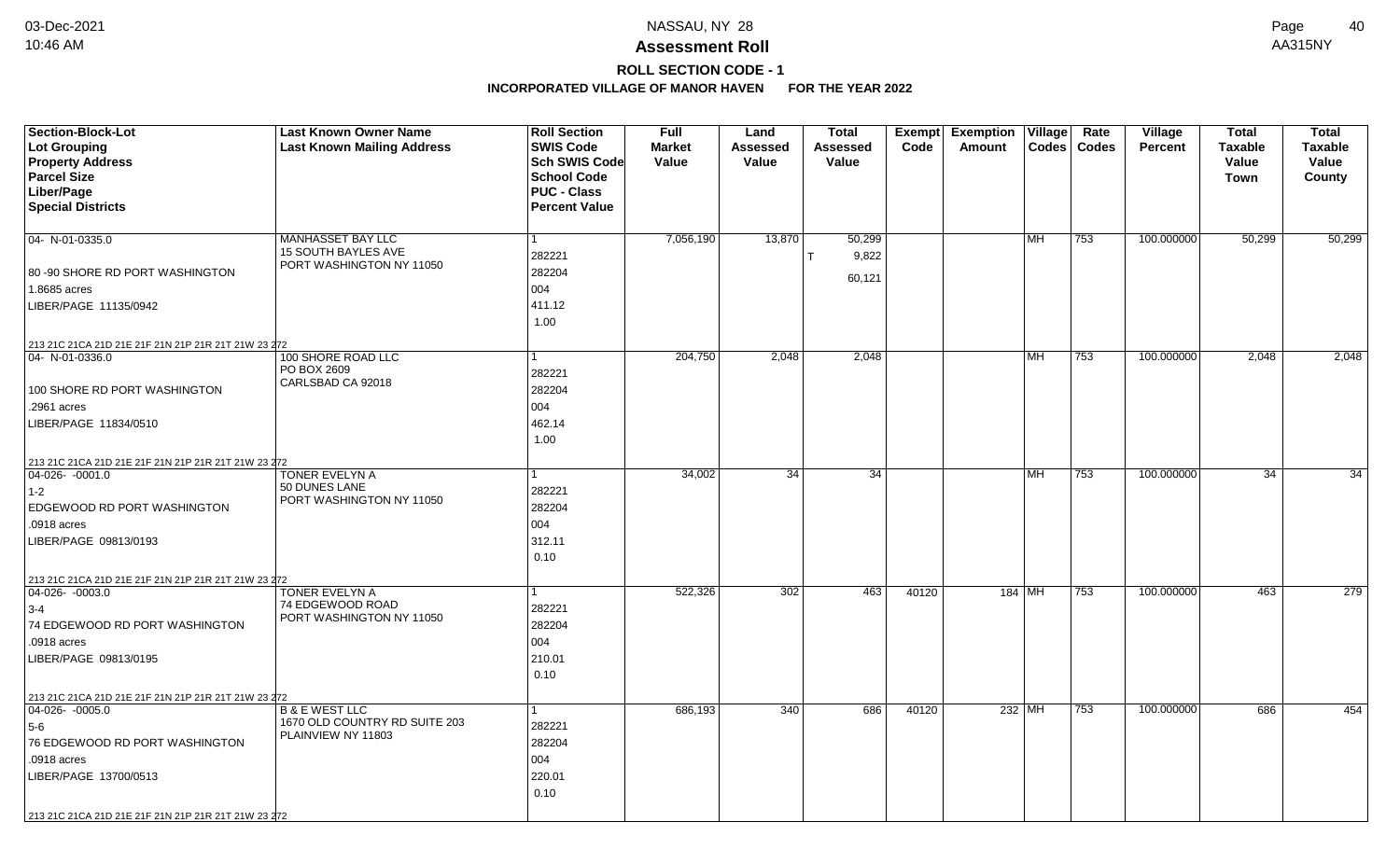**ROLL SECTION CODE - 1**

| <b>Section-Block-Lot</b>                            | <b>Last Known Owner Name</b>                | <b>Roll Section</b>  | <b>Full</b>   | Land            | <b>Total</b>    | <b>Exempt</b> | <b>Exemption Village</b> | Rate             | Village    | <b>Total</b> | <b>Total</b>     |
|-----------------------------------------------------|---------------------------------------------|----------------------|---------------|-----------------|-----------------|---------------|--------------------------|------------------|------------|--------------|------------------|
| <b>Lot Grouping</b>                                 | <b>Last Known Mailing Address</b>           | <b>SWIS Code</b>     | <b>Market</b> | <b>Assessed</b> | <b>Assessed</b> | Code          | Amount                   | Codes   Codes    | Percent    | Taxable      | <b>Taxable</b>   |
| <b>Property Address</b>                             |                                             | <b>Sch SWIS Code</b> | Value         | Value           | Value           |               |                          |                  |            | Value        | Value            |
| <b>Parcel Size</b>                                  |                                             | <b>School Code</b>   |               |                 |                 |               |                          |                  |            | <b>Town</b>  | County           |
| Liber/Page                                          |                                             | <b>PUC - Class</b>   |               |                 |                 |               |                          |                  |            |              |                  |
| <b>Special Districts</b>                            |                                             | <b>Percent Value</b> |               |                 |                 |               |                          |                  |            |              |                  |
| $04-026 - 0007.0$                                   | <b>AU CHING</b>                             |                      | 861,326       | 269             | 682             | 40120         | 284 MH                   | $ 753\rangle$    | 100.000000 | 682          | 398              |
| 7-8                                                 | 78 EDGEWOOD RD                              | 282221               |               |                 |                 |               |                          |                  |            |              |                  |
| 78 EDGEWOOD RD PORT WASHINGTON                      | PORT WASHINGTON NY 11050                    | 282204               |               |                 |                 |               |                          |                  |            |              |                  |
| .0918 acres                                         |                                             | 004                  |               |                 |                 |               |                          |                  |            |              |                  |
| LIBER/PAGE 12579/0948                               |                                             | 220.01               |               |                 |                 |               |                          |                  |            |              |                  |
|                                                     |                                             | 0.10                 |               |                 |                 |               |                          |                  |            |              |                  |
| 213 21C 21CA 21D 21E 21F 21N 21P 21R 21T 21W 23 272 |                                             |                      |               |                 |                 |               |                          |                  |            |              |                  |
| 04-026- -0010.0                                     | <b>SZWED URSULA</b>                         |                      | 589,604       | 418             | 560             | 41800         | $225$ MH                 | 753              | 100.000000 | 335          | $\overline{225}$ |
|                                                     | 69 ASHWOOD ROAD<br>PORT WASHINGTON NY 11050 | 282221               |               |                 |                 | 40120         | 110                      |                  |            |              |                  |
| 69 ASHWOOD RD PORT WASHINGTON                       |                                             | 282204               |               |                 |                 |               |                          |                  |            |              |                  |
| .1538 acres                                         |                                             | 004                  |               |                 |                 |               |                          |                  |            |              |                  |
| LIBER/PAGE 08213/0015                               |                                             | 210.01               |               |                 |                 |               |                          |                  |            |              |                  |
|                                                     |                                             | 0.10                 |               |                 |                 |               |                          |                  |            |              |                  |
| 213 21C 21CA 21D 21E 21F 21N 21P 21R 21T 21W 23 272 |                                             |                      |               |                 |                 |               |                          |                  |            |              |                  |
| 04-026- -0011.0                                     | <b>MARTINS MAURO LOOS &amp; GASTANEDA</b>   | 1                    | 596,067       | 272             | 499             | 40120         | 157 MH                   | 753              | 100.000000 | 499          | 342              |
| $11 - 12$                                           | <b>EDDIE</b><br>1 FORD PL                   | 282221               |               |                 |                 |               |                          |                  |            |              |                  |
| 1 FORD PL PORT WASHINGTON                           | PORT WASHINGTON NY 11050                    | 282204               |               |                 |                 |               |                          |                  |            |              |                  |
| .0836 acres                                         |                                             | 004                  |               |                 |                 |               |                          |                  |            |              |                  |
| LIBER/PAGE 14039/0156                               |                                             | 210.01               |               |                 |                 |               |                          |                  |            |              |                  |
|                                                     |                                             | 0.10                 |               |                 |                 |               |                          |                  |            |              |                  |
|                                                     |                                             |                      |               |                 |                 |               |                          |                  |            |              |                  |
| 213 21C 21CA 21D 21E 21F 21N 21P 21R 21T 21W 23 272 |                                             |                      |               |                 |                 |               |                          |                  |            |              |                  |
| 04-026- -0013.0                                     | J P EASTERN CREST LLC                       |                      | 647,276       | 432             | 647             | 40120         | 124   MH                 | $\overline{753}$ | 100.000000 | 647          | 523              |
|                                                     | 113 MAIN STREET<br>PORT WASHINGTON NY 11050 | 282221               |               |                 |                 |               |                          |                  |            |              |                  |
| 77 ASHWOOD RD PORT WASHINGTON                       |                                             | 282204               |               |                 |                 |               |                          |                  |            |              |                  |
| .1485 acres                                         |                                             | 004                  |               |                 |                 |               |                          |                  |            |              |                  |
| LIBER/PAGE 10700/0426                               |                                             | 220.01               |               |                 |                 |               |                          |                  |            |              |                  |
|                                                     |                                             | 0.10                 |               |                 |                 |               |                          |                  |            |              |                  |
| 213 21C 21CA 21D 21E 21F 21N 21P 21R 21T 21W 23 272 |                                             |                      |               |                 |                 |               |                          |                  |            |              |                  |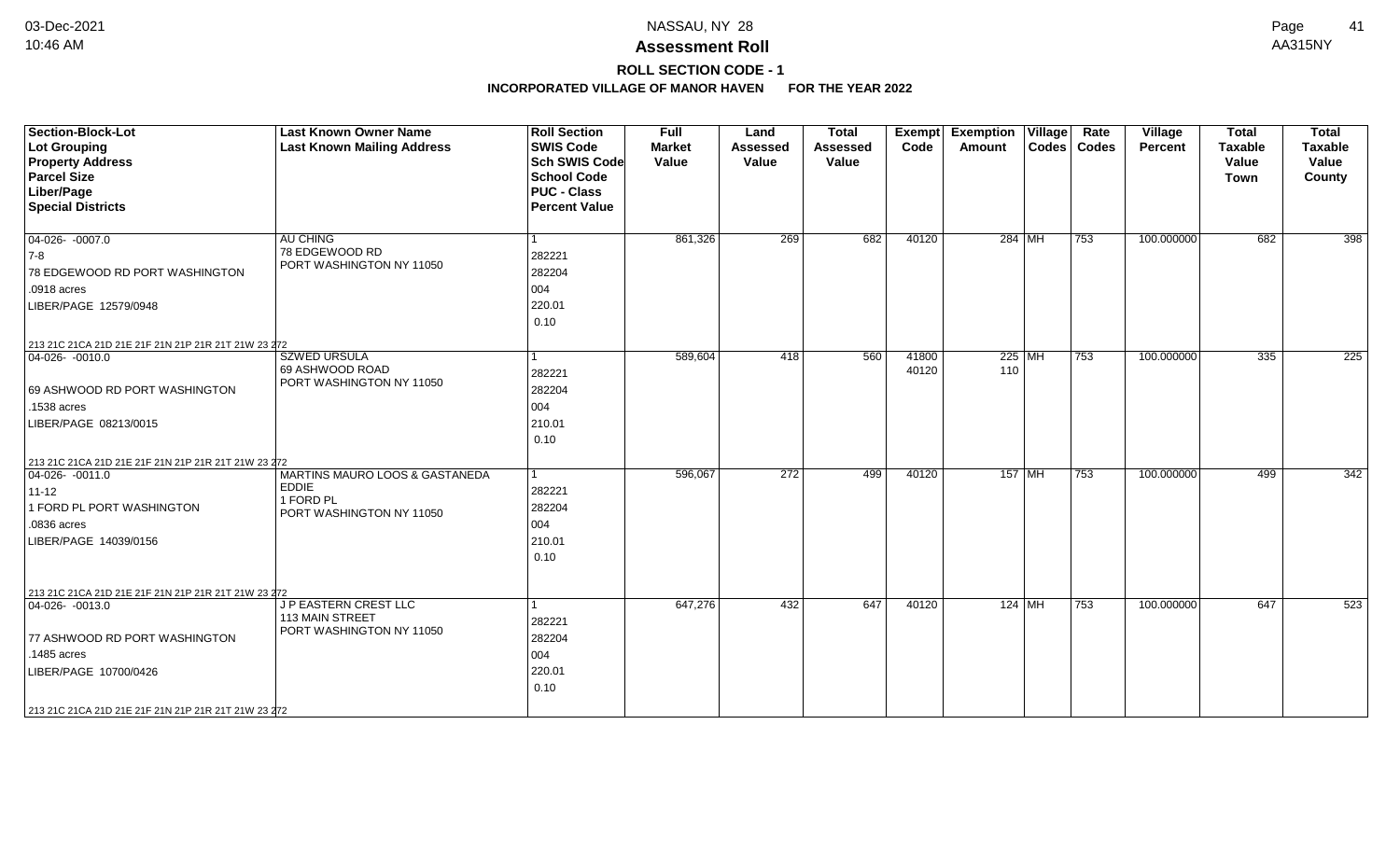## **Assessment Roll** 10:46 AM AA315NY

## **ROLL SECTION CODE - 1**

| <b>Section-Block-Lot</b><br><b>Lot Grouping</b><br><b>Property Address</b> | <b>Last Known Owner Name</b><br><b>Last Known Mailing Address</b> | <b>Roll Section</b><br><b>SWIS Code</b><br>Sch SWIS Code         | <b>Full</b><br><b>Market</b><br>Value | Land<br>Assessed<br>Value | <b>Total</b><br>Assessed<br>Value | Code  | Exempt Exemption Village<br>Amount | Rate<br>Codes   Codes | Village<br><b>Percent</b> | <b>Total</b><br><b>Taxable</b><br>Value | <b>Total</b><br><b>Taxable</b><br>Value |
|----------------------------------------------------------------------------|-------------------------------------------------------------------|------------------------------------------------------------------|---------------------------------------|---------------------------|-----------------------------------|-------|------------------------------------|-----------------------|---------------------------|-----------------------------------------|-----------------------------------------|
| <b>Parcel Size</b><br>Liber/Page<br><b>Special Districts</b>               |                                                                   | <b>School Code</b><br><b>PUC - Class</b><br><b>Percent Value</b> |                                       |                           |                                   |       |                                    |                       |                           | <b>Town</b>                             | County                                  |
| 04-026-0014.0                                                              | PANULLO GREG & NATALYA<br>75 ASHWOOD RD                           | 282221                                                           | 716,919                               | 342                       | 697                               | 40120 | 130 MH                             | 753                   | 100.000000                | 697                                     | 567                                     |
| 75 ASHWOOD RD MANORHAVEN                                                   | MANORHAVEN NY 11050                                               | 282204                                                           |                                       |                           |                                   |       |                                    |                       |                           |                                         |                                         |
| .0929 acres                                                                |                                                                   | 004                                                              |                                       |                           |                                   |       |                                    |                       |                           |                                         |                                         |
| LIBER/PAGE 13493/0170                                                      |                                                                   | 220.01<br>0.10                                                   |                                       |                           |                                   |       |                                    |                       |                           |                                         |                                         |
| 213 21C 21CA 21D 21E 21F 21N 21P 21R 21T 21W 23 272                        |                                                                   |                                                                  |                                       |                           |                                   |       |                                    |                       |                           |                                         |                                         |
| 04-027- -0001.0                                                            | PIACQUADIO ROBERT                                                 |                                                                  | 553,051                               | 340                       | 553                               | 40120 | 115 MH                             | 753                   | 100.000000                | 553                                     | 438                                     |
| $1-2$                                                                      | 78 FIRWOOD RD<br>PORT WASHINGTON NY 11050                         | 282221                                                           |                                       |                           |                                   |       |                                    |                       |                           |                                         |                                         |
| 78 FIRWOOD RD PORT WASHINGTON                                              |                                                                   | 282204                                                           |                                       |                           |                                   |       |                                    |                       |                           |                                         |                                         |
| .0918 acres                                                                |                                                                   | 004                                                              |                                       |                           |                                   |       |                                    |                       |                           |                                         |                                         |
| LIBER/PAGE 11447/0404                                                      |                                                                   | 210.01                                                           |                                       |                           |                                   |       |                                    |                       |                           |                                         |                                         |
|                                                                            |                                                                   | 0.10                                                             |                                       |                           |                                   |       |                                    |                       |                           |                                         |                                         |
| 213 21C 21CA 21D 21E 21F 21N 21P 21R 21T 21W 23 272                        |                                                                   |                                                                  |                                       |                           |                                   |       |                                    |                       |                           |                                         |                                         |
| $ 04-027-0003.0$                                                           | BEACH HAVEN PROPERTIES LLC                                        |                                                                  | 909,462                               | 340                       | 909                               | 40120 | 289 MH                             | 753                   | 100.000000                | 909                                     | 620                                     |
| $3-4$                                                                      | 171 ELDERFIELDS RD<br>MANHASSET NY 11030                          | 282221                                                           |                                       |                           |                                   |       |                                    |                       |                           |                                         |                                         |
| 82 A FIRWOOD RD PORT WASHINGTON                                            |                                                                   | 282204                                                           |                                       |                           |                                   |       |                                    |                       |                           |                                         |                                         |
| .0918 acres                                                                |                                                                   | 004                                                              |                                       |                           |                                   |       |                                    |                       |                           |                                         |                                         |
| LIBER/PAGE 12087/636                                                       |                                                                   | 220.01                                                           |                                       |                           |                                   |       |                                    |                       |                           |                                         |                                         |
|                                                                            |                                                                   | 0.10                                                             |                                       |                           |                                   |       |                                    |                       |                           |                                         |                                         |
| 213 21C 21CA 21D 21E 21F 21N 21P 21R 21T 21W 23 272                        |                                                                   |                                                                  |                                       |                           |                                   |       |                                    |                       |                           |                                         |                                         |
| $ 04-027-0005.0$                                                           | BEACH HAVEN PROPERTIES LLC                                        |                                                                  | 928,922                               | 340                       | 929                               | 40120 | 253 MH                             | 753                   | 100.000000                | 929                                     | 676                                     |
| 5-6                                                                        | 171 ELDERFIELDS RD<br>MANHASSET NY 11030                          | 282221                                                           |                                       |                           |                                   |       |                                    |                       |                           |                                         |                                         |
| 82 B FIRWOOD RD PORT WASHINGTON                                            |                                                                   | 282204                                                           |                                       |                           |                                   |       |                                    |                       |                           |                                         |                                         |
| .0918 acres                                                                |                                                                   | 004                                                              |                                       |                           |                                   |       |                                    |                       |                           |                                         |                                         |
| LIBER/PAGE 12087/639                                                       |                                                                   | 220.01                                                           |                                       |                           |                                   |       |                                    |                       |                           |                                         |                                         |
|                                                                            |                                                                   | 0.10                                                             |                                       |                           |                                   |       |                                    |                       |                           |                                         |                                         |
| 213 21C 21CA 21D 21E 21F 21N 21P 21R 21T 21W 23 272                        |                                                                   |                                                                  |                                       |                           |                                   |       |                                    |                       |                           |                                         |                                         |
| $ 04-027-0007.0$                                                           | SERRANO RUTILIO & MARIA                                           |                                                                  | 690,807                               | 383                       | 635                               | 40120 | 263 MH                             | 753                   | 100.000000                | 635                                     | 372                                     |
| $ 7-9 $                                                                    | 86 FIRWOOD ROAD<br>PORT WASHINGTON NY 11050                       | 282221                                                           |                                       |                           |                                   |       |                                    |                       |                           |                                         |                                         |
| 86 FIRWOOD RD PORT WASHINGTON                                              |                                                                   | 282204                                                           |                                       |                           |                                   |       |                                    |                       |                           |                                         |                                         |
| .1377 acres                                                                |                                                                   | 004                                                              |                                       |                           |                                   |       |                                    |                       |                           |                                         |                                         |
| LIBER/PAGE 10910/0897                                                      |                                                                   | 220.01                                                           |                                       |                           |                                   |       |                                    |                       |                           |                                         |                                         |
|                                                                            |                                                                   | 0.10                                                             |                                       |                           |                                   |       |                                    |                       |                           |                                         |                                         |
| 213 21C 21CA 21D 21E 21F 21N 21P 21R 21T 21W 23 272                        |                                                                   |                                                                  |                                       |                           |                                   |       |                                    |                       |                           |                                         |                                         |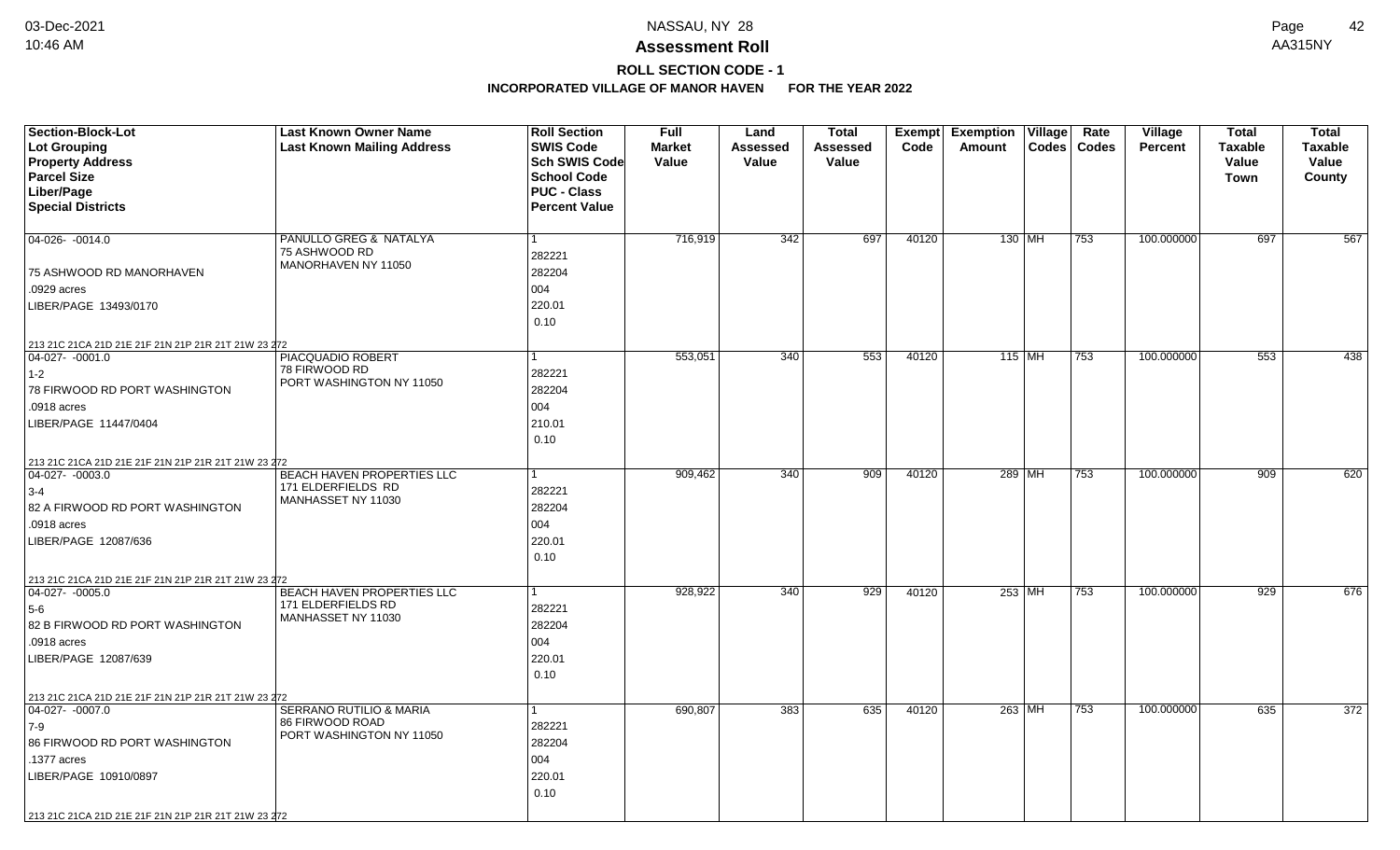## **Assessment Roll** 10:46 AM AA315NY

# **ROLL SECTION CODE - 1**

| <b>Section-Block-Lot</b><br><b>Lot Grouping</b><br><b>Property Address</b><br><b>Parcel Size</b>                                                                                                                     | <b>Last Known Owner Name</b><br><b>Last Known Mailing Address</b>            | <b>Roll Section</b><br><b>SWIS Code</b><br>Sch SWIS Code<br><b>School Code</b> | Full<br><b>Market</b><br>Value | Land<br>Assessed<br>Value | <b>Total</b><br>Assessed<br>Value | Exempt<br>Code | <b>Exemption Village</b><br>Amount<br><b>Codes</b> | Rate<br>Codes | Village<br><b>Percent</b> | <b>Total</b><br><b>Taxable</b><br>Value<br><b>Town</b> | <b>Total</b><br><b>Taxable</b><br>Value<br>County |
|----------------------------------------------------------------------------------------------------------------------------------------------------------------------------------------------------------------------|------------------------------------------------------------------------------|--------------------------------------------------------------------------------|--------------------------------|---------------------------|-----------------------------------|----------------|----------------------------------------------------|---------------|---------------------------|--------------------------------------------------------|---------------------------------------------------|
| Liber/Page<br><b>Special Districts</b>                                                                                                                                                                               |                                                                              | <b>PUC - Class</b><br><b>Percent Value</b>                                     |                                |                           |                                   |                |                                                    |               |                           |                                                        |                                                   |
| 04-027- -0010.0<br>$10 - 11$<br>88 FIRWOOD RD PORT WASHINGTON<br>.0918 acres<br>LIBER/PAGE 12850/0842                                                                                                                | DEPAOLA ANTHONY<br>88 FIRWOOD ROAD<br>PORT WASHINGTON NY 11050               | $\mathbf{1}$<br>282221<br>282204<br>004<br>210.01<br>0.10                      | 699,508                        | 340                       | 699                               | 40120          | $172$ MH                                           | 753           | 100.000000                | 699                                                    | 527                                               |
| 213 21C 21CA 21D 21E 21F 21N 21P 21R 21T 21W 23 272<br>$ 04-027-0012.0$<br>$12 - 13$<br>90 FIRWOOD RD PORT WASHINGTON<br>.0918 acres<br>LIBER/PAGE 13429/0511                                                        | PANG ALFRED & PANG JENNIFER<br>90 FIRWOOD RD<br>PORT WASHINGTON NY 11050     | 1<br>282221<br>282204<br>004<br>220.01<br>0.10                                 | 793,731                        | 340                       | 794                               | 40120          | 188 MH                                             | 753           | 100.000000                | 794                                                    | 606                                               |
| 213 21C 21CA 21D 21E 21F 21N 21P 21R 21T 21W 23 272<br>$ 04-027-0014.0$<br>$14 - 15$<br>92 A&B FIRWOOD RD PORT WASHINGTON<br>.0918 acres<br>LIBER/PAGE 11635/0652                                                    | NUZZOLESE PAUL & CYNTHIA<br>2 DRURY LN<br>PORT WASHINGTON NY 11050           | 1<br>282221<br>282204<br>004<br>220.01<br>0.10                                 | 760,709                        | 340                       | 761                               | 40120          | 271 MH                                             | 753           | 100.000000                | 761                                                    | 490                                               |
| 213 21C 21CA 21D 21E 21F 21N 21P 21R 21T 21W 23 272<br>$ 04-027-0016.0$<br>16-17<br>94 FIRWOOD RD PORT WASHINGTON<br>.0918 acres<br>LIBER/PAGE 07965/0214                                                            | POZZULLO VALLEVERDINO & CARMELA<br>94 FIRWOOD RD<br>PORT WASHINGTON NY 11050 | $\mathbf{1}$<br>282221<br>282204<br>004<br>220.01<br>0.10                      | 734,329                        | 340                       | 734                               | 40120          | 264 MH                                             | 753           | 100.000000                | 734                                                    | 470                                               |
| 213 21C 21CA 21D 21E 21F 21N 21P 21R 21T 21W 23 272<br>$ 04-027-0018.0$<br>18-19<br>96 A&B FIRWOOD RD PORT WASHINGTON<br>.0918 acres<br>LIBER/PAGE 10719/0040<br>213 21C 21CA 21D 21E 21F 21N 21P 21R 21T 21W 23 272 | <b>REALILISA</b><br>12 SHANNON DRIVE<br>WOODBURY NY 11797                    | $\mathbf{1}$<br>282221<br>282204<br>004<br>220.01<br>0.10                      | 830,601                        | 340                       | 831                               | 40120          | 226 MH                                             | 753           | 100.000000                | 831                                                    | 605                                               |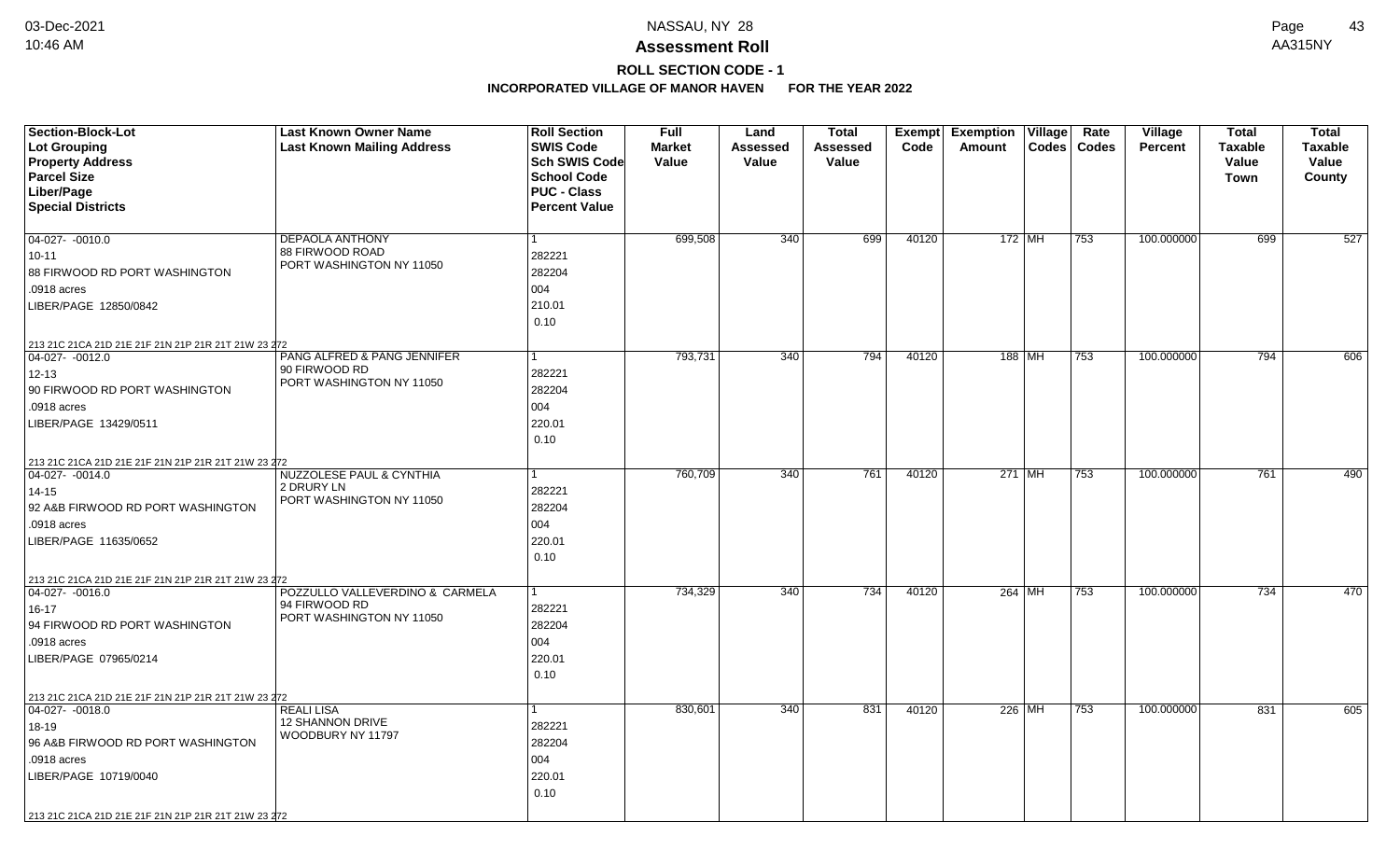## **ROLL SECTION CODE - 1**

| <b>Section-Block-Lot</b>                            | <b>Last Known Owner Name</b>               | <b>Roll Section</b>                      | <b>Full</b>            | Land                     | <b>Total</b>             | <b>Exempt</b> | <b>Exemption</b> | $\overline{\mathsf{V}}$ illage | Rate          | Village        | <b>Total</b>            | <b>Total</b>            |
|-----------------------------------------------------|--------------------------------------------|------------------------------------------|------------------------|--------------------------|--------------------------|---------------|------------------|--------------------------------|---------------|----------------|-------------------------|-------------------------|
| <b>Lot Grouping</b><br><b>Property Address</b>      | <b>Last Known Mailing Address</b>          | <b>SWIS Code</b><br><b>Sch SWIS Code</b> | <b>Market</b><br>Value | <b>Assessed</b><br>Value | <b>Assessed</b><br>Value | Code          | Amount           |                                | Codes   Codes | <b>Percent</b> | <b>Taxable</b><br>Value | <b>Taxable</b><br>Value |
| <b>Parcel Size</b>                                  |                                            | <b>School Code</b>                       |                        |                          |                          |               |                  |                                |               |                | <b>Town</b>             | County                  |
| Liber/Page                                          |                                            | <b>PUC - Class</b>                       |                        |                          |                          |               |                  |                                |               |                |                         |                         |
| <b>Special Districts</b>                            |                                            | <b>Percent Value</b>                     |                        |                          |                          |               |                  |                                |               |                |                         |                         |
|                                                     |                                            |                                          |                        |                          |                          |               |                  |                                |               |                |                         |                         |
| $04-027 - 0020.0$                                   | CRUZ JOSSELYN ELIZABETH PORTILLO&          | 1                                        | 530,519                | 323                      | 531                      | 40120         | $157$ MH         |                                | 753           | 100.000000     | 496                     | 339                     |
| 20 & 52                                             | PORTILLO EDITH                             | 282221                                   |                        |                          |                          | 44220         | 35               |                                |               |                |                         |                         |
| 98 FIRWOOD RD PORT WASHINGTON                       | 98 FIRWOOD RD<br>PORT WASHINGTON NY 11050  | 282204                                   |                        |                          |                          |               |                  |                                |               |                |                         |                         |
| .0826 acres                                         |                                            | 004                                      |                        |                          |                          |               |                  |                                |               |                |                         |                         |
| LIBER/PAGE 13444/0434                               |                                            | 210.01                                   |                        |                          |                          |               |                  |                                |               |                |                         |                         |
|                                                     |                                            | 0.10                                     |                        |                          |                          |               |                  |                                |               |                |                         |                         |
|                                                     |                                            |                                          |                        |                          |                          |               |                  |                                |               |                |                         |                         |
| 213 21C 21CA 21D 21E 21F 21N 21P 21R 21T 21W 23 272 |                                            |                                          |                        |                          |                          |               |                  |                                |               |                |                         |                         |
| $04-027 - -0022.0$                                  | <b>LIANG CHIPENG</b>                       |                                          | 533,593                | 467                      | 506                      | 40120         | 168 MH           |                                | 753           | 100.000000     | 506                     | 338                     |
| 22-25,51                                            | 100 FIRWOOD RD<br>PORT WASHINGTON NY 11050 | 282221                                   |                        |                          |                          |               |                  |                                |               |                |                         |                         |
| 100 FIRWOOD RD PORT WASHINGTON                      |                                            | 282204                                   |                        |                          |                          |               |                  |                                |               |                |                         |                         |
| 1928 acres                                          |                                            | 004                                      |                        |                          |                          |               |                  |                                |               |                |                         |                         |
| LIBER/PAGE 12860/0632                               |                                            | 210.01                                   |                        |                          |                          |               |                  |                                |               |                |                         |                         |
|                                                     |                                            | 0.10                                     |                        |                          |                          |               |                  |                                |               |                |                         |                         |
| 213 21C 21CA 21D 21E 21F 21N 21P 21R 21T 21W 23 272 |                                            |                                          |                        |                          |                          |               |                  |                                |               |                |                         |                         |
| $ 04-027-0026.0$                                    | TEJEDA SERGIO                              |                                          | 602,109                | 574                      | 575                      | 40120         | 251 MH           |                                | 753           | 100.000000     | 575                     | 324                     |
| 26-31                                               | 93 EDGEWOOD ROAD                           | 282221                                   |                        |                          |                          |               |                  |                                |               |                |                         |                         |
| 93 EDGEWOOD RD PORT WASHINGTON                      | PORT WASHINGTON NY 11050                   | 282204                                   |                        |                          |                          |               |                  |                                |               |                |                         |                         |
| .3283 acres                                         |                                            | 004                                      |                        |                          |                          |               |                  |                                |               |                |                         |                         |
| LIBER/PAGE 11266/0210                               |                                            | 210.01                                   |                        |                          |                          |               |                  |                                |               |                |                         |                         |
|                                                     |                                            | 0.10                                     |                        |                          |                          |               |                  |                                |               |                |                         |                         |
| 213 21C 21CA 21D 21E 21F 21N 21P 21R 21T 21W 23 272 |                                            |                                          |                        |                          |                          |               |                  |                                |               |                |                         |                         |
| $ 04-027-0032.0$                                    | <b>DAVERSA FELICELLA</b>                   |                                          | 545,882                | 417                      | 546                      | 40120         | 100   MH         |                                | 753           | 100.000000     | 546                     | 446                     |
| 32-34                                               | 91 EDGEWOOD RD                             | 282221                                   |                        |                          |                          |               |                  |                                |               |                |                         |                         |
| 91 EDGEWOOD RD PORT WASHINGTON                      | PORT WASHINGTON NY 11050                   | 282204                                   |                        |                          |                          |               |                  |                                |               |                |                         |                         |
| .1377 acres                                         |                                            | 004                                      |                        |                          |                          |               |                  |                                |               |                |                         |                         |
| LIBER/PAGE 13028/0360                               |                                            | 210.01                                   |                        |                          |                          |               |                  |                                |               |                |                         |                         |
|                                                     |                                            | 0.10                                     |                        |                          |                          |               |                  |                                |               |                |                         |                         |
| 213 21C 21CA 21D 21E 21F 21N 21P 21R 21T 21W 23 272 |                                            |                                          |                        |                          |                          |               |                  |                                |               |                |                         |                         |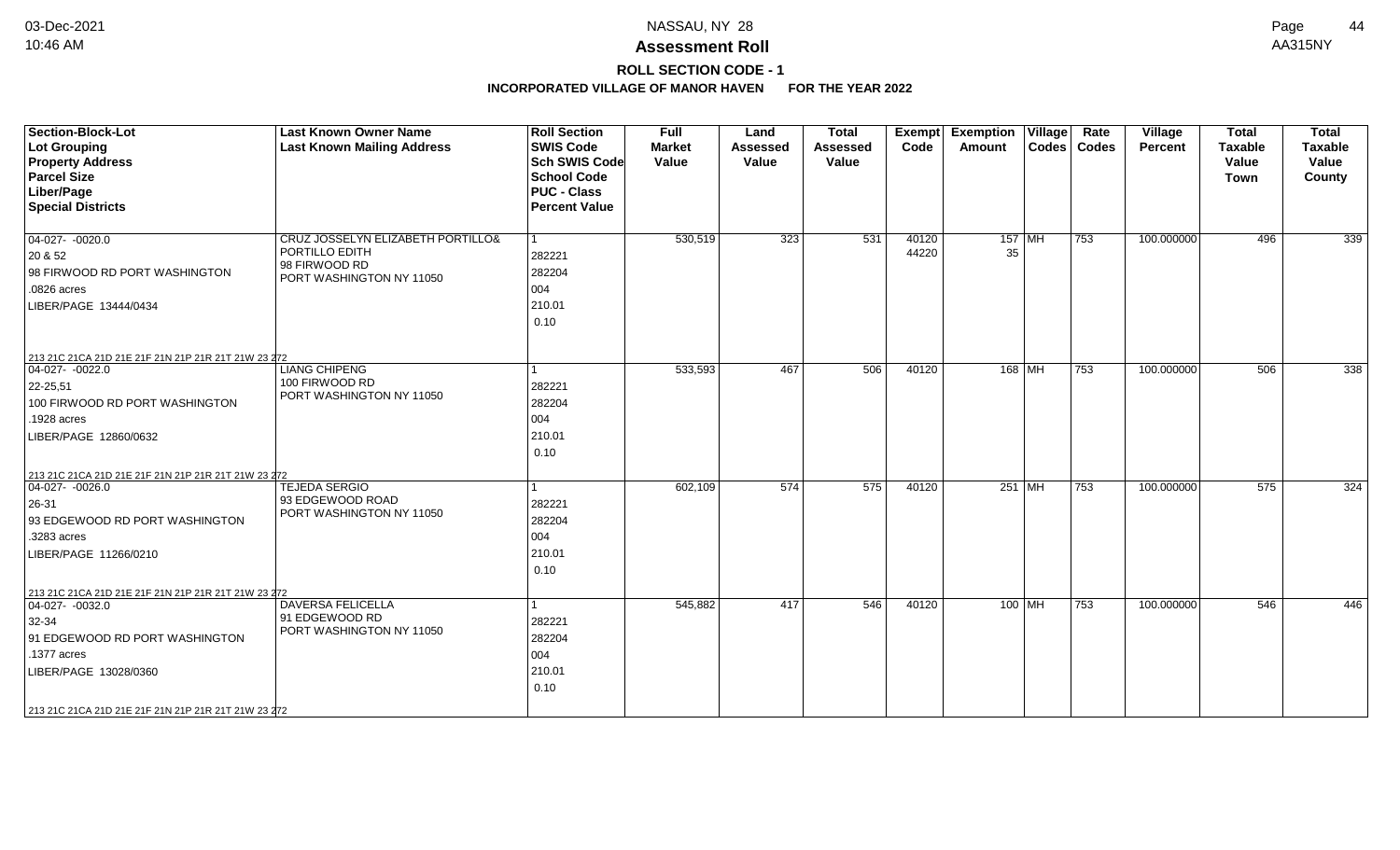**ROLL SECTION CODE - 1**

| <b>Section-Block-Lot</b><br>Lot Grouping<br><b>Property Address</b><br><b>Parcel Size</b><br>Liber/Page<br><b>Special Districts</b>                                                                              | <b>Last Known Owner Name</b><br><b>Last Known Mailing Address</b>                                                                      | <b>Roll Section</b><br><b>SWIS Code</b><br><b>Sch SWIS Code</b><br><b>School Code</b><br><b>PUC - Class</b><br><b>Percent Value</b> | <b>Full</b><br><b>Market</b><br>Value | Land<br><b>Assessed</b><br>Value | <b>Total</b><br><b>Assessed</b><br>Value | Code  | Exempt Exemption Village<br><b>Amount</b> |       | Rate<br>Codes   Codes | Village<br><b>Percent</b> | <b>Total</b><br><b>Taxable</b><br>Value<br><b>Town</b> | <b>Total</b><br><b>Taxable</b><br>Value<br>County |
|------------------------------------------------------------------------------------------------------------------------------------------------------------------------------------------------------------------|----------------------------------------------------------------------------------------------------------------------------------------|-------------------------------------------------------------------------------------------------------------------------------------|---------------------------------------|----------------------------------|------------------------------------------|-------|-------------------------------------------|-------|-----------------------|---------------------------|--------------------------------------------------------|---------------------------------------------------|
| 04-027- -0040.0<br>40-41<br>83 EDGEWOOD RD PORT WASHINGTON<br>.0918 acres<br>LIBER/PAGE 13131/0773                                                                                                               | 83 EDGEWOOD RD LLC<br>206 GUINEA WOODS RD<br>OLD WESTBURY NY 11568                                                                     | 282221<br>282204<br>004<br>220.01<br>0.10                                                                                           | 625,767                               | 340                              | 626                                      | 40120 | $138$ MH                                  |       | $ 753\rangle$         | 100.000000                | 626                                                    | 488                                               |
| 213 21C 21CA 21D 21E 21F 21N 21P 21R 21T 21W 23 272<br>$ 04-027 - 0042.0$<br>42-43,55,144<br>81 EDGEWOOD RD PORT WASHINGTON<br>$.1119$ acres<br>LIBER/PAGE 14043/0058                                            | <b>JIMENEZ JOSE &amp; TENESACA PATRICIA &amp;</b><br>GUAMAN PRISCILA ALEXANDRA JIMENEZ<br>81 EDGEWOOD RD<br>PORT WASHINGTON NY 11050   | 282221<br>282204<br>004<br>230.01<br>0.10                                                                                           | 620,647                               | 375                              | 621                                      | 40120 |                                           | 88 MH | $\overline{753}$      | 100.000000                | 621                                                    | 533                                               |
| 213 21C 21CA 21D 21E 21F 21N 21P 21R 21T 21W 23 272<br>$ 04-027 - 0045.0$<br>45-46,56<br>79 EDGEWOOD RD PORT WASHINGTON<br>$.1177$ acres<br>LIBER/PAGE 11862/0349                                                | <b>CLEMENTS MARIAN TRUST</b><br><b>CLEMENTS DONNA &amp; KATHERINE</b><br><b>TRUSTEES</b><br>79 EDGEWOOD RD<br>PORT WASHINGTON NY 11050 | 282221<br>282204<br>004<br>230.01<br>0.10                                                                                           | 669,807                               | 385                              | 670                                      | 40120 | 155   MH                                  |       | 753                   | 100.000000                | 670                                                    | 515                                               |
| 213 21C 21CA 21D 21E 21F 21N 21P 21R 21T 21W 23 272<br>04-027- -0047.0<br>47-48<br>77 EDGEWOOD RD PORT WASHINGTON<br>.0918 acres<br>LIBER/PAGE 11060/0974<br>213 21C 21CA 21D 21E 21F 21N 21P 21R 21T 21W 23 272 | <b>MEEHAN MICHAEL &amp; SARA</b><br>77 EDGEWOOD ROAD<br>PORT WASHINGTON NY 11050                                                       | 282221<br>282204<br>004<br>210.01<br>0.10                                                                                           | 681,073                               | 340                              | 681                                      | 40120 | $144$ MH                                  |       | $ 753\rangle$         | 100.000000                | 681                                                    | 537                                               |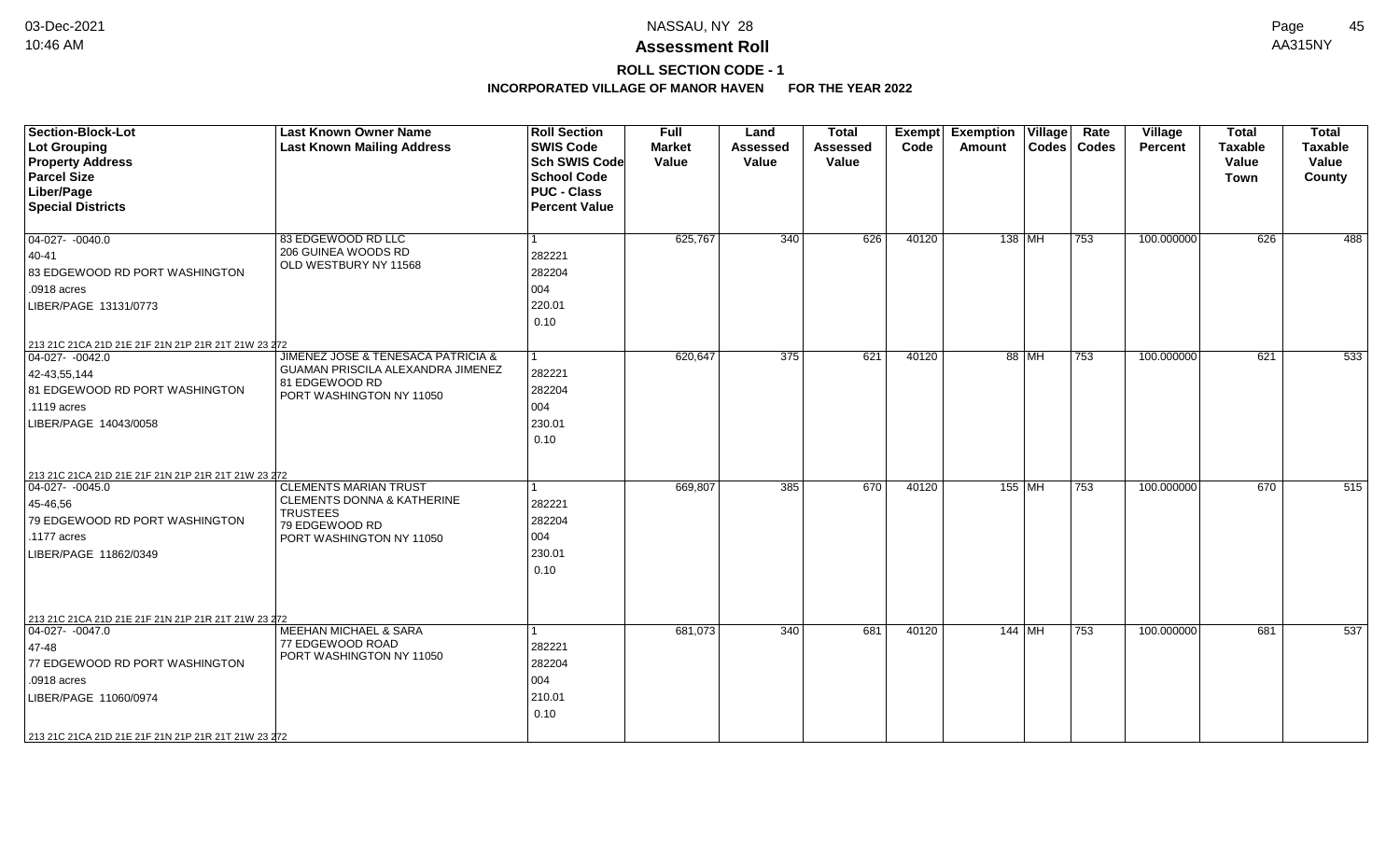# **ROLL SECTION CODE - 1**

| Section-Block-Lot                                   | <b>Last Known Owner Name</b>                    | <b>Roll Section</b>               | <b>Full</b>            | Land                     | <b>Total</b>             | Exempt | <b>Exemption Village</b> |           | Rate          | <b>Village</b> | <b>Total</b>            | <b>Total</b>            |
|-----------------------------------------------------|-------------------------------------------------|-----------------------------------|------------------------|--------------------------|--------------------------|--------|--------------------------|-----------|---------------|----------------|-------------------------|-------------------------|
| <b>Lot Grouping</b><br><b>Property Address</b>      | <b>Last Known Mailing Address</b>               | <b>SWIS Code</b><br>Sch SWIS Code | <b>Market</b><br>Value | <b>Assessed</b><br>Value | <b>Assessed</b><br>Value | Code   | <b>Amount</b>            |           | Codes   Codes | <b>Percent</b> | <b>Taxable</b><br>Value | <b>Taxable</b><br>Value |
| <b>Parcel Size</b>                                  |                                                 | <b>School Code</b>                |                        |                          |                          |        |                          |           |               |                | Town                    | County                  |
| Liber/Page                                          |                                                 | <b>PUC - Class</b>                |                        |                          |                          |        |                          |           |               |                |                         |                         |
| <b>Special Districts</b>                            |                                                 | <b>Percent Value</b>              |                        |                          |                          |        |                          |           |               |                |                         |                         |
|                                                     |                                                 |                                   |                        |                          |                          |        |                          |           |               |                |                         |                         |
| 04-027- -0049.0                                     | <b>MAGID BARRY</b>                              | $\mathbf{1}$                      | 837,771                | 332                      | 819                      | 40120  | 238 MH                   |           | 753           | 100.000000     | 819                     | 581                     |
| $ 49-50$                                            | 404 MAIN ST                                     | 282221                            |                        |                          |                          |        |                          |           |               |                |                         |                         |
| 75 EDGEWOOD RD PORT WASHINGTON                      | PORT WASHINGTON NY 11050                        | 282204                            |                        |                          |                          |        |                          |           |               |                |                         |                         |
| .0918 acres                                         |                                                 | 004                               |                        |                          |                          |        |                          |           |               |                |                         |                         |
| LIBER/PAGE 11588/0842                               |                                                 | 220.01                            |                        |                          |                          |        |                          |           |               |                |                         |                         |
|                                                     |                                                 | 0.10                              |                        |                          |                          |        |                          |           |               |                |                         |                         |
| 213 21C 21CA 21D 21E 21F 21N 21P 21R 21T 21W 23 272 |                                                 |                                   |                        |                          |                          |        |                          |           |               |                |                         |                         |
| 04-027- -0053.0                                     | CAPIDAGLIS CHRISTOPHER & RHODORA                | l 1                               | 435,272                | 417                      | 435                      | 40120  |                          | 77   MH   | 753           | 100.000000     | 435                     | 358                     |
|                                                     | 87 EDGEWOOD RD<br>PORT WASHINGTON NY 11050      | 282221                            |                        |                          |                          |        |                          |           |               |                |                         |                         |
| 87 EDGEWOOD RD PORT WASHINGTON                      |                                                 | 282204                            |                        |                          |                          |        |                          |           |               |                |                         |                         |
| .1377 acres                                         |                                                 | 004                               |                        |                          |                          |        |                          |           |               |                |                         |                         |
| LIBER/PAGE 13356/0517                               |                                                 | 210.01                            |                        |                          |                          |        |                          |           |               |                |                         |                         |
|                                                     |                                                 | 0.10                              |                        |                          |                          |        |                          |           |               |                |                         |                         |
| 213 21C 21CA 21D 21E 21F 21N 21P 21R 21T 21W 23 272 |                                                 |                                   |                        |                          |                          |        |                          |           |               |                |                         |                         |
| 04-027-0054.0                                       | <b>GUARINO JAMES &amp; ROSANNE</b>              |                                   | 705,653                | 340                      | 706                      | 40120  |                          | 189 MH    | 753           | 100.000000     | 706                     | 517                     |
|                                                     | 85 EDGEWOOD RD<br>PORT WASHINGTON NY 11050      | 282221                            |                        |                          |                          |        |                          |           |               |                |                         |                         |
| 85 EDGEWOOD RD PORT WASHINGTON                      |                                                 | 282204                            |                        |                          |                          |        |                          |           |               |                |                         |                         |
| .0918 acres                                         |                                                 | 004                               |                        |                          |                          |        |                          |           |               |                |                         |                         |
| LIBER/PAGE 13347/0998                               |                                                 | 220.01                            |                        |                          |                          |        |                          |           |               |                |                         |                         |
|                                                     |                                                 | 0.10                              |                        |                          |                          |        |                          |           |               |                |                         |                         |
| 213 21C 21CA 21D 21E 21F 21N 21P 21R 21T 21W 23 272 |                                                 |                                   |                        |                          |                          |        |                          |           |               |                |                         |                         |
| $04-039 - 0001.0$                                   | SECATOAG 20-26 LLC                              | 1                                 | 428,000                | 4,280                    | 4,056                    |        |                          | l MH      | 753           | 100.000000     | 4,056                   | 4,056                   |
| 1-10                                                | 110 SUMMIT AVE<br>MONTVALE NJ 07645             | 282221                            |                        |                          | 224                      |        |                          |           |               |                |                         |                         |
| 22 SAGAMORE HILL DR PORT WASHINGTON                 |                                                 | 282204                            |                        |                          | 4,280                    |        |                          |           |               |                |                         |                         |
| .4591 acres                                         |                                                 | 004                               |                        |                          |                          |        |                          |           |               |                |                         |                         |
| LIBER/PAGE 12898/0180                               |                                                 | 330.14                            |                        |                          |                          |        |                          |           |               |                |                         |                         |
|                                                     |                                                 | 1.00                              |                        |                          |                          |        |                          |           |               |                |                         |                         |
| 213 21C 21CA 21D 21E 21F 21N 21P 21R 21T 21W 23 272 |                                                 |                                   |                        |                          |                          |        |                          |           |               |                |                         |                         |
| 04-039- -0014.0                                     | <b>WILLOWDALE PROPERTIES LLC</b>                | 1                                 | 976,200                | 3,360                    | 7,365                    |        |                          | <b>MH</b> | 753           | 100.000000     | 7,365                   | 7,365                   |
| 14-19                                               | 30 SAGAMORE HILL DR<br>PORT WASHINGTON NY 11050 | 282221                            |                        |                          | 2,397                    |        |                          |           |               |                |                         |                         |
| 25 - 27 MATINECOCK AVE PORT WASHINGTON              |                                                 | 282204                            |                        |                          | 9,762                    |        |                          |           |               |                |                         |                         |
| .2755 acres                                         |                                                 | 004                               |                        |                          |                          |        |                          |           |               |                |                         |                         |
| LIBER/PAGE 12881/0284                               |                                                 | 411.22                            |                        |                          |                          |        |                          |           |               |                |                         |                         |
|                                                     |                                                 | 1.00                              |                        |                          |                          |        |                          |           |               |                |                         |                         |
| 213 21C 21CA 21D 21E 21F 21N 21P 21R 21T 21W 23 272 |                                                 |                                   |                        |                          |                          |        |                          |           |               |                |                         |                         |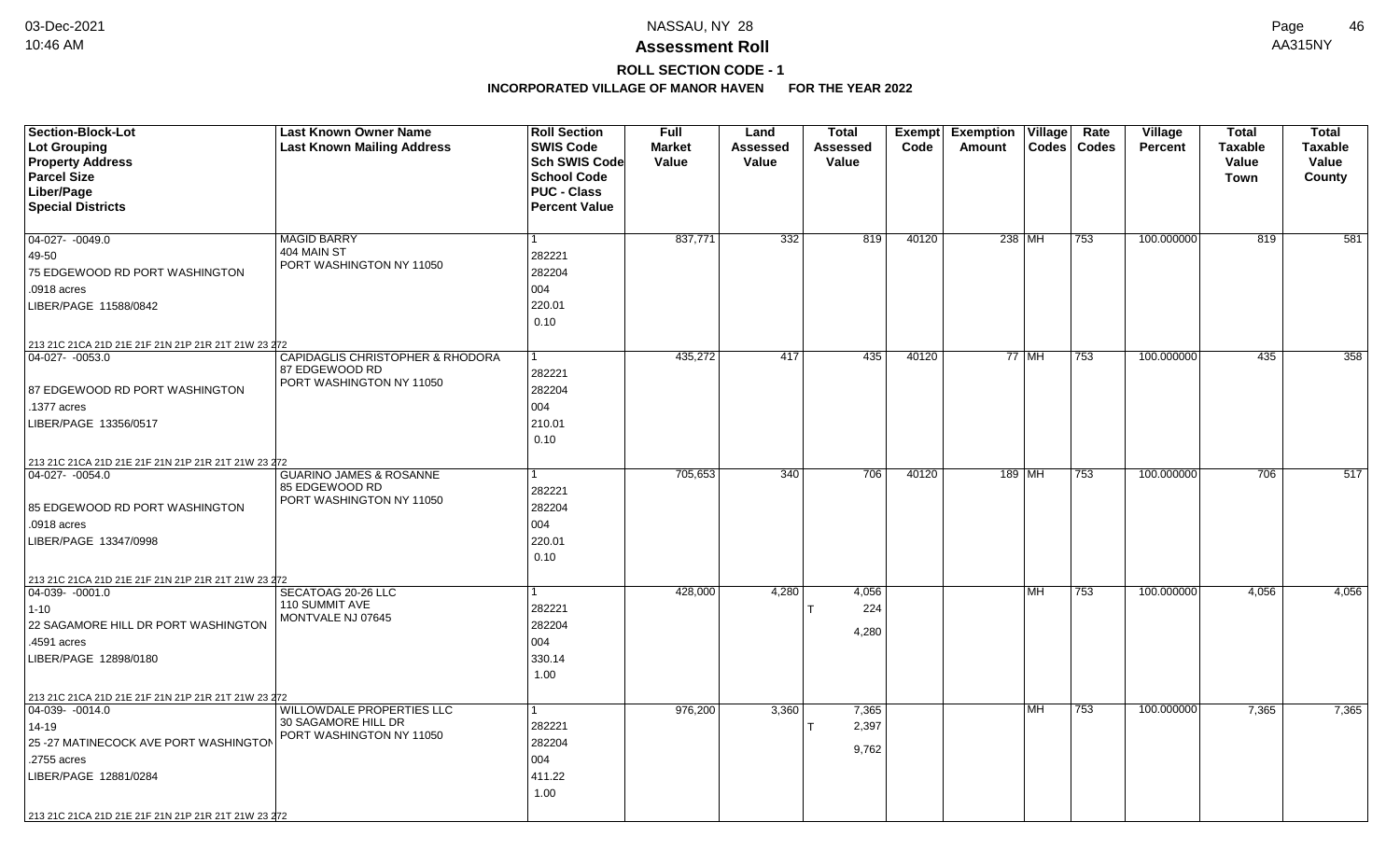**ROLL SECTION CODE - 1**

| Section-Block-Lot<br>Lot Grouping<br><b>Property Address</b><br><b>Parcel Size</b><br>Liber/Page<br><b>Special Districts</b>                                                   | <b>Last Known Owner Name</b><br><b>Last Known Mailing Address</b>                               | <b>Roll Section</b><br><b>SWIS Code</b><br><b>Sch SWIS Code</b><br><b>School Code</b><br><b>PUC - Class</b><br><b>Percent Value</b> | <b>Full</b><br><b>Market</b><br>Value | Land<br><b>Assessed</b><br>Value | <b>Total</b><br>Assessed<br>Value | Exempt<br>Code | <b>Exemption Village</b><br>Amount |           | Rate<br>Codes   Codes | Village<br>Percent | <b>Total</b><br><b>Taxable</b><br>Value<br><b>Town</b> | <b>Total</b><br><b>Taxable</b><br>Value<br>County |
|--------------------------------------------------------------------------------------------------------------------------------------------------------------------------------|-------------------------------------------------------------------------------------------------|-------------------------------------------------------------------------------------------------------------------------------------|---------------------------------------|----------------------------------|-----------------------------------|----------------|------------------------------------|-----------|-----------------------|--------------------|--------------------------------------------------------|---------------------------------------------------|
| $\boxed{04-039 - 0029.0}$<br>$ 29-30 $<br>1 SINTSINK DRIVE EAST PORT WASHINGTON<br>.0872 acres<br>LIBER/PAGE 13108/0518<br>213 21C 21CA 21D 21E 21F 21N 21P 21R 21T 21W 23 272 | <b>J &amp; D PROERTIES SOUTH</b><br>6285 NORTH OCEAN AVENUE<br>OCEAN RIDGE FL 33435             | $\vert$ 1<br>282221<br>282204<br>004<br>710.24<br>1.00                                                                              | 168,550                               | 760                              | 1,686                             |                |                                    | <b>MH</b> | $ 753\rangle$         | 100.000000         | 1,686                                                  | 1,686                                             |
| $\boxed{04-039 - 0031.0}$<br>5 SINTSINK DRIVE EAST PORT WASHINGTON<br>$.0436$ acres<br>LIBER/PAGE 13108/0518<br>213 21C 21CA 21D 21E 21F 21N 21P 21R 21T 21W 23 272            | <b>J &amp; D PROERTIES SOUTH</b><br>6285 NORTH OCEAN AVENUE<br>OCEAN RIDGE FL 33435             | $\vert$ 1<br>282221<br>282204<br>004<br>440.04<br>1.00                                                                              | 97,240                                | 380                              | 972                               |                |                                    | <b>MH</b> | 753                   | 100.000000         | 972                                                    | 972                                               |
| $ 04-039-0032.0$<br>$32 - 33$<br>5 A SINTSINK DR E PORT WASHINGTON<br>$.0872$ acres<br>LIBER/PAGE 11871/0901<br>213 21C 21CA 21D 21E 21F 21N 21P 21R 21T 21W 23 272            | 14 HENDERSON AVE CORP<br>5 A SINTSINK DR E<br>PORT WASHINGTON NY 11050                          | 1<br>282221<br>282204<br>004<br>449.04<br>1.00                                                                                      | 235,130                               | 760                              | 2,333<br>18<br>2,351              |                |                                    | MH        | 753                   | 100.000000         | 2,333                                                  | 2,333                                             |
| $ 04-039-0036.0$<br>36-38.62<br>2 SECATOAG AVE PORT WASHINGTON<br>.1574 acres<br>LIBER/PAGE 10700/0399<br>213 21C 21CA 21D 21E 21F 21N 21P 21R 21T 21W 23 272                  | NORTH HEMPSTEAD HARBOUR<br>PROPERTIES LLC<br><b>113 MAIN STREET</b><br>PORT WASHINGTON NY 11050 | l 1<br>282221<br>282204<br>004<br>449.04<br>1.00                                                                                    | 317,650                               | 1,371                            | 2,647<br>530<br>3,177             |                |                                    | <b>MH</b> | 753                   | 100.000000         | 2,647                                                  | 2,647                                             |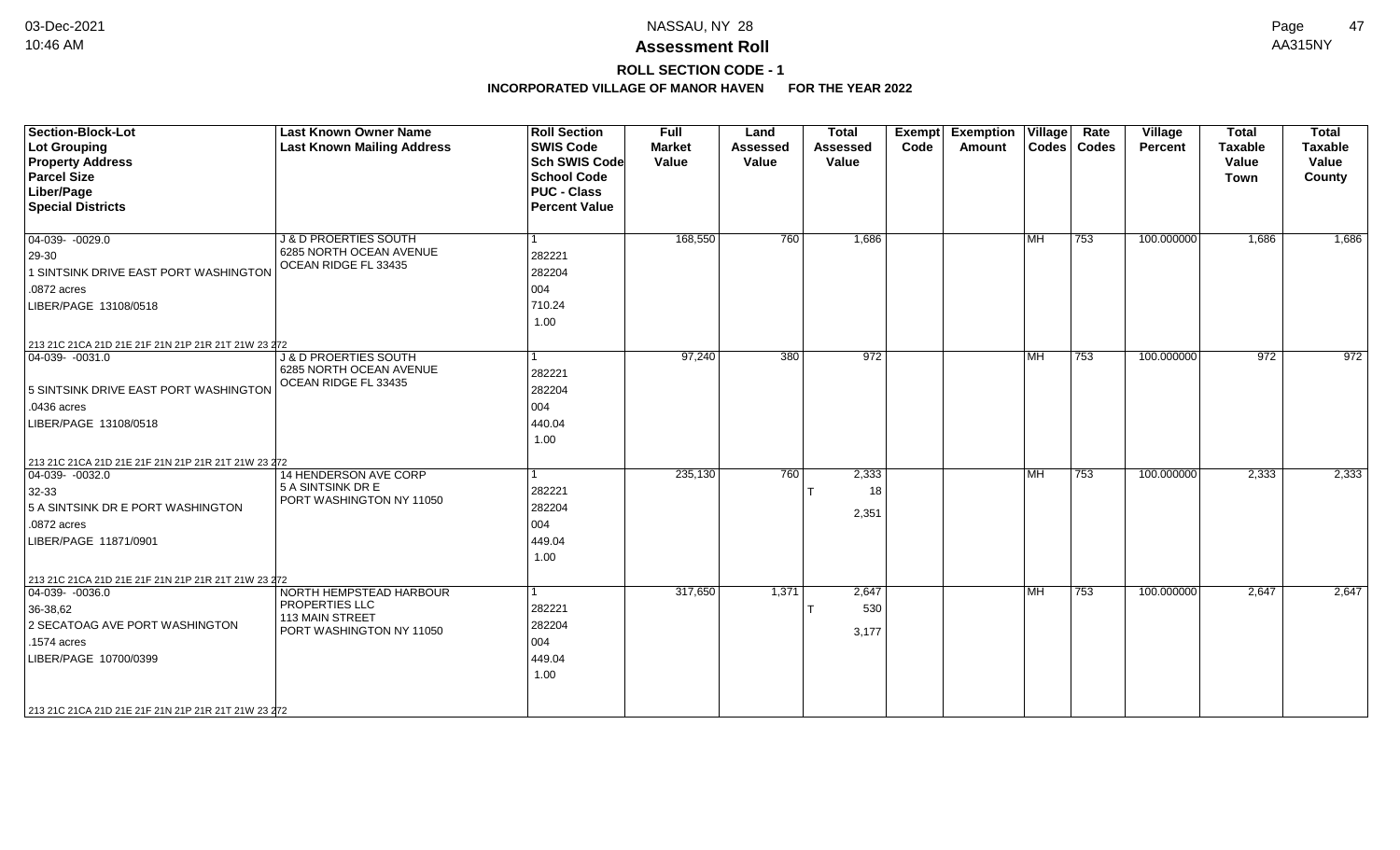# **ROLL SECTION CODE - 1**

| Section-Block-Lot                                   | <b>Last Known Owner Name</b>                          | <b>Roll Section</b>  | <b>Full</b>   | Land            | <b>Total</b>    | Exempt | <b>Exemption Village</b> |           | Rate          | <b>Village</b> | <b>Total</b>   | <b>Total</b>   |
|-----------------------------------------------------|-------------------------------------------------------|----------------------|---------------|-----------------|-----------------|--------|--------------------------|-----------|---------------|----------------|----------------|----------------|
| <b>Lot Grouping</b>                                 | <b>Last Known Mailing Address</b>                     | <b>SWIS Code</b>     | <b>Market</b> | <b>Assessed</b> | <b>Assessed</b> | Code   | Amount                   |           | Codes   Codes | Percent        | <b>Taxable</b> | <b>Taxable</b> |
| <b>Property Address</b>                             |                                                       | <b>Sch SWIS Code</b> | Value         | Value           | Value           |        |                          |           |               |                | Value          | Value          |
| <b>Parcel Size</b>                                  |                                                       | <b>School Code</b>   |               |                 |                 |        |                          |           |               |                | <b>Town</b>    | County         |
| Liber/Page                                          |                                                       | <b>PUC - Class</b>   |               |                 |                 |        |                          |           |               |                |                |                |
| <b>Special Districts</b>                            |                                                       | <b>Percent Value</b> |               |                 |                 |        |                          |           |               |                |                |                |
| $04-039 - 0050.0$                                   | <b>DNV SECATOAG LLC</b>                               | 1                    | 235,320       | 1,200           | 2,353           |        |                          | l MH.     | 753           | 100.000000     | 2,353          | 2,353          |
| 50-52                                               | 16 SECATOAG AVE                                       | 282221               |               |                 |                 |        |                          |           |               |                |                |                |
| 16 SECATOAG AVE MANOR HAVEN                         | MANOR HAVEN NY 11050                                  | 282204               |               |                 |                 |        |                          |           |               |                |                |                |
| .1377 acres                                         |                                                       | 004                  |               |                 |                 |        |                          |           |               |                |                |                |
| LIBER/PAGE 13749/0282                               |                                                       | 484.14               |               |                 |                 |        |                          |           |               |                |                |                |
|                                                     |                                                       | 1.00                 |               |                 |                 |        |                          |           |               |                |                |                |
| 213 21C 21CA 21D 21E 21F 21N 21P 21R 21T 21W 23 272 |                                                       |                      |               |                 |                 |        |                          |           |               |                |                |                |
| $\boxed{04-039 - 0053.0}$                           | LOCAL 6559 HEALTH BENEFITS FUND                       | 1                    | 422,910       | 1,200           | 3,638           |        |                          | MH.       | 753           | 100.000000     | 3,638          | 3,638          |
| 53-55                                               | 18 SECATONG AVE<br>PORT WASHINGTON NY 11050           | 282221               |               |                 | 591             |        |                          |           |               |                |                |                |
| 18 SECATOAG AVE PORT WASHINGTON                     |                                                       | 282204               |               |                 | 4,229           |        |                          |           |               |                |                |                |
| 1377 acres                                          |                                                       | 004                  |               |                 |                 |        |                          |           |               |                |                |                |
| LIBER/PAGE 13860/0019                               |                                                       | 464.14               |               |                 |                 |        |                          |           |               |                |                |                |
|                                                     |                                                       | 1.00                 |               |                 |                 |        |                          |           |               |                |                |                |
| 213 21C 21CA 21D 21E 21F 21N 21P 21R 21T 21W 23 272 |                                                       |                      |               |                 |                 |        |                          |           |               |                |                |                |
| 04-039- -0056.0                                     | SECATOAG 20-26 LLC<br>110 SUMMIT AVE                  |                      | 356,550       | 1,200           | 3,422           |        |                          | <b>MH</b> | 753           | 100.000000     | 3,422          | 3,422          |
| 56-58                                               | MONTVALE NJ 07645                                     | 282221               |               |                 | 144             |        |                          |           |               |                |                |                |
| 20 SECATOAG AVE PORT WASHINGTON                     |                                                       | 282204               |               |                 | 3,566           |        |                          |           |               |                |                |                |
| 1377 acres                                          |                                                       | 004                  |               |                 |                 |        |                          |           |               |                |                |                |
| LIBER/PAGE 12898/0184                               |                                                       | 480.04               |               |                 |                 |        |                          |           |               |                |                |                |
|                                                     |                                                       | 1.00                 |               |                 |                 |        |                          |           |               |                |                |                |
| 213 21C 21CA 21D 21E 21F 21N 21P 21R 21T 21W 23 272 |                                                       |                      |               |                 |                 |        |                          |           |               |                |                |                |
| $ 04-039-0059.0$                                    | MANHASSET BAY 33 REALTY LLC<br>217 - 83 HEMPSTEAD AVE | 1                    | 384,690       | 1,200           | 2,996           |        |                          | l MH      | 753           | 100.000000     | 2,996          | 2,996          |
| 59-60                                               | QUEENS VILLAGE NY 11429                               | 282221               |               |                 | 851             |        |                          |           |               |                |                |                |
| 33 MATINECOCK AVE PORT WASHINGTON                   |                                                       | 282204               |               |                 | 3,847           |        |                          |           |               |                |                |                |
| .1377 acres                                         |                                                       | 004                  |               |                 |                 |        |                          |           |               |                |                |                |
| LIBER/PAGE 14013/0504                               |                                                       | 433.14               |               |                 |                 |        |                          |           |               |                |                |                |
|                                                     |                                                       | 1.00                 |               |                 |                 |        |                          |           |               |                |                |                |
| 213 21C 21CA 21D 21E 21F 21N 21P 21R 21T 21W 23 272 |                                                       |                      |               |                 |                 |        |                          |           |               |                |                |                |
| 04-039- -0061.0                                     | 7 SINTSINK DRIVE EAST CORP<br>7 SINTSINK DR           | 1                    | 124,470       | 792             | 1,245           |        |                          | l MH      | 753           | 100.000000     | 1,245          | 1,245          |
|                                                     | PORT WASHINGTON NY 11050                              | 282221               |               |                 |                 |        |                          |           |               |                |                |                |
| 7 SINTSINK DR PORT WASHINGTON                       |                                                       | 282204               |               |                 |                 |        |                          |           |               |                |                |                |
| .0909 acres                                         |                                                       | 004                  |               |                 |                 |        |                          |           |               |                |                |                |
| LIBER/PAGE 12830/0228                               |                                                       | 710.24               |               |                 |                 |        |                          |           |               |                |                |                |
|                                                     |                                                       | 1.00                 |               |                 |                 |        |                          |           |               |                |                |                |
| 213 21C 21CA 21D 21E 21F 21N 21P 21R 21T 21W 23 272 |                                                       |                      |               |                 |                 |        |                          |           |               |                |                |                |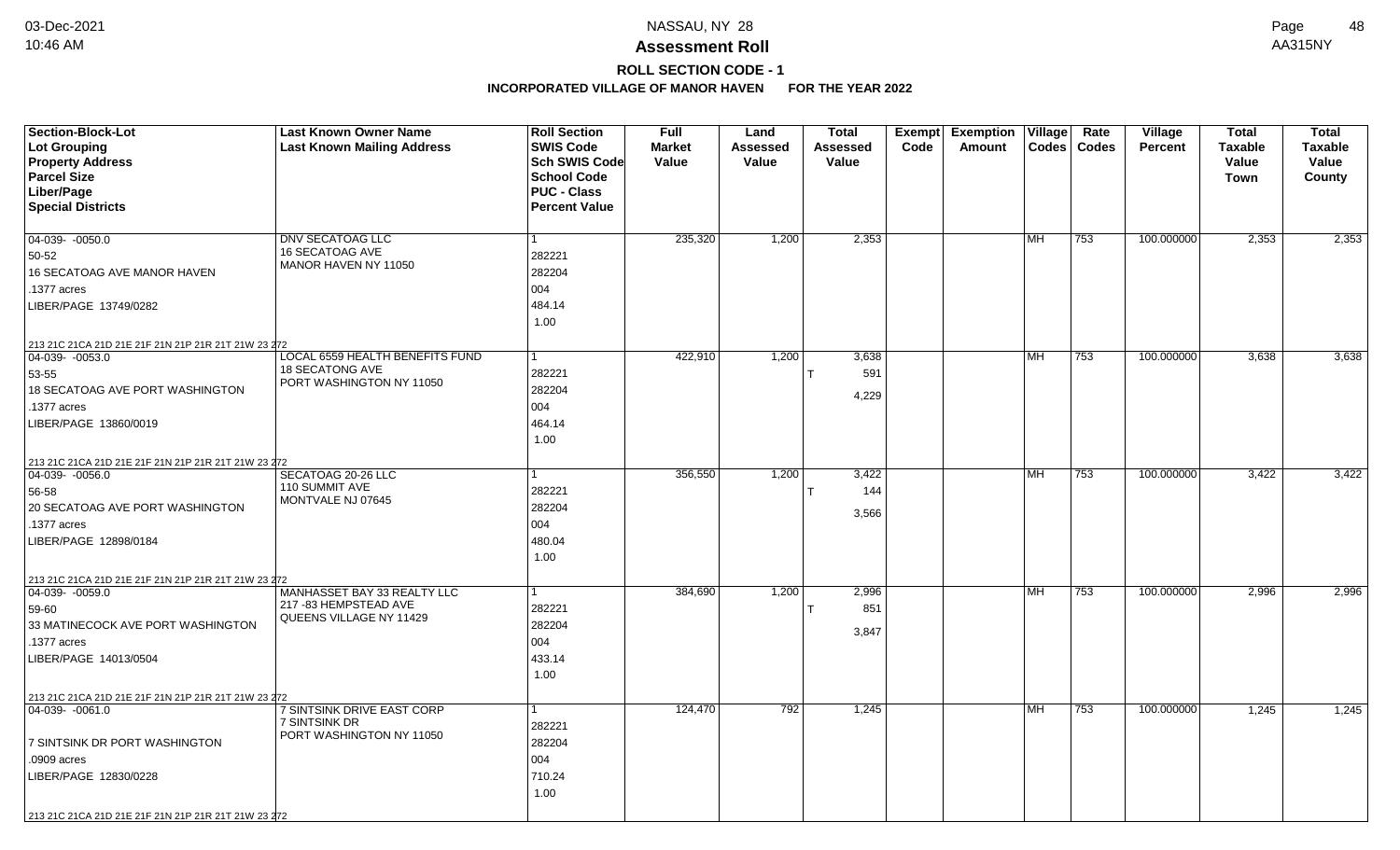**ROLL SECTION CODE - 1**

| <b>Section-Block-Lot</b><br><b>Lot Grouping</b><br><b>Property Address</b><br><b>Parcel Size</b><br>Liber/Page<br><b>Special Districts</b> | <b>Last Known Owner Name</b><br><b>Last Known Mailing Address</b> | <b>Roll Section</b><br><b>SWIS Code</b><br>Sch SWIS Code<br><b>School Code</b><br><b>PUC - Class</b><br><b>Percent Value</b> | <b>Full</b><br><b>Market</b><br>Value | Land<br>Assessed<br>Value | <b>Total</b><br>Assessed<br>Value | <b>Exempt</b><br>Code | <b>Exemption</b><br><b>Amount</b> | $\overline{\overline{\mathsf{V}}\mathsf{illage}}$<br><b>Codes</b> | Rate<br><b>Codes</b> | Village<br><b>Percent</b> | <b>Total</b><br><b>Taxable</b><br>Value<br><b>Town</b> | Total<br><b>Taxable</b><br>Value<br>County |
|--------------------------------------------------------------------------------------------------------------------------------------------|-------------------------------------------------------------------|------------------------------------------------------------------------------------------------------------------------------|---------------------------------------|---------------------------|-----------------------------------|-----------------------|-----------------------------------|-------------------------------------------------------------------|----------------------|---------------------------|--------------------------------------------------------|--------------------------------------------|
| $\boxed{04-039 - 0064.0}$                                                                                                                  | <b>SECATOAG PROPERTIES L L C</b>                                  | 1                                                                                                                            | 1,016,170                             | 4,600                     | 7,615                             |                       |                                   | l MH.                                                             | 753                  | 100.000000                | 7,615                                                  | 7,615                                      |
| 64,65,68                                                                                                                                   | 253 COLD SPRING RD                                                | 282221                                                                                                                       |                                       |                           | 2,547                             |                       |                                   |                                                                   |                      |                           |                                                        |                                            |
| 10 SECATOAG AVE MANORHAVEN                                                                                                                 | SYOSSET NY 11791                                                  | 282204                                                                                                                       |                                       |                           |                                   |                       |                                   |                                                                   |                      |                           |                                                        |                                            |
| .5280 acres                                                                                                                                |                                                                   | 004                                                                                                                          |                                       |                           | 10,162                            |                       |                                   |                                                                   |                      |                           |                                                        |                                            |
| LIBER/PAGE 10647/0613                                                                                                                      |                                                                   | 440.04                                                                                                                       |                                       |                           |                                   |                       |                                   |                                                                   |                      |                           |                                                        |                                            |
|                                                                                                                                            |                                                                   | 1.00                                                                                                                         |                                       |                           |                                   |                       |                                   |                                                                   |                      |                           |                                                        |                                            |
| 213 21C 21CA 21D 21E 21F 21N 21P 21R 21T 21W 23 272                                                                                        |                                                                   |                                                                                                                              |                                       |                           |                                   |                       |                                   |                                                                   |                      |                           |                                                        |                                            |
| $\boxed{04-039 - 0069.0}$                                                                                                                  | <b>FRONTSEAT LLC</b>                                              | 1                                                                                                                            | 168,550                               | 1,300                     | 1,686                             |                       |                                   | <b>MH</b>                                                         | 753                  | 100.000000                | 1,686                                                  | 1,686                                      |
|                                                                                                                                            | 23 FRONT ST 1P<br>HEMPSTEAD NY 11550                              | 282221                                                                                                                       |                                       |                           |                                   |                       |                                   |                                                                   |                      |                           |                                                        |                                            |
| 14 SECATOAG AVE PORT WASHINGTON                                                                                                            |                                                                   | 282204                                                                                                                       |                                       |                           |                                   |                       |                                   |                                                                   |                      |                           |                                                        |                                            |
| .1492 acres                                                                                                                                |                                                                   | 004                                                                                                                          |                                       |                           |                                   |                       |                                   |                                                                   |                      |                           |                                                        |                                            |
| LIBER/PAGE 13135/0517                                                                                                                      |                                                                   | 440.04                                                                                                                       |                                       |                           |                                   |                       |                                   |                                                                   |                      |                           |                                                        |                                            |
|                                                                                                                                            |                                                                   | 1.00                                                                                                                         |                                       |                           |                                   |                       |                                   |                                                                   |                      |                           |                                                        |                                            |
| 213 21C 21CA 21D 21E 21F 21N 21P 21R 21T 21W 23 272                                                                                        |                                                                   |                                                                                                                              |                                       |                           |                                   |                       |                                   |                                                                   |                      |                           |                                                        |                                            |
| 04-039-0070.0                                                                                                                              | <b>MATINECOCK PROPERTIES LLC</b><br>62 B MAIN STREET              |                                                                                                                              | 141,240                               | 1,391                     | 1,081                             |                       |                                   | MH.                                                               | 753                  | 100.000000                | 1,081                                                  | 1,081                                      |
|                                                                                                                                            | PORT WASHINGTON NY 11050                                          | 282221                                                                                                                       |                                       |                           | 331                               |                       |                                   |                                                                   |                      |                           |                                                        |                                            |
| 25 MATINECOCK AVE PORT WASHINGTON                                                                                                          |                                                                   | 282204                                                                                                                       |                                       |                           | 1,412                             |                       |                                   |                                                                   |                      |                           |                                                        |                                            |
| 1492 acres                                                                                                                                 |                                                                   | 004                                                                                                                          |                                       |                           |                                   |                       |                                   |                                                                   |                      |                           |                                                        |                                            |
| LIBER/PAGE 10881/0196                                                                                                                      |                                                                   | 330.14                                                                                                                       |                                       |                           |                                   |                       |                                   |                                                                   |                      |                           |                                                        |                                            |
|                                                                                                                                            |                                                                   | 1.00                                                                                                                         |                                       |                           |                                   |                       |                                   |                                                                   |                      |                           |                                                        |                                            |
| 213 21C 21CA 21D 21E 21F 21N 21P 21R 21T 21W 23 272                                                                                        |                                                                   |                                                                                                                              |                                       |                           |                                   |                       |                                   |                                                                   |                      |                           |                                                        |                                            |
| $ 04-040-0031.0$                                                                                                                           | <b>KLEMES STEPHEN &amp; ANGIE</b><br>70 JUNIPER ROAD              | 1                                                                                                                            | 661,614                               | 410                       | 662                               | 40120                 |                                   | $142$ MH                                                          | 753                  | 100.000000                | 662                                                    | 520                                        |
| $31-32$                                                                                                                                    | PORT WASHINGTON NY 11050                                          | 282221                                                                                                                       |                                       |                           |                                   |                       |                                   |                                                                   |                      |                           |                                                        |                                            |
| 70 JUNIPER RD PORT WASHINGTON                                                                                                              |                                                                   | 282204                                                                                                                       |                                       |                           |                                   |                       |                                   |                                                                   |                      |                           |                                                        |                                            |
| 1331 acres                                                                                                                                 |                                                                   | 004                                                                                                                          |                                       |                           |                                   |                       |                                   |                                                                   |                      |                           |                                                        |                                            |
| LIBER/PAGE 10626/0906                                                                                                                      |                                                                   | 210.01                                                                                                                       |                                       |                           |                                   |                       |                                   |                                                                   |                      |                           |                                                        |                                            |
|                                                                                                                                            |                                                                   | 0.10                                                                                                                         |                                       |                           |                                   |                       |                                   |                                                                   |                      |                           |                                                        |                                            |
| 213 21C 21CA 21D 21E 21F 21N 21P 21R 21T 21W 23 272                                                                                        |                                                                   |                                                                                                                              |                                       |                           |                                   |                       |                                   |                                                                   |                      |                           |                                                        |                                            |
| $\boxed{04-040 - 0033.0}$                                                                                                                  | ZAHN GEORGE P & GERALDINE                                         | 1                                                                                                                            | 627,816                               | 387                       | 628                               | 40120                 |                                   | $142$ MH                                                          | 753                  | 100.000000                | 385                                                    | 243                                        |
| 33-34                                                                                                                                      | 71 INWOOD ROAD<br>PORT WASHINGTON NY 11050                        | 282221                                                                                                                       |                                       |                           |                                   | 41800                 | 243                               |                                                                   |                      |                           |                                                        |                                            |
| 71 INWOOD RD PORT WASHINGTON                                                                                                               |                                                                   | 282204                                                                                                                       |                                       |                           |                                   |                       |                                   |                                                                   |                      |                           |                                                        |                                            |
| .1194 acres                                                                                                                                |                                                                   | 004                                                                                                                          |                                       |                           |                                   |                       |                                   |                                                                   |                      |                           |                                                        |                                            |
| LIBER/PAGE 08823/0328                                                                                                                      |                                                                   | 210.01                                                                                                                       |                                       |                           |                                   |                       |                                   |                                                                   |                      |                           |                                                        |                                            |
|                                                                                                                                            |                                                                   | 0.10                                                                                                                         |                                       |                           |                                   |                       |                                   |                                                                   |                      |                           |                                                        |                                            |
| 213 21C 21CA 21D 21E 21F 21N 21P 21R 21T 21W 23 272                                                                                        |                                                                   |                                                                                                                              |                                       |                           |                                   |                       |                                   |                                                                   |                      |                           |                                                        |                                            |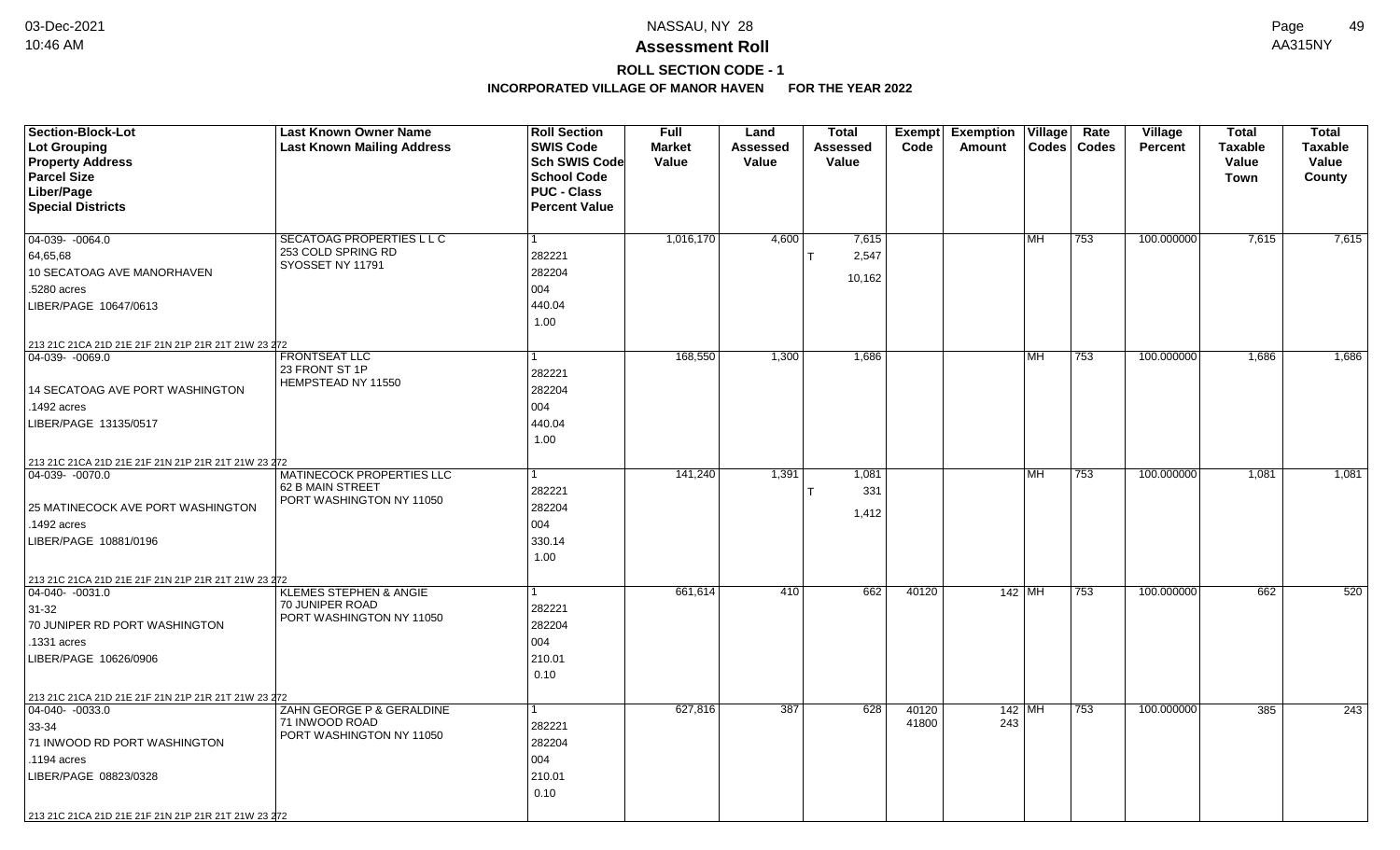**ROLL SECTION CODE - 1**

| <b>Section-Block-Lot</b>                                                 | <b>Last Known Owner Name</b>      | <b>Roll Section</b>  | <b>Full</b>   | Land            | <b>Total</b>    | <b>Exempt</b> | <b>Exemption Village</b> |        | Rate          | Village    | <b>Total</b> | <b>Total</b>   |
|--------------------------------------------------------------------------|-----------------------------------|----------------------|---------------|-----------------|-----------------|---------------|--------------------------|--------|---------------|------------|--------------|----------------|
| <b>Lot Grouping</b>                                                      | <b>Last Known Mailing Address</b> | <b>SWIS Code</b>     | <b>Market</b> | <b>Assessed</b> | <b>Assessed</b> | Code          | Amount                   |        | Codes   Codes | Percent    | Taxable      | <b>Taxable</b> |
| <b>Property Address</b>                                                  |                                   | <b>Sch SWIS Code</b> | Value         | Value           | Value           |               |                          |        |               |            | Value        | Value          |
| <b>Parcel Size</b>                                                       |                                   | <b>School Code</b>   |               |                 |                 |               |                          |        |               |            | <b>Town</b>  | County         |
| Liber/Page                                                               |                                   | <b>PUC - Class</b>   |               |                 |                 |               |                          |        |               |            |              |                |
| <b>Special Districts</b>                                                 |                                   | <b>Percent Value</b> |               |                 |                 |               |                          |        |               |            |              |                |
| $\boxed{04-040 - 0035.0}$                                                | <b>DESANTIS PETER</b>             |                      | 774,272       | 340             | 774             | 40120         | 205 MH                   |        | $ 753\rangle$ | 100.000000 | 774          | 569            |
| 35-36                                                                    | 693 INWOOD RD                     | 282221               |               |                 |                 |               |                          |        |               |            |              |                |
| 69 INWOOD RD PORT WASHINGTON                                             | PORT WASHINGTON NY 11050          | 282204               |               |                 |                 |               |                          |        |               |            |              |                |
| .0918 acres                                                              |                                   | 004                  |               |                 |                 |               |                          |        |               |            |              |                |
| LIBER/PAGE 12997/0047                                                    |                                   | 220.01               |               |                 |                 |               |                          |        |               |            |              |                |
|                                                                          |                                   | 0.10                 |               |                 |                 |               |                          |        |               |            |              |                |
| 213 21C 21CA 21D 21E 21F 21N 21P 21R 21T 21W 23 272                      |                                   |                      |               |                 |                 |               |                          |        |               |            |              |                |
| $04-040 - 0037.0$                                                        | <b>B-CRISP LLC</b>                |                      | 681,073       | 340             | 681             | 40120         | 185 MH                   |        | $ 753\rangle$ | 100.000000 | 681          | 496            |
| 37-38                                                                    | 29 INWOOD RD                      | 282221               |               |                 |                 |               |                          |        |               |            |              |                |
| 67 INWOOD RD PORT WASHINGTON                                             | PORT WASHINGTON NY 11050          | 282204               |               |                 |                 |               |                          |        |               |            |              |                |
| .0918 acres                                                              |                                   | 004                  |               |                 |                 |               |                          |        |               |            |              |                |
| LIBER/PAGE 13010/0673                                                    |                                   | 220.01               |               |                 |                 |               |                          |        |               |            |              |                |
|                                                                          |                                   | 0.10                 |               |                 |                 |               |                          |        |               |            |              |                |
| 213 21C 21CA 21D 21E 21F 21N 21P 21R 21T 21W 23 272                      |                                   |                      |               |                 |                 |               |                          |        |               |            |              |                |
| 04-040- -0039.0                                                          | <b>NUZZOLESE PAUL TRUST</b>       |                      | 1,026,218     | 380             | 1,026           | 44220         |                          | $7$ MH | 753           | 100.000000 | 1,019        | 747            |
| 39-40,141                                                                | NUZZOLESE PAUL R<br>65 INWOOD AVE | 282221               |               |                 |                 | 40120         | 272                      |        |               |            |              |                |
| 65 INWOOD RD PORT WASHINGTON                                             | PORT WASHINGTON NY 11050          | 282204               |               |                 |                 |               |                          |        |               |            |              |                |
| .1148 acres                                                              |                                   | 004                  |               |                 |                 |               |                          |        |               |            |              |                |
| LIBER/PAGE 13640/0207                                                    |                                   | 220.01               |               |                 |                 |               |                          |        |               |            |              |                |
|                                                                          |                                   | 0.10                 |               |                 |                 |               |                          |        |               |            |              |                |
|                                                                          |                                   |                      |               |                 |                 |               |                          |        |               |            |              |                |
| 213 21C 21CA 21D 21E 21F 21N 21P 21R 21T 21W 23 272<br>$04-040 - 0042.0$ | SARMIENTO CARLOS & ROSA           |                      | 929,946       | 380             | 930             | 40120         | 194 MH                   |        | 753           | 100.000000 | 930          | 736            |
|                                                                          | 63 INWOOD ROAD                    |                      |               |                 |                 |               |                          |        |               |            |              |                |
| 42-43,241                                                                | PORT WASHINGTON NY 11050          | 282221               |               |                 |                 |               |                          |        |               |            |              |                |
| 63 INWOOD A&B RD PORT WASHINGTON                                         |                                   | 282204               |               |                 |                 |               |                          |        |               |            |              |                |
| .1148 acres                                                              |                                   | 004                  |               |                 |                 |               |                          |        |               |            |              |                |
| LIBER/PAGE 10423/0299                                                    |                                   | 220.01               |               |                 |                 |               |                          |        |               |            |              |                |
|                                                                          |                                   | 0.10                 |               |                 |                 |               |                          |        |               |            |              |                |
| 213 21C 21CA 21D 21E 21F 21N 21P 21R 21T 21W 23 272                      |                                   |                      |               |                 |                 |               |                          |        |               |            |              |                |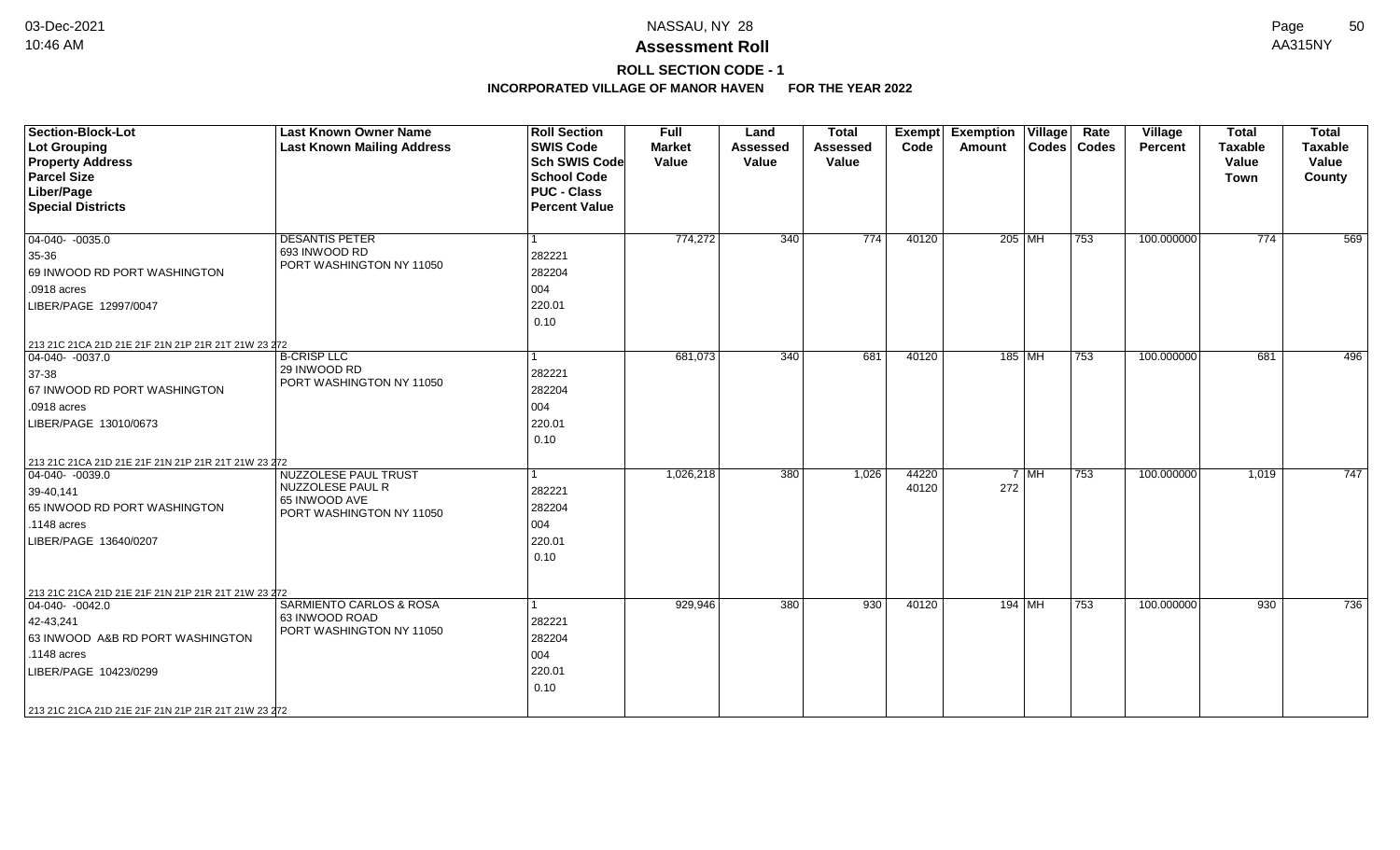## **Assessment Roll** 10:46 AM AA315NY

# **ROLL SECTION CODE - 1**

| <b>Section-Block-Lot</b><br>Lot Grouping<br><b>Property Address</b><br><b>Parcel Size</b><br>Liber/Page<br><b>Special Districts</b>                                                                                     | <b>Last Known Owner Name</b><br><b>Last Known Mailing Address</b>                                         | <b>Roll Section</b><br><b>SWIS Code</b><br><b>Sch SWIS Code</b><br><b>School Code</b><br><b>PUC - Class</b><br><b>Percent Value</b> | Full<br><b>Market</b><br>Value | Land<br><b>Assessed</b><br>Value | <b>Total</b><br><b>Assessed</b><br>Value | Exempt<br>Code | <b>Exemption Village</b><br>Amount |          | Rate<br>Codes   Codes | Village<br>Percent | <b>Total</b><br><b>Taxable</b><br>Value<br><b>Town</b> | <b>Total</b><br><b>Taxable</b><br>Value<br>County |
|-------------------------------------------------------------------------------------------------------------------------------------------------------------------------------------------------------------------------|-----------------------------------------------------------------------------------------------------------|-------------------------------------------------------------------------------------------------------------------------------------|--------------------------------|----------------------------------|------------------------------------------|----------------|------------------------------------|----------|-----------------------|--------------------|--------------------------------------------------------|---------------------------------------------------|
| $\boxed{04-040 - 0044.0}$<br>$ 44 - 45, 146$<br>61 INWOOD RD PORT WASHINGTON<br>.1148 acres<br>LIBER/PAGE 11930/0910                                                                                                    | VASILATOS ANDREAS & NIKOLAOS<br>61 INWOOD RD<br>PORT WASHINGTON NY 11050                                  | 282221<br>282204<br>004<br>220.01<br>0.10                                                                                           | 1,027,242                      | 334                              | 904                                      | 40120          |                                    | 312 MH   | 753                   | 100.000000         | 904                                                    | 592                                               |
| 213 21C 21CA 21D 21E 21F 21N 21P 21R 21T 21W 23 272<br>$\boxed{04-040 - 0047.0}$<br>47-48,246<br>59 INWOOD RD PORT WASHINGTON<br>.1148 acres<br>LIBER/PAGE 13025/0055                                                   | <b>WRIGHT MARY LOU</b><br>59 INWOOD RD<br>PORT WASHINGTON NY 11050                                        | 282221<br>282204<br>004<br>220.01<br>0.10                                                                                           | 748,668                        | 380                              | 749                                      | 40120          |                                    | $158$ MH | 753                   | 100.000000         | 749                                                    | 591                                               |
| 213 21C 21CA 21D 21E 21F 21N 21P 21R 21T 21W 23 272<br>$ 04-040-0049.0$<br>$ 49-50,151 $<br>57 INWOOD RD PORT WASHINGTON<br>.1148 acres<br>LIBER/PAGE 13173/0691<br>213 21C 21CA 21D 21E 21F 21N 21P 21R 21T 21W 23 272 | <b>RESSA-CIBANTS</b><br>15 SOUTH BAYLES AVE<br>PORT WASHINGTON NY 11050                                   | 282221<br>282204<br>004<br>220.01<br>0.10                                                                                           | 990,000                        | 371                              | 990                                      | 44220          | 379 MH                             |          | 753                   | 100.000000         | 611                                                    | 611                                               |
| $ 04-040-0052.0$<br>52-53,251<br>55 INWOOD RD PORT WASHINGTON<br>.1148 acres<br>LIBER/PAGE 13447/0640<br>213 21C 21CA 21D 21E 21F 21N 21P 21R 21T 21W 23 272                                                            | ZIMMER CHARLES L & JOANN (TRUSTS)<br>ZIMMER CHARLES L & JOANN<br>55 INWOOD RD<br>PORT WASHINGTON NY 11050 | 282221<br>282204<br>004<br>220.01<br>0.10                                                                                           | 726,239                        | 336                              | 641                                      | 40120<br>41121 | 96                                 | $270$ MH | 753                   | 100.000000         | 545                                                    | 275                                               |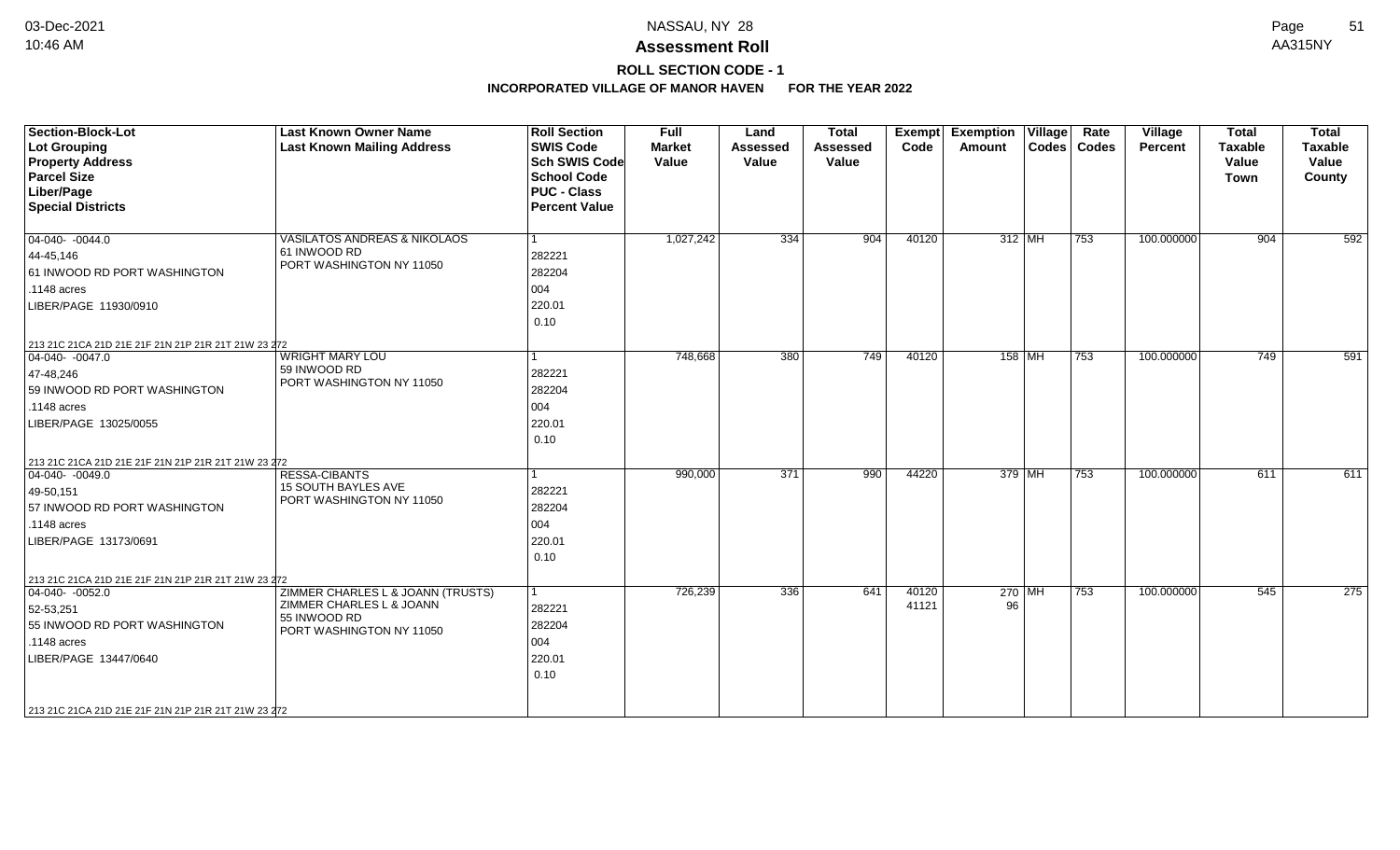# **ROLL SECTION CODE - 1**

| <b>Section-Block-Lot</b>                            | <b>Last Known Owner Name</b>             | <b>Roll Section</b>  | <b>Full</b>   | Land            | Total           | Exempt | <b>Exemption</b> | $\overline{\overline{\mathsf{V}}\mathsf{illage}}$ | Rate         | Village        | <b>Total</b>   | <b>Total</b>     |
|-----------------------------------------------------|------------------------------------------|----------------------|---------------|-----------------|-----------------|--------|------------------|---------------------------------------------------|--------------|----------------|----------------|------------------|
| Lot Grouping                                        | <b>Last Known Mailing Address</b>        | <b>SWIS Code</b>     | <b>Market</b> | <b>Assessed</b> | <b>Assessed</b> | Code   | Amount           | <b>Codes</b>                                      | <b>Codes</b> | <b>Percent</b> | <b>Taxable</b> | <b>Taxable</b>   |
| <b>Property Address</b>                             |                                          | Sch SWIS Code        | Value         | Value           | Value           |        |                  |                                                   |              |                | Value          | Value            |
| <b>Parcel Size</b>                                  |                                          | School Code          |               |                 |                 |        |                  |                                                   |              |                | Town           | County           |
| Liber/Page                                          |                                          | <b>PUC - Class</b>   |               |                 |                 |        |                  |                                                   |              |                |                |                  |
| <b>Special Districts</b>                            |                                          | <b>Percent Value</b> |               |                 |                 |        |                  |                                                   |              |                |                |                  |
| 04-040- -0057.0                                     | AJODAN SUSAN                             | $\overline{1}$       | 1,087,668     | 417             | 1,088           | 40120  |                  | 293 MH                                            | 753          | 100.000000     | 1,088          | 795              |
| 57,58,159,256                                       | 77 WOOLEYS LN                            | 282221               |               |                 |                 |        |                  |                                                   |              |                |                |                  |
| 51 INWOOD RD PORT WASHINGTON                        | GREAT NECK NY 11023                      | 282204               |               |                 |                 |        |                  |                                                   |              |                |                |                  |
| .1377 acres                                         |                                          | 004                  |               |                 |                 |        |                  |                                                   |              |                |                |                  |
| LIBER/PAGE 11653/0686                               |                                          | 220.01               |               |                 |                 |        |                  |                                                   |              |                |                |                  |
|                                                     |                                          | 0.10                 |               |                 |                 |        |                  |                                                   |              |                |                |                  |
| 213 21C 21CA 21D 21E 21F 21N 21P 21R 21T 21W 23 272 |                                          |                      |               |                 |                 |        |                  |                                                   |              |                |                |                  |
| $\boxed{04-040 - 0065.0}$                           | <b>BENISATTO JAYNE MARYANNE</b>          | $\overline{1}$       | 497,747       | 340             | 486             | 40120  |                  | $109$ MH                                          | 753          | 100.000000     | 486            | $\overline{377}$ |
| 65,66                                               | 72 JUNIPER RD                            | 282221               |               |                 |                 |        |                  |                                                   |              |                |                |                  |
| 72 JUNIPER RD PORT WASHINGTON                       | PORT WASHINGTON NY 11050                 | 282204               |               |                 |                 |        |                  |                                                   |              |                |                |                  |
| .0964 acres                                         |                                          | 004                  |               |                 |                 |        |                  |                                                   |              |                |                |                  |
| LIBER/PAGE 13646/0921                               |                                          | 210.01               |               |                 |                 |        |                  |                                                   |              |                |                |                  |
|                                                     |                                          | 0.10                 |               |                 |                 |        |                  |                                                   |              |                |                |                  |
| 213 21C 21CA 21D 21E 21F 21N 21P 21R 21T 21W 23 272 |                                          |                      |               |                 |                 |        |                  |                                                   |              |                |                |                  |
| $\boxed{04-040 - 0067.0}$                           | <b>ELLISON DAVID K</b><br>74 JUNIPER RD  |                      | 495,698       | 340             | 496             | 40120  |                  | 92 MH                                             | 753          | 100.000000     | 496            | 404              |
| 67,68                                               | PORT WASHINGTON NY 11050                 | 282221               |               |                 |                 |        |                  |                                                   |              |                |                |                  |
| 74 JUNIPER RD PORT WASHINGTON                       |                                          | 282204               |               |                 |                 |        |                  |                                                   |              |                |                |                  |
| .0918 acres                                         |                                          | 004                  |               |                 |                 |        |                  |                                                   |              |                |                |                  |
| LIBER/PAGE 13790/0250                               |                                          | 210.01               |               |                 |                 |        |                  |                                                   |              |                |                |                  |
|                                                     |                                          | 0.10                 |               |                 |                 |        |                  |                                                   |              |                |                |                  |
| 213 21C 21CA 21D 21E 21F 21N 21P 21R 21T 21W 23 272 |                                          |                      |               |                 |                 |        |                  |                                                   |              |                |                |                  |
| 04-040- -0070.0                                     | EMJ1 LLC                                 | $\mathbf{1}$         | 542,810       | 408             | 528             | 40120  | 110 MH           |                                                   | 753          | 100.000000     | 528            | 418              |
| 70-71,169,269                                       | 121 WHEATLEY RD<br>GLEN HEAD NY 11545    | 282221               |               |                 |                 |        |                  |                                                   |              |                |                |                  |
| 76 JUNIPER RD PORT WASHINGTON                       |                                          | 282204               |               |                 |                 |        |                  |                                                   |              |                |                |                  |
| .1400 acres                                         |                                          | 004                  |               |                 |                 |        |                  |                                                   |              |                |                |                  |
| LIBER/PAGE 13562/0514                               |                                          | 210.01               |               |                 |                 |        |                  |                                                   |              |                |                |                  |
|                                                     |                                          | 0.10                 |               |                 |                 |        |                  |                                                   |              |                |                |                  |
| 213 21C 21CA 21D 21E 21F 21N 21P 21R 21T 21W 23 272 |                                          |                      |               |                 |                 |        |                  |                                                   |              |                |                |                  |
| 04-040- -0072.0                                     | <b>IMAM MOHAMMED</b>                     | $\mathbf{1}$         | 749,693       | 475             | 749             | 40120  |                  | 134 MH                                            | 753          | 100.000000     | 749            | 615              |
| 72-75                                               | 81 INWOOD RD<br>PORT WASHINGTON NY 11050 | 282221               |               |                 |                 |        |                  |                                                   |              |                |                |                  |
| 81 INWOOD RD PORT WASHINGTON                        |                                          | 282204               |               |                 |                 |        |                  |                                                   |              |                |                |                  |
| .1791 acres                                         |                                          | 004                  |               |                 |                 |        |                  |                                                   |              |                |                |                  |
| LIBER/PAGE 12326/0669                               |                                          | 210.01               |               |                 |                 |        |                  |                                                   |              |                |                |                  |
|                                                     |                                          | 0.10                 |               |                 |                 |        |                  |                                                   |              |                |                |                  |
| 213 21C 21CA 21D 21E 21F 21N 21P 21R 21T 21W 23 272 |                                          |                      |               |                 |                 |        |                  |                                                   |              |                |                |                  |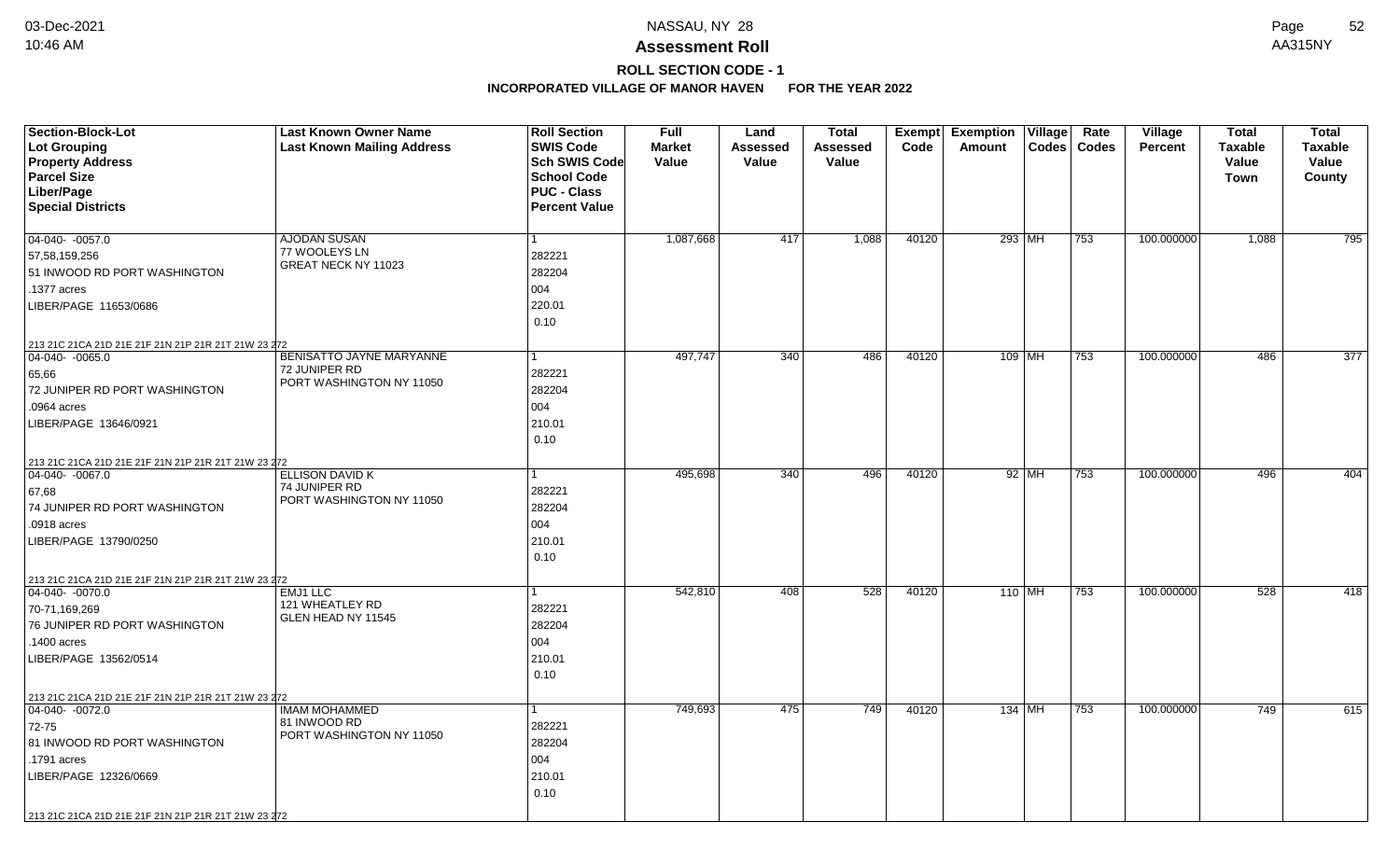# **ROLL SECTION CODE - 1**

| Section-Block-Lot                                   | <b>Last Known Owner Name</b>                               | <b>Roll Section</b>                        | <b>Full</b>   | Land            | <b>Total</b>    | Exempt | <b>Exemption Village</b> |        | Rate          | <b>Village</b> | <b>Total</b>   | <b>Total</b>   |
|-----------------------------------------------------|------------------------------------------------------------|--------------------------------------------|---------------|-----------------|-----------------|--------|--------------------------|--------|---------------|----------------|----------------|----------------|
| Lot Grouping                                        | <b>Last Known Mailing Address</b>                          | <b>SWIS Code</b>                           | <b>Market</b> | <b>Assessed</b> | <b>Assessed</b> | Code   | Amount                   |        | Codes   Codes | Percent        | <b>Taxable</b> | <b>Taxable</b> |
| <b>Property Address</b>                             |                                                            | Sch SWIS Code                              | Value         | Value           | Value           |        |                          |        |               |                | Value          | Value          |
| <b>Parcel Size</b>                                  |                                                            | <b>School Code</b>                         |               |                 |                 |        |                          |        |               |                | Town           | County         |
| Liber/Page<br><b>Special Districts</b>              |                                                            | <b>PUC - Class</b><br><b>Percent Value</b> |               |                 |                 |        |                          |        |               |                |                |                |
|                                                     |                                                            |                                            |               |                 |                 |        |                          |        |               |                |                |                |
| 04-040- -0076.0                                     | <b>MARVIN L</b>                                            | 1                                          | 706,677       | 448             | 658             | 40120  | 185 MH                   |        | 753           | 100.000000     | 658            | 473            |
| 76-79                                               | 75 INWOOD RD                                               | 282221                                     |               |                 |                 |        |                          |        |               |                |                |                |
| 77 CREEK RD PORT WASHINGTON                         | PORT WASHINGTON NY 11050                                   | 282204                                     |               |                 |                 |        |                          |        |               |                |                |                |
| .1837 acres                                         |                                                            | 004                                        |               |                 |                 |        |                          |        |               |                |                |                |
| LIBER/PAGE 00000/0000                               |                                                            | 280.01                                     |               |                 |                 |        |                          |        |               |                |                |                |
|                                                     |                                                            | 0.10                                       |               |                 |                 |        |                          |        |               |                |                |                |
| 213 21C 21CA 21D 21E 21F 21N 21P 21R 21T 21W 23 272 |                                                            |                                            |               |                 |                 |        |                          |        |               |                |                |                |
| $ 04-040-0080.0$                                    | <b>BEROOKHIM JOHN</b>                                      | $\overline{1}$                             | 540,762       | 369             | 541             | 40120  | $100$ MH                 |        | 753           | 100.000000     | 541            | 441            |
| 80-81                                               | 73 INWOOD RD                                               | 282221                                     |               |                 |                 |        |                          |        |               |                |                |                |
| 73 INWOOD RD PORT WASHINGTON                        | PORT WASHINGTON NY 11050                                   | 282204                                     |               |                 |                 |        |                          |        |               |                |                |                |
| .1079 acres                                         |                                                            | 004                                        |               |                 |                 |        |                          |        |               |                |                |                |
| LIBER/PAGE 14003/0740                               |                                                            | 220.01                                     |               |                 |                 |        |                          |        |               |                |                |                |
|                                                     |                                                            | 0.10                                       |               |                 |                 |        |                          |        |               |                |                |                |
| 213 21C 21CA 21D 21E 21F 21N 21P 21R 21T 21W 23 272 |                                                            |                                            |               |                 |                 |        |                          |        |               |                |                |                |
| $ 04-040-0101.0$                                    | <b>NELLIS ELIDA</b>                                        | 1                                          | 788,611       | 358             | 743             | 40120  |                          | 292 MH | 753           | 100.000000     | 743            | 451            |
|                                                     | P O BOX 2065<br>PORT WASHINGTON NY 11050                   | 282221                                     |               |                 |                 |        |                          |        |               |                |                |                |
| 29 CAMBRIDGE AVE PORT WASHINGTON                    |                                                            | 282204                                     |               |                 |                 |        |                          |        |               |                |                |                |
| .1148 acres                                         |                                                            | 004                                        |               |                 |                 |        |                          |        |               |                |                |                |
| LIBER/PAGE 11448/0925                               |                                                            | 220.01                                     |               |                 |                 |        |                          |        |               |                |                |                |
|                                                     |                                                            | 0.10                                       |               |                 |                 |        |                          |        |               |                |                |                |
| 213 21C 21CA 21D 21E 21F 21N 21P 21R 21T 21W 23 272 |                                                            |                                            |               |                 |                 |        |                          |        |               |                |                |                |
| $ 04-040-0105.0$                                    | FLORES SOFIA M & SARAVIA LOURDES F<br><b>46 JUNIPER RD</b> | 1                                          | 557,148       | 380             | 557             | 40120  |                          | 138 MH | 753           | 100.000000     | 557            | 419            |
|                                                     | PORT WASHINGTON NY 11050                                   | 282221                                     |               |                 |                 |        |                          |        |               |                |                |                |
| 46 JUNIPER RD PORT WASHINGTON                       |                                                            | 282204                                     |               |                 |                 |        |                          |        |               |                |                |                |
| .1148 acres                                         |                                                            | 004                                        |               |                 |                 |        |                          |        |               |                |                |                |
| LIBER/PAGE 12597/0796                               |                                                            | 210.01                                     |               |                 |                 |        |                          |        |               |                |                |                |
|                                                     |                                                            | 0.10                                       |               |                 |                 |        |                          |        |               |                |                |                |
| 213 21C 21CA 21D 21E 21F 21N 21P 21R 21T 21W 23 272 |                                                            |                                            |               |                 |                 |        |                          |        |               |                |                |                |
| 04-040- -0106.0                                     | SEGARRA MIGUEL & ROSA<br>48 JUNIPER RD                     | $\vert$ 1                                  | 514,133       | 367             | 497             | 40120  | 181 MH                   |        | 753           | 100.000000     | 497            | 316            |
|                                                     | PORT WASHINGTON NY 11050                                   | 282221                                     |               |                 |                 |        |                          |        |               |                |                |                |
| 48 JUNIPER RD PORT WASHINGTON                       |                                                            | 282204                                     |               |                 |                 |        |                          |        |               |                |                |                |
| .1148 acres                                         |                                                            | 004                                        |               |                 |                 |        |                          |        |               |                |                |                |
| LIBER/PAGE 12084/0418                               |                                                            | 220.01                                     |               |                 |                 |        |                          |        |               |                |                |                |
|                                                     |                                                            | 0.10                                       |               |                 |                 |        |                          |        |               |                |                |                |
| 213 21C 21CA 21D 21E 21F 21N 21P 21R 21T 21W 23 272 |                                                            |                                            |               |                 |                 |        |                          |        |               |                |                |                |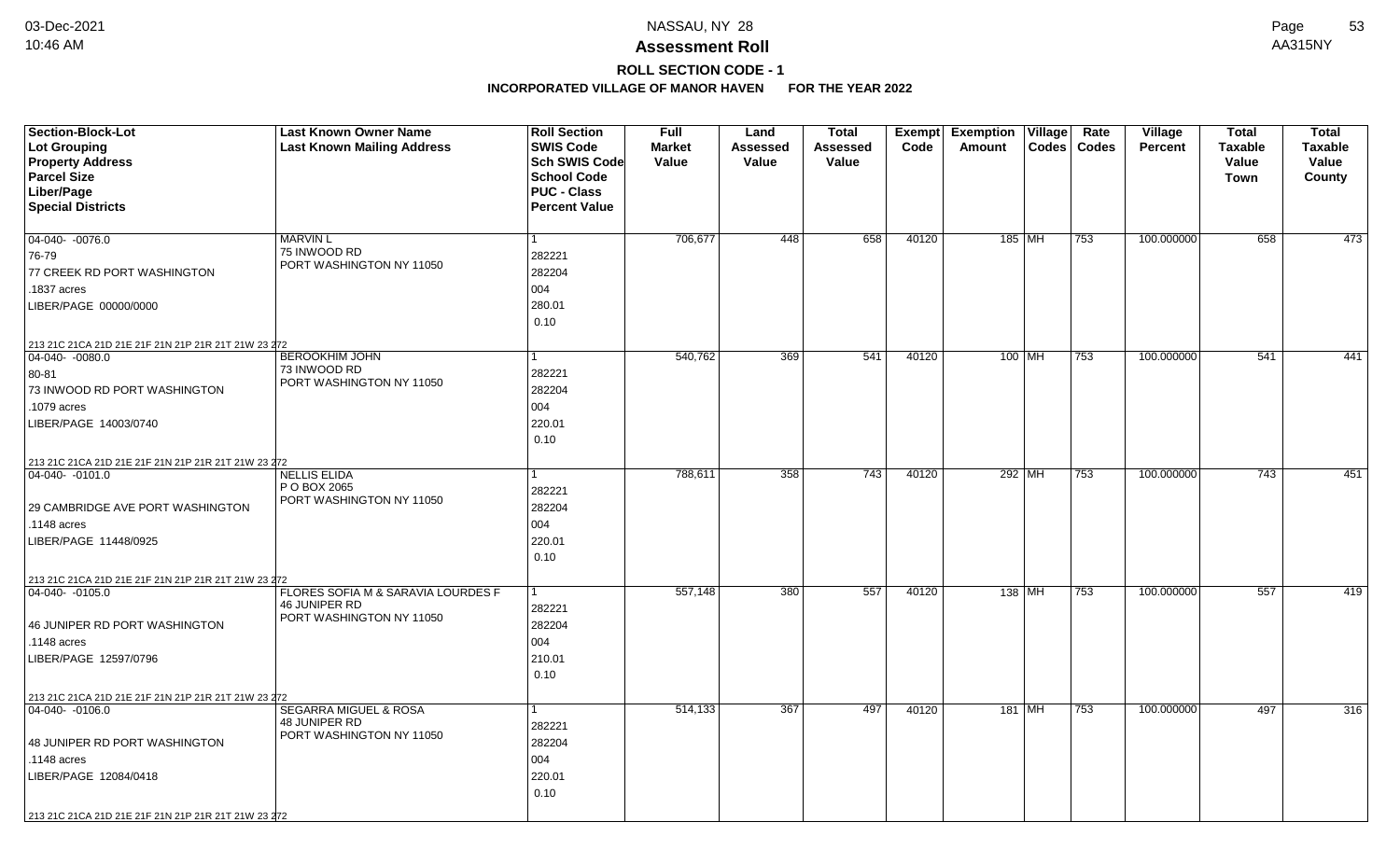**ROLL SECTION CODE - 1**

| <b>Section-Block-Lot</b>                                               | <b>Last Known Owner Name</b>                | <b>Roll Section</b>  | <b>Full</b>   | Land            | <b>Total</b> | Exempt | <b>Exemption Village</b>   | Rate<br>Village                | <b>Total</b>   | <b>Total</b>     |
|------------------------------------------------------------------------|---------------------------------------------|----------------------|---------------|-----------------|--------------|--------|----------------------------|--------------------------------|----------------|------------------|
| <b>Lot Grouping</b>                                                    | <b>Last Known Mailing Address</b>           | <b>SWIS Code</b>     | <b>Market</b> | <b>Assessed</b> | Assessed     | Code   | Amount<br>$\textsf{Codes}$ | <b>Codes</b><br><b>Percent</b> | <b>Taxable</b> | <b>Taxable</b>   |
| <b>Property Address</b>                                                |                                             | <b>Sch SWIS Code</b> | Value         | Value           | Value        |        |                            |                                | Value          | Value            |
| <b>Parcel Size</b>                                                     |                                             | <b>School Code</b>   |               |                 |              |        |                            |                                | <b>Town</b>    | County           |
| Liber/Page                                                             |                                             | <b>PUC - Class</b>   |               |                 |              |        |                            |                                |                |                  |
| <b>Special Districts</b>                                               |                                             | <b>Percent Value</b> |               |                 |              |        |                            |                                |                |                  |
|                                                                        |                                             |                      |               |                 |              |        |                            |                                |                |                  |
| 04-040- -0109.0                                                        | <b>CIBANTS O</b>                            | 1                    | 796,804       | 374             | 784          | 40120  | 228 MH                     | 100.000000<br>753              | 784            | 556              |
|                                                                        | 10 CEDAR LN                                 | 282221               |               |                 |              |        |                            |                                |                |                  |
| 52 JUNIPER RD PORT WASHINGTON                                          | SANDS POINT NY 11050                        | 282204               |               |                 |              |        |                            |                                |                |                  |
| .1148 acres                                                            |                                             | 004                  |               |                 |              |        |                            |                                |                |                  |
| LIBER/PAGE 08376/0243                                                  |                                             | 220.01               |               |                 |              |        |                            |                                |                |                  |
|                                                                        |                                             | 0.10                 |               |                 |              |        |                            |                                |                |                  |
| 213 21C 21CA 21D 21E 21F 21N 21P 21R 21T 21W 23 272                    |                                             |                      |               |                 |              |        |                            |                                |                |                  |
| 04-040- -0111.0                                                        | <b>BOROUMAND KEVIN</b>                      |                      | 992,502       | 361             | 944          | 40120  | 231 MH                     | 753<br>100.000000              | 944            | $\overline{713}$ |
|                                                                        | 54 JUNIPER RD                               | 282221               |               |                 |              |        |                            |                                |                |                  |
| 54 JUNIPER RD PORT WASHINGTON                                          | PORT WASHINGTON NY 11050                    | 282204               |               |                 |              |        |                            |                                |                |                  |
| .1148 acres                                                            |                                             | 004                  |               |                 |              |        |                            |                                |                |                  |
| LIBER/PAGE 14085/0786                                                  |                                             | 210.01               |               |                 |              |        |                            |                                |                |                  |
|                                                                        |                                             | 0.10                 |               |                 |              |        |                            |                                |                |                  |
|                                                                        |                                             |                      |               |                 |              |        |                            |                                |                |                  |
| 213 21C 21CA 21D 21E 21F 21N 21P 21R 21T 21W 23 272<br>04-040- -0114.0 | <b>MANOR TOM LLC</b>                        |                      | 880,786       | 380             | 866          | 40120  | 331 MH                     | 753<br>100.000000              | 866            | 535              |
|                                                                        | 55 JUNIPER RD                               | 282221               |               |                 |              |        |                            |                                |                |                  |
|                                                                        | PORT WASHINGTON NY 11050                    |                      |               |                 |              |        |                            |                                |                |                  |
| 56 JUNIPER RD PORT WASHINGTON                                          |                                             | 282204               |               |                 |              |        |                            |                                |                |                  |
| .1148 acres                                                            |                                             | 004                  |               |                 |              |        |                            |                                |                |                  |
| LIBER/PAGE 13886/0280                                                  |                                             | 220.01               |               |                 |              |        |                            |                                |                |                  |
|                                                                        |                                             | 0.10                 |               |                 |              |        |                            |                                |                |                  |
| 213 21C 21CA 21D 21E 21F 21N 21P 21R 21T 21W 23 272                    |                                             |                      |               |                 |              |        |                            |                                |                |                  |
| $ 04-040-0118.0$                                                       | <b>BARTOLOTTA FRANK &amp; CARMELLA</b>      | 1                    | 788,611       | 380             | 789          | 40120  | $191$ MH                   | 100.000000<br>753              | 789            | 598              |
|                                                                        | 58 JUNIPER ROAD<br>PORT WASHINGTON NY 11050 | 282221               |               |                 |              |        |                            |                                |                |                  |
| 58 JUNIPER RD PORT WASHINGTON                                          |                                             | 282204               |               |                 |              |        |                            |                                |                |                  |
| .1148 acres                                                            |                                             | 004                  |               |                 |              |        |                            |                                |                |                  |
| LIBER/PAGE 09635/0459                                                  |                                             | 220.01               |               |                 |              |        |                            |                                |                |                  |
|                                                                        |                                             | 0.10                 |               |                 |              |        |                            |                                |                |                  |
| 213 21C 21CA 21D 21E 21F 21N 21P 21R 21T 21W 23 272                    |                                             |                      |               |                 |              |        |                            |                                |                |                  |
| 04-040-0119.0                                                          | SAGE BILLY J & ANDREA D                     | 1                    | 584,801       | 380             | 585          | 40120  | 135 MH                     | 753<br>100.000000              | 585            | 450              |
|                                                                        | 60 JUNIPER RD                               | 282221               |               |                 |              |        |                            |                                |                |                  |
| 60 JUNIPER RD PORT WASHINGTON                                          | PORT WASHINGTON NY 11050                    | 282204               |               |                 |              |        |                            |                                |                |                  |
| .1148 acres                                                            |                                             | 004                  |               |                 |              |        |                            |                                |                |                  |
| LIBER/PAGE 14096/0896                                                  |                                             | 210.01               |               |                 |              |        |                            |                                |                |                  |
|                                                                        |                                             | 0.10                 |               |                 |              |        |                            |                                |                |                  |
| 213 21C 21CA 21D 21E 21F 21N 21P 21R 21T 21W 23 272                    |                                             |                      |               |                 |              |        |                            |                                |                |                  |
|                                                                        |                                             |                      |               |                 |              |        |                            |                                |                |                  |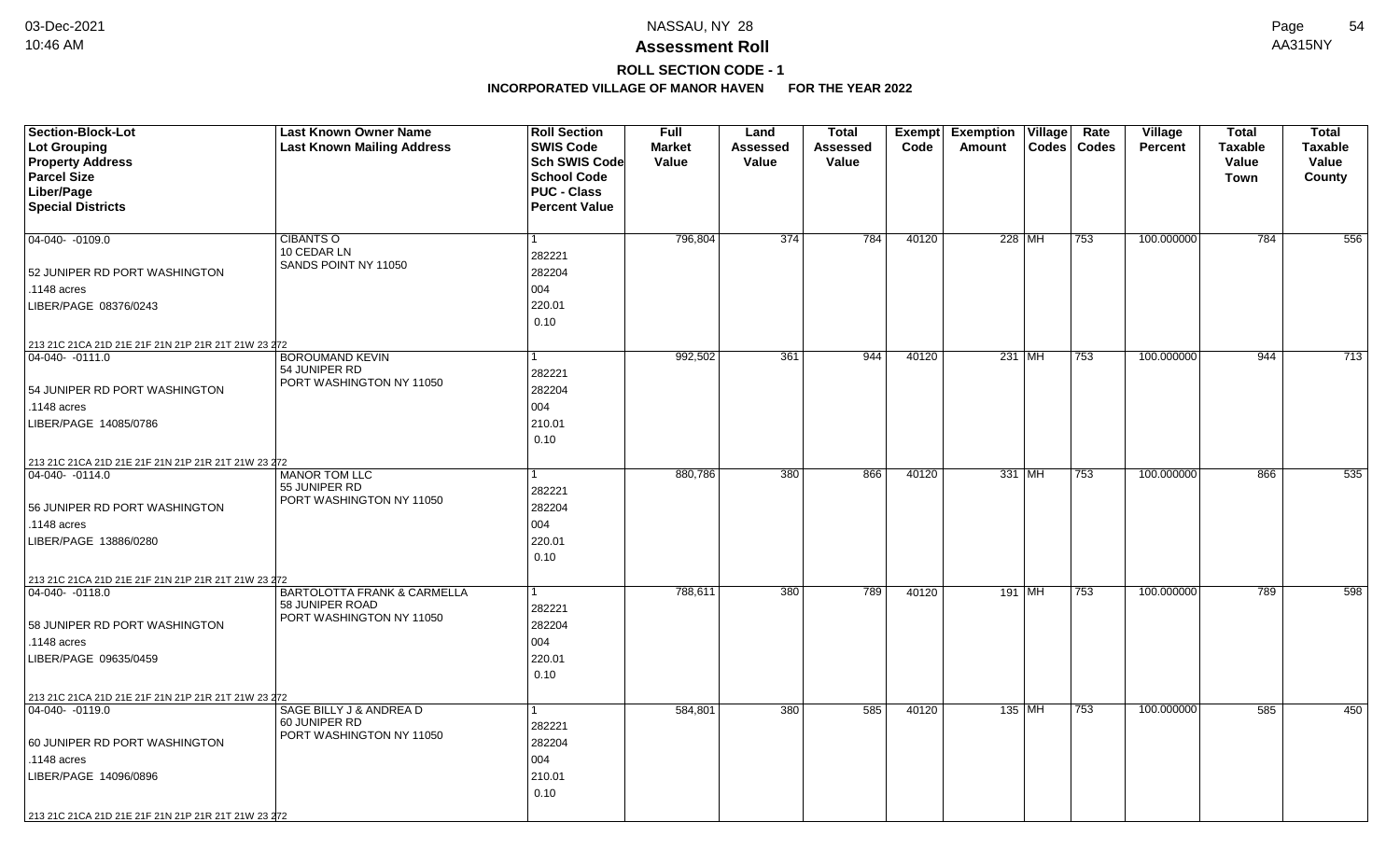# **ROLL SECTION CODE - 1**

| <b>Section-Block-Lot</b>                                                | <b>Last Known Owner Name</b>                   | <b>Roll Section</b>  | <b>Full</b>   | Land             | <b>Total</b> |       | Exempt Exemption Village |       | Rate          | Village        | <b>Total</b>   | <b>Total</b>   |
|-------------------------------------------------------------------------|------------------------------------------------|----------------------|---------------|------------------|--------------|-------|--------------------------|-------|---------------|----------------|----------------|----------------|
| <b>Lot Grouping</b>                                                     | <b>Last Known Mailing Address</b>              | <b>SWIS Code</b>     | <b>Market</b> | <b>Assessed</b>  | Assessed     | Code  | Amount                   |       | Codes   Codes | <b>Percent</b> | <b>Taxable</b> | <b>Taxable</b> |
| <b>Property Address</b>                                                 |                                                | Sch SWIS Code        | Value         | Value            | Value        |       |                          |       |               |                | Value          | Value          |
| <b>Parcel Size</b>                                                      |                                                | <b>School Code</b>   |               |                  |              |       |                          |       |               |                | <b>Town</b>    | County         |
| Liber/Page                                                              |                                                | <b>PUC - Class</b>   |               |                  |              |       |                          |       |               |                |                |                |
| <b>Special Districts</b>                                                |                                                | <b>Percent Value</b> |               |                  |              |       |                          |       |               |                |                |                |
|                                                                         |                                                |                      |               |                  |              |       |                          |       |               |                |                |                |
| 04-040- -0122.0                                                         | <b>IM KYUNGJIN</b>                             | 1                    | 631,913       | 346              | 576          | 40120 | 214   MH                 |       | 753           | 100.000000     | 576            | 362            |
|                                                                         | 62 JUNIPER RD                                  | 282221               |               |                  |              |       |                          |       |               |                |                |                |
| 62 JUNIPER RD PORT WASHINGTON                                           | PORT WASHINGTON NY 11050                       | 282204               |               |                  |              |       |                          |       |               |                |                |                |
| .1148 acres                                                             |                                                | 004                  |               |                  |              |       |                          |       |               |                |                |                |
| LIBER/PAGE 13219/0780                                                   |                                                | 210.01               |               |                  |              |       |                          |       |               |                |                |                |
|                                                                         |                                                | 0.10                 |               |                  |              |       |                          |       |               |                |                |                |
| 213 21C 21CA 21D 21E 21F 21N 21P 21R 21T 21W 23 272                     |                                                |                      |               |                  |              |       |                          |       |               |                |                |                |
| 04-040-0124.0                                                           | <b>DRAGO JAMES P &amp; BEATRICE</b>            |                      | 576,608       | $\overline{367}$ | 557          | 41121 |                          | 84 MH | 753           | 100.000000     | 445            | 293            |
|                                                                         | 64 JUNIPER ROAD                                | 282221               |               |                  |              | 41141 | 28                       |       |               |                |                |                |
| 64 JUNIPER RD PORT WASHINGTON                                           | PORT WASHINGTON NY 11050                       | 282204               |               |                  |              | 40120 | 152                      |       |               |                |                |                |
| .1148 acres                                                             |                                                | 004                  |               |                  |              |       |                          |       |               |                |                |                |
| LIBER/PAGE 06499/0416                                                   |                                                | 210.01               |               |                  |              |       |                          |       |               |                |                |                |
|                                                                         |                                                | 0.10                 |               |                  |              |       |                          |       |               |                |                |                |
|                                                                         |                                                |                      |               |                  |              |       |                          |       |               |                |                |                |
| 213 21C 21CA 21D 21E 21F 21N 21P 21R 21T 21W 23 272<br>$ 04-040-0127.0$ | <b>BUBICA NEVENKO &amp; ERSILIA</b>            |                      | 650,757       | 351              | 601          | 40120 | 250 MH                   |       | 753           | 100.000000     | 601            | 351            |
| 127                                                                     | 66 JUNIPER                                     | 282221               |               |                  |              |       |                          |       |               |                |                |                |
| 66 JUNIPER RD PORT WASHINGTON                                           | PORT WASHINGTON NY 11050                       | 282204               |               |                  |              |       |                          |       |               |                |                |                |
| .1148 acres                                                             |                                                | 004                  |               |                  |              |       |                          |       |               |                |                |                |
|                                                                         |                                                | 220.01               |               |                  |              |       |                          |       |               |                |                |                |
| LIBER/PAGE 09140/0124                                                   |                                                |                      |               |                  |              |       |                          |       |               |                |                |                |
|                                                                         |                                                | 0.10                 |               |                  |              |       |                          |       |               |                |                |                |
| 213 21C 21CA 21D 21E 21F 21N 21P 21R 21T 21W 23 272                     |                                                |                      |               |                  |              |       |                          |       |               |                |                |                |
| 04-040- -0129.0                                                         | <b>JP EASTERN CREST LLC</b><br>113 MAIN STREET | 1                    | 679,025       | 380              | 679          | 40120 | $144$ MH                 |       | 753           | 100.000000     | 679            | 535            |
|                                                                         | PORT WASHINGTON NY 11050                       | 282221               |               |                  |              |       |                          |       |               |                |                |                |
| 68 JUNIPER RD PORT WASHINGTON                                           |                                                | 282204               |               |                  |              |       |                          |       |               |                |                |                |
| .1148 acres                                                             |                                                | 004                  |               |                  |              |       |                          |       |               |                |                |                |
| LIBER/PAGE 10700/0432                                                   |                                                | 220.01               |               |                  |              |       |                          |       |               |                |                |                |
|                                                                         |                                                | 0.10                 |               |                  |              |       |                          |       |               |                |                |                |
| 213 21C 21CA 21D 21E 21F 21N 21P 21R 21T 21W 23 272                     |                                                |                      |               |                  |              |       |                          |       |               |                |                |                |
| 04-040- -0156.0                                                         | <b>MOSS JEFFREY &amp; YVONNE</b>               | 1                    | 609,381       | 380              | 609          | 40120 | 113 MH                   |       | 753           | 100.000000     | 609            | 496            |
|                                                                         | 53 INWOOD ROAD<br>PORT WASHINGTON NY 11050     | 282221               |               |                  |              |       |                          |       |               |                |                |                |
| 53 INWOOD RD PORT WASHINGTON                                            |                                                | 282204               |               |                  |              |       |                          |       |               |                |                |                |
| .1148 acres                                                             |                                                | 004                  |               |                  |              |       |                          |       |               |                |                |                |
| LIBER/PAGE 11538/0902                                                   |                                                | 220.01               |               |                  |              |       |                          |       |               |                |                |                |
|                                                                         |                                                | 0.10                 |               |                  |              |       |                          |       |               |                |                |                |
| 213 21C 21CA 21D 21E 21F 21N 21P 21R 21T 21W 23 272                     |                                                |                      |               |                  |              |       |                          |       |               |                |                |                |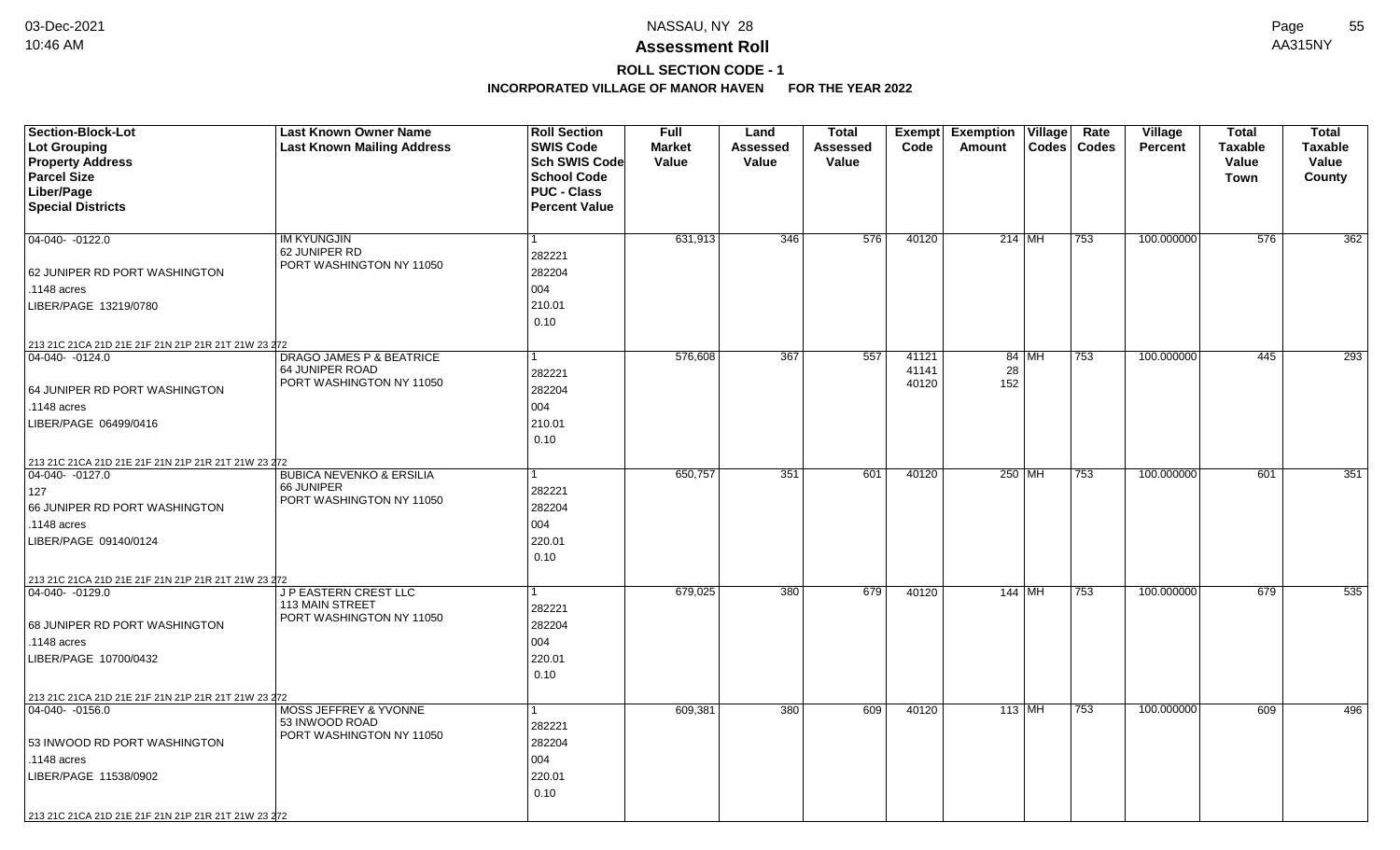## **Assessment Roll** 10:46 AM AA315NY

**ROLL SECTION CODE - 1**

| <b>Section-Block-Lot</b><br><b>Lot Grouping</b><br><b>Property Address</b><br><b>Parcel Size</b><br>Liber/Page<br><b>Special Districts</b>                                                                  | <b>Last Known Owner Name</b><br><b>Last Known Mailing Address</b>                                        | <b>Roll Section</b><br><b>SWIS Code</b><br><b>Sch SWIS Code</b><br><b>School Code</b><br><b>PUC - Class</b><br><b>Percent Value</b> | <b>Full</b><br><b>Market</b><br>Value | Land<br><b>Assessed</b><br>Value | <b>Total</b><br><b>Assessed</b><br>Value | Exempt<br>Code | <b>Exemption Village</b><br>Amount | Rate<br>Codes   Codes | Village<br>Percent | <b>Total</b><br><b>Taxable</b><br>Value<br><b>Town</b> | <b>Total</b><br><b>Taxable</b><br>Value<br>County |
|-------------------------------------------------------------------------------------------------------------------------------------------------------------------------------------------------------------|----------------------------------------------------------------------------------------------------------|-------------------------------------------------------------------------------------------------------------------------------------|---------------------------------------|----------------------------------|------------------------------------------|----------------|------------------------------------|-----------------------|--------------------|--------------------------------------------------------|---------------------------------------------------|
| $04-040-0160.0$<br>47 INWOOD RD PORT WASHINGTON<br>.1377 acres<br>LIBER/PAGE 12160/0504                                                                                                                     | ROYAL SECURITY & WELDING INC<br>24 BROOKBRIDGE RD<br>GREAT NECK NY 11023                                 | $\overline{1}$<br>282221<br>282204<br>004<br>220.01                                                                                 | 642,154                               | $\overline{417}$                 | 642                                      | 40120          | 148 MH                             | $ 753\rangle$         | 100.000000         | 642                                                    | 494                                               |
| 213 21C 21CA 21D 21E 21F 21N 21P 21R 21T 21W 23 272                                                                                                                                                         |                                                                                                          | 0.10                                                                                                                                |                                       |                                  |                                          |                |                                    |                       |                    |                                                        |                                                   |
| $ 04-040-0163.0$<br>45 INWOOD RD PORT WASHINGTON<br>$.1148$ acres<br>LIBER/PAGE 11277/0539                                                                                                                  | <b>CURMI EDWARD &amp; RHODA</b><br>45 INWOOD ROAD<br>PORT WASHINGTON NY 11050                            | 282221<br>282204<br>004<br>210.01<br>0.10                                                                                           | 888,979                               | 380                              | 889                                      | 40120          | 258 MH                             | $ 753\rangle$         | 100.000000         | 889                                                    | 631                                               |
| 213 21C 21CA 21D 21E 21F 21N 21P 21R 21T 21W 23 272<br>$\boxed{04-041 - 0019.0}$<br>19-20,118<br>60 KIRKWOOD RD PORT WASHINGTON<br>$\vert$ .1148 acres<br>LIBER/PAGE 12525/0990                             | FAY CHRISTOPHER J & RHONDA L<br>60 KIRKWOOD RD<br>PORT WASHINGTON NY 11050                               | $\overline{1}$<br>282221<br>282204<br>004<br>210.01<br>0.10                                                                         | 586,849                               | 380                              | 587                                      | 40120          | $130$ MH                           | $\overline{753}$      | 100.000000         | 587                                                    | 457                                               |
| 213 21C 21CA 21D 21E 21F 21N 21P 21R 21T 21W 23 272<br>$ 04-041- -0101.0 $<br>40 KIRKWOOD RD PORT WASHINGTON<br>.1148 acres<br>LIBER/PAGE 13185/0108<br>213 21C 21CA 21D 21E 21F 21N 21P 21R 21T 21W 23 272 | <b>STACCONI TRUST</b><br>CUMMINGS MARILU & STACCONI JOHN F<br>40 KIRKWOOD RD<br>PORT WASHINGTON NY 11050 | 282221<br>282204<br>004<br>220.01<br>0.10                                                                                           | 765,055                               | 380                              | 758                                      | 40120          | $179$ MH                           | 753                   | 100.000000         | 758                                                    | 579                                               |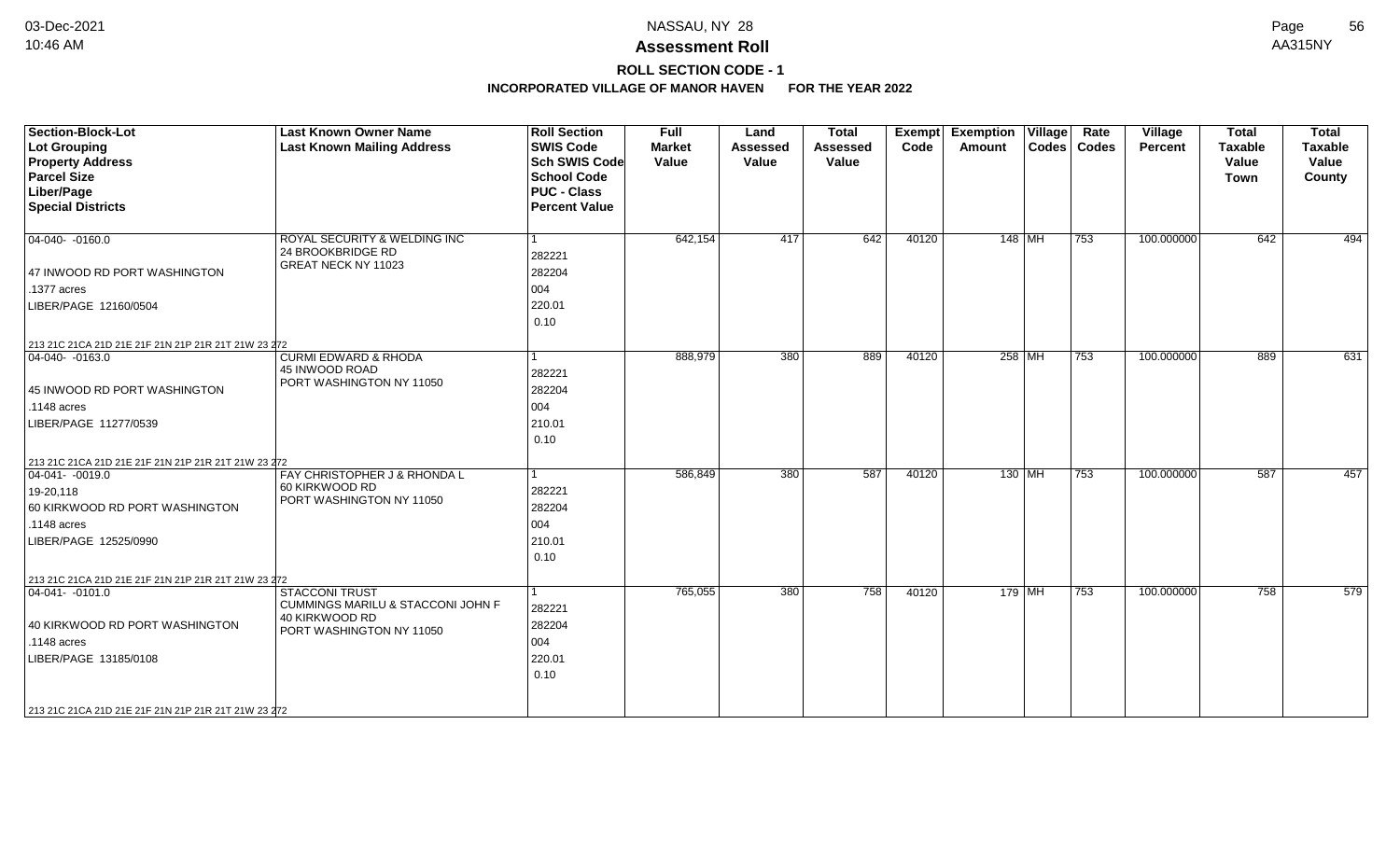# **ROLL SECTION CODE - 1**

| Section-Block-Lot                                   | <b>Last Known Owner Name</b>                  | <b>Roll Section</b>  | Full          | Land     | <b>Total</b> | <b>Exempt</b> | <b>Exemption Village</b> | Rate | Village        | <b>Total</b>   | <b>Total</b>     |
|-----------------------------------------------------|-----------------------------------------------|----------------------|---------------|----------|--------------|---------------|--------------------------|------|----------------|----------------|------------------|
| Lot Grouping                                        | <b>Last Known Mailing Address</b>             | <b>SWIS Code</b>     | <b>Market</b> | Assessed | Assessed     | Code          | Codes   Codes<br>Amount  |      | <b>Percent</b> | <b>Taxable</b> | <b>Taxable</b>   |
| <b>Property Address</b>                             |                                               | <b>Sch SWIS Code</b> | Value         | Value    | Value        |               |                          |      |                | Value          | Value            |
| <b>Parcel Size</b>                                  |                                               | <b>School Code</b>   |               |          |              |               |                          |      |                | Town           | County           |
| Liber/Page                                          |                                               | <b>PUC - Class</b>   |               |          |              |               |                          |      |                |                |                  |
| <b>Special Districts</b>                            |                                               | <b>Percent Value</b> |               |          |              |               |                          |      |                |                |                  |
|                                                     |                                               |                      | 500,819       | 362      | 477          | 40120         | $102$ MH                 | 753  | 100.000000     | 477            | $\overline{375}$ |
| 04-041- -0104.0                                     | DECESARE ALEX M<br>42 KIRKWOOD RD             |                      |               |          |              |               |                          |      |                |                |                  |
|                                                     | PORT WASHINGTON NY 11050                      | 282221               |               |          |              |               |                          |      |                |                |                  |
| 42 KIRKWOOD RD PORT WASHINGTON                      |                                               | 282204               |               |          |              |               |                          |      |                |                |                  |
| .1148 acres                                         |                                               | 004                  |               |          |              |               |                          |      |                |                |                  |
| LIBER/PAGE 13707/0270                               |                                               | 210.01               |               |          |              |               |                          |      |                |                |                  |
|                                                     |                                               | 0.10                 |               |          |              |               |                          |      |                |                |                  |
| 213 21C 21CA 21D 21E 21F 21N 21P 21R 21T 21W 23 272 |                                               |                      |               |          |              |               |                          |      |                |                |                  |
| 04-041- -0107.0                                     | <b>46 KIRKWOOD LLC</b><br>2608 ROUTE 112      |                      | 1,121,466     | 380      | 1,121        | 44220         | $627$ MH                 | 753  | 100.000000     | 494            | 443              |
|                                                     | MELVILLE NY 11747                             | 282221               |               |          |              | 40120         | 51                       |      |                |                |                  |
| 46 KIRKWOOD RD PORT WASHINGTON                      |                                               | 282204               |               |          |              |               |                          |      |                |                |                  |
| .1148 acres                                         |                                               | 004                  |               |          |              |               |                          |      |                |                |                  |
| LIBER/PAGE 13570/0160                               |                                               | 220.01               |               |          |              |               |                          |      |                |                |                  |
|                                                     |                                               | 0.10                 |               |          |              |               |                          |      |                |                |                  |
| 213 21C 21CA 21D 21E 21F 21N 21P 21R 21T 21W 23 272 |                                               |                      |               |          |              |               |                          |      |                |                |                  |
| 04-041- -0109.0                                     | <b>AUTUMN PARK CO LLC</b>                     |                      | 557,148       | 380      | 557          | 40120         | 98 MH                    | 753  | 100.000000     | 557            | 459              |
|                                                     | 33 SINTSINK DR W<br>PORT WASHINGTON NY 11050  | 282221               |               |          |              |               |                          |      |                |                |                  |
| 48 KIRKWOOD RD PORT WASHINGTON                      |                                               | 282204               |               |          |              |               |                          |      |                |                |                  |
| .1148 acres                                         |                                               | 004                  |               |          |              |               |                          |      |                |                |                  |
| LIBER/PAGE 13834/0861                               |                                               | 210.01               |               |          |              |               |                          |      |                |                |                  |
|                                                     |                                               | 0.10                 |               |          |              |               |                          |      |                |                |                  |
| 213 21C 21CA 21D 21E 21F 21N 21P 21R 21T 21W 23 272 |                                               |                      |               |          |              |               |                          |      |                |                |                  |
| $ 04-041- -0112.0$                                  | <b>MAZZEI GAETANO &amp; FEDERICA</b>          | 1                    | 597,091       | 365      | 573          | 40120         | 157 MH                   | 753  | 100.000000     | 573            | 416              |
|                                                     | 50 KIRKWOOD ROAD                              | 282221               |               |          |              |               |                          |      |                |                |                  |
| 50 KIRKWOOD RD PORT WASHINGTON                      | PORT WASHINGTON NY 11050                      | 282204               |               |          |              |               |                          |      |                |                |                  |
| .1148 acres                                         |                                               | 004                  |               |          |              |               |                          |      |                |                |                  |
| LIBER/PAGE 10630/0428                               |                                               | 220.01               |               |          |              |               |                          |      |                |                |                  |
|                                                     |                                               | 0.10                 |               |          |              |               |                          |      |                |                |                  |
| 213 21C 21CA 21D 21E 21F 21N 21P 21R 21T 21W 23 272 |                                               |                      |               |          |              |               |                          |      |                |                |                  |
| $ 04 - 041 - -0114.0$                               | <b>MARCIN EDWARD &amp; JESSICA</b>            | 1                    | 574,559       | 346      | 523          | 40120         | 113 MH                   | 753  | 100.000000     | 523            | 410              |
|                                                     | 54 KIRKWOOD DRIVE<br>PORT WASHINGTON NY 11050 | 282221               |               |          |              |               |                          |      |                |                |                  |
| 54 KIRTWOOD DR PORT WASHINGTON                      |                                               | 282204               |               |          |              |               |                          |      |                |                |                  |
| .1148 acres                                         |                                               | 004                  |               |          |              |               |                          |      |                |                |                  |
| LIBER/PAGE 09241/0209                               |                                               | 210.01               |               |          |              |               |                          |      |                |                |                  |
|                                                     |                                               | 0.10                 |               |          |              |               |                          |      |                |                |                  |
| 213 21C 21CA 21D 21E 21F 21N 21P 21R 21T 21W 23 272 |                                               |                      |               |          |              |               |                          |      |                |                |                  |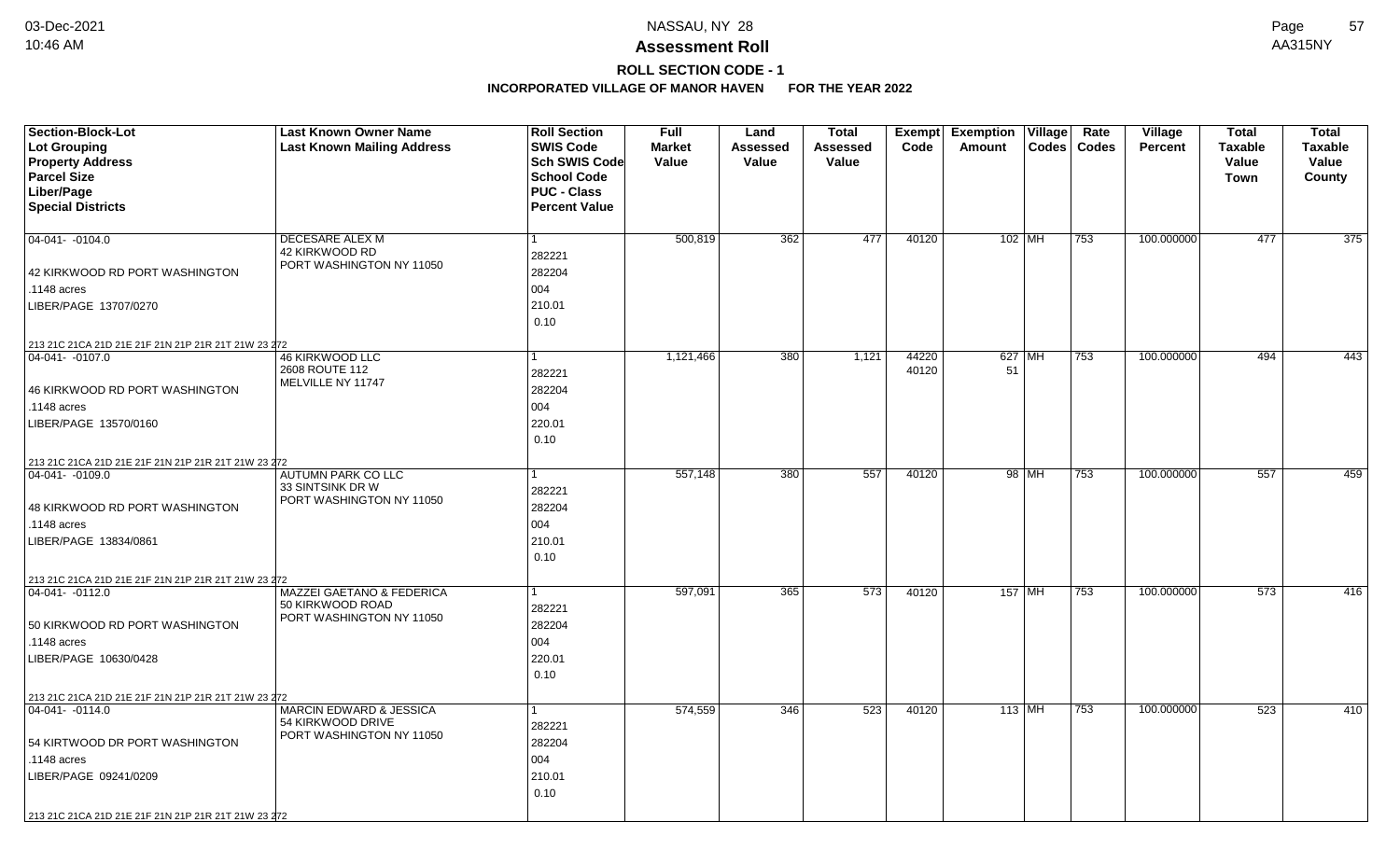## **Assessment Roll** 10:46 AM AA315NY

## **ROLL SECTION CODE - 1**

| Section-Block-Lot                                   | <b>Last Known Owner Name</b>                       | <b>Roll Section</b>  | <b>Full</b>   | Land     | <b>Total</b>     | Exempt | <b>Exemption Village</b> | Rate | Village        | <b>Total</b>   | <b>Total</b>   |
|-----------------------------------------------------|----------------------------------------------------|----------------------|---------------|----------|------------------|--------|--------------------------|------|----------------|----------------|----------------|
| <b>Lot Grouping</b>                                 | <b>Last Known Mailing Address</b>                  | <b>SWIS Code</b>     | <b>Market</b> | Assessed | Assessed         | Code   | Codes   Codes<br>Amount  |      | <b>Percent</b> | <b>Taxable</b> | <b>Taxable</b> |
| <b>Property Address</b>                             |                                                    | Sch SWIS Code        | Value         | Value    | Value            |        |                          |      |                | Value          | Value          |
| <b>Parcel Size</b>                                  |                                                    | <b>School Code</b>   |               |          |                  |        |                          |      |                | Town           | County         |
| Liber/Page                                          |                                                    | <b>PUC - Class</b>   |               |          |                  |        |                          |      |                |                |                |
| <b>Special Districts</b>                            |                                                    | <b>Percent Value</b> |               |          |                  |        |                          |      |                |                |                |
| 04-041- -0117.0                                     |                                                    | $\mathbf{1}$         | 542,810       | 380      | $\overline{543}$ | 40120  | 108 MH                   | 753  | 100.000000     | 543            | 435            |
|                                                     | NORWOOD REALTY INC<br>32 IRMA AVE                  |                      |               |          |                  |        |                          |      |                |                |                |
|                                                     | PORT WASHINGTON NY 11050                           | 282221               |               |          |                  |        |                          |      |                |                |                |
| 56 KIRKWOOD RD PORT WASHINGTON                      |                                                    | 282204               |               |          |                  |        |                          |      |                |                |                |
| .1148 acres                                         |                                                    | 004                  |               |          |                  |        |                          |      |                |                |                |
| LIBER/PAGE 11425/0382                               |                                                    | 210.01               |               |          |                  |        |                          |      |                |                |                |
|                                                     |                                                    | 0.10                 |               |          |                  |        |                          |      |                |                |                |
| 213 21C 21CA 21D 21E 21F 21N 21P 21R 21T 21W 23 272 |                                                    |                      |               |          |                  |        |                          |      |                |                |                |
| 04-041- -0122.0                                     | BAMBARA JOSEPH & BAMBARA MICHAEL<br>62 KIRKWOOD RD | 1                    | 1,066,161     | 380      | 1,066            | 40120  | 257 MH                   | 753  | 100.000000     | 1,066          | 809            |
|                                                     | PORT WASHINGTON NY 11050                           | 282221               |               |          |                  |        |                          |      |                |                |                |
| 62 KIRKWOOD RD PORT WASHINGTON                      |                                                    | 282204               |               |          |                  |        |                          |      |                |                |                |
| .1148 acres                                         |                                                    | 004                  |               |          |                  |        |                          |      |                |                |                |
| LIBER/PAGE 13966/0804                               |                                                    | 220.01               |               |          |                  |        |                          |      |                |                |                |
|                                                     |                                                    | 0.10                 |               |          |                  |        |                          |      |                |                |                |
| 213 21C 21CA 21D 21E 21F 21N 21P 21R 21T 21W 23 272 |                                                    |                      |               |          |                  |        |                          |      |                |                |                |
| $ 04-041- -0124.0$                                  | CHO SOO YON & YONG CHUL                            | 1                    | 699,422       | 380      | 699              | 40120  | $217$ MH                 | 753  | 100.000000     | 699            | 482            |
|                                                     | 64 KIRKWOOD RD<br>PORT WASHINGTON NY 11050         | 282221               |               |          |                  |        |                          |      |                |                |                |
| 64 KIRKWOOD RD PORT WASHINGTON                      |                                                    | 282204               |               |          |                  |        |                          |      |                |                |                |
| .1148 acres                                         |                                                    | 004                  |               |          |                  |        |                          |      |                |                |                |
| LIBER/PAGE 11851/0034                               |                                                    | 220.01               |               |          |                  |        |                          |      |                |                |                |
|                                                     |                                                    | 0.10                 |               |          |                  |        |                          |      |                |                |                |
| 213 21C 21CA 21D 21E 21F 21N 21P 21R 21T 21W 23 272 |                                                    |                      |               |          |                  |        |                          |      |                |                |                |
| $ 04-041- -0140.0$                                  | ESCANDON SEGUNDO & CHEVEZ ROSA                     | $\mathbf{1}$         | 607,333       | 380      | 607              | 40120  | 99 MH                    | 753  | 100.000000     | 607            | 508            |
|                                                     | 67 JUNIPER RD<br>PORT WASHINGTON NY 11050          | 282221               |               |          |                  |        |                          |      |                |                |                |
| 67 JUNIPER RD PORT WASHINGTON                       |                                                    | 282204               |               |          |                  |        |                          |      |                |                |                |
| .1148 acres                                         |                                                    | 004                  |               |          |                  |        |                          |      |                |                |                |
| LIBER/PAGE 11943/0638                               |                                                    | 220.01               |               |          |                  |        |                          |      |                |                |                |
|                                                     |                                                    | 0.10                 |               |          |                  |        |                          |      |                |                |                |
| 213 21C 21CA 21D 21E 21F 21N 21P 21R 21T 21W 23 272 |                                                    |                      |               |          |                  |        |                          |      |                |                |                |
| $ 04-041- -0141.0$                                  | TIBERIA F P                                        | $\mathbf{1}$         | 779,393       | 417      | 780              | 40120  | 159 MH                   | 753  | 100.000000     | 780            | 621            |
| 141,143                                             | 65 JUNIPER<br>PORT WASHINGTON NY 11050             | 282221               |               |          |                  |        |                          |      |                |                |                |
| 65 JUNIPER RD PORT WASHINGTON                       |                                                    | 282204               |               |          |                  |        |                          |      |                |                |                |
| .1377 acres                                         |                                                    | 004                  |               |          |                  |        |                          |      |                |                |                |
| LIBER/PAGE 07321/0741                               |                                                    | 220.01               |               |          |                  |        |                          |      |                |                |                |
|                                                     |                                                    | 0.10                 |               |          |                  |        |                          |      |                |                |                |
| 213 21C 21CA 21D 21E 21F 21N 21P 21R 21T 21W 23 272 |                                                    |                      |               |          |                  |        |                          |      |                |                |                |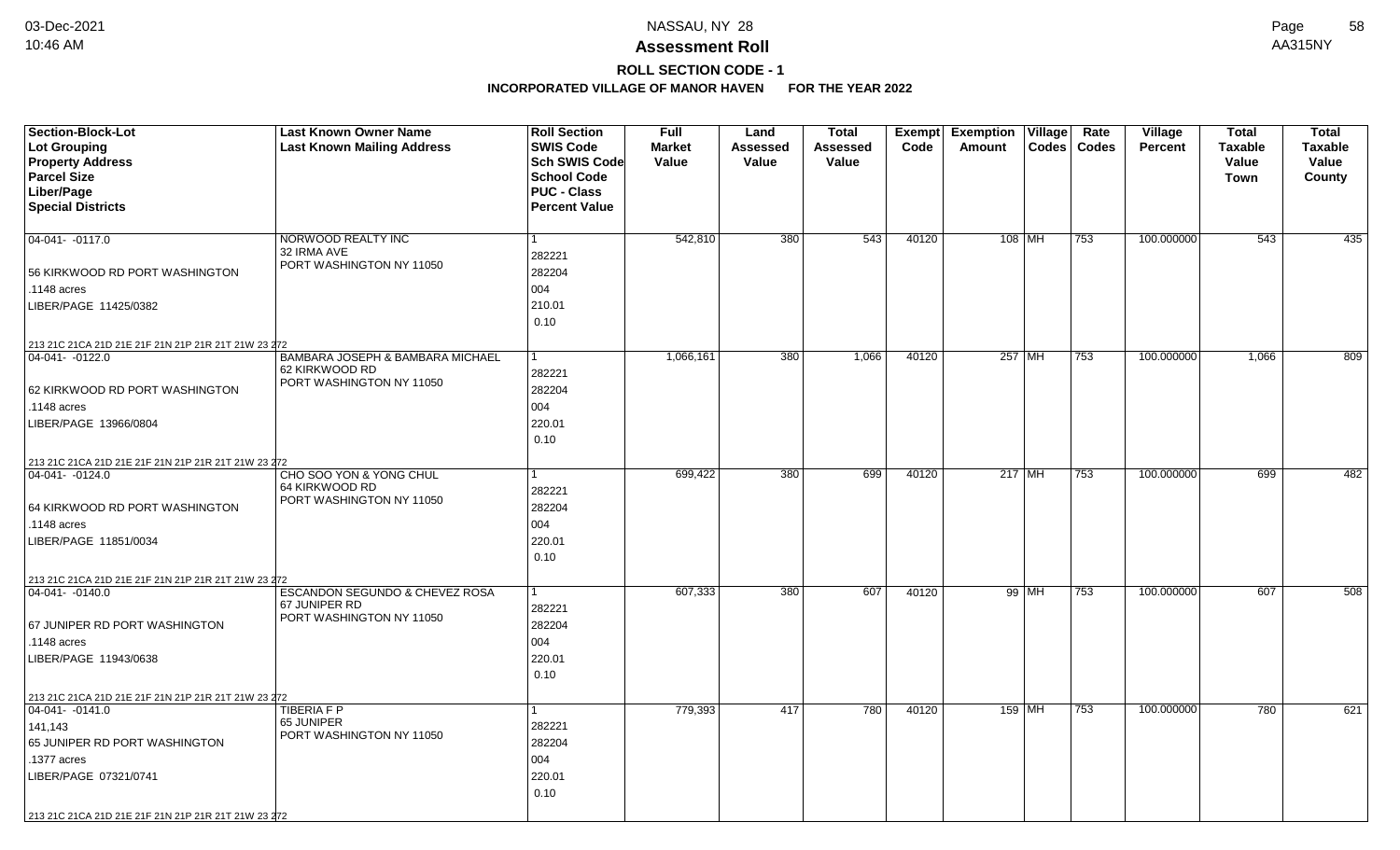# **ROLL SECTION CODE - 1**

| Section-Block-Lot<br>Lot Grouping                   | <b>Last Known Owner Name</b><br><b>Last Known Mailing Address</b> | <b>Roll Section</b><br><b>SWIS Code</b>  | <b>Full</b><br><b>Market</b> | Land<br><b>Assessed</b> | <b>Total</b><br><b>Assessed</b> | Exempt<br>Code | <b>Exemption Village</b><br><b>Amount</b> |          | Rate<br>Codes   Codes | <b>Village</b><br><b>Percent</b> | <b>Total</b><br><b>Taxable</b> | <b>Total</b><br><b>Taxable</b> |
|-----------------------------------------------------|-------------------------------------------------------------------|------------------------------------------|------------------------------|-------------------------|---------------------------------|----------------|-------------------------------------------|----------|-----------------------|----------------------------------|--------------------------------|--------------------------------|
| <b>Property Address</b>                             |                                                                   | Sch SWIS Code                            | Value                        | Value                   | Value                           |                |                                           |          |                       |                                  | Value                          | Value                          |
| <b>Parcel Size</b><br>Liber/Page                    |                                                                   | <b>School Code</b><br><b>PUC - Class</b> |                              |                         |                                 |                |                                           |          |                       |                                  | Town                           | County                         |
| <b>Special Districts</b>                            |                                                                   | <b>Percent Value</b>                     |                              |                         |                                 |                |                                           |          |                       |                                  |                                |                                |
|                                                     |                                                                   |                                          |                              |                         |                                 |                |                                           |          |                       |                                  |                                |                                |
| 04-041- -0145.0                                     | <b>CIBANTS OSKAR</b><br>63 JUNIPER RD                             | $\mathbf{1}$                             | 1,071,282                    | 380                     | 1,071                           | 40120          | 188 MH                                    |          | 753                   | 100.000000                       | 1,071                          | 883                            |
| 63 JUNIPER RD PORT WASHINGTON                       | PORT WASHINGTON NY 11050                                          | 282221<br>282204                         |                              |                         |                                 |                |                                           |          |                       |                                  |                                |                                |
| .1148 acres                                         |                                                                   | 004                                      |                              |                         |                                 |                |                                           |          |                       |                                  |                                |                                |
| LIBER/PAGE 13348/0906                               |                                                                   | 220.01                                   |                              |                         |                                 |                |                                           |          |                       |                                  |                                |                                |
|                                                     |                                                                   | 0.10                                     |                              |                         |                                 |                |                                           |          |                       |                                  |                                |                                |
| 213 21C 21CA 21D 21E 21F 21N 21P 21R 21T 21W 23 272 |                                                                   |                                          |                              |                         |                                 |                |                                           |          |                       |                                  |                                |                                |
| 04-041- -0148.0                                     | ZHANG YIYUN                                                       | $\mathbf 1$                              | 631,913                      | 380                     | 632                             | 40120          |                                           | 138   MH | 753                   | 100.000000                       | 618                            | 480                            |
|                                                     | 61 JUNIPER RD<br>PORT WASHINGTON NY 11050                         | 282221                                   |                              |                         |                                 | 44220          | 14                                        |          |                       |                                  |                                |                                |
| 61 JUNIPER RD PORT WASHINGTON                       |                                                                   | 282204                                   |                              |                         |                                 |                |                                           |          |                       |                                  |                                |                                |
| .1148 acres                                         |                                                                   | 004                                      |                              |                         |                                 |                |                                           |          |                       |                                  |                                |                                |
| LIBER/PAGE 13423/0606                               |                                                                   | 210.01                                   |                              |                         |                                 |                |                                           |          |                       |                                  |                                |                                |
|                                                     |                                                                   | 0.10                                     |                              |                         |                                 |                |                                           |          |                       |                                  |                                |                                |
| 213 21C 21CA 21D 21E 21F 21N 21P 21R 21T 21W 23 272 |                                                                   |                                          |                              |                         |                                 |                |                                           |          |                       |                                  |                                |                                |
| 04-041-0150.0                                       | <b>DEJANA VINCENT</b>                                             |                                          | 630,889                      | 346                     | 575                             | 40120          | $215$ MH                                  |          | 753                   | 100.000000                       | 575                            | 360                            |
|                                                     | 68 CARLTON AVE<br>PORT WASHINGTON NY 11050                        | 282221                                   |                              |                         |                                 |                |                                           |          |                       |                                  |                                |                                |
| 57 JUNIPER RD PORT WASHINGTON                       |                                                                   | 282204                                   |                              |                         |                                 |                |                                           |          |                       |                                  |                                |                                |
| .1148 acres                                         |                                                                   | 004                                      |                              |                         |                                 |                |                                           |          |                       |                                  |                                |                                |
| LIBER/PAGE 09695/0489                               |                                                                   | 230.01                                   |                              |                         |                                 |                |                                           |          |                       |                                  |                                |                                |
|                                                     |                                                                   | 0.10                                     |                              |                         |                                 |                |                                           |          |                       |                                  |                                |                                |
| 213 21C 21CA 21D 21E 21F 21N 21P 21R 21T 21W 23 272 |                                                                   |                                          |                              |                         |                                 |                |                                           |          |                       |                                  |                                |                                |
| 04-041- -0153.0                                     | 55 JUNIPER LLC                                                    | 1                                        | 809,094                      | 380                     | 805                             | 40120          | 302 MH                                    |          | 753                   | 100.000000                       | 805                            | 503                            |
|                                                     | 7 SLOCUM AVE<br>PORT WASHINGTON NY 11050                          | 282221                                   |                              |                         |                                 |                |                                           |          |                       |                                  |                                |                                |
| 55 JUNIPER RD PORT WASHINGTON                       |                                                                   | 282204                                   |                              |                         |                                 |                |                                           |          |                       |                                  |                                |                                |
| .1148 acres                                         |                                                                   | 004                                      |                              |                         |                                 |                |                                           |          |                       |                                  |                                |                                |
| LIBER/PAGE 11171/0716                               |                                                                   | 220.01                                   |                              |                         |                                 |                |                                           |          |                       |                                  |                                |                                |
|                                                     |                                                                   | 0.10                                     |                              |                         |                                 |                |                                           |          |                       |                                  |                                |                                |
| 213 21C 21CA 21D 21E 21F 21N 21P 21R 21T 21W 23 272 |                                                                   |                                          |                              |                         |                                 |                |                                           |          |                       |                                  |                                |                                |
| 04-041- -0155.0                                     | YICK MANAGEMENT LLC<br>57 - 23 226TH ST                           | 1                                        | 1,037,791                    | 371                     | 1,013                           | 40120          |                                           | 235 MH   | 753                   | 100.000000                       | 1,013                          | 778                            |
|                                                     | FLUSHING NY 11364                                                 | 282221                                   |                              |                         |                                 |                |                                           |          |                       |                                  |                                |                                |
| 53 JUNIPER RD PORT WASHINGTON                       |                                                                   | 282204                                   |                              |                         |                                 |                |                                           |          |                       |                                  |                                |                                |
| .1148 acres                                         |                                                                   | 004                                      |                              |                         |                                 |                |                                           |          |                       |                                  |                                |                                |
| LIBER/PAGE 13206/0543                               |                                                                   | 220.01                                   |                              |                         |                                 |                |                                           |          |                       |                                  |                                |                                |
|                                                     |                                                                   | 0.10                                     |                              |                         |                                 |                |                                           |          |                       |                                  |                                |                                |
| 213 21C 21CA 21D 21E 21F 21N 21P 21R 21T 21W 23 272 |                                                                   |                                          |                              |                         |                                 |                |                                           |          |                       |                                  |                                |                                |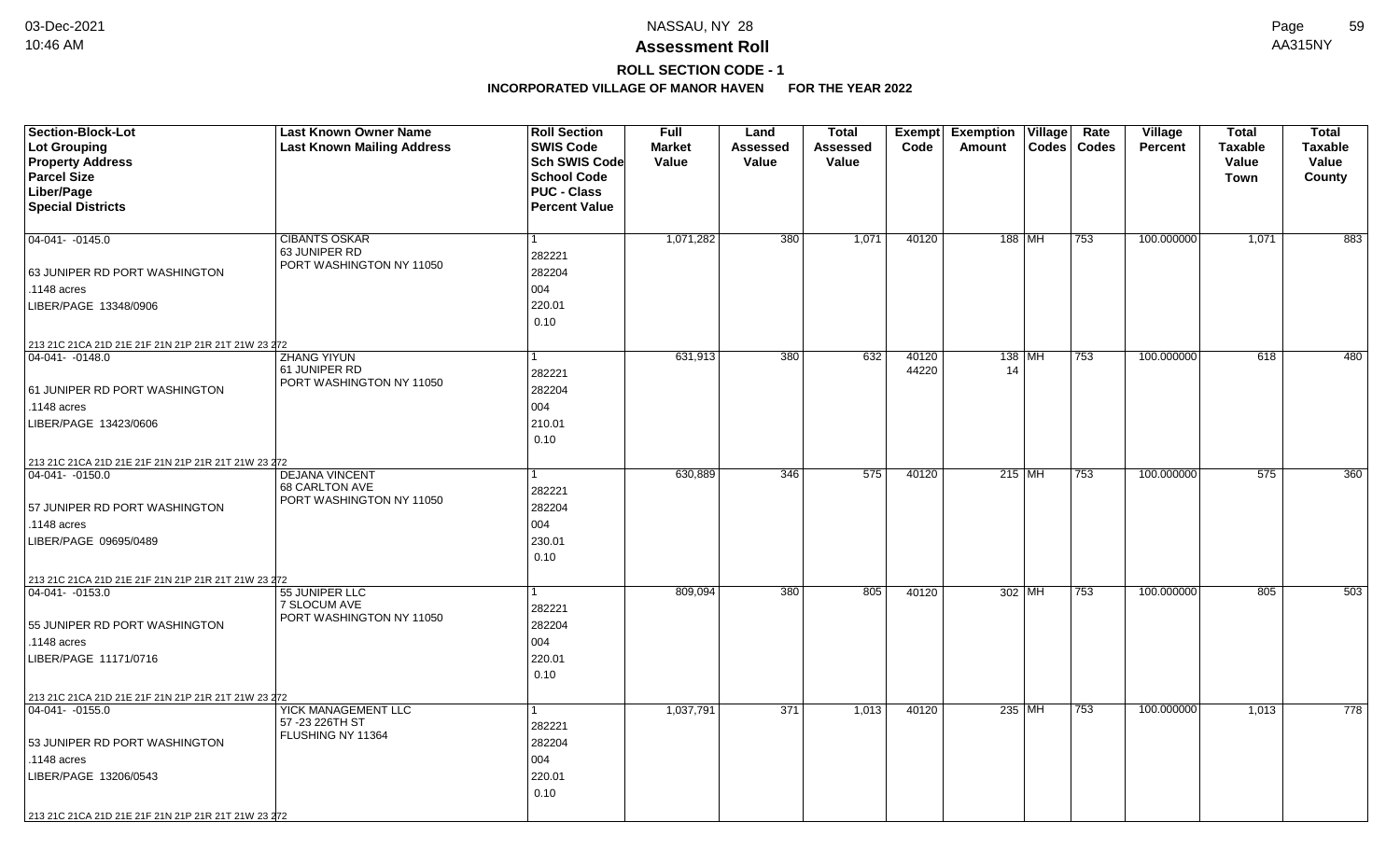## **ROLL SECTION CODE - 1**

| Section-Block-Lot<br>Lot Grouping<br><b>Property Address</b><br><b>Parcel Size</b><br>Liber/Page<br><b>Special Districts</b>                                                                               | <b>Last Known Owner Name</b><br><b>Last Known Mailing Address</b>                                   | <b>Roll Section</b><br><b>SWIS Code</b><br><b>Sch SWIS Code</b><br><b>School Code</b><br><b>PUC - Class</b><br><b>Percent Value</b> | Full<br><b>Market</b><br>Value | Land<br><b>Assessed</b><br>Value | <b>Total</b><br><b>Assessed</b><br>Value | <b>Exempt</b><br>Code | <b>Exemption</b><br>Amount | Village  | Rate<br>Codes   Codes | <b>Village</b><br>Percent | <b>Total</b><br><b>Taxable</b><br>Value<br><b>Town</b> | <b>Total</b><br><b>Taxable</b><br>Value<br>County |
|------------------------------------------------------------------------------------------------------------------------------------------------------------------------------------------------------------|-----------------------------------------------------------------------------------------------------|-------------------------------------------------------------------------------------------------------------------------------------|--------------------------------|----------------------------------|------------------------------------------|-----------------------|----------------------------|----------|-----------------------|---------------------------|--------------------------------------------------------|---------------------------------------------------|
| $\boxed{04-041 - -0158.0}$<br>49 JUNIPER RD PORT WASHINGTON<br>.1148 acres<br>LIBER/PAGE 11061/0838                                                                                                        | CASAVECCHIA DAVID & JOHN<br>33 HIGHLAND AVE<br>PORT WASHINGTON NY 11050                             | 282221<br>282204<br>004<br>220.01<br>0.10                                                                                           | 770,176                        | $\overline{380}$                 | 673                                      | 40120                 |                            | 263 MH   | 753                   | 100.000000                | 673                                                    | 410                                               |
| 213 21C 21CA 21D 21E 21F 21N 21P 21R 21T 21W 23 272<br>$ 04-041- -0160.0 $<br>47 JUNIPER RD PORT WASHINGTON<br>.1148 acres<br>LIBER/PAGE 11898/0826<br>213 21C 21CA 21D 21E 21F 21N 21P 21R 21T 21W 23 272 | <b>MAGID BARRY BORIS</b><br>9 BROOKBRIDGE RD<br>GREAT NECK NY 11021                                 | 282221<br>282204<br>004<br>220.01<br>0.10                                                                                           | 774,272                        | 369                              | 751                                      | 40120                 |                            | $219$ MH | 753                   | 100.000000                | 751                                                    | 532                                               |
| $ 04-041- -0163.0$<br>45 JUNIPER RD PORT WASHINGTON<br>$.1148$ acres<br>LIBER/PAGE 13172/0044<br>213 21C 21CA 21D 21E 21F 21N 21P 21R 21T 21W 23 272                                                       | <b>WOLF JORDAN M &amp;</b><br><b>ILARDI KIMBERLY R</b><br>45 JUNIPER RD<br>PORT WASHINGTON NY 11050 | 282221<br>282204<br>004<br>210.01<br>0.10                                                                                           | 611,429                        | 380                              | 611                                      | 40120                 |                            | $121$ MH | 753                   | 100.000000                | 611                                                    | 490                                               |
| $ 04-041- -0165.0$<br>33-35 CAMBRIDGE AVE PORT WASHINGTON<br>.1148 acres<br>LIBER/PAGE 11331/0605<br>213 21C 21CA 21D 21E 21F 21N 21P 21R 21T 21W 23 272                                                   | PISANO ETAL PAUL<br>33 - 35 CAMBRIDGE<br>PORT WASHINGTON NY 11050                                   | 282221<br>282204<br>004<br>220.01<br>0.10                                                                                           | 802,949                        | 380                              | 803                                      | 40120                 |                            | 169 MH   | 753                   | 100.000000                | 803                                                    | 634                                               |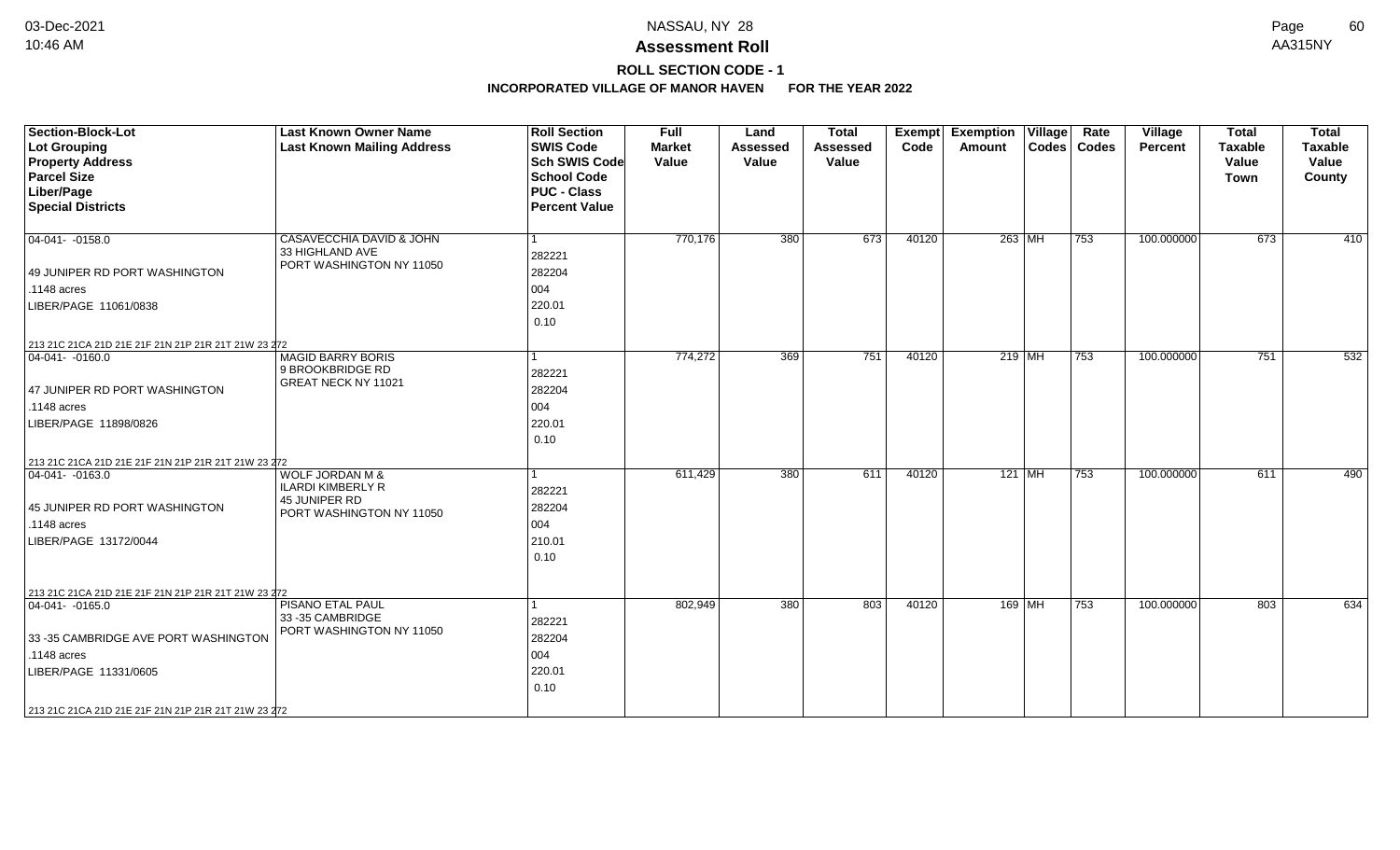## **Assessment Roll** 10:46 AM AA315NY

**ROLL SECTION CODE - 1**

| <b>Section-Block-Lot</b><br><b>Lot Grouping</b><br><b>Property Address</b><br><b>Parcel Size</b><br>Liber/Page<br><b>Special Districts</b>                                                                    | <b>Last Known Owner Name</b><br><b>Last Known Mailing Address</b>                                                    | <b>Roll Section</b><br><b>SWIS Code</b><br>Sch SWIS Code<br><b>School Code</b><br><b>PUC - Class</b><br><b>Percent Value</b> | <b>Full</b><br><b>Market</b><br>Value | Land<br><b>Assessed</b><br>Value | <b>Total</b><br><b>Assessed</b><br>Value | <b>Exempt</b><br>Code | <b>Exemption Village</b><br>Codes   Codes<br>Amount | Rate       | Village<br><b>Percent</b> | <b>Total</b><br><b>Taxable</b><br>Value<br><b>Town</b> | <b>Total</b><br><b>Taxable</b><br>Value<br>County |
|---------------------------------------------------------------------------------------------------------------------------------------------------------------------------------------------------------------|----------------------------------------------------------------------------------------------------------------------|------------------------------------------------------------------------------------------------------------------------------|---------------------------------------|----------------------------------|------------------------------------------|-----------------------|-----------------------------------------------------|------------|---------------------------|--------------------------------------------------------|---------------------------------------------------|
| $\boxed{04-041 - 0166.0}$<br>71 JUNIPER RD PORT WASHINGTON<br>.1217 acres<br>LIBER/PAGE 13884/0685                                                                                                            | <b>CARPINELLI MARIE A TRUST</b><br>VALENTI DONNA M & CARPINELLI ANTHONY<br>71 JUNIPER RD<br>PORT WASHINGTON NY 11050 | 282221<br>282204<br>004<br>210.01<br>0.10                                                                                    | 609,893                               | 358                              | 558                                      | 40120                 | 188 MH                                              | 753        | 100.000000                | 558                                                    | 370                                               |
| 213 21C 21CA 21D 21E 21F 21N 21P 21R 21T 21W 23 272<br>$ 04-041- -0167.0$<br>69 JUNIPER RD PORT WASHINGTON<br>.1148 acres<br>LIBER/PAGE 13292/0547                                                            | DELAO LUIS & YASMIN<br>69 JUNIPER ROAD<br>PORT WASHINGTON NY 11050                                                   | 282221<br>282204<br>004<br>220.01<br>0.10                                                                                    | 604,260                               | 358                              | 569                                      | 40120                 | 94 MH                                               | 753        | 100.000000                | 569                                                    | 475                                               |
| 213 21C 21CA 21D 21E 21F 21N 21P 21R 21T 21W 23 272<br>04-041- -0168.A<br>168A-168B<br>68 KIRKWOOD RD PORT WASHINGTON<br>.1837 acres<br>LIBER/PAGE 08002/0500<br>21C 21CA 21D 21E 21F 21N 21P 21R 21T 21W 272 | BARTOLOTTA SANDRO & EDNA<br>68 KIRKWOOD RD<br>PORT WASHINGTON NY 11050                                               | 282251<br>282204<br>004<br>220.01<br>0.10                                                                                    | 858,254                               | 481                              | 858                                      | 40120                 | 181   MH<br>∣SP                                     | 751<br>753 | 97.695707<br>2.304293     | 838<br>20                                              | 661<br>16                                         |
| 213 21C 21CA 21D 21E 21F 21N 21P 21R 21T 21W 23 272<br>$ 04 - 041 - 0170.0$<br>77 JUNIPER RD PORT WASHINGTON<br>.0964 acres<br>LIBER/PAGE 13839/0525<br>213 21C 21CA 21D 21E 21F 21N 21P 21R 21T 21W 23 272   | 77 JUNIPER LLC<br>77 JUNIPER RD<br>PORT WASHINGTON NY 11050                                                          | 282221<br>282204<br>004<br>220.01<br>0.10                                                                                    | 748,900                               | 300                              | 749                                      | 44220<br>40120        | $24$ MH<br>166                                      | 753        | 100.000000                | 725                                                    | 559                                               |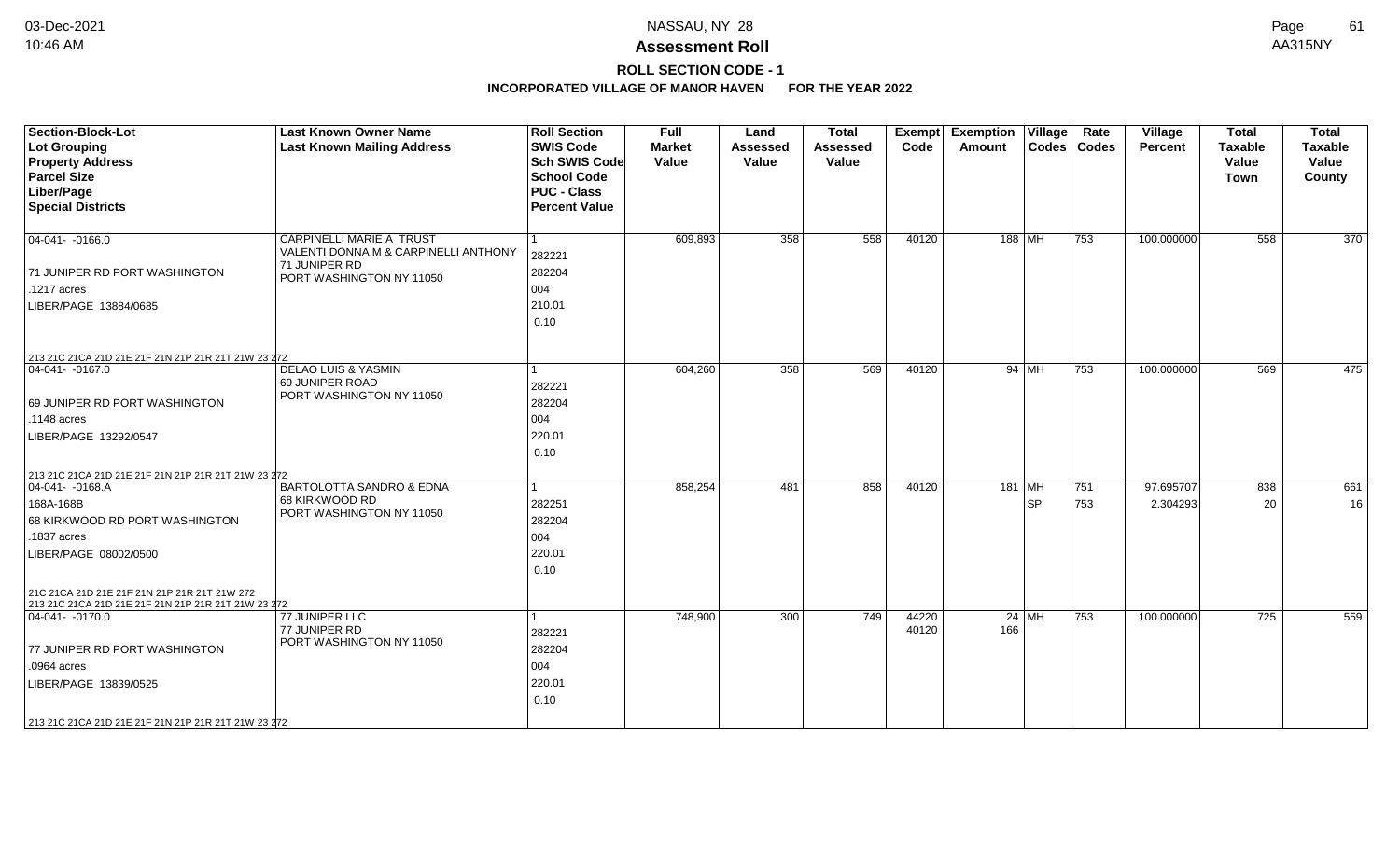## **Assessment Roll** 10:46 AM AA315NY

**ROLL SECTION CODE - 1**

| Section-Block-Lot                                                                                   | <b>Last Known Owner Name</b>                             | <b>Roll Section</b>  | <b>Full</b>   | Land            | <b>Total</b> | <b>Exempt</b> | <b>Exemption Village</b> |                            | Rate          | <b>Village</b> | <b>Total</b>   | <b>Total</b>   |
|-----------------------------------------------------------------------------------------------------|----------------------------------------------------------|----------------------|---------------|-----------------|--------------|---------------|--------------------------|----------------------------|---------------|----------------|----------------|----------------|
| Lot Grouping                                                                                        | <b>Last Known Mailing Address</b>                        | <b>SWIS Code</b>     | <b>Market</b> | <b>Assessed</b> | Assessed     | Code          | Amount                   |                            | Codes   Codes | Percent        | <b>Taxable</b> | <b>Taxable</b> |
| <b>Property Address</b>                                                                             |                                                          | <b>Sch SWIS Code</b> | Value         | Value           | Value        |               |                          |                            |               |                | Value          | Value          |
| <b>Parcel Size</b>                                                                                  |                                                          | <b>School Code</b>   |               |                 |              |               |                          |                            |               |                | <b>Town</b>    | County         |
| Liber/Page                                                                                          |                                                          | <b>PUC - Class</b>   |               |                 |              |               |                          |                            |               |                |                |                |
| <b>Special Districts</b>                                                                            |                                                          | <b>Percent Value</b> |               |                 |              |               |                          |                            |               |                |                |                |
|                                                                                                     |                                                          |                      |               |                 |              |               |                          |                            |               |                |                |                |
| $\boxed{04-041 - -0171.0}$                                                                          | <b>LAVACCA DOMINICK &amp; LUCIANA</b><br>81 JUNIPER ROAD |                      | 1,062,064     | 441             | 1,062        | 40120         | $190$ MH                 |                            | 751           | 99.688958      | 1,059          | 869            |
| 171-172                                                                                             | PORT WASHINGTON NY 11050                                 | 282251               |               |                 |              |               |                          | <b>SP</b>                  | 753           | 0.311042       | 3              | 3              |
| 81 JUNIPER RD PORT WASHINGTON                                                                       |                                                          | 282204               |               |                 |              |               |                          |                            |               |                |                |                |
| $.1545$ acres                                                                                       |                                                          | 004                  |               |                 |              |               |                          |                            |               |                |                |                |
| LIBER/PAGE 09508/0531                                                                               |                                                          | 220.01               |               |                 |              |               |                          |                            |               |                |                |                |
|                                                                                                     |                                                          | 0.10                 |               |                 |              |               |                          |                            |               |                |                |                |
| 21C 21CA 21D 21E 21F 21N 21P 21R 21T 21W 272<br>213 21C 21CA 21D 21E 21F 21N 21P 21R 21T 21W 23 272 |                                                          |                      |               |                 |              |               |                          |                            |               |                |                |                |
| $ 04-042-0016.0$                                                                                    | <b>SHROYER ETAL ANNE</b>                                 |                      | 648,299       | 323             | 615          | 40120         |                          | 188   MH                   | 753           | 100.000000     | 615            | 427            |
| $16 - 17$                                                                                           | 54 LINWOOD ROAD NORTH                                    | 282221               |               |                 |              |               |                          |                            |               |                |                |                |
| 54 LINWOOD RD PORT WASHINGTON                                                                       | PORT WASHINGTON NY 11050                                 | 282204               |               |                 |              |               |                          |                            |               |                |                |                |
| .0918 acres                                                                                         |                                                          | 004                  |               |                 |              |               |                          |                            |               |                |                |                |
| LIBER/PAGE 11624/0178                                                                               |                                                          | 220.01               |               |                 |              |               |                          |                            |               |                |                |                |
|                                                                                                     |                                                          | 0.10                 |               |                 |              |               |                          |                            |               |                |                |                |
|                                                                                                     |                                                          |                      |               |                 |              |               |                          |                            |               |                |                |                |
| 213 21C 21CA 21D 21E 21F 21N 21P 21R 21T 21W 23 272<br>$\overline{04-042}$ -0018.0                  | SPINELLI RISVEGLIA & M                                   |                      | 680,048       | 340             | 679          | 40120         |                          | 116 $\overline{\text{MH}}$ | 753           | 100.000000     | 679            | 563            |
|                                                                                                     | <b>12 BANK STREET</b>                                    | 282221               |               |                 |              |               |                          |                            |               |                |                |                |
| 18-19                                                                                               | PORT WASHINGTON NY 11050                                 |                      |               |                 |              |               |                          |                            |               |                |                |                |
| 56 LINWOOD RD PORT WASHINGTON                                                                       |                                                          | 282204               |               |                 |              |               |                          |                            |               |                |                |                |
| .0918 acres                                                                                         |                                                          | 004                  |               |                 |              |               |                          |                            |               |                |                |                |
| LIBER/PAGE 09813/0124                                                                               |                                                          | 220.01               |               |                 |              |               |                          |                            |               |                |                |                |
|                                                                                                     |                                                          | 0.10                 |               |                 |              |               |                          |                            |               |                |                |                |
| 213 21C 21CA 21D 21E 21F 21N 21P 21R 21T 21W 23 272                                                 |                                                          |                      |               |                 |              |               |                          |                            |               |                |                |                |
| $\boxed{04-042 - 0020.0}$                                                                           | <b>HUSSAIN ASIF &amp; JANNA</b>                          |                      | 639,819       | 301             | 566          | 40120         |                          | $242$ MH                   | 753           | 100.000000     | 566            | 324            |
| $ 20-21 $                                                                                           | 58 LINWOOD ROAD NORTH                                    | 282221               |               |                 |              |               |                          |                            |               |                |                |                |
| 58 LINWOOD RD PORT WASHINGTON                                                                       | PORT WASHINGTON NY 11050                                 | 282204               |               |                 |              |               |                          |                            |               |                |                |                |
| .0918 acres                                                                                         |                                                          | 004                  |               |                 |              |               |                          |                            |               |                |                |                |
| LIBER/PAGE 11124/0216                                                                               |                                                          | 210.01               |               |                 |              |               |                          |                            |               |                |                |                |
|                                                                                                     |                                                          | 0.10                 |               |                 |              |               |                          |                            |               |                |                |                |
|                                                                                                     |                                                          |                      |               |                 |              |               |                          |                            |               |                |                |                |
| 213 21C 21CA 21D 21E 21F 21N 21P 21R 21T 21W 23 272                                                 |                                                          |                      |               |                 |              |               |                          |                            |               |                |                |                |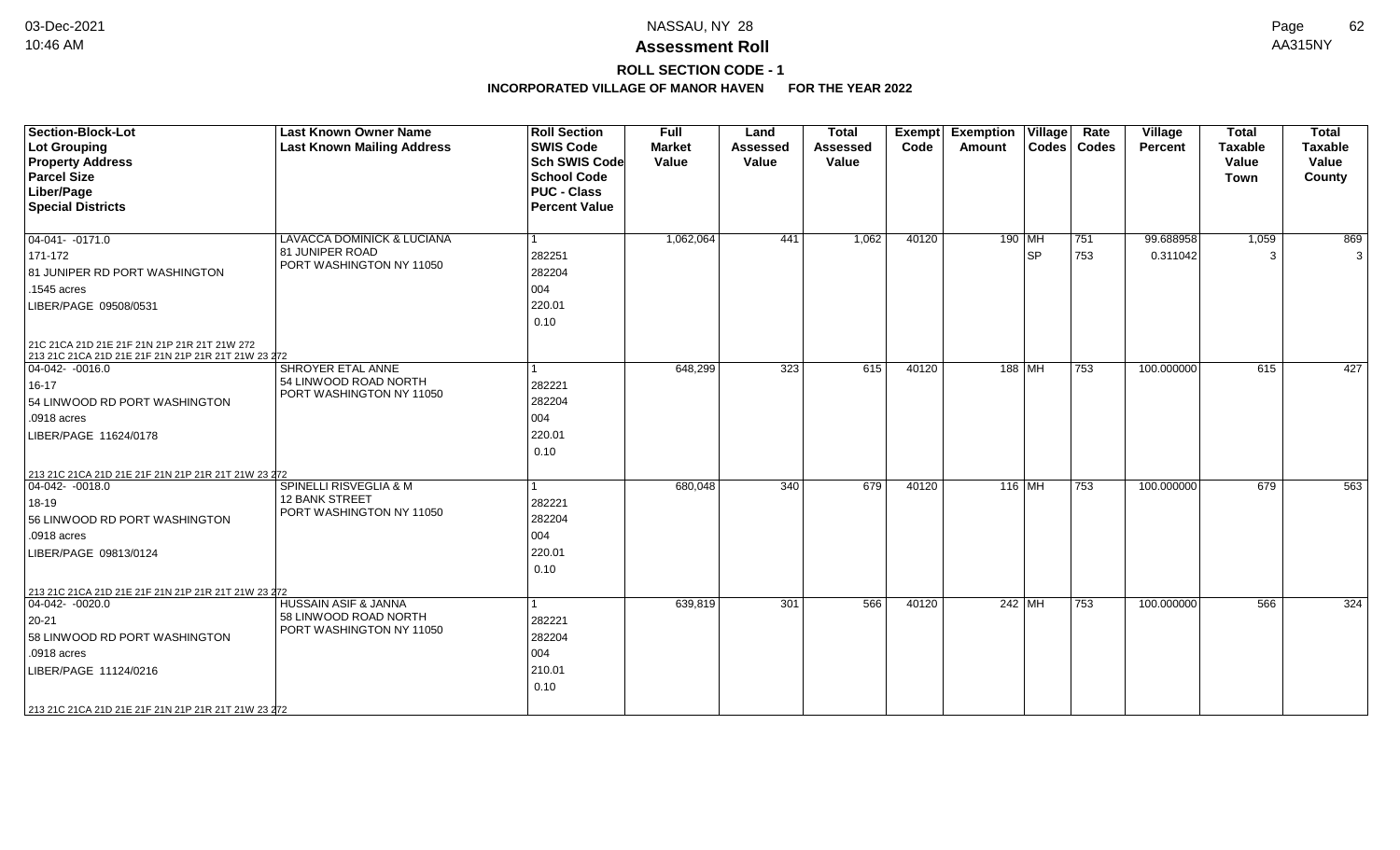**ROLL SECTION CODE - 1**

| Section-Block-Lot<br>Lot Grouping<br><b>Property Address</b><br><b>Parcel Size</b><br>Liber/Page<br><b>Special Districts</b>                                                                                         | <b>Last Known Owner Name</b><br><b>Last Known Mailing Address</b>                                        | <b>Roll Section</b><br><b>SWIS Code</b><br><b>Sch SWIS Code</b><br><b>School Code</b><br><b>PUC - Class</b><br><b>Percent Value</b> | <b>Full</b><br><b>Market</b><br>Value | Land<br><b>Assessed</b><br>Value | <b>Total</b><br><b>Assessed</b><br>Value | <b>Exempt</b><br>Code | <b>Exemption Village</b><br><b>Amount</b> |                 | Rate<br>Codes   Codes | Village<br><b>Percent</b> | <b>Total</b><br><b>Taxable</b><br>Value<br><b>Town</b> | <b>Total</b><br><b>Taxable</b><br>Value<br>County |
|----------------------------------------------------------------------------------------------------------------------------------------------------------------------------------------------------------------------|----------------------------------------------------------------------------------------------------------|-------------------------------------------------------------------------------------------------------------------------------------|---------------------------------------|----------------------------------|------------------------------------------|-----------------------|-------------------------------------------|-----------------|-----------------------|---------------------------|--------------------------------------------------------|---------------------------------------------------|
| $04-042 - 0027.0$<br>27-29<br>64 LINWOOD AVE PORT WASHINGTON<br>.1377 acres<br>LIBER/PAGE 12973/0125                                                                                                                 | <b>VOGEL CLIFFORD</b><br>64 LINWOOD RD N<br>PORT WASHINGTON NY 11050                                     | l 1<br>282221<br>282204<br>004<br>220.01<br>0.10                                                                                    | 705,653                               | 417                              | 650                                      | 40120                 |                                           | $176$ MH        | 753                   | 100.000000                | 650                                                    | 474                                               |
| 213 21C 21CA 21D 21E 21F 21N 21P 21R 21T 21W 23 272<br>$04-042 - 0038.A$<br>38A-38B<br>KIRKWOOD RD PORT WASHINGTON<br>.0459 acres<br>LIBER/PAGE 11744/0051                                                           | <b>LEE SOON</b><br>69 KIRKWOOD RD<br>PORT WASHINGTON NY 11050                                            | 282221<br>282204<br>004<br>311.11<br>0.10                                                                                           | 24,068                                | $\overline{24}$                  | 24                                       |                       |                                           | MH<br><b>SP</b> | 753<br>751            | 50.344828<br>49.655172    | 12<br>12                                               | $\overline{12}$<br>12                             |
| 213 21C 21CA 21D 21E 21F 21N 21P 21R 21T 21W 23 272<br>21C 21CA 21D 21E 21F 21N 21P 21R 21T 21W 272<br>$\boxed{04-042 - 0039.0}$<br>39,140<br>69 KIRKWOOD RD PORT WASHINGTON<br>.1148 acres<br>LIBER/PAGE 11744/0051 | LEE SOON<br>69 KIRKWOOD ROAD<br>PORT WASHINGTON NY 11050                                                 | 282221<br>282204<br>004<br>210.01<br>0.10                                                                                           | 686,194                               | 380                              | 686                                      | 40120                 |                                           | 141 MH          | 753                   | 100.000000                | 686                                                    | 545                                               |
| 213 21C 21CA 21D 21E 21F 21N 21P 21R 21T 21W 23 272<br>$\overline{04-042}$ -0102.0<br>40 LINWOOD RD PORT WASHINGTON<br>$.1148$ acres<br>LIBER/PAGE 13678/0882<br>213 21C 21CA 21D 21E 21F 21N 21P 21R 21T 21W 23 272 | NUZZOLESE PAUL R (TRUST) &<br>LAPERA RICHARD A (TRUST)<br>301 SOUTH SEAS DR APT. 205<br>JUPITER FL 33477 | 282221<br>282204<br>004<br>220.01<br>0.10                                                                                           | 767,103                               | 363                              | $\overline{733}$                         | 40120                 |                                           | 209 MH          | 753                   | 100.000000                | 733                                                    | 524                                               |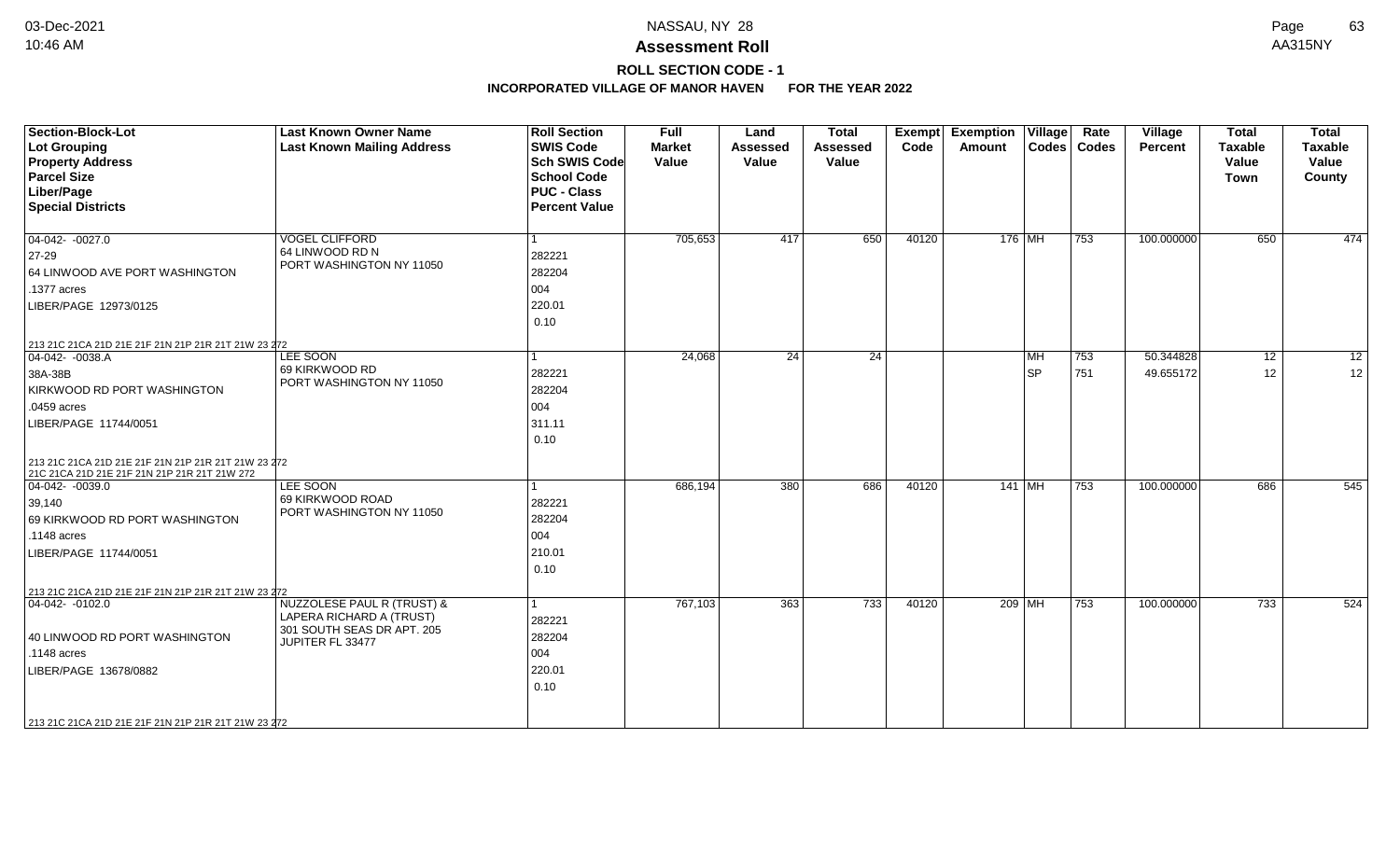# **ROLL SECTION CODE - 1**

| Section-Block-Lot<br><b>Lot Grouping</b><br><b>Property Address</b><br><b>Parcel Size</b><br>Liber/Page<br><b>Special Districts</b>                                                                                                                                                  | <b>Last Known Owner Name</b><br><b>Last Known Mailing Address</b>                             | <b>Roll Section</b><br><b>SWIS Code</b><br>Sch SWIS Code<br><b>School Code</b><br><b>PUC - Class</b><br><b>Percent Value</b> | Full<br><b>Market</b><br>Value | Land<br><b>Assessed</b><br>Value | <b>Total</b><br><b>Assessed</b><br>Value | Exempt<br>Code | <b>Exemption Village</b><br>Amount |                     | Rate<br>Codes   Codes | Village<br><b>Percent</b> | <b>Total</b><br><b>Taxable</b><br>Value<br>Town | <b>Total</b><br><b>Taxable</b><br>Value<br>County |
|--------------------------------------------------------------------------------------------------------------------------------------------------------------------------------------------------------------------------------------------------------------------------------------|-----------------------------------------------------------------------------------------------|------------------------------------------------------------------------------------------------------------------------------|--------------------------------|----------------------------------|------------------------------------------|----------------|------------------------------------|---------------------|-----------------------|---------------------------|-------------------------------------------------|---------------------------------------------------|
| $ 04-042-0104.0$<br>42 LINWOOD RD PORT WASHINGTON<br>.1148 acres<br>LIBER/PAGE 12120/0029                                                                                                                                                                                            | RADAY MARIE T LIFE ESTATE<br><b>GILLIN LINDA</b><br>42 LINWOOD RD<br>PORT WASHINGTON NY 11050 | 282221<br>282204<br>004<br>210.01<br>0.10                                                                                    | 470,094                        | 361                              | 446                                      | 40120          | 151 MH                             |                     | 753                   | 100.000000                | 446                                             | 295                                               |
| 213 21C 21CA 21D 21E 21F 21N 21P 21R 21T 21W 23 272<br>$\boxed{04-042 - 0107.0}$<br>44 LINWOOD RD PORT WASHINGTON<br>.1148 acres<br>LIBER/PAGE 09818/0316                                                                                                                            | <b>SCHACHTER JESSE &amp; ELEANOR</b><br>44 LINWOOD ROAD NO<br>PORT WASHINGTON NY 11050        | 282221<br>282204<br>004<br>220.01<br>0.10                                                                                    | 651,372                        | 380                              | 651                                      | 40120          | $126$ MH                           |                     | 753                   | 100.000000                | 651                                             | 525                                               |
| 213 21C 21CA 21D 21E 21F 21N 21P 21R 21T 21W 23 272<br>04-042- -0130.A<br>130A-130B-131-132-133<br><b>BROMPTON RD PORT WASHINGTON</b><br>.1300 acres<br>LIBER/PAGE 11656/0090<br>21C 21CA 21D 21E 21F 21N 21P 21R 21T 21W 272<br>213 21C 21CA 21D 21E 21F 21N 21P 21R 21T 21W 23 272 | <b>INTELMANN MICHAEL</b><br>2486 INGLEWOOD ST<br>EAST MEADOW NY 11554                         | 282251<br>282204<br>004<br>311.11<br>0.10                                                                                    | 40,455                         | 40                               | 40                                       | 40120          |                                    | $5$ MH<br><b>SP</b> | 751<br>753            | 17.886179<br>82.113821    | $\overline{7}$<br>33                            | 6<br>29                                           |
| $ 04-042-0142.0$<br>65 KIRKWOOD RD PORT WASHINGTON<br>.1148 acres<br>LIBER/PAGE 08335/0217<br>213 21C 21CA 21D 21E 21F 21N 21P 21R 21T 21W 23 272                                                                                                                                    | MASIELLO M C<br>65 KIRKWOOD RD<br>PORT WASHINGTON NY 11050                                    | 282221<br>282204<br>004<br>220.01<br>0.10                                                                                    | 810,118                        | 372                              | 792                                      | 41121<br>40120 | $119$ MH<br>175                    |                     | 753                   | 100.000000                | 673                                             | 498                                               |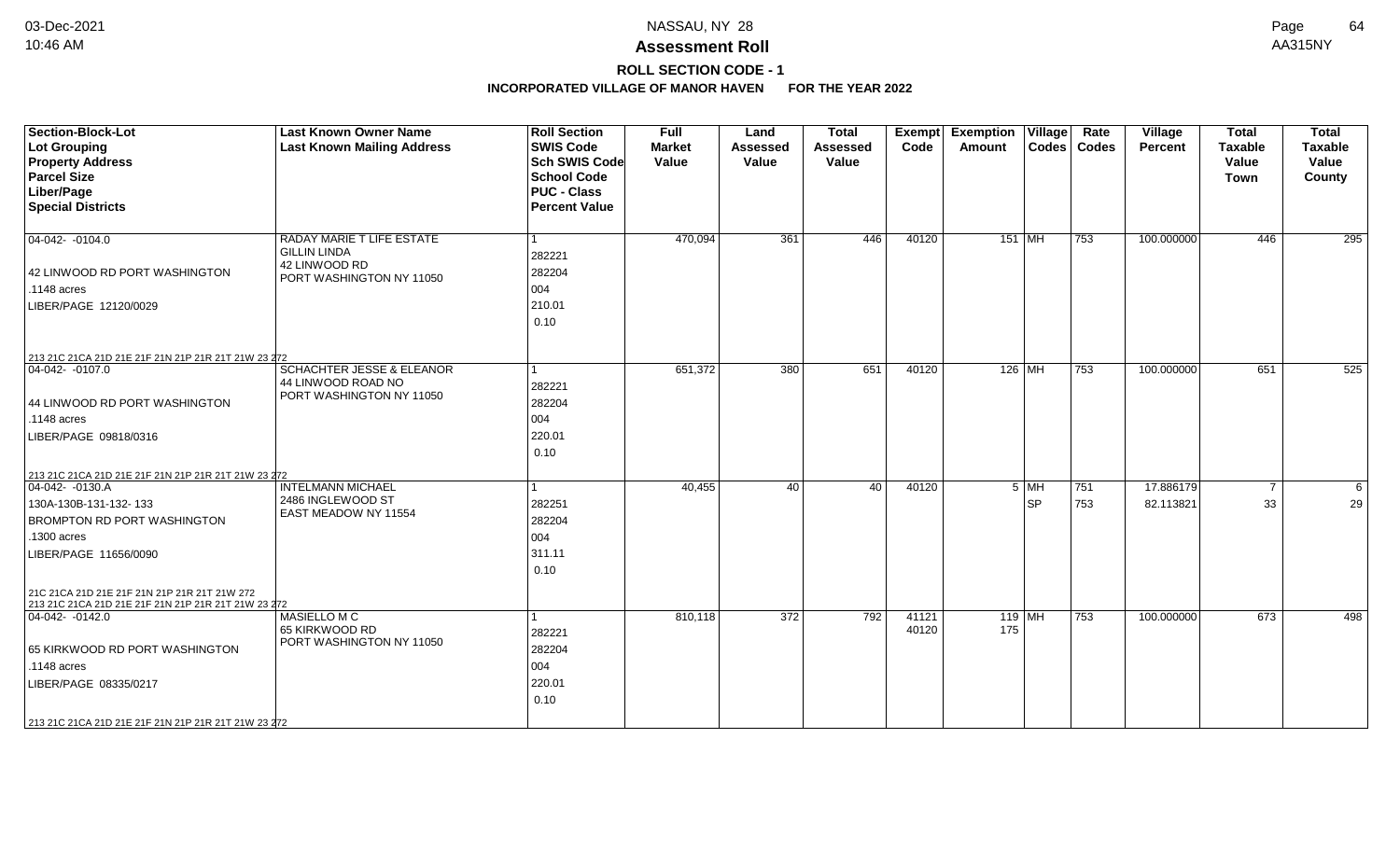# **ROLL SECTION CODE - 1**

| Section-Block-Lot<br><b>Lot Grouping</b><br><b>Property Address</b><br><b>Parcel Size</b><br>Liber/Page<br><b>Special Districts</b>                                                                      | <b>Last Known Owner Name</b><br><b>Last Known Mailing Address</b>                                               | <b>Roll Section</b><br><b>SWIS Code</b><br><b>Sch SWIS Code</b><br><b>School Code</b><br><b>PUC - Class</b><br><b>Percent Value</b> | <b>Full</b><br><b>Market</b><br>Value | Land<br><b>Assessed</b><br>Value | <b>Total</b><br><b>Assessed</b><br>Value | Exempt<br>Code | <b>Exemption Village</b><br>Amount | Rate<br>Codes   Codes | Village<br><b>Percent</b> | <b>Total</b><br><b>Taxable</b><br>Value<br><b>Town</b> | <b>Total</b><br><b>Taxable</b><br>Value<br>County |
|----------------------------------------------------------------------------------------------------------------------------------------------------------------------------------------------------------|-----------------------------------------------------------------------------------------------------------------|-------------------------------------------------------------------------------------------------------------------------------------|---------------------------------------|----------------------------------|------------------------------------------|----------------|------------------------------------|-----------------------|---------------------------|--------------------------------------------------------|---------------------------------------------------|
| $\boxed{04-042 - -0145.0}$<br>63 KIRKWOOD PORT WASHINGTON<br>.1492 acres<br>LIBER/PAGE 07951/0480                                                                                                        | LOTOCZKO C A<br>28 GRAYWOOD RD<br>PORT WASHINGTON NY 11050                                                      | -1<br>282221<br>282204<br>004<br>220.01<br>0.10                                                                                     | 671,856                               | 433                              | 672                                      | 40120          | $121$ MH                           | 753                   | 100.000000                | 672                                                    | 551                                               |
| 213 21C 21CA 21D 21E 21F 21N 21P 21R 21T 21W 23 272<br>$\overline{04-042 - -0151.0}$<br>55 KIRKWOOD RD PORT WASHINGTON<br>$.1148$ acres<br>LIBER/PAGE 13721/0891                                         | 55 KIRKWOOD LLC<br>760 JERICHO TPKE<br>WESTBURY NY 11590                                                        | $\mathbf{1}$<br>282221<br>282204<br>004<br>210.01<br>0.10                                                                           | 637,034                               | 345                              | 578                                      | 40120          | $135$ MH                           | 753                   | 100.000000                | 578                                                    | 443                                               |
| 213 21C 21CA 21D 21E 21F 21N 21P 21R 21T 21W 23 272<br>$ 04-042-0154.0$<br>53 KIRKWOOD RD PORT WASHINGTON<br>.1607 acres<br>LIBER/PAGE 07649/0042<br>213 21C 21CA 21D 21E 21F 21N 21P 21R 21T 21W 23 272 | <b>DI LUCIA SILVIO &amp; MARY</b><br>53 KIRKWOOD ROAD<br>PORT WASHINGTON NY 11050                               | 1<br>282221<br>282204<br>004<br>220.01<br>0.10                                                                                      | 991,397                               | 450                              | 872                                      | 40120          | 343 MH                             | 753                   | 100.000000                | 872                                                    | 529                                               |
| 04-042- -0163.0<br>41 KIRKWOOD RD PORT WASHINGTON<br>.1148 acres<br>LIBER/PAGE 13479/0196<br>213 21C 21CA 21D 21E 21F 21N 21P 21R 21T 21W 23 272                                                         | TIBERIA GUISEPPE & MARIA LIFE ESTATE<br><b>TIBERIA GABRIELE</b><br>41 KIRKWOOD ROAD<br>PORT WASHINGTON NY 11050 | $\mathbf{1}$<br>282221<br>282204<br>004<br>220.01<br>0.10                                                                           | 694,387                               | 380                              | 694                                      | 40120          | 147 MH                             | 753                   | 100.000000                | 694                                                    | 547                                               |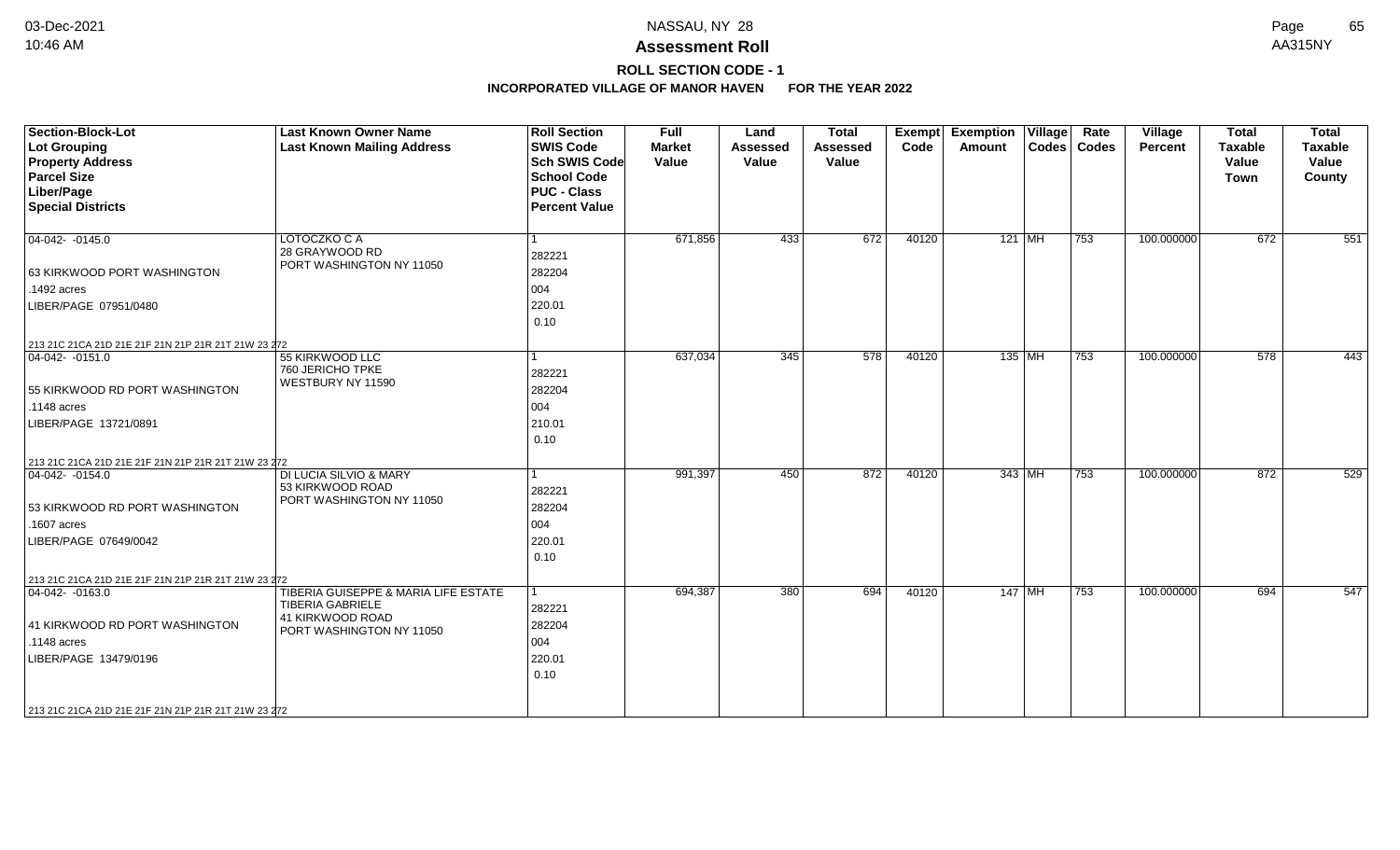## **Assessment Roll** 10:46 AM AA315NY

**ROLL SECTION CODE - 1**

| <b>Section-Block-Lot</b><br><b>Lot Grouping</b>     | <b>Last Known Owner Name</b><br><b>Last Known Mailing Address</b> | <b>Roll Section</b><br><b>SWIS Code</b> | <b>Full</b><br><b>Market</b> | Land<br><b>Assessed</b> | <b>Total</b><br><b>Assessed</b> | <b>Exempt</b><br>Code | <b>Exemption Village</b><br>Amount |      | Rate<br>Codes   Codes | Village<br><b>Percent</b> | <b>Total</b><br><b>Taxable</b> | <b>Total</b><br><b>Taxable</b> |
|-----------------------------------------------------|-------------------------------------------------------------------|-----------------------------------------|------------------------------|-------------------------|---------------------------------|-----------------------|------------------------------------|------|-----------------------|---------------------------|--------------------------------|--------------------------------|
| <b>Property Address</b>                             |                                                                   | <b>Sch SWIS Code</b>                    | Value                        | Value                   | Value                           |                       |                                    |      |                       |                           | Value                          | Value                          |
| <b>Parcel Size</b>                                  |                                                                   | <b>School Code</b>                      |                              |                         |                                 |                       |                                    |      |                       |                           | Town                           | County                         |
| Liber/Page                                          |                                                                   | <b>PUC - Class</b>                      |                              |                         |                                 |                       |                                    |      |                       |                           |                                |                                |
| <b>Special Districts</b>                            |                                                                   | <b>Percent Value</b>                    |                              |                         |                                 |                       |                                    |      |                       |                           |                                |                                |
| $04-042 - 0165.0$                                   | MAURO MARIO J & GLORIA A (TRUST) &                                | l 1                                     | 765,055                      | $\overline{370}$        | $\overline{744}$                | 41131                 | $186$ MH                           |      | 753                   | 100.000000                | 558                            | 320                            |
|                                                     | MAURO WILLIAM P & MICHELE A                                       | 282221                                  |                              |                         |                                 | 40120                 | 238                                |      |                       |                           |                                |                                |
| 41 CAMBRIDGE AVE PORT WASHINGTON                    | 41 CAMBRIDGE AVE                                                  | 282204                                  |                              |                         |                                 |                       |                                    |      |                       |                           |                                |                                |
| $.1148$ acres                                       | PORT WASHINGTON NY 11050                                          | 004                                     |                              |                         |                                 |                       |                                    |      |                       |                           |                                |                                |
| LIBER/PAGE 13587/0830                               |                                                                   | 220.01                                  |                              |                         |                                 |                       |                                    |      |                       |                           |                                |                                |
|                                                     |                                                                   | 0.10                                    |                              |                         |                                 |                       |                                    |      |                       |                           |                                |                                |
|                                                     |                                                                   |                                         |                              |                         |                                 |                       |                                    |      |                       |                           |                                |                                |
| 213 21C 21CA 21D 21E 21F 21N 21P 21R 21T 21W 23 272 |                                                                   |                                         |                              |                         |                                 |                       |                                    |      |                       |                           |                                |                                |
| $\boxed{04-042 - 0166.0}$                           | MINKOFF TR ARTHUR & ELEANORE<br>46 LINWOOD ROAD NORTH             | l 1                                     | 733,306                      | 294                     | $\overline{733}$                | 40120                 | $174$ MH                           |      | 753                   | 100.000000                | $\overline{733}$               | 559                            |
| 166-167,173                                         | PORT WASHINGTON NY 11050                                          | 282221                                  |                              |                         |                                 |                       |                                    |      |                       |                           |                                |                                |
| 46 LINWOOD RD PORT WASHINGTON                       |                                                                   | 282204                                  |                              |                         |                                 |                       |                                    |      |                       |                           |                                |                                |
| .0689 acres                                         |                                                                   | 004                                     |                              |                         |                                 |                       |                                    |      |                       |                           |                                |                                |
| LIBER/PAGE 11118/0615                               |                                                                   | 210.01                                  |                              |                         |                                 |                       |                                    |      |                       |                           |                                |                                |
|                                                     |                                                                   | 0.10                                    |                              |                         |                                 |                       |                                    |      |                       |                           |                                |                                |
| 213 21C 21CA 21D 21E 21F 21N 21P 21R 21T 21W 23 272 |                                                                   |                                         |                              |                         |                                 |                       |                                    |      |                       |                           |                                |                                |
| $ 04-042-0168.0$                                    | LEI WEI PENG & FENNA K                                            | $\mathbf{1}$                            | 681,278                      | 349                     | 626                             | 40120                 | 208   MH                           |      | 753                   | 100.000000                | 626                            | 418                            |
|                                                     | 59 KIRKWOOD RD                                                    | 282221                                  |                              |                         |                                 |                       |                                    |      |                       |                           |                                |                                |
| 59 KIRKWOOD RD PORT WASHINGTON                      | PORT WASHINGTON NY 11050                                          | 282204                                  |                              |                         |                                 |                       |                                    |      |                       |                           |                                |                                |
| .1148 acres                                         |                                                                   | 004                                     |                              |                         |                                 |                       |                                    |      |                       |                           |                                |                                |
| LIBER/PAGE 12922/0691                               |                                                                   | 210.01                                  |                              |                         |                                 |                       |                                    |      |                       |                           |                                |                                |
|                                                     |                                                                   | 0.10                                    |                              |                         |                                 |                       |                                    |      |                       |                           |                                |                                |
| 213 21C 21CA 21D 21E 21F 21N 21P 21R 21T 21W 23 272 |                                                                   |                                         |                              |                         |                                 |                       |                                    |      |                       |                           |                                |                                |
| $ 04-042-0169.0$                                    | LOTOCZKO C A                                                      | 1                                       | 20,791                       | 21                      | 21                              |                       |                                    | l MH | 753                   | 100.000000                | 21                             | 21                             |
|                                                     | 28 GRAYWOOD RD                                                    | 282221                                  |                              |                         |                                 |                       |                                    |      |                       |                           |                                |                                |
| KIRKWOOD RD PORT WASHINGTON                         | PORT WASHINGTON NY 11050                                          | 282204                                  |                              |                         |                                 |                       |                                    |      |                       |                           |                                |                                |
| .0344 acres                                         |                                                                   | 004                                     |                              |                         |                                 |                       |                                    |      |                       |                           |                                |                                |
| LIBER/PAGE 07951/0480                               |                                                                   | 311.11                                  |                              |                         |                                 |                       |                                    |      |                       |                           |                                |                                |
|                                                     |                                                                   | 0.10                                    |                              |                         |                                 |                       |                                    |      |                       |                           |                                |                                |
| 213 21C 21CA 21D 21E 21F 21N 21P 21R 21T 21W 23 272 |                                                                   |                                         |                              |                         |                                 |                       |                                    |      |                       |                           |                                |                                |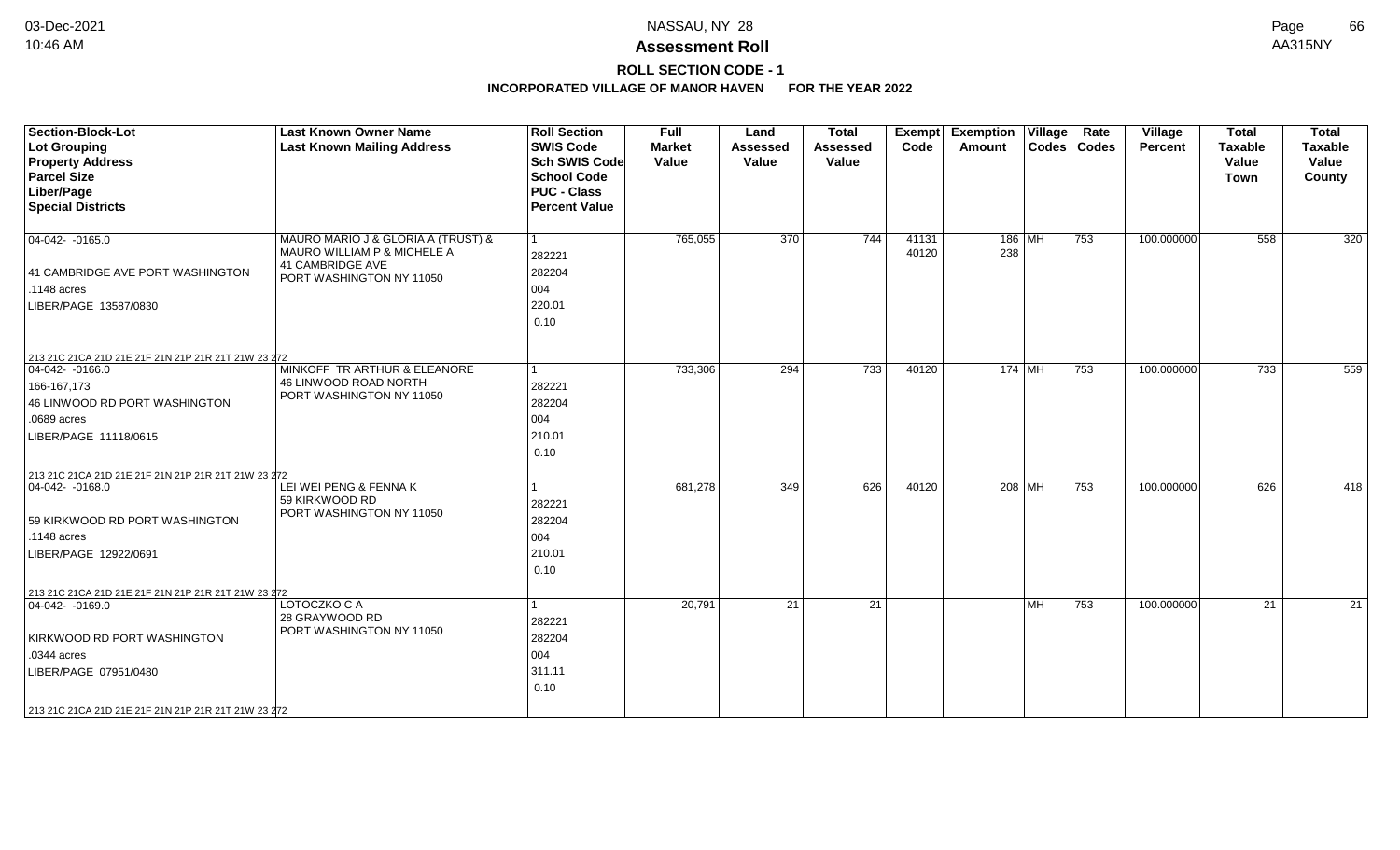## **ROLL SECTION CODE - 1**

| <b>Section-Block-Lot</b>                                                | <b>Last Known Owner Name</b>                                                     | <b>Roll Section</b>  | Full          | Land            | <b>Total</b>    | <b>Exempt</b> | <b>Exemption Village</b> |           | Rate          | Village    | <b>Total</b>   | <b>Total</b>   |
|-------------------------------------------------------------------------|----------------------------------------------------------------------------------|----------------------|---------------|-----------------|-----------------|---------------|--------------------------|-----------|---------------|------------|----------------|----------------|
| Lot Grouping                                                            | <b>Last Known Mailing Address</b>                                                | <b>SWIS Code</b>     | <b>Market</b> | <b>Assessed</b> | <b>Assessed</b> | Code          | Amount                   |           | Codes   Codes | Percent    | <b>Taxable</b> | <b>Taxable</b> |
| <b>Property Address</b>                                                 |                                                                                  | Sch SWIS Code        | Value         | Value           | Value           |               |                          |           |               |            | Value          | Value          |
| <b>Parcel Size</b>                                                      |                                                                                  | <b>School Code</b>   |               |                 |                 |               |                          |           |               |            | <b>Town</b>    | County         |
| Liber/Page                                                              |                                                                                  | <b>PUC - Class</b>   |               |                 |                 |               |                          |           |               |            |                |                |
| <b>Special Districts</b>                                                |                                                                                  | <b>Percent Value</b> |               |                 |                 |               |                          |           |               |            |                |                |
|                                                                         |                                                                                  |                      |               |                 |                 |               |                          |           |               |            |                |                |
| $04-042 - 0170.0$                                                       | <b>HAMIMI KARL</b>                                                               |                      | 744,571       | 417             | 739             | 40120         |                          | 229 MH    | 753           | 100.000000 | 739            | 510            |
| 170,176                                                                 | 51 KIRKWOOD RD                                                                   | 282221               |               |                 |                 |               |                          |           |               |            |                |                |
| 51 KIRKWOOD RD PORT WASHINGTON                                          | PORT WASHINGTON NY 11050                                                         | 282204               |               |                 |                 |               |                          |           |               |            |                |                |
| .1377 acres                                                             |                                                                                  | 004                  |               |                 |                 |               |                          |           |               |            |                |                |
| LIBER/PAGE 12957/0567                                                   |                                                                                  | 210.01               |               |                 |                 |               |                          |           |               |            |                |                |
|                                                                         |                                                                                  | 0.10                 |               |                 |                 |               |                          |           |               |            |                |                |
|                                                                         |                                                                                  |                      |               |                 |                 |               |                          |           |               |            |                |                |
| 213 21C 21CA 21D 21E 21F 21N 21P 21R 21T 21W 23 272<br>$ 04-042-0171.0$ | <b>HAMIMI KARL</b>                                                               |                      | 5,018         | 5               | 5 <sup>1</sup>  |               |                          | <b>MH</b> | 753           | 100.000000 | 5              | 5              |
|                                                                         | 51 KIRKWOOD RD                                                                   | 282221               |               |                 |                 |               |                          |           |               |            |                |                |
| KIRKWOOD RD PORT WASHINGTON                                             | PORT WASHINGTON NY 11050                                                         | 282204               |               |                 |                 |               |                          |           |               |            |                |                |
|                                                                         |                                                                                  | 004                  |               |                 |                 |               |                          |           |               |            |                |                |
| .0230 acres                                                             |                                                                                  | 311.11               |               |                 |                 |               |                          |           |               |            |                |                |
| LIBER/PAGE 12957/0567                                                   |                                                                                  |                      |               |                 |                 |               |                          |           |               |            |                |                |
|                                                                         |                                                                                  | 0.10                 |               |                 |                 |               |                          |           |               |            |                |                |
| 213 21C 21CA 21D 21E 21F 21N 21P 21R 21T 21W 23 272                     |                                                                                  |                      |               |                 |                 |               |                          |           |               |            |                |                |
| $ 04-042-0172.0$                                                        | <b>GRANDA-MARQUINA CRISTIAN &amp;</b><br><b>GRANDA LUIS &amp; MARQUINA MARIA</b> |                      | 779,393       | 436             | 779             | 40120         |                          | 165 MH    | 753           | 100.000000 | 779            | 614            |
|                                                                         | 50 LINWOOD RD NORTH                                                              | 282221               |               |                 |                 |               |                          |           |               |            |                |                |
| 50 LINWOOD RD N PORT WASHINGTON                                         | PORT WASHINGTON NY 11050                                                         | 282204               |               |                 |                 |               |                          |           |               |            |                |                |
| .1515 acres                                                             |                                                                                  | 004                  |               |                 |                 |               |                          |           |               |            |                |                |
| LIBER/PAGE 13975/0999                                                   |                                                                                  | 220.01               |               |                 |                 |               |                          |           |               |            |                |                |
|                                                                         |                                                                                  | 0.10                 |               |                 |                 |               |                          |           |               |            |                |                |
|                                                                         |                                                                                  |                      |               |                 |                 |               |                          |           |               |            |                |                |
| 213 21C 21CA 21D 21E 21F 21N 21P 21R 21T 21W 23 272                     |                                                                                  |                      |               |                 |                 |               |                          |           |               |            |                |                |
| $ 04-042-0175.0$                                                        | EAST COUNTRY CLUB PROPERTIES LLC                                                 |                      | 728,184       | 340             | 728             | 40120         |                          | 149   MH  | 753           | 100.000000 | 728            | 579            |
|                                                                         | 113 MAIN STREET<br>PORT WASHINGTON NY 11050                                      | 282221               |               |                 |                 |               |                          |           |               |            |                |                |
| 43 KIRKWOOD RD PORT WASHINGTON                                          |                                                                                  | 282204               |               |                 |                 |               |                          |           |               |            |                |                |
| .0918 acres                                                             |                                                                                  | 004                  |               |                 |                 |               |                          |           |               |            |                |                |
| LIBER/PAGE 10700/0363                                                   |                                                                                  | 220.01               |               |                 |                 |               |                          |           |               |            |                |                |
|                                                                         |                                                                                  | 0.10                 |               |                 |                 |               |                          |           |               |            |                |                |
| 213 21C 21CA 21D 21E 21F 21N 21P 21R 21T 21W 23 272                     |                                                                                  |                      |               |                 |                 |               |                          |           |               |            |                |                |
|                                                                         |                                                                                  |                      |               |                 |                 |               |                          |           |               |            |                |                |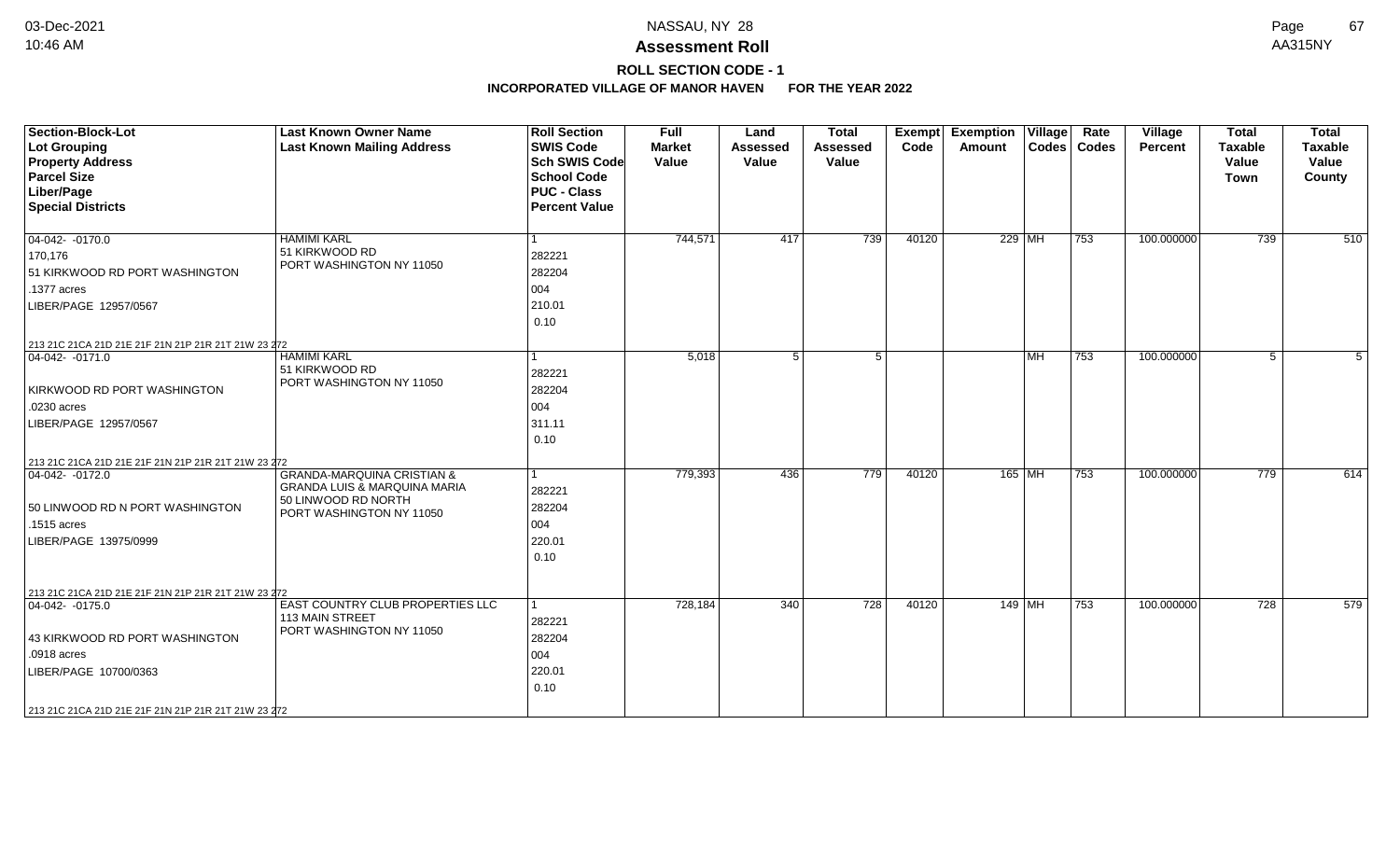# **ROLL SECTION CODE - 1**

| <b>Section-Block-Lot</b><br><b>Lot Grouping</b><br><b>Property Address</b><br><b>Parcel Size</b><br>Liber/Page<br><b>Special Districts</b>                                                                           | <b>Last Known Owner Name</b><br><b>Last Known Mailing Address</b>                                       | <b>Roll Section</b><br><b>SWIS Code</b><br>Sch SWIS Code<br><b>School Code</b><br><b>PUC - Class</b><br><b>Percent Value</b> | <b>Full</b><br><b>Market</b><br>Value | Land<br>Assessed<br>Value | <b>Total</b><br><b>Assessed</b><br>Value | Code           | Exempt Exemption Village<br>Amount |          | Rate<br>Codes   Codes | Village<br><b>Percent</b> | <b>Total</b><br><b>Taxable</b><br>Value<br>Town | <b>Total</b><br><b>Taxable</b><br>Value<br>County |
|----------------------------------------------------------------------------------------------------------------------------------------------------------------------------------------------------------------------|---------------------------------------------------------------------------------------------------------|------------------------------------------------------------------------------------------------------------------------------|---------------------------------------|---------------------------|------------------------------------------|----------------|------------------------------------|----------|-----------------------|---------------------------|-------------------------------------------------|---------------------------------------------------|
| $04-042 - 0177.0$<br>60 LINWOOD RD PORT WASHINGTON<br>.1148 acres<br>LIBER/PAGE 12915/0212                                                                                                                           | JAMEH REZA TRUST<br><b>BOROUMAND MICHAEL</b><br>14 HILLDALE LN<br>PORT WASHINGTON NY 11050              | 282221<br>282204<br>004<br>220.01<br>0.10                                                                                    | 925,365                               | 362                       | 881                                      | 40120          | 366 MH                             |          | 753                   | 100.000000                | 881                                             | 515                                               |
| 213 21C 21CA 21D 21E 21F 21N 21P 21R 21T 21W 23 272<br>04-042- -0178.0<br>60 LINWOOD RD PORT WASHINGTON<br>$.1148$ acres<br>LIBER/PAGE 13947/0647                                                                    | <b>BOROUMAND MICHAEL K (TRUST)</b><br>BOROUMAND MICHAEL K<br>15 MOHEGAN AVE<br>PORT WASHINGTON NY 11050 | 282221<br>282204<br>004<br>220.01<br>0.10                                                                                    | 934,781                               | 365                       | 899                                      | 40120          | 305 MH                             |          | 753                   | 100.000000                | 899                                             | 594                                               |
| 213 21C 21CA 21D 21E 21F 21N 21P 21R 21T 21W 23 272<br>$ 04-043-0016.0$<br>$16 - 18$<br>8 MARWOOD RD PORT WASHINGTON<br>.1377 acres<br>LIBER/PAGE 10614/0367                                                         | <b>BOEHM MILDRED</b><br>PO BOX 2065<br>PORT WASHINGTON NY 11050                                         | 282221<br>282204<br>004<br>230.01<br>0.10                                                                                    | 802,949                               | 385                       | $\overline{742}$                         | 40120<br>41121 | $289$ MH<br>111                    |          | 753                   | 100.000000                | 631                                             | 342                                               |
| 213 21C 21CA 21D 21E 21F 21N 21P 21R 21T 21W 23 272<br>$ 04-043-0019.0$<br>19-20,221<br>10 MARWOOD RD PORT WASHINGTON<br>.1148 acres<br>LIBER/PAGE 10630/0422<br>213 21C 21CA 21D 21E 21F 21N 21P 21R 21T 21W 23 272 | MAZZEI GAETANO & FEDERICA<br>50 KIRKWOOD ROAD<br>PORT WASHINGTON NY 11050                               | 282221<br>282204<br>004<br>220.01<br>0.10                                                                                    | 596,067                               | 365                       | 572                                      | 40120          |                                    | $160$ MH | 753                   | 100.000000                | 572                                             | 412                                               |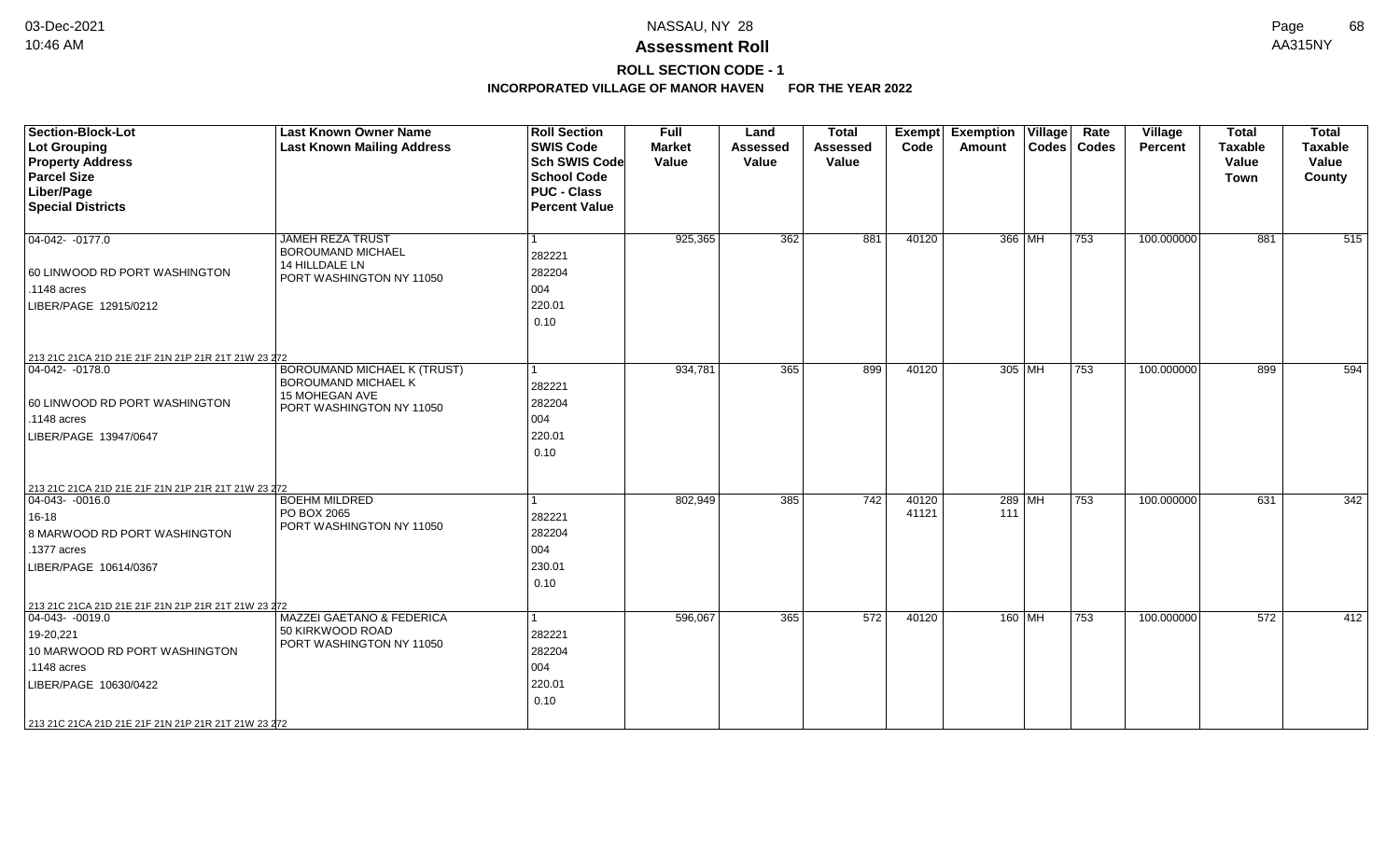## **Assessment Roll** 10:46 AM AA315NY

## **ROLL SECTION CODE - 1**

| <b>Section-Block-Lot</b><br><b>Lot Grouping</b><br><b>Property Address</b><br><b>Parcel Size</b><br>Liber/Page | <b>Last Known Owner Name</b><br><b>Last Known Mailing Address</b>                                      | <b>Roll Section</b><br><b>SWIS Code</b><br><b>Sch SWIS Code</b><br><b>School Code</b><br><b>PUC - Class</b> | Full<br><b>Market</b><br>Value | Land<br><b>Assessed</b><br>Value | <b>Total</b><br><b>Assessed</b><br>Value | <b>Exempt</b><br>Code | <b>Exemption Village</b><br>Amount | Rate<br>Codes   Codes | Village<br>Percent | <b>Total</b><br><b>Taxable</b><br>Value<br>Town | <b>Total</b><br><b>Taxable</b><br>Value<br>County |
|----------------------------------------------------------------------------------------------------------------|--------------------------------------------------------------------------------------------------------|-------------------------------------------------------------------------------------------------------------|--------------------------------|----------------------------------|------------------------------------------|-----------------------|------------------------------------|-----------------------|--------------------|-------------------------------------------------|---------------------------------------------------|
| <b>Special Districts</b>                                                                                       |                                                                                                        | <b>Percent Value</b>                                                                                        |                                |                                  |                                          |                       |                                    |                       |                    |                                                 |                                                   |
| $04-043-0022.0$<br>22,23,121<br>12 MARWOOD RD PORT WASHINGTON<br>.1148 acres<br>LIBER/PAGE 12922/0621          | CAPOGNA FRANCESCO & ANTHONY &<br>FRANCO & LUISA & ROBERTO<br>27 KAYWOOD RD<br>PORT WASHINGTON NY 11050 | 282221<br>282204<br>004<br>220.01<br>0.10                                                                   | 747,644                        | 380                              | $\overline{748}$                         | 40120                 | 218 MH                             | 753                   | 100.000000         | 748                                             | 530                                               |
| 213 21C 21CA 21D 21E 21F 21N 21P 21R 21T 21W 23 272                                                            |                                                                                                        |                                                                                                             |                                |                                  |                                          |                       |                                    |                       |                    |                                                 |                                                   |
| $ 04-043-0035.0$<br>35,134,136<br>28 MARWOOD RD PORT WASHINGTON<br>.0918 acres<br>LIBER/PAGE 10843/0057        | PARZIALE ETAL PAOLO<br>87 BARBEACH RD<br>PORT WASHINGTON NY 11050                                      | 282221<br>282204<br>004<br>220.01<br>0.10                                                                   | 709,749                        | 333                              | 696                                      | 40120                 | 227 MH                             | 753                   | 100.000000         | 696                                             | 469                                               |
| 213 21C 21CA 21D 21E 21F 21N 21P 21R 21T 21W 23 272<br>$ 04-043-0042.0$                                        | <b>CASTRO MARY</b>                                                                                     |                                                                                                             | 700,532                        | 382                              | 642                                      | 40120                 | 212 MH                             | 753                   | 100.000000         | 642                                             | 430                                               |
| 42-43-44<br>36 MARWOOD RD PORT WASHINGTON<br>.1377 acres<br>LIBER/PAGE 11397/0742                              | 36 MARWOOD ROAD NORTH<br>PORT WASHINGTON NY 11050                                                      | 282221<br>282204<br>004<br>230.01<br>0.10                                                                   |                                |                                  |                                          |                       |                                    |                       |                    |                                                 |                                                   |
| 213 21C 21CA 21D 21E 21F 21N 21P 21R 21T 21W 23 272<br>$ 04-043-0052.0$                                        | HU SHAOQIANG & YANG LIANWEI                                                                            |                                                                                                             | 1,048,637                      | 417                              | 1,049                                    | 40120                 | 337 $ \overline{MH} $              | 753                   | 100.000000         | 1,049                                           | 712                                               |
| 52-54<br>27 A LINWOOD RD PORT WASHINGTON<br>.1377 acres<br>LIBER/PAGE 13575/0117                               | 27 A LINWOOD RD<br>PORT WASHINGTON NY 11050                                                            | 282221<br>282204<br>004<br>220.01<br>0.10                                                                   |                                |                                  |                                          |                       |                                    |                       |                    |                                                 |                                                   |
| 213 21C 21CA 21D 21E 21F 21N 21P 21R 21T 21W 23 272                                                            |                                                                                                        |                                                                                                             |                                |                                  |                                          |                       |                                    |                       |                    |                                                 |                                                   |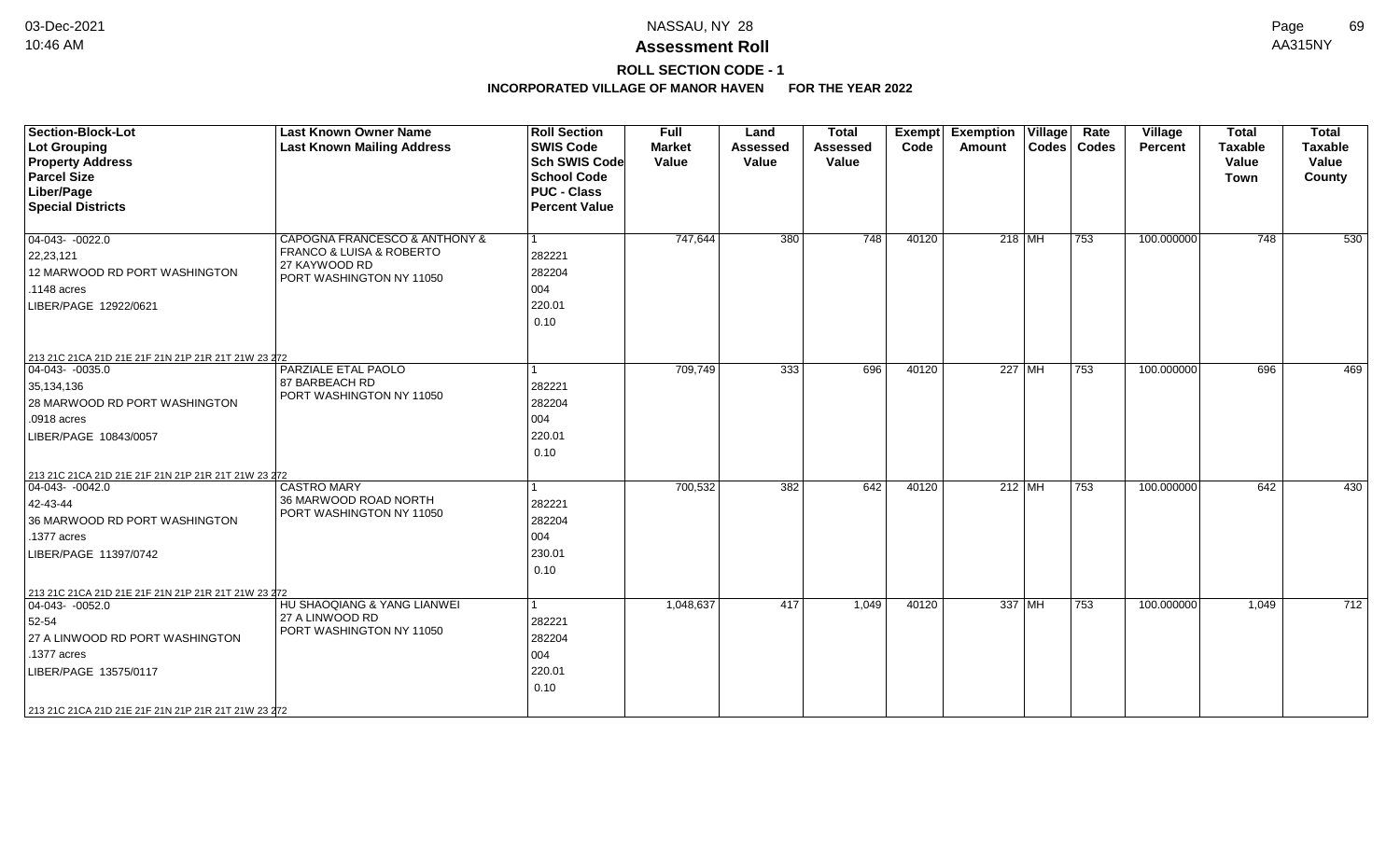**ROLL SECTION CODE - 1**

| Section-Block-Lot<br>Lot Grouping                                                       | <b>Last Known Owner Name</b><br><b>Last Known Mailing Address</b> | <b>Roll Section</b><br><b>SWIS Code</b>                                           | Full<br><b>Market</b> | Land<br><b>Assessed</b> | <b>Total</b><br>Assessed | Exempt<br>Code | <b>Exemption Village</b><br>Amount | Codes    | Rate<br><b>Codes</b> | Village<br><b>Percent</b> | <b>Total</b><br><b>Taxable</b> | <b>Total</b><br><b>Taxable</b> |
|-----------------------------------------------------------------------------------------|-------------------------------------------------------------------|-----------------------------------------------------------------------------------|-----------------------|-------------------------|--------------------------|----------------|------------------------------------|----------|----------------------|---------------------------|--------------------------------|--------------------------------|
| <b>Property Address</b><br><b>Parcel Size</b><br>Liber/Page<br><b>Special Districts</b> |                                                                   | Sch SWIS Code<br><b>School Code</b><br><b>PUC - Class</b><br><b>Percent Value</b> | Value                 | Value                   | Value                    |                |                                    |          |                      |                           | Value<br><b>Town</b>           | Value<br>County                |
| $04-043-0055.0$                                                                         | MARXUACH JOHN & DONNA                                             | 1                                                                                 | 671,855               | 417                     | 672                      | 41161          |                                    | $101$ MH | 753                  | 100.000000                | $\overline{571}$               | $\overline{413}$               |
| 55-57                                                                                   | 25 LINWOOD ROAD                                                   | 282221                                                                            |                       |                         |                          | 40120          | 158                                |          |                      |                           |                                |                                |
| 25 LINWOOD RD PORT WASHINGTON                                                           | PORT WASHINGTON NY 11050                                          | 282204                                                                            |                       |                         |                          |                |                                    |          |                      |                           |                                |                                |
| .1377 acres                                                                             |                                                                   | 004                                                                               |                       |                         |                          |                |                                    |          |                      |                           |                                |                                |
| LIBER/PAGE 10342/0430                                                                   |                                                                   | 210.01<br>0.10                                                                    |                       |                         |                          |                |                                    |          |                      |                           |                                |                                |
| 213 21C 21CA 21D 21E 21F 21N 21P 21R 21T 21W 23 272                                     |                                                                   |                                                                                   |                       |                         |                          |                |                                    |          |                      |                           |                                |                                |
| 04-043- -0069.0                                                                         | <b>UEDA ETAL NOBORU</b>                                           | 1                                                                                 | 669.807               | 324                     | 639                      | 40120          |                                    | $128$ MH | 753                  | 100.000000                | 639                            | 511                            |
| 69-70                                                                                   | 13 NORTH LINWOOD ROAD<br>PORT WASHINGTON NY 11050                 | 282221                                                                            |                       |                         |                          |                |                                    |          |                      |                           |                                |                                |
| 13 LINWOOD RD PORT WASHINGTON                                                           |                                                                   | 282204                                                                            |                       |                         |                          |                |                                    |          |                      |                           |                                |                                |
| .0918 acres                                                                             |                                                                   | 004                                                                               |                       |                         |                          |                |                                    |          |                      |                           |                                |                                |
| LIBER/PAGE 11784/0696                                                                   |                                                                   | 230.01                                                                            |                       |                         |                          |                |                                    |          |                      |                           |                                |                                |
|                                                                                         |                                                                   | 0.10                                                                              |                       |                         |                          |                |                                    |          |                      |                           |                                |                                |
| 213 21C 21CA 21D 21E 21F 21N 21P 21R 21T 21W 23 272                                     |                                                                   |                                                                                   |                       |                         |                          |                |                                    |          |                      |                           |                                |                                |
| $ 04-043-0071.0$                                                                        | <b>SARMIENTO ISAAC &amp; ROSA</b>                                 |                                                                                   | 718,967               | 340                     | 719                      | 40120          |                                    | 228 MH   | 753                  | 100.000000                | 719                            | 491                            |
| 71-72                                                                                   | 11 LINWOOD ROAD<br>PORT WASHINGTON NY 11050                       | 282221                                                                            |                       |                         |                          |                |                                    |          |                      |                           |                                |                                |
| 11 LINWOOD RD PORT WASHINGTON                                                           |                                                                   | 282204                                                                            |                       |                         |                          |                |                                    |          |                      |                           |                                |                                |
| .0918 acres                                                                             |                                                                   | 004                                                                               |                       |                         |                          |                |                                    |          |                      |                           |                                |                                |
| LIBER/PAGE 11187/0632                                                                   |                                                                   | 220.01                                                                            |                       |                         |                          |                |                                    |          |                      |                           |                                |                                |
|                                                                                         |                                                                   | 0.10                                                                              |                       |                         |                          |                |                                    |          |                      |                           |                                |                                |
| 213 21C 21CA 21D 21E 21F 21N 21P 21R 21T 21W 23 272                                     |                                                                   |                                                                                   |                       |                         |                          |                |                                    |          |                      |                           |                                |                                |
| 04-043-0114.0                                                                           | KHORASSANI MOHSEN & TERESA<br>6 MARWOOD ROAD NORTH                | 1                                                                                 | 767,103               | 371                     | 749                      | 40120          | 208 MH                             |          | 753                  | 100.000000                | 749                            | 541                            |
|                                                                                         | PORT WASHINGTON NY 11050                                          | 282221                                                                            |                       |                         |                          |                |                                    |          |                      |                           |                                |                                |
| 6 MARWOOD RD PORT WASHINGTON                                                            |                                                                   | 282204                                                                            |                       |                         |                          |                |                                    |          |                      |                           |                                |                                |
| .1148 acres                                                                             |                                                                   | 004                                                                               |                       |                         |                          |                |                                    |          |                      |                           |                                |                                |
| LIBER/PAGE 11074/0396                                                                   |                                                                   | 220.01                                                                            |                       |                         |                          |                |                                    |          |                      |                           |                                |                                |
|                                                                                         |                                                                   | 0.10                                                                              |                       |                         |                          |                |                                    |          |                      |                           |                                |                                |
| 213 21C 21CA 21D 21E 21F 21N 21P 21R 21T 21W 23 272                                     |                                                                   |                                                                                   |                       |                         |                          |                |                                    |          |                      |                           |                                |                                |
| 04-043- -0133.0                                                                         | <b>METAMOR OSIS LLC</b><br>1 BUNGTOWN RD                          | 1                                                                                 | 700,635               | 368                     | 678                      | 40120          | 266 MH                             |          | 753                  | 100.000000                | 678                            | 412                            |
|                                                                                         | COLD SPRING HARBOR NY 11724                                       | 282221                                                                            |                       |                         |                          |                |                                    |          |                      |                           |                                |                                |
| 26 MARWOOD RD PORT WASHINGTON                                                           |                                                                   | 282204                                                                            |                       |                         |                          |                |                                    |          |                      |                           |                                |                                |
| .1148 acres                                                                             |                                                                   | 004                                                                               |                       |                         |                          |                |                                    |          |                      |                           |                                |                                |
| LIBER/PAGE 13996/0380                                                                   |                                                                   | 230.01                                                                            |                       |                         |                          |                |                                    |          |                      |                           |                                |                                |
|                                                                                         |                                                                   | 0.10                                                                              |                       |                         |                          |                |                                    |          |                      |                           |                                |                                |
| 213 21C 21CA 21D 21E 21F 21N 21P 21R 21T 21W 23 272                                     |                                                                   |                                                                                   |                       |                         |                          |                |                                    |          |                      |                           |                                |                                |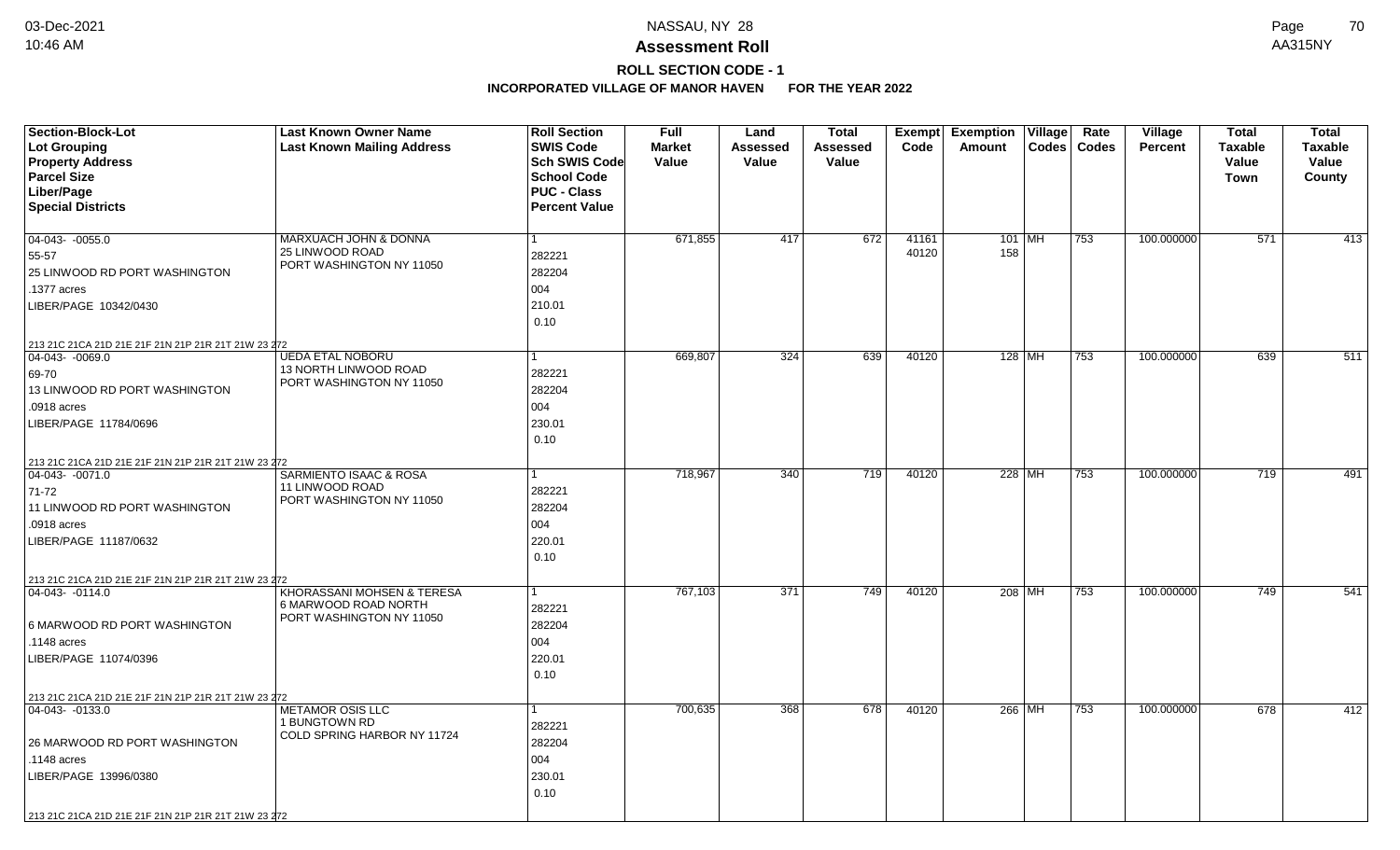## **Assessment Roll** 10:46 AM AA315NY

# **ROLL SECTION CODE - 1**

| <b>Section-Block-Lot</b><br><b>Lot Grouping</b><br><b>Property Address</b><br><b>Parcel Size</b><br>Liber/Page<br><b>Special Districts</b>                        | <b>Last Known Owner Name</b><br><b>Last Known Mailing Address</b>                    | <b>Roll Section</b><br><b>SWIS Code</b><br>Sch SWIS Code<br><b>School Code</b><br><b>PUC - Class</b><br><b>Percent Value</b> | Full<br><b>Market</b><br>Value | Land<br>Assessed<br>Value | <b>Total</b><br>Assessed<br>Value | Exempt<br>Code | <b>Exemption Village</b><br>Amount<br><b>Codes</b> | Rate<br>Codes | Village<br><b>Percent</b> | <b>Total</b><br><b>Taxable</b><br>Value<br><b>Town</b> | <b>Total</b><br><b>Taxable</b><br>Value<br>County |
|-------------------------------------------------------------------------------------------------------------------------------------------------------------------|--------------------------------------------------------------------------------------|------------------------------------------------------------------------------------------------------------------------------|--------------------------------|---------------------------|-----------------------------------|----------------|----------------------------------------------------|---------------|---------------------------|--------------------------------------------------------|---------------------------------------------------|
| 04-043- -0150.0<br>29 LINWOOD RD PORT WASHINGTON<br>.1148 acres<br>LIBER/PAGE 10700/0396                                                                          | JNC REAL ESTATE DEVELOPERS LLC<br>113 MAIN STREET<br>PORT WASHINGTON NY 11050        | $\mathbf{1}$<br>282221<br>282204<br>004<br>220.01<br>0.10                                                                    | 737,402                        | 380                       | 737                               | 40120          | 149   MH                                           | 753           | 100.000000                | 737                                                    | 588                                               |
| 213 21C 21CA 21D 21E 21F 21N 21P 21R 21T 21W 23 272                                                                                                               |                                                                                      |                                                                                                                              |                                |                           |                                   |                |                                                    |               |                           |                                                        |                                                   |
| $ 04-043-0165.0$<br>17 LINWOOD RD PORT WASHINGTON<br>.1148 acres<br>LIBER/PAGE 12680/0999                                                                         | 17 LINWOOD LLC<br>15 SOUTH BAYLES AVE<br>PORT WASHINGTON NY 11050                    | 1<br>282221<br>282204<br>004<br>220.01<br>0.10                                                                               | 781,442                        | 380                       | 781                               | 40120          | $171$ MH                                           | 753           | 100.000000                | 781                                                    | 610                                               |
| 213 21C 21CA 21D 21E 21F 21N 21P 21R 21T 21W 23 272                                                                                                               |                                                                                      |                                                                                                                              |                                |                           |                                   |                |                                                    |               |                           |                                                        |                                                   |
| 04-043-0237.0<br>237-238<br>15 LINWOOD RD PORT WASHINGTON<br>.1148 acres<br>LIBER/PAGE 11035/0467                                                                 | <b>RESSA FAMILY LLC</b><br><b>15 SOUTH BAYLES AVENUE</b><br>PORT WASHINGTON NY 11050 | 1<br>282221<br>282204<br>004<br>220.01<br>0.10                                                                               | 753,789                        | 380                       | 754                               | 40120          | $139$ MH                                           | 753           | 100.000000                | 754                                                    | 615                                               |
| 213 21C 21CA 21D 21E 21F 21N 21P 21R 21T 21W 23 272                                                                                                               |                                                                                      |                                                                                                                              |                                |                           |                                   |                |                                                    |               |                           |                                                        |                                                   |
| $ 04-043-0239.0$<br>7 LINWOOD RD PORT WASHINGTON<br>.1148 acres<br>LIBER/PAGE 11236/0030                                                                          | <b>DAVERSA JOSEPH</b><br>7 LINWOOD ROAD NORTH<br>PORT WASHINGTON NY 11050            | $\mathbf{1}$<br>282221<br>282204<br>004<br>220.01<br>0.10                                                                    | 701,966                        | 360                       | 665                               | 40120          | 284 MH                                             | 753           | 100.000000                | 665                                                    | 381                                               |
| 213 21C 21CA 21D 21E 21F 21N 21P 21R 21T 21W 23 272                                                                                                               |                                                                                      |                                                                                                                              |                                |                           |                                   |                |                                                    |               |                           |                                                        |                                                   |
| $ 04-043-0241.0$<br>241-242<br>5 LINWOOD ROAD NORTH PORT WASHINGTO<br>.1148 acres<br>LIBER/PAGE 12122/0556<br>213 21C 21CA 21D 21E 21F 21N 21P 21R 21T 21W 23 272 | <b>D'AVERSA JOSEPH SALVATORE</b><br>5 LINWOOD ROAD NORTH<br>PORT WASHINGTON NY 11050 | $\mathbf{1}$<br>282221<br>282204<br>004<br>220.01<br>0.10                                                                    | 807,311                        | $\overline{333}$          | 707                               | 40120          | 298 MH                                             | 753           | 100.000000                | 707                                                    | 409                                               |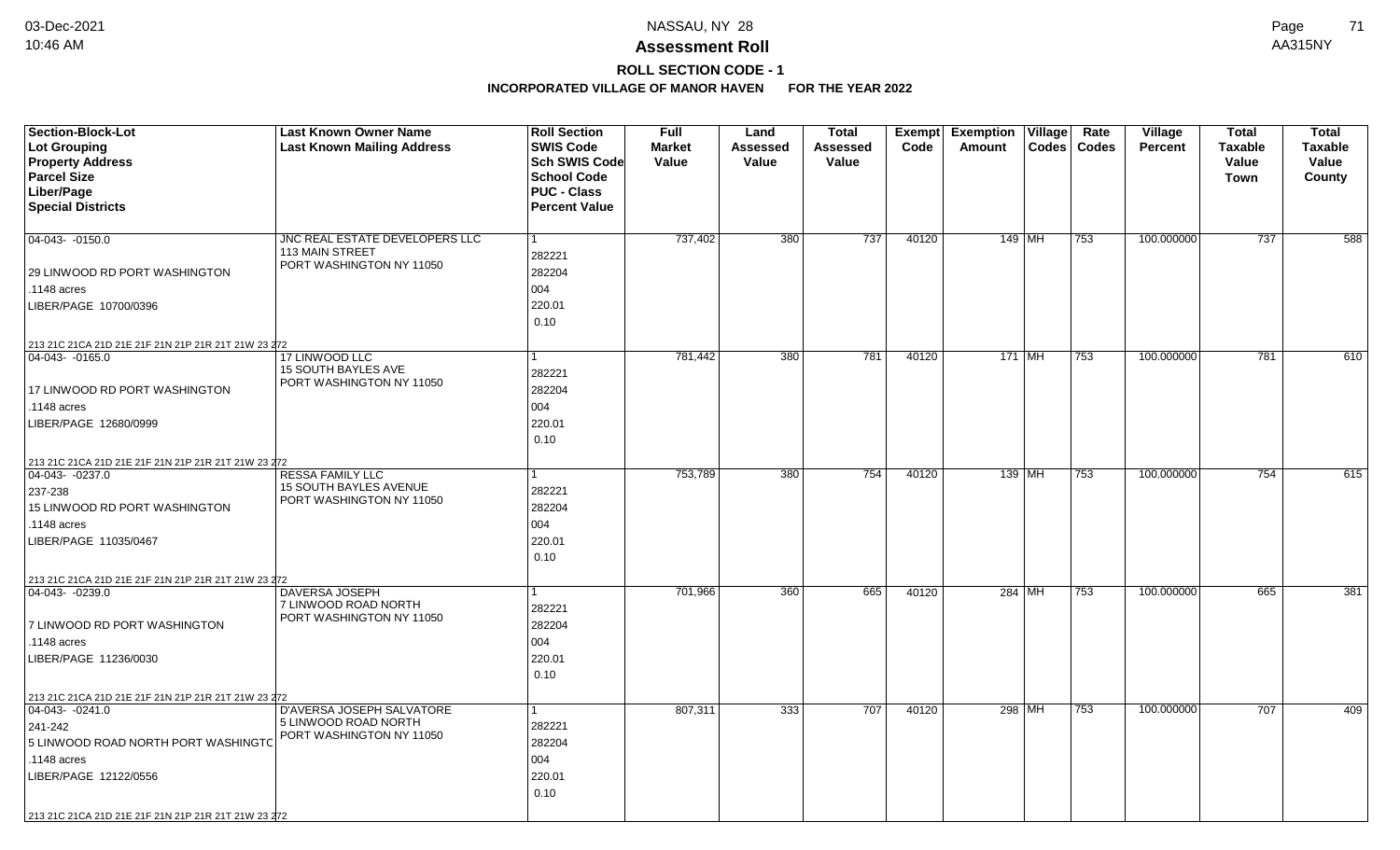# **ROLL SECTION CODE - 1**

| <b>Section-Block-Lot</b><br><b>Lot Grouping</b><br><b>Property Address</b><br><b>Parcel Size</b><br>Liber/Page<br><b>Special Districts</b>                                                           | <b>Last Known Owner Name</b><br><b>Last Known Mailing Address</b>                        | <b>Roll Section</b><br><b>SWIS Code</b><br><b>Sch SWIS Code</b><br><b>School Code</b><br><b>PUC - Class</b><br><b>Percent Value</b> | Full<br><b>Market</b><br>Value | Land<br>Assessed<br>Value | Total<br>Assessed<br>Value | Code  | <b>Exempt Exemption Village</b><br>Amount<br>Codes | Rate<br><b>Codes</b> | Village<br><b>Percent</b> | <b>Total</b><br><b>Taxable</b><br>Value<br>Town | <b>Total</b><br><b>Taxable</b><br>Value<br>County |
|------------------------------------------------------------------------------------------------------------------------------------------------------------------------------------------------------|------------------------------------------------------------------------------------------|-------------------------------------------------------------------------------------------------------------------------------------|--------------------------------|---------------------------|----------------------------|-------|----------------------------------------------------|----------------------|---------------------------|-------------------------------------------------|---------------------------------------------------|
| 04-043-0244.0<br>219 MANORHAVEN BLVD PORT WASHINGTON<br>.0918 acres<br>LIBER/PAGE 13825/0257                                                                                                         | 219 MANOR HAVEN BLVD REALTY LLC<br>39 ANNETTE DR<br>PORT WASHINGTON NY 11050             | 282221<br>282204<br>004<br>220.01<br>0.10                                                                                           | 729,209                        | $\overline{340}$          | $\overline{729}$           | 40120 | $215$ MH                                           | 753                  | 100.000000                | 729                                             | 514                                               |
| 213 21C 21CA 21D 21E 21F 21N 21P 21R 21T 21W 23 272<br>$ 04-043-0245.0$<br>221 MANORHAVEN BLVD PORT WASHINGTON<br>.0963 acres<br>LIBER/PAGE 11165/0053                                               | 221 MANORHAVEN BOULEVARDCORP<br>221 MANORHAVEN BLVD<br>PORT WASHINGTON NY 11050          | 1<br>282221<br>282204<br>004<br>220.01<br>0.10                                                                                      | 616,550                        | 341                       | 604                        | 40120 | 197   MH                                           | 753                  | 100.000000                | 604                                             | 407                                               |
| 213 21C 21CA 21D 21E 21F 21N 21P 21R 21T 21W 23 272<br>$ 04-043-0246.0$<br>233 MANORHAVEN BLVD PORT WASHINGTON<br>.0918 acres<br>LIBER/PAGE 12764/0224                                               | ZIEGELBAUMROBIN & ZELIK<br>233 MANORHAVEN BLVD<br>PORT WASHINGTON NY 11050               | 282221<br>282204<br>004<br>220.01<br>0.10                                                                                           | 714,870                        | $\frac{1}{334}$           | 702                        | 40120 | 263 MH                                             | 753                  | 100.000000                | 702                                             | 439                                               |
| 213 21C 21CA 21D 21E 21F 21N 21P 21R 21T 21W 23 272<br>$ 04-043-0247.0$<br>23 LINWOOD RD PORT WASHINGTON<br>.1492 acres<br>LIBER/PAGE 13825/0253                                                     | 23 LINWOOD RD REALTY LLC<br>39 ANNETTE DR<br>PORT WASHINGTON NY 11050                    | 1<br>282221<br>282204<br>004<br>220.01<br>0.10                                                                                      | 861,327                        | 433                       | 861                        | 40120 | 235 MH                                             | 753                  | 100.000000                | 861                                             | 626                                               |
| 213 21C 21CA 21D 21E 21F 21N 21P 21R 21T 21W 23 272<br>04-043-0248.0<br>21 LINWOOD RD PORT WASHINGTON<br>.1263 acres<br>LIBER/PAGE 10072/0458<br>213 21C 21CA 21D 21E 21F 21N 21P 21R 21T 21W 23 272 | <b>RUALES F CRESPO &amp; GEORGE</b><br>21 LINWOOD ROAD NORTH<br>PORT WASHINGTON NY 11050 | 282221<br>282204<br>004<br>220.01<br>0.10                                                                                           | 618,599                        | 387                       | 601                        | 40120 | 158 MH                                             | 753                  | 100.000000                | 601                                             | 443                                               |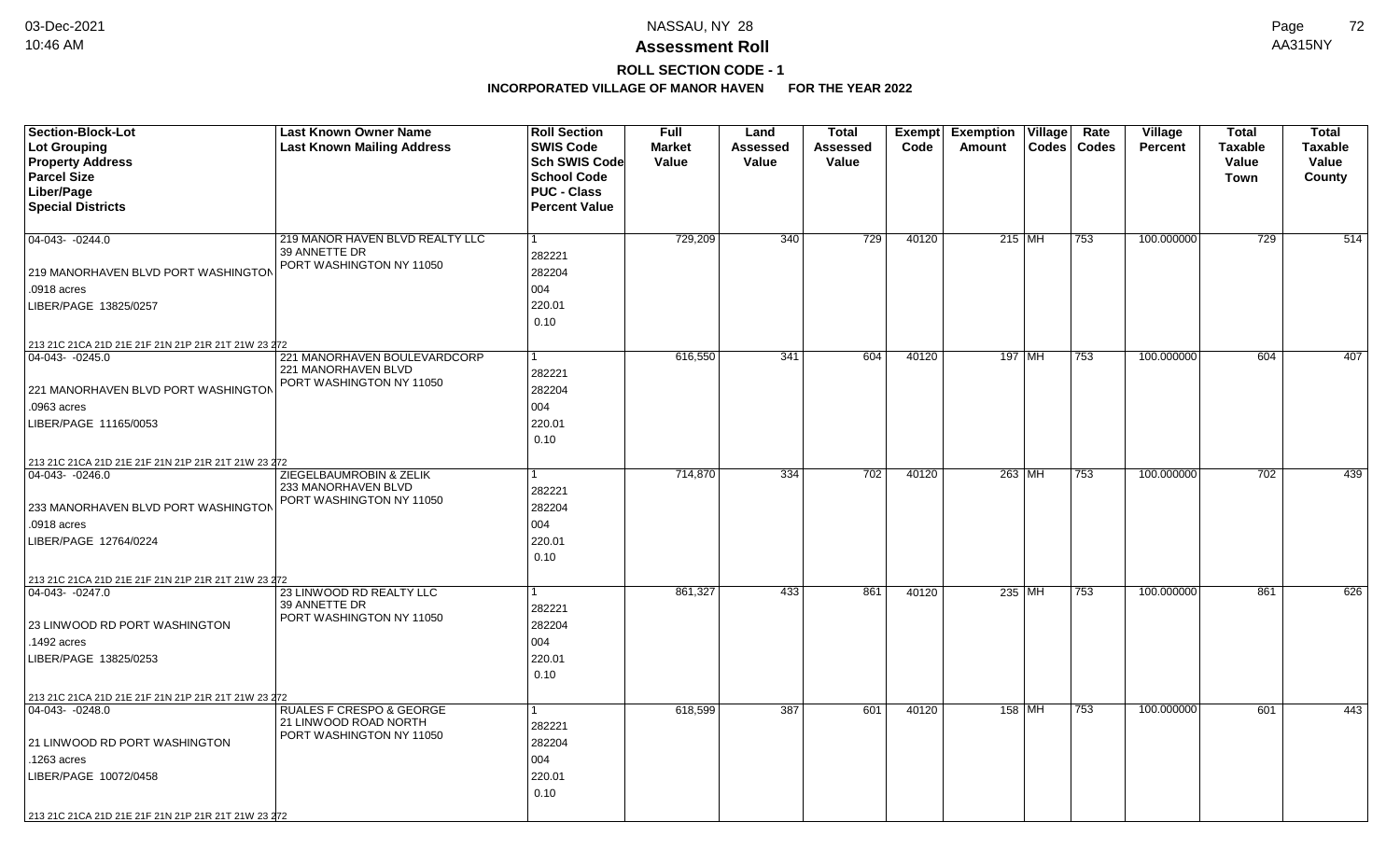### **Assessment Roll** 10:46 AM AA315NY

## **ROLL SECTION CODE - 1**

| <b>Section-Block-Lot</b>                            | <b>Last Known Owner Name</b>                 | <b>Roll Section</b>                      | <b>Full</b>            | Land              | <b>Total</b>             | Exempt | Exemption   Village |          | Rate          | <b>Village</b> | <b>Total</b>            | <b>Total</b>            |
|-----------------------------------------------------|----------------------------------------------|------------------------------------------|------------------------|-------------------|--------------------------|--------|---------------------|----------|---------------|----------------|-------------------------|-------------------------|
| Lot Grouping<br><b>Property Address</b>             | <b>Last Known Mailing Address</b>            | <b>SWIS Code</b><br><b>Sch SWIS Code</b> | <b>Market</b><br>Value | Assessed<br>Value | <b>Assessed</b><br>Value | Code   | Amount              |          | Codes   Codes | Percent        | <b>Taxable</b><br>Value | <b>Taxable</b><br>Value |
| <b>Parcel Size</b>                                  |                                              | <b>School Code</b>                       |                        |                   |                          |        |                     |          |               |                | Town                    | County                  |
| Liber/Page                                          |                                              | <b>PUC - Class</b>                       |                        |                   |                          |        |                     |          |               |                |                         |                         |
| <b>Special Districts</b>                            |                                              | <b>Percent Value</b>                     |                        |                   |                          |        |                     |          |               |                |                         |                         |
|                                                     |                                              |                                          |                        |                   |                          |        |                     |          |               |                |                         |                         |
| $04-043 - 0250.0$                                   | AUTUMN PARK CO LLC                           | $\mathbf{1}$                             | 1,322,203              | 382               | 1,157                    | 40120  | 217 MH              |          | 753           | 100.000000     | 1,157                   | 940                     |
|                                                     | 33 SINTSINK DR                               | 282221                                   |                        |                   |                          |        |                     |          |               |                |                         |                         |
| 18 MARWOOD RD PORT WASHINGTON                       | PORT WASHINGTON NY 11050                     | 282204                                   |                        |                   |                          |        |                     |          |               |                |                         |                         |
| .1515 acres                                         |                                              | 004                                      |                        |                   |                          |        |                     |          |               |                |                         |                         |
| LIBER/PAGE 13339/0905                               |                                              | 220.01                                   |                        |                   |                          |        |                     |          |               |                |                         |                         |
|                                                     |                                              | 0.10                                     |                        |                   |                          |        |                     |          |               |                |                         |                         |
| 213 21C 21CA 21D 21E 21F 21N 21P 21R 21T 21W 23 272 |                                              |                                          |                        |                   |                          |        |                     |          |               |                |                         |                         |
| $ 04-043-0251.0$                                    | <b>JMG NY PROPERTIES LLC</b>                 | 1                                        | 754,813                | 380               | 755                      | 40120  |                     | $157$ MH | 753           | 100.000000     | 755                     | 598                     |
|                                                     | 912 OLD BRIDGE TPKE                          | 282221                                   |                        |                   |                          |        |                     |          |               |                |                         |                         |
| 16 MARWOOD RD PORT WASHINGTON                       | EAST BRUNSWICK NJ 08816                      | 282204                                   |                        |                   |                          |        |                     |          |               |                |                         |                         |
| .1148 acres                                         |                                              | 004                                      |                        |                   |                          |        |                     |          |               |                |                         |                         |
| LIBER/PAGE 13716/0209                               |                                              | 220.01                                   |                        |                   |                          |        |                     |          |               |                |                         |                         |
|                                                     |                                              | 0.10                                     |                        |                   |                          |        |                     |          |               |                |                         |                         |
| 213 21C 21CA 21D 21E 21F 21N 21P 21R 21T 21W 23 272 |                                              |                                          |                        |                   |                          |        |                     |          |               |                |                         |                         |
| $04-043 - 0252.0$                                   | <b>PARK JUNG</b>                             | 1                                        | 666,734                | 349               | 653                      | 40120  |                     | 160 MH   | 753           | 100.000000     | 653                     | 493                     |
|                                                     | 14 NORTH MARWOOD ROAD                        | 282221                                   |                        |                   |                          |        |                     |          |               |                |                         |                         |
| 14 MARWOOD RD PORT WASHINGTON                       | PORT WASHINGTON NY 11050                     | 282204                                   |                        |                   |                          |        |                     |          |               |                |                         |                         |
| .1010 acres                                         |                                              | 004                                      |                        |                   |                          |        |                     |          |               |                |                         |                         |
| LIBER/PAGE 11697/0159                               |                                              | 220.01                                   |                        |                   |                          |        |                     |          |               |                |                         |                         |
|                                                     |                                              | 0.10                                     |                        |                   |                          |        |                     |          |               |                |                         |                         |
| 213 21C 21CA 21D 21E 21F 21N 21P 21R 21T 21W 23 272 |                                              |                                          |                        |                   |                          |        |                     |          |               |                |                         |                         |
| $ 04-043-0253.0$                                    | <b>CIFARELLI RICHARD &amp; JERE</b>          | 1                                        | 775,296                | 398               | 775                      | 40120  |                     | 190 MH   | 753           | 100.000000     | 775                     | 585                     |
|                                                     | 24 BOGART AVENUE<br>PORT WASHINGTON NY 11050 | 282221                                   |                        |                   |                          |        |                     |          |               |                |                         |                         |
| 30 -32 MARWOOD RD PORT WASHINGTON                   |                                              | 282204                                   |                        |                   |                          |        |                     |          |               |                |                         |                         |
| .1263 acres                                         |                                              | 004                                      |                        |                   |                          |        |                     |          |               |                |                         |                         |
| LIBER/PAGE 08332/0083                               |                                              | 220.01                                   |                        |                   |                          |        |                     |          |               |                |                         |                         |
|                                                     |                                              | 0.10                                     |                        |                   |                          |        |                     |          |               |                |                         |                         |
| 213 21C 21CA 21D 21E 21F 21N 21P 21R 21T 21W 23 272 |                                              |                                          |                        |                   |                          |        |                     |          |               |                |                         |                         |
| 04-043- -0254.0                                     | DAVERSA MARIO & MARIA                        | $\mathbf{1}$                             | 770,176                | 389               | 753                      | 40120  | 163 MH              |          | 753           | 100.000000     | 753                     | 590                     |
|                                                     | 8 LINWOOD RD N<br>PORT WASHINGTON NY 11050   | 282221                                   |                        |                   |                          |        |                     |          |               |                |                         |                         |
| 34 MARWOOD RD PORT WASHINGTON                       |                                              | 282204                                   |                        |                   |                          |        |                     |          |               |                |                         |                         |
| .1263 acres                                         |                                              | 004                                      |                        |                   |                          |        |                     |          |               |                |                         |                         |
| LIBER/PAGE 09399/0898                               |                                              | 220.01                                   |                        |                   |                          |        |                     |          |               |                |                         |                         |
|                                                     |                                              | 0.10                                     |                        |                   |                          |        |                     |          |               |                |                         |                         |
| 213 21C 21CA 21D 21E 21F 21N 21P 21R 21T 21W 23 272 |                                              |                                          |                        |                   |                          |        |                     |          |               |                |                         |                         |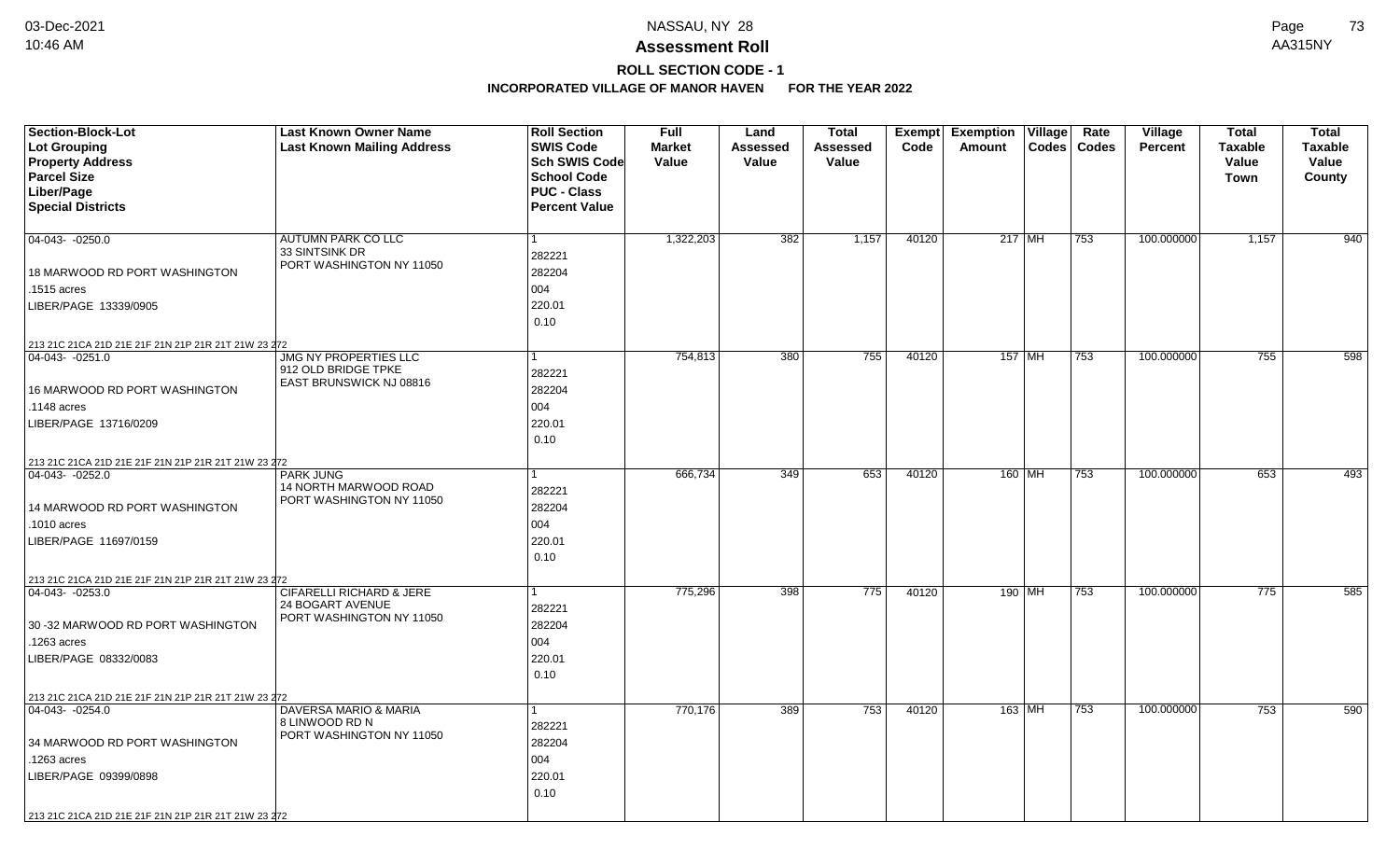## **ROLL SECTION CODE - 1**

| <b>Section-Block-Lot</b><br><b>Lot Grouping</b><br><b>Property Address</b><br><b>Parcel Size</b><br>Liber/Page<br><b>Special Districts</b>                                                           | <b>Last Known Owner Name</b><br><b>Last Known Mailing Address</b>                                   | <b>Roll Section</b><br><b>SWIS Code</b><br><b>Sch SWIS Code</b><br><b>School Code</b><br><b>PUC - Class</b><br><b>Percent Value</b> | <b>Full</b><br><b>Market</b><br>Value | Land<br><b>Assessed</b><br>Value | <b>Total</b><br><b>Assessed</b><br>Value | <b>Exempt</b><br>Code | <b>Exemption Village</b><br>Amount | Rate<br>Codes   Codes | Village<br><b>Percent</b> | <b>Total</b><br><b>Taxable</b><br>Value<br><b>Town</b> | <b>Total</b><br><b>Taxable</b><br>Value<br>County |
|------------------------------------------------------------------------------------------------------------------------------------------------------------------------------------------------------|-----------------------------------------------------------------------------------------------------|-------------------------------------------------------------------------------------------------------------------------------------|---------------------------------------|----------------------------------|------------------------------------------|-----------------------|------------------------------------|-----------------------|---------------------------|--------------------------------------------------------|---------------------------------------------------|
| $\boxed{04-043 - 0255.0}$<br>255 & 257<br>2 -4 MARWOOD RD PORT WASHINGTON<br>.0964 acres<br>LIBER/PAGE 13910/0546<br>213 21C 21CA 21D 21E 21F 21N 21P 21R 21T 21W 23 272                             | MALACHITE NORTH SHORE PROPERTIES<br><b>LLC</b><br>48 E OLD COUNTRY RD SUITE 203<br>MINEOLA NY 11501 | 282221<br>282204<br>004<br>220.01<br>0.10                                                                                           | 830,602                               | 348                              | 830                                      | 40120                 | $143$ MH                           | 753                   | 100.000000                | 830                                                    | 687                                               |
| $\boxed{04-043 - 0258.0}$<br>231 MANORHAVEN BLVD PORT WASHINGTON<br>.1837 acres<br>LIBER/PAGE 10899/0578<br>213 21C 21CA 21D 21E 21F 21N 21P 21R 21T 21W 23 272                                      | <b>JOHANSON ALLAN &amp; VALERIE</b><br>70 MARWOOD OAKS<br>PORT WASHINGTON NY 11050                  | 282221<br>282204<br>004<br>230.01<br>0.10                                                                                           | 767,461                               | 462                              | 736                                      | 40120                 | 250 MH                             | 753                   | 100.000000                | 736                                                    | 486                                               |
| $ 04-043-0259.0$<br>LINWOOD ROAD NORTH PORT WASHINGTON<br>.0230 acres<br>LIBER/PAGE 12122/0556                                                                                                       | D'AVERSA JOSEPH SALVATORE<br>5 LINWOOD ROAD NORTH<br>PORT WASHINGTON NY 11050                       | 282221<br>282204<br>004<br>311.11<br>0.10                                                                                           | 5,018                                 | 5                                | $5\overline{)}$                          |                       | l MH                               | 753                   | 100.000000                | 5                                                      | 5                                                 |
| 213 21C 21CA 21D 21E 21F 21N 21P 21R 21T 21W 23 272<br>$ 04-043-0260.0$<br>LINWOOD RD PORT WASHINGTON<br>.0230 acres<br>LIBER/PAGE 11236/0030<br>213 21C 21CA 21D 21E 21F 21N 21P 21R 21T 21W 23 272 | DAVERSA JOSEPH<br>7 LINWOOD ROAD<br>PORT WASHINGTON NY 11050                                        | 282221<br>282204<br>004<br>311.11<br>0.10                                                                                           | 5,018                                 | 5 <sup>1</sup>                   | 5 <sup>1</sup>                           |                       | l MH                               | 753                   | 100.000000                | 5                                                      | 5                                                 |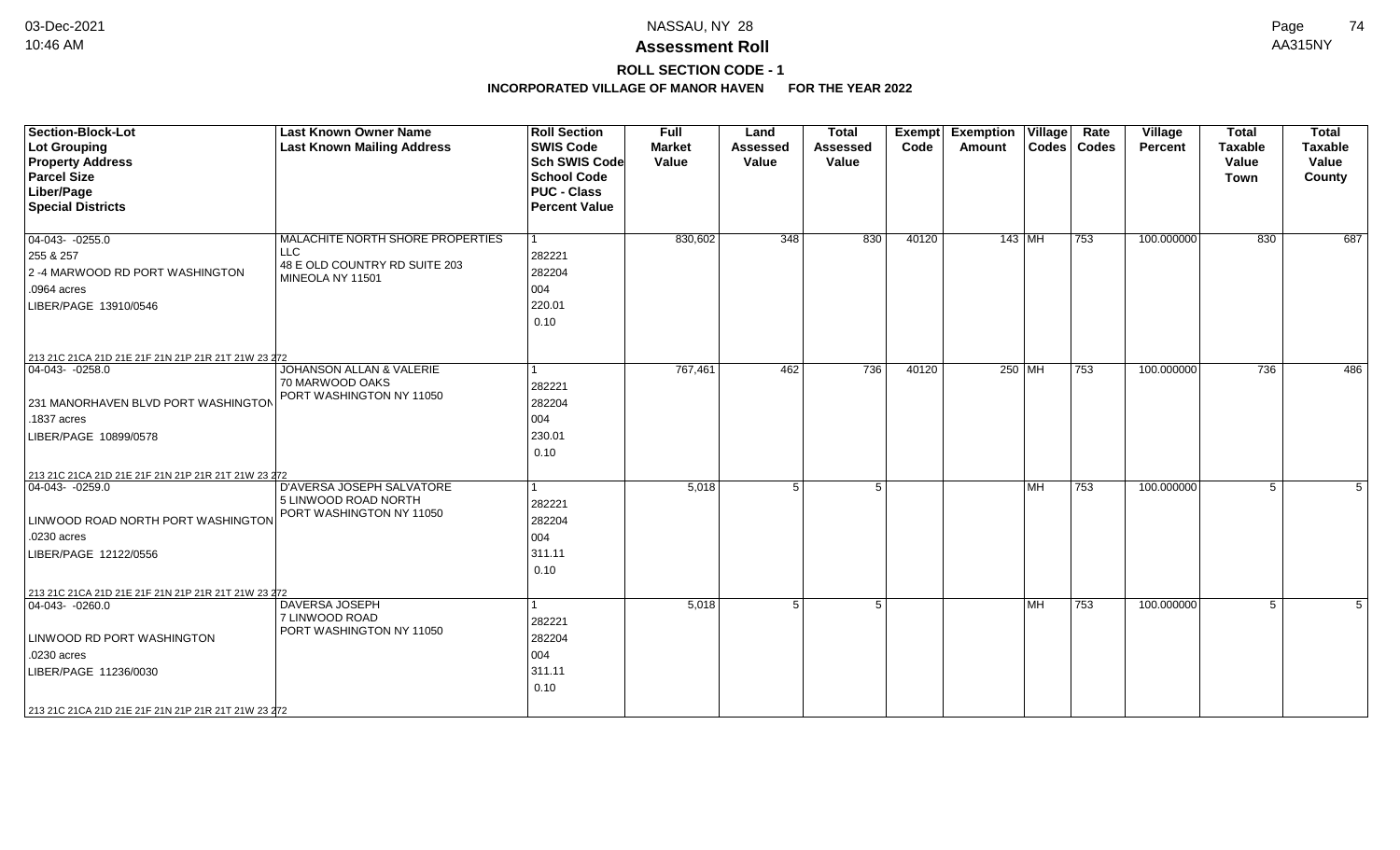## **ROLL SECTION CODE - 1**

| <b>Section-Block-Lot</b><br><b>Lot Grouping</b><br><b>Property Address</b> | <b>Last Known Owner Name</b><br><b>Last Known Mailing Address</b> | <b>Roll Section</b><br><b>SWIS Code</b><br><b>Sch SWIS Code</b>  | <b>Full</b><br><b>Market</b><br>Value | Land<br><b>Assessed</b><br>Value | <b>Total</b><br><b>Assessed</b><br>Value | <b>Exempt</b><br>Code | Exemption<br>Amount | Village  | Rate<br>Codes   Codes | Village<br>Percent | <b>Total</b><br><b>Taxable</b><br>Value | <b>Total</b><br><b>Taxable</b><br>Value |
|----------------------------------------------------------------------------|-------------------------------------------------------------------|------------------------------------------------------------------|---------------------------------------|----------------------------------|------------------------------------------|-----------------------|---------------------|----------|-----------------------|--------------------|-----------------------------------------|-----------------------------------------|
| <b>Parcel Size</b><br>Liber/Page<br><b>Special Districts</b>               |                                                                   | <b>School Code</b><br><b>PUC - Class</b><br><b>Percent Value</b> |                                       |                                  |                                          |                       |                     |          |                       |                    | <b>Town</b>                             | County                                  |
| $04-043 - 0261.0$                                                          | <b>RRNV LLC</b><br>2608 ROUTE 112<br>MEDFORD NY 11763             | 282221                                                           | 1,047,580                             | 361                              | 1,048                                    | 40120<br>44220        | 13                  | $118$ MH | 753                   | 100.000000         | 1,035                                   | 917                                     |
| 36 CAMBRIDGE AVE PORT WASHINGTON                                           |                                                                   | 282204                                                           |                                       |                                  |                                          |                       |                     |          |                       |                    |                                         |                                         |
| .1033 acres                                                                |                                                                   | 004                                                              |                                       |                                  |                                          |                       |                     |          |                       |                    |                                         |                                         |
| LIBER/PAGE 13676/0616                                                      |                                                                   | 220.01<br>0.10                                                   |                                       |                                  |                                          |                       |                     |          |                       |                    |                                         |                                         |
| 213 21C 21CA 21D 21E 21F 21N 21P 21R 21T 21W 23 272                        |                                                                   |                                                                  |                                       |                                  |                                          |                       |                     |          |                       |                    |                                         |                                         |
| 04-043-0262.0<br>33 LINWOOD RD PORT WASHINGTON                             | <b>RRNV LLC</b><br>2608 ROUTE 112<br>MEDFORD NY 11763             | 282221<br>282204                                                 | 1,109,176                             | 361                              | 1,110                                    | 40120                 | $118$ MH            |          | 753                   | 100.000000         | 1,110                                   | 992                                     |
| .1033 acres                                                                |                                                                   | 004                                                              |                                       |                                  |                                          |                       |                     |          |                       |                    |                                         |                                         |
| LIBER/PAGE 13674/0327                                                      |                                                                   | 220.01<br>0.10                                                   |                                       |                                  |                                          |                       |                     |          |                       |                    |                                         |                                         |
| 213 21C 21CA 21D 21E 21F 21N 21P 21R 21T 21W 23 272                        |                                                                   |                                                                  |                                       |                                  |                                          |                       |                     |          |                       |                    |                                         |                                         |
| $ 04-044-0005.0$                                                           | <b>RESSA FAMILY LLC</b>                                           |                                                                  | 817,288                               | 349                              | 803                                      | 40120                 |                     | 281 MH   | 753                   | 100.000000         | 803                                     | 522                                     |
| $5-6$                                                                      | <b>15 SOUTH BAYLES AVENUE</b>                                     | 282221                                                           |                                       |                                  |                                          |                       |                     |          |                       |                    |                                         |                                         |
| 197 MANORHAVEN BLVD PORT WASHINGTON                                        | PORT WASHINGTON NY 11050                                          | 282204                                                           |                                       |                                  |                                          |                       |                     |          |                       |                    |                                         |                                         |
| .1001 acres                                                                |                                                                   | 004                                                              |                                       |                                  |                                          |                       |                     |          |                       |                    |                                         |                                         |
| LIBER/PAGE 11035/0898                                                      |                                                                   | 220.01                                                           |                                       |                                  |                                          |                       |                     |          |                       |                    |                                         |                                         |
|                                                                            |                                                                   | 0.10                                                             |                                       |                                  |                                          |                       |                     |          |                       |                    |                                         |                                         |
| 213 21C 21CA 21D 21E 21F 21N 21P 21R 21T 21W 23 272                        |                                                                   |                                                                  |                                       |                                  |                                          |                       |                     |          |                       |                    |                                         |                                         |
| $ 04-044-0007.0$                                                           | <b>RESSA FAMILY LLC</b>                                           |                                                                  | 817,288                               | 349                              | 803                                      | 40120                 |                     | 281 MH   | 753                   | 100.000000         | 803                                     | 522                                     |
| $ 7-8 $                                                                    | <b>15 SOUTH BAYLES AVENUE</b>                                     | 282221                                                           |                                       |                                  |                                          |                       |                     |          |                       |                    |                                         |                                         |
| 199 MANORHAVEN BLVD PORT WASHINGTON                                        | PORT WASHINGTON NY 11050                                          | 282204                                                           |                                       |                                  |                                          |                       |                     |          |                       |                    |                                         |                                         |
| .1001 acres                                                                |                                                                   | 004                                                              |                                       |                                  |                                          |                       |                     |          |                       |                    |                                         |                                         |
| LIBER/PAGE 11035/0894                                                      |                                                                   | 220.01                                                           |                                       |                                  |                                          |                       |                     |          |                       |                    |                                         |                                         |
|                                                                            |                                                                   | 0.10                                                             |                                       |                                  |                                          |                       |                     |          |                       |                    |                                         |                                         |
| 213 21C 21CA 21D 21E 21F 21N 21P 21R 21T 21W 23 272                        |                                                                   |                                                                  |                                       |                                  |                                          |                       |                     |          |                       |                    |                                         |                                         |
| $\boxed{04-044 - 0009.0}$                                                  | <b>LOPILATO PATRICIA</b>                                          |                                                                  | 574,559                               | 338                              | 575                                      | 40120                 | 112 MH              |          | 753                   | 100.000000         | 343                                     | 231                                     |
| $9-10$                                                                     | 2 NORTH LINWOOD ROAD<br>PORT WASHINGTON NY 11050                  | 282221                                                           |                                       |                                  |                                          | 41800                 | 232                 |          |                       |                    |                                         |                                         |
| 2 LINWOOD RD PORT WASHINGTON                                               |                                                                   | 282204                                                           |                                       |                                  |                                          |                       |                     |          |                       |                    |                                         |                                         |
| .0909 acres                                                                |                                                                   | 004                                                              |                                       |                                  |                                          |                       |                     |          |                       |                    |                                         |                                         |
| LIBER/PAGE 08712/0197                                                      |                                                                   | 210.01                                                           |                                       |                                  |                                          |                       |                     |          |                       |                    |                                         |                                         |
|                                                                            |                                                                   | 0.10                                                             |                                       |                                  |                                          |                       |                     |          |                       |                    |                                         |                                         |
| 213 21C 21CA 21D 21E 21F 21N 21P 21R 21T 21W 23 272                        |                                                                   |                                                                  |                                       |                                  |                                          |                       |                     |          |                       |                    |                                         |                                         |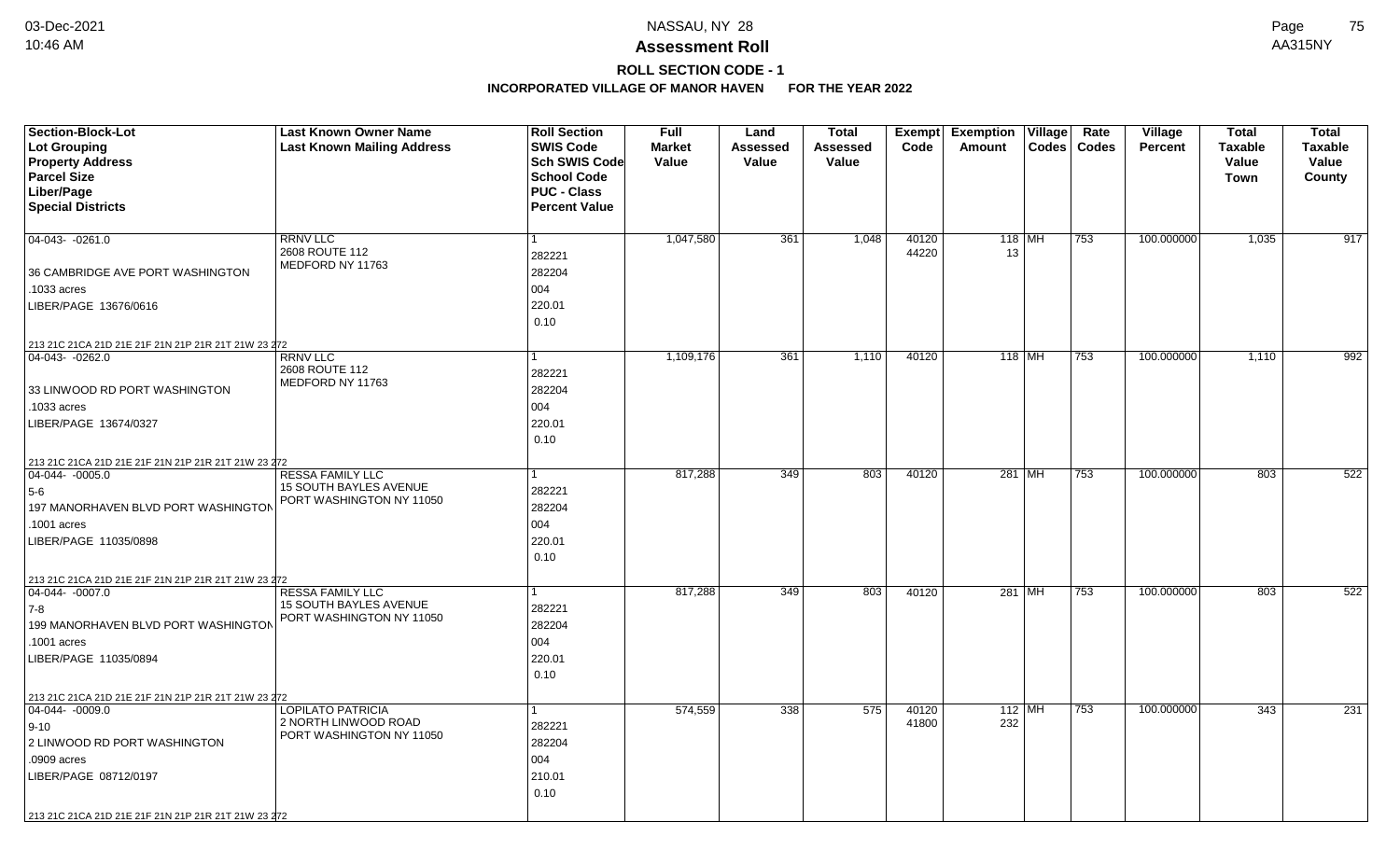**ROLL SECTION CODE - 1**

| Section-Block-Lot<br>Lot Grouping<br><b>Property Address</b><br><b>Parcel Size</b><br>Liber/Page<br><b>Special Districts</b>                                                                                            | <b>Last Known Owner Name</b><br><b>Last Known Mailing Address</b>                                              | <b>Roll Section</b><br><b>SWIS Code</b><br><b>Sch SWIS Code</b><br><b>School Code</b><br><b>PUC - Class</b><br><b>Percent Value</b> | <b>Full</b><br><b>Market</b><br>Value | Land<br><b>Assessed</b><br>Value | <b>Total</b><br><b>Assessed</b><br>Value | Exempt<br>Code | <b>Exemption Village</b><br><b>Amount</b> | Rate<br>Codes   Codes | Village<br><b>Percent</b> | <b>Total</b><br><b>Taxable</b><br>Value<br><b>Town</b> | <b>Total</b><br><b>Taxable</b><br>Value<br>County |
|-------------------------------------------------------------------------------------------------------------------------------------------------------------------------------------------------------------------------|----------------------------------------------------------------------------------------------------------------|-------------------------------------------------------------------------------------------------------------------------------------|---------------------------------------|----------------------------------|------------------------------------------|----------------|-------------------------------------------|-----------------------|---------------------------|--------------------------------------------------------|---------------------------------------------------|
| $\boxed{04-044 - 0015.0}$<br>15,114<br>6 LINWOOD RD PORT WASHINGTON<br>.1148 acres<br>LIBER/PAGE 13473/0569                                                                                                             | 6 LINWOOD LLC<br>84 SOUTH BAYLES AVE<br>PORT WASHINGTON NY 11050                                               | $\mathbf{1}$<br>282221<br>282204<br>004<br>220.01<br>0.10                                                                           | 678,000                               | 380                              | 678                                      | 40120          | $175$ MH                                  | $\overline{753}$      | 100.000000                | 678                                                    | 503                                               |
| 213 21C 21CA 21D 21E 21F 21N 21P 21R 21T 21W 23 272<br>$ 04-044-0016.0$<br>16-17,118<br>8 LINWOOD RD N PORT WASHINGTON<br>$.1148$ acres<br>LIBER/PAGE 7121/0454                                                         | <b>D'AVERSA MARIO &amp; MARIA</b><br>8 LINWOOD RD N<br>PORT WASHINGTON NY 11050                                | 282221<br>282204<br>004<br>210.01<br>0.10                                                                                           | 673,904                               | 325                              | 577                                      | 40120<br>41800 | $161$ MH<br>208                           | $\overline{753}$      | 100.000000                | 369                                                    | 208                                               |
| 213 21C 21CA 21D 21E 21F 21N 21P 21R 21T 21W 23 272<br>$ 04-044-0019.0$<br>19-20,218<br>10 LINWOOD ROAD NORTH PORT WASHINGT<br>.1148 acres<br>LIBER/PAGE 13318/0892                                                     | D'AVERSA GIULIO & MARIAN (TRUST)<br><b>D'AVERSA DIANE</b><br>10 LINWOOD ROAD NORTH<br>PORT WASHINGTON NY 11050 | l 1<br>282221<br>282204<br>004<br>210.01<br>0.10                                                                                    | 613,375                               | 361                              | 583                                      | 40120          | 238 MH                                    | $\overline{753}$      | 100.000000                | 583                                                    | 345                                               |
| 213 21C 21CA 21D 21E 21F 21N 21P 21R 21T 21W 23 272<br>$04-044 - 0021.0$<br>21-22,123<br>14 LINWOOD RD PORT WASHINGTON<br>$.1148$ acres<br>LIBER/PAGE 12542/0994<br>213 21C 21CA 21D 21E 21F 21N 21P 21R 21T 21W 23 272 | DIMMLER GERARD M & KATHLEET T<br><b>ADMIRAND</b><br>14 LINWOOD RD<br>PORT WASHINGTON NY 11050                  | 282221<br>282204<br>004<br>220.01<br>0.10                                                                                           | 743,547                               | 380                              | 744                                      | 40120          | $164$ MH                                  | 753                   | 100.000000                | 744                                                    | 580                                               |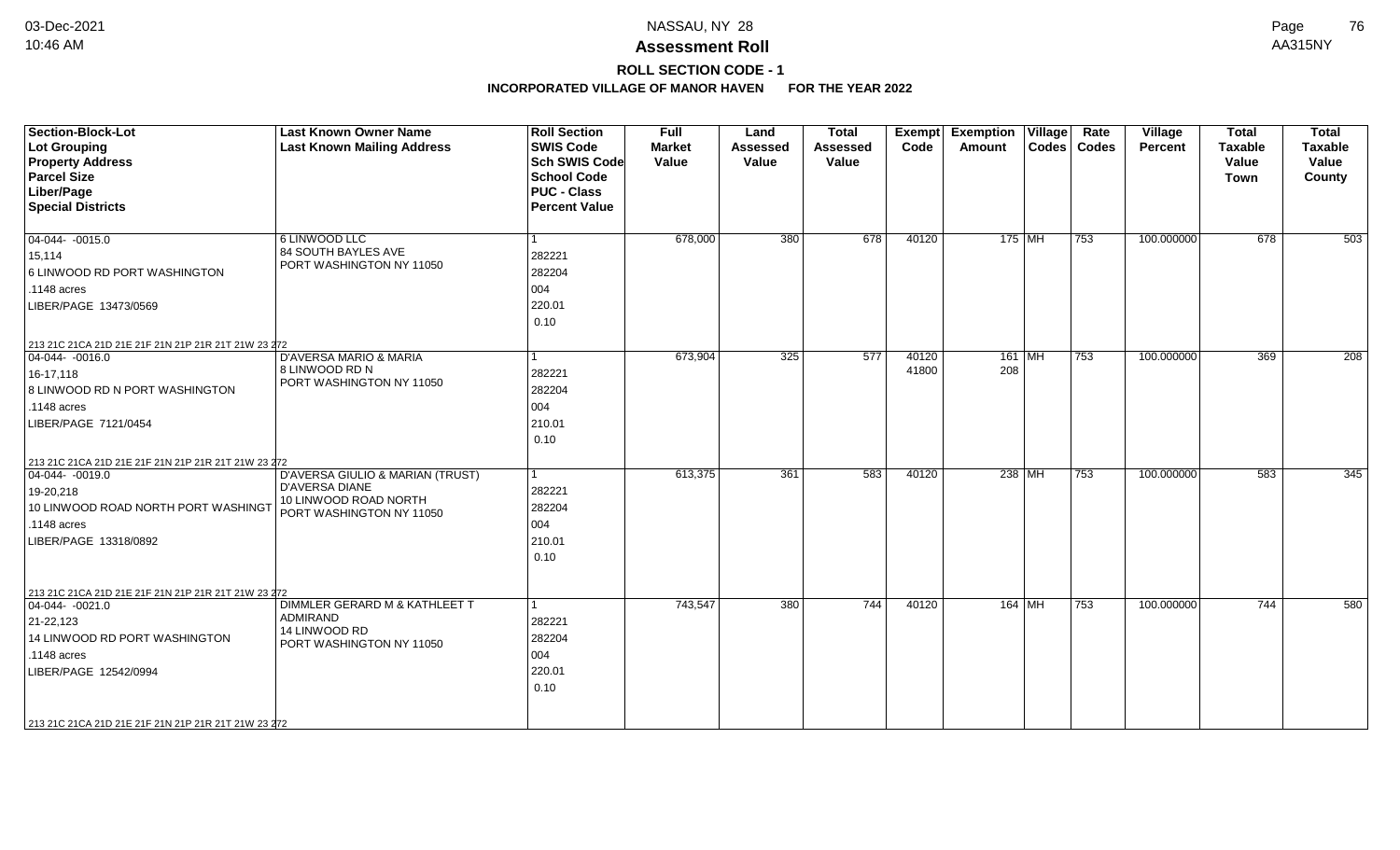### **ROLL SECTION CODE - 1**

| <b>Section-Block-Lot</b><br><b>Lot Grouping</b><br><b>Property Address</b><br><b>Parcel Size</b>                                                                                                                                    | <b>Last Known Owner Name</b><br><b>Last Known Mailing Address</b>                             | <b>Roll Section</b><br><b>SWIS Code</b><br>Sch SWIS Code<br><b>School Code</b> | Full<br><b>Market</b><br>Value | Land<br>Assessed<br>Value | <b>Total</b><br>Assessed<br>Value | <b>Exempt</b><br>Code | <b>Exemption</b><br>$\overline{\mathsf{V}}$ illage<br>Amount | Rate<br>Codes   Codes | Village<br><b>Percent</b> | <b>Total</b><br><b>Taxable</b><br>Value<br><b>Town</b> | <b>Total</b><br><b>Taxable</b><br>Value |
|-------------------------------------------------------------------------------------------------------------------------------------------------------------------------------------------------------------------------------------|-----------------------------------------------------------------------------------------------|--------------------------------------------------------------------------------|--------------------------------|---------------------------|-----------------------------------|-----------------------|--------------------------------------------------------------|-----------------------|---------------------------|--------------------------------------------------------|-----------------------------------------|
| Liber/Page<br><b>Special Districts</b>                                                                                                                                                                                              |                                                                                               | <b>PUC - Class</b><br><b>Percent Value</b>                                     |                                |                           |                                   |                       |                                                              |                       |                           |                                                        | County                                  |
| $04-044 - 0024.0$<br>24-25,223<br>16 LINWOOD RD PORT WASHINGTON<br>.1148 acres<br>LIBER/PAGE 08379/0088                                                                                                                             | DE SANTIS LORENZO & GIUSEPPINA<br>16 LINWOOD ROAD NORTH<br>PORT WASHINGTON NY 11050           | $\mathbf{1}$<br>282221<br>282204<br>004<br>220.01<br>0.10                      | 715,895                        | 367                       | 692                               | 41800<br>40120        | 255 MH<br>183                                                | 753                   | 100.000000                | 437                                                    | 254                                     |
| 213 21C 21CA 21D 21E 21F 21N 21P 21R 21T 21W 23 272<br>$ 04-044-0026.0$<br>26-28<br>20 LINWOOD RD PORT WASHINGTON<br>.1377 acres<br>LIBER/PAGE 10713/0184                                                                           | CELLA JOYCE<br>20 NORTH LINWOOD ROAD<br>PORT WASHINGTON NY 11050                              | 1<br>282221<br>282204<br>004<br>220.01<br>0.10                                 | 724,539                        | 407                       | 707                               | 40120                 | 277 MH                                                       | 753                   | 100.000000                | 707                                                    | 430                                     |
| 213 21C 21CA 21D 21E 21F 21N 21P 21R 21T 21W 23 272<br>$ 04-044-0029.0$<br>29,30<br>22 LINWOOD ROAD NORTH PORT WASHINGT<br>.0918 acres<br>LIBER/PAGE 07114/0576                                                                     | <b>TROMBELLA ANTONIO &amp; MADDALENA</b><br>22 LINWOOD ROAD NORTH<br>PORT WASHINGTON NY 11050 | 1<br>282221<br>282204<br>004<br>210.01<br>0.10                                 | 506,964                        | 340                       | 507                               | 41800<br>40120        | 201   $\overline{\text{MH}}$<br>106                          | 753                   | 100.000000                | 306                                                    | 200                                     |
| 213 21C 21CA 21D 21E 21F 21N 21P 21R 21T 21W 23 272<br>$ 04-044-0031.0$<br>31,32,133<br>24 LINWOOD RD PORT WASHINGTON<br>.1148 acres<br>LIBER/PAGE 13825/0269                                                                       | 24 LINWOOD RD REALTY LLC<br>39 ANNETTE DR<br>PORT WASHINGTON NY 11050                         | $\mathbf{1}$<br>282221<br>282204<br>004<br>220.01<br>0.10                      | 726,136                        | 380                       | 726                               | 40120                 | 184 MH                                                       | 753                   | 100.000000                | 726                                                    | 542                                     |
| 213 21C 21CA 21D 21E 21F 21N 21P 21R 21T 21W 23 272<br>$\boxed{04-044 - 0034.0}$<br>34-35,233<br>28 NORTH LINWOOD RD PORT WASHINGTON<br>.1148 acres<br>LIBER/PAGE 13383/0605<br>213 21C 21CA 21D 21E 21F 21N 21P 21R 21T 21W 23 272 | KHUTORYANSKY ALEKSANDR<br>28 NORTH LINWOOD RD<br>PORT WASHINGTON NY 11050                     | $\mathbf{1}$<br>282221<br>282204<br>004<br>220.01<br>0.10                      | 798,852                        | 380                       | 799                               | 40120                 | 209 MH                                                       | 753                   | 100.000000                | 799                                                    | 590                                     |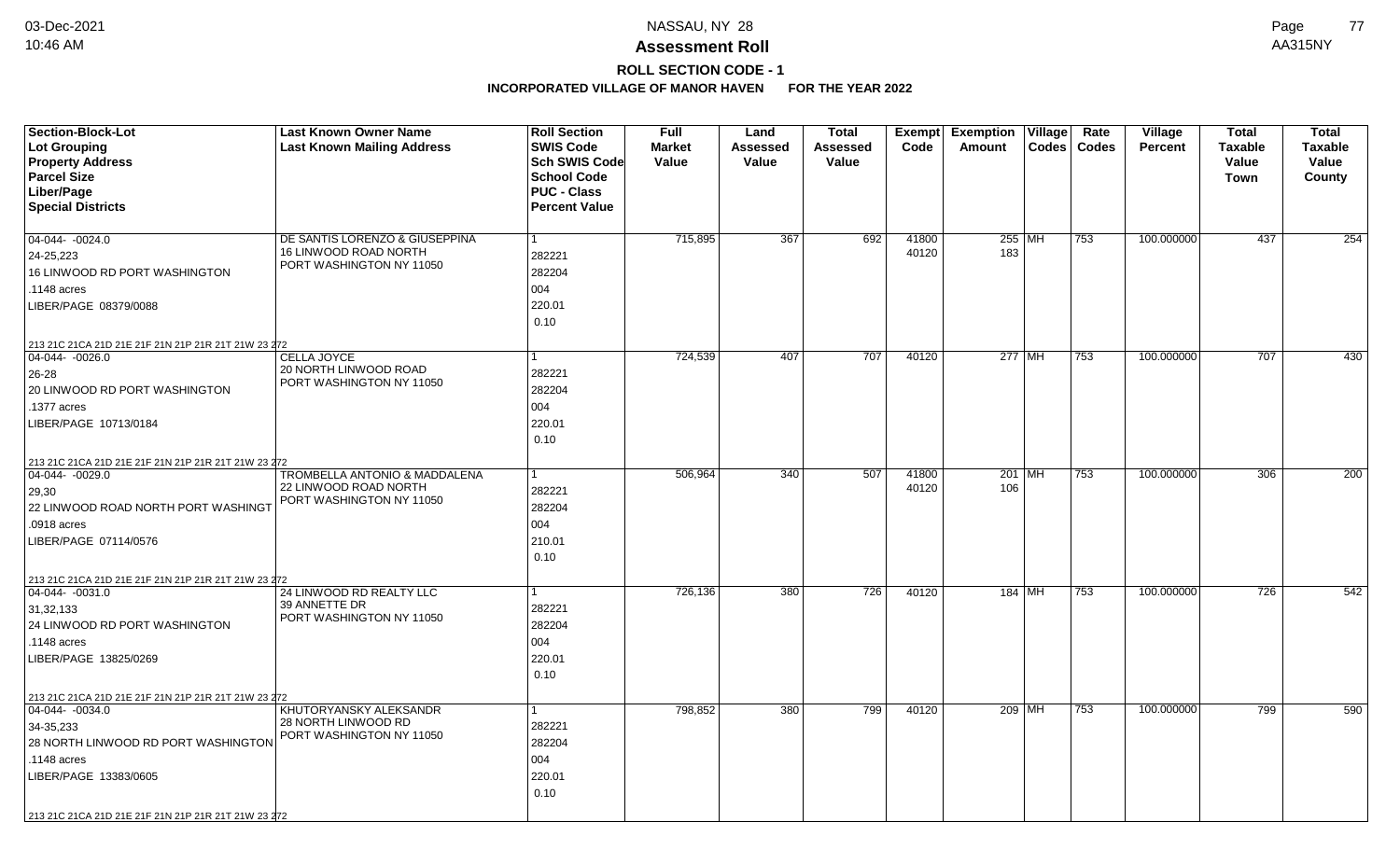### **Assessment Roll** 10:46 AM AA315NY

### **ROLL SECTION CODE - 1**

| <b>Section-Block-Lot</b>                                               | <b>Last Known Owner Name</b>                | <b>Roll Section</b>  | <b>Full</b>   | Land             | <b>Total</b>    | Exempt | <b>Exemption Village</b> |          | Rate          | <b>Village</b> | <b>Total</b>   | <b>Total</b>   |
|------------------------------------------------------------------------|---------------------------------------------|----------------------|---------------|------------------|-----------------|--------|--------------------------|----------|---------------|----------------|----------------|----------------|
| <b>Lot Grouping</b>                                                    | <b>Last Known Mailing Address</b>           | <b>SWIS Code</b>     | <b>Market</b> | Assessed         | <b>Assessed</b> | Code   | Amount                   |          | Codes   Codes | <b>Percent</b> | <b>Taxable</b> | <b>Taxable</b> |
| <b>Property Address</b>                                                |                                             | <b>Sch SWIS Code</b> | Value         | Value            | Value           |        |                          |          |               |                | Value          | Value          |
| <b>Parcel Size</b>                                                     |                                             | <b>School Code</b>   |               |                  |                 |        |                          |          |               |                | Town           | County         |
| Liber/Page                                                             |                                             | <b>PUC - Class</b>   |               |                  |                 |        |                          |          |               |                |                |                |
| <b>Special Districts</b>                                               |                                             | <b>Percent Value</b> |               |                  |                 |        |                          |          |               |                |                |                |
|                                                                        |                                             |                      |               |                  |                 |        |                          |          |               |                |                |                |
| $04-044 - 0051.0$                                                      | <b>BOEHM DONALD &amp; BETH</b>              | $\mathbf{1}$         | 932,218       | 380              | 932             | 40120  | 299 MH                   |          | 753           | 100.000000     | 932            | 633            |
| 51-52,153                                                              | 33 KIRKWOOD ROAD                            | 282221               |               |                  |                 |        |                          |          |               |                |                |                |
| 33 KIRKWOOD RD PORT WASHINGTON                                         | PORT WASHINGTON NY 11050                    | 282204               |               |                  |                 |        |                          |          |               |                |                |                |
| .1148 acres                                                            |                                             | 004                  |               |                  |                 |        |                          |          |               |                |                |                |
| LIBER/PAGE 10526/0309                                                  |                                             | 220.01               |               |                  |                 |        |                          |          |               |                |                |                |
|                                                                        |                                             | 0.10                 |               |                  |                 |        |                          |          |               |                |                |                |
| 213 21C 21CA 21D 21E 21F 21N 21P 21R 21T 21W 23 272                    |                                             |                      |               |                  |                 |        |                          |          |               |                |                |                |
| $ 04-044-0054.0$                                                       | SORIN ALEXANDER & PAMELA                    | 1                    | 878,900       | $\overline{310}$ | 839             | 44220  |                          | $47$ MH  | 753           | 100.000000     | 792            | 581            |
| 54-55,253                                                              | 31 KIRKWOOD RD                              | 282221               |               |                  |                 | 40120  | 211                      |          |               |                |                |                |
| 31 KIRKWOOD RD PORT WASHINGTON                                         | PORT WASHINGTON NY 11050                    | 282204               |               |                  |                 |        |                          |          |               |                |                |                |
| .1148 acres                                                            |                                             | 004                  |               |                  |                 |        |                          |          |               |                |                |                |
| LIBER/PAGE 13774/0578                                                  |                                             | 220.01               |               |                  |                 |        |                          |          |               |                |                |                |
|                                                                        |                                             | 0.10                 |               |                  |                 |        |                          |          |               |                |                |                |
|                                                                        |                                             |                      |               |                  |                 |        |                          |          |               |                |                |                |
| 213 21C 21CA 21D 21E 21F 21N 21P 21R 21T 21W 23 272<br>04-044- -0056.0 | PEREZ-MELARA SONIA                          | 1                    | 580,704       | 380              | 581             | 40120  |                          | $106$ MH | 753           | 100.000000     | 581            | 475            |
| 56,157                                                                 | 29 KIRKWOOD ROAD                            | 282221               |               |                  |                 |        |                          |          |               |                |                |                |
| 29 KIRKWOOD RD PORT WASHINGTON                                         | PORT WASHINGTON NY 11050                    | 282204               |               |                  |                 |        |                          |          |               |                |                |                |
| .1148 acres                                                            |                                             | 004                  |               |                  |                 |        |                          |          |               |                |                |                |
| LIBER/PAGE 11149/0346                                                  |                                             | 220.01               |               |                  |                 |        |                          |          |               |                |                |                |
|                                                                        |                                             | 0.10                 |               |                  |                 |        |                          |          |               |                |                |                |
|                                                                        |                                             |                      |               |                  |                 |        |                          |          |               |                |                |                |
| 213 21C 21CA 21D 21E 21F 21N 21P 21R 21T 21W 23 272                    |                                             | $\mathbf{1}$         | 722,040       | 417              | 722             | 40120  | $215$ MH                 |          |               | 100.000000     | 722            | 507            |
| $ 04-044-0079.0$                                                       | D AVERSA B C<br>5 KIRKWOOD RD               |                      |               |                  |                 |        |                          |          | 753           |                |                |                |
| 79-81                                                                  | PORT WASHINGTON NY 11050                    | 282221               |               |                  |                 |        |                          |          |               |                |                |                |
| 5 KIRKWOOD RD PORT WASHINGTON                                          |                                             | 282204               |               |                  |                 |        |                          |          |               |                |                |                |
| .1377 acres                                                            |                                             | 004                  |               |                  |                 |        |                          |          |               |                |                |                |
| LIBER/PAGE 06820/0587                                                  |                                             | 210.01               |               |                  |                 |        |                          |          |               |                |                |                |
|                                                                        |                                             | 0.10                 |               |                  |                 |        |                          |          |               |                |                |                |
| 213 21C 21CA 21D 21E 21F 21N 21P 21R 21T 21W 23 272                    |                                             |                      |               |                  |                 |        |                          |          |               |                |                |                |
| 04-044- -0112.0                                                        | FOLEY WILLIAM & KATHY LUI<br>4 LINWOOD RD N | $\mathbf{1}$         | 887,955       | 380              | 888             | 44211  |                          | $30$ MH  | 753           | 100.000000     | 858            | 641            |
|                                                                        | PORT WASHINGTON NY 11050                    | 282221               |               |                  |                 | 40120  | 217                      |          |               |                |                |                |
| 4 LINWOOD RD N PORT WASHINGTON                                         |                                             | 282204               |               |                  |                 |        |                          |          |               |                |                |                |
| .1148 acres                                                            |                                             | 004                  |               |                  |                 |        |                          |          |               |                |                |                |
| LIBER/PAGE 12634/0589                                                  |                                             | 220.01               |               |                  |                 |        |                          |          |               |                |                |                |
|                                                                        |                                             | 0.10                 |               |                  |                 |        |                          |          |               |                |                |                |
| 213 21C 21CA 21D 21E 21F 21N 21P 21R 21T 21W 23 272                    |                                             |                      |               |                  |                 |        |                          |          |               |                |                |                |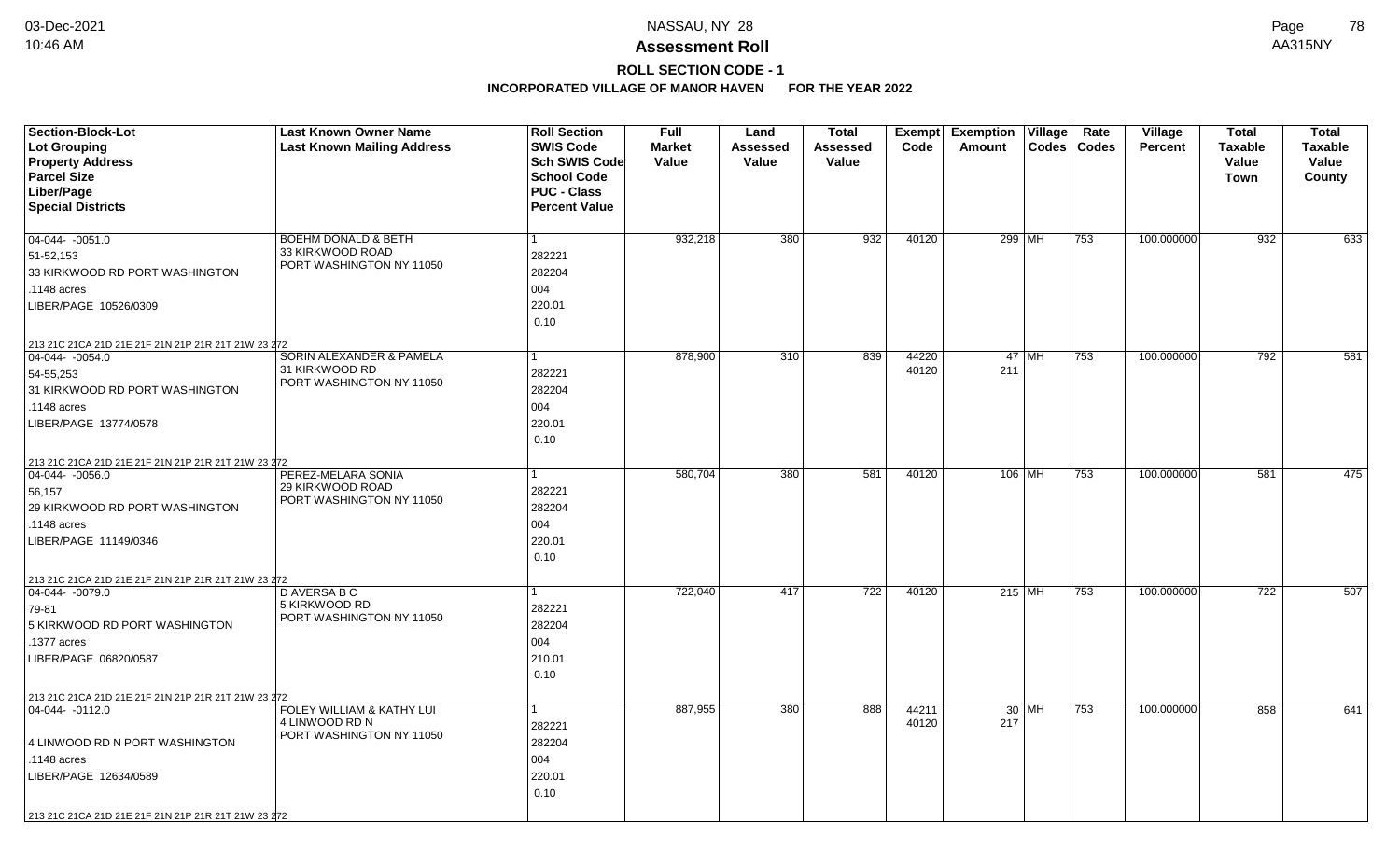**ROLL SECTION CODE - 1**

| <b>Section-Block-Lot</b><br><b>Lot Grouping</b><br><b>Property Address</b><br><b>Parcel Size</b> | <b>Last Known Owner Name</b><br><b>Last Known Mailing Address</b>       | <b>Roll Section</b><br><b>SWIS Code</b><br>Sch SWIS Code<br><b>School Code</b> | Full<br><b>Market</b><br>Value | Land<br>Assessed<br>Value | <b>Total</b><br>Assessed<br>Value | Exempt<br>Code | <b>Exemption Village</b><br><b>Codes</b><br>Amount | Rate<br>Codes | Village<br><b>Percent</b> | <b>Total</b><br><b>Taxable</b><br>Value<br><b>Town</b> | <b>Total</b><br><b>Taxable</b><br>Value<br>County |
|--------------------------------------------------------------------------------------------------|-------------------------------------------------------------------------|--------------------------------------------------------------------------------|--------------------------------|---------------------------|-----------------------------------|----------------|----------------------------------------------------|---------------|---------------------------|--------------------------------------------------------|---------------------------------------------------|
| Liber/Page<br><b>Special Districts</b>                                                           |                                                                         | <b>PUC - Class</b><br><b>Percent Value</b>                                     |                                |                           |                                   |                |                                                    |               |                           |                                                        |                                                   |
| 04-044- -0137.0                                                                                  | <b>KRIONERI LLC</b><br>18 STONY WELL CT                                 | $\mathbf{1}$<br>282221                                                         | 752,765                        | 356                       | 706                               | 40120          | $212$ MH                                           | 753           | 100.000000                | 706                                                    | 494                                               |
| 30 LINWOOD RD PORT WASHINGTON                                                                    | HUNTINGTON STATION NY 11746                                             | 282204                                                                         |                                |                           |                                   |                |                                                    |               |                           |                                                        |                                                   |
| .1148 acres                                                                                      |                                                                         | 004                                                                            |                                |                           |                                   |                |                                                    |               |                           |                                                        |                                                   |
| LIBER/PAGE 12758/0784                                                                            |                                                                         | 220.01<br>0.10                                                                 |                                |                           |                                   |                |                                                    |               |                           |                                                        |                                                   |
| 213 21C 21CA 21D 21E 21F 21N 21P 21R 21T 21W 23 272                                              |                                                                         |                                                                                |                                |                           |                                   |                |                                                    |               |                           |                                                        |                                                   |
| 04-044-0144.0                                                                                    | <b>NATOLE MARY</b><br>38 LINWOOD ROAD NORTH<br>PORT WASHINGTON NY 11050 | 1<br>282221                                                                    | 685,170                        | 380                       | 685                               | 40120          | 132 MH                                             | 753           | 100.000000                | 685                                                    | 553                                               |
| 38 LINWOOD RD PORT WASHINGTON                                                                    |                                                                         | 282204                                                                         |                                |                           |                                   |                |                                                    |               |                           |                                                        |                                                   |
| .1148 acres                                                                                      |                                                                         | 004                                                                            |                                |                           |                                   |                |                                                    |               |                           |                                                        |                                                   |
| LIBER/PAGE 11332/0090                                                                            |                                                                         | 210.01                                                                         |                                |                           |                                   |                |                                                    |               |                           |                                                        |                                                   |
|                                                                                                  |                                                                         | 0.10                                                                           |                                |                           |                                   |                |                                                    |               |                           |                                                        |                                                   |
| 213 21C 21CA 21D 21E 21F 21N 21P 21R 21T 21W 23 272                                              |                                                                         |                                                                                |                                |                           |                                   |                |                                                    |               |                           |                                                        |                                                   |
| $ 04-044-0147.0$                                                                                 | <b>STACCONI JOHN</b><br>37 KIRKWOOD ROAD                                | 1                                                                              | 741,499                        | 380                       | 742                               | 40120          | $164$ MH                                           | 753           | 100.000000                | 742                                                    | 578                                               |
|                                                                                                  | PORT WASHINGTON NY 11050                                                | 282221                                                                         |                                |                           |                                   |                |                                                    |               |                           |                                                        |                                                   |
| 37 KIRKWOOD RD PORT WASHINGTON<br>.1148 acres                                                    |                                                                         | 282204<br>004                                                                  |                                |                           |                                   |                |                                                    |               |                           |                                                        |                                                   |
| LIBER/PAGE 10337/0358                                                                            |                                                                         | 220.01                                                                         |                                |                           |                                   |                |                                                    |               |                           |                                                        |                                                   |
|                                                                                                  |                                                                         | 0.10                                                                           |                                |                           |                                   |                |                                                    |               |                           |                                                        |                                                   |
|                                                                                                  |                                                                         |                                                                                |                                |                           |                                   |                |                                                    |               |                           |                                                        |                                                   |
| 213 21C 21CA 21D 21E 21F 21N 21P 21R 21T 21W 23 272<br>$ 04 - 044 - 0149.0$                      | <b>ALVAYERO GREGORIO H</b>                                              | $\mathbf{1}$                                                                   | 554,076                        | 380                       | 554                               | 40120          | $100$ MH                                           | 753           | 100.000000                | 554                                                    | 454                                               |
|                                                                                                  | 35 KIRKWOOD RD                                                          | 282221                                                                         |                                |                           |                                   |                |                                                    |               |                           |                                                        |                                                   |
| 35 KIRKWOOD RD PORT WASHINGTON                                                                   | PORT WASHINGTON NY 11050                                                | 282204                                                                         |                                |                           |                                   |                |                                                    |               |                           |                                                        |                                                   |
| .1148 acres                                                                                      |                                                                         | 004                                                                            |                                |                           |                                   |                |                                                    |               |                           |                                                        |                                                   |
| LIBER/PAGE 11896/0393                                                                            |                                                                         | 210.01                                                                         |                                |                           |                                   |                |                                                    |               |                           |                                                        |                                                   |
|                                                                                                  |                                                                         | 0.10                                                                           |                                |                           |                                   |                |                                                    |               |                           |                                                        |                                                   |
| 213 21C 21CA 21D 21E 21F 21N 21P 21R 21T 21W 23 272                                              |                                                                         |                                                                                |                                |                           |                                   |                |                                                    |               |                           |                                                        |                                                   |
| 04-044- -0160.0                                                                                  | 27 KIRKWOOD ROAD LLC                                                    | $\mathbf{1}$                                                                   | 687,218                        | 380                       | 687                               | 40120          | $128$ MH                                           | 753           | 100.000000                | 687                                                    | 559                                               |
|                                                                                                  | 14 HILLDALE LN<br>PORT WASHINGTON NY 11050                              | 282221                                                                         |                                |                           |                                   |                |                                                    |               |                           |                                                        |                                                   |
| 27 KIRKWOOD RD PORT WASHINGTON                                                                   |                                                                         | 282204                                                                         |                                |                           |                                   |                |                                                    |               |                           |                                                        |                                                   |
| .1148 acres                                                                                      |                                                                         | 004                                                                            |                                |                           |                                   |                |                                                    |               |                           |                                                        |                                                   |
| LIBER/PAGE 13693/0596                                                                            |                                                                         | 210.01<br>0.10                                                                 |                                |                           |                                   |                |                                                    |               |                           |                                                        |                                                   |
|                                                                                                  |                                                                         |                                                                                |                                |                           |                                   |                |                                                    |               |                           |                                                        |                                                   |
| 213 21C 21CA 21D 21E 21F 21N 21P 21R 21T 21W 23 272                                              |                                                                         |                                                                                |                                |                           |                                   |                |                                                    |               |                           |                                                        |                                                   |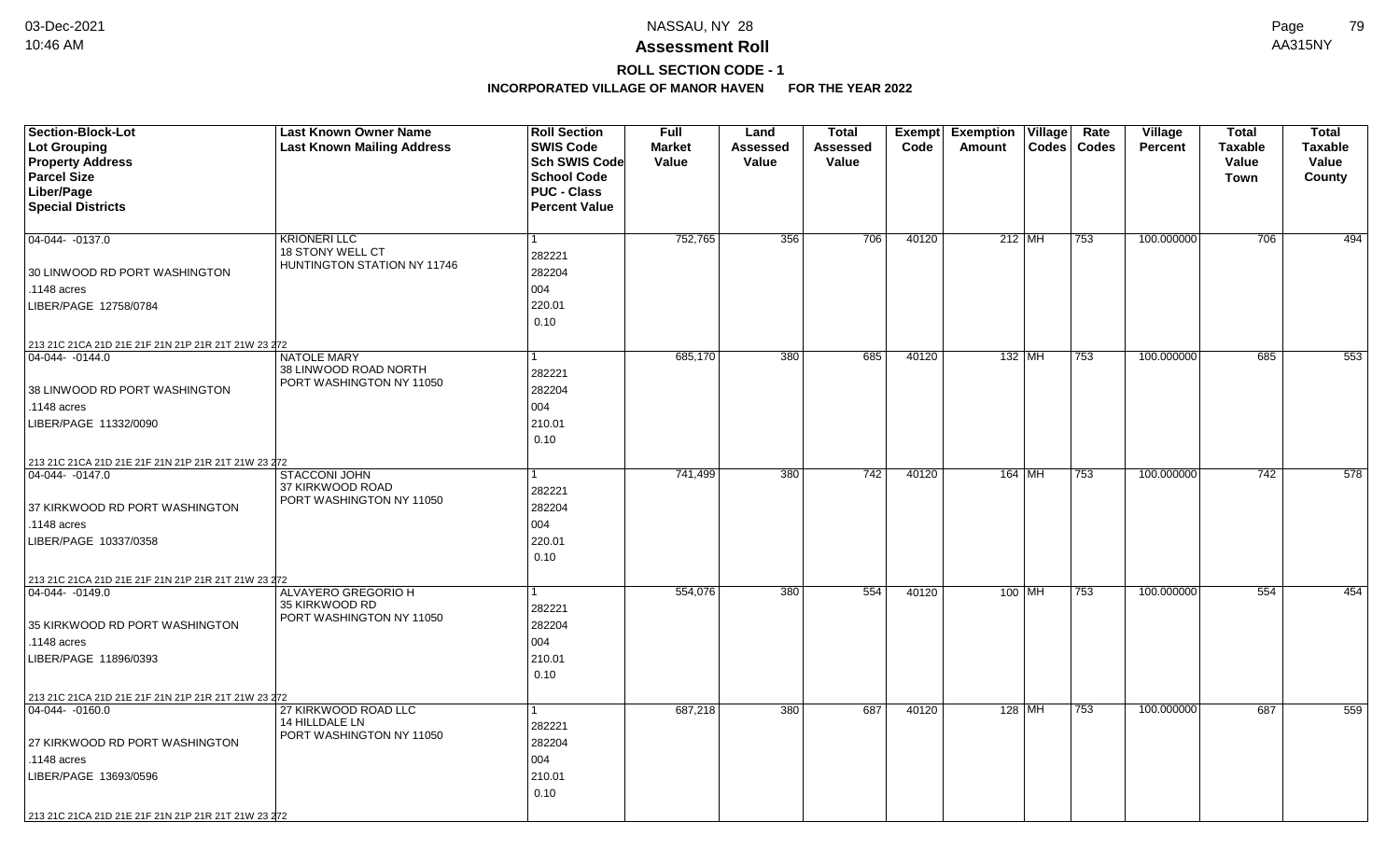## **ROLL SECTION CODE - 1**

| Section-Block-Lot<br>Lot Grouping<br><b>Property Address</b><br><b>Parcel Size</b><br>Liber/Page<br><b>Special Districts</b>                                                                             | <b>Last Known Owner Name</b><br><b>Last Known Mailing Address</b>                             | <b>Roll Section</b><br><b>SWIS Code</b><br><b>Sch SWIS Code</b><br><b>School Code</b><br><b>PUC - Class</b><br><b>Percent Value</b> | <b>Full</b><br><b>Market</b><br>Value | Land<br><b>Assessed</b><br>Value | <b>Total</b><br><b>Assessed</b><br>Value | <b>Exempt</b><br>Code | <b>Exemption</b><br>Amount | $\overline{\mathsf{V}}$ illage | Rate<br>Codes   Codes | Village<br><b>Percent</b> | <b>Total</b><br><b>Taxable</b><br>Value<br>Town | <b>Total</b><br><b>Taxable</b><br>Value<br>County |
|----------------------------------------------------------------------------------------------------------------------------------------------------------------------------------------------------------|-----------------------------------------------------------------------------------------------|-------------------------------------------------------------------------------------------------------------------------------------|---------------------------------------|----------------------------------|------------------------------------------|-----------------------|----------------------------|--------------------------------|-----------------------|---------------------------|-------------------------------------------------|---------------------------------------------------|
| $ 04-044-0162.0$<br>25 KIRKWOOD RD PORT WASHINGTON<br>.1148 acres<br>LIBER/PAGE 13869/0423                                                                                                               | LEEDS LORI ANN (TRUST)<br><b>LEEDS LORI ANN</b><br>25 KIRKWOOD RD<br>PORT WASHINGTON NY 11050 | 282221<br>282204<br>004<br>220.01<br>0.10                                                                                           | 674,928                               | 364                              | 646                                      | 40120                 |                            | $139$ MH                       | 753                   | 100.000000                | 646                                             | 507                                               |
| 213 21C 21CA 21D 21E 21F 21N 21P 21R 21T 21W 23 272<br>$ 04-044-0164.0$<br>23 KIRKWOOD RD PORT WASHINGTON<br>.1148 acres<br>LIBER/PAGE 13150/0814<br>213 21C 21CA 21D 21E 21F 21N 21P 21R 21T 21W 23 272 | <b>RESSA-CIBANTS</b><br>15 SOUTH BAYLES AVE<br>PORT WASHINGTON NY 11050                       | 282221<br>282204<br>004<br>210.01<br>0.10                                                                                           | 480,336                               | 372                              | 470                                      | 40120                 |                            | 128 MH                         | 753                   | 100.000000                | 470                                             | 342                                               |
| $ 04-044-0172.0$<br>17 KIRKWOOD RD PORT WASHINGTON<br>.1148 acres<br>LIBER/PAGE 10793/0664<br>213 21C 21CA 21D 21E 21F 21N 21P 21R 21T 21W 23 272                                                        | ALEXANDRE ETAL MARIA<br>17 KIRKWOOD ROAD<br>PORT WASHINGTON NY 11050                          | 282221<br>282204<br>004<br>220.01<br>0.10                                                                                           | 732,281                               | 380                              | 732                                      | 40120                 |                            | $140$ MH                       | 753                   | 100.000000                | 732                                             | 592                                               |
| $ 04-044-0267.0$<br>KIRKWOOD RD PORT WASHINGTON<br>.0574 acres<br>LIBER/PAGE 13150/0814<br>213 21C 21CA 21D 21E 21F 21N 21P 21R 21T 21W 23 272                                                           | <b>RESSA-CIBANTS</b><br><b>15 SOUTH BAYLES RD</b><br>PORT WASHINGTON NY 11050                 | 282221<br>282204<br>004<br>311.11<br>0.10                                                                                           | 26,833                                | 27                               | 27                                       |                       |                            | l MH                           | 753                   | 100.000000                | 27                                              | 27                                                |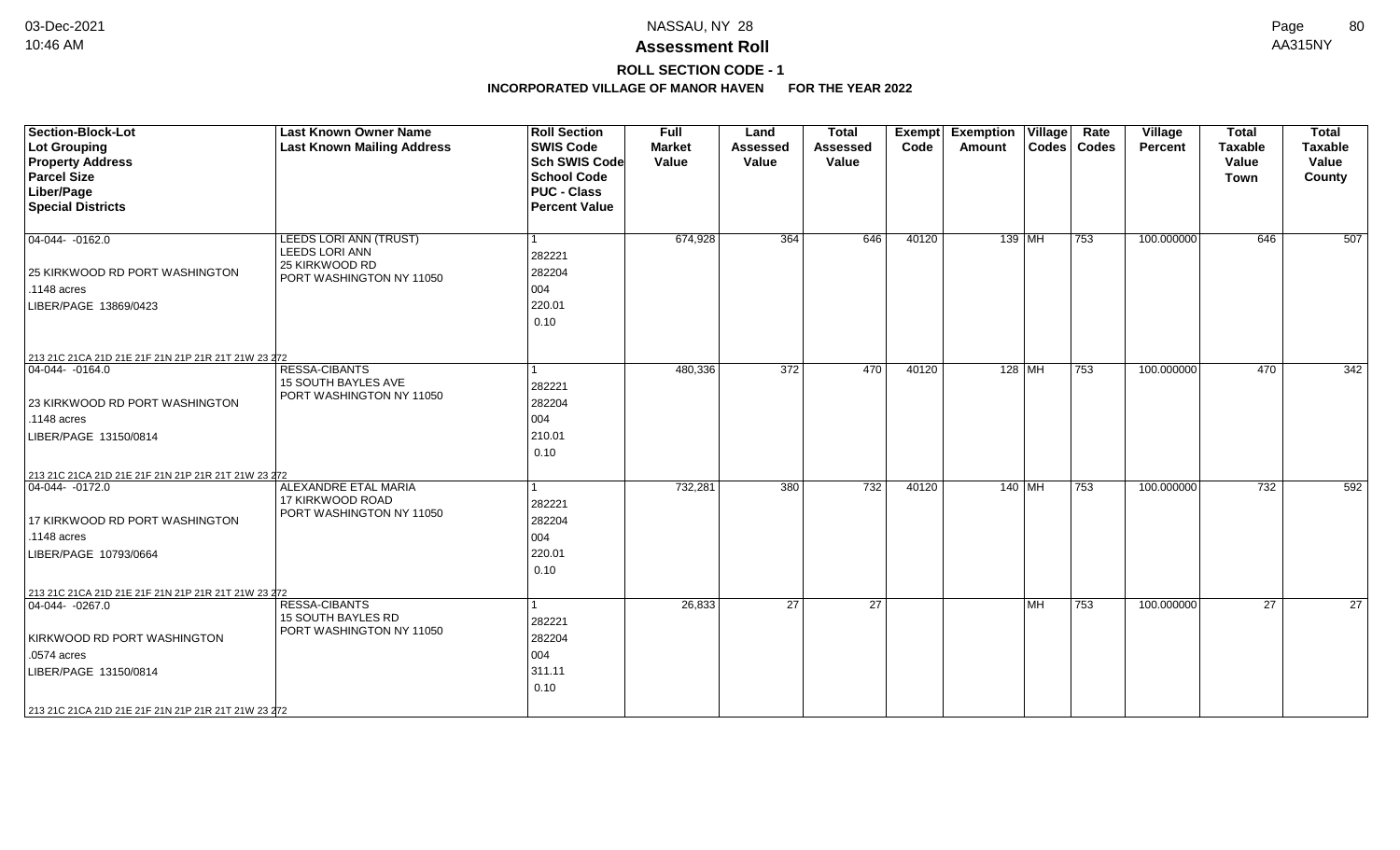**ROLL SECTION CODE - 1**

| <b>Section-Block-Lot</b><br><b>Lot Grouping</b><br><b>Property Address</b><br><b>Parcel Size</b><br>Liber/Page<br><b>Special Districts</b> | <b>Last Known Owner Name</b><br><b>Last Known Mailing Address</b>                                               | <b>Roll Section</b><br><b>SWIS Code</b><br><b>Sch SWIS Code</b><br><b>School Code</b><br><b>PUC - Class</b><br><b>Percent Value</b> | <b>Full</b><br><b>Market</b><br>Value | Land<br><b>Assessed</b><br>Value | <b>Total</b><br><b>Assessed</b><br>Value | Exempt<br>Code | <b>Exemption Village</b><br><b>Amount</b> |          | Rate<br>Codes   Codes | Village<br>Percent | <b>Total</b><br><b>Taxable</b><br>Value<br><b>Town</b> | <b>Total</b><br><b>Taxable</b><br>Value<br>County |
|--------------------------------------------------------------------------------------------------------------------------------------------|-----------------------------------------------------------------------------------------------------------------|-------------------------------------------------------------------------------------------------------------------------------------|---------------------------------------|----------------------------------|------------------------------------------|----------------|-------------------------------------------|----------|-----------------------|--------------------|--------------------------------------------------------|---------------------------------------------------|
| $ 04-044-0368.0$                                                                                                                           | 34 LINWOOD RD LLC<br>122 EAST 42ND ST 44TH FLOOR<br>NEW YORK NY 10168                                           | 1<br>282221                                                                                                                         | 793,731                               | 336                              | 731                                      | 40120          |                                           | $159$ MH | 753                   | 100.000000         | 731                                                    | 572                                               |
| 34 LINWOOD RD N PORT WASHINGTON<br>.1056 acres                                                                                             |                                                                                                                 | 282204<br>004                                                                                                                       |                                       |                                  |                                          |                |                                           |          |                       |                    |                                                        |                                                   |
| LIBER/PAGE 13183/0665                                                                                                                      |                                                                                                                 | 220.01<br>0.10                                                                                                                      |                                       |                                  |                                          |                |                                           |          |                       |                    |                                                        |                                                   |
| 213 21C 21CA 21D 21E 21F 21N 21P 21R 21T 21W 23 272                                                                                        |                                                                                                                 |                                                                                                                                     |                                       |                                  |                                          |                |                                           |          |                       |                    |                                                        |                                                   |
| $\boxed{04-044 - 0369.0}$<br>36 LINWOOD RD PORT WASHINGTON<br>.1240 acres<br>LIBER/PAGE 14110/0766                                         | AUQUILLA JOSE D & GLORIA MARIA &<br>AUQUILLA JULIAN P & MONICA M<br>36 LINWOOD RD N<br>PORT WASHINGTON NY 11050 | $\mathbf{1}$<br>282221<br>282204<br>004<br>220.01<br>0.10                                                                           | 1,029,291                             | 395                              | 1,029                                    | 40120          |                                           | $317$ MH | 753                   | 100.000000         | 1,029                                                  | 712                                               |
|                                                                                                                                            |                                                                                                                 |                                                                                                                                     |                                       |                                  |                                          |                |                                           |          |                       |                    |                                                        |                                                   |
| 213 21C 21CA 21D 21E 21F 21N 21P 21R 21T 21W 23 272<br>$ 04-044-0370.0$                                                                    | <b>LOHEN GEORGE &amp; FLORENCE</b><br>9 KIRKWOOD ROAD<br>PORT WASHINGTON NY 11050                               | 1<br>282221                                                                                                                         | 1,038,508                             | 331                              | 855                                      | 40120<br>41121 | 128                                       | $332$ MH | 753                   | 100.000000         | 727                                                    | 395                                               |
| 9 KIRKWOOD RD PORT WASHINGTON                                                                                                              |                                                                                                                 | 282204                                                                                                                              |                                       |                                  |                                          |                |                                           |          |                       |                    |                                                        |                                                   |
| .1286 acres<br>LIBER/PAGE 11345/0814                                                                                                       |                                                                                                                 | 004<br>220.01<br>0.10                                                                                                               |                                       |                                  |                                          |                |                                           |          |                       |                    |                                                        |                                                   |
| 213 21C 21CA 21D 21E 21F 21N 21P 21R 21T 21W 23 272                                                                                        |                                                                                                                 |                                                                                                                                     |                                       |                                  |                                          |                |                                           |          |                       |                    |                                                        |                                                   |
| $ 04-044-0371.0$<br>7 KIRKWOOD RD PORT WASHINGTON<br>.1240 acres<br>LIBER/PAGE 12651/0824                                                  | REN PENGCHENG & TAN JULIA CHENGJIAO<br>7 KIRKWOOD RD<br>PORT WASHINGTON NY 11050                                | 282221<br>282204<br>004<br>220.01<br>0.10                                                                                           | 848,013                               | 395                              | 848                                      | 40120          |                                           | 265 MH   | 753                   | 100.000000         | 848                                                    | 583                                               |
| 213 21C 21CA 21D 21E 21F 21N 21P 21R 21T 21W 23 272                                                                                        |                                                                                                                 |                                                                                                                                     |                                       |                                  |                                          |                |                                           |          |                       |                    |                                                        |                                                   |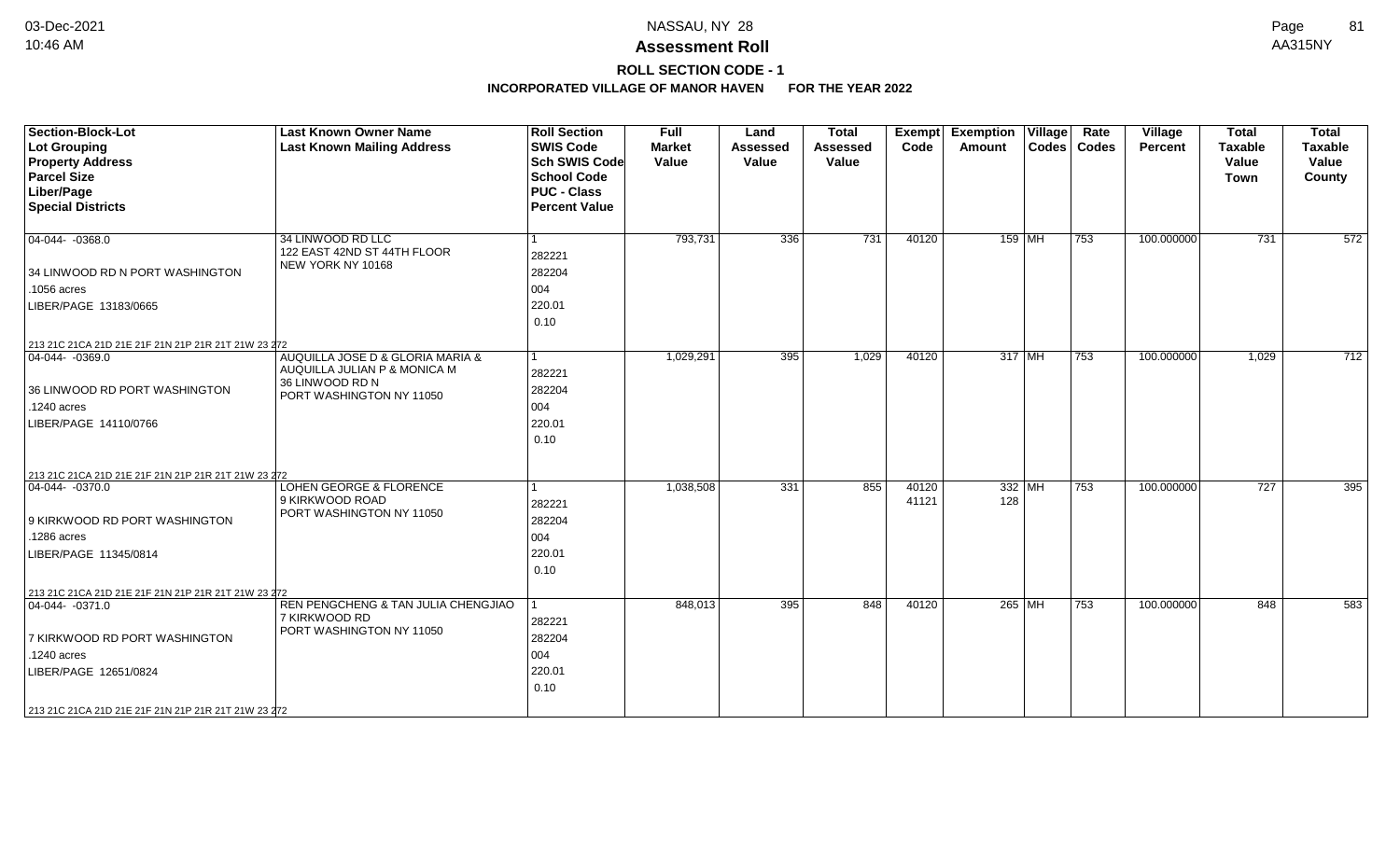### **Assessment Roll** 10:46 AM AA315NY

### **ROLL SECTION CODE - 1**

| <b>SWIS Code</b><br><b>Lot Grouping</b><br><b>Last Known Mailing Address</b><br>Code<br>Codes   Codes<br><b>Taxable</b><br><b>Taxable</b><br><b>Market</b><br>Assessed<br>Assessed<br>Amount<br><b>Percent</b><br><b>Property Address</b><br>Sch SWIS Code<br>Value<br><b>Value</b><br>Value<br>Value<br>Value<br><b>Parcel Size</b><br><b>School Code</b><br>Town<br>County<br>Liber/Page<br><b>PUC - Class</b><br><b>Special Districts</b><br><b>Percent Value</b><br>789<br>$04-044 - 0372.0$<br><b>RESSA FAMILY LLC</b><br>811,143<br>357<br>40120<br>286 MH<br>753<br>100.000000<br>789<br><b>15 SOUTH BAYLES AVENUE</b><br>282221<br>PORT WASHINGTON NY 11050<br>282204<br>3 KIRKWOOD RD PORT WASHINGTON<br>004<br>.1065 acres<br>220.01<br>LIBER/PAGE 11035/0563<br>0.10<br>213 21C 21CA 21D 21E 21F 21N 21P 21R 21T 21W 23 272<br>751<br>751<br>750,717<br>347<br>40120<br>$272$ MH<br>100.000000<br>04-044- -0373.0<br><b>RESSA FAMILY LLC</b><br>753<br>15 SOUTH BAYLES AVENUE<br>282221<br>PORT WASHINGTON NY 11050<br>1 KIRKWOOD RD PORT WASHINGTON<br>282204<br>004<br>.1084 acres<br>LIBER/PAGE 11035/0559<br>220.01<br>0.10<br>213 21C 21CA 21D 21E 21F 21N 21P 21R 21T 21W 23 272<br><b>RESSA-CIBANTS</b><br>103,236<br>103<br>103<br>100.000000<br>103<br>MH<br>753<br>04-044- -0375.0<br><b>15 SOUTH BAYLES AVE</b><br>282221<br>PORT WASHINGTON NY 11050<br>282204<br>KIRKWOOD RD PORT WASHINGTON<br>004<br>.0528 acres<br>311.11<br>LIBER/PAGE 13352/342<br>0.10<br>213 21C 21CA 21D 21E 21F 21N 21P 21R 21T 21W 23 272<br>709,280<br>362<br>709<br>40120<br>100.000000<br>709<br>$ 04-044-0376.0$<br>PANGBOURNE GRACE<br>205 MH<br>753<br>1<br>18 EVELYN RD<br>282221<br>PORT WASHINGTON NY 11050<br>282204<br>19 KIRKWOOD RD PORT WASHINGTON<br>004<br>.1148 acres<br>220.01<br>LIBER/PAGE 13727/791<br>0.10<br>213 21C 21CA 21D 21E 21F 21N 21P 21R 21T 21W 23 272<br>25<br>25<br>25<br>RESSA-CIBANTS<br>25,050<br>40120<br>$7 \mid \text{MH}$<br>753<br>100.000000<br>04-044- -0377.0<br>1<br><b>15 SOUTH BAYLES AVE</b><br>282221<br>PORT WASHINGTON NY 11050<br>KIRKWOOD RD PORT WASHINGTON<br>282204<br>.0046 acres<br>004 | Section-Block-Lot    | <b>Last Known Owner Name</b> | <b>Roll Section</b> | <b>Full</b> | Land | <b>Total</b> | Exempt | <b>Exemption Village</b> | Rate | Village | <b>Total</b> | <b>Total</b> |
|-------------------------------------------------------------------------------------------------------------------------------------------------------------------------------------------------------------------------------------------------------------------------------------------------------------------------------------------------------------------------------------------------------------------------------------------------------------------------------------------------------------------------------------------------------------------------------------------------------------------------------------------------------------------------------------------------------------------------------------------------------------------------------------------------------------------------------------------------------------------------------------------------------------------------------------------------------------------------------------------------------------------------------------------------------------------------------------------------------------------------------------------------------------------------------------------------------------------------------------------------------------------------------------------------------------------------------------------------------------------------------------------------------------------------------------------------------------------------------------------------------------------------------------------------------------------------------------------------------------------------------------------------------------------------------------------------------------------------------------------------------------------------------------------------------------------------------------------------------------------------------------------------------------------------------------------------------------------------------------------------------------------------------------------------------------------------------------------------------------------------------------------------------|----------------------|------------------------------|---------------------|-------------|------|--------------|--------|--------------------------|------|---------|--------------|--------------|
| 503<br>479<br>103<br>504<br>18                                                                                                                                                                                                                                                                                                                                                                                                                                                                                                                                                                                                                                                                                                                                                                                                                                                                                                                                                                                                                                                                                                                                                                                                                                                                                                                                                                                                                                                                                                                                                                                                                                                                                                                                                                                                                                                                                                                                                                                                                                                                                                                        |                      |                              |                     |             |      |              |        |                          |      |         |              |              |
|                                                                                                                                                                                                                                                                                                                                                                                                                                                                                                                                                                                                                                                                                                                                                                                                                                                                                                                                                                                                                                                                                                                                                                                                                                                                                                                                                                                                                                                                                                                                                                                                                                                                                                                                                                                                                                                                                                                                                                                                                                                                                                                                                       |                      |                              |                     |             |      |              |        |                          |      |         |              |              |
|                                                                                                                                                                                                                                                                                                                                                                                                                                                                                                                                                                                                                                                                                                                                                                                                                                                                                                                                                                                                                                                                                                                                                                                                                                                                                                                                                                                                                                                                                                                                                                                                                                                                                                                                                                                                                                                                                                                                                                                                                                                                                                                                                       |                      |                              |                     |             |      |              |        |                          |      |         |              |              |
|                                                                                                                                                                                                                                                                                                                                                                                                                                                                                                                                                                                                                                                                                                                                                                                                                                                                                                                                                                                                                                                                                                                                                                                                                                                                                                                                                                                                                                                                                                                                                                                                                                                                                                                                                                                                                                                                                                                                                                                                                                                                                                                                                       |                      |                              |                     |             |      |              |        |                          |      |         |              |              |
|                                                                                                                                                                                                                                                                                                                                                                                                                                                                                                                                                                                                                                                                                                                                                                                                                                                                                                                                                                                                                                                                                                                                                                                                                                                                                                                                                                                                                                                                                                                                                                                                                                                                                                                                                                                                                                                                                                                                                                                                                                                                                                                                                       |                      |                              |                     |             |      |              |        |                          |      |         |              |              |
|                                                                                                                                                                                                                                                                                                                                                                                                                                                                                                                                                                                                                                                                                                                                                                                                                                                                                                                                                                                                                                                                                                                                                                                                                                                                                                                                                                                                                                                                                                                                                                                                                                                                                                                                                                                                                                                                                                                                                                                                                                                                                                                                                       |                      |                              |                     |             |      |              |        |                          |      |         |              |              |
|                                                                                                                                                                                                                                                                                                                                                                                                                                                                                                                                                                                                                                                                                                                                                                                                                                                                                                                                                                                                                                                                                                                                                                                                                                                                                                                                                                                                                                                                                                                                                                                                                                                                                                                                                                                                                                                                                                                                                                                                                                                                                                                                                       |                      |                              |                     |             |      |              |        |                          |      |         |              |              |
|                                                                                                                                                                                                                                                                                                                                                                                                                                                                                                                                                                                                                                                                                                                                                                                                                                                                                                                                                                                                                                                                                                                                                                                                                                                                                                                                                                                                                                                                                                                                                                                                                                                                                                                                                                                                                                                                                                                                                                                                                                                                                                                                                       |                      |                              |                     |             |      |              |        |                          |      |         |              |              |
|                                                                                                                                                                                                                                                                                                                                                                                                                                                                                                                                                                                                                                                                                                                                                                                                                                                                                                                                                                                                                                                                                                                                                                                                                                                                                                                                                                                                                                                                                                                                                                                                                                                                                                                                                                                                                                                                                                                                                                                                                                                                                                                                                       |                      |                              |                     |             |      |              |        |                          |      |         |              |              |
|                                                                                                                                                                                                                                                                                                                                                                                                                                                                                                                                                                                                                                                                                                                                                                                                                                                                                                                                                                                                                                                                                                                                                                                                                                                                                                                                                                                                                                                                                                                                                                                                                                                                                                                                                                                                                                                                                                                                                                                                                                                                                                                                                       |                      |                              |                     |             |      |              |        |                          |      |         |              |              |
|                                                                                                                                                                                                                                                                                                                                                                                                                                                                                                                                                                                                                                                                                                                                                                                                                                                                                                                                                                                                                                                                                                                                                                                                                                                                                                                                                                                                                                                                                                                                                                                                                                                                                                                                                                                                                                                                                                                                                                                                                                                                                                                                                       |                      |                              |                     |             |      |              |        |                          |      |         |              |              |
|                                                                                                                                                                                                                                                                                                                                                                                                                                                                                                                                                                                                                                                                                                                                                                                                                                                                                                                                                                                                                                                                                                                                                                                                                                                                                                                                                                                                                                                                                                                                                                                                                                                                                                                                                                                                                                                                                                                                                                                                                                                                                                                                                       |                      |                              |                     |             |      |              |        |                          |      |         |              |              |
|                                                                                                                                                                                                                                                                                                                                                                                                                                                                                                                                                                                                                                                                                                                                                                                                                                                                                                                                                                                                                                                                                                                                                                                                                                                                                                                                                                                                                                                                                                                                                                                                                                                                                                                                                                                                                                                                                                                                                                                                                                                                                                                                                       |                      |                              |                     |             |      |              |        |                          |      |         |              |              |
|                                                                                                                                                                                                                                                                                                                                                                                                                                                                                                                                                                                                                                                                                                                                                                                                                                                                                                                                                                                                                                                                                                                                                                                                                                                                                                                                                                                                                                                                                                                                                                                                                                                                                                                                                                                                                                                                                                                                                                                                                                                                                                                                                       |                      |                              |                     |             |      |              |        |                          |      |         |              |              |
|                                                                                                                                                                                                                                                                                                                                                                                                                                                                                                                                                                                                                                                                                                                                                                                                                                                                                                                                                                                                                                                                                                                                                                                                                                                                                                                                                                                                                                                                                                                                                                                                                                                                                                                                                                                                                                                                                                                                                                                                                                                                                                                                                       |                      |                              |                     |             |      |              |        |                          |      |         |              |              |
|                                                                                                                                                                                                                                                                                                                                                                                                                                                                                                                                                                                                                                                                                                                                                                                                                                                                                                                                                                                                                                                                                                                                                                                                                                                                                                                                                                                                                                                                                                                                                                                                                                                                                                                                                                                                                                                                                                                                                                                                                                                                                                                                                       |                      |                              |                     |             |      |              |        |                          |      |         |              |              |
|                                                                                                                                                                                                                                                                                                                                                                                                                                                                                                                                                                                                                                                                                                                                                                                                                                                                                                                                                                                                                                                                                                                                                                                                                                                                                                                                                                                                                                                                                                                                                                                                                                                                                                                                                                                                                                                                                                                                                                                                                                                                                                                                                       |                      |                              |                     |             |      |              |        |                          |      |         |              |              |
|                                                                                                                                                                                                                                                                                                                                                                                                                                                                                                                                                                                                                                                                                                                                                                                                                                                                                                                                                                                                                                                                                                                                                                                                                                                                                                                                                                                                                                                                                                                                                                                                                                                                                                                                                                                                                                                                                                                                                                                                                                                                                                                                                       |                      |                              |                     |             |      |              |        |                          |      |         |              |              |
|                                                                                                                                                                                                                                                                                                                                                                                                                                                                                                                                                                                                                                                                                                                                                                                                                                                                                                                                                                                                                                                                                                                                                                                                                                                                                                                                                                                                                                                                                                                                                                                                                                                                                                                                                                                                                                                                                                                                                                                                                                                                                                                                                       |                      |                              |                     |             |      |              |        |                          |      |         |              |              |
|                                                                                                                                                                                                                                                                                                                                                                                                                                                                                                                                                                                                                                                                                                                                                                                                                                                                                                                                                                                                                                                                                                                                                                                                                                                                                                                                                                                                                                                                                                                                                                                                                                                                                                                                                                                                                                                                                                                                                                                                                                                                                                                                                       |                      |                              |                     |             |      |              |        |                          |      |         |              |              |
|                                                                                                                                                                                                                                                                                                                                                                                                                                                                                                                                                                                                                                                                                                                                                                                                                                                                                                                                                                                                                                                                                                                                                                                                                                                                                                                                                                                                                                                                                                                                                                                                                                                                                                                                                                                                                                                                                                                                                                                                                                                                                                                                                       |                      |                              |                     |             |      |              |        |                          |      |         |              |              |
|                                                                                                                                                                                                                                                                                                                                                                                                                                                                                                                                                                                                                                                                                                                                                                                                                                                                                                                                                                                                                                                                                                                                                                                                                                                                                                                                                                                                                                                                                                                                                                                                                                                                                                                                                                                                                                                                                                                                                                                                                                                                                                                                                       |                      |                              |                     |             |      |              |        |                          |      |         |              |              |
|                                                                                                                                                                                                                                                                                                                                                                                                                                                                                                                                                                                                                                                                                                                                                                                                                                                                                                                                                                                                                                                                                                                                                                                                                                                                                                                                                                                                                                                                                                                                                                                                                                                                                                                                                                                                                                                                                                                                                                                                                                                                                                                                                       |                      |                              |                     |             |      |              |        |                          |      |         |              |              |
|                                                                                                                                                                                                                                                                                                                                                                                                                                                                                                                                                                                                                                                                                                                                                                                                                                                                                                                                                                                                                                                                                                                                                                                                                                                                                                                                                                                                                                                                                                                                                                                                                                                                                                                                                                                                                                                                                                                                                                                                                                                                                                                                                       |                      |                              |                     |             |      |              |        |                          |      |         |              |              |
|                                                                                                                                                                                                                                                                                                                                                                                                                                                                                                                                                                                                                                                                                                                                                                                                                                                                                                                                                                                                                                                                                                                                                                                                                                                                                                                                                                                                                                                                                                                                                                                                                                                                                                                                                                                                                                                                                                                                                                                                                                                                                                                                                       |                      |                              |                     |             |      |              |        |                          |      |         |              |              |
|                                                                                                                                                                                                                                                                                                                                                                                                                                                                                                                                                                                                                                                                                                                                                                                                                                                                                                                                                                                                                                                                                                                                                                                                                                                                                                                                                                                                                                                                                                                                                                                                                                                                                                                                                                                                                                                                                                                                                                                                                                                                                                                                                       |                      |                              |                     |             |      |              |        |                          |      |         |              |              |
|                                                                                                                                                                                                                                                                                                                                                                                                                                                                                                                                                                                                                                                                                                                                                                                                                                                                                                                                                                                                                                                                                                                                                                                                                                                                                                                                                                                                                                                                                                                                                                                                                                                                                                                                                                                                                                                                                                                                                                                                                                                                                                                                                       |                      |                              |                     |             |      |              |        |                          |      |         |              |              |
|                                                                                                                                                                                                                                                                                                                                                                                                                                                                                                                                                                                                                                                                                                                                                                                                                                                                                                                                                                                                                                                                                                                                                                                                                                                                                                                                                                                                                                                                                                                                                                                                                                                                                                                                                                                                                                                                                                                                                                                                                                                                                                                                                       |                      |                              |                     |             |      |              |        |                          |      |         |              |              |
|                                                                                                                                                                                                                                                                                                                                                                                                                                                                                                                                                                                                                                                                                                                                                                                                                                                                                                                                                                                                                                                                                                                                                                                                                                                                                                                                                                                                                                                                                                                                                                                                                                                                                                                                                                                                                                                                                                                                                                                                                                                                                                                                                       |                      |                              |                     |             |      |              |        |                          |      |         |              |              |
|                                                                                                                                                                                                                                                                                                                                                                                                                                                                                                                                                                                                                                                                                                                                                                                                                                                                                                                                                                                                                                                                                                                                                                                                                                                                                                                                                                                                                                                                                                                                                                                                                                                                                                                                                                                                                                                                                                                                                                                                                                                                                                                                                       |                      |                              |                     |             |      |              |        |                          |      |         |              |              |
|                                                                                                                                                                                                                                                                                                                                                                                                                                                                                                                                                                                                                                                                                                                                                                                                                                                                                                                                                                                                                                                                                                                                                                                                                                                                                                                                                                                                                                                                                                                                                                                                                                                                                                                                                                                                                                                                                                                                                                                                                                                                                                                                                       |                      |                              |                     |             |      |              |        |                          |      |         |              |              |
|                                                                                                                                                                                                                                                                                                                                                                                                                                                                                                                                                                                                                                                                                                                                                                                                                                                                                                                                                                                                                                                                                                                                                                                                                                                                                                                                                                                                                                                                                                                                                                                                                                                                                                                                                                                                                                                                                                                                                                                                                                                                                                                                                       |                      |                              |                     |             |      |              |        |                          |      |         |              |              |
|                                                                                                                                                                                                                                                                                                                                                                                                                                                                                                                                                                                                                                                                                                                                                                                                                                                                                                                                                                                                                                                                                                                                                                                                                                                                                                                                                                                                                                                                                                                                                                                                                                                                                                                                                                                                                                                                                                                                                                                                                                                                                                                                                       |                      |                              |                     |             |      |              |        |                          |      |         |              |              |
|                                                                                                                                                                                                                                                                                                                                                                                                                                                                                                                                                                                                                                                                                                                                                                                                                                                                                                                                                                                                                                                                                                                                                                                                                                                                                                                                                                                                                                                                                                                                                                                                                                                                                                                                                                                                                                                                                                                                                                                                                                                                                                                                                       |                      |                              |                     |             |      |              |        |                          |      |         |              |              |
|                                                                                                                                                                                                                                                                                                                                                                                                                                                                                                                                                                                                                                                                                                                                                                                                                                                                                                                                                                                                                                                                                                                                                                                                                                                                                                                                                                                                                                                                                                                                                                                                                                                                                                                                                                                                                                                                                                                                                                                                                                                                                                                                                       |                      |                              |                     |             |      |              |        |                          |      |         |              |              |
|                                                                                                                                                                                                                                                                                                                                                                                                                                                                                                                                                                                                                                                                                                                                                                                                                                                                                                                                                                                                                                                                                                                                                                                                                                                                                                                                                                                                                                                                                                                                                                                                                                                                                                                                                                                                                                                                                                                                                                                                                                                                                                                                                       |                      |                              |                     |             |      |              |        |                          |      |         |              |              |
|                                                                                                                                                                                                                                                                                                                                                                                                                                                                                                                                                                                                                                                                                                                                                                                                                                                                                                                                                                                                                                                                                                                                                                                                                                                                                                                                                                                                                                                                                                                                                                                                                                                                                                                                                                                                                                                                                                                                                                                                                                                                                                                                                       |                      |                              |                     |             |      |              |        |                          |      |         |              |              |
|                                                                                                                                                                                                                                                                                                                                                                                                                                                                                                                                                                                                                                                                                                                                                                                                                                                                                                                                                                                                                                                                                                                                                                                                                                                                                                                                                                                                                                                                                                                                                                                                                                                                                                                                                                                                                                                                                                                                                                                                                                                                                                                                                       |                      |                              |                     |             |      |              |        |                          |      |         |              |              |
|                                                                                                                                                                                                                                                                                                                                                                                                                                                                                                                                                                                                                                                                                                                                                                                                                                                                                                                                                                                                                                                                                                                                                                                                                                                                                                                                                                                                                                                                                                                                                                                                                                                                                                                                                                                                                                                                                                                                                                                                                                                                                                                                                       |                      |                              |                     |             |      |              |        |                          |      |         |              |              |
|                                                                                                                                                                                                                                                                                                                                                                                                                                                                                                                                                                                                                                                                                                                                                                                                                                                                                                                                                                                                                                                                                                                                                                                                                                                                                                                                                                                                                                                                                                                                                                                                                                                                                                                                                                                                                                                                                                                                                                                                                                                                                                                                                       | LIBER/PAGE 13727/803 |                              | 311.11              |             |      |              |        |                          |      |         |              |              |
| 0.10                                                                                                                                                                                                                                                                                                                                                                                                                                                                                                                                                                                                                                                                                                                                                                                                                                                                                                                                                                                                                                                                                                                                                                                                                                                                                                                                                                                                                                                                                                                                                                                                                                                                                                                                                                                                                                                                                                                                                                                                                                                                                                                                                  |                      |                              |                     |             |      |              |        |                          |      |         |              |              |
| 213 21C 21CA 21D 21E 21F 21N 21P 21R 21T 21W 23 272                                                                                                                                                                                                                                                                                                                                                                                                                                                                                                                                                                                                                                                                                                                                                                                                                                                                                                                                                                                                                                                                                                                                                                                                                                                                                                                                                                                                                                                                                                                                                                                                                                                                                                                                                                                                                                                                                                                                                                                                                                                                                                   |                      |                              |                     |             |      |              |        |                          |      |         |              |              |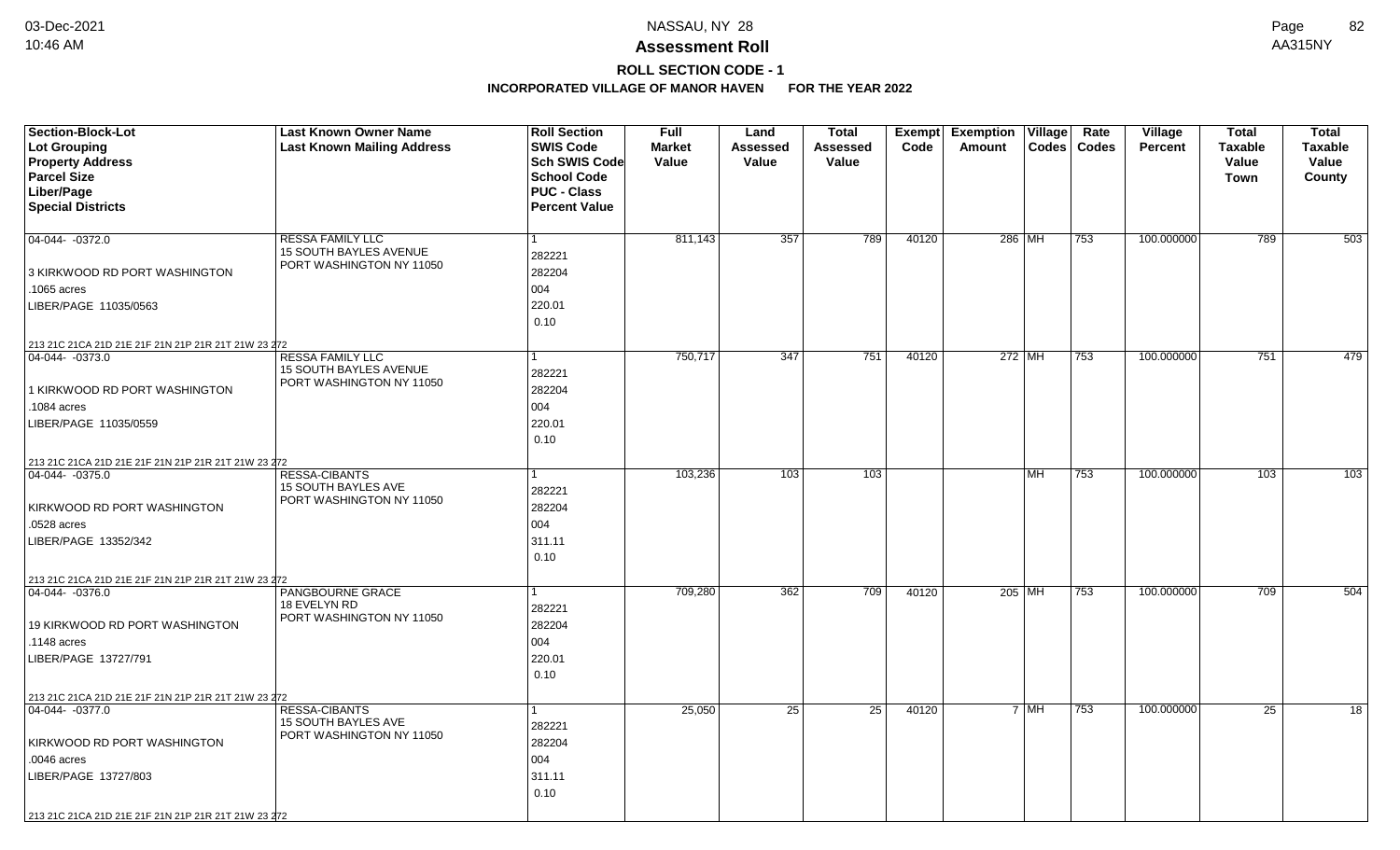### **Assessment Roll** 10:46 AM AA315NY

**ROLL SECTION CODE - 1**

| <b>Section-Block-Lot</b><br><b>Lot Grouping</b><br><b>Property Address</b><br><b>Parcel Size</b><br>Liber/Page<br><b>Special Districts</b>                                                                            | <b>Last Known Owner Name</b><br><b>Last Known Mailing Address</b>                 | <b>Roll Section</b><br><b>SWIS Code</b><br><b>Sch SWIS Code</b><br><b>School Code</b><br><b>PUC - Class</b><br><b>Percent Value</b> | <b>Full</b><br><b>Market</b><br>Value | Land<br><b>Assessed</b><br>Value | <b>Total</b><br><b>Assessed</b><br>Value | Exempt<br>Code | <b>Exemption Village</b><br>Amount |           | Rate<br>Codes   Codes | Village<br>Percent | <b>Total</b><br><b>Taxable</b><br>Value<br><b>Town</b> | <b>Total</b><br><b>Taxable</b><br>Value<br>County |
|-----------------------------------------------------------------------------------------------------------------------------------------------------------------------------------------------------------------------|-----------------------------------------------------------------------------------|-------------------------------------------------------------------------------------------------------------------------------------|---------------------------------------|----------------------------------|------------------------------------------|----------------|------------------------------------|-----------|-----------------------|--------------------|--------------------------------------------------------|---------------------------------------------------|
| $ 04-045-0001.0$<br>$ 1-3 $<br>1 -3 JUNIPER RD PORT WASHINGTON<br>.1639 acres<br>LIBER/PAGE 12715/0588                                                                                                                | COMMISSO COSMO & JANINE DOWD<br>17 NORTH BAYLES AVE<br>PORT WASHINGTON NY 11050   | $\mathbf 1$<br>282221<br>282204<br>004<br>411.22<br>1.00                                                                            | 427,200                               | 1,428                            | 3,891<br>381<br>4,272                    |                |                                    | <b>MH</b> | $ 753\rangle$         | 100.000000         | 3,891                                                  | 3,891                                             |
| 213 21C 21CA 21D 21E 21F 21N 21P 21R 21T 21W 23 272<br>$ 04-045-0004.0$<br>$ 4-7$<br>185 MANORHAVEN BLVD PORT WASHINGTON<br>.2103 acres<br>LIBER/PAGE 12909/0532                                                      | 185 MANORHAVEN LLC<br>5115 AMERICAN BLVD W<br><b>BLOOMINGTON MN 55437</b>         | 282221<br>282204<br>004<br>411.22<br>1.00                                                                                           | 380,030                               | 1,832                            | 3,800                                    |                |                                    | <b>MH</b> | 753                   | 100.000000         | 3,800                                                  | 3,800                                             |
| 213 21C 21CA 21D 21E 21F 21N 21P 21R 21T 21W 23 272<br>$ 04-045-0008.0$<br>$8 - 9,10$<br>191 MANORHAVEN BLVD PORT WASHINGTON<br>.1433 acres<br>LIBER/PAGE 06602/0209                                                  | <b>BELLINI REALTY</b><br>16 NORWOOD RD<br>PORT WASHINGTON NY 11050                | 282221<br>282204<br>004<br>482.24<br>1.00                                                                                           | 388,520                               | 1,747                            | 3,578<br>307<br>3,885                    |                |                                    | <b>MH</b> | 753                   | 100.000000         | 3,578                                                  | 3,578                                             |
| 213 21C 21CA 21D 21E 21F 21N 21P 21R 21T 21W 23 272<br>$04-045 - 0011.0$<br>$11 - 13$<br>4 KIRKWOOD RD PORT WASHINGTON<br>.1377 acres<br>LIBER/PAGE 07266/0585<br>213 21C 21CA 21D 21E 21F 21N 21P 21R 21T 21W 23 272 | <b>BELLOMO NICK &amp; MARIANNA</b><br>4 KIRKWOOD ROAD<br>PORT WASHINGTON NY 11050 | 1<br>282221<br>282204<br>004<br>220.01<br>0.10                                                                                      | 771,200                               | 417                              | 771                                      | 40120<br>41101 | 552                                | $219$ MH  | 753                   | 100.000000         | 219                                                    | $\mathbf 0$                                       |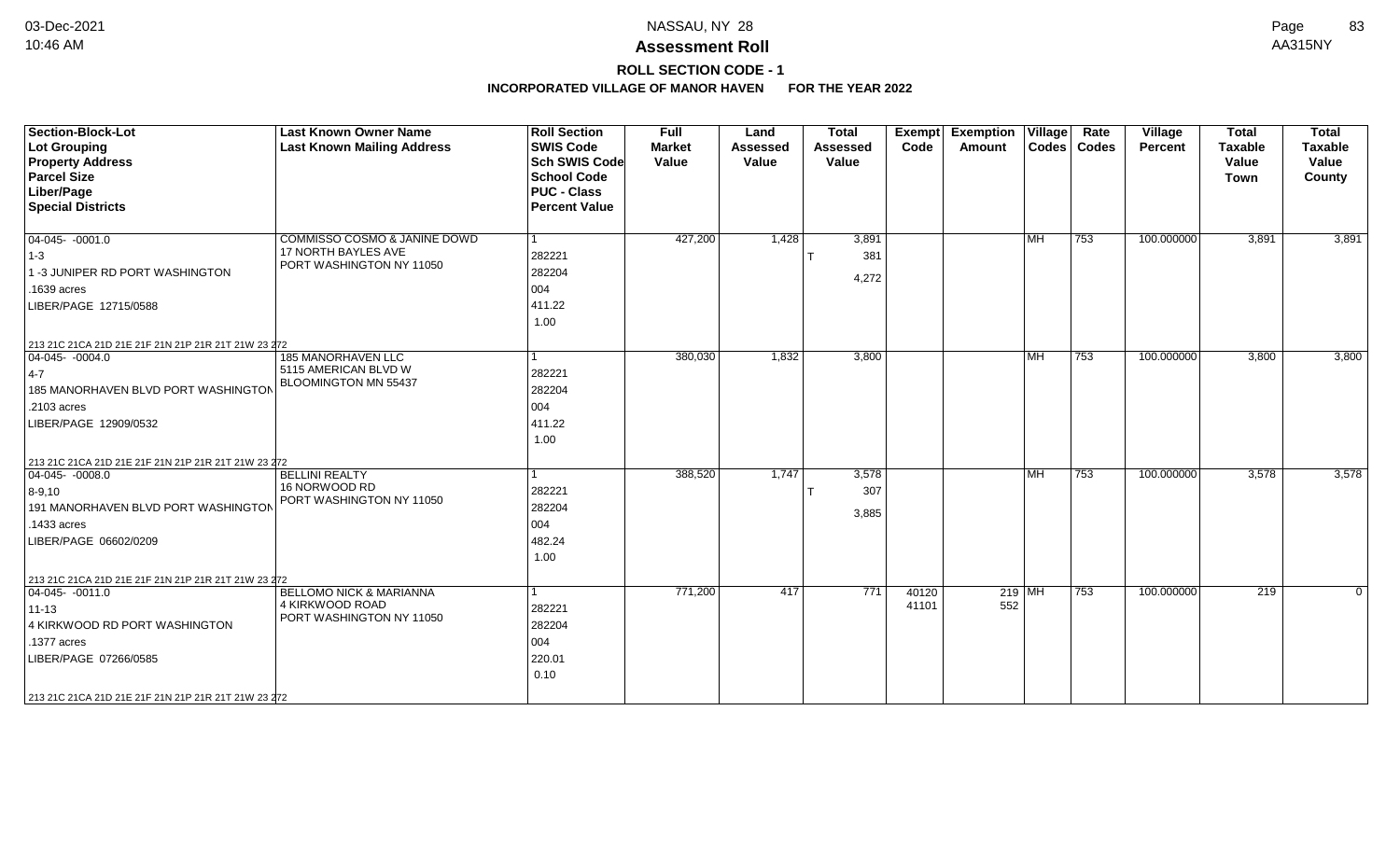## **ROLL SECTION CODE - 1**

| <b>Section-Block-Lot</b><br><b>Lot Grouping</b><br><b>Property Address</b><br><b>Parcel Size</b><br>Liber/Page<br><b>Special Districts</b>                                                                        | <b>Last Known Owner Name</b><br><b>Last Known Mailing Address</b>                   | <b>Roll Section</b><br><b>SWIS Code</b><br>Sch SWIS Code<br><b>School Code</b><br><b>PUC - Class</b><br><b>Percent Value</b> | <b>Full</b><br><b>Market</b><br>Value | Land<br><b>Assessed</b><br>Value | <b>Total</b><br><b>Assessed</b><br>Value | <b>Exempt</b><br>Code | <b>Exemption Village</b><br><b>Amount</b> | Rate<br>Codes   Codes | Village<br><b>Percent</b> | <b>Total</b><br><b>Taxable</b><br>Value<br>Town | <b>Total</b><br><b>Taxable</b><br>Value<br>County |
|-------------------------------------------------------------------------------------------------------------------------------------------------------------------------------------------------------------------|-------------------------------------------------------------------------------------|------------------------------------------------------------------------------------------------------------------------------|---------------------------------------|----------------------------------|------------------------------------------|-----------------------|-------------------------------------------|-----------------------|---------------------------|-------------------------------------------------|---------------------------------------------------|
| $04 - 045 - 0019.0$<br>19-20,121<br>12 KIRKWOOD RD PORT WASHINGTON<br>.1148 acres<br>LIBER/PAGE 13195/0516                                                                                                        | LI YAN LI &<br>CENG CHANG-CHAO<br>12 KIRKWOOD RD<br>PORT WASHINGTON NY 11050        | -1<br>282221<br>282204<br>004<br>210.01<br>0.10                                                                              | 687,218                               | 369                              | 667                                      | 40120                 | 175 MH                                    | 753                   | 100.000000                | 667                                             | 492                                               |
| 213 21C 21CA 21D 21E 21F 21N 21P 21R 21T 21W 23 272<br>$04-045 - 0022.0$<br>22-23,221<br>14 KIRKWOOD RD PORT WASHINGTON<br>.1148 acres<br>LIBER/PAGE 13030/0106                                                   | ARRIAZA MELVIN D & CORTICCHIA DANIELA<br>14 KIRKWOOD RD<br>PORT WASHINGTON NY 11050 | 11<br>282221<br>282204<br>004<br>220.01<br>0.10                                                                              | 694,387                               | 380                              | 694                                      | 40120                 | 157 MH                                    | 753                   | 100.000000                | 694                                             | 537                                               |
| 213 21C 21CA 21D 21E 21F 21N 21P 21R 21T 21W 23 272<br>$ 04-045-0024.0$<br>24,125<br>16 KIRKWOOD RD PORT WASHINGTON<br>.1148 acres<br>LIBER/PAGE 05773/0212                                                       | <b>BUCCELLA SALVATORE &amp; MARIE</b><br>16 KIRKWOOD<br>PORT WASHINGTON NY 11050    | 1<br>282221<br>282204<br>004<br>220.01<br>0.10                                                                               | 728,185                               | 380                              | $\overline{728}$                         | 40120                 | $117$ MH                                  | 753                   | 100.000000                | $\overline{728}$                                | 611                                               |
| 213 21C 21CA 21D 21E 21F 21N 21P 21R 21T 21W 23 272<br>$ 04-045-0039.0$<br>39-41<br>30 KIRKWOOD RD PORT WASHINGTON<br>.1377 acres<br>LIBER/PAGE 10155/0723<br>213 21C 21CA 21D 21E 21F 21N 21P 21R 21T 21W 23 272 | DARDIA GEORGE & FLORENCE<br>30 KIRKWOOD ROAD<br>PORT WASHINGTON NY 11050            | 282221<br>282204<br>004<br>220.01<br>0.10                                                                                    | 750,716                               | 400                              | 720                                      | 41131<br>40120        | $180$ MH<br>239                           | 753                   | 100.000000                | 540                                             | $\overline{301}$                                  |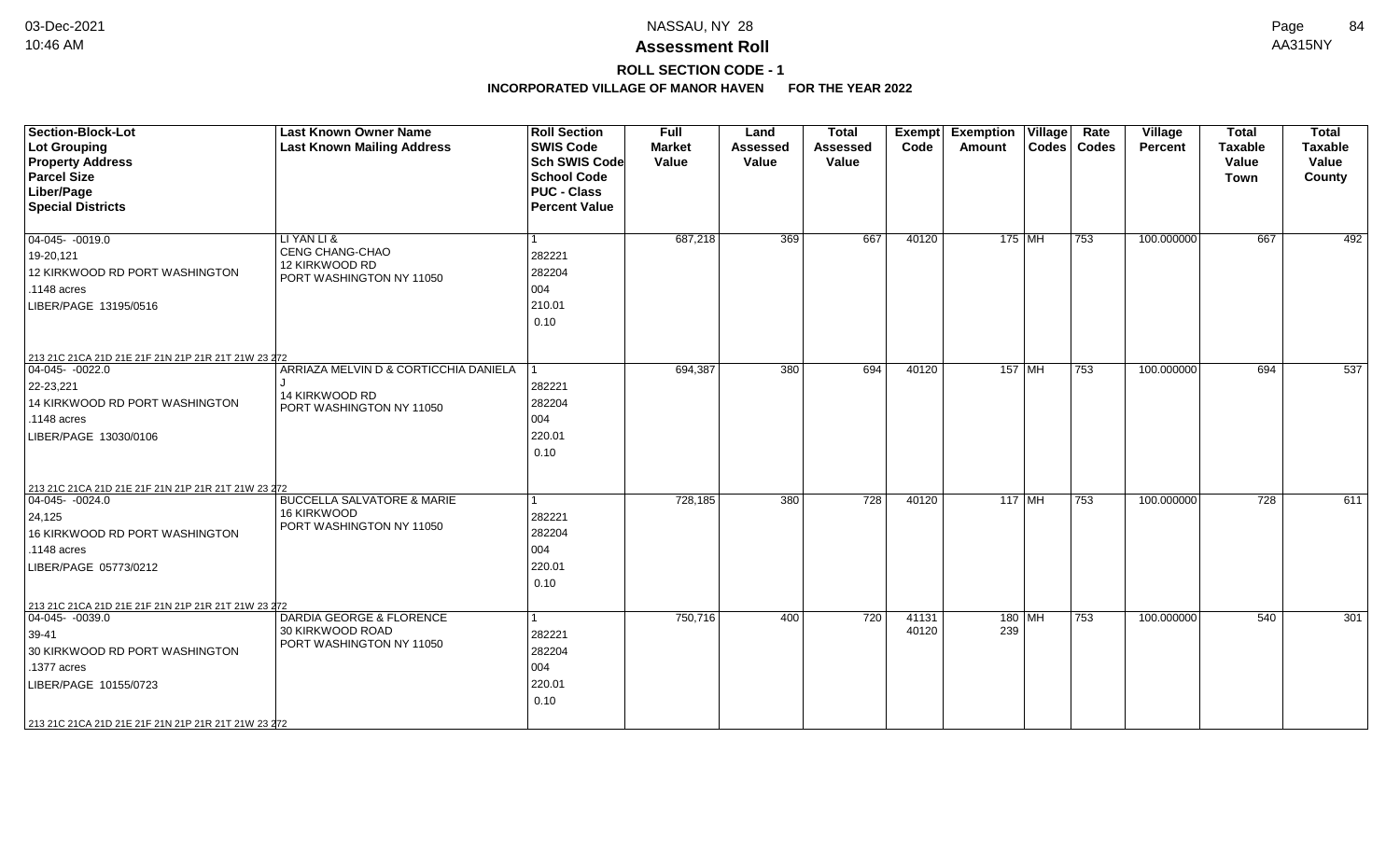**ROLL SECTION CODE - 1**

| <b>Section-Block-Lot</b><br><b>Lot Grouping</b><br><b>Property Address</b><br><b>Parcel Size</b><br>Liber/Page<br><b>Special Districts</b>                                                                         | <b>Last Known Owner Name</b><br><b>Last Known Mailing Address</b>                             | <b>Roll Section</b><br><b>SWIS Code</b><br><b>Sch SWIS Code</b><br><b>School Code</b><br><b>PUC - Class</b><br><b>Percent Value</b> | <b>Full</b><br><b>Market</b><br>Value | Land<br><b>Assessed</b><br>Value | <b>Total</b><br><b>Assessed</b><br>Value | Exempt<br>Code | <b>Exemption Village</b><br>Amount |         | Rate<br>Codes   Codes | <b>Village</b><br>Percent | <b>Total</b><br><b>Taxable</b><br>Value<br><b>Town</b> | <b>Total</b><br><b>Taxable</b><br>Value<br>County |
|--------------------------------------------------------------------------------------------------------------------------------------------------------------------------------------------------------------------|-----------------------------------------------------------------------------------------------|-------------------------------------------------------------------------------------------------------------------------------------|---------------------------------------|----------------------------------|------------------------------------------|----------------|------------------------------------|---------|-----------------------|---------------------------|--------------------------------------------------------|---------------------------------------------------|
| 04-045- -0042.0<br>42-43<br>34 KIRKWOOD RD PORT WASHINGTON<br>.0918 acres<br>LIBER/PAGE 11070/0022                                                                                                                 | <b>MAYOURIAN EDMOND</b><br><b>12 CARRIAGE DR</b><br>OLD WESTBURY NY 11568                     | 282221<br>282204<br>004<br>220.01<br>0.10                                                                                           | 770,989                               | 340                              | 768                                      | 40120          | $301$ MH                           |         | $ 753\rangle$         | 100.000000                | 768                                                    | 467                                               |
| 213 21C 21CA 21D 21E 21F 21N 21P 21R 21T 21W 23 272<br>$04-045 - 0054.0$<br>54-55<br>37 JUNIPER RD PORT WASHINGTON<br>.0918 acres<br>LIBER/PAGE 07342/0385                                                         | <b>VIGLIOTTI FRANK &amp; ALICE</b><br>37 JUNIPER RD<br>PORT WASHINGTON NY 11050               | 282221<br>282204<br>004<br>210.01<br>0.10                                                                                           | 600,163                               | 332                              | 586                                      | 40120<br>41121 | $203$ MH<br>88                     |         | $\overline{753}$      | 100.000000                | 498                                                    | 295                                               |
| 213 21C 21CA 21D 21E 21F 21N 21P 21R 21T 21W 23 272<br>$ 04-045-0066.0$<br>66-67<br>25 JUNIPER RD PORT WASHINGTON<br>.0918 acres<br>LIBER/PAGE 13107/0724                                                          | <b>SCALA TRUST</b><br><b>BONIFAZIO EUGENIA</b><br>25 JUNIPER R RD<br>PORT WASHINGTON NY 11050 | 282221<br>282204<br>004<br>210.01<br>0.10                                                                                           | 598,115                               | 340                              | 598                                      | 40120          |                                    | 99 MH   | 753                   | 100.000000                | 598                                                    | 499                                               |
| 213 21C 21CA 21D 21E 21F 21N 21P 21R 21T 21W 23 272<br>$ 04-045 - 0068.0$<br>68-69<br>23 JUNIPER RD PORT WASHINGTON<br>.0918 acres<br>LIBER/PAGE 13935/0125<br>213 21C 21CA 21D 21E 21F 21N 21P 21R 21T 21W 23 272 | NITTOLO LINDA & NITTOLO PATRICIA<br>23 JUNIPER RD<br>PORT WASHINGTON NY 11050                 | 282221<br>282204<br>004<br>220.01<br>0.10                                                                                           | 594,018                               | 340                              | 594                                      | 40120          |                                    | 91   MH | 753                   | 100.000000                | 594                                                    | 503                                               |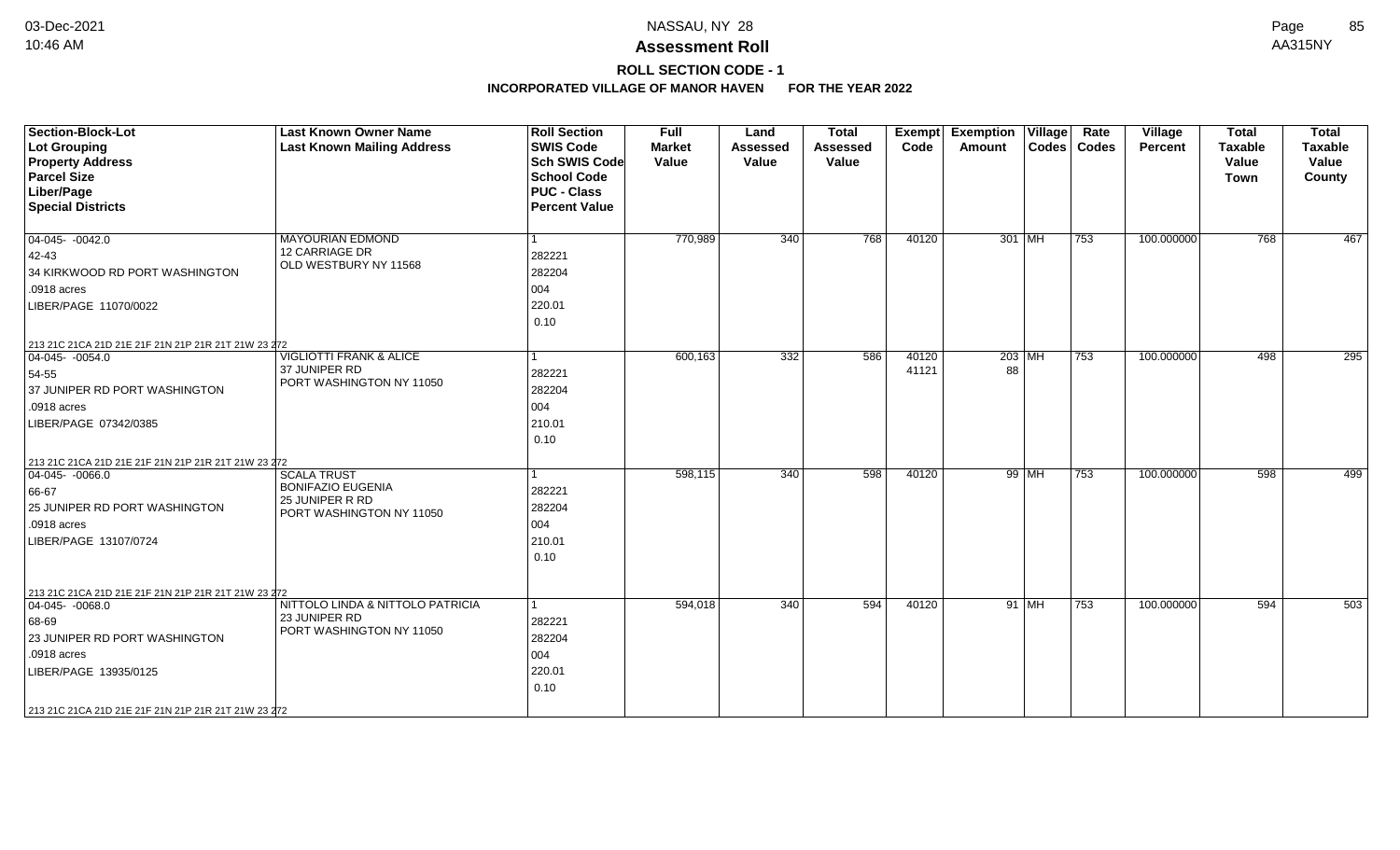# **ROLL SECTION CODE - 1**

| <b>Section-Block-Lot</b><br><b>Lot Grouping</b><br><b>Property Address</b><br><b>Parcel Size</b><br>Liber/Page<br><b>Special Districts</b>                                                                                   | <b>Last Known Owner Name</b><br><b>Last Known Mailing Address</b>                 | <b>Roll Section</b><br><b>SWIS Code</b><br><b>Sch SWIS Code</b><br><b>School Code</b><br><b>PUC - Class</b><br><b>Percent Value</b> | <b>Full</b><br><b>Market</b><br>Value | Land<br><b>Assessed</b><br>Value | <b>Total</b><br><b>Assessed</b><br>Value | Exempt<br>Code | <b>Exemption Village</b><br><b>Amount</b> |          | Rate<br>Codes   Codes | Village<br>Percent | <b>Total</b><br><b>Taxable</b><br>Value<br><b>Town</b> | <b>Total</b><br><b>Taxable</b><br>Value<br>County |
|------------------------------------------------------------------------------------------------------------------------------------------------------------------------------------------------------------------------------|-----------------------------------------------------------------------------------|-------------------------------------------------------------------------------------------------------------------------------------|---------------------------------------|----------------------------------|------------------------------------------|----------------|-------------------------------------------|----------|-----------------------|--------------------|--------------------------------------------------------|---------------------------------------------------|
| $\boxed{04-045 - 0070.0}$<br>70-72<br>21 JUNIPER RD PORT WASHINGTON<br>.1377 acres<br>LIBER/PAGE 13744/0749                                                                                                                  | 21 JUNIPER LLC<br>12 BOND ST APT 6D<br>GREAT NECK NY 11021                        | 282221<br>282204<br>004<br>220.01<br>0.10                                                                                           | 692,000                               | 292                              | 627                                      | 40120<br>44220 |                                           | 98 MH    | $\overline{753}$      | 100.000000         | 620                                                    | 522                                               |
| 213 21C 21CA 21D 21E 21F 21N 21P 21R 21T 21W 23 272<br>$ 04-045-0073.0$<br>73-74,175<br>17 JUNIPER RD PORT WASHINGTON<br>.1148 acres<br>LIBER/PAGE 08429/0045                                                                | <b>IMPERIALE VINCENZO &amp; DORA</b><br>17 JUNIPER RD<br>PORT WASHINGTON NY 11050 | 1<br>282221<br>282204<br>004<br>210.01<br>0.10                                                                                      | 574,559                               | 380                              | 575                                      | 40120          |                                           | $103$ MH | $\overline{753}$      | 100.000000         | 575                                                    | 472                                               |
| 213 21C 21CA 21D 21E 21F 21N 21P 21R 21T 21W 23 272<br>$ 04-045-0078.0$<br>78-79<br>13 JUNIPER RD PORT WASHINGTON<br>.0918 acres<br>LIBER/PAGE 13177/0373                                                                    | BILTMORE BOULEVARD CORP<br>84 SOUTH BAYLES AVE<br>PORT WASHINGTON NY 11050        | 1<br>282221<br>282204<br>004<br>220.01<br>0.10                                                                                      | 694,387                               | 340                              | 694                                      | 40120          | $119$ MH                                  |          | 753                   | 100.000000         | 694                                                    | 575                                               |
| 213 21C 21CA 21D 21E 21F 21N 21P 21R 21T 21W 23 272<br>$\overline{04-045}$ - 0080.0<br>80-81<br>11 JUNIPER RD PORT WASHINGTON<br>.0918 acres<br>LIBER/PAGE 13396/0344<br>213 21C 21CA 21D 21E 21F 21N 21P 21R 21T 21W 23 272 | 11 JUNIPER LLC<br>45 WOOD VALLEY LN<br>PORT WASHINGTON NY 11050                   | 1<br>282221<br>282204<br>004<br>220.01<br>0.10                                                                                      | 667,758                               | 340                              | 668                                      | 40120          | $107$ MH                                  |          | 753                   | 100.000000         | 668                                                    | 561                                               |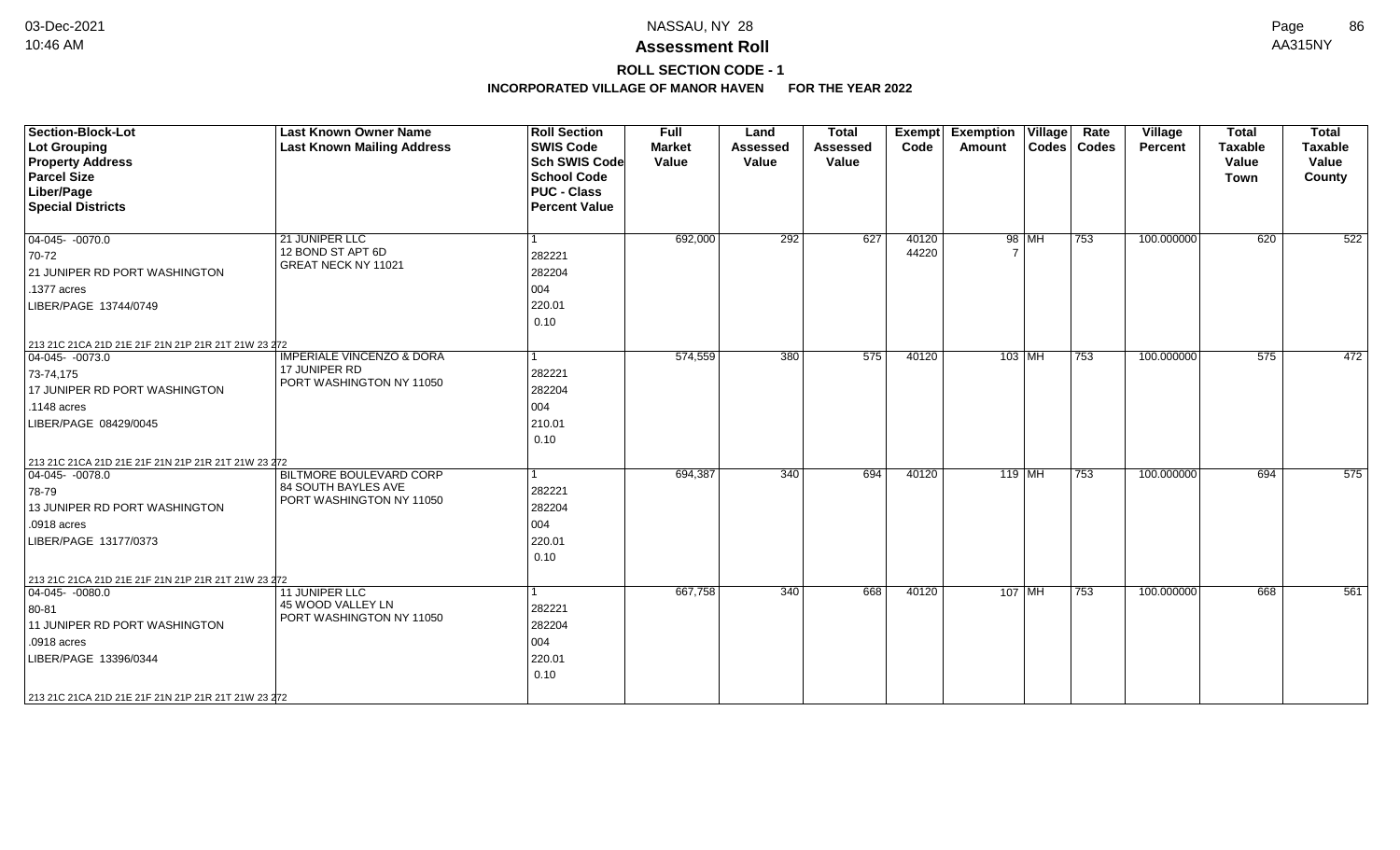## **ROLL SECTION CODE - 1**

| <b>Section-Block-Lot</b><br>Lot Grouping<br><b>Property Address</b><br><b>Parcel Size</b><br>Liber/Page<br><b>Special Districts</b>                                                                     | <b>Last Known Owner Name</b><br><b>Last Known Mailing Address</b>                                       | <b>Roll Section</b><br><b>SWIS Code</b><br><b>Sch SWIS Code</b><br><b>School Code</b><br><b>PUC - Class</b><br><b>Percent Value</b> | <b>Full</b><br><b>Market</b><br>Value | Land<br><b>Assessed</b><br>Value | <b>Total</b><br>Assessed<br>Value | <b>Exempt</b><br>Code | <b>Exemption</b><br>Amount | $\overline{\overline{\mathsf{V}}\mathsf{illage}}$ | Rate<br>Codes   Codes | <b>Village</b><br><b>Percent</b> | <b>Total</b><br><b>Taxable</b><br>Value<br><b>Town</b> | <b>Total</b><br><b>Taxable</b><br>Value<br>County |
|---------------------------------------------------------------------------------------------------------------------------------------------------------------------------------------------------------|---------------------------------------------------------------------------------------------------------|-------------------------------------------------------------------------------------------------------------------------------------|---------------------------------------|----------------------------------|-----------------------------------|-----------------------|----------------------------|---------------------------------------------------|-----------------------|----------------------------------|--------------------------------------------------------|---------------------------------------------------|
| $\boxed{04-045 - 0082.0}$<br>82-83<br>9 JUNIPER RD PORT WASHINGTON<br>.0918 acres<br>LIBER/PAGE 12885/0574                                                                                              | <b>MINERVA TRUST</b><br>MINERVA MATTHEW & MINERVA VICTOR<br>9 JUNIPER RD<br>PORT WASHINGTON NY 11050    | $\vert$ 1<br>282221<br>282204<br>004<br>220.01<br>0.10                                                                              | 658,541                               | 340                              | 659                               | 41121<br>40120        | 104                        | $99$ MH                                           | 753                   | 100.000000                       | 560                                                    | 456                                               |
| 213 21C 21CA 21D 21E 21F 21N 21P 21R 21T 21W 23 272<br>$\boxed{04-045 - 0084.0}$<br>84-85<br>7 JUNIPER RD PORT WASHINGTON<br>.0918 acres<br>LIBER/PAGE 12050/0519                                       | <b>CHIMIENTI NICOLETTA &amp;</b><br>RUSSO PETER & ANTONELLA<br>7 JUNIPER RD<br>PORT WASHINGTON NY 11050 | $\mathbf 1$<br>282221<br>282204<br>004<br>220.01<br>0.10                                                                            | 692,338                               | 340                              | 692                               | 40120                 | $118$ MH                   |                                                   | 753                   | 100.000000                       | 692                                                    | 574                                               |
| 213 21C 21CA 21D 21E 21F 21N 21P 21R 21T 21W 23 272<br>$ 04-045-0086.0$<br>86-87<br>5 JUNIPER RD PORT WASHINGTON<br>.0918 acres<br>LIBER/PAGE 12915/0317                                                | 3 G & L JUNIPER RD LLC<br>12 SOUTH MARYLAND AVE<br>PORT WASHINGTON NY 11050                             | -1<br>282221<br>282204<br>004<br>210.01<br>0.10                                                                                     | 427,078                               | 329                              | 413                               | 40120                 |                            | $79$ MH                                           | 753                   | 100.000000                       | 413                                                    | 334                                               |
| 213 21C 21CA 21D 21E 21F 21N 21P 21R 21T 21W 23 272<br>$ 04-045-0115.0$<br>6 KIRKWOOD RD PORT WASHINGTON<br>.1148 acres<br>LIBER/PAGE 12889/0423<br>213 21C 21CA 21D 21E 21F 21N 21P 21R 21T 21W 23 272 | <b>MGM PARTNERS INC</b><br>50 AVENUE B<br>PORT WASHINGTON NY 11050                                      | $\mathbf{1}$<br>282221<br>282204<br>004<br>230.01<br>0.10                                                                           | 771,200                               | 364                              | 738                               | 40120                 | $183$ MH                   |                                                   | 753                   | 100.000000                       | 738                                                    | 555                                               |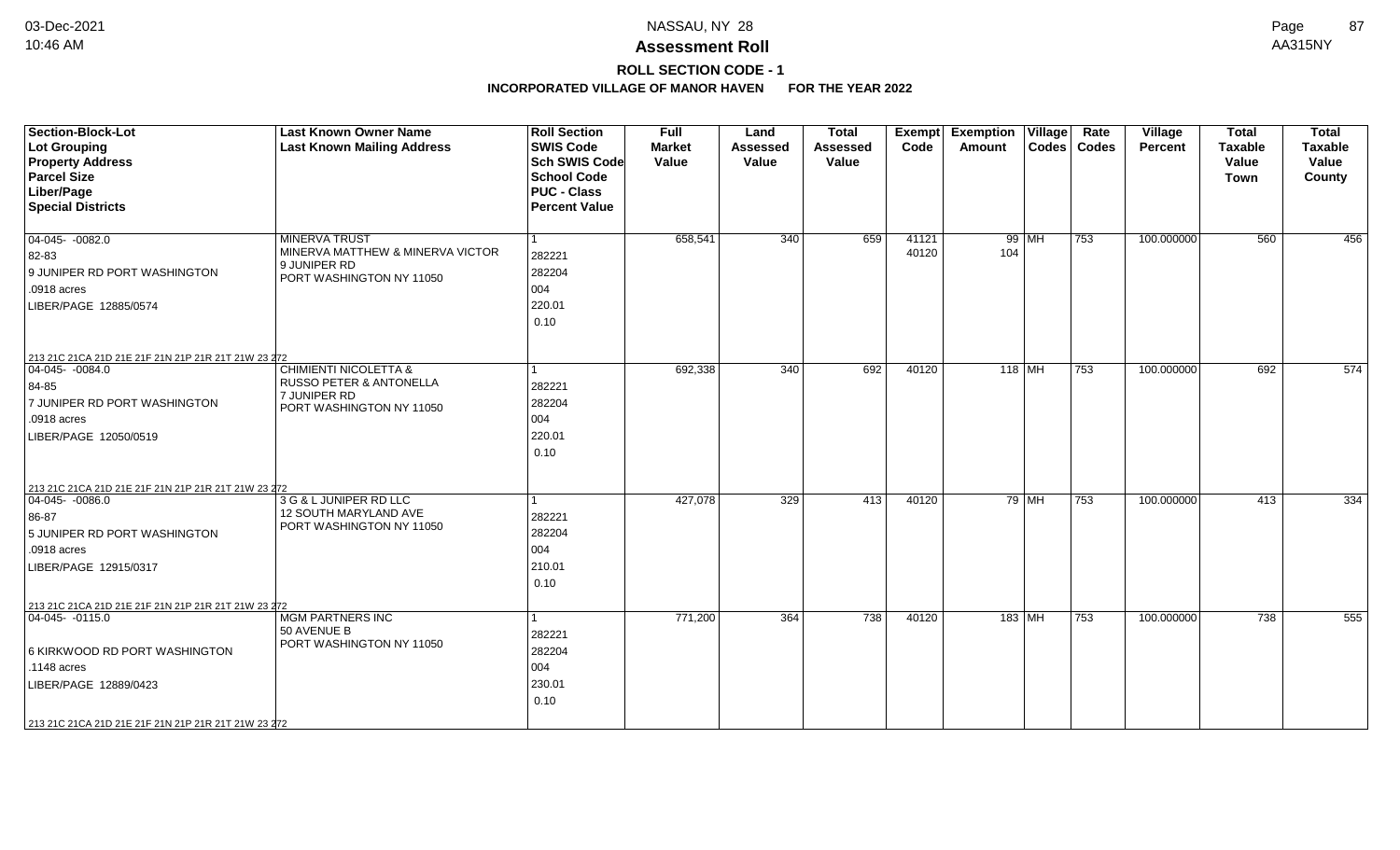**ROLL SECTION CODE - 1**

| <b>Section-Block-Lot</b><br>Lot Grouping<br><b>Property Address</b> | <b>Last Known Owner Name</b><br><b>Last Known Mailing Address</b> | <b>Roll Section</b><br><b>SWIS Code</b><br>Sch SWIS Code | Full<br><b>Market</b><br>Value | Land<br><b>Assessed</b><br>Value | <b>Total</b><br><b>Assessed</b><br>Value | Exempt<br>Code | <b>Exemption Village</b><br>Amount |          | Rate<br>Codes   Codes | Village<br><b>Percent</b> | <b>Total</b><br><b>Taxable</b><br>Value | <b>Total</b><br><b>Taxable</b><br>Value |
|---------------------------------------------------------------------|-------------------------------------------------------------------|----------------------------------------------------------|--------------------------------|----------------------------------|------------------------------------------|----------------|------------------------------------|----------|-----------------------|---------------------------|-----------------------------------------|-----------------------------------------|
| <b>Parcel Size</b>                                                  |                                                                   | <b>School Code</b>                                       |                                |                                  |                                          |                |                                    |          |                       |                           | <b>Town</b>                             | County                                  |
| Liber/Page                                                          |                                                                   | <b>PUC - Class</b>                                       |                                |                                  |                                          |                |                                    |          |                       |                           |                                         |                                         |
| <b>Special Districts</b>                                            |                                                                   | <b>Percent Value</b>                                     |                                |                                  |                                          |                |                                    |          |                       |                           |                                         |                                         |
|                                                                     |                                                                   |                                                          |                                |                                  |                                          |                |                                    |          |                       |                           |                                         |                                         |
| $ 04-045-0127.0$                                                    | BENNETT WESLEY E & ROSALIE LIFE                                   |                                                          | 458,828                        | 380                              | 459                                      | 41161          |                                    | 69 MH    | 753                   | 100.000000                | 390                                     | 325                                     |
|                                                                     | <b>ESTATE</b>                                                     | 282221                                                   |                                |                                  |                                          | 40120          | 65                                 |          |                       |                           |                                         |                                         |
| 20 KIRKWOOD RD PORT WASHINGTON                                      | BENNETT WESLEY E & ROSALIE TRUST<br>20 KIRKWOOD RD                | 282204                                                   |                                |                                  |                                          |                |                                    |          |                       |                           |                                         |                                         |
| .1148 acres                                                         | PORT WASHINGTON NY 11050                                          | 004                                                      |                                |                                  |                                          |                |                                    |          |                       |                           |                                         |                                         |
| LIBER/PAGE 12178/0008                                               |                                                                   | 210.01                                                   |                                |                                  |                                          |                |                                    |          |                       |                           |                                         |                                         |
|                                                                     |                                                                   | 0.10                                                     |                                |                                  |                                          |                |                                    |          |                       |                           |                                         |                                         |
|                                                                     |                                                                   |                                                          |                                |                                  |                                          |                |                                    |          |                       |                           |                                         |                                         |
|                                                                     |                                                                   |                                                          |                                |                                  |                                          |                |                                    |          |                       |                           |                                         |                                         |
| 213 21C 21CA 21D 21E 21F 21N 21P 21R 21T 21W 23 272                 |                                                                   |                                                          |                                |                                  |                                          |                |                                    |          |                       |                           |                                         |                                         |
| $ 04-045-0130.0$                                                    | TRAMUNTI BRADLEY & PRESTI ANTONELLA<br>22 KIRKWOOD RD             |                                                          | 815,239                        | 380                              | 815                                      | 40120          |                                    | $118$ MH | 753                   | 100.000000                | 815                                     | 697                                     |
|                                                                     | PORT WASHINGTON NY 11050                                          | 282221                                                   |                                |                                  |                                          |                |                                    |          |                       |                           |                                         |                                         |
| 22 KIRKWOOD RD PORT WASHINGTON                                      |                                                                   | 282204                                                   |                                |                                  |                                          |                |                                    |          |                       |                           |                                         |                                         |
| .1148 acres                                                         |                                                                   | 004                                                      |                                |                                  |                                          |                |                                    |          |                       |                           |                                         |                                         |
| LIBER/PAGE 13759/0536                                               |                                                                   | 220.01                                                   |                                |                                  |                                          |                |                                    |          |                       |                           |                                         |                                         |
|                                                                     |                                                                   | 0.10                                                     |                                |                                  |                                          |                |                                    |          |                       |                           |                                         |                                         |
| 213 21C 21CA 21D 21E 21F 21N 21P 21R 21T 21W 23 272                 |                                                                   |                                                          |                                |                                  |                                          |                |                                    |          |                       |                           |                                         |                                         |
| $\overline{04-045} - 0132.0$                                        | <b>MAYOURIAN EDMOND</b>                                           |                                                          | 922,777                        | 368                              | 895                                      | 40120          |                                    | 332 MH   | 753                   | 100.000000                | 895                                     | 563                                     |
|                                                                     | <b>12 CARRIAGE DRIVE</b><br>OLD WESTBURY NY 11568                 | 282221                                                   |                                |                                  |                                          |                |                                    |          |                       |                           |                                         |                                         |
| 24 KIRKWOOD RD PORT WASHINGTON                                      |                                                                   | 282204                                                   |                                |                                  |                                          |                |                                    |          |                       |                           |                                         |                                         |
| .1148 acres                                                         |                                                                   | 004                                                      |                                |                                  |                                          |                |                                    |          |                       |                           |                                         |                                         |
| LIBER/PAGE 10806/0762                                               |                                                                   | 220.01                                                   |                                |                                  |                                          |                |                                    |          |                       |                           |                                         |                                         |
|                                                                     |                                                                   | 0.10                                                     |                                |                                  |                                          |                |                                    |          |                       |                           |                                         |                                         |
| 213 21C 21CA 21D 21E 21F 21N 21P 21R 21T 21W 23 272                 |                                                                   |                                                          |                                |                                  |                                          |                |                                    |          |                       |                           |                                         |                                         |
| $ 04-045-0135.0$                                                    | 26 KIRKWOOD LLC                                                   |                                                          | 545,883                        | 380                              | 546                                      | 40120          |                                    | $120$ MH | 753                   | 100.000000                | 546                                     | 426                                     |
|                                                                     | 26 KIRKWOOD RD                                                    | 282221                                                   |                                |                                  |                                          |                |                                    |          |                       |                           |                                         |                                         |
| 26 KIRKWOOD RD PORT WASHINGTON                                      | PORT WASHINGTON NY 11050                                          | 282204                                                   |                                |                                  |                                          |                |                                    |          |                       |                           |                                         |                                         |
| .1148 acres                                                         |                                                                   | 004                                                      |                                |                                  |                                          |                |                                    |          |                       |                           |                                         |                                         |
| LIBER/PAGE 13725/0405                                               |                                                                   | 220.01                                                   |                                |                                  |                                          |                |                                    |          |                       |                           |                                         |                                         |
|                                                                     |                                                                   | 0.10                                                     |                                |                                  |                                          |                |                                    |          |                       |                           |                                         |                                         |
| 213 21C 21CA 21D 21E 21F 21N 21P 21R 21T 21W 23 272                 |                                                                   |                                                          |                                |                                  |                                          |                |                                    |          |                       |                           |                                         |                                         |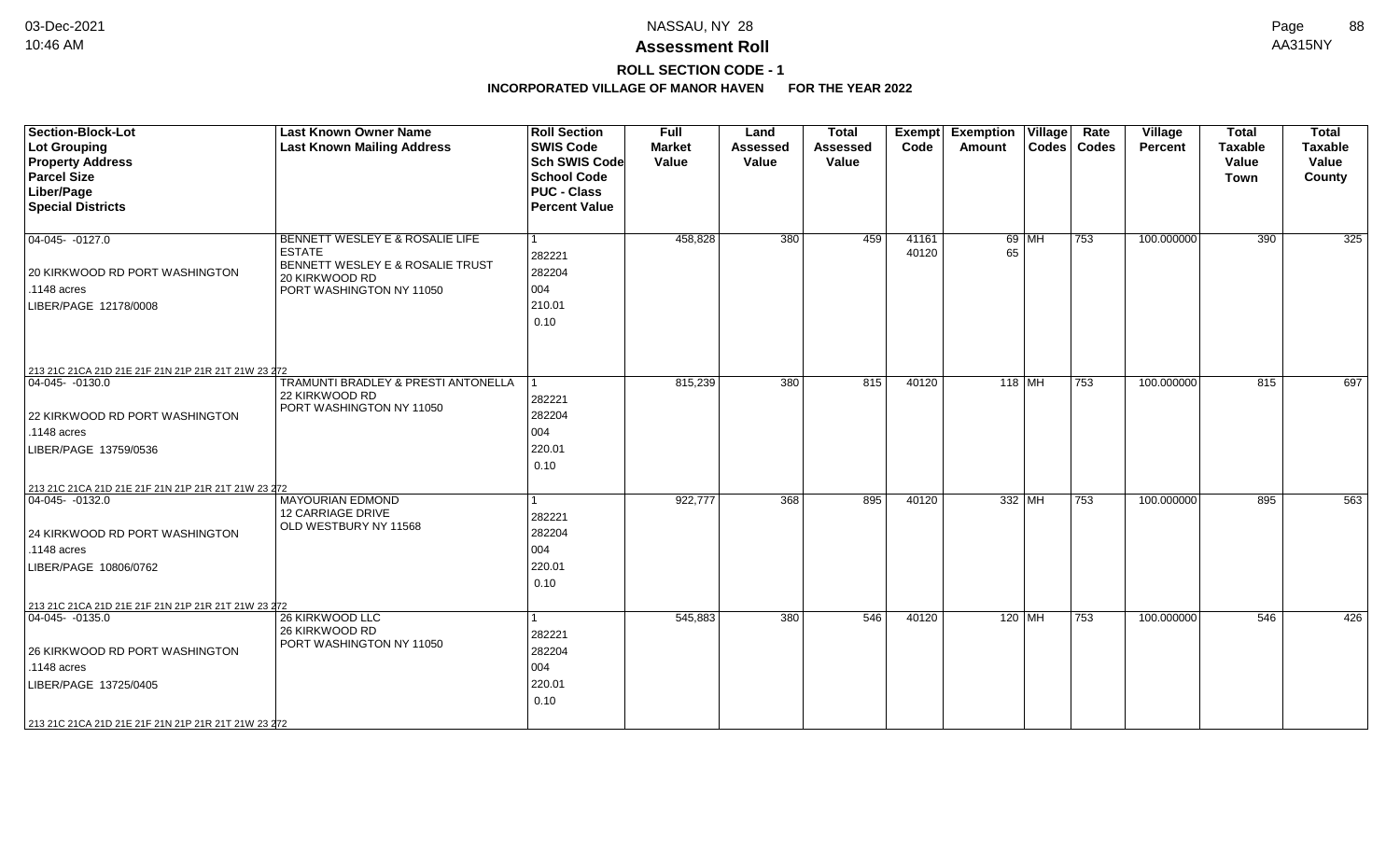# **ROLL SECTION CODE - 1**

| Section-Block-Lot<br><b>Lot Grouping</b><br><b>Property Address</b>    | <b>Last Known Owner Name</b><br><b>Last Known Mailing Address</b>               | <b>Roll Section</b><br><b>SWIS Code</b><br>Sch SWIS Code         | <b>Full</b><br><b>Market</b><br>Value | Land<br>Assessed<br>Value | <b>Total</b><br>Assessed<br>Value | Code                    | Exempt Exemption<br>Amount | Village | Rate<br>Codes   Codes | <b>Village</b><br><b>Percent</b> | <b>Total</b><br><b>Taxable</b><br>Value | <b>Total</b><br><b>Taxable</b><br>Value |
|------------------------------------------------------------------------|---------------------------------------------------------------------------------|------------------------------------------------------------------|---------------------------------------|---------------------------|-----------------------------------|-------------------------|----------------------------|---------|-----------------------|----------------------------------|-----------------------------------------|-----------------------------------------|
| <b>Parcel Size</b><br>Liber/Page<br><b>Special Districts</b>           |                                                                                 | <b>School Code</b><br><b>PUC - Class</b><br><b>Percent Value</b> |                                       |                           |                                   |                         |                            |         |                       |                                  | <b>Town</b>                             | County                                  |
| 04-045- -0137.0                                                        | PESCE ALFONSE & LEONORA<br>28 KIRKWOOD ROAD<br>PORT WASHINGTON NY 11050         | $\mathbf{1}$<br>282221                                           | 455,756                               | 365                       | 438                               | 40120<br>41121<br>41801 | 66<br>155                  | $62$ MH | 753                   | 100.000000                       | 217                                     | 155                                     |
| 28 KIRKWOOD RD PORT WASHINGTON                                         |                                                                                 | 282204                                                           |                                       |                           |                                   |                         |                            |         |                       |                                  |                                         |                                         |
| .1148 acres                                                            |                                                                                 | 004                                                              |                                       |                           |                                   |                         |                            |         |                       |                                  |                                         |                                         |
| LIBER/PAGE 09070/0263                                                  |                                                                                 | 210.01<br>0.10                                                   |                                       |                           |                                   |                         |                            |         |                       |                                  |                                         |                                         |
| 213 21C 21CA 21D 21E 21F 21N 21P 21R 21T 21W 23 272                    |                                                                                 |                                                                  |                                       |                           |                                   |                         |                            |         |                       |                                  |                                         |                                         |
| 04-045- -0150.0                                                        | RAIA LUIGI & MAUREEN<br>41 JUNIPER RD<br>PORT WASHINGTON NY 11050               | 1<br>282221                                                      | 708,726                               | 378                       | 705                               | 40120                   | 127   MH                   |         | 753                   | 100.000000                       | 705                                     | 578                                     |
| 41 JUNIPER RD PORT WASHINGTON                                          |                                                                                 | 282204                                                           |                                       |                           |                                   |                         |                            |         |                       |                                  |                                         |                                         |
| .1148 acres                                                            |                                                                                 | 004                                                              |                                       |                           |                                   |                         |                            |         |                       |                                  |                                         |                                         |
| LIBER/PAGE 13524/0802                                                  |                                                                                 | 220.01<br>0.10                                                   |                                       |                           |                                   |                         |                            |         |                       |                                  |                                         |                                         |
| 213 21C 21CA 21D 21E 21F 21N 21P 21R 21T 21W 23 272                    |                                                                                 |                                                                  |                                       |                           |                                   |                         |                            |         |                       |                                  |                                         |                                         |
| 04-045- -0152.0                                                        | MARCHESE GINA & DELEONARD MADELINE<br>39 JUNIPER RD<br>PORT WASHINGTON NY 11050 | 1<br>282221                                                      | 755,837                               | 365                       | 726                               | 40120                   | $154$ MH                   |         | 753                   | 100.000000                       | 726                                     | 572                                     |
| 39 JUNIPER RD PORT WASHINGTON                                          |                                                                                 | 282204                                                           |                                       |                           |                                   |                         |                            |         |                       |                                  |                                         |                                         |
| .1148 acres                                                            |                                                                                 | 004                                                              |                                       |                           |                                   |                         |                            |         |                       |                                  |                                         |                                         |
| LIBER/PAGE 12882/0903                                                  |                                                                                 | 220.01<br>0.10                                                   |                                       |                           |                                   |                         |                            |         |                       |                                  |                                         |                                         |
| 213 21C 21CA 21D 21E 21F 21N 21P 21R 21T 21W 23 272                    |                                                                                 |                                                                  |                                       |                           |                                   |                         |                            |         |                       |                                  |                                         |                                         |
| $ 04-045-0157.0$                                                       | NARAYANAN RAJAGOPAL<br>35 JUNIPER RD<br>PORT WASHINGTON NY 11050                | $\mathbf{1}$<br>282221                                           | 684,145                               | 380                       | 684                               | 40120                   |                            | 93 MH   | 753                   | 100.000000                       | 684                                     | 591                                     |
| 35 JUNIPER RD PORT WASHINGTON                                          |                                                                                 | 282204                                                           |                                       |                           |                                   |                         |                            |         |                       |                                  |                                         |                                         |
| .1148 acres                                                            |                                                                                 | 004                                                              |                                       |                           |                                   |                         |                            |         |                       |                                  |                                         |                                         |
| LIBER/PAGE 11956/0148                                                  |                                                                                 | 220.01<br>0.10                                                   |                                       |                           |                                   |                         |                            |         |                       |                                  |                                         |                                         |
|                                                                        |                                                                                 |                                                                  |                                       |                           |                                   |                         |                            |         |                       |                                  |                                         |                                         |
| 213 21C 21CA 21D 21E 21F 21N 21P 21R 21T 21W 23 272<br>04-045- -0159.0 | LU MUZI                                                                         | $\mathbf{1}$                                                     | 728,185                               | 380                       | 728                               | 40120                   | 123   MH                   |         | 753                   | 100.000000                       | 728                                     | 605                                     |
|                                                                        | 33 JUNIPER RD                                                                   | 282221                                                           |                                       |                           |                                   |                         |                            |         |                       |                                  |                                         |                                         |
| 33 JUNIPER RD PORT WASHINGTON                                          | PORT WASHINGTON NY 11050                                                        | 282204                                                           |                                       |                           |                                   |                         |                            |         |                       |                                  |                                         |                                         |
| .1148 acres                                                            |                                                                                 | 004                                                              |                                       |                           |                                   |                         |                            |         |                       |                                  |                                         |                                         |
| LIBER/PAGE 13432/0889                                                  |                                                                                 | 220.01<br>0.10                                                   |                                       |                           |                                   |                         |                            |         |                       |                                  |                                         |                                         |
| 213 21C 21CA 21D 21E 21F 21N 21P 21R 21T 21W 23 272                    |                                                                                 |                                                                  |                                       |                           |                                   |                         |                            |         |                       |                                  |                                         |                                         |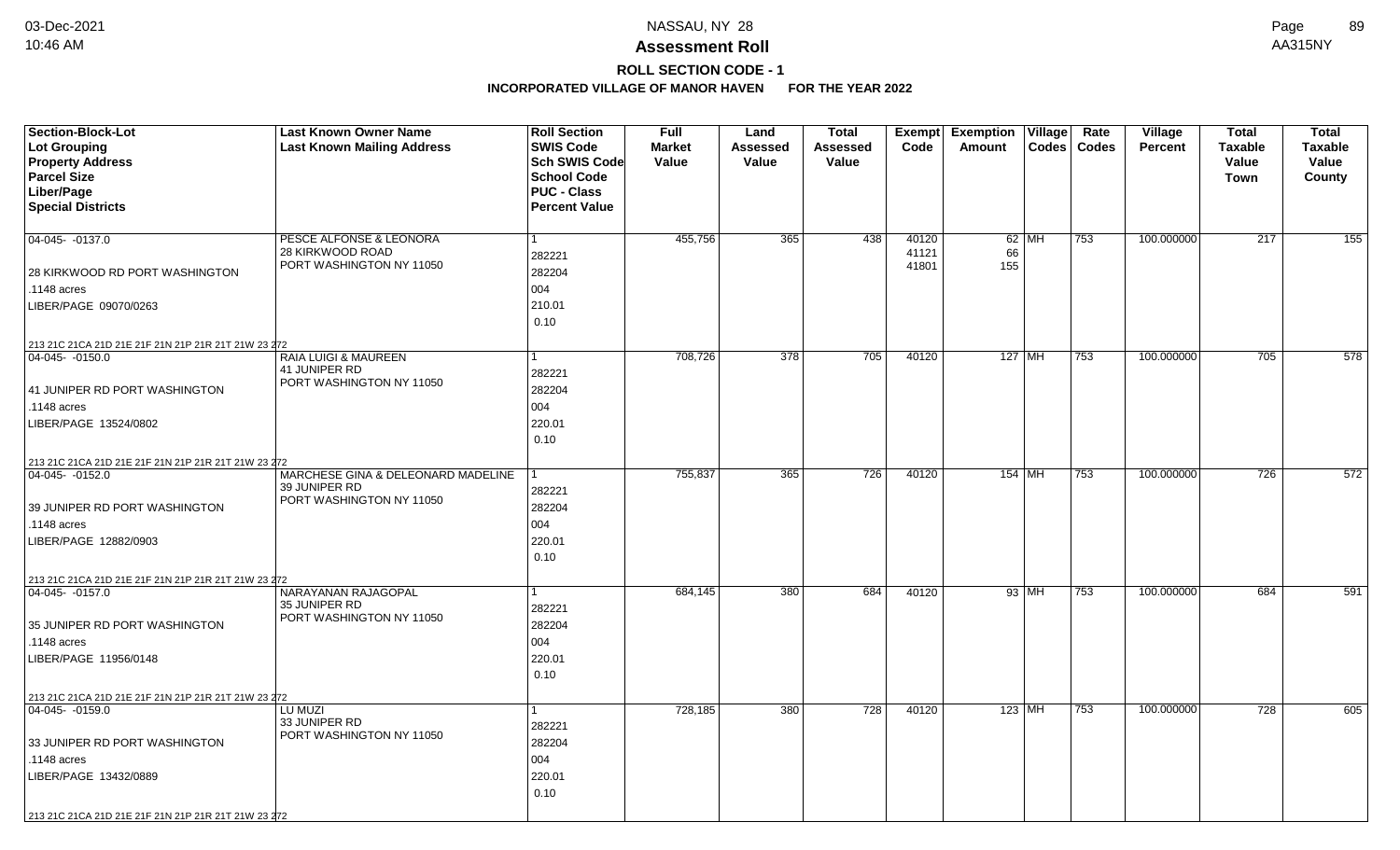### **ROLL SECTION CODE - 1**

| Section-Block-Lot<br><b>Lot Grouping</b><br><b>Property Address</b><br><b>Parcel Size</b><br>Liber/Page<br><b>Special Districts</b>                                                                      | <b>Last Known Owner Name</b><br><b>Last Known Mailing Address</b>                                        | <b>Roll Section</b><br><b>SWIS Code</b><br><b>Sch SWIS Code</b><br><b>School Code</b><br><b>PUC - Class</b><br><b>Percent Value</b> | <b>Full</b><br><b>Market</b><br>Value | Land<br><b>Assessed</b><br>Value | <b>Total</b><br><b>Assessed</b><br>Value | <b>Exempt</b><br>Code   | <b>Exemption</b><br>$\overline{ \mathsf{Village} }$<br>Amount | Rate<br>Codes   Codes | Village<br>Percent | <b>Total</b><br><b>Taxable</b><br>Value<br>Town | <b>Total</b><br><b>Taxable</b><br>Value<br>County |
|----------------------------------------------------------------------------------------------------------------------------------------------------------------------------------------------------------|----------------------------------------------------------------------------------------------------------|-------------------------------------------------------------------------------------------------------------------------------------|---------------------------------------|----------------------------------|------------------------------------------|-------------------------|---------------------------------------------------------------|-----------------------|--------------------|-------------------------------------------------|---------------------------------------------------|
| $04-045 - 0162.0$<br>31 JUNIPER RD PORT WASHINGTON<br>.1148 acres<br>LIBER/PAGE 12941/0360                                                                                                               | VERNI DOMENICA & LEONARDO TRUSTS<br>VERNI CARMELA & LUCIANNA<br>25 INWOOD RD<br>PORT WASHINGTON NY 11050 | 282221<br>282204<br>004<br>230.01<br>0.10                                                                                           | 729,209                               | 380                              | $\overline{729}$                         | 40120                   | $162$ MH                                                      | 753                   | 100.000000         | 729                                             | 567                                               |
| 213 21C 21CA 21D 21E 21F 21N 21P 21R 21T 21W 23 272                                                                                                                                                      |                                                                                                          |                                                                                                                                     |                                       |                                  | 707                                      |                         |                                                               |                       |                    |                                                 |                                                   |
| 04-045- -0164.0<br>27 JUNIPER RD PORT WASHINGTON<br>.1148 acres<br>LIBER/PAGE 11225/0664<br>213 21C 21CA 21D 21E 21F 21N 21P 21R 21T 21W 23 272                                                          | RAGUSA MICHAEL & SANTA<br>27 JUNIPER ROAD<br>PORT WASHINGTON NY 11050                                    | 282221<br>282204<br>004<br>220.01<br>0.10                                                                                           | 728,185                               | 369                              |                                          | 41121<br>40120<br>41141 | $106$ MH<br>158<br>71                                         | 753                   | 100.000000         | 530                                             | 372                                               |
| $ 04-045-0176.0$<br>15 JUNIPER RD PORT WASHINGTON<br>.1148 acres<br>LIBER/PAGE 13177/0397                                                                                                                | BILTMORE BOULEVARD CORP<br><b>84 SOUTH BAYLES AVE</b><br>PORT WASHINGTON NY 11050                        | 282221<br>282204<br>004<br>220.01<br>0.10                                                                                           | 722,040                               | 380                              | 722                                      | 40120                   | 127   MH                                                      | 753                   | 100.000000         | 722                                             | 595                                               |
| 213 21C 21CA 21D 21E 21F 21N 21P 21R 21T 21W 23 272<br>$ 04-045-0222.0$<br>10 KIRKWOOD RD PORT WASHINGTON<br>.0574 acres<br>LIBER/PAGE 13986/0982<br>213 21C 21CA 21D 21E 21F 21N 21P 21R 21T 21W 23 272 | <b>KIM SANGMI</b><br>10 KIRKWOOD RD<br>PORT WASHINGTON NY 11050                                          | 282221<br>282204<br>004<br>210.01<br>0.10                                                                                           | 454,731                               | 268                              | 454                                      | 40120                   | 81   MH                                                       | 753                   | 100.000000         | 454                                             | 373                                               |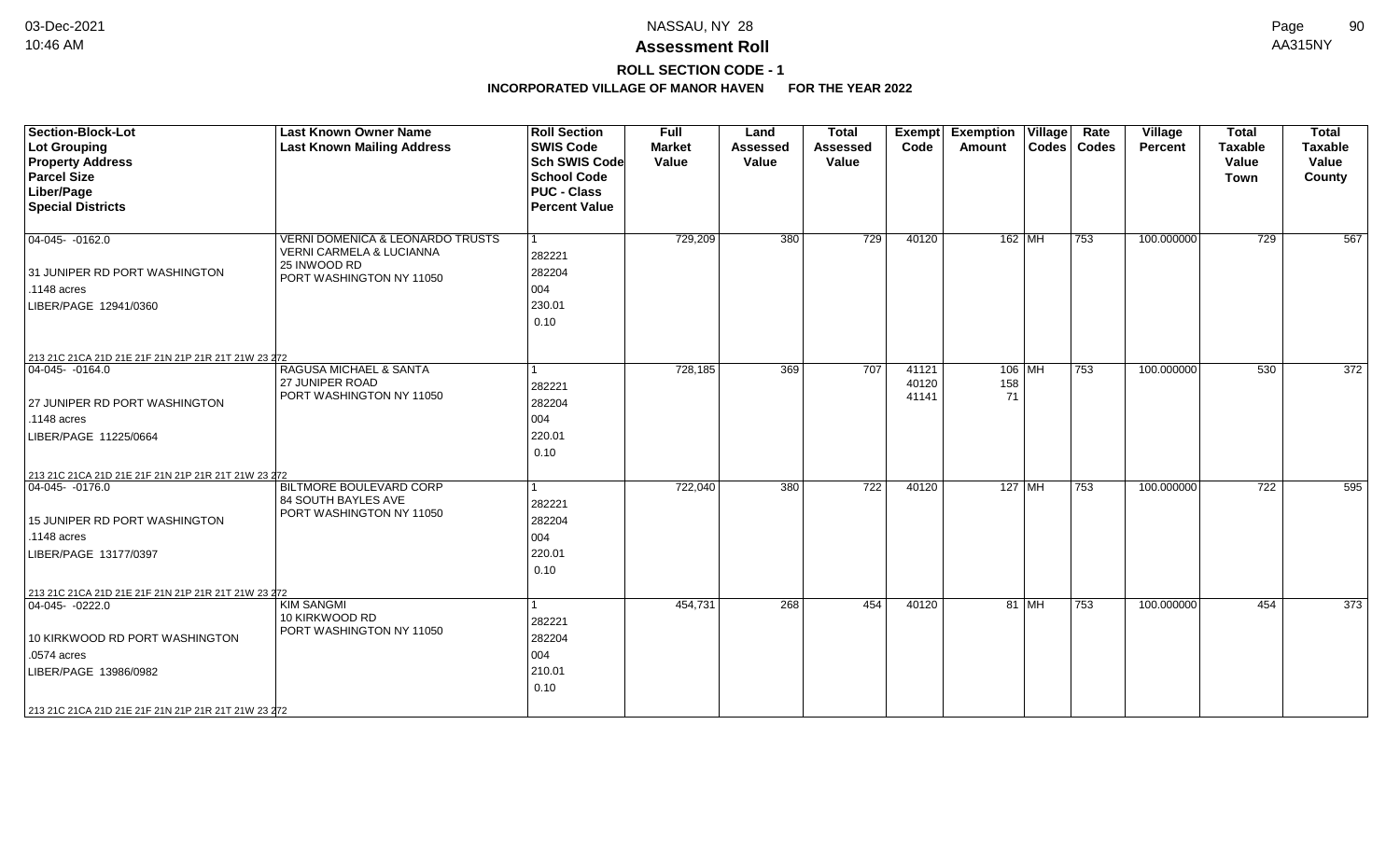### **Assessment Roll** 10:46 AM AA315NY

**ROLL SECTION CODE - 1**

| <b>Section-Block-Lot</b><br><b>Lot Grouping</b><br><b>Property Address</b><br><b>Parcel Size</b><br>Liber/Page<br><b>Special Districts</b>                                                                      | <b>Last Known Owner Name</b><br><b>Last Known Mailing Address</b>                               | <b>Roll Section</b><br><b>SWIS Code</b><br><b>Sch SWIS Code</b><br><b>School Code</b><br><b>PUC - Class</b><br><b>Percent Value</b> | <b>Full</b><br><b>Market</b><br>Value | Land<br><b>Assessed</b><br>Value | <b>Total</b><br><b>Assessed</b><br>Value | Exempt<br>Code | <b>Exemption Village</b><br>Amount |         | Rate<br>Codes   Codes | Village<br>Percent | <b>Total</b><br><b>Taxable</b><br>Value<br><b>Town</b> | <b>Total</b><br><b>Taxable</b><br>Value<br>County |
|-----------------------------------------------------------------------------------------------------------------------------------------------------------------------------------------------------------------|-------------------------------------------------------------------------------------------------|-------------------------------------------------------------------------------------------------------------------------------------|---------------------------------------|----------------------------------|------------------------------------------|----------------|------------------------------------|---------|-----------------------|--------------------|--------------------------------------------------------|---------------------------------------------------|
| $04-045 - 0223.0$<br>8 KIRKWOOD RD PORT WASHINGTON<br>.0574 acres                                                                                                                                               | PETERS WALTER & PERFETTO MICHELE G<br>8 KIRKWOOD RD<br>PORT WASHINGTON NY 11050                 | 282221<br>282204<br>004                                                                                                             | 430,151                               | 268                              | 430                                      | 40120          |                                    | 60 MH   | $ 753\rangle$         | 100.000000         | 430                                                    | 370                                               |
| LIBER/PAGE 13326/0546                                                                                                                                                                                           |                                                                                                 | 220.01<br>0.10                                                                                                                      |                                       |                                  |                                          |                |                                    |         |                       |                    |                                                        |                                                   |
| 213 21C 21CA 21D 21E 21F 21N 21P 21R 21T 21W 23 272<br>$04-045 - 0224.0$<br>36 KIRKWOOD RD PORT WASHINGTON<br>$.1148$ acres<br>LIBER/PAGE 13493/0560                                                            | <b>VORFI ALEKS &amp; LENE</b><br>36 KIRKWOOD RD<br>PORT WASHINGTON NY 11050                     | $\blacktriangleleft$<br>282221<br>282204<br>004<br>220.01<br>0.10                                                                   | 688,242                               | 380                              | 688                                      | 44220<br>40120 | 140                                | $28$ MH | $\overline{753}$      | 100.000000         | 660                                                    | 520                                               |
| 213 21C 21CA 21D 21E 21F 21N 21P 21R 21T 21W 23 272<br>$ 04-045-0225.0$<br>38 KIRKWOOD RD PORT WASHINGTON<br>$\vert$ .1148 acres<br>LIBER/PAGE 13610/0359                                                       | 38 KIRKWOOD RD LLC<br><b>228 LEE PL</b><br>BELLMORE NY 11710                                    | 282221<br>282204<br>004<br>220.01<br>0.10                                                                                           | 662,638                               | 380                              | 663                                      | 40120          | $121$ MH                           |         | 753                   | 100.000000         | 663                                                    | 542                                               |
| 213 21C 21CA 21D 21E 21F 21N 21P 21R 21T 21W 23 272<br>$ 04-046-0011.0$<br>11-13<br>4 JUNIPER RD PORT WASHINGTON<br>.1377 acres<br>LIBER/PAGE 13862/0855<br>213 21C 21CA 21D 21E 21F 21N 21P 21R 21T 21W 23 272 | <b>TKACH GENEVIEVE (TRUST)</b><br>TKACH WALTER (JR)<br>4 JUNIPER RD<br>PORT WASHINGTON NY 11050 | 282221<br>282204<br>004<br>220.01<br>0.10                                                                                           | 842,687                               | 382                              | 772                                      | 40120<br>41121 | $284$ MH<br>116                    |         | 753                   | 100.000000         | 656                                                    | 372                                               |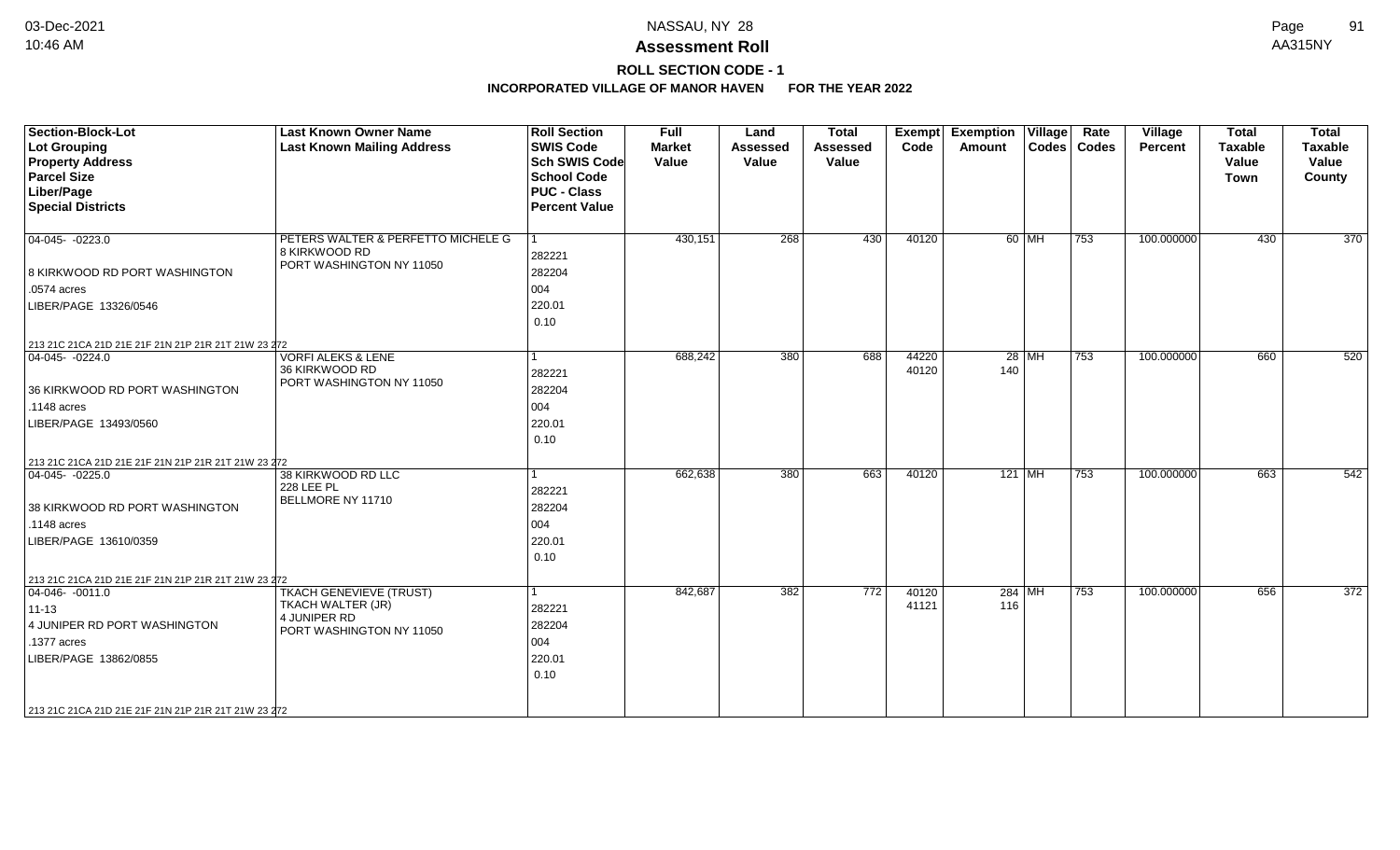### **Assessment Roll** 10:46 AM AA315NY

**ROLL SECTION CODE - 1**

| <b>Section-Block-Lot</b><br>Lot Grouping            | <b>Last Known Owner Name</b><br><b>Last Known Mailing Address</b> | <b>Roll Section</b><br><b>SWIS Code</b>    | <b>Full</b><br><b>Market</b> | Land<br><b>Assessed</b> | <b>Total</b><br><b>Assessed</b> | <b>Exempt</b><br>Code | <b>Exemption Village</b><br>Amount |         | Rate<br>Codes   Codes | Village<br><b>Percent</b> | <b>Total</b><br><b>Taxable</b> | <b>Total</b><br><b>Taxable</b> |
|-----------------------------------------------------|-------------------------------------------------------------------|--------------------------------------------|------------------------------|-------------------------|---------------------------------|-----------------------|------------------------------------|---------|-----------------------|---------------------------|--------------------------------|--------------------------------|
| <b>Property Address</b><br><b>Parcel Size</b>       |                                                                   | <b>Sch SWIS Code</b><br><b>School Code</b> | Value                        | Value                   | Value                           |                       |                                    |         |                       |                           | Value<br><b>Town</b>           | Value<br>County                |
| Liber/Page                                          |                                                                   | <b>PUC - Class</b>                         |                              |                         |                                 |                       |                                    |         |                       |                           |                                |                                |
| <b>Special Districts</b>                            |                                                                   | <b>Percent Value</b>                       |                              |                         |                                 |                       |                                    |         |                       |                           |                                |                                |
|                                                     |                                                                   |                                            |                              |                         |                                 |                       |                                    |         |                       |                           |                                |                                |
| $04-046 - 0014.0$                                   | CALDERON JHONNY M PAUTA &                                         |                                            | 813,190                      | 310                     | $\overline{742}$                | 40120                 | 185 MH                             |         | 753                   | 100.000000                | 742                            | 557                            |
| 14-16                                               | PAUTA BELGICA M & SEGARRA LUIS M                                  | 282221                                     |                              |                         |                                 |                       |                                    |         |                       |                           |                                |                                |
| 6 JUNIPER RD PORT WASHINGTON                        | 6 JUNIPER RD<br>PORT WASHINGTON NY 11050                          | 282204                                     |                              |                         |                                 |                       |                                    |         |                       |                           |                                |                                |
| .0918 acres                                         |                                                                   | 004                                        |                              |                         |                                 |                       |                                    |         |                       |                           |                                |                                |
| LIBER/PAGE 13717/0983                               |                                                                   | 220.01                                     |                              |                         |                                 |                       |                                    |         |                       |                           |                                |                                |
|                                                     |                                                                   | 0.10                                       |                              |                         |                                 |                       |                                    |         |                       |                           |                                |                                |
|                                                     |                                                                   |                                            |                              |                         |                                 |                       |                                    |         |                       |                           |                                |                                |
| 213 21C 21CA 21D 21E 21F 21N 21P 21R 21T 21W 23 272 |                                                                   |                                            |                              |                         |                                 |                       |                                    |         |                       |                           |                                |                                |
| 04-046-0017.0                                       | <b>COSTA VINCENT &amp; LAURA</b>                                  |                                            | 823,300                      | 311                     | 796                             | 41680                 |                                    | $80$ MH | 753                   | 100.000000                | $\overline{716}$               | 434                            |
| $17 - 19$                                           | 10 JUNIPER ROAD<br>PORT WASHINGTON NY 11050                       | 282221                                     |                              |                         |                                 | 40120                 | 282                                |         |                       |                           |                                |                                |
| 10 JUNIPER RD PORT WASHINGTON                       |                                                                   | 282204                                     |                              |                         |                                 |                       |                                    |         |                       |                           |                                |                                |
| .1377 acres                                         |                                                                   | 004                                        |                              |                         |                                 |                       |                                    |         |                       |                           |                                |                                |
| LIBER/PAGE 10655/0183                               |                                                                   | 220.01                                     |                              |                         |                                 |                       |                                    |         |                       |                           |                                |                                |
|                                                     |                                                                   | 0.10                                       |                              |                         |                                 |                       |                                    |         |                       |                           |                                |                                |
| 213 21C 21CA 21D 21E 21F 21N 21P 21R 21T 21W 23 272 |                                                                   |                                            |                              |                         |                                 |                       |                                    |         |                       |                           |                                |                                |
| $ 04-046-0020.0$                                    | <b>ATTARD ANGELA TRUST</b>                                        |                                            | 902,293                      | 370                     | 801                             | 40120                 | 277 MH                             |         | 753                   | 100.000000                | 801                            | 524                            |
| $20 - 22$                                           | ATTARD EDWARD TRUSTEE                                             | 282221                                     |                              |                         |                                 |                       |                                    |         |                       |                           |                                |                                |
| 12 JUNIPER RD PORT WASHINGTON                       | 51 FLORIDA AVE<br>COMMACK NY 11725                                | 282204                                     |                              |                         |                                 |                       |                                    |         |                       |                           |                                |                                |
| .1377 acres                                         |                                                                   | 004                                        |                              |                         |                                 |                       |                                    |         |                       |                           |                                |                                |
| LIBER/PAGE 12378/0062                               |                                                                   | 220.01                                     |                              |                         |                                 |                       |                                    |         |                       |                           |                                |                                |
|                                                     |                                                                   | 0.10                                       |                              |                         |                                 |                       |                                    |         |                       |                           |                                |                                |
|                                                     |                                                                   |                                            |                              |                         |                                 |                       |                                    |         |                       |                           |                                |                                |
| 213 21C 21CA 21D 21E 21F 21N 21P 21R 21T 21W 23 272 |                                                                   |                                            |                              |                         |                                 |                       |                                    |         |                       |                           |                                |                                |
| $ 04-046-0033.0$                                    | GATELY JR KEVIN M & SFERRAZZA BETH                                | 1                                          | 652,120                      | 417                     | 652                             | 41680                 |                                    | 65 MH   | 753                   | 100.000000                | 587                            | 460                            |
| 33-35                                               | ANN<br>22 JUNIPER RD                                              | 282221                                     |                              |                         |                                 | 40120                 | 127                                |         |                       |                           |                                |                                |
| 22 JUNIPER RD PORT WASHINGTON                       | PORT WASHINGTON NY 11050                                          | 282204                                     |                              |                         |                                 |                       |                                    |         |                       |                           |                                |                                |
| .1377 acres                                         |                                                                   | 004                                        |                              |                         |                                 |                       |                                    |         |                       |                           |                                |                                |
| LIBER/PAGE 12682/0107                               |                                                                   | 220.01                                     |                              |                         |                                 |                       |                                    |         |                       |                           |                                |                                |
|                                                     |                                                                   | 0.10                                       |                              |                         |                                 |                       |                                    |         |                       |                           |                                |                                |
|                                                     |                                                                   |                                            |                              |                         |                                 |                       |                                    |         |                       |                           |                                |                                |
| 213 21C 21CA 21D 21E 21F 21N 21P 21R 21T 21W 23 272 |                                                                   |                                            |                              |                         |                                 |                       |                                    |         |                       |                           |                                |                                |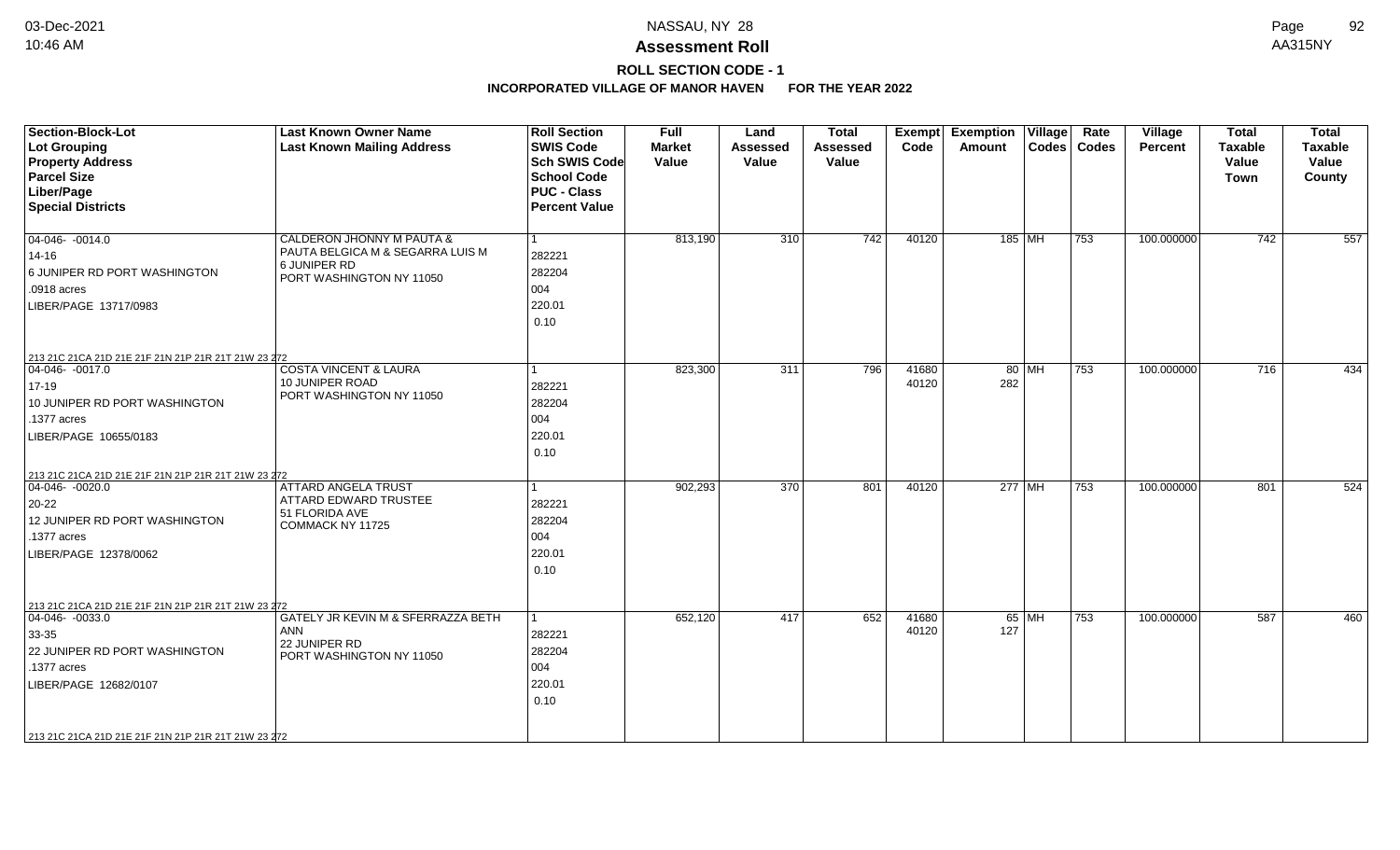### **Assessment Roll** 10:46 AM AA315NY

## **ROLL SECTION CODE - 1**

| <b>Section-Block-Lot</b>                                                         | <b>Last Known Owner Name</b>               | <b>Roll Section</b>  | <b>Full</b>   | Land     | <b>Total</b>    | Exempt | <b>Exemption Village</b> |        | Rate             | <b>Village</b> | <b>Total</b>   | <b>Total</b>   |
|----------------------------------------------------------------------------------|--------------------------------------------|----------------------|---------------|----------|-----------------|--------|--------------------------|--------|------------------|----------------|----------------|----------------|
| <b>Lot Grouping</b>                                                              | <b>Last Known Mailing Address</b>          | <b>SWIS Code</b>     | <b>Market</b> | Assessed | <b>Assessed</b> | Code   | Amount                   |        | Codes   Codes    | <b>Percent</b> | <b>Taxable</b> | <b>Taxable</b> |
| <b>Property Address</b>                                                          |                                            | <b>Sch SWIS Code</b> | Value         | Value    | Value           |        |                          |        |                  |                | Value          | Value          |
| <b>Parcel Size</b>                                                               |                                            | <b>School Code</b>   |               |          |                 |        |                          |        |                  |                | Town           | County         |
| Liber/Page                                                                       |                                            | <b>PUC - Class</b>   |               |          |                 |        |                          |        |                  |                |                |                |
| <b>Special Districts</b>                                                         |                                            | <b>Percent Value</b> |               |          |                 |        |                          |        |                  |                |                |                |
|                                                                                  |                                            |                      |               |          |                 |        |                          |        |                  |                |                |                |
| 04-046- -0069.0                                                                  | BRENNAN HELEN BERNADETTE                   | $\mathbf{1}$         | 795,780       | 390      | 761             | 40120  | 182 MH                   |        | 753              | 100.000000     | 761            | 579            |
| 69,267                                                                           | 21 INWOOD ROAD<br>PORT WASHINGTON NY 11050 | 282221               |               |          |                 |        |                          |        |                  |                |                |                |
| 21 INWOOD RD PORT WASHINGTON                                                     |                                            | 282204               |               |          |                 |        |                          |        |                  |                |                |                |
| .1318 acres                                                                      |                                            | 004                  |               |          |                 |        |                          |        |                  |                |                |                |
| LIBER/PAGE /                                                                     |                                            | 220.01               |               |          |                 |        |                          |        |                  |                |                |                |
|                                                                                  |                                            | 0.10                 |               |          |                 |        |                          |        |                  |                |                |                |
| 213 21C 21CA 21D 21E 21F 21N 21P 21R 21T 21W 23 272                              |                                            |                      |               |          |                 |        |                          |        |                  |                |                |                |
| $ 04-046-0070.0$                                                                 | <b>KOPACK IDA</b>                          | 1                    | 548,648       | 324      | 525             | 40120  | $216$ MH                 |        | $\overline{753}$ | 100.000000     | 525            | 309            |
| 70-72,701                                                                        | 17 INWOOD ROAD                             | 282221               |               |          |                 |        |                          |        |                  |                |                |                |
| 17 INWOOD PL PORT WASHINGTON                                                     | PORT WASHINGTON NY 11050                   | 282204               |               |          |                 |        |                          |        |                  |                |                |                |
| .0914 acres                                                                      |                                            | 004                  |               |          |                 |        |                          |        |                  |                |                |                |
| LIBER/PAGE 10393/0134                                                            |                                            | 210.01               |               |          |                 |        |                          |        |                  |                |                |                |
|                                                                                  |                                            | 0.10                 |               |          |                 |        |                          |        |                  |                |                |                |
| 213 21C 21CA 21D 21E 21F 21N 21P 21R 21T 21W 23 272                              |                                            |                      |               |          |                 |        |                          |        |                  |                |                |                |
| 04-046-0085.0                                                                    | <b>RESSA FAMILY LLC</b>                    | 1                    | 891,027       | 340      | 891             | 40120  |                          | 187 MH | 753              | 100.000000     | 891            | 704            |
| 85-86                                                                            | 15 SOUTH BAYLES AVENUE                     | 282221               |               |          |                 |        |                          |        |                  |                |                |                |
| 5 5B-5A INWOOD RD PORT WASHINGTON                                                | PORT WASHINGTON NY 11050                   | 282204               |               |          |                 |        |                          |        |                  |                |                |                |
| .0918 acres                                                                      |                                            | 004                  |               |          |                 |        |                          |        |                  |                |                |                |
| LIBER/PAGE 11035/0922                                                            |                                            | 220.01               |               |          |                 |        |                          |        |                  |                |                |                |
|                                                                                  |                                            | 0.10                 |               |          |                 |        |                          |        |                  |                |                |                |
|                                                                                  |                                            |                      |               |          |                 |        |                          |        |                  |                |                |                |
| 213 21C 21CA 21D 21E 21F 21N 21P 21R 21T 21W 23 272<br>$ 04-046-0087.0$          | <b>RESSA FAMILY LLC</b>                    | $\mathbf{1}$         | 891,027       | 340      | 891             | 40120  | 187 MH                   |        | 753              | 100.000000     | 891            | 704            |
| 87-88                                                                            | <b>15 SOUTH BAYLES AVE</b>                 | 282221               |               |          |                 |        |                          |        |                  |                |                |                |
| 3 INWOOD RD PORT WASHINGTON                                                      | PORT WASHINGTON NY 11050                   | 282204               |               |          |                 |        |                          |        |                  |                |                |                |
| .0918 acres                                                                      |                                            | 004                  |               |          |                 |        |                          |        |                  |                |                |                |
| LIBER/PAGE 11036/0038                                                            |                                            | 220.01               |               |          |                 |        |                          |        |                  |                |                |                |
|                                                                                  |                                            | 0.10                 |               |          |                 |        |                          |        |                  |                |                |                |
|                                                                                  |                                            |                      |               |          |                 |        |                          |        |                  |                |                |                |
| 213 21C 21CA 21D 21E 21F 21N 21P 21R 21T 21W 23 272<br>$\boxed{04-046 - 0089.0}$ | <b>RESSA FAMILY LLC</b>                    | $\mathbf{1}$         | 891,027       | 340      | 891             | 40120  | 187 MH                   |        | 753              | 100.000000     | 891            | 704            |
| 89-90                                                                            | 15 SOUTH BAYLES AVE                        | 282221               |               |          |                 |        |                          |        |                  |                |                |                |
| 5 INWOOD RD PORT WASHINGTON                                                      | PORT WASHINGTON NY 11050                   | 282204               |               |          |                 |        |                          |        |                  |                |                |                |
| .0918 acres                                                                      |                                            | 004                  |               |          |                 |        |                          |        |                  |                |                |                |
|                                                                                  |                                            |                      |               |          |                 |        |                          |        |                  |                |                |                |
| LIBER/PAGE 11036/0025                                                            |                                            | 220.01               |               |          |                 |        |                          |        |                  |                |                |                |
|                                                                                  |                                            | 0.10                 |               |          |                 |        |                          |        |                  |                |                |                |
| 213 21C 21CA 21D 21E 21F 21N 21P 21R 21T 21W 23 272                              |                                            |                      |               |          |                 |        |                          |        |                  |                |                |                |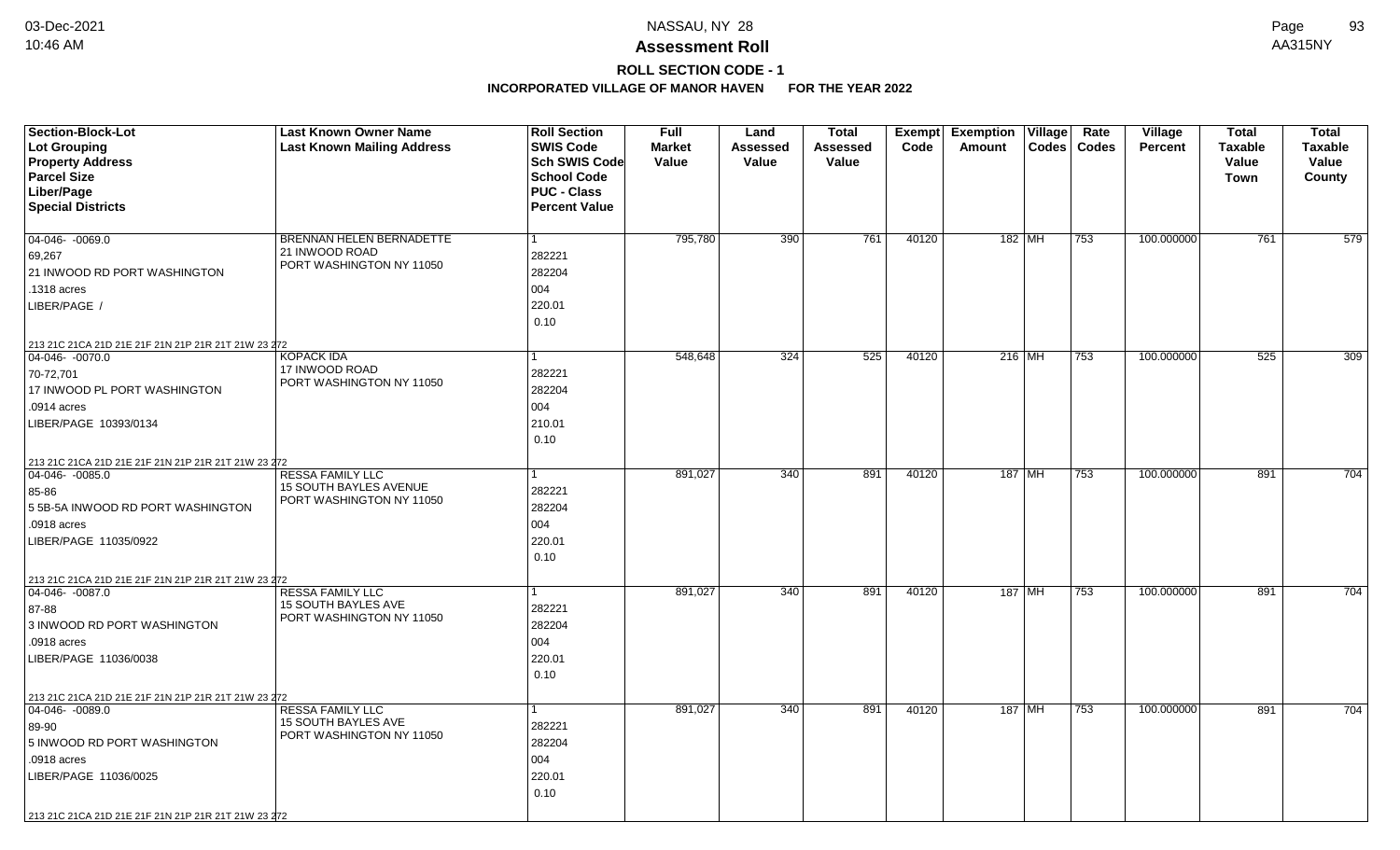**ROLL SECTION CODE - 1**

| <b>Section-Block-Lot</b><br><b>Lot Grouping</b><br><b>Property Address</b><br><b>Parcel Size</b><br>Liber/Page<br><b>Special Districts</b>                                                                       | <b>Last Known Owner Name</b><br><b>Last Known Mailing Address</b>                 | <b>Roll Section</b><br><b>SWIS Code</b><br><b>Sch SWIS Code</b><br><b>School Code</b><br><b>PUC - Class</b><br><b>Percent Value</b> | <b>Full</b><br><b>Market</b><br>Value | Land<br><b>Assessed</b><br>Value | <b>Total</b><br>Assessed<br>Value | Exempt<br>Code | <b>Exemption Village</b><br>Amount | Rate<br>Codes   Codes | <b>Village</b><br>Percent | <b>Total</b><br><b>Taxable</b><br>Value<br><b>Town</b> | <b>Total</b><br><b>Taxable</b><br>Value<br>County |
|------------------------------------------------------------------------------------------------------------------------------------------------------------------------------------------------------------------|-----------------------------------------------------------------------------------|-------------------------------------------------------------------------------------------------------------------------------------|---------------------------------------|----------------------------------|-----------------------------------|----------------|------------------------------------|-----------------------|---------------------------|--------------------------------------------------------|---------------------------------------------------|
| 04-046- -0126.0<br>126-127,708<br>12 INWOOD RD PORT WASHINGTON<br>.1194 acres<br>LIBER/PAGE 12930/0762                                                                                                           | <b>RESSA FAMILY LLC</b><br><b>15 SOUTH BAYLES AVE</b><br>PORT WASHINGTON NY 11050 | 282221<br>282204<br>004<br>220.01<br>0.10                                                                                           | 652,396                               | 387                              | 652                               | 40120          | $128$ MH                           | $ 753\rangle$         | 100.000000                | 652                                                    | 524                                               |
| 213 21C 21CA 21D 21E 21F 21N 21P 21R 21T 21W 23 272<br>$04-046 - 0128.0$<br>128-129,707<br>14 INWOOD RD PORT WASHINGTON<br>.1010 acres<br>LIBER/PAGE 13810/0189                                                  | 14 INWOOD ROAD LLC<br>2001 MARCUS AVE SUITE S10<br>NEW HYDE PARK NY 11043         | $\mathbf{1}$<br>282221<br>282204<br>004<br>220.01<br>0.10                                                                           | 631,913                               | 347                              | 616                               | 40120          | $124$ MH                           | $\overline{753}$      | 100.000000                | 616                                                    | 492                                               |
| 213 21C 21CA 21D 21E 21F 21N 21P 21R 21T 21W 23 272<br>04-046- -0130.0<br>130-131,706<br>16 INWOOD RD PORT WASHINGTON<br>.1377 acres<br>LIBER/PAGE 13223/0479                                                    | <b>LAU MEI TRUST</b><br>LAU MEI PO<br>453 31ST AVE<br>SAN FRANCISCO CA 94121      | 282221<br>282204<br>004<br>220.01<br>0.10                                                                                           | 1,092,789                             | 417                              | 1,093                             | 40120          | 293 MH                             | 753                   | 100.000000                | 1,093                                                  | 800                                               |
| 213 21C 21CA 21D 21E 21F 21N 21P 21R 21T 21W 23 272<br>04-046- -0146.0<br>146-150<br>42 INWOOD RD PORT WASHINGTON<br>.2296 acres<br>LIBER/PAGE 12552/0981<br>213 21C 21CA 21D 21E 21F 21N 21P 21R 21T 21W 23 272 | <b>FARAHAN PAYAM &amp; IRENE</b><br>42 INWOOD RD<br>PORT WASHINGTON NY 11050      | 282221<br>282204<br>004<br>220.01<br>0.10                                                                                           | 840,843                               | 538                              | 841                               | 40120          | 221 MH                             | 753                   | 100.000000                | 841                                                    | 620                                               |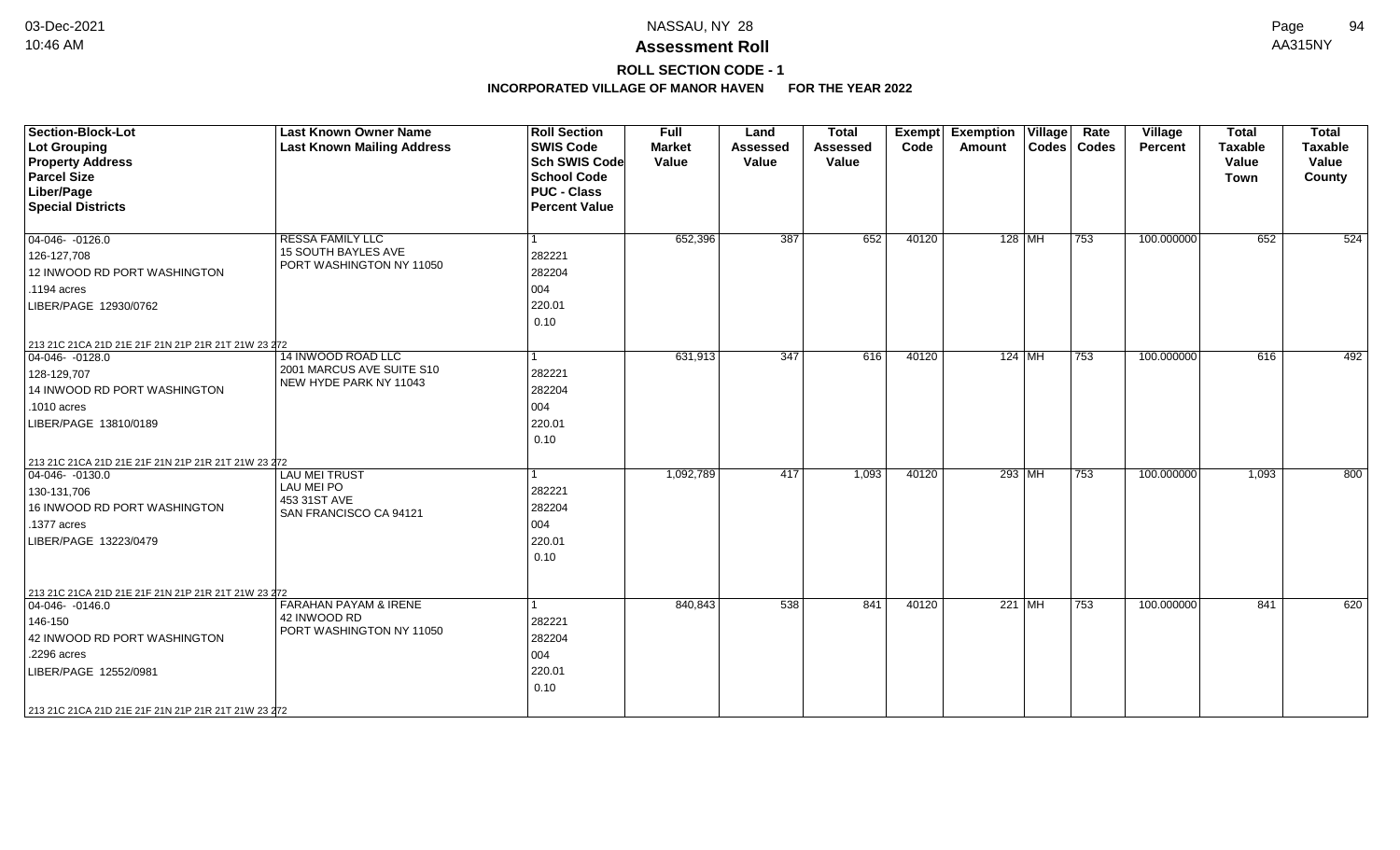**ROLL SECTION CODE - 1**

| Section-Block-Lot<br><b>Lot Grouping</b><br><b>Property Address</b><br><b>Parcel Size</b><br>Liber/Page<br><b>Special Districts</b> | <b>Last Known Owner Name</b><br><b>Last Known Mailing Address</b>                                          | <b>Roll Section</b><br><b>SWIS Code</b><br><b>Sch SWIS Code</b><br><b>School Code</b><br><b>PUC - Class</b><br><b>Percent Value</b> | <b>Full</b><br><b>Market</b><br>Value | Land<br><b>Assessed</b><br>Value | <b>Total</b><br><b>Assessed</b><br>Value | Exempt<br>Code | <b>Exemption Village</b><br>Amount |          | Rate<br>Codes   Codes | Village<br>Percent | <b>Total</b><br><b>Taxable</b><br>Value<br><b>Town</b> | <b>Total</b><br><b>Taxable</b><br>Value<br>County |
|-------------------------------------------------------------------------------------------------------------------------------------|------------------------------------------------------------------------------------------------------------|-------------------------------------------------------------------------------------------------------------------------------------|---------------------------------------|----------------------------------|------------------------------------------|----------------|------------------------------------|----------|-----------------------|--------------------|--------------------------------------------------------|---------------------------------------------------|
| $04-046 - 0188.0$<br>188-189                                                                                                        | 5 HICKORY LLC<br>7 SEA ISLAND LANDING<br>GLEN COVE NY 11542                                                | 1<br>282221                                                                                                                         | 720,960                               | 345                              | $\overline{721}$                         | 40120          |                                    | $175$ MH | 753                   | 100.000000         | $\overline{721}$                                       | 546                                               |
| 5 HICKORY RD PORT WASHINGTON<br>.0946 acres<br>LIBER/PAGE 14084/0462                                                                |                                                                                                            | 282204<br>004<br>220.01<br>0.10                                                                                                     |                                       |                                  |                                          |                |                                    |          |                       |                    |                                                        |                                                   |
| 213 21C 21CA 21D 21E 21F 21N 21P 21R 21T 21W 23 272                                                                                 |                                                                                                            |                                                                                                                                     |                                       |                                  |                                          |                |                                    |          |                       |                    |                                                        |                                                   |
| $04-046 - 0224.0$<br>14 JUNIPER RD PORT WASHINGTON<br>.1148 acres<br>LIBER/PAGE 13852/0685                                          | <b>LORD &amp; SURE LLC</b><br>256 GRITSMILL LN<br>GREAT NECK NY 11023                                      | 1<br>282221<br>282204<br>004<br>210.01                                                                                              | 542,810                               | 380                              | 543                                      | 40120          |                                    | $142$ MH | 753                   | 100.000000         | 543                                                    | 401                                               |
|                                                                                                                                     |                                                                                                            | 0.10                                                                                                                                |                                       |                                  |                                          |                |                                    |          |                       |                    |                                                        |                                                   |
| 213 21C 21CA 21D 21E 21F 21N 21P 21R 21T 21W 23 272<br>$ 04-046-0226.0$                                                             | <b>O'NEILL COLLEEN</b>                                                                                     | 1                                                                                                                                   | 833,674                               | 380                              | 834                                      | 41131          | $209$ MH                           |          | 753                   | 100.000000         | 625                                                    | 357                                               |
| 16 JUNIPER RD PORT WASHINGTON<br>$.1148$ acres<br>LIBER/PAGE 12440/0171                                                             | 16 JUNIPER RD<br>PORT WASHINGTON NY 11050                                                                  | 282221<br>282204<br>004<br>210.01<br>0.10                                                                                           |                                       |                                  |                                          | 40120          | 268                                |          |                       |                    |                                                        |                                                   |
| 213 21C 21CA 21D 21E 21F 21N 21P 21R 21T 21W 23 272                                                                                 |                                                                                                            |                                                                                                                                     |                                       |                                  |                                          |                |                                    |          |                       |                    |                                                        |                                                   |
| $ 04-046-0229.0$<br>18 JUNIPER RD PORT WASHINGTON<br>.1148 acres<br>LIBER/PAGE 12875/0840                                           | LABELLARTA MADDALENA TRUST &<br>LARICCHIA RAFFALE LIFE ESTATE<br>18 JUNIPER RD<br>PORT WASHINGTON NY 11050 | 1<br>282221<br>282204<br>004<br>230.01<br>0.10                                                                                      | 911,511                               | 380                              | 912                                      | 40120          |                                    | 322 MH   | 753                   | 100.000000         | 912                                                    | 590                                               |
| 213 21C 21CA 21D 21E 21F 21N 21P 21R 21T 21W 23 272                                                                                 |                                                                                                            |                                                                                                                                     |                                       |                                  |                                          |                |                                    |          |                       |                    |                                                        |                                                   |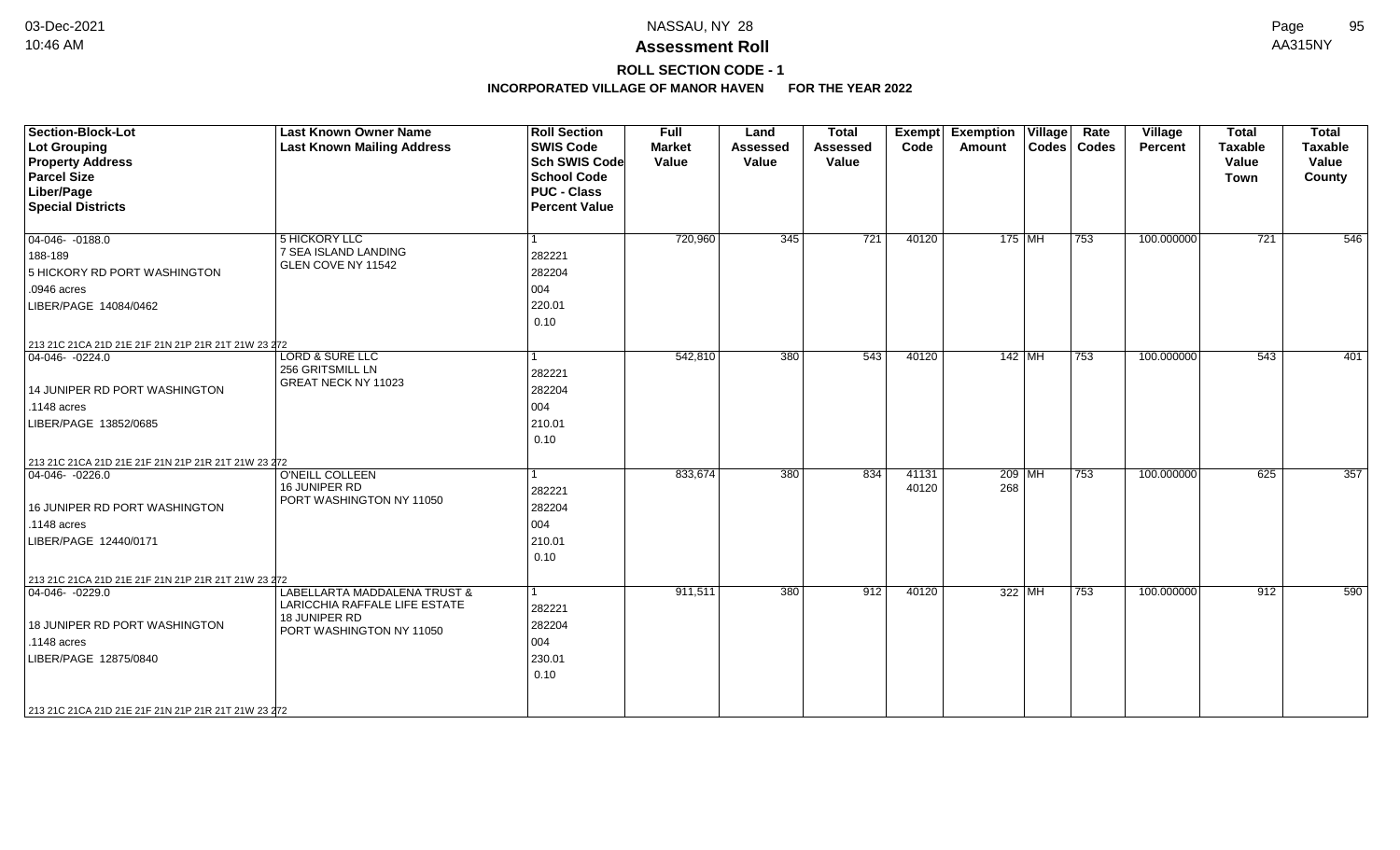**ROLL SECTION CODE - 1**

| <b>Section-Block-Lot</b>                            | <b>Last Known Owner Name</b>              | <b>Roll Section</b>  | <b>Full</b>   | Land            | <b>Total</b> | Exempt | <b>Exemption Village</b>   | Rate         | Village        | <b>Total</b>   | <b>Total</b>   |
|-----------------------------------------------------|-------------------------------------------|----------------------|---------------|-----------------|--------------|--------|----------------------------|--------------|----------------|----------------|----------------|
| <b>Lot Grouping</b>                                 | <b>Last Known Mailing Address</b>         | <b>SWIS Code</b>     | <b>Market</b> | <b>Assessed</b> | Assessed     | Code   | Amount<br>$\textsf{Codes}$ | <b>Codes</b> | <b>Percent</b> | <b>Taxable</b> | <b>Taxable</b> |
| <b>Property Address</b>                             |                                           | <b>Sch SWIS Code</b> | Value         | Value           | Value        |        |                            |              |                | Value          | Value          |
| <b>Parcel Size</b>                                  |                                           | <b>School Code</b>   |               |                 |              |        |                            |              |                | <b>Town</b>    | County         |
| Liber/Page                                          |                                           | <b>PUC - Class</b>   |               |                 |              |        |                            |              |                |                |                |
| <b>Special Districts</b>                            |                                           | <b>Percent Value</b> |               |                 |              |        |                            |              |                |                |                |
|                                                     |                                           |                      |               |                 |              |        |                            |              |                |                |                |
| 04-046- -0231.0                                     | <b>CRESPO FELIPE &amp; NANCY</b>          | 1                    | 889,713       | 266             | 623          | 40120  | 303 MH                     | 753          | 100.000000     | 623            | 320            |
|                                                     | 20 JUNIPER RD                             | 282221               |               |                 |              |        |                            |              |                |                |                |
| 20 JUNIPER RD PORT WASHINGTON                       | PORT WASHINGTON NY 11050                  | 282204               |               |                 |              |        |                            |              |                |                |                |
| .1148 acres                                         |                                           | 004                  |               |                 |              |        |                            |              |                |                |                |
| LIBER/PAGE 12436/0472                               |                                           | 230.01               |               |                 |              |        |                            |              |                |                |                |
|                                                     |                                           | 0.10                 |               |                 |              |        |                            |              |                |                |                |
| 213 21C 21CA 21D 21E 21F 21N 21P 21R 21T 21W 23 272 |                                           |                      |               |                 |              |        |                            |              |                |                |                |
| 04-046- -0237.0                                     | <b>KRUCK EWALD</b>                        |                      | 599,139       | 359             | 566          | 40120  | $170$ MH                   | 753          | 100.000000     | 566            | 396            |
|                                                     | 50 MINEOLA AVE                            | 282221               |               |                 |              |        |                            |              |                |                |                |
| 24 JUNIPER RD PORT WASHINGTON                       | ROSLYN NY 11576                           | 282204               |               |                 |              |        |                            |              |                |                |                |
| .1148 acres                                         |                                           | 004                  |               |                 |              |        |                            |              |                |                |                |
| LIBER/PAGE 09090/0943                               |                                           | 220.01               |               |                 |              |        |                            |              |                |                |                |
|                                                     |                                           | 0.10                 |               |                 |              |        |                            |              |                |                |                |
|                                                     |                                           |                      |               |                 |              |        |                            |              |                |                |                |
| 213 21C 21CA 21D 21E 21F 21N 21P 21R 21T 21W 23 272 | <b>CURRENT OWNER</b>                      |                      | 647,275       | 380             | 647          | 40120  | $140$ MH                   | 753          | 100.000000     | 647            | 507            |
| $04 - 046 - 0239.0$                                 | 26 26 JUNIPER RD                          |                      |               |                 |              |        |                            |              |                |                |                |
|                                                     | PORT WASHINGTON NY 11050                  | 282221               |               |                 |              |        |                            |              |                |                |                |
| 26 JUNIPER RD PORT WASHINGTON                       |                                           | 282204               |               |                 |              |        |                            |              |                |                |                |
| .1148 acres                                         |                                           | 004                  |               |                 |              |        |                            |              |                |                |                |
| LIBER/PAGE 11425/0385                               |                                           | 220.01               |               |                 |              |        |                            |              |                |                |                |
|                                                     |                                           | 0.10                 |               |                 |              |        |                            |              |                |                |                |
| 213 21C 21CA 21D 21E 21F 21N 21P 21R 21T 21W 23 272 |                                           |                      |               |                 |              |        |                            |              |                |                |                |
| $ 04-046-0242.0$                                    | <b>SARKAR APARNA &amp; RATHINDRA</b>      | 1                    | 636,829       | 344             | 576          | 40120  | $153$ MH                   | 753          | 100.000000     | 576            | 423            |
|                                                     | 28 JUNIPER RD<br>PORT WASHINGTON NY 11050 | 282221               |               |                 |              |        |                            |              |                |                |                |
| 28 JUNIPER RD PORT WASHINGTON                       |                                           | 282204               |               |                 |              |        |                            |              |                |                |                |
| .1148 acres                                         |                                           | 004                  |               |                 |              |        |                            |              |                |                |                |
| LIBER/PAGE 12769/0091                               |                                           | 210.01               |               |                 |              |        |                            |              |                |                |                |
|                                                     |                                           | 0.10                 |               |                 |              |        |                            |              |                |                |                |
| 213 21C 21CA 21D 21E 21F 21N 21P 21R 21T 21W 23 272 |                                           |                      |               |                 |              |        |                            |              |                |                |                |
| $ 04-046-0244.0$                                    | 34 JUNIPER LLC                            | 1                    | 781,442       | 357             | 734          | 40120  | 184   MH                   | 753          | 100.000000     | 734            | 550            |
|                                                     | 5115 AMERICAN BLVD W                      | 282221               |               |                 |              |        |                            |              |                |                |                |
| 34 JUNIPER RD PORT WASHINGTON                       | BLOOMINGTON MN 55437                      | 282204               |               |                 |              |        |                            |              |                |                |                |
| .1148 acres                                         |                                           | 004                  |               |                 |              |        |                            |              |                |                |                |
| LIBER/PAGE 12909/0509                               |                                           | 220.01               |               |                 |              |        |                            |              |                |                |                |
|                                                     |                                           | 0.10                 |               |                 |              |        |                            |              |                |                |                |
|                                                     |                                           |                      |               |                 |              |        |                            |              |                |                |                |
| 213 21C 21CA 21D 21E 21F 21N 21P 21R 21T 21W 23 272 |                                           |                      |               |                 |              |        |                            |              |                |                |                |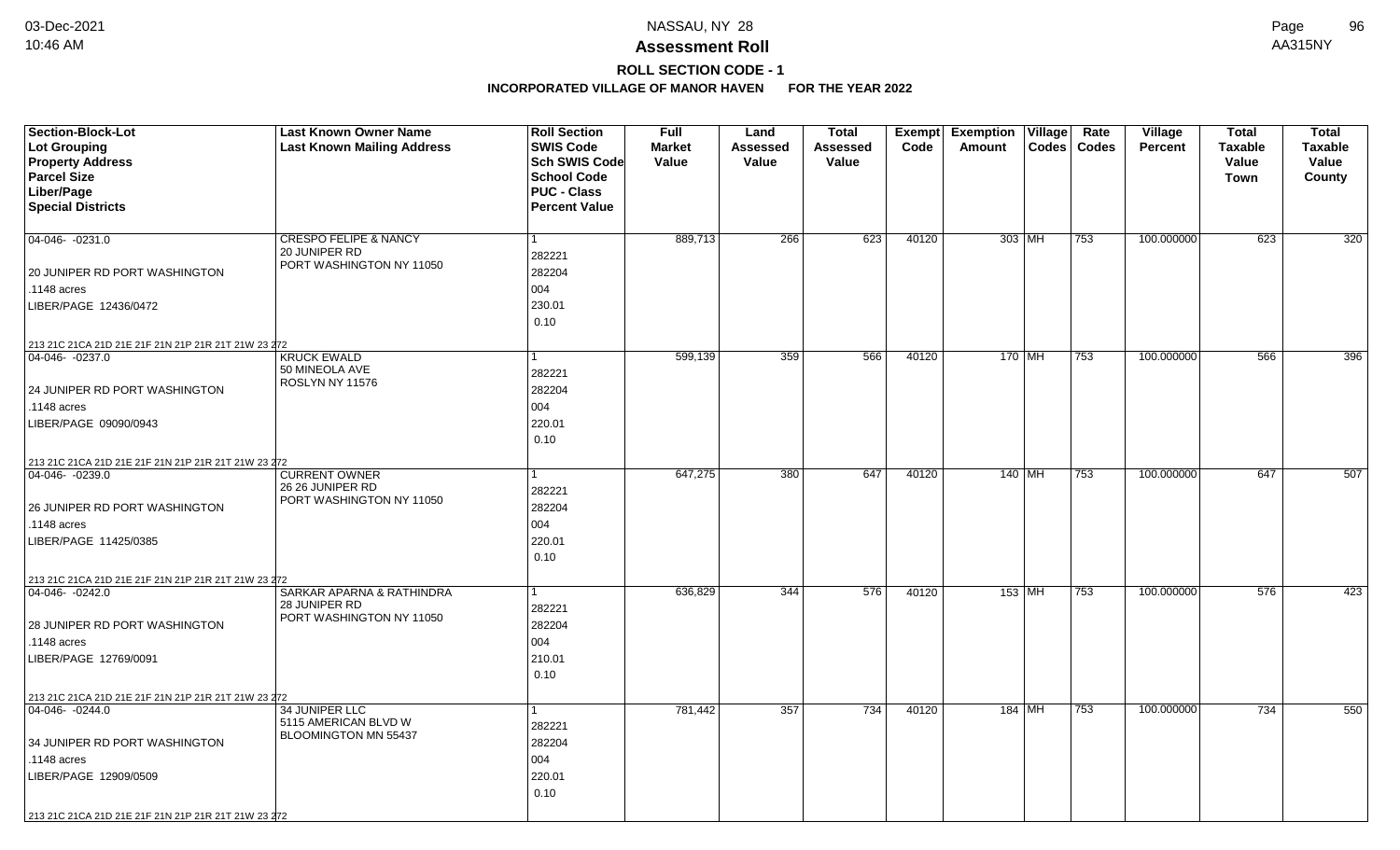### **ROLL SECTION CODE - 1**

| <b>Section-Block-Lot</b><br><b>Lot Grouping</b><br><b>Property Address</b><br><b>Parcel Size</b><br>Liber/Page<br><b>Special Districts</b>                                                             | <b>Last Known Owner Name</b><br><b>Last Known Mailing Address</b>                                      | <b>Roll Section</b><br><b>SWIS Code</b><br><b>Sch SWIS Code</b><br><b>School Code</b><br><b>PUC - Class</b><br><b>Percent Value</b> | Full<br><b>Market</b><br>Value | Land<br><b>Assessed</b><br>Value | <b>Total</b><br><b>Assessed</b><br>Value | <b>Exempt</b><br>Code | <b>Exemption</b><br><b>Amount</b> | $\overline{\mathsf{V}}$ illage | Rate<br>Codes   Codes | Village<br><b>Percent</b> | <b>Total</b><br><b>Taxable</b><br>Value<br><b>Town</b> | <b>Total</b><br><b>Taxable</b><br>Value<br>County |
|--------------------------------------------------------------------------------------------------------------------------------------------------------------------------------------------------------|--------------------------------------------------------------------------------------------------------|-------------------------------------------------------------------------------------------------------------------------------------|--------------------------------|----------------------------------|------------------------------------------|-----------------------|-----------------------------------|--------------------------------|-----------------------|---------------------------|--------------------------------------------------------|---------------------------------------------------|
| 04-046- -0247.0<br>36 JUNIPER RD PORT WASHINGTON<br>.1148 acres<br>LIBER/PAGE 13133/0944                                                                                                               | <b>MALINOSKI TRUST</b><br><b>HAUGHWOUT VINCENT</b><br>36 JUNIPER RD<br>PORT WASHINGTON NY 11050        | 282221<br>282204<br>004<br>220.01<br>0.10                                                                                           | 540,762                        | 371                              | 528                                      | 40120<br>41121        | 79                                | $169$ MH                       | 753                   | 100.000000                | 449                                                    | 280                                               |
| 213 21C 21CA 21D 21E 21F 21N 21P 21R 21T 21W 23 272<br>$04-046 - 0249.0$<br>38 JUNIPER RD PORT WASHINGTON<br>.1148 acres<br>LIBER/PAGE 14033/0028                                                      | <b>ZOLLER KIRT E</b><br>38 JUNIPER RD<br>PORT WASHINGTON NY 11050                                      | 282221<br>282204<br>004<br>220.01<br>0.10                                                                                           | 738,426                        | 380                              | 738                                      | 40120                 |                                   | $154$ MH                       | 753                   | 100.000000                | 738                                                    | 584                                               |
| 213 21C 21CA 21D 21E 21F 21N 21P 21R 21T 21W 23 272<br>$ 04 - 046 - 0252.0$<br>39 INWOOD RD PORT WASHINGTON<br>.1148 acres<br>LIBER/PAGE 09997/0406                                                    | NARDILLO MATTEO & ESTHER LIFE ESTATE<br>NARDILLO ANTHONY<br>39 INWOOD ROAD<br>PORT WASHINGTON NY 11050 | 282221<br>282204<br>004<br>210.01<br>0.10                                                                                           | 716,919                        | 380                              | 717                                      | 41800<br>40120        | 203                               | $257$ MH                       | 753                   | 100.000000                | 460                                                    | 257                                               |
| 213 21C 21CA 21D 21E 21F 21N 21P 21R 21T 21W 23 272<br>$ 04-046-0254.0$<br>35 INWOOD RD PORT WASHINGTON<br>.1148 acres<br>LIBER/PAGE 11430/0166<br>213 21C 21CA 21D 21E 21F 21N 21P 21R 21T 21W 23 272 | <b>SHEIN LEO &amp; VERA</b><br>35 INWOOD ROAD<br>PORT WASHINGTON NY 11050                              | 282221<br>282204<br>004<br>220.01<br>0.10                                                                                           | 640,106                        | 363                              | 612                                      | 40120                 |                                   | $128$ MH                       | 753                   | 100.000000                | 612                                                    | 484                                               |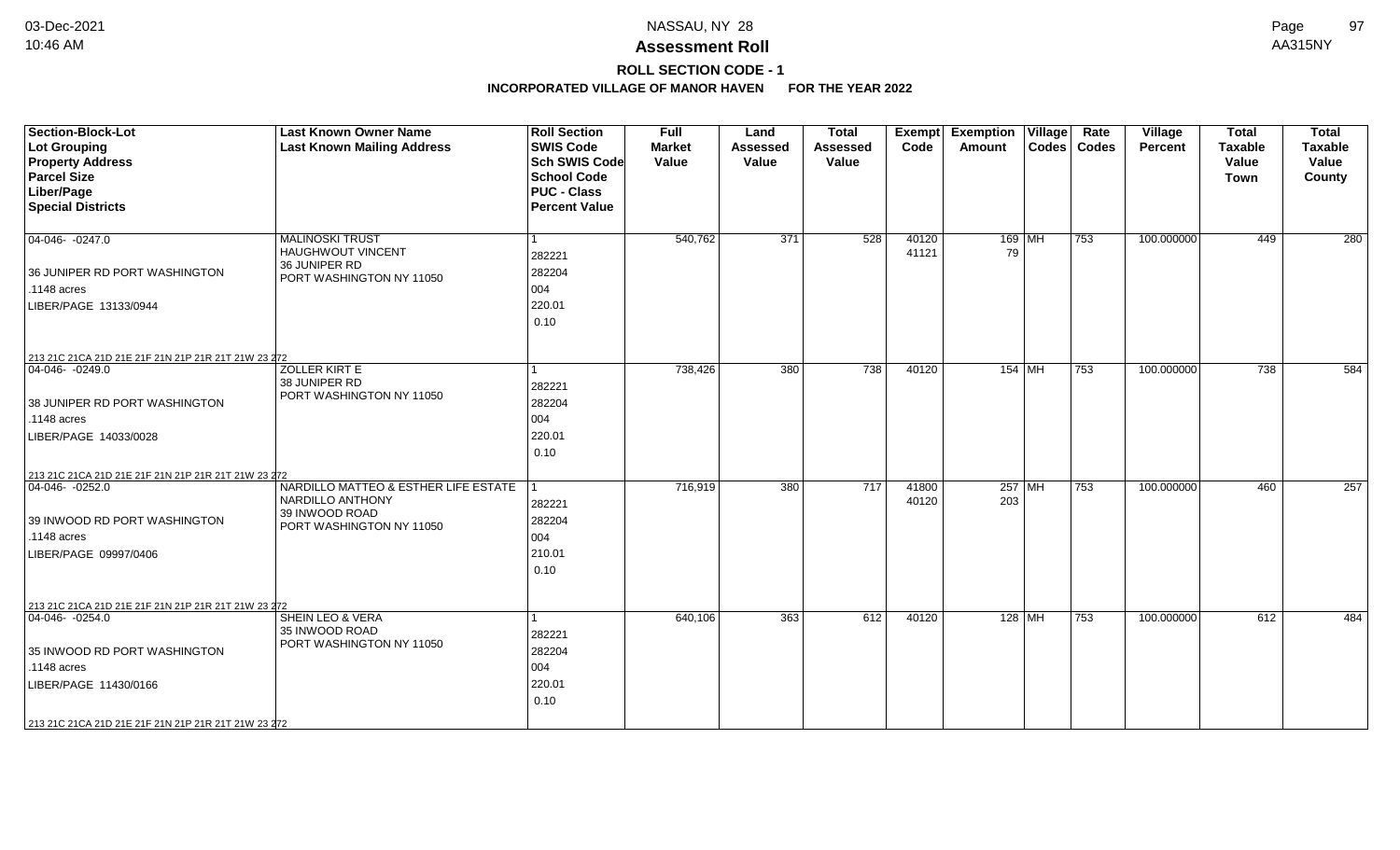# **ROLL SECTION CODE - 1**

| Section-Block-Lot<br>Lot Grouping<br><b>Property Address</b><br><b>Parcel Size</b> | <b>Last Known Owner Name</b><br><b>Last Known Mailing Address</b>      | <b>Roll Section</b><br><b>SWIS Code</b><br>Sch SWIS Code<br><b>School Code</b> | <b>Full</b><br><b>Market</b><br>Value | Land<br><b>Assessed</b><br>Value | <b>Total</b><br>Assessed<br><b>Value</b> | Exempt<br>Code | <b>Exemption Village</b><br>Amount<br><b>Codes</b> | Rate<br>Codes | Village<br><b>Percent</b> | <b>Total</b><br><b>Taxable</b><br>Value<br><b>Town</b> | <b>Total</b><br><b>Taxable</b><br>Value<br>County |
|------------------------------------------------------------------------------------|------------------------------------------------------------------------|--------------------------------------------------------------------------------|---------------------------------------|----------------------------------|------------------------------------------|----------------|----------------------------------------------------|---------------|---------------------------|--------------------------------------------------------|---------------------------------------------------|
| Liber/Page<br><b>Special Districts</b>                                             |                                                                        | <b>PUC - Class</b><br><b>Percent Value</b>                                     |                                       |                                  |                                          |                |                                                    |               |                           |                                                        |                                                   |
| $04-046 - 0257.0$                                                                  |                                                                        | 1                                                                              | 825,481                               | 380                              | 826                                      | 41121          | 124   MH                                           | 753           | 100.000000                | 702                                                    | 529                                               |
|                                                                                    | PETITO AMADIO & MARY LOU<br>29 INWOOD ROAD<br>PORT WASHINGTON NY 11050 | 282221                                                                         |                                       |                                  |                                          | 40120          | 173                                                |               |                           |                                                        |                                                   |
| 29 INWOOD RD PORT WASHINGTON                                                       |                                                                        | 282204                                                                         |                                       |                                  |                                          |                |                                                    |               |                           |                                                        |                                                   |
| .1148 acres                                                                        |                                                                        | 004                                                                            |                                       |                                  |                                          |                |                                                    |               |                           |                                                        |                                                   |
| LIBER/PAGE 07638/0379                                                              |                                                                        | 220.01                                                                         |                                       |                                  |                                          |                |                                                    |               |                           |                                                        |                                                   |
|                                                                                    |                                                                        | 0.10                                                                           |                                       |                                  |                                          |                |                                                    |               |                           |                                                        |                                                   |
| 213 21C 21CA 21D 21E 21F 21N 21P 21R 21T 21W 23 272                                |                                                                        |                                                                                |                                       |                                  |                                          |                |                                                    |               |                           |                                                        |                                                   |
| 04-046-0259.0                                                                      | MESSINA JR FRANK & LAURALEE S                                          | 1                                                                              | 722,040                               | 380                              | 722                                      | 40120          | 163 MH                                             | 753           | 100.000000                | 722                                                    | 559                                               |
|                                                                                    | 27 INWOOD ROAD<br>PORT WASHINGTON NY 11050                             | 282221                                                                         |                                       |                                  |                                          |                |                                                    |               |                           |                                                        |                                                   |
| 27 INWOOD RD PORT WASHINGTON                                                       |                                                                        | 282204                                                                         |                                       |                                  |                                          |                |                                                    |               |                           |                                                        |                                                   |
| .1148 acres                                                                        |                                                                        | 004                                                                            |                                       |                                  |                                          |                |                                                    |               |                           |                                                        |                                                   |
| LIBER/PAGE 10155/0309                                                              |                                                                        | 210.01                                                                         |                                       |                                  |                                          |                |                                                    |               |                           |                                                        |                                                   |
|                                                                                    |                                                                        | 0.10                                                                           |                                       |                                  |                                          |                |                                                    |               |                           |                                                        |                                                   |
| 213 21C 21CA 21D 21E 21F 21N 21P 21R 21T 21W 23 272                                |                                                                        |                                                                                |                                       |                                  |                                          |                |                                                    |               |                           |                                                        |                                                   |
| 04-046-0265.0                                                                      | HO THOMAS & ELITZA FERINA<br>23 INWOOD RD                              |                                                                                | 643,179                               | 357                              | 604                                      | 40120          | 163 MH                                             | 753           | 100.000000                | 604                                                    | 441                                               |
|                                                                                    | PORT WASHINGTON NY 11050                                               | 282221                                                                         |                                       |                                  |                                          |                |                                                    |               |                           |                                                        |                                                   |
| 23 INWOOD RD PORT WASHINGTON                                                       |                                                                        | 282204                                                                         |                                       |                                  |                                          |                |                                                    |               |                           |                                                        |                                                   |
| .1148 acres                                                                        |                                                                        | 004                                                                            |                                       |                                  |                                          |                |                                                    |               |                           |                                                        |                                                   |
| LIBER/PAGE 13100/0316                                                              |                                                                        | 210.01                                                                         |                                       |                                  |                                          |                |                                                    |               |                           |                                                        |                                                   |
|                                                                                    |                                                                        | 0.10                                                                           |                                       |                                  |                                          |                |                                                    |               |                           |                                                        |                                                   |
| 213 21C 21CA 21D 21E 21F 21N 21P 21R 21T 21W 23 272                                |                                                                        |                                                                                |                                       |                                  |                                          |                |                                                    |               |                           |                                                        |                                                   |
| 04-046-0275.0                                                                      | KIM EUNHYUN & SOONGUN<br>15 INWOOD RD                                  | 1                                                                              | 595,043                               | 336                              | 595                                      | 40120          | 128 MH                                             | 753           | 100.000000                | 595                                                    | 467                                               |
| 275,702                                                                            | PORT WASHINGTON NY 11050                                               | 282221                                                                         |                                       |                                  |                                          |                |                                                    |               |                           |                                                        |                                                   |
| 15 INWOOD RD PORT WASHINGTON                                                       |                                                                        | 282204<br>004                                                                  |                                       |                                  |                                          |                |                                                    |               |                           |                                                        |                                                   |
| .0895 acres                                                                        |                                                                        |                                                                                |                                       |                                  |                                          |                |                                                    |               |                           |                                                        |                                                   |
| LIBER/PAGE 12174/0330                                                              |                                                                        | 210.01<br>0.10                                                                 |                                       |                                  |                                          |                |                                                    |               |                           |                                                        |                                                   |
|                                                                                    |                                                                        |                                                                                |                                       |                                  |                                          |                |                                                    |               |                           |                                                        |                                                   |
| 213 21C 21CA 21D 21E 21F 21N 21P 21R 21T 21W 23 272<br>$04-046 - 0277.0$           | 35 CLOCKTOWER LANE LLC                                                 | 1                                                                              | 832,650                               | 338                              | 807                                      | 40120          | 181 MH                                             | 753           | 100.000000                | 807                                                    | 626                                               |
| 277-278                                                                            | 39 AVENUE B                                                            | 282221                                                                         |                                       |                                  |                                          |                |                                                    |               |                           |                                                        |                                                   |
| 13-13A INWOOD RD PORT WASHINGTON                                                   | PORT WASHINGTON NY 11050                                               | 282204                                                                         |                                       |                                  |                                          |                |                                                    |               |                           |                                                        |                                                   |
| .0964 acres                                                                        |                                                                        | 004                                                                            |                                       |                                  |                                          |                |                                                    |               |                           |                                                        |                                                   |
| LIBER/PAGE 13616/0291                                                              |                                                                        | 220.01                                                                         |                                       |                                  |                                          |                |                                                    |               |                           |                                                        |                                                   |
|                                                                                    |                                                                        | 0.10                                                                           |                                       |                                  |                                          |                |                                                    |               |                           |                                                        |                                                   |
|                                                                                    |                                                                        |                                                                                |                                       |                                  |                                          |                |                                                    |               |                           |                                                        |                                                   |
| 213 21C 21CA 21D 21E 21F 21N 21P 21R 21T 21W 23 272                                |                                                                        |                                                                                |                                       |                                  |                                          |                |                                                    |               |                           |                                                        |                                                   |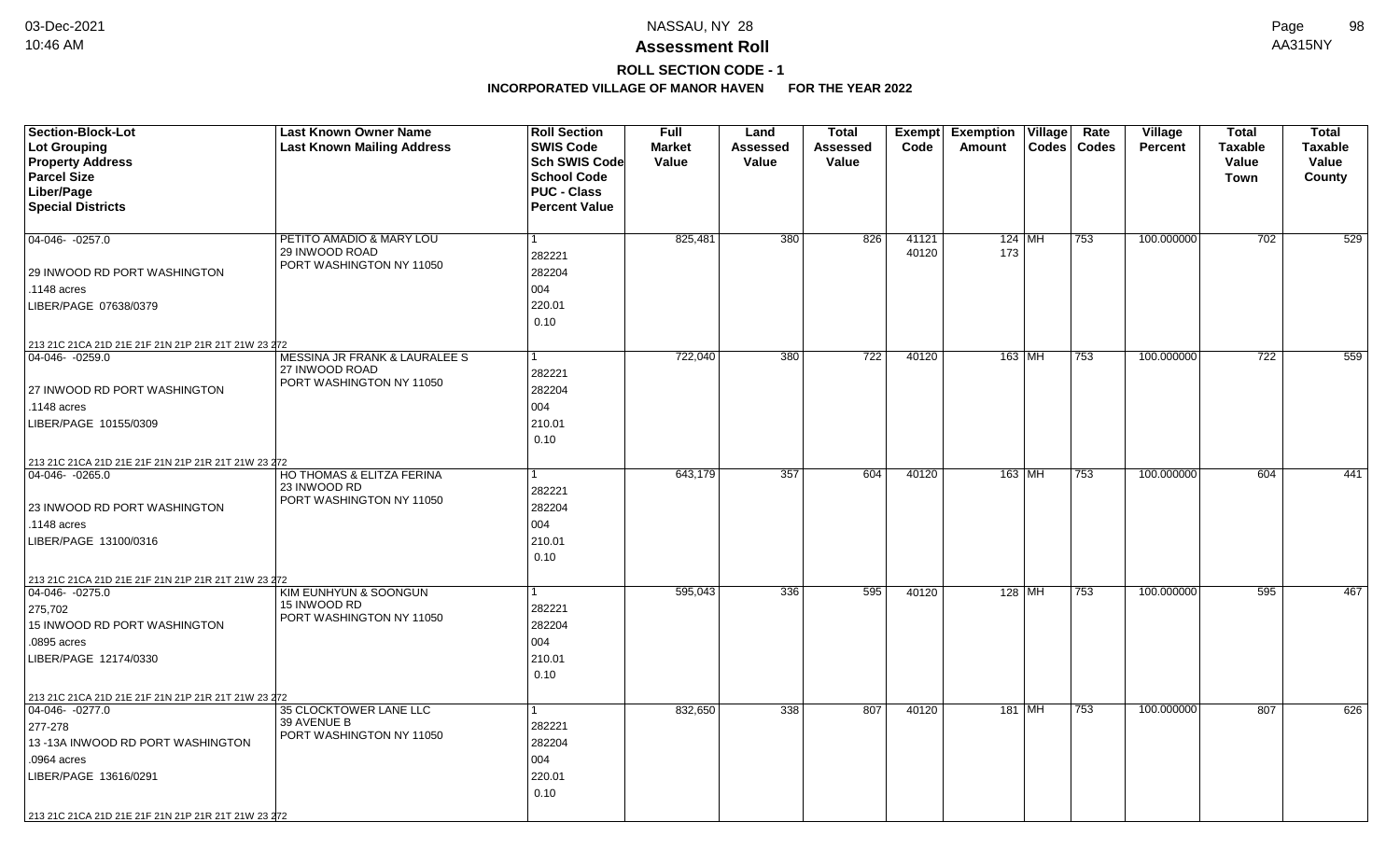**ROLL SECTION CODE - 1**

| <b>Section-Block-Lot</b><br><b>Lot Grouping</b><br><b>Property Address</b><br><b>Parcel Size</b><br>Liber/Page<br><b>Special Districts</b>                                                            | <b>Last Known Owner Name</b><br><b>Last Known Mailing Address</b>                           | <b>Roll Section</b><br><b>SWIS Code</b><br><b>Sch SWIS Code</b><br><b>School Code</b><br><b>PUC - Class</b><br><b>Percent Value</b> | <b>Full</b><br><b>Market</b><br>Value | Land<br><b>Assessed</b><br>Value | <b>Total</b><br><b>Assessed</b><br>Value | Exempt<br>Code | <b>Exemption Village</b><br>Amount | Rate<br>Codes   Codes | Village<br><b>Percent</b> | <b>Total</b><br>Taxable<br>Value<br><b>Town</b> | <b>Total</b><br><b>Taxable</b><br>Value<br>County |
|-------------------------------------------------------------------------------------------------------------------------------------------------------------------------------------------------------|---------------------------------------------------------------------------------------------|-------------------------------------------------------------------------------------------------------------------------------------|---------------------------------------|----------------------------------|------------------------------------------|----------------|------------------------------------|-----------------------|---------------------------|-------------------------------------------------|---------------------------------------------------|
| $04-046 - 0281.0$<br>9 INWOOD RD PORT WASHINGTON<br>.0838 acres<br>LIBER/PAGE 12397/0845                                                                                                              | FAIRTLOUGH ROSALEEN & MCDONNELL<br><b>TERESA</b><br>9 INWOOD RD<br>PORT WASHINGTON NY 11050 | $\overline{1}$<br>282221<br>282204<br>004<br>210.01<br>0.10                                                                         | 491,602                               | 297                              | 449                                      | 40120          | 134 MH                             | $ 753\rangle$         | 100.000000                | 449                                             | 315                                               |
| 213 21C 21CA 21D 21E 21F 21N 21P 21R 21T 21W 23 272<br>$04-046-0283.0$<br>7 INWOOD RD PORT WASHINGTON<br>.0999 acres<br>LIBER/PAGE 12834/0118<br>213 21C 21CA 21D 21E 21F 21N 21P 21R 21T 21W 23 272  | DIVINITY DEVELOPMENT INC<br>35 WIMBLEDON DR<br>ROSLYN NY 11576                              | 282221<br>282204<br>004<br>220.01<br>0.10                                                                                           | 963,846                               | 354                              | 963                                      | 40120          | 314 MH                             | $\overline{753}$      | 100.000000                | 963                                             | 649                                               |
| $ 04-046-0334.0$<br>334,705<br>20 INWOOD RD PORT WASHINGTON<br>.1377 acres<br>LIBER/PAGE 12771/0317                                                                                                   | SUSSMAN RICHARD PAUL & ZISHUK JUDY<br>20 INWOOD RD<br>PORT WASHINGTON NY 11050              | 282221<br>282204<br>004<br>220.01<br>0.10                                                                                           | 668,783                               | 392                              | 629                                      | 40120          | 238 MH                             | 753                   | 100.000000                | 629                                             | 391                                               |
| 213 21C 21CA 21D 21E 21F 21N 21P 21R 21T 21W 23 272<br>04-046- -0337.0<br>22 INWOOD RD PORT WASHINGTON<br>.1148 acres<br>LIBER/PAGE 09432/0585<br>213 21C 21CA 21D 21E 21F 21N 21P 21R 21T 21W 23 272 | MARVIN BARBARA JOYCE<br>17 1/2 CHARLES ST<br>PORT WASHINGTON NY 11050                       | 282221<br>282204<br>004<br>210.01<br>0.10                                                                                           | 635,907                               | 347                              | 581                                      | 40120          | 235 $ \overline{\text{MH}} $       | 753                   | 100.000000                | 581                                             | 346                                               |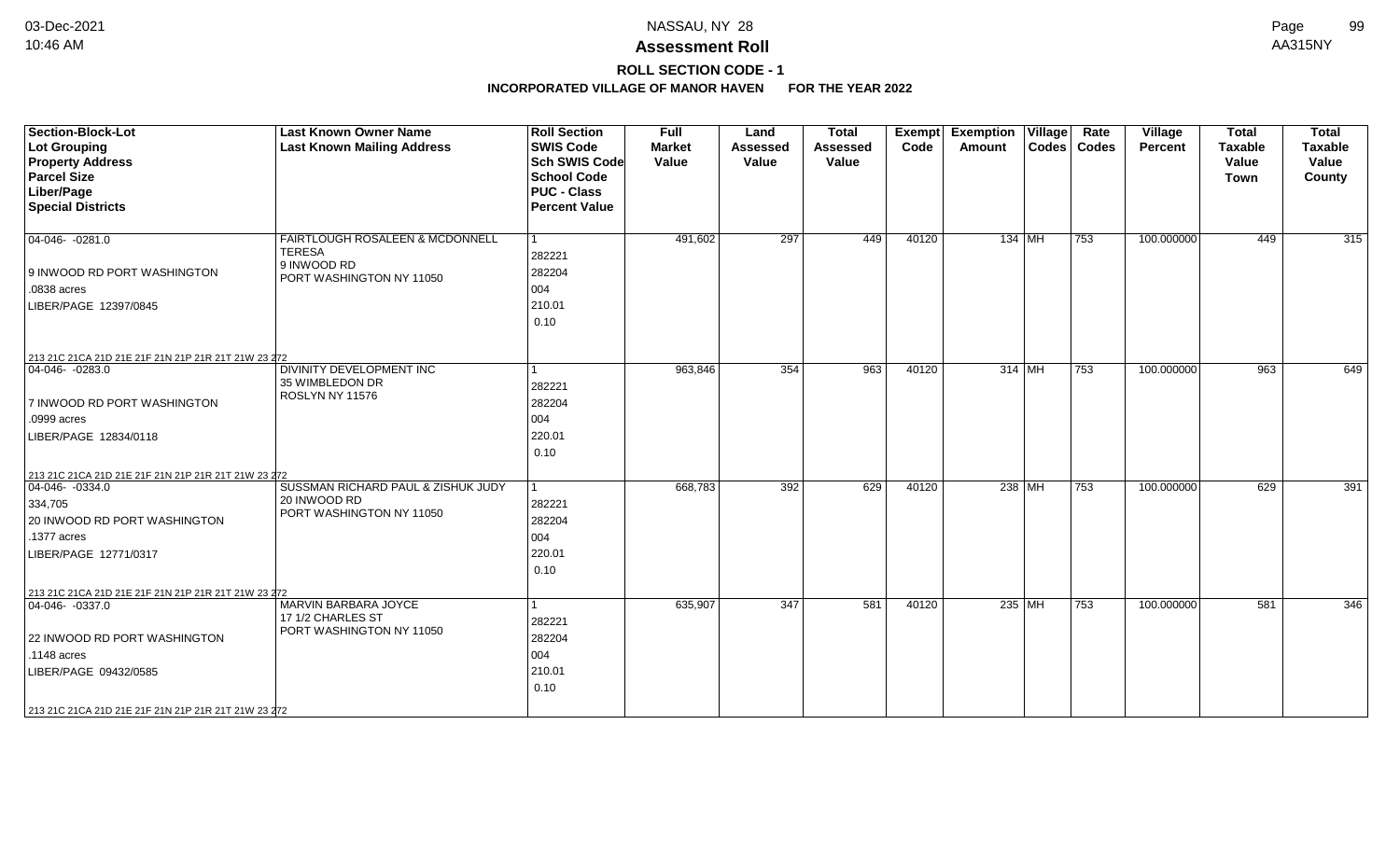## **ROLL SECTION CODE - 1**

| Section-Block-Lot<br><b>Lot Grouping</b>            | <b>Last Known Owner Name</b><br><b>Last Known Mailing Address</b> | <b>Roll Section</b><br><b>SWIS Code</b>    | <b>Full</b><br><b>Market</b> | Land<br>Assessed | <b>Total</b><br><b>Assessed</b> | <b>Exempt</b><br>Code | <b>Exemption Village</b><br>$\text{Codes}$<br>Amount | Rate<br>Codes | <b>Village</b><br><b>Percent</b> | <b>Total</b><br><b>Taxable</b> | <b>Total</b><br><b>Taxable</b> |
|-----------------------------------------------------|-------------------------------------------------------------------|--------------------------------------------|------------------------------|------------------|---------------------------------|-----------------------|------------------------------------------------------|---------------|----------------------------------|--------------------------------|--------------------------------|
| <b>Property Address</b>                             |                                                                   | <b>Sch SWIS Code</b><br><b>School Code</b> | Value                        | Value            | Value                           |                       |                                                      |               |                                  | Value                          | Value                          |
| <b>Parcel Size</b><br>Liber/Page                    |                                                                   | <b>PUC - Class</b>                         |                              |                  |                                 |                       |                                                      |               |                                  | <b>Town</b>                    | County                         |
| <b>Special Districts</b>                            |                                                                   | <b>Percent Value</b>                       |                              |                  |                                 |                       |                                                      |               |                                  |                                |                                |
|                                                     |                                                                   |                                            |                              |                  |                                 |                       |                                                      |               |                                  |                                |                                |
| 04-046- -0339.0                                     | <b>MARVIN BARBARA JOYCE</b><br>17 1/2 CHARLES ST COTTAGE          | 1                                          | 652,519                      | 371              | 637                             | 40120                 | 226 MH                                               | 753           | 100.000000                       | 637                            | 411                            |
|                                                     | PORT WASHINGTON NY 11050                                          | 282221                                     |                              |                  |                                 |                       |                                                      |               |                                  |                                |                                |
| 24 INWOOD RD PORT WASHINGTON                        |                                                                   | 282204                                     |                              |                  |                                 |                       |                                                      |               |                                  |                                |                                |
| .1148 acres                                         |                                                                   | 004                                        |                              |                  |                                 |                       |                                                      |               |                                  |                                |                                |
| LIBER/PAGE 09148/0925                               |                                                                   | 220.01                                     |                              |                  |                                 |                       |                                                      |               |                                  |                                |                                |
|                                                     |                                                                   | 0.10                                       |                              |                  |                                 |                       |                                                      |               |                                  |                                |                                |
| 213 21C 21CA 21D 21E 21F 21N 21P 21R 21T 21W 23 272 |                                                                   |                                            |                              |                  |                                 |                       |                                                      |               |                                  |                                |                                |
| 04-046-0342.0                                       | RAIMO UGO M & DORA<br>26 INWOOD ROAD                              |                                            | 808,070                      | 380              | 808                             | 40120                 | 191   $M\overline{H}$                                | 753           | 100.000000                       | 808                            | 617                            |
|                                                     | PORT WASHINGTON NY 11050                                          | 282221                                     |                              |                  |                                 |                       |                                                      |               |                                  |                                |                                |
| 26 INWOOD RD PORT WASHINGTON                        |                                                                   | 282204                                     |                              |                  |                                 |                       |                                                      |               |                                  |                                |                                |
| .1148 acres                                         |                                                                   | 004                                        |                              |                  |                                 |                       |                                                      |               |                                  |                                |                                |
| LIBER/PAGE 09716/0371                               |                                                                   | 220.01                                     |                              |                  |                                 |                       |                                                      |               |                                  |                                |                                |
|                                                     |                                                                   | 0.10                                       |                              |                  |                                 |                       |                                                      |               |                                  |                                |                                |
| 213 21C 21CA 21D 21E 21F 21N 21P 21R 21T 21W 23 272 |                                                                   |                                            |                              |                  |                                 |                       |                                                      |               |                                  |                                |                                |
| 04-046- -0344.0                                     | <b>FORTUNOFF GREGORY &amp; LISA</b>                               |                                            | 789,635                      | 380              | 790                             | 40120                 | 238 MH                                               | 753           | 100.000000                       | 790                            | 552                            |
|                                                     | 34 INWOOD RD<br>PORT WASHINGTON NY 11050                          | 282221                                     |                              |                  |                                 |                       |                                                      |               |                                  |                                |                                |
| 34 INWOOD RD PORT WASHINGTON                        |                                                                   | 282204                                     |                              |                  |                                 |                       |                                                      |               |                                  |                                |                                |
| .1148 acres                                         |                                                                   | 004                                        |                              |                  |                                 |                       |                                                      |               |                                  |                                |                                |
| LIBER/PAGE 13829/0889                               |                                                                   | 220.01                                     |                              |                  |                                 |                       |                                                      |               |                                  |                                |                                |
|                                                     |                                                                   | 0.10                                       |                              |                  |                                 |                       |                                                      |               |                                  |                                |                                |
| 213 21C 21CA 21D 21E 21F 21N 21P 21R 21T 21W 23 272 |                                                                   |                                            |                              |                  |                                 |                       |                                                      |               |                                  |                                |                                |
| $ 04 - 046 - 0351.0$                                | <b>CIBANTS OSKAR</b>                                              | 1                                          | 831,739                      | 324              | 793                             | 40120                 | 262 MH                                               | 753           | 100.000000                       | 793                            | 531                            |
| 351-352,451-452                                     | 10 CEDAR LN                                                       | 282221                                     |                              |                  |                                 |                       |                                                      |               |                                  |                                |                                |
| 26 CAMBRIDGE AVE PORT WASHINGTON                    | SANDS POINT NY 11050                                              | 282204                                     |                              |                  |                                 |                       |                                                      |               |                                  |                                |                                |
| .0918 acres                                         |                                                                   | 004                                        |                              |                  |                                 |                       |                                                      |               |                                  |                                |                                |
| LIBER/PAGE 09261/0034                               |                                                                   | 220.01                                     |                              |                  |                                 |                       |                                                      |               |                                  |                                |                                |
|                                                     |                                                                   | 0.10                                       |                              |                  |                                 |                       |                                                      |               |                                  |                                |                                |
| 213 21C 21CA 21D 21E 21F 21N 21P 21R 21T 21W 23 272 |                                                                   |                                            |                              |                  |                                 |                       |                                                      |               |                                  |                                |                                |
| $\boxed{04-046 - 0353.0}$                           | <b>MAYOURIAN EDMOND</b>                                           | 1                                          | 27,653                       | 28               | 28                              |                       | l MH.                                                | 753           | 100.000000                       | 28                             | 28                             |
| 353-355                                             | 14 HILLDALE LN                                                    | 282221                                     |                              |                  |                                 |                       |                                                      |               |                                  |                                |                                |
| 37 HICKORY RD PORT WASHINGTON                       | PORT WASHINGTON NY 11050                                          | 282204                                     |                              |                  |                                 |                       |                                                      |               |                                  |                                |                                |
| .0606 acres                                         |                                                                   | 004                                        |                              |                  |                                 |                       |                                                      |               |                                  |                                |                                |
| LIBER/PAGE 11933/0343                               |                                                                   | 311.11                                     |                              |                  |                                 |                       |                                                      |               |                                  |                                |                                |
|                                                     |                                                                   | 0.10                                       |                              |                  |                                 |                       |                                                      |               |                                  |                                |                                |
| 213 21C 21CA 21D 21E 21F 21N 21P 21R 21T 21W 23 272 |                                                                   |                                            |                              |                  |                                 |                       |                                                      |               |                                  |                                |                                |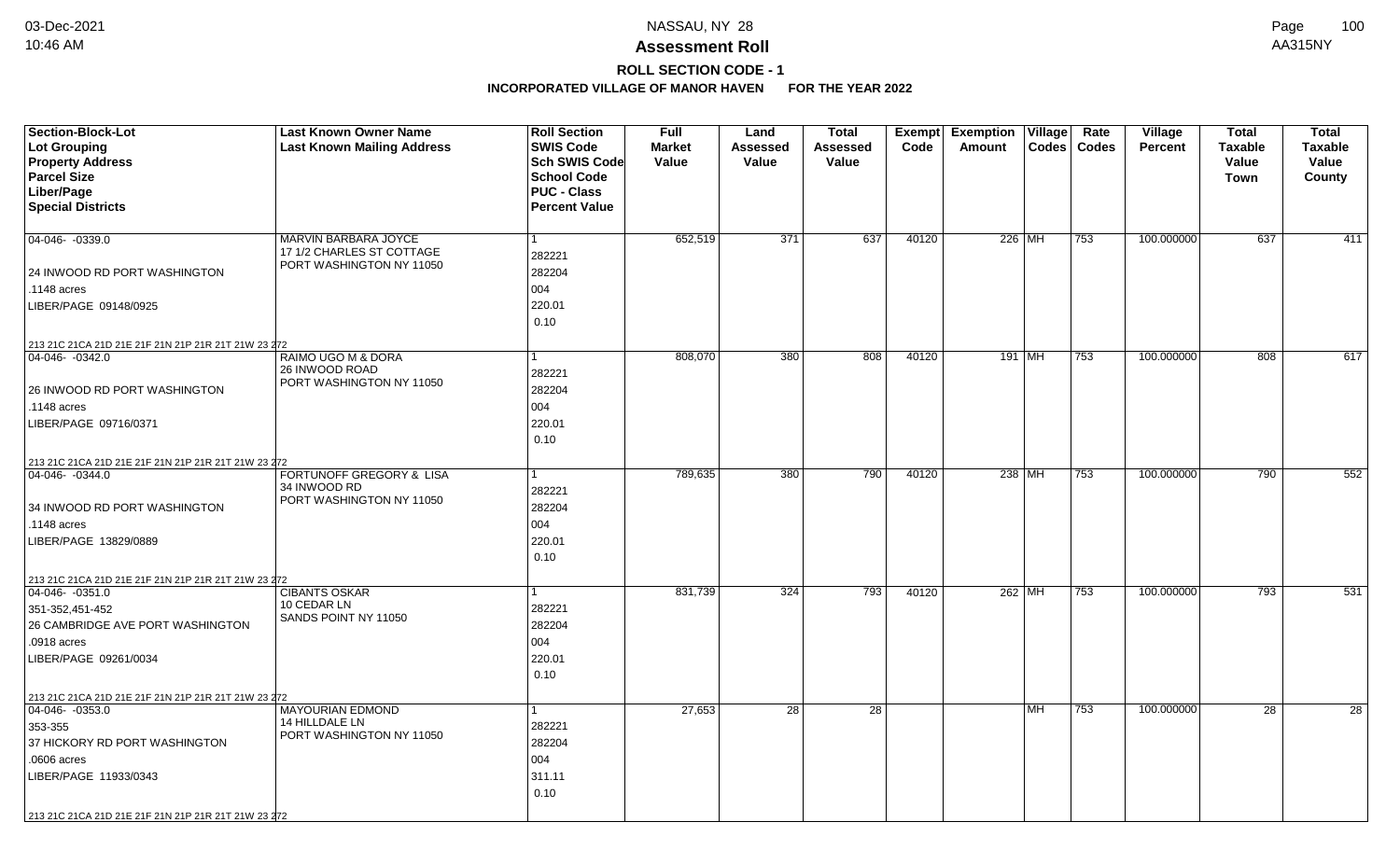### **ROLL SECTION CODE - 1**

| <b>Section-Block-Lot</b><br><b>Lot Grouping</b><br><b>Property Address</b><br><b>Parcel Size</b><br>Liber/Page<br><b>Special Districts</b>                                                                               | <b>Last Known Owner Name</b><br><b>Last Known Mailing Address</b>                                               | <b>Roll Section</b><br><b>SWIS Code</b><br><b>Sch SWIS Code</b><br><b>School Code</b><br><b>PUC - Class</b><br><b>Percent Value</b> | <b>Full</b><br><b>Market</b><br>Value | Land<br><b>Assessed</b><br>Value | <b>Total</b><br><b>Assessed</b><br>Value | Exempt<br>Code | <b>Exemption Village</b><br>Amount | Rate<br>Codes   Codes | Village<br><b>Percent</b> | <b>Total</b><br><b>Taxable</b><br>Value<br>Town | <b>Total</b><br>Taxable<br>Value<br>County |
|--------------------------------------------------------------------------------------------------------------------------------------------------------------------------------------------------------------------------|-----------------------------------------------------------------------------------------------------------------|-------------------------------------------------------------------------------------------------------------------------------------|---------------------------------------|----------------------------------|------------------------------------------|----------------|------------------------------------|-----------------------|---------------------------|-------------------------------------------------|--------------------------------------------|
| $04-046 - 0356.0$<br>356-357,456-457<br>35 HICKORY RD PORT WASHINGTON<br>.0918 acres<br>LIBER/PAGE 13964/0504                                                                                                            | CARPENTIER ROBERT A LIFE ESTATE<br><b>CARPENTIER CYNTHIA TRUST</b><br>35 HICKORY RD<br>PORT WASHINGTON NY 11050 | 282221<br>282204<br>004<br>220.01<br>0.10                                                                                           | 729,397                               | 340                              | 729                                      | 40120          | 272   $\overline{\text{MH}}$       | 753                   | 100.000000                | 729                                             | 457                                        |
| 213 21C 21CA 21D 21E 21F 21N 21P 21R 21T 21W 23 272<br>$ 04-046-0358.0$<br>358-359 & 458-459<br>33 HICKORY RD PORT WASHINGTON<br>.0918 acres<br>LIBER/PAGE 13104/0573                                                    | STRANGOLAGALLI MARIO TRUST<br>STRANGOLAGALLI ANTONIO<br>33 HICKORY RD<br>PORT WASHINGTON NY 11050               | 282221<br>282204<br>004<br>220.01<br>0.10                                                                                           | 819,335                               | 340                              | 819                                      | 40120          | $175$ MH                           | 753                   | 100.000000                | 819                                             | 644                                        |
| 213 21C 21CA 21D 21E 21F 21N 21P 21R 21T 21W 23 272<br>$ 04 - 046 - 0360.0$<br>360-361 & 460-461<br>31 HICKORY RD PORT WASHINGTON<br>.0918 acres<br>LIBER/PAGE 13104/0569                                                | STRANGOLAGALLI MARIO TRUST<br>STRANGOLAGALLI ANTHONY<br>33 HICKORY RD<br>PORT WASHINGTON NY 11050               | 282221<br>282204<br>004<br>220.01<br>0.10                                                                                           | 819,335                               | 340                              | 819                                      | 40120          | 175 MH                             | 753                   | 100.000000                | 819                                             | 644                                        |
| 213 21C 21CA 21D 21E 21F 21N 21P 21R 21T 21W 23 272<br>04-046-0362.0<br>362-364, 462-464<br>29 HICKORY RD PORT WASHINGTON<br>.1377 acres<br>LIBER/PAGE 11325/0726<br>213 21C 21CA 21D 21E 21F 21N 21P 21R 21T 21W 23 272 | <b>MAYOURIAN EDMOND</b><br>12 CARRAIGE DR<br>OLD WESTBURY NY 11568                                              | 282221<br>282204<br>004<br>220.01<br>0.10                                                                                           | 995,091                               | 417                              | 975                                      | 40120          | 383 MH                             | 753                   | 100.000000                | 975                                             | 592                                        |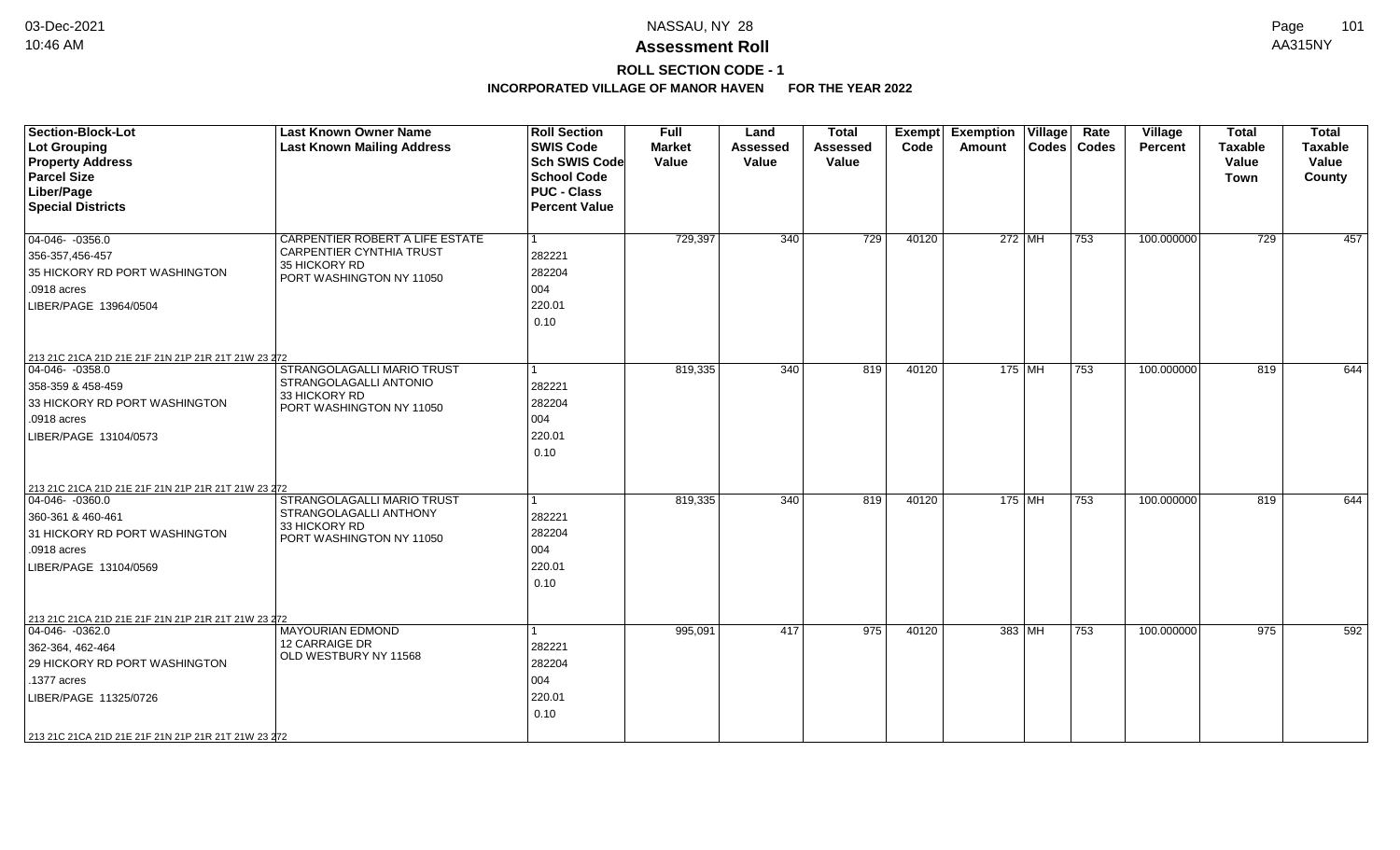## **ROLL SECTION CODE - 1**

| <b>Section-Block-Lot</b>                            | <b>Last Known Owner Name</b>                   | <b>Roll Section</b>  | <b>Full</b>   | Land            | <b>Total</b>    | Exempt | <b>Exemption Village</b> |        | Rate          | Village    | <b>Total</b>   | <b>Total</b>   |
|-----------------------------------------------------|------------------------------------------------|----------------------|---------------|-----------------|-----------------|--------|--------------------------|--------|---------------|------------|----------------|----------------|
| <b>Lot Grouping</b>                                 | <b>Last Known Mailing Address</b>              | <b>SWIS Code</b>     | <b>Market</b> | <b>Assessed</b> | <b>Assessed</b> | Code   | Amount                   |        | Codes   Codes | Percent    | <b>Taxable</b> | <b>Taxable</b> |
| <b>Property Address</b>                             |                                                | <b>Sch SWIS Code</b> | Value         | Value           | Value           |        |                          |        |               |            | Value          | Value          |
| <b>Parcel Size</b>                                  |                                                | <b>School Code</b>   |               |                 |                 |        |                          |        |               |            | <b>Town</b>    | County         |
| Liber/Page                                          |                                                | <b>PUC - Class</b>   |               |                 |                 |        |                          |        |               |            |                |                |
| <b>Special Districts</b>                            |                                                | <b>Percent Value</b> |               |                 |                 |        |                          |        |               |            |                |                |
| $\boxed{04-046 - 0453.0}$                           | <b>MAYOURIAN EDMOND</b>                        |                      | 1,019,848     | 311             | 1,020           | 40120  | 445 MH                   |        | 753           | 100.000000 | 1,020          | 575            |
| 453-454-455                                         | 14 HILLDALE LN                                 | 282221               |               |                 |                 |        |                          |        |               |            |                |                |
| 37 HICKORY RD PORT WASHINGTON                       | PORT WASHINGTON NY 11050                       | 282204               |               |                 |                 |        |                          |        |               |            |                |                |
| .0771 acres                                         |                                                | 004                  |               |                 |                 |        |                          |        |               |            |                |                |
| LIBER/PAGE 11933/0343                               |                                                | 220.01               |               |                 |                 |        |                          |        |               |            |                |                |
|                                                     |                                                | 0.10                 |               |                 |                 |        |                          |        |               |            |                |                |
| 213 21C 21CA 21D 21E 21F 21N 21P 21R 21T 21W 23 272 |                                                |                      |               |                 |                 |        |                          |        |               |            |                |                |
| $ 04-046-0466.0$                                    | SATTAR ABDUS & JAHAN SAKILA<br>27 HICKORY ROAD | 1                    | 706,227       | 380             | 636             | 40120  |                          | 190 MH | 753           | 100.000000 | 636            | 446            |
|                                                     | PORT WASHINGTON NY 11050                       | 282221               |               |                 |                 |        |                          |        |               |            |                |                |
| 27 HICKORY RD PORT WASHINGTON                       |                                                | 282204               |               |                 |                 |        |                          |        |               |            |                |                |
| .1148 acres                                         |                                                | 004                  |               |                 |                 |        |                          |        |               |            |                |                |
| LIBER/PAGE 11039/0293                               |                                                | 220.01               |               |                 |                 |        |                          |        |               |            |                |                |
|                                                     |                                                | 0.10                 |               |                 |                 |        |                          |        |               |            |                |                |
| 213 21C 21CA 21D 21E 21F 21N 21P 21R 21T 21W 23 272 |                                                |                      |               |                 |                 |        |                          |        |               |            |                |                |
| $04-046 - 0472.0$                                   | HUANG YUTING & GAO GUANG Y &                   | 1                    | 964,973       | 320             | 908             | 40120  | $310$ MH                 |        | 753           | 100.000000 | 908            | 598            |
| 472,571                                             | <b>WANG HAIYING</b><br>21 HICKORY ROAD         | 282221               |               |                 |                 |        |                          |        |               |            |                |                |
| 21 HICKORY RD PORT WASHINGTON                       | PORT WASHINGTON NY 11050                       | 282204               |               |                 |                 |        |                          |        |               |            |                |                |
| .0918 acres                                         |                                                | 004                  |               |                 |                 |        |                          |        |               |            |                |                |
| LIBER/PAGE 13355/0026                               |                                                | 220.01               |               |                 |                 |        |                          |        |               |            |                |                |
|                                                     |                                                | 0.10                 |               |                 |                 |        |                          |        |               |            |                |                |
|                                                     |                                                |                      |               |                 |                 |        |                          |        |               |            |                |                |
| 213 21C 21CA 21D 21E 21F 21N 21P 21R 21T 21W 23 272 |                                                |                      |               |                 |                 |        |                          |        |               |            |                |                |
| $ 04 - 046 - 0709.0$                                | KALAMBOGIAS ELIAS & EKATERINI<br>15 HICKORY RD | 1                    | 828,554       | 348             | 828             | 40120  | 220   MH                 |        | 753           | 100.000000 | 828            | 608            |
|                                                     | PORT WASHINGTON NY 11050                       | 282221               |               |                 |                 |        |                          |        |               |            |                |                |
| 15 HICKORY RD PORT WASHINGTON                       |                                                | 282204               |               |                 |                 |        |                          |        |               |            |                |                |
| .0964 acres                                         |                                                | 004                  |               |                 |                 |        |                          |        |               |            |                |                |
| LIBER/PAGE 13126/0365                               |                                                | 220.01               |               |                 |                 |        |                          |        |               |            |                |                |
|                                                     |                                                | 0.10                 |               |                 |                 |        |                          |        |               |            |                |                |
| 213 21C 21CA 21D 21E 21F 21N 21P 21R 21T 21W 23 272 |                                                |                      |               |                 |                 |        |                          |        |               |            |                |                |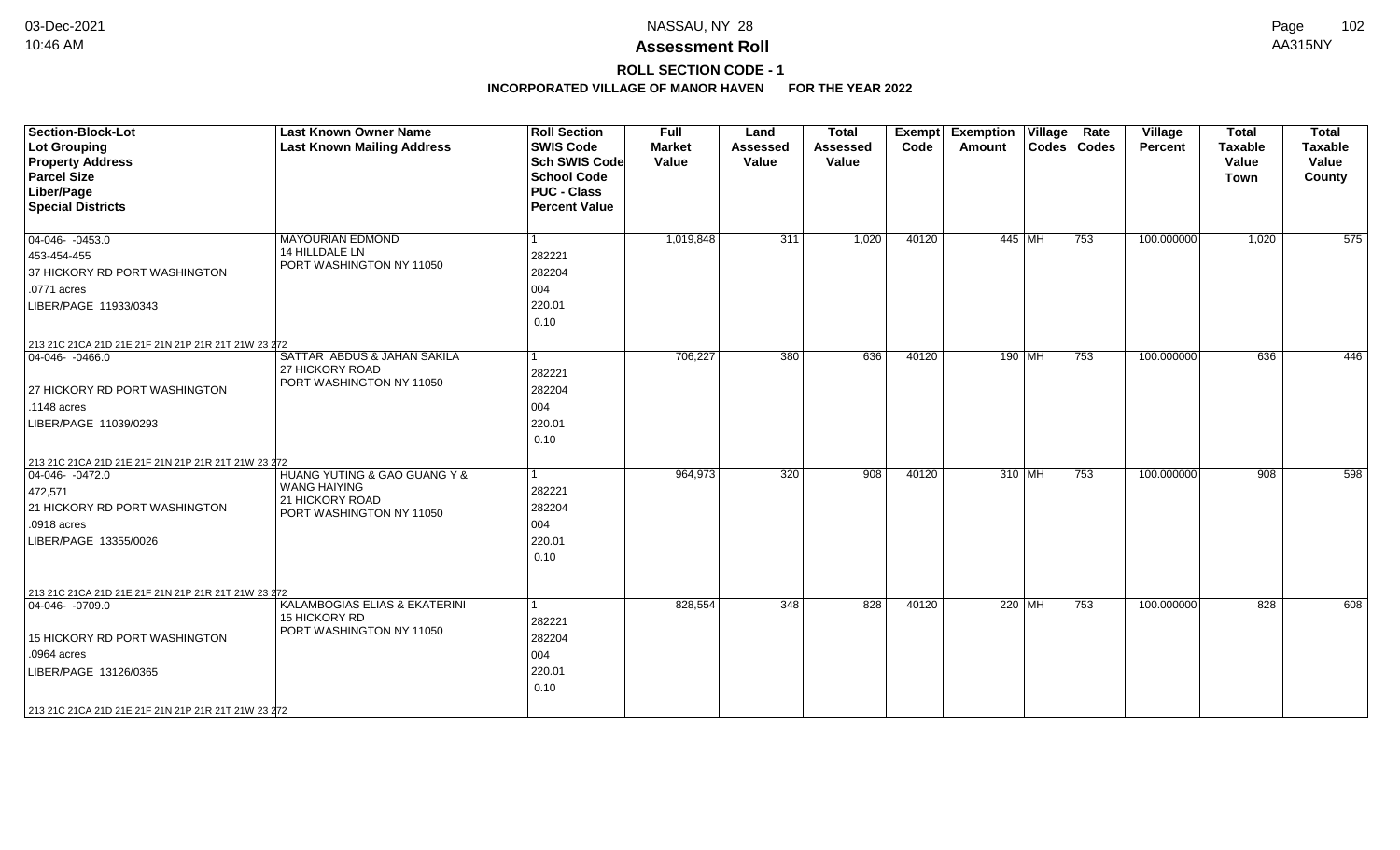### **ROLL SECTION CODE - 1**

| Section-Block-Lot<br><b>Lot Grouping</b><br><b>Property Address</b><br><b>Parcel Size</b><br>Liber/Page<br><b>Special Districts</b>                                                                                     | <b>Last Known Owner Name</b><br><b>Last Known Mailing Address</b>                  | <b>Roll Section</b><br><b>SWIS Code</b><br><b>Sch SWIS Code</b><br><b>School Code</b><br><b>PUC - Class</b><br><b>Percent Value</b> | <b>Full</b><br><b>Market</b><br>Value | Land<br><b>Assessed</b><br>Value | <b>Total</b><br>Assessed<br>Value | <b>Exempt</b><br>Code | <b>Exemption Village</b><br>Amount | Rate<br>Codes   Codes | Village<br>Percent | <b>Total</b><br><b>Taxable</b><br>Value<br><b>Town</b> | <b>Total</b><br><b>Taxable</b><br>Value<br>County |
|-------------------------------------------------------------------------------------------------------------------------------------------------------------------------------------------------------------------------|------------------------------------------------------------------------------------|-------------------------------------------------------------------------------------------------------------------------------------|---------------------------------------|----------------------------------|-----------------------------------|-----------------------|------------------------------------|-----------------------|--------------------|--------------------------------------------------------|---------------------------------------------------|
| 04-046-0711.0<br>17 HICKORY RD MANORHAVEN<br>.0964 acres<br>LIBER/PAGE 14035/0801<br>213 21C 21CA 21D 21E 21F 21N 21P 21R 21T 21W 23 272                                                                                | DE ANGELIS GREG & LINDA<br>17 HICKORY RD<br>PORT WASHINGTON NY 11050               | 282221<br>282204<br>004<br>220.01<br>0.10                                                                                           | 690,291                               | 348                              | 690                               | 40120                 | $179$ MH                           | $ 753\rangle$         | 100.000000         | 690                                                    | 511                                               |
| 04-046- -0712.0<br>19 HICKORY RD PORT WASHINGTON<br>.1148 acres<br>LIBER/PAGE 13436/0344                                                                                                                                | WU GUOSHU & RUAN SHUFANG<br><b>19 HICKORY RD</b><br>PORT WASHINGTON NY 11050       | 282221<br>282204<br>004<br>220.01<br>0.10                                                                                           | 680,049                               | 380                              | 680                               | 40120                 | 239 MH                             | 753                   | 100.000000         | 680                                                    | 441                                               |
| 213 21C 21CA 21D 21E 21F 21N 21P 21R 21T 21W 23 272<br>$ 04-046-0724.0$<br>7 HICKORY RD PORT WASHINGTON<br>.0918 acres<br>LIBER/PAGE 12913/0301                                                                         | Ressa Gtz Properties Llc<br><b>15 SOUTH BAYLES AVE</b><br>PORT WASHINGTON NY 11050 | 282221<br>282204<br>004<br>220.01<br>0.10                                                                                           | 826,505                               | 340                              | 826                               | 40120                 | $189$ MH                           | 753                   | 100.000000         | 826                                                    | 637                                               |
| 213 21C 21CA 21D 21E 21F 21N 21P 21R 21T 21W 23 272<br>$\boxed{04-046}$ -0725.0<br><b>7 A HICKORY RD PORT WASHINGTON</b><br>.0918 acres<br>LIBER/PAGE 13659/0757<br>213 21C 21CA 21D 21E 21F 21N 21P 21R 21T 21W 23 272 | <b>FRADELAKIS ANDY</b><br><b>7 A HICKORY RD</b><br>PORT WASHINGTON NY 11050        | 282221<br>282204<br>004<br>220.01<br>0.10                                                                                           | 851,085                               | 340                              | 806                               | 40120<br>44220        | 215 MH                             | 753                   | 100.000000         | 799                                                    | 584                                               |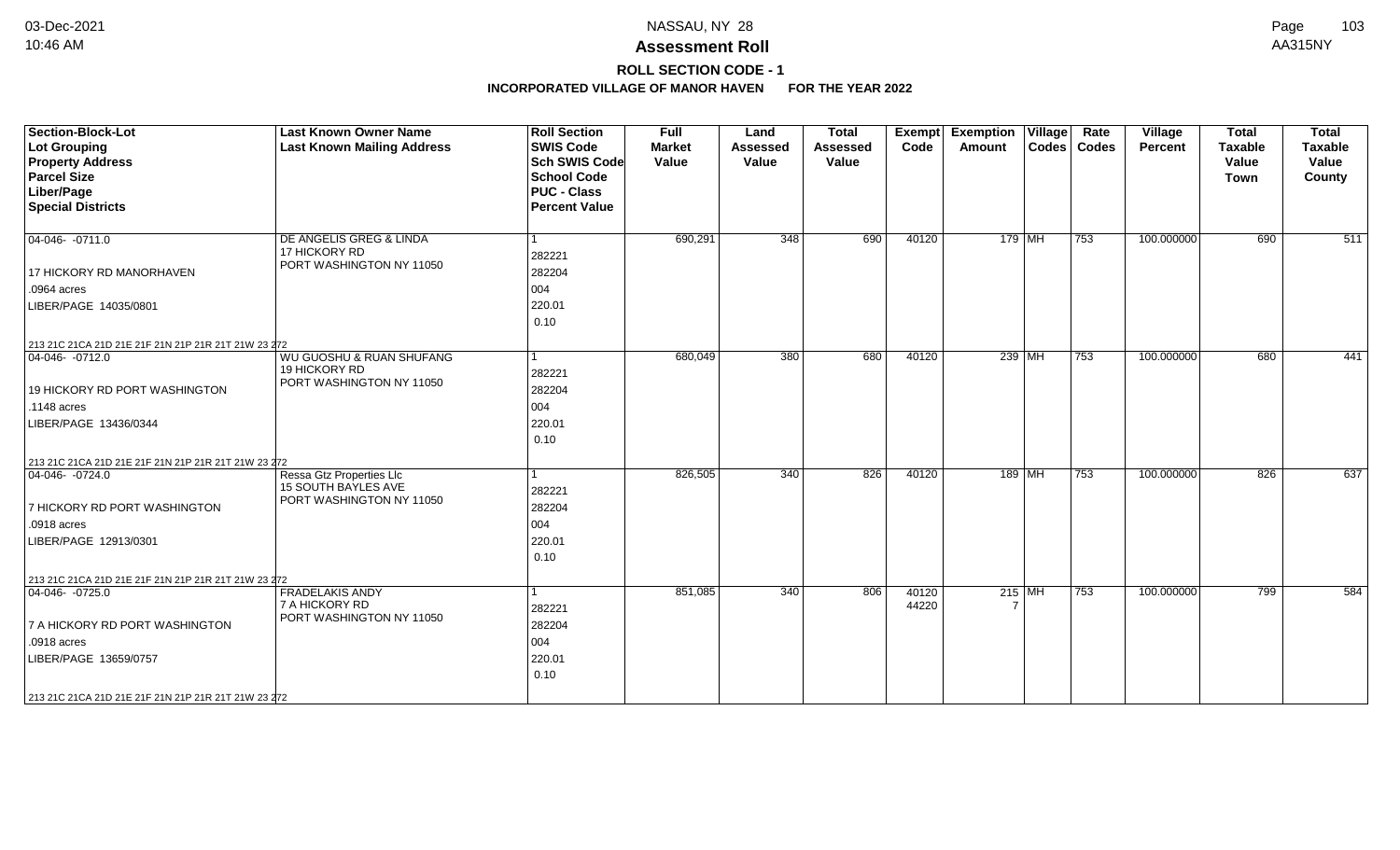## **ROLL SECTION CODE - 1**

| Section-Block-Lot                                                    | <b>Last Known Owner Name</b>                       | <b>Roll Section</b>  | <b>Full</b>   | Land            | <b>Total</b>    | Exempt | <b>Exemption Village</b> |          | Rate          | Village        | <b>Total</b>   | <b>Total</b>   |
|----------------------------------------------------------------------|----------------------------------------------------|----------------------|---------------|-----------------|-----------------|--------|--------------------------|----------|---------------|----------------|----------------|----------------|
| Lot Grouping                                                         | <b>Last Known Mailing Address</b>                  | <b>SWIS Code</b>     | <b>Market</b> | <b>Assessed</b> | <b>Assessed</b> | Code   | Amount                   |          | Codes   Codes | <b>Percent</b> | <b>Taxable</b> | <b>Taxable</b> |
| <b>Property Address</b>                                              |                                                    | <b>Sch SWIS Code</b> | Value         | Value           | Value           |        |                          |          |               |                | Value          | Value          |
| <b>Parcel Size</b>                                                   |                                                    | <b>School Code</b>   |               |                 |                 |        |                          |          |               |                | <b>Town</b>    | County         |
| Liber/Page                                                           |                                                    | <b>PUC - Class</b>   |               |                 |                 |        |                          |          |               |                |                |                |
| <b>Special Districts</b>                                             |                                                    | <b>Percent Value</b> |               |                 |                 |        |                          |          |               |                |                |                |
|                                                                      |                                                    |                      |               |                 |                 |        |                          |          |               |                |                |                |
| $\boxed{04-046 - 0726.0}$                                            | <b>SCHMIDT VIRGINIA TRUST &amp;</b>                |                      | 903,697       | 327             | 819             | 40120  |                          | $331$ MH | 753           | 100.000000     | 819            | 488            |
|                                                                      | CAPOBIANCO RESSA THERESA TRUST                     | 282221               |               |                 |                 |        |                          |          |               |                |                |                |
| 4 INWOOD RD PORT WASHINGTON                                          | 179 PONDVIEW DR<br>PORT WASHINGTON NY 11050        | 282204               |               |                 |                 |        |                          |          |               |                |                |                |
| .1033 acres                                                          |                                                    | 004                  |               |                 |                 |        |                          |          |               |                |                |                |
| LIBER/PAGE 13668/0204                                                |                                                    | 220.01               |               |                 |                 |        |                          |          |               |                |                |                |
|                                                                      |                                                    | 0.10                 |               |                 |                 |        |                          |          |               |                |                |                |
|                                                                      |                                                    |                      |               |                 |                 |        |                          |          |               |                |                |                |
|                                                                      |                                                    |                      |               |                 |                 |        |                          |          |               |                |                |                |
| 213 21C 21CA 21D 21E 21F 21N 21P 21R 21T 21W 23 272<br>04-046-0728.0 | <b>RESSA FAMILY LLC</b>                            |                      | 881,196       | 335             | 818             | 40120  |                          | 352 MH   | 753           | 100.000000     | 818            | 466            |
|                                                                      | 15 SOUTH BAYLES AVENUE                             | 282221               |               |                 |                 |        |                          |          |               |                |                |                |
| 10 A & B INWOOD RD PORT WASHINGTON                                   | PORT WASHINGTON NY 11050                           | 282204               |               |                 |                 |        |                          |          |               |                |                |                |
| .1032 acres                                                          |                                                    | 004                  |               |                 |                 |        |                          |          |               |                |                |                |
|                                                                      |                                                    | 220.01               |               |                 |                 |        |                          |          |               |                |                |                |
| LIBER/PAGE 11036/0005                                                |                                                    |                      |               |                 |                 |        |                          |          |               |                |                |                |
|                                                                      |                                                    | 0.10                 |               |                 |                 |        |                          |          |               |                |                |                |
| 213 21C 21CA 21D 21E 21F 21N 21P 21R 21T 21W 23 272                  |                                                    |                      |               |                 |                 |        |                          |          |               |                |                |                |
| $ 04-046-0729.0$                                                     | <b>RESSA AMES D</b>                                |                      | 880,581       | 333             | 822             | 40120  |                          | 352 MH   | 753           | 100.000000     | 822            | 470            |
|                                                                      | 15 SOUTH BAYLES AVENUE<br>PORT WASHINGTON NY 11050 | 282221               |               |                 |                 |        |                          |          |               |                |                |                |
| 8 INWOOD RD PORT WASHINGTON                                          |                                                    | 282204               |               |                 |                 |        |                          |          |               |                |                |                |
| .1011 acres                                                          |                                                    | 004                  |               |                 |                 |        |                          |          |               |                |                |                |
| LIBER/PAGE 11043/0970                                                |                                                    | 220.01               |               |                 |                 |        |                          |          |               |                |                |                |
|                                                                      |                                                    | 0.10                 |               |                 |                 |        |                          |          |               |                |                |                |
| 213 21C 21CA 21D 21E 21F 21N 21P 21R 21T 21W 23 272                  |                                                    |                      |               |                 |                 |        |                          |          |               |                |                |                |
| $ 04-046-0730.0$                                                     | <b>RESSA FAMILY LLC</b>                            |                      | 882,527       | 342             | 821             | 40120  |                          | 352 MH   | 753           | 100.000000     | 821            | 469            |
|                                                                      | <b>15 SOUTH BAYLES AVENUE</b>                      | 282221               |               |                 |                 |        |                          |          |               |                |                |                |
| 6 INWOOD RD PORT WASHINGTON                                          | PORT WASHINGTON NY 11050                           | 282204               |               |                 |                 |        |                          |          |               |                |                |                |
| .1074 acres                                                          |                                                    | 004                  |               |                 |                 |        |                          |          |               |                |                |                |
|                                                                      |                                                    | 220.01               |               |                 |                 |        |                          |          |               |                |                |                |
| LIBER/PAGE 11035/0555                                                |                                                    | 0.10                 |               |                 |                 |        |                          |          |               |                |                |                |
|                                                                      |                                                    |                      |               |                 |                 |        |                          |          |               |                |                |                |
| 213 21C 21CA 21D 21E 21F 21N 21P 21R 21T 21W 23 272                  |                                                    |                      |               |                 |                 |        |                          |          |               |                |                |                |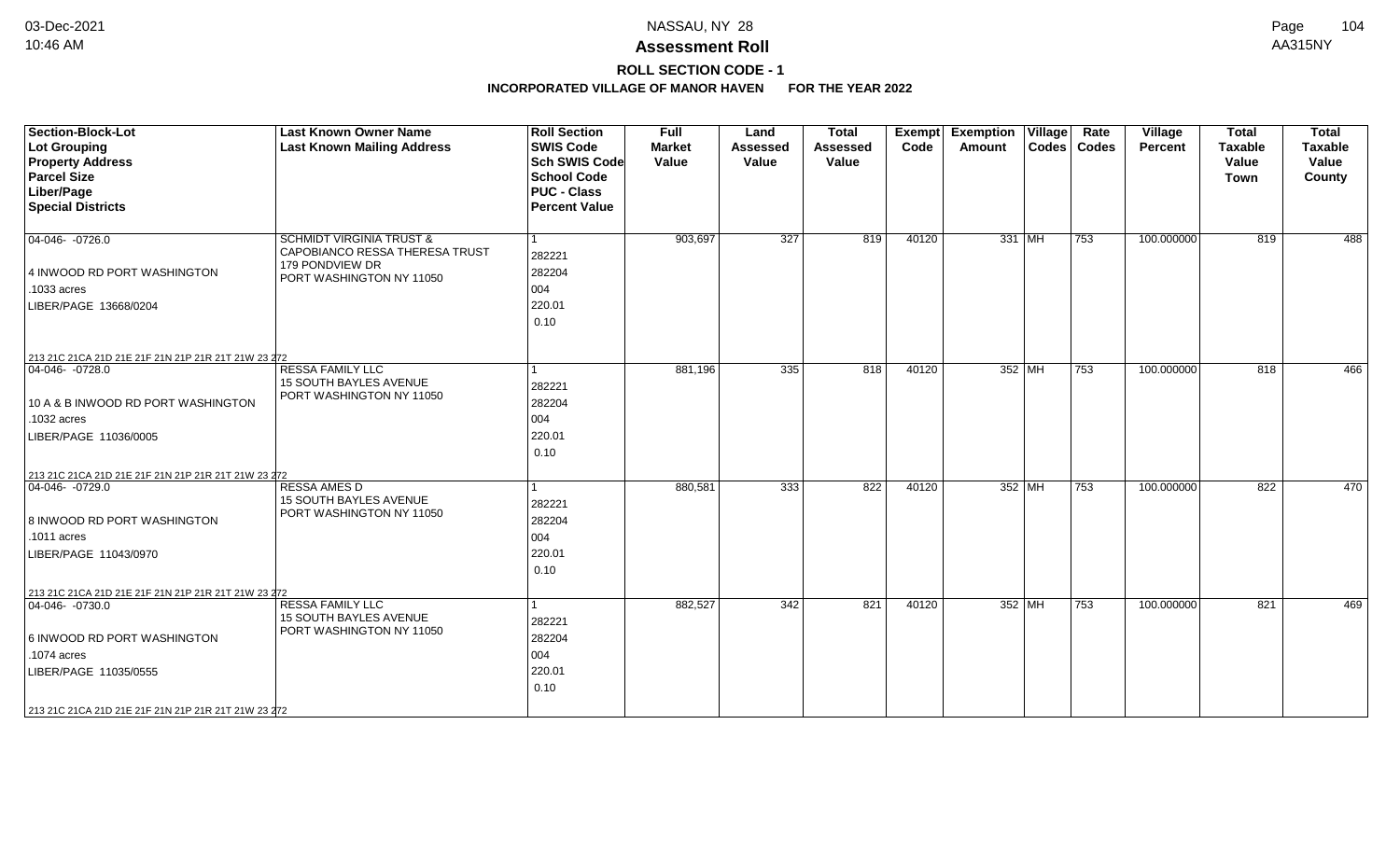### **ROLL SECTION CODE - 1**

| <b>Section-Block-Lot</b><br><b>Lot Grouping</b><br><b>Property Address</b><br><b>Parcel Size</b><br>Liber/Page<br><b>Special Districts</b>                                                                           | <b>Last Known Owner Name</b><br><b>Last Known Mailing Address</b>                       | <b>Roll Section</b><br><b>SWIS Code</b><br><b>Sch SWIS Code</b><br><b>School Code</b><br><b>PUC - Class</b><br><b>Percent Value</b> | Full<br><b>Market</b><br>Value | Land<br><b>Assessed</b><br>Value | <b>Total</b><br><b>Assessed</b><br>Value | Exempt<br>Code | <b>Exemption Village</b><br><b>Amount</b> |           | Rate<br>Codes   Codes | Village<br>Percent | <b>Total</b><br><b>Taxable</b><br>Value<br><b>Town</b> | <b>Total</b><br><b>Taxable</b><br>Value<br>County |
|----------------------------------------------------------------------------------------------------------------------------------------------------------------------------------------------------------------------|-----------------------------------------------------------------------------------------|-------------------------------------------------------------------------------------------------------------------------------------|--------------------------------|----------------------------------|------------------------------------------|----------------|-------------------------------------------|-----------|-----------------------|--------------------|--------------------------------------------------------|---------------------------------------------------|
| $04-046 - 0731.0$<br>10 C & D INWOOD RD PORT WASHINGTON<br>.1203 acres<br>LIBER/PAGE 09907/0879                                                                                                                      | <b>GOETZ A RESSA &amp; FREDERICK</b><br>33 MAIN STREET<br>PORT WASHINGTON NY 11050      | 1<br>282221<br>282204<br>004<br>220.01<br>0.10                                                                                      | 895,841                        | 349                              | 804                                      | 40120          |                                           | 358 MH    | 753                   | 100.000000         | 804                                                    | 446                                               |
| 213 21C 21CA 21D 21E 21F 21N 21P 21R 21T 21W 23 272<br>$ 04-046-0732.0$<br>10 E & F INWOOD RD PORT WASHINGTON<br>.1240 acres<br>LIBER/PAGE 12913/0305                                                                | Ressa Gtz Properties Llc<br>15 SOUTH BAYLES AVE<br>PORT WASHINGTON NY 11050             | 1<br>282221<br>282204<br>004<br>220.01<br>0.10                                                                                      | 902,089                        | 355                              | 810                                      | 40120          |                                           | 361 MH    | 753                   | 100.000000         | 810                                                    | 449                                               |
| 213 21C 21CA 21D 21E 21F 21N 21P 21R 21T 21W 23 272<br>$ 04-046-0733.0$<br>733<br>165 MANORHAVEN BLVD PORT WASHINGTON<br>.5647 acres<br>LIBER/PAGE 10771/0269<br>213 21C 21CA 21D 21E 21F 21N 21P 21R 21T 21W 23 272 | BEACHAVEN APARTMENTS INC<br>15 SOUTH BAYLES AVE<br>PORT WASHINGTON NY 11050             | 1<br>282221<br>282204<br>004<br>411.12<br>1.00                                                                                      | 2,018,060                      | 4,672                            | 15,659<br>3,504<br>19,163                |                |                                           | <b>MH</b> | 753                   | 100.000000         | 15,659                                                 | 15,659                                            |
| $ 04-046-0734.0$<br>734<br>165 MANORHAVEN BLVD PORT WASHINGTON<br>.0574 acres<br>LIBER/PAGE 10771/0269<br>213 21C 21CA 21D 21E 21F 21N 21P 21R 21T 21W 23 272                                                        | BEACHAVEN APARTMENTS INC<br>C/O RESSA REALTY<br>191 MAIN ST<br>PORT WASHINGTON NY 11050 | 282221<br>282204<br>004<br>411.72<br>1.00                                                                                           | 51,039                         | 305                              | 426<br>58<br>484                         |                |                                           | <b>MH</b> | 753                   | 100.000000         | 426                                                    | 426                                               |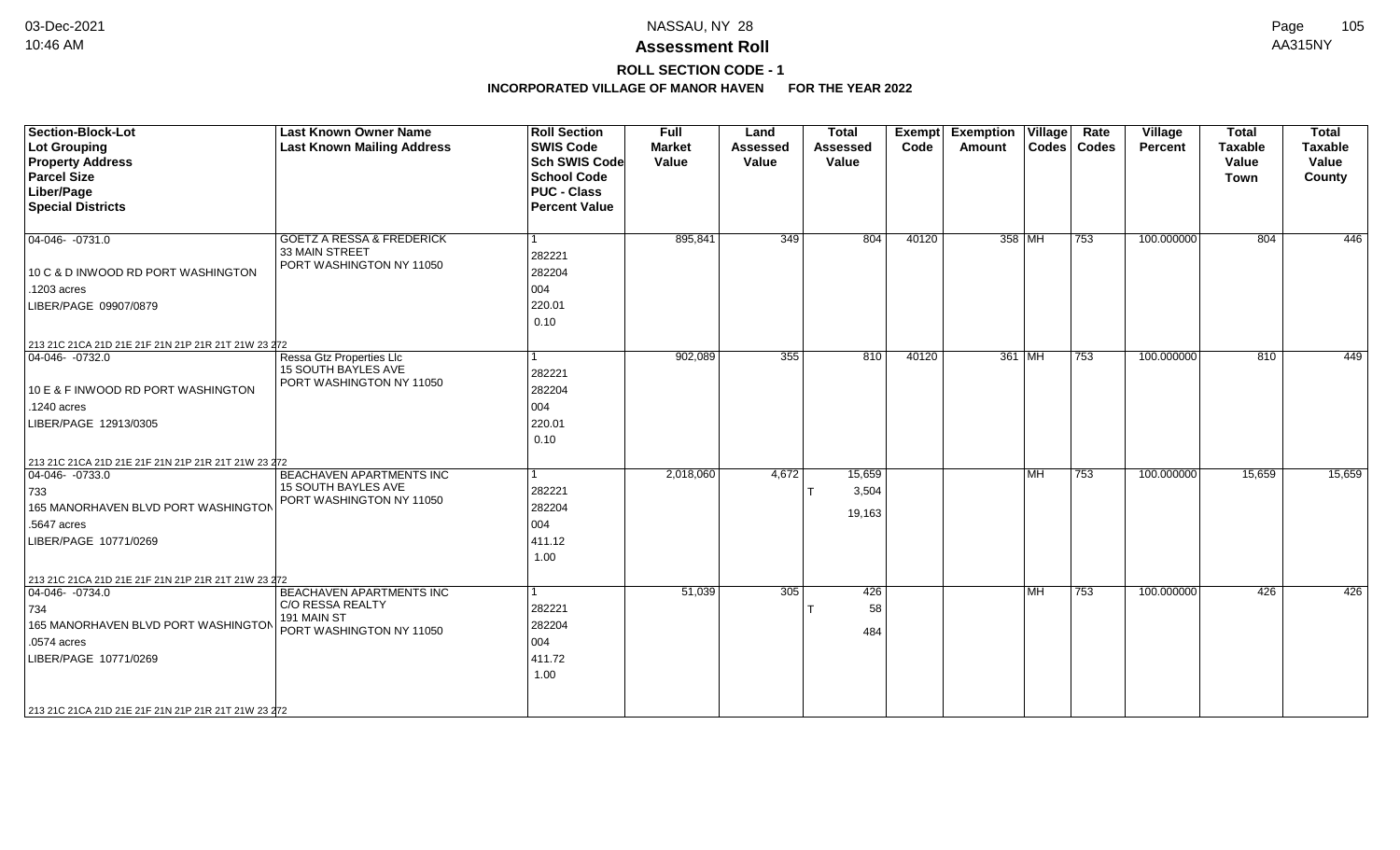## **ROLL SECTION CODE - 1**

| <b>Section-Block-Lot</b><br>Lot Grouping<br><b>Property Address</b><br><b>Parcel Size</b><br>Liber/Page<br><b>Special Districts</b>                                                                     | <b>Last Known Owner Name</b><br><b>Last Known Mailing Address</b>                                                   | <b>Roll Section</b><br><b>SWIS Code</b><br>Sch SWIS Code<br><b>School Code</b><br><b>PUC - Class</b><br><b>Percent Value</b> | <b>Full</b><br><b>Market</b><br>Value | Land<br><b>Assessed</b><br>Value | <b>Total</b><br><b>Assessed</b><br>Value | Exempt<br>Code | <b>Exemption Village</b><br><b>Amount</b> |           | Rate<br>Codes   Codes | Village<br><b>Percent</b> | <b>Total</b><br><b>Taxable</b><br>Value<br><b>Town</b> | <b>Total</b><br><b>Taxable</b><br>Value<br>County |
|---------------------------------------------------------------------------------------------------------------------------------------------------------------------------------------------------------|---------------------------------------------------------------------------------------------------------------------|------------------------------------------------------------------------------------------------------------------------------|---------------------------------------|----------------------------------|------------------------------------------|----------------|-------------------------------------------|-----------|-----------------------|---------------------------|--------------------------------------------------------|---------------------------------------------------|
| $04-046 - 0735.0$<br>735<br>25 INWOOD RD PORT WASHINGTON<br>.1148 acres<br>LIBER/PAGE 12941/0363                                                                                                        | <b>VERNI DONENICA &amp; LEONARDO TRUSTS</b><br>VERNI CARMELA & LUCIANNA<br>25 INWOOD RD<br>PORT WASHINGTON NY 11050 | -1<br>282221<br>282204<br>004<br>210.01<br>0.10                                                                              | 936,214                               | 380                              | 936                                      | 40120          |                                           | 334 MH    | 753                   | 100.000000                | 936                                                    | 602                                               |
| 213 21C 21CA 21D 21E 21F 21N 21P 21R 21T 21W 23 272<br>04-046- -0736.0<br>736<br>INWOOD RD PORT WASHINGTON<br>.0230 acres<br>LIBER/PAGE 10155/0309                                                      | MESSINA JR FRANK & LAURALEE S<br>27 INWOOD ROAD<br>PORT WASHINGTON NY 11050                                         | 1<br>282221<br>282204<br>004<br>311.11<br>0.10                                                                               | 5,018                                 | 5                                | $5^{\circ}$                              |                |                                           | <b>MH</b> | 753                   | 100.000000                | 5                                                      | 5                                                 |
| 213 21C 21CA 21D 21E 21F 21N 21P 21R 21T 21W 23 272<br>$ 04-046-0737.0$<br>9 HICKORY RD PORT WASHINGTON<br>.1010 acres<br>LIBER/PAGE 12007/0145                                                         | MISAO TOKIDEDA BAUCHICH TRUST<br>MISAO TOKIEDA BAUCHICH TRUSTEE<br>49 E 22ND ST<br>HUNTINGTON STATION NY 11746      | 1<br>282221<br>282204<br>004<br>220.01<br>0.10                                                                               | 864,193                               | 356                              | 864                                      | 40120          |                                           | 352 MH    | 753                   | 100.000000                | 864                                                    | 512                                               |
| 213 21C 21CA 21D 21E 21F 21N 21P 21R 21T 21W 23 272<br>$ 04-046-0738.0$<br>11 HICKORY RD PORT WASHINGTON<br>.1093 acres<br>LIBER/PAGE 10663/0347<br>213 21C 21CA 21D 21E 21F 21N 21P 21R 21T 21W 23 272 | ALKAN MUNEVVER & NAZIM<br>11 HICKORY ROAD<br>PORT WASHINGTON NY 11050                                               | 282221<br>282204<br>004<br>220.01<br>0.10                                                                                    | 984,227                               | 371                              | 984                                      | 40120          |                                           | 221 MH    | 753                   | 100.000000                | 984                                                    | 763                                               |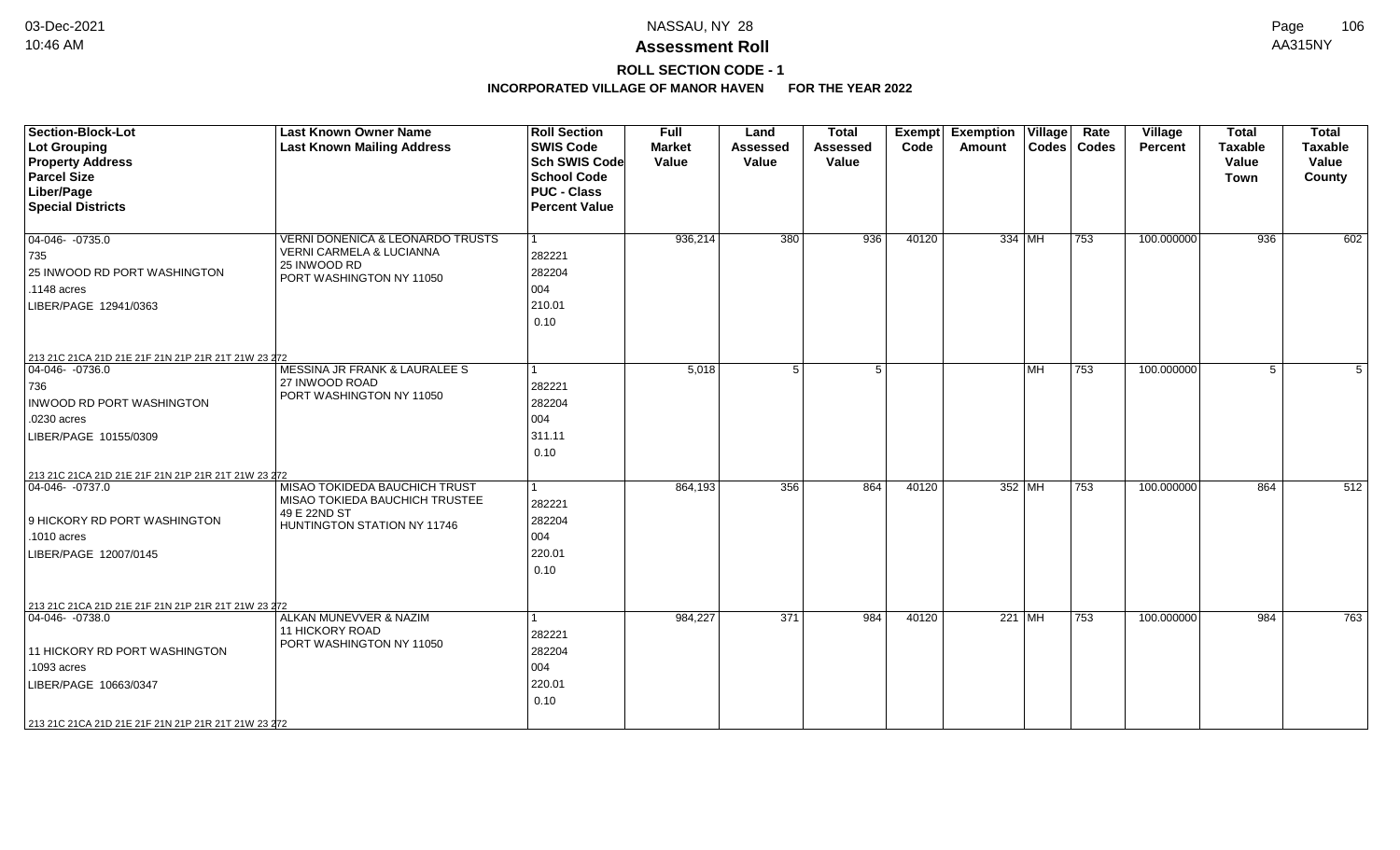## **ROLL SECTION CODE - 1**

| <b>Section-Block-Lot</b>                            | <b>Last Known Owner Name</b>                    | <b>Roll Section</b>                 | <b>Full</b>   | Land     | <b>Total</b>    |       | Exempt Exemption Village | Rate          | Village        | <b>Total</b>   | <b>Total</b>     |
|-----------------------------------------------------|-------------------------------------------------|-------------------------------------|---------------|----------|-----------------|-------|--------------------------|---------------|----------------|----------------|------------------|
| Lot Grouping                                        | <b>Last Known Mailing Address</b>               | <b>SWIS Code</b>                    | <b>Market</b> | Assessed | <b>Assessed</b> | Code  | Amount                   | Codes   Codes | <b>Percent</b> | <b>Taxable</b> | <b>Taxable</b>   |
| <b>Property Address</b><br><b>Parcel Size</b>       |                                                 | Sch SWIS Code<br><b>School Code</b> | Value         | Value    | Value           |       |                          |               |                | Value          | Value            |
| Liber/Page                                          |                                                 | <b>PUC - Class</b>                  |               |          |                 |       |                          |               |                | <b>Town</b>    | County           |
| <b>Special Districts</b>                            |                                                 | <b>Percent Value</b>                |               |          |                 |       |                          |               |                |                |                  |
|                                                     |                                                 |                                     |               |          |                 |       |                          |               |                |                |                  |
| 04-046- -0739.0                                     | Ressa-cibants                                   |                                     | 1,071,282     | 379      | 1,071           | 40120 | 350 MH                   | 753           | 100.000000     | 1,071          | $\overline{721}$ |
|                                                     | 15 SOUTH BAYLES AVE                             | 282221                              |               |          |                 |       |                          |               |                |                |                  |
| 167 MANORHAVEN BLVD PORT WASHINGTON                 | PORT WASHINGTON NY 11050                        | 282204                              |               |          |                 |       |                          |               |                |                |                  |
| .1309 acres                                         |                                                 | 004                                 |               |          |                 |       |                          |               |                |                |                  |
| LIBER/PAGE 12961/0356                               |                                                 | 220.01                              |               |          |                 |       |                          |               |                |                |                  |
|                                                     |                                                 | 0.10                                |               |          |                 |       |                          |               |                |                |                  |
| 213 21C 21CA 21D 21E 21F 21N 21P 21R 21T 21W 23 272 |                                                 |                                     |               |          |                 |       |                          |               |                |                |                  |
| 04-046-0740.0                                       | Ressa-cibants                                   |                                     | 1,015,977     | 372      | 1,016           | 40120 | $325$ MH                 | 753           | 100.000000     | 1,016          | 691              |
|                                                     | 15 SOUTH BAYLES AVE                             | 282221                              |               |          |                 |       |                          |               |                |                |                  |
| 169 MANORHAVEN BLVD PORT WASHINGTON                 | PORT WASHINGTON NY 11050                        | 282204                              |               |          |                 |       |                          |               |                |                |                  |
| .1263 acres                                         |                                                 | 004                                 |               |          |                 |       |                          |               |                |                |                  |
| LIBER/PAGE 12961/0363                               |                                                 | 220.01                              |               |          |                 |       |                          |               |                |                |                  |
|                                                     |                                                 | 0.10                                |               |          |                 |       |                          |               |                |                |                  |
| 213 21C 21CA 21D 21E 21F 21N 21P 21R 21T 21W 23 272 |                                                 |                                     |               |          |                 |       |                          |               |                |                |                  |
| $ 04-046-0741.0$                                    | Ressa-cibants                                   |                                     | 1,081,524     | 395      | 1,081           | 40120 | 362 MH                   | 753           | 100.000000     | 1,081          | 719              |
|                                                     | 15 SOUTH BAYLES AVE                             | 282221                              |               |          |                 |       |                          |               |                |                |                  |
| 171 MANORHAVEN BLVD PORT WASHINGTON                 | PORT WASHINGTON NY 11050                        | 282204                              |               |          |                 |       |                          |               |                |                |                  |
| .1423 acres                                         |                                                 | 004                                 |               |          |                 |       |                          |               |                |                |                  |
| LIBER/PAGE 12961/0370                               |                                                 | 220.01                              |               |          |                 |       |                          |               |                |                |                  |
|                                                     |                                                 | 0.10                                |               |          |                 |       |                          |               |                |                |                  |
| 213 21C 21CA 21D 21E 21F 21N 21P 21R 21T 21W 23 272 |                                                 |                                     |               |          |                 |       |                          |               |                |                |                  |
| $ 04-046-0742.0$                                    | Ressa-cibants                                   |                                     | 1,015,977     | 372      | 1,016           | 40120 | 325 MH                   | 753           | 100.000000     | 1,016          | 691              |
|                                                     | 15 SOUTH BAYLES AVE<br>PORT WASHINGTON NY 11050 | 282221                              |               |          |                 |       |                          |               |                |                |                  |
| 173 MANORHAVEN BLVD PORT WASHINGTON                 |                                                 | 282204                              |               |          |                 |       |                          |               |                |                |                  |
| 1263 acres                                          |                                                 | 004                                 |               |          |                 |       |                          |               |                |                |                  |
| LIBER/PAGE 12961/0377                               |                                                 | 220.01                              |               |          |                 |       |                          |               |                |                |                  |
|                                                     |                                                 | 0.10                                |               |          |                 |       |                          |               |                |                |                  |
| 213 21C 21CA 21D 21E 21F 21N 21P 21R 21T 21W 23 272 |                                                 |                                     |               |          |                 |       |                          |               |                |                |                  |
| $ 04-046-0743.0$                                    | <b>SLAPO CALIOPI</b><br>25 HICKORY RD           |                                     | 970,401       | 323      | 922             | 40120 | 302 MH                   | 753           | 100.000000     | 922            | 620              |
|                                                     | MANORHAVEN NY 11050                             | 282221                              |               |          |                 |       |                          |               |                |                |                  |
| 25 HICKORY RD MANORHAVEN                            |                                                 | 282204                              |               |          |                 |       |                          |               |                |                |                  |
| .0918 acres                                         |                                                 | 004                                 |               |          |                 |       |                          |               |                |                |                  |
| LIBER/PAGE 13369/0871                               |                                                 | 220.01                              |               |          |                 |       |                          |               |                |                |                  |
|                                                     |                                                 | 0.10                                |               |          |                 |       |                          |               |                |                |                  |
| 213 21C 21CA 21D 21E 21F 21N 21P 21R 21T 21W 23 272 |                                                 |                                     |               |          |                 |       |                          |               |                |                |                  |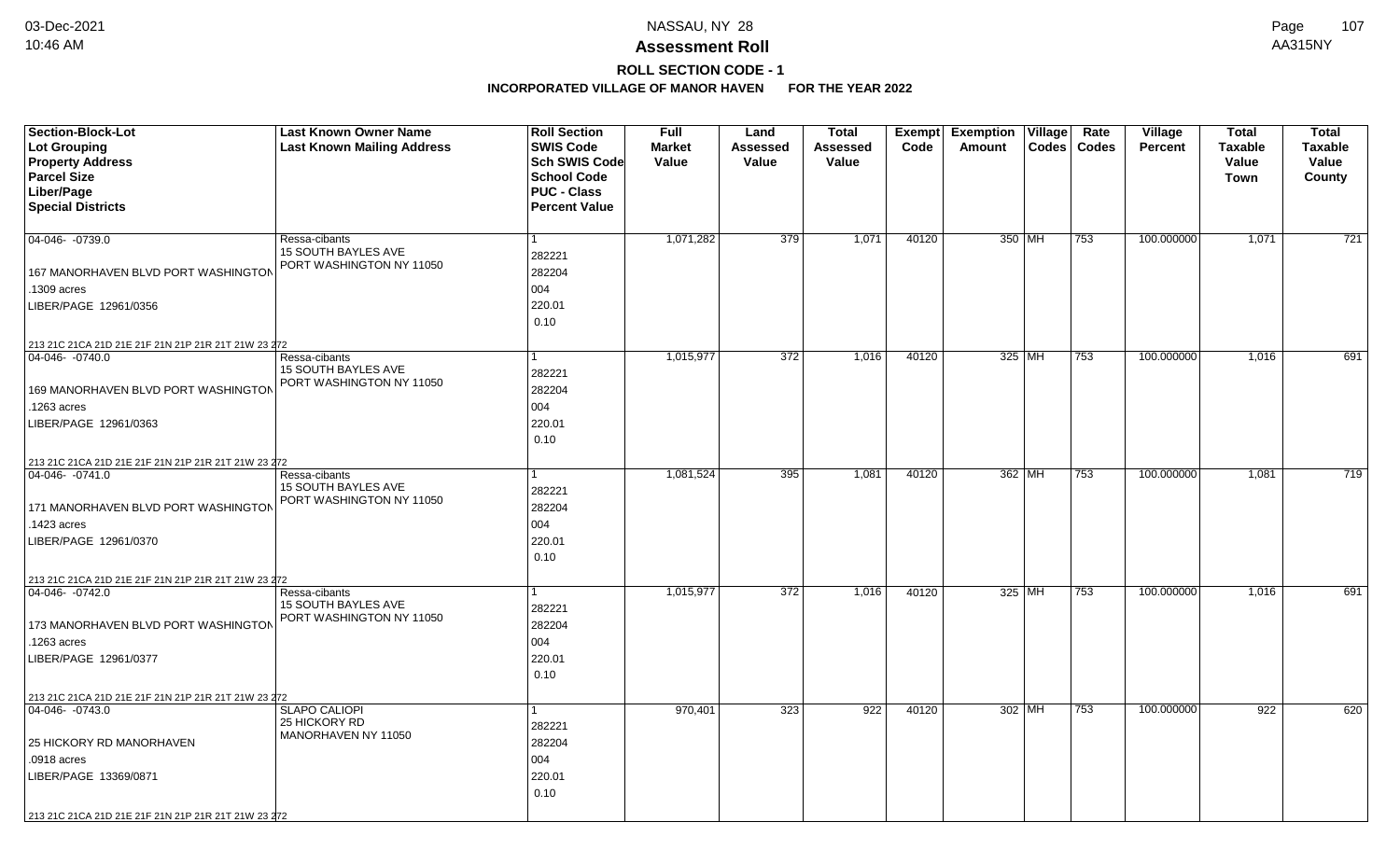### **ROLL SECTION CODE - 1**

| <b>Section-Block-Lot</b><br><b>Lot Grouping</b><br><b>Property Address</b><br><b>Parcel Size</b><br>Liber/Page<br><b>Special Districts</b>                                                                               | <b>Last Known Owner Name</b><br><b>Last Known Mailing Address</b>                                               | <b>Roll Section</b><br><b>SWIS Code</b><br><b>Sch SWIS Code</b><br><b>School Code</b><br><b>PUC - Class</b><br><b>Percent Value</b> | <b>Full</b><br><b>Market</b><br>Value | Land<br><b>Assessed</b><br>Value | <b>Total</b><br><b>Assessed</b><br>Value | Exempt<br>Code | <b>Exemption Village</b><br><b>Amount</b> |          | Rate<br>Codes   Codes | Village<br><b>Percent</b> | <b>Total</b><br><b>Taxable</b><br>Value<br><b>Town</b> | <b>Total</b><br><b>Taxable</b><br>Value<br>County |
|--------------------------------------------------------------------------------------------------------------------------------------------------------------------------------------------------------------------------|-----------------------------------------------------------------------------------------------------------------|-------------------------------------------------------------------------------------------------------------------------------------|---------------------------------------|----------------------------------|------------------------------------------|----------------|-------------------------------------------|----------|-----------------------|---------------------------|--------------------------------------------------------|---------------------------------------------------|
| $ 04-046-0744.0$<br>23 A & B HICKORY RD PORT WASHINGTON<br>.0918 acres<br>LIBER/PAGE 14084/0896                                                                                                                          | COMMISSO JOSEPH & ROSEANN<br>23 A & B HICKORY RD<br>PORT WASHINGTON NY 11050                                    | 1<br>282221<br>282204<br>004<br>220.01<br>0.10                                                                                      | 970,401                               | 321                              | 917                                      | 40120          |                                           | 311 MH   | 753                   | 100.000000                | 917                                                    | 606                                               |
| 213 21C 21CA 21D 21E 21F 21N 21P 21R 21T 21W 23 272<br>$ 04-047-0001.0$<br>$ 1-3 $<br>38 MARWOOD RD PORT WASHINGTON<br>.1377 acres<br>LIBER/PAGE 13707/0081                                                              | MARWOOD REALTY LLC<br>21 HAYDEN AVE<br>GREAT NECK NY 11024                                                      | 282221<br>282204<br>004<br>220.01<br>0.10                                                                                           | 921,753                               | 417                              | 922                                      | 40120          |                                           | $211$ MH | $\overline{753}$      | 100.000000                | 922                                                    | 711                                               |
| 213 21C 21CA 21D 21E 21F 21N 21P 21R 21T 21W 23 272<br>$\boxed{04-047 - 0009.0}$<br>$ 9 - 11 $<br>48 MARWOOD RD PORT WASHINGTON<br>.1377 acres<br>LIBER/PAGE 13825/0641                                                  | <b>BOROUMAND MICHAEL K TRUST</b><br>48 MARWOOD RD<br>PORT WASHINGTON NY 11050                                   | 1<br>282221<br>282204<br>004<br>220.01<br>0.10                                                                                      | 1,025,276                             | 417                              | 1,025                                    | 40120          |                                           | 425 MH   | 753                   | 100.000000                | 1,025                                                  | 600                                               |
| 213 21C 21CA 21D 21E 21F 21N 21P 21R 21T 21W 23 272<br>$ 04-047-0022.0$<br>$22 - 24$<br>58 A&B MARWOOD RD PORT WASHINGTON<br>.1377 acres<br>LIBER/PAGE 12604/0352<br>213 21C 21CA 21D 21E 21F 21N 21P 21R 21T 21W 23 272 | LOCAL MARIANNA&WILLIAM&SCOTTO<br>ANTHONY&<br><b>TINA TRUST</b><br>58 A&B MARWOOD RD<br>PORT WASHINGTON NY 11050 | $\mathbf{1}$<br>282221<br>282204<br>004<br>220.01<br>0.10                                                                           | 1,226,955                             | 417                              | 934                                      | 40120          |                                           | 329 MH   | 753                   | 100.000000                | 934                                                    | 605                                               |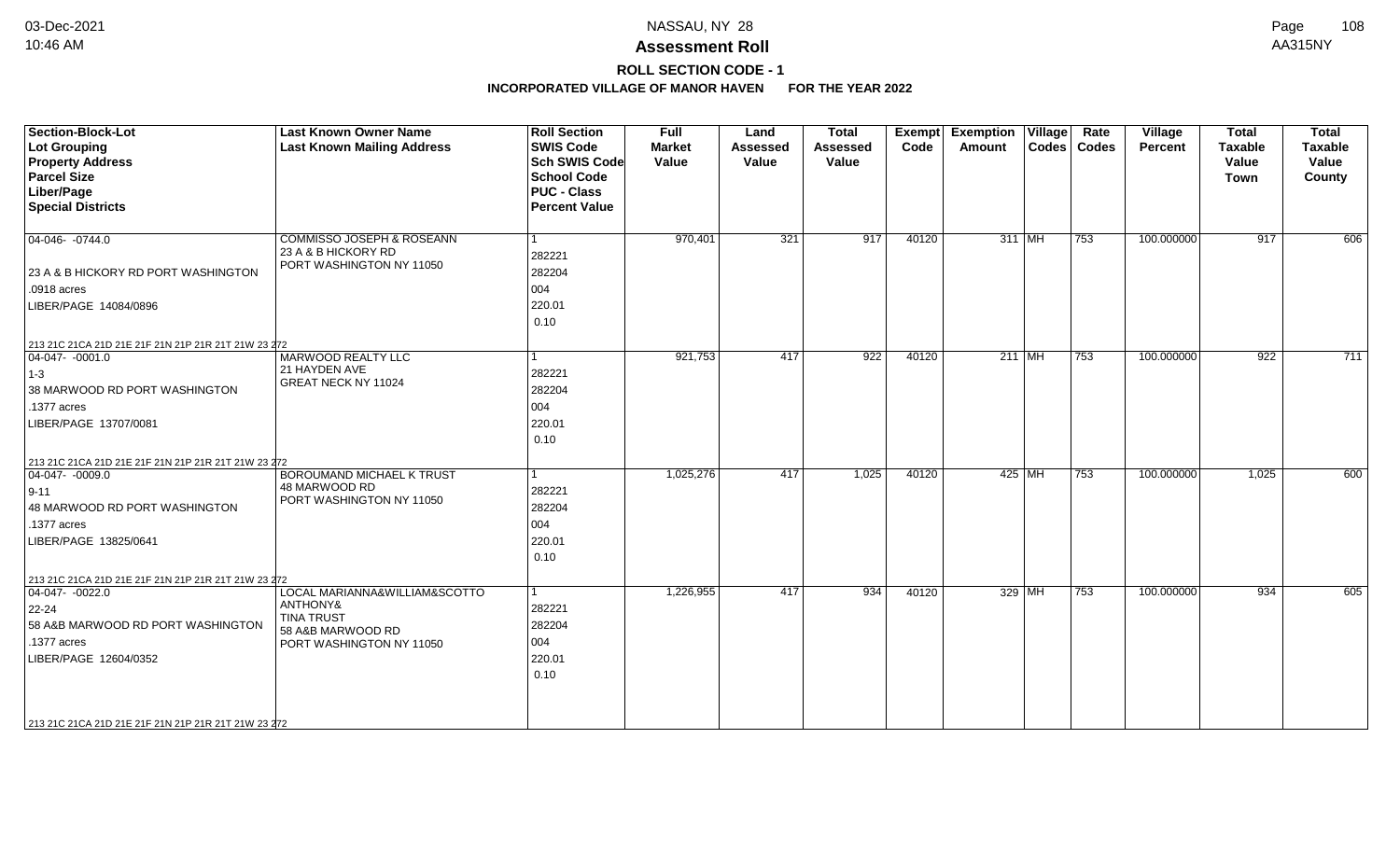# **ROLL SECTION CODE - 1**

| Section-Block-Lot                                   | <b>Last Known Owner Name</b>                      | <b>Roll Section</b>  | <b>Full</b>   | Land     | <b>Total</b>    | Exempt | <b>Exemption Village</b> | Rate          | Village        | <b>Total</b>   | <b>Total</b>     |
|-----------------------------------------------------|---------------------------------------------------|----------------------|---------------|----------|-----------------|--------|--------------------------|---------------|----------------|----------------|------------------|
| Lot Grouping                                        | <b>Last Known Mailing Address</b>                 | <b>SWIS Code</b>     | <b>Market</b> | Assessed | <b>Assessed</b> | Code   | Amount                   | Codes   Codes | <b>Percent</b> | <b>Taxable</b> | <b>Taxable</b>   |
| <b>Property Address</b>                             |                                                   | <b>Sch SWIS Code</b> | Value         | Value    | Value           |        |                          |               |                | Value          | Value            |
| <b>Parcel Size</b>                                  |                                                   | <b>School Code</b>   |               |          |                 |        |                          |               |                | Town           | County           |
| Liber/Page                                          |                                                   | <b>PUC - Class</b>   |               |          |                 |        |                          |               |                |                |                  |
| <b>Special Districts</b>                            |                                                   | <b>Percent Value</b> |               |          |                 |        |                          |               |                |                |                  |
|                                                     |                                                   |                      |               |          |                 |        |                          |               |                |                |                  |
| $\overline{04-047 - 0025.0}$                        | <b>CARCASOLE ETAL LORENZO</b>                     |                      | 767,103       | 340      | 767             | 40120  | 140 MH                   | 753           | 100.000000     | 767            | 627              |
| 25-26                                               | 58 MARWOOD ROAD NORTH<br>PORT WASHINGTON NY 11050 | 282221               |               |          |                 |        |                          |               |                |                |                  |
| 58 MARWOOD RD PORT WASHINGTON                       |                                                   | 282204               |               |          |                 |        |                          |               |                |                |                  |
| .0918 acres                                         |                                                   | 004                  |               |          |                 |        |                          |               |                |                |                  |
| LIBER/PAGE 09440/0282                               |                                                   | 220.01               |               |          |                 |        |                          |               |                |                |                  |
|                                                     |                                                   | 0.10                 |               |          |                 |        |                          |               |                |                |                  |
| 213 21C 21CA 21D 21E 21F 21N 21P 21R 21T 21W 23 272 |                                                   |                      |               |          |                 |        |                          |               |                |                |                  |
| $ 04-047-0027.0$                                    | <b>MCASA LLC</b>                                  |                      | 864,399       | 340      | 864             | 40120  | $146$ MH                 | 753           | 100.000000     | 864            | $\overline{718}$ |
| 27-28                                               | 206 - 08 LORI DR                                  | 282221               |               |          |                 |        |                          |               |                |                |                  |
| 60 A&B MARWOOD RD N                                 | FLUSHING NY 11360                                 | 282204               |               |          |                 |        |                          |               |                |                |                  |
| .0918 acres                                         |                                                   | 004                  |               |          |                 |        |                          |               |                |                |                  |
| LIBER/PAGE 14078/0825                               |                                                   | 220.01               |               |          |                 |        |                          |               |                |                |                  |
|                                                     |                                                   | 0.10                 |               |          |                 |        |                          |               |                |                |                  |
| 213 21C 21CA 21D 21E 21F 21N 21P 21R 21T 21W 23 272 |                                                   |                      |               |          |                 |        |                          |               |                |                |                  |
| 04-047- -0029.0                                     | <b>HANLON MARK &amp; EMILY</b>                    |                      | 864,399       | 332      | 844             | 40120  | $271$ MH                 | 753           | 100.000000     | 844            | 573              |
| 29-30                                               | 61 HILLVIEW AVE                                   | 282221               |               |          |                 |        |                          |               |                |                |                  |
| 62 MARWOOD A&B RD PORT WASHINGTON                   | PORT WASHINGTON NY 11050                          | 282204               |               |          |                 |        |                          |               |                |                |                  |
| .0918 acres                                         |                                                   | 004                  |               |          |                 |        |                          |               |                |                |                  |
| LIBER/PAGE 11590/0874                               |                                                   | 220.01               |               |          |                 |        |                          |               |                |                |                  |
|                                                     |                                                   | 0.10                 |               |          |                 |        |                          |               |                |                |                  |
| 213 21C 21CA 21D 21E 21F 21N 21P 21R 21T 21W 23 272 |                                                   |                      |               |          |                 |        |                          |               |                |                |                  |
| $ 04-047-0039.0$                                    | BAMBARA JOSEPH J & MICHAEL                        | 1                    | 870,500       | 322      | 870             | 40120  | 277 MH                   | 753           | 100.000000     | 842            | 565              |
| 39-41                                               | 65 LINWOOD RD                                     | 282221               |               |          |                 | 44220  | 28                       |               |                |                |                  |
| 65 LINWOOD RD PORT WASHINGTON                       | PORT WASHINGTON NY 11050                          | 282204               |               |          |                 |        |                          |               |                |                |                  |
| .1377 acres                                         |                                                   | 004                  |               |          |                 |        |                          |               |                |                |                  |
| LIBER/PAGE 13683/0426                               |                                                   | 220.01               |               |          |                 |        |                          |               |                |                |                  |
|                                                     |                                                   | 0.10                 |               |          |                 |        |                          |               |                |                |                  |
| 213 21C 21CA 21D 21E 21F 21N 21P 21R 21T 21W 23 272 |                                                   |                      |               |          |                 |        |                          |               |                |                |                  |
| 04-047- -0042.0                                     | MORNING REALTY LLC                                | 1                    | 714,993       | 417      | 715             | 40120  | 194 MH                   | 753           | 100.000000     | 715            | 521              |
| 42-44                                               | 256 SUSSEX RD                                     | 282221               |               |          |                 |        |                          |               |                |                |                  |
| 61 LINWOOD RD PORT WASHINGTON                       | MANHASSET NY 11030                                | 282204               |               |          |                 |        |                          |               |                |                |                  |
| .1377 acres                                         |                                                   | 004                  |               |          |                 |        |                          |               |                |                |                  |
| LIBER/PAGE 11872/0247                               |                                                   | 220.01               |               |          |                 |        |                          |               |                |                |                  |
|                                                     |                                                   | 0.10                 |               |          |                 |        |                          |               |                |                |                  |
| 213 21C 21CA 21D 21E 21F 21N 21P 21R 21T 21W 23 272 |                                                   |                      |               |          |                 |        |                          |               |                |                |                  |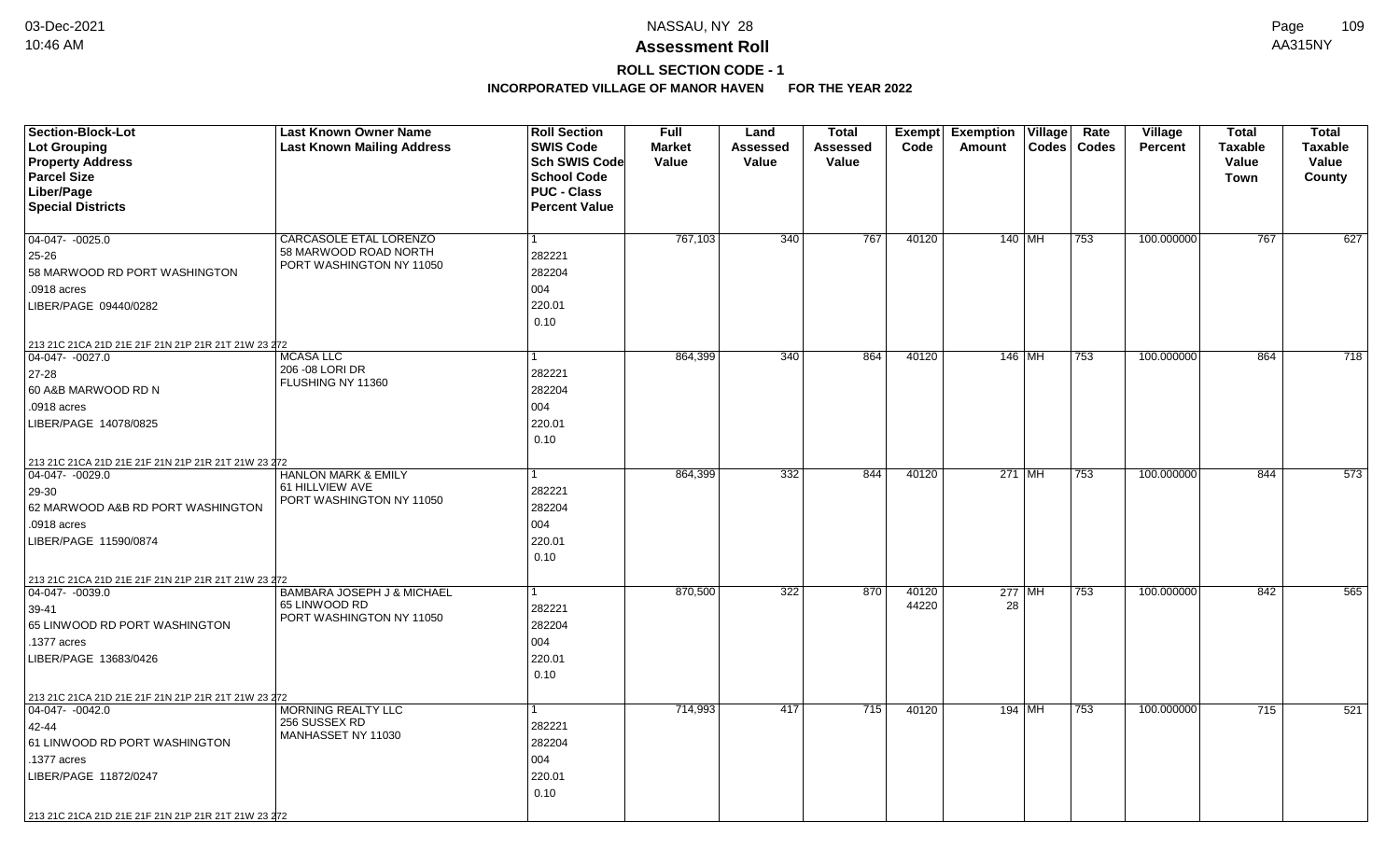# **ROLL SECTION CODE - 1**

| <b>Section-Block-Lot</b>                            | <b>Last Known Owner Name</b>                | <b>Roll Section</b>                        | <b>Full</b>   | Land            | <b>Total</b>    | Exempt | <b>Exemption Village</b> |                                | Rate          | Village    | <b>Total</b>   | <b>Total</b>   |
|-----------------------------------------------------|---------------------------------------------|--------------------------------------------|---------------|-----------------|-----------------|--------|--------------------------|--------------------------------|---------------|------------|----------------|----------------|
| <b>Lot Grouping</b>                                 | <b>Last Known Mailing Address</b>           | <b>SWIS Code</b>                           | <b>Market</b> | <b>Assessed</b> | <b>Assessed</b> | Code   | Amount                   |                                | Codes   Codes | Percent    | <b>Taxable</b> | <b>Taxable</b> |
| <b>Property Address</b><br><b>Parcel Size</b>       |                                             | <b>Sch SWIS Code</b><br><b>School Code</b> | Value         | Value           | Value           |        |                          |                                |               |            | Value          | Value          |
| Liber/Page                                          |                                             | <b>PUC - Class</b>                         |               |                 |                 |        |                          |                                |               |            | <b>Town</b>    | County         |
| <b>Special Districts</b>                            |                                             | <b>Percent Value</b>                       |               |                 |                 |        |                          |                                |               |            |                |                |
|                                                     |                                             |                                            |               |                 |                 |        |                          |                                |               |            |                |                |
| $\boxed{04-047 - 0045.0}$                           | FARAHAN HORMOZ & EDNA & JUSTIN              | $\overline{1}$                             | 800,900       | 340             | 801             | 40120  |                          | 204 MH                         | 753           | 100.000000 | 801            | 597            |
| 45-46                                               | 59 LINWOOD RD                               | 282221                                     |               |                 |                 |        |                          |                                |               |            |                |                |
| 59 LINWOOD RD PORT WASHINGTON                       | PORT WASHINGTON NY 11050                    | 282204                                     |               |                 |                 |        |                          |                                |               |            |                |                |
| .0918 acres                                         |                                             | 004                                        |               |                 |                 |        |                          |                                |               |            |                |                |
| LIBER/PAGE 12912/0478                               |                                             | 220.01                                     |               |                 |                 |        |                          |                                |               |            |                |                |
|                                                     |                                             | 0.10                                       |               |                 |                 |        |                          |                                |               |            |                |                |
| 213 21C 21CA 21D 21E 21F 21N 21P 21R 21T 21W 23 272 |                                             |                                            |               |                 |                 |        |                          |                                |               |            |                |                |
| $\boxed{04-047 - 0047.0}$                           | <b>MELLA DANTE LIFE ESTATE</b>              |                                            | 654,444       | 396             | 622             | 41131  |                          | $156$ MH                       | 753           | 100.000000 | 466            | 284            |
| 47-49                                               | MELLA JOHN & MELLA DANTE V & MELLA R        | 282221                                     |               |                 |                 | 40120  | 182                      |                                |               |            |                |                |
| 57 LINWOOD RD N PORT WASHINGTON                     | 57 LINWOOD RD N<br>PORT WASHINGTON NY 11050 | 282204                                     |               |                 |                 |        |                          |                                |               |            |                |                |
| .1377 acres                                         |                                             | 004                                        |               |                 |                 |        |                          |                                |               |            |                |                |
| LIBER/PAGE 12917/0945                               |                                             | 220.01                                     |               |                 |                 |        |                          |                                |               |            |                |                |
|                                                     |                                             | 0.10                                       |               |                 |                 |        |                          |                                |               |            |                |                |
|                                                     |                                             |                                            |               |                 |                 |        |                          |                                |               |            |                |                |
| 213 21C 21CA 21D 21E 21F 21N 21P 21R 21T 21W 23 272 |                                             |                                            |               |                 |                 |        |                          |                                |               |            |                |                |
| $ 04-047-0053.0$                                    | LI JIANZHONG & WU YING                      | 1                                          | 685,170       | 380             | 685             | 40120  |                          | 165 MH                         | 753           | 100.000000 | 685            | 520            |
| 53-54,170                                           | 51 LINWOOD RD N                             | 282221                                     |               |                 |                 |        |                          |                                |               |            |                |                |
| 51 LINWOOD RD N PORT WASHINGTON                     | PORT WASHINGTON NY 11050                    | 282204                                     |               |                 |                 |        |                          |                                |               |            |                |                |
| .1148 acres                                         |                                             | 004                                        |               |                 |                 |        |                          |                                |               |            |                |                |
| LIBER/PAGE 11957/0202                               |                                             | 220.01                                     |               |                 |                 |        |                          |                                |               |            |                |                |
|                                                     |                                             | 0.10                                       |               |                 |                 |        |                          |                                |               |            |                |                |
|                                                     |                                             |                                            |               |                 |                 |        |                          |                                |               |            |                |                |
| 213 21C 21CA 21D 21E 21F 21N 21P 21R 21T 21W 23 272 | <b>FALZONE LINDA</b>                        | 1                                          |               |                 | 719             | 40120  |                          |                                | 753           | 100.000000 | 719            |                |
| $04-047 - 0056.0$                                   | 49 LINWOOD ROAD N                           |                                            | 718,967       | 380             |                 |        |                          | 138 $ \overline{\mathsf{MH}} $ |               |            |                | 581            |
| 56-57,171                                           | PORT WASHINGTON NY 11050                    | 282221                                     |               |                 |                 |        |                          |                                |               |            |                |                |
| 49 LINDWOOD RD PORT WASHINGTON                      |                                             | 282204                                     |               |                 |                 |        |                          |                                |               |            |                |                |
| .1148 acres                                         |                                             | 004                                        |               |                 |                 |        |                          |                                |               |            |                |                |
| LIBER/PAGE 09153/0215                               |                                             | 210.01                                     |               |                 |                 |        |                          |                                |               |            |                |                |
|                                                     |                                             | 0.10                                       |               |                 |                 |        |                          |                                |               |            |                |                |
| 213 21C 21CA 21D 21E 21F 21N 21P 21R 21T 21W 23 272 |                                             |                                            |               |                 |                 |        |                          |                                |               |            |                |                |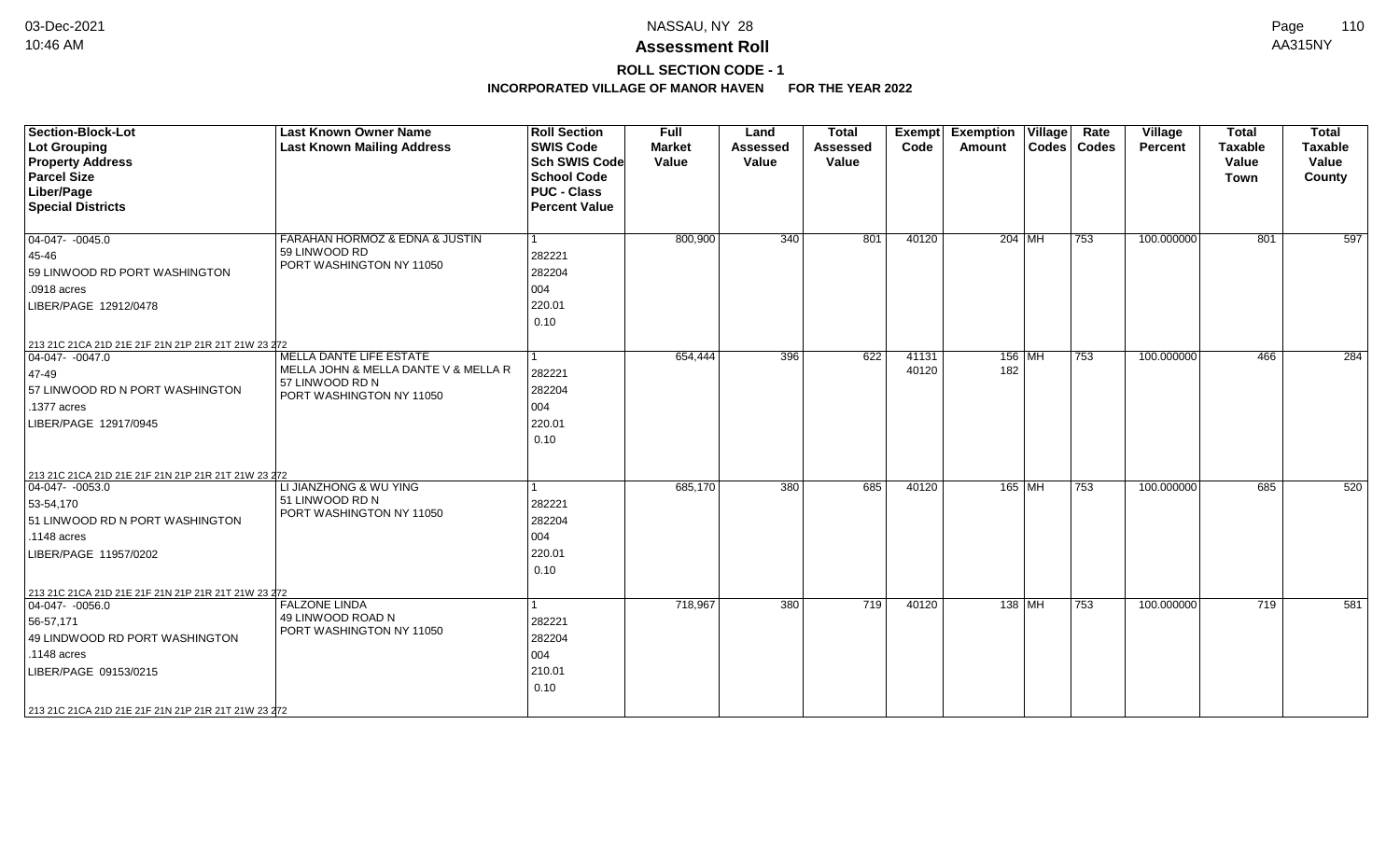# **ROLL SECTION CODE - 1**

| <b>Section-Block-Lot</b>                            | <b>Last Known Owner Name</b>                    | <b>Roll Section</b>  | <b>Full</b>   | Land             | <b>Total</b> |       | Exempt Exemption Village |        | Rate          | Village        | <b>Total</b>   | <b>Total</b>     |
|-----------------------------------------------------|-------------------------------------------------|----------------------|---------------|------------------|--------------|-------|--------------------------|--------|---------------|----------------|----------------|------------------|
| <b>Lot Grouping</b>                                 | <b>Last Known Mailing Address</b>               | <b>SWIS Code</b>     | <b>Market</b> | Assessed         | Assessed     | Code  | Amount                   |        | Codes   Codes | <b>Percent</b> | <b>Taxable</b> | <b>Taxable</b>   |
| <b>Property Address</b>                             |                                                 | Sch SWIS Code        | Value         | Value            | Value        |       |                          |        |               |                | Value          | Value            |
| <b>Parcel Size</b>                                  |                                                 | <b>School Code</b>   |               |                  |              |       |                          |        |               |                | <b>Town</b>    | County           |
| Liber/Page                                          |                                                 | <b>PUC - Class</b>   |               |                  |              |       |                          |        |               |                |                |                  |
| <b>Special Districts</b>                            |                                                 | <b>Percent Value</b> |               |                  |              |       |                          |        |               |                |                |                  |
|                                                     |                                                 |                      |               |                  |              |       |                          |        |               |                |                |                  |
| 04-047- -0058.0                                     | <b>RESSA GTZ PROPERTIES LLC</b>                 |                      | 1,226,955     | 417              | 1,227        | 40120 |                          | 79 MH  | 753           | 100.000000     | 653            | 574              |
| 58-60                                               | 15 SOUTH BAYLES AVE<br>PORT WASHINGTON NY 11050 | 282221               |               |                  |              | 44220 | 574                      |        |               |                |                |                  |
| 45 LINWOOD RD PORT WASHINGTON                       |                                                 | 282204               |               |                  |              |       |                          |        |               |                |                |                  |
| .1377 acres                                         |                                                 | 004                  |               |                  |              |       |                          |        |               |                |                |                  |
| LIBER/PAGE 12913/0297                               |                                                 | 220.01               |               |                  |              |       |                          |        |               |                |                |                  |
|                                                     |                                                 | 0.10                 |               |                  |              |       |                          |        |               |                |                |                  |
| 213 21C 21CA 21D 21E 21F 21N 21P 21R 21T 21W 23 272 |                                                 |                      |               |                  |              |       |                          |        |               |                |                |                  |
| 04-047-0105.0                                       | <b>OSTERBERG ROSE M</b>                         |                      | 733,654       | $\overline{371}$ | 717          | 40120 | 231 MH                   |        | 753           | 100.000000     | 717            | 486              |
|                                                     | 44 MARWOOD RD                                   | 282221               |               |                  |              |       |                          |        |               |                |                |                  |
| 44 MARWOOD RD PORT WASHINGTON                       | PORT WASHINGTON NY 11050                        | 282204               |               |                  |              |       |                          |        |               |                |                |                  |
| .1148 acres                                         |                                                 | 004                  |               |                  |              |       |                          |        |               |                |                |                  |
| LIBER/PAGE 12840/0413                               |                                                 | 220.01               |               |                  |              |       |                          |        |               |                |                |                  |
|                                                     |                                                 | 0.10                 |               |                  |              |       |                          |        |               |                |                |                  |
| 213 21C 21CA 21D 21E 21F 21N 21P 21R 21T 21W 23 272 |                                                 |                      |               |                  |              |       |                          |        |               |                |                |                  |
| 04-047-0107.0                                       | <b>OTTAVIANI TERESA</b>                         |                      | 690,290       | 380              | 690          | 41800 |                          | 284 MH | 753           | 100.000000     | 406            | $\overline{283}$ |
|                                                     | 46 MARWOOD ROAD                                 | 282221               |               |                  |              | 40120 | 123                      |        |               |                |                |                  |
| 46 MARWOOD RD PORT WASHINGTON                       | PORT WASHINGTON NY 11050                        | 282204               |               |                  |              |       |                          |        |               |                |                |                  |
| .1148 acres                                         |                                                 | 004                  |               |                  |              |       |                          |        |               |                |                |                  |
| LIBER/PAGE 11326/0764                               |                                                 | 220.01               |               |                  |              |       |                          |        |               |                |                |                  |
|                                                     |                                                 | 0.10                 |               |                  |              |       |                          |        |               |                |                |                  |
| 213 21C 21CA 21D 21E 21F 21N 21P 21R 21T 21W 23 272 |                                                 |                      |               |                  |              |       |                          |        |               |                |                |                  |
| $ 04-047-0167.0$                                    | HAN CHRISTINE Y & YU TEH                        |                      | 834,698       | 380              | 835          | 40120 | 176 MH                   |        | 753           | 100.000000     | 835            | 659              |
|                                                     | 37 LINWOOD RD N                                 | 282221               |               |                  |              |       |                          |        |               |                |                |                  |
| 37 LINWOOD RD PORT WASHINGTON                       | PORT WASHINGTON NY 11050                        | 282204               |               |                  |              |       |                          |        |               |                |                |                  |
| .1148 acres                                         |                                                 | 004                  |               |                  |              |       |                          |        |               |                |                |                  |
| LIBER/PAGE 12384/0682                               |                                                 | 220.01               |               |                  |              |       |                          |        |               |                |                |                  |
|                                                     |                                                 | 0.10                 |               |                  |              |       |                          |        |               |                |                |                  |
| 213 21C 21CA 21D 21E 21F 21N 21P 21R 21T 21W 23 272 |                                                 |                      |               |                  |              |       |                          |        |               |                |                |                  |
| 04-047- -0172.0                                     | <b>GERMANI GIACINTO &amp; DOMENICA</b>          |                      | 691,315       | 340              | 691          | 40120 | 145   MH                 |        | 753           | 100.000000     | 691            | 546              |
|                                                     | 55 LINWOOD RD                                   | 282221               |               |                  |              |       |                          |        |               |                |                |                  |
| 55 LINWOOD RD PORT WASHINGTON                       | PORT WASHINGTON NY 11050                        | 282204               |               |                  |              |       |                          |        |               |                |                |                  |
| .0918 acres                                         |                                                 | 004                  |               |                  |              |       |                          |        |               |                |                |                  |
| LIBER/PAGE 09099/0122                               |                                                 | 220.01               |               |                  |              |       |                          |        |               |                |                |                  |
|                                                     |                                                 | 0.10                 |               |                  |              |       |                          |        |               |                |                |                  |
| 213 21C 21CA 21D 21E 21F 21N 21P 21R 21T 21W 23 272 |                                                 |                      |               |                  |              |       |                          |        |               |                |                |                  |
|                                                     |                                                 |                      |               |                  |              |       |                          |        |               |                |                |                  |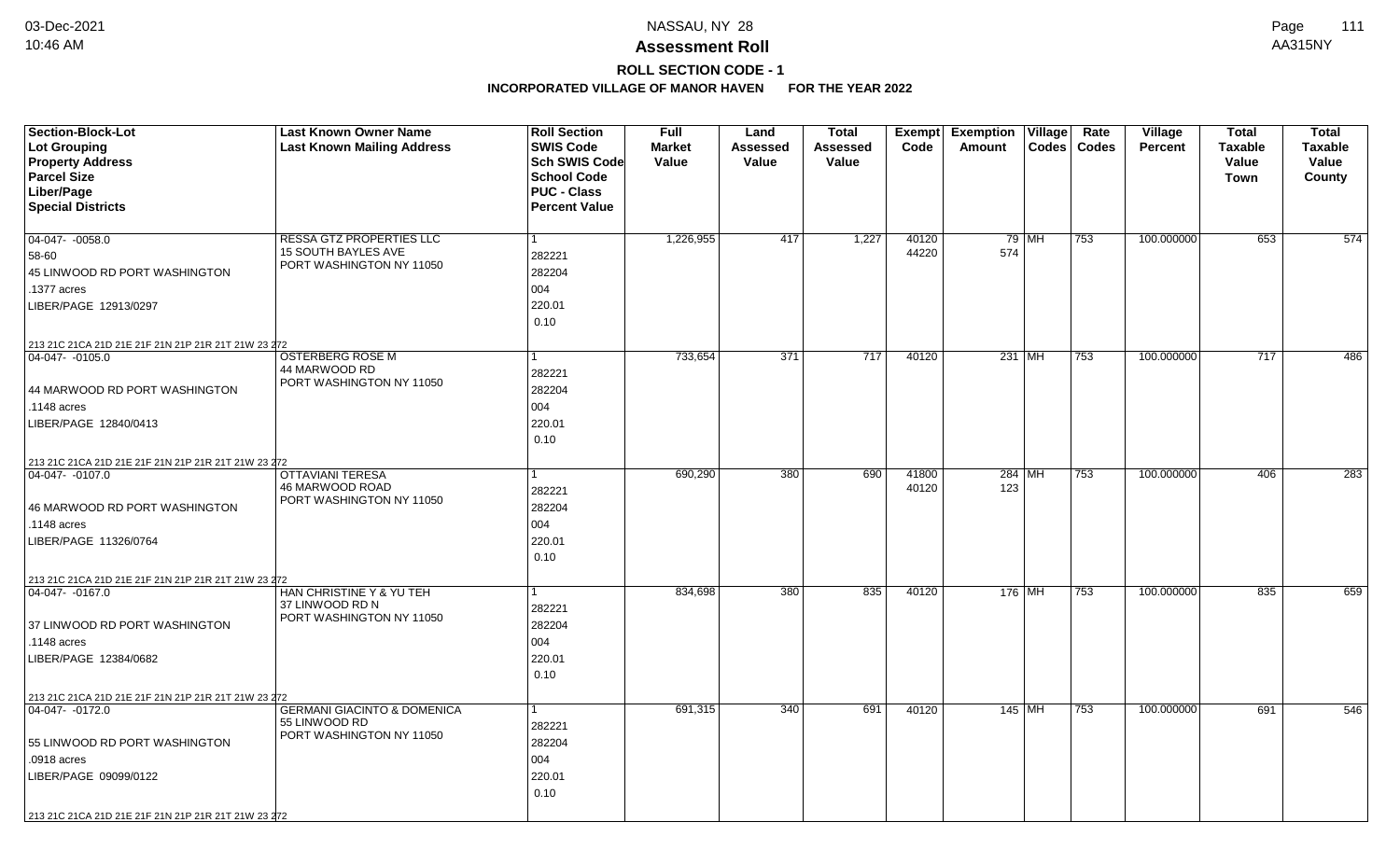# **ROLL SECTION CODE - 1**

| <b>Section-Block-Lot</b><br><b>Lot Grouping</b><br><b>Property Address</b><br><b>Parcel Size</b><br>Liber/Page<br><b>Special Districts</b>                                                             | <b>Last Known Owner Name</b><br><b>Last Known Mailing Address</b>                                                     | <b>Roll Section</b><br><b>SWIS Code</b><br><b>Sch SWIS Code</b><br><b>School Code</b><br><b>PUC - Class</b><br><b>Percent Value</b> | <b>Full</b><br><b>Market</b><br>Value | Land<br><b>Assessed</b><br>Value | <b>Total</b><br><b>Assessed</b><br>Value | <b>Exempt</b><br>Code | <b>Exemption Village</b><br>Amount |                           | Rate<br>Codes   Codes | Village<br><b>Percent</b> | <b>Total</b><br><b>Taxable</b><br>Value<br><b>Town</b> | <b>Total</b><br><b>Taxable</b><br>Value<br>County |
|--------------------------------------------------------------------------------------------------------------------------------------------------------------------------------------------------------|-----------------------------------------------------------------------------------------------------------------------|-------------------------------------------------------------------------------------------------------------------------------------|---------------------------------------|----------------------------------|------------------------------------------|-----------------------|------------------------------------|---------------------------|-----------------------|---------------------------|--------------------------------------------------------|---------------------------------------------------|
| $\boxed{04-047 - 0173.0}$<br>LINWOOD RD PORT WASHINGTON<br>.0230 acres<br>LIBER/PAGE 12917/0945                                                                                                        | <b>MELLA DANTE LIFE ESTATE</b><br>MELLA JOHN Y MELLA DANTE V & MELLA R<br>57 LINWOOD RD N<br>PORT WASHINGTON NY 11050 | 282221<br>282204<br>004<br>311.11<br>0.10                                                                                           | 5,018                                 | 5 <sup>1</sup>                   | 5                                        |                       |                                    | <b>MH</b>                 | 753                   | 100.000000                | 5                                                      | 5                                                 |
| 213 21C 21CA 21D 21E 21F 21N 21P 21R 21T 21W 23 272<br>04-047- -0174.0<br>51 LINWOOD RD PORT WASHINGTON<br>.0230 acres<br>LIBER/PAGE 11957/0202<br>213 21C 21CA 21D 21E 21F 21N 21P 21R 21T 21W 23 272 | LI JIANZHONG & WU YING<br>51 LINWOOD RD N<br>PORT WASHINGTON NY 11050                                                 | 282221<br>282204<br>004<br>311.11<br>0.10                                                                                           | 5,018                                 | 5 <sup>1</sup>                   | 5 <sup>1</sup>                           |                       |                                    | $\overline{\mathsf{M}}$ H | 753                   | 100.000000                | 5 <sup>5</sup>                                         | 5                                                 |
| 04-047- -0177.0<br>56 MARWOOD RD N PORT WASHINGTON<br>.1033 acres<br>LIBER/PAGE 13915/0257<br>213 21C 21CA 21D 21E 21F 21N 21P 21R 21T 21W 23 272                                                      | 56 MARWOOD LLC<br>84 S BAYLES AVE<br>PORT WASHINGTON NY 11050                                                         | 282221<br>282204<br>004<br>220.01<br>0.10                                                                                           | 723,064                               | 320                              | 641                                      | 40120                 | 154   MH                           |                           | 753                   | 100.000000                | 641                                                    | 487                                               |
| 04-047- -0178.0<br>54 MARWOOD RD PORT WASHINGTON<br>.1033 acres<br>LIBER/PAGE 13508/0409<br>213 21C 21CA 21D 21E 21F 21N 21P 21R 21T 21W 23 272                                                        | SPATARO JUNE M EST & LIN BO & LIN BO<br>54 MARWOOD RD N<br>PORT WASHINGTON NY 11050                                   | 1<br>282221<br>282204<br>004<br>220.01<br>0.10                                                                                      | 733,306                               | 361                              | 734                                      | 44220<br>40120        | $33$ MH<br>176                     |                           | 753                   | 100.000000                | 701                                                    | 525                                               |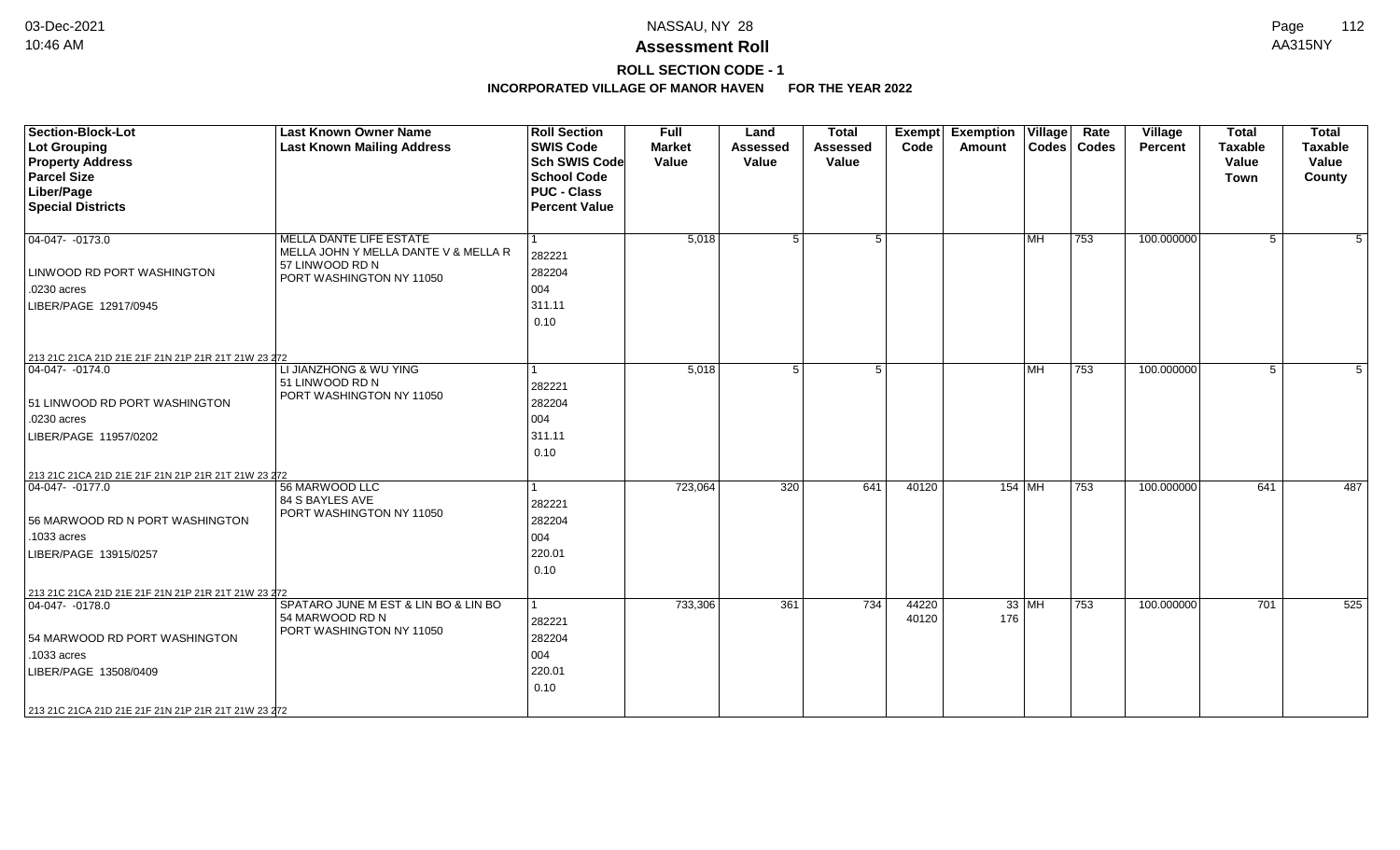# **ROLL SECTION CODE - 1**

| <b>Section-Block-Lot</b><br><b>Lot Grouping</b><br><b>Property Address</b><br><b>Parcel Size</b><br>Liber/Page<br><b>Special Districts</b>                                                               | <b>Last Known Owner Name</b><br><b>Last Known Mailing Address</b>                                     | <b>Roll Section</b><br><b>SWIS Code</b><br><b>Sch SWIS Code</b><br><b>School Code</b><br><b>PUC - Class</b><br><b>Percent Value</b> | Full<br><b>Market</b><br>Value | Land<br><b>Assessed</b><br>Value | <b>Total</b><br>Assessed<br>Value | Exempt<br>Code | <b>Exemption Village</b><br>Amount | Rate<br>Codes   Codes | Village<br>Percent | <b>Total</b><br><b>Taxable</b><br>Value<br><b>Town</b> | <b>Total</b><br><b>Taxable</b><br>Value<br>County |
|----------------------------------------------------------------------------------------------------------------------------------------------------------------------------------------------------------|-------------------------------------------------------------------------------------------------------|-------------------------------------------------------------------------------------------------------------------------------------|--------------------------------|----------------------------------|-----------------------------------|----------------|------------------------------------|-----------------------|--------------------|--------------------------------------------------------|---------------------------------------------------|
| $ 04-047-0179.0$<br>50 MARWOOD AVE PORT WASHINGTON<br>.1033 acres<br>LIBER/PAGE 13279/0485                                                                                                               | <b>DAGUANNO MATTHEW &amp;</b><br><b>DAGUANNO VICKI</b><br>50 MARWOOD ROAD<br>PORT WASHINGTON NY 11050 | 282221<br>282204<br>004<br>220.01<br>0.10                                                                                           | 637,633                        | 353                              | 623                               | 40120          | $188$ MH                           | 753                   | 100.000000         | 623                                                    | 435                                               |
| 213 21C 21CA 21D 21E 21F 21N 21P 21R 21T 21W 23 272<br>04-047- -0180.0<br>52 MARWOOD RD N PORT WASHINGTON<br>.1492 acres<br>LIBER/PAGE 13028/0280<br>213 21C 21CA 21D 21E 21F 21N 21P 21R 21T 21W 23 272 | <b>DAVERSA MARIA</b><br>52 MARWOOD RD N<br>PORT WASHINGTON NY 11050                                   | 282221<br>282204<br>004<br>220.01<br>0.10                                                                                           | 688,355                        | 433                              | 688                               | 40120          | 210 MH                             | $\overline{753}$      | 100.000000         | 688                                                    | 478                                               |
| $ 04-047-0181.0$<br>41 LINWOOD ST PORT WASHINGTON<br>.1263 acres<br>LIBER/PAGE 13291/0768<br>213 21C 21CA 21D 21E 21F 21N 21P 21R 21T 21W 23 272                                                         | 41 LINWOOD ROAD LLC<br>135 PEACHTREE LN<br>ROSLYN HEIGHTS NY 11577                                    | 282221<br>282204<br>004<br>220.01<br>0.10                                                                                           | 901,269                        | 398                              | 901                               | 40120          | 197 MH                             | $\overline{753}$      | 100.000000         | 901                                                    | 704                                               |
| $ 04-047-0182.0$<br>39 LINWOOD ROAD NORTH PORT WASHINGT<br>.1263 acres<br>LIBER/PAGE 13280/0019<br>213 21C 21CA 21D 21E 21F 21N 21P 21R 21T 21W 23 272                                                   | 39 LINWOOD ROAD LLC<br><b>135 PEACHTREE LN</b><br>ROSLYN HEIGHTS NY 11577                             | 282221<br>282204<br>004<br>220.01<br>0.10                                                                                           | 901,269                        | 398                              | 901                               | 40120          | 197 MH                             | 753                   | 100.000000         | 901                                                    | 704                                               |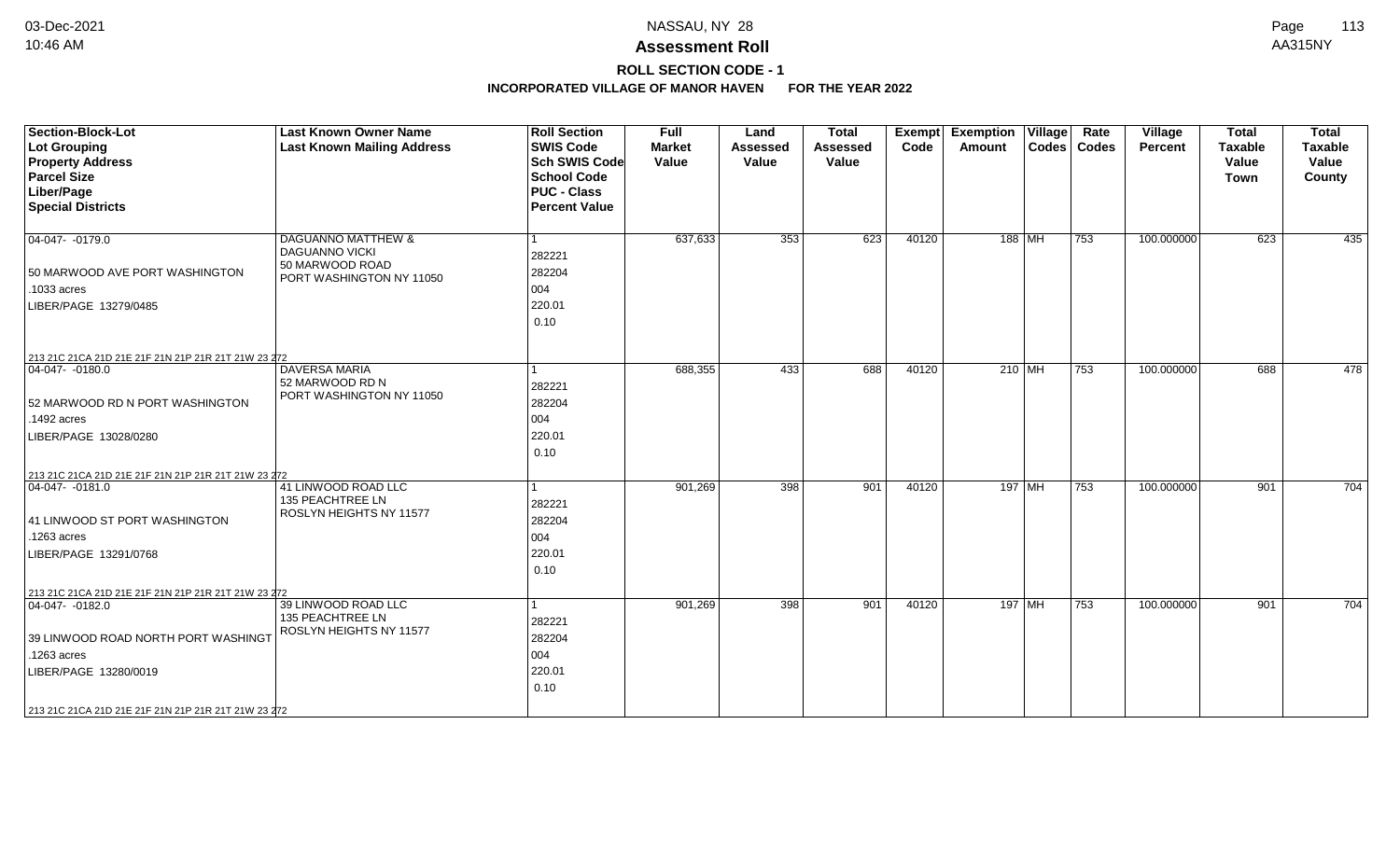# **ROLL SECTION CODE - 1**

| Section-Block-Lot<br><b>Lot Grouping</b>            | <b>Last Known Owner Name</b><br><b>Last Known Mailing Address</b> | <b>Roll Section</b><br><b>SWIS Code</b> | <b>Full</b><br><b>Market</b> | Land<br>Assessed | <b>Total</b><br>Assessed | Exempt<br>Code | <b>Exemption Village</b><br>Amount | Rate<br>Codes   Codes | Village<br><b>Percent</b> | <b>Total</b><br><b>Taxable</b> | <b>Total</b><br><b>Taxable</b> |
|-----------------------------------------------------|-------------------------------------------------------------------|-----------------------------------------|------------------------------|------------------|--------------------------|----------------|------------------------------------|-----------------------|---------------------------|--------------------------------|--------------------------------|
| <b>Property Address</b><br><b>Parcel Size</b>       |                                                                   | Sch SWIS Code<br><b>School Code</b>     | Value                        | Value            | Value                    |                |                                    |                       |                           | Value                          | Value                          |
| Liber/Page                                          |                                                                   | <b>PUC - Class</b>                      |                              |                  |                          |                |                                    |                       |                           | Town                           | County                         |
| <b>Special Districts</b>                            |                                                                   | <b>Percent Value</b>                    |                              |                  |                          |                |                                    |                       |                           |                                |                                |
|                                                     |                                                                   |                                         |                              |                  |                          |                |                                    |                       |                           |                                |                                |
| $04-052 - 0001.0$                                   | GUARINO JAMES M & ROSEANNE C                                      | $\mathbf{1}$                            | 608,356                      | 340              | 608                      | 40120          | 144   MH                           | 753                   | 100.000000                | 608                            | 464                            |
| $1 - 2$                                             | 44 INWOOD RD                                                      | 282221                                  |                              |                  |                          |                |                                    |                       |                           |                                |                                |
| 44 INWOOD RD PORT WASHINGTON                        | PORT WASHINGTON NY 11050                                          | 282204                                  |                              |                  |                          |                |                                    |                       |                           |                                |                                |
| .0918 acres                                         |                                                                   | 004                                     |                              |                  |                          |                |                                    |                       |                           |                                |                                |
| LIBER/PAGE 12389/0452                               |                                                                   | 220.01                                  |                              |                  |                          |                |                                    |                       |                           |                                |                                |
|                                                     |                                                                   | 0.10                                    |                              |                  |                          |                |                                    |                       |                           |                                |                                |
| 213 21C 21CA 21D 21E 21F 21N 21P 21R 21T 21W 23 272 |                                                                   |                                         |                              |                  |                          |                |                                    |                       |                           |                                |                                |
| $ 04-052-0017.0$                                    | LEE JHCP                                                          | 1                                       | 608,356                      | 340              | 608                      | 40120          | 132 MH                             | 753                   | 100.000000                | 608                            | 476                            |
| $17 - 18$                                           | 25 SOUNDVIEW DR                                                   | 282221                                  |                              |                  |                          |                |                                    |                       |                           |                                |                                |
| 58 INWOOD RD PORT WASHINGTON                        | PORT WASHINGTON NY 11050                                          | 282204                                  |                              |                  |                          |                |                                    |                       |                           |                                |                                |
| .0918 acres                                         |                                                                   | 004                                     |                              |                  |                          |                |                                    |                       |                           |                                |                                |
| LIBER/PAGE 08306/0321                               |                                                                   | 210.01                                  |                              |                  |                          |                |                                    |                       |                           |                                |                                |
|                                                     |                                                                   | 0.10                                    |                              |                  |                          |                |                                    |                       |                           |                                |                                |
| 213 21C 21CA 21D 21E 21F 21N 21P 21R 21T 21W 23 272 |                                                                   |                                         |                              |                  |                          |                |                                    |                       |                           |                                |                                |
| $04-052 - 0019.0$                                   | PARZIALE JOANNE & PARZIALE PAOLO                                  | 1                                       | 770,175                      | 324              | 733                      | 40120          | 228 MH                             | 753                   | 100.000000                | 733                            | 505                            |
| 19-20                                               | 60 INWOOD ROAD<br>PORT WASHINGTON NY 11050                        | 282221                                  |                              |                  |                          |                |                                    |                       |                           |                                |                                |
| 60 A-B INWOOD RD PORT WASHINGTON                    |                                                                   | 282204                                  |                              |                  |                          |                |                                    |                       |                           |                                |                                |
| .0918 acres                                         |                                                                   | 004                                     |                              |                  |                          |                |                                    |                       |                           |                                |                                |
| LIBER/PAGE 13312/0645                               |                                                                   | 220.01                                  |                              |                  |                          |                |                                    |                       |                           |                                |                                |
|                                                     |                                                                   | 0.10                                    |                              |                  |                          |                |                                    |                       |                           |                                |                                |
| 213 21C 21CA 21D 21E 21F 21N 21P 21R 21T 21W 23 272 |                                                                   |                                         |                              |                  |                          |                |                                    |                       |                           |                                |                                |
| $ 04-052-0021.0$                                    | ZERAKHTO ELAINE & ILYA                                            | 1                                       | 820,360                      | 417              | 821                      | 40120          | 178   MH                           | 753                   | 100.000000                | 821                            | 643                            |
| $21 - 23$                                           | 62 62A INWOOD RD<br>PORT WASHINGTON NY 11050                      | 282221                                  |                              |                  |                          |                |                                    |                       |                           |                                |                                |
| 62 - 62A INWOOD RD PORT WASHINGTON                  |                                                                   | 282204                                  |                              |                  |                          |                |                                    |                       |                           |                                |                                |
| .1377 acres                                         |                                                                   | 004                                     |                              |                  |                          |                |                                    |                       |                           |                                |                                |
| LIBER/PAGE 12899/0862                               |                                                                   | 220.01                                  |                              |                  |                          |                |                                    |                       |                           |                                |                                |
|                                                     |                                                                   | 0.10                                    |                              |                  |                          |                |                                    |                       |                           |                                |                                |
| 213 21C 21CA 21D 21E 21F 21N 21P 21R 21T 21W 23 272 |                                                                   |                                         |                              |                  |                          |                |                                    |                       |                           |                                |                                |
| $ 04-052-0024.0$                                    | <b>TSERPELIS CALLIE</b><br>23 COLONY LN                           | $\mathbf{1}$                            | 723,064                      | 333              | 709                      | 40120          | 182 MH                             | 753                   | 100.000000                | 709                            | 527                            |
| 24-25                                               | ROSLYN HEIGHTS NY 11577                                           | 282221                                  |                              |                  |                          |                |                                    |                       |                           |                                |                                |
| 64 INWOOD RD PORT WASHINGTON                        |                                                                   | 282204                                  |                              |                  |                          |                |                                    |                       |                           |                                |                                |
| .0918 acres                                         |                                                                   | 004                                     |                              |                  |                          |                |                                    |                       |                           |                                |                                |
| LIBER/PAGE 12132/0447                               |                                                                   | 220.01                                  |                              |                  |                          |                |                                    |                       |                           |                                |                                |
|                                                     |                                                                   | 0.10                                    |                              |                  |                          |                |                                    |                       |                           |                                |                                |
| 213 21C 21CA 21D 21E 21F 21N 21P 21R 21T 21W 23 272 |                                                                   |                                         |                              |                  |                          |                |                                    |                       |                           |                                |                                |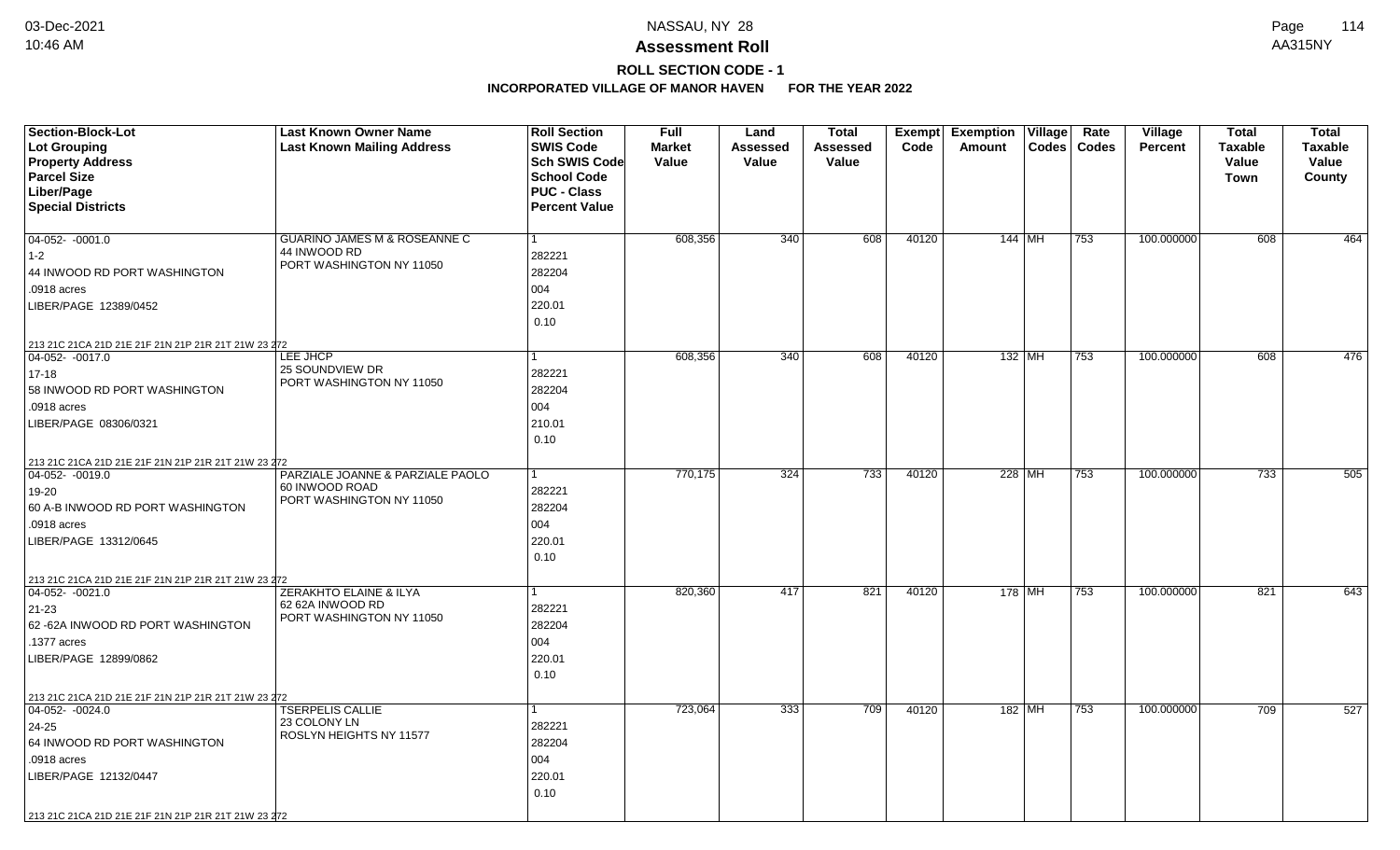# **ROLL SECTION CODE - 1**

| <b>Section-Block-Lot</b><br><b>Lot Grouping</b>                                  | <b>Last Known Owner Name</b><br><b>Last Known Mailing Address</b> | <b>Roll Section</b><br><b>SWIS Code</b> | <b>Full</b><br><b>Market</b> | Land<br><b>Assessed</b> | <b>Total</b><br><b>Assessed</b> | Exempt<br>Code | <b>Exemption Village</b><br>Amount |                                    | Rate<br>Codes   Codes | Village<br>Percent | <b>Total</b><br><b>Taxable</b> | <b>Total</b><br><b>Taxable</b> |
|----------------------------------------------------------------------------------|-------------------------------------------------------------------|-----------------------------------------|------------------------------|-------------------------|---------------------------------|----------------|------------------------------------|------------------------------------|-----------------------|--------------------|--------------------------------|--------------------------------|
| <b>Property Address</b>                                                          |                                                                   | <b>Sch SWIS Code</b>                    | Value                        | Value                   | Value                           |                |                                    |                                    |                       |                    | Value                          | Value                          |
| <b>Parcel Size</b>                                                               |                                                                   | <b>School Code</b>                      |                              |                         |                                 |                |                                    |                                    |                       |                    | <b>Town</b>                    | County                         |
| Liber/Page                                                                       |                                                                   | <b>PUC - Class</b>                      |                              |                         |                                 |                |                                    |                                    |                       |                    |                                |                                |
| <b>Special Districts</b>                                                         |                                                                   | <b>Percent Value</b>                    |                              |                         |                                 |                |                                    |                                    |                       |                    |                                |                                |
|                                                                                  |                                                                   |                                         |                              |                         |                                 |                |                                    |                                    |                       |                    |                                |                                |
| $04-052 - 0026.0$                                                                | <b>SEINFELD KEVIN</b>                                             | 1                                       | 647,275                      | $\overline{317}$        | 603                             | 40120          |                                    | $182$ MH                           | 753                   | 100.000000         | 603                            | 421                            |
| 26-27                                                                            | 66 INWOOD RD                                                      | 282221                                  |                              |                         |                                 |                |                                    |                                    |                       |                    |                                |                                |
| 66 INWOOD RD PORT WASHINGTON                                                     | PORT WASHINGTON NY 11050                                          | 282204                                  |                              |                         |                                 |                |                                    |                                    |                       |                    |                                |                                |
| .0918 acres                                                                      |                                                                   | 004                                     |                              |                         |                                 |                |                                    |                                    |                       |                    |                                |                                |
| LIBER/PAGE 11903/0593                                                            |                                                                   | 210.01                                  |                              |                         |                                 |                |                                    |                                    |                       |                    |                                |                                |
|                                                                                  |                                                                   | 0.10                                    |                              |                         |                                 |                |                                    |                                    |                       |                    |                                |                                |
|                                                                                  |                                                                   |                                         |                              |                         |                                 |                |                                    |                                    |                       |                    |                                |                                |
| 213 21C 21CA 21D 21E 21F 21N 21P 21R 21T 21W 23 272<br>$\boxed{04-052 - 0033.0}$ | RAHMAN MOHAMMAD & ROZI KAMRUN N                                   | $\vert$ 1                               | 608,356                      | 320                     | 573                             | 40120          |                                    | $223$ MH                           | 753                   | 100.000000         | 573                            | 350                            |
| 33-34                                                                            | 73 HICKORY RD                                                     | 282221                                  |                              |                         |                                 |                |                                    |                                    |                       |                    |                                |                                |
| 73 HICKORY RD PORT WASHINGTON                                                    | PORT WASHINGTON NY 11050                                          | 282204                                  |                              |                         |                                 |                |                                    |                                    |                       |                    |                                |                                |
| .0918 acres                                                                      |                                                                   | 004                                     |                              |                         |                                 |                |                                    |                                    |                       |                    |                                |                                |
| LIBER/PAGE 11809/0686                                                            |                                                                   | 210.01                                  |                              |                         |                                 |                |                                    |                                    |                       |                    |                                |                                |
|                                                                                  |                                                                   | 0.10                                    |                              |                         |                                 |                |                                    |                                    |                       |                    |                                |                                |
|                                                                                  |                                                                   |                                         |                              |                         |                                 |                |                                    |                                    |                       |                    |                                |                                |
| 213 21C 21CA 21D 21E 21F 21N 21P 21R 21T 21W 23 272<br>$ 04-052-0035.0$          | <b>CHAMAN DARYOOSH &amp; JULIET TRUST &amp;</b>                   | $\mathbf 1$                             | 845,964                      | 315                     | 785                             | 40120          |                                    | 168 MH                             | 753                   | 100.000000         | 785                            | 617                            |
| 35-36                                                                            | CHAMAN ANGELA O                                                   | 282221                                  |                              |                         |                                 |                |                                    |                                    |                       |                    |                                |                                |
| 71 HICKORY RD PORT WASHINGTON                                                    | <b>1 LIGHTHOUSE RD</b>                                            | 282204                                  |                              |                         |                                 |                |                                    |                                    |                       |                    |                                |                                |
| .0918 acres                                                                      | KINGS POINT NY 11024                                              | 004                                     |                              |                         |                                 |                |                                    |                                    |                       |                    |                                |                                |
|                                                                                  |                                                                   |                                         |                              |                         |                                 |                |                                    |                                    |                       |                    |                                |                                |
| LIBER/PAGE 14108/0963                                                            |                                                                   | 220.01                                  |                              |                         |                                 |                |                                    |                                    |                       |                    |                                |                                |
|                                                                                  |                                                                   | 0.10                                    |                              |                         |                                 |                |                                    |                                    |                       |                    |                                |                                |
|                                                                                  |                                                                   |                                         |                              |                         |                                 |                |                                    |                                    |                       |                    |                                |                                |
| 213 21C 21CA 21D 21E 21F 21N 21P 21R 21T 21W 23 272<br>$ 04-052-0041.0$          | <b>CACCAVALE ANTONIO F</b>                                        | 1                                       | 740,474                      | 329                     | 716                             | 40120          |                                    | $207 \vert \overline{\mathsf{MH}}$ | 753                   | 100.000000         | 716                            | 509                            |
| 41-42                                                                            | 65 HICKORY RD                                                     | 282221                                  |                              |                         |                                 |                |                                    |                                    |                       |                    |                                |                                |
|                                                                                  | PORT WASHINGTON NY 11050                                          |                                         |                              |                         |                                 |                |                                    |                                    |                       |                    |                                |                                |
| 65 HICKORY RD PORT WASHINGTON                                                    |                                                                   | 282204                                  |                              |                         |                                 |                |                                    |                                    |                       |                    |                                |                                |
| .0918 acres                                                                      |                                                                   | 004                                     |                              |                         |                                 |                |                                    |                                    |                       |                    |                                |                                |
| LIBER/PAGE 13328/0356                                                            |                                                                   | 220.01                                  |                              |                         |                                 |                |                                    |                                    |                       |                    |                                |                                |
|                                                                                  |                                                                   | 0.10                                    |                              |                         |                                 |                |                                    |                                    |                       |                    |                                |                                |
| 213 21C 21CA 21D 21E 21F 21N 21P 21R 21T 21W 23 272                              |                                                                   |                                         |                              |                         |                                 |                |                                    |                                    |                       |                    |                                |                                |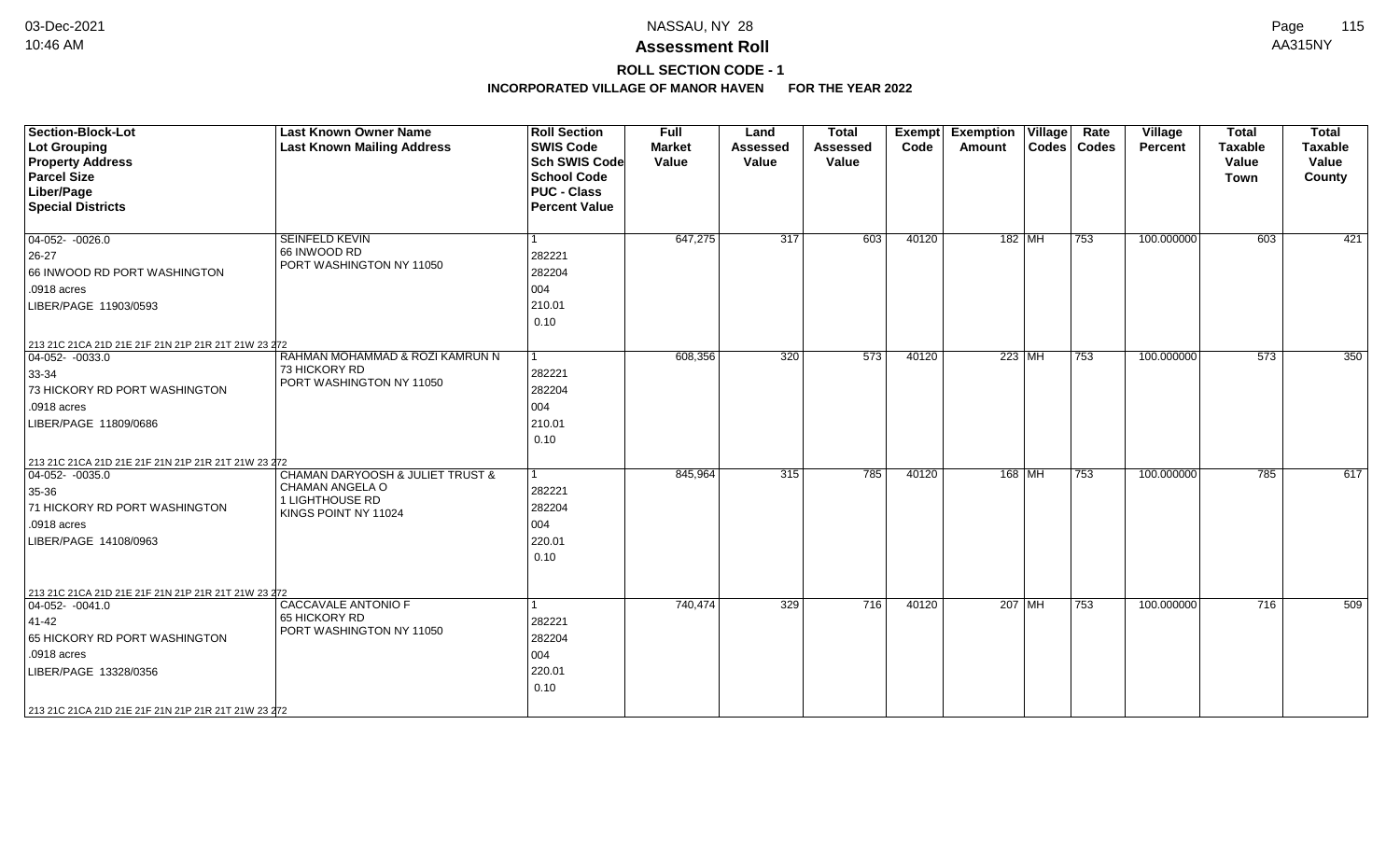# **ROLL SECTION CODE - 1**

| <b>Section-Block-Lot</b><br>Lot Grouping<br><b>Property Address</b><br><b>Parcel Size</b><br>Liber/Page<br><b>Special Districts</b>                                                                              | <b>Last Known Owner Name</b><br><b>Last Known Mailing Address</b>                                                     | <b>Roll Section</b><br><b>SWIS Code</b><br><b>Sch SWIS Code</b><br><b>School Code</b><br><b>PUC - Class</b><br><b>Percent Value</b> | <b>Full</b><br><b>Market</b><br>Value | Land<br><b>Assessed</b><br>Value | <b>Total</b><br><b>Assessed</b><br>Value | Exempt<br>Code | <b>Exemption Village</b><br>Amount |       | Rate<br>Codes   Codes | Village<br><b>Percent</b> | <b>Total</b><br><b>Taxable</b><br>Value<br>Town | <b>Total</b><br><b>Taxable</b><br>Value<br>County |
|------------------------------------------------------------------------------------------------------------------------------------------------------------------------------------------------------------------|-----------------------------------------------------------------------------------------------------------------------|-------------------------------------------------------------------------------------------------------------------------------------|---------------------------------------|----------------------------------|------------------------------------------|----------------|------------------------------------|-------|-----------------------|---------------------------|-------------------------------------------------|---------------------------------------------------|
| $\boxed{04-052 - 0043.0}$<br>43-44<br>63 HICKORY RD PORT WASHINGTON<br>.0918 acres<br>LIBER/PAGE 12435/0411                                                                                                      | <b>CACCAVALE TRUST</b><br>CACCAVALE FRANCESCO & ADELINA C<br><b>TTEE</b><br>63 HICKORY RD<br>PORT WASHINGTON NY 11050 | 282221<br>282204<br>004<br>220.01<br>0.10                                                                                           | 665,710                               | 329                              | 644                                      | 40120          | 197 MH                             |       | 753                   | 100.000000                | 644                                             | 447                                               |
| 213 21C 21CA 21D 21E 21F 21N 21P 21R 21T 21W 23 272<br>$ 04-052-0045.0$<br>45-46<br>61 HICKORY RD PORT WASHINGTON<br>.0918 acres<br>LIBER/PAGE 11540/0316                                                        | NAPOLI MARK & ANNA C<br>61 HICKORY RD<br>PORT WASHINGTON NY 11050                                                     | 282221<br>282204<br>004<br>220.01<br>0.10                                                                                           | 722,039                               | 340                              | $\overline{722}$                         | 40120          | 265 MH                             |       | 753                   | 100.000000                | 722                                             | 457                                               |
| 213 21C 21CA 21D 21E 21F 21N 21P 21R 21T 21W 23 272<br>$04-052 - 0047.0$<br>47-49<br>59 HICKORY RD PORT WASHINGTON<br>.1377 acres<br>LIBER/PAGE 13633/0112                                                       | AJS GROUP INC<br>14 HILLDALE AVE<br>PORT WASHINGTON NY 11050                                                          | 1<br>282221<br>282204<br>004<br>311.11<br>0.10                                                                                      | 407,000                               | 407                              | 407                                      | 40120<br>44220 | 72                                 | 78 MH | 753                   | 100.000000                | 335                                             | 257                                               |
| 213 21C 21CA 21D 21E 21F 21N 21P 21R 21T 21W 23 272<br>$ 04-052-0050.0$<br>50,51<br>57 HICKORY RD PORT WASHINGTON<br>.0918 acres<br>LIBER/PAGE 12713/0816<br>213 21C 21CA 21D 21E 21F 21N 21P 21R 21T 21W 23 272 | YAKKEY LUCIA ANN<br>57 HICKORY RD<br>PORT WASHINGTON NY 11050                                                         | 282221<br>282204<br>004<br>220.01<br>0.10                                                                                           | 715,894                               | 331                              | 698                                      | 40120          | $184$ MH                           |       | 753                   | 100.000000                | 698                                             | 514                                               |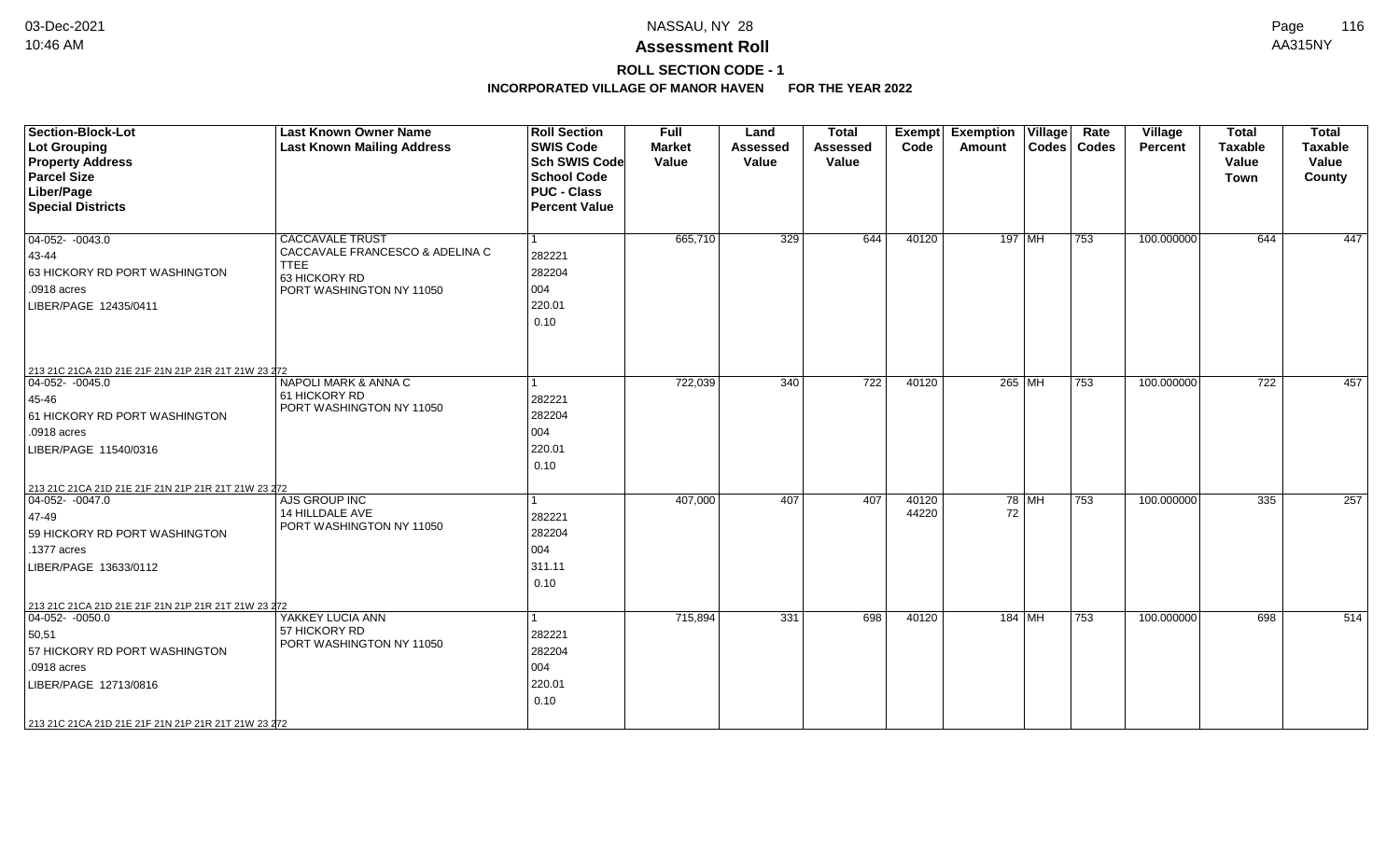# **ROLL SECTION CODE - 1**

| <b>Section-Block-Lot</b><br><b>Lot Grouping</b><br><b>Property Address</b><br><b>Parcel Size</b><br>Liber/Page<br><b>Special Districts</b>                                                                       | <b>Last Known Owner Name</b><br><b>Last Known Mailing Address</b>                                      | <b>Roll Section</b><br><b>SWIS Code</b><br><b>Sch SWIS Code</b><br><b>School Code</b><br><b>PUC - Class</b><br><b>Percent Value</b> | <b>Full</b><br><b>Market</b><br>Value | Land<br><b>Assessed</b><br>Value | <b>Total</b><br><b>Assessed</b><br>Value | <b>Exempt</b><br>Code   | <b>Exemption Village</b><br>Amount | Rate<br>Codes   Codes | Village<br>Percent | <b>Total</b><br><b>Taxable</b><br>Value<br><b>Town</b> | <b>Total</b><br>Taxable<br>Value<br>County |
|------------------------------------------------------------------------------------------------------------------------------------------------------------------------------------------------------------------|--------------------------------------------------------------------------------------------------------|-------------------------------------------------------------------------------------------------------------------------------------|---------------------------------------|----------------------------------|------------------------------------------|-------------------------|------------------------------------|-----------------------|--------------------|--------------------------------------------------------|--------------------------------------------|
| $04-052 - 0052.0$<br>52-53<br>55 HICKORY RD PORT WASHINGTON<br>.0918 acres<br>LIBER/PAGE 08716/0423                                                                                                              | PEPE THOMAS A & LINDA R<br>142 COW NECK RD<br>PORT WASHINGTON NY 11050                                 | 1<br>282221<br>282204<br>004<br>220.01<br>0.10                                                                                      | 669,807                               | 301                              | 593                                      | 40120                   | $112$ MH                           | 753                   | 100.000000         | 593                                                    | 481                                        |
| 213 21C 21CA 21D 21E 21F 21N 21P 21R 21T 21W 23 272<br>$04-052 - 0054.0$<br>54-55<br>53 HICKORY RD PORT WASHINGTON<br>.0918 acres<br>LIBER/PAGE 11880/0332                                                       | <b>DUANE VIRGINIA LIFE ESTATE</b><br><b>OBRIEN MARY E</b><br>53 HICKORY RD<br>PORT WASHINGTON NY 11050 | 1<br>282221<br>282204<br>004<br>210.01<br>0.10                                                                                      | 551,003                               | 340                              | 551                                      | 41801<br>40120<br>41101 | $137$ MH<br>110<br>167             | 753                   | 100.000000         | $\overline{247}$                                       | $\overline{137}$                           |
| 213 21C 21CA 21D 21E 21F 21N 21P 21R 21T 21W 23 272<br>$ 04-052-0056.0$<br>56,57<br>51 HICKORY RD PORT WASHINGTON<br>.0918 acres<br>LIBER/PAGE 11422/0655                                                        | AHMED H BEGUM & MOHAMMED<br>51 HICKORY RD<br>PORT WASHINGTON NY 11050                                  | 282221<br>282204<br>004<br>210.01<br>0.10                                                                                           | 603,236                               | 323                              | 573                                      | 40120                   | 154 MH                             | 753                   | 100.000000         | 573                                                    | 419                                        |
| 213 21C 21CA 21D 21E 21F 21N 21P 21R 21T 21W 23 272<br>$ 04-052-0058.0$<br>58-59<br>49 HICKORY RD PORT WASHINGTON<br>.0918 acres<br>LIBER/PAGE 13581/0934<br>213 21C 21CA 21D 21E 21F 21N 21P 21R 21T 21W 23 272 | <b>KALABAKAS FONTINI</b><br>49 HICKORY AVE<br>PORT WASHINGTON NY 11050                                 | 282221<br>282204<br>004<br>220.01<br>0.10                                                                                           | 614,502                               | 318                              | 575                                      | 40120                   | 120   MH                           | 753                   | 100.000000         | 575                                                    | 455                                        |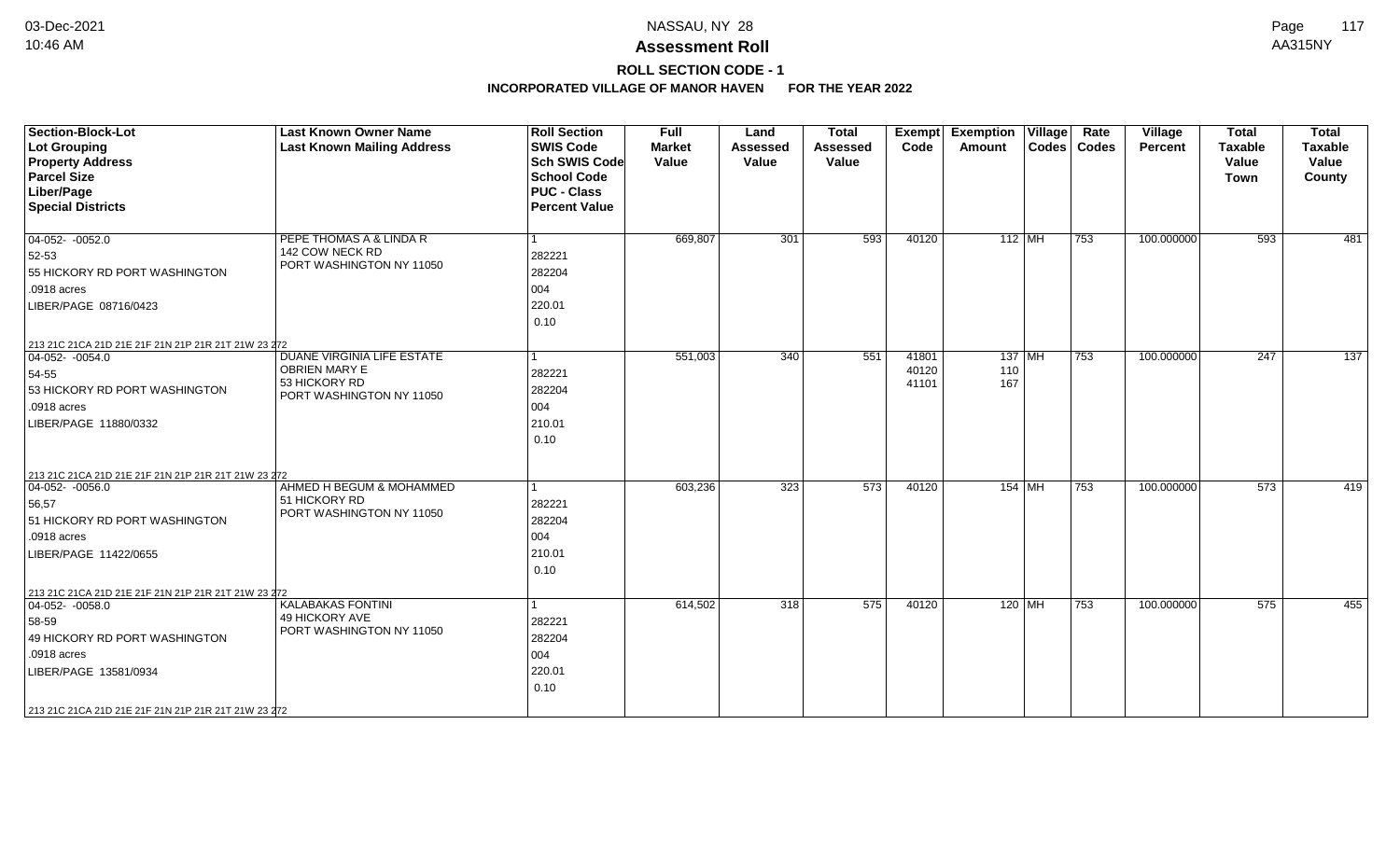# **ROLL SECTION CODE - 1**

| <b>Section-Block-Lot</b>                            | <b>Last Known Owner Name</b>             | <b>Roll Section</b>  | <b>Full</b>   | Land     | <b>Total</b> |       | Exempt Exemption Village | Rate          | Village        | <b>Total</b>   | <b>Total</b>     |
|-----------------------------------------------------|------------------------------------------|----------------------|---------------|----------|--------------|-------|--------------------------|---------------|----------------|----------------|------------------|
| <b>Lot Grouping</b>                                 | <b>Last Known Mailing Address</b>        | <b>SWIS Code</b>     | <b>Market</b> | Assessed | Assessed     | Code  | Amount                   | Codes   Codes | <b>Percent</b> | <b>Taxable</b> | <b>Taxable</b>   |
| <b>Property Address</b>                             |                                          | Sch SWIS Code        | Value         | Value    | Value        |       |                          |               |                | Value          | Value            |
| <b>Parcel Size</b>                                  |                                          | <b>School Code</b>   |               |          |              |       |                          |               |                | Town           | County           |
| Liber/Page                                          |                                          | <b>PUC - Class</b>   |               |          |              |       |                          |               |                |                |                  |
| <b>Special Districts</b>                            |                                          | <b>Percent Value</b> |               |          |              |       |                          |               |                |                |                  |
| $04-052 - 0060.0$                                   | <b>RAMOS ANTONIO &amp; ANDREA</b>        |                      | 576,608       | 380      | 577          | 40120 | 134   MH                 | 753           | 100.000000     | 577            | 443              |
| 60-61,242                                           | 45 HICKORY ROAD                          | 282221               |               |          |              |       |                          |               |                |                |                  |
| 45 HICKORYROAD PORT WASHINGTON                      | PORT WASHINGTON NY 11050                 | 282204               |               |          |              |       |                          |               |                |                |                  |
| .1148 acres                                         |                                          | 004                  |               |          |              |       |                          |               |                |                |                  |
| LIBER/PAGE 09870/0810                               |                                          | 220.01               |               |          |              |       |                          |               |                |                |                  |
|                                                     |                                          | 0.10                 |               |          |              |       |                          |               |                |                |                  |
|                                                     |                                          |                      |               |          |              |       |                          |               |                |                |                  |
| 213 21C 21CA 21D 21E 21F 21N 21P 21R 21T 21W 23 272 | ORELLANA ALFREDO & AGUIRRE SILVIA        |                      |               | 339      | 507          | 40120 |                          |               |                | 507            | $\overline{376}$ |
| 04-052-0063.0                                       | 43 HICKORY RD                            |                      | 568,414       |          |              |       | 131 MH                   | 753           | 100.000000     |                |                  |
| 63,64,243                                           | PORT WASHINGTON NY 11050                 | 282221               |               |          |              |       |                          |               |                |                |                  |
| 43 HICKORY RD PORT WASHINGTON                       |                                          | 282204               |               |          |              |       |                          |               |                |                |                  |
| .1148 acres                                         |                                          | 004                  |               |          |              |       |                          |               |                |                |                  |
| LIBER/PAGE 12165/0487                               |                                          | 220.01               |               |          |              |       |                          |               |                |                |                  |
|                                                     |                                          | 0.10                 |               |          |              |       |                          |               |                |                |                  |
| 213 21C 21CA 21D 21E 21F 21N 21P 21R 21T 21W 23 272 |                                          |                      |               |          |              |       |                          |               |                |                |                  |
| $\boxed{04-052 - 0065.0}$                           | <b>LASCALA DAVID &amp; VICKI</b>         |                      | 568,414       | 344      | 568          | 40120 | 115 MH                   | 753           | 100.000000     | 568            | 453              |
| 65-66                                               | 76 INWOOD RD<br>PORT WASHINGTON NY 11050 | 282221               |               |          |              |       |                          |               |                |                |                  |
| 76 INWOOD RD PORT WASHINGTON                        |                                          | 282204               |               |          |              |       |                          |               |                |                |                  |
| .0941 acres                                         |                                          | 004                  |               |          |              |       |                          |               |                |                |                  |
| LIBER/PAGE 13537/0759                               |                                          | 210.01               |               |          |              |       |                          |               |                |                |                  |
|                                                     |                                          | 0.10                 |               |          |              |       |                          |               |                |                |                  |
| 213 21C 21CA 21D 21E 21F 21N 21P 21R 21T 21W 23 272 |                                          |                      |               |          |              |       |                          |               |                |                |                  |
| $\boxed{04-052 - 0067.0}$                           | <b>BRADFORD INWOOD LLC</b>               |                      | 837,818       | 326      | 803          | 40120 | 281 MH                   | 753           | 100.000000     | 803            | 522              |
| 67-68                                               | <b>35 TANNERS RD</b>                     | 282221               |               |          |              |       |                          |               |                |                |                  |
| 78 INWOOD RD PORT WASHINGTON                        | GREAT NECK NY 11020                      | 282204               |               |          |              |       |                          |               |                |                |                  |
| .0918 acres                                         |                                          | 004                  |               |          |              |       |                          |               |                |                |                  |
| LIBER/PAGE 12133/0949                               |                                          | 220.01               |               |          |              |       |                          |               |                |                |                  |
|                                                     |                                          | 0.10                 |               |          |              |       |                          |               |                |                |                  |
| 213 21C 21CA 21D 21E 21F 21N 21P 21R 21T 21W 23 272 |                                          |                      |               |          |              |       |                          |               |                |                |                  |
| 04-052- -0069.0                                     | SHAKHES SAZAN INC                        |                      | 885,907       | 340      | 872          | 40120 | 307 MH                   | 753           | 100.000000     | 872            | 565              |
| 69-70                                               | 11 TUDDINGTON RD                         | 282221               |               |          |              |       |                          |               |                |                |                  |
| 80 INWOOD RD PORT WASHINGTON                        | GREAT NECK NY 11023                      | 282204               |               |          |              |       |                          |               |                |                |                  |
| .0918 acres                                         |                                          | 004                  |               |          |              |       |                          |               |                |                |                  |
| LIBER/PAGE 13656/0718                               |                                          | 220.01               |               |          |              |       |                          |               |                |                |                  |
|                                                     |                                          | 0.10                 |               |          |              |       |                          |               |                |                |                  |
|                                                     |                                          |                      |               |          |              |       |                          |               |                |                |                  |
| 213 21C 21CA 21D 21E 21F 21N 21P 21R 21T 21W 23 272 |                                          |                      |               |          |              |       |                          |               |                |                |                  |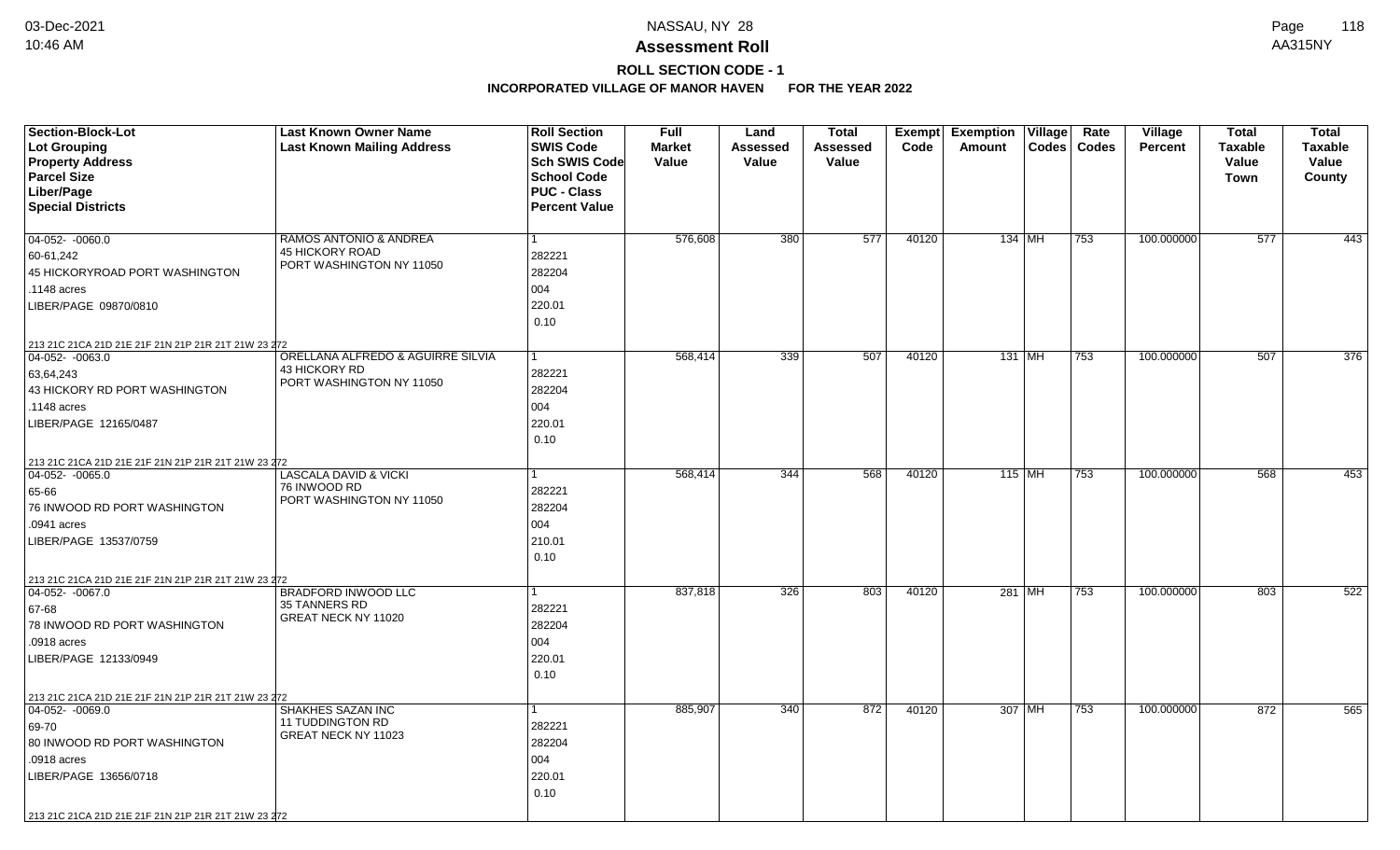# **ROLL SECTION CODE - 1**

| Section-Block-Lot<br><b>Lot Grouping</b><br><b>Property Address</b><br><b>Parcel Size</b><br>Liber/Page<br><b>Special Districts</b>                                                                              | <b>Last Known Owner Name</b><br><b>Last Known Mailing Address</b>                                | <b>Roll Section</b><br><b>SWIS Code</b><br><b>Sch SWIS Code</b><br><b>School Code</b><br><b>PUC - Class</b><br><b>Percent Value</b> | <b>Full</b><br><b>Market</b><br>Value | Land<br><b>Assessed</b><br>Value | <b>Total</b><br><b>Assessed</b><br>Value | Exempt<br>Code | <b>Exemption Village</b><br>Amount | Rate<br>Codes   Codes | Village<br>Percent | <b>Total</b><br>Taxable<br>Value<br><b>Town</b> | <b>Total</b><br><b>Taxable</b><br>Value<br>County |
|------------------------------------------------------------------------------------------------------------------------------------------------------------------------------------------------------------------|--------------------------------------------------------------------------------------------------|-------------------------------------------------------------------------------------------------------------------------------------|---------------------------------------|----------------------------------|------------------------------------------|----------------|------------------------------------|-----------------------|--------------------|-------------------------------------------------|---------------------------------------------------|
| $04-052 - 0071.0$<br>$ 71-72 $<br>82 A INWOOD RD PORT WASHINGTON<br>.0918 acres<br>LIBER/PAGE 12333/0883                                                                                                         | SZETO WILSON CHI C & CHRISTINA<br>82 A INWOOD RD<br>PORT WASHINGTON NY 11050                     | $\overline{1}$<br>282221<br>282204<br>004<br>210.01<br>0.10                                                                         | 811,142                               | 340                              | 811                                      | 40120          | 160 MH                             | $ 753\rangle$         | 100.000000         | 811                                             | 651                                               |
| 213 21C 21CA 21D 21E 21F 21N 21P 21R 21T 21W 23 272<br>$04-052 - 0073.0$<br>73-74<br>82 B INWOOD RD PORT WASHINGTON<br>.0918 acres<br>LIBER/PAGE 11227/0203                                                      | <b>WOO LISSA</b><br>82 B INWOOD<br>PORT WASHINGTON NY 11050                                      | 282221<br>282204<br>004<br>210.01<br>0.10                                                                                           | 813,190                               | 340                              | 813                                      | 40120          | 156 MH                             | $ 753\rangle$         | 100.000000         | 813                                             | 657                                               |
| 213 21C 21CA 21D 21E 21F 21N 21P 21R 21T 21W 23 272<br>$ 04-052-0075.0$<br>75-76-77<br>84 A INWOOD RD PORT WASHINGTON<br>.1354 acres<br>LIBER/PAGE 12342/0869                                                    | <b>LEONE CAROLANN &amp; LOUIS</b><br>84 A INWOOD RD<br>PORT WASHINGTON NY 11050                  | 282221<br>282204<br>004<br>220.01<br>0.10                                                                                           | 907,414                               | 413                              | 908                                      | 40120          | 209 MH                             | 753                   | 100.000000         | 908                                             | 699                                               |
| 213 21C 21CA 21D 21E 21F 21N 21P 21R 21T 21W 23 272<br>04-052- -0106.0<br>106,254<br>48 INWOOD RD PORT WASHINGTON<br>.1377 acres<br>LIBER/PAGE 13868/0954<br>213 21C 21CA 21D 21E 21F 21N 21P 21R 21T 21W 23 272 | <b>BENARDO RONALD TRUST</b><br><b>LINDA DEXTER</b><br>48 INWOOD ROAD<br>PORT WASHINGTON NY 11050 | 282221<br>282204<br>004<br>220.01<br>0.10                                                                                           | 657,517                               | 417                              | 658                                      | 40120          | $123$ MH                           | 753                   | 100.000000         | 658                                             | 535                                               |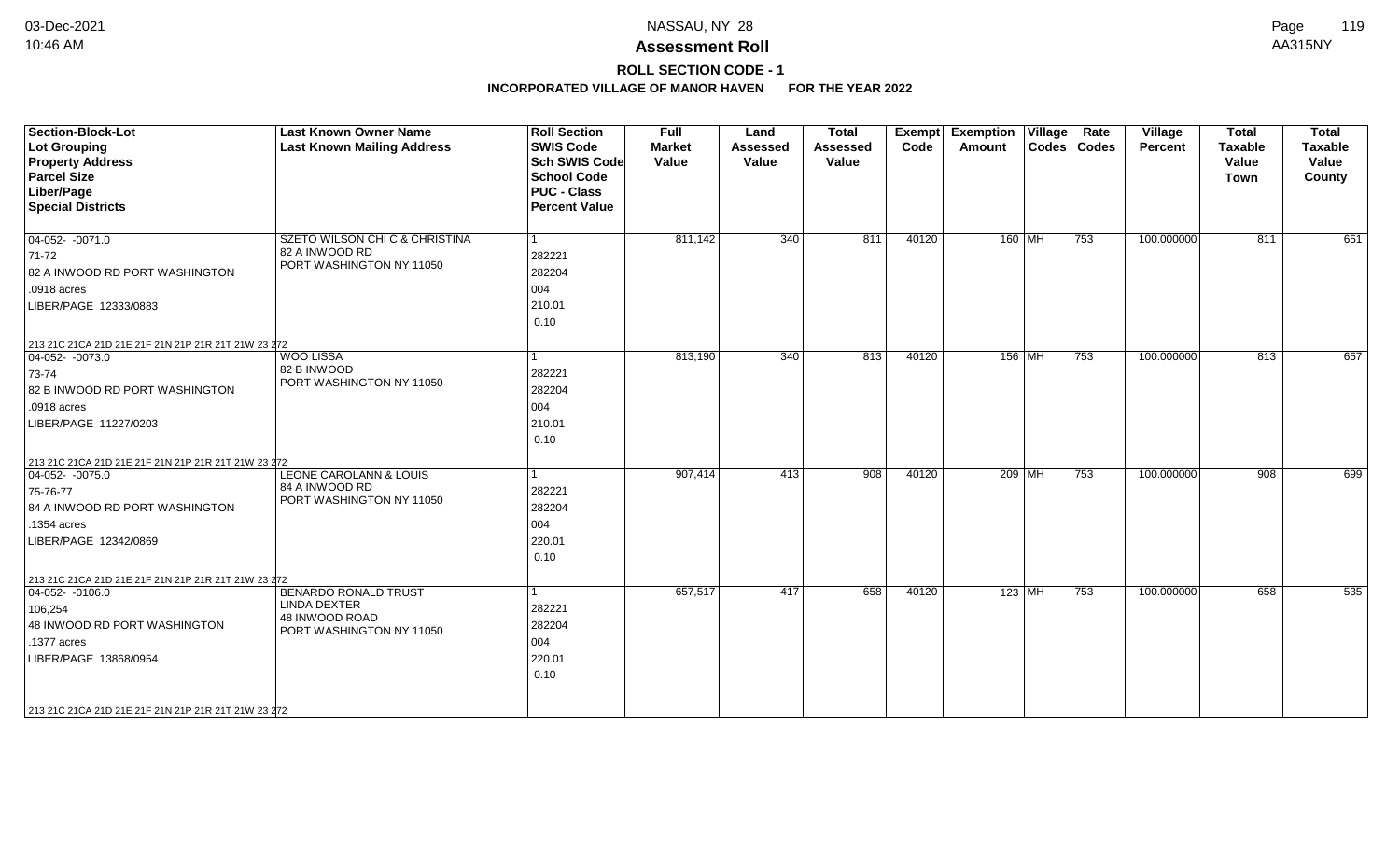## **ROLL SECTION CODE - 1**

| Section-Block-Lot                                   | <b>Last Known Owner Name</b>            | <b>Roll Section</b>               | <b>Full</b>            | Land              | <b>Total</b>      |       | Exempt Exemption Village | Rate          | <b>Village</b> | <b>Total</b>                | <b>Total</b>            |
|-----------------------------------------------------|-----------------------------------------|-----------------------------------|------------------------|-------------------|-------------------|-------|--------------------------|---------------|----------------|-----------------------------|-------------------------|
| <b>Lot Grouping</b>                                 | <b>Last Known Mailing Address</b>       | <b>SWIS Code</b><br>Sch SWIS Code | <b>Market</b><br>Value | Assessed<br>Value | Assessed<br>Value | Code  | Amount                   | Codes   Codes | <b>Percent</b> | <b>Taxable</b>              | <b>Taxable</b><br>Value |
| <b>Property Address</b><br><b>Parcel Size</b>       |                                         | <b>School Code</b>                |                        |                   |                   |       |                          |               |                | <b>Value</b><br><b>Town</b> | County                  |
| Liber/Page                                          |                                         | <b>PUC - Class</b>                |                        |                   |                   |       |                          |               |                |                             |                         |
| <b>Special Districts</b>                            |                                         | <b>Percent Value</b>              |                        |                   |                   |       |                          |               |                |                             |                         |
|                                                     |                                         |                                   |                        |                   |                   |       |                          |               |                |                             |                         |
| $04-052 - 0111.0$                                   | <b>RAS LUIS &amp; BARBARA</b>           | $\mathbf{1}$                      | 721,671                | 334               | 710               | 40120 | 249 MH                   | 753           | 100.000000     | 710                         | 461                     |
| 111,240                                             | 169 BOURNDALE RD N                      | 282221                            |                        |                   |                   |       |                          |               |                |                             |                         |
| 52 A INWOOD RD PORT WASHINGTON                      | MANHASSET NY 11030                      | 282204                            |                        |                   |                   |       |                          |               |                |                             |                         |
| .0918 acres                                         |                                         | 004                               |                        |                   |                   |       |                          |               |                |                             |                         |
| LIBER/PAGE 11357/0513                               |                                         | 220.01                            |                        |                   |                   |       |                          |               |                |                             |                         |
|                                                     |                                         | 0.10                              |                        |                   |                   |       |                          |               |                |                             |                         |
| 213 21C 21CA 21D 21E 21F 21N 21P 21R 21T 21W 23 272 |                                         |                                   |                        |                   |                   |       |                          |               |                |                             |                         |
| 04-052-0112.0                                       | DANIELS REALTY INC                      | 1                                 | 1,006,452              | 380               | 1,006             | 40120 | 337 MH                   | 753           | 100.000000     | 1,006                       | 669                     |
|                                                     | 12 CARRIAGE DRIVE                       | 282221                            |                        |                   |                   |       |                          |               |                |                             |                         |
| 54 INWOOD RD PORT WASHINGTON                        | OLD WESTBURY NY 11568                   | 282204                            |                        |                   |                   |       |                          |               |                |                             |                         |
| .1148 acres                                         |                                         | 004                               |                        |                   |                   |       |                          |               |                |                             |                         |
| LIBER/PAGE 10816/0066                               |                                         | 220.01                            |                        |                   |                   |       |                          |               |                |                             |                         |
|                                                     |                                         | 0.10                              |                        |                   |                   |       |                          |               |                |                             |                         |
| 213 21C 21CA 21D 21E 21F 21N 21P 21R 21T 21W 23 272 |                                         |                                   |                        |                   |                   |       |                          |               |                |                             |                         |
| 04-052- -0115.0                                     | <b>ZARABI ISAAC</b>                     | 1                                 | 1,058,158              | 380               | 1,058             | 40120 | 436 MH                   | 753           | 100.000000     | 1,058                       | 622                     |
|                                                     | 5 GOULD ST                              | 282221                            |                        |                   |                   |       |                          |               |                |                             |                         |
| 56 INWOOD RD PORT WASHINGTON                        | GREAT NECK NY 11023                     | 282204                            |                        |                   |                   |       |                          |               |                |                             |                         |
| .1148 acres                                         |                                         | 004                               |                        |                   |                   |       |                          |               |                |                             |                         |
| LIBER/PAGE 12333/0121                               |                                         | 220.01                            |                        |                   |                   |       |                          |               |                |                             |                         |
|                                                     |                                         | 0.10                              |                        |                   |                   |       |                          |               |                |                             |                         |
| 213 21C 21CA 21D 21E 21F 21N 21P 21R 21T 21W 23 272 |                                         |                                   |                        |                   |                   |       |                          |               |                |                             |                         |
| $\boxed{04-052 - 0138.0}$                           | KASHINSKY JOSEPH                        | $\mathbf{1}$                      | 845,964                | 325               | 809               | 40120 | 244 MH                   | 753           | 100.000000     | 809                         | 565                     |
| 138 & 238                                           | 69 HICKORY RD                           | 282221                            |                        |                   |                   |       |                          |               |                |                             |                         |
| 69 HICKORY RD PORT WASHINGTON                       | PORT WASHINGTON NY 11050                | 282204                            |                        |                   |                   |       |                          |               |                |                             |                         |
| .0918 acres                                         |                                         | 004                               |                        |                   |                   |       |                          |               |                |                             |                         |
| LIBER/PAGE 13169/0051                               |                                         | 220.01                            |                        |                   |                   |       |                          |               |                |                             |                         |
|                                                     |                                         | 0.10                              |                        |                   |                   |       |                          |               |                |                             |                         |
| 213 21C 21CA 21D 21E 21F 21N 21P 21R 21T 21W 23 272 |                                         |                                   |                        |                   |                   |       |                          |               |                |                             |                         |
| $\boxed{04-052 - 0139.0}$                           | <b>MAGID BARRY</b>                      | $\mathbf{1}$                      | 846,988                | 325               | 809               | 40120 | 255 MH                   | 753           | 100.000000     | 809                         | 554                     |
| 139 & 239                                           | 9 BROOKBRIDGE RD<br>GREAT NECK NY 11021 | 282221                            |                        |                   |                   |       |                          |               |                |                             |                         |
| 67 A-B HICKORY RD PORT WASHINGTON                   |                                         | 282204                            |                        |                   |                   |       |                          |               |                |                             |                         |
| .0918 acres                                         |                                         | 004                               |                        |                   |                   |       |                          |               |                |                             |                         |
| LIBER/PAGE 11581/0432                               |                                         | 220.01                            |                        |                   |                   |       |                          |               |                |                             |                         |
|                                                     |                                         | 0.10                              |                        |                   |                   |       |                          |               |                |                             |                         |
| 213 21C 21CA 21D 21E 21F 21N 21P 21R 21T 21W 23 272 |                                         |                                   |                        |                   |                   |       |                          |               |                |                             |                         |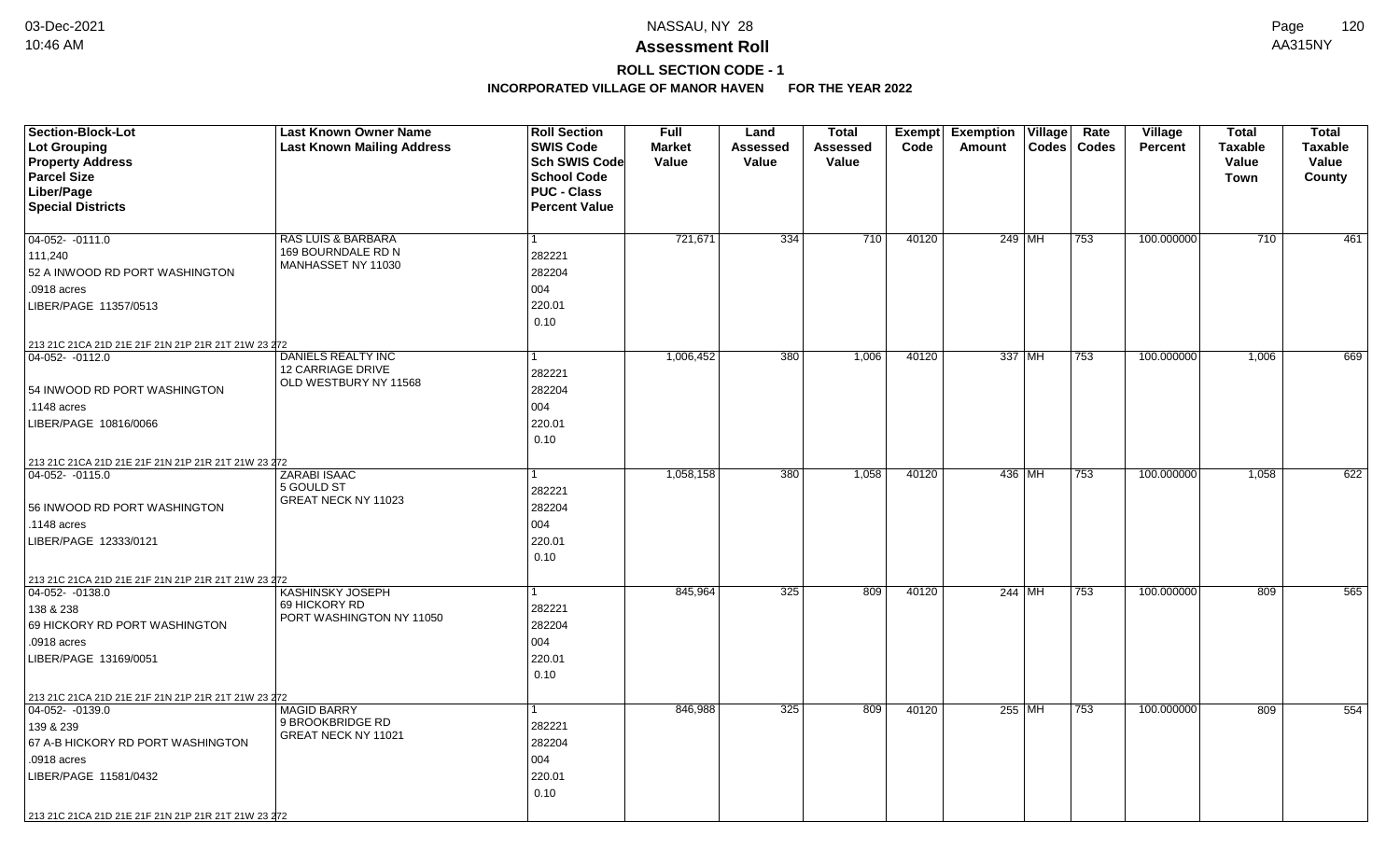# **ROLL SECTION CODE - 1**

| <b>Section-Block-Lot</b><br><b>Lot Grouping</b><br><b>Property Address</b><br><b>Parcel Size</b><br>Liber/Page<br><b>Special Districts</b>      | <b>Last Known Owner Name</b><br><b>Last Known Mailing Address</b>                                                | <b>Roll Section</b><br><b>SWIS Code</b><br><b>Sch SWIS Code</b><br><b>School Code</b><br><b>PUC - Class</b><br><b>Percent Value</b> | <b>Full</b><br><b>Market</b><br>Value | Land<br><b>Assessed</b><br>Value | <b>Total</b><br><b>Assessed</b><br>Value | Exempt<br>Code | <b>Exemption Village</b><br>Amount |          | Rate<br>Codes   Codes | Village<br>Percent | <b>Total</b><br><b>Taxable</b><br>Value<br><b>Town</b> | <b>Total</b><br><b>Taxable</b><br>Value<br>County |
|-------------------------------------------------------------------------------------------------------------------------------------------------|------------------------------------------------------------------------------------------------------------------|-------------------------------------------------------------------------------------------------------------------------------------|---------------------------------------|----------------------------------|------------------------------------------|----------------|------------------------------------|----------|-----------------------|--------------------|--------------------------------------------------------|---------------------------------------------------|
| $04-052 - 0241.0$<br>52 INWOOD RD PORT WASHINGTON                                                                                               | LEE NORMAN & HUANG YONG DONG<br>52 INWOOD RD<br>PORT WASHINGTON NY 11050                                         | $\vert$ 1<br>282221<br>282204                                                                                                       | 462,925                               | 380                              | 463                                      | 40120          |                                    | 93 MH    | 753                   | 100.000000         | 463                                                    | 370                                               |
| .1148 acres<br>LIBER/PAGE 12326/0214                                                                                                            |                                                                                                                  | 004<br>220.01<br>0.10                                                                                                               |                                       |                                  |                                          |                |                                    |          |                       |                    |                                                        |                                                   |
| 213 21C 21CA 21D 21E 21F 21N 21P 21R 21T 21W 23 272                                                                                             |                                                                                                                  |                                                                                                                                     |                                       |                                  |                                          |                |                                    |          |                       |                    |                                                        |                                                   |
| $04-052 - 0244.0$<br>70 INWOOD RD PORT WASHINGTON<br>.1286 acres<br>LIBER/PAGE 12159/0795                                                       | WALIA JAGMOHAN & JASDEEP<br>70 INWOOD RD<br>PORT WASHINGTON NY 11050                                             | 1<br>282221<br>282204<br>004<br>220.01<br>0.10                                                                                      | 666,735                               | 402                              | 666                                      | 40120          |                                    | $158$ MH | 753                   | 100.000000         | 666                                                    | 508                                               |
|                                                                                                                                                 |                                                                                                                  |                                                                                                                                     |                                       |                                  |                                          |                |                                    |          |                       |                    |                                                        |                                                   |
| 213 21C 21CA 21D 21E 21F 21N 21P 21R 21T 21W 23 272<br>$ 04-052-0245.0$<br>68 INWOOD RD PORT WASHINGTON<br>.1148 acres<br>LIBER/PAGE 13799/0540 | 68 INWOOD RD REALTY LLC<br>39 ANNETTE DR<br>PORT WASHINGTON NY 11050                                             | 282221<br>282204<br>004<br>220.01<br>0.10                                                                                           | 731,257                               | 380                              | 731                                      | 40120          |                                    | 170 MH   | 753                   | 100.000000         | 731                                                    | 561                                               |
| 213 21C 21CA 21D 21E 21F 21N 21P 21R 21T 21W 23 272                                                                                             |                                                                                                                  |                                                                                                                                     |                                       |                                  |                                          |                |                                    |          |                       |                    |                                                        |                                                   |
| $04-052 - 0246.0$<br>87 A HICKORY RD PORT WASHINGTON<br>.1354 acres<br>LIBER/PAGE 12151/0425                                                    | YEUNG KAM SHING & LEI AMY QING &<br>LEI JIN MING & HUANG XINGLING<br>87 A HICKORY RD<br>PORT WASHINGTON NY 11050 | 282221<br>282204<br>004<br>220.01<br>0.10                                                                                           | 957,767                               | 395                              | 917                                      | 40120          |                                    | $187$ MH | 753                   | 100.000000         | 917                                                    | 730                                               |
| 213 21C 21CA 21D 21E 21F 21N 21P 21R 21T 21W 23 272                                                                                             |                                                                                                                  |                                                                                                                                     |                                       |                                  |                                          |                |                                    |          |                       |                    |                                                        |                                                   |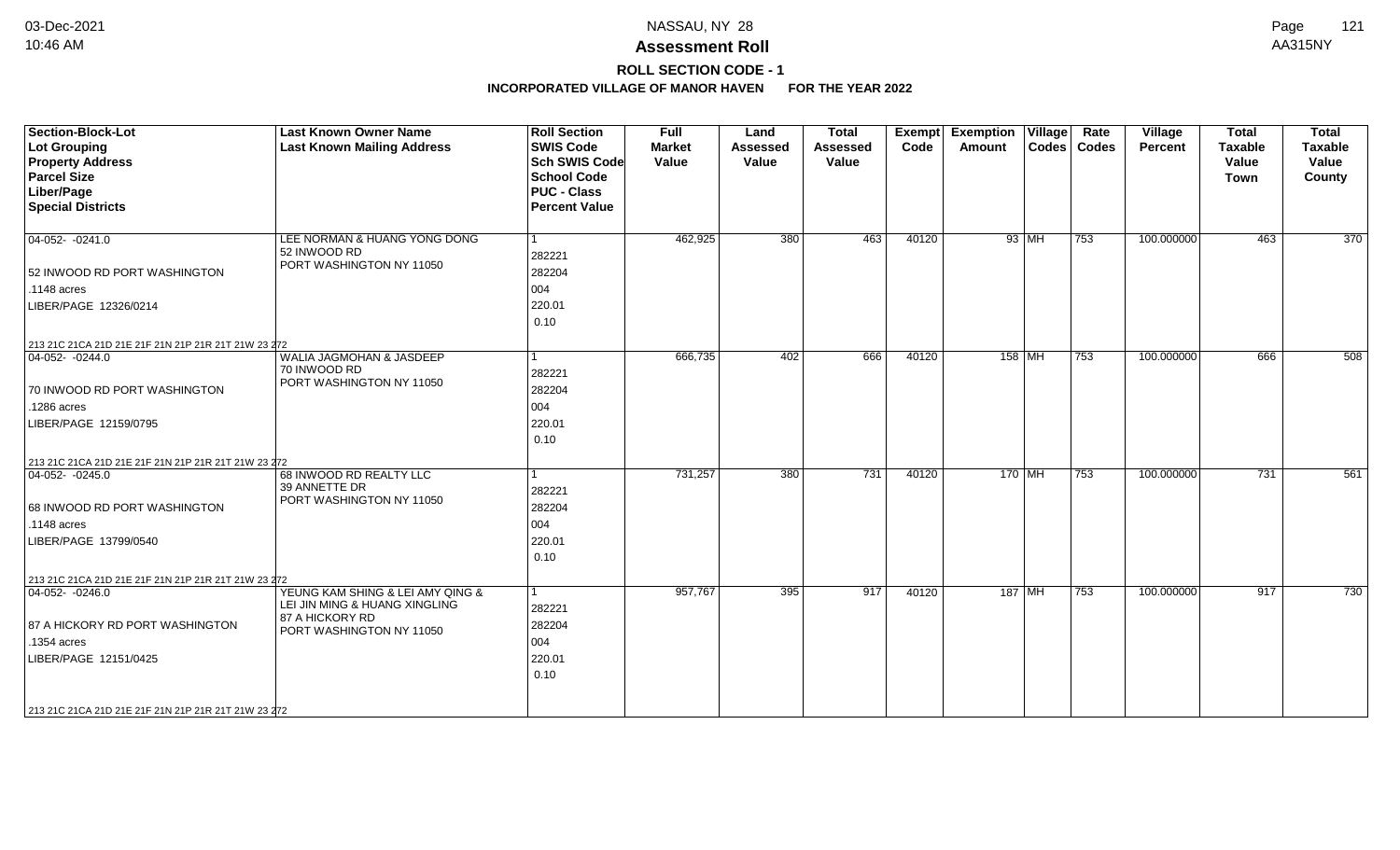## **ROLL SECTION CODE - 1**

| Section-Block-Lot<br>Lot Grouping<br><b>Property Address</b><br><b>Parcel Size</b><br>Liber/Page<br><b>Special Districts</b>                       | <b>Last Known Owner Name</b><br><b>Last Known Mailing Address</b>                                | <b>Roll Section</b><br><b>SWIS Code</b><br><b>Sch SWIS Code</b><br><b>School Code</b><br><b>PUC - Class</b><br><b>Percent Value</b> | <b>Full</b><br><b>Market</b><br>Value | Land<br><b>Assessed</b><br>Value | <b>Total</b><br><b>Assessed</b><br>Value | <b>Exempt</b><br>Code | <b>Exemption Village</b><br>Amount | Rate<br>Codes   Codes | Village<br>Percent | <b>Total</b><br><b>Taxable</b><br>Value<br><b>Town</b> | <b>Total</b><br><b>Taxable</b><br>Value<br>County |
|----------------------------------------------------------------------------------------------------------------------------------------------------|--------------------------------------------------------------------------------------------------|-------------------------------------------------------------------------------------------------------------------------------------|---------------------------------------|----------------------------------|------------------------------------------|-----------------------|------------------------------------|-----------------------|--------------------|--------------------------------------------------------|---------------------------------------------------|
| $ 04-052-0247.0$<br>89 HICKORY RD PORT WASHINGTON<br>$.0849$ acres<br>LIBER/PAGE 12965/0943<br>213 21C 21CA 21D 21E 21F 21N 21P 21R 21T 21W 23 272 | MARSIGLIANO THOMAS L & JENNIFER<br>89 HICKORY ROAD<br>PORT WASHINGTON NY 11050                   | l 1<br>282221<br>282204<br>004<br>220.01<br>0.10                                                                                    | 560,221                               | 327                              | 561                                      | 40120                 | 113 MH                             | 753                   | 100.000000         | 561                                                    | 448                                               |
| $04-052 - 0248.0$<br>79 HICKORY RD PORT WASHINGTON<br>.1010 acres<br>LIBER/PAGE 13318/0883<br>213 21C 21CA 21D 21E 21F 21N 21P 21R 21T 21W 23 272  | DAVERSA GIULIO & MARIAN TRUST<br>DAVERSA DIANE TR<br>10 LINWOOD RD N<br>PORT WASHINGTON NY 11050 | $\vert$ 1<br>282221<br>282204<br>004<br>220.01<br>0.10                                                                              | 722,040                               | 333                              | 676                                      | 40120                 | 269 MH                             | 753                   | 100.000000         | 676                                                    | 407                                               |
| $ 04-052-0249.0$<br>77 HICKORY RD PORT WASHINGTON<br>.1079 acres<br>LIBER/PAGE 14033/0802<br>213 21C 21CA 21D 21E 21F 21N 21P 21R 21T 21W 23 272   | ZHEN QING YAN<br>14 B JULIE CT<br>STATEN ISLAND NY 10314                                         | $\mathbf{1}$<br>282221<br>282204<br>004<br>220.01<br>0.10                                                                           | 775,296                               | 369                              | 776                                      | 40120                 | 197   MH                           | 753                   | 100.000000         | 776                                                    | 579                                               |
| $ 04-052-0250.0 $<br>85 HICKORY RD PORT WASHINGTON<br>.1010 acres<br>LIBER/PAGE 12574/0611<br>213 21C 21CA 21D 21E 21F 21N 21P 21R 21T 21W 23 272  | HUANG DAVID Z & KWAN KA YEE<br>85 HICKORY RD<br>PORT WASHINGTON NY 11050                         | $\mathbf{1}$<br>282221<br>282204<br>004<br>220.01<br>0.10                                                                           | 722,040                               | 356                              | 717                                      | 40120                 | 148   MH                           | 753                   | 100.000000         | 717                                                    | 569                                               |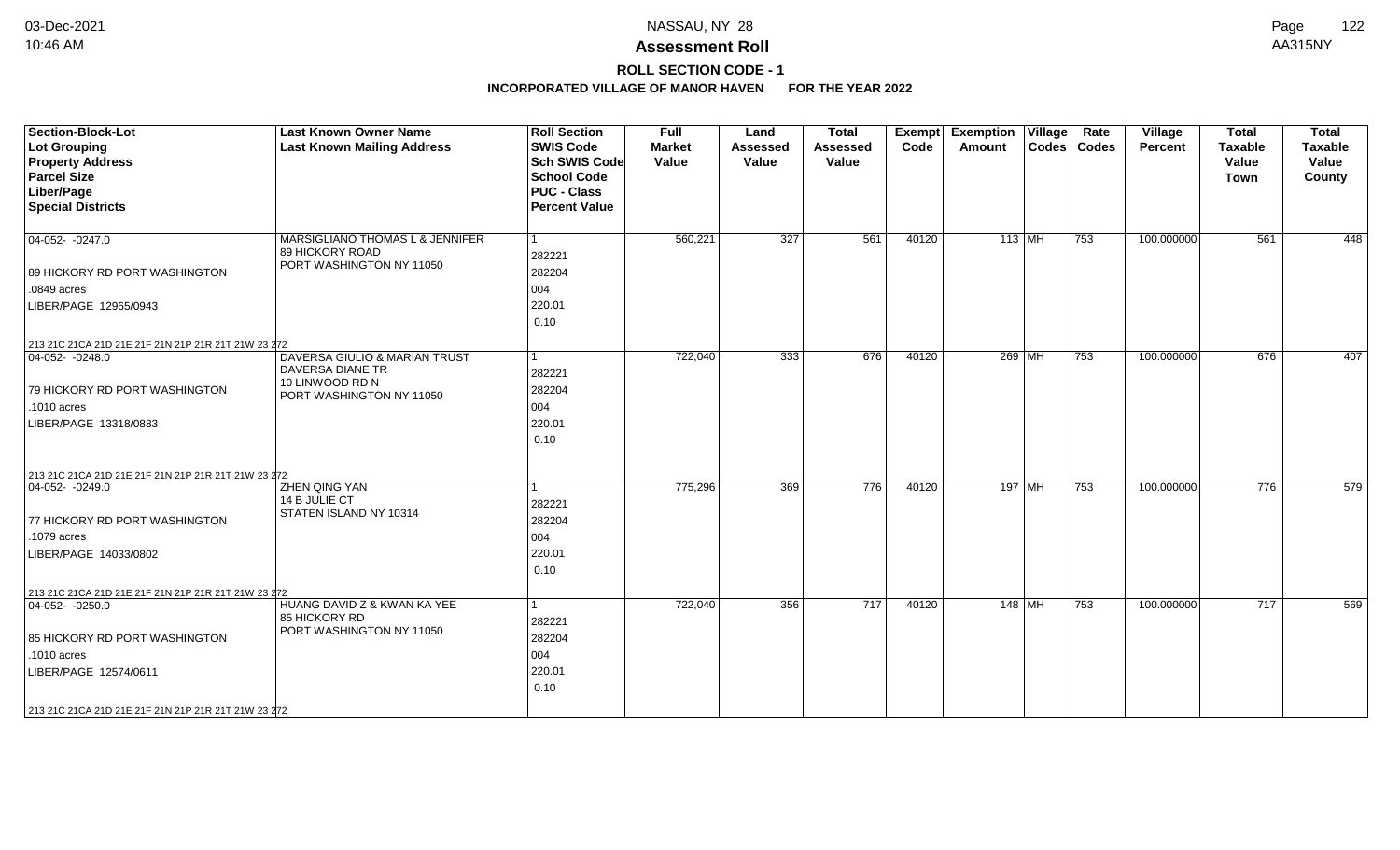## **ROLL SECTION CODE - 1**

| <b>Section-Block-Lot</b><br>Lot Grouping<br><b>Property Address</b><br><b>Parcel Size</b><br>Liber/Page<br><b>Special Districts</b>                                                                           | <b>Last Known Owner Name</b><br><b>Last Known Mailing Address</b>                              | <b>Roll Section</b><br><b>SWIS Code</b><br><b>Sch SWIS Code</b><br><b>School Code</b><br><b>PUC - Class</b><br><b>Percent Value</b> | <b>Full</b><br><b>Market</b><br>Value | Land<br><b>Assessed</b><br>Value | <b>Total</b><br><b>Assessed</b><br>Value | <b>Exempt</b><br>Code | <b>Exemption Village</b><br><b>Amount</b><br>Codes   Codes | Rate | Village<br><b>Percent</b> | <b>Total</b><br><b>Taxable</b><br>Value<br><b>Town</b> | <b>Total</b><br><b>Taxable</b><br>Value<br>County |
|---------------------------------------------------------------------------------------------------------------------------------------------------------------------------------------------------------------|------------------------------------------------------------------------------------------------|-------------------------------------------------------------------------------------------------------------------------------------|---------------------------------------|----------------------------------|------------------------------------------|-----------------------|------------------------------------------------------------|------|---------------------------|--------------------------------------------------------|---------------------------------------------------|
| $04-052 - 0251.0$<br>83 HICKORY RD PORT WASHINGTON<br>.1010 acres<br>LIBER/PAGE 14050/0957                                                                                                                    | SORIN PAMELA & ALEXANDER<br>83 HICKORY RD<br>PORT WASHINGTON NY 11050                          | 1<br>282221<br>282204<br>004<br>220.01<br>0.10                                                                                      | 722,040                               | 337                              | 683                                      | 40120                 | 215 MH                                                     | 753  | 100.000000                | 683                                                    | 468                                               |
| 213 21C 21CA 21D 21E 21F 21N 21P 21R 21T 21W 23 272<br>$ 04-052-0252.0$<br>81 HICKORY RD PORT WASHINGTON<br>.1010 acres<br>LIBER/PAGE 13303/0020                                                              | ELSHAER MOHAMED & HOSSAM &<br>AHMED HRRAZ REHAB<br>81 HICKORY ROAD<br>PORT WASHINGTON NY 11050 | 282221<br>282204<br>004<br>220.01<br>0.10                                                                                           | 722,040                               | 356                              | 722                                      | 40120                 | $148$ MH                                                   | 753  | 100.000000                | 722                                                    | 574                                               |
| 213 21C 21CA 21D 21E 21F 21N 21P 21R 21T 21W 23 272<br>$ 04-052-0253.0$<br>46 INWOOD RD PORT WASHINGTON<br>.0918 acres<br>LIBER/PAGE 13912/0770                                                               | 46 INWOOD RD TRUST<br><b>FARAHAN PAYAM</b><br>46 INWOOD RD<br>PORT WASHINGTON NY 11050         | 282221<br>282204<br>004<br>220.01<br>0.10                                                                                           | 742,523                               | 340                              | $\overline{742}$                         | 40120                 | 227 MH                                                     | 753  | 100.000000                | 742                                                    | 515                                               |
| 213 21C 21CA 21D 21E 21F 21N 21P 21R 21T 21W 23 272<br>$ 04-057-0214.0$<br>40 SAGAMORE HILL DR PORT WASHINGTON<br>.0891 acres<br>LIBER/PAGE 09227/0234<br>213 21C 21CA 21D 21E 21F 21N 21P 21R 21T 21W 23 272 | <b>KLEIN KENNETH &amp; CECELIA</b><br><b>40 SAGAMORE HILL</b><br>PORT WASHINGTON NY 11050      | 282221<br>282204<br>004<br>210.01<br>0.10                                                                                           | 402,499                               | $\overline{223}$                 | 402                                      | 40120                 | $26$ MH                                                    | 753  | 100.000000                | 402                                                    | $\overline{376}$                                  |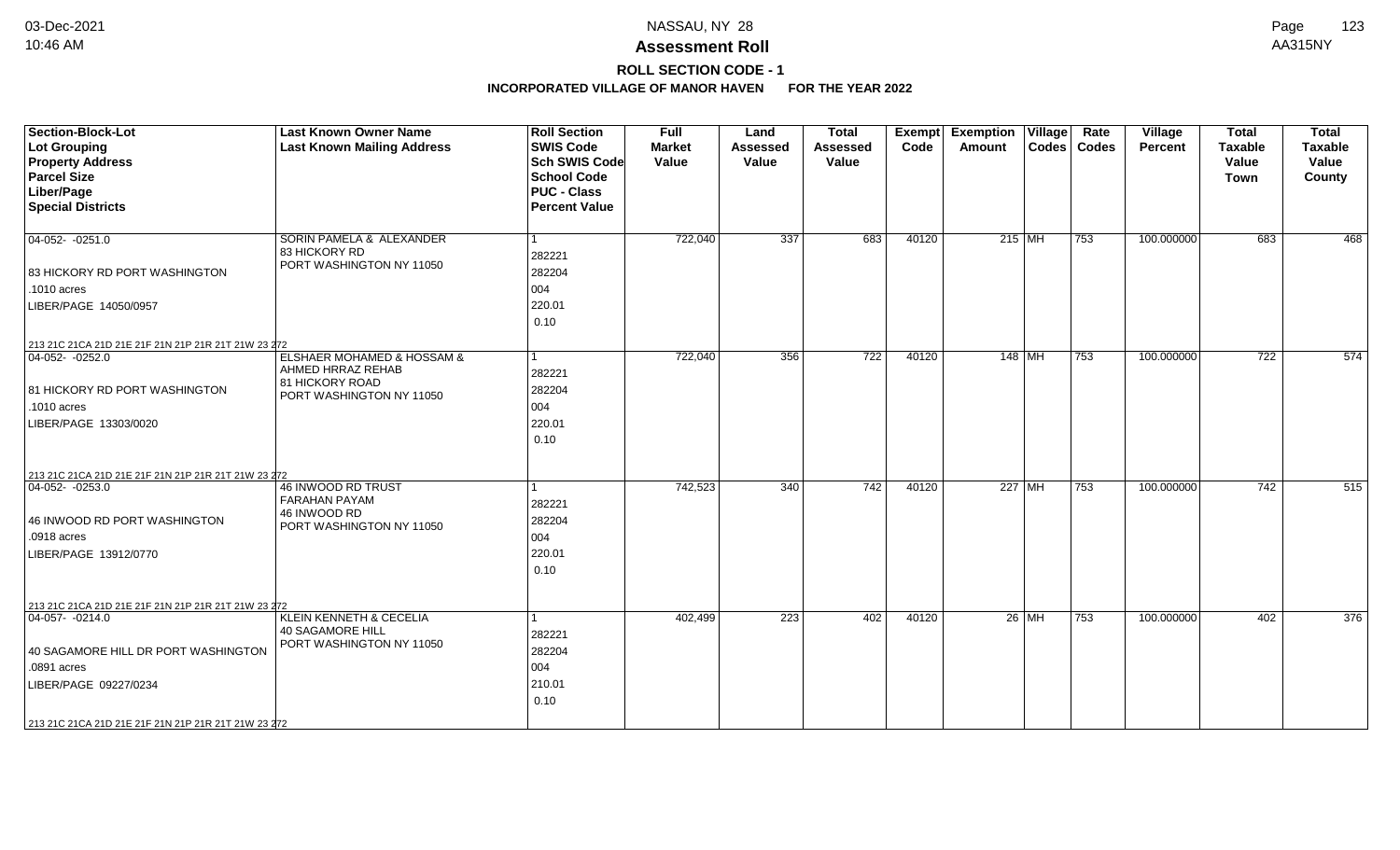# **ROLL SECTION CODE - 1**

| <b>Section-Block-Lot</b><br>Lot Grouping            | <b>Last Known Owner Name</b><br><b>Last Known Mailing Address</b> | <b>Roll Section</b><br><b>SWIS Code</b> | Full<br><b>Market</b> | Land<br><b>Assessed</b> | <b>Total</b><br><b>Assessed</b> | Exempt<br>Code | <b>Exemption Village</b><br><b>Amount</b> |          | Rate<br>Codes   Codes | Village<br><b>Percent</b> | <b>Total</b><br><b>Taxable</b> | <b>Total</b><br><b>Taxable</b> |
|-----------------------------------------------------|-------------------------------------------------------------------|-----------------------------------------|-----------------------|-------------------------|---------------------------------|----------------|-------------------------------------------|----------|-----------------------|---------------------------|--------------------------------|--------------------------------|
| <b>Property Address</b>                             |                                                                   | <b>Sch SWIS Code</b>                    | Value                 | Value                   | Value                           |                |                                           |          |                       |                           | Value                          | Value                          |
| <b>Parcel Size</b>                                  |                                                                   | <b>School Code</b>                      |                       |                         |                                 |                |                                           |          |                       |                           | <b>Town</b>                    | County                         |
| Liber/Page                                          |                                                                   | <b>PUC - Class</b>                      |                       |                         |                                 |                |                                           |          |                       |                           |                                |                                |
| <b>Special Districts</b>                            |                                                                   | <b>Percent Value</b>                    |                       |                         |                                 |                |                                           |          |                       |                           |                                |                                |
| $\boxed{04-057 - 0215.0}$                           | <b>KLEIN KENNETH &amp; CECELIA</b>                                |                                         | 273,453               | 84                      | 84                              | 40120          |                                           | 30 MH    | 753                   | 100.000000                | 84                             | 54                             |
|                                                     | <b>40 SAGAMORE HILL</b><br>PORT WASHINGTON NY 11050               | 282221                                  |                       |                         |                                 |                |                                           |          |                       |                           |                                |                                |
| <b>SAGAMORE HILL DR PORT WASHINGTON</b>             |                                                                   | 282204                                  |                       |                         |                                 |                |                                           |          |                       |                           |                                |                                |
| .1074 acres                                         |                                                                   | 004                                     |                       |                         |                                 |                |                                           |          |                       |                           |                                |                                |
| LIBER/PAGE 09227/0234                               |                                                                   | 312.11                                  |                       |                         |                                 |                |                                           |          |                       |                           |                                |                                |
|                                                     |                                                                   | 0.10                                    |                       |                         |                                 |                |                                           |          |                       |                           |                                |                                |
| 213 21C 21CA 21D 21E 21F 21N 21P 21R 21T 21W 23 272 |                                                                   |                                         |                       |                         |                                 |                |                                           |          |                       |                           |                                |                                |
| $04-058 - 0037.0$                                   | <b>FATICONE LUCY BARBARA TRUST</b>                                |                                         | 617,574               | $\overline{348}$        | 582                             | 40120          |                                           | $208$ MH | 753                   | 100.000000                | $\overline{208}$               | $\Omega$                       |
|                                                     | <b>HERRICK WENDY ANN</b>                                          | 282221                                  |                       |                         |                                 | 41101          | 374                                       |          |                       |                           |                                |                                |
| 2 NESAQUAKE AVE PORT WASHINGTON                     | 2 NESAQUAKE AVE<br>PORT WASHINGTON NY 11050                       | 282204                                  |                       |                         |                                 |                |                                           |          |                       |                           |                                |                                |
| .1079 acres                                         |                                                                   | 004                                     |                       |                         |                                 |                |                                           |          |                       |                           |                                |                                |
| LIBER/PAGE 13032/0730                               |                                                                   | 210.01                                  |                       |                         |                                 |                |                                           |          |                       |                           |                                |                                |
|                                                     |                                                                   | 0.10                                    |                       |                         |                                 |                |                                           |          |                       |                           |                                |                                |
| 213 21C 21CA 21D 21E 21F 21N 21P 21R 21T 21W 23 272 |                                                                   |                                         |                       |                         |                                 |                |                                           |          |                       |                           |                                |                                |
| $ 04-058-0038.0$                                    | <b>BARRERA MANUEL &amp; MARIA</b>                                 |                                         | 687,218               | 348                     | 671                             | 40120          |                                           | $141$ MH | 753                   | 100.000000                | 671                            | 530                            |
|                                                     | 4 NESAQUAKE AVENUE<br>PORT WASHINGTON NY 11050                    | 282221                                  |                       |                         |                                 |                |                                           |          |                       |                           |                                |                                |
| 4 NESAQUAKE AVE PORT WASHINGTON                     |                                                                   | 282204                                  |                       |                         |                                 |                |                                           |          |                       |                           |                                |                                |
| .1010 acres                                         |                                                                   | 004                                     |                       |                         |                                 |                |                                           |          |                       |                           |                                |                                |
| LIBER/PAGE 11528/0442                               |                                                                   | 220.01                                  |                       |                         |                                 |                |                                           |          |                       |                           |                                |                                |
|                                                     |                                                                   | 0.10                                    |                       |                         |                                 |                |                                           |          |                       |                           |                                |                                |
| 213 21C 21CA 21D 21E 21F 21N 21P 21R 21T 21W 23 272 |                                                                   |                                         |                       |                         |                                 |                |                                           |          |                       |                           |                                |                                |
| $\boxed{04-058 - 0039.0}$                           | <b>GUARINO RICHARD &amp; SCAPPATURA</b>                           |                                         | 732,281               | 365                     | 733                             | 40120          |                                           | 160 MH   | 753                   | 100.000000                | 733                            | 573                            |
|                                                     | <b>JENNIFER</b><br>4 HOOVER LN                                    | 282221                                  |                       |                         |                                 |                |                                           |          |                       |                           |                                |                                |
| 6 NESAQUAKE AVE PORT WASHINGTON                     | <b>BETHPAGE NY 11714</b>                                          | 282204                                  |                       |                         |                                 |                |                                           |          |                       |                           |                                |                                |
| .1056 acres                                         |                                                                   | 004                                     |                       |                         |                                 |                |                                           |          |                       |                           |                                |                                |
| LIBER/PAGE 11969/0507                               |                                                                   | 210.01                                  |                       |                         |                                 |                |                                           |          |                       |                           |                                |                                |
|                                                     |                                                                   | 0.10                                    |                       |                         |                                 |                |                                           |          |                       |                           |                                |                                |
|                                                     |                                                                   |                                         |                       |                         |                                 |                |                                           |          |                       |                           |                                |                                |
| 213 21C 21CA 21D 21E 21F 21N 21P 21R 21T 21W 23 272 |                                                                   |                                         |                       |                         |                                 |                |                                           |          |                       |                           |                                |                                |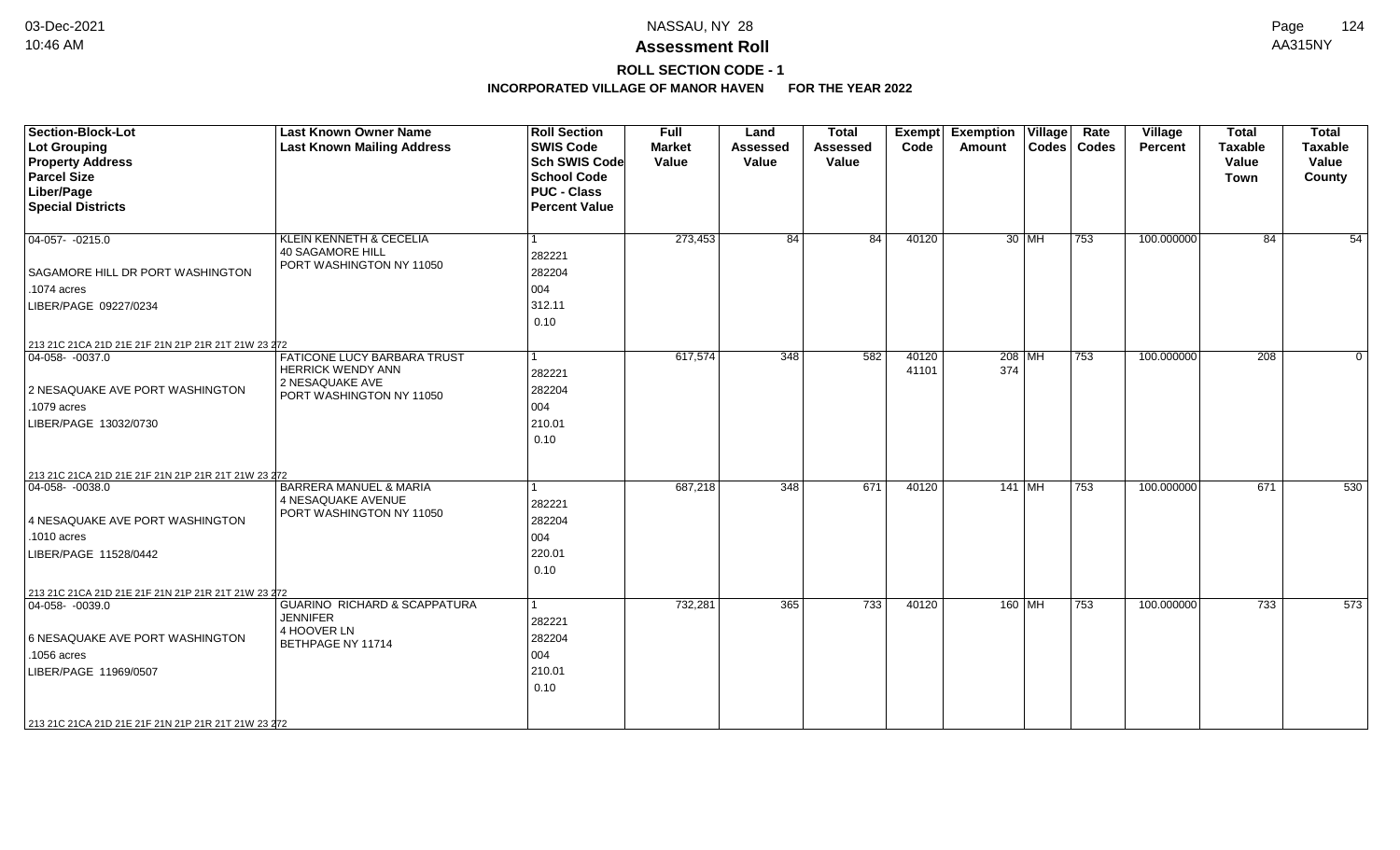## **ROLL SECTION CODE - 1**

| <b>Section-Block-Lot</b><br><b>Lot Grouping</b><br><b>Property Address</b><br><b>Parcel Size</b><br>Liber/Page<br><b>Special Districts</b>                                                                 | <b>Last Known Owner Name</b><br><b>Last Known Mailing Address</b>                                  | <b>Roll Section</b><br><b>SWIS Code</b><br><b>Sch SWIS Code</b><br><b>School Code</b><br><b>PUC - Class</b><br><b>Percent Value</b> | <b>Full</b><br><b>Market</b><br>Value | Land<br><b>Assessed</b><br>Value | <b>Total</b><br><b>Assessed</b><br>Value | Exempt<br>Code | <b>Exemption Village</b><br>Amount |        | Rate<br>Codes   Codes | Village<br>Percent | <b>Total</b><br><b>Taxable</b><br>Value<br><b>Town</b> | <b>Total</b><br><b>Taxable</b><br>Value<br>County |
|------------------------------------------------------------------------------------------------------------------------------------------------------------------------------------------------------------|----------------------------------------------------------------------------------------------------|-------------------------------------------------------------------------------------------------------------------------------------|---------------------------------------|----------------------------------|------------------------------------------|----------------|------------------------------------|--------|-----------------------|--------------------|--------------------------------------------------------|---------------------------------------------------|
| $ 04-058-0040.0$<br>8 NESAQUAKE AVE PORT WASHINGTON<br>.1056 acres<br>LIBER/PAGE 12426/0393                                                                                                                | POULLADA PHILIP M<br>8 NESAQUAKE AVE<br>PORT WASHINGTON NY 11050                                   | 1<br>282221<br>282204<br>004<br>210.01<br>0.10                                                                                      | 606,308                               | 365                              | 607                                      | 41680<br>40120 | 127                                | 61 MH  | 753                   | 100.000000         | 546                                                    | 419                                               |
| 213 21C 21CA 21D 21E 21F 21N 21P 21R 21T 21W 23 272<br>$ 04-058-0041.0$<br>12 MANHASSET AVE PORT WASHINGTON<br>.1676 acres<br>LIBER/PAGE 11138/0637<br>213 21C 21CA 21D 21E 21F 21N 21P 21R 21T 21W 23 272 | CAMPBELL JOSEPH & JEANNE<br>12 MANHASSET AVENUE<br>PORT WASHINGTON NY 11050                        | 1<br>282221<br>282204<br>004<br>210.01<br>0.10                                                                                      | 690,290                               | 433                              | 650                                      | 40120          |                                    | 257 MH | 753                   | 100.000000         | 650                                                    | 393                                               |
| $ 04-058-0042.0$<br>10 NESAQUAKE AVE PORT WASHINGTON<br>.1056 acres<br>LIBER/PAGE 13728/0995<br>213 21C 21CA 21D 21E 21F 21N 21P 21R 21T 21W 23 272                                                        | <b>WEINBERGER TRUST</b><br><b>DIESING TERRI</b><br>10 NESAQUAKE AVENUE<br>PORT WASHINGTON NY 11050 | 1<br>282221<br>282204<br>004<br>210.01<br>0.10                                                                                      | 554,075                               | 365                              | 554                                      | 40120<br>41101 | $125$ MH<br>131                    |        | 753                   | 100.000000         | 423                                                    | 298                                               |
| $ 04-058-0043.0$<br>8 MANHASSET AVE PORT WASHINGTON<br>.1928 acres<br>LIBER/PAGE 13686/0848<br>213 21C 21CA 21D 21E 21F 21N 21P 21R 21T 21W 23 272                                                         | SILVA MICHAEL J & GEORGINA<br>8 MANHASSET AVE<br>PORT WASHINGTON NY 11050                          | 1<br>282221<br>282204<br>004<br>210.01<br>0.10                                                                                      | 721,900                               | 352                              | 722                                      | 40120          |                                    | 263 MH | 753                   | 100.000000         | $\overline{722}$                                       | 459                                               |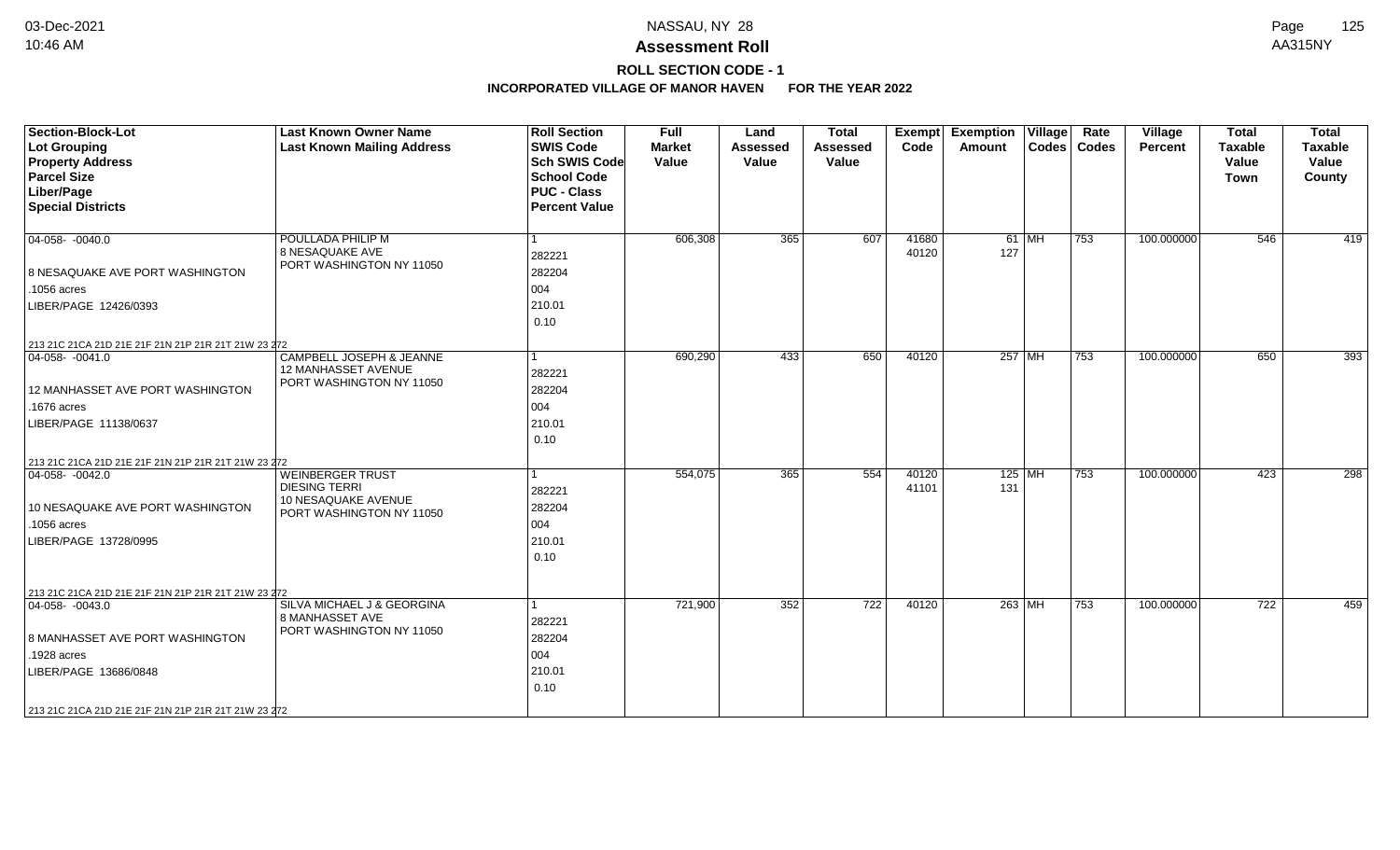## **ROLL SECTION CODE - 1**

| <b>Section-Block-Lot</b><br><b>Lot Grouping</b>     | <b>Last Known Owner Name</b><br><b>Last Known Mailing Address</b>                | <b>Roll Section</b><br><b>SWIS Code</b>    | <b>Full</b><br><b>Market</b> | Land<br><b>Assessed</b> | <b>Total</b><br><b>Assessed</b> | Exempt<br>Code | Exemption   Village  <br>Amount |          | Rate<br>Codes   Codes | Village<br><b>Percent</b> | <b>Total</b><br><b>Taxable</b> | <b>Total</b><br><b>Taxable</b> |
|-----------------------------------------------------|----------------------------------------------------------------------------------|--------------------------------------------|------------------------------|-------------------------|---------------------------------|----------------|---------------------------------|----------|-----------------------|---------------------------|--------------------------------|--------------------------------|
| <b>Property Address</b><br><b>Parcel Size</b>       |                                                                                  | <b>Sch SWIS Code</b><br><b>School Code</b> | Value                        | Value                   | Value                           |                |                                 |          |                       |                           | Value<br><b>Town</b>           | Value<br>County                |
| Liber/Page                                          |                                                                                  | <b>PUC - Class</b>                         |                              |                         |                                 |                |                                 |          |                       |                           |                                |                                |
| <b>Special Districts</b>                            |                                                                                  | <b>Percent Value</b>                       |                              |                         |                                 |                |                                 |          |                       |                           |                                |                                |
| $\boxed{04-058 - 0044.0}$                           | DEANGELIS TERESA TRACY & FRIEDMAN<br><b>BILLY</b>                                | 1<br>282221                                | 688,242                      | 356                     | 633                             | 40120          |                                 | $178$ MH | 753                   | 100.000000                | 633                            | 455                            |
| 11 CORCHAUG AVE PORT WASHINGTON                     | 11 COURCHAUG AVE<br>PORT WASHINGTON NY 11050                                     | 282204                                     |                              |                         |                                 |                |                                 |          |                       |                           |                                |                                |
| $.1194$ acres                                       |                                                                                  | 004                                        |                              |                         |                                 |                |                                 |          |                       |                           |                                |                                |
| LIBER/PAGE 12734/0471                               |                                                                                  | 210.01<br>0.10                             |                              |                         |                                 |                |                                 |          |                       |                           |                                |                                |
| 213 21C 21CA 21D 21E 21F 21N 21P 21R 21T 21W 23 272 |                                                                                  |                                            |                              |                         |                                 |                |                                 |          |                       |                           |                                |                                |
| $04-058 - 0045.0$                                   | <b>LAURINO STEVEN</b><br>9 CORCHAUG AVE                                          | 1<br>282221                                | 609,381                      | 366                     | 576                             | 40120          |                                 | $174$ MH | 753                   | 100.000000                | 576                            | 402                            |
| 9 CORCHAUG AVE PORT WASHINGTON                      | PORT WASHINGTON NY 11050                                                         | 282204                                     |                              |                         |                                 |                |                                 |          |                       |                           |                                |                                |
| .1194 acres                                         |                                                                                  | 004                                        |                              |                         |                                 |                |                                 |          |                       |                           |                                |                                |
| LIBER/PAGE 12351/0870                               |                                                                                  | 210.01<br>0.10                             |                              |                         |                                 |                |                                 |          |                       |                           |                                |                                |
| 213 21C 21CA 21D 21E 21F 21N 21P 21R 21T 21W 23 272 |                                                                                  |                                            |                              |                         |                                 |                |                                 |          |                       |                           |                                |                                |
| $ 04-058-0046.0$                                    | <b>HWANG SEO YEON</b>                                                            | 1                                          | 611,429                      | 380                     | 611                             | 40120          |                                 | 146   MH | 753                   | 100.000000                | 611                            | 465                            |
| 1 CHORCHAUG AVE PORT WASHINGTON                     | 1 CORCHAUG AVE<br>PORT WASHINGTON NY 11050                                       | 282221<br>282204                           |                              |                         |                                 |                |                                 |          |                       |                           |                                |                                |
| .1148 acres                                         |                                                                                  | 004                                        |                              |                         |                                 |                |                                 |          |                       |                           |                                |                                |
| LIBER/PAGE 12791/0320                               |                                                                                  | 210.01                                     |                              |                         |                                 |                |                                 |          |                       |                           |                                |                                |
|                                                     |                                                                                  | 0.10                                       |                              |                         |                                 |                |                                 |          |                       |                           |                                |                                |
| 213 21C 21CA 21D 21E 21F 21N 21P 21R 21T 21W 23 272 |                                                                                  |                                            |                              |                         |                                 |                |                                 |          |                       |                           |                                |                                |
| $ 04-058-0047.0$                                    | <b>GU FANGFANG &amp; CHEN FENG</b><br>3 CORCHAUG AVE<br>PORT WASHINGTON NY 11050 | 1<br>282221                                | 608,357                      | 387                     | 608                             | 40120          |                                 | 138   MH | 753                   | 100.000000                | 608                            | 470                            |
| 3 CORCHAUG AVE PORT WASHINGTON                      |                                                                                  | 282204                                     |                              |                         |                                 |                |                                 |          |                       |                           |                                |                                |
| .1194 acres                                         |                                                                                  | 004                                        |                              |                         |                                 |                |                                 |          |                       |                           |                                |                                |
| LIBER/PAGE 13906/0155                               |                                                                                  | 210.01<br>0.10                             |                              |                         |                                 |                |                                 |          |                       |                           |                                |                                |
| 213 21C 21CA 21D 21E 21F 21N 21P 21R 21T 21W 23 272 |                                                                                  |                                            |                              |                         |                                 |                |                                 |          |                       |                           |                                |                                |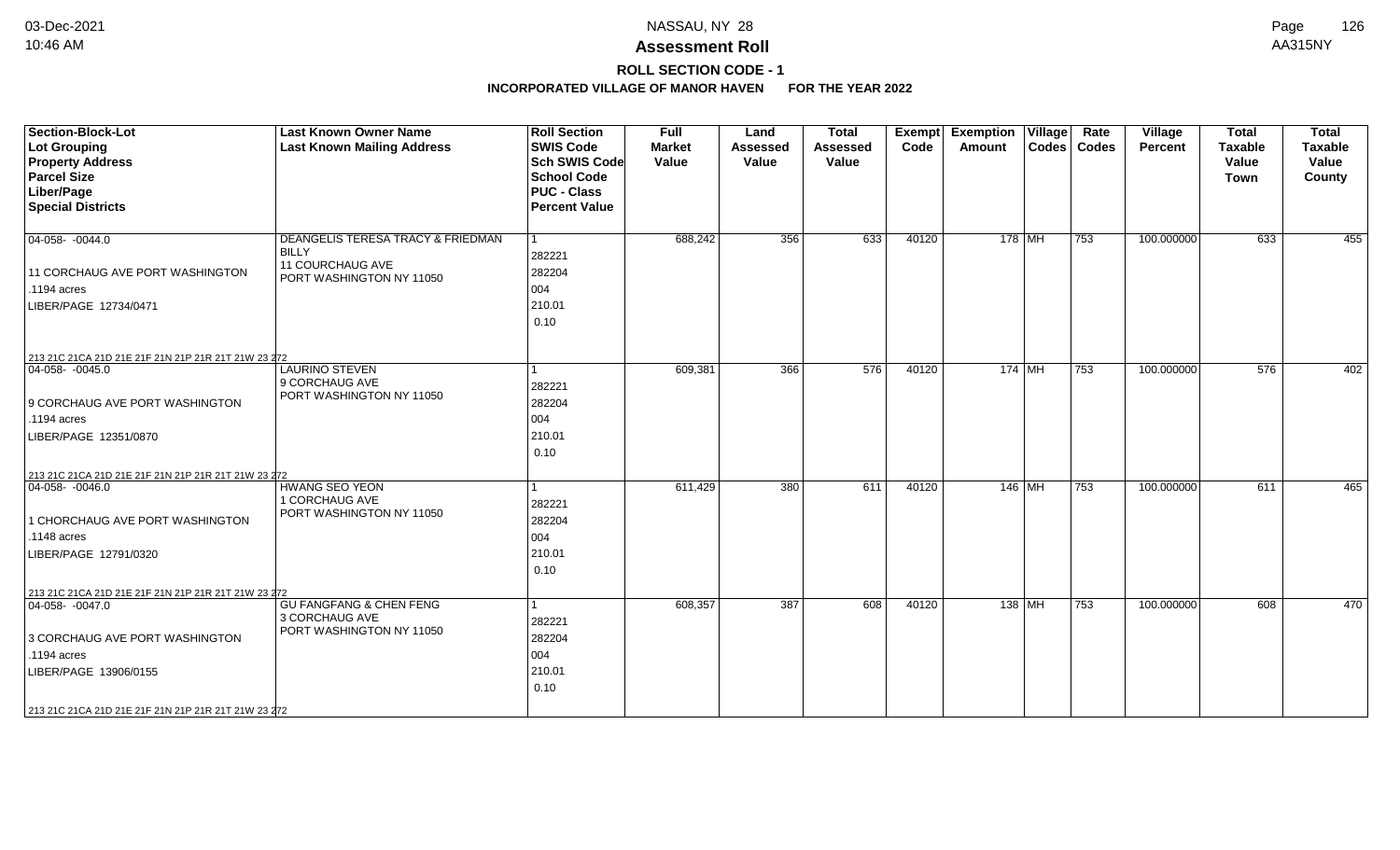# **ROLL SECTION CODE - 1**

| Section-Block-Lot<br><b>Lot Grouping</b><br><b>Property Address</b> | <b>Last Known Owner Name</b><br><b>Last Known Mailing Address</b> | <b>Roll Section</b><br><b>SWIS Code</b><br><b>Sch SWIS Code</b>  | Full<br><b>Market</b><br>Value | Land<br><b>Assessed</b><br>Value | <b>Total</b><br><b>Assessed</b><br>Value | Exempt<br>Code | <b>Exemption</b><br>Amount | $\overline{ \mathsf{Village} }$ | Rate<br>Codes   Codes | Village<br><b>Percent</b> | <b>Total</b><br><b>Taxable</b><br>Value | <b>Total</b><br><b>Taxable</b><br>Value |
|---------------------------------------------------------------------|-------------------------------------------------------------------|------------------------------------------------------------------|--------------------------------|----------------------------------|------------------------------------------|----------------|----------------------------|---------------------------------|-----------------------|---------------------------|-----------------------------------------|-----------------------------------------|
| <b>Parcel Size</b><br>Liber/Page<br><b>Special Districts</b>        |                                                                   | <b>School Code</b><br><b>PUC - Class</b><br><b>Percent Value</b> |                                |                                  |                                          |                |                            |                                 |                       |                           | Town                                    | County                                  |
| $04-058 - 0048.0$                                                   | CUOMO A & R M<br>5 CORCHAUG AVENUE                                | 282221                                                           | 670,831                        | 358                              | 621                                      | 40120          | 247 MH                     |                                 | 753                   | 100.000000                | 621                                     | $\overline{374}$                        |
| 5 CORCHAUG AVE PORT WASHINGTON                                      | PORT WASHINGTON NY 11050                                          | 282204                                                           |                                |                                  |                                          |                |                            |                                 |                       |                           |                                         |                                         |
| .1194 acres                                                         |                                                                   | 004                                                              |                                |                                  |                                          |                |                            |                                 |                       |                           |                                         |                                         |
| LIBER/PAGE 08062/0323                                               |                                                                   | 210.01<br>0.10                                                   |                                |                                  |                                          |                |                            |                                 |                       |                           |                                         |                                         |
| 213 21C 21CA 21D 21E 21F 21N 21P 21R 21T 21W 23 272                 |                                                                   |                                                                  |                                |                                  |                                          |                |                            |                                 |                       |                           |                                         |                                         |
| 04-058-0049.0<br>7 CORCHAUG AVE PORT WASHINGTON                     | KIM JAE & KYUNG<br>7 CORCHAUG AVENUE<br>PORT WASHINGTON NY 11050  | 282221<br>282204                                                 | 378,000                        | 378                              | 378                                      | 40120          | 142 MH                     |                                 | 753                   | 100.000000                | $\overline{378}$                        | 236                                     |
| .1194 acres                                                         |                                                                   | 004                                                              |                                |                                  |                                          |                |                            |                                 |                       |                           |                                         |                                         |
| LIBER/PAGE 11123/0559                                               |                                                                   | 220.01<br>0.10                                                   |                                |                                  |                                          |                |                            |                                 |                       |                           |                                         |                                         |
| 213 21C 21CA 21D 21E 21F 21N 21P 21R 21T 21W 23 272                 |                                                                   |                                                                  |                                |                                  |                                          |                |                            |                                 |                       |                           |                                         |                                         |
| $ 04-059-0004.0$                                                    | <b>BOOK GARY</b><br>21 OLDWOOD                                    |                                                                  | 737,402                        | 477                              | 737                                      | 40120          | 156 MH                     |                                 | 753                   | 100.000000                | 737                                     | 581                                     |
| $4 - 6, 103$                                                        | PORT WASHINGTON NY 11050                                          | 282221                                                           |                                |                                  |                                          |                |                            |                                 |                       |                           |                                         |                                         |
| 21 OLDWOOD RD PORT WASHINGTON                                       |                                                                   | 282204                                                           |                                |                                  |                                          |                |                            |                                 |                       |                           |                                         |                                         |
| .1812 acres                                                         |                                                                   | 004                                                              |                                |                                  |                                          |                |                            |                                 |                       |                           |                                         |                                         |
| LIBER/PAGE 11031/0425                                               |                                                                   | 210.01<br>0.10                                                   |                                |                                  |                                          |                |                            |                                 |                       |                           |                                         |                                         |
| 213 21C 21CA 21D 21E 21F 21N 21P 21R 21T 21W 23 272                 |                                                                   |                                                                  |                                |                                  |                                          |                |                            |                                 |                       |                           |                                         |                                         |
| $\boxed{04-059 - 0007.0}$                                           | HE DENNIS & DEVINE ALISON<br>3 WEST DR                            | 1                                                                | 877,440                        | 345                              | 877                                      | 40120          | 316 MH                     |                                 | 753                   | 100.000000                | 877                                     | 561                                     |
| $ 7-8 $                                                             | PORT WASHINGTON NY 11050                                          | 282221                                                           |                                |                                  |                                          |                |                            |                                 |                       |                           |                                         |                                         |
| 3 WEST DR PORT WASHINGTON                                           |                                                                   | 282204                                                           |                                |                                  |                                          |                |                            |                                 |                       |                           |                                         |                                         |
| .0946 acres                                                         |                                                                   | 004                                                              |                                |                                  |                                          |                |                            |                                 |                       |                           |                                         |                                         |
| LIBER/PAGE 12921/0046                                               |                                                                   | 220.01<br>0.10                                                   |                                |                                  |                                          |                |                            |                                 |                       |                           |                                         |                                         |
| 213 21C 21CA 21D 21E 21F 21N 21P 21R 21T 21W 23 272                 |                                                                   |                                                                  |                                |                                  |                                          |                |                            |                                 |                       |                           |                                         |                                         |
| $ 04-059-0009.0$                                                    | FROCCARO JASON                                                    |                                                                  | 812,166                        | 324                              | 734                                      | 40120          | 230 MH                     |                                 | 753                   | 100.000000                | 734                                     | 504                                     |
| $9 - 10$                                                            | 3 WEST DRIVE<br>PORT WASHINGTON NY 11050                          | 282221                                                           |                                |                                  |                                          |                |                            |                                 |                       |                           |                                         |                                         |
| 5 WEST DR PORT WASHINGTON                                           |                                                                   | 282204                                                           |                                |                                  |                                          |                |                            |                                 |                       |                           |                                         |                                         |
| .1019 acres                                                         |                                                                   | 004                                                              |                                |                                  |                                          |                |                            |                                 |                       |                           |                                         |                                         |
| LIBER/PAGE 10837/0693                                               |                                                                   | 220.01<br>0.10                                                   |                                |                                  |                                          |                |                            |                                 |                       |                           |                                         |                                         |
| 213 21C 21CA 21D 21E 21F 21N 21P 21R 21T 21W 23 272                 |                                                                   |                                                                  |                                |                                  |                                          |                |                            |                                 |                       |                           |                                         |                                         |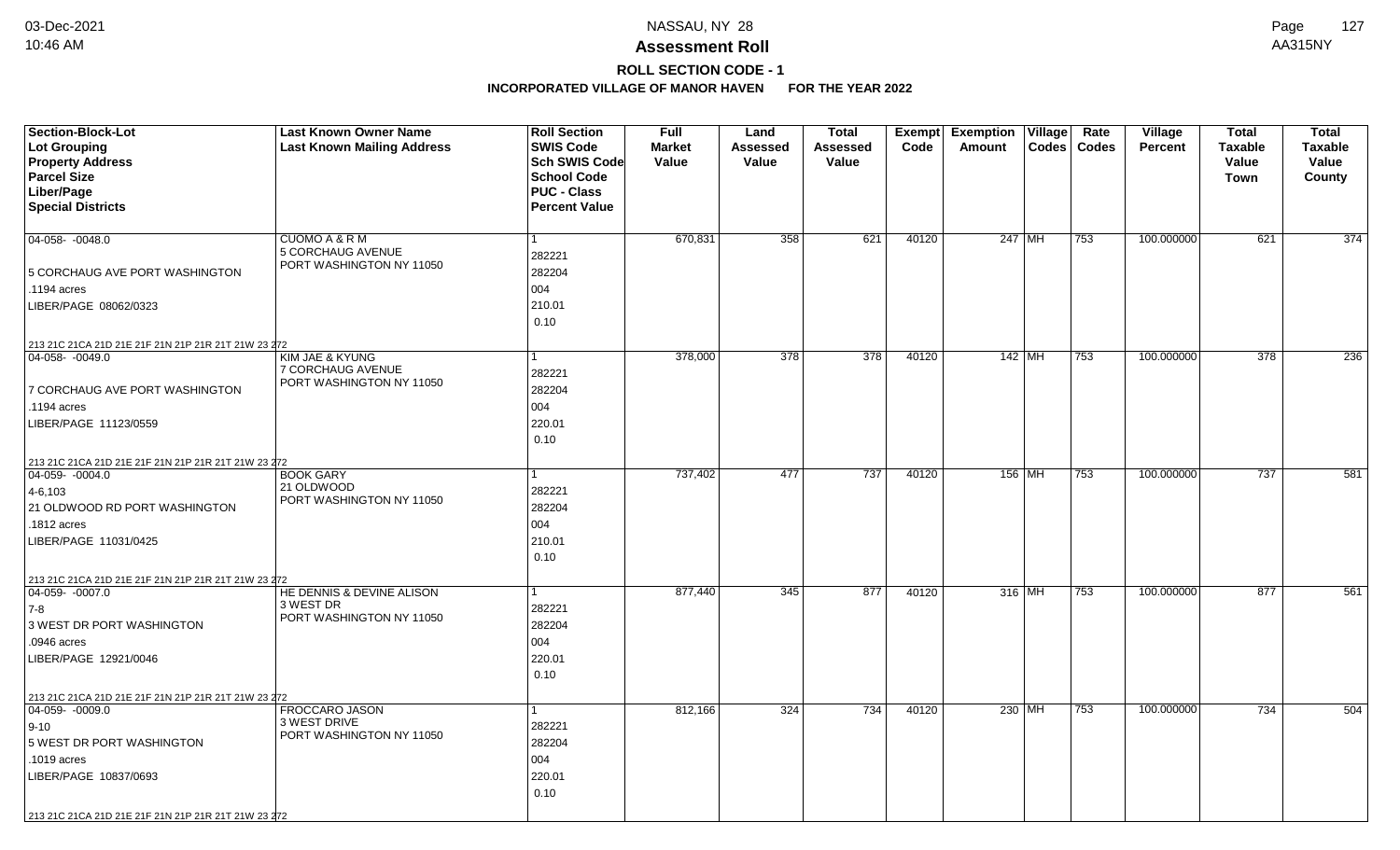## **ROLL SECTION CODE - 1**

| Section-Block-Lot<br><b>Lot Grouping</b><br><b>Property Address</b><br><b>Parcel Size</b> | <b>Last Known Owner Name</b><br><b>Last Known Mailing Address</b> | <b>Roll Section</b><br><b>SWIS Code</b><br><b>Sch SWIS Code</b><br><b>School Code</b> | <b>Full</b><br><b>Market</b><br>Value | Land<br>Assessed<br>Value | <b>Total</b><br><b>Assessed</b><br>Value | Exempt<br>Code | <b>Exemption Village</b><br>Amount | Rate<br>Codes   Codes | Village<br><b>Percent</b> | <b>Total</b><br><b>Taxable</b><br>Value<br><b>Town</b> | <b>Total</b><br><b>Taxable</b><br>Value<br>County |
|-------------------------------------------------------------------------------------------|-------------------------------------------------------------------|---------------------------------------------------------------------------------------|---------------------------------------|---------------------------|------------------------------------------|----------------|------------------------------------|-----------------------|---------------------------|--------------------------------------------------------|---------------------------------------------------|
| Liber/Page<br><b>Special Districts</b>                                                    |                                                                   | <b>PUC - Class</b><br><b>Percent Value</b>                                            |                                       |                           |                                          |                |                                    |                       |                           |                                                        |                                                   |
| $04-059 - 0011.0$                                                                         | Rothmann David                                                    | 1                                                                                     | 501,843                               | 358                       | 501                                      | 40120          | 56   MH                            | 753                   | 100.000000                | 501                                                    | 445                                               |
| $11 - 12$                                                                                 | 7 WEST DR                                                         | 282221                                                                                |                                       |                           |                                          |                |                                    |                       |                           |                                                        |                                                   |
| 7 WEST DR PORT WASHINGTON                                                                 | PORT WASHINGTON NY 11050                                          | 282204                                                                                |                                       |                           |                                          |                |                                    |                       |                           |                                                        |                                                   |
| .1019 acres                                                                               |                                                                   | 004                                                                                   |                                       |                           |                                          |                |                                    |                       |                           |                                                        |                                                   |
| LIBER/PAGE 12983/0682                                                                     |                                                                   | 280.01                                                                                |                                       |                           |                                          |                |                                    |                       |                           |                                                        |                                                   |
|                                                                                           |                                                                   | 0.10                                                                                  |                                       |                           |                                          |                |                                    |                       |                           |                                                        |                                                   |
| 213 21C 21CA 21D 21E 21F 21N 21P 21R 21T 21W 23 272                                       |                                                                   |                                                                                       |                                       |                           |                                          |                |                                    |                       |                           |                                                        |                                                   |
| $ 04-059-0021.0$                                                                          | <b>THOMSON HOLDINGS LLC</b><br>23 WEST DRIVE                      |                                                                                       | 490,577                               | 424                       | 491                                      | 40120          | $182$ MH                           | 753                   | 100.000000                | 491                                                    | 309                                               |
| 21-22<br>23 WEST DR PORT WASHINGTON                                                       | PORT WASHINGTON NY 11050                                          | 282221<br>282204                                                                      |                                       |                           |                                          |                |                                    |                       |                           |                                                        |                                                   |
| .1427 acres                                                                               |                                                                   | 004                                                                                   |                                       |                           |                                          |                |                                    |                       |                           |                                                        |                                                   |
| LIBER/PAGE 11556/0155                                                                     |                                                                   | 280.01                                                                                |                                       |                           |                                          |                |                                    |                       |                           |                                                        |                                                   |
|                                                                                           |                                                                   | 0.10                                                                                  |                                       |                           |                                          |                |                                    |                       |                           |                                                        |                                                   |
| 213 21C 21CA 21D 21E 21F 21N 21P 21R 21T 21W 23 272                                       |                                                                   |                                                                                       |                                       |                           |                                          |                |                                    |                       |                           |                                                        |                                                   |
| 04-059-0101.0                                                                             | <b>LEDDA ELISE</b>                                                |                                                                                       | 566,366                               | 229                       | 508                                      | 40120          | $124$ MH                           | 753                   | 100.000000                | 508                                                    | 384                                               |
|                                                                                           | 17 OLDWOOD RD<br>PORT WASHINGTON NY 11050                         | 282221                                                                                |                                       |                           |                                          |                |                                    |                       |                           |                                                        |                                                   |
| 17 OLDWOOD RD PORT WASHINGTON                                                             |                                                                   | 282204                                                                                |                                       |                           |                                          |                |                                    |                       |                           |                                                        |                                                   |
| .0517 acres                                                                               |                                                                   | 004                                                                                   |                                       |                           |                                          |                |                                    |                       |                           |                                                        |                                                   |
| LIBER/PAGE 11969/0517                                                                     |                                                                   | 210.01<br>0.10                                                                        |                                       |                           |                                          |                |                                    |                       |                           |                                                        |                                                   |
|                                                                                           |                                                                   |                                                                                       |                                       |                           |                                          |                |                                    |                       |                           |                                                        |                                                   |
| 213 21C 21CA 21D 21E 21F 21N 21P 21R 21T 21W 23 272<br>$ 04-059-0113.0$                   | LA GUO LING LINDA                                                 | 1                                                                                     | 584,801                               | 292                       | 585                                      | 40120          | 145 MH                             | 753                   | 100.000000                | 585                                                    | 440                                               |
|                                                                                           | 9 WEST DR                                                         | 282221                                                                                |                                       |                           |                                          |                |                                    |                       |                           |                                                        |                                                   |
| 9 WEST DR PORT WASHINGTON                                                                 | PORT WASHINGTON NY 11050                                          | 282204                                                                                |                                       |                           |                                          |                |                                    |                       |                           |                                                        |                                                   |
| .0764 acres                                                                               |                                                                   | 004                                                                                   |                                       |                           |                                          |                |                                    |                       |                           |                                                        |                                                   |
| LIBER/PAGE 13898/0055                                                                     |                                                                   | 210.01                                                                                |                                       |                           |                                          |                |                                    |                       |                           |                                                        |                                                   |
|                                                                                           |                                                                   | 0.10                                                                                  |                                       |                           |                                          |                |                                    |                       |                           |                                                        |                                                   |
| 213 21C 21CA 21D 21E 21F 21N 21P 21R 21T 21W 23 272                                       |                                                                   |                                                                                       |                                       |                           |                                          |                |                                    |                       |                           |                                                        |                                                   |
| 04-059-0115.0                                                                             | ATTBELL REALTY HOLDINGS CORP<br>30 DENNIS STREET                  | 1                                                                                     | 648,299                               | 358                       | 648                                      | 40120          | 160 MH                             | 753                   | 100.000000                | 648                                                    | 488                                               |
|                                                                                           | MANHASSET NY 11030                                                | 282221                                                                                |                                       |                           |                                          |                |                                    |                       |                           |                                                        |                                                   |
| 33 WEST DR PORT WASHINGTON<br>.1019 acres                                                 |                                                                   | 282204<br>004                                                                         |                                       |                           |                                          |                |                                    |                       |                           |                                                        |                                                   |
| LIBER/PAGE 11330/0502                                                                     |                                                                   | 210.01                                                                                |                                       |                           |                                          |                |                                    |                       |                           |                                                        |                                                   |
|                                                                                           |                                                                   | 0.10                                                                                  |                                       |                           |                                          |                |                                    |                       |                           |                                                        |                                                   |
| 213 21C 21CA 21D 21E 21F 21N 21P 21R 21T 21W 23 272                                       |                                                                   |                                                                                       |                                       |                           |                                          |                |                                    |                       |                           |                                                        |                                                   |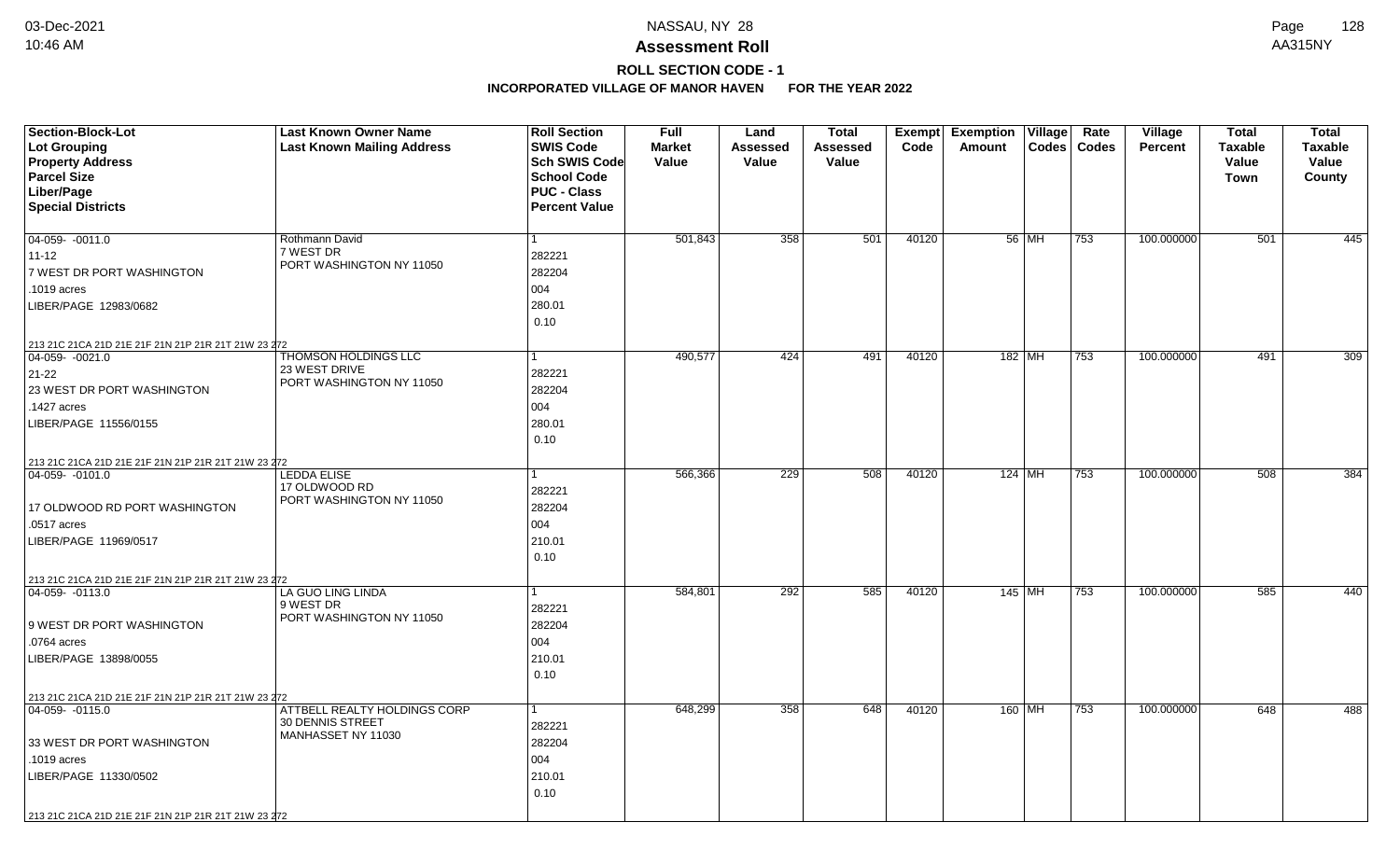# **ROLL SECTION CODE - 1**

| <b>Section-Block-Lot</b>                                                | <b>Last Known Owner Name</b>                  | <b>Roll Section</b>  | <b>Full</b>   | Land            | <b>Total</b> |       | Exempt Exemption Village |                  | Rate  | Village        | <b>Total</b>   | <b>Total</b>   |
|-------------------------------------------------------------------------|-----------------------------------------------|----------------------|---------------|-----------------|--------------|-------|--------------------------|------------------|-------|----------------|----------------|----------------|
| <b>Lot Grouping</b>                                                     | <b>Last Known Mailing Address</b>             | <b>SWIS Code</b>     | <b>Market</b> | <b>Assessed</b> | Assessed     | Code  | Amount                   | $\textsf{Codes}$ | Codes | <b>Percent</b> | <b>Taxable</b> | <b>Taxable</b> |
| <b>Property Address</b>                                                 |                                               | Sch SWIS Code        | Value         | Value           | Value        |       |                          |                  |       |                | Value          | Value          |
| <b>Parcel Size</b>                                                      |                                               | <b>School Code</b>   |               |                 |              |       |                          |                  |       |                | Town           | County         |
| Liber/Page                                                              |                                               | <b>PUC - Class</b>   |               |                 |              |       |                          |                  |       |                |                |                |
| <b>Special Districts</b>                                                |                                               | <b>Percent Value</b> |               |                 |              |       |                          |                  |       |                |                |                |
|                                                                         |                                               |                      |               |                 |              |       |                          |                  |       |                |                |                |
| 04-059- -0117.0                                                         | <b>BRACCHI RALPH &amp; ANTONIA</b><br>27 WEST |                      | 741,499       | 358             | 741          | 40120 | $173$ MH                 |                  | 753   | 100.000000     | 741            | 568            |
|                                                                         | PORT WASHINGTON NY 11050                      | 282221               |               |                 |              |       |                          |                  |       |                |                |                |
| 27 WEST DR PORT WASHINGTON                                              |                                               | 282204               |               |                 |              |       |                          |                  |       |                |                |                |
| .1019 acres                                                             |                                               | 004                  |               |                 |              |       |                          |                  |       |                |                |                |
| LIBER/PAGE 08558/0197                                                   |                                               | 220.01               |               |                 |              |       |                          |                  |       |                |                |                |
|                                                                         |                                               | 0.10                 |               |                 |              |       |                          |                  |       |                |                |                |
| 213 21C 21CA 21D 21E 21F 21N 21P 21R 21T 21W 23 272                     |                                               |                      |               |                 |              |       |                          |                  |       |                |                |                |
| 04-059-0119.0                                                           | H W HOMES INC                                 |                      | 614,501       | 384             | 589          | 40120 | $163$ MH                 |                  | 753   | 100.000000     | 589            | 426            |
|                                                                         | 404 MAIN ST<br>PORT WASHINGTON NY 11050       | 282221               |               |                 |              |       |                          |                  |       |                |                |                |
| 17 W WEST DR PORT WASHINGTON                                            |                                               | 282204               |               |                 |              |       |                          |                  |       |                |                |                |
| .1274 acres                                                             |                                               | 004                  |               |                 |              |       |                          |                  |       |                |                |                |
| LIBER/PAGE 08550/0086                                                   |                                               | 210.01               |               |                 |              |       |                          |                  |       |                |                |                |
|                                                                         |                                               | 0.10                 |               |                 |              |       |                          |                  |       |                |                |                |
| 213 21C 21CA 21D 21E 21F 21N 21P 21R 21T 21W 23 272                     |                                               |                      |               |                 |              |       |                          |                  |       |                |                |                |
| 04-059-0236.0                                                           | <b>B C M OF PORT WASHINGTONINC ETAL</b>       |                      | 453,820       | 3,838           | 3,921        |       |                          | MH               | 753   | 100.000000     | 3,921          | 3,921          |
|                                                                         | 155 EAST BOSTON POST ROAD                     | 282221               |               |                 | 617          |       |                          |                  |       |                |                |                |
| 15 ORCHARD BEACH BLVD PORT WASHINGT                                     | MAMARONECK NY 10543                           | 282204               |               |                 | 4,538        |       |                          |                  |       |                |                |                |
| .3489 acres                                                             |                                               | 004                  |               |                 |              |       |                          |                  |       |                |                |                |
| LIBER/PAGE 11107/0837                                                   |                                               | 570.14               |               |                 |              |       |                          |                  |       |                |                |                |
|                                                                         |                                               | 1.00                 |               |                 |              |       |                          |                  |       |                |                |                |
|                                                                         |                                               |                      |               |                 |              |       |                          |                  |       |                |                |                |
| 213 21C 21CA 21D 21E 21F 21N 21P 21R 21T 21W 23 272<br>$ 04-059-0335.0$ | <b>16 BOWMAN POINT LLC</b>                    |                      | 87,002        | 870             | 824          |       |                          | <b>MH</b>        | 753   | 100.000000     | 824            | 824            |
|                                                                         | 85 HAMLOCK DR                                 | 282221               |               |                 | 46           |       |                          |                  |       |                |                |                |
| 16 BOWMANS POINT RD PORT WASHINGTON                                     | ROSLYN NY 11576                               | 282204               |               |                 |              |       |                          |                  |       |                |                |                |
| .0739 acres                                                             |                                               | 004                  |               |                 | 870          |       |                          |                  |       |                |                |                |
| LIBER/PAGE 13477/0001                                                   |                                               | 330.14               |               |                 |              |       |                          |                  |       |                |                |                |
|                                                                         |                                               | 1.00                 |               |                 |              |       |                          |                  |       |                |                |                |
|                                                                         |                                               |                      |               |                 |              |       |                          |                  |       |                |                |                |
| 213 21C 21CA 21D 21E 21F 21N 21P 21R 21T 21W 23 272<br>$ 04-059-0435.0$ | W W MARINE INC                                |                      | 1,033,364     | 5,560           | 6,599        |       |                          | <b>MH</b>        | 753   | 100.000000     | 6,599          | 6,599          |
|                                                                         | <b>8 PENROSE PATH</b>                         | 282221               |               |                 | 3,734        |       |                          |                  |       |                |                |                |
| 1 ORCHARD BEACH BLVD MANORHAVEN                                         | EAST NORTHPORT NY 11731                       | 282204               |               |                 |              |       |                          |                  |       |                |                |                |
| .4725 acres                                                             |                                               | 004                  |               |                 | 10,333       |       |                          |                  |       |                |                |                |
| LIBER/PAGE 08411/0841                                                   |                                               | 570.34               |               |                 |              |       |                          |                  |       |                |                |                |
|                                                                         |                                               | 1.00                 |               |                 |              |       |                          |                  |       |                |                |                |
|                                                                         |                                               |                      |               |                 |              |       |                          |                  |       |                |                |                |
| 213 21C 21CA 21D 21E 21F 21N 21P 21R 21T 21W 23 272                     |                                               |                      |               |                 |              |       |                          |                  |       |                |                |                |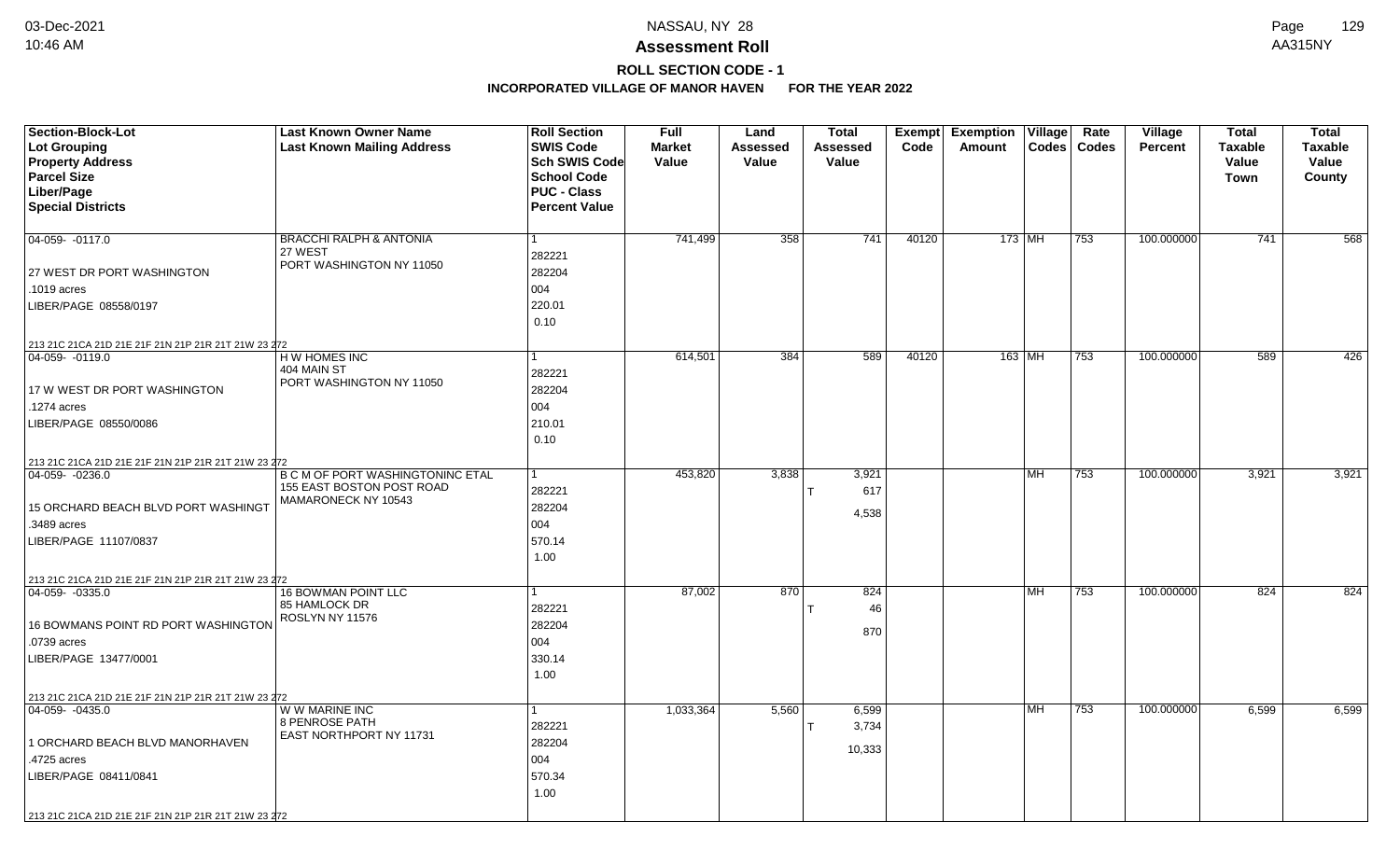# **ROLL SECTION CODE - 1**

| <b>Section-Block-Lot</b>                                                         | <b>Last Known Owner Name</b>                      | <b>Roll Section</b>  | <b>Full</b>   | Land     | <b>Total</b>    |      | Exempt Exemption | Village   | Rate          | Village        | <b>Total</b>   | <b>Total</b>   |
|----------------------------------------------------------------------------------|---------------------------------------------------|----------------------|---------------|----------|-----------------|------|------------------|-----------|---------------|----------------|----------------|----------------|
| Lot Grouping                                                                     | <b>Last Known Mailing Address</b>                 | <b>SWIS Code</b>     | <b>Market</b> | Assessed | <b>Assessed</b> | Code | Amount           |           | Codes   Codes | <b>Percent</b> | <b>Taxable</b> | <b>Taxable</b> |
| <b>Property Address</b>                                                          |                                                   | Sch SWIS Code        | Value         | Value    | Value           |      |                  |           |               |                | Value          | Value          |
| <b>Parcel Size</b>                                                               |                                                   | <b>School Code</b>   |               |          |                 |      |                  |           |               |                | <b>Town</b>    | County         |
| Liber/Page                                                                       |                                                   | <b>PUC - Class</b>   |               |          |                 |      |                  |           |               |                |                |                |
| <b>Special Districts</b>                                                         |                                                   | <b>Percent Value</b> |               |          |                 |      |                  |           |               |                |                |                |
|                                                                                  |                                                   |                      |               |          |                 |      |                  |           |               |                |                |                |
| $04-059 - 0533.0$                                                                | NORTH SHORE YACHT CLUB                            |                      | 494,372       | 2,040    | 3,608           |      |                  | <b>MH</b> | 753           | 100.000000     | 3,608          | 3,608          |
|                                                                                  | 73 ORCHARD BEACH BLVD<br>PORT WASHINGTON NY 11050 | 282221               |               |          | 1,336           |      |                  |           |               |                |                |                |
| 73 ORCHARD BEACH BLVD PORT WASHINGT                                              |                                                   | 282204               |               |          | 4,944           |      |                  |           |               |                |                |                |
| .1733 acres                                                                      |                                                   | 004                  |               |          |                 |      |                  |           |               |                |                |                |
| LIBER/PAGE 10044/0846                                                            |                                                   | 570.24               |               |          |                 |      |                  |           |               |                |                |                |
|                                                                                  |                                                   | 1.00                 |               |          |                 |      |                  |           |               |                |                |                |
| 213 21C 21CA 21D 21E 21F 21N 21P 21R 21T 21W 23 272                              |                                                   |                      |               |          |                 |      |                  |           |               |                |                |                |
| 04-059-0636.0                                                                    | POND RIDGE HOMES LLC                              |                      | 650,710       | 2,290    | 6,507           |      |                  | MH        | 753           | 100.000000     | 6,507          | 6,507          |
|                                                                                  | 14 HILLDALE LN                                    | 282221               |               |          |                 |      |                  |           |               |                |                |                |
| 59 ORCHARD BEACH BLVD PORT WASHINGT                                              | PORT WASHINGTON NY 11050                          | 282204               |               |          |                 |      |                  |           |               |                |                |                |
| .1733 acres                                                                      |                                                   | 004                  |               |          |                 |      |                  |           |               |                |                |                |
| LIBER/PAGE 13163/0380                                                            |                                                   | 411.22               |               |          |                 |      |                  |           |               |                |                |                |
|                                                                                  |                                                   | 1.00                 |               |          |                 |      |                  |           |               |                |                |                |
| 213 21C 21CA 21D 21E 21F 21N 21P 21R 21T 21W 23 272                              |                                                   |                      |               |          |                 |      |                  |           |               |                |                |                |
| 04-059-0637.0                                                                    | WATERGATE APARTMENTS CORPORATION                  |                      | 976,060       | 2,244    | 7,714           |      |                  | MH        | 753           | 100.000000     | 7,714          | 7,714          |
|                                                                                  | <b>113 MAIN STREET</b>                            | 282221               |               |          | 2,047           |      |                  |           |               |                |                |                |
| 67 ORCHARD AVE BLVD PORT WASHINGTON                                              | PORT WASHINGTON NY 11050                          | 282204               |               |          |                 |      |                  |           |               |                |                |                |
| .1699 acres                                                                      |                                                   | 004                  |               |          | 9,761           |      |                  |           |               |                |                |                |
| LIBER/PAGE 10387/0671                                                            |                                                   | 411.22               |               |          |                 |      |                  |           |               |                |                |                |
|                                                                                  |                                                   | 1.00                 |               |          |                 |      |                  |           |               |                |                |                |
|                                                                                  |                                                   |                      |               |          |                 |      |                  |           |               |                |                |                |
| 213 21C 21CA 21D 21E 21F 21N 21P 21R 21T 21W 23 272<br>$ 04-059-0640.0$          | <b>B C M OF PORT WASHINGTONINC ETAL</b>           |                      | 1,700,113     | 13,073   | 13,676          |      |                  | MH        | 753           | 100.000000     | 13,676         | 13,676         |
| 640                                                                              | 155 EAST BOSTON POST ROAD                         | 282221               |               |          | 3,325           |      |                  |           |               |                |                |                |
| <b>15 ORCHARD BCH PORT WASHINGTON</b>                                            | MAMARONECK NY 10543                               | 282204               |               |          |                 |      |                  |           |               |                |                |                |
| 1.1108 acres                                                                     |                                                   | 004                  |               |          | 17,001          |      |                  |           |               |                |                |                |
| LIBER/PAGE 11107/0837                                                            |                                                   | 570.14               |               |          |                 |      |                  |           |               |                |                |                |
|                                                                                  |                                                   | 1.00                 |               |          |                 |      |                  |           |               |                |                |                |
|                                                                                  |                                                   |                      |               |          |                 |      |                  |           |               |                |                |                |
| 213 21C 21CA 21D 21E 21F 21N 21P 21R 21T 21W 23 272<br>$\boxed{04-059 - 0642.0}$ | B C M OF PORT WASHINGTONINC ETAL                  |                      | 1,815,437     | 2,399    | 14,240          |      |                  | <b>MH</b> | 753           | 100.000000     | 14,240         | 14,240         |
| 642                                                                              | 155 EAST BOSTON POST ROAD                         | 282221               |               |          | 3,915           |      |                  |           |               |                |                |                |
| 15 ORCHARD BCH PORT WASHINGTON                                                   | MAMARONECK NY 10543                               | 282204               |               |          |                 |      |                  |           |               |                |                |                |
| .2038 acres                                                                      |                                                   | 004                  |               |          | 18,155          |      |                  |           |               |                |                |                |
|                                                                                  |                                                   |                      |               |          |                 |      |                  |           |               |                |                |                |
| LIBER/PAGE 11107/0837                                                            |                                                   | 570.14               |               |          |                 |      |                  |           |               |                |                |                |
|                                                                                  |                                                   | 1.00                 |               |          |                 |      |                  |           |               |                |                |                |
| 213 21C 21CA 21D 21E 21F 21N 21P 21R 21T 21W 23 272                              |                                                   |                      |               |          |                 |      |                  |           |               |                |                |                |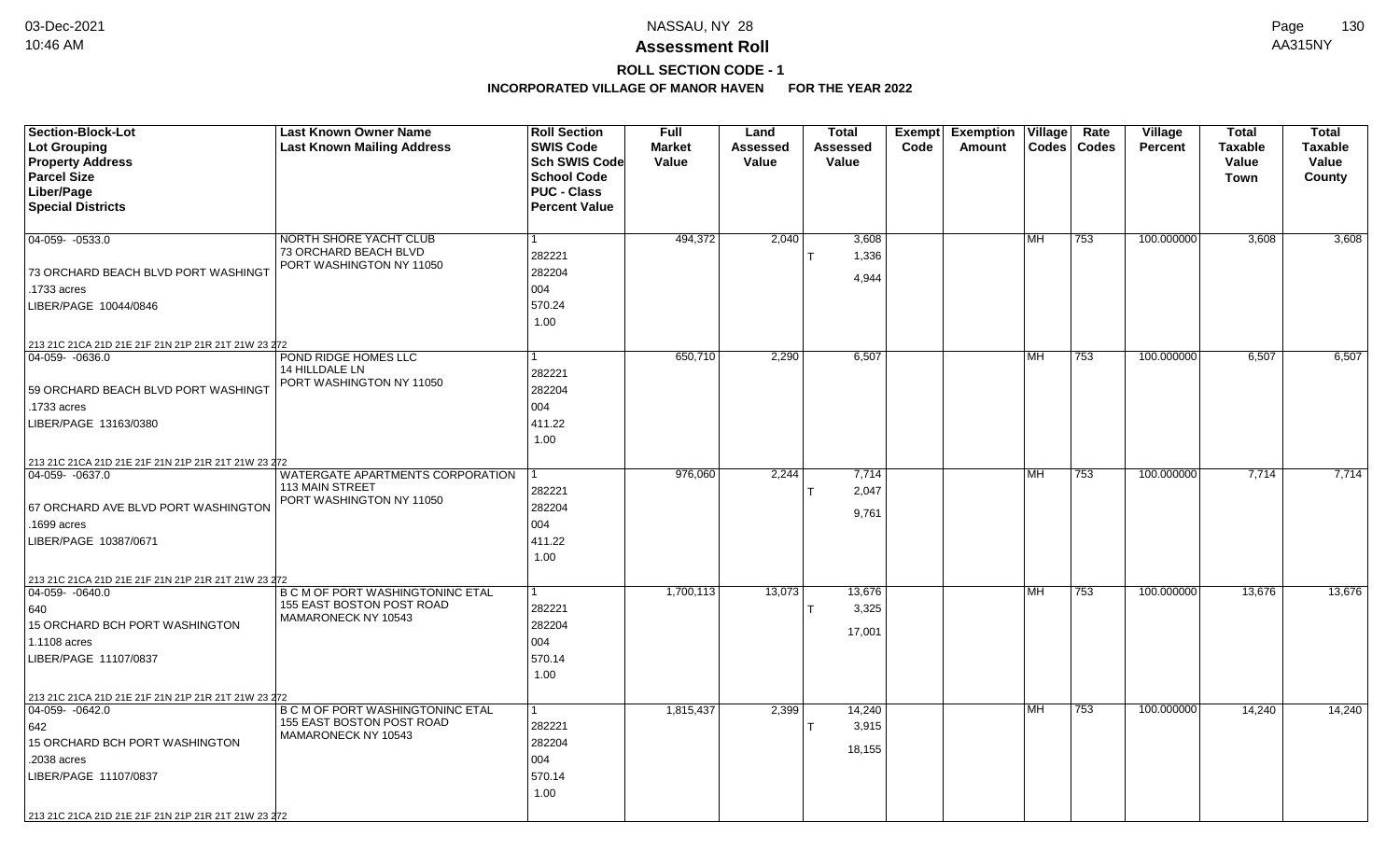# **ROLL SECTION CODE - 1**

| <b>Section-Block-Lot</b>                            | <b>Last Known Owner Name</b>         | <b>Roll Section</b>  | Full          | Land            | <b>Total</b>    | <b>Exempt</b> | <b>Exemption Village</b> |          | Rate          | Village    | <b>Total</b>   | <b>Total</b>   |
|-----------------------------------------------------|--------------------------------------|----------------------|---------------|-----------------|-----------------|---------------|--------------------------|----------|---------------|------------|----------------|----------------|
| Lot Grouping                                        | <b>Last Known Mailing Address</b>    | <b>SWIS Code</b>     | <b>Market</b> | <b>Assessed</b> | <b>Assessed</b> | Code          | Amount                   |          | Codes   Codes | Percent    | <b>Taxable</b> | <b>Taxable</b> |
| <b>Property Address</b>                             |                                      | Sch SWIS Code        | Value         | Value           | Value           |               |                          |          |               |            | Value          | Value          |
| <b>Parcel Size</b>                                  |                                      | <b>School Code</b>   |               |                 |                 |               |                          |          |               |            | <b>Town</b>    | County         |
| Liber/Page                                          |                                      | <b>PUC - Class</b>   |               |                 |                 |               |                          |          |               |            |                |                |
| <b>Special Districts</b>                            |                                      | <b>Percent Value</b> |               |                 |                 |               |                          |          |               |            |                |                |
| $\boxed{04-059 - 0643.0}$                           | Hartmann Simone Sylvia Crisan        |                      | 882,835       | 368             | 846             | 40120         |                          | 247 MH   | 753           | 100.000000 | 846            | 599            |
| 643                                                 | 350 FIFTH AVE STE 5416               | 282221               |               |                 |                 |               |                          |          |               |            |                |                |
| 13 THE CROWS NEST PORT WASHINGTON                   | NEW YORK NY 10118                    | 282204               |               |                 |                 |               |                          |          |               |            |                |                |
| .0326 acres                                         |                                      | 004                  |               |                 |                 |               |                          |          |               |            |                |                |
| LIBER/PAGE 13067/0598                               |                                      | 210.21               |               |                 |                 |               |                          |          |               |            |                |                |
|                                                     |                                      | 0.10                 |               |                 |                 |               |                          |          |               |            |                |                |
| 213 21C 21CA 21D 21E 21F 21N 21P 21R 21T 21W 23 272 |                                      |                      |               |                 |                 |               |                          |          |               |            |                |                |
| $\boxed{04-059 - 0644.0}$                           | <b>THERMOS KIMON &amp; BARBARA</b>   |                      | 775,297       | 311             | 775             | 40120         |                          | 216 MH   | 753           | 100.000000 | 775            | 559            |
| 644                                                 | <b>11 CROWS NEST</b>                 | 282221               |               |                 |                 |               |                          |          |               |            |                |                |
| 11 CROWS NEST PORT WASHINGTON                       | PORT WASHINGTON NY 11050             | 282204               |               |                 |                 |               |                          |          |               |            |                |                |
| .0278 acres                                         |                                      | 004                  |               |                 |                 |               |                          |          |               |            |                |                |
| LIBER/PAGE 13257/0009                               |                                      | 210.21               |               |                 |                 |               |                          |          |               |            |                |                |
|                                                     |                                      | 0.10                 |               |                 |                 |               |                          |          |               |            |                |                |
| 213 21C 21CA 21D 21E 21F 21N 21P 21R 21T 21W 23 272 |                                      |                      |               |                 |                 |               |                          |          |               |            |                |                |
| $ 04-059-0645.0$                                    | <b>ABOODY ALICE</b>                  |                      | 891,115       | 269             | 891             | 40120         | 417 MH                   |          | 753           | 100.000000 | 891            | 474            |
| 645                                                 | $\vert$ 9 THE CROWS NEST             | 282221               |               |                 |                 |               |                          |          |               |            |                |                |
| 9 THE CROWS NEST PORT WASHINGTON                    | PORT WASHINGTON NY 11050             | 282204               |               |                 |                 |               |                          |          |               |            |                |                |
| .0331 acres                                         |                                      | 004                  |               |                 |                 |               |                          |          |               |            |                |                |
| LIBER/PAGE 09470/0152                               |                                      | 210.01               |               |                 |                 |               |                          |          |               |            |                |                |
|                                                     |                                      | 0.10                 |               |                 |                 |               |                          |          |               |            |                |                |
| 213 21C 21CA 21D 21E 21F 21N 21P 21R 21T 21W 23 272 |                                      |                      |               |                 |                 |               |                          |          |               |            |                |                |
| $ 04-059-0646.0$                                    | <b>AROFFO GLORIA TRUST</b>           |                      | 863,375       | 367             | 864             | 41121         |                          | $130$ MH | 753           | 100.000000 | 734            | 445            |
| 646                                                 | AROFFO GLORIA<br><b>7 CROWS NEST</b> | 282221               |               |                 |                 | 40120         | 289                      |          |               |            |                |                |
| 7 CROWS NEST PORT WASHINGTON                        | PORT WASHINGTON NY 11050             | 282204               |               |                 |                 |               |                          |          |               |            |                |                |
| .0297 acres                                         |                                      | 004                  |               |                 |                 |               |                          |          |               |            |                |                |
| LIBER/PAGE 13981/0381                               |                                      | 210.21               |               |                 |                 |               |                          |          |               |            |                |                |
|                                                     |                                      | 0.10                 |               |                 |                 |               |                          |          |               |            |                |                |
| 213 21C 21CA 21D 21E 21F 21N 21P 21R 21T 21W 23 272 |                                      |                      |               |                 |                 |               |                          |          |               |            |                |                |
|                                                     |                                      |                      |               |                 |                 |               |                          |          |               |            |                |                |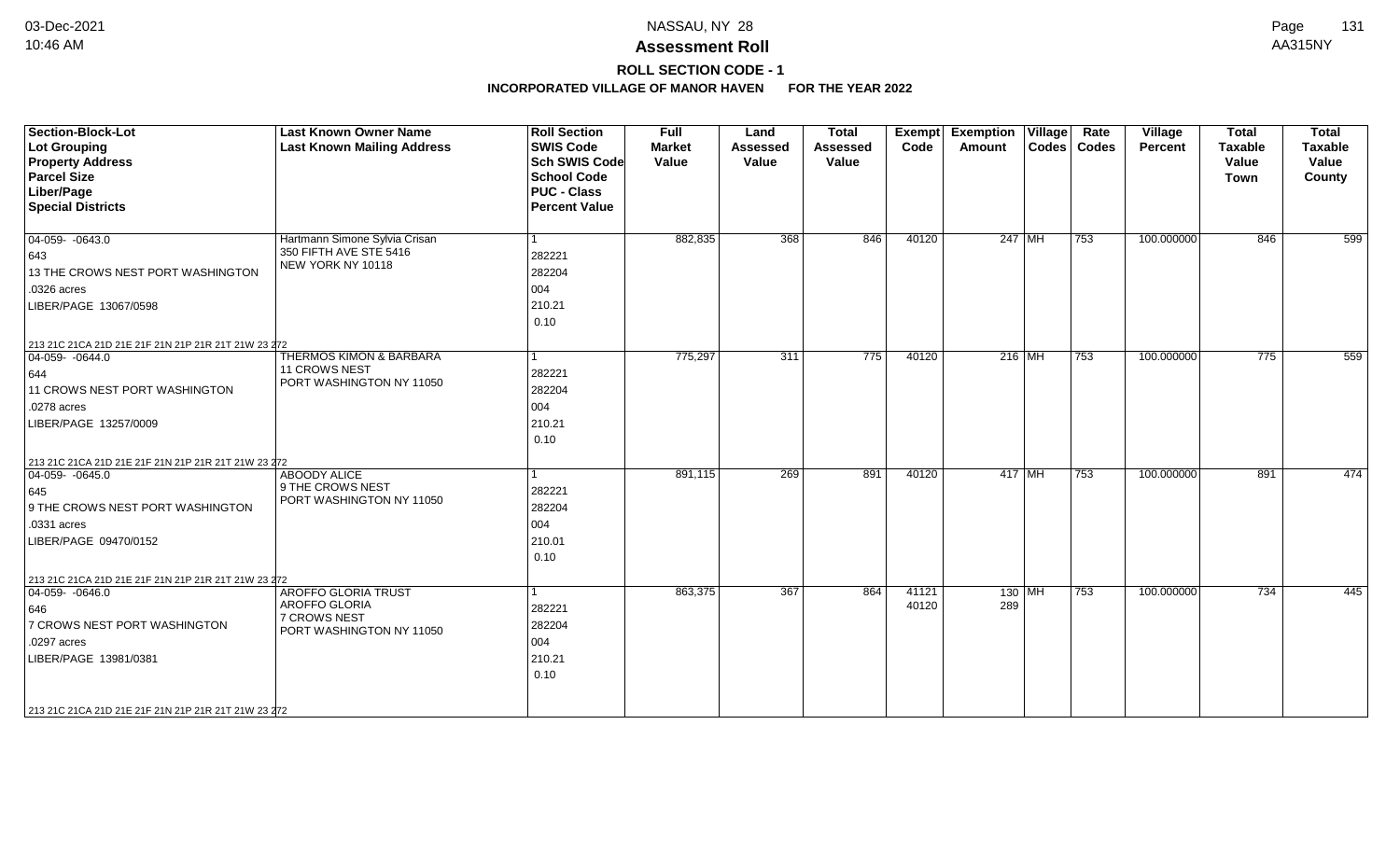**ROLL SECTION CODE - 1**

| <b>Section-Block-Lot</b><br>Lot Grouping<br><b>Property Address</b><br><b>Parcel Size</b><br>Liber/Page<br><b>Special Districts</b>                                                                               | <b>Last Known Owner Name</b><br><b>Last Known Mailing Address</b>                                        | <b>Roll Section</b><br><b>SWIS Code</b><br><b>Sch SWIS Code</b><br><b>School Code</b><br><b>PUC - Class</b><br><b>Percent Value</b> | <b>Full</b><br><b>Market</b><br>Value | Land<br><b>Assessed</b><br>Value | <b>Total</b><br><b>Assessed</b><br>Value | <b>Exempt</b><br>Code | <b>Exemption Village</b><br>Amount |          | Rate<br>Codes   Codes | Village<br>Percent | <b>Total</b><br><b>Taxable</b><br>Value<br><b>Town</b> | <b>Total</b><br><b>Taxable</b><br>Value<br>County |
|-------------------------------------------------------------------------------------------------------------------------------------------------------------------------------------------------------------------|----------------------------------------------------------------------------------------------------------|-------------------------------------------------------------------------------------------------------------------------------------|---------------------------------------|----------------------------------|------------------------------------------|-----------------------|------------------------------------|----------|-----------------------|--------------------|--------------------------------------------------------|---------------------------------------------------|
| $\boxed{04-059 - 0647.0}$<br>647<br>5 THE CROWS NEST PORT WASHINGTON<br>$.0284$ acres<br>LIBER/PAGE 09136/0764                                                                                                    | <b>AMATO DENNIS J</b><br>5 THE CROWS NEST<br>PORT WASHINGTON NY 11050                                    | l 1<br>282221<br>282204<br>004<br>210.21<br>0.10                                                                                    | 871,568                               | 241                              | 587                                      | 40120                 | 293 MH                             |          | $ 753\rangle$         | 100.000000         | 587                                                    | 294                                               |
| 213 21C 21CA 21D 21E 21F 21N 21P 21R 21T 21W 23 272<br>$ 04-059-0648.0$<br>648<br>3 THE CROWS NEST PORT WASHINGTON<br>.0326 acres<br>LIBER/PAGE 13550/0268<br>213 21C 21CA 21D 21E 21F 21N 21P 21R 21T 21W 23 272 | 3 THE CROWS NEST LLC<br>THREE THE CROWS NEST LLC<br>222 BLOOMINGDALE RD STE 116<br>WHITE PLAINS NY 10605 | l 1<br>282221<br>282204<br>004<br>210.21<br>0.10                                                                                    | 952,478                               | 384                              | 739                                      | 44220<br>40120        | 320                                | $33$ MH  | 753                   | 100.000000         | 706                                                    | 386                                               |
| $ 04-059-0649.0$<br>649<br>1 THE CROWS NEST PORT WASHINGTON<br>.0327 acres<br>LIBER/PAGE 10933/0899<br>213 21C 21CA 21D 21E 21F 21N 21P 21R 21T 21W 23 272                                                        | <b>HELLER NANCY</b><br>1 THE CROWS NEST<br>PORT WASHINGTON NY 11050                                      | $\mathbf{1}$<br>282221<br>282204<br>004<br>210.21<br>0.10                                                                           | 782,466                               | 338                              | 782                                      | 40120                 |                                    | 183   MH | 753                   | 100.000000         | 782                                                    | 599                                               |
| $ 04-059-0651.0$<br>651<br>19 THE QUARTER DECK PORT WASHINGTON<br>.0306 acres<br>LIBER/PAGE 13398/0975<br>213 21C 21CA 21D 21E 21F 21N 21P 21R 21T 21W 23 272                                                     | BURKE KEVIN C & RAZIS-BURKE CALLIE<br><b>19 THE QUARTER DECK</b><br>PORT WASHINGTON NY 11050             | $\vert$ 1<br>282221<br>282204<br>004<br>210.01<br>0.10                                                                              | 831,626                               | 205                              | 658                                      | 40120                 |                                    | 241 MH   | 753                   | 100.000000         | 658                                                    | 417                                               |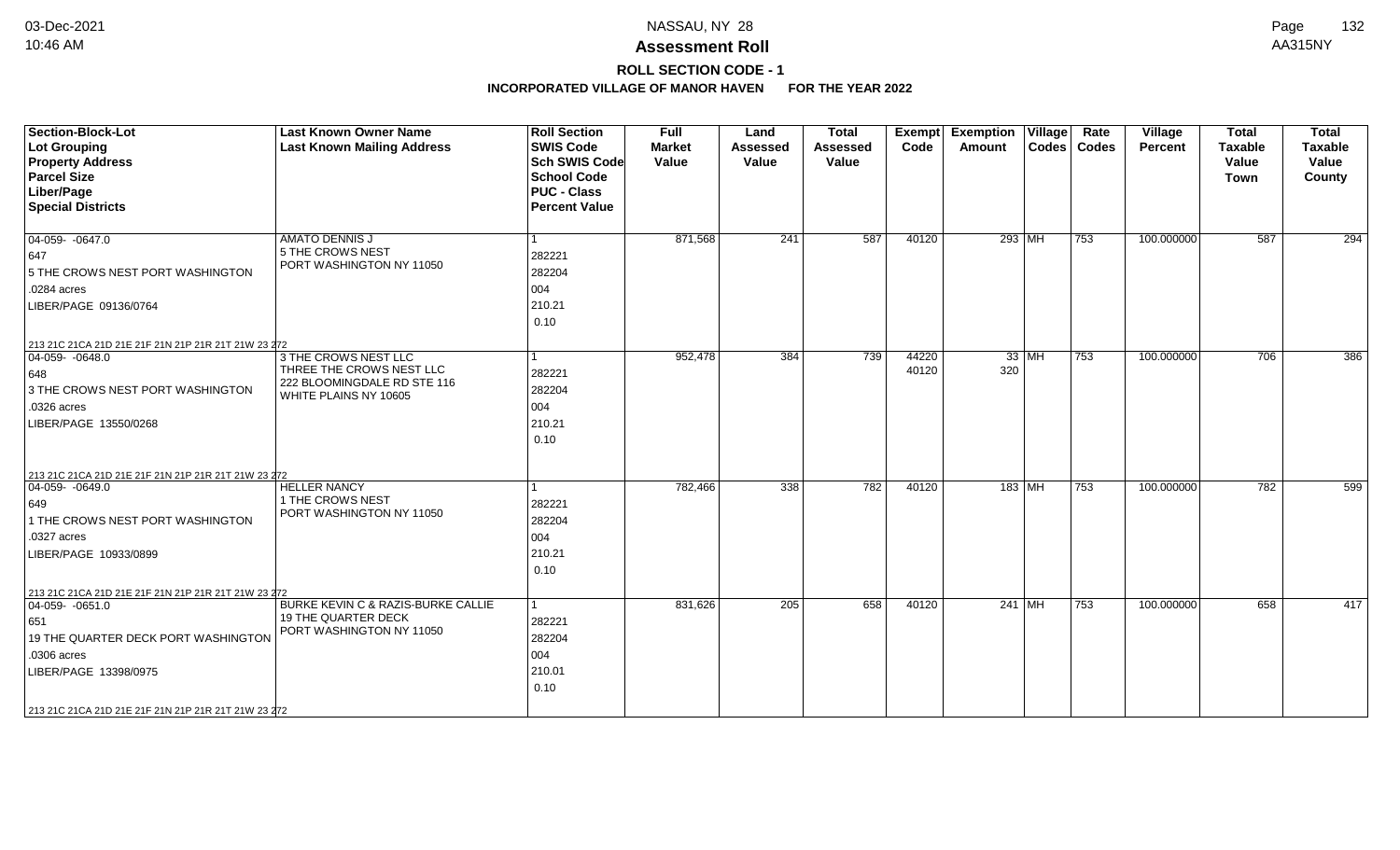## **ROLL SECTION CODE - 1**

| <b>Section-Block-Lot</b><br><b>Lot Grouping</b><br><b>Property Address</b><br><b>Parcel Size</b><br>Liber/Page<br><b>Special Districts</b>                             | <b>Last Known Owner Name</b><br><b>Last Known Mailing Address</b>                                                              | <b>Roll Section</b><br><b>SWIS Code</b><br><b>Sch SWIS Code</b><br><b>School Code</b><br><b>PUC - Class</b><br><b>Percent Value</b> | <b>Full</b><br><b>Market</b><br>Value | Land<br>Assessed<br>Value | <b>Total</b><br><b>Assessed</b><br>Value | <b>Exempt</b><br>Code | Rate<br><b>Exemption Village</b><br>Codes   Codes<br>Amount | Village<br><b>Percent</b> | <b>Total</b><br><b>Taxable</b><br>Value<br><b>Town</b> | <b>Total</b><br><b>Taxable</b><br>Value<br>County |
|------------------------------------------------------------------------------------------------------------------------------------------------------------------------|--------------------------------------------------------------------------------------------------------------------------------|-------------------------------------------------------------------------------------------------------------------------------------|---------------------------------------|---------------------------|------------------------------------------|-----------------------|-------------------------------------------------------------|---------------------------|--------------------------------------------------------|---------------------------------------------------|
| $\overline{04-059}$ $-0652.0$<br>652<br>17 QUARTER DECK PORT WASHINGTON<br>.0265 acres<br>LIBER/PAGE 11533/0935<br>213 21C 21CA 21D 21E 21F 21N 21P 21R 21T 21W 23 272 | <b>MISELIS PETER</b><br><b>17 QUARTER DECK</b><br>PORT WASHINGTON NY 11050                                                     | 282221<br>282204<br>004<br>210.21<br>0.10                                                                                           | 782,465                               | 304                       | 782                                      | 40120                 | $113$ MH<br>753                                             | 100.000000                | 782                                                    | 669                                               |
| $ 04-059-0653.0$<br>653<br>15 THE QUARTER DECK PORT WASHINGTON<br>.0331 acres<br>LIBER/PAGE 10532/0914<br>213 21C 21CA 21D 21E 21F 21N 21P 21R 21T 21W 23 272          | <b>PRAVDA IAN</b><br><b>15 THE QUARTER DECK</b><br>PORT WASHINGTON NY 11050                                                    | 282221<br>282204<br>004<br>210.21<br>0.10                                                                                           | 911,511                               | 387                       | 911                                      | 40120                 | 272 MH<br>753                                               | 100.000000                | 911                                                    | 639                                               |
| $04-059 - 0654.0$<br>654<br>13 THE QUARTER DECK PORT WASHINGTON<br>.0297 acres<br>LIBER/PAGE 13611/0481<br>213 21C 21CA 21D 21E 21F 21N 21P 21R 21T 21W 23 272         | <b>BOUCHER PHYLLIS LIFE ESTATE</b><br>SOLOMON STEVEN & SOLOMON BRUCE<br><b>13 THE QUARTER DECK</b><br>PORT WASHINGTON NY 11050 | 282221<br>282204<br>004<br>210.21<br>0.10                                                                                           | 879,762                               | 329                       | 790                                      | 41131<br>40120        | $198$ MH<br>753<br>295                                      | 100.000000                | 592                                                    | $\overline{297}$                                  |
| $ 04-059-0655.0$<br>655<br>11 THE QUARTER DECK PORT WASHINGTON<br>.0278 acres<br>LIBER/PAGE 13421/0504<br>213 21C 21CA 21D 21E 21F 21N 21P 21R 21T 21W 23 272          | <b>TOMAO LAUREN</b><br><b>11 THE QUARTER DECK</b><br>PORT WASHINGTON NY 11050                                                  | 282221<br>282204<br>004<br>210.21<br>0.10                                                                                           | 902,294                               | 354                       | 902                                      | 44220<br>40120        | $4 \mid \text{MH}$<br>753<br>143                            | 100.000000                | 898                                                    | 755                                               |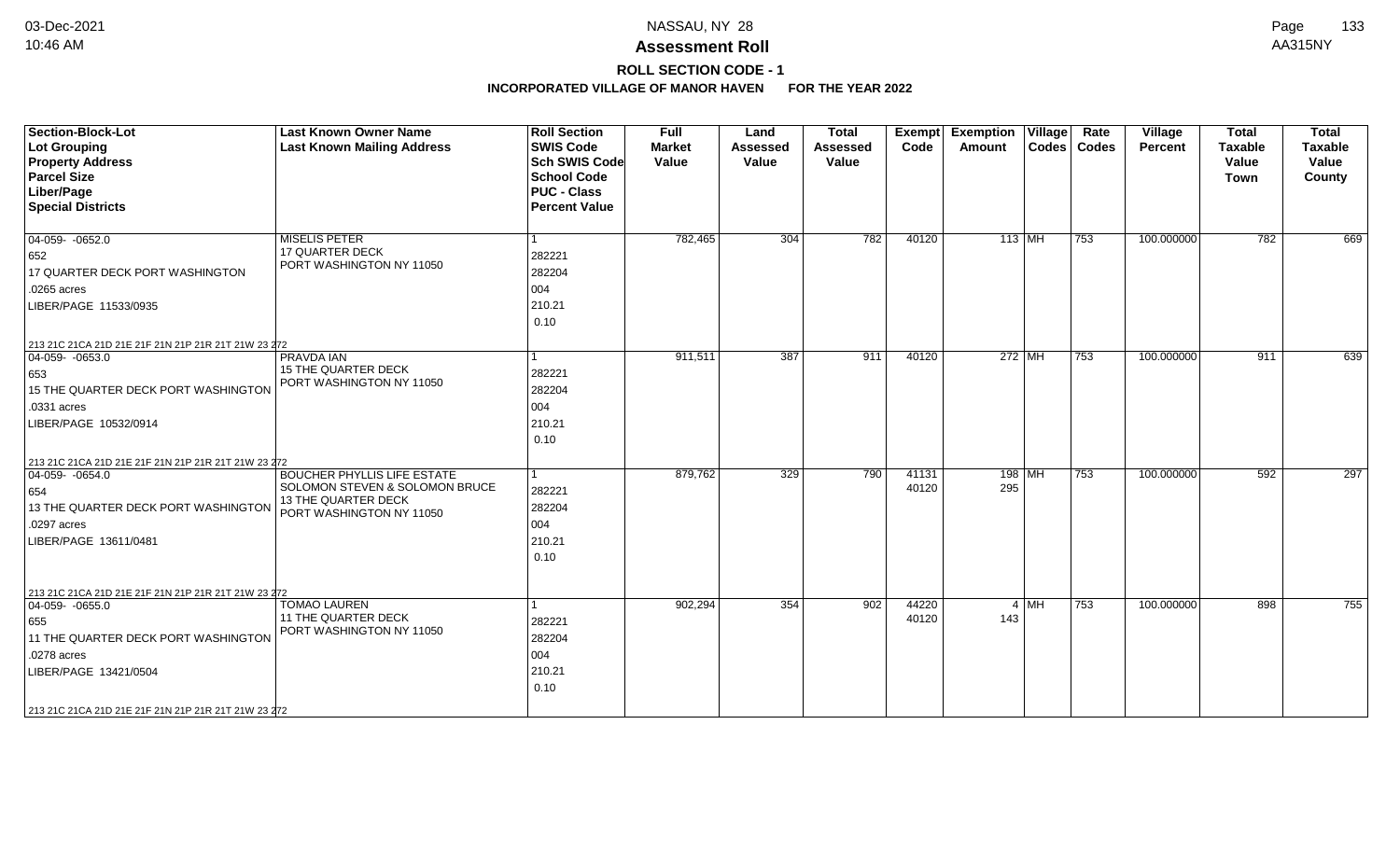# **ROLL SECTION CODE - 1**

| <b>Section-Block-Lot</b>                                                         | <b>Last Known Owner Name</b>                   | <b>Roll Section</b>  | Full          | Land            | <b>Total</b>    | Exempt | Exemption   Village |         | Rate          | Village        | <b>Total</b>   | <b>Total</b>   |
|----------------------------------------------------------------------------------|------------------------------------------------|----------------------|---------------|-----------------|-----------------|--------|---------------------|---------|---------------|----------------|----------------|----------------|
| <b>Lot Grouping</b>                                                              | <b>Last Known Mailing Address</b>              | <b>SWIS Code</b>     | <b>Market</b> | <b>Assessed</b> | <b>Assessed</b> | Code   | Amount              |         | Codes   Codes | <b>Percent</b> | <b>Taxable</b> | <b>Taxable</b> |
| <b>Property Address</b>                                                          |                                                | <b>Sch SWIS Code</b> | Value         | Value           | Value           |        |                     |         |               |                | Value          | Value          |
| <b>Parcel Size</b>                                                               |                                                | <b>School Code</b>   |               |                 |                 |        |                     |         |               |                | Town           | County         |
| Liber/Page                                                                       |                                                | <b>PUC - Class</b>   |               |                 |                 |        |                     |         |               |                |                |                |
| <b>Special Districts</b>                                                         |                                                | <b>Percent Value</b> |               |                 |                 |        |                     |         |               |                |                |                |
|                                                                                  |                                                |                      |               |                 |                 |        |                     |         |               |                |                |                |
| 04-059-0656.0                                                                    | FROCCARO JASON L                               |                      | 918,681       | 318             | 825             | 40120  | 221 MH              |         | 753           | 100.000000     | 825            | 604            |
| 656                                                                              | 9 THE QUARTER DECK<br>PORT WASHINGTON NY 11050 | 282221               |               |                 |                 |        |                     |         |               |                |                |                |
| 9 THE QUARTER DECK PORT WASHINGTON                                               |                                                | 282204               |               |                 |                 |        |                     |         |               |                |                |                |
| .0278 acres                                                                      |                                                | 004                  |               |                 |                 |        |                     |         |               |                |                |                |
| LIBER/PAGE 12028/0307                                                            |                                                | 210.21               |               |                 |                 |        |                     |         |               |                |                |                |
|                                                                                  |                                                | 0.10                 |               |                 |                 |        |                     |         |               |                |                |                |
| 213 21C 21CA 21D 21E 21F 21N 21P 21R 21T 21W 23 272                              |                                                |                      |               |                 |                 |        |                     |         |               |                |                |                |
| $\boxed{04-059 - 0657.0}$                                                        | <b>JOUTOVSKY ALLA</b>                          |                      | 1,303,768     | 371             | 1,304           | 40120  |                     | $15$ MH | 753           | 100.000000     | 1,304          | 1,289          |
| 657-658                                                                          | 5 -7 THE QUARTER DECK                          | 282221               |               |                 |                 |        |                     |         |               |                |                |                |
| 5-7 THE QUARTER DECK PORT WASHINGTOI                                             | PORT WASHINGTON NY 11050                       | 282204               |               |                 |                 |        |                     |         |               |                |                |                |
| .0629 acres                                                                      |                                                | 004                  |               |                 |                 |        |                     |         |               |                |                |                |
| LIBER/PAGE 13295/0938                                                            |                                                | 280.01               |               |                 |                 |        |                     |         |               |                |                |                |
|                                                                                  |                                                | 0.10                 |               |                 |                 |        |                     |         |               |                |                |                |
|                                                                                  |                                                |                      |               |                 |                 |        |                     |         |               |                |                |                |
| 213 21C 21CA 21D 21E 21F 21N 21P 21R 21T 21W 23 272<br>$ 04-059-0659.0$          | <b>BAQUERI ABBAS &amp; SHAHEEN</b>             |                      | 776,320       | 229             | 584             | 40120  | 238 MH              |         | 753           | 100.000000     | 584            | 346            |
| 659                                                                              | 3 THE QUARTER DECK                             | 282221               |               |                 |                 |        |                     |         |               |                |                |                |
| 3 THE QUARTER DECK PORT WASHINGTON                                               | PORT WASHINGTON NY 11050                       | 282204               |               |                 |                 |        |                     |         |               |                |                |                |
| .0265 acres                                                                      |                                                | 004                  |               |                 |                 |        |                     |         |               |                |                |                |
| LIBER/PAGE 12724/0287                                                            |                                                | 210.21               |               |                 |                 |        |                     |         |               |                |                |                |
|                                                                                  |                                                | 0.10                 |               |                 |                 |        |                     |         |               |                |                |                |
|                                                                                  |                                                |                      |               |                 |                 |        |                     |         |               |                |                |                |
| 213 21C 21CA 21D 21E 21F 21N 21P 21R 21T 21W 23 272<br>$\boxed{04-059 - 0660.0}$ | <b>AMSEL TURYA</b>                             |                      | 755,837       | 328             | 756             | 40120  | 208 MH              |         | 753           | 100.000000     | 756            | 548            |
| 660                                                                              | 1 THE QUARTER DECK                             | 282221               |               |                 |                 |        |                     |         |               |                |                |                |
| 1 THE QUARTER DECK PORT WASHINGTON                                               | PORT WASHINGTON NY 11050                       | 282204               |               |                 |                 |        |                     |         |               |                |                |                |
| .0306 acres                                                                      |                                                | 004                  |               |                 |                 |        |                     |         |               |                |                |                |
| LIBER/PAGE 12793/0865                                                            |                                                | 210.21               |               |                 |                 |        |                     |         |               |                |                |                |
|                                                                                  |                                                | 0.10                 |               |                 |                 |        |                     |         |               |                |                |                |
|                                                                                  |                                                |                      |               |                 |                 |        |                     |         |               |                |                |                |
| 213 21C 21CA 21D 21E 21F 21N 21P 21R 21T 21W 23 272                              |                                                |                      |               |                 |                 |        |                     |         |               |                |                |                |
| $ 04-059-0661.0$                                                                 | SILVA MARVIN & CAROLINE<br>53 ORCHARD BEACH    |                      | 778,369       | 327             | 779             | 40120  | 226 MH              |         | 753           | 100.000000     | 779            | 553            |
| 661                                                                              | PORT WASHINGTON NY 11050                       | 282221               |               |                 |                 |        |                     |         |               |                |                |                |
| 53 ORCHARD BEACH PORT WASHINGTON                                                 |                                                | 282204               |               |                 |                 |        |                     |         |               |                |                |                |
| .0306 acres                                                                      |                                                | 004                  |               |                 |                 |        |                     |         |               |                |                |                |
| LIBER/PAGE 13530/0546                                                            |                                                | 210.21               |               |                 |                 |        |                     |         |               |                |                |                |
|                                                                                  |                                                | 0.10                 |               |                 |                 |        |                     |         |               |                |                |                |
| 213 21C 21CA 21D 21E 21F 21N 21P 21R 21T 21W 23 272                              |                                                |                      |               |                 |                 |        |                     |         |               |                |                |                |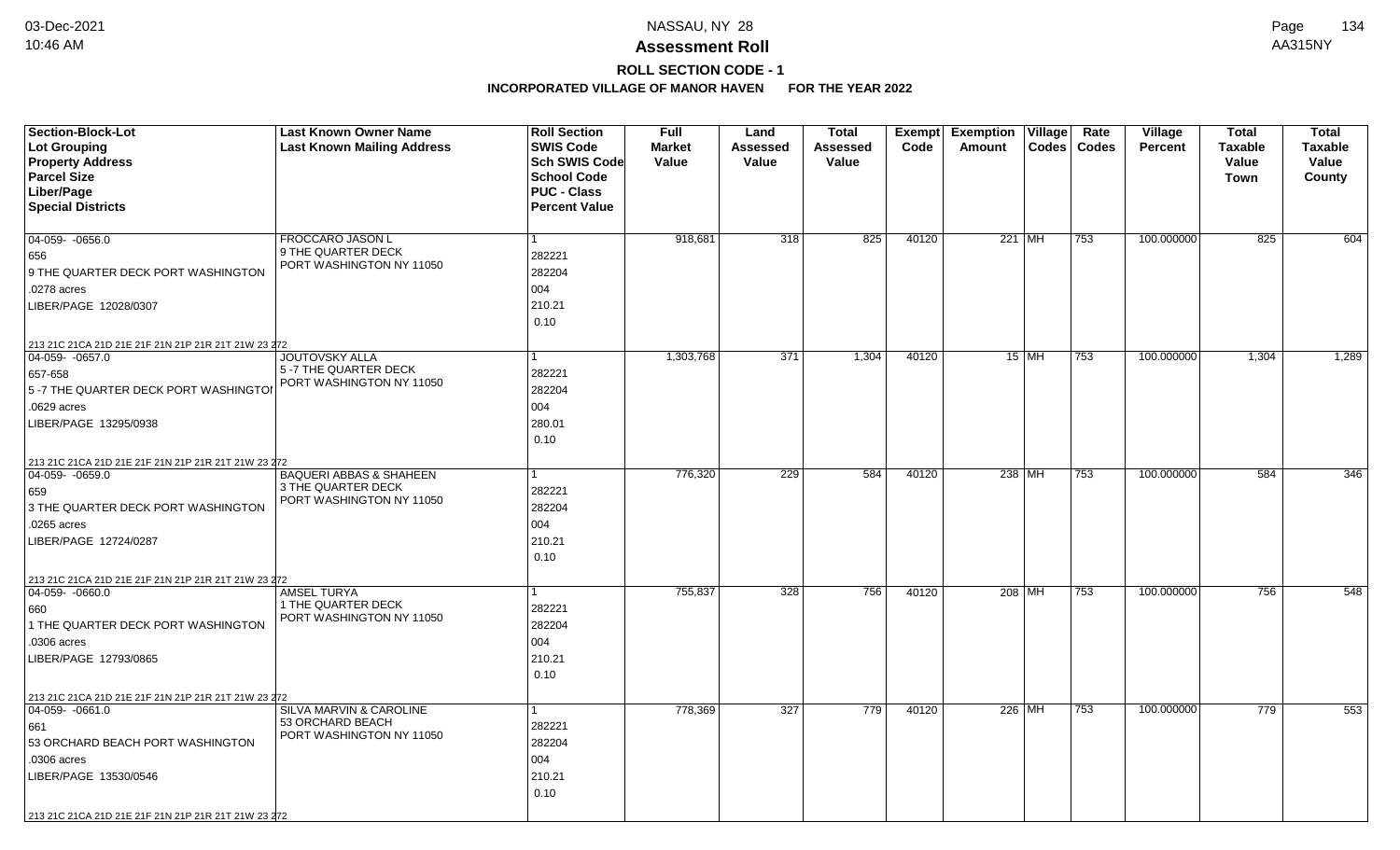## **ROLL SECTION CODE - 1**

| <b>Section-Block-Lot</b><br>Lot Grouping<br><b>Property Address</b><br><b>Parcel Size</b><br>Liber/Page<br><b>Special Districts</b>                                                                           | <b>Last Known Owner Name</b><br><b>Last Known Mailing Address</b>                                      | <b>Roll Section</b><br><b>SWIS Code</b><br><b>Sch SWIS Code</b><br><b>School Code</b><br><b>PUC - Class</b><br><b>Percent Value</b> | Full<br><b>Market</b><br>Value | Land<br><b>Assessed</b><br>Value | <b>Total</b><br><b>Assessed</b><br>Value | Exempt<br>Code | <b>Exemption Village</b><br>Amount |        | Rate<br>Codes   Codes | Village<br>Percent | <b>Total</b><br><b>Taxable</b><br>Value<br><b>Town</b> | <b>Total</b><br><b>Taxable</b><br>Value<br>County |
|---------------------------------------------------------------------------------------------------------------------------------------------------------------------------------------------------------------|--------------------------------------------------------------------------------------------------------|-------------------------------------------------------------------------------------------------------------------------------------|--------------------------------|----------------------------------|------------------------------------------|----------------|------------------------------------|--------|-----------------------|--------------------|--------------------------------------------------------|---------------------------------------------------|
| $\boxed{04-059 - 0662.0}$<br>662<br>13 THE BRG PORT WASHINGTON<br>.0333 acres<br>LIBER/PAGE 10960/0624                                                                                                        | LUBLIN THEODORE & FRANCES<br>13 THE BRIDGE<br>PORT WASHINGTON NY 11050                                 | 282221<br>282204<br>004<br>210.21<br>0.10                                                                                           | 779,394                        | 342                              | 779                                      | 40120          | $111$ MH                           |        | 753                   | 100.000000         | 779                                                    | 668                                               |
| 213 21C 21CA 21D 21E 21F 21N 21P 21R 21T 21W 23 272<br>$\boxed{04-059 - 0663.0}$<br>663<br>11 THE BRIDGE PORT WASHINGTON<br>.0326 acres<br>LIBER/PAGE 13133/0404                                              | PALACCI MICHEL TRUST & PALACCI MICHEL 1<br>PALACCI MICHEL<br>11 THE BRIDGE<br>PORT WASHINGTON NY 11050 | 282221<br>282204<br>004<br>210.21<br>0.10                                                                                           | 925,850                        | 384                              | 926                                      | 40120          | 146 MH                             |        | 753                   | 100.000000         | 926                                                    | 780                                               |
| 213 21C 21CA 21D 21E 21F 21N 21P 21R 21T 21W 23 272<br>$\boxed{04-059 - 0664.0}$<br>664<br>9 THE BRG PORT WASHINGTON<br>.0284 acres<br>LIBER/PAGE 10684/0327                                                  | TEITEL MAURICE & GUNNEL<br>9 THE BRIDGE<br>PORT WASHINGTON NY 11050                                    | 282221<br>282204<br>004<br>210.21<br>0.10                                                                                           | 868,496                        | 358                              | 868                                      | 40120          |                                    | 251 MH | 753                   | 100.000000         | 868                                                    | 617                                               |
| 213 21C 21CA 21D 21E 21F 21N 21P 21R 21T 21W 23 272<br>$ 04-059-0665.0$<br>665<br>7 THE BRIDGE PORT WASHINGTON<br>.0297 acres<br>LIBER/PAGE 13097/0878<br>213 21C 21CA 21D 21E 21F 21N 21P 21R 21T 21W 23 272 | PROCHASKA AMY<br>7 THE BRIDGE<br>PORT WASHINGTON NY 11050                                              | 282221<br>282204<br>004<br>210.21<br>0.10                                                                                           | 873,617                        | 367                              | 678                                      | 40120          | 206 MH                             |        | 753                   | 100.000000         | 678                                                    | 472                                               |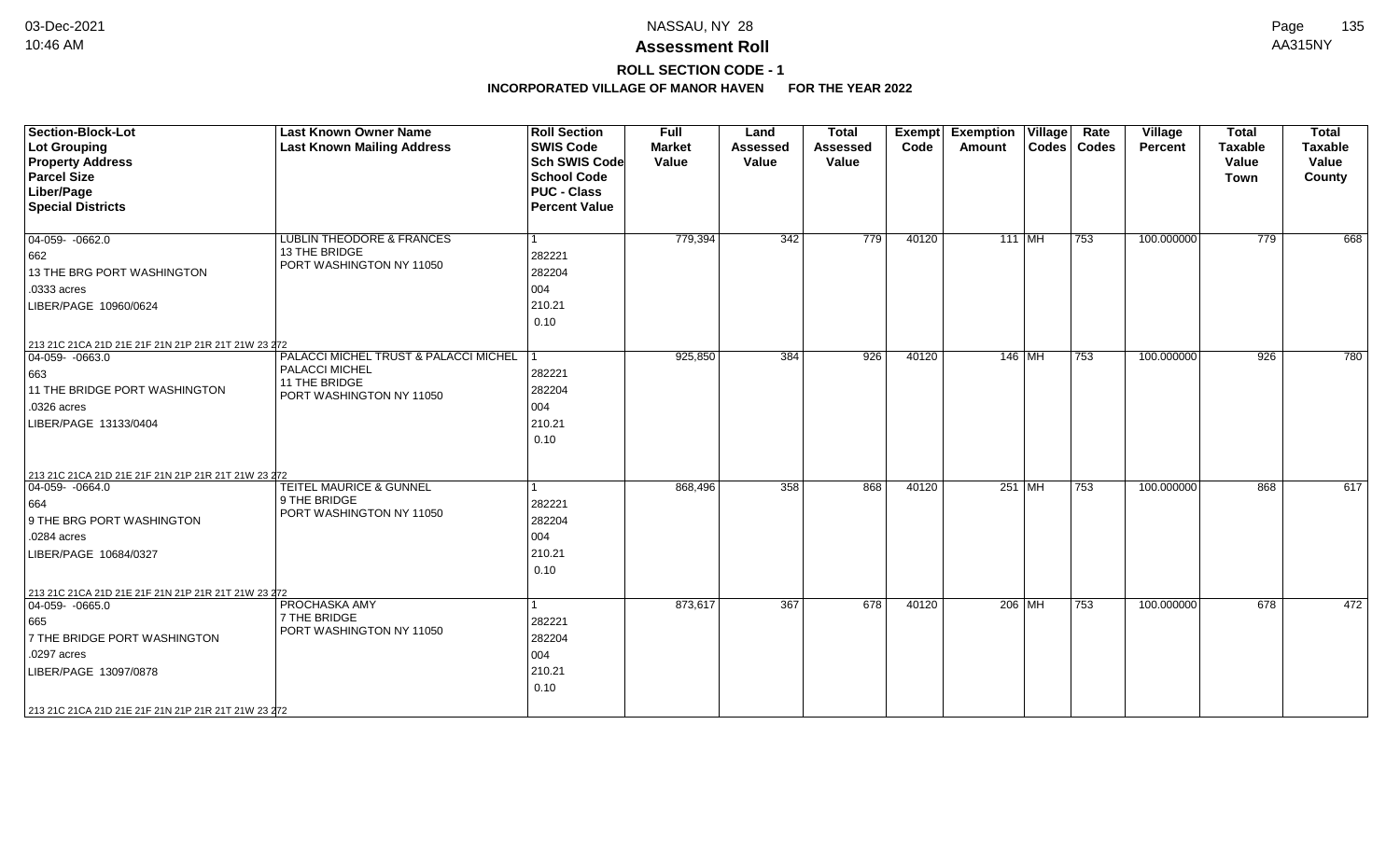# **ROLL SECTION CODE - 1**

| <b>Section-Block-Lot</b><br><b>Lot Grouping</b><br><b>Property Address</b><br><b>Parcel Size</b><br>Liber/Page<br><b>Special Districts</b>                                                                           | <b>Last Known Owner Name</b><br><b>Last Known Mailing Address</b>                                      | <b>Roll Section</b><br><b>SWIS Code</b><br><b>Sch SWIS Code</b><br><b>School Code</b><br><b>PUC - Class</b><br><b>Percent Value</b> | <b>Full</b><br><b>Market</b><br>Value | Land<br><b>Assessed</b><br>Value | <b>Total</b><br><b>Assessed</b><br>Value | Exempt<br>Code | <b>Exemption Village</b><br>Amount |          | Rate<br>Codes   Codes | Village<br>Percent | <b>Total</b><br><b>Taxable</b><br>Value<br><b>Town</b> | <b>Total</b><br><b>Taxable</b><br>Value<br>County |
|----------------------------------------------------------------------------------------------------------------------------------------------------------------------------------------------------------------------|--------------------------------------------------------------------------------------------------------|-------------------------------------------------------------------------------------------------------------------------------------|---------------------------------------|----------------------------------|------------------------------------------|----------------|------------------------------------|----------|-----------------------|--------------------|--------------------------------------------------------|---------------------------------------------------|
| $04-059 - 0666.0$<br>666<br>5 THE BRIDGE PORT WASHINGTON<br>.0331 acres<br>LIBER/PAGE 09864/0650                                                                                                                     | <b>MARRECK KLAUS D &amp; ERNA</b><br>5 THE BRIDGE<br>PORT WASHINGTON NY 11050                          | 1<br>282221<br>282204<br>004<br>210.21<br>0.10                                                                                      | 907,414                               | $\overline{348}$                 | 815                                      | 40120<br>41121 | 122                                | $237$ MH | 753                   | 100.000000         | 693                                                    | 456                                               |
| 213 21C 21CA 21D 21E 21F 21N 21P 21R 21T 21W 23 272<br>$\boxed{04-059 - 0667.0}$<br>667<br>3 THE BRIDGE PORT WASHINGTON<br>.0256 acres<br>LIBER/PAGE 13122/0563                                                      | ELDERS CHRISTOPHER & JACQUELINE<br>3 THE BRIDGE<br>PORT WASHINGTON NY 11050                            | $\overline{1}$<br>282221<br>282204<br>004<br>210.21<br>0.10                                                                         | 779,394                               | 269                              | 700                                      | 40120          | $113$ MH                           |          | 753                   | 100.000000         | 700                                                    | 587                                               |
| 213 21C 21CA 21D 21E 21F 21N 21P 21R 21T 21W 23 272<br>$ 04-059-0668.0$<br>668<br>1 THE BRIDGE PORT WASHINGTON<br>.0294 acres<br>LIBER/PAGE 13467/0920                                                               | <b>ISRAEL DORA LIFE ESTATE</b><br><b>OLSSON DAVID ETAL</b><br>1 THE BRIDGE<br>PORT WASHINGTON NY 11050 | 1<br>282221<br>282204<br>004<br>210.21<br>0.10                                                                                      | 763,006                               | 321                              | 763                                      | 41121<br>40120 | $114$ MH<br>161                    |          | 753                   | 100.000000         | 649                                                    | 488                                               |
| 213 21C 21CA 21D 21E 21F 21N 21P 21R 21T 21W 23 272<br>$ 04-059-0673.0$<br>673<br>55 ORCHARD BEACH BLVD PORT WASHINGT<br>.0306 acres<br>LIBER/PAGE 13816/0685<br>213 21C 21CA 21D 21E 21F 21N 21P 21R 21T 21W 23 272 | <b>WATNIK LESLIE</b><br>55 ORCHARD BEACH BLVD<br>PORT WASHINGTON NY 11050                              | 1<br>282221<br>282204<br>004<br>210.21<br>0.10                                                                                      | 788,611                               | 327                              | 789                                      | 40120          |                                    | $241$ MH | 753                   | 100.000000         | 789                                                    | 548                                               |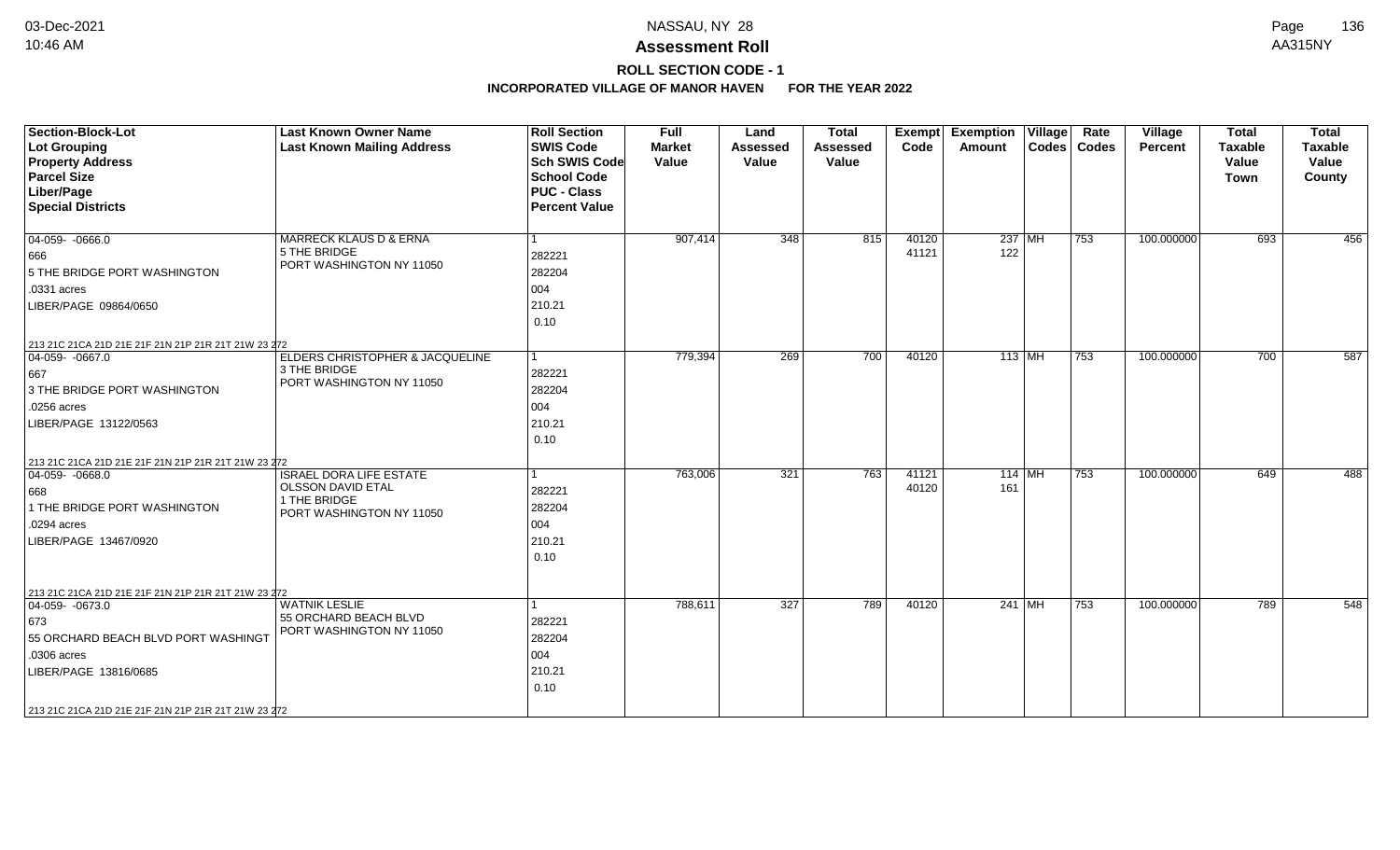# **ROLL SECTION CODE - 1**

| <b>Section-Block-Lot</b>                            | <b>Last Known Owner Name</b>                          | <b>Roll Section</b>  | <b>Full</b>   | Land            | <b>Total</b>    | Exempt | Exemption   Village |           | Rate          | Village    | <b>Total</b>   | <b>Total</b>   |
|-----------------------------------------------------|-------------------------------------------------------|----------------------|---------------|-----------------|-----------------|--------|---------------------|-----------|---------------|------------|----------------|----------------|
| <b>Lot Grouping</b>                                 | <b>Last Known Mailing Address</b>                     | <b>SWIS Code</b>     | <b>Market</b> | <b>Assessed</b> | <b>Assessed</b> | Code   | Amount              |           | Codes   Codes | Percent    | <b>Taxable</b> | <b>Taxable</b> |
| <b>Property Address</b>                             |                                                       | <b>Sch SWIS Code</b> | Value         | Value           | Value           |        |                     |           |               |            | Value          | Value          |
| <b>Parcel Size</b>                                  |                                                       | <b>School Code</b>   |               |                 |                 |        |                     |           |               |            | <b>Town</b>    | County         |
| Liber/Page                                          |                                                       | <b>PUC - Class</b>   |               |                 |                 |        |                     |           |               |            |                |                |
| <b>Special Districts</b>                            |                                                       | <b>Percent Value</b> |               |                 |                 |        |                     |           |               |            |                |                |
| $\boxed{04-059 - 0674.0}$                           | DRIFTWOOD HARBOR INC                                  | 1                    | $\Omega$      | $\Omega$        | $\Omega$        |        |                     | <b>MH</b> | 753           | 100.000000 | $\Omega$       | $\mathbf 0$    |
|                                                     | 100 CROSSWAYS PARK DRIVE WEST                         | 282221               |               |                 |                 |        |                     |           |               |            |                |                |
| 3 ORCHARD BCH MANHASSET                             | WOODBURY NY 11797                                     | 282204               |               |                 |                 |        |                     |           |               |            |                |                |
| .0044 acres                                         |                                                       | 004                  |               |                 |                 |        |                     |           |               |            |                |                |
| LIBER/PAGE 09024/0849                               |                                                       | 311.11               |               |                 |                 |        |                     |           |               |            |                |                |
|                                                     |                                                       | 0.10                 |               |                 |                 |        |                     |           |               |            |                |                |
| 213 21C 21CA 21D 21E 21F 21N 21P 21R 21T 21W 23 272 |                                                       |                      |               |                 |                 |        |                     |           |               |            |                |                |
| $\boxed{04-059 - 0675.0}$                           | DRIFTWOOD HARBOR INC                                  | 1                    | $\Omega$      | $\Omega$        | $\Omega$        |        |                     | <b>MH</b> | 753           | 100.000000 | $\Omega$       | $\Omega$       |
| 675                                                 | 100 CROSSWAYS PARK DRIVE WEST                         | 282221               |               |                 |                 |        |                     |           |               |            |                |                |
| ORCHARD BCH PORT WASHINGTON                         | WOODBURY NY 11797                                     | 282204               |               |                 |                 |        |                     |           |               |            |                |                |
| .2033 acres                                         |                                                       | 004                  |               |                 |                 |        |                     |           |               |            |                |                |
| LIBER/PAGE 09024/0849                               |                                                       | 311.11               |               |                 |                 |        |                     |           |               |            |                |                |
|                                                     |                                                       | 0.10                 |               |                 |                 |        |                     |           |               |            |                |                |
| 213 21C 21CA 21D 21E 21F 21N 21P 21R 21T 21W 23 272 |                                                       |                      |               |                 |                 |        |                     |           |               |            |                |                |
| $04-059 - 0676.0$                                   | SKODOL ANDREW E II & LAURA P TRUST                    | $\mathbf{1}$         | 800,901       | 362             | 801             | 40120  |                     | $256$ MH  | 753           | 100.000000 | 801            | 545            |
| 676                                                 | SKODOL ANDREW E II & LAURA P                          | 282221               |               |                 |                 |        |                     |           |               |            |                |                |
| 51 ORCHARD BEACH BLVD PORT WASHINGT                 | 51 ORCHARD BEACH BLVD<br>PORT WASHINGTON NY 11050     | 282204               |               |                 |                 |        |                     |           |               |            |                |                |
| .0374 acres                                         |                                                       | 004                  |               |                 |                 |        |                     |           |               |            |                |                |
| LIBER/PAGE 13875/0335                               |                                                       | 210.21               |               |                 |                 |        |                     |           |               |            |                |                |
|                                                     |                                                       | 0.10                 |               |                 |                 |        |                     |           |               |            |                |                |
|                                                     |                                                       |                      |               |                 |                 |        |                     |           |               |            |                |                |
| 213 21C 21CA 21D 21E 21F 21N 21P 21R 21T 21W 23 272 |                                                       |                      |               |                 |                 |        |                     |           |               |            |                |                |
| $ 04-059-0677.0$                                    | DRIFTWOOD HARBOR INC<br>100 CROSSWAYS PARK DRIVE WEST | 1                    | $\Omega$      | $\Omega$        | $\Omega$        |        |                     | MH        | 753           | 100.000000 | $\mathbf{0}$   | $\Omega$       |
|                                                     | WOODBURY NY 11797                                     | 282221               |               |                 |                 |        |                     |           |               |            |                |                |
| <b>ORCHARD BCH PORT WASHINGTON</b>                  |                                                       | 282204               |               |                 |                 |        |                     |           |               |            |                |                |
| .0083 acres                                         |                                                       | 004                  |               |                 |                 |        |                     |           |               |            |                |                |
| LIBER/PAGE 09024/0849                               |                                                       | 311.11               |               |                 |                 |        |                     |           |               |            |                |                |
|                                                     |                                                       | 0.10                 |               |                 |                 |        |                     |           |               |            |                |                |
| 213 21C 21CA 21D 21E 21F 21N 21P 21R 21T 21W 23 272 |                                                       |                      |               |                 |                 |        |                     |           |               |            |                |                |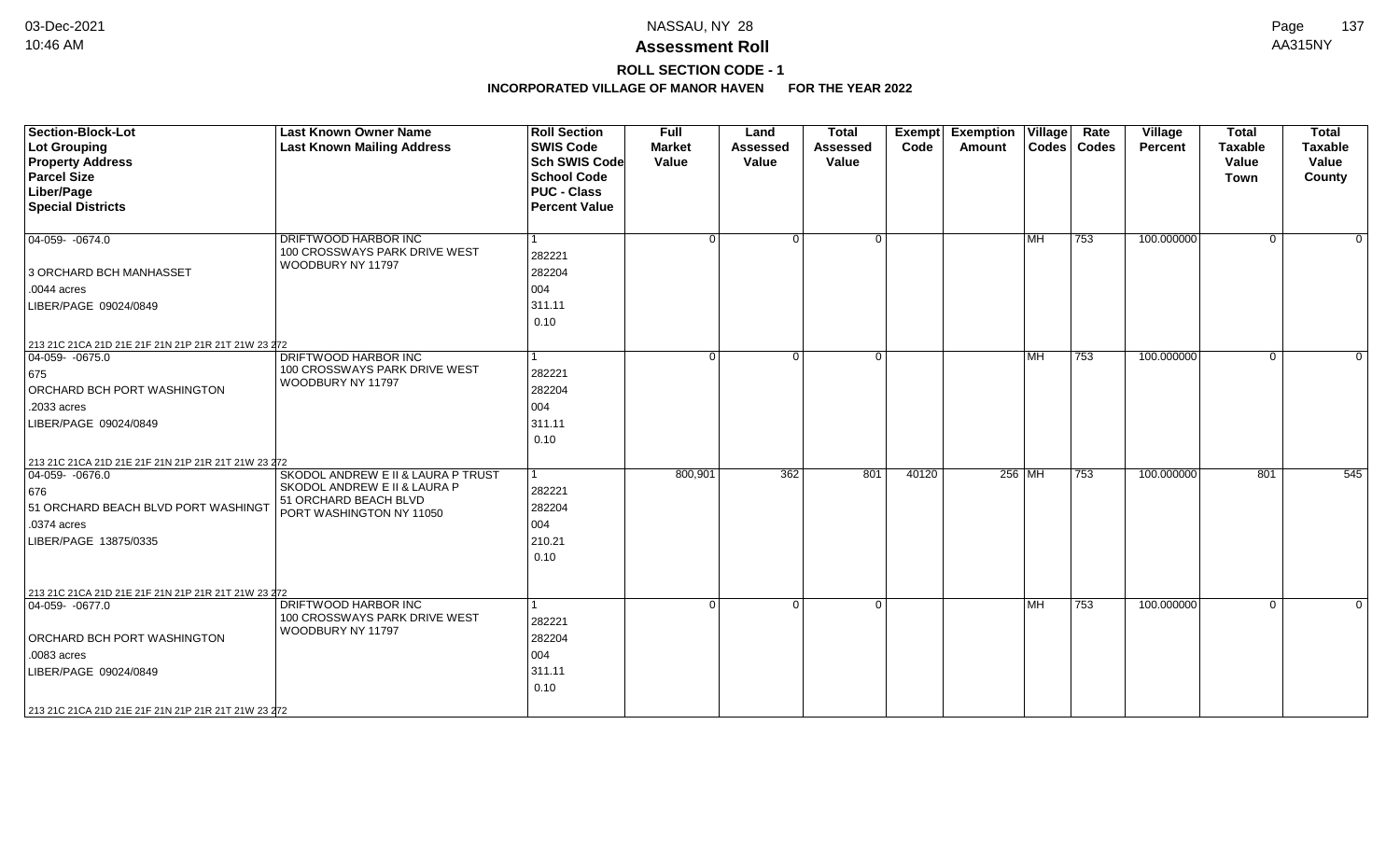# **ROLL SECTION CODE - 1**

| <b>Section-Block-Lot</b><br>Lot Grouping            | <b>Last Known Owner Name</b><br><b>Last Known Mailing Address</b> | <b>Roll Section</b><br><b>SWIS Code</b> | <b>Full</b><br><b>Market</b> | Land<br><b>Assessed</b> | <b>Total</b><br>Assessed | <b>Exempt</b><br>Code | <b>Exemption Village</b><br><b>Amount</b> | <b>Codes</b> | Rate<br><b>Codes</b> | Village<br><b>Percent</b> | Total<br><b>Taxable</b> | <b>Total</b><br>Taxable |
|-----------------------------------------------------|-------------------------------------------------------------------|-----------------------------------------|------------------------------|-------------------------|--------------------------|-----------------------|-------------------------------------------|--------------|----------------------|---------------------------|-------------------------|-------------------------|
| <b>Property Address</b>                             |                                                                   | <b>Sch SWIS Code</b>                    | Value                        | Value                   | Value                    |                       |                                           |              |                      |                           | Value                   | Value                   |
| <b>Parcel Size</b>                                  |                                                                   | <b>School Code</b>                      |                              |                         |                          |                       |                                           |              |                      |                           | <b>Town</b>             | County                  |
| Liber/Page                                          |                                                                   | <b>PUC - Class</b>                      |                              |                         |                          |                       |                                           |              |                      |                           |                         |                         |
| <b>Special Districts</b>                            |                                                                   | <b>Percent Value</b>                    |                              |                         |                          |                       |                                           |              |                      |                           |                         |                         |
|                                                     |                                                                   |                                         |                              |                         |                          |                       |                                           |              |                      |                           |                         |                         |
| 04-059- -0678.0                                     | DRIFTWOOD HARBOR INC                                              | 1                                       | $\Omega$                     | 0 <sup>1</sup>          | 0 <sup>1</sup>           |                       |                                           | l MH.        | 753                  | 100.000000                | $\mathbf{0}$            | $\Omega$                |
|                                                     | 100 CROSSWAY PARK<br>WOODBURY NY 11797                            | 282221                                  |                              |                         |                          |                       |                                           |              |                      |                           |                         |                         |
| ORCHARD BCH                                         |                                                                   | 282204                                  |                              |                         |                          |                       |                                           |              |                      |                           |                         |                         |
| .5250 acres                                         |                                                                   | 004                                     |                              |                         |                          |                       |                                           |              |                      |                           |                         |                         |
| LIBER/PAGE 09024/0849                               |                                                                   | 311.11                                  |                              |                         |                          |                       |                                           |              |                      |                           |                         |                         |
|                                                     |                                                                   | 0.10                                    |                              |                         |                          |                       |                                           |              |                      |                           |                         |                         |
| 213 21C 21CA 21D 21E 21F 21N 21P 21R 21T 21W 23 272 |                                                                   |                                         |                              |                         |                          |                       |                                           |              |                      |                           |                         |                         |
| 04-059-0679.0                                       | <b>B C M OF PORT WASHINGTONINC ETAL</b>                           | 1                                       | 3,461,333                    | 13,734                  | 29,133                   |                       |                                           | <b>MH</b>    | 753                  | 100.000000                | 29,133                  | 29,133                  |
|                                                     | 155 EAST BOSTON POST ROAD                                         | 282221                                  |                              |                         | 5,480                    |                       |                                           |              |                      |                           |                         |                         |
| <b>15 ORCHARD BCH PORT WASHINGTON</b>               | MAMARONECK NY 10543                                               | 282204                                  |                              |                         | 34,613                   |                       |                                           |              |                      |                           |                         |                         |
| 1.1670 acres                                        |                                                                   | 004                                     |                              |                         |                          |                       |                                           |              |                      |                           |                         |                         |
| LIBER/PAGE 11107/0837                               |                                                                   | 570.14                                  |                              |                         |                          |                       |                                           |              |                      |                           |                         |                         |
|                                                     |                                                                   | 1.00                                    |                              |                         |                          |                       |                                           |              |                      |                           |                         |                         |
| 213 21C 21CA 21D 21E 21F 21N 21P 21R 21T 21W 23 272 |                                                                   |                                         |                              |                         |                          |                       |                                           |              |                      |                           |                         |                         |
| 04-059- -0681-U-CA0082-00001                        | <b>GREENE NANCY TRUST</b>                                         |                                         | 945,309                      | 0 <sup>1</sup>          | 945                      | 40120                 |                                           | 165 MH       | 753                  | 100.000000                | 945                     | 780                     |
| 681 CA 82 UNIT 1                                    | 4 SANDS CT                                                        | 282221                                  |                              |                         |                          |                       |                                           |              |                      |                           |                         |                         |
| 4 SANDS CT PORT WASHINGTON                          | PORT WASHINGTON NY 11050                                          | 282204                                  |                              |                         |                          |                       |                                           |              |                      |                           |                         |                         |
| .0000 acres                                         |                                                                   | 004                                     |                              |                         |                          |                       |                                           |              |                      |                           |                         |                         |
| LIBER/PAGE 13611/0764                               |                                                                   | 412.21                                  |                              |                         |                          |                       |                                           |              |                      |                           |                         |                         |
|                                                     |                                                                   | 0.10                                    |                              |                         |                          |                       |                                           |              |                      |                           |                         |                         |
| 213 21C 21CA 21D 21E 21F 21N 21P 21R 21T 21W 23 272 |                                                                   |                                         |                              |                         |                          |                       |                                           |              |                      |                           |                         |                         |
| 04-059- -0681-U-CA0082-00002                        | DAILEY DAVID A & DAILEY ELLEN LOVETT                              | -1                                      | 945,309                      | $\overline{0}$          | 945                      | 40120                 | $115$ MH                                  |              | 753                  | 100.000000                | 945                     | 830                     |
| 681 CA 82 UNIT 2                                    | <b>6 SANDS CT</b>                                                 | 282221                                  |                              |                         |                          |                       |                                           |              |                      |                           |                         |                         |
| 6 SANDS CT PORT WASHINGTON                          | PORT WASHINGTON NY 11050                                          | 282204                                  |                              |                         |                          |                       |                                           |              |                      |                           |                         |                         |
| .0 acres                                            |                                                                   | 004                                     |                              |                         |                          |                       |                                           |              |                      |                           |                         |                         |
| LIBER/PAGE 13564/0308                               |                                                                   | 412.21                                  |                              |                         |                          |                       |                                           |              |                      |                           |                         |                         |
|                                                     |                                                                   | 0.10                                    |                              |                         |                          |                       |                                           |              |                      |                           |                         |                         |
| 213 21C 21CA 21D 21E 21F 21N 21P 21R 21T 21W 23 272 |                                                                   |                                         |                              |                         |                          |                       |                                           |              |                      |                           |                         |                         |
| 04-059- -0681-U-CA0082-00003                        | <b>SILVERSTEIN JOSHUA</b>                                         | 1                                       | 945,309                      | 0 <sup>1</sup>          | 945                      | 40120                 |                                           | 115 MH       | 753                  | 100.000000                | 945                     | 830                     |
| 681 CA 82 UNIT 3                                    | 8 SANDS COURT<br>PORT WASHINGTON NY 11050                         | 282221                                  |                              |                         |                          |                       |                                           |              |                      |                           |                         |                         |
| 8 SANDS CT PORT WASHINGTON                          |                                                                   | 282204                                  |                              |                         |                          |                       |                                           |              |                      |                           |                         |                         |
| .0000 acres                                         |                                                                   | 004                                     |                              |                         |                          |                       |                                           |              |                      |                           |                         |                         |
| LIBER/PAGE 10681/0823                               |                                                                   | 412.21                                  |                              |                         |                          |                       |                                           |              |                      |                           |                         |                         |
|                                                     |                                                                   | 0.10                                    |                              |                         |                          |                       |                                           |              |                      |                           |                         |                         |
| 213 21C 21CA 21D 21E 21F 21N 21P 21R 21T 21W 23 272 |                                                                   |                                         |                              |                         |                          |                       |                                           |              |                      |                           |                         |                         |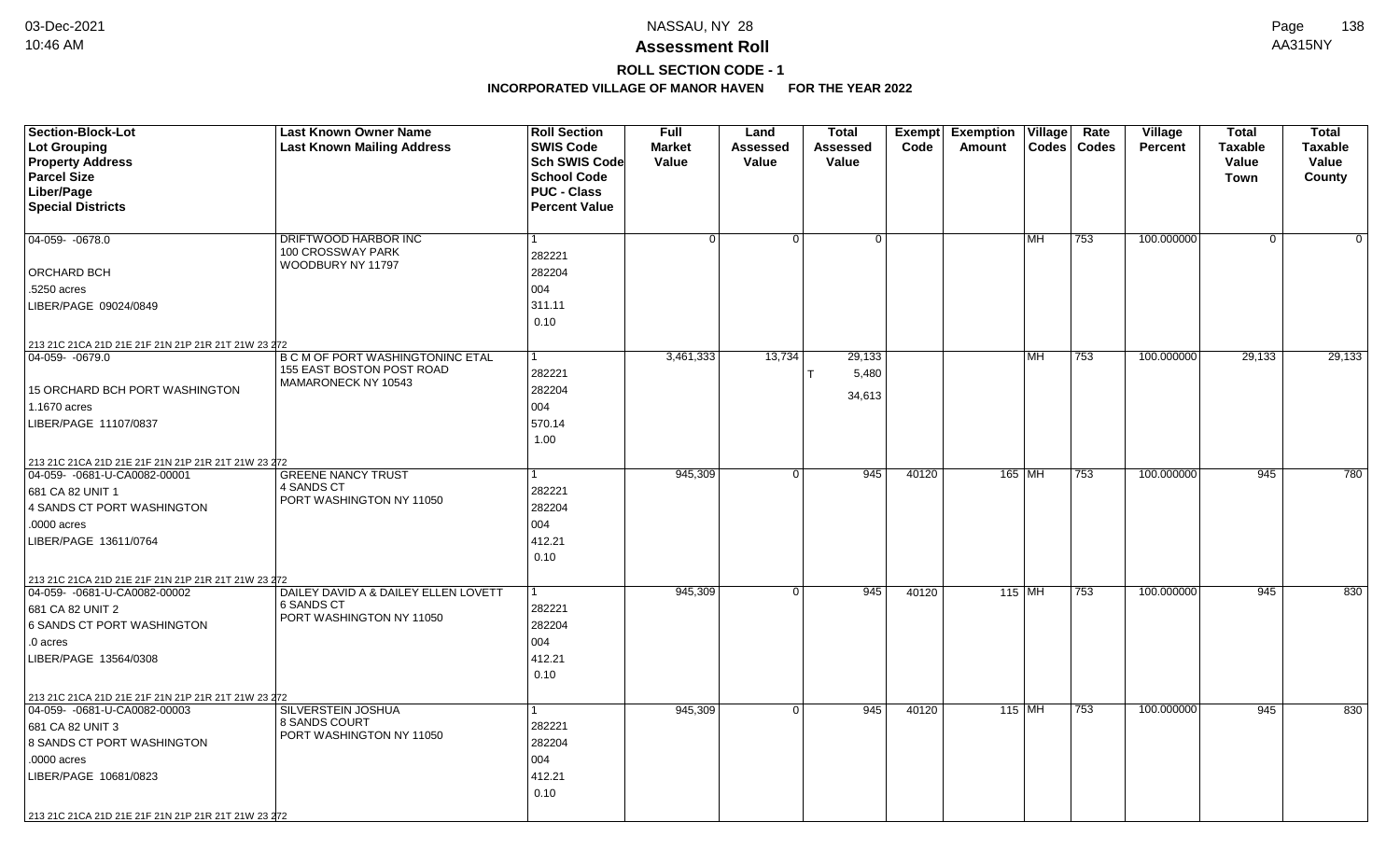## **ROLL SECTION CODE - 1**

| Section-Block-Lot<br>Lot Grouping<br><b>Property Address</b><br><b>Parcel Size</b><br>Liber/Page<br><b>Special Districts</b>                                                                                                           | <b>Last Known Owner Name</b><br><b>Last Known Mailing Address</b>        | <b>Roll Section</b><br><b>SWIS Code</b><br><b>Sch SWIS Code</b><br><b>School Code</b><br><b>PUC - Class</b><br><b>Percent Value</b> | <b>Full</b><br><b>Market</b><br>Value | Land<br><b>Assessed</b><br>Value | <b>Total</b><br>Assessed<br>Value | <b>Exempt</b><br>Code | <b>Exemption</b><br>Amount | $\overline{\mathsf{V}}$ illage | Rate<br>Codes   Codes | Village<br>Percent | <b>Total</b><br><b>Taxable</b><br>Value<br><b>Town</b> | <b>Total</b><br><b>Taxable</b><br>Value<br>County |
|----------------------------------------------------------------------------------------------------------------------------------------------------------------------------------------------------------------------------------------|--------------------------------------------------------------------------|-------------------------------------------------------------------------------------------------------------------------------------|---------------------------------------|----------------------------------|-----------------------------------|-----------------------|----------------------------|--------------------------------|-----------------------|--------------------|--------------------------------------------------------|---------------------------------------------------|
| 04-059- -0681-U-CA0082-00004<br>681 CA 82 UNIT 4<br>10 SANDS CT PORT WASHINGTON<br>.0 acres<br>LIBER/PAGE 12728/0774<br>213 21C 21CA 21D 21E 21F 21N 21P 21R 21T 21W 23 272                                                            | <b>WINNICK HOLLY</b><br>10 SANDS CT<br>PORT WASHINGTON NY 11050          | l 1<br>282221<br>282204<br>004<br>412.21<br>0.10                                                                                    | 945,309                               | $\Omega$                         | 945                               | 40120                 |                            | $115$ MH                       | $\overline{753}$      | 100.000000         | 945                                                    | 830                                               |
| 04-059- -0681-U-CA0082-00005<br>681 CA 82 UNIT 5<br>12 SANDS CT PORT WASHINGTON<br>.0000 acres<br>LIBER/PAGE 11274/0763<br>213 21C 21CA 21D 21E 21F 21N 21P 21R 21T 21W 23 272                                                         | LIDDLE ROBIN & JEANNINE<br>12 SANDS COURT<br>PORT WASHINGTON NY 11050    | l 1<br>282221<br>282204<br>004<br>412.21<br>0.10                                                                                    | 945,309                               | $\Omega$                         | 945                               | 40120                 | $115$ MH                   |                                | 753                   | 100.000000         | 945                                                    | 830                                               |
| 04-059-0681-U-CA0082-00006<br>681 CA 82 UNIT 6<br>14 SANDS CT PORT WASHINGTON<br>.0000 acres<br>LIBER/PAGE 11262/0180                                                                                                                  | <b>KANG HEA &amp; SUNG</b><br>14 SANDS COURT<br>PORT WASHINGTON NY 11050 | $\vert$ 1<br>282221<br>282204<br>004<br>412.21<br>0.10                                                                              | 945,309                               | $\Omega$                         | 945                               | 40120                 |                            | $115$ MH                       | $\overline{753}$      | 100.000000         | 945                                                    | 830                                               |
| 213 21C 21CA 21D 21E 21F 21N 21P 21R 21T 21W 23 272<br>04-059- - 0681-U-CA0082-00007<br>681 CA 82 UNIT 7<br>16 SANDS CT PORT WASHINGTON<br>.0000 acres<br>LIBER/PAGE 14014/0633<br>213 21C 21CA 21D 21E 21F 21N 21P 21R 21T 21W 23 272 | <b>NYKIEL MARIANNE</b><br>16 SANDS CT<br>PORT WASHINGTON NY 11050        | $\overline{1}$<br>282221<br>282204<br>004<br>412.21<br>0.10                                                                         | 997,541                               | $\Omega$                         | 998                               | 40120                 |                            | 130 MH                         | 753                   | 100.000000         | 998                                                    | 868                                               |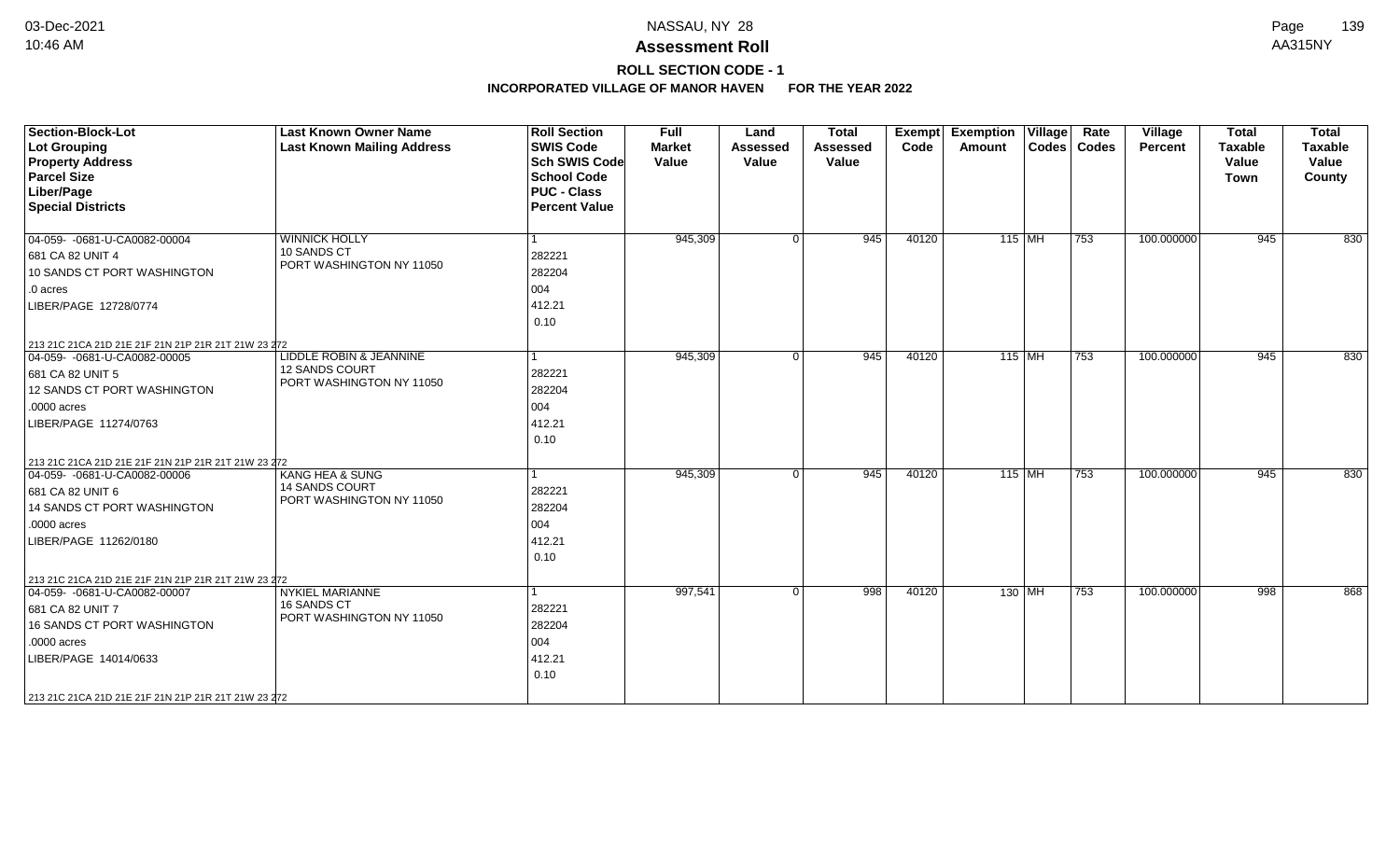# **ROLL SECTION CODE - 1**

| <b>Section-Block-Lot</b><br><b>Lot Grouping</b>                                     | <b>Last Known Owner Name</b><br><b>Last Known Mailing Address</b> | <b>Roll Section</b><br><b>SWIS Code</b>    | Full<br><b>Market</b> | Land<br><b>Assessed</b> | <b>Total</b><br><b>Assessed</b> | Exempt<br>Code | <b>Exemption Village</b><br>Amount |          | Rate<br>Codes   Codes | Village<br><b>Percent</b> | <b>Total</b><br><b>Taxable</b> | <b>Total</b><br><b>Taxable</b> |
|-------------------------------------------------------------------------------------|-------------------------------------------------------------------|--------------------------------------------|-----------------------|-------------------------|---------------------------------|----------------|------------------------------------|----------|-----------------------|---------------------------|--------------------------------|--------------------------------|
| <b>Property Address</b><br><b>Parcel Size</b>                                       |                                                                   | <b>Sch SWIS Code</b><br><b>School Code</b> | Value                 | Value                   | Value                           |                |                                    |          |                       |                           | Value<br>Town                  | Value<br>County                |
| Liber/Page                                                                          |                                                                   | <b>PUC - Class</b>                         |                       |                         |                                 |                |                                    |          |                       |                           |                                |                                |
| <b>Special Districts</b>                                                            |                                                                   | <b>Percent Value</b>                       |                       |                         |                                 |                |                                    |          |                       |                           |                                |                                |
| 04-059-0681-U-CA0082-00008                                                          | <b>BLACKER ANDREW L &amp;</b>                                     |                                            | 1,036,460             | $\Omega$                | 1,036                           | 40120          | 235 MH                             |          | 753                   | 100.000000                | 1,036                          | 801                            |
| 681 CA 82 UNIT 8                                                                    | BLACKER ELIZABETH L SARACHEK<br>18 SANDS CT                       | 282221                                     |                       |                         |                                 |                |                                    |          |                       |                           |                                |                                |
| 18 SANDS CT PORT WASHINGTON                                                         | PORT WASHINGTON NY 11050                                          | 282204                                     |                       |                         |                                 |                |                                    |          |                       |                           |                                |                                |
| .0000 acres                                                                         |                                                                   | 004                                        |                       |                         |                                 |                |                                    |          |                       |                           |                                |                                |
| LIBER/PAGE 13987/0728                                                               |                                                                   | 412.21                                     |                       |                         |                                 |                |                                    |          |                       |                           |                                |                                |
|                                                                                     |                                                                   | 0.10                                       |                       |                         |                                 |                |                                    |          |                       |                           |                                |                                |
| 213 21C 21CA 21D 21E 21F 21N 21P 21R 21T 21W 23 272                                 |                                                                   |                                            |                       |                         |                                 |                |                                    |          |                       |                           |                                |                                |
| 04-059- -0681-U-CA0082-00009                                                        | ARTHUR M HAYES JR TRUST                                           |                                            | 1,024,170             | $\Omega$                | 1,024                           | 40120          | 292 MH                             |          | 753                   | 100.000000                | 1,024                          | 732                            |
| 681 CA 82 UNIT 9                                                                    | ARTHUR M HAYES JR<br>20 SANDS CT                                  | 282221                                     |                       |                         |                                 |                |                                    |          |                       |                           |                                |                                |
| 20 SANDS CT PORT WASHINGTON                                                         | PORT WASHINGTON NY 11050                                          | 282204                                     |                       |                         |                                 |                |                                    |          |                       |                           |                                |                                |
| .0 acres                                                                            |                                                                   | 004                                        |                       |                         |                                 |                |                                    |          |                       |                           |                                |                                |
| LIBER/PAGE 13269/0739                                                               |                                                                   | 412.21                                     |                       |                         |                                 |                |                                    |          |                       |                           |                                |                                |
|                                                                                     |                                                                   | 0.10                                       |                       |                         |                                 |                |                                    |          |                       |                           |                                |                                |
| 213 21C 21CA 21D 21E 21F 21N 21P 21R 21T 21W 23 272                                 |                                                                   |                                            |                       |                         |                                 |                |                                    |          |                       |                           |                                |                                |
| 04-059- -0681-U-CA0082-00010                                                        | <b>LEVINE MARCIA</b>                                              |                                            | 1,187,013             | 0 <sup>1</sup>          | 1,187                           | 40120          |                                    | $154$ MH | 753                   | 100.000000                | 1,009                          | 855                            |
| 681 CA 82 UNIT 10                                                                   | 27 SANDS COURT                                                    | 282221                                     |                       |                         |                                 | 41121          | 178                                |          |                       |                           |                                |                                |
| 27 SANDS CT PORT WASHINGTON                                                         | PORT WASHINGTON NY 11050                                          | 282204                                     |                       |                         |                                 |                |                                    |          |                       |                           |                                |                                |
| .0000 acres                                                                         |                                                                   | 004                                        |                       |                         |                                 |                |                                    |          |                       |                           |                                |                                |
| LIBER/PAGE 11742/0167                                                               |                                                                   | 412.21                                     |                       |                         |                                 |                |                                    |          |                       |                           |                                |                                |
|                                                                                     |                                                                   | 0.10                                       |                       |                         |                                 |                |                                    |          |                       |                           |                                |                                |
|                                                                                     |                                                                   |                                            |                       |                         |                                 |                |                                    |          |                       |                           |                                |                                |
| 213 21C 21CA 21D 21E 21F 21N 21P 21R 21T 21W 23 272<br>04-059- -0681-U-CA0082-00011 | <b>GOTTLIEB JAMES</b>                                             |                                            | 1,143,998             | 0 <sup>1</sup>          | 1,144                           | 40120          |                                    | 143 MH   | 753                   | 100.000000                | 1,144                          | 1,001                          |
| 681 CA 82 UNIT 11                                                                   | 25 SANDS COURT                                                    | 282221                                     |                       |                         |                                 |                |                                    |          |                       |                           |                                |                                |
| 25 SANDS CT PORT WASHINGTON                                                         | PORT WASHINGTON NY 11050                                          | 282204                                     |                       |                         |                                 |                |                                    |          |                       |                           |                                |                                |
| .0000 acres                                                                         |                                                                   | 004                                        |                       |                         |                                 |                |                                    |          |                       |                           |                                |                                |
|                                                                                     |                                                                   |                                            |                       |                         |                                 |                |                                    |          |                       |                           |                                |                                |
| LIBER/PAGE 11694/0468                                                               |                                                                   | 412.21                                     |                       |                         |                                 |                |                                    |          |                       |                           |                                |                                |
|                                                                                     |                                                                   | 0.10                                       |                       |                         |                                 |                |                                    |          |                       |                           |                                |                                |
| 213 21C 21CA 21D 21E 21F 21N 21P 21R 21T 21W 23 272                                 |                                                                   |                                            |                       |                         |                                 |                |                                    |          |                       |                           |                                |                                |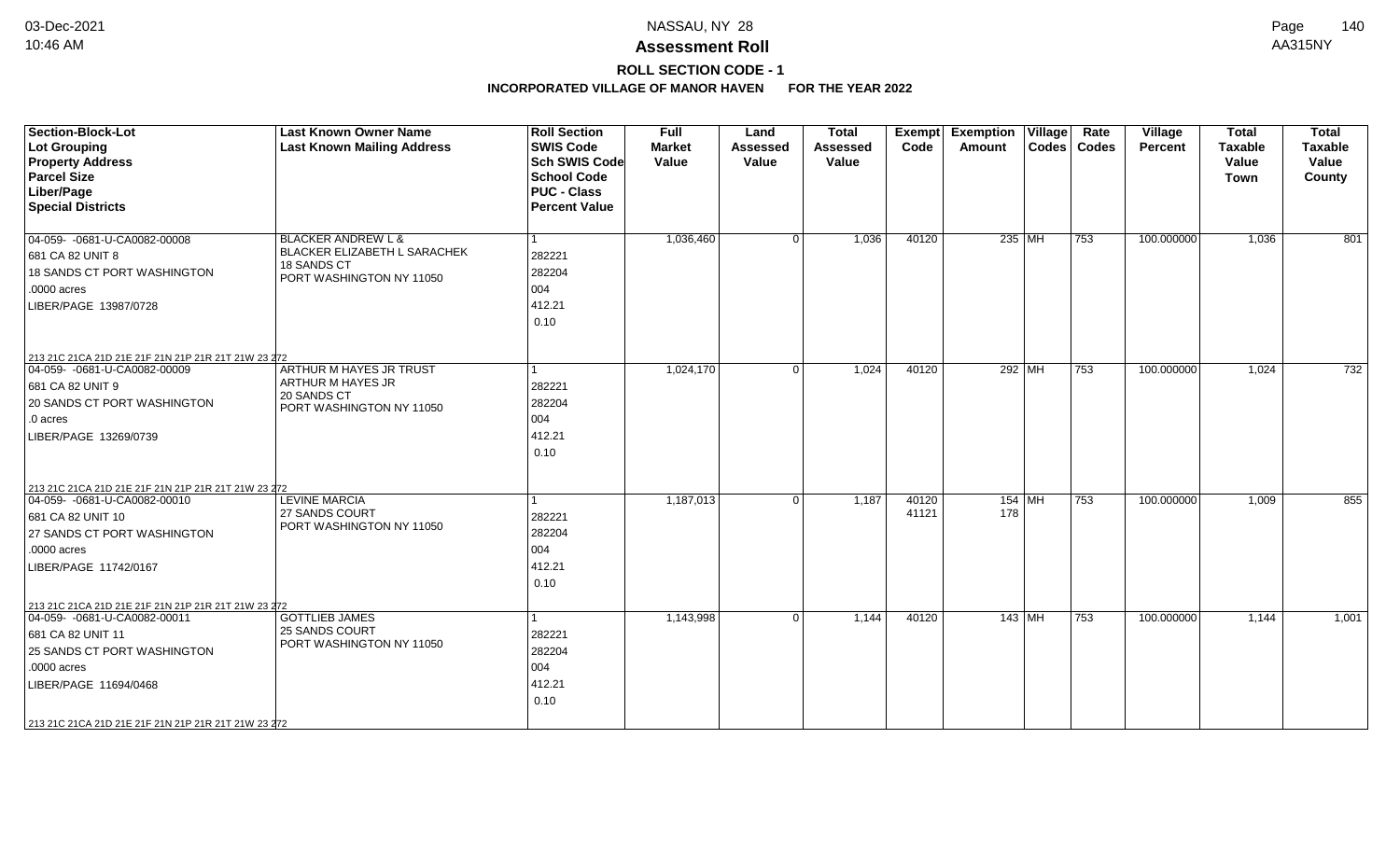## **ROLL SECTION CODE - 1**

| <b>Section-Block-Lot</b><br><b>Lot Grouping</b><br><b>Property Address</b><br><b>Parcel Size</b><br>Liber/Page<br><b>Special Districts</b>                                                                                                 | <b>Last Known Owner Name</b><br><b>Last Known Mailing Address</b>                     | <b>Roll Section</b><br><b>SWIS Code</b><br><b>Sch SWIS Code</b><br><b>School Code</b><br><b>PUC - Class</b><br><b>Percent Value</b> | <b>Full</b><br><b>Market</b><br>Value | Land<br>Assessed<br>Value | <b>Total</b><br><b>Assessed</b><br>Value | Exempt<br>Code | <b>Exemption Village</b><br>Amount | Rate<br>Codes   Codes | Village<br><b>Percent</b> | <b>Total</b><br><b>Taxable</b><br>Value<br><b>Town</b> | <b>Total</b><br><b>Taxable</b><br>Value<br>County |
|--------------------------------------------------------------------------------------------------------------------------------------------------------------------------------------------------------------------------------------------|---------------------------------------------------------------------------------------|-------------------------------------------------------------------------------------------------------------------------------------|---------------------------------------|---------------------------|------------------------------------------|----------------|------------------------------------|-----------------------|---------------------------|--------------------------------------------------------|---------------------------------------------------|
| 04-059-0681-U-CA0082-00012<br>681 CA 82 UNIT 12<br>23 SANDS CT PORT WASHINGTON<br>.0000 acres<br>LIBER/PAGE 11023/0078                                                                                                                     | <b>WEPPLER TR ROBERT G &amp; ROBERT</b><br>23 SANDS COURT<br>PORT WASHINGTON NY 11050 | 1<br>282221<br>282204<br>004<br>412.21<br>0.10                                                                                      | 1,143,998                             | 0 <sup>1</sup>            | 1,144                                    | 40120          | 143   MH                           | 753                   | 100.000000                | 1,144                                                  | 1,001                                             |
| 213 21C 21CA 21D 21E 21F 21N 21P 21R 21T 21W 23 272<br>04-059- -0681-U-CA0082-00013<br>681 CA 82 UNIT 13<br>21 SANDS CT PORT WASHINGTON<br>.0000 acres<br>LIBER/PAGE 11399/0273                                                            | LIEBLEIN LYNNE<br>21 SANDS COURT<br>PORT WASHINGTON NY 11050                          | 282221<br>282204<br>004<br>412.21<br>0.10                                                                                           | 1,143,998                             | 0 <sup>1</sup>            | 1,144                                    | 40120          | 143   MH                           | 753                   | 100.000000                | 1,144                                                  | 1,001                                             |
| 213 21C 21CA 21D 21E 21F 21N 21P 21R 21T 21W 23 272<br>04-059- -0681-U-CA0082-00014<br>681 CA 82 UNIT 14<br>19 SANDS CT PORT WASHINGTON<br>.0000 acres<br>LIBER/PAGE 12392/0441                                                            | REISS BRETT & BRENMAN SUSAN SHAPIRO<br><b>19 SANDS CT</b><br>PORT WASHINGTON NY 11050 | 282221<br>282204<br>004<br>412.21<br>0.10                                                                                           | 1,050,798                             | $\overline{0}$            | 1,051                                    | 40120          | 136 MH                             | 753                   | 100.000000                | 1,051                                                  | 915                                               |
| 213 21C 21CA 21D 21E 21F 21N 21P 21R 21T 21W 23 272<br>04-059-0681-U-CA0082-00015<br>681 CA 82 UNIT 15<br>17 SANDS CT PORT WASHINGTON<br>.0 acres<br>LIBER/PAGE 13134/0594                                                                 | WANG CHUNG CHIEH<br>17 SANDS CT<br>PORT WASHINGTON NY 11050                           | 1<br>282221<br>282204<br>004<br>412.21<br>0.10                                                                                      | 1,056,943                             | 0 <sup>1</sup>            | 1,057                                    | 40120          | 245 MH                             | 753                   | 100.000000                | 1,057                                                  | 812                                               |
| 213 21C 21CA 21D 21E 21F 21N 21P 21R 21T 21W 23 272<br>04-059- -0681-U-CA0082-00016<br>681 CA 82 UNIT 16<br><b>15 SANDS CT PORT WASHINGTON</b><br>.0 acres<br>LIBER/PAGE 14093/0314<br>213 21C 21CA 21D 21E 21F 21N 21P 21R 21T 21W 23 272 | <b>EHREN TODD &amp; LISA</b><br>15 SANDS CT UNIT 16<br>PORT WASHINGTON NY 11050       | 282221<br>282204<br>004<br>412.21<br>0.10                                                                                           | 1,050,798                             | 0 <sup>1</sup>            | 1,051                                    | 40120          | 142   MH                           | 753                   | 100.000000                | 1,051                                                  | 909                                               |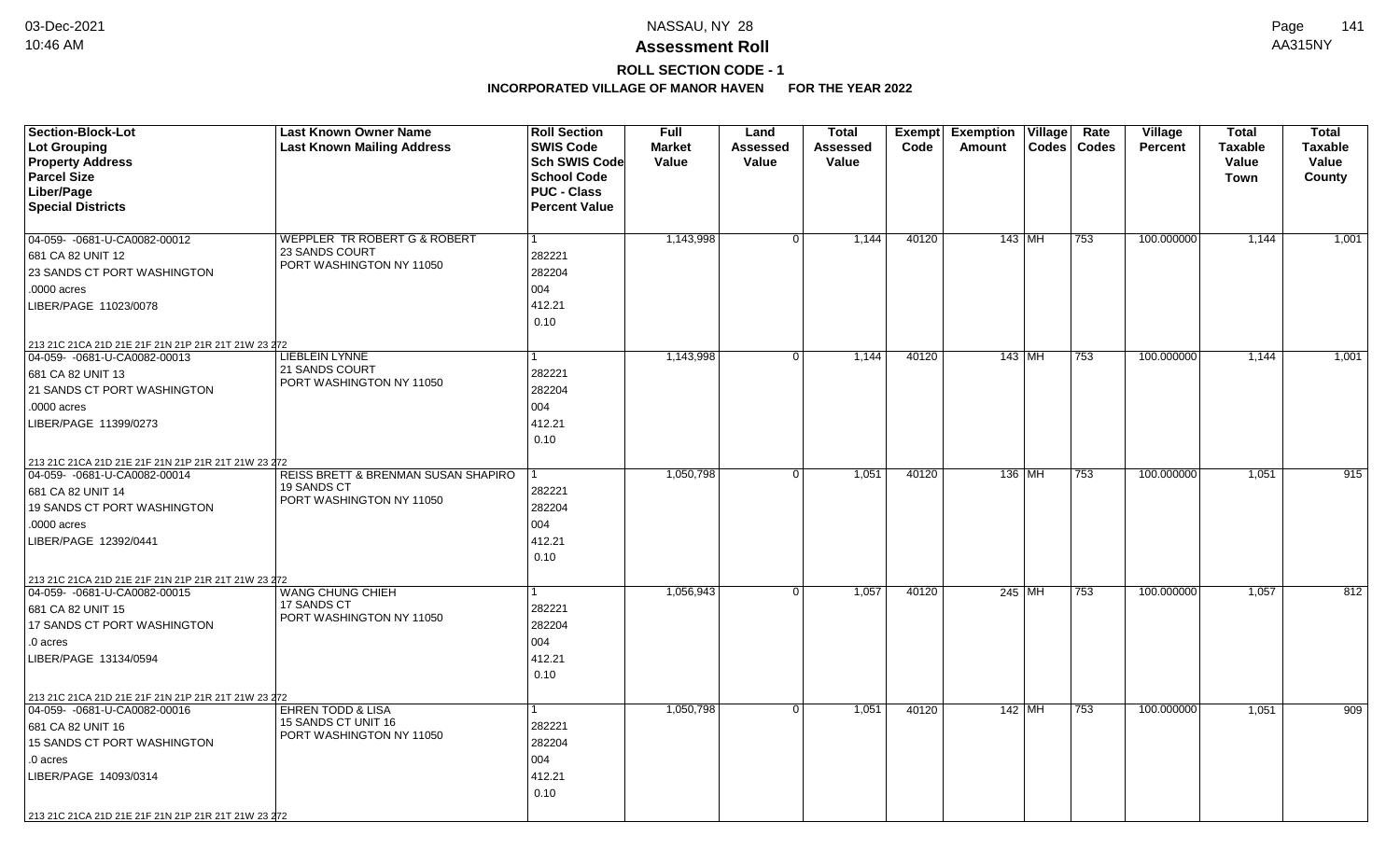# **ROLL SECTION CODE - 1**

| <b>Section-Block-Lot</b><br><b>Lot Grouping</b><br><b>Property Address</b>                                                                                                                                                             | <b>Last Known Owner Name</b><br><b>Last Known Mailing Address</b>  | <b>Roll Section</b><br><b>SWIS Code</b><br>Sch SWIS Code         | <b>Full</b><br><b>Market</b><br>Value | Land<br>Assessed<br>Value | <b>Total</b><br><b>Assessed</b><br>Value | Exempt<br>Code | <b>Exemption Village</b><br>Amount | Rate<br>Codes   Codes | Village<br><b>Percent</b> | <b>Total</b><br><b>Taxable</b><br>Value | <b>Total</b><br><b>Taxable</b><br>Value |
|----------------------------------------------------------------------------------------------------------------------------------------------------------------------------------------------------------------------------------------|--------------------------------------------------------------------|------------------------------------------------------------------|---------------------------------------|---------------------------|------------------------------------------|----------------|------------------------------------|-----------------------|---------------------------|-----------------------------------------|-----------------------------------------|
| <b>Parcel Size</b><br>Liber/Page<br><b>Special Districts</b>                                                                                                                                                                           |                                                                    | <b>School Code</b><br><b>PUC - Class</b><br><b>Percent Value</b> |                                       |                           |                                          |                |                                    |                       |                           | <b>Town</b>                             | County                                  |
| 04-059- -0681-U-CA0082-00017<br>681 CA 82 UNIT 17<br>11 SANDS CT PORT WASHINGTON<br>.0 acres<br>LIBER/PAGE 13399/0832                                                                                                                  | DOLIN LAWRENCE & SOPHIE<br>11 SANDS CT<br>PORT WASHINGTON NY 11050 | $\mathbf{1}$<br>282221<br>282204<br>004<br>412.21<br>0.10        | 1,050,798                             | 0 <sup>1</sup>            | 1,051                                    | 40120          | 138   MH                           | 753                   | 100.000000                | 1,051                                   | 913                                     |
| 213 21C 21CA 21D 21E 21F 21N 21P 21R 21T 21W 23 272<br>04-059- -0681-U-CA0082-00018<br>681 CA 82 UNIT 18<br>9 SANDS CT PORT WASHINGTON<br>.0000 acres<br>LIBER/PAGE 10894/0359                                                         | <b>DRAKOS MARIA</b><br>9 SANDS COURT<br>PORT WASHINGTON NY 11050   | 1<br>282221<br>282204<br>004<br>412.21<br>0.10                   | 1,050,798                             | 0 <sup>1</sup>            | 1,051                                    | 40120          | 138 MH                             | 753                   | 100.000000                | 1,051                                   | 913                                     |
| 213 21C 21CA 21D 21E 21F 21N 21P 21R 21T 21W 23 272<br>04-059- -0681-U-CA0082-00019<br>681 CA 82 UNIT 19<br>7 SANDS CT PORT WASHINGTON<br>.0 acres<br>LIBER/PAGE 13602/0360                                                            | <b>MAHON COLLEEN F</b><br>7 SANDS CT<br>PORT WASHINGTON NY 11050   | 1<br>282221<br>282204<br>004<br>412.21<br>0.10                   | 972,961                               | 0 <sup>1</sup>            | 816                                      | 40120          | 257 MH                             | 753                   | 100.000000                | 816                                     | 559                                     |
| 213 21C 21CA 21D 21E 21F 21N 21P 21R 21T 21W 23 272<br>04-059- -0681-U-CA0082-00020<br>681 CA 82 UNIT 20<br>5 SANDS CT PORT WASHINGTON<br>.0000 acres<br>LIBER/PAGE 12553/0973                                                         | <b>BALCOURT LINDA</b><br>5 SANDS CT<br>PORT WASHINGTON NY 11050    | $\mathbf{1}$<br>282221<br>282204<br>004<br>412.21<br>0.10        | 1,050,798                             | 0 <sup>1</sup>            | 1,051                                    | 40120          | 138 MH                             | 753                   | 100.000000                | 1,051                                   | 913                                     |
| 213 21C 21CA 21D 21E 21F 21N 21P 21R 21T 21W 23 272<br>04-059- - 0681-U-CA0082-00021<br>681 CA 82 UNIT 21<br>3 SANDS CT PORT WASHINGTON<br>.0000 acres<br>LIBER/PAGE 12684/0621<br>213 21C 21CA 21D 21E 21F 21N 21P 21R 21T 21W 23 272 | BAUER DIANE AND DANIEL M<br>3 SANDS CT<br>PORT WASHINGTON NY 11050 | $\mathbf{1}$<br>282221<br>282204<br>004<br>412.21<br>0.10        | 1,050,798                             | 0 <sup>1</sup>            | 1,051                                    | 40120          | 138 MH                             | 753                   | 100.000000                | 1,051                                   | 913                                     |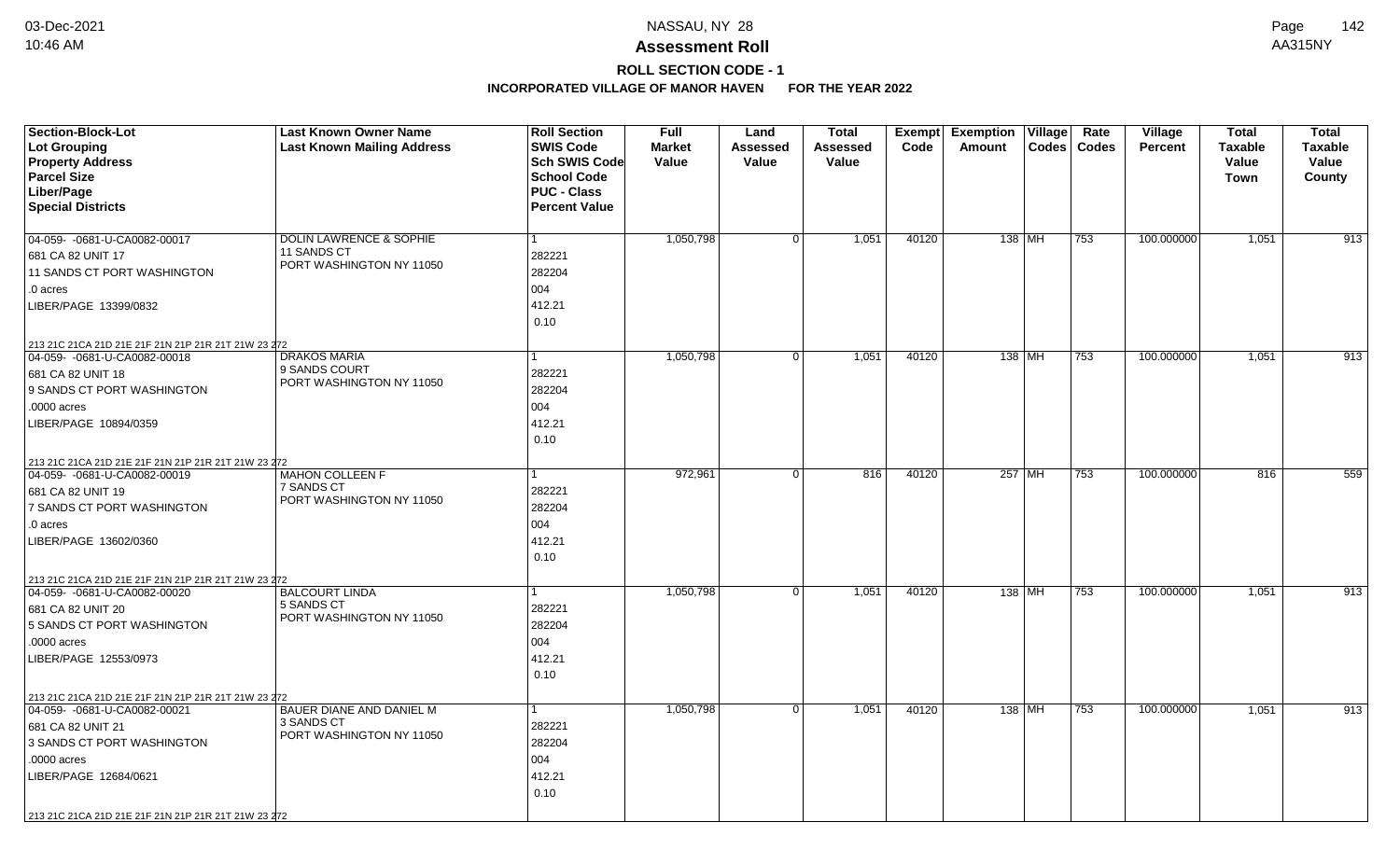## **ROLL SECTION CODE - 1**

| Section-Block-Lot<br>Lot Grouping                   | <b>Last Known Owner Name</b><br><b>Last Known Mailing Address</b> | <b>Roll Section</b><br><b>SWIS Code</b> | Full<br><b>Market</b> | Land<br>Assessed | <b>Total</b><br>Assessed | <b>Exempt</b><br>Code | <b>Exemption Village</b><br>Amount | Rate<br>Codes   Codes | Village<br><b>Percent</b> | <b>Total</b><br><b>Taxable</b> | <b>Total</b><br><b>Taxable</b> |
|-----------------------------------------------------|-------------------------------------------------------------------|-----------------------------------------|-----------------------|------------------|--------------------------|-----------------------|------------------------------------|-----------------------|---------------------------|--------------------------------|--------------------------------|
| <b>Property Address</b>                             |                                                                   | <b>Sch SWIS Code</b>                    | Value                 | Value            | Value                    |                       |                                    |                       |                           | Value                          | Value                          |
| <b>Parcel Size</b>                                  |                                                                   | <b>School Code</b>                      |                       |                  |                          |                       |                                    |                       |                           | Town                           | County                         |
| Liber/Page                                          |                                                                   | <b>PUC - Class</b>                      |                       |                  |                          |                       |                                    |                       |                           |                                |                                |
| <b>Special Districts</b>                            |                                                                   | <b>Percent Value</b>                    |                       |                  |                          |                       |                                    |                       |                           |                                |                                |
|                                                     |                                                                   |                                         |                       |                  |                          |                       |                                    |                       |                           |                                |                                |
| 04-059- -0681-U-CA0082-00022                        | <b>BOGLIOLI LAUREN</b><br>1 SANDS COURT                           |                                         | 1,049,774             | 0                | 1,050                    | 40120                 | $118$ MH                           | 753                   | 100.000000                | 1,050                          | 932                            |
| 681 CA 82 UNIT 22                                   | PORT WASHINGTON NY 11050                                          | 282221                                  |                       |                  |                          |                       |                                    |                       |                           |                                |                                |
| 3 SANDS CT PORT WASHINGTON                          |                                                                   | 282204                                  |                       |                  |                          |                       |                                    |                       |                           |                                |                                |
| .0000 acres                                         |                                                                   | 004                                     |                       |                  |                          |                       |                                    |                       |                           |                                |                                |
| LIBER/PAGE 10902/0798                               |                                                                   | 412.21                                  |                       |                  |                          |                       |                                    |                       |                           |                                |                                |
|                                                     |                                                                   | 0.10                                    |                       |                  |                          |                       |                                    |                       |                           |                                |                                |
| 213 21C 21CA 21D 21E 21F 21N 21P 21R 21T 21W 23 272 |                                                                   |                                         |                       |                  |                          |                       |                                    |                       |                           |                                |                                |
| 04-059- -0681-U-CA0082-00023                        | RIMMER DAVID & JENNIFER<br>2 ANCHOR WAY                           |                                         | 921,753               | 0 <sup>1</sup>   | 841                      | 40120                 | 118 MH                             | 753                   | 100.000000                | 841                            | 723                            |
| 681 CA 82 UNIT 23                                   | PORT WASHINGTON NY 11050                                          | 282221                                  |                       |                  |                          |                       |                                    |                       |                           |                                |                                |
| 2 ANCHOR WAY PORT WASHINGTON                        |                                                                   | 282204                                  |                       |                  |                          |                       |                                    |                       |                           |                                |                                |
| .0 acres                                            |                                                                   | 004                                     |                       |                  |                          |                       |                                    |                       |                           |                                |                                |
| LIBER/PAGE 13527/0077                               |                                                                   | 412.21                                  |                       |                  |                          |                       |                                    |                       |                           |                                |                                |
|                                                     |                                                                   | 0.10                                    |                       |                  |                          |                       |                                    |                       |                           |                                |                                |
| 213 21C 21CA 21D 21E 21F 21N 21P 21R 21T 21W 23 272 |                                                                   |                                         |                       |                  |                          |                       |                                    |                       |                           |                                |                                |
| 04-059- -0681-U-CA0082-00024                        | <b>SKALCHUK ANDREW Y</b>                                          |                                         | 1,050,798             | $\overline{0}$   | 1,051                    | 40120                 | 257 MH                             | 753                   | 100.000000                | 1,051                          | 794                            |
| 681 CA 82 UNIT 24                                   | 4 ANCHOR WAY<br>PORT WASHINGTON NY 11050                          | 282221                                  |                       |                  |                          |                       |                                    |                       |                           |                                |                                |
| 4 ANCHOR WAY PORT WASHINGTON                        |                                                                   | 282204                                  |                       |                  |                          |                       |                                    |                       |                           |                                |                                |
| .0 acres                                            |                                                                   | 004                                     |                       |                  |                          |                       |                                    |                       |                           |                                |                                |
| LIBER/PAGE 13738/0214                               |                                                                   | 412.21                                  |                       |                  |                          |                       |                                    |                       |                           |                                |                                |
|                                                     |                                                                   | 0.10                                    |                       |                  |                          |                       |                                    |                       |                           |                                |                                |
| 213 21C 21CA 21D 21E 21F 21N 21P 21R 21T 21W 23 272 |                                                                   |                                         |                       |                  |                          |                       |                                    |                       |                           |                                |                                |
| 04-059- -0681-U-CA0082-00025                        | <b>ISRAEL SUSAN ZEMSER</b><br>6 ANCHOR WAY UNIT 25                | 1                                       | 1,050,798             | 0 <sup>1</sup>   | 1,051                    | 40120                 | 232 MH                             | 753                   | 100.000000                | 1,051                          | 819                            |
| 681 CA 82 UNIT 25                                   | PORT WASHINGTON NY 11050                                          | 282221                                  |                       |                  |                          |                       |                                    |                       |                           |                                |                                |
| 6 ANCHOR WAY UNIT 25 PORT WASHINGTON                |                                                                   | 282204                                  |                       |                  |                          |                       |                                    |                       |                           |                                |                                |
| .0000 acres                                         |                                                                   | 004                                     |                       |                  |                          |                       |                                    |                       |                           |                                |                                |
| LIBER/PAGE 13842/0761                               |                                                                   | 412.21                                  |                       |                  |                          |                       |                                    |                       |                           |                                |                                |
|                                                     |                                                                   | 0.10                                    |                       |                  |                          |                       |                                    |                       |                           |                                |                                |
| 213 21C 21CA 21D 21E 21F 21N 21P 21R 21T 21W 23 272 |                                                                   |                                         |                       |                  |                          |                       |                                    |                       |                           |                                |                                |
| 04-059- -0681-U-CA0082-00026                        | <b>BROAD ELISSA BUCHMAN</b><br>8 ANCHOR WAY                       |                                         | 1,050,798             | 0                | 1,051                    | 40120                 | 139 MH                             | 753                   | 100.000000                | 1,051                          | 912                            |
| 681 CA 82 UNIT 26                                   | PORT WASHINGTON NY 11050                                          | 282221                                  |                       |                  |                          |                       |                                    |                       |                           |                                |                                |
| 8 ANCHOR WAY PORT WASHINGTON                        |                                                                   | 282204                                  |                       |                  |                          |                       |                                    |                       |                           |                                |                                |
| .0 acres                                            |                                                                   | 004                                     |                       |                  |                          |                       |                                    |                       |                           |                                |                                |
| LIBER/PAGE 13183/0601                               |                                                                   | 412.21                                  |                       |                  |                          |                       |                                    |                       |                           |                                |                                |
|                                                     |                                                                   | 0.10                                    |                       |                  |                          |                       |                                    |                       |                           |                                |                                |
| 213 21C 21CA 21D 21E 21F 21N 21P 21R 21T 21W 23 272 |                                                                   |                                         |                       |                  |                          |                       |                                    |                       |                           |                                |                                |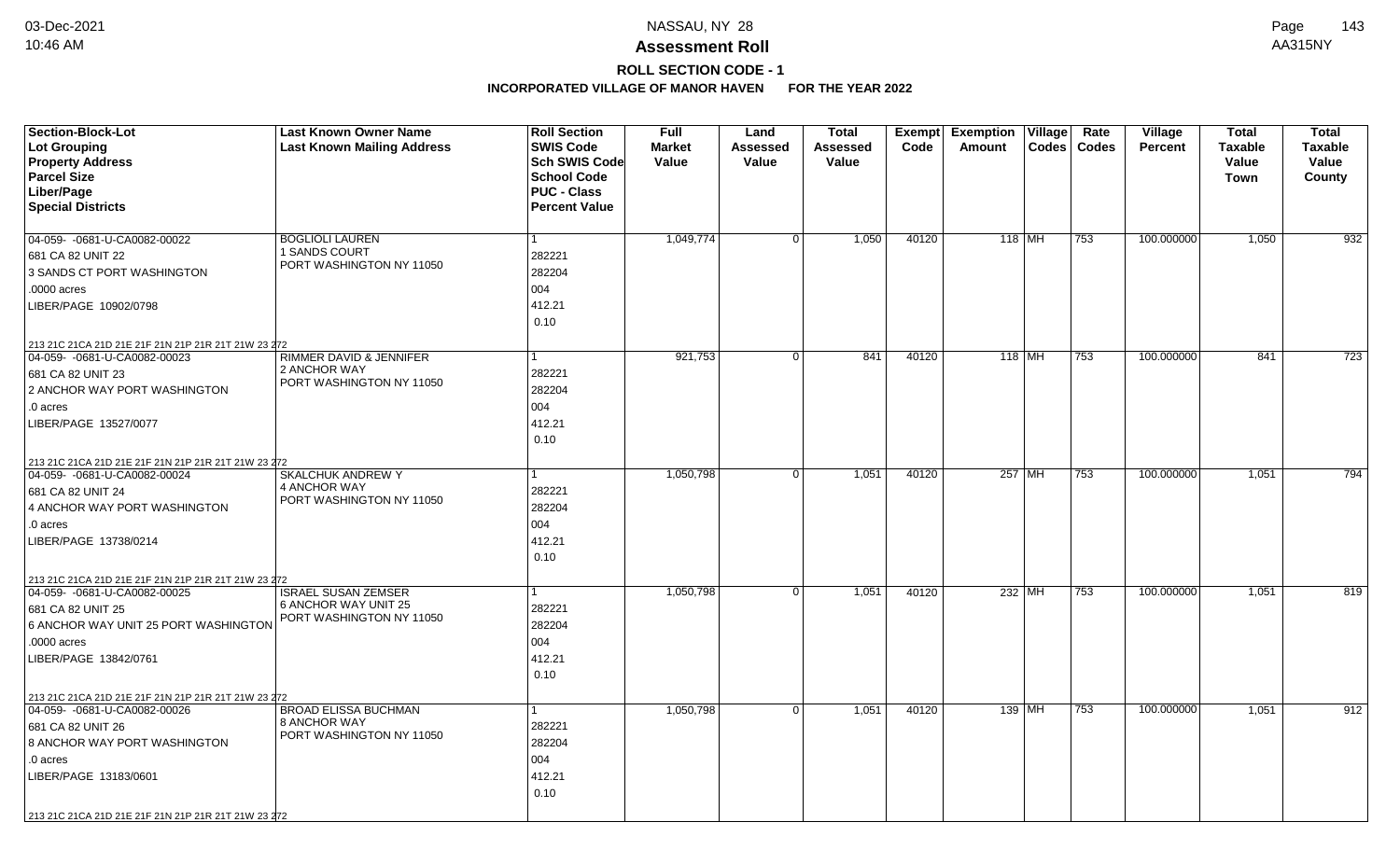## **ROLL SECTION CODE - 1**

| <b>Section-Block-Lot</b>                            | <b>Last Known Owner Name</b>              | <b>Roll Section</b>  | <b>Full</b>   | Land           | <b>Total</b>    | Exempt | <b>Exemption Village</b> | Rate          | Village        | <b>Total</b>   | <b>Total</b>   |
|-----------------------------------------------------|-------------------------------------------|----------------------|---------------|----------------|-----------------|--------|--------------------------|---------------|----------------|----------------|----------------|
| <b>Lot Grouping</b>                                 | <b>Last Known Mailing Address</b>         | <b>SWIS Code</b>     | <b>Market</b> | Assessed       | <b>Assessed</b> | Code   | Amount                   | Codes   Codes | <b>Percent</b> | <b>Taxable</b> | <b>Taxable</b> |
| <b>Property Address</b>                             |                                           | <b>Sch SWIS Code</b> | Value         | Value          | Value           |        |                          |               |                | Value          | Value          |
| <b>Parcel Size</b>                                  |                                           | <b>School Code</b>   |               |                |                 |        |                          |               |                | <b>Town</b>    | County         |
| Liber/Page                                          |                                           | <b>PUC - Class</b>   |               |                |                 |        |                          |               |                |                |                |
| <b>Special Districts</b>                            |                                           | <b>Percent Value</b> |               |                |                 |        |                          |               |                |                |                |
| 04-059- - 0681-U-CA0082-00027                       | LEVENSON STEVEN & LEVENSON DEBBIE &       |                      | 1,050,798     | 0 <sup>1</sup> | 1,051           | 40120  | 232 MH                   | 753           | 100.000000     | 1,051          | 819            |
| 681 CA 82 UNIT 27                                   | LEVENSON TYLER                            | 282221               |               |                |                 |        |                          |               |                |                |                |
| 10 ANCHOR WAY PORT WASHINGTON                       | 10 ANCHOR WAY                             | 282204               |               |                |                 |        |                          |               |                |                |                |
| .0000 acres                                         | PORT WASHINGTON NY 11050                  | 004                  |               |                |                 |        |                          |               |                |                |                |
| LIBER/PAGE 14107/0151                               |                                           | 412.21               |               |                |                 |        |                          |               |                |                |                |
|                                                     |                                           | 0.10                 |               |                |                 |        |                          |               |                |                |                |
|                                                     |                                           |                      |               |                |                 |        |                          |               |                |                |                |
| 213 21C 21CA 21D 21E 21F 21N 21P 21R 21T 21W 23 272 |                                           |                      |               |                |                 |        |                          |               |                |                |                |
| 04-059- -0681-U-CA0082-00028                        | <b>GREIF F ZISKIN &amp; STEVEN</b>        | 1                    | 1,024,170     | $\Omega$       | 684             | 40120  | 310 MH                   | 753           | 100.000000     | 684            | 374            |
| 681 CA 82 UNIT 28                                   | 12 ANCHOR WAY<br>PORT WASHINGTON NY 11050 | 282221               |               |                |                 |        |                          |               |                |                |                |
| 12 ANCHOR WAY PORT WASHINGTON                       |                                           | 282204               |               |                |                 |        |                          |               |                |                |                |
| .0000 acres                                         |                                           | 004                  |               |                |                 |        |                          |               |                |                |                |
| LIBER/PAGE 11734/0153                               |                                           | 412.21               |               |                |                 |        |                          |               |                |                |                |
|                                                     |                                           | 0.10                 |               |                |                 |        |                          |               |                |                |                |
| 213 21C 21CA 21D 21E 21F 21N 21P 21R 21T 21W 23 272 |                                           |                      |               |                |                 |        |                          |               |                |                |                |
| 04-059- -0681-U-CA0082-00029                        | JAFFE ALAN & JAFFE BENJAMIN MARK          | 1                    | 1,050,798     | $\Omega$       | 998             | 40120  | 138   MH                 | 753           | 100.000000     | 998            | 860            |
| 681 CA 82 UNIT 29                                   | 14 ANCHOR WAY UNIT 29                     | 282221               |               |                |                 |        |                          |               |                |                |                |
| 14 ANCHOR WAY PORT WASHINGTON                       | PORT WASHINGTON NY 11050                  | 282204               |               |                |                 |        |                          |               |                |                |                |
| .0000 acres                                         |                                           | 004                  |               |                |                 |        |                          |               |                |                |                |
| LIBER/PAGE 13877/0188                               |                                           | 412.21               |               |                |                 |        |                          |               |                |                |                |
|                                                     |                                           | 0.10                 |               |                |                 |        |                          |               |                |                |                |
| 213 21C 21CA 21D 21E 21F 21N 21P 21R 21T 21W 23 272 |                                           |                      |               |                |                 |        |                          |               |                |                |                |
| 04-059- -0681-U-CA0082-00030                        | JAFFE ALAN                                | 1                    | 1,120,442     | 0 <sup>1</sup> | 840             | 40120  | $155$ MH                 | 753           | 100.000000     | 799            | 644            |
| 681 CA 82 UNIT 30                                   | <b>16 ANCHOR WAY</b>                      | 282221               |               |                |                 | 44220  | 41                       |               |                |                |                |
| 16 ANCHOR WAY PORT WASHINGTON                       | PORT WASHINGTON NY 11050                  | 282204               |               |                |                 |        |                          |               |                |                |                |
| .0 acres                                            |                                           | 004                  |               |                |                 |        |                          |               |                |                |                |
| LIBER/PAGE 13581/0512                               |                                           | 412.21               |               |                |                 |        |                          |               |                |                |                |
|                                                     |                                           | 0.10                 |               |                |                 |        |                          |               |                |                |                |
| 213 21C 21CA 21D 21E 21F 21N 21P 21R 21T 21W 23 272 |                                           |                      |               |                |                 |        |                          |               |                |                |                |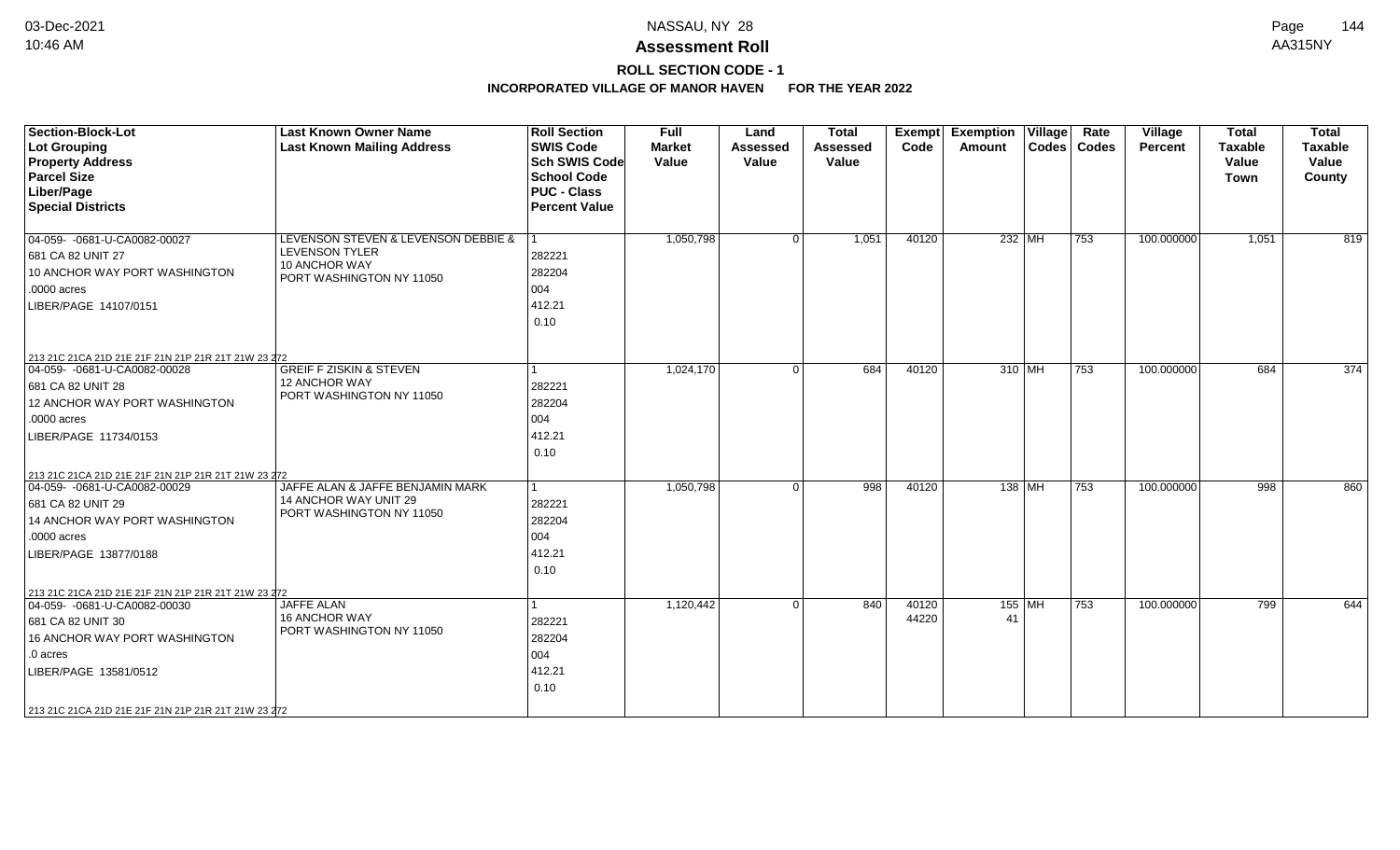#### NASSAU, NY 28 Page 03-Dec-2021 NASSAU, NY\_28 Page 145

# **Assessment Roll** 10:46 AM AA315NY

# **ROLL SECTION CODE - 1**

| Section-Block-Lot                                                                   | <b>Last Known Owner Name</b>                   | <b>Roll Section</b>  | Full          | Land            | <b>Total</b>    | <b>Exempt</b> | <b>Exemption Village</b> |          | Rate          | Village    | <b>Total</b>   | <b>Total</b>   |
|-------------------------------------------------------------------------------------|------------------------------------------------|----------------------|---------------|-----------------|-----------------|---------------|--------------------------|----------|---------------|------------|----------------|----------------|
| Lot Grouping                                                                        | <b>Last Known Mailing Address</b>              | <b>SWIS Code</b>     | <b>Market</b> | <b>Assessed</b> | <b>Assessed</b> | Code          | Amount                   |          | Codes   Codes | Percent    | <b>Taxable</b> | <b>Taxable</b> |
| <b>Property Address</b>                                                             |                                                | Sch SWIS Code        | Value         | Value           | Value           |               |                          |          |               |            | Value          | Value          |
| <b>Parcel Size</b>                                                                  |                                                | <b>School Code</b>   |               |                 |                 |               |                          |          |               |            | <b>Town</b>    | County         |
| Liber/Page                                                                          |                                                | <b>PUC - Class</b>   |               |                 |                 |               |                          |          |               |            |                |                |
| <b>Special Districts</b>                                                            |                                                | <b>Percent Value</b> |               |                 |                 |               |                          |          |               |            |                |                |
| 04-059- -0681-U-CA0082-00031                                                        | POMPONIO ROBERT & POMPANIO TRUST               | $\overline{1}$       | 1,075,378     | 0 <sup>1</sup>  | 1,075           | 40120         |                          | 173 MH   | 753           | 100.000000 | 1,075          | 902            |
| 681 CA 82 UNIT 31                                                                   | 18 ANCHOR WAY                                  | 282221               |               |                 |                 |               |                          |          |               |            |                |                |
| 18 ANCHOR WAY PORT WASHINGTON                                                       | PORT WASHINGTON NY 11050                       | 282204               |               |                 |                 |               |                          |          |               |            |                |                |
| .0 acres                                                                            |                                                | 004                  |               |                 |                 |               |                          |          |               |            |                |                |
| LIBER/PAGE 12902/0397                                                               |                                                | 412.21               |               |                 |                 |               |                          |          |               |            |                |                |
|                                                                                     |                                                | 0.10                 |               |                 |                 |               |                          |          |               |            |                |                |
|                                                                                     |                                                |                      |               |                 |                 |               |                          |          |               |            |                |                |
| 213 21C 21CA 21D 21E 21F 21N 21P 21R 21T 21W 23 272<br>04-059- -0681-U-CA0082-00032 | <b>BYRNES PATRICIA M</b>                       |                      | 1,202,375     | $\Omega$        | 881             | 40120         |                          | 394 MH   | 753           | 100.000000 | 881            | 487            |
| 681 CA 82 UNIT 32                                                                   | 20 ANCHOR WAY                                  | 282221               |               |                 |                 |               |                          |          |               |            |                |                |
| 20 ANCHOR WAY PORT WASHINGTON                                                       | PORT WASHINGTON NY 11050                       | 282204               |               |                 |                 |               |                          |          |               |            |                |                |
| .0 acres                                                                            |                                                | 004                  |               |                 |                 |               |                          |          |               |            |                |                |
| LIBER/PAGE 13203/0070                                                               |                                                | 412.21               |               |                 |                 |               |                          |          |               |            |                |                |
|                                                                                     |                                                | 0.10                 |               |                 |                 |               |                          |          |               |            |                |                |
|                                                                                     |                                                |                      |               |                 |                 |               |                          |          |               |            |                |                |
| 213 21C 21CA 21D 21E 21F 21N 21P 21R 21T 21W 23 272<br>04-059- -0681-U-CA0082-00033 | PERRY HENRY & PERRY MARY                       |                      | 1,133,756     | 0 <sup>1</sup>  | 1,134           | 40120         |                          | $140$ MH | 753           | 100.000000 | 1,134          | 994            |
| 681 CA 82 UNIT 33                                                                   | 22 ANCHOR WAY                                  | 282221               |               |                 |                 |               |                          |          |               |            |                |                |
| 22 ANCHOR WAY PORT WASHINGTON                                                       | PORT WASHINGTON NY 11050                       | 282204               |               |                 |                 |               |                          |          |               |            |                |                |
| .0 acres                                                                            |                                                | 004                  |               |                 |                 |               |                          |          |               |            |                |                |
| LIBER/PAGE 13385/0762                                                               |                                                | 412.21               |               |                 |                 |               |                          |          |               |            |                |                |
|                                                                                     |                                                | 0.10                 |               |                 |                 |               |                          |          |               |            |                |                |
| 213 21C 21CA 21D 21E 21F 21N 21P 21R 21T 21W 23 272                                 |                                                |                      |               |                 |                 |               |                          |          |               |            |                |                |
| 04-059- -0681-U-CA0082-00034                                                        | MAIETTA JASON FRANK &                          |                      | 935,593       | $\Omega$        | 936             | 40120         |                          | $115$ MH | 753           | 100.000000 | 936            | 821            |
| 681 CA 82 UNIT 34                                                                   | BOLLET MARISSA LAUREN                          | 282221               |               |                 |                 |               |                          |          |               |            |                |                |
| 2 SANDS CT PORT WASHINGTON                                                          | 2 SANDS CT UNIT 34<br>PORT WASHINGTON NY 11050 | 282204               |               |                 |                 |               |                          |          |               |            |                |                |
| .0000 acres                                                                         |                                                | 004                  |               |                 |                 |               |                          |          |               |            |                |                |
| LIBER/PAGE 14077/0614                                                               |                                                | 412.21               |               |                 |                 |               |                          |          |               |            |                |                |
|                                                                                     |                                                | 0.10                 |               |                 |                 |               |                          |          |               |            |                |                |
|                                                                                     |                                                |                      |               |                 |                 |               |                          |          |               |            |                |                |
| 213 21C 21CA 21D 21E 21F 21N 21P 21R 21T 21W 23 272                                 |                                                |                      |               |                 |                 |               |                          |          |               |            |                |                |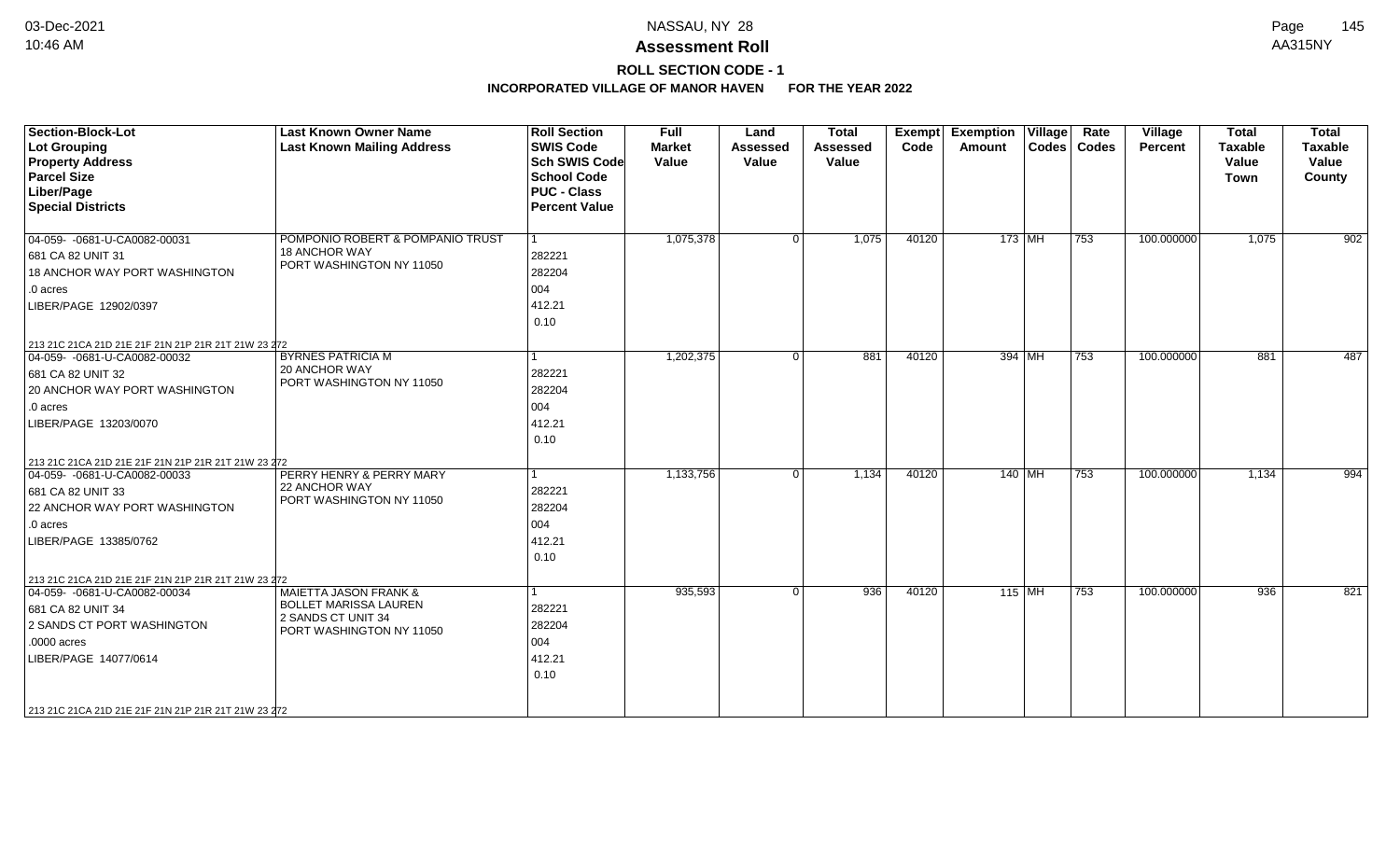# **ROLL SECTION CODE - 1**

| <b>Section-Block-Lot</b>                                                | <b>Last Known Owner Name</b>         | <b>Roll Section</b>  | Full          | Land            | <b>Total</b>    | Exempt | <b>Exemption Village</b> | Rate          | Village    | <b>Total</b>   | <b>Total</b>   |
|-------------------------------------------------------------------------|--------------------------------------|----------------------|---------------|-----------------|-----------------|--------|--------------------------|---------------|------------|----------------|----------------|
| Lot Grouping                                                            | <b>Last Known Mailing Address</b>    | <b>SWIS Code</b>     | <b>Market</b> | <b>Assessed</b> | <b>Assessed</b> | Code   | Amount                   | Codes   Codes | Percent    | <b>Taxable</b> | <b>Taxable</b> |
| <b>Property Address</b>                                                 |                                      | <b>Sch SWIS Code</b> | Value         | Value           | Value           |        |                          |               |            | Value          | Value          |
| <b>Parcel Size</b>                                                      |                                      | <b>School Code</b>   |               |                 |                 |        |                          |               |            | <b>Town</b>    | County         |
| Liber/Page                                                              |                                      | <b>PUC - Class</b>   |               |                 |                 |        |                          |               |            |                |                |
| <b>Special Districts</b>                                                |                                      | <b>Percent Value</b> |               |                 |                 |        |                          |               |            |                |                |
|                                                                         |                                      |                      |               |                 |                 |        |                          |               |            |                |                |
| $\boxed{04-060 - 0005.0}$                                               | <b>CIBANTS OSKAR</b>                 |                      | 943,260       | 384             | 868             | 40120  | $290$ MH                 | 753           | 100.000000 | 868            | 578            |
| 5,6,214                                                                 | 9 & 11 OLD WOOD                      | 282221               |               |                 |                 |        |                          |               |            |                |                |
| 9 & 11 OLD WOOD RD PORT WASHINGTON                                      | PORT WASHINGTON NY 11050             | 282204               |               |                 |                 |        |                          |               |            |                |                |
| .1377 acres                                                             |                                      | 004                  |               |                 |                 |        |                          |               |            |                |                |
| LIBER/PAGE 08927/0404                                                   |                                      | 220.01               |               |                 |                 |        |                          |               |            |                |                |
|                                                                         |                                      | 0.10                 |               |                 |                 |        |                          |               |            |                |                |
|                                                                         |                                      |                      |               |                 |                 |        |                          |               |            |                |                |
| 213 21C 21CA 21D 21E 21F 21N 21P 21R 21T 21W 23 272<br>$ 04-060-0007.0$ | 5 OLDWOOD LLC                        |                      | 638,672       | 441             | 638             | 40120  | 149 MH                   | 753           | 100.000000 | 638            | 489            |
| $7 - 9,110$                                                             | 5 OLDWOOD RD                         | 282221               |               |                 |                 |        |                          |               |            |                |                |
| 5 OLDWOOD RD PORT WASHINGTON                                            | PORT WASHINGTON NY 11050             | 282204               |               |                 |                 |        |                          |               |            |                |                |
| .1550 acres                                                             |                                      | 004                  |               |                 |                 |        |                          |               |            |                |                |
| LIBER/PAGE 13444/0690                                                   |                                      | 210.01               |               |                 |                 |        |                          |               |            |                |                |
|                                                                         |                                      | 0.10                 |               |                 |                 |        |                          |               |            |                |                |
|                                                                         |                                      |                      |               |                 |                 |        |                          |               |            |                |                |
| 213 21C 21CA 21D 21E 21F 21N 21P 21R 21T 21W 23 272                     | <b>GOLDSTEIN TERRI</b>               |                      | 750,717       | 294             | 751             | 40120  | $187$ MH                 | 753           | 100.000000 | 751            | 564            |
| $\boxed{04-060 - 0101.0}$                                               | 15 OLDWOOD ROAD                      |                      |               |                 |                 |        |                          |               |            |                |                |
| 101,213                                                                 | PORT WASHINGTON NY 11050             | 282221               |               |                 |                 |        |                          |               |            |                |                |
| 15 OLDWOOD RD PORT WASHINGTON                                           |                                      | 282204               |               |                 |                 |        |                          |               |            |                |                |
| .0689 acres                                                             |                                      | 004                  |               |                 |                 |        |                          |               |            |                |                |
| LIBER/PAGE 11214/0787                                                   |                                      | 210.01               |               |                 |                 |        |                          |               |            |                |                |
|                                                                         |                                      | 0.10                 |               |                 |                 |        |                          |               |            |                |                |
| 213 21C 21CA 21D 21E 21F 21N 21P 21R 21T 21W 23 272                     |                                      |                      |               |                 |                 |        |                          |               |            |                |                |
| $ 04-060-0112.0$                                                        | DZIERZAWSKI LILLIANA C LIFE ESTATE   |                      | 612,453       | 308             | 612             | 41800  | $234$ MH                 | 753           | 100.000000 | 378            | 233            |
|                                                                         | DENTON DEBORAH ALICE<br>3 OLDWOOD RD | 282221               |               |                 |                 | 40120  | 145                      |               |            |                |                |
| 3 OLDWOOD RD PORT WASHINGTON                                            | PORT WASHINGTON NY 11050             | 282204               |               |                 |                 |        |                          |               |            |                |                |
| .0758 acres                                                             |                                      | 004                  |               |                 |                 |        |                          |               |            |                |                |
| LIBER/PAGE 12343/0857                                                   |                                      | 210.01               |               |                 |                 |        |                          |               |            |                |                |
|                                                                         |                                      | 0.10                 |               |                 |                 |        |                          |               |            |                |                |
|                                                                         |                                      |                      |               |                 |                 |        |                          |               |            |                |                |
| 213 21C 21CA 21D 21E 21F 21N 21P 21R 21T 21W 23 272                     |                                      |                      |               |                 |                 |        |                          |               |            |                |                |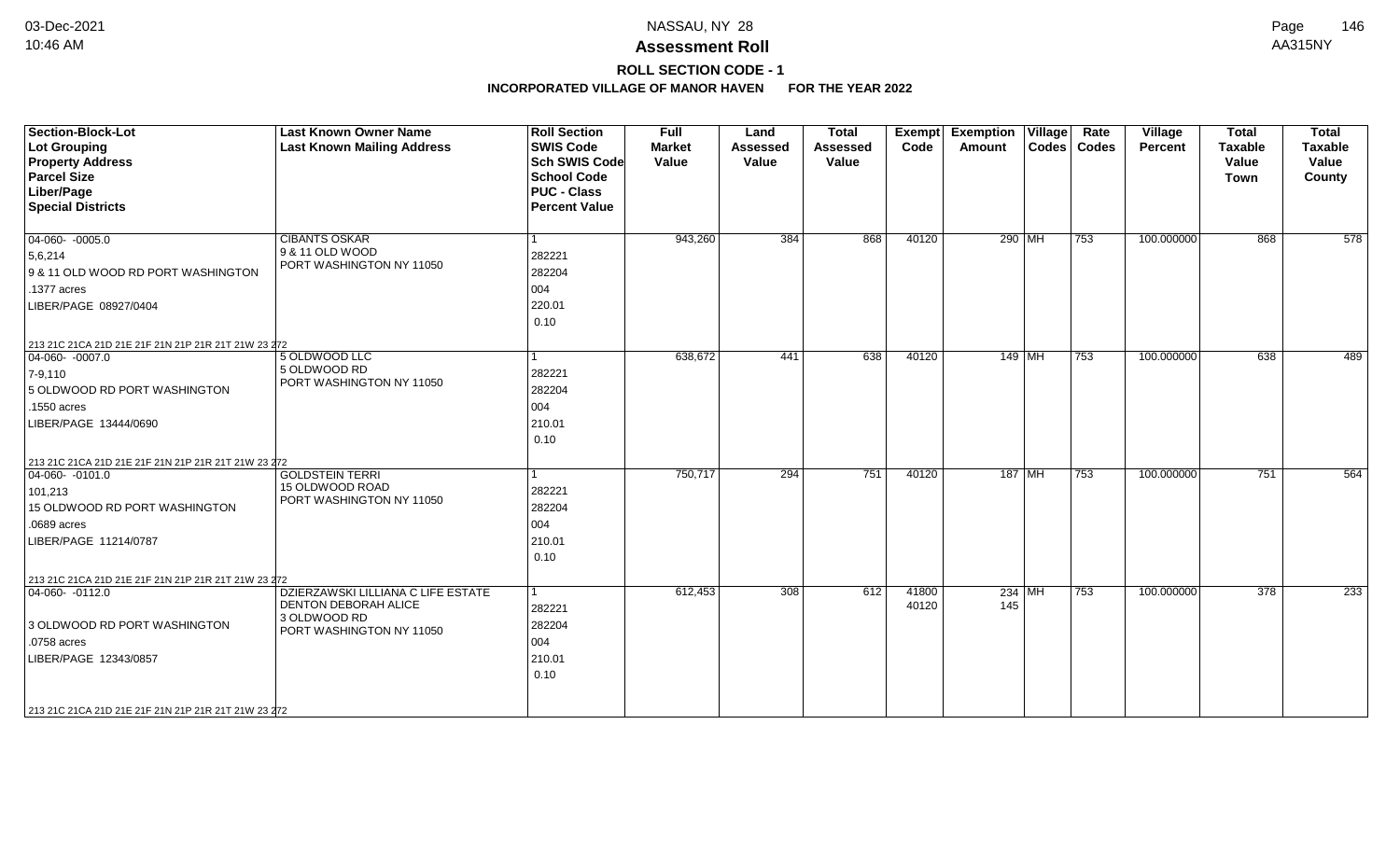# **ROLL SECTION CODE - 1**

| <b>Section-Block-Lot</b><br>Lot Grouping<br><b>Property Address</b><br><b>Parcel Size</b><br>Liber/Page<br><b>Special Districts</b>                                                                                   | <b>Last Known Owner Name</b><br><b>Last Known Mailing Address</b>                             | <b>Roll Section</b><br><b>SWIS Code</b><br><b>Sch SWIS Code</b><br><b>School Code</b><br><b>PUC - Class</b><br><b>Percent Value</b> | <b>Full</b><br><b>Market</b><br>Value | Land<br><b>Assessed</b><br>Value | <b>Total</b><br><b>Assessed</b><br>Value | <b>Exempt</b><br>Code | Exemption Village<br><b>Amount</b> |          | Rate<br>Codes   Codes | Village<br><b>Percent</b> | <b>Total</b><br><b>Taxable</b><br>Value<br><b>Town</b> | <b>Total</b><br><b>Taxable</b><br>Value<br>County |
|-----------------------------------------------------------------------------------------------------------------------------------------------------------------------------------------------------------------------|-----------------------------------------------------------------------------------------------|-------------------------------------------------------------------------------------------------------------------------------------|---------------------------------------|----------------------------------|------------------------------------------|-----------------------|------------------------------------|----------|-----------------------|---------------------------|--------------------------------------------------------|---------------------------------------------------|
| $ 04-060-0212.0$<br>3 OLDWOOD RD PORT WASHINGTON<br>.0689 acres<br>LIBER/PAGE 12343/0857                                                                                                                              | DZIERZAWSKI LILLIANA C LE<br>DENTON DEBORAH ALICE<br>3 OLDWOOD RD<br>PORT WASHINGTON NY 11050 | 282221<br>282204<br>004<br>311.11<br>0.10                                                                                           | 29,394                                | 29                               | 29                                       | 40120                 |                                    | 1 MH     | 753                   | 100.000000                | 29                                                     | 28                                                |
| 213 21C 21CA 21D 21E 21F 21N 21P 21R 21T 21W 23 272<br>$ 04-061-0005.0$<br>$5-6,104$<br>27 OLDWOOD RD S PORT WASHINGTON<br>.0861 acres<br>LIBER/PAGE 13738/0587                                                       | MATINALE ANTHONY JOHN & MISCIOSCIA<br>JIL<br>27 OLDWOOD RD S<br>PORT WASHINGTON NY 11050      | 1<br>282221<br>282204<br>004<br>210.01<br>0.10                                                                                      | 443,600                               | 264                              | 397                                      | 40120                 |                                    | 90 MH    | 753                   | 100.000000                | 397                                                    | 307                                               |
| 213 21C 21CA 21D 21E 21F 21N 21P 21R 21T 21W 23 272<br>$\boxed{04-061 - 0007.0}$<br>7 & 306-307<br>31 OLDWOOD RD PORT WASHINGTON<br>.0826 acres<br>LIBER/PAGE 13103/0789                                              | <b>GRIGORENKO ILYA &amp; ELENA</b><br>31 OLDWOOD RD<br>PORT WASHINGTON NY 11050               | 1<br>282221<br>282204<br>004<br>210.01<br>0.10                                                                                      | 537,689                               | 304                              | 507                                      | 40120                 | $152$ MH                           |          | 753                   | 100.000000                | $\overline{507}$                                       | 355                                               |
| 213 21C 21CA 21D 21E 21F 21N 21P 21R 21T 21W 23 272<br>$ 04-061-0009.0$<br>$ 9 - 10 $<br>33 OLDWOOD RD PORT WASHINGTON<br>.0918 acres<br>LIBER/PAGE 12918/0123<br>213 21C 21CA 21D 21E 21F 21N 21P 21R 21T 21W 23 272 | <b>GOLDSTEIN ERIC W &amp; ZHANARA</b><br>33 OLDWOOD RD<br>PORT WASHINGTON NY 11050            | 1<br>282221<br>282204<br>004<br>210.01<br>0.10                                                                                      | 596,681                               | 340                              | 597                                      | 40120                 |                                    | 202   MH | 753                   | 100.000000                | 597                                                    | 395                                               |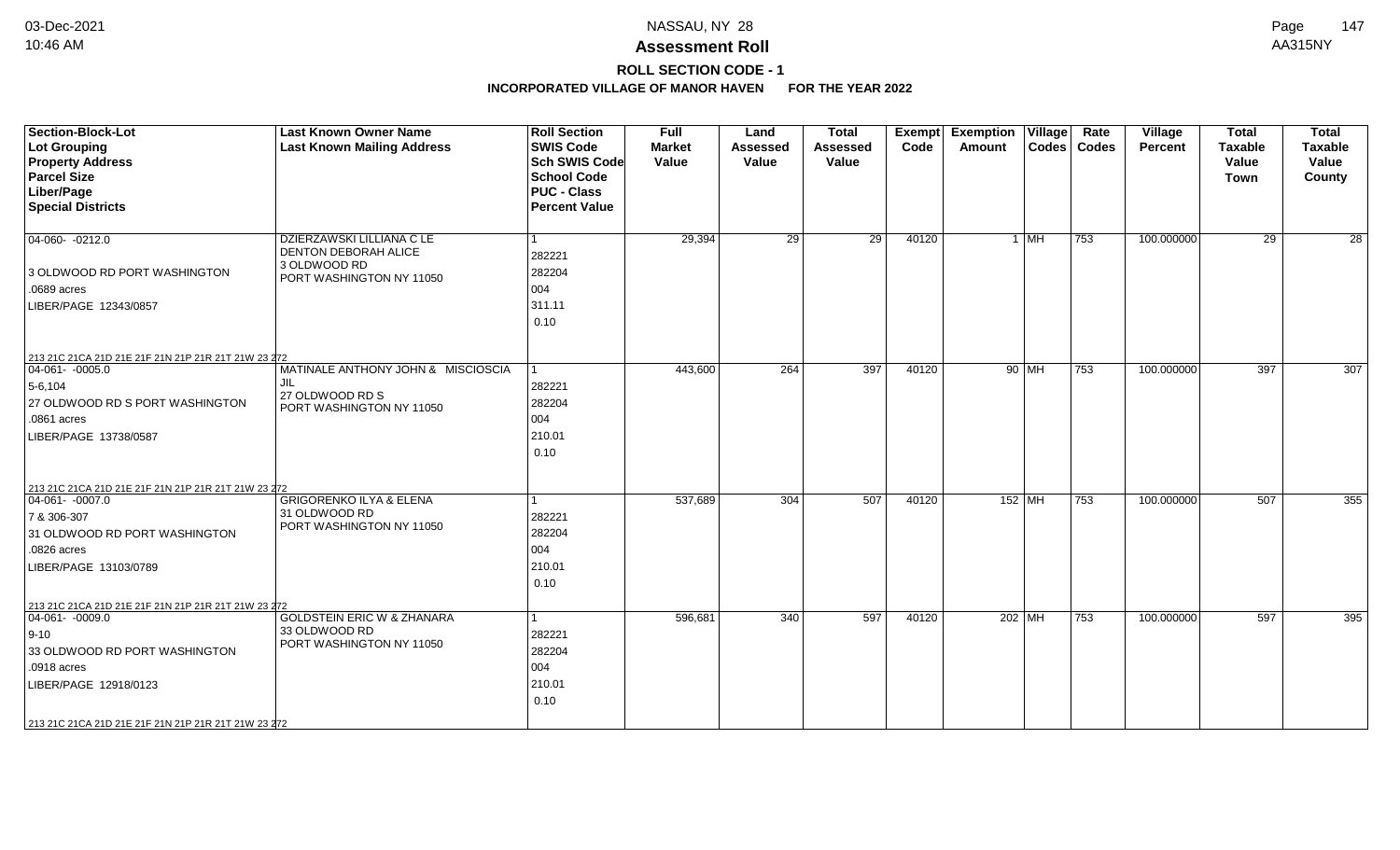# **ROLL SECTION CODE - 1**

| <b>Section-Block-Lot</b><br><b>Lot Grouping</b>                           | <b>Last Known Owner Name</b><br><b>Last Known Mailing Address</b> | <b>Roll Section</b><br><b>SWIS Code</b> | Full<br><b>Market</b> | Land<br><b>Assessed</b> | <b>Total</b><br><b>Assessed</b> | Exempt<br>Code | <b>Exemption Village</b><br>Amount | Rate<br>Codes   Codes | Village<br><b>Percent</b> | <b>Total</b><br><b>Taxable</b> | <b>Total</b><br><b>Taxable</b> |
|---------------------------------------------------------------------------|-------------------------------------------------------------------|-----------------------------------------|-----------------------|-------------------------|---------------------------------|----------------|------------------------------------|-----------------------|---------------------------|--------------------------------|--------------------------------|
| <b>Property Address</b>                                                   |                                                                   | Sch SWIS Code                           | Value                 | Value                   | Value                           |                |                                    |                       |                           | Value                          | Value                          |
| <b>Parcel Size</b>                                                        |                                                                   | <b>School Code</b>                      |                       |                         |                                 |                |                                    |                       |                           | Town                           | County                         |
| Liber/Page                                                                |                                                                   | <b>PUC - Class</b>                      |                       |                         |                                 |                |                                    |                       |                           |                                |                                |
| <b>Special Districts</b>                                                  |                                                                   | <b>Percent Value</b>                    |                       |                         |                                 |                |                                    |                       |                           |                                |                                |
| $\boxed{04-061 - 0018.0}$                                                 | NUZZOLESE PAUL R TRUST                                            |                                         | 831,626               | 356                     | 809                             | 40120          | 230 MH                             | 753                   | 100.000000                | 809                            | 579                            |
| 18-19-20,121                                                              | NUZZOLESE PAUL R                                                  | 282221                                  |                       |                         |                                 |                |                                    |                       |                           |                                |                                |
| 100 ORCHARD BEACH BLVD PORT WASHINGT                                      | 100 ORCHARD BEACH BLVD<br>PORT WASHINGTON NY 11050                | 282204                                  |                       |                         |                                 |                |                                    |                       |                           |                                |                                |
| .1059 acres                                                               |                                                                   | 004                                     |                       |                         |                                 |                |                                    |                       |                           |                                |                                |
| LIBER/PAGE 13244/0260                                                     |                                                                   | 220.01                                  |                       |                         |                                 |                |                                    |                       |                           |                                |                                |
|                                                                           |                                                                   | 0.10                                    |                       |                         |                                 |                |                                    |                       |                           |                                |                                |
| 213 21C 21CA 21D 21E 21F 21N 21P 21R 21T 21W 23 272                       |                                                                   |                                         |                       |                         |                                 |                |                                    |                       |                           |                                |                                |
| $04-061 - -0022.0$                                                        | KELLY LYNN LIFE ESTATE                                            |                                         | 770,176               | 378                     | 770                             | 41101          | 131 MH                             | 753                   | 100.000000                | 639                            | 502                            |
| 22-24,221,308                                                             | KELLY LYNN TRUST GARGANI PATRICIA V                               | 282221                                  |                       |                         |                                 | 40120          | 137                                |                       |                           |                                |                                |
| 96 ORCHARD BEACH BLVD PORT WASHINGT                                       | 96 ORCHARD BEACH BLVD<br>PORT WASHINGTON NY 11050                 | 282204                                  |                       |                         |                                 |                |                                    |                       |                           |                                |                                |
| .1134 acres                                                               |                                                                   | 004                                     |                       |                         |                                 |                |                                    |                       |                           |                                |                                |
| LIBER/PAGE 13101/0371                                                     |                                                                   | 220.01                                  |                       |                         |                                 |                |                                    |                       |                           |                                |                                |
|                                                                           |                                                                   | 0.10                                    |                       |                         |                                 |                |                                    |                       |                           |                                |                                |
| 213 21C 21CA 21D 21E 21F 21N 21P 21R 21T 21W 23 272                       |                                                                   |                                         |                       |                         |                                 |                |                                    |                       |                           |                                |                                |
| $ 04-061-0025.0$                                                          | FINK RONALD & ROSEMARY                                            |                                         | 629,250               | 251                     | 563                             | 40120          | 244 MH                             | 753                   | 100.000000                | 563                            | 319                            |
| 25,26                                                                     | 82 ORCHARD BEACH BLVD                                             | 282221                                  |                       |                         |                                 |                |                                    |                       |                           |                                |                                |
| 82 ORCHARD BEACH BLVD PORT WASHINGT                                       | PORT WASHINGTON NY 11050                                          | 282204                                  |                       |                         |                                 |                |                                    |                       |                           |                                |                                |
| .0624 acres                                                               |                                                                   | 004                                     |                       |                         |                                 |                |                                    |                       |                           |                                |                                |
| LIBER/PAGE 12987/0944                                                     |                                                                   | 210.01                                  |                       |                         |                                 |                |                                    |                       |                           |                                |                                |
|                                                                           |                                                                   | 0.10                                    |                       |                         |                                 |                |                                    |                       |                           |                                |                                |
|                                                                           |                                                                   |                                         |                       |                         |                                 |                |                                    |                       |                           |                                |                                |
| 213 21C 21CA 21D 21E 21F 21N 21P 21R 21T 21W 23 272<br>$ 04-061- -0103.0$ | MCLAUGHLIN LAURA                                                  |                                         | 608,357               | 387                     | 596                             | 40120          | 172 MH                             | 753                   | 100.000000                | 596                            | 424                            |
|                                                                           | 23 OLDWOOD RD                                                     | 282221                                  |                       |                         |                                 |                |                                    |                       |                           |                                |                                |
| 23 OLDWOOD RD PORT WASHINGTON                                             | PORT WASHINGTON NY 11050                                          | 282204                                  |                       |                         |                                 |                |                                    |                       |                           |                                |                                |
| 1240 acres.                                                               |                                                                   | 004                                     |                       |                         |                                 |                |                                    |                       |                           |                                |                                |
| LIBER/PAGE 14041/0926                                                     |                                                                   | 220.01                                  |                       |                         |                                 |                |                                    |                       |                           |                                |                                |
|                                                                           |                                                                   | 0.10                                    |                       |                         |                                 |                |                                    |                       |                           |                                |                                |
| 213 21C 21CA 21D 21E 21F 21N 21P 21R 21T 21W 23 272                       |                                                                   |                                         |                       |                         |                                 |                |                                    |                       |                           |                                |                                |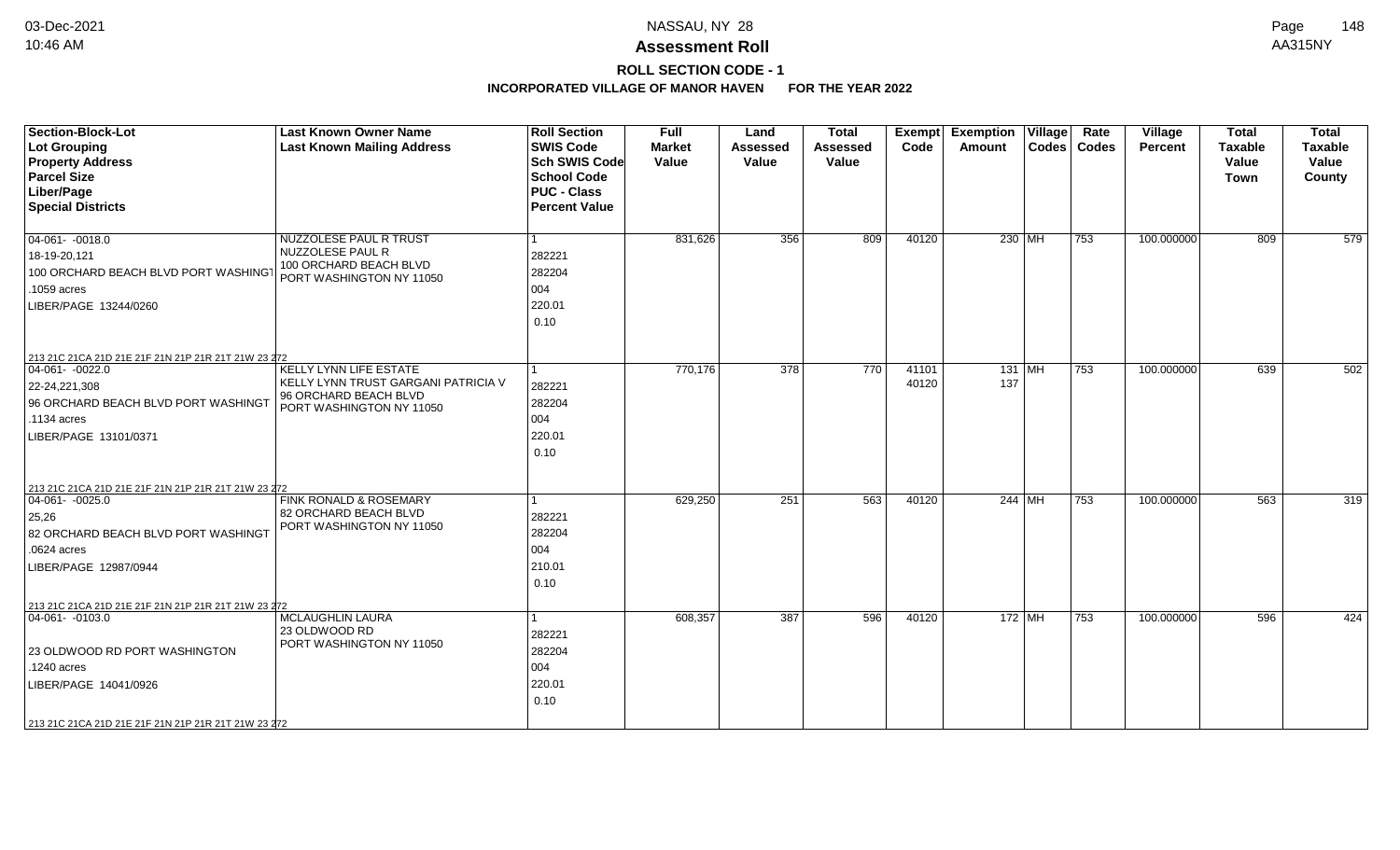# **ROLL SECTION CODE - 1**

| Section-Block-Lot                                   | <b>Last Known Owner Name</b>          | <b>Roll Section</b>                      | <b>Full</b>            | Land              | <b>Total</b>             | <b>Exempt</b> | <b>Exemption Village</b> | Rate          | Village        | <b>Total</b>            | <b>Total</b>            |
|-----------------------------------------------------|---------------------------------------|------------------------------------------|------------------------|-------------------|--------------------------|---------------|--------------------------|---------------|----------------|-------------------------|-------------------------|
| <b>Lot Grouping</b>                                 | <b>Last Known Mailing Address</b>     | <b>SWIS Code</b><br><b>Sch SWIS Code</b> | <b>Market</b><br>Value | Assessed<br>Value | <b>Assessed</b><br>Value | Code          | Amount                   | Codes   Codes | <b>Percent</b> | <b>Taxable</b><br>Value | <b>Taxable</b><br>Value |
| <b>Property Address</b><br><b>Parcel Size</b>       |                                       | <b>School Code</b>                       |                        |                   |                          |               |                          |               |                | <b>Town</b>             | County                  |
| Liber/Page                                          |                                       | <b>PUC - Class</b>                       |                        |                   |                          |               |                          |               |                |                         |                         |
| <b>Special Districts</b>                            |                                       | <b>Percent Value</b>                     |                        |                   |                          |               |                          |               |                |                         |                         |
|                                                     |                                       |                                          |                        |                   |                          |               |                          |               |                |                         |                         |
| $04-061 - -0116.0$                                  | ZHENG HUI BAI & HAO                   | 1                                        | 893,076                | 344               | 893                      | 40120         | 266 MH                   | 753           | 100.000000     | 893                     | 627                     |
|                                                     | 14 WEST DRIVE                         | 282221                                   |                        |                   |                          |               |                          |               |                |                         |                         |
| 14 WEST DR PORT WASHINGTON                          | PORT WASHINGTON NY 11050              | 282204                                   |                        |                   |                          |               |                          |               |                |                         |                         |
| .0939 acres                                         |                                       | 004                                      |                        |                   |                          |               |                          |               |                |                         |                         |
| LIBER/PAGE 11712/0710                               |                                       | 220.01                                   |                        |                   |                          |               |                          |               |                |                         |                         |
|                                                     |                                       | 0.10                                     |                        |                   |                          |               |                          |               |                |                         |                         |
| 213 21C 21CA 21D 21E 21F 21N 21P 21R 21T 21W 23 272 |                                       |                                          |                        |                   |                          |               |                          |               |                |                         |                         |
| 04-061-0127.0                                       | PAGANO GARY & PATRICIA                | 1                                        | 514,133                | 266               | 514                      | 40120         | 118 MH                   | 753           | 100.000000     | 514                     | 396                     |
|                                                     | 80 ORCHARD BEACH BOULEVARD            | 282221                                   |                        |                   |                          |               |                          |               |                |                         |                         |
| 80 ORCHARD BCH PORT WASHINGTON                      | PORT WASHINGTON NY 11050              | 282204                                   |                        |                   |                          |               |                          |               |                |                         |                         |
| .0562 acres                                         |                                       | 004                                      |                        |                   |                          |               |                          |               |                |                         |                         |
| LIBER/PAGE 09356/0562                               |                                       | 210.01                                   |                        |                   |                          |               |                          |               |                |                         |                         |
|                                                     |                                       | 0.10                                     |                        |                   |                          |               |                          |               |                |                         |                         |
| 213 21C 21CA 21D 21E 21F 21N 21P 21R 21T 21W 23 272 |                                       |                                          |                        |                   |                          |               |                          |               |                |                         |                         |
| 04-061- -0129.0                                     | <b>VAN PEEPS INC</b>                  |                                          | 436,297                | 227               | 436                      | 40120         | 89 MH                    | 753           | 100.000000     | 436                     | 347                     |
|                                                     | 80 ORCHARD BEACH BLVD                 | 282221                                   |                        |                   |                          |               |                          |               |                |                         |                         |
| 35 OLDWOOD RD PORT WASHINGTON                       | PORT WASHINGTON NY 11050              | 282204                                   |                        |                   |                          |               |                          |               |                |                         |                         |
| .0413 acres                                         |                                       | 004                                      |                        |                   |                          |               |                          |               |                |                         |                         |
| LIBER/PAGE 09741/0140                               |                                       | 210.01                                   |                        |                   |                          |               |                          |               |                |                         |                         |
|                                                     |                                       | 0.10                                     |                        |                   |                          |               |                          |               |                |                         |                         |
| 213 21C 21CA 21D 21E 21F 21N 21P 21R 21T 21W 23 272 |                                       |                                          |                        |                   |                          |               |                          |               |                |                         |                         |
| $ 04-061- -0300.0$                                  | <b>GOLDSTEIN ERIC W &amp; ZHANARA</b> | 1                                        | 2,151                  | 2 <sup>1</sup>    | 2                        |               | l MH                     | 753           | 100.000000     | 2                       | 2                       |
|                                                     | 33 OLDWOOD RD                         | 282221                                   |                        |                   |                          |               |                          |               |                |                         |                         |
| 33 OLDWOOD RD PORT WASHINGTON                       | PORT WASHINGTON NY 11050              | 282204                                   |                        |                   |                          |               |                          |               |                |                         |                         |
| .0115 acres                                         |                                       | 004                                      |                        |                   |                          |               |                          |               |                |                         |                         |
| LIBER/PAGE 12918/0123                               |                                       | 311.11                                   |                        |                   |                          |               |                          |               |                |                         |                         |
|                                                     |                                       | 0.10                                     |                        |                   |                          |               |                          |               |                |                         |                         |
| 213 21C 21CA 21D 21E 21F 21N 21P 21R 21T 21W 23 272 |                                       |                                          |                        |                   |                          |               |                          |               |                |                         |                         |
| 04-061- -0304.0                                     | <b>GOLDSTEIN ERIC W &amp; ZHANARA</b> | 1                                        | 12,495                 | 12                | 12                       |               | <b>MH</b>                | 753           | 100.000000     | 12                      | 12                      |
|                                                     | 33 OLDWOOD RD                         | 282221                                   |                        |                   |                          |               |                          |               |                |                         |                         |
| 33 OLDWOOD RD PORT WASHINGTON                       | PORT WASHINGTON NY 11050              | 282204                                   |                        |                   |                          |               |                          |               |                |                         |                         |
| .0197 acres                                         |                                       | 004                                      |                        |                   |                          |               |                          |               |                |                         |                         |
| LIBER/PAGE 12918/0123                               |                                       | 311.11                                   |                        |                   |                          |               |                          |               |                |                         |                         |
|                                                     |                                       | 0.10                                     |                        |                   |                          |               |                          |               |                |                         |                         |
| 213 21C 21CA 21D 21E 21F 21N 21P 21R 21T 21W 23 272 |                                       |                                          |                        |                   |                          |               |                          |               |                |                         |                         |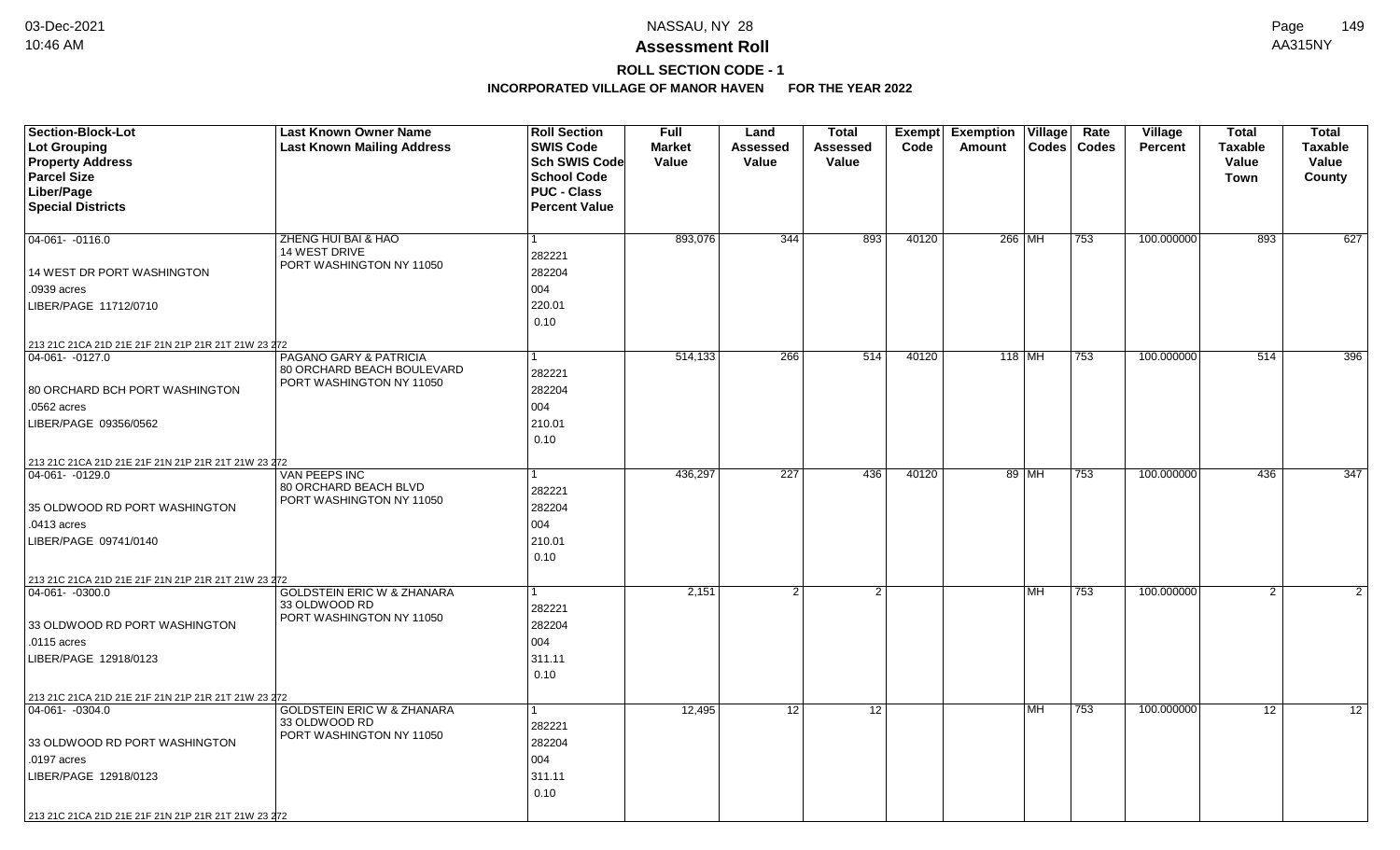# **ROLL SECTION CODE - 1**

| Section-Block-Lot<br>Lot Grouping<br><b>Property Address</b><br><b>Parcel Size</b><br>Liber/Page<br><b>Special Districts</b>                              | <b>Last Known Owner Name</b><br><b>Last Known Mailing Address</b>                                | <b>Roll Section</b><br><b>SWIS Code</b><br><b>Sch SWIS Code</b><br><b>School Code</b><br><b>PUC - Class</b><br><b>Percent Value</b> | Full<br><b>Market</b><br>Value | Land<br><b>Assessed</b><br>Value | <b>Total</b><br><b>Assessed</b><br>Value | Exempt<br>Code | <b>Exemption Village</b><br>Amount |                           | Rate<br>Codes   Codes | Village<br>Percent | <b>Total</b><br><b>Taxable</b><br>Value<br><b>Town</b> | <b>Total</b><br><b>Taxable</b><br>Value<br>County |
|-----------------------------------------------------------------------------------------------------------------------------------------------------------|--------------------------------------------------------------------------------------------------|-------------------------------------------------------------------------------------------------------------------------------------|--------------------------------|----------------------------------|------------------------------------------|----------------|------------------------------------|---------------------------|-----------------------|--------------------|--------------------------------------------------------|---------------------------------------------------|
| $ 04-061-0309.0$<br>100 ORCHARD BEACH BLVD PORT WASHING<br>.0083 acres<br>LIBER/PAGE 13244/0260<br>213 21C 21CA 21D 21E 21F 21N 21P 21R 21T 21W 23 272    | NUZZOLESE PAUL R TRUST<br>NUZZOLESE PAUL R<br>100 ORCHARD BEACH BLVD<br>PORT WASHINGTON NY 11050 | 282221<br>282204<br>004<br>311.11<br>0.10                                                                                           | 2,970                          | 3                                | 3                                        |                |                                    | $\overline{\mathsf{IMH}}$ | 753                   | 100.000000         | 3                                                      | 3                                                 |
| $04-061 - -0310.0$<br>10 WEST DR PORT WASHINGTON<br>.1180 acres<br>LIBER/PAGE 11668/0377<br>213 21C 21CA 21D 21E 21F 21N 21P 21R 21T 21W 23 272           | AUTUMN PARK COMPANY LLC<br>33 SINTSINK DRIVE WEST<br><b>W</b><br>PORT WASHINGTON NY 11050        | 282221<br>282204<br>004<br>220.01<br>0.10                                                                                           | 945,411                        | 376                              | 923                                      | 40120          | 283 MH                             |                           | 753                   | 100.000000         | 923                                                    | 640                                               |
| $ 04-061-0311.0$<br>12 WEST DR PORT WASHINGTON<br>.1172 acres<br>LIBER/PAGE 13672/0386<br>213 21C 21CA 21D 21E 21F 21N 21P 21R 21T 21W 23 272             | <b>ELLISON NATHAN K</b><br>12 WEST DR<br>PORT WASHINGTON NY 11050                                | 282221<br>282204<br>004<br>220.01<br>0.10                                                                                           | 1,012,904                      | 367                              | 968                                      | 40120          |                                    | 307 MH                    | 753                   | 100.000000         | 968                                                    | 661                                               |
| $ 04-062-0001.0$<br> 1,2<br>68 ORCHARD BEACH RD MANORHAVEN<br>.0733 acres<br>LIBER/PAGE 12839/0405<br>213 21C 21CA 21D 21E 21F 21N 21P 21R 21T 21W 23 272 | HWANG, JAE HA & SARAH SUNJUNG<br>68 ORCHARD BEACH RD<br>PORT WASHINGTON NY 11050                 | 282221<br>282204<br>004<br>210.01<br>0.10                                                                                           | 770,483                        | 297                              | 752                                      | 40120          |                                    | 224   MH                  | 753                   | 100.000000         | 752                                                    | 528                                               |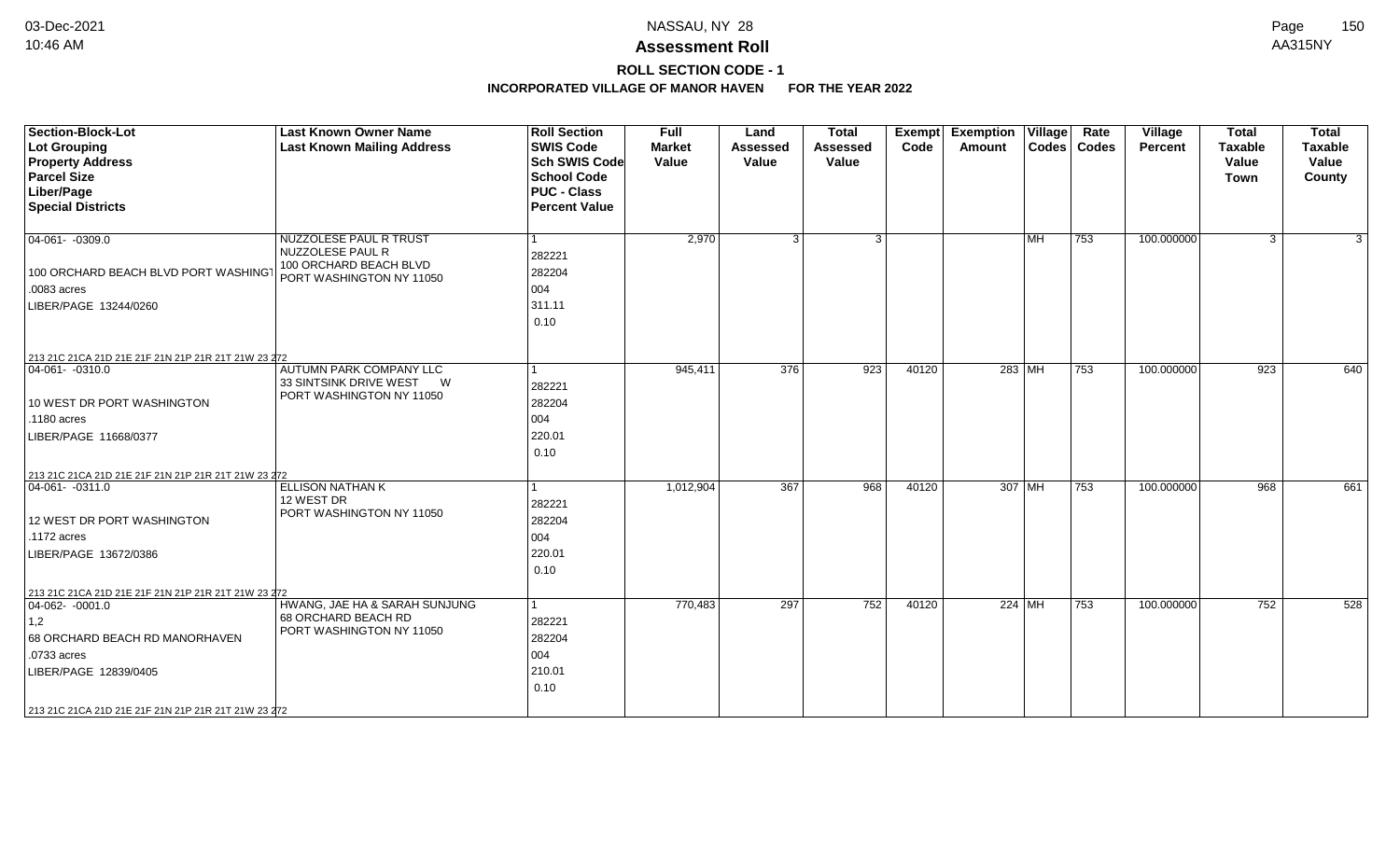# **ROLL SECTION CODE - 1**

| <b>Section-Block-Lot</b>                            | <b>Last Known Owner Name</b>                 | <b>Roll Section</b>  | <b>Full</b>   | Land            | <b>Total</b> | Exempt | <b>Exemption Village</b> | Rate  | Village        | Total          | <b>Total</b>     |
|-----------------------------------------------------|----------------------------------------------|----------------------|---------------|-----------------|--------------|--------|--------------------------|-------|----------------|----------------|------------------|
| <b>Lot Grouping</b>                                 | <b>Last Known Mailing Address</b>            | <b>SWIS Code</b>     | <b>Market</b> | <b>Assessed</b> | Assessed     | Code   | <b>Codes</b><br>Amount   | Codes | <b>Percent</b> | <b>Taxable</b> | <b>Taxable</b>   |
| <b>Property Address</b>                             |                                              | Sch SWIS Code        | Value         | <b>Value</b>    | Value        |        |                          |       |                | Value          | Value            |
| <b>Parcel Size</b>                                  |                                              | <b>School Code</b>   |               |                 |              |        |                          |       |                | <b>Town</b>    | County           |
| Liber/Page                                          |                                              | <b>PUC - Class</b>   |               |                 |              |        |                          |       |                |                |                  |
| <b>Special Districts</b>                            |                                              | <b>Percent Value</b> |               |                 |              |        |                          |       |                |                |                  |
| 04-062- -0003.0                                     | TARANDA BRETT & FINK SARAH                   | 1                    | 526,424       | 342             | 526          | 40120  | 134 MH                   | 753   | 100.000000     | 526            | 392              |
| $3-5$                                               | <b>66 ORCHARD BEACH BLVD</b>                 | 282221               |               |                 |              |        |                          |       |                |                |                  |
| 66 ORCHARD BEACH BLVD PORT WASHINGT                 | PORT WASHINGTON NY 11050                     | 282204               |               |                 |              |        |                          |       |                |                |                  |
| .1026 acres                                         |                                              | 004                  |               |                 |              |        |                          |       |                |                |                  |
|                                                     |                                              |                      |               |                 |              |        |                          |       |                |                |                  |
| LIBER/PAGE 13994/0853                               |                                              | 210.01               |               |                 |              |        |                          |       |                |                |                  |
|                                                     |                                              | 0.10                 |               |                 |              |        |                          |       |                |                |                  |
| 213 21C 21CA 21D 21E 21F 21N 21P 21R 21T 21W 23 272 |                                              |                      |               |                 |              |        |                          |       |                |                |                  |
| $ 04-062-0006.0$                                    | BOEHM-WARNKE LAURA<br>62 ORCHARD BEACH BLVD  | $\mathbf{1}$         | 495,698       | 273             | 427          | 40120  | $146$ MH                 | 753   | 100.000000     | 427            | $\overline{281}$ |
| $6-7$                                               | PORT WASHINGTON NY 11050                     | 282221               |               |                 |              |        |                          |       |                |                |                  |
| 62 ORCHARD BEACH BLVD PORT WASHINGT                 |                                              | 282204               |               |                 |              |        |                          |       |                |                |                  |
| .0797 acres                                         |                                              | 004                  |               |                 |              |        |                          |       |                |                |                  |
| LIBER/PAGE 13968/0568                               |                                              | 210.01               |               |                 |              |        |                          |       |                |                |                  |
|                                                     |                                              | 0.10                 |               |                 |              |        |                          |       |                |                |                  |
| 213 21C 21CA 21D 21E 21F 21N 21P 21R 21T 21W 23 272 |                                              |                      |               |                 |              |        |                          |       |                |                |                  |
| $ 04-062-0026.0$                                    | LIN LONG BIN & REN MINMIN                    | 1                    | 795,780       | 345             | 796          | 40120  | 227 MH                   | 753   | 100.000000     | 796            | 569              |
| 26-27,128                                           | 19 NORWOOD RD<br>PORT WASHINGTON NY 11050    | 282221               |               |                 |              |        |                          |       |                |                |                  |
| 19 NORWOOD RD PORT WASHINGTON                       |                                              | 282204               |               |                 |              |        |                          |       |                |                |                  |
| .0947 acres                                         |                                              | 004                  |               |                 |              |        |                          |       |                |                |                  |
| LIBER/PAGE 13857/0767                               |                                              | 220.01               |               |                 |              |        |                          |       |                |                |                  |
|                                                     |                                              | 0.10                 |               |                 |              |        |                          |       |                |                |                  |
| 213 21C 21CA 21D 21E 21F 21N 21P 21R 21T 21W 23 272 |                                              |                      |               |                 |              |        |                          |       |                |                |                  |
| $ 04-062-0038.0$                                    | DEMARIA A A & ALFRED L                       | $\mathbf{1}$         | 878,738       | 404             | 879          | 40120  | 242 MH                   | 753   | 100.000000     | 879            | 637              |
| 38-39,136-137                                       | 11 SHADYSIDE AVE<br>PORT WASHINGTON NY 11050 | 282221               |               |                 |              |        |                          |       |                |                |                  |
| 5 NORWOOD RD PORT WASHINGTON                        |                                              | 282204               |               |                 |              |        |                          |       |                |                |                  |
| .1291 acres                                         |                                              | 004                  |               |                 |              |        |                          |       |                |                |                  |
| LIBER/PAGE 09583/0100                               |                                              | 220.01               |               |                 |              |        |                          |       |                |                |                  |
|                                                     |                                              | 0.10                 |               |                 |              |        |                          |       |                |                |                  |
| 213 21C 21CA 21D 21E 21F 21N 21P 21R 21T 21W 23 272 |                                              |                      |               |                 |              |        |                          |       |                |                |                  |
| 04-062-0040.0                                       | <b>HAUGHWOUT RD</b>                          | $\mathbf{1}$         | 560,221       | 342             | 560          | 40120  | 97 MH                    | 753   | 100.000000     | 560            | 463              |
| 40-42                                               | 1 NORWOOD<br>PORT WASHINGTON NY 11050        | 282221               |               |                 |              |        |                          |       |                |                |                  |
| 1 NORWOOD RD PORT WASHINGTON                        |                                              | 282204               |               |                 |              |        |                          |       |                |                |                  |
| .0930 acres                                         |                                              | 004                  |               |                 |              |        |                          |       |                |                |                  |
| LIBER/PAGE 08186/0402                               |                                              | 220.01               |               |                 |              |        |                          |       |                |                |                  |
|                                                     |                                              | 0.10                 |               |                 |              |        |                          |       |                |                |                  |
| 213 21C 21CA 21D 21E 21F 21N 21P 21R 21T 21W 23 272 |                                              |                      |               |                 |              |        |                          |       |                |                |                  |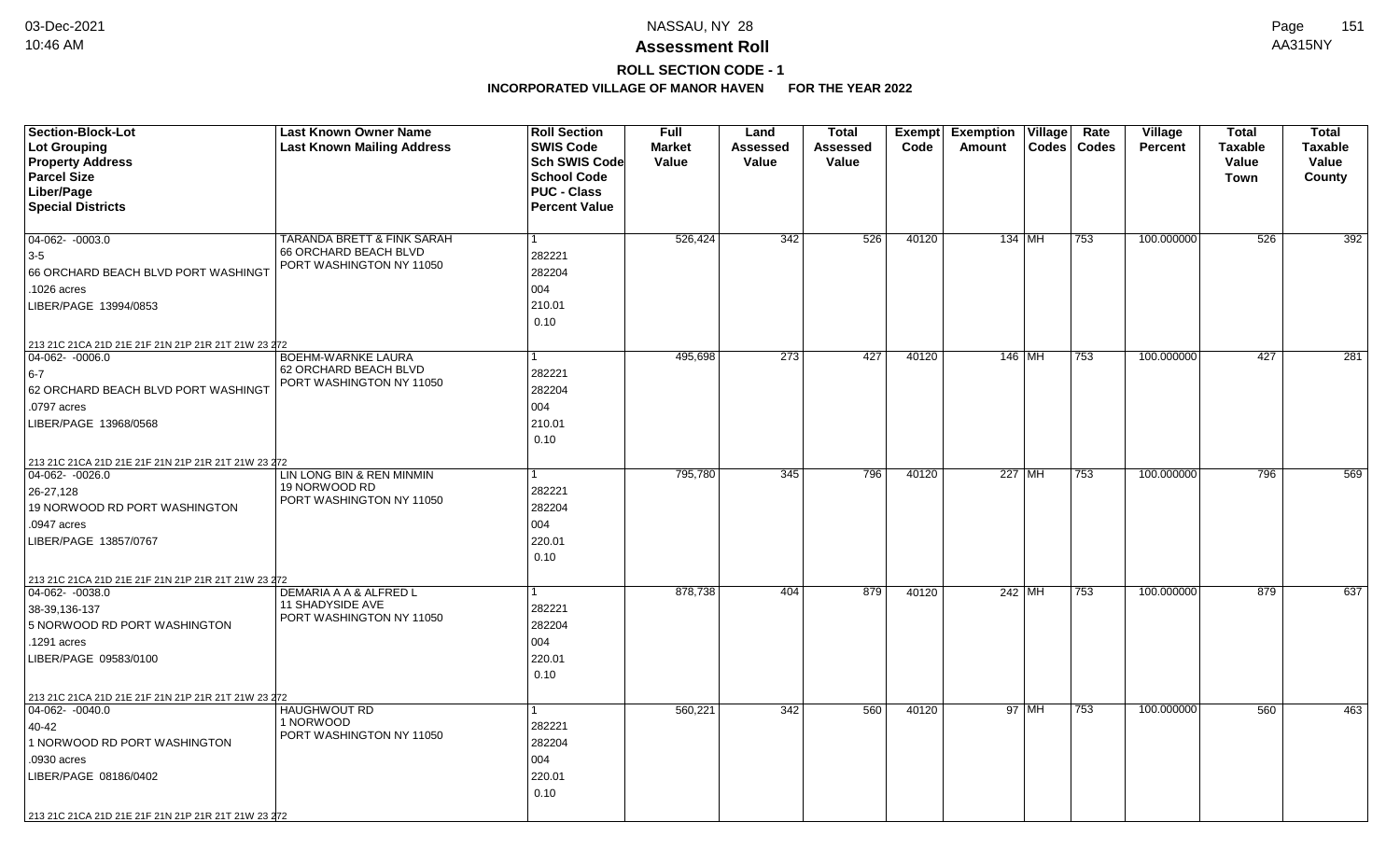# **ROLL SECTION CODE - 1**

| <b>Section-Block-Lot</b><br>Lot Grouping<br><b>Property Address</b><br><b>Parcel Size</b><br>Liber/Page                                                                                                                       | <b>Last Known Owner Name</b><br><b>Last Known Mailing Address</b>                                              | <b>Roll Section</b><br><b>SWIS Code</b><br>Sch SWIS Code<br><b>School Code</b><br><b>PUC - Class</b> | <b>Full</b><br><b>Market</b><br>Value | Land<br><b>Assessed</b><br>Value | <b>Total</b><br><b>Assessed</b><br>Value | Exempt<br>Code | <b>Exemption Village</b><br>Amount |          | Rate<br>Codes   Codes | Village<br><b>Percent</b> | <b>Total</b><br><b>Taxable</b><br>Value<br>Town | <b>Total</b><br><b>Taxable</b><br>Value<br>County |
|-------------------------------------------------------------------------------------------------------------------------------------------------------------------------------------------------------------------------------|----------------------------------------------------------------------------------------------------------------|------------------------------------------------------------------------------------------------------|---------------------------------------|----------------------------------|------------------------------------------|----------------|------------------------------------|----------|-----------------------|---------------------------|-------------------------------------------------|---------------------------------------------------|
| <b>Special Districts</b>                                                                                                                                                                                                      |                                                                                                                | <b>Percent Value</b>                                                                                 |                                       |                                  |                                          |                |                                    |          |                       |                           |                                                 |                                                   |
| $04-062 - 0061.0$<br>61-62<br>20 A OLDWOOD RD PORT WASHINGTON<br>.0689 acres<br>LIBER/PAGE 13725/0798                                                                                                                         | <b>COLLIGAN CATHLEEN</b><br>20 A OLDWOOD RD<br>MANOR HAVEN NY 11050                                            | 282221<br>282204<br>004<br>210.01<br>0.10                                                            | 537,689                               | 294                              | 519                                      | 40120          | 171 MH                             |          | 753                   | 100.000000                | 519                                             | 348                                               |
| 213 21C 21CA 21D 21E 21F 21N 21P 21R 21T 21W 23 272<br>$04-062 - 0067.0$<br>67-69,170,266<br>26 OLDWOOD RD PORT WASHINGTON<br>.1377 acres<br>LIBER/PAGE 10317/0064                                                            | SAVASTANO GENNARO & SANDRA<br>26 OLDWOOD ROAD<br>PORT WASHINGTON NY 11050                                      | 282221<br>282204<br>004<br>220.01<br>0.10                                                            | 775,614                               | 417                              | 776                                      | 40120          | 266 MH                             |          | 753                   | 100.000000                | 776                                             | 510                                               |
| 213 21C 21CA 21D 21E 21F 21N 21P 21R 21T 21W 23 272<br>$04-062 - 0076.0$<br>76-77,175,275,400<br>36 OLDWOOD RD PORT WASHINGTON<br>.1119 acres<br>LIBER/PAGE 13833/0605<br>213 21C 21CA 21D 21E 21F 21N 21P 21R 21T 21W 23 272 | <b>DIFEO TRUST</b><br>KLAUS MARIA GLORIA & DIFEO FIORENTINO<br>А<br>34 PLYMOUTH RD<br>PORT WASHINGTON NY 11050 | 282221<br>282204<br>004<br>220.01<br>0.10                                                            | 625,768                               | 342                              | 613                                      | 40120          | $104$ MH                           |          | 753                   | 100.000000                | 613                                             | 509                                               |
| $ 04-062-0118.0$<br>31 NORWOOD RD PORT WASHINGTON<br>.0861 acres<br>LIBER/PAGE 13643/0613<br>213 21C 21CA 21D 21E 21F 21N 21P 21R 21T 21W 23 272                                                                              | PAUL R NUZZOLESE TRUST<br>PAUL R NUZZOLEASE<br>31 NORWOOD RD<br>PORT WASHINGTON NY 11050                       | 282221<br>282204<br>004<br>220.01<br>0.10                                                            | 565,342                               | 329                              | 566                                      | 40120          |                                    | $101$ MH | 753                   | 100.000000                | 566                                             | 465                                               |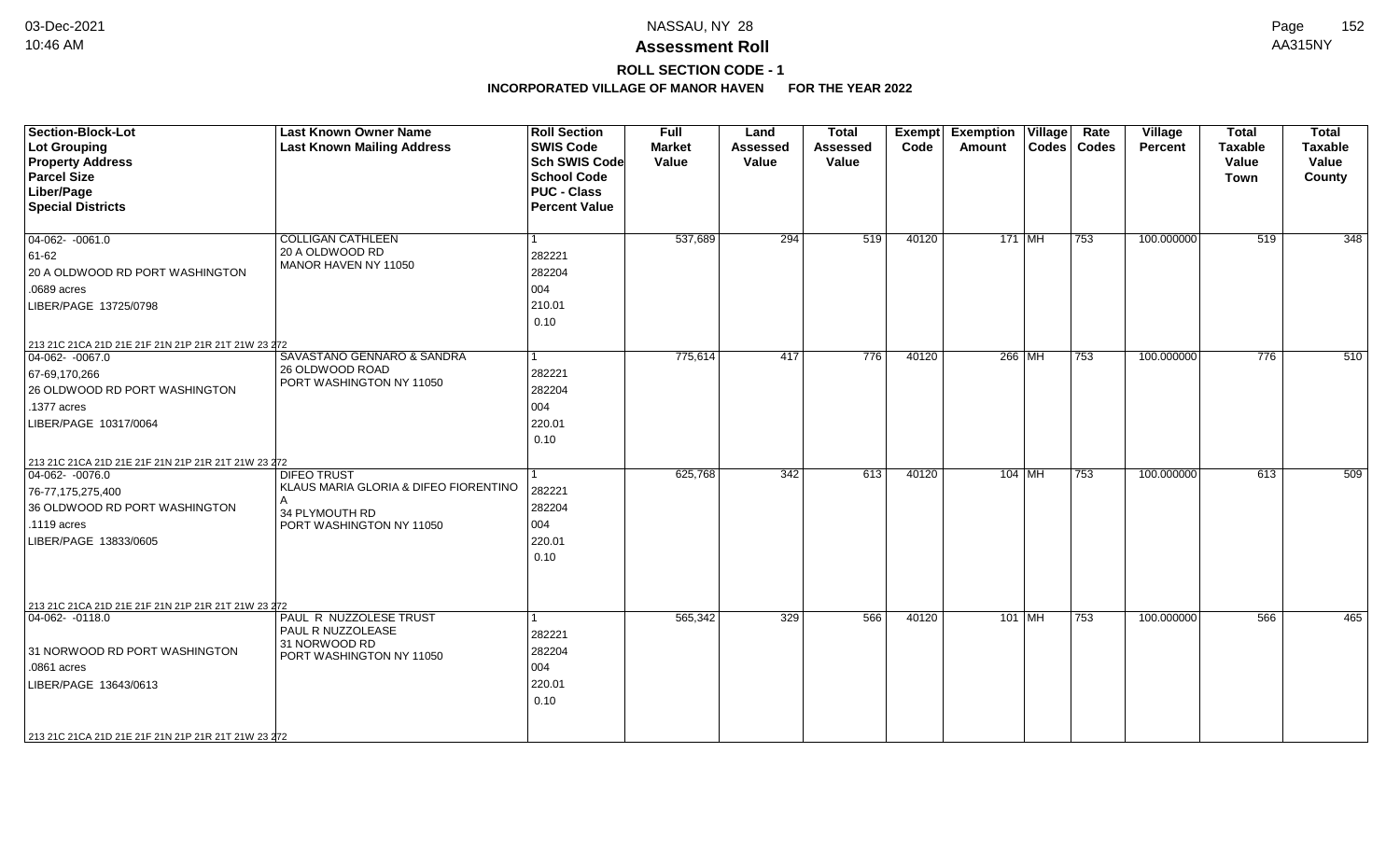# **ROLL SECTION CODE - 1**

| Section-Block-Lot                                   | <b>Last Known Owner Name</b>               | <b>Roll Section</b>                        | <b>Full</b>   | Land            | <b>Total</b>     | Exempt | <b>Exemption Village</b> | Rate  | Village        | <b>Total</b>     | <b>Total</b>     |
|-----------------------------------------------------|--------------------------------------------|--------------------------------------------|---------------|-----------------|------------------|--------|--------------------------|-------|----------------|------------------|------------------|
| <b>Lot Grouping</b>                                 | <b>Last Known Mailing Address</b>          | <b>SWIS Code</b>                           | <b>Market</b> | Assessed        | <b>Assessed</b>  | Code   | Codes<br>Amount          | Codes | <b>Percent</b> | <b>Taxable</b>   | <b>Taxable</b>   |
| <b>Property Address</b>                             |                                            | <b>Sch SWIS Code</b>                       | Value         | Value           | Value            |        |                          |       |                | Value            | Value            |
| <b>Parcel Size</b>                                  |                                            | <b>School Code</b>                         |               |                 |                  |        |                          |       |                | <b>Town</b>      | County           |
| Liber/Page<br><b>Special Districts</b>              |                                            | <b>PUC - Class</b><br><b>Percent Value</b> |               |                 |                  |        |                          |       |                |                  |                  |
|                                                     |                                            |                                            |               |                 |                  |        |                          |       |                |                  |                  |
| 04-062-0129.0                                       | <b>CLEMENTE RAFFAELE &amp; ANGELA</b>      | 1                                          | 750,716       | 345             | 751              | 40120  | 197   MH                 | 753   | 100.000000     | 751              | 554              |
| 129-130                                             | 17 NORWOOD ROAD                            | 282221                                     |               |                 |                  |        |                          |       |                |                  |                  |
| 17 NORWOOD RD PORT WASHINGTON                       | PORT WASHINGTON NY 11050                   | 282204                                     |               |                 |                  |        |                          |       |                |                  |                  |
| .0947 acres                                         |                                            | 004                                        |               |                 |                  |        |                          |       |                |                  |                  |
| LIBER/PAGE 08477/0206                               |                                            | 220.01                                     |               |                 |                  |        |                          |       |                |                  |                  |
|                                                     |                                            | 0.10                                       |               |                 |                  |        |                          |       |                |                  |                  |
| 213 21C 21CA 21D 21E 21F 21N 21P 21R 21T 21W 23 272 |                                            |                                            |               |                 |                  |        |                          |       |                |                  |                  |
| 04-062-0132.0                                       | POFELDT FRANCINE                           |                                            | 377,918       | 255             | $\overline{378}$ | 40120  | 67 MH                    | 753   | 100.000000     | $\overline{378}$ | $\overline{311}$ |
|                                                     | 13 NORWOOD ROAD                            | 282221                                     |               |                 |                  |        |                          |       |                |                  |                  |
| 13 NORWOOD RD PORT WASHINGTON                       | PORT WASHINGTON NY 11050                   | 282204                                     |               |                 |                  |        |                          |       |                |                  |                  |
| .0517 acres                                         |                                            | 004                                        |               |                 |                  |        |                          |       |                |                  |                  |
| LIBER/PAGE 11185/0859                               |                                            | 210.01                                     |               |                 |                  |        |                          |       |                |                  |                  |
|                                                     |                                            | 0.10                                       |               |                 |                  |        |                          |       |                |                  |                  |
| 213 21C 21CA 21D 21E 21F 21N 21P 21R 21T 21W 23 272 |                                            |                                            |               |                 |                  |        |                          |       |                |                  |                  |
| 04-062-0133.0                                       | <b>CARPENTER ARETTA</b>                    |                                            | 23,249        | $\overline{23}$ | $\overline{23}$  |        | MH.                      | 753   | 100.000000     | 23               | $\overline{23}$  |
|                                                     | 9 NORWOOD ROAD<br>PORT WASHINGTON NY 11050 | 282221                                     |               |                 |                  |        |                          |       |                |                  |                  |
| 9 NORWOOD RD PORT WASHINGTON                        |                                            | 282204                                     |               |                 |                  |        |                          |       |                |                  |                  |
| .0430 acres                                         |                                            | 004                                        |               |                 |                  |        |                          |       |                |                  |                  |
| LIBER/PAGE 10825/0656                               |                                            | 311.11                                     |               |                 |                  |        |                          |       |                |                  |                  |
|                                                     |                                            | 0.10                                       |               |                 |                  |        |                          |       |                |                  |                  |
| 213 21C 21CA 21D 21E 21F 21N 21P 21R 21T 21W 23 272 |                                            |                                            |               |                 |                  |        |                          |       |                |                  |                  |
| 04-062- -0135.0                                     | CARPENTER ARETTA                           | 1                                          | 687,218       | 270             | 632              | 40120  | 129   MH                 | 753   | 100.000000     | 632              | 503              |
|                                                     | 9 NORWOOD ROAD<br>PORT WASHINGTON NY 11050 | 282221                                     |               |                 |                  |        |                          |       |                |                  |                  |
| 9 NORWOOD RD PORT WASHINGTON                        |                                            | 282204                                     |               |                 |                  |        |                          |       |                |                  |                  |
| .0689 acres                                         |                                            | 004                                        |               |                 |                  |        |                          |       |                |                  |                  |
| LIBER/PAGE 10825/0656                               |                                            | 220.01                                     |               |                 |                  |        |                          |       |                |                  |                  |
|                                                     |                                            | 0.10                                       |               |                 |                  |        |                          |       |                |                  |                  |
| 213 21C 21CA 21D 21E 21F 21N 21P 21R 21T 21W 23 272 |                                            |                                            |               |                 |                  |        |                          |       |                |                  |                  |
| 04-062-0159.0                                       | <b>OZEKI KEIKO</b><br>OLDWOOD RD           | 1                                          | 622,695       | 312             | 622              | 40120  | 181 MH                   | 753   | 100.000000     | 622              | 441              |
|                                                     | PORT WASHINGTON NY 11050                   | 282221                                     |               |                 |                  |        |                          |       |                |                  |                  |
| 20 OLD WOOD RD PORT WASHINGTON                      |                                            | 282204                                     |               |                 |                  |        |                          |       |                |                  |                  |
| .0775 acres                                         |                                            | 004                                        |               |                 |                  |        |                          |       |                |                  |                  |
| LIBER/PAGE 13725/0802                               |                                            | 220.01                                     |               |                 |                  |        |                          |       |                |                  |                  |
|                                                     |                                            | 0.10                                       |               |                 |                  |        |                          |       |                |                  |                  |
| 213 21C 21CA 21D 21E 21F 21N 21P 21R 21T 21W 23 272 |                                            |                                            |               |                 |                  |        |                          |       |                |                  |                  |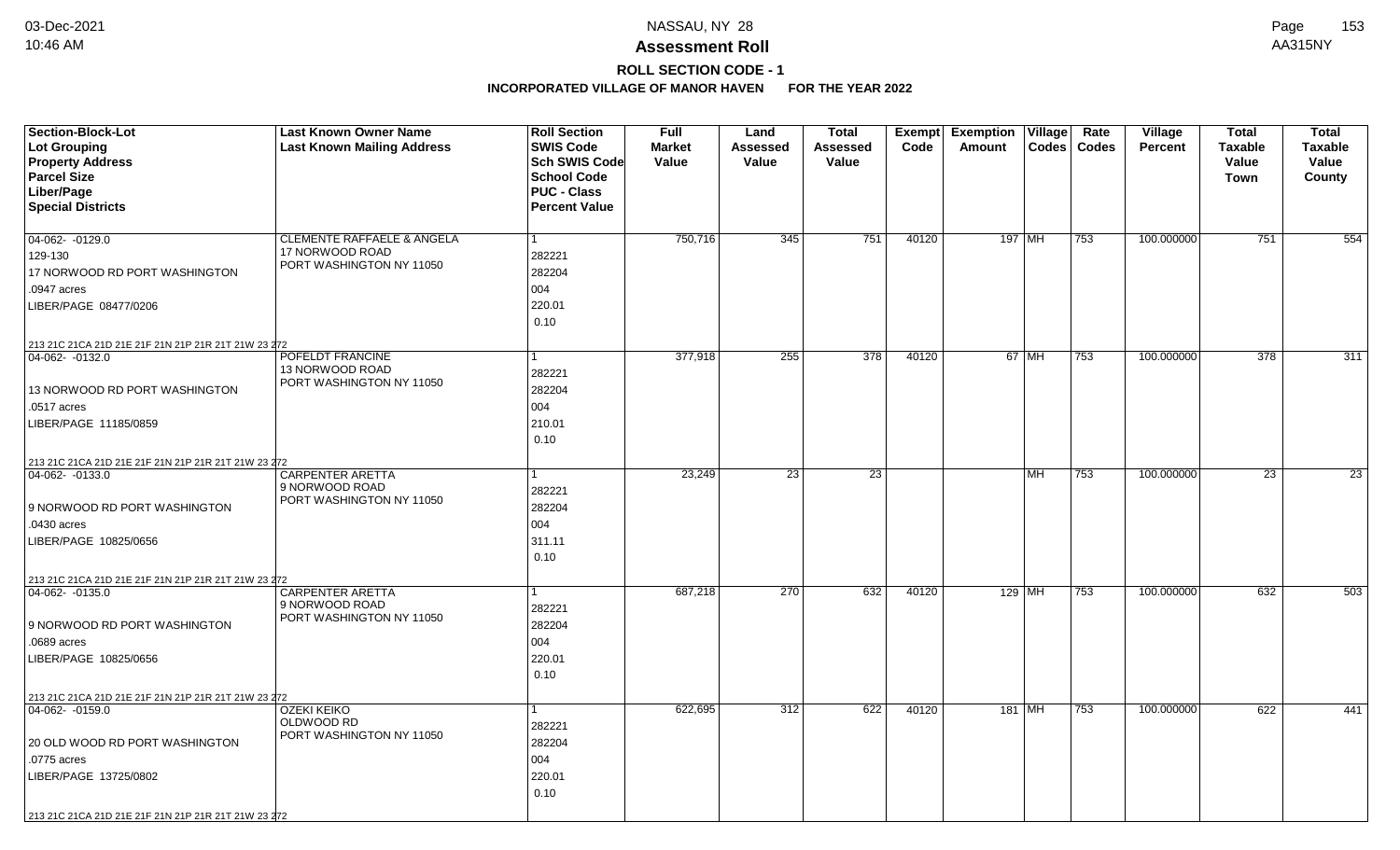# **ROLL SECTION CODE - 1**

| <b>Section-Block-Lot</b><br>Lot Grouping<br><b>Property Address</b><br><b>Parcel Size</b><br>Liber/Page<br><b>Special Districts</b>                                                                                     | <b>Last Known Owner Name</b><br><b>Last Known Mailing Address</b>                             | <b>Roll Section</b><br><b>SWIS Code</b><br><b>Sch SWIS Code</b><br><b>School Code</b><br><b>PUC - Class</b><br><b>Percent Value</b> | Full<br><b>Market</b><br>Value | Land<br><b>Assessed</b><br>Value | <b>Total</b><br><b>Assessed</b><br>Value | Exempt<br>Code | <b>Exemption Village</b><br>Amount |                          | Rate<br>Codes   Codes | Village<br>Percent | <b>Total</b><br><b>Taxable</b><br>Value<br><b>Town</b> | <b>Total</b><br><b>Taxable</b><br>Value<br>County |
|-------------------------------------------------------------------------------------------------------------------------------------------------------------------------------------------------------------------------|-----------------------------------------------------------------------------------------------|-------------------------------------------------------------------------------------------------------------------------------------|--------------------------------|----------------------------------|------------------------------------------|----------------|------------------------------------|--------------------------|-----------------------|--------------------|--------------------------------------------------------|---------------------------------------------------|
| $\boxed{04-062 - 0163.0}$<br>163,166,265,365<br>22 OLDWOOD RD PORT WASHINGTON<br>.1205 acres<br>LIBER/PAGE 13971/0863                                                                                                   | CACCAVALE ANTONIO FRANCESCO &<br>CACCAVALE MARIA<br>22 OLDWOOD RD<br>PORT WASHINGTON NY 11050 | 282221<br>282204<br>004<br>220.01<br>0.10                                                                                           | 922,777                        | 389                              | 923                                      | 40120          | $232$ MH                           |                          | 753                   | 100.000000         | 923                                                    | 691                                               |
| 213 21C 21CA 21D 21E 21F 21N 21P 21R 21T 21W 23 272<br>$04-062 - 0251.0$<br>251,351,451<br>10 OLDWOOD RD PORT WASHINGTON<br>.1550 acres<br>LIBER/PAGE 13538/0153<br>213 21C 21CA 21D 21E 21F 21N 21P 21R 21T 21W 23 272 | MELAMED SHAHROUZ<br>10 OLDWOOD RD<br>PORT WASHINGTON NY 11050                                 | 282221<br>282204<br>004<br>220.01<br>0.10                                                                                           | 713,846                        | 441                              | 713                                      | 40120          |                                    | $157$ MH                 | 753                   | 100.000000         | 713                                                    | 556                                               |
| $\boxed{04-062 - 0357.0}$<br><b>OLDWOOD RD PORT WASHINGTON</b><br>.0172 acres<br>LIBER/PAGE 13725/0802                                                                                                                  | <b>OZEKI KEIKO</b><br>OLDWOOD RD<br>PORT WASHINGTON NY 11050                                  | 282221<br>282204<br>004<br>311.11<br>0.10                                                                                           | 4,404                          |                                  | $\overline{\mathbf{A}}$                  |                |                                    | $\overline{\mathsf{MH}}$ | 753                   | 100.000000         | $\overline{4}$                                         |                                                   |
| 213 21C 21CA 21D 21E 21F 21N 21P 21R 21T 21W 23 272<br>$ 04-062-0382.0$<br>34 OLDWOOD RD PORT WASHINGTON<br>.0775 acres<br>LIBER/PAGE 12230/0738<br>213 21C 21CA 21D 21E 21F 21N 21P 21R 21T 21W 23 272                 | <b>LAZAROVIC MARK</b><br>59 SINTSINK DR W<br>PORT WASHINGTON NY 11050                         | 282221<br>282204<br>004<br>220.01<br>0.10                                                                                           | 419,910                        | 175                              | 420                                      |                |                                    | l MH                     | 753                   | 100.000000         | 420                                                    | 420                                               |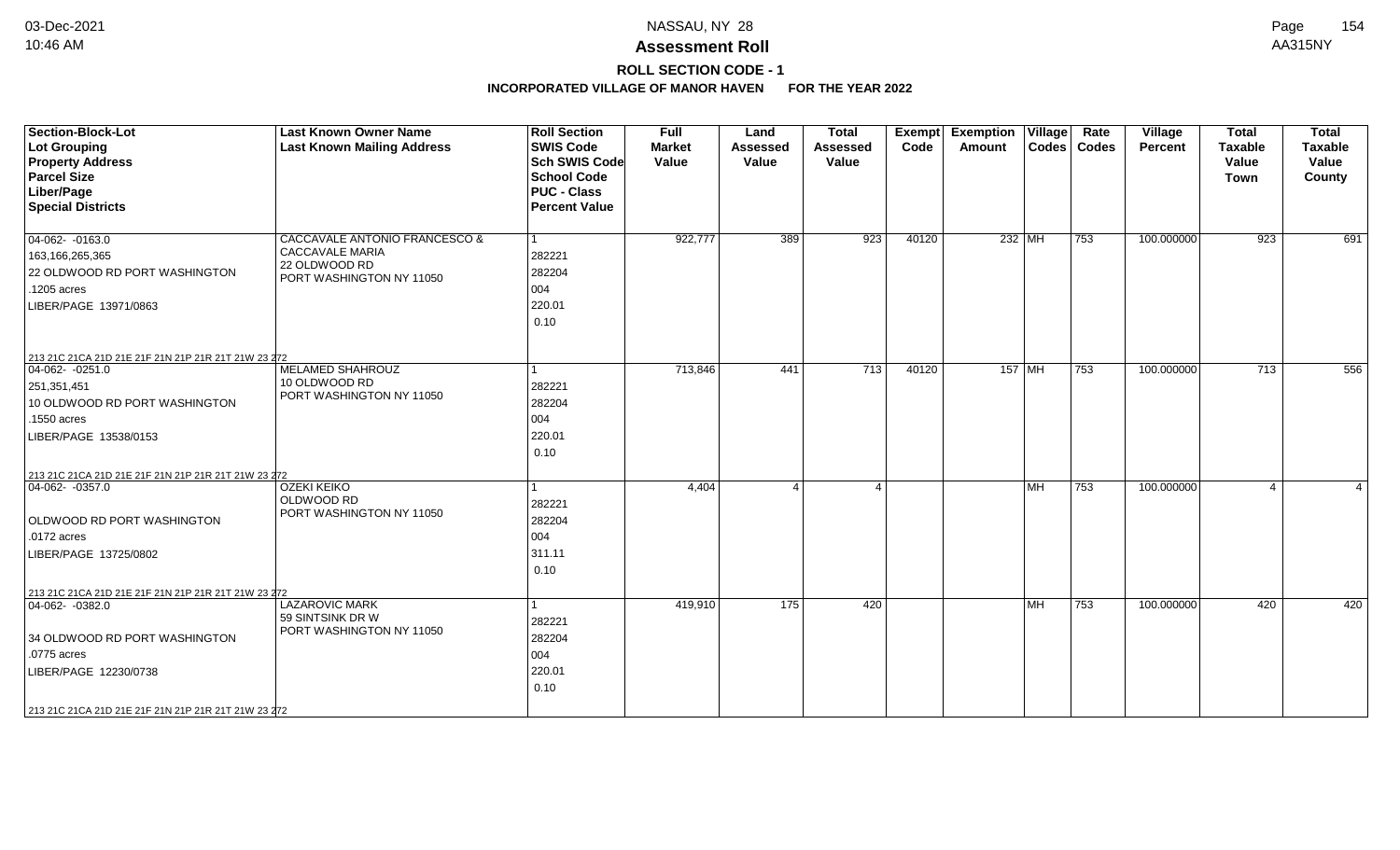# **ROLL SECTION CODE - 1**

| Section-Block-Lot                                   | <b>Last Known Owner Name</b>               | <b>Roll Section</b><br><b>SWIS Code</b> | <b>Full</b>            | Land                     | <b>Total</b>      | <b>Exempt</b> | <b>Exemption</b> | $ $ Village $ $ | Rate          | Village        | <b>Total</b>            | <b>Total</b>            |
|-----------------------------------------------------|--------------------------------------------|-----------------------------------------|------------------------|--------------------------|-------------------|---------------|------------------|-----------------|---------------|----------------|-------------------------|-------------------------|
| Lot Grouping<br><b>Property Address</b>             | <b>Last Known Mailing Address</b>          | <b>Sch SWIS Code</b>                    | <b>Market</b><br>Value | <b>Assessed</b><br>Value | Assessed<br>Value | Code          | Amount           |                 | Codes   Codes | <b>Percent</b> | <b>Taxable</b><br>Value | <b>Taxable</b><br>Value |
| <b>Parcel Size</b>                                  |                                            | <b>School Code</b>                      |                        |                          |                   |               |                  |                 |               |                | <b>Town</b>             | County                  |
| Liber/Page                                          |                                            | <b>PUC - Class</b>                      |                        |                          |                   |               |                  |                 |               |                |                         |                         |
| <b>Special Districts</b>                            |                                            | <b>Percent Value</b>                    |                        |                          |                   |               |                  |                 |               |                |                         |                         |
|                                                     |                                            |                                         |                        |                          |                   |               |                  |                 |               |                |                         |                         |
| $\boxed{04-062 - 0458.0}$                           | <b>KLINE KAREN</b>                         |                                         | 490,578                | 312                      | 484               | 40120         | $125$ MH         |                 | 753           | 100.000000     | 484                     | 359                     |
|                                                     | 32 OLD WOOD RD<br>PORT WASHINGTON NY 11050 | 282221                                  |                        |                          |                   |               |                  |                 |               |                |                         |                         |
| 32 OLD WOOD RD PORT WASHINGTON                      |                                            | 282204                                  |                        |                          |                   |               |                  |                 |               |                |                         |                         |
| $.0775$ acres                                       |                                            | 004                                     |                        |                          |                   |               |                  |                 |               |                |                         |                         |
| LIBER/PAGE 12264/0686                               |                                            | 220.01                                  |                        |                          |                   |               |                  |                 |               |                |                         |                         |
|                                                     |                                            | 0.10                                    |                        |                          |                   |               |                  |                 |               |                |                         |                         |
| 213 21C 21CA 21D 21E 21F 21N 21P 21R 21T 21W 23 272 |                                            |                                         |                        |                          |                   |               |                  |                 |               |                |                         |                         |
| $ 04-062 - 0459.0$                                  | LIN J HUANG & WEN-SUNG                     |                                         | 659,565                | 323                      | 660               | 40120         | $233$ MH         |                 | 753           | 100.000000     | 660                     | 427                     |
| 459                                                 | 2 OLDWOOD ROAD                             | 282221                                  |                        |                          |                   |               |                  |                 |               |                |                         |                         |
| 2 OLDWOOD RD PORT WASHINGTON                        | PORT WASHINGTON NY 11050                   | 282204                                  |                        |                          |                   |               |                  |                 |               |                |                         |                         |
| .0826 acres                                         |                                            | 004                                     |                        |                          |                   |               |                  |                 |               |                |                         |                         |
| LIBER/PAGE 11477/0555                               |                                            | 210.01                                  |                        |                          |                   |               |                  |                 |               |                |                         |                         |
|                                                     |                                            | 0.10                                    |                        |                          |                   |               |                  |                 |               |                |                         |                         |
| 213 21C 21CA 21D 21E 21F 21N 21P 21R 21T 21W 23 272 |                                            |                                         |                        |                          |                   |               |                  |                 |               |                |                         |                         |
| $ 04-062-0460.0$                                    | LYNCH CYNTHIA A                            |                                         | 506,964                | 315                      | 507               | 40120         | $113$ MH         |                 | 753           | 100.000000     | 507                     | 394                     |
| 460                                                 | 6 OLDWOOD RD                               | 282221                                  |                        |                          |                   |               |                  |                 |               |                |                         |                         |
| 6 OLDWOOD RD PORT WASHINGTON                        | PORT WASHINGTON NY 11050                   | 282204                                  |                        |                          |                   |               |                  |                 |               |                |                         |                         |
| .0792 acres                                         |                                            | 004                                     |                        |                          |                   |               |                  |                 |               |                |                         |                         |
| LIBER/PAGE 13946/0049                               |                                            | 210.01                                  |                        |                          |                   |               |                  |                 |               |                |                         |                         |
|                                                     |                                            | 0.10                                    |                        |                          |                   |               |                  |                 |               |                |                         |                         |
| 213 21C 21CA 21D 21E 21F 21N 21P 21R 21T 21W 23 272 |                                            |                                         |                        |                          |                   |               |                  |                 |               |                |                         |                         |
| $ 04-062-0461.0$                                    | <b>NUZZOLESE PAUL R TRUST</b>              |                                         | 865,786                | 367                      | 866               | 40120         | 269 MH           |                 | 753           | 100.000000     | 866                     | 597                     |
| 461                                                 | NUZZOLESE PAUL R<br>2 DRURY LN             | 282221                                  |                        |                          |                   |               |                  |                 |               |                |                         |                         |
| 39 NORWOOD RD PORT WASHINGTON                       | PORT WASHINGTON NY 11050                   | 282204                                  |                        |                          |                   |               |                  |                 |               |                |                         |                         |
| .1067 acres                                         |                                            | 004                                     |                        |                          |                   |               |                  |                 |               |                |                         |                         |
| LIBER/PAGE 13244/0252                               |                                            | 220.01                                  |                        |                          |                   |               |                  |                 |               |                |                         |                         |
|                                                     |                                            | 0.10                                    |                        |                          |                   |               |                  |                 |               |                |                         |                         |
|                                                     |                                            |                                         |                        |                          |                   |               |                  |                 |               |                |                         |                         |
| 213 21C 21CA 21D 21E 21F 21N 21P 21R 21T 21W 23 272 |                                            |                                         |                        |                          |                   |               |                  |                 |               |                |                         |                         |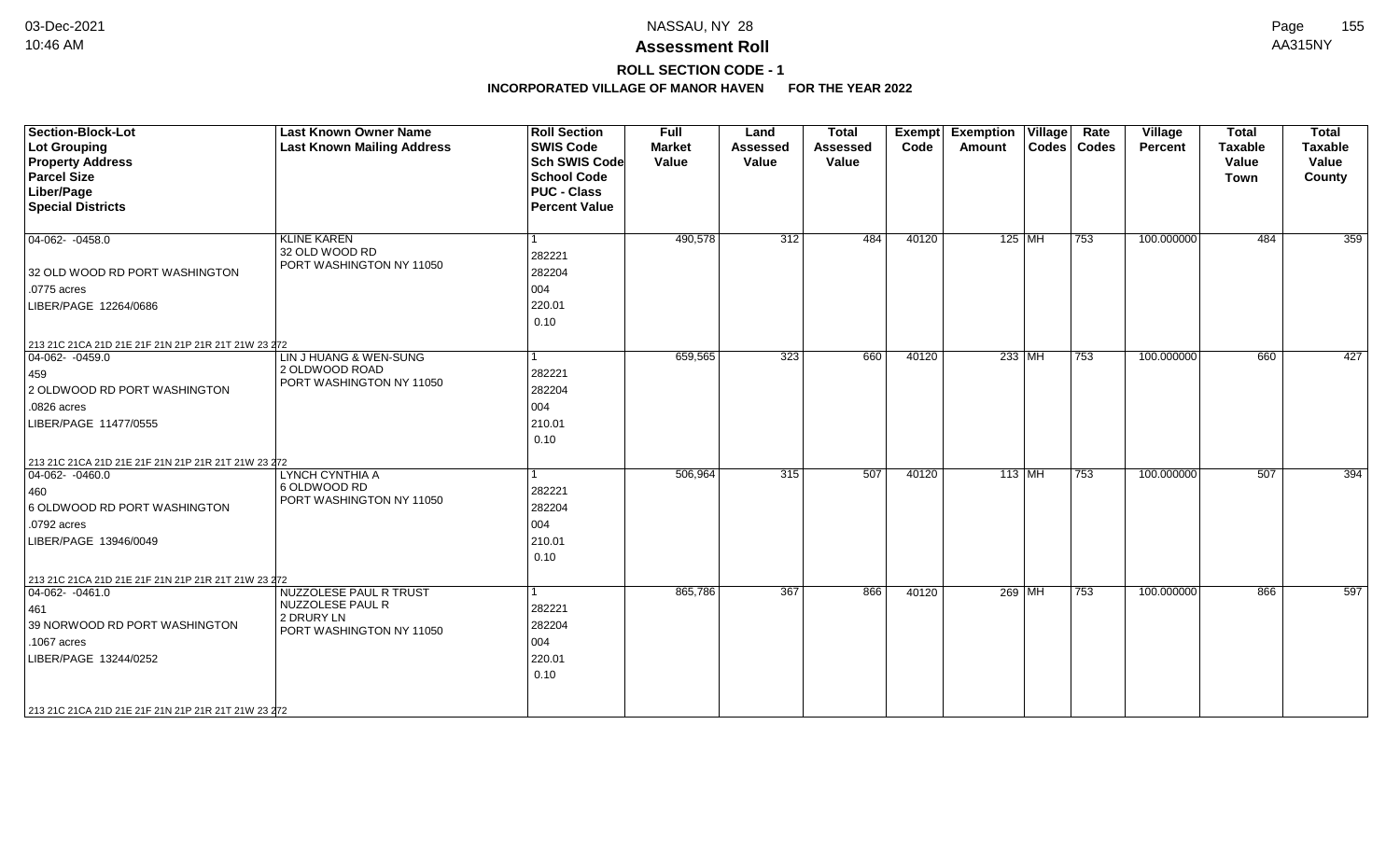# **ROLL SECTION CODE - 1**

| <b>Section-Block-Lot</b><br><b>Lot Grouping</b><br><b>Property Address</b><br><b>Parcel Size</b><br>Liber/Page<br><b>Special Districts</b>                                                               | <b>Last Known Owner Name</b><br><b>Last Known Mailing Address</b>          | <b>Roll Section</b><br><b>SWIS Code</b><br><b>Sch SWIS Code</b><br><b>School Code</b><br><b>PUC - Class</b><br><b>Percent Value</b> | <b>Full</b><br><b>Market</b><br>Value | Land<br><b>Assessed</b><br>Value | <b>Total</b><br><b>Assessed</b><br>Value | Exempt<br>Code | Exemption   Village  <br>Amount |          | Rate<br>Codes   Codes | Village<br>Percent | <b>Total</b><br><b>Taxable</b><br>Value<br><b>Town</b> | <b>Total</b><br><b>Taxable</b><br>Value<br>County |
|----------------------------------------------------------------------------------------------------------------------------------------------------------------------------------------------------------|----------------------------------------------------------------------------|-------------------------------------------------------------------------------------------------------------------------------------|---------------------------------------|----------------------------------|------------------------------------------|----------------|---------------------------------|----------|-----------------------|--------------------|--------------------------------------------------------|---------------------------------------------------|
| $04-062 - 0462.0$<br>462<br>37 NORWOOD RD PORT WASHINGTON<br>.1067 acres<br>LIBER/PAGE 13768/0995<br>213 21C 21CA 21D 21E 21F 21N 21P 21R 21T 21W 23 272                                                 | ZACCHERIO CONSTANCE<br>37 NORWOOD RD<br>PORT WASHINGTON NY 11050           | 282221<br>282204<br>004<br>220.01<br>0.10                                                                                           | 863,273                               | 358                              | 843                                      | 40120          |                                 | 269 MH   | $ 753\rangle$         | 100.000000         | 843                                                    | 574                                               |
| $ 04-062-0463.0$<br>463<br>35 NORWOOD RD PORT WASHINGTON<br>.1067 acres<br>LIBER/PAGE 13768/0991                                                                                                         | <b>NUZZOLESE DIANE</b><br>342 S MIRALESTE DR<br>SAN PEDRO CA 90732         | 1<br>282221<br>282204<br>004<br>220.01<br>0.10                                                                                      | 863,273                               | 358                              | 843                                      | 40120          |                                 | 285   MH | 753                   | 100.000000         | 843                                                    | 558                                               |
| 213 21C 21CA 21D 21E 21F 21N 21P 21R 21T 21W 23 272<br>$ 04-062-0466.0$<br>25 NORWOOD RD PORT WASHINGTON<br>.1119 acres<br>LIBER/PAGE 13173/0450                                                         | Ressa-cibants<br><b>15 SOUTH BAYLES AVENUE</b><br>PORT WASHINGTON NY 11050 | 1<br>282221<br>282204<br>004<br>220.01<br>0.10                                                                                      | 919,500                               | 355                              | 872                                      | 40120          |                                 | 291 MH   | 753                   | 100.000000         | 872                                                    | 581                                               |
| 213 21C 21CA 21D 21E 21F 21N 21P 21R 21T 21W 23 272<br>$ 04-062-0467.0$<br>23 NORWOOD AVE PORT WASHINGTON<br>.1119 acres<br>LIBER/PAGE 13174/0072<br>213 21C 21CA 21D 21E 21F 21N 21P 21R 21T 21W 23 272 | Ressa-cibants<br><b>15 SOUTH BAYLES AVE</b><br>PORT WASHINGTON NY 11050    | 1<br>282221<br>282204<br>004<br>220.01<br>0.10                                                                                      | 890,236                               | 361                              | 856                                      | 40120          |                                 | 269 MH   | 753                   | 100.000000         | 856                                                    | 587                                               |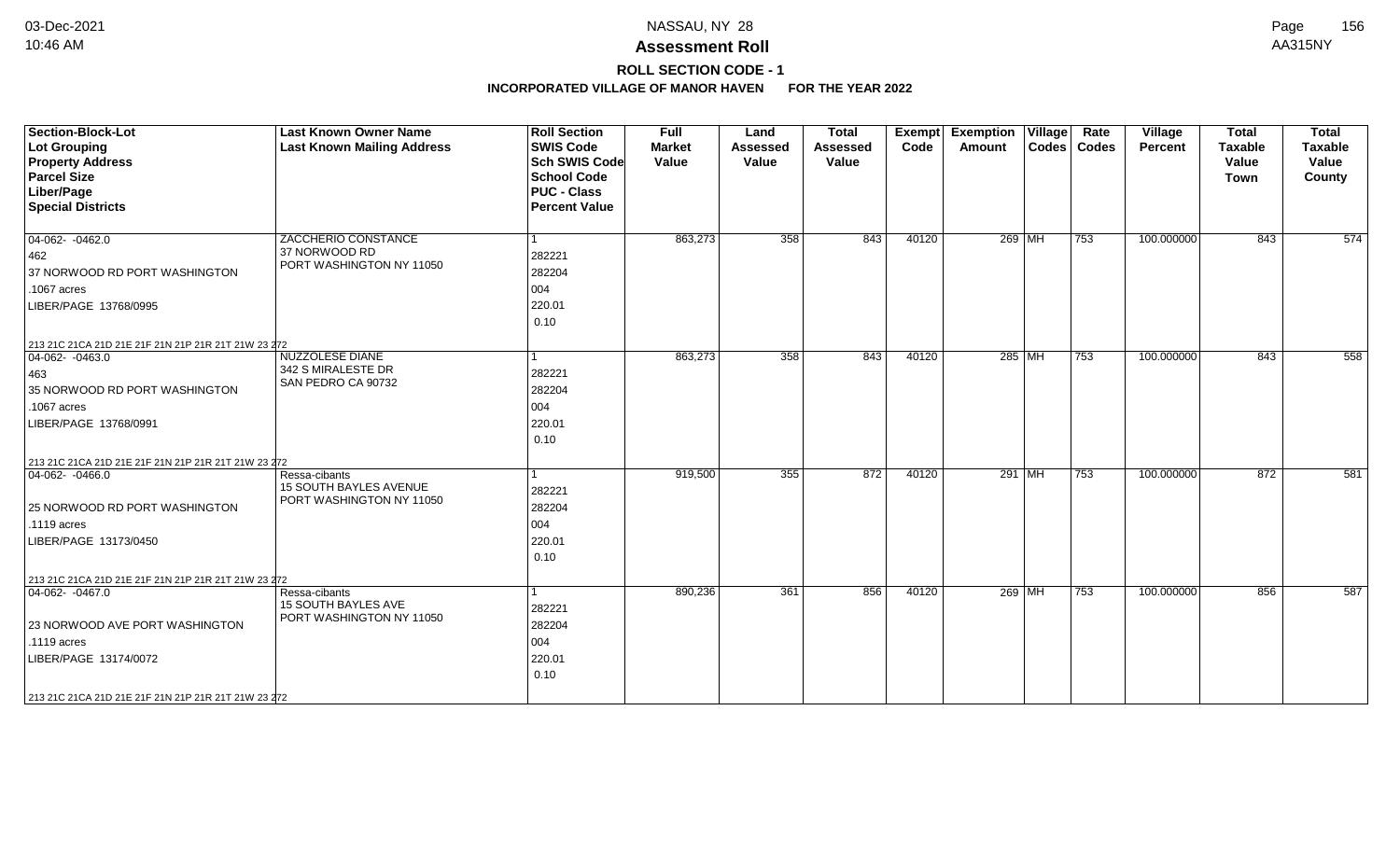# **ROLL SECTION CODE - 1**

| <b>Section-Block-Lot</b><br><b>Lot Grouping</b>     | <b>Last Known Owner Name</b><br><b>Last Known Mailing Address</b> | <b>Roll Section</b><br><b>SWIS Code</b> | <b>Full</b><br><b>Market</b> | Land<br><b>Assessed</b> | <b>Total</b><br>Assessed | Exempt<br>Code | <b>Exemption Village</b><br>Amount | Rate<br>Codes   Codes | Village<br><b>Percent</b> | <b>Total</b><br><b>Taxable</b> | <b>Total</b><br><b>Taxable</b> |
|-----------------------------------------------------|-------------------------------------------------------------------|-----------------------------------------|------------------------------|-------------------------|--------------------------|----------------|------------------------------------|-----------------------|---------------------------|--------------------------------|--------------------------------|
| <b>Property Address</b>                             |                                                                   | <b>Sch SWIS Code</b>                    | Value                        | Value                   | Value                    |                |                                    |                       |                           | Value                          | Value                          |
| <b>Parcel Size</b>                                  |                                                                   | School Code                             |                              |                         |                          |                |                                    |                       |                           | Town                           | County                         |
| Liber/Page                                          |                                                                   | <b>PUC - Class</b>                      |                              |                         |                          |                |                                    |                       |                           |                                |                                |
| <b>Special Districts</b>                            |                                                                   | <b>Percent Value</b>                    |                              |                         |                          |                |                                    |                       |                           |                                |                                |
|                                                     |                                                                   |                                         |                              |                         |                          |                |                                    |                       |                           |                                |                                |
| 04-062-0468.0                                       | MARCOS & ALEX SZULMAN 16 OLDWOOD                                  | l 1                                     | 881,810                      | 337                     | 848                      | 40120          | 278 MH                             | $ 753\rangle$         | 100.000000                | 848                            | 570                            |
|                                                     | LLC                                                               | 282221                                  |                              |                         |                          |                |                                    |                       |                           |                                |                                |
| 16 OLDWOOD RD PORT WASHINGTON                       | 404 GLEN COVE AVE<br>SEA CLIFF NY 11579                           | 282204                                  |                              |                         |                          |                |                                    |                       |                           |                                |                                |
| .0981 acres                                         |                                                                   | 004                                     |                              |                         |                          |                |                                    |                       |                           |                                |                                |
| LIBER/PAGE 12422/0007                               |                                                                   | 220.01                                  |                              |                         |                          |                |                                    |                       |                           |                                |                                |
|                                                     |                                                                   | 0.10                                    |                              |                         |                          |                |                                    |                       |                           |                                |                                |
|                                                     |                                                                   |                                         |                              |                         |                          |                |                                    |                       |                           |                                |                                |
| 213 21C 21CA 21D 21E 21F 21N 21P 21R 21T 21W 23 272 |                                                                   |                                         |                              |                         |                          |                |                                    |                       |                           |                                |                                |
| 04-062- -0469.0                                     | PESSIN MICHELLE Y TRUST                                           | $\mathbf{1}$                            | 671,856                      | 321                     | 608                      | 40120          | 176   MH                           | 753                   | 100.000000                | 608                            | 432                            |
|                                                     | PESSIN MICHELLE Y                                                 | 282221                                  |                              |                         |                          |                |                                    |                       |                           |                                |                                |
| 14 OLDWOOD RD PORT WASHINGTON                       | 14 OLDWOOD RD                                                     | 282204                                  |                              |                         |                          |                |                                    |                       |                           |                                |                                |
| .0999 acres                                         | PORT WASHINGTON NY 11050                                          | 004                                     |                              |                         |                          |                |                                    |                       |                           |                                |                                |
| LIBER/PAGE 14048/0975                               |                                                                   | 210.01                                  |                              |                         |                          |                |                                    |                       |                           |                                |                                |
|                                                     |                                                                   | 0.10                                    |                              |                         |                          |                |                                    |                       |                           |                                |                                |
|                                                     |                                                                   |                                         |                              |                         |                          |                |                                    |                       |                           |                                |                                |
| 213 21C 21CA 21D 21E 21F 21N 21P 21R 21T 21W 23 272 |                                                                   |                                         |                              |                         |                          |                |                                    |                       |                           |                                |                                |
| $04-063 - 0001.0$                                   | NUZZOLESE PAUL R (TRUST) &                                        | 1                                       | 894,510                      | $\overline{348}$        | 844                      | 40120          | 316 MH                             | 753                   | 100.000000                | 844                            | 528                            |
| 1,2,388                                             | LAPERA RICHARD A (TRUST)                                          | 282221                                  |                              |                         |                          |                |                                    |                       |                           |                                |                                |
| 56 A&B ORCHARD BEACH BLVD PORT WASHI                | PO BOX 289                                                        | 282204                                  |                              |                         |                          |                |                                    |                       |                           |                                |                                |
| .1078 acres                                         | PORT WASHINGTON NY 11050                                          | 004                                     |                              |                         |                          |                |                                    |                       |                           |                                |                                |
| LIBER/PAGE 13678/0867                               |                                                                   | 220.01                                  |                              |                         |                          |                |                                    |                       |                           |                                |                                |
|                                                     |                                                                   | 0.10                                    |                              |                         |                          |                |                                    |                       |                           |                                |                                |
|                                                     |                                                                   |                                         |                              |                         |                          |                |                                    |                       |                           |                                |                                |
| 213 21C 21CA 21D 21E 21F 21N 21P 21R 21T 21W 23 272 |                                                                   |                                         |                              |                         |                          |                |                                    |                       |                           |                                |                                |
| $04-063 - 0003.0$                                   | FARLEY ARTHUR & GLORIA                                            | 1                                       | 721,620                      | 290                     | 709                      | 40120          | 255 MH                             | 753                   | 100.000000                | 709                            | 454                            |
| 3,4,385                                             | 54 ORCHARD BEACH BOULEVARD                                        | 282221                                  |                              |                         |                          |                |                                    |                       |                           |                                |                                |
| 54 ORCHARD BCH PORT WASHINGTON                      | PORT WASHINGTON NY 11050                                          | 282204                                  |                              |                         |                          |                |                                    |                       |                           |                                |                                |
| .0690 acres                                         |                                                                   | 004                                     |                              |                         |                          |                |                                    |                       |                           |                                |                                |
| LIBER/PAGE 11650/0023                               |                                                                   | 210.01                                  |                              |                         |                          |                |                                    |                       |                           |                                |                                |
|                                                     |                                                                   | 0.10                                    |                              |                         |                          |                |                                    |                       |                           |                                |                                |
|                                                     |                                                                   |                                         |                              |                         |                          |                |                                    |                       |                           |                                |                                |
| 213 21C 21CA 21D 21E 21F 21N 21P 21R 21T 21W 23 272 |                                                                   |                                         |                              |                         |                          |                |                                    |                       |                           |                                |                                |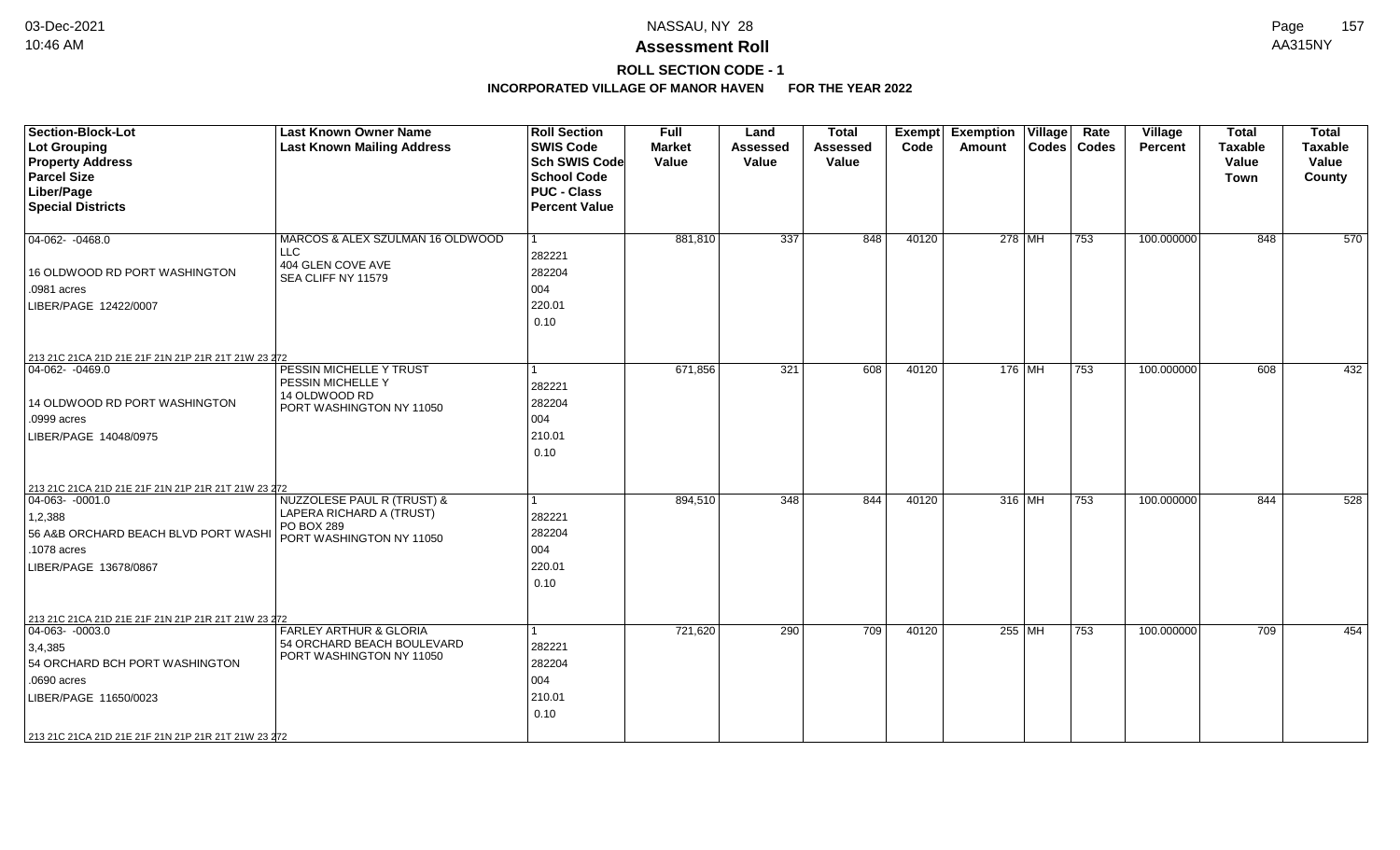# **ROLL SECTION CODE - 1**

| <b>Section-Block-Lot</b><br>Lot Grouping<br><b>Property Address</b><br><b>Parcel Size</b><br>Liber/Page<br><b>Special Districts</b>                                                                                 | <b>Last Known Owner Name</b><br><b>Last Known Mailing Address</b>                       | <b>Roll Section</b><br><b>SWIS Code</b><br><b>Sch SWIS Code</b><br><b>School Code</b><br><b>PUC - Class</b><br><b>Percent Value</b> | Full<br><b>Market</b><br>Value | Land<br>Assessed<br>Value | <b>Total</b><br>Assessed<br><b>Value</b> | <b>Exempt</b><br>Code | <b>Exemption Village</b><br>Amount<br>Codes | Rate<br><b>Codes</b> | Village<br><b>Percent</b> | <b>Total</b><br><b>Taxable</b><br>Value<br><b>Town</b> | <b>Total</b><br><b>Taxable</b><br>Value<br>County |
|---------------------------------------------------------------------------------------------------------------------------------------------------------------------------------------------------------------------|-----------------------------------------------------------------------------------------|-------------------------------------------------------------------------------------------------------------------------------------|--------------------------------|---------------------------|------------------------------------------|-----------------------|---------------------------------------------|----------------------|---------------------------|--------------------------------------------------------|---------------------------------------------------|
| $04-063 - 0008.0$<br>8,109,376,378<br>37 MARWOOD RD PORT WASHINGTON<br>1205 acres<br>LIBER/PAGE 09683/0053                                                                                                          | <b>FOGEL MYRTLE I</b><br>37 MARWOOD ROAD S<br>PORT WASHINGTON NY 11050                  | 282221<br>282204<br>004<br>210.01<br>0.10                                                                                           | 558,173                        | 389                       | 558                                      | 41121<br>40120        | 84 MH<br>113                                | 753                  | 100.000000                | 474                                                    | 361                                               |
| 213 21C 21CA 21D 21E 21F 21N 21P 21R 21T 21W 23 272<br>04-063- -0012.0<br>35 MARWOOD DR PORT WASHINGTON<br>.0344 acres<br>LIBER/PAGE 09182/0913                                                                     | <b>MARVIN III LEWIS B</b><br>9 MARWOOD DRIVE SOUTH<br>PORT WASHINGTON NY 11050          | 282221<br>282204<br>004<br>210.01<br>0.10                                                                                           | 339,000                        | 203                       | 331                                      | 40120                 | 54 MH                                       | 753                  | 100.000000                | 331                                                    | $\overline{277}$                                  |
| 213 21C 21CA 21D 21E 21F 21N 21P 21R 21T 21W 23 272<br>04-063- -0023.0<br>23-25<br>21 MARWOOD RD PORT WASHINGTON<br>1033 acres<br>LIBER/PAGE 13023/0107                                                             | CHEN YU YU<br>21 MARWOOD RD<br>PORT WASHINGTON NY 11050                                 | 282221<br>282204<br>004<br>220.01<br>0.10                                                                                           | 932,208                        | 339                       | 877                                      | 40120                 | 227 MH                                      | 753                  | 100.000000                | 877                                                    | 650                                               |
| 213 21C 21CA 21D 21E 21F 21N 21P 21R 21T 21W 23 272<br>$ 04-063-0026.0$<br>$26 - 27$<br>15 MARWOOD RD PORT WASHINGTON<br>.0689 acres<br>LIBER/PAGE 11201/0055                                                       | <b>FERNANDEZ ANGELO &amp; GAIL</b><br>15 MARWOOD ROAD SOUTH<br>PORT WASHINGTON NY 11050 | 1<br>282221<br>282204<br>004<br>210.01<br>0.10                                                                                      | 538,714                        | 294                       | 539                                      | 40120                 | 92 MH                                       | 753                  | 100.000000                | 539                                                    | 447                                               |
| 213 21C 21CA 21D 21E 21F 21N 21P 21R 21T 21W 23 272<br>04-063- -0038.0<br>38,137,139<br>5 MARWOOD RD PORT WASHINGTON<br>.0861 acres<br>LIBER/PAGE 13644/0772<br>213 21C 21CA 21D 21E 21F 21N 21P 21R 21T 21W 23 272 | KASSAM OMAR & UDOEKPO THEODORA<br>5 MARWOOD RD<br>PORT WASHINGTON NY 11050              | 282221<br>282204<br>004<br>220.01<br>0.10                                                                                           | 637,034                        | 329                       | 637                                      | 40120                 | 128 MH                                      | 753                  | 100.000000                | 637                                                    | 509                                               |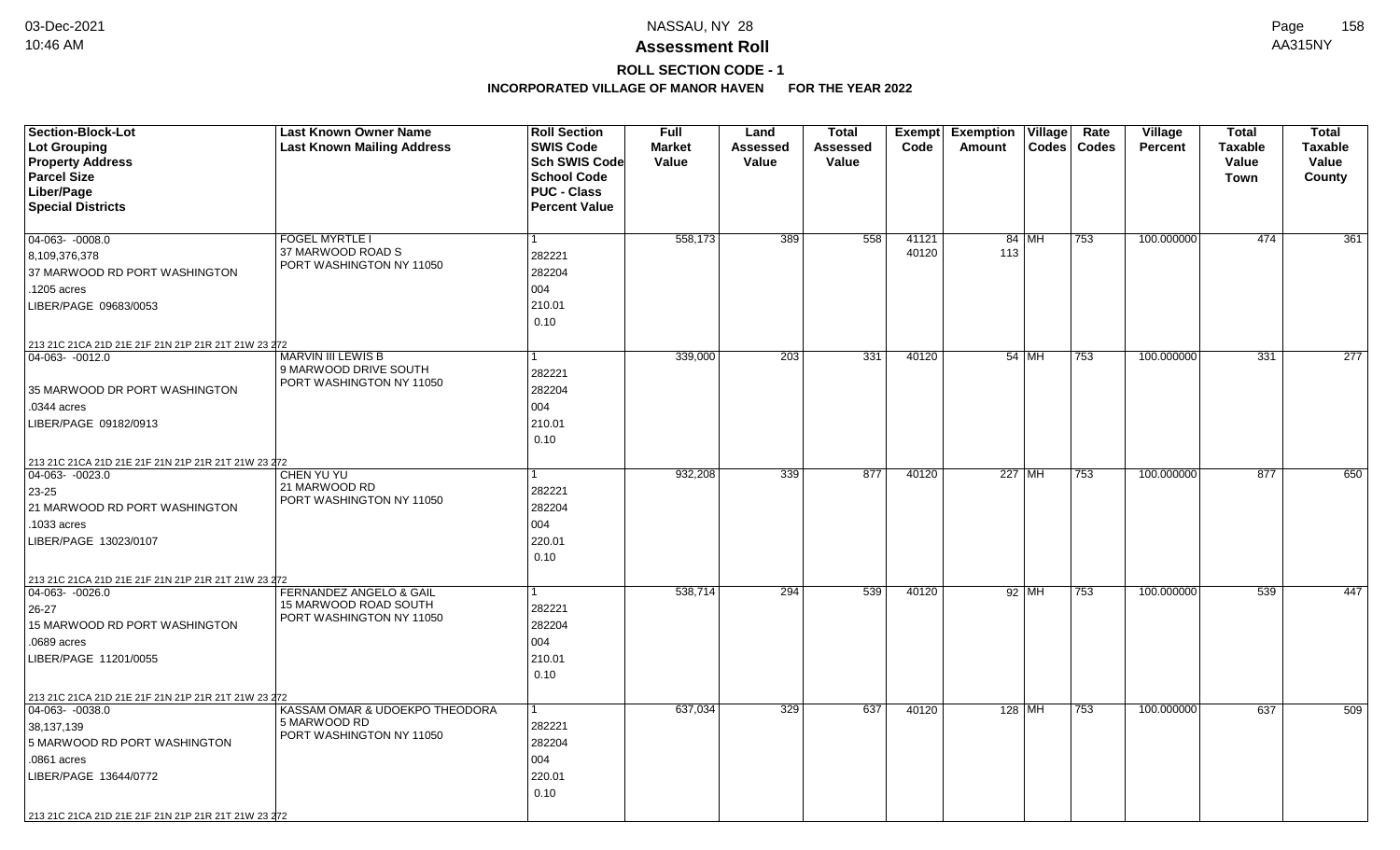# **ROLL SECTION CODE - 1**

| <b>Section-Block-Lot</b>                                                | <b>Last Known Owner Name</b>                     | <b>Roll Section</b>  | Full          | Land     | <b>Total</b> | Exempt | <b>Exemption Village</b> | Rate          | Village        | <b>Total</b>     | <b>Total</b>   |
|-------------------------------------------------------------------------|--------------------------------------------------|----------------------|---------------|----------|--------------|--------|--------------------------|---------------|----------------|------------------|----------------|
| Lot Grouping                                                            | <b>Last Known Mailing Address</b>                | <b>SWIS Code</b>     | <b>Market</b> | Assessed | Assessed     | Code   | Amount                   | Codes   Codes | <b>Percent</b> | <b>Taxable</b>   | <b>Taxable</b> |
| <b>Property Address</b>                                                 |                                                  | <b>Sch SWIS Code</b> | Value         | Value    | Value        |        |                          |               |                | Value            | Value          |
| <b>Parcel Size</b>                                                      |                                                  | <b>School Code</b>   |               |          |              |        |                          |               |                | Town             | County         |
| Liber/Page                                                              |                                                  | <b>PUC - Class</b>   |               |          |              |        |                          |               |                |                  |                |
| <b>Special Districts</b>                                                |                                                  | <b>Percent Value</b> |               |          |              |        |                          |               |                |                  |                |
|                                                                         |                                                  |                      |               |          |              |        |                          |               |                |                  |                |
| $04-063 - 0040.0$                                                       | RODRIGUES DAVIS RAMOS & JACQUELINE               |                      | 642,155       | 404      | 643          | 40120  | $116$ MH                 | 753           | 100.000000     | 643              | 527            |
| 40-42,239                                                               | 1 MARWOOD ROAD SOUTH<br>PORT WASHINGTON NY 11050 | 282221               |               |          |              |        |                          |               |                |                  |                |
| 1 MARWOOD RD PORT WASHINGTON                                            |                                                  | 282204               |               |          |              |        |                          |               |                |                  |                |
| 1291 acres                                                              |                                                  | 004                  |               |          |              |        |                          |               |                |                  |                |
| LIBER/PAGE 10944/0516                                                   |                                                  | 230.01               |               |          |              |        |                          |               |                |                  |                |
|                                                                         |                                                  | 0.10                 |               |          |              |        |                          |               |                |                  |                |
| 213 21C 21CA 21D 21E 21F 21N 21P 21R 21T 21W 23 272                     |                                                  |                      |               |          |              |        |                          |               |                |                  |                |
| 04-063- -0043.0                                                         | <b>KVATERNIK CHRIS &amp; KRISTIN</b>             |                      | 509,013       | 343      | 485          | 40120  | 118 MH                   | 753           | 100.000000     | 485              | 367            |
| 43-45                                                                   | 2 NORWOOD RD                                     | 282221               |               |          |              |        |                          |               |                |                  |                |
| 2 NORWOOD RD PORT WASHINGTON                                            | PORT WASHINGTON NY 11050                         | 282204               |               |          |              |        |                          |               |                |                  |                |
| .1033 acres                                                             |                                                  | 004                  |               |          |              |        |                          |               |                |                  |                |
| LIBER/PAGE 12982/0950                                                   |                                                  | 210.01               |               |          |              |        |                          |               |                |                  |                |
|                                                                         |                                                  | 0.10                 |               |          |              |        |                          |               |                |                  |                |
|                                                                         |                                                  |                      |               |          |              |        |                          |               |                |                  |                |
| 213 21C 21CA 21D 21E 21F 21N 21P 21R 21T 21W 23 272<br>$ 04-063-0051.0$ | <b>STEYER CURT &amp; VALERIE</b>                 |                      | 733,203       | 294      | 733          | 40120  | $231$ MH                 | 753           | 100.000000     | 733              | 502            |
| 51-52                                                                   | 10 NORWOOD RD                                    | 282221               |               |          |              |        |                          |               |                |                  |                |
| 10 NORWOOD RD PORT WASHINGTON                                           | PORT WASHINGTON NY 11050                         | 282204               |               |          |              |        |                          |               |                |                  |                |
| .0689 acres                                                             |                                                  | 004                  |               |          |              |        |                          |               |                |                  |                |
| LIBER/PAGE 13118/0120                                                   |                                                  | 210.01               |               |          |              |        |                          |               |                |                  |                |
|                                                                         |                                                  | 0.10                 |               |          |              |        |                          |               |                |                  |                |
|                                                                         |                                                  |                      |               |          |              |        |                          |               |                |                  |                |
| 213 21C 21CA 21D 21E 21F 21N 21P 21R 21T 21W 23 272<br>$ 04-063-0053.0$ | <b>OBOJSKI ROBERT</b>                            | 1                    | 332,855       | 208      | 333          | 41800  | 130 MH                   | 753           | 100.000000     | $\overline{203}$ | 129            |
|                                                                         | 14 NORWOOD RD                                    | 282221               |               |          |              | 40120  | 74                       |               |                |                  |                |
| 14 NORWOOD RD PORT WASHINGTON                                           | PORT WASHINGTON NY 11050                         | 282204               |               |          |              |        |                          |               |                |                  |                |
| .0344 acres                                                             |                                                  | 004                  |               |          |              |        |                          |               |                |                  |                |
| LIBER/PAGE 11929/0357                                                   |                                                  | 210.01               |               |          |              |        |                          |               |                |                  |                |
|                                                                         |                                                  | 0.10                 |               |          |              |        |                          |               |                |                  |                |
|                                                                         |                                                  |                      |               |          |              |        |                          |               |                |                  |                |
| 213 21C 21CA 21D 21E 21F 21N 21P 21R 21T 21W 23 272<br>$ 04-063-0054.0$ | BELLINI JOHN & ANGELINA                          | 1                    | 554,076       | 361      | 555          | 40120  | 105 MH                   | 753           | 100.000000     | 472              | 367            |
| 54-56                                                                   | 16 NORWOOD RD                                    | 282221               |               |          |              | 41121  | 83                       |               |                |                  |                |
| 16 NORWOOD RD PORT WASHINGTON                                           | PORT WASHINGTON NY 11050                         | 282204               |               |          |              |        |                          |               |                |                  |                |
| .1033 acres                                                             |                                                  | 004                  |               |          |              |        |                          |               |                |                  |                |
| LIBER/PAGE 07339/0312                                                   |                                                  | 210.01               |               |          |              |        |                          |               |                |                  |                |
|                                                                         |                                                  | 0.10                 |               |          |              |        |                          |               |                |                  |                |
|                                                                         |                                                  |                      |               |          |              |        |                          |               |                |                  |                |
| 213 21C 21CA 21D 21E 21F 21N 21P 21R 21T 21W 23 272                     |                                                  |                      |               |          |              |        |                          |               |                |                  |                |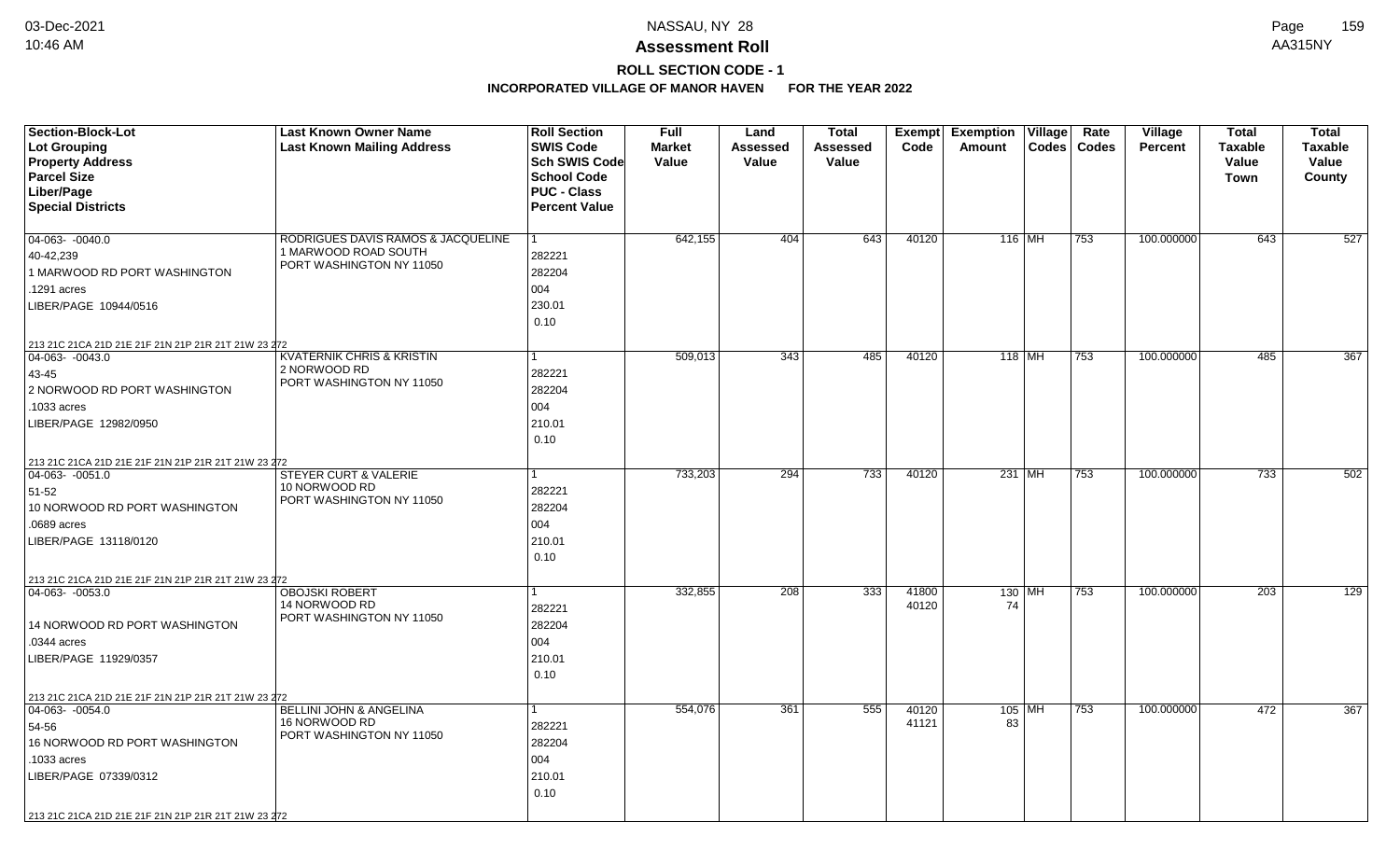# **ROLL SECTION CODE - 1**

| <b>Section-Block-Lot</b>                                                | <b>Last Known Owner Name</b>                             | <b>Roll Section</b>  | Full          | Land            | <b>Total</b>    | Exempt | <b>Exemption Village</b> |        | Rate          | Village    | <b>Total</b>     | <b>Total</b>   |
|-------------------------------------------------------------------------|----------------------------------------------------------|----------------------|---------------|-----------------|-----------------|--------|--------------------------|--------|---------------|------------|------------------|----------------|
| Lot Grouping                                                            | <b>Last Known Mailing Address</b>                        | <b>SWIS Code</b>     | <b>Market</b> | <b>Assessed</b> | <b>Assessed</b> | Code   | Amount                   |        | Codes   Codes | Percent    | <b>Taxable</b>   | <b>Taxable</b> |
| <b>Property Address</b>                                                 |                                                          | Sch SWIS Code        | Value         | Value           | Value           |        |                          |        |               |            | Value            | Value          |
| <b>Parcel Size</b>                                                      |                                                          | <b>School Code</b>   |               |                 |                 |        |                          |        |               |            | <b>Town</b>      | County         |
| Liber/Page                                                              |                                                          | <b>PUC - Class</b>   |               |                 |                 |        |                          |        |               |            |                  |                |
| <b>Special Districts</b>                                                |                                                          | <b>Percent Value</b> |               |                 |                 |        |                          |        |               |            |                  |                |
| $\boxed{04-063 - 0067.0}$                                               | JAFFE JOSEPH ADRIAN & CO MARY ANN                        |                      | 411,717       | 329             | 412             | 40120  |                          | 77 MH  | 753           | 100.000000 | 412              | 335            |
| 67-68,266                                                               | <b>CHUA</b>                                              | 282221               |               |                 |                 |        |                          |        |               |            |                  |                |
| 28 NORWOOD RD PORT WASHINGTON                                           | 28 NORWOOD RD<br>PORT WASHINGTON NY 11050                | 282204               |               |                 |                 |        |                          |        |               |            |                  |                |
| .0861 acres                                                             |                                                          | 004                  |               |                 |                 |        |                          |        |               |            |                  |                |
| LIBER/PAGE 13594/0790                                                   |                                                          | 210.01               |               |                 |                 |        |                          |        |               |            |                  |                |
|                                                                         |                                                          | 0.10                 |               |                 |                 |        |                          |        |               |            |                  |                |
| 213 21C 21CA 21D 21E 21F 21N 21P 21R 21T 21W 23 272                     |                                                          |                      |               |                 |                 |        |                          |        |               |            |                  |                |
| $04-063 - 0069.0$                                                       | 32 NORWOOD LLC                                           |                      | 334,903       | 208             | 335             | 40120  |                          | 82 MH  | 753           | 100.000000 | $\overline{335}$ | 253            |
|                                                                         | 7 EAST 14TH ST STE 20B                                   | 282221               |               |                 |                 |        |                          |        |               |            |                  |                |
| 32 NORWOOD RD PORT WASHINGTON                                           | NEW YORK NY 10003                                        | 282204               |               |                 |                 |        |                          |        |               |            |                  |                |
| .0344 acres                                                             |                                                          | 004                  |               |                 |                 |        |                          |        |               |            |                  |                |
| LIBER/PAGE 12823/0178                                                   |                                                          | 210.01               |               |                 |                 |        |                          |        |               |            |                  |                |
|                                                                         |                                                          | 0.10                 |               |                 |                 |        |                          |        |               |            |                  |                |
|                                                                         |                                                          |                      |               |                 |                 |        |                          |        |               |            |                  |                |
| 213 21C 21CA 21D 21E 21F 21N 21P 21R 21T 21W 23 272<br>$ 04-063-0070.0$ | 32 NORWOOD LLC                                           |                      | 20,791        | 21              | 21              |        |                          | MH     | 753           | 100.000000 | 21               | 21             |
|                                                                         | 7 EAST 14TH ST STE 20B                                   | 282221               |               |                 |                 |        |                          |        |               |            |                  |                |
| NORWOOD RD PORT WASHINGTON                                              | NEW YORK NY 10003                                        | 282204               |               |                 |                 |        |                          |        |               |            |                  |                |
| .0344 acres                                                             |                                                          | 004                  |               |                 |                 |        |                          |        |               |            |                  |                |
| LIBER/PAGE 12823/0178                                                   |                                                          | 311.11               |               |                 |                 |        |                          |        |               |            |                  |                |
|                                                                         |                                                          | 0.10                 |               |                 |                 |        |                          |        |               |            |                  |                |
|                                                                         |                                                          |                      |               |                 |                 |        |                          |        |               |            |                  |                |
| 213 21C 21CA 21D 21E 21F 21N 21P 21R 21T 21W 23 272                     |                                                          |                      |               |                 |                 |        |                          |        |               |            |                  |                |
| $\boxed{04-063 - 0071.0}$                                               | <b>RESSA FAMILY LLC</b><br><b>15 SOUTH BAYLES AVENUE</b> |                      | 849,037       | 361             | 850             | 40120  |                          | 292 MH | $ 753\rangle$ | 100.000000 | 850              | 558            |
| $ 71-73$                                                                | PORT WASHINGTON NY 11050                                 | 282221               |               |                 |                 |        |                          |        |               |            |                  |                |
| 36 NORWOOD RD PORT WASHINGTON                                           |                                                          | 282204               |               |                 |                 |        |                          |        |               |            |                  |                |
| 1033 acres                                                              |                                                          | 004                  |               |                 |                 |        |                          |        |               |            |                  |                |
| LIBER/PAGE 11035/0764                                                   |                                                          | 220.01               |               |                 |                 |        |                          |        |               |            |                  |                |
|                                                                         |                                                          | 0.10                 |               |                 |                 |        |                          |        |               |            |                  |                |
| 213 21C 21CA 21D 21E 21F 21N 21P 21R 21T 21W 23 272                     |                                                          |                      |               |                 |                 |        |                          |        |               |            |                  |                |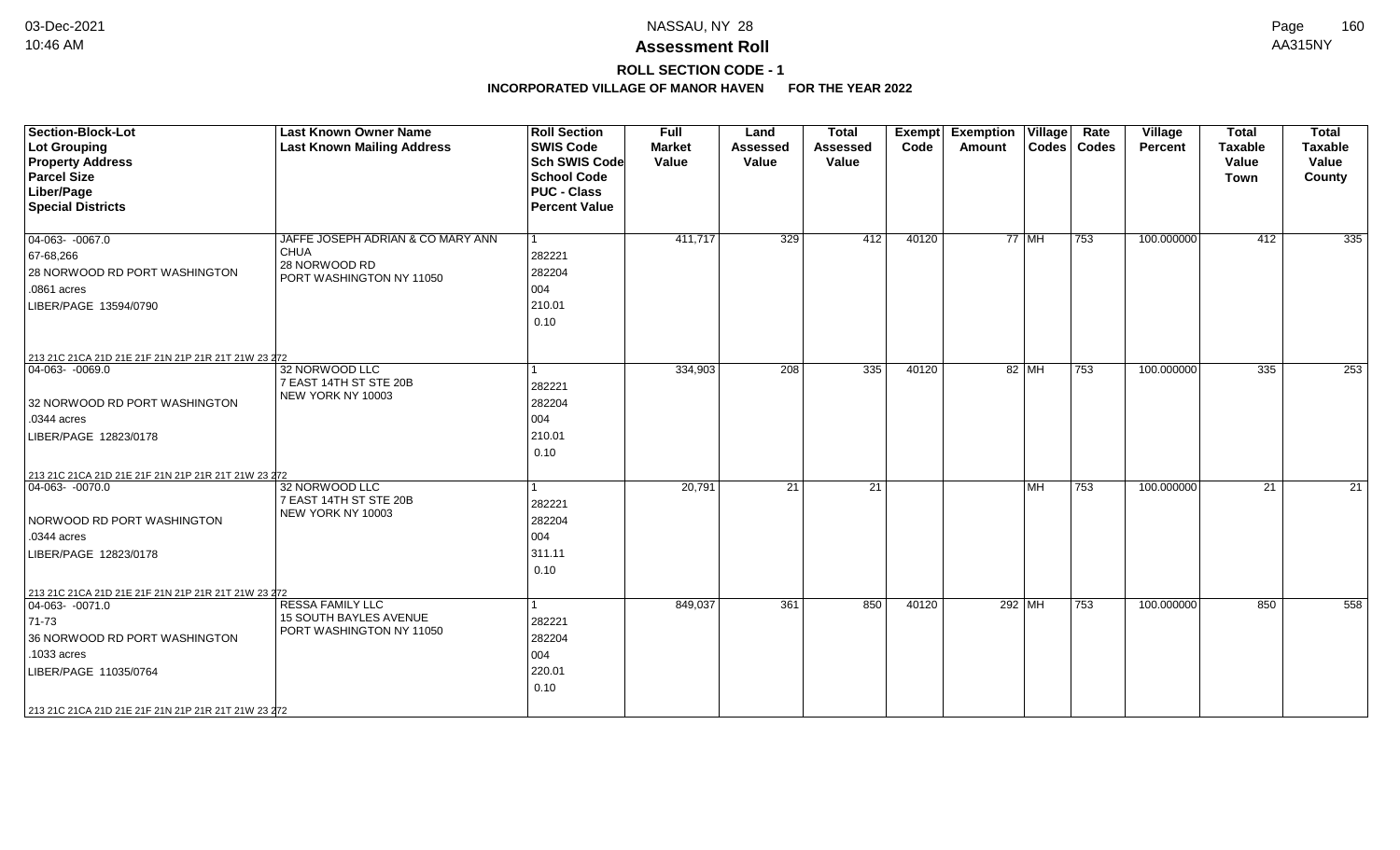# **ROLL SECTION CODE - 1**

| Section-Block-Lot<br><b>Lot Grouping</b>                               | <b>Last Known Owner Name</b><br><b>Last Known Mailing Address</b> | <b>Roll Section</b><br><b>SWIS Code</b> | <b>Full</b><br><b>Market</b> | Land<br>Assessed | <b>Total</b><br>Assessed | Exempt<br>Code | <b>Exemption</b><br>Village<br>Codes<br>Amount | Rate<br>Codes | <b>Village</b><br><b>Percent</b> | <b>Total</b><br><b>Taxable</b> | <b>Total</b><br><b>Taxable</b> |
|------------------------------------------------------------------------|-------------------------------------------------------------------|-----------------------------------------|------------------------------|------------------|--------------------------|----------------|------------------------------------------------|---------------|----------------------------------|--------------------------------|--------------------------------|
| <b>Property Address</b>                                                |                                                                   | <b>Sch SWIS Code</b>                    | Value                        | Value            | Value                    |                |                                                |               |                                  | Value                          | Value                          |
| <b>Parcel Size</b>                                                     |                                                                   | <b>School Code</b>                      |                              |                  |                          |                |                                                |               |                                  | <b>Town</b>                    | County                         |
| Liber/Page                                                             |                                                                   | <b>PUC - Class</b>                      |                              |                  |                          |                |                                                |               |                                  |                                |                                |
| <b>Special Districts</b>                                               |                                                                   | <b>Percent Value</b>                    |                              |                  |                          |                |                                                |               |                                  |                                |                                |
| 04-063- -0074.0                                                        | <b>BOOK GARY</b>                                                  | 1                                       | 289,841                      | 232              | 289                      | 40120          | $47$ MH                                        | 753           | 100.000000                       | 289                            | 242                            |
| 74,275                                                                 | 40 NORWOOD ROAD                                                   | 282221                                  |                              |                  |                          |                |                                                |               |                                  |                                |                                |
| 40 NORWOOD RD PORT WASHINGTON                                          | PORT WASHINGTON NY 11050                                          | 282204                                  |                              |                  |                          |                |                                                |               |                                  |                                |                                |
| .0430 acres                                                            |                                                                   | 004                                     |                              |                  |                          |                |                                                |               |                                  |                                |                                |
| LIBER/PAGE 10183/0708                                                  |                                                                   | 210.01                                  |                              |                  |                          |                |                                                |               |                                  |                                |                                |
|                                                                        |                                                                   | 0.10                                    |                              |                  |                          |                |                                                |               |                                  |                                |                                |
|                                                                        |                                                                   |                                         |                              |                  |                          |                |                                                |               |                                  |                                |                                |
| 213 21C 21CA 21D 21E 21F 21N 21P 21R 21T 21W 23 272<br>04-063- -0118.0 | <b>MOURADIAN GEORGE &amp; ANA</b>                                 | 1                                       | 583,900                      | 313              | 584                      | 40120          | 198   MH                                       | 753           | 100.000000                       | 576                            | $\overline{378}$               |
| 118-119,386                                                            | 27 MARWOOD RD S                                                   | 282221                                  |                              |                  |                          | 44220          | 8                                              |               |                                  |                                |                                |
| 27 MARWOOD RD S PORT WASHINGTON                                        | PORT WASHINGTON NY 11050                                          | 282204                                  |                              |                  |                          |                |                                                |               |                                  |                                |                                |
| .1205 acres                                                            |                                                                   | 004                                     |                              |                  |                          |                |                                                |               |                                  |                                |                                |
| LIBER/PAGE 13678/0126                                                  |                                                                   | 210.01                                  |                              |                  |                          |                |                                                |               |                                  |                                |                                |
|                                                                        |                                                                   | 0.10                                    |                              |                  |                          |                |                                                |               |                                  |                                |                                |
|                                                                        |                                                                   |                                         |                              |                  |                          |                |                                                |               |                                  |                                |                                |
| 213 21C 21CA 21D 21E 21F 21N 21P 21R 21T 21W 23 272<br>04-063- -0120.0 | FARHADIAN JOSHUA A & BLANE LINDSAY M                              |                                         | 1,049,900                    | 304              | 1,050                    | 44220          | 618   $\overline{\text{MH}}$                   | 753           | 100.000000                       | 432                            | 328                            |
| 120,382-383                                                            | 25 MARWOOD RD                                                     | 282221                                  |                              |                  |                          | 40120          | 104                                            |               |                                  |                                |                                |
| 25 MARWOOD RD PORT WASHINGTON                                          | PORT WASHINGTON NY 11050                                          | 282204                                  |                              |                  |                          |                |                                                |               |                                  |                                |                                |
| 1033 acres                                                             |                                                                   | 004                                     |                              |                  |                          |                |                                                |               |                                  |                                |                                |
| LIBER/PAGE 13726/0810                                                  |                                                                   | 210.01                                  |                              |                  |                          |                |                                                |               |                                  |                                |                                |
|                                                                        |                                                                   | 0.10                                    |                              |                  |                          |                |                                                |               |                                  |                                |                                |
| 213 21C 21CA 21D 21E 21F 21N 21P 21R 21T 21W 23 272                    |                                                                   |                                         |                              |                  |                          |                |                                                |               |                                  |                                |                                |
| $ 04-063-0135.0$                                                       | RAY HENRY & SUELEE                                                | 1                                       | 515,158                      | 294              | 515                      | 41800          | $184$ MH                                       | 753           | 100.000000                       | 331                            | 183                            |
|                                                                        | 7 MARWOOD ROAD S                                                  | 282221                                  |                              |                  |                          | 40120          | 148                                            |               |                                  |                                |                                |
| 7 MARWOOD RD S MANORHAVEN                                              | PORT WASHINGTON NY 11050                                          | 282204                                  |                              |                  |                          |                |                                                |               |                                  |                                |                                |
| .0689 acres                                                            |                                                                   | 004                                     |                              |                  |                          |                |                                                |               |                                  |                                |                                |
| LIBER/PAGE 09117/0749                                                  |                                                                   | 210.01                                  |                              |                  |                          |                |                                                |               |                                  |                                |                                |
|                                                                        |                                                                   | 0.10                                    |                              |                  |                          |                |                                                |               |                                  |                                |                                |
| 213 21C 21CA 21D 21E 21F 21N 21P 21R 21T 21W 23 272                    |                                                                   |                                         |                              |                  |                          |                |                                                |               |                                  |                                |                                |
| $04-063 - 0375.0$                                                      | <b>FERGUSON PAUL &amp; MICHELE</b>                                | 1                                       | 425,030                      | 243              | 405                      | 40120          | 95 MH                                          | 753           | 100.000000                       | 405                            | 310                            |
|                                                                        | 42 NORWOOD ROAD<br>PORT WASHINGTON NY 11050                       | 282221                                  |                              |                  |                          |                |                                                |               |                                  |                                |                                |
| 42 NORWOOD RD PORT WASHINGTON                                          |                                                                   | 282204                                  |                              |                  |                          |                |                                                |               |                                  |                                |                                |
| .0517 acres                                                            |                                                                   | 004                                     |                              |                  |                          |                |                                                |               |                                  |                                |                                |
| LIBER/PAGE 10955/0475                                                  |                                                                   | 210.01                                  |                              |                  |                          |                |                                                |               |                                  |                                |                                |
|                                                                        |                                                                   | 0.10                                    |                              |                  |                          |                |                                                |               |                                  |                                |                                |
| 213 21C 21CA 21D 21E 21F 21N 21P 21R 21T 21W 23 272                    |                                                                   |                                         |                              |                  |                          |                |                                                |               |                                  |                                |                                |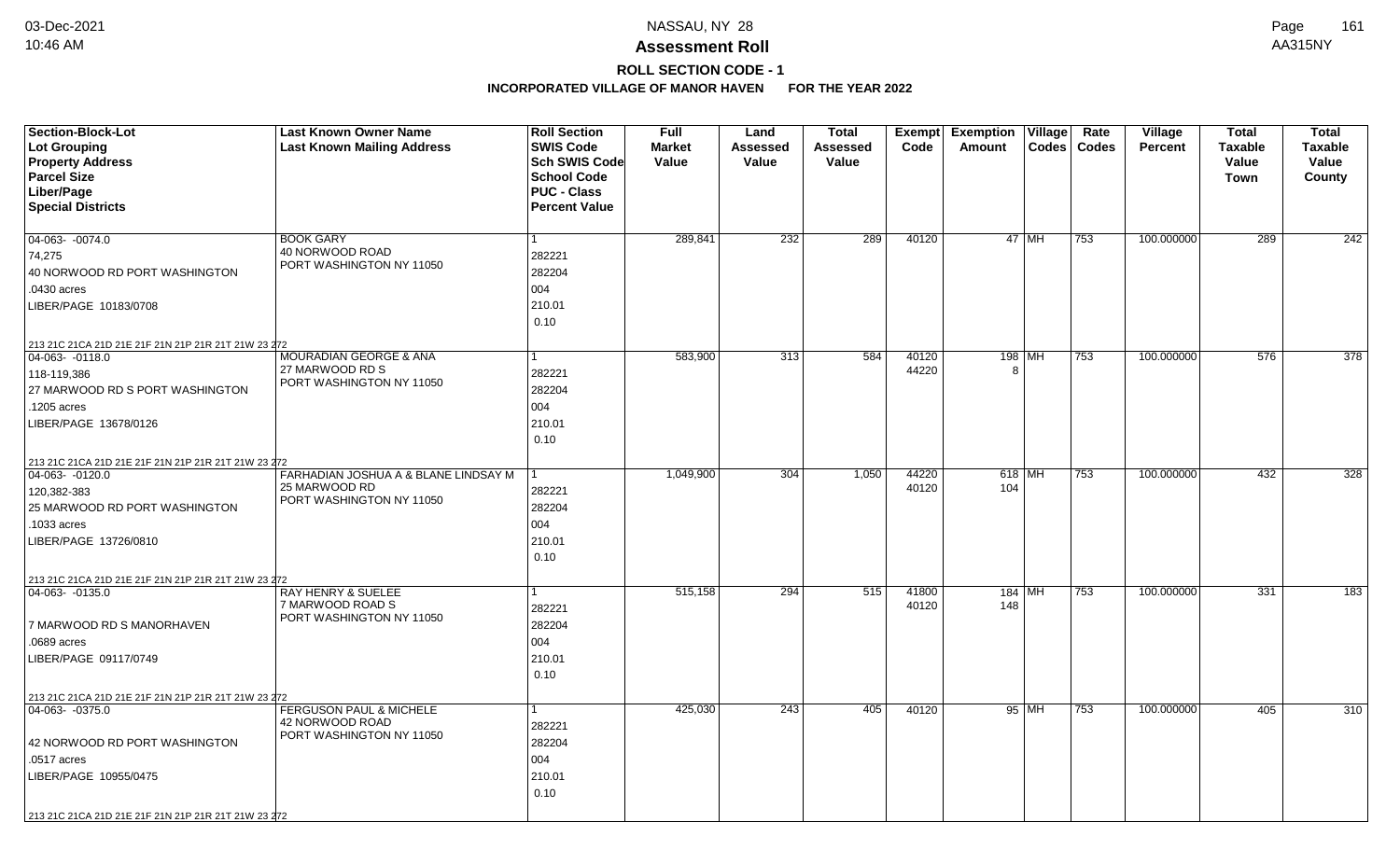# **ROLL SECTION CODE - 1**

| <b>Section-Block-Lot</b>                                             | <b>Last Known Owner Name</b>                          | <b>Roll Section</b>  | <b>Full</b>   | Land            | <b>Total</b> |       | Exempt Exemption Village |           | Rate          | Village        | <b>Total</b>   | <b>Total</b>   |
|----------------------------------------------------------------------|-------------------------------------------------------|----------------------|---------------|-----------------|--------------|-------|--------------------------|-----------|---------------|----------------|----------------|----------------|
| <b>Lot Grouping</b>                                                  | <b>Last Known Mailing Address</b>                     | <b>SWIS Code</b>     | <b>Market</b> | <b>Assessed</b> | Assessed     | Code  | Amount                   |           | Codes   Codes | <b>Percent</b> | <b>Taxable</b> | <b>Taxable</b> |
| <b>Property Address</b>                                              |                                                       | Sch SWIS Code        | Value         | <b>Value</b>    | Value        |       |                          |           |               |                | Value          | Value          |
| <b>Parcel Size</b>                                                   |                                                       | <b>School Code</b>   |               |                 |              |       |                          |           |               |                | <b>Town</b>    | County         |
| Liber/Page                                                           |                                                       | <b>PUC - Class</b>   |               |                 |              |       |                          |           |               |                |                |                |
| <b>Special Districts</b>                                             |                                                       | <b>Percent Value</b> |               |                 |              |       |                          |           |               |                |                |                |
|                                                                      |                                                       |                      |               |                 |              |       |                          |           |               |                |                |                |
| 04-063- -0379.0                                                      | MARVIN III LEWIS B                                    |                      | 20,791        | 21              | 21           |       |                          | MH        | 753           | 100.000000     | 21             | 21             |
|                                                                      | 9 MARWOOD RD S<br>PORT WASHINGTON NY 11050            | 282221               |               |                 |              |       |                          |           |               |                |                |                |
| 35 MARWOOD RD PORT WASHINGTON                                        |                                                       | 282204               |               |                 |              |       |                          |           |               |                |                |                |
| .0344 acres                                                          |                                                       | 004                  |               |                 |              |       |                          |           |               |                |                |                |
| LIBER/PAGE 09182/0913                                                |                                                       | 311.11               |               |                 |              |       |                          |           |               |                |                |                |
|                                                                      |                                                       | 0.10                 |               |                 |              |       |                          |           |               |                |                |                |
| 213 21C 21CA 21D 21E 21F 21N 21P 21R 21T 21W 23 272                  |                                                       |                      |               |                 |              |       |                          |           |               |                |                |                |
| 04-063-0384.0                                                        | <b>TAI LISA</b>                                       |                      | 778,809       | 352             | 728          | 40120 |                          | 269 MH    | 753           | 100.000000     | 728            | 459            |
|                                                                      | 48 ORCHARD BEACH BLVD                                 | 282221               |               |                 |              |       |                          |           |               |                |                |                |
| 48 ORCHARD BEACH BLVD PORT WASHINGT                                  | PORT WASHINGTON NY 11050                              | 282204               |               |                 |              |       |                          |           |               |                |                |                |
| .1131 acres                                                          |                                                       | 004                  |               |                 |              |       |                          |           |               |                |                |                |
| LIBER/PAGE 13136/0813                                                |                                                       | 220.01               |               |                 |              |       |                          |           |               |                |                |                |
|                                                                      |                                                       | 0.10                 |               |                 |              |       |                          |           |               |                |                |                |
|                                                                      |                                                       |                      |               |                 |              |       |                          |           |               |                |                |                |
| 213 21C 21CA 21D 21E 21F 21N 21P 21R 21T 21W 23 272<br>04-063-0387.0 | <b>ZELTMANN ROBERTA LANE</b>                          |                      | 552,130       | 345             | 489          | 40120 | 197 MH                   |           | 753           | 100.000000     | 489            | 292            |
|                                                                      | 31 MARWOOD ROAD SOUTH                                 | 282221               |               |                 |              |       |                          |           |               |                |                |                |
| 31 MARWOOD RD PORT WASHINGTON                                        | PORT WASHINGTON NY 11050                              | 282204               |               |                 |              |       |                          |           |               |                |                |                |
| .1205 acres                                                          |                                                       | 004                  |               |                 |              |       |                          |           |               |                |                |                |
|                                                                      |                                                       |                      |               |                 |              |       |                          |           |               |                |                |                |
| LIBER/PAGE 09115/0175                                                |                                                       | 210.01               |               |                 |              |       |                          |           |               |                |                |                |
|                                                                      |                                                       | 0.10                 |               |                 |              |       |                          |           |               |                |                |                |
| 213 21C 21CA 21D 21E 21F 21N 21P 21R 21T 21W 23 272                  |                                                       |                      |               |                 |              |       |                          |           |               |                |                |                |
| $ 04-063-0389.0$                                                     | <b>FERGUSON PAUL &amp; MICHELE</b><br>55 FAIRVIEW AVE |                      | 18,025        | 18              | 18           |       |                          | <b>MH</b> | 753           | 100.000000     | 18             | 18             |
|                                                                      | PORT WASHINGTON NY 11050                              | 282221               |               |                 |              |       |                          |           |               |                |                |                |
| 50 ORCHARD BCH PORT WASHINGTON                                       |                                                       | 282204               |               |                 |              |       |                          |           |               |                |                |                |
| .0258 acres                                                          |                                                       | 004                  |               |                 |              |       |                          |           |               |                |                |                |
| LIBER/PAGE 10955/0475                                                |                                                       | 311.11               |               |                 |              |       |                          |           |               |                |                |                |
|                                                                      |                                                       | 0.10                 |               |                 |              |       |                          |           |               |                |                |                |
| 213 21C 21CA 21D 21E 21F 21N 21P 21R 21T 21W 23 272                  |                                                       |                      |               |                 |              |       |                          |           |               |                |                |                |
| 04-063- -0390.0                                                      | FARINA HARRY S & PULLANO DENISE M                     |                      | 615,778       | 328             | 585          | 40120 | 165 MH                   |           | 753           | 100.000000     | 585            | 420            |
|                                                                      | 9 MARWOOD RD S<br>PORT WASHINGTON NY 11050            | 282221               |               |                 |              |       |                          |           |               |                |                |                |
| 9 MARWOOD RD PORT WASHINGTON                                         |                                                       | 282204               |               |                 |              |       |                          |           |               |                |                |                |
| .0947 acres                                                          |                                                       | 004                  |               |                 |              |       |                          |           |               |                |                |                |
| LIBER/PAGE 12015/0740                                                |                                                       | 210.01               |               |                 |              |       |                          |           |               |                |                |                |
|                                                                      |                                                       | 0.10                 |               |                 |              |       |                          |           |               |                |                |                |
| 213 21C 21CA 21D 21E 21F 21N 21P 21R 21T 21W 23 272                  |                                                       |                      |               |                 |              |       |                          |           |               |                |                |                |
|                                                                      |                                                       |                      |               |                 |              |       |                          |           |               |                |                |                |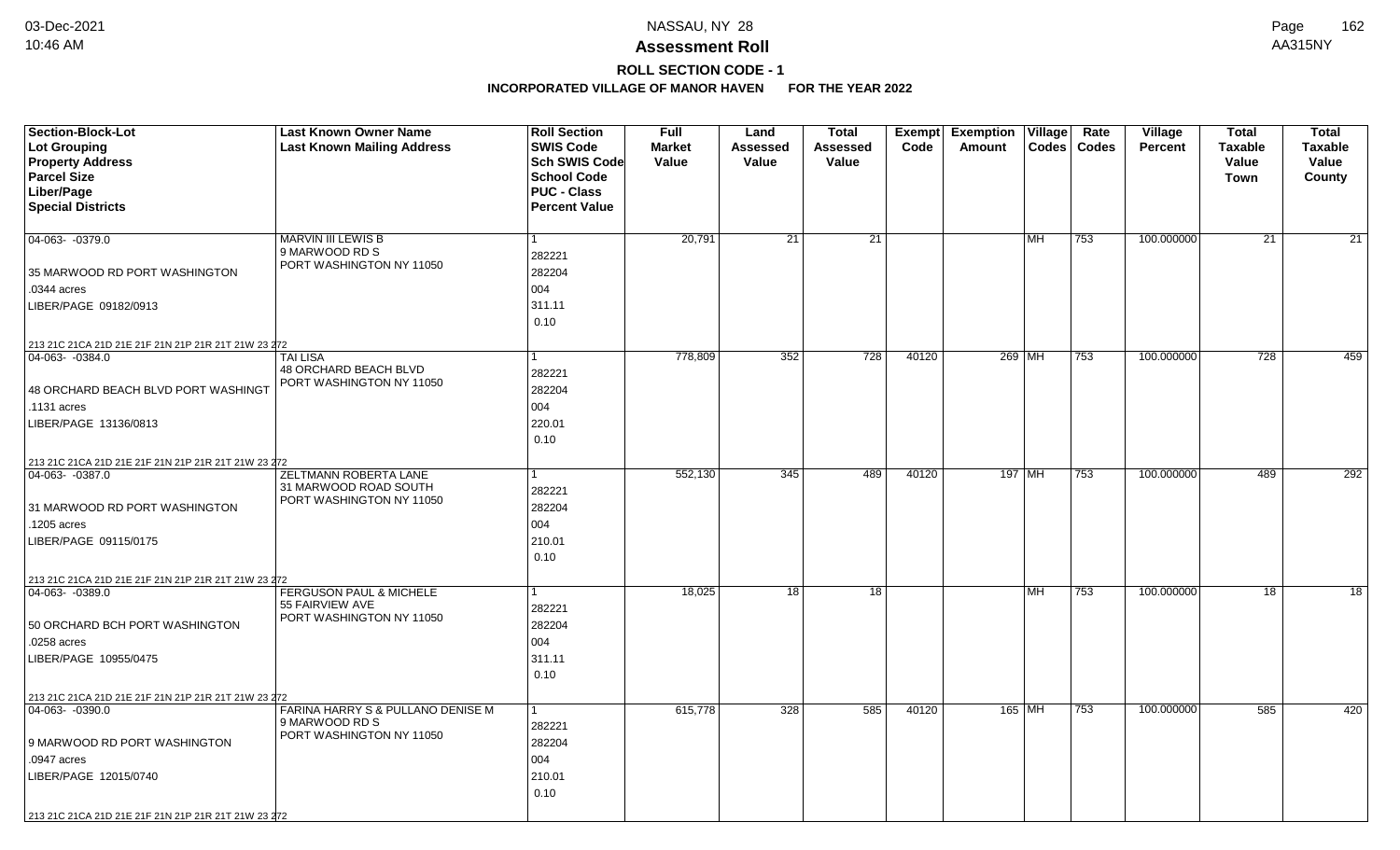# **ROLL SECTION CODE - 1**

| <b>Section-Block-Lot</b><br><b>Lot Grouping</b><br><b>Property Address</b> | <b>Last Known Owner Name</b><br><b>Last Known Mailing Address</b>         | <b>Roll Section</b><br><b>SWIS Code</b><br><b>Sch SWIS Code</b> | <b>Full</b><br><b>Market</b><br>Value | Land<br><b>Assessed</b><br>Value | <b>Total</b><br><b>Assessed</b><br>Value | Exempt<br>Code | Exemption   Village  <br>Amount |                           | Rate<br>Codes   Codes | Village<br>Percent | <b>Total</b><br><b>Taxable</b><br>Value | <b>Total</b><br><b>Taxable</b><br>Value |
|----------------------------------------------------------------------------|---------------------------------------------------------------------------|-----------------------------------------------------------------|---------------------------------------|----------------------------------|------------------------------------------|----------------|---------------------------------|---------------------------|-----------------------|--------------------|-----------------------------------------|-----------------------------------------|
| <b>Parcel Size</b>                                                         |                                                                           | <b>School Code</b>                                              |                                       |                                  |                                          |                |                                 |                           |                       |                    | <b>Town</b>                             | County                                  |
| Liber/Page                                                                 |                                                                           | <b>PUC - Class</b>                                              |                                       |                                  |                                          |                |                                 |                           |                       |                    |                                         |                                         |
| <b>Special Districts</b>                                                   |                                                                           | <b>Percent Value</b>                                            |                                       |                                  |                                          |                |                                 |                           |                       |                    |                                         |                                         |
| $04-063 - 0392.0$                                                          | <b>MOLK MICHAEL P TRUST</b><br>MOLK MICHAEL P                             | 282221                                                          | 767,103                               | 353                              | 752                                      | 40120          |                                 | $254$ MH                  | 753                   | 100.000000         | 752                                     | 498                                     |
| 11 A MARWOOD RD PORT WASHINGTON                                            | 1 IPSWICH AVE APT 202                                                     | 282204                                                          |                                       |                                  |                                          |                |                                 |                           |                       |                    |                                         |                                         |
| .1033 acres                                                                | GREAT NECK NY 11021                                                       | 004                                                             |                                       |                                  |                                          |                |                                 |                           |                       |                    |                                         |                                         |
| LIBER/PAGE 13258/0706                                                      |                                                                           | 220.01<br>0.10                                                  |                                       |                                  |                                          |                |                                 |                           |                       |                    |                                         |                                         |
| 213 21C 21CA 21D 21E 21F 21N 21P 21R 21T 21W 23 272                        |                                                                           |                                                                 |                                       |                                  |                                          |                |                                 |                           |                       |                    |                                         |                                         |
| $04-063 - 0393.0$                                                          | FARINA HARRY S & PULLANO DENISE M<br>9 MARWOOD RD S                       | $\mathbf{1}$<br>282221                                          | 20,791                                | $\overline{21}$                  | $\overline{21}$                          |                |                                 | $\overline{\mathsf{M}}$ H | 753                   | 100.000000         | 21                                      | 21                                      |
| MARWOOD RD PORT WASHINGTON                                                 | PORT WASHINGTON NY 11050                                                  | 282204                                                          |                                       |                                  |                                          |                |                                 |                           |                       |                    |                                         |                                         |
| .0344 acres                                                                |                                                                           | 004                                                             |                                       |                                  |                                          |                |                                 |                           |                       |                    |                                         |                                         |
| LIBER/PAGE 12015/0740                                                      |                                                                           | 311.11                                                          |                                       |                                  |                                          |                |                                 |                           |                       |                    |                                         |                                         |
|                                                                            |                                                                           | 0.10                                                            |                                       |                                  |                                          |                |                                 |                           |                       |                    |                                         |                                         |
| 213 21C 21CA 21D 21E 21F 21N 21P 21R 21T 21W 23 272                        |                                                                           |                                                                 |                                       |                                  |                                          |                |                                 |                           |                       |                    |                                         |                                         |
| $ 04-063-0394.0$                                                           | <b>WHITMAN CAROL A &amp; FAYE E</b>                                       | 1                                                               | 954,403                               | 292                              | 815                                      | 40120          |                                 | 342 MH                    | 753                   | 100.000000         | 815                                     | 473                                     |
| 8 NORWOOD RD PORT WASHINGTON                                               | 8 NORWOOD RD<br>PORT WASHINGTON NY 11050                                  | 282221<br>282204                                                |                                       |                                  |                                          |                |                                 |                           |                       |                    |                                         |                                         |
| .0930 acres                                                                |                                                                           | 004                                                             |                                       |                                  |                                          |                |                                 |                           |                       |                    |                                         |                                         |
| LIBER/PAGE 12393/0377                                                      |                                                                           | 220.01                                                          |                                       |                                  |                                          |                |                                 |                           |                       |                    |                                         |                                         |
|                                                                            |                                                                           | 0.10                                                            |                                       |                                  |                                          |                |                                 |                           |                       |                    |                                         |                                         |
| 213 21C 21CA 21D 21E 21F 21N 21P 21R 21T 21W 23 272                        |                                                                           |                                                                 |                                       |                                  |                                          |                |                                 |                           |                       |                    |                                         |                                         |
| $ 04-063-0395.0$                                                           | TORAMAN OZAN & TASCILAR BERNA<br>6 NORWOOD RD<br>PORT WASHINGTON NY 11050 | 1<br>282221                                                     | 607,332                               | 294                              | 566                                      | 44220<br>40120 | 151                             | $5$ MH                    | 753                   | 100.000000         | 561                                     | 410                                     |
| 6 NORWOOD RD PORT WASHINGTON                                               |                                                                           | 282204                                                          |                                       |                                  |                                          |                |                                 |                           |                       |                    |                                         |                                         |
| .0792 acres                                                                |                                                                           | 004                                                             |                                       |                                  |                                          |                |                                 |                           |                       |                    |                                         |                                         |
| LIBER/PAGE 13436/0999                                                      |                                                                           | 210.01<br>0.10                                                  |                                       |                                  |                                          |                |                                 |                           |                       |                    |                                         |                                         |
| 213 21C 21CA 21D 21E 21F 21N 21P 21R 21T 21W 23 272                        |                                                                           |                                                                 |                                       |                                  |                                          |                |                                 |                           |                       |                    |                                         |                                         |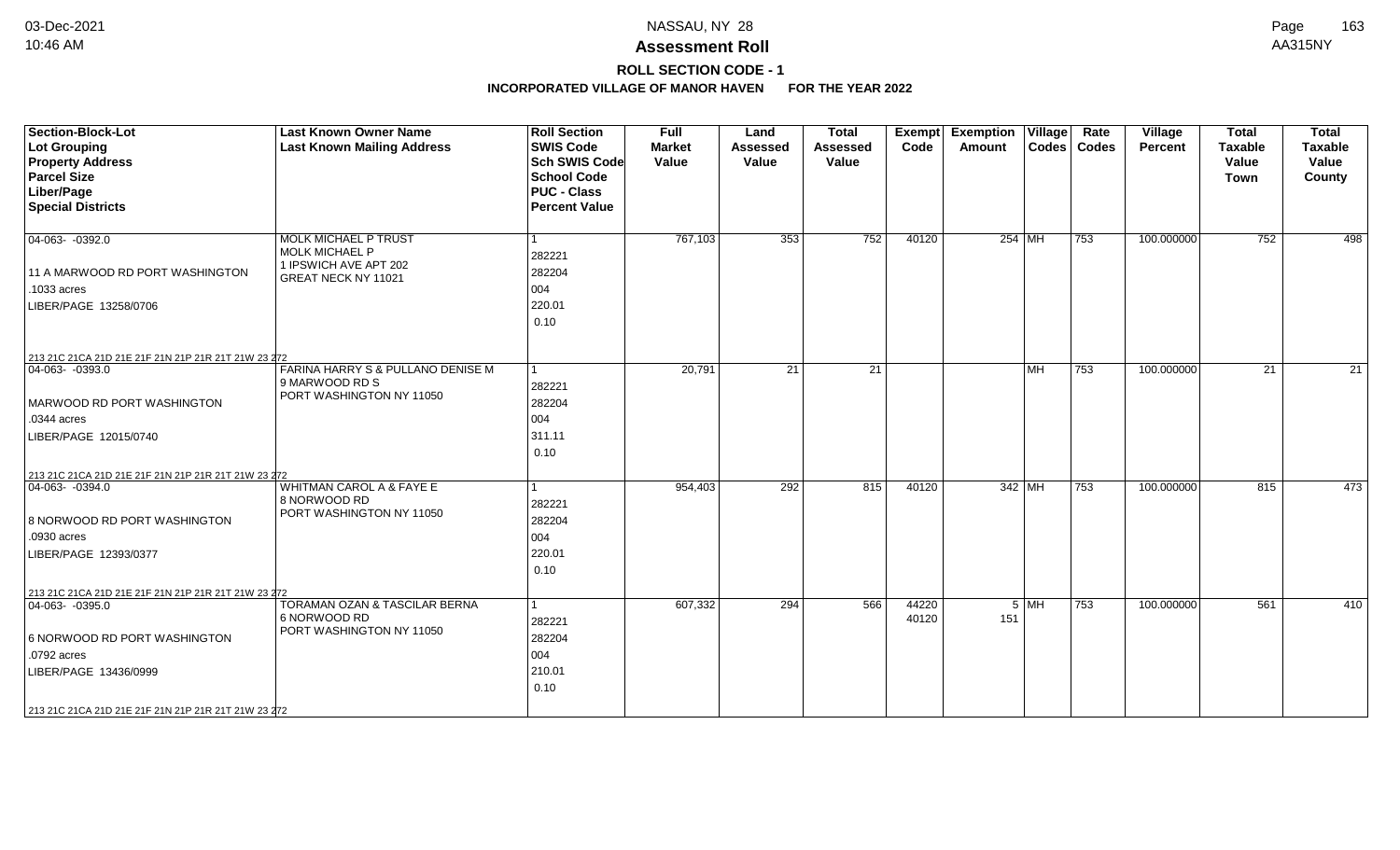# **ROLL SECTION CODE - 1**

| Section-Block-Lot<br><b>Lot Grouping</b><br><b>Property Address</b><br><b>Parcel Size</b><br>Liber/Page<br><b>Special Districts</b>                                                                                     | <b>Last Known Owner Name</b><br><b>Last Known Mailing Address</b>                                                              | <b>Roll Section</b><br><b>SWIS Code</b><br><b>Sch SWIS Code</b><br><b>School Code</b><br><b>PUC - Class</b><br><b>Percent Value</b> | Full<br><b>Market</b><br>Value | Land<br><b>Assessed</b><br>Value | <b>Total</b><br><b>Assessed</b><br>Value | <b>Exempt</b><br>Code | Village<br><b>Exemption</b><br>Amount | Rate<br>Codes   Codes | Village<br><b>Percent</b> | <b>Total</b><br><b>Taxable</b><br>Value<br><b>Town</b> | <b>Total</b><br><b>Taxable</b><br>Value<br>County |
|-------------------------------------------------------------------------------------------------------------------------------------------------------------------------------------------------------------------------|--------------------------------------------------------------------------------------------------------------------------------|-------------------------------------------------------------------------------------------------------------------------------------|--------------------------------|----------------------------------|------------------------------------------|-----------------------|---------------------------------------|-----------------------|---------------------------|--------------------------------------------------------|---------------------------------------------------|
| $\boxed{04-063 - 0396.0}$<br>22 NORWOOD RD PORT WASHINGTON<br>.0947 acres<br>LIBER/PAGE 12648/0952                                                                                                                      | DICATERINO EMMA LIFE ESTATE<br>DECATERINO SALVATORE & CIOFFI<br><b>ANTIONETTE</b><br>22 NORWOOD RD<br>PORT WASHINGTON NY 11050 | 282221<br>282204<br>004<br>220.01<br>0.10                                                                                           | 641,130                        | 337                              | 627                                      | 40120<br>41800        | 134 MH<br>148                         | 753                   | 100.000000                | 479                                                    | 345                                               |
| 213 21C 21CA 21D 21E 21F 21N 21P 21R 21T 21W 23 272<br>$ 04-063-0397.0$<br>24 NORWOOD RD PORT WASHINGTON<br>.0689 acres<br>LIBER/PAGE 13367/0234                                                                        | <b>SCHULTZ NEIL &amp; ANITA</b><br>24 NORWOOD RD<br>PORT WASHINGTON NY 11050                                                   | 282221<br>282204<br>004<br>210.01<br>0.10                                                                                           | 634,986                        | $\overline{294}$                 | 635                                      | 40120                 | 108 MH                                | 753                   | 100.000000                | 635                                                    | 527                                               |
| 213 21C 21CA 21D 21E 21F 21N 21P 21R 21T 21W 23 272<br>$\boxed{04-063 - 0398.0}$<br>398<br>18 NORWOOD RD PORT WASHINGTON<br>.0947 acres<br>LIBER/PAGE 11490/0668<br>213 21C 21CA 21D 21E 21F 21N 21P 21R 21T 21W 23 272 | PIZZA REALTY. INC.<br>18 NORWOOD RD<br>PORT WASHINGTON NY 11050                                                                | 282221<br>282204<br>004<br>220.01<br>0.10                                                                                           | 652,396                        | $\overline{345}$                 | 652                                      | 40120                 | $133$ MH                              | 753                   | 100.000000                | 652                                                    | 519                                               |
| $\boxed{04-063 - 0399.0}$<br>399<br>20 NORWOOD RD S PORT WASHINGTON<br>.0689 acres<br>LIBER/PAGE 11961/0169<br>213 21C 21CA 21D 21E 21F 21N 21P 21R 21T 21W 23 272                                                      | <b>MILLER IRENE A</b><br>20 NORWOOD RD S<br>PORT WASHINGTON NY 11050                                                           | 282221<br>282204<br>004<br>220.01<br>0.10                                                                                           | 605,285                        | 294                              | 605                                      | 40120                 | $124$ MH                              | 753                   | 100.000000                | 605                                                    | 481                                               |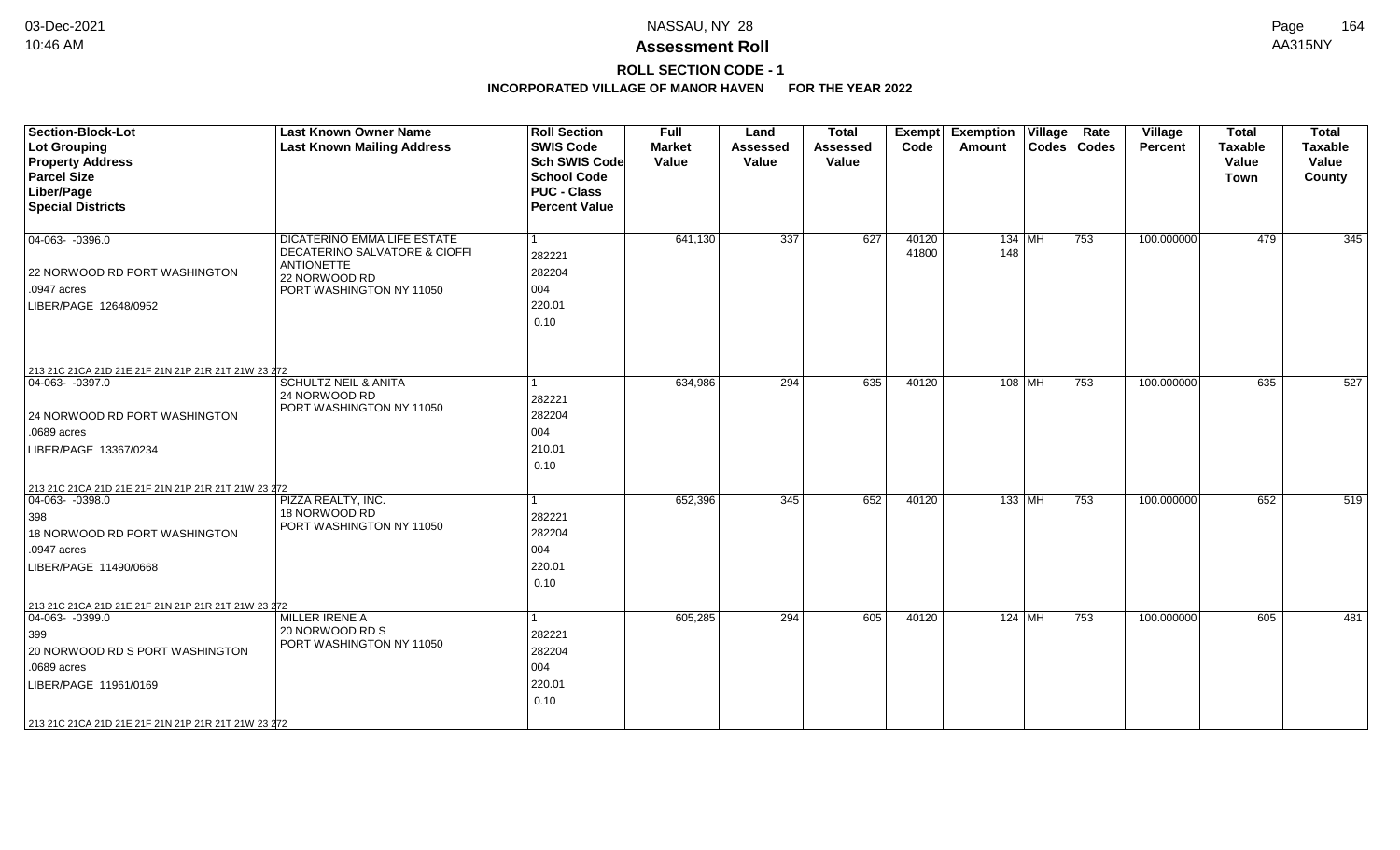# **ROLL SECTION CODE - 1**

| <b>Section-Block-Lot</b><br><b>Lot Grouping</b><br><b>Property Address</b><br><b>Parcel Size</b><br>Liber/Page                                                                                                         | <b>Last Known Owner Name</b><br><b>Last Known Mailing Address</b>                                          | <b>Roll Section</b><br><b>SWIS Code</b><br>Sch SWIS Code<br>School Code<br><b>PUC - Class</b> | <b>Full</b><br><b>Market</b><br>Value | Land<br><b>Assessed</b><br>Value | <b>Total</b><br><b>Assessed</b><br>Value | <b>Exempt</b><br>Code | <b>Exemption Village</b><br>Amount |           | Rate<br>Codes   Codes | Village<br><b>Percent</b> | <b>Total</b><br><b>Taxable</b><br>Value<br>Town | <b>Total</b><br><b>Taxable</b><br>Value<br>County |
|------------------------------------------------------------------------------------------------------------------------------------------------------------------------------------------------------------------------|------------------------------------------------------------------------------------------------------------|-----------------------------------------------------------------------------------------------|---------------------------------------|----------------------------------|------------------------------------------|-----------------------|------------------------------------|-----------|-----------------------|---------------------------|-------------------------------------------------|---------------------------------------------------|
| <b>Special Districts</b>                                                                                                                                                                                               |                                                                                                            | <b>Percent Value</b>                                                                          |                                       |                                  |                                          |                       |                                    |           |                       |                           |                                                 |                                                   |
| $04-064 - 0001.0$<br>$ 1-2 $<br>44 ORCHARD BEACH PORT WASHINGTON<br>.0744 acres<br>LIBER/PAGE 13635/0852                                                                                                               | SKAREDOFF MICHAEL N TRUST<br>SKAREDOFF MICHAEL N<br>312 N MONROE ST<br>HINSDALE IL 60521                   | $\vert$ 1<br>282221<br>282204<br>004<br>312.11<br>0.10                                        | 30,623                                | 31                               | 31                                       |                       |                                    | <b>MH</b> | $ 753\rangle$         | 100.000000                | 31                                              | $\overline{31}$                                   |
| 213 21C 21CA 21D 21E 21F 21N 21P 21R 21T 21W 23 272<br>04-064-0003.0<br>$3-5$<br>44 ORCHARD BEACH PORT WASHINGTON<br>.1019 acres<br>LIBER/PAGE 13637/0729                                                              | SKAREDOFF MICHAEL N TRUST<br>SKAREDOFF MICHAEL N<br>312 NORTH MONROE ST<br>HINSDALE IL 60521               | 1<br>282221<br>282204<br>004<br>210.01<br>0.10                                                | 602,211                               | 358                              | 602                                      | 40120                 | 125 MH                             |           | 753                   | 100.000000                | 602                                             | 477                                               |
| 213 21C 21CA 21D 21E 21F 21N 21P 21R 21T 21W 23 272<br>$\boxed{04-064 - 0006.0}$<br>$6-7$<br>39 -41 LINWOOD RD S PORT WASHINGTON<br>.0795 acres<br>LIBER/PAGE 13954/0930                                               | MIRJANI MITRA & MIRJANI BABAK &<br><b>ADHAMI NICOLE</b><br>39 -41 LINWOOD RD S<br>PORT WASHINGTON NY 11050 | $\mathbf{1}$<br>282221<br>282204<br>004<br>220.01<br>0.10                                     | 672,879                               | 316                              | 672                                      | 40120                 | $106$ MH                           |           | 753                   | 100.000000                | 672                                             | 566                                               |
| 213 21C 21CA 21D 21E 21F 21N 21P 21R 21T 21W 23 272<br>$04-064 - 0013.0$<br>13,114,212<br>29 LINWOOD RD PORT WASHINGTON<br>.0861 acres<br>LIBER/PAGE 10394/0682<br>213 21C 21CA 21D 21E 21F 21N 21P 21R 21T 21W 23 272 | <b>BLAUSTONE BERYL</b><br>29 LINWOOD ROAD SOUTH<br>PORT WASHINGTON NY 11050                                | $\mathbf{1}$<br>282221<br>282204<br>004<br>210.01<br>0.10                                     | 672,880                               | 300                              | 613                                      | 40120                 | 241 MH                             |           | 753                   | 100.000000                | 613                                             | 372                                               |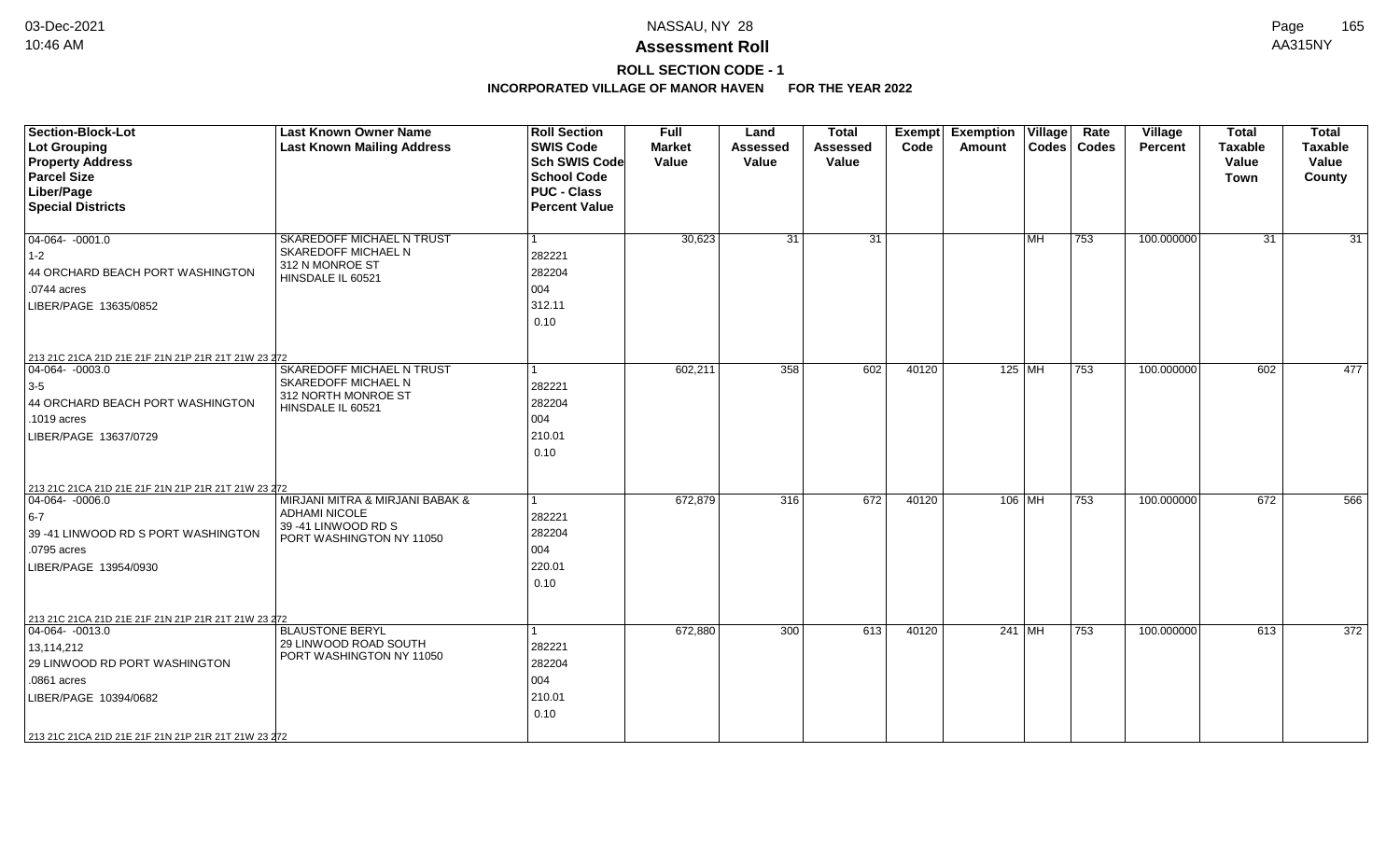# **ROLL SECTION CODE - 1**

| <b>Section-Block-Lot</b>                            | <b>Last Known Owner Name</b>                      | <b>Roll Section</b>  | <b>Full</b>   | Land         | <b>Total</b> |       | <b>Exempt Exemption Village</b> |         | Rate          | Village        | <b>Total</b>   | <b>Total</b>   |
|-----------------------------------------------------|---------------------------------------------------|----------------------|---------------|--------------|--------------|-------|---------------------------------|---------|---------------|----------------|----------------|----------------|
| Lot Grouping                                        | <b>Last Known Mailing Address</b>                 | <b>SWIS Code</b>     | <b>Market</b> | Assessed     | Assessed     | Code  | Amount                          |         | Codes   Codes | <b>Percent</b> | <b>Taxable</b> | <b>Taxable</b> |
| <b>Property Address</b>                             |                                                   | Sch SWIS Code        | Value         | <b>Value</b> | Value        |       |                                 |         |               |                | Value          | Value          |
| <b>Parcel Size</b>                                  |                                                   | <b>School Code</b>   |               |              |              |       |                                 |         |               |                | <b>Town</b>    | <b>County</b>  |
| Liber/Page                                          |                                                   | <b>PUC - Class</b>   |               |              |              |       |                                 |         |               |                |                |                |
| <b>Special Districts</b>                            |                                                   | <b>Percent Value</b> |               |              |              |       |                                 |         |               |                |                |                |
| $04-064 - 0015.0$                                   | PERRY CLARK R & LESLYE J                          | $\mathbf{1}$         | 529,496       | 345          | 529          | 41131 | $132$ MH                        |         | 753           | 100.000000     | 397            | 285            |
| 15-16,214,217                                       | 27 LINWOOD ROAD SOUTH                             | 282221               |               |              |              | 40120 | 112                             |         |               |                |                |                |
| 27 LINWOOD RD PORT WASHINGTON                       | PORT WASHINGTON NY 11050                          | 282204               |               |              |              |       |                                 |         |               |                |                |                |
| .0947 acres                                         |                                                   | 004                  |               |              |              |       |                                 |         |               |                |                |                |
| LIBER/PAGE 08227/0469                               |                                                   | 210.01               |               |              |              |       |                                 |         |               |                |                |                |
|                                                     |                                                   | 0.10                 |               |              |              |       |                                 |         |               |                |                |                |
| 213 21C 21CA 21D 21E 21F 21N 21P 21R 21T 21W 23 272 |                                                   |                      |               |              |              |       |                                 |         |               |                |                |                |
| $ 04-064 - 0018.0$                                  | <b>ZHANG MANRU</b>                                | 1                    | 462,925       | 297          | 418          | 40120 |                                 | $94$ MH | 753           | 100.000000     | 287            | 193            |
| 18-19,117                                           | 25 LINWOOD RD S                                   | 282221               |               |              |              | 44220 | 131                             |         |               |                |                |                |
| 25 LINWOOD RD PORT WASHINGTON                       | PORT WASHINGTON NY 11050                          | 282204               |               |              |              |       |                                 |         |               |                |                |                |
| .0861 acres                                         |                                                   | 004                  |               |              |              |       |                                 |         |               |                |                |                |
| LIBER/PAGE 13629/0200                               |                                                   | 210.01               |               |              |              |       |                                 |         |               |                |                |                |
|                                                     |                                                   | 0.10                 |               |              |              |       |                                 |         |               |                |                |                |
| 213 21C 21CA 21D 21E 21F 21N 21P 21R 21T 21W 23 272 |                                                   |                      |               |              |              |       |                                 |         |               |                |                |                |
| 04-064-0020.0                                       | <b>VLAHEK MILAN &amp; DARINKA</b>                 | 1                    | 477,263       | 294          | 477          | 40120 |                                 | $92$ MH | 753           | 100.000000     | 477            | 385            |
| 20-21                                               | 23 LINWOOD ROAD SOUTH<br>PORT WASHINGTON NY 11050 | 282221               |               |              |              |       |                                 |         |               |                |                |                |
| 23 LINWOOD RD PORT WASHINGTON                       |                                                   | 282204               |               |              |              |       |                                 |         |               |                |                |                |
| .0689 acres                                         |                                                   | 004                  |               |              |              |       |                                 |         |               |                |                |                |
| LIBER/PAGE 11418/0784                               |                                                   | 210.01               |               |              |              |       |                                 |         |               |                |                |                |
|                                                     |                                                   | 0.10                 |               |              |              |       |                                 |         |               |                |                |                |
| 213 21C 21CA 21D 21E 21F 21N 21P 21R 21T 21W 23 272 |                                                   |                      |               |              |              |       |                                 |         |               |                |                |                |
| $ 04-064-0022.0$                                    | KOHN REBECCAH                                     | $\mathbf{1}$         | 485,457       | 286          | 473          | 40120 | 134 MH                          |         | 753           | 100.000000     | 473            | 339            |
| 22-23                                               | 21 LINWOOD RD S<br>PORT WASHINGTON NY 11050       | 282221               |               |              |              |       |                                 |         |               |                |                |                |
| 21 LINWOOD RD PORT WASHINGTON                       |                                                   | 282204               |               |              |              |       |                                 |         |               |                |                |                |
| .0689 acres                                         |                                                   | 004                  |               |              |              |       |                                 |         |               |                |                |                |
| LIBER/PAGE 13242/0114                               |                                                   | 210.01               |               |              |              |       |                                 |         |               |                |                |                |
|                                                     |                                                   | 0.10                 |               |              |              |       |                                 |         |               |                |                |                |
| 213 21C 21CA 21D 21E 21F 21N 21P 21R 21T 21W 23 272 |                                                   |                      |               |              |              |       |                                 |         |               |                |                |                |
| 04-064-0024.0                                       | STOCK FRANCIS X & STOCK FLORYN R                  | $\mathbf{1}$         | 519,254       | 312          | 519          | 40120 | 101 MH                          |         | 753           | 100.000000     | 519            | 418            |
| 24-25,281                                           | 19 LINWOOD RD S<br>PORT WASHINGTON NY 11050       | 282221               |               |              |              |       |                                 |         |               |                |                |                |
| 19 LINWOOD RD S PORT WASHINGTON                     |                                                   | 282204               |               |              |              |       |                                 |         |               |                |                |                |
| .0775 acres                                         |                                                   | 004                  |               |              |              |       |                                 |         |               |                |                |                |
| LIBER/PAGE 13883/0856                               |                                                   | 210.01               |               |              |              |       |                                 |         |               |                |                |                |
|                                                     |                                                   | 0.10                 |               |              |              |       |                                 |         |               |                |                |                |
| 213 21C 21CA 21D 21E 21F 21N 21P 21R 21T 21W 23 272 |                                                   |                      |               |              |              |       |                                 |         |               |                |                |                |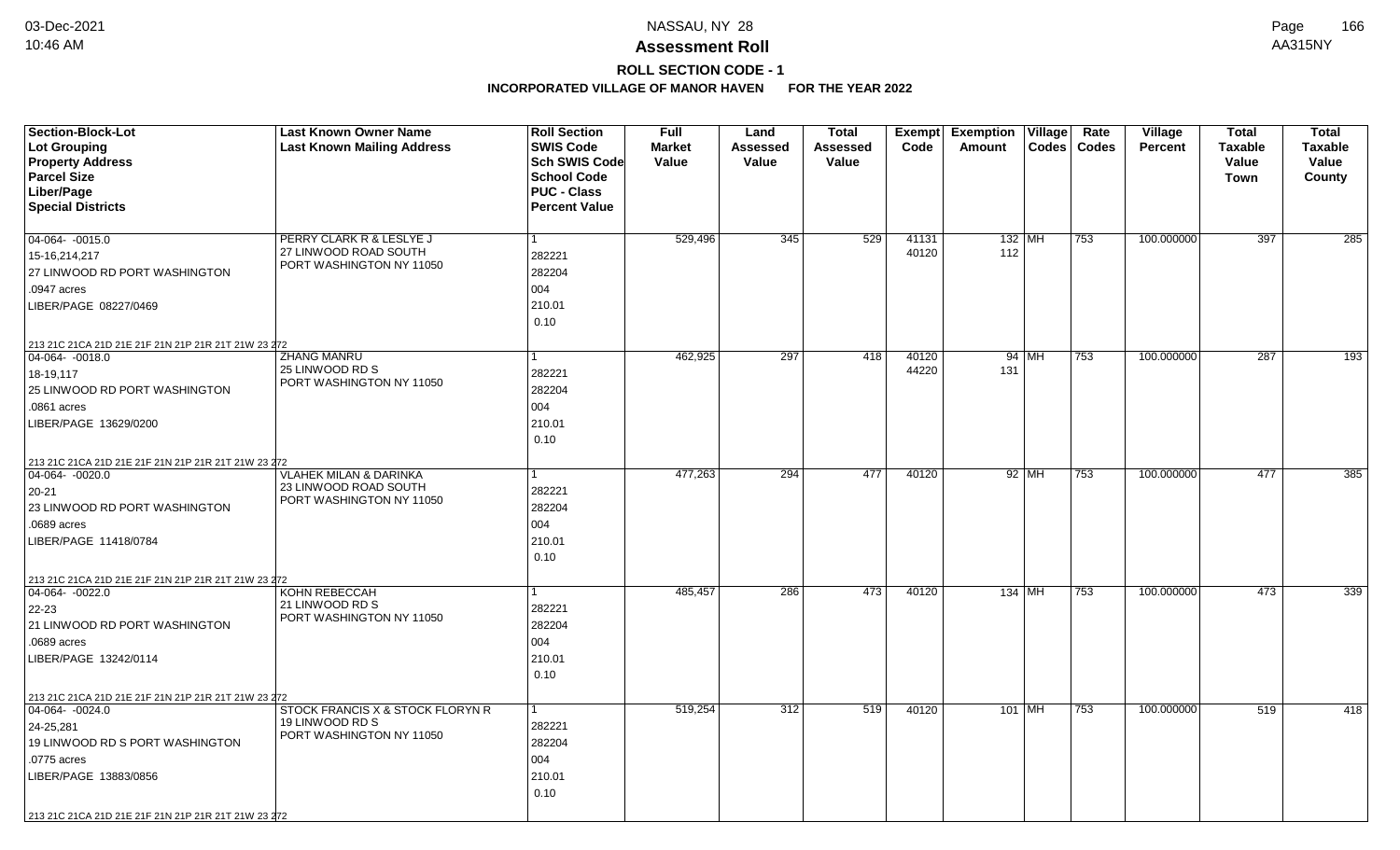# **ROLL SECTION CODE - 1**

| Section-Block-Lot                                   | <b>Last Known Owner Name</b>                      | <b>Roll Section</b>  | <b>Full</b>   | Land     | <b>Total</b> | Exempt | <b>Exemption Village</b> |       | Rate          | <b>Village</b> | <b>Total</b>   | <b>Total</b>   |
|-----------------------------------------------------|---------------------------------------------------|----------------------|---------------|----------|--------------|--------|--------------------------|-------|---------------|----------------|----------------|----------------|
| <b>Lot Grouping</b>                                 | <b>Last Known Mailing Address</b>                 | <b>SWIS Code</b>     | <b>Market</b> | Assessed | Assessed     | Code   | Amount                   |       | Codes   Codes | <b>Percent</b> | <b>Taxable</b> | <b>Taxable</b> |
| <b>Property Address</b>                             |                                                   | <b>Sch SWIS Code</b> | Value         | Value    | Value        |        |                          |       |               |                | Value          | Value          |
| <b>Parcel Size</b>                                  |                                                   | <b>School Code</b>   |               |          |              |        |                          |       |               |                | Town           | County         |
| Liber/Page                                          |                                                   | <b>PUC - Class</b>   |               |          |              |        |                          |       |               |                |                |                |
| <b>Special Districts</b>                            |                                                   | <b>Percent Value</b> |               |          |              |        |                          |       |               |                |                |                |
| $04-064 - 0027.0$                                   | <b>MEEHAN EILEEN</b>                              | $\mathbf{1}$         | 543,834       | 312      | 543          | 40120  | 132 MH                   |       | 753           | 100.000000     | 543            | 411            |
| 27,279-280                                          | 17 LINWOOD ROAD SOUTH                             | 282221               |               |          |              |        |                          |       |               |                |                |                |
| 17 LINWOOD RD PORT WASHINGTON                       | PORT WASHINGTON NY 11050                          | 282204               |               |          |              |        |                          |       |               |                |                |                |
| .0775 acres                                         |                                                   | 004                  |               |          |              |        |                          |       |               |                |                |                |
|                                                     |                                                   | 220.01               |               |          |              |        |                          |       |               |                |                |                |
| LIBER/PAGE 11193/0407                               |                                                   |                      |               |          |              |        |                          |       |               |                |                |                |
|                                                     |                                                   | 0.10                 |               |          |              |        |                          |       |               |                |                |                |
| 213 21C 21CA 21D 21E 21F 21N 21P 21R 21T 21W 23 272 |                                                   |                      |               |          |              |        |                          |       |               |                |                |                |
| 04-064- -0029.0                                     | <b>WANG XIUPING</b><br>13 LINWOOD RD              | $\mathbf{1}$         | 513,109       | 312      | 513          | 40120  | 122 MH                   |       | 753           | 100.000000     | 513            | 391            |
| 29,277-278                                          | PORT WASHINGTON NY 11050                          | 282221               |               |          |              |        |                          |       |               |                |                |                |
| 13 LINWOOD RD PORT WASHINGTON                       |                                                   | 282204               |               |          |              |        |                          |       |               |                |                |                |
| .0775 acres                                         |                                                   | 004                  |               |          |              |        |                          |       |               |                |                |                |
| LIBER/PAGE 13636/0219                               |                                                   | 210.01               |               |          |              |        |                          |       |               |                |                |                |
|                                                     |                                                   | 0.10                 |               |          |              |        |                          |       |               |                |                |                |
| 213 21C 21CA 21D 21E 21F 21N 21P 21R 21T 21W 23 272 |                                                   |                      |               |          |              |        |                          |       |               |                |                |                |
| $ 04-064-0031.0$                                    | <b>GONEDES JAMES T (JR) &amp; NORMA Y</b>         | 1                    | 516,181       | 308      | 516          | 41141  | $214$ MH                 |       | 753           | 100.000000     | 173            | $\mathbf{0}$   |
| 31,274,276                                          | 11 LINWOOD ROAD SOUTH<br>PORT WASHINGTON NY 11050 | 282221               |               |          |              | 40120  | 173                      |       |               |                |                |                |
| 11 LINWOOD ROAD SOUTH PORT WASHINGT                 |                                                   | 282204               |               |          |              | 41131  | 129                      |       |               |                |                |                |
| .0758 acres                                         |                                                   | 004                  |               |          |              |        |                          |       |               |                |                |                |
| LIBER/PAGE 13471/0001                               |                                                   | 210.01               |               |          |              |        |                          |       |               |                |                |                |
|                                                     |                                                   | 0.10                 |               |          |              |        |                          |       |               |                |                |                |
| 213 21C 21CA 21D 21E 21F 21N 21P 21R 21T 21W 23 272 |                                                   |                      |               |          |              |        |                          |       |               |                |                |                |
| $ 04-064-0033.0$                                    | <b>RESSA FAMILY LLC</b>                           | 1                    | 564,318       | 301      | 564          | 40120  |                          | 83 MH | 753           | 100.000000     | 564            | 481            |
| 33-34 & 275                                         | <b>15 SOUTH BAYLES AVENUE</b>                     | 282221               |               |          |              |        |                          |       |               |                |                |                |
| 9 LINWOOD ROD S PORT WASHINGTON                     | PORT WASHINGTON NY 11050                          | 282204               |               |          |              |        |                          |       |               |                |                |                |
| .0723 acres                                         |                                                   | 004                  |               |          |              |        |                          |       |               |                |                |                |
| LIBER/PAGE 11035/0938                               |                                                   | 220.01               |               |          |              |        |                          |       |               |                |                |                |
|                                                     |                                                   | 0.10                 |               |          |              |        |                          |       |               |                |                |                |
| 213 21C 21CA 21D 21E 21F 21N 21P 21R 21T 21W 23 272 |                                                   |                      |               |          |              |        |                          |       |               |                |                |                |
| $ 04-064-0035.0$                                    | <b>RESSA FAMILY LLC</b>                           | 1                    | 566,366       | 294      | 566          | 40120  |                          | 86 MH | 753           | 100.000000     | 566            | 480            |
| 35-36                                               | 33 MAIN STREET<br>PORT WASHINGTON NY 11050        | 282221               |               |          |              |        |                          |       |               |                |                |                |
| 7 LINWOOD RD PORT WASHINGTON                        |                                                   | 282204               |               |          |              |        |                          |       |               |                |                |                |
| .0689 acres                                         |                                                   | 004                  |               |          |              |        |                          |       |               |                |                |                |
| LIBER/PAGE 11035/0934                               |                                                   | 220.01               |               |          |              |        |                          |       |               |                |                |                |
|                                                     |                                                   | 0.10                 |               |          |              |        |                          |       |               |                |                |                |
| 213 21C 21CA 21D 21E 21F 21N 21P 21R 21T 21W 23 272 |                                                   |                      |               |          |              |        |                          |       |               |                |                |                |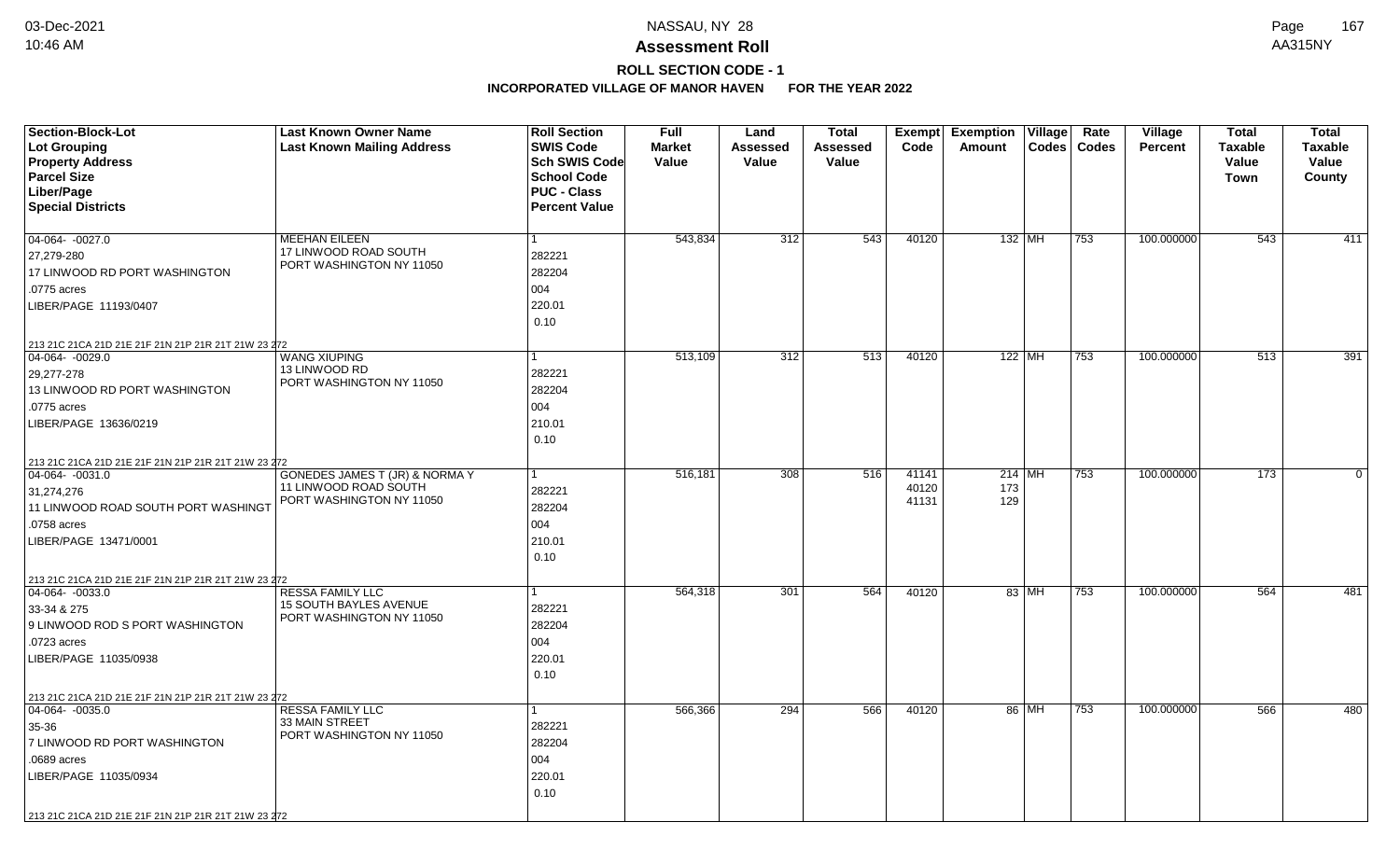# **ROLL SECTION CODE - 1**

| <b>Section-Block-Lot</b>                                                         | <b>Last Known Owner Name</b>               | <b>Roll Section</b>  | <b>Full</b>   | Land             | <b>Total</b> |       | Exempt Exemption Village |    | Rate          | Village        | <b>Total</b>   | <b>Total</b>   |
|----------------------------------------------------------------------------------|--------------------------------------------|----------------------|---------------|------------------|--------------|-------|--------------------------|----|---------------|----------------|----------------|----------------|
| <b>Lot Grouping</b>                                                              | <b>Last Known Mailing Address</b>          | <b>SWIS Code</b>     | <b>Market</b> | Assessed         | Assessed     | Code  | Amount                   |    | Codes   Codes | <b>Percent</b> | <b>Taxable</b> | <b>Taxable</b> |
| <b>Property Address</b>                                                          |                                            | Sch SWIS Code        | Value         | Value            | Value        |       |                          |    |               |                | Value          | Value          |
| <b>Parcel Size</b>                                                               |                                            | <b>School Code</b>   |               |                  |              |       |                          |    |               |                | <b>Town</b>    | County         |
| Liber/Page                                                                       |                                            | <b>PUC - Class</b>   |               |                  |              |       |                          |    |               |                |                |                |
| <b>Special Districts</b>                                                         |                                            | <b>Percent Value</b> |               |                  |              |       |                          |    |               |                |                |                |
|                                                                                  |                                            |                      |               |                  |              |       |                          |    |               |                |                |                |
| $\boxed{04-064 - 0037.0}$                                                        | <b>RESSA-CIBANTS</b><br>3-5 LINWOOD RD     |                      | 914,993       | 342              | 867          | 40120 | 281 MH                   |    | 753           | 100.000000     | 867            | 586            |
| 37-39                                                                            | PORT WASHINGTON NY 11050                   | 282221               |               |                  |              |       |                          |    |               |                |                |                |
| 35 LINWOOD RD S PORT WASHINGTON                                                  |                                            | 282204               |               |                  |              |       |                          |    |               |                |                |                |
| .1033 acres                                                                      |                                            | 004                  |               |                  |              |       |                          |    |               |                |                |                |
| LIBER/PAGE 13173/0681                                                            |                                            | 220.01               |               |                  |              |       |                          |    |               |                |                |                |
|                                                                                  |                                            | 0.10                 |               |                  |              |       |                          |    |               |                |                |                |
| 213 21C 21CA 21D 21E 21F 21N 21P 21R 21T 21W 23 272                              |                                            |                      |               |                  |              |       |                          |    |               |                |                |                |
| 04-064-0040.0                                                                    | RAMONES CARLOS L & MOREIRA MARIUXI V       |                      | 603,891       | 294              | 604          | 40120 | $172$ MH                 |    | 753           | 100.000000     | 604            | 432            |
| 40-41                                                                            | 1 LINWOOD RD S<br>PORT WASHINGTON NY 11050 | 282221               |               |                  |              |       |                          |    |               |                |                |                |
| 1 LINWOOD RD S PORT WASHINGTON                                                   |                                            | 282204               |               |                  |              |       |                          |    |               |                |                |                |
| .0689 acres                                                                      |                                            | 004                  |               |                  |              |       |                          |    |               |                |                |                |
| LIBER/PAGE 13246/0503                                                            |                                            | 210.01               |               |                  |              |       |                          |    |               |                |                |                |
|                                                                                  |                                            | 0.10                 |               |                  |              |       |                          |    |               |                |                |                |
| 213 21C 21CA 21D 21E 21F 21N 21P 21R 21T 21W 23 272                              |                                            |                      |               |                  |              |       |                          |    |               |                |                |                |
| $04-064 - 0042.0$                                                                | RAMONES CARLOS L & MOREIRA MARIUXI V       |                      | 3,380         | 3 <sup>1</sup>   | 3            |       |                          | MH | 753           | 100.000000     | 3              | 3              |
|                                                                                  | 1 LINWOOD RD S                             | 282221               |               |                  |              |       |                          |    |               |                |                |                |
| LINWOOD RD PORT WASHINGTON                                                       | PORT WASHINGTON NY 11050                   | 282204               |               |                  |              |       |                          |    |               |                |                |                |
| .0103 acres                                                                      |                                            | 004                  |               |                  |              |       |                          |    |               |                |                |                |
| LIBER/PAGE 13246/0503                                                            |                                            | 311.11               |               |                  |              |       |                          |    |               |                |                |                |
|                                                                                  |                                            | 0.10                 |               |                  |              |       |                          |    |               |                |                |                |
|                                                                                  |                                            |                      |               |                  |              |       |                          |    |               |                |                |                |
| 213 21C 21CA 21D 21E 21F 21N 21P 21R 21T 21W 23 272<br>$\boxed{04-064 - 0043.0}$ | <b>GILLESPIE STEPHEN &amp; LUNG MEI</b>    |                      | 653,420       | $\overline{370}$ | 635          | 40120 | 155   MH                 |    | 753           | 100.000000     | 635            | 480            |
| 43-45,146                                                                        | 2 MARWOOD RD S                             | 282221               |               |                  |              |       |                          |    |               |                |                |                |
| 2 MARWOOD RD S MANORHAVEN                                                        | PORT WASHINGTON NY 11050                   | 282204               |               |                  |              |       |                          |    |               |                |                |                |
| .1154 acres                                                                      |                                            | 004                  |               |                  |              |       |                          |    |               |                |                |                |
| LIBER/PAGE 12631/0567                                                            |                                            | 230.01               |               |                  |              |       |                          |    |               |                |                |                |
|                                                                                  |                                            | 0.10                 |               |                  |              |       |                          |    |               |                |                |                |
|                                                                                  |                                            |                      |               |                  |              |       |                          |    |               |                |                |                |
| 213 21C 21CA 21D 21E 21F 21N 21P 21R 21T 21W 23 272<br>$\boxed{04-064 - 0047.0}$ | ZHENG LEONARD & YU WENLI                   |                      | 692,339       | 329              | 693          | 40120 | 142 MH                   |    | 753           | 100.000000     | 693            | 551            |
|                                                                                  | 6 MARWOOD RD S                             |                      |               |                  |              |       |                          |    |               |                |                |                |
| 47-48,246<br>6 MARWOOD RD S PORT WASHINGTON                                      | PORT WASHINGTON NY 11050                   | 282221<br>282204     |               |                  |              |       |                          |    |               |                |                |                |
|                                                                                  |                                            |                      |               |                  |              |       |                          |    |               |                |                |                |
| .0861 acres                                                                      |                                            | 004                  |               |                  |              |       |                          |    |               |                |                |                |
| LIBER/PAGE 13956/0957                                                            |                                            | 230.01               |               |                  |              |       |                          |    |               |                |                |                |
|                                                                                  |                                            | 0.10                 |               |                  |              |       |                          |    |               |                |                |                |
| 213 21C 21CA 21D 21E 21F 21N 21P 21R 21T 21W 23 272                              |                                            |                      |               |                  |              |       |                          |    |               |                |                |                |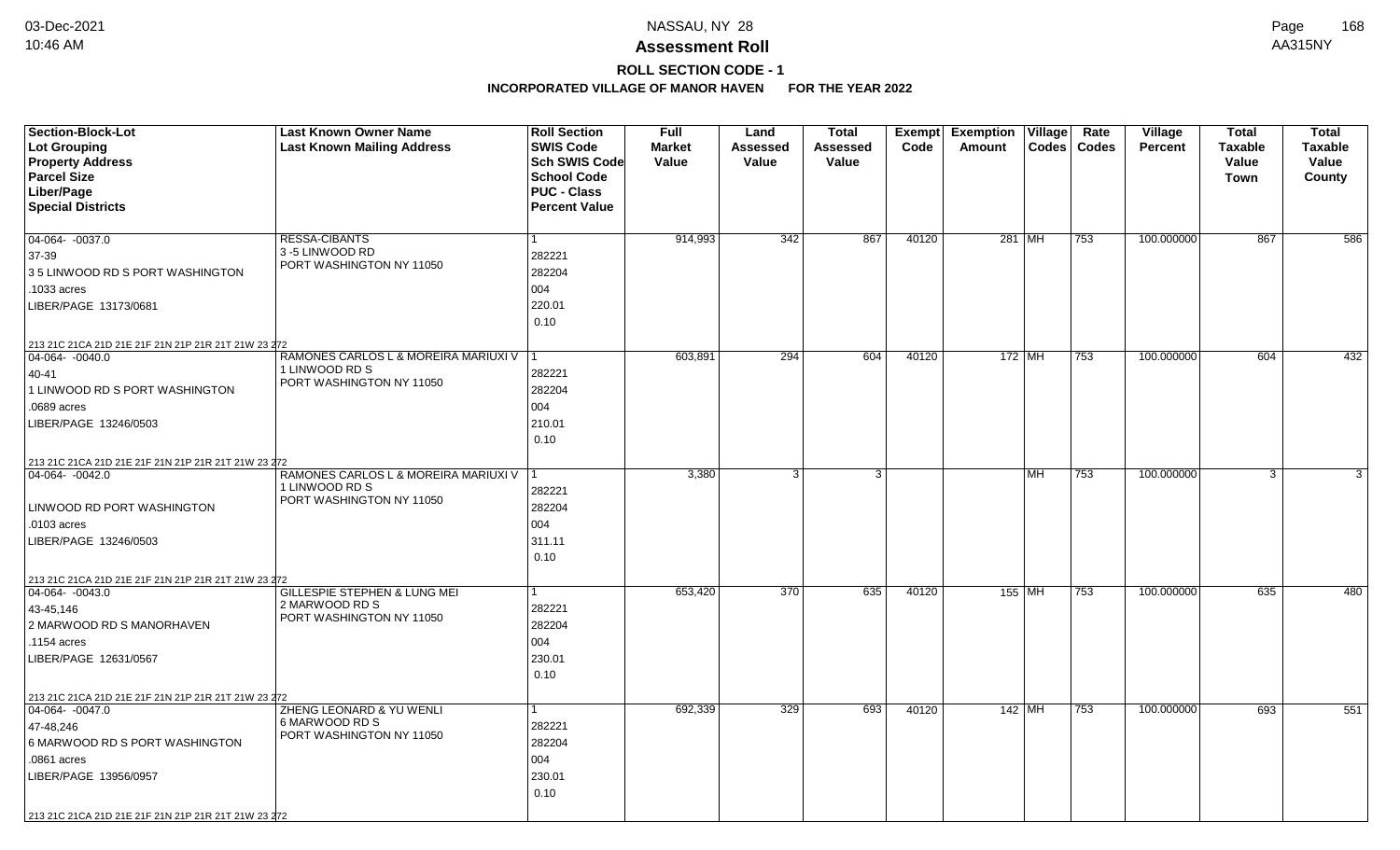# **ROLL SECTION CODE - 1**

| Section-Block-Lot<br><b>Lot Grouping</b>                                         | <b>Last Known Owner Name</b><br><b>Last Known Mailing Address</b> | <b>Roll Section</b><br><b>SWIS Code</b>    | <b>Full</b><br><b>Market</b> | Land<br>Assessed | <b>Total</b><br>Assessed | Exempt<br>Code | <b>Exemption Village</b><br>Codes<br>Amount | Rate<br>Codes | <b>Village</b><br><b>Percent</b> | <b>Total</b><br><b>Taxable</b> | <b>Total</b><br><b>Taxable</b> |
|----------------------------------------------------------------------------------|-------------------------------------------------------------------|--------------------------------------------|------------------------------|------------------|--------------------------|----------------|---------------------------------------------|---------------|----------------------------------|--------------------------------|--------------------------------|
| <b>Property Address</b>                                                          |                                                                   | <b>Sch SWIS Code</b>                       | Value                        | Value            | Value                    |                |                                             |               |                                  | Value                          | Value                          |
| <b>Parcel Size</b>                                                               |                                                                   | <b>School Code</b>                         |                              |                  |                          |                |                                             |               |                                  | Town                           | County                         |
| Liber/Page<br><b>Special Districts</b>                                           |                                                                   | <b>PUC - Class</b><br><b>Percent Value</b> |                              |                  |                          |                |                                             |               |                                  |                                |                                |
|                                                                                  |                                                                   |                                            |                              |                  |                          |                |                                             |               |                                  |                                |                                |
| 04-064-0049.0                                                                    | <b>ORKIN JARED</b>                                                | 1                                          | 522,327                      | 329              | 523                      | 40120          | 151   MH                                    | 753           | 100.000000                       | 523                            | 372                            |
| 49-50,151                                                                        | 8 MARWOOD RD S                                                    | 282221                                     |                              |                  |                          |                |                                             |               |                                  |                                |                                |
| 8 MARWOOD RD S PORT WASHINGTON                                                   | PORT WASHINGTON NY 11050                                          | 282204                                     |                              |                  |                          |                |                                             |               |                                  |                                |                                |
| .0861 acres                                                                      |                                                                   | 004                                        |                              |                  |                          |                |                                             |               |                                  |                                |                                |
| LIBER/PAGE 11967/0262                                                            |                                                                   | 220.01                                     |                              |                  |                          |                |                                             |               |                                  |                                |                                |
|                                                                                  |                                                                   | 0.10                                       |                              |                  |                          |                |                                             |               |                                  |                                |                                |
| 213 21C 21CA 21D 21E 21F 21N 21P 21R 21T 21W 23 272                              |                                                                   |                                            |                              |                  |                          |                |                                             |               |                                  |                                |                                |
| $\boxed{04-064 - 0052.0}$                                                        | <b>FLEMINGS JAMES R</b>                                           |                                            | 435,273                      | 329              | 436                      | 40120          | 87 MH                                       | 753           | 100.000000                       | 436                            | 349                            |
| 52, 153, 251, 253                                                                | 10 SO MARWOOD ROAD<br>PORT WASHINGTON NY 11050                    | 282221                                     |                              |                  |                          |                |                                             |               |                                  |                                |                                |
| 10 SO MARWOOD RD PORT WASHINGTON                                                 |                                                                   | 282204                                     |                              |                  |                          |                |                                             |               |                                  |                                |                                |
| .0861 acres                                                                      |                                                                   | 004                                        |                              |                  |                          |                |                                             |               |                                  |                                |                                |
| LIBER/PAGE 09100/0254                                                            |                                                                   | 210.01                                     |                              |                  |                          |                |                                             |               |                                  |                                |                                |
|                                                                                  |                                                                   | 0.10                                       |                              |                  |                          |                |                                             |               |                                  |                                |                                |
| 213 21C 21CA 21D 21E 21F 21N 21P 21R 21T 21W 23 272                              |                                                                   |                                            |                              |                  |                          |                |                                             |               |                                  |                                |                                |
| 04-064-0054.0                                                                    | <b>VASU MICHAEL &amp; MARGARET</b><br>14 MARWOOD RD S             |                                            | 552,028                      | 294              | 552                      | 40120          | 146 MH                                      | 753           | 100.000000                       | 552                            | 406                            |
| 54,55                                                                            | PORT WASHINGTON NY 11050                                          | 282221                                     |                              |                  |                          |                |                                             |               |                                  |                                |                                |
| 14 MARWOOD RD S PORT WASHINGTON                                                  |                                                                   | 282204                                     |                              |                  |                          |                |                                             |               |                                  |                                |                                |
| .0689 acres                                                                      |                                                                   | 004                                        |                              |                  |                          |                |                                             |               |                                  |                                |                                |
| LIBER/PAGE 11799/0456                                                            |                                                                   | 210.01<br>0.10                             |                              |                  |                          |                |                                             |               |                                  |                                |                                |
|                                                                                  |                                                                   |                                            |                              |                  |                          |                |                                             |               |                                  |                                |                                |
| 213 21C 21CA 21D 21E 21F 21N 21P 21R 21T 21W 23 272<br>$\boxed{04-064 - 0056.0}$ | LIM YUAN LI & MICHAEL                                             | 1                                          | 552,028                      | 294              | 552                      | 40120          | 146   MH                                    | 753           | 100.000000                       | 552                            | 406                            |
| 56,57                                                                            | 16 MARWOOD ROAD SOUTH                                             | 282221                                     |                              |                  |                          |                |                                             |               |                                  |                                |                                |
| 16 MARWOOD RD PORT WASHINGTON                                                    | PORT WASHINGTON NY 11050                                          | 282204                                     |                              |                  |                          |                |                                             |               |                                  |                                |                                |
| .0689 acres                                                                      |                                                                   | 004                                        |                              |                  |                          |                |                                             |               |                                  |                                |                                |
| LIBER/PAGE 10917/0381                                                            |                                                                   | 210.01                                     |                              |                  |                          |                |                                             |               |                                  |                                |                                |
|                                                                                  |                                                                   | 0.10                                       |                              |                  |                          |                |                                             |               |                                  |                                |                                |
|                                                                                  |                                                                   |                                            |                              |                  |                          |                |                                             |               |                                  |                                |                                |
| 213 21C 21CA 21D 21E 21F 21N 21P 21R 21T 21W 23 272<br>$\boxed{04-064 - 0058.0}$ | <b>UCHIYAMA SHIGEICI &amp; ALICE</b>                              | 1                                          | 459,853                      | 294              | 460                      | 40120          | 134 MH                                      | 753           | 100.000000                       | 460                            | 326                            |
| 58-59                                                                            | 18 MARWOOD ROAD SOUTH                                             | 282221                                     |                              |                  |                          |                |                                             |               |                                  |                                |                                |
| 18 MARWOOD RD PORT WASHINGTON                                                    | PORT WASHINGTON NY 11050                                          | 282204                                     |                              |                  |                          |                |                                             |               |                                  |                                |                                |
| .0689 acres                                                                      |                                                                   | 004                                        |                              |                  |                          |                |                                             |               |                                  |                                |                                |
| LIBER/PAGE 11571/0934                                                            |                                                                   | 210.01                                     |                              |                  |                          |                |                                             |               |                                  |                                |                                |
|                                                                                  |                                                                   | 0.10                                       |                              |                  |                          |                |                                             |               |                                  |                                |                                |
| 213 21C 21CA 21D 21E 21F 21N 21P 21R 21T 21W 23 272                              |                                                                   |                                            |                              |                  |                          |                |                                             |               |                                  |                                |                                |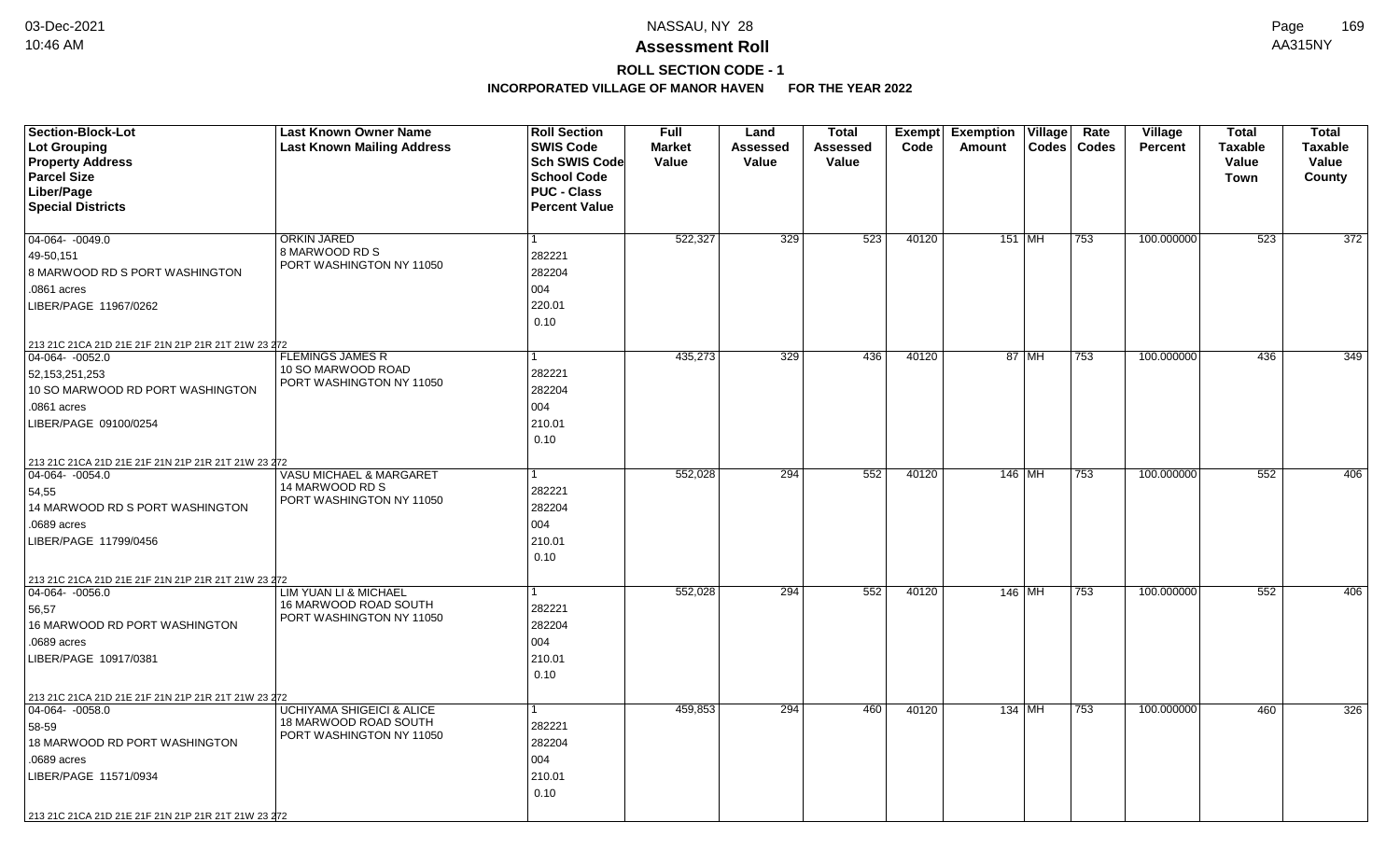# **ROLL SECTION CODE - 1**

| <b>Section-Block-Lot</b><br><b>Lot Grouping</b><br><b>Property Address</b>                                                                                                                                              | <b>Last Known Owner Name</b><br><b>Last Known Mailing Address</b>                  | <b>Roll Section</b><br><b>SWIS Code</b><br><b>Sch SWIS Code</b>  | <b>Full</b><br><b>Market</b><br>Value | Land<br><b>Assessed</b><br>Value | <b>Total</b><br><b>Assessed</b><br>Value | Exempt<br>Code | <b>Exemption Village</b><br>Amount | Rate<br>Codes   Codes | Village<br>Percent | <b>Total</b><br><b>Taxable</b><br>Value | <b>Total</b><br><b>Taxable</b><br>Value |
|-------------------------------------------------------------------------------------------------------------------------------------------------------------------------------------------------------------------------|------------------------------------------------------------------------------------|------------------------------------------------------------------|---------------------------------------|----------------------------------|------------------------------------------|----------------|------------------------------------|-----------------------|--------------------|-----------------------------------------|-----------------------------------------|
| <b>Parcel Size</b><br>Liber/Page<br><b>Special Districts</b>                                                                                                                                                            |                                                                                    | <b>School Code</b><br><b>PUC - Class</b><br><b>Percent Value</b> |                                       |                                  |                                          |                |                                    |                       |                    | Town                                    | County                                  |
| $ 04-064-0060.0$<br>60-61<br>20 MARWOOD RD PORT WASHINGTON<br>.0689 acres<br>LIBER/PAGE 10564/0235<br>213 21C 21CA 21D 21E 21F 21N 21P 21R 21T 21W 23 272                                                               | PAULDING JUDITH<br>20 MARWOOD ROAD SOUTH<br>PORT WASHINGTON NY 11050               | 282221<br>282204<br>004<br>210.01<br>0.10                        | 464,973                               | 283                              | 447                                      | 40120          | $133$ MH                           | $ 753\rangle$         | 100.000000         | 447                                     | $\overline{314}$                        |
| $ 04-064-0062.0$<br>62,63<br>22 MARWOOD RD PORT WASHINGTON<br>.0689 acres<br>LIBER/PAGE 13547/0448                                                                                                                      | <b>COHEN HARRY &amp; FERN</b><br>22 MARWOOD ROAD SOUTH<br>PORT WASHINGTON NY 11050 | 282221<br>282204<br>004<br>210.01<br>0.10                        | 594,019                               | 294                              | 594                                      | 40120          | $116$ MH                           | 753                   | 100.000000         | 594                                     | 478                                     |
| 213 21C 21CA 21D 21E 21F 21N 21P 21R 21T 21W 23 272<br>$ 04-064-0064.0$<br>64-65,266<br>24 MARWOOD RD S PORT WASHINGTON<br>.0861 acres<br>LIBER/PAGE 12472/0356                                                         | LEE UN SOO<br>24 MARWOOD RD S<br>PORT WASHINGTON NY 11050                          | 282221<br>282204<br>004<br>220.01<br>0.10                        | 644,203                               | 329                              | 644                                      | 40120          | $154$ MH                           | 753                   | 100.000000         | 644                                     | 490                                     |
| 213 21C 21CA 21D 21E 21F 21N 21P 21R 21T 21W 23 272<br>04-064-0070.0<br>70-71,269,273<br>30 MARWOOD RD S PORT WASHINGTON<br>.1033 acres<br>LIBER/PAGE 13196/0875<br>213 21C 21CA 21D 21E 21F 21N 21P 21R 21T 21W 23 272 | <b>AGOSTINO TERESA</b><br>30 MARWOOD RD S<br>PORT WASHINGTON NY 11050              | 282221<br>282204<br>004<br>210.01<br>0.10                        | 668,783                               | 361                              | 669                                      | 40120          | $134$ MH                           | 753                   | 100.000000         | 669                                     | 535                                     |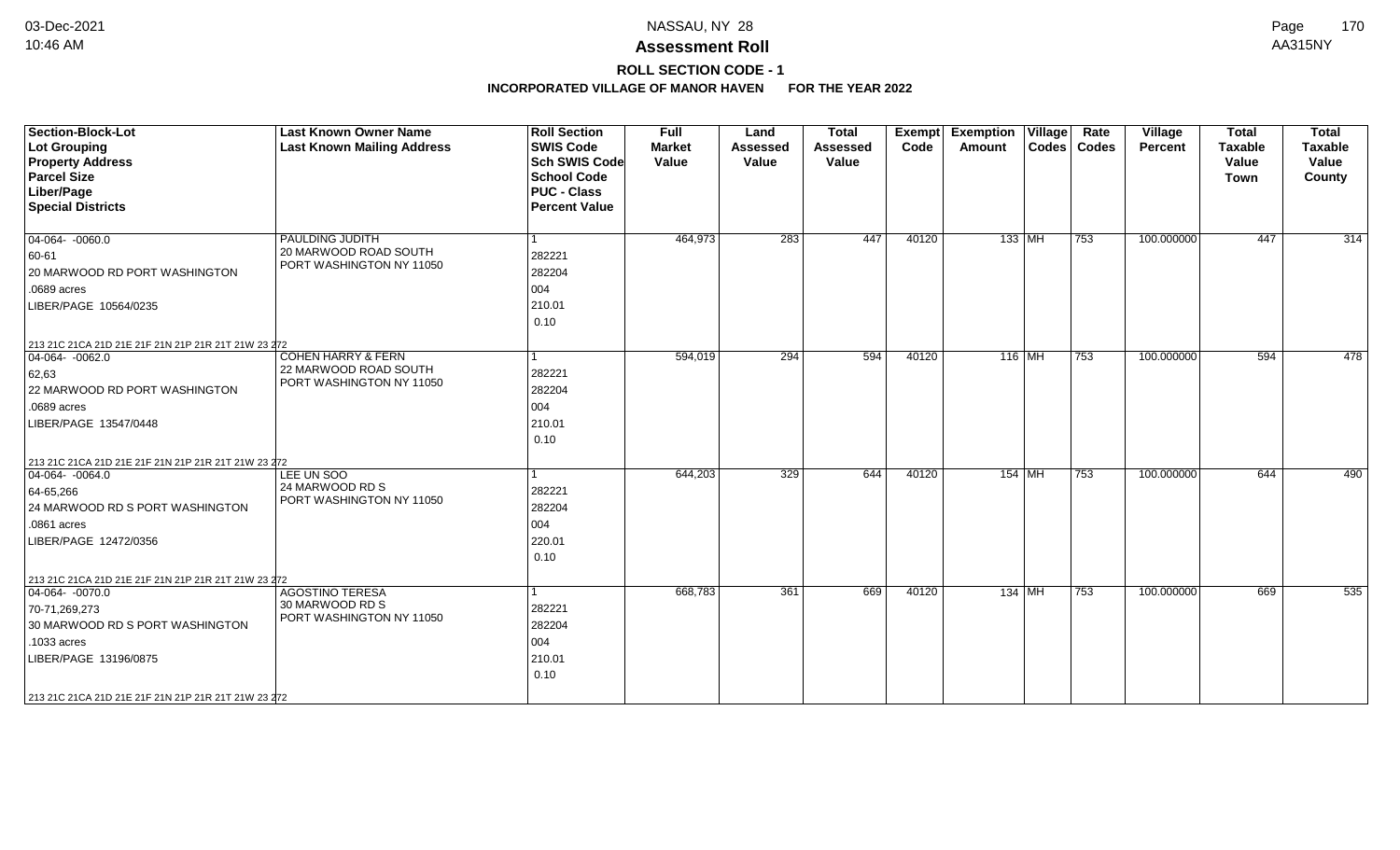# **ROLL SECTION CODE - 1**

| <b>Section-Block-Lot</b><br><b>Lot Grouping</b><br><b>Property Address</b><br><b>Parcel Size</b><br>Liber/Page<br><b>Special Districts</b>                      | <b>Last Known Owner Name</b><br><b>Last Known Mailing Address</b>                              | <b>Roll Section</b><br><b>SWIS Code</b><br><b>Sch SWIS Code</b><br><b>School Code</b><br><b>PUC - Class</b><br><b>Percent Value</b> | <b>Full</b><br><b>Market</b><br>Value | Land<br><b>Assessed</b><br>Value | <b>Total</b><br>Assessed<br>Value | Exempt<br>Code | <b>Exemption Village</b><br>Amount | Rate<br>Codes   Codes | Village<br><b>Percent</b> | <b>Total</b><br><b>Taxable</b><br>Value<br><b>Town</b> | <b>Total</b><br>Taxable<br>Value<br>County |
|-----------------------------------------------------------------------------------------------------------------------------------------------------------------|------------------------------------------------------------------------------------------------|-------------------------------------------------------------------------------------------------------------------------------------|---------------------------------------|----------------------------------|-----------------------------------|----------------|------------------------------------|-----------------------|---------------------------|--------------------------------------------------------|--------------------------------------------|
| $04-064 - 0075.0$<br>75,177<br>36 MARWOOD RD PORT WASHINGTON<br>.1291 acres<br>LIBER/PAGE 13552/0797<br>213 21C 21CA 21D 21E 21F 21N 21P 21R 21T 21W 23 272     | LI YAT MING & LI BING TONG &<br>CHOY SUK YEE JOEY<br>36 MARWOOD RD<br>PORT WASHINGTON NY 11050 | 282221<br>282204<br>004<br>210.01<br>0.10                                                                                           | 679,782                               | 390                              | 656                               | 40120<br>44220 | $217$ MH<br>30                     | 753                   | 100.000000                | 626                                                    | 409                                        |
| $ 04-064-0110.0$<br>110,270,283<br>31 LINWOOD RD PORT WASHINGTON<br>.0844 acres<br>LIBER/PAGE 14017/0738<br>213 21C 21CA 21D 21E 21F 21N 21P 21R 21T 21W 23 272 | SHANKLAND JAMES & ONO-LEE MICHELLE<br>31 LINWOOD RD S<br>PORT WASHINGTON NY 11050              | 282221<br>282204<br>004<br>210.01<br>0.10                                                                                           | 829,117                               | 296                              | 753                               | 40120          | 272 MH                             | 753                   | 100.000000                | 753                                                    | 481                                        |
| $ 04-064-0166.0$<br>166-169<br>26 MARWOOD RD PORT WASHINGTON<br>.0947 acres<br>LIBER/PAGE 12502/0011<br>213 21C 21CA 21D 21E 21F 21N 21P 21R 21T 21W 23 272     | <b>WATER CHARLES &amp; CHERYL</b><br>26 MARWOOD ROAD SOUTH<br>PORT WASHINGTON NY 11050         | 282221<br>282204<br>004<br>210.01<br>0.10                                                                                           | 738,426                               | 345                              | 738                               | 40120          | 180 MH                             | 753                   | 100.000000                | 738                                                    | 558                                        |
| $ 04-064-0271.0$<br>35 -37 LINWOOD RD S PORT WASHINGTON<br>.0775 acres<br>LIBER/PAGE 13948/0149<br>213 21C 21CA 21D 21E 21F 21N 21P 21R 21T 21W 23 272          | MIRJANI MITRA & MIRJANI BABAK<br>35 - 27 LINWOOD RD S<br>PORT WASHINGTON NY 11050              | 282221<br>282204<br>004<br>220.01<br>0.10                                                                                           | 679,025                               | 284                              | 618                               | 40120          | 123   MH                           | 753                   | 100.000000                | 618                                                    | 495                                        |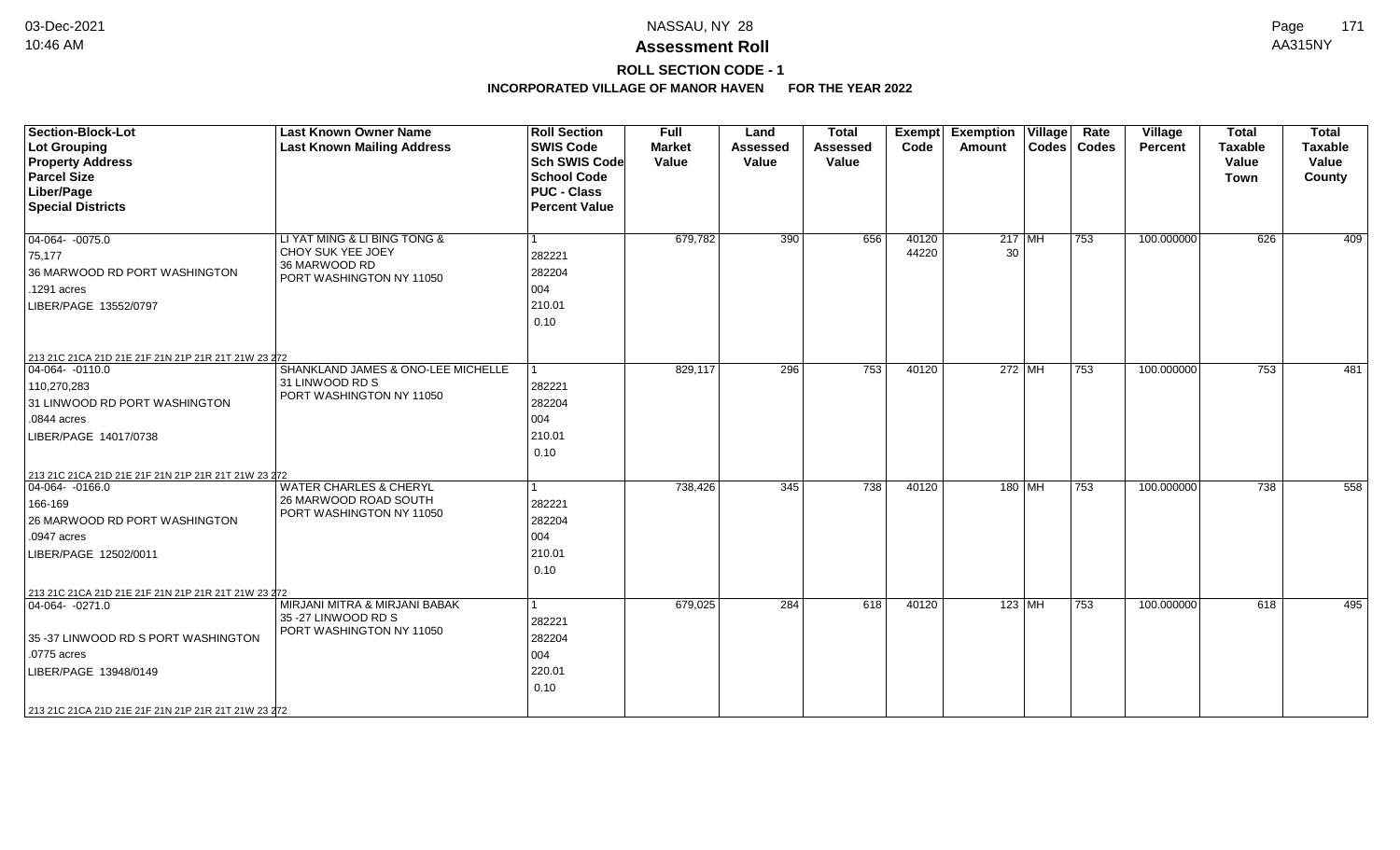# **ROLL SECTION CODE - 1**

| Section-Block-Lot                                   | <b>Last Known Owner Name</b>                                  | <b>Roll Section</b>  | Full          | Land            | <b>Total</b> | Exempt | <b>Exemption Village</b> |           | Rate          | Village        | <b>Total</b>   | <b>Total</b> |
|-----------------------------------------------------|---------------------------------------------------------------|----------------------|---------------|-----------------|--------------|--------|--------------------------|-----------|---------------|----------------|----------------|--------------|
| <b>Lot Grouping</b>                                 | <b>Last Known Mailing Address</b>                             | <b>SWIS Code</b>     | <b>Market</b> | <b>Assessed</b> | Assessed     | Code   | Amount                   |           | Codes   Codes | <b>Percent</b> | <b>Taxable</b> | Taxable      |
| <b>Property Address</b>                             |                                                               | <b>Sch SWIS Code</b> | Value         | Value           | Value        |        |                          |           |               |                | Value          | Value        |
| <b>Parcel Size</b>                                  |                                                               | <b>School Code</b>   |               |                 |              |        |                          |           |               |                | Town           | County       |
| Liber/Page                                          |                                                               | <b>PUC - Class</b>   |               |                 |              |        |                          |           |               |                |                |              |
| <b>Special Districts</b>                            |                                                               | <b>Percent Value</b> |               |                 |              |        |                          |           |               |                |                |              |
|                                                     |                                                               |                      |               |                 |              |        |                          |           |               |                |                |              |
| 04-064-0272.0                                       | <b>Ressa Gtz Properties Llc</b><br><b>15 SOUTH BAYLES AVE</b> |                      | 761,982       | 345             | 762          | 40120  | $158$ MH                 |           | 753           | 100.000000     | 762            | 604          |
|                                                     | PORT WASHINGTON NY 11050                                      | 282221               |               |                 |              |        |                          |           |               |                |                |              |
| 32 MARWOOD RD PORT WASHINGTON                       |                                                               | 282204               |               |                 |              |        |                          |           |               |                |                |              |
| .0947 acres                                         |                                                               | 004                  |               |                 |              |        |                          |           |               |                |                |              |
| LIBER/PAGE 12913/0314                               |                                                               | 220.01               |               |                 |              |        |                          |           |               |                |                |              |
|                                                     |                                                               | 0.10                 |               |                 |              |        |                          |           |               |                |                |              |
| 213 21C 21CA 21D 21E 21F 21N 21P 21R 21T 21W 23 272 |                                                               |                      |               |                 |              |        |                          |           |               |                |                |              |
| 04-064-0282.0                                       | <b>BLAUSTONE BERYL</b>                                        |                      | 3,380         | 3               | 3            |        |                          | <b>MH</b> | 753           | 100.000000     | 3              | 3            |
|                                                     | 29 LINWOOD ROAD SOUTH<br>PORT WASHINGTON NY 11050             | 282221               |               |                 |              |        |                          |           |               |                |                |              |
| 29 LINWOOD RD PORT WASHINGTON                       |                                                               | 282204               |               |                 |              |        |                          |           |               |                |                |              |
| .0103 acres                                         |                                                               | 004                  |               |                 |              |        |                          |           |               |                |                |              |
| LIBER/PAGE 10394/0682                               |                                                               | 311.11               |               |                 |              |        |                          |           |               |                |                |              |
|                                                     |                                                               | 0.10                 |               |                 |              |        |                          |           |               |                |                |              |
| 213 21C 21CA 21D 21E 21F 21N 21P 21R 21T 21W 23 272 |                                                               |                      |               |                 |              |        |                          |           |               |                |                |              |
| $ 04-065-0001.0$                                    | <b>46 ORCHARD BEACH BLVD LLC</b>                              |                      | 813,191       | 335             | 798          | 40120  | $210$ MH                 |           | 753           | 100.000000     | 798            | 588          |
| $1 - 2,103$                                         | 26 EAST RD                                                    | 282221               |               |                 |              |        |                          |           |               |                |                |              |
| 46 ORCHARD RD PORT WASHINGTON                       | SANDS POINT NY 11050                                          | 282204               |               |                 |              |        |                          |           |               |                |                |              |
| .0922 acres                                         |                                                               | 004                  |               |                 |              |        |                          |           |               |                |                |              |
| LIBER/PAGE 13145/0823                               |                                                               | 220.01               |               |                 |              |        |                          |           |               |                |                |              |
|                                                     |                                                               | 0.10                 |               |                 |              |        |                          |           |               |                |                |              |
| 213 21C 21CA 21D 21E 21F 21N 21P 21R 21T 21W 23 272 |                                                               |                      |               |                 |              |        |                          |           |               |                |                |              |
| $ 04-065-0004.0$                                    | FROCCARO JASON                                                | 1                    | 968,864       | 341             | 812          | 40120  | 305 MH                   |           | 753           | 100.000000     | 812            | 507          |
| 4-7 & 203                                           | 50 ORCHARD BEACH BLVD                                         | 282221               |               |                 |              |        |                          |           |               |                |                |              |
| 50 ORCHARD BCH PORT WASHINGTON                      | PORT WASHINGTON NY 11050                                      | 282204               |               |                 |              |        |                          |           |               |                |                |              |
| .1483 acres                                         |                                                               | 004                  |               |                 |              |        |                          |           |               |                |                |              |
| LIBER/PAGE 11159/0125                               |                                                               | 220.01               |               |                 |              |        |                          |           |               |                |                |              |
|                                                     |                                                               | 0.10                 |               |                 |              |        |                          |           |               |                |                |              |
| 213 21C 21CA 21D 21E 21F 21N 21P 21R 21T 21W 23 272 |                                                               |                      |               |                 |              |        |                          |           |               |                |                |              |
| $ 04-065-0008.0$                                    | CAPOGNA FRANCESCO & ETAL                                      |                      | 998,955       | 429             | 999          | 40120  | 376 MH                   |           | 753           | 100.000000     | 999            | 623          |
| 8-11 INC & 400                                      | 27 KAYWOOD RD                                                 | 282221               |               |                 |              |        |                          |           |               |                |                |              |
| 27 KAYWOOD RD A - B PORT WASHINGTON                 | PORT WASHINGTON NY 11050                                      | 282204               |               |                 |              |        |                          |           |               |                |                |              |
| .1463 acres                                         |                                                               | 004                  |               |                 |              |        |                          |           |               |                |                |              |
| LIBER/PAGE 12922/0631                               |                                                               | 220.01               |               |                 |              |        |                          |           |               |                |                |              |
|                                                     |                                                               | 0.10                 |               |                 |              |        |                          |           |               |                |                |              |
| 213 21C 21CA 21D 21E 21F 21N 21P 21R 21T 21W 23 272 |                                                               |                      |               |                 |              |        |                          |           |               |                |                |              |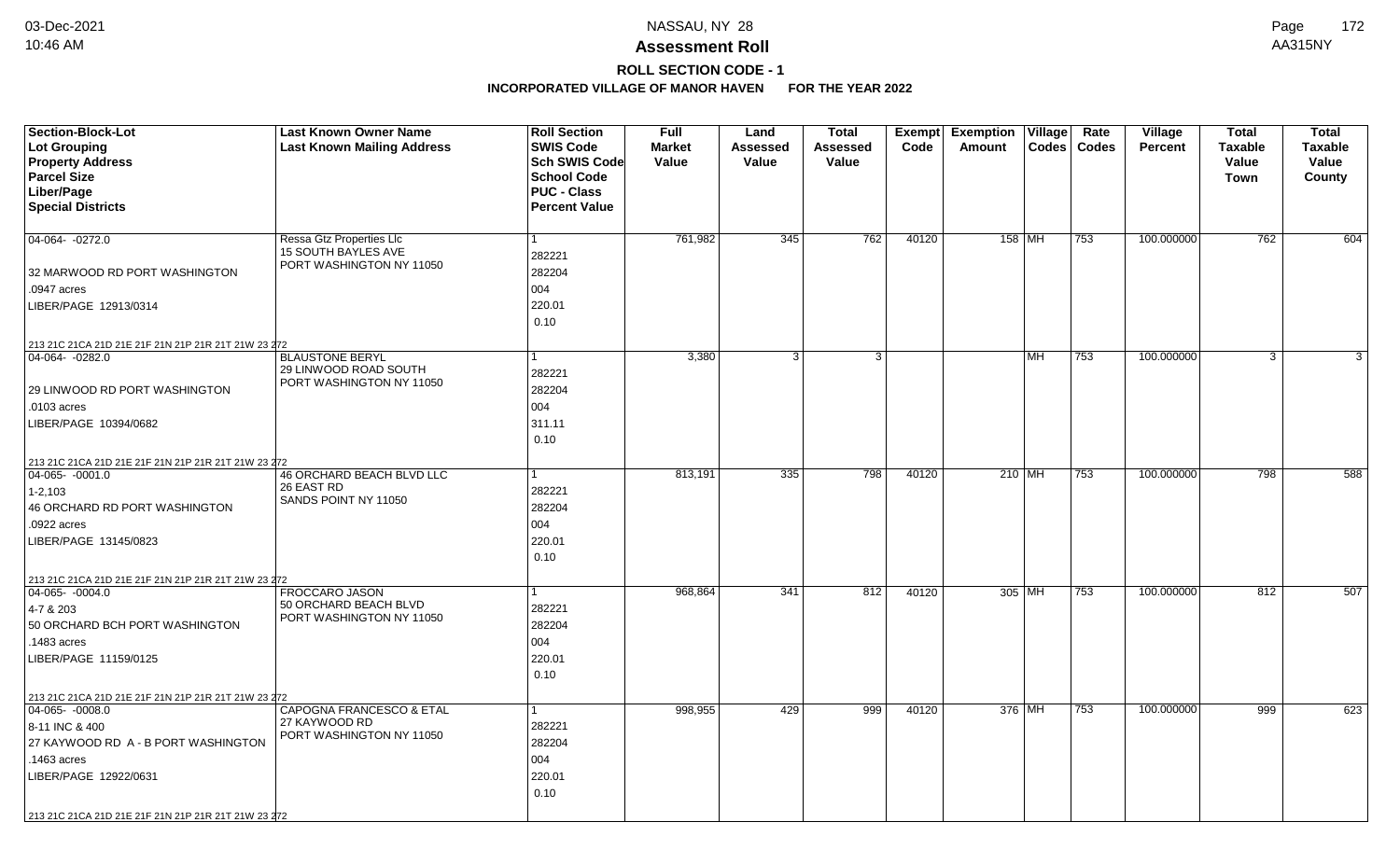# **ROLL SECTION CODE - 1**

| <b>Section-Block-Lot</b><br><b>Lot Grouping</b><br><b>Property Address</b><br><b>Parcel Size</b><br>Liber/Page<br><b>Special Districts</b>                                                                           | <b>Last Known Owner Name</b><br><b>Last Known Mailing Address</b>                                 | <b>Roll Section</b><br><b>SWIS Code</b><br><b>Sch SWIS Code</b><br><b>School Code</b><br><b>PUC - Class</b><br><b>Percent Value</b> | <b>Full</b><br><b>Market</b><br>Value | Land<br><b>Assessed</b><br>Value | <b>Total</b><br><b>Assessed</b><br>Value | Exempt<br>Code | <b>Exemption Village</b><br>Amount | Rate<br>Codes   Codes | Village<br>Percent | <b>Total</b><br><b>Taxable</b><br>Value<br><b>Town</b> | <b>Total</b><br><b>Taxable</b><br>Value<br>County |
|----------------------------------------------------------------------------------------------------------------------------------------------------------------------------------------------------------------------|---------------------------------------------------------------------------------------------------|-------------------------------------------------------------------------------------------------------------------------------------|---------------------------------------|----------------------------------|------------------------------------------|----------------|------------------------------------|-----------------------|--------------------|--------------------------------------------------------|---------------------------------------------------|
| $04-065 - 0012.0$<br>$12 - 13$<br>25 KAYWOOD RD PORT WASHINGTON<br>.0689 acres<br>LIBER/PAGE 14016/0013                                                                                                              | PAPILLON HOMES INC<br>3 SCHOOL ST STE 27<br>GLEN COVE NY 11542                                    | l 1<br>282221<br>282204<br>004<br>210.01<br>0.10                                                                                    | 566,366                               | 222                              | 427                                      | 40120          | $143$ MH                           | 753                   | 100.000000         | 427                                                    | 284                                               |
| 213 21C 21CA 21D 21E 21F 21N 21P 21R 21T 21W 23 272<br>$04-065 - 0014.0$<br>$14 - 15$<br>23 KAYWOOD RD PORT WASHINGTON<br>.0689 acres<br>LIBER/PAGE 08604/0194                                                       | <b>THUEMMLER MARGARETE</b><br>23 KAYWOOD RD<br>PORT WASHINGTON NY 11050                           | l 1<br>282221<br>282204<br>004<br>210.01<br>0.10                                                                                    | 537,689                               | 280                              | 513                                      | 40120          | $157$ MH                           | 753                   | 100.000000         | 513                                                    | 356                                               |
| 213 21C 21CA 21D 21E 21F 21N 21P 21R 21T 21W 23 272<br>$ 04-065-0016.0$<br>$16 - 17$<br>21 KAYWOOD RD PORT WASHINGTON<br>.0735 acres<br>LIBER/PAGE 12265/0048<br>213 21C 21CA 21D 21E 21F 21N 21P 21R 21T 21W 23 272 | <b>VLAHEK MILAN</b><br>21 KAYWOOD RD<br>PORT WASHINGTON NY 11050                                  | 1<br>282221<br>282204<br>004<br>210.01<br>0.10                                                                                      | 586,849                               | 304                              | 587                                      | 40120          | $122$ MH                           | 753                   | 100.000000         | 587                                                    | 465                                               |
| $04-065 - 0020.0$<br>20-22,27-29<br>17 KAYWOOD RD PORT WASHINGTON<br>.1474 acres<br>LIBER/PAGE 13036/0131<br>213 21C 21CA 21D 21E 21F 21N 21P 21R 21T 21W 23 272                                                     | <b>CHING/LEE TRUST</b><br>CHING JOHNNY & LEE MINDY Q<br>17 KAYWOOD RD<br>PORT WASHINGTON NY 11050 | l 1<br>282221<br>282204<br>004<br>210.01<br>0.10                                                                                    | 657,517                               | 431                              | 657                                      | 40120          | 149 MH                             | 753                   | 100.000000         | 657                                                    | 508                                               |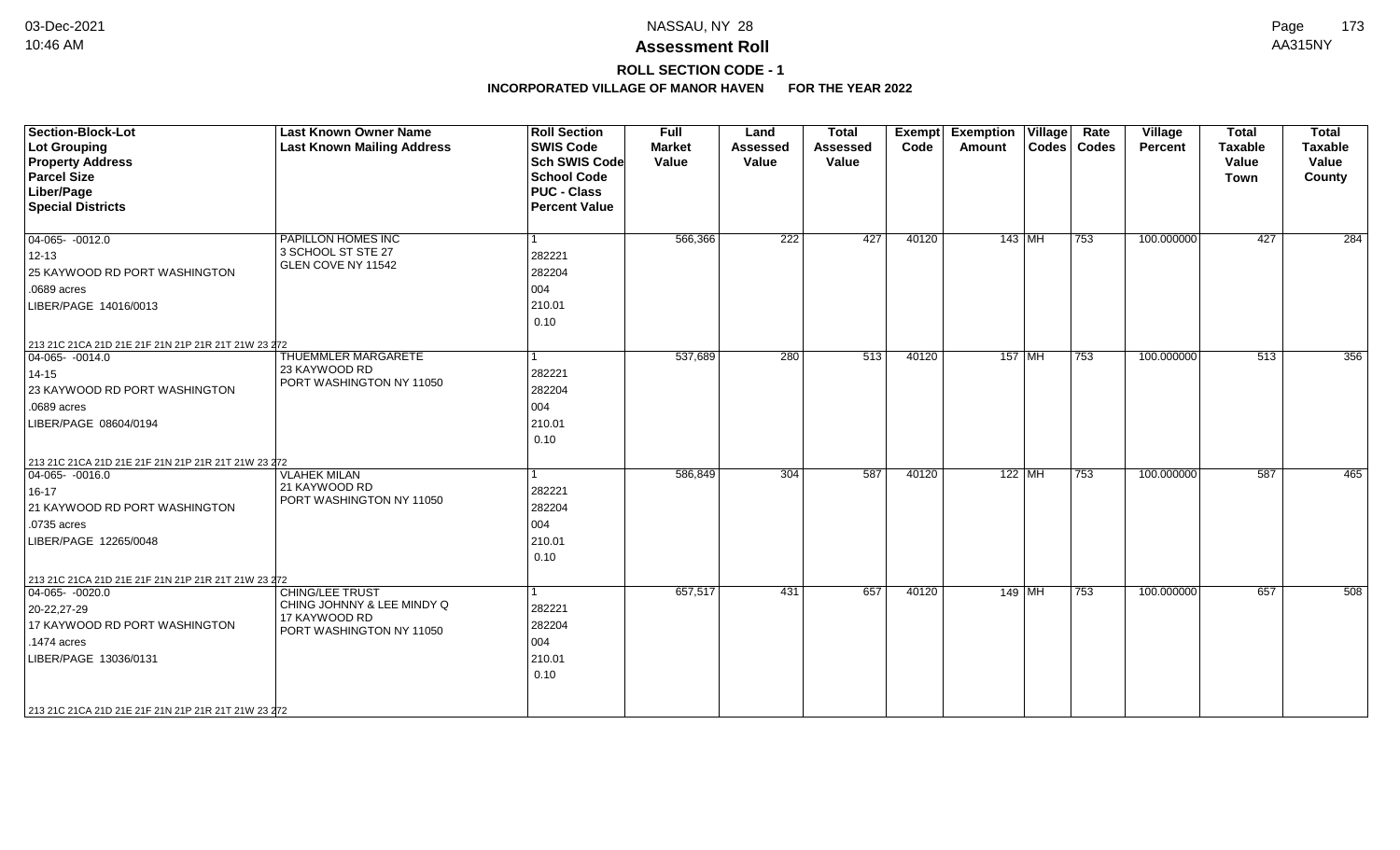# **ROLL SECTION CODE - 1**

| <b>Section-Block-Lot</b><br><b>Lot Grouping</b><br><b>Property Address</b><br><b>Parcel Size</b><br>Liber/Page<br><b>Special Districts</b>                                                                               | <b>Last Known Owner Name</b><br><b>Last Known Mailing Address</b>                          | <b>Roll Section</b><br><b>SWIS Code</b><br><b>Sch SWIS Code</b><br><b>School Code</b><br><b>PUC - Class</b><br><b>Percent Value</b> | <b>Full</b><br><b>Market</b><br>Value | Land<br><b>Assessed</b><br>Value | <b>Total</b><br>Assessed<br>Value | Exempt<br>Code | <b>Exemption Village</b><br>Amount |         | Rate<br>Codes   Codes | Village<br>Percent | <b>Total</b><br><b>Taxable</b><br>Value<br><b>Town</b> | <b>Total</b><br>Taxable<br>Value<br>County |
|--------------------------------------------------------------------------------------------------------------------------------------------------------------------------------------------------------------------------|--------------------------------------------------------------------------------------------|-------------------------------------------------------------------------------------------------------------------------------------|---------------------------------------|----------------------------------|-----------------------------------|----------------|------------------------------------|---------|-----------------------|--------------------|--------------------------------------------------------|--------------------------------------------|
| $04-065 - 0025.0$<br>25-26 & 224<br>14 LINWOOD ROAD SOUTH PORT WASHINGT<br>.1120 acres<br>LIBER/PAGE 09616/0790                                                                                                          | <b>EARL THOMAS &amp; DEBORAH</b><br>14 LINWOOD ROAD SOUTH<br>PORT WASHINGTON NY 11050      | 282221<br>282204<br>004<br>210.01<br>0.10                                                                                           | 518,230                               | 361                              | 497                               | 40120<br>41131 | 124                                | 89   MH | 753                   | 100.000000         | 373                                                    | 284                                        |
| 213 21C 21CA 21D 21E 21F 21N 21P 21R 21T 21W 23 272<br>$04-065 - 0030.0$<br>30-31,402,404<br>24 LINWOOD RD S PORT WASHINGTON<br>.0735 acres<br>LIBER/PAGE 11212/0515                                                     | <b>COTILLETTA LOIS</b><br>24 LINWOOD ROAD SOUTH<br>PORT WASHINGTON NY 11050                | $\overline{1}$<br>282221<br>282204<br>004<br>210.01<br>0.10                                                                         | 476,239                               | 304                              | 476                               | 40120          |                                    | 84 MH   | $\overline{753}$      | 100.000000         | 476                                                    | 392                                        |
| 213 21C 21CA 21D 21E 21F 21N 21P 21R 21T 21W 23 272<br>$ 04-065-0033.0$<br>33-34,135 & 401<br>26 LINWOOD RD S PORT WASHINGTON<br>.0913 acres<br>LIBER/PAGE 12389/0687                                                    | <b>GOLLONG TRUST</b><br>DACKO MICHAEL TRUSTEE<br>26 LINWOOD RD<br>PORT WASHINGTON NY 11050 | 282221<br>282204<br>004<br>210.01<br>0.10                                                                                           | 603,236                               | 339                              | 603                               | 40120          | $129$ MH                           |         | 753                   | 100.000000         | 603                                                    | 474                                        |
| 213 21C 21CA 21D 21E 21F 21N 21P 21R 21T 21W 23 272<br>$04-065 - 0036.0$<br>36,235,237<br>28 LINWOOD RD S PORT WASHINGTON<br>.0775 acres<br>LIBER/PAGE 13754/0426<br>213 21C 21CA 21D 21E 21F 21N 21P 21R 21T 21W 23 272 | CONLON MARGARET & DEL RIO MARCELO<br>28 LINWOOD RD S<br>PORT WASHINGTON NY 11050           | 282221<br>282204<br>004<br>220.01<br>0.10                                                                                           | 572,500                               | 265                              | 523                               | 40120<br>44220 | $115$ MH                           |         | 753                   | 100.000000         | 519                                                    | 404                                        |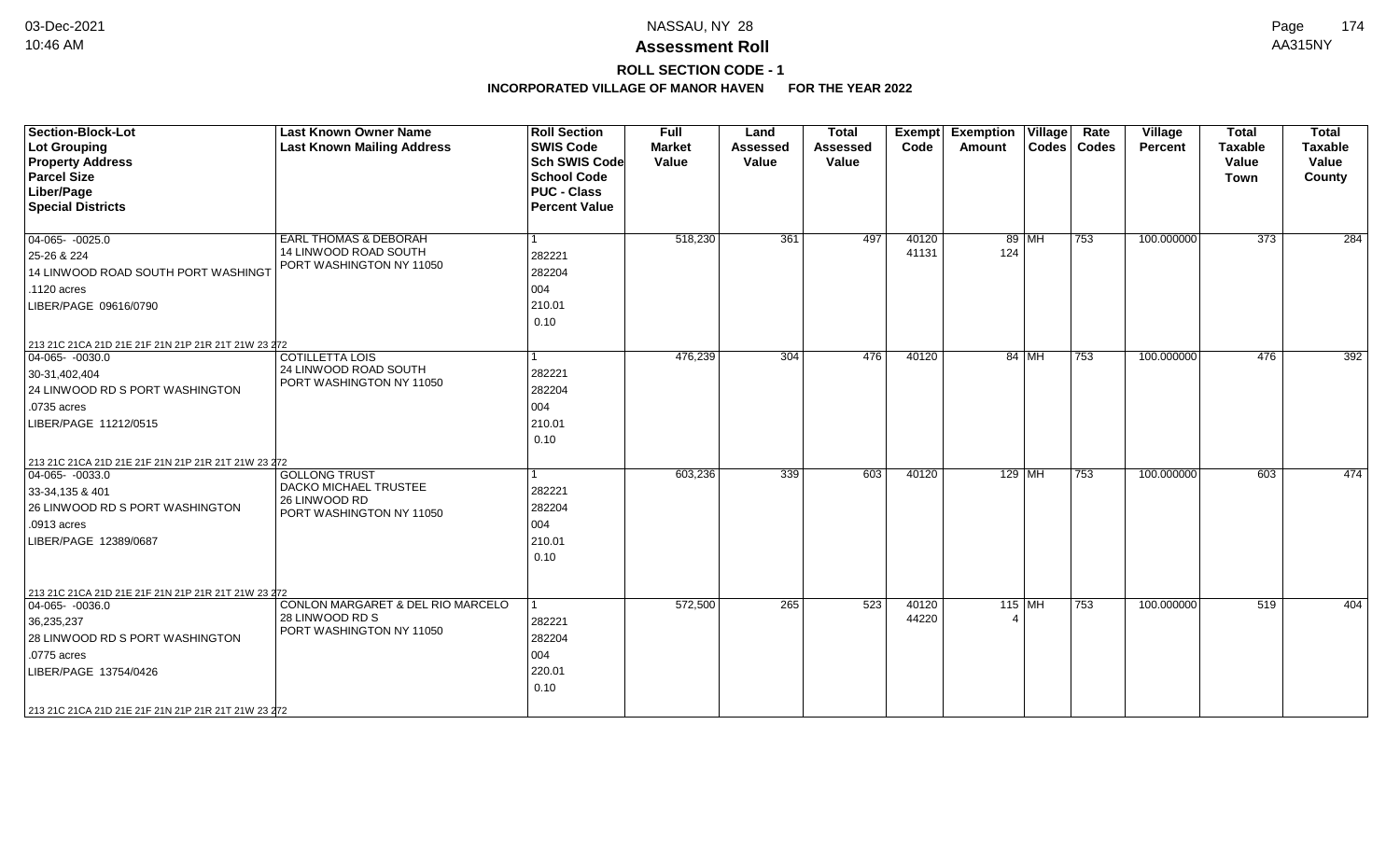# **ROLL SECTION CODE - 1**

| <b>Section-Block-Lot</b>                                                 | <b>Last Known Owner Name</b>         | <b>Roll Section</b>  | <b>Full</b>   | Land            | Total    | Exempt | <b>Exemption Village</b> |    | Rate          | Village    | <b>Total</b>   | <b>Total</b>   |
|--------------------------------------------------------------------------|--------------------------------------|----------------------|---------------|-----------------|----------|--------|--------------------------|----|---------------|------------|----------------|----------------|
| <b>Lot Grouping</b>                                                      | <b>Last Known Mailing Address</b>    | <b>SWIS Code</b>     | <b>Market</b> | <b>Assessed</b> | Assessed | Code   | Amount                   |    | Codes   Codes | Percent    | <b>Taxable</b> | <b>Taxable</b> |
| <b>Property Address</b>                                                  |                                      | Sch SWIS Code        | Value         | Value           | Value    |        |                          |    |               |            | Value          | Value          |
| <b>Parcel Size</b>                                                       |                                      | <b>School Code</b>   |               |                 |          |        |                          |    |               |            | Town           | County         |
| Liber/Page                                                               |                                      | <b>PUC - Class</b>   |               |                 |          |        |                          |    |               |            |                |                |
| <b>Special Districts</b>                                                 |                                      | <b>Percent Value</b> |               |                 |          |        |                          |    |               |            |                |                |
| $04-065 - 0038.0$                                                        | <b>PISANI MARIA</b>                  |                      | 584,801       | 282             | 527      | 40120  | 131 MH                   |    | 753           | 100.000000 | 527            | 396            |
| 38,137,239                                                               | 30 LINWOOD RD S                      | 282221               |               |                 |          |        |                          |    |               |            |                |                |
| 30 LINWOOD RD S PORT WASHINGTON                                          | PORT WASHINGTON NY 11050             | 282204               |               |                 |          |        |                          |    |               |            |                |                |
| .0775 acres                                                              |                                      | 004                  |               |                 |          |        |                          |    |               |            |                |                |
| LIBER/PAGE 12438/0265                                                    |                                      | 210.01               |               |                 |          |        |                          |    |               |            |                |                |
|                                                                          |                                      | 0.10                 |               |                 |          |        |                          |    |               |            |                |                |
|                                                                          |                                      |                      |               |                 |          |        |                          |    |               |            |                |                |
| 213 21C 21CA 21D 21E 21F 21N 21P 21R 21T 21W 23 272<br>$04-065 - 0040.0$ | <b>BROOKS RITA</b>                   |                      | 545,883       | 289             | 505      | 40120  | 164 MH                   |    | 753           | 100.000000 | 505            | 341            |
| 40-41,139                                                                | 32 LINWOOD RD S                      | 282221               |               |                 |          |        |                          |    |               |            |                |                |
| 32 LINWOOD RD S PORT WASHINGTON                                          | PORT WASHINGTON NY 11050             | 282204               |               |                 |          |        |                          |    |               |            |                |                |
| .0775 acres                                                              |                                      | 004                  |               |                 |          |        |                          |    |               |            |                |                |
| LIBER/PAGE 13484/0116                                                    |                                      | 210.01               |               |                 |          |        |                          |    |               |            |                |                |
|                                                                          |                                      | 0.10                 |               |                 |          |        |                          |    |               |            |                |                |
|                                                                          |                                      |                      |               |                 |          |        |                          |    |               |            |                |                |
| 213 21C 21CA 21D 21E 21F 21N 21P 21R 21T 21W 23 272<br>04-065- -0123.0   | <b>CIFARELLI CHARLES &amp; LINDA</b> |                      | 618,598       | 273             | 614      | 40120  | 176 MH                   |    | 753           | 100.000000 | 614            | 438            |
| 123-124                                                                  | 16 LINWOOD RD S                      | 282221               |               |                 |          |        |                          |    |               |            |                |                |
| 16 LINWOOD RD S PORT WASHINGTON                                          | PORT WASHINGTON NY 11050             | 282204               |               |                 |          |        |                          |    |               |            |                |                |
| .0597 acres                                                              |                                      | 004                  |               |                 |          |        |                          |    |               |            |                |                |
| LIBER/PAGE 11814/0460                                                    |                                      | 220.01               |               |                 |          |        |                          |    |               |            |                |                |
|                                                                          |                                      | 0.10                 |               |                 |          |        |                          |    |               |            |                |                |
|                                                                          |                                      |                      |               |                 |          |        |                          |    |               |            |                |                |
| 213 21C 21CA 21D 21E 21F 21N 21P 21R 21T 21W 23 272<br>$ 04-065-0300.0$  | HATAM MICHAEL & LYNDA                |                      | 3,073         | $\mathbf{3}$    | 3        |        |                          | MH | 753           | 100.000000 | 3              | 3              |
|                                                                          | 32 LINWOOD ROAD SOUTH                | 282221               |               |                 |          |        |                          |    |               |            |                |                |
| LINWOOD RD PORT WASHINGTON                                               | PORT WASHINGTON NY 11050             | 282204               |               |                 |          |        |                          |    |               |            |                |                |
| .0086 acres                                                              |                                      | 004                  |               |                 |          |        |                          |    |               |            |                |                |
| LIBER/PAGE 11155/906                                                     |                                      | 311.11               |               |                 |          |        |                          |    |               |            |                |                |
|                                                                          |                                      | 0.10                 |               |                 |          |        |                          |    |               |            |                |                |
|                                                                          |                                      |                      |               |                 |          |        |                          |    |               |            |                |                |
| 213 21C 21CA 21D 21E 21F 21N 21P 21R 21T 21W 23 272<br>04-065- -0403.0   | <b>VITALE ANGELINA</b>               |                      | 590,168       | 278             | 575      | 40120  | 220 MH                   |    | 753           | 100.000000 | 575            | 355            |
|                                                                          | 19 KAYWOOD RD                        | 282221               |               |                 |          |        |                          |    |               |            |                |                |
| 19 KAYWOOD RD PORT WASHINGTON                                            | PORT WASHINGTON NY 11050             | 282204               |               |                 |          |        |                          |    |               |            |                |                |
| .0643 acres                                                              |                                      | 004                  |               |                 |          |        |                          |    |               |            |                |                |
| LIBER/PAGE 12256/0856                                                    |                                      | 210.01               |               |                 |          |        |                          |    |               |            |                |                |
|                                                                          |                                      | 0.10                 |               |                 |          |        |                          |    |               |            |                |                |
|                                                                          |                                      |                      |               |                 |          |        |                          |    |               |            |                |                |
| 213 21C 21CA 21D 21E 21F 21N 21P 21R 21T 21W 23 272                      |                                      |                      |               |                 |          |        |                          |    |               |            |                |                |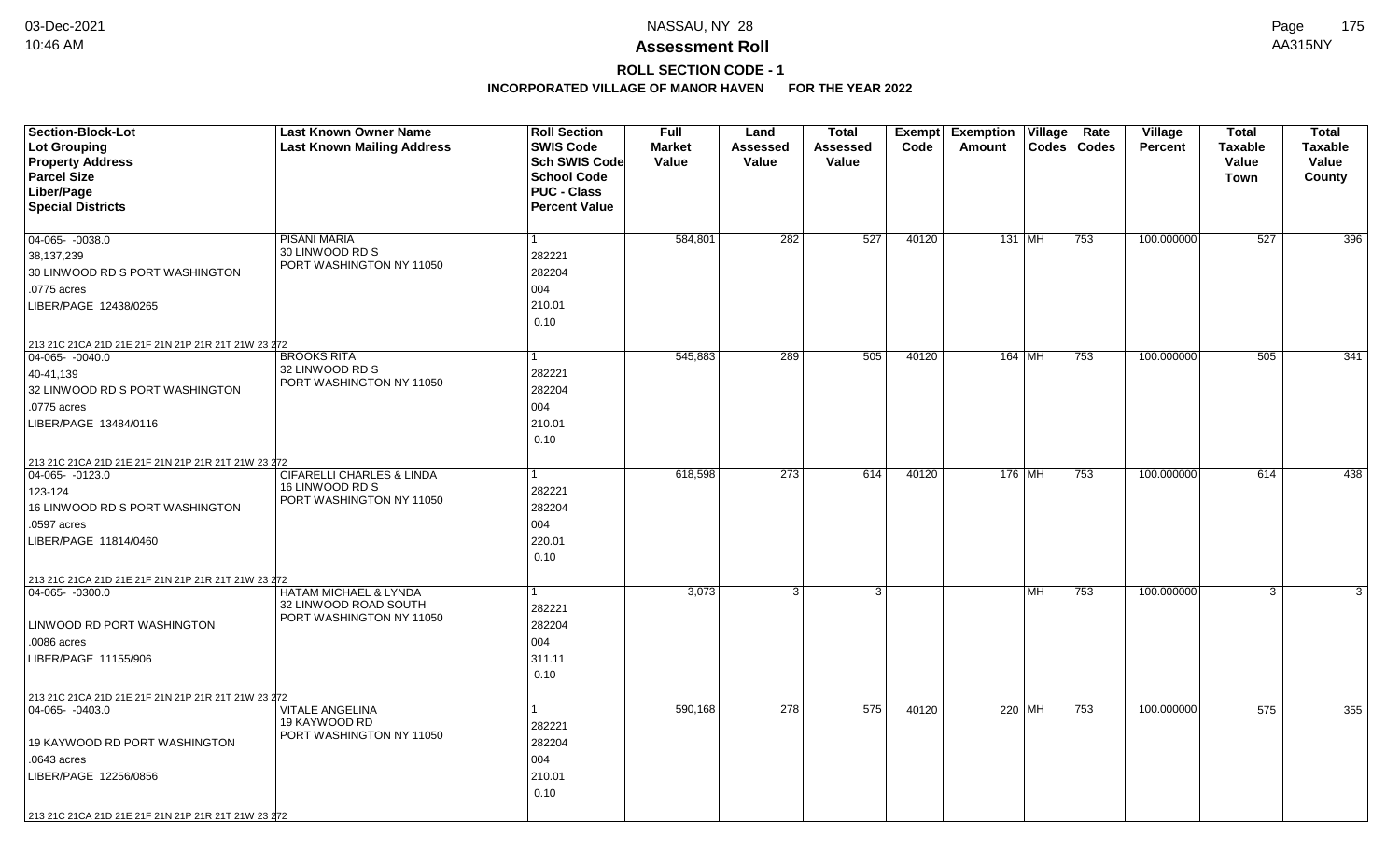# **ROLL SECTION CODE - 1**

| Section-Block-Lot                                   | <b>Last Known Owner Name</b>               | <b>Roll Section</b>                      | <b>Full</b>            | Land              | <b>Total</b>      | Exempt | <b>Exemption Village</b> | Rate  | <b>Village</b> | <b>Total</b>            | <b>Total</b>            |
|-----------------------------------------------------|--------------------------------------------|------------------------------------------|------------------------|-------------------|-------------------|--------|--------------------------|-------|----------------|-------------------------|-------------------------|
| <b>Lot Grouping</b>                                 | <b>Last Known Mailing Address</b>          | <b>SWIS Code</b><br><b>Sch SWIS Code</b> | <b>Market</b><br>Value | Assessed<br>Value | Assessed<br>Value | Code   | Codes<br>Amount          | Codes | <b>Percent</b> | <b>Taxable</b><br>Value | <b>Taxable</b><br>Value |
| <b>Property Address</b><br><b>Parcel Size</b>       |                                            | <b>School Code</b>                       |                        |                   |                   |        |                          |       |                | Town                    | County                  |
| Liber/Page                                          |                                            | <b>PUC - Class</b>                       |                        |                   |                   |        |                          |       |                |                         |                         |
| <b>Special Districts</b>                            |                                            | <b>Percent Value</b>                     |                        |                   |                   |        |                          |       |                |                         |                         |
|                                                     |                                            |                                          |                        |                   |                   |        |                          |       |                |                         |                         |
| 04-066- -0018.0                                     | <b>HESTER BARBARA &amp; ERNEST</b>         | 1                                        | 458,828                | 275               | 426               | 40120  | 101 MH                   | 753   | 100.000000     | 426                     | 325                     |
| 18,316,322                                          | 20 KAYWOOD ROAD                            | 282221                                   |                        |                   |                   |        |                          |       |                |                         |                         |
| 20 KAYWOOD RD PORT WASHINGTON                       | PORT WASHINGTON NY 11050                   | 282204                                   |                        |                   |                   |        |                          |       |                |                         |                         |
| .0788 acres                                         |                                            | 004                                      |                        |                   |                   |        |                          |       |                |                         |                         |
| LIBER/PAGE 11189/0569                               |                                            | 210.01                                   |                        |                   |                   |        |                          |       |                |                         |                         |
|                                                     |                                            | 0.10                                     |                        |                   |                   |        |                          |       |                |                         |                         |
| 213 21C 21CA 21D 21E 21F 21N 21P 21R 21T 21W 23 272 |                                            |                                          |                        |                   |                   |        |                          |       |                |                         |                         |
| $04-066 - 0020.0$                                   | <b>BRUNI COLETTE</b>                       |                                          | 485,457                | $\overline{287}$  | 486               | 40120  | 85 MH                    | 753   | 100.000000     | 486                     | 401                     |
| 20,318,321                                          | 18 KAYWOOD RD                              | 282221                                   |                        |                   |                   |        |                          |       |                |                         |                         |
| 18 KAYWOOD RD PORT WASHINGTON                       | PORT WASHINGTON NY 11050                   | 282204                                   |                        |                   |                   |        |                          |       |                |                         |                         |
| .0737 acres                                         |                                            | 004                                      |                        |                   |                   |        |                          |       |                |                         |                         |
| LIBER/PAGE 12323/0267                               |                                            | 210.01                                   |                        |                   |                   |        |                          |       |                |                         |                         |
|                                                     |                                            | 0.10                                     |                        |                   |                   |        |                          |       |                |                         |                         |
| 213 21C 21CA 21D 21E 21F 21N 21P 21R 21T 21W 23 272 |                                            |                                          |                        |                   |                   |        |                          |       |                |                         |                         |
| 04-066-0023.0                                       | <b>RESSA-CIBANTS</b>                       |                                          | 832,650                | 333               | 815               | 40120  | 227 MH                   | 753   | 100.000000     | 815                     | 588                     |
| 23,122,124,222,317                                  | 14 KAYWOOD RD                              | 282221                                   |                        |                   |                   |        |                          |       |                |                         |                         |
| 14 KAYWOOD RD PORT WASHINGTON                       | PORT WASHINGTON NY 11050                   | 282204                                   |                        |                   |                   |        |                          |       |                |                         |                         |
| 1039 acres                                          |                                            | 004                                      |                        |                   |                   |        |                          |       |                |                         |                         |
| LIBER/PAGE 13167/0263                               |                                            | 220.01                                   |                        |                   |                   |        |                          |       |                |                         |                         |
|                                                     |                                            | 0.10                                     |                        |                   |                   |        |                          |       |                |                         |                         |
| 213 21C 21CA 21D 21E 21F 21N 21P 21R 21T 21W 23 272 |                                            |                                          |                        |                   |                   |        |                          |       |                |                         |                         |
| $ 04-066-0028.0$                                    | <b>SMITH BETTY</b>                         | 1                                        | 383,040                | 276               | 373               | 40120  | 105 MH                   | 753   | 100.000000     | $\overline{373}$        | 268                     |
| 28 & 127 & 129                                      | 8 KAYWOOD ROAD                             | 282221                                   |                        |                   |                   |        |                          |       |                |                         |                         |
| 8 KAYWOOD RD PORT WASHINGTON                        | PORT WASHINGTON NY 11050                   | 282204                                   |                        |                   |                   |        |                          |       |                |                         |                         |
| .0716 acres                                         |                                            | 004                                      |                        |                   |                   |        |                          |       |                |                         |                         |
| LIBER/PAGE 11249/0090                               |                                            | 210.01                                   |                        |                   |                   |        |                          |       |                |                         |                         |
|                                                     |                                            | 0.10                                     |                        |                   |                   |        |                          |       |                |                         |                         |
| 213 21C 21CA 21D 21E 21F 21N 21P 21R 21T 21W 23 272 |                                            |                                          |                        |                   |                   |        |                          |       |                |                         |                         |
| $04-066 - 0032.0$                                   | <b>SEDGWICK ANDREW</b>                     | 1                                        | 633,961                | 413               | 634               | 40120  | 134 MH                   | 753   | 100.000000     | 634                     | 500                     |
| 32-33,320                                           | 2 KAYWOOD ROAD<br>PORT WASHINGTON NY 11050 | 282221                                   |                        |                   |                   |        |                          |       |                |                         |                         |
| 2 KAYWOOD RD PORT WASHINGTON                        |                                            | 282204                                   |                        |                   |                   |        |                          |       |                |                         |                         |
| .1530 acres                                         |                                            | 004                                      |                        |                   |                   |        |                          |       |                |                         |                         |
| LIBER/PAGE 11445/0785                               |                                            | 210.01                                   |                        |                   |                   |        |                          |       |                |                         |                         |
|                                                     |                                            | 0.10                                     |                        |                   |                   |        |                          |       |                |                         |                         |
| 213 21C 21CA 21D 21E 21F 21N 21P 21R 21T 21W 23 272 |                                            |                                          |                        |                   |                   |        |                          |       |                |                         |                         |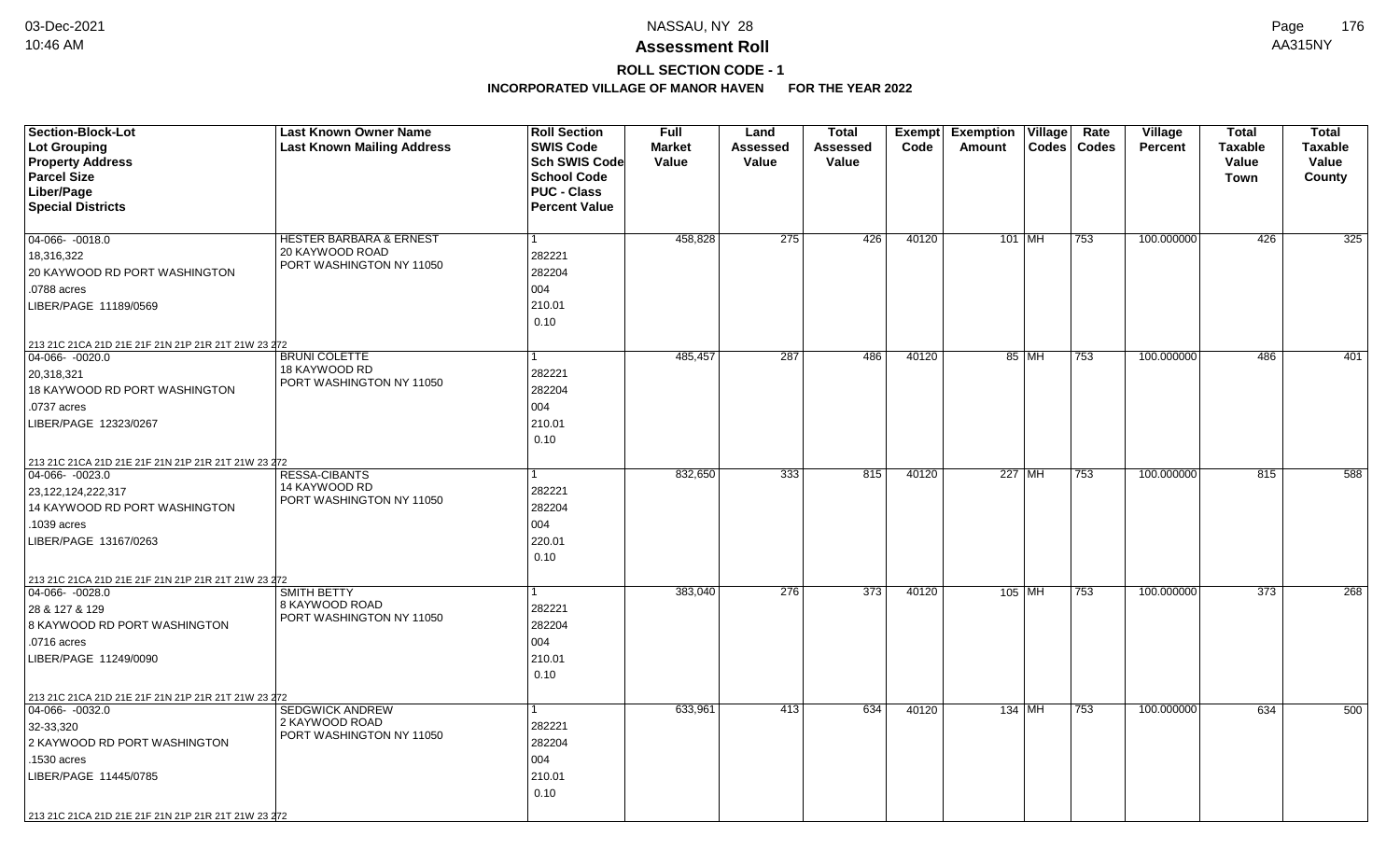# **ROLL SECTION CODE - 1**

| <b>Section-Block-Lot</b>                            | <b>Last Known Owner Name</b>              | <b>Roll Section</b>  | <b>Full</b>   | Land     | <b>Total</b> |       | Exempt Exemption Village |       | Rate          | Village        | <b>Total</b>   | <b>Total</b>   |
|-----------------------------------------------------|-------------------------------------------|----------------------|---------------|----------|--------------|-------|--------------------------|-------|---------------|----------------|----------------|----------------|
| <b>Lot Grouping</b>                                 | <b>Last Known Mailing Address</b>         | <b>SWIS Code</b>     | <b>Market</b> | Assessed | Assessed     | Code  | Amount                   |       | Codes   Codes | <b>Percent</b> | <b>Taxable</b> | <b>Taxable</b> |
| <b>Property Address</b>                             |                                           | Sch SWIS Code        | Value         | Value    | Value        |       |                          |       |               |                | Value          | Value          |
| <b>Parcel Size</b>                                  |                                           | <b>School Code</b>   |               |          |              |       |                          |       |               |                | <b>Town</b>    | County         |
| Liber/Page                                          |                                           | <b>PUC - Class</b>   |               |          |              |       |                          |       |               |                |                |                |
| <b>Special Districts</b>                            |                                           | <b>Percent Value</b> |               |          |              |       |                          |       |               |                |                |                |
|                                                     |                                           |                      |               |          |              |       |                          |       |               |                |                |                |
| 04-066- -0034.0                                     | <b>DAVERSA LUIGI</b><br>12 LINWOOD RD S   |                      | 608,357       | 418      | 608          | 40120 | 118 MH                   |       | 753           | 100.000000     | 608            | 490            |
| 34-36                                               | PORT WASHINGTON NY 11050                  | 282221               |               |          |              |       |                          |       |               |                |                |                |
| 12 LINWOOD RD S PORT WASHINGTON                     |                                           | 282204               |               |          |              |       |                          |       |               |                |                |                |
| .1570 acres                                         |                                           | 004                  |               |          |              |       |                          |       |               |                |                |                |
| LIBER/PAGE 13028/0329                               |                                           | 220.01               |               |          |              |       |                          |       |               |                |                |                |
|                                                     |                                           | 0.10                 |               |          |              |       |                          |       |               |                |                |                |
| 213 21C 21CA 21D 21E 21F 21N 21P 21R 21T 21W 23 272 |                                           |                      |               |          |              |       |                          |       |               |                |                |                |
| 04-066- -0037.0                                     | MSF PW LINWOOD ROAD LLC                   |                      | 627,816       | 388      | 628          | 40120 | $133$ MH                 |       | 753           | 100.000000     | 628            | 495            |
| 37-39                                               | 10 LINWOOD RD<br>PORT WASHINGTON NY 11050 | 282221               |               |          |              |       |                          |       |               |                |                |                |
| 10 LINWOOD RD PORT WASHINGTON                       |                                           | 282204               |               |          |              |       |                          |       |               |                |                |                |
| .1350 acres                                         |                                           | 004                  |               |          |              |       |                          |       |               |                |                |                |
| LIBER/PAGE 13886/0910                               |                                           | 220.01               |               |          |              |       |                          |       |               |                |                |                |
|                                                     |                                           | 0.10                 |               |          |              |       |                          |       |               |                |                |                |
| 213 21C 21CA 21D 21E 21F 21N 21P 21R 21T 21W 23 272 |                                           |                      |               |          |              |       |                          |       |               |                |                |                |
| $04-066 - 0040.0$                                   | <b>PIZZA REALTY INC</b>                   |                      | 633,961       | 379      | 634          | 40120 | $133$ MH                 |       | 753           | 100.000000     | 634            | 501            |
| 40-42                                               | 2 LINWOOD RD S                            | 282221               |               |          |              |       |                          |       |               |                |                |                |
| 2 LINWOOD RD S PORT WASHINGTON                      | PORT WASHINGTON NY 11050                  | 282204               |               |          |              |       |                          |       |               |                |                |                |
| .1139 acres                                         |                                           | 004                  |               |          |              |       |                          |       |               |                |                |                |
| LIBER/PAGE 11929/0947                               |                                           | 210.01               |               |          |              |       |                          |       |               |                |                |                |
|                                                     |                                           | 0.10                 |               |          |              |       |                          |       |               |                |                |                |
| 213 21C 21CA 21D 21E 21F 21N 21P 21R 21T 21W 23 272 |                                           |                      |               |          |              |       |                          |       |               |                |                |                |
| $ 04-066-0126.0$                                    | Ressa-cibants                             |                      | 461,900       | 351      | 462          | 40120 | $120$ MH                 |       | 753           | 100.000000     | 462            | 342            |
|                                                     | <b>15 SOUTH BAYLES AVE</b>                | 282221               |               |          |              |       |                          |       |               |                |                |                |
| 12 KAYWOOD RD PORT WASHINGTON                       | PORT WASHINGTON NY 11050                  | 282204               |               |          |              |       |                          |       |               |                |                |                |
| .1106 acres                                         |                                           | 004                  |               |          |              |       |                          |       |               |                |                |                |
| LIBER/PAGE 12961/0384                               |                                           | 210.01               |               |          |              |       |                          |       |               |                |                |                |
|                                                     |                                           | 0.10                 |               |          |              |       |                          |       |               |                |                |                |
| 213 21C 21CA 21D 21E 21F 21N 21P 21R 21T 21W 23 272 |                                           |                      |               |          |              |       |                          |       |               |                |                |                |
| 04-066- -0130.0                                     | <b>WEINSTEIN ROY</b>                      |                      | 425,030       | 303      | 425          | 40120 |                          | 70 MH | 753           | 100.000000     | 425            | 355            |
|                                                     | 4 KAYWOOD ROAD                            | 282221               |               |          |              |       |                          |       |               |                |                |                |
| 4 KAYWOOD RD PORT WASHINGTON                        | PORT WASHINGTON NY 11050                  | 282204               |               |          |              |       |                          |       |               |                |                |                |
| .0824 acres                                         |                                           | 004                  |               |          |              |       |                          |       |               |                |                |                |
| LIBER/PAGE 10990/0725                               |                                           | 210.01               |               |          |              |       |                          |       |               |                |                |                |
|                                                     |                                           | 0.10                 |               |          |              |       |                          |       |               |                |                |                |
| 213 21C 21CA 21D 21E 21F 21N 21P 21R 21T 21W 23 272 |                                           |                      |               |          |              |       |                          |       |               |                |                |                |
|                                                     |                                           |                      |               |          |              |       |                          |       |               |                |                |                |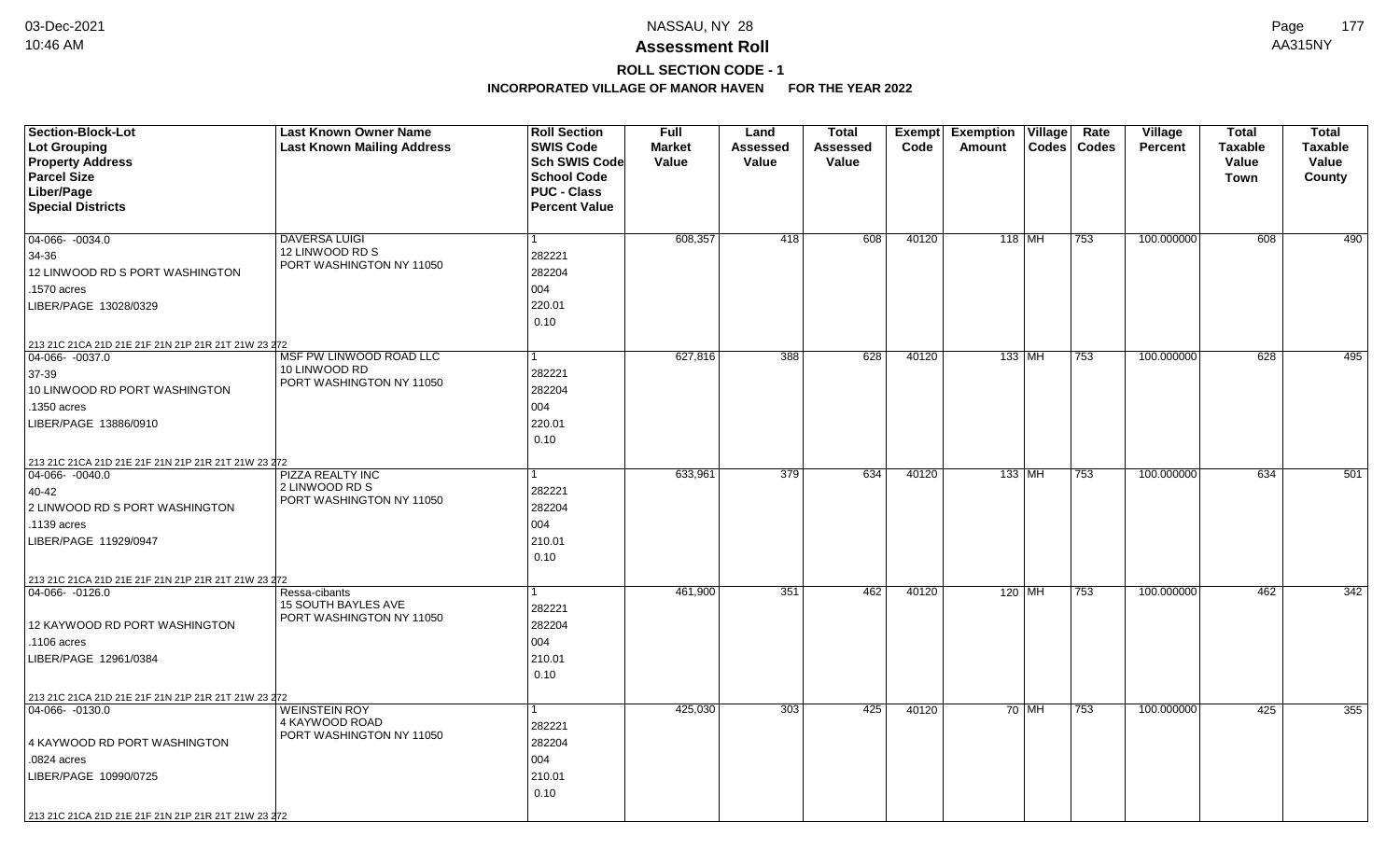# **ROLL SECTION CODE - 1**

| <b>Section-Block-Lot</b><br><b>Lot Grouping</b><br><b>Property Address</b><br><b>Parcel Size</b><br>Liber/Page<br><b>Special Districts</b>                                 | <b>Last Known Owner Name</b><br><b>Last Known Mailing Address</b>                 | <b>Roll Section</b><br><b>SWIS Code</b><br><b>Sch SWIS Code</b><br><b>School Code</b><br><b>PUC - Class</b><br><b>Percent Value</b> | <b>Full</b><br><b>Market</b><br>Value | Land<br><b>Assessed</b><br>Value | <b>Total</b><br><b>Assessed</b><br>Value | Exempt<br>Code | <b>Exemption Village</b><br>Amount | Rate<br>Codes   Codes | Village<br><b>Percent</b> | <b>Total</b><br><b>Taxable</b><br>Value<br><b>Town</b> | <b>Total</b><br><b>Taxable</b><br>Value<br>County |
|----------------------------------------------------------------------------------------------------------------------------------------------------------------------------|-----------------------------------------------------------------------------------|-------------------------------------------------------------------------------------------------------------------------------------|---------------------------------------|----------------------------------|------------------------------------------|----------------|------------------------------------|-----------------------|---------------------------|--------------------------------------------------------|---------------------------------------------------|
| $04-066 - 0208.0$<br>208,212-214,308<br>37 ORCHARD BEACH BLVD PORT WASHINGT<br>.1479 acres<br>LIBER/PAGE 12703/0744<br>213 21C 21CA 21D 21E 21F 21N 21P 21R 21T 21W 23 272 | BECHTOLD ALEX W & STEPHEN K<br>306 OCEAN AVE<br>NORTHPORT NY 11768                | 282221<br>282204<br>004<br>449.04<br>1.00                                                                                           | 194,720                               | 1,804                            | 1,948                                    |                | $\overline{\mathsf{IMH}}$          | 753                   | 100.000000                | 1,948                                                  | 1,948                                             |
| $ 04 - 066 - 0315.0$<br>315,323<br>22 24 KAYWOOD RD PORT WASHINGTON<br>.1343 acres<br>LIBER/PAGE 12099/0303<br>213 21C 21CA 21D 21E 21F 21N 21P 21R 21T 21W 23 272         | A & L RESSA LLC<br>15 SOUTH BAYLES AVE<br>PORT WASHINGTON NY 11050                | 282221<br>282204<br>004<br>210.01<br>0.10                                                                                           | 636,009                               | $\overline{387}$                 | 636                                      | 40120          | $141$ MH                           | 753                   | 100.000000                | 636                                                    | 495                                               |
| $ 04-066-0319.0$<br>NO # KAYWOOD RD PORT WASHINGTON<br>.0289 acres<br>LIBER/PAGE 10990/0725<br>213 21C 21CA 21D 21E 21F 21N 21P 21R 21T 21W 23 272                         | <b>WEINSTEIN ROY</b><br>4 KAYWOOD ROAD<br>PORT WASHINGTON NY 11050                | 282221<br>282204<br>004<br>311.11<br>0.10                                                                                           | 19,050                                | 19                               | 19                                       |                | <b>MH</b>                          | 753                   | 100.000000                | 19                                                     | $\overline{19}$                                   |
| $ 04-066-0327.0$<br>28 KAYWOOD RD PORT WASHINGTON<br>.1953 acres<br>LIBER/PAGE 13805/331<br>213 21C 21CA 21D 21E 21F 21N 21P 21R 21T 21W 23 272                            | BECHTOLD ALEX W & BECHTOLD STEPHEN<br>54 N BAYLES AVE<br>PORT WASHINGTON NY 11050 | 282221<br>282204<br>004<br>210.01<br>0.10                                                                                           | 839,000                               | 530                              | 839                                      | 40120          | 220 MH                             | 753                   | 100.000000                | 839                                                    | 619                                               |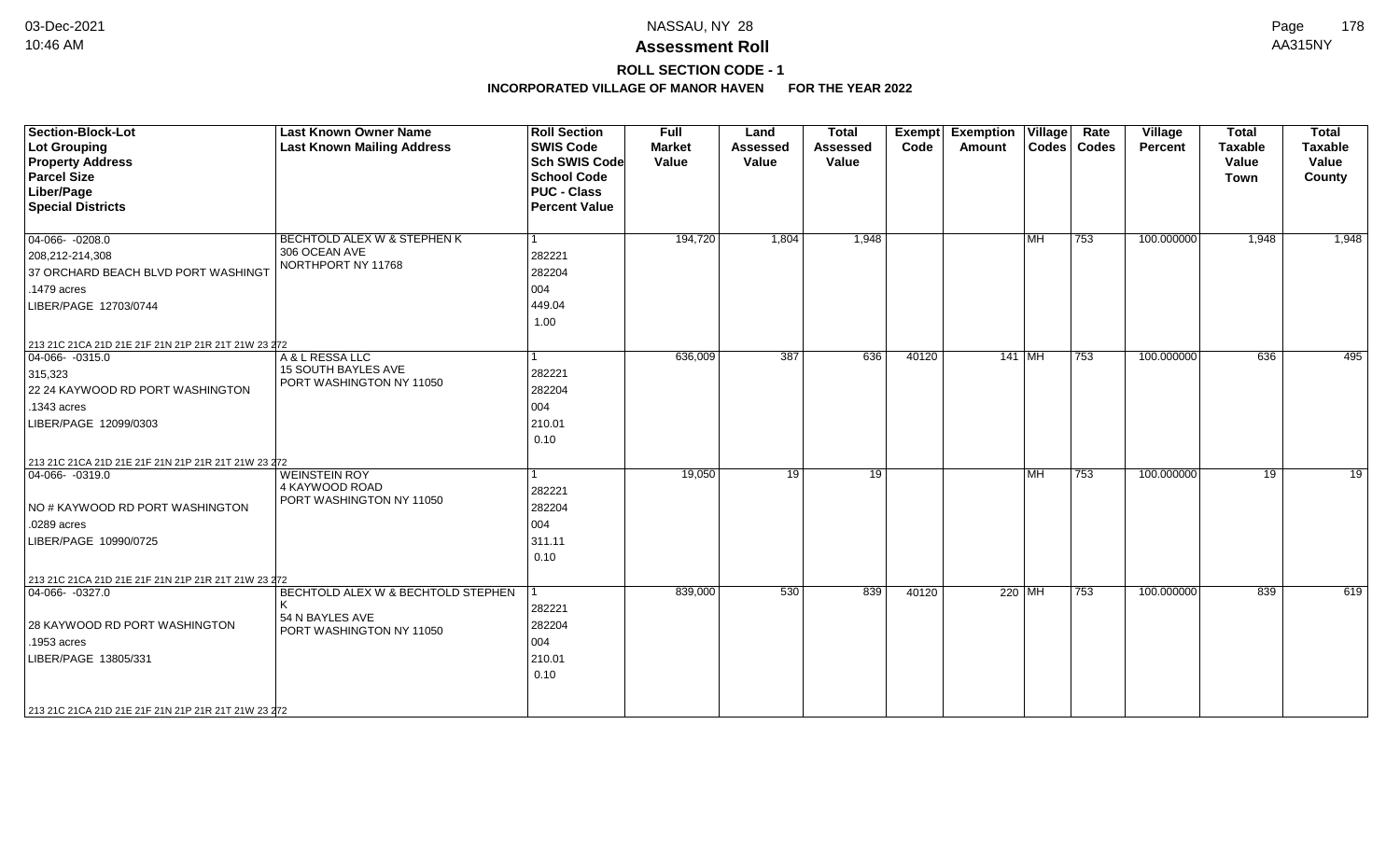# **ROLL SECTION CODE - 1**

| <b>Section-Block-Lot</b><br><b>Lot Grouping</b><br><b>Property Address</b><br><b>Parcel Size</b><br>Liber/Page<br><b>Special Districts</b>                                                                                | <b>Last Known Owner Name</b><br><b>Last Known Mailing Address</b>                                             | <b>Roll Section</b><br><b>SWIS Code</b><br>Sch SWIS Code<br><b>School Code</b><br><b>PUC - Class</b><br><b>Percent Value</b> | <b>Full</b><br><b>Market</b><br>Value | Land<br><b>Assessed</b><br>Value | <b>Total</b><br><b>Assessed</b><br>Value | <b>Exempt</b><br>Code | <b>Exemption Village</b><br>Amount |           | Rate<br>Codes   Codes | Village<br><b>Percent</b> | <b>Total</b><br><b>Taxable</b><br>Value<br><b>Town</b> | <b>Total</b><br><b>Taxable</b><br>Value<br>County |
|---------------------------------------------------------------------------------------------------------------------------------------------------------------------------------------------------------------------------|---------------------------------------------------------------------------------------------------------------|------------------------------------------------------------------------------------------------------------------------------|---------------------------------------|----------------------------------|------------------------------------------|-----------------------|------------------------------------|-----------|-----------------------|---------------------------|--------------------------------------------------------|---------------------------------------------------|
| 04-066-0328.0<br>26 KAYWOOD RD PORT WASHINGTON<br>1569 acres<br>LIBER/PAGE 13805/331                                                                                                                                      | <b>BECHTOLD STEPHEN K &amp; BECHTOLD ALEC</b><br>W<br>54 N BAYLES AVE<br>PORT WASHINGTON NY 11050             | 282221<br>282204<br>004<br>220.01<br>0.10                                                                                    | 725,000                               | 425                              | 725                                      | 40120                 | 191 MH                             |           | 753                   | 100.000000                | 725                                                    | 534                                               |
| 213 21C 21CA 21D 21E 21F 21N 21P 21R 21T 21W 23 272<br>$ 04-067-0003.0$<br>147 MANORHAVEN BLVD PORT WASHINGTON<br>.0491 acres<br>LIBER/PAGE 14032/0001                                                                    | <b>BRIGHT 147 LLC</b><br>147 MANORHAVEN BLVD<br>PORT WASHINGTON NY 11050                                      | 1<br>282221<br>282204<br>004<br>484.14<br>1.00                                                                               | 231,600                               | 599                              | 2,114<br>202<br>2,316                    |                       |                                    | <b>MH</b> | 753                   | 100.000000                | 2,114                                                  | 2,114                                             |
| 213 21C 21CA 21D 21E 21F 21N 21P 21R 21T 21W 23 272<br>$ 04-067- -0006.0$<br>$ 6-7$<br>155 MANORHAVEN BLVD PORT WASHINGTON<br>.1028 acres<br>LIBER/PAGE 11130/0627<br>213 21C 21CA 21D 21E 21F 21N 21P 21R 21T 21W 23 272 | COLUMBIA CLUB OF PORT WASHINGTON<br><b>INC</b><br>PO BOX 168<br>PORT WASHINGTON NY 11050                      | 1<br>282221<br>282204<br>004<br>481.14<br>1.00                                                                               | 724,290                               | 1,254                            | 4,574<br>2,669<br>7,243                  |                       |                                    | MН        | 753                   | 100.000000                | 4,574                                                  | 4,574                                             |
| $ 04-067-0008.0$<br>MANORHAVEN BLVD PORT WASHINGTON<br>.0519 acres<br>LIBER/PAGE 11130/0627<br>213 21C 21CA 21D 21E 21F 21N 21P 21R 21T 21W 23 272                                                                        | COLUMBIA CLUB OF PORT WASHINGTON<br><b>INC</b><br>155 MANORHAVEN BLVD P O BOX 568<br>PORT WASHINGTON NY 11050 | 1<br>282221<br>282204<br>004<br>480.84<br>1.00                                                                               | 67,710                                | 677                              | 453<br>224<br>677                        |                       |                                    | <b>MH</b> | 753                   | 100.000000                | 453                                                    | 453                                               |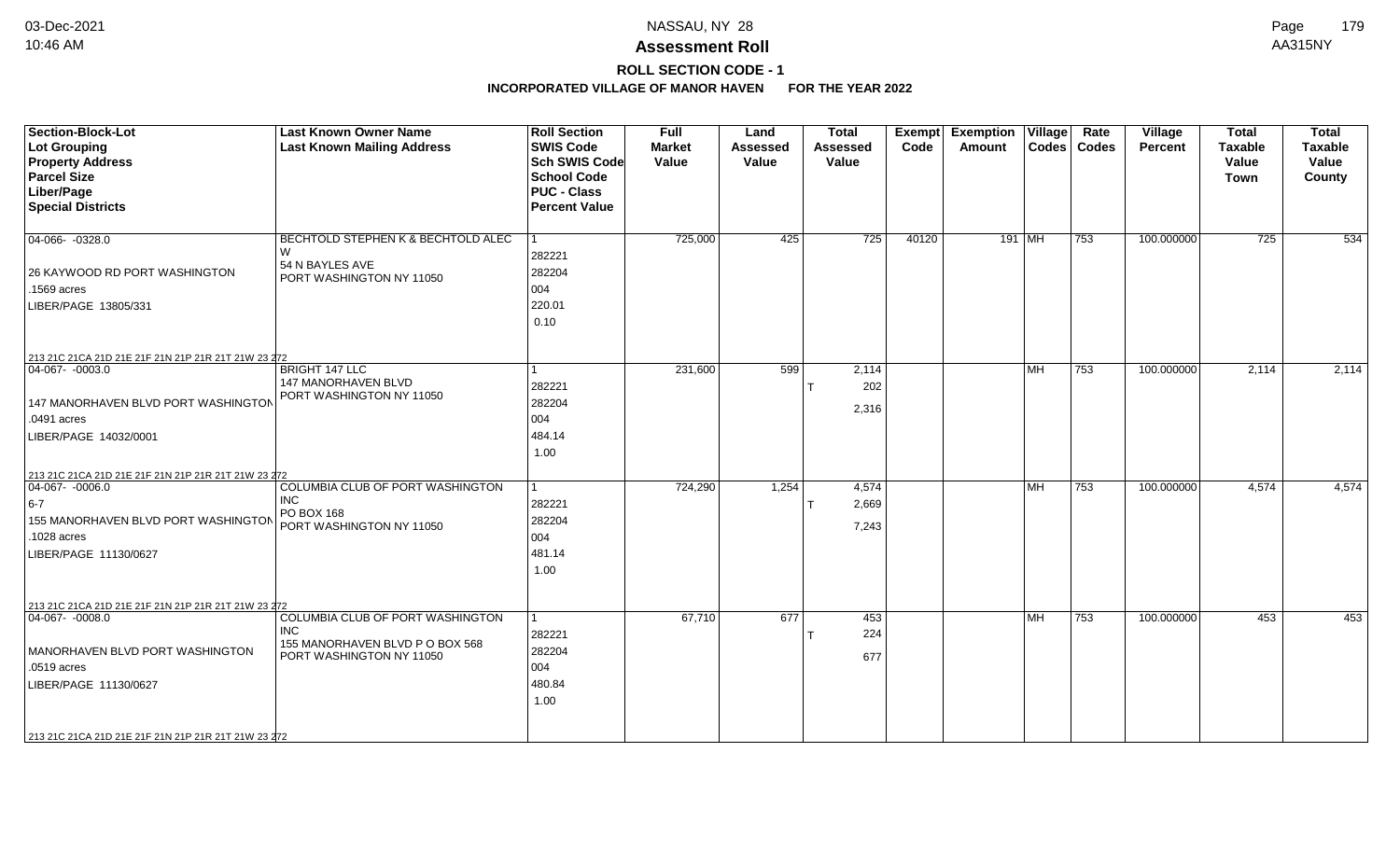# **ROLL SECTION CODE - 1**

| Section-Block-Lot<br><b>Lot Grouping</b>            | <b>Last Known Owner Name</b><br><b>Last Known Mailing Address</b> | <b>Roll Section</b><br><b>SWIS Code</b> | <b>Full</b><br><b>Market</b> | Land<br>Assessed | <b>Total</b><br><b>Assessed</b> | Exempt<br>Code | <b>Exemption</b><br>Village<br>$\text{Codes}$<br>Amount | Rate<br>Codes | <b>Village</b><br><b>Percent</b> | <b>Total</b><br><b>Taxable</b> | <b>Total</b><br><b>Taxable</b> |
|-----------------------------------------------------|-------------------------------------------------------------------|-----------------------------------------|------------------------------|------------------|---------------------------------|----------------|---------------------------------------------------------|---------------|----------------------------------|--------------------------------|--------------------------------|
| <b>Property Address</b>                             |                                                                   | <b>Sch SWIS Code</b>                    | Value                        | Value            | Value                           |                |                                                         |               |                                  | Value                          | Value                          |
| <b>Parcel Size</b>                                  |                                                                   | <b>School Code</b>                      |                              |                  |                                 |                |                                                         |               |                                  | <b>Town</b>                    | County                         |
| Liber/Page                                          |                                                                   | <b>PUC - Class</b>                      |                              |                  |                                 |                |                                                         |               |                                  |                                |                                |
| <b>Special Districts</b>                            |                                                                   | <b>Percent Value</b>                    |                              |                  |                                 |                |                                                         |               |                                  |                                |                                |
|                                                     |                                                                   |                                         |                              |                  |                                 |                |                                                         |               |                                  |                                |                                |
| $04-067 - 0009.0$                                   | LI DONG HUA & DUNLU<br>159 MANORHAVEN BLVD                        | 1                                       | 538,460                      | 1,277            | 4,168                           |                | MH                                                      | 753           | 100.000000                       | 4,168                          | 4,168                          |
| $9-10$                                              | PORT WASHINGTON NY 11050                                          | 282221                                  |                              |                  | 1,217                           |                |                                                         |               |                                  |                                |                                |
| 159 MANORHAVEN BLVD PORT WASHINGTON                 |                                                                   | 282204                                  |                              |                  | 5,385                           |                |                                                         |               |                                  |                                |                                |
| .1047 acres                                         |                                                                   | 004                                     |                              |                  |                                 |                |                                                         |               |                                  |                                |                                |
| LIBER/PAGE 12175/0044                               |                                                                   | 480.14                                  |                              |                  |                                 |                |                                                         |               |                                  |                                |                                |
|                                                     |                                                                   | 1.00                                    |                              |                  |                                 |                |                                                         |               |                                  |                                |                                |
| 213 21C 21CA 21D 21E 21F 21N 21P 21R 21T 21W 23 272 |                                                                   |                                         |                              |                  |                                 |                |                                                         |               |                                  |                                |                                |
| $ 04-067-0011.0$                                    | BILGE LINDA ASUMAN & MARK MURAT<br>4 HICKORY RD                   | 1                                       | 409,668                      | 340              | 410                             | 40120          | 79 MH                                                   | 753           | 100.000000                       | 410                            | 331                            |
| $11 - 12$                                           | PORT WASHINGTON NY 11050                                          | 282221                                  |                              |                  |                                 |                |                                                         |               |                                  |                                |                                |
| 4 HICKORY RD PORT WASHINGTON                        |                                                                   | 282204                                  |                              |                  |                                 |                |                                                         |               |                                  |                                |                                |
| .0918 acres                                         |                                                                   | 004                                     |                              |                  |                                 |                |                                                         |               |                                  |                                |                                |
| LIBER/PAGE 13150/0068                               |                                                                   | 210.01                                  |                              |                  |                                 |                |                                                         |               |                                  |                                |                                |
|                                                     |                                                                   | 0.10                                    |                              |                  |                                 |                |                                                         |               |                                  |                                |                                |
| 213 21C 21CA 21D 21E 21F 21N 21P 21R 21T 21W 23 272 |                                                                   |                                         |                              |                  |                                 |                |                                                         |               |                                  |                                |                                |
| 04-067- -0013.0                                     | <b>MELE ANTONIO &amp; J</b>                                       |                                         | 715,894                      | 340              | 716                             | 40120          | $172$ MH                                                | 753           | 100.000000                       | 716                            | 544                            |
| 13-14                                               | 6 HICKORY ROAD<br>PORT WASHINGTON NY 11050                        | 282221                                  |                              |                  |                                 |                |                                                         |               |                                  |                                |                                |
| 6 HICKORY RD PORT WASHINGTON                        |                                                                   | 282204                                  |                              |                  |                                 |                |                                                         |               |                                  |                                |                                |
| .0918 acres                                         |                                                                   | 004                                     |                              |                  |                                 |                |                                                         |               |                                  |                                |                                |
| LIBER/PAGE 08448/0427                               |                                                                   | 220.01                                  |                              |                  |                                 |                |                                                         |               |                                  |                                |                                |
|                                                     |                                                                   | 0.10                                    |                              |                  |                                 |                |                                                         |               |                                  |                                |                                |
| 213 21C 21CA 21D 21E 21F 21N 21P 21R 21T 21W 23 272 |                                                                   |                                         |                              |                  |                                 |                |                                                         |               |                                  |                                |                                |
| $ 04-067 - 0015.0$                                  | DEMEO CARMINE J                                                   | 1                                       | 692,338                      | 340              | 692                             | 40120          | 158 MH                                                  | 753           | 100.000000                       | 692                            | 534                            |
| 15-16                                               | 8 HICKORY RD<br>PORT WASHINGTON NY 11050                          | 282221                                  |                              |                  |                                 |                |                                                         |               |                                  |                                |                                |
| 8 HICKORY RD PORT WASHINGTON                        |                                                                   | 282204                                  |                              |                  |                                 |                |                                                         |               |                                  |                                |                                |
| .0918 acres                                         |                                                                   | 004                                     |                              |                  |                                 |                |                                                         |               |                                  |                                |                                |
| LIBER/PAGE 12833/0433                               |                                                                   | 220.01                                  |                              |                  |                                 |                |                                                         |               |                                  |                                |                                |
|                                                     |                                                                   | 0.10                                    |                              |                  |                                 |                |                                                         |               |                                  |                                |                                |
| 213 21C 21CA 21D 21E 21F 21N 21P 21R 21T 21W 23 272 |                                                                   |                                         |                              |                  |                                 |                |                                                         |               |                                  |                                |                                |
| 04-067- -0017.0                                     | <b>MELE ANTONIO</b>                                               | 1                                       | 890,003                      | 340              | 890                             | 40120          | 257 MH                                                  | 753           | 100.000000                       | 890                            | 633                            |
| $17 - 18$                                           | <b>10 HICKORY ROAD</b>                                            | 282221                                  |                              |                  |                                 |                |                                                         |               |                                  |                                |                                |
| 10 HICKORY RD PORT WASHINGTON                       | PORT WASHINGTON NY 11050                                          | 282204                                  |                              |                  |                                 |                |                                                         |               |                                  |                                |                                |
| .0918 acres                                         |                                                                   | 004                                     |                              |                  |                                 |                |                                                         |               |                                  |                                |                                |
| LIBER/PAGE 10753/0225                               |                                                                   | 220.01                                  |                              |                  |                                 |                |                                                         |               |                                  |                                |                                |
|                                                     |                                                                   | 0.10                                    |                              |                  |                                 |                |                                                         |               |                                  |                                |                                |
| 213 21C 21CA 21D 21E 21F 21N 21P 21R 21T 21W 23 272 |                                                                   |                                         |                              |                  |                                 |                |                                                         |               |                                  |                                |                                |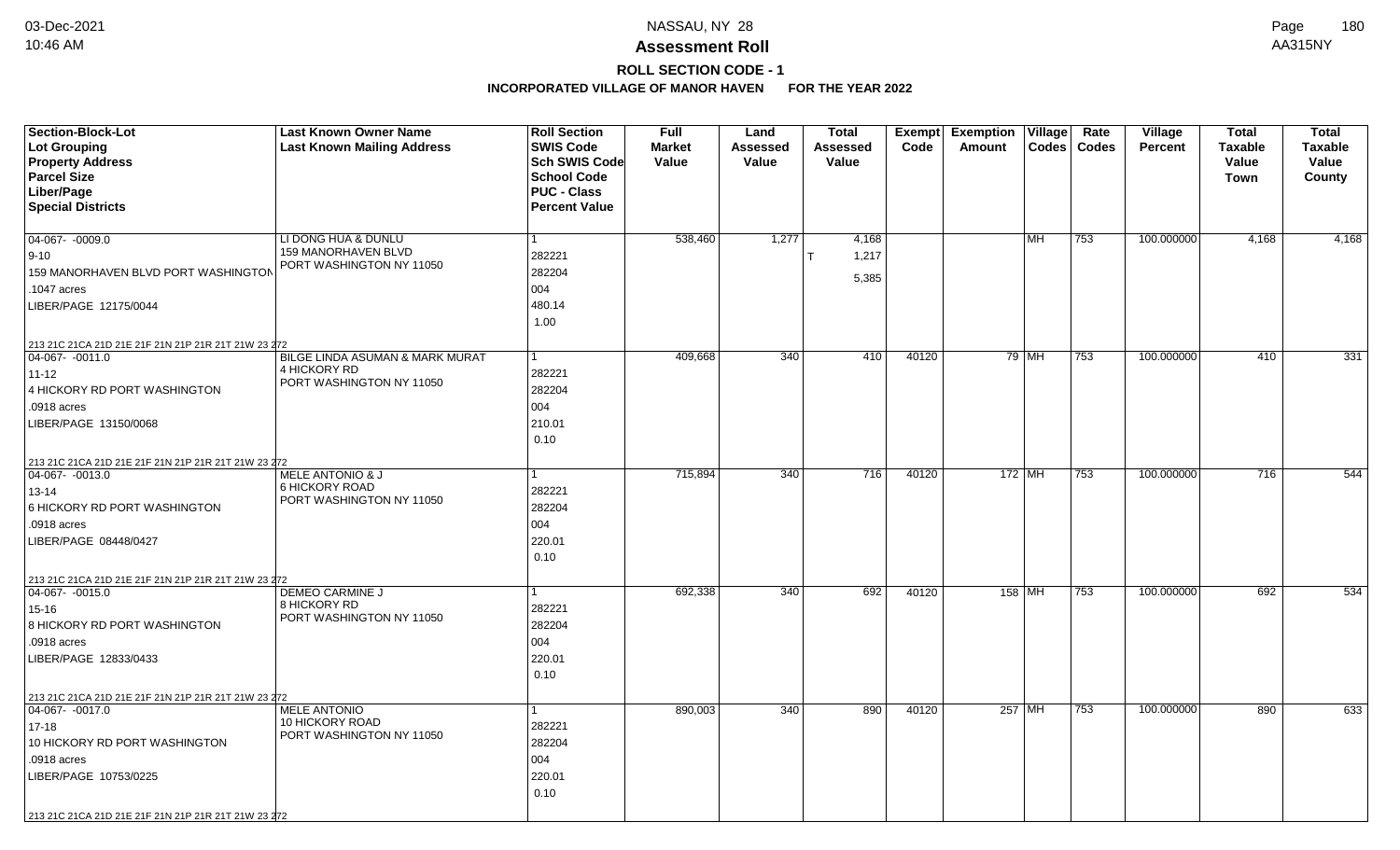# **ROLL SECTION CODE - 1**

| Section-Block-Lot<br><b>Lot Grouping</b>            | <b>Last Known Owner Name</b><br><b>Last Known Mailing Address</b> | <b>Roll Section</b><br><b>SWIS Code</b>  | <b>Full</b><br><b>Market</b> | Land<br>Assessed | <b>Total</b><br>Assessed | Exempt<br>Code | <b>Exemption Village</b><br>Amount | Rate<br>Codes   Codes | Village<br><b>Percent</b> | <b>Total</b><br><b>Taxable</b> | <b>Total</b><br><b>Taxable</b> |
|-----------------------------------------------------|-------------------------------------------------------------------|------------------------------------------|------------------------------|------------------|--------------------------|----------------|------------------------------------|-----------------------|---------------------------|--------------------------------|--------------------------------|
| <b>Property Address</b>                             |                                                                   | Sch SWIS Code                            | Value                        | Value            | Value                    |                |                                    |                       |                           | Value                          | Value                          |
| <b>Parcel Size</b><br>Liber/Page                    |                                                                   | <b>School Code</b><br><b>PUC - Class</b> |                              |                  |                          |                |                                    |                       |                           | Town                           | County                         |
| <b>Special Districts</b>                            |                                                                   | <b>Percent Value</b>                     |                              |                  |                          |                |                                    |                       |                           |                                |                                |
|                                                     |                                                                   |                                          |                              |                  |                          |                |                                    |                       |                           |                                |                                |
| $04-067 - 0019.0$                                   | <b>VIRJI ZAHRA</b>                                                | $\mathbf{1}$                             | 741,499                      | 340              | 741                      | 40120          | 181   MH                           | 753                   | 100.000000                | 741                            | 560                            |
| 19-20                                               | 12 HICKORY RD                                                     | 282221                                   |                              |                  |                          |                |                                    |                       |                           |                                |                                |
| 12 HICKORY RD PORT WASHINGTON                       | PORT WASHINGTON NY 11050                                          | 282204                                   |                              |                  |                          |                |                                    |                       |                           |                                |                                |
| .0918 acres                                         |                                                                   | 004                                      |                              |                  |                          |                |                                    |                       |                           |                                |                                |
| LIBER/PAGE 13664/0976                               |                                                                   | 220.01                                   |                              |                  |                          |                |                                    |                       |                           |                                |                                |
|                                                     |                                                                   | 0.10                                     |                              |                  |                          |                |                                    |                       |                           |                                |                                |
| 213 21C 21CA 21D 21E 21F 21N 21P 21R 21T 21W 23 272 |                                                                   |                                          |                              |                  |                          |                |                                    |                       |                           |                                |                                |
| $ 04-067-0026.0$                                    | DILEO JR JOHN M                                                   | 1                                        | 501,843                      | 316              | 467                      | 40120          | 116 MH                             | 753                   | 100.000000                | 467                            | 351                            |
| $26 - 27$                                           | <b>18 HICKORY ROAD</b>                                            | 282221                                   |                              |                  |                          |                |                                    |                       |                           |                                |                                |
| 18 HICKORY RD PORT WASHINGTON                       | PORT WASHINGTON NY 11050                                          | 282204                                   |                              |                  |                          |                |                                    |                       |                           |                                |                                |
| .0918 acres                                         |                                                                   | 004                                      |                              |                  |                          |                |                                    |                       |                           |                                |                                |
| LIBER/PAGE 11498/0852                               |                                                                   | 210.01                                   |                              |                  |                          |                |                                    |                       |                           |                                |                                |
|                                                     |                                                                   | 0.10                                     |                              |                  |                          |                |                                    |                       |                           |                                |                                |
| 213 21C 21CA 21D 21E 21F 21N 21P 21R 21T 21W 23 272 |                                                                   |                                          |                              |                  |                          |                |                                    |                       |                           |                                |                                |
| $04-067 - 0028.0$                                   | DILEO JOHN M & MARGARET                                           |                                          | 639,184                      | 325              | 611                      | 41121          | $92$ MH                            | 753                   | 100.000000                | 519                            | 264                            |
| 28-29                                               | 20 HICKORY ROAD<br>PORT WASHINGTON NY 11050                       | 282221                                   |                              |                  |                          | 40120          | 255                                |                       |                           |                                |                                |
| 20 HICKORY RD PORT WASHINGTON                       |                                                                   | 282204                                   |                              |                  |                          |                |                                    |                       |                           |                                |                                |
| .0918 acres                                         |                                                                   | 004                                      |                              |                  |                          |                |                                    |                       |                           |                                |                                |
| LIBER/PAGE 09267/0309                               |                                                                   | 220.01                                   |                              |                  |                          |                |                                    |                       |                           |                                |                                |
|                                                     |                                                                   | 0.10                                     |                              |                  |                          |                |                                    |                       |                           |                                |                                |
| 213 21C 21CA 21D 21E 21F 21N 21P 21R 21T 21W 23 272 |                                                                   |                                          |                              |                  |                          |                |                                    |                       |                           |                                |                                |
| $ 04-067 - 0030.0$                                  | <b>FURCIC DANNY S &amp; NATALI</b><br>22 HICKORY RD               | 1                                        | 777,345                      | 321              | $\overline{733}$         | 40120          | 237 MH                             | 753                   | 100.000000                | $\overline{733}$               | 496                            |
| 30-31                                               | PORT WASHINGTON NY 11050                                          | 282221                                   |                              |                  |                          |                |                                    |                       |                           |                                |                                |
| 22 HICKORY RD PORT WASHINGTON                       |                                                                   | 282204                                   |                              |                  |                          |                |                                    |                       |                           |                                |                                |
| .0918 acres                                         |                                                                   | 004                                      |                              |                  |                          |                |                                    |                       |                           |                                |                                |
| LIBER/PAGE 12971/0865                               |                                                                   | 220.01                                   |                              |                  |                          |                |                                    |                       |                           |                                |                                |
|                                                     |                                                                   | 0.10                                     |                              |                  |                          |                |                                    |                       |                           |                                |                                |
| 213 21C 21CA 21D 21E 21F 21N 21P 21R 21T 21W 23 272 |                                                                   |                                          |                              |                  |                          |                |                                    |                       |                           |                                |                                |
| $\boxed{04-067 - 0032.0}$                           | SIMONSEN JAMES & DOREEN<br>24 HICKORY ROAD                        | $\mathbf{1}$                             | 585,825                      | 340              | 586                      | 40120<br>41121 | 182   MH<br>88                     | 753                   | 100.000000                | 439                            | 257                            |
| 32-33                                               | PORT WASHINGTON NY 11050                                          | 282221                                   |                              |                  |                          | 41680          | 59                                 |                       |                           |                                |                                |
| 24 HICKORY RD PORT WASHINGTON                       |                                                                   | 282204                                   |                              |                  |                          |                |                                    |                       |                           |                                |                                |
| .0918 acres                                         |                                                                   | 004                                      |                              |                  |                          |                |                                    |                       |                           |                                |                                |
| LIBER/PAGE 06079/0382                               |                                                                   | 210.01                                   |                              |                  |                          |                |                                    |                       |                           |                                |                                |
|                                                     |                                                                   | 0.10                                     |                              |                  |                          |                |                                    |                       |                           |                                |                                |
| 213 21C 21CA 21D 21E 21F 21N 21P 21R 21T 21W 23 272 |                                                                   |                                          |                              |                  |                          |                |                                    |                       |                           |                                |                                |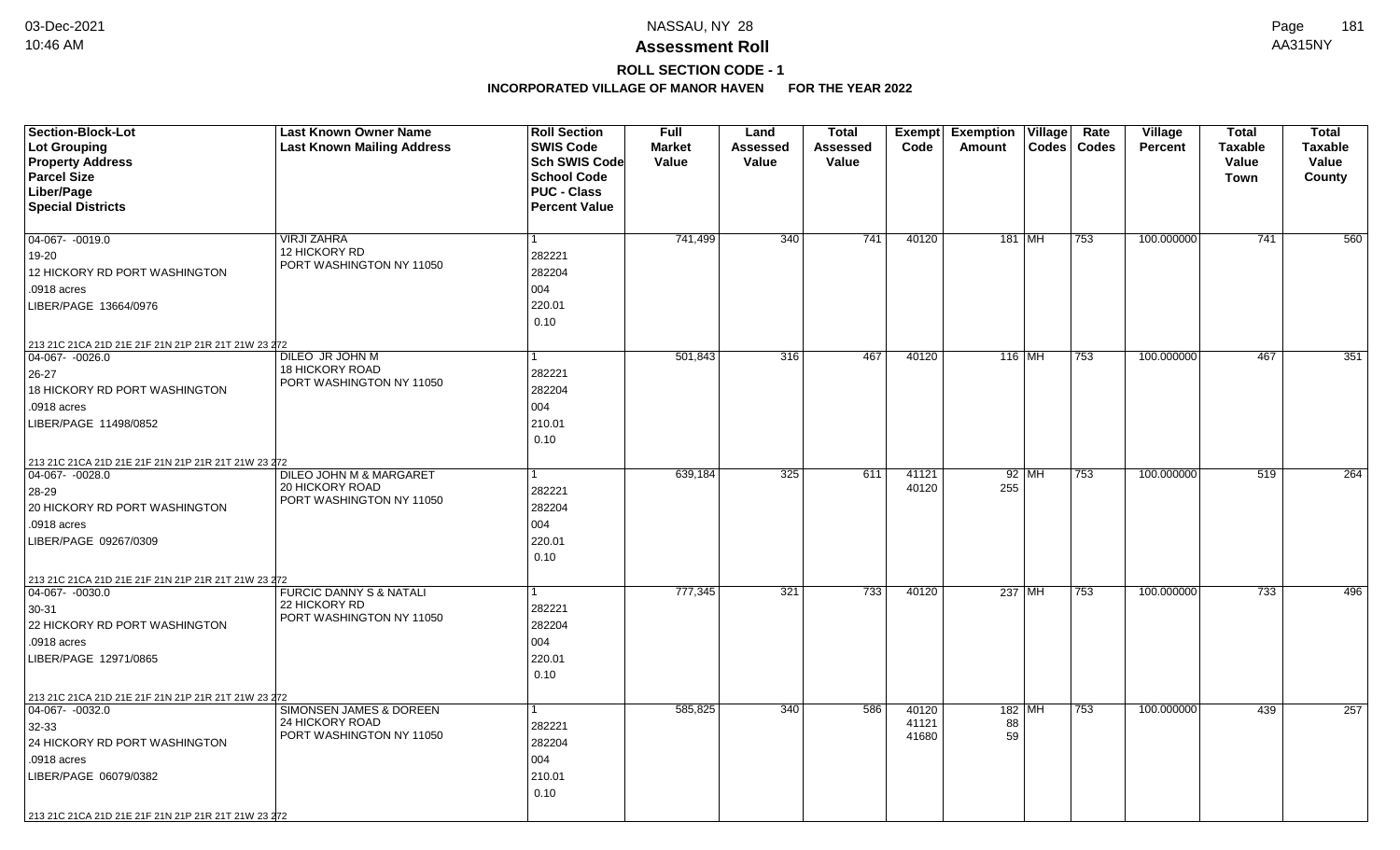# **ROLL SECTION CODE - 1**

| <b>Section-Block-Lot</b><br>Lot Grouping<br><b>Property Address</b><br><b>Parcel Size</b><br>Liber/Page<br><b>Special Districts</b>                                                                              | <b>Last Known Owner Name</b><br><b>Last Known Mailing Address</b>                                                   | <b>Roll Section</b><br><b>SWIS Code</b><br>Sch SWIS Code<br><b>School Code</b><br><b>PUC - Class</b><br><b>Percent Value</b> | <b>Full</b><br><b>Market</b><br>Value | Land<br><b>Assessed</b><br>Value | <b>Total</b><br><b>Assessed</b><br>Value | Code  | <b>Exempt Exemption Village</b><br><b>Amount</b> |        | Rate<br>Codes   Codes | Village<br><b>Percent</b> | <b>Total</b><br><b>Taxable</b><br>Value<br>Town | <b>Total</b><br><b>Taxable</b><br>Value<br>County |
|------------------------------------------------------------------------------------------------------------------------------------------------------------------------------------------------------------------|---------------------------------------------------------------------------------------------------------------------|------------------------------------------------------------------------------------------------------------------------------|---------------------------------------|----------------------------------|------------------------------------------|-------|--------------------------------------------------|--------|-----------------------|---------------------------|-------------------------------------------------|---------------------------------------------------|
| $\boxed{04-067 - 0034.0}$<br>34-35<br>26 HICKORY RD PORT WASHINGTON<br>.0918 acres<br>LIBER/PAGE 09383/0663                                                                                                      | MASIELLO DOMINICK J & ROSE<br>26 HICKORY ROAD<br>PORT WASHINGTON NY 11050                                           | 282221<br>282204<br>004<br>230.01<br>0.10                                                                                    | 704,628                               | 333                              | 691                                      | 40120 | 178 MH                                           |        | 753                   | 100.000000                | 691                                             | 513                                               |
| 213 21C 21CA 21D 21E 21F 21N 21P 21R 21T 21W 23 272<br>$ 04-067- -0036.0$<br>36-37<br>28 HICKORY RD PORT WASHINGTON<br>.0918 acres<br>LIBER/PAGE 12941/0366                                                      | <b>VERNI DOMENICA &amp; LEONARDO TRUSTS</b><br>VERNI CARMELA & LUCIANNA<br>25 INWOOD RD<br>PORT WASHINGTON NY 11050 | 1<br>282221<br>282204<br>004<br>220.01<br>0.10                                                                               | 736,378                               | 340                              | 736                                      | 40120 |                                                  | 193 MH | 753                   | 100.000000                | 736                                             | 543                                               |
| 213 21C 21CA 21D 21E 21F 21N 21P 21R 21T 21W 23 272<br>$ 04-067 - 0038.0$<br>$38-40$<br>30 HICKORY RD PORT WASHINGTON<br>.1377 acres<br>LIBER/PAGE 12925/0294                                                    | <b>VOHORA REALTY LLC</b><br>2608 ROUTE 112<br>MEDFORD NY 11763                                                      | 282221<br>282204<br>004<br>220.01<br>0.10                                                                                    | 1,017,001                             | 397                              | 968                                      | 40120 | 384 MH                                           |        | $\overline{753}$      | 100.000000                | 968                                             | 584                                               |
| 213 21C 21CA 21D 21E 21F 21N 21P 21R 21T 21W 23 272<br>$ 04-067-0041.0$<br>41-43<br>36 HICKORY RD PORT WASHINGTON<br>.1377 acres<br>LIBER/PAGE 12780/0292<br>213 21C 21CA 21D 21E 21F 21N 21P 21R 21T 21W 23 272 | <b>VLAHOS CARMELA LIFE ESTATE</b><br><b>VLAHOS JOHN M</b><br>36 HICKORY RD<br>PORT WASHINGTON NY 11050              | 282221<br>282204<br>004<br>210.01<br>0.10                                                                                    | 722,040                               | 378                              | 654                                      | 40120 | 227 MH                                           |        | 753                   | 100.000000                | 654                                             | 427                                               |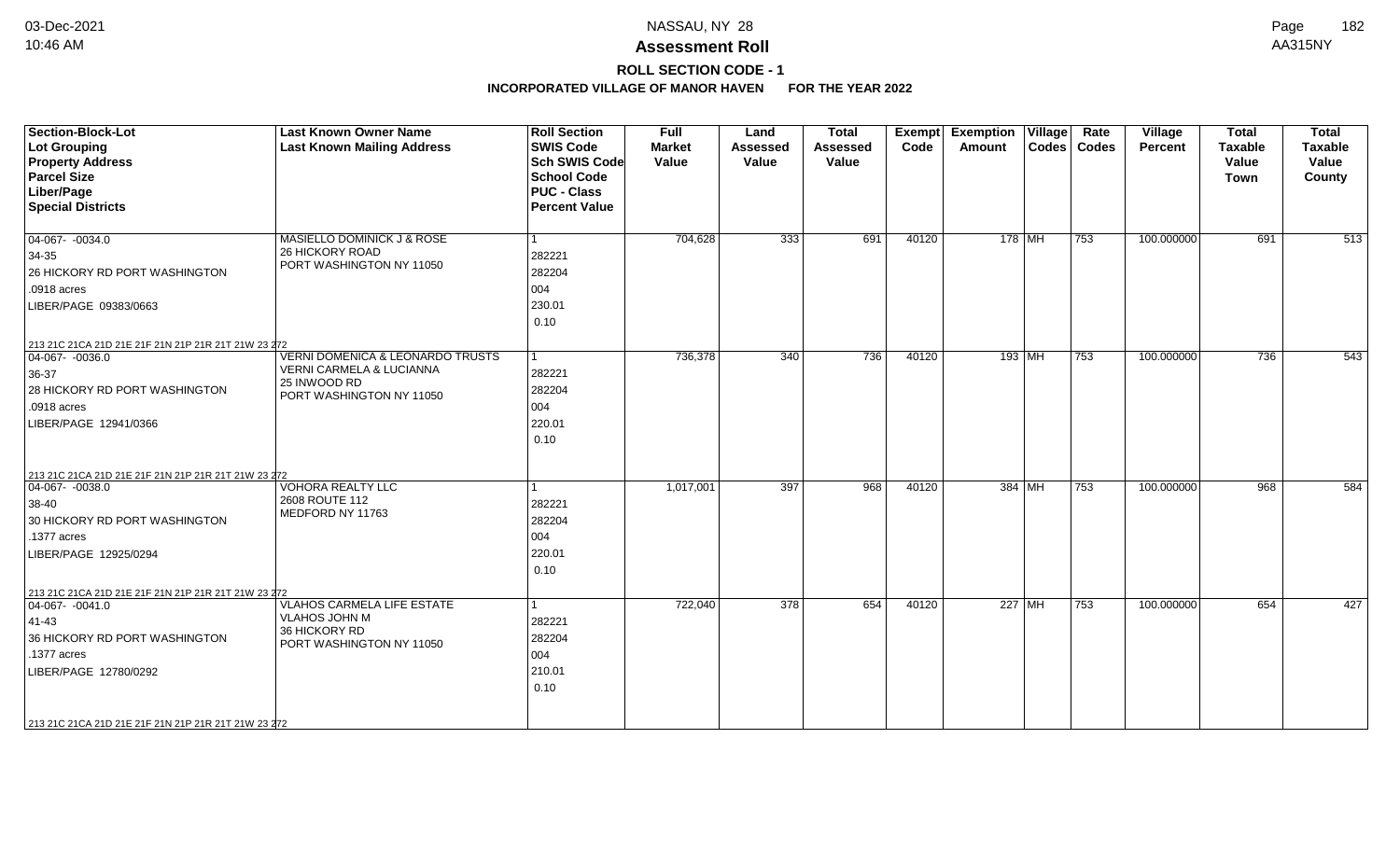# **ROLL SECTION CODE - 1**

| Section-Block-Lot<br><b>Lot Grouping</b><br><b>Property Address</b><br><b>Parcel Size</b><br>Liber/Page<br><b>Special Districts</b>                                                                                | <b>Last Known Owner Name</b><br><b>Last Known Mailing Address</b>               | <b>Roll Section</b><br><b>SWIS Code</b><br><b>Sch SWIS Code</b><br><b>School Code</b><br><b>PUC - Class</b><br><b>Percent Value</b> | <b>Full</b><br><b>Market</b><br>Value | Land<br><b>Assessed</b><br>Value | <b>Total</b><br><b>Assessed</b><br>Value | <b>Exempt</b><br>Code | <b>Exemption Village</b><br>Amount |           | Rate<br>Codes   Codes | Village<br>Percent | <b>Total</b><br><b>Taxable</b><br>Value<br><b>Town</b> | <b>Total</b><br><b>Taxable</b><br>Value<br>County |
|--------------------------------------------------------------------------------------------------------------------------------------------------------------------------------------------------------------------|---------------------------------------------------------------------------------|-------------------------------------------------------------------------------------------------------------------------------------|---------------------------------------|----------------------------------|------------------------------------------|-----------------------|------------------------------------|-----------|-----------------------|--------------------|--------------------------------------------------------|---------------------------------------------------|
| 04-067-0044.0<br>44-45,127<br>38 HICKORY RD PORT WASHINGTON<br>.1033 acres<br>LIBER/PAGE 10336/0199<br>213 21C 21CA 21D 21E 21F 21N 21P 21R 21T 21W 23 272                                                         | <b>MAYOURIAN EDMOND</b><br>12 CARRIAGE DR<br>OLD WESTBURY NY 11568              | 282221<br>282204<br>004<br>220.01<br>0.10                                                                                           | 866,448                               | 344                              | 826                                      | 40120                 | 308 MH                             |           | $ 753\rangle$         | 100.000000         | 826                                                    | 518                                               |
| 04-067- -0047.0<br><b>HICKORY RD MANORHAVEN</b><br>.0459 acres<br>LIBER/PAGE 12648/0413                                                                                                                            | <b>NENEJIAN RAZMIK &amp; SONYA</b><br>40 HICKORY RD<br>PORT WASHINGTON NY 11050 | 282221<br>282204<br>004<br>311.11<br>0.10                                                                                           | 18,128                                | 18                               | 18                                       |                       |                                    | <b>MH</b> | 753                   | 100.000000         | 18                                                     | 18                                                |
| 213 21C 21CA 21D 21E 21F 21N 21P 21R 21T 21W 23 272<br>$ 04-067 - 0048.0$<br>48-49<br>40 HICKORY RD PORT WASHINGTON<br>.0918 acres<br>LIBER/PAGE 12648/0413                                                        | NENEJIAN RAZMIK & SONYA<br>40 HICKORY RD<br>PORT WASHINGTON NY 11050            | $\overline{1}$<br>282221<br>282204<br>004<br>220.01<br>0.10                                                                         | 869,520                               | 340                              | 869                                      | 40120                 | 226 MH                             |           | 753                   | 100.000000         | 869                                                    | 643                                               |
| 213 21C 21CA 21D 21E 21F 21N 21P 21R 21T 21W 23 272<br>$04-067 - 0050.0$<br>50-52<br>41 GRAYWOOD RD PORT WASHINGTON<br>.1377 acres<br>LIBER/PAGE 13828/0474<br>213 21C 21CA 21D 21E 21F 21N 21P 21R 21T 21W 23 272 | <b>ALKAN EROL &amp; ARZU</b><br>41 GRAYWOOD RD<br>PORT WASHINGTON NY 11050      | 282221<br>282204<br>004<br>220.01<br>0.10                                                                                           | 644,203                               | 417                              | 644                                      | 40120                 | $125$ MH                           |           | 753                   | 100.000000         | 644                                                    | 519                                               |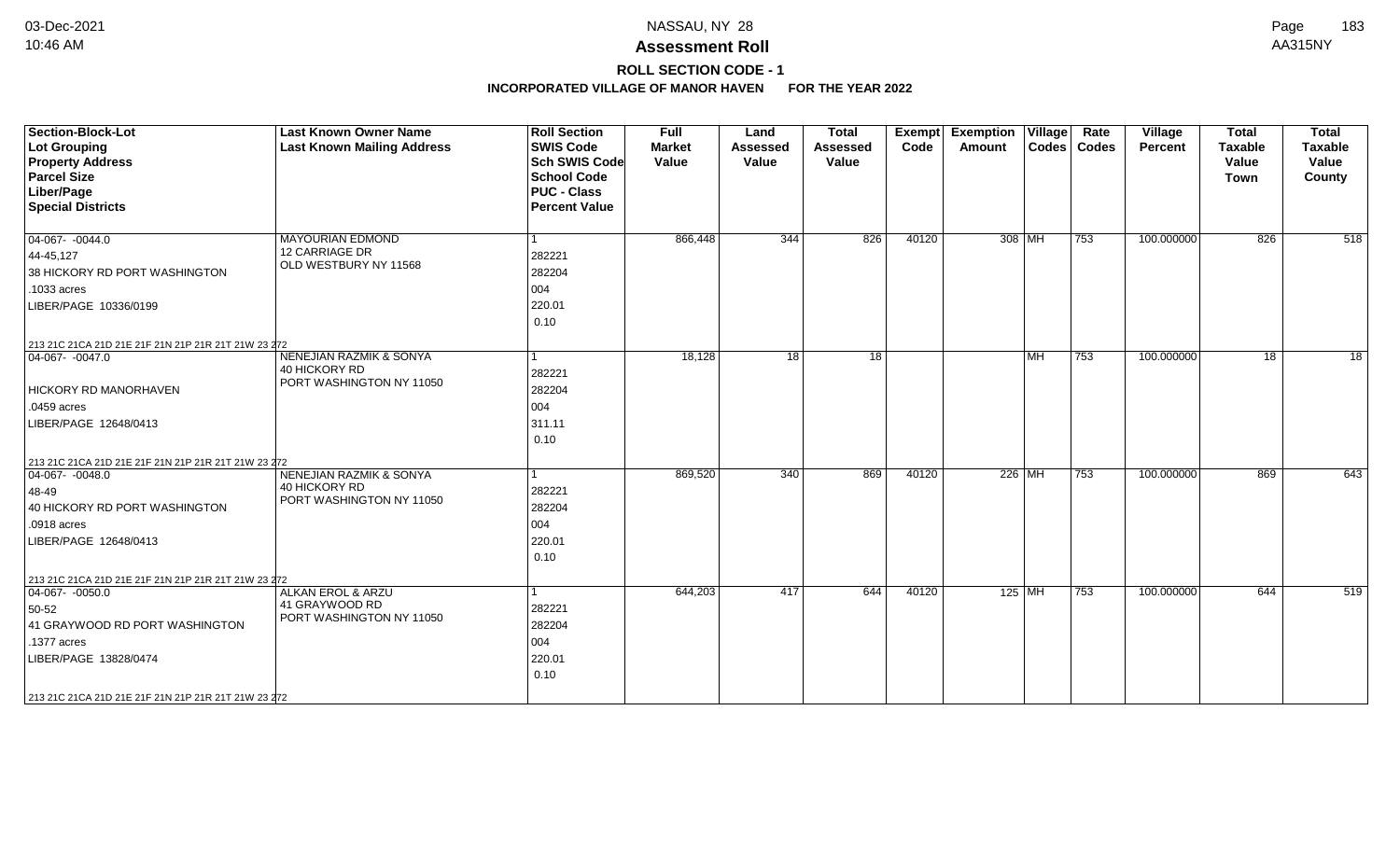# **ROLL SECTION CODE - 1**

| <b>Section-Block-Lot</b><br><b>Lot Grouping</b><br><b>Property Address</b><br><b>Parcel Size</b><br>Liber/Page<br><b>Special Districts</b>                                                                              | <b>Last Known Owner Name</b><br><b>Last Known Mailing Address</b>                                                    | <b>Roll Section</b><br><b>SWIS Code</b><br>Sch SWIS Code<br><b>School Code</b><br><b>PUC - Class</b><br><b>Percent Value</b> | <b>Full</b><br><b>Market</b><br>Value | Land<br><b>Assessed</b><br>Value | <b>Total</b><br><b>Assessed</b><br>Value | Exempt<br>Code | <b>Exemption Village</b><br>Amount | Rate<br>Codes   Codes | Village<br><b>Percent</b> | <b>Total</b><br><b>Taxable</b><br>Value<br><b>Town</b> | <b>Total</b><br><b>Taxable</b><br>Value<br>County |
|-------------------------------------------------------------------------------------------------------------------------------------------------------------------------------------------------------------------------|----------------------------------------------------------------------------------------------------------------------|------------------------------------------------------------------------------------------------------------------------------|---------------------------------------|----------------------------------|------------------------------------------|----------------|------------------------------------|-----------------------|---------------------------|--------------------------------------------------------|---------------------------------------------------|
| $04-067 - 0053.0$<br>53-55<br>39 A GRAYWOOD RD PORT WASHINGTON<br>.1377 acres<br>LIBER/PAGE 13442/0996                                                                                                                  | <b>BIENENSTEIN WEIWEN &amp;</b><br><b>BIENENSTEIN RICHARD C</b><br>39 GRAYWOOD RD<br>PORT WASHINGTON NY 11050        | 282221<br>282204<br>004<br>220.01<br>0.10                                                                                    | 841,867                               | 417                              | 840                                      | 40120          | 268 MH                             | 753                   | 100.000000                | 840                                                    | 572                                               |
| 213 21C 21CA 21D 21E 21F 21N 21P 21R 21T 21W 23 272<br>$\boxed{04-067 - 0056.0}$<br>56-57<br>37 GRAYWOOD RD PORT WASHINGTON<br>.0918 acres<br>LIBER/PAGE 10963/0206                                                     | ALVARADO MIGUEL & ROSA<br>37 GRAYWOOD ROAD<br>PORT WASHINGTON NY 11050                                               | 282221<br>282204<br>004<br>220.01<br>0.10                                                                                    | 597,091                               | 340                              | 597                                      | 40120          | $109$ MH                           | 753                   | 100.000000                | 597                                                    | 488                                               |
| 213 21C 21CA 21D 21E 21F 21N 21P 21R 21T 21W 23 272<br>$ 04-067-0058.0$<br>58-59<br>35 GRAYWOOD RD PORT WASHINGTON<br>.0918 acres<br>LIBER/PAGE 11870/0194                                                              | <b>CURCI PATSY LIFE ESTATE</b><br>CURCI J & DEBARDELABEN R & WHITTON N<br>17 A THIRD AVE<br>PORT WASHINGTON NY 11050 | 282221<br>282204<br>004<br>220.01<br>0.10                                                                                    | 719,991                               | 340                              | 720                                      | 40120          | 146 MH                             | 753                   | 100.000000                | 720                                                    | 574                                               |
| 213 21C 21CA 21D 21E 21F 21N 21P 21R 21T 21W 23 272<br>$ 04-067-0060.0$<br>$ 60 - 62 $<br>31 GRAYWOOD RD PORT WASHINGTON<br>.1377 acres<br>LIBER/PAGE 12805/0026<br>213 21C 21CA 21D 21E 21F 21N 21P 21R 21T 21W 23 272 | KABIR LUTFUL & MORSHED SHELI<br>31 GRAYWOOD RD<br>PORT WASHINGTON NY 11050                                           | 282221<br>282204<br>004<br>220.01<br>0.10                                                                                    | 763,006                               | 397                              | 726                                      | 40120          | $212$ MH                           | 753                   | 100.000000                | 726                                                    | 514                                               |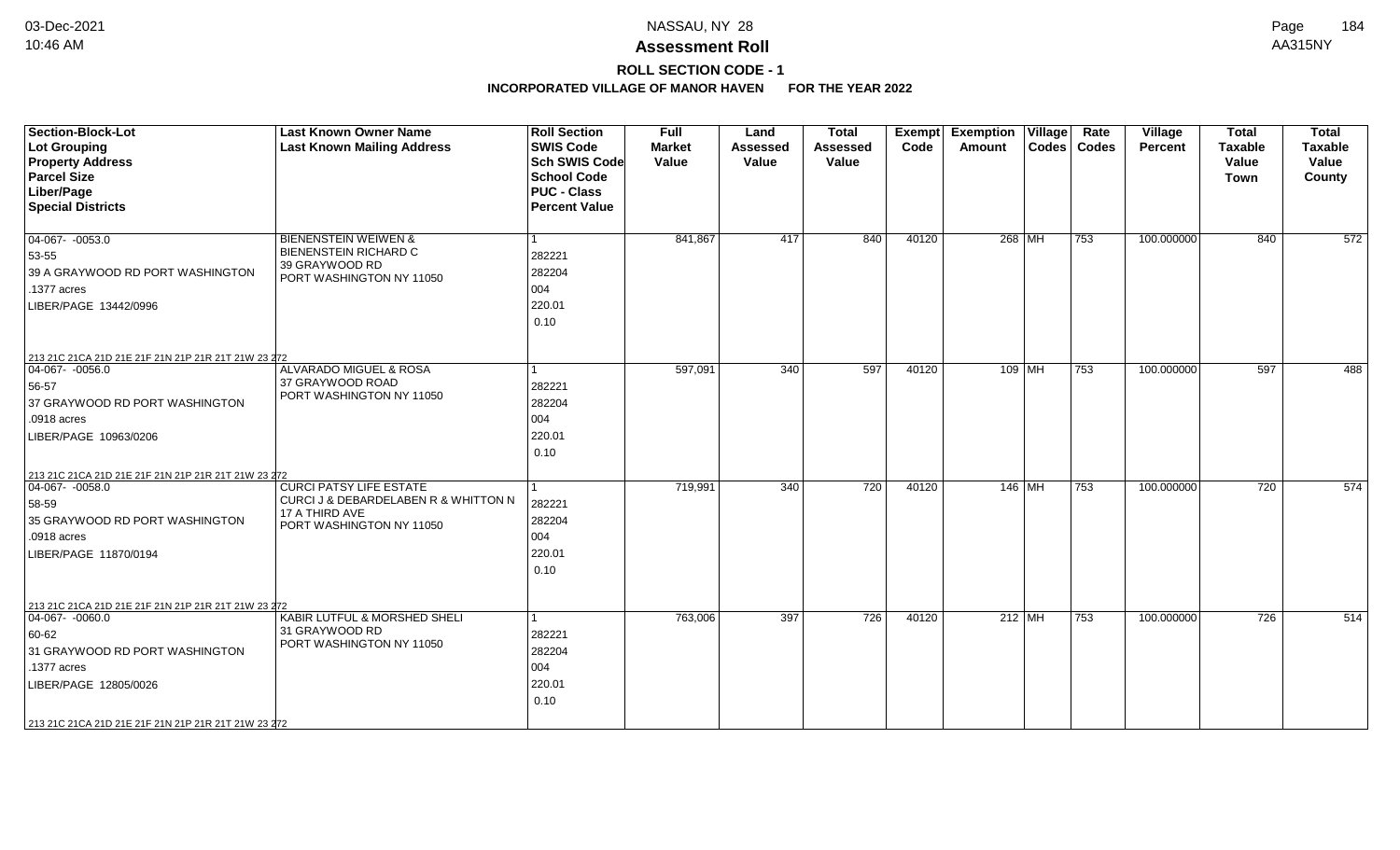# **ROLL SECTION CODE - 1**

| Section-Block-Lot                                                    | <b>Last Known Owner Name</b>                                | <b>Roll Section</b>                        | <b>Full</b>   | Land     | <b>Total</b>    | Exempt         | <b>Exemption</b><br>Village | Rate<br><b>Village</b>  | <b>Total</b>   | <b>Total</b>   |
|----------------------------------------------------------------------|-------------------------------------------------------------|--------------------------------------------|---------------|----------|-----------------|----------------|-----------------------------|-------------------------|----------------|----------------|
| <b>Lot Grouping</b>                                                  | <b>Last Known Mailing Address</b>                           | <b>SWIS Code</b>                           | <b>Market</b> | Assessed | <b>Assessed</b> | Code           | Codes<br>Amount             | Codes<br><b>Percent</b> | <b>Taxable</b> | <b>Taxable</b> |
| <b>Property Address</b>                                              |                                                             | <b>Sch SWIS Code</b>                       | Value         | Value    | Value           |                |                             |                         | Value          | Value          |
| <b>Parcel Size</b>                                                   |                                                             | <b>School Code</b>                         |               |          |                 |                |                             |                         | <b>Town</b>    | County         |
| Liber/Page<br><b>Special Districts</b>                               |                                                             | <b>PUC - Class</b><br><b>Percent Value</b> |               |          |                 |                |                             |                         |                |                |
|                                                                      |                                                             |                                            |               |          |                 |                |                             |                         |                |                |
| 04-067- -0063.0                                                      | WEI DAVID & WENDY                                           | 1                                          | 600,163       | 340      | 600             | 40120          | 98 MH<br>753                | 100.000000              | 600            | 502            |
| 63,64                                                                | 31 SEAVIEW LN                                               | 282221                                     |               |          |                 |                |                             |                         |                |                |
| 31 GRAYWOOD RD PORT WASHINGTON                                       | PORT WASHINGTON NY 11050                                    | 282204                                     |               |          |                 |                |                             |                         |                |                |
| .0918 acres                                                          |                                                             | 004                                        |               |          |                 |                |                             |                         |                |                |
| LIBER/PAGE 09859/0722                                                |                                                             | 220.01                                     |               |          |                 |                |                             |                         |                |                |
|                                                                      |                                                             | 0.10                                       |               |          |                 |                |                             |                         |                |                |
|                                                                      |                                                             |                                            |               |          |                 |                |                             |                         |                |                |
| 213 21C 21CA 21D 21E 21F 21N 21P 21R 21T 21W 23 272<br>04-067-0065.0 | <b>BARRERA JOSE G</b>                                       |                                            | 716,918       | 340      | 717             | 40120          | 136 MH<br>753               | 100.000000              | 717            | 581            |
| 65-66                                                                | 29 GRAYWOOD RD                                              | 282221                                     |               |          |                 |                |                             |                         |                |                |
| 29 GRAYWOOD RD PORT WASHINGTON                                       | PORT WASHINGTON NY 11050                                    | 282204                                     |               |          |                 |                |                             |                         |                |                |
| .0918 acres                                                          |                                                             | 004                                        |               |          |                 |                |                             |                         |                |                |
| LIBER/PAGE 12495/0926                                                |                                                             | 220.01                                     |               |          |                 |                |                             |                         |                |                |
|                                                                      |                                                             | 0.10                                       |               |          |                 |                |                             |                         |                |                |
|                                                                      |                                                             |                                            |               |          |                 |                |                             |                         |                |                |
| 213 21C 21CA 21D 21E 21F 21N 21P 21R 21T 21W 23 272                  |                                                             |                                            |               |          |                 |                |                             |                         |                |                |
| 04-067- -0067.0                                                      | <b>GENNUSA MARTIN J &amp; CAROL ANN</b><br>25 GRAYWOOD ROAD |                                            | 727,160       | 340      | 727             | 41161<br>40120 | $109$ MH<br>753<br>213      | 100.000000              | 618            | 405            |
| 67,68                                                                | PORT WASHINGTON NY 11050                                    | 282221                                     |               |          |                 |                |                             |                         |                |                |
| 25 GRAYWOOD RD PORT WASHINGTON                                       |                                                             | 282204                                     |               |          |                 |                |                             |                         |                |                |
| .0918 acres                                                          |                                                             | 004                                        |               |          |                 |                |                             |                         |                |                |
| LIBER/PAGE 09035/0127                                                |                                                             | 220.01                                     |               |          |                 |                |                             |                         |                |                |
|                                                                      |                                                             | 0.10                                       |               |          |                 |                |                             |                         |                |                |
| 213 21C 21CA 21D 21E 21F 21N 21P 21R 21T 21W 23 272                  |                                                             |                                            |               |          |                 |                |                             |                         |                |                |
| $ 04-067 - 0069.0$                                                   | ALEXANDER DONALD & CHRISTINA<br>23 GRAYWOOD RD              | $\mathbf{1}$                               | 803,973       | 312      | 738             | 40120          | 193   MH<br>753             | 100.000000              | 590            | 397            |
| 69,70                                                                | PORT WASHINGTON NY 11050                                    | 282221                                     |               |          |                 | 41680          | 74                          |                         |                |                |
| 23 GRAYWOOD RD PORT WASHINGTON                                       |                                                             | 282204                                     |               |          |                 |                |                             |                         |                |                |
| .0918 acres                                                          |                                                             | 004                                        |               |          |                 |                |                             |                         |                |                |
| LIBER/PAGE 13051/0793                                                |                                                             | 220.01                                     |               |          |                 |                |                             |                         |                |                |
|                                                                      |                                                             | 0.10                                       |               |          |                 |                |                             |                         |                |                |
| 213 21C 21CA 21D 21E 21F 21N 21P 21R 21T 21W 23 272                  |                                                             |                                            |               |          |                 |                |                             |                         |                |                |
| $\boxed{04-067 - 0071.0}$                                            | 21 GRAYWOOD REALTY LLC                                      | 1                                          | 713,846       | 340      | 714             | 40120          | 154 MH<br>753               | 100.000000              | 714            | 560            |
| 71,72                                                                | 2 NANCY CT<br>MANHASSET NY 11030                            | 282221                                     |               |          |                 |                |                             |                         |                |                |
| 21 GRAYWOOD RD PORT WASHINGTON                                       |                                                             | 282204                                     |               |          |                 |                |                             |                         |                |                |
| .0918 acres                                                          |                                                             | 004                                        |               |          |                 |                |                             |                         |                |                |
| LIBER/PAGE 13740/0400                                                |                                                             | 220.01                                     |               |          |                 |                |                             |                         |                |                |
|                                                                      |                                                             | 0.10                                       |               |          |                 |                |                             |                         |                |                |
| 213 21C 21CA 21D 21E 21F 21N 21P 21R 21T 21W 23 272                  |                                                             |                                            |               |          |                 |                |                             |                         |                |                |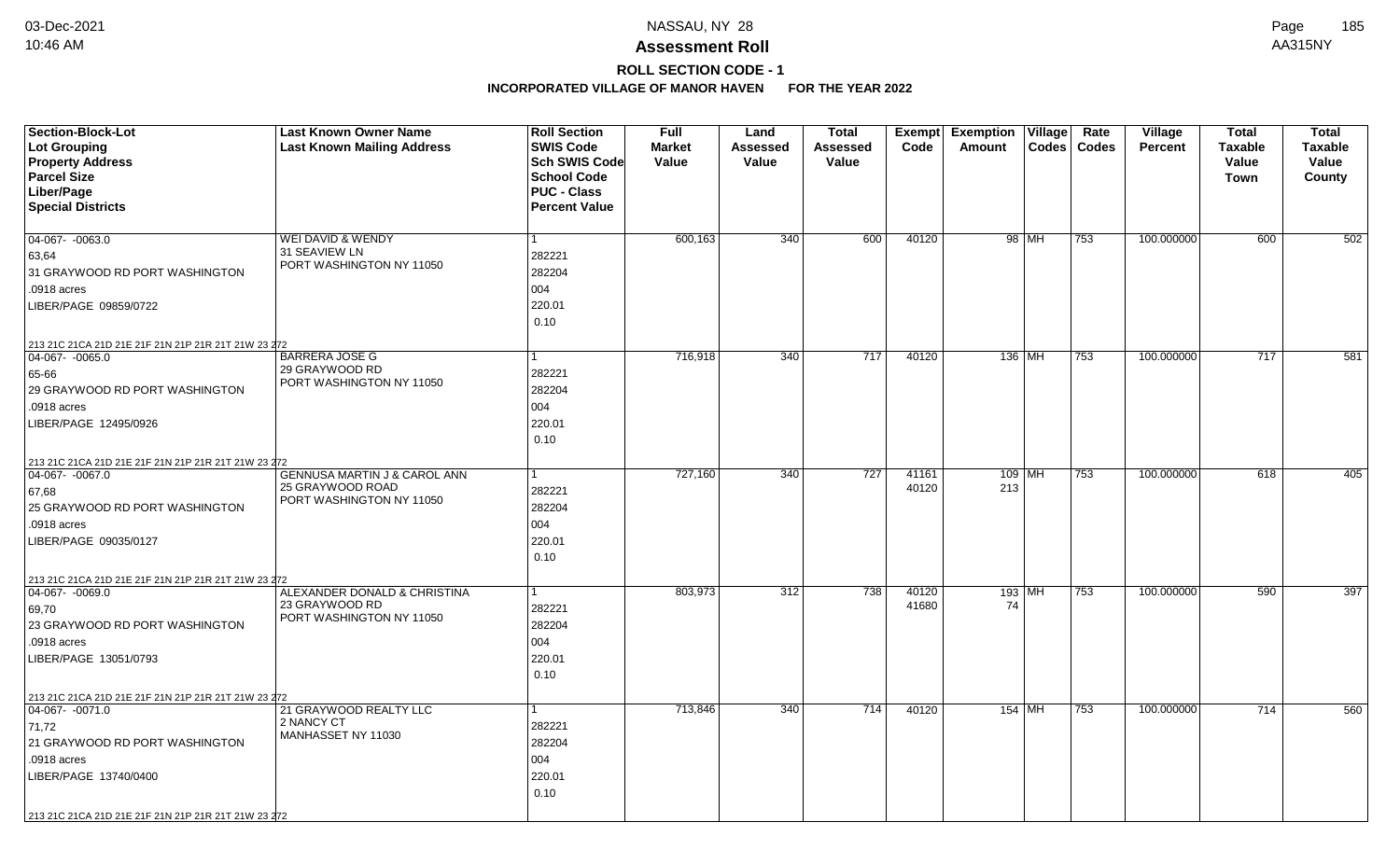# **ROLL SECTION CODE - 1**

| <b>Section-Block-Lot</b>                            | <b>Last Known Owner Name</b>                 | <b>Roll Section</b>  | <b>Full</b>   | Land            | <b>Total</b>    |       | Exempt Exemption Village     | Rate          | Village        | <b>Total</b>   | <b>Total</b>   |
|-----------------------------------------------------|----------------------------------------------|----------------------|---------------|-----------------|-----------------|-------|------------------------------|---------------|----------------|----------------|----------------|
| <b>Lot Grouping</b>                                 | <b>Last Known Mailing Address</b>            | <b>SWIS Code</b>     | <b>Market</b> | <b>Assessed</b> | <b>Assessed</b> | Code  | Amount                       | Codes   Codes | <b>Percent</b> | <b>Taxable</b> | <b>Taxable</b> |
| <b>Property Address</b>                             |                                              | <b>Sch SWIS Code</b> | Value         | Value           | Value           |       |                              |               |                | Value          | Value          |
| <b>Parcel Size</b>                                  |                                              | <b>School Code</b>   |               |                 |                 |       |                              |               |                | Town           | County         |
| Liber/Page                                          |                                              | <b>PUC - Class</b>   |               |                 |                 |       |                              |               |                |                |                |
| <b>Special Districts</b>                            |                                              | <b>Percent Value</b> |               |                 |                 |       |                              |               |                |                |                |
| $04-067 - 0073.0$                                   | LI JIA & WU WEI MIN                          |                      | 716,918       | 329             | 693             | 40120 | 216 MH                       | 753           | 100.000000     | 693            | 477            |
| 73-74                                               | 19 GRAYWOOD RD                               | 282221               |               |                 |                 |       |                              |               |                |                |                |
| 19 GRAYWOOD RD PORT WASHINGTON                      | PORT WASHINGTON NY 11050                     | 282204               |               |                 |                 |       |                              |               |                |                |                |
| .0918 acres                                         |                                              | 004                  |               |                 |                 |       |                              |               |                |                |                |
| LIBER/PAGE 13102/0658                               |                                              | 220.01               |               |                 |                 |       |                              |               |                |                |                |
|                                                     |                                              | 0.10                 |               |                 |                 |       |                              |               |                |                |                |
| 213 21C 21CA 21D 21E 21F 21N 21P 21R 21T 21W 23 272 |                                              |                      |               |                 |                 |       |                              |               |                |                |                |
| $ 04-067-0075.0$                                    | NEUMAIER PAUL & JENNIFER                     |                      | 789,635       | 340             | 790             | 40120 | 228 MH                       | 753           | 100.000000     | 790            | 562            |
| 75-76                                               | 17 GRAYWOOD RD<br>PORT WASHINGTON NY 11050   | 282221               |               |                 |                 |       |                              |               |                |                |                |
| 17 GRAYWOOD RD PORT WASHINGTON                      |                                              | 282204               |               |                 |                 |       |                              |               |                |                |                |
| .0918 acres                                         |                                              | 004                  |               |                 |                 |       |                              |               |                |                |                |
| LIBER/PAGE 13863/0943                               |                                              | 220.01               |               |                 |                 |       |                              |               |                |                |                |
|                                                     |                                              | 0.10                 |               |                 |                 |       |                              |               |                |                |                |
| 213 21C 21CA 21D 21E 21F 21N 21P 21R 21T 21W 23 272 |                                              |                      |               |                 |                 |       |                              |               |                |                |                |
| $ 04-067-0077.0$                                    | YEE KENNETH SW & CHOW ALICE &                | 1                    | 945,308       | 340             | 945             | 40120 | 283 MH                       | 753           | 100.000000     | 945            | 662            |
| 77-78                                               | <b>JACKSON TA</b>                            | 282221               |               |                 |                 |       |                              |               |                |                |                |
| 15 A GRAYWOOD RD PORT WASHINGTON                    | 15 A GRAYWOOD RD<br>PORT WASHINGTON NY 11050 | 282204               |               |                 |                 |       |                              |               |                |                |                |
| .0918 acres                                         |                                              | 004                  |               |                 |                 |       |                              |               |                |                |                |
| LIBER/PAGE 13321/0032                               |                                              | 220.01               |               |                 |                 |       |                              |               |                |                |                |
|                                                     |                                              | 0.10                 |               |                 |                 |       |                              |               |                |                |                |
|                                                     |                                              |                      |               |                 |                 |       |                              |               |                |                |                |
| 213 21C 21CA 21D 21E 21F 21N 21P 21R 21T 21W 23 272 |                                              |                      |               |                 |                 |       |                              |               |                |                |                |
| $ 04-067-0079.0$                                    | CHIU CARINA & ZHI YUAN                       |                      | 946,333       | 302             | 841             | 40120 | 304   $\overline{\text{MH}}$ | 753           | 100.000000     | 841            | 537            |
| 79-80                                               | 11 GRAYWOOD RD                               | 282221               |               |                 |                 |       |                              |               |                |                |                |
| 11 A&B GRAYWOOD RD PORT WASHINGTON                  | PORT WASHINGTON NY 11050                     | 282204               |               |                 |                 |       |                              |               |                |                |                |
| .0918 acres                                         |                                              | 004                  |               |                 |                 |       |                              |               |                |                |                |
| LIBER/PAGE 13633/0478                               |                                              | 220.01               |               |                 |                 |       |                              |               |                |                |                |
|                                                     |                                              | 0.10                 |               |                 |                 |       |                              |               |                |                |                |
|                                                     |                                              |                      |               |                 |                 |       |                              |               |                |                |                |
| 213 21C 21CA 21D 21E 21F 21N 21P 21R 21T 21W 23 272 |                                              |                      |               |                 |                 |       |                              |               |                |                |                |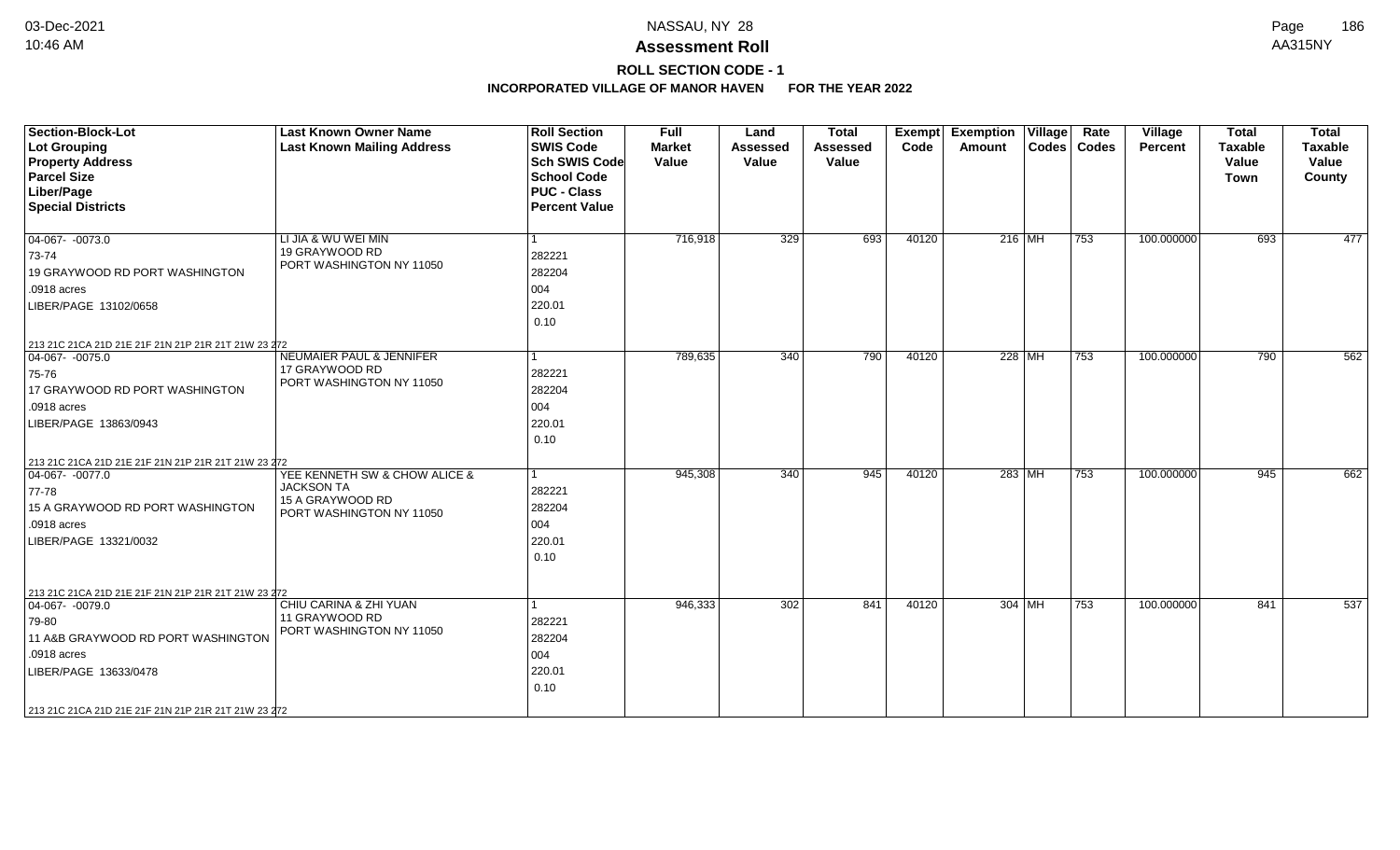# **ROLL SECTION CODE - 1**

| <b>Section-Block-Lot</b><br>Lot Grouping<br><b>Property Address</b><br><b>Parcel Size</b><br>Liber/Page<br><b>Special Districts</b>                                                                                       | <b>Last Known Owner Name</b><br><b>Last Known Mailing Address</b>                                      | <b>Roll Section</b><br><b>SWIS Code</b><br><b>Sch SWIS Code</b><br><b>School Code</b><br><b>PUC - Class</b><br><b>Percent Value</b> | Full<br><b>Market</b><br>Value | Land<br><b>Assessed</b><br>Value | <b>Total</b><br><b>Assessed</b><br>Value | Exempt<br>Code | <b>Exemption Village</b><br><b>Amount</b> |          | Rate<br>Codes   Codes | Village<br><b>Percent</b> | <b>Total</b><br><b>Taxable</b><br>Value<br><b>Town</b> | <b>Total</b><br><b>Taxable</b><br>Value<br>County |
|---------------------------------------------------------------------------------------------------------------------------------------------------------------------------------------------------------------------------|--------------------------------------------------------------------------------------------------------|-------------------------------------------------------------------------------------------------------------------------------------|--------------------------------|----------------------------------|------------------------------------------|----------------|-------------------------------------------|----------|-----------------------|---------------------------|--------------------------------------------------------|---------------------------------------------------|
| $\boxed{04-067 - 0081.0}$<br>81-82<br>9 GRAYWOOD RD PORT WASHINGTON<br>.0918 acres<br>LIBER/PAGE 11801/0699<br>213 21C 21CA 21D 21E 21F 21N 21P 21R 21T 21W 23 272                                                        | JOHANSON ALAN & VALERIE<br>70 MOREWOOD OAKS<br>PORT WASHINGTON NY 11050                                | 282221<br>282204<br>004<br>220.01<br>0.10                                                                                           | 666,734                        | 328                              | 643                                      | 40120          | 176 MH                                    |          | 753                   | 100.000000                | 643                                                    | 467                                               |
| $ 04-067 - 0083.0$<br>83-84<br>7 GRAYWOOD RD PORT WASHINGTON<br>.0918 acres<br>LIBER/PAGE 13430/0028                                                                                                                      | <b>BOLING JONATHAN &amp;</b><br><b>PARK KYOUNG SUN</b><br>7 GRAYWOOD ROAD<br>PORT WASHINGTON NY 11050  | 282221<br>282204<br>004<br>210.01<br>0.10                                                                                           | 532,568                        | $\overline{340}$                 | 533                                      | 40120          |                                           | 98 MH    | 753                   | 100.000000                | 533                                                    | 435                                               |
| 213 21C 21CA 21D 21E 21F 21N 21P 21R 21T 21W 23 272<br>$ 04-067-0085.0$<br>85-86<br>5 GRAYWOOD RD PORT WASHINGTON<br>.0918 acres<br>LIBER/PAGE 14052/0426                                                                 | POLVERE CHRISTOPHER & DIANA<br>5 GRAYWOOD RD<br>PORT WASHINGTON NY 11050                               | 282221<br>282204<br>004<br>210.01<br>0.10                                                                                           | 551,003                        | 340                              | 551                                      | 40120          | 110 MH                                    |          | 753                   | 100.000000                | 551                                                    | 441                                               |
| 213 21C 21CA 21D 21E 21F 21N 21P 21R 21T 21W 23 272<br>$\boxed{04-067 - 0087.0}$<br>87-88<br>3 GRAYWOOD RD PORT WASHINGTON<br>.0918 acres<br>LIBER/PAGE 12182/0571<br>213 21C 21CA 21D 21E 21F 21N 21P 21R 21T 21W 23 272 | 3 GRAYWOOD ROAD LLC<br>C/O VIRTUE MANAGEMENT GROUP LTD<br>405 PARK AVENUE 15TH FL<br>NEW YORK NY 10022 | 282221<br>282204<br>004<br>220.01<br>0.10                                                                                           | 620,647                        | 340                              | 621                                      | 40120          |                                           | $128$ MH | 753                   | 100.000000                | 621                                                    | 493                                               |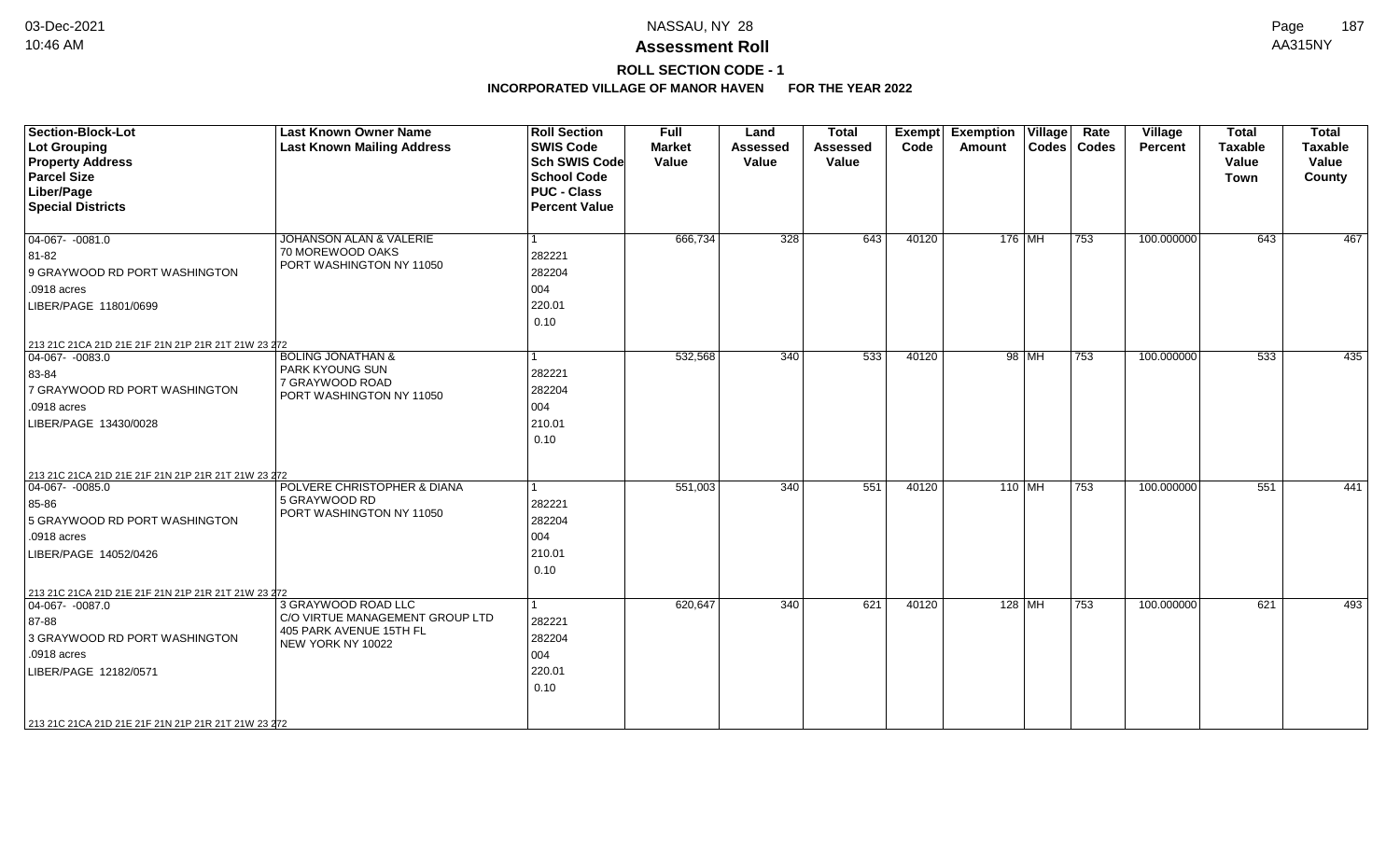# **ROLL SECTION CODE - 1**

| Section-Block-Lot<br><b>Lot Grouping</b>            | <b>Last Known Owner Name</b><br><b>Last Known Mailing Address</b> | <b>Roll Section</b><br><b>SWIS Code</b>    | Full<br><b>Market</b> | Land<br><b>Assessed</b> | <b>Total</b><br><b>Assessed</b> | Exempt<br>Code | <b>Exemption</b><br>Amount | $\overline{ \mathsf{Village} }$ | Rate<br>Codes   Codes | Village<br><b>Percent</b> | <b>Total</b><br><b>Taxable</b> | <b>Total</b><br><b>Taxable</b> |
|-----------------------------------------------------|-------------------------------------------------------------------|--------------------------------------------|-----------------------|-------------------------|---------------------------------|----------------|----------------------------|---------------------------------|-----------------------|---------------------------|--------------------------------|--------------------------------|
| <b>Property Address</b><br><b>Parcel Size</b>       |                                                                   | <b>Sch SWIS Code</b><br><b>School Code</b> | Value                 | Value                   | Value                           |                |                            |                                 |                       |                           | Value                          | Value                          |
| Liber/Page                                          |                                                                   | <b>PUC - Class</b>                         |                       |                         |                                 |                |                            |                                 |                       |                           | Town                           | County                         |
| <b>Special Districts</b>                            |                                                                   | <b>Percent Value</b>                       |                       |                         |                                 |                |                            |                                 |                       |                           |                                |                                |
|                                                     |                                                                   |                                            |                       |                         |                                 |                |                            |                                 |                       |                           |                                |                                |
| 04-067- -0122.0                                     | HEALY KIERAN & KARENA                                             | 1                                          | 830,602               | 380                     | 831                             | 40120          | 197   MH                   |                                 | 753                   | 100.000000                | 775                            | 578                            |
|                                                     | 14 HICKORY RD                                                     | 282221                                     |                       |                         |                                 | 44220          | 56                         |                                 |                       |                           |                                |                                |
| 14 HICKORY RD PORT WASHINGTON                       | PORT WASHINGTON NY 11050                                          | 282204                                     |                       |                         |                                 |                |                            |                                 |                       |                           |                                |                                |
| .1148 acres                                         |                                                                   | 004                                        |                       |                         |                                 |                |                            |                                 |                       |                           |                                |                                |
| LIBER/PAGE 13458/0891                               |                                                                   | 220.01                                     |                       |                         |                                 |                |                            |                                 |                       |                           |                                |                                |
|                                                     |                                                                   | 0.10                                       |                       |                         |                                 |                |                            |                                 |                       |                           |                                |                                |
| 213 21C 21CA 21D 21E 21F 21N 21P 21R 21T 21W 23 272 |                                                                   |                                            |                       |                         |                                 |                |                            |                                 |                       |                           |                                |                                |
| 04-067-0124.0                                       | SANTOLI ALBERTO                                                   |                                            | 701,556               | 349                     | 645                             | 40120          | 265 MH                     |                                 | 753                   | 100.000000                | 645                            | 380                            |
|                                                     | 40 OAKTREE LN<br>MANHASSET NY 11030                               | 282221                                     |                       |                         |                                 |                |                            |                                 |                       |                           |                                |                                |
| 16 HICKORY RD PORT WASHINGTON                       |                                                                   | 282204                                     |                       |                         |                                 |                |                            |                                 |                       |                           |                                |                                |
| .1148 acres                                         |                                                                   | 004                                        |                       |                         |                                 |                |                            |                                 |                       |                           |                                |                                |
| LIBER/PAGE 10821/0643                               |                                                                   | 220.01                                     |                       |                         |                                 |                |                            |                                 |                       |                           |                                |                                |
|                                                     |                                                                   | 0.10                                       |                       |                         |                                 |                |                            |                                 |                       |                           |                                |                                |
| 213 21C 21CA 21D 21E 21F 21N 21P 21R 21T 21W 23 272 |                                                                   |                                            |                       |                         |                                 |                |                            |                                 |                       |                           |                                |                                |
| $04-067 - 0125.0$                                   | A & C CLAUS INC                                                   |                                            | 607,740               | 978                     | 4,356                           |                |                            | MH                              | 753                   | 100.000000                | 4,356                          | 4,356                          |
| 125-126                                             | 451 PLANDOME RD<br>MANHASSET NY 11030                             | 282221                                     |                       |                         | 469                             |                |                            |                                 |                       |                           |                                |                                |
| 149 MANORHAVEN BLVD PORT WASHINGTON                 |                                                                   | 282204                                     |                       |                         | 4,825                           |                |                            |                                 |                       |                           |                                |                                |
| .1010 acres                                         |                                                                   | 004                                        |                       |                         |                                 |                |                            |                                 |                       |                           |                                |                                |
| LIBER/PAGE 11389/0499                               |                                                                   | 481.14                                     |                       |                         |                                 |                |                            |                                 |                       |                           |                                |                                |
|                                                     |                                                                   | 1.00                                       |                       |                         |                                 |                |                            |                                 |                       |                           |                                |                                |
| 213 21C 21CA 21D 21E 21F 21N 21P 21R 21T 21W 23 272 |                                                                   |                                            |                       |                         |                                 |                |                            |                                 |                       |                           |                                |                                |
| $ 04-067- -0128.0$                                  | <b>NENEJIAN RAZMIK &amp; SONYA</b><br>40 HICKORY RD               | 1                                          | 13,621                | 13                      | 13                              |                |                            | MH                              | 753                   | 100.000000                | 13                             | $\overline{13}$                |
|                                                     | PORT WASHINGTON NY 11050                                          | 282221                                     |                       |                         |                                 |                |                            |                                 |                       |                           |                                |                                |
| <b>HICKORY RD MANORHAVEN</b>                        |                                                                   | 282204                                     |                       |                         |                                 |                |                            |                                 |                       |                           |                                |                                |
| .0344 acres                                         |                                                                   | 004                                        |                       |                         |                                 |                |                            |                                 |                       |                           |                                |                                |
| LIBER/PAGE 12648/0413                               |                                                                   | 311.11                                     |                       |                         |                                 |                |                            |                                 |                       |                           |                                |                                |
|                                                     |                                                                   | 0.10                                       |                       |                         |                                 |                |                            |                                 |                       |                           |                                |                                |
| 213 21C 21CA 21D 21E 21F 21N 21P 21R 21T 21W 23 272 |                                                                   |                                            |                       |                         |                                 |                |                            |                                 |                       |                           |                                |                                |
| 04-067-0129.0                                       | LQ MANOR LLC<br>5121 72ND ST                                      | 1                                          | 233,760               | 554                     | 2,219                           |                |                            | MH                              | 753                   | 100.000000                | 2,219                          | 2,219                          |
|                                                     | WOODSIDE NY 11377                                                 | 282221                                     |                       |                         | 118                             |                |                            |                                 |                       |                           |                                |                                |
| 143 MANORHAVEN BLVD PORT WASHINGTON                 |                                                                   | 282204                                     |                       |                         | 2,337                           |                |                            |                                 |                       |                           |                                |                                |
| .0455 acres                                         |                                                                   | 004                                        |                       |                         |                                 |                |                            |                                 |                       |                           |                                |                                |
| LIBER/PAGE 13417/0052                               |                                                                   | 482.24                                     |                       |                         |                                 |                |                            |                                 |                       |                           |                                |                                |
|                                                     |                                                                   | 1.00                                       |                       |                         |                                 |                |                            |                                 |                       |                           |                                |                                |
| 213 21C 21CA 21D 21E 21F 21N 21P 21R 21T 21W 23 272 |                                                                   |                                            |                       |                         |                                 |                |                            |                                 |                       |                           |                                |                                |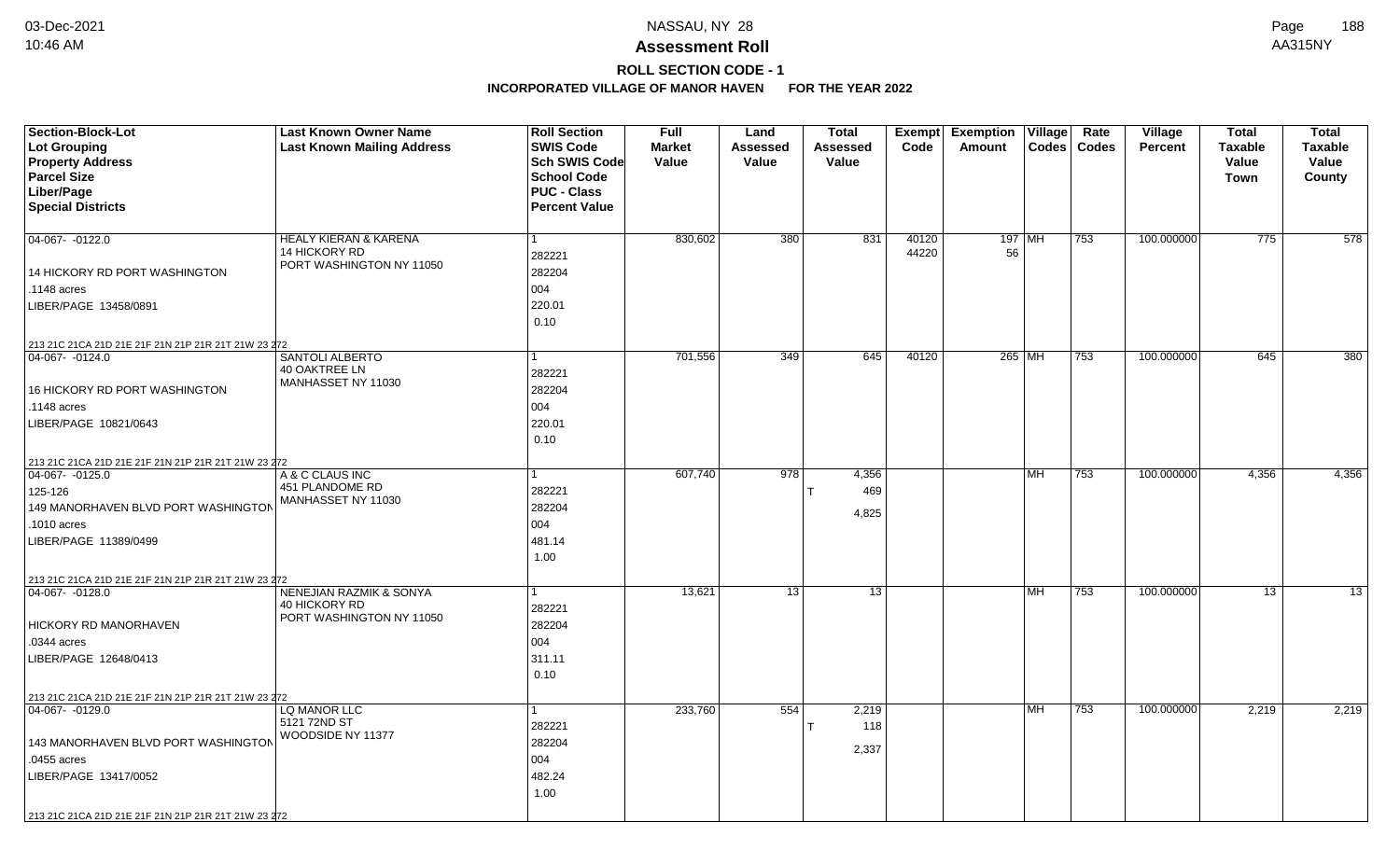# **ROLL SECTION CODE - 1**

| Section-Block-Lot                                                                       | <b>Last Known Owner Name</b>              | <b>Roll Section</b>  | <b>Full</b>   | Land            | <b>Total</b> | Exempt | <b>Exemption Village</b> |                          | Rate  | Village        | <b>Total</b>   | <b>Total</b>   |
|-----------------------------------------------------------------------------------------|-------------------------------------------|----------------------|---------------|-----------------|--------------|--------|--------------------------|--------------------------|-------|----------------|----------------|----------------|
| Lot Grouping                                                                            | <b>Last Known Mailing Address</b>         | <b>SWIS Code</b>     | <b>Market</b> | <b>Assessed</b> | Assessed     | Code   | Amount                   | Codes                    | Codes | <b>Percent</b> | <b>Taxable</b> | <b>Taxable</b> |
| <b>Property Address</b>                                                                 |                                           | Sch SWIS Code        | Value         | Value           | Value        |        |                          |                          |       |                | Value          | Value          |
| <b>Parcel Size</b>                                                                      |                                           | <b>School Code</b>   |               |                 |              |        |                          |                          |       |                | Town           | County         |
| Liber/Page                                                                              |                                           | <b>PUC - Class</b>   |               |                 |              |        |                          |                          |       |                |                |                |
| <b>Special Districts</b>                                                                |                                           | <b>Percent Value</b> |               |                 |              |        |                          |                          |       |                |                |                |
|                                                                                         |                                           |                      |               |                 |              |        |                          |                          |       |                |                |                |
| $04-067 - 0130.0$                                                                       | LQ MANOR LLC                              |                      | 125,910       | 633             | 1,022        |        |                          | $\overline{\mathsf{MH}}$ | 753   | 100.000000     | 1,022          | 1,022          |
|                                                                                         | 5121 72ND ST                              | 282221               |               |                 | 237          |        |                          |                          |       |                |                |                |
| 145 MANORHAVEN BLVD PORT WASHINGTON                                                     | WOODSIDE NY 11377                         | 282204               |               |                 | 1,259        |        |                          |                          |       |                |                |                |
| .0519 acres                                                                             |                                           | 004                  |               |                 |              |        |                          |                          |       |                |                |                |
| LIBER/PAGE 13417/0055                                                                   |                                           | 484.14               |               |                 |              |        |                          |                          |       |                |                |                |
|                                                                                         |                                           | 1.00                 |               |                 |              |        |                          |                          |       |                |                |                |
|                                                                                         |                                           |                      |               |                 |              |        |                          |                          |       |                |                |                |
| 213 21C 21CA 21D 21E 21F 21N 21P 21R 21T 21W 23 272<br>$ 04 - \overline{068 - 0001.0} $ | THOMPSON WEST VILLAGE CORP                |                      | 544,080       | 1,284           | 4,902        |        |                          | l MH                     | 753   | 100.000000     | 4,902          | 4,902          |
|                                                                                         | 1 HUFFSTOT LN                             | 282221               |               |                 | 539          |        |                          |                          |       |                |                |                |
| $ 1-3 $                                                                                 | PORT WASHINGTON NY 11050                  |                      |               |                 |              |        |                          |                          |       |                |                |                |
| 1 FIRWOOD RD PORT WASHINGTON                                                            |                                           | 282204               |               |                 | 5,441        |        |                          |                          |       |                |                |                |
| 1474 acres                                                                              |                                           | 004                  |               |                 |              |        |                          |                          |       |                |                |                |
| LIBER/PAGE 13023/0191                                                                   |                                           | 411.22               |               |                 |              |        |                          |                          |       |                |                |                |
|                                                                                         |                                           | 1.00                 |               |                 |              |        |                          |                          |       |                |                |                |
| 213 21C 21CA 21D 21E 21F 21N 21P 21R 21T 21W 23 272                                     |                                           |                      |               |                 |              |        |                          |                          |       |                |                |                |
| $ 04-068-0004.0$                                                                        | BEACHAVEN APARTMENTS INC                  |                      | 1,756,480     | 2,833           | 13,119       |        |                          | <b>MH</b>                | 753   | 100.000000     | 13,119         | 13,119         |
| $ 4 - 10 $                                                                              | <b>15 SOUTH BAYLES AVE</b>                | 282221               |               |                 | 1,690        |        |                          |                          |       |                |                |                |
| 141 MANORHAVEN BLVD MANOR HAVEN                                                         | PORT WASHINGTON NY 11050                  | 282204               |               |                 | 14,809       |        |                          |                          |       |                |                |                |
| .3857 acres                                                                             |                                           | 004                  |               |                 |              |        |                          |                          |       |                |                |                |
| LIBER/PAGE 10772/0090                                                                   |                                           | 411.12               |               |                 |              |        |                          |                          |       |                |                |                |
|                                                                                         |                                           | 1.00                 |               |                 |              |        |                          |                          |       |                |                |                |
|                                                                                         |                                           |                      |               |                 |              |        |                          |                          |       |                |                |                |
| 213 21C 21CA 21D 21E 21F 21N 21P 21R 21T 21W 23 272<br>$ 04 - 068 - -0011.0$            | <b>CHAFFA REALTY LLC</b>                  |                      | 852,109       | 340             | 852          | 40120  |                          | 158 MH                   | 753   | 100.000000     | 852            | 694            |
| $11 - 12$                                                                               | 3 A ORCHARD BEECH RD                      | 282221               |               |                 |              |        |                          |                          |       |                |                |                |
| 2 GREYWOOD RD PORT WASHINGTON                                                           | PORT WASHINGTON NY 11050                  |                      |               |                 |              |        |                          |                          |       |                |                |                |
|                                                                                         |                                           | 282204               |               |                 |              |        |                          |                          |       |                |                |                |
| .0918 acres                                                                             |                                           | 004                  |               |                 |              |        |                          |                          |       |                |                |                |
| LIBER/PAGE 12880/0407                                                                   |                                           | 230.01               |               |                 |              |        |                          |                          |       |                |                |                |
|                                                                                         |                                           | 0.10                 |               |                 |              |        |                          |                          |       |                |                |                |
| 213 21C 21CA 21D 21E 21F 21N 21P 21R 21T 21W 23 272                                     |                                           |                      |               |                 |              |        |                          |                          |       |                |                |                |
| $ 04 - 068 - -0013.0$                                                                   | <b>SHERMAN MARINA</b>                     |                      | 852,109       | 340             | 852          | 40120  |                          | 202 MH                   | 753   | 100.000000     | 852            | 650            |
| $13 - 14$                                                                               | 4 GREYWOOD RD<br>PORT WASHINGTON NY 11050 | 282221               |               |                 |              |        |                          |                          |       |                |                |                |
| 4 GREYWOOD RD PORT WASHINGTON                                                           |                                           | 282204               |               |                 |              |        |                          |                          |       |                |                |                |
| .0918 acres                                                                             |                                           | 004                  |               |                 |              |        |                          |                          |       |                |                |                |
| LIBER/PAGE 13239/0069                                                                   |                                           | 220.01               |               |                 |              |        |                          |                          |       |                |                |                |
|                                                                                         |                                           | 0.10                 |               |                 |              |        |                          |                          |       |                |                |                |
| 213 21C 21CA 21D 21E 21F 21N 21P 21R 21T 21W 23 272                                     |                                           |                      |               |                 |              |        |                          |                          |       |                |                |                |
|                                                                                         |                                           |                      |               |                 |              |        |                          |                          |       |                |                |                |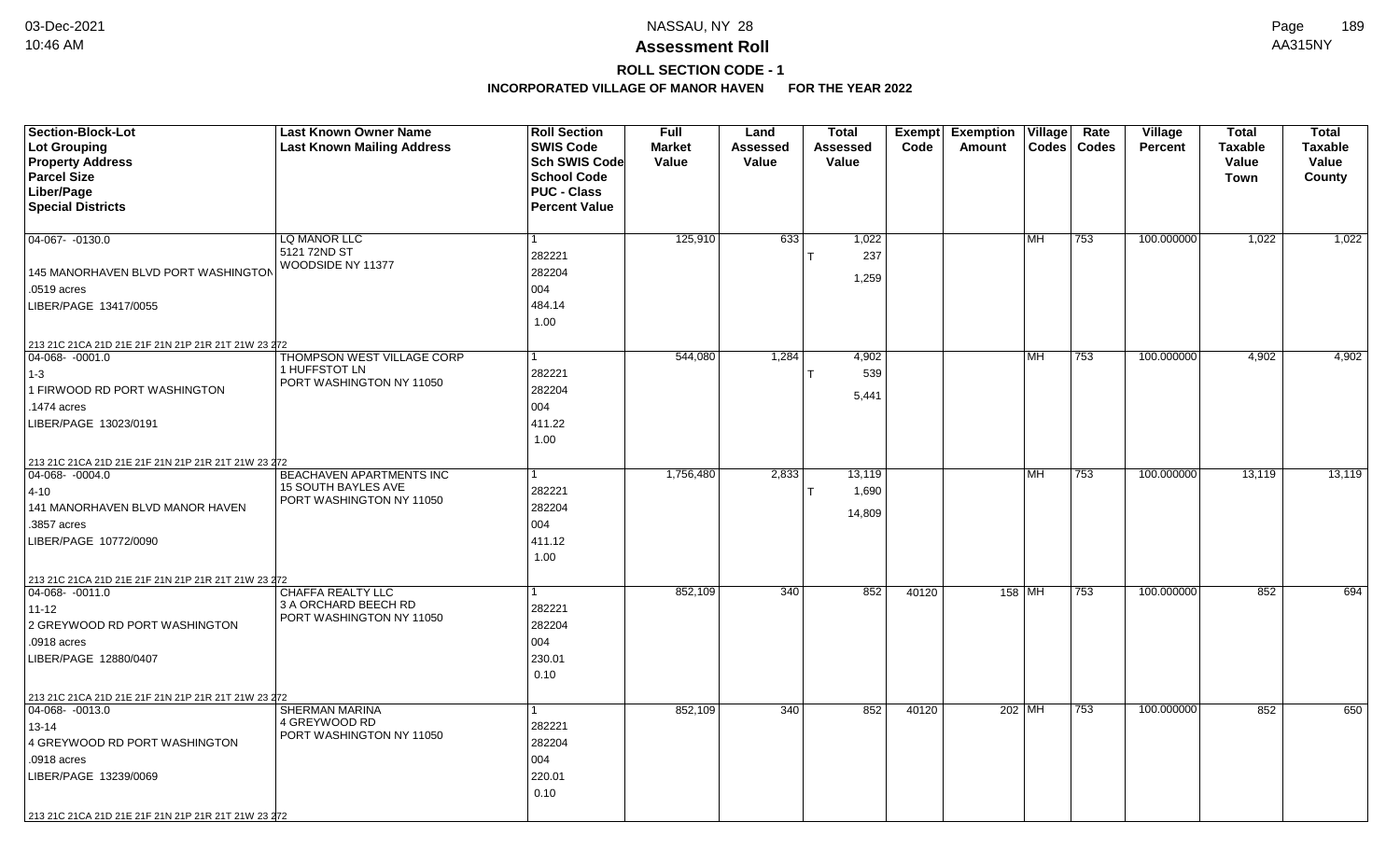# **ROLL SECTION CODE - 1**

| <b>Section-Block-Lot</b><br><b>Lot Grouping</b><br><b>Property Address</b><br><b>Parcel Size</b><br>Liber/Page<br><b>Special Districts</b>                                                                            | <b>Last Known Owner Name</b><br><b>Last Known Mailing Address</b>                                                                      | <b>Roll Section</b><br><b>SWIS Code</b><br><b>Sch SWIS Code</b><br><b>School Code</b><br><b>PUC - Class</b><br><b>Percent Value</b> | <b>Full</b><br><b>Market</b><br>Value | Land<br><b>Assessed</b><br>Value | <b>Total</b><br><b>Assessed</b><br>Value | Exempt<br>Code | <b>Exemption Village</b><br>Amount |          | Rate<br>Codes   Codes | Village<br><b>Percent</b> | <b>Total</b><br><b>Taxable</b><br>Value<br><b>Town</b> | <b>Total</b><br><b>Taxable</b><br>Value<br>County |
|-----------------------------------------------------------------------------------------------------------------------------------------------------------------------------------------------------------------------|----------------------------------------------------------------------------------------------------------------------------------------|-------------------------------------------------------------------------------------------------------------------------------------|---------------------------------------|----------------------------------|------------------------------------------|----------------|------------------------------------|----------|-----------------------|---------------------------|--------------------------------------------------------|---------------------------------------------------|
| $04-068 - 0015.0$<br>15-16<br>8 GREYWOOD RD PORT WASHINGTON<br>.0918 acres<br>LIBER/PAGE 12150/0092                                                                                                                   | <b>SHOLDER STEPHEN</b><br>8 GREYWOOD RD<br>PORT WASHINGTON NY 11050                                                                    | 1<br>282221<br>282204<br>004<br>210.01<br>0.10                                                                                      | 645,227                               | 324                              | 615                                      | 40120          |                                    | 176 MH   | 753                   | 100.000000                | 615                                                    | 439                                               |
| 213 21C 21CA 21D 21E 21F 21N 21P 21R 21T 21W 23 272<br>$ 04-068-0017.0$<br>$17 - 18$<br>10 GREYWOOD RD PORT WASHINGTON<br>.0918 acres<br>LIBER/PAGE 13051/0696                                                        | <b>HASSAN AYHAN</b><br>10 GREYWOOD RD<br>PORT WASHINGTON NY 11050                                                                      | 1<br>282221<br>282204<br>004<br>220.01<br>0.10                                                                                      | 667,758                               | 340                              | 668                                      | 40120          |                                    | 184   MH | 753                   | 100.000000                | 668                                                    | 484                                               |
| 213 21C 21CA 21D 21E 21F 21N 21P 21R 21T 21W 23 272<br>$04-068 - 0019.0$<br>19-20<br>12 GRAYWOOD RD PORT WASHINGTON<br>.0918 acres<br>LIBER/PAGE 13782/0302                                                           | D'AMBROSIO ANTHONY TRUST<br>ARENA DONNA & CONWAY LISA (ETAL)<br>12 GRAYWOOD RD<br>PORT WASHINGTON NY 11050                             | 1<br>282221<br>282204<br>004<br>220.01<br>0.10                                                                                      | 731,257                               | 340                              | 731                                      | 40120          |                                    | $149$ MH | 753                   | 100.000000                | 731                                                    | 582                                               |
| 213 21C 21CA 21D 21E 21F 21N 21P 21R 21T 21W 23 272<br>$ 04-068-0021.0$<br>$21-22$<br>12 A GRAYWOOD RD PORT WASHINGTON<br>.0918 acres<br>LIBER/PAGE 12223/0105<br>213 21C 21CA 21D 21E 21F 21N 21P 21R 21T 21W 23 272 | <b>CRESPO MERCEDES &amp; MOLINA TAIRON &amp;</b><br><b>RUALES JORGE &amp; PATRICIA</b><br>12 A GRAYWOOD RD<br>PORT WASHINGTON NY 11050 | 1<br>282221<br>282204<br>004<br>220.01<br>0.10                                                                                      | 725,419                               | 328                              | 699                                      | 40120          |                                    | 275 MH   | 753                   | 100.000000                | 699                                                    | 424                                               |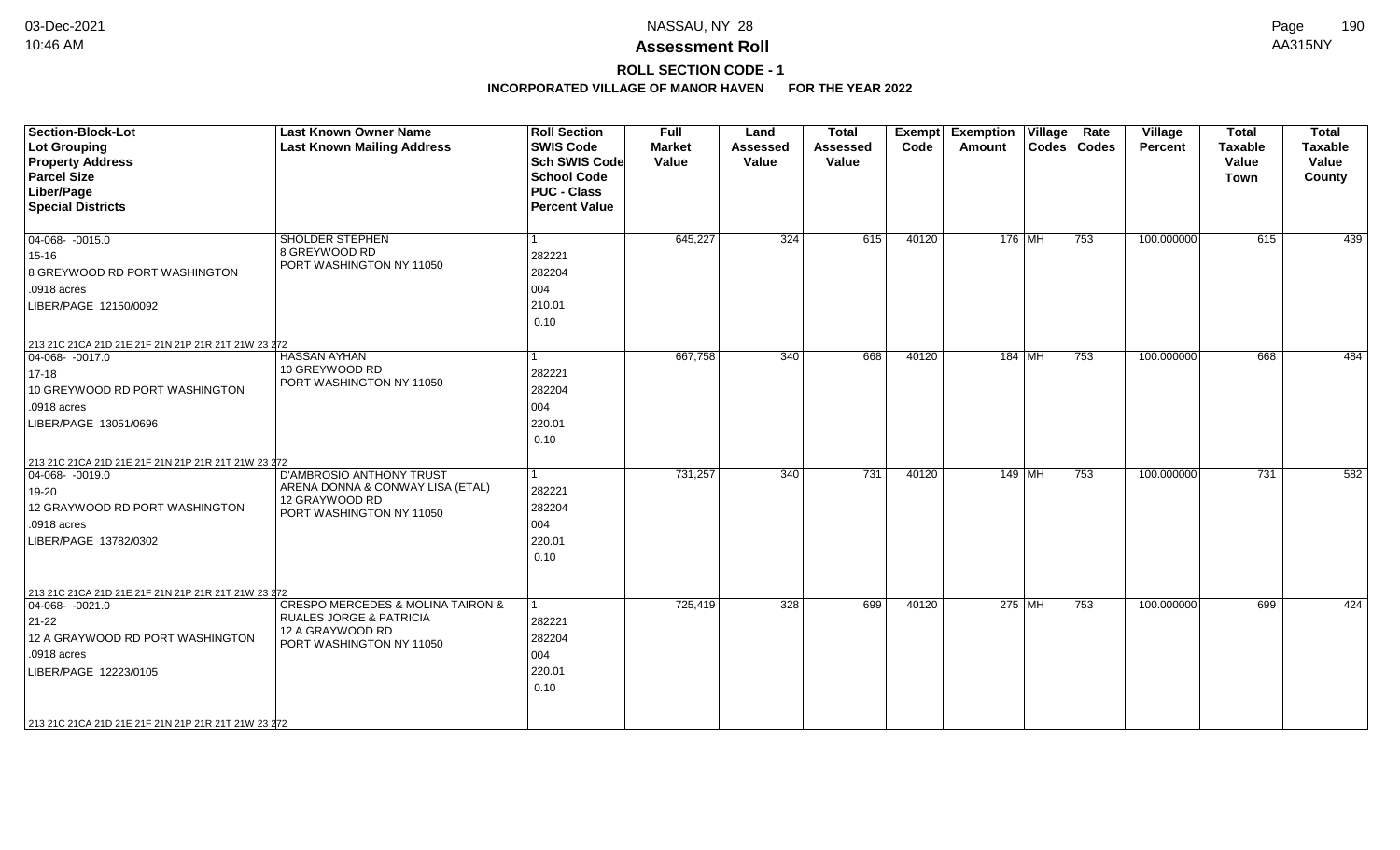# **ROLL SECTION CODE - 1**

| Section-Block-Lot<br>Lot Grouping                   | <b>Last Known Owner Name</b><br><b>Last Known Mailing Address</b> | <b>Roll Section</b><br><b>SWIS Code</b> | <b>Full</b><br><b>Market</b> | Land<br><b>Assessed</b> | <b>Total</b><br><b>Assessed</b> | Exempt<br>Code | <b>Exemption Village</b><br>Amount |          | Rate<br>Codes   Codes | <b>Village</b><br><b>Percent</b> | <b>Total</b><br><b>Taxable</b> | <b>Total</b><br><b>Taxable</b> |
|-----------------------------------------------------|-------------------------------------------------------------------|-----------------------------------------|------------------------------|-------------------------|---------------------------------|----------------|------------------------------------|----------|-----------------------|----------------------------------|--------------------------------|--------------------------------|
| <b>Property Address</b>                             |                                                                   | <b>Sch SWIS Code</b>                    | Value                        | Value                   | Value                           |                |                                    |          |                       |                                  | Value                          | Value                          |
| <b>Parcel Size</b>                                  |                                                                   | <b>School Code</b>                      |                              |                         |                                 |                |                                    |          |                       |                                  | <b>Town</b>                    | County                         |
| Liber/Page                                          |                                                                   | <b>PUC - Class</b>                      |                              |                         |                                 |                |                                    |          |                       |                                  |                                |                                |
| <b>Special Districts</b>                            |                                                                   | <b>Percent Value</b>                    |                              |                         |                                 |                |                                    |          |                       |                                  |                                |                                |
|                                                     |                                                                   |                                         |                              |                         |                                 |                |                                    |          |                       |                                  |                                |                                |
| $\boxed{04-068 - 0023.0}$                           | PEDONE N V<br>14 GRAYWOOD                                         |                                         | 724,088                      | 340                     | $\overline{724}$                | 40120          |                                    | $144$ MH | 753                   | 100.000000                       | $\overline{724}$               | 580                            |
| 23-24                                               | PORT WASHINGTON NY 11050                                          | 282221                                  |                              |                         |                                 |                |                                    |          |                       |                                  |                                |                                |
| 14 GRAYWOOD RD PORT WASHINGTON                      |                                                                   | 282204                                  |                              |                         |                                 |                |                                    |          |                       |                                  |                                |                                |
| .0918 acres                                         |                                                                   | 004                                     |                              |                         |                                 |                |                                    |          |                       |                                  |                                |                                |
| LIBER/PAGE 08277/0491                               |                                                                   | 220.01                                  |                              |                         |                                 |                |                                    |          |                       |                                  |                                |                                |
|                                                     |                                                                   | 0.10                                    |                              |                         |                                 |                |                                    |          |                       |                                  |                                |                                |
| 213 21C 21CA 21D 21E 21F 21N 21P 21R 21T 21W 23 272 |                                                                   |                                         |                              |                         |                                 |                |                                    |          |                       |                                  |                                |                                |
| $04-068 - 0025.0$                                   | ALKAN CETIN & NAZANI                                              |                                         | 600,163                      | 331                     | 584                             | 40120          |                                    | $134$ MH | $ 753\rangle$         | 100.000000                       | 584                            | 450                            |
| $ 25 - 26$                                          | 18 GRAYWOOD ROAD                                                  | 282221                                  |                              |                         |                                 |                |                                    |          |                       |                                  |                                |                                |
| 18 GRAYWOOD RD PORT WASHINGTON                      | PORT WASHINGTON NY 11050                                          | 282204                                  |                              |                         |                                 |                |                                    |          |                       |                                  |                                |                                |
| .0918 acres                                         |                                                                   | 004                                     |                              |                         |                                 |                |                                    |          |                       |                                  |                                |                                |
| LIBER/PAGE 11661/0463                               |                                                                   | 220.01                                  |                              |                         |                                 |                |                                    |          |                       |                                  |                                |                                |
|                                                     |                                                                   | 0.10                                    |                              |                         |                                 |                |                                    |          |                       |                                  |                                |                                |
| 213 21C 21CA 21D 21E 21F 21N 21P 21R 21T 21W 23 272 |                                                                   |                                         |                              |                         |                                 |                |                                    |          |                       |                                  |                                |                                |
| $ 04-068-0027.0$                                    | VALLEJO WILMER & REYES-VALLEJO LILIA                              |                                         | 689,266                      | 340                     | 689                             | 40120          |                                    | $137$ MH | $ 753\rangle$         | 100.000000                       | 689                            | 552                            |
| $ 27-28 $                                           | & CHAVEZ GALO                                                     | 282221                                  |                              |                         |                                 |                |                                    |          |                       |                                  |                                |                                |
| 20 GRAYWOOD RD PORT WASHINGTON                      | 20 GRAYWOOD RD                                                    | 282204                                  |                              |                         |                                 |                |                                    |          |                       |                                  |                                |                                |
| .0918 acres                                         | PORT WASHINGTON NY 11050                                          | 004                                     |                              |                         |                                 |                |                                    |          |                       |                                  |                                |                                |
| LIBER/PAGE 12585/0173                               |                                                                   | 220.01                                  |                              |                         |                                 |                |                                    |          |                       |                                  |                                |                                |
|                                                     |                                                                   | 0.10                                    |                              |                         |                                 |                |                                    |          |                       |                                  |                                |                                |
|                                                     |                                                                   |                                         |                              |                         |                                 |                |                                    |          |                       |                                  |                                |                                |
| 213 21C 21CA 21D 21E 21F 21N 21P 21R 21T 21W 23 272 |                                                                   |                                         |                              |                         |                                 |                |                                    |          |                       |                                  |                                |                                |
| $\boxed{04-068 - 0029.0}$                           | SARMIENTO ISAAC A & ROSA E                                        |                                         | 627,816                      | $\overline{340}$        | 628                             | 40120          |                                    | 123 MH   | $ 753\rangle$         | 100.000000                       | 628                            | 505                            |
| 29-30                                               | 22 GRAYWOOD RD                                                    | 282221                                  |                              |                         |                                 |                |                                    |          |                       |                                  |                                |                                |
| 22 GRAYWOOD RD PORT WASHINGTON                      | PORT WASHINGTON NY 11050                                          | 282204                                  |                              |                         |                                 |                |                                    |          |                       |                                  |                                |                                |
| .0918 acres                                         |                                                                   | 004                                     |                              |                         |                                 |                |                                    |          |                       |                                  |                                |                                |
| LIBER/PAGE 13803/0966                               |                                                                   | 210.01                                  |                              |                         |                                 |                |                                    |          |                       |                                  |                                |                                |
|                                                     |                                                                   | 0.10                                    |                              |                         |                                 |                |                                    |          |                       |                                  |                                |                                |
|                                                     |                                                                   |                                         |                              |                         |                                 |                |                                    |          |                       |                                  |                                |                                |
| 213 21C 21CA 21D 21E 21F 21N 21P 21R 21T 21W 23 272 |                                                                   |                                         |                              |                         |                                 |                |                                    |          |                       |                                  |                                |                                |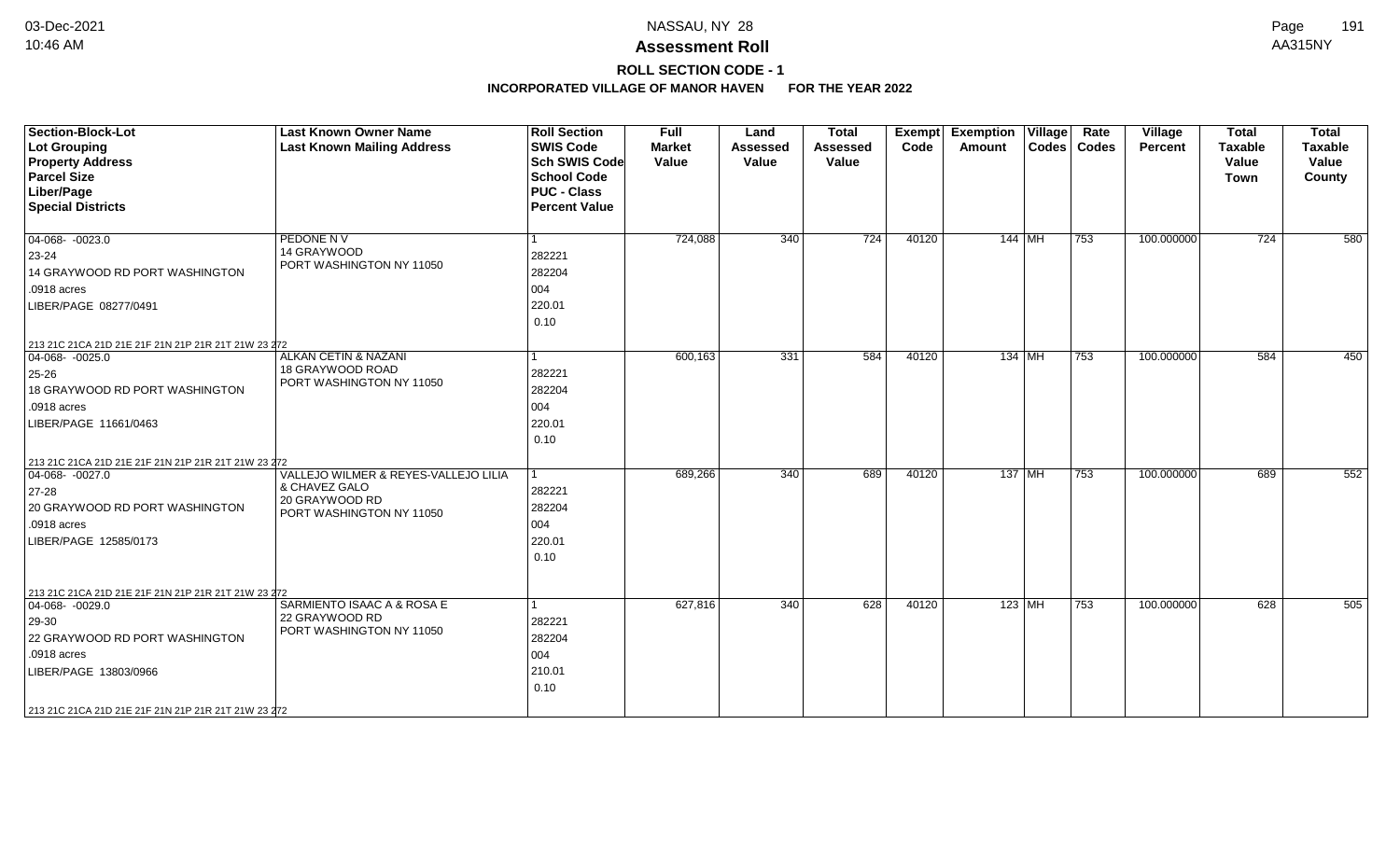# **ROLL SECTION CODE - 1**

| Section-Block-Lot<br><b>Lot Grouping</b><br><b>Property Address</b>                                                                      | <b>Last Known Owner Name</b><br><b>Last Known Mailing Address</b>         | <b>Roll Section</b><br><b>SWIS Code</b><br><b>Sch SWIS Code</b>  | <b>Full</b><br><b>Market</b><br>Value | Land<br>Assessed<br>Value | <b>Total</b><br><b>Assessed</b><br>Value | Exempt<br>Code | <b>Exemption Village</b><br>$\text{Codes}$<br>Amount | Rate<br><b>Village</b><br>Codes<br><b>Percent</b> | <b>Total</b><br><b>Taxable</b><br>Value | <b>Total</b><br><b>Taxable</b><br>Value |
|------------------------------------------------------------------------------------------------------------------------------------------|---------------------------------------------------------------------------|------------------------------------------------------------------|---------------------------------------|---------------------------|------------------------------------------|----------------|------------------------------------------------------|---------------------------------------------------|-----------------------------------------|-----------------------------------------|
| <b>Parcel Size</b><br>Liber/Page<br><b>Special Districts</b>                                                                             |                                                                           | <b>School Code</b><br><b>PUC - Class</b><br><b>Percent Value</b> |                                       |                           |                                          |                |                                                      |                                                   | <b>Town</b>                             | County                                  |
|                                                                                                                                          |                                                                           |                                                                  |                                       |                           |                                          |                |                                                      |                                                   |                                         |                                         |
| 04-068- -0031.0<br>$31 - 33$<br>26 GRAYWOOD RD PORT WASHINGTON<br>.1377 acres<br>LIBER/PAGE 13227/0769                                   | <b>SKODA BERNARDO</b><br>26 GRAYWOOD ROAD<br>PORT WASHINGTON NY 11050     | 1<br>282221<br>282204<br>004<br>220.01                           | 1,045,677                             | 417                       | 1,046                                    | 40120          | 344 MH                                               | 753<br>100.000000                                 | 1,046                                   | 702                                     |
|                                                                                                                                          |                                                                           | 0.10                                                             |                                       |                           |                                          |                |                                                      |                                                   |                                         |                                         |
| 213 21C 21CA 21D 21E 21F 21N 21P 21R 21T 21W 23 272<br>04-068-0034.0<br>34-35<br>28 GRAYWOOD RD PORT WASHINGTON                          | LOTOCZKO CHESTER & ANIELA<br>28 GRAYWOOD ROAD<br>PORT WASHINGTON NY 11050 | 1<br>282221<br>282204                                            | 684,145                               | 340                       | 684                                      | 40120          | 147   MH                                             | 753<br>100.000000                                 | 684                                     | 537                                     |
| .0918 acres<br>LIBER/PAGE 09037/0682                                                                                                     |                                                                           | 004<br>220.01<br>0.10                                            |                                       |                           |                                          |                |                                                      |                                                   |                                         |                                         |
| 213 21C 21CA 21D 21E 21F 21N 21P 21R 21T 21W 23 272<br>$ 04-068-0041.0$                                                                  | LI LINGJIN                                                                |                                                                  | 719,991                               | 340                       | 720                                      | 40120          | $142$ MH                                             | 100.000000<br>753                                 | 699                                     | 557                                     |
| 41-42<br>34 GRAYWOOD RD PORT WASHINGTON<br>.0918 acres<br>LIBER/PAGE 13424/0962                                                          | 34 GRAYWOOD RD<br>PORT WASHINGTON NY 11050                                | 282221<br>282204<br>004<br>210.01<br>0.10                        |                                       |                           |                                          | 44220          | 21                                                   |                                                   |                                         |                                         |
| 213 21C 21CA 21D 21E 21F 21N 21P 21R 21T 21W 23 272                                                                                      | <b>PUGLISI ANTHONY</b>                                                    | 1                                                                | 551,003                               | 340                       | 551                                      | 40120          | 133   MH                                             | 100.000000<br>753                                 | 551                                     | 418                                     |
| $ 04-068-0043.0$<br>43-44<br>36 GRAY WOOD RD PORT WASHINGTON<br>.0918 acres<br>LIBER/PAGE 12783/0307                                     | 36 GRAYWOOD RD<br>PORT WASHINGTON NY 11050                                | 282221<br>282204<br>004<br>210.01<br>0.10                        |                                       |                           |                                          |                |                                                      |                                                   |                                         |                                         |
| 213 21C 21CA 21D 21E 21F 21N 21P 21R 21T 21W 23 272<br>$\boxed{04-068 - 0045.0}$                                                         | <b>BEDAR MOHAMMAD</b>                                                     | 1                                                                | 788,610                               | 340                       | 789                                      | 40120          | 255 MH                                               | 753<br>100.000000                                 | 789                                     | 534                                     |
| 45 & 46<br>38 GRAYWOOD RD PORT WASHINGTON<br>.0918 acres<br>LIBER/PAGE 11279/0588<br>213 21C 21CA 21D 21E 21F 21N 21P 21R 21T 21W 23 272 | 38 GRAYWOOD ROAD<br>PORT WASHINGTON NY 11050                              | 282221<br>282204<br>004<br>220.01<br>0.10                        |                                       |                           |                                          |                |                                                      |                                                   |                                         |                                         |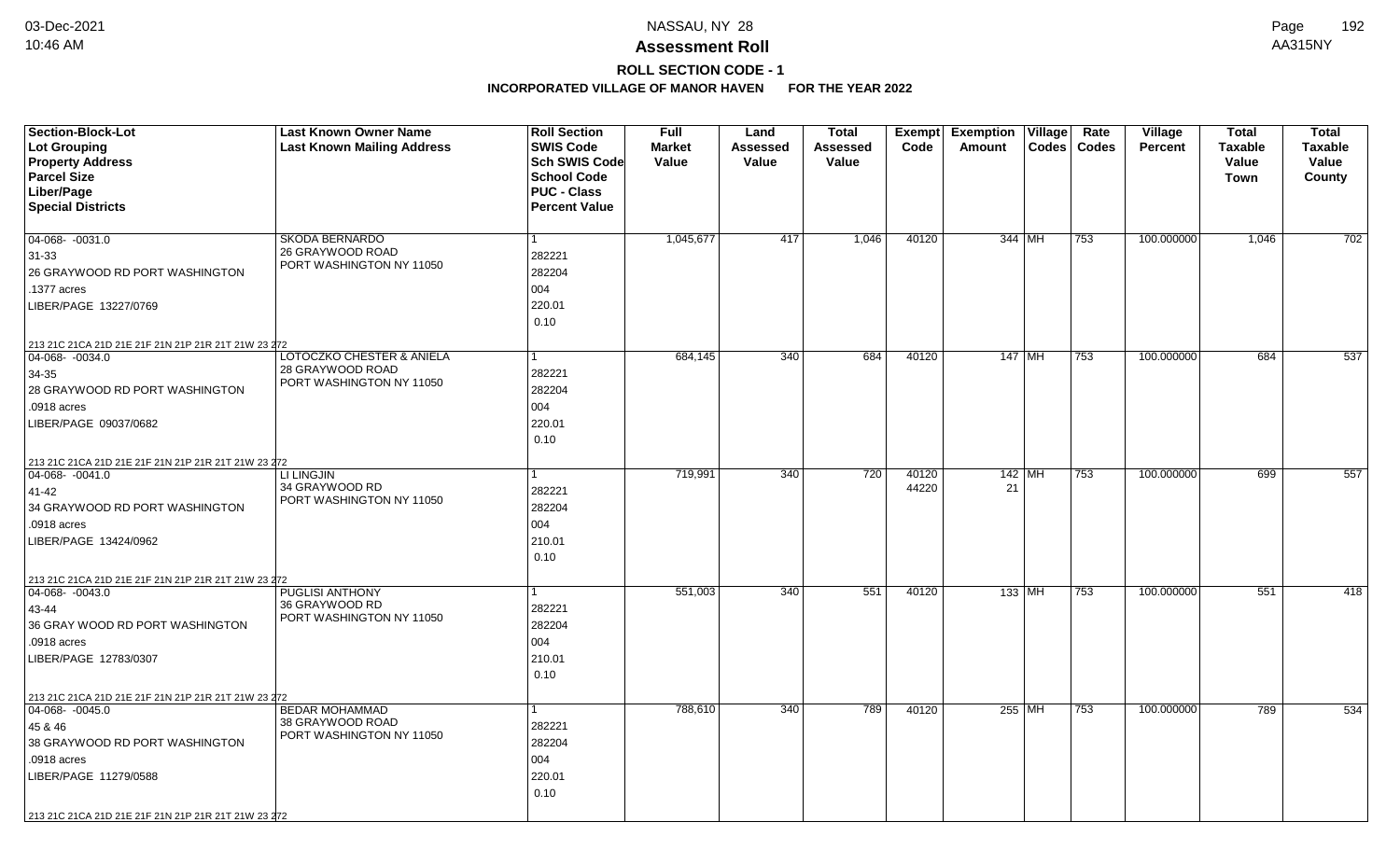# **ROLL SECTION CODE - 1**

| Section-Block-Lot<br><b>Lot Grouping</b><br><b>Property Address</b><br><b>Parcel Size</b><br>Liber/Page<br><b>Special Districts</b>                                                                                | <b>Last Known Owner Name</b><br><b>Last Known Mailing Address</b>                                 | <b>Roll Section</b><br><b>SWIS Code</b><br><b>Sch SWIS Code</b><br><b>School Code</b><br><b>PUC - Class</b><br><b>Percent Value</b> | Full<br><b>Market</b><br>Value | Land<br><b>Assessed</b><br>Value | <b>Total</b><br>Assessed<br>Value | Exempt<br>Code | <b>Exemption Village</b><br><b>Amount</b> | Rate<br>Codes   Codes | Village<br><b>Percent</b> | <b>Total</b><br><b>Taxable</b><br>Value<br>Town | <b>Total</b><br><b>Taxable</b><br>Value<br>County |
|--------------------------------------------------------------------------------------------------------------------------------------------------------------------------------------------------------------------|---------------------------------------------------------------------------------------------------|-------------------------------------------------------------------------------------------------------------------------------------|--------------------------------|----------------------------------|-----------------------------------|----------------|-------------------------------------------|-----------------------|---------------------------|-------------------------------------------------|---------------------------------------------------|
| $04-068 - 0047.0$<br>47 & 48<br>40 GRAYWOOD RD PORT WASHINGTON<br>.0918 acres<br>LIBER/PAGE 11259/0605                                                                                                             | <b>WANG XUHUA</b><br>40 GRAYWOOD ROAD<br>PORT WASHINGTON NY 11050                                 | l 1<br>282221<br>282204<br>004<br>220.01<br>0.10                                                                                    | 639,082                        | 340                              | 639                               | 40120          | 139 MH                                    | 753                   | 100.000000                | 639                                             | 500                                               |
| 213 21C 21CA 21D 21E 21F 21N 21P 21R 21T 21W 23 272<br>$\boxed{04-068 - 0049.0}$<br>$ 49-50,89\rangle$<br>39 FIR WOOD RD PORT WASHINGTON<br>.1148 acres<br>LIBER/PAGE 11701/0220                                   | <b>IAMMATTEO RICHARD &amp; ELSIE</b><br>1682 ROUTE 25A<br>SYOSSET NY 11791                        | $\mathbf{1}$<br>282221<br>282204<br>004<br>220.01<br>0.10                                                                           | 613,477                        | 357                              | 613                               | 40120          | 130 MH                                    | 753                   | 100.000000                | 613                                             | 483                                               |
| 213 21C 21CA 21D 21E 21F 21N 21P 21R 21T 21W 23 272<br>$ 04-068-0052.0$<br>52-53,90<br>37 FIRWOOD RD PORT WASHINGTON<br>$.1148$ acres<br>LIBER/PAGE 12463/0833                                                     | PUGLIESE VINCENZO & DEBRA ANN<br><b>TRUSTS</b><br>37 FIRWOOD RD<br>PORT WASHINGTON NY 11050       | $\vert$ 1<br>282221<br>282204<br>004<br>220.01<br>0.10                                                                              | 632,937                        | 372                              | 620                               | 40120          | $233$ MH                                  | 753                   | 100.000000                | 620                                             | 387                                               |
| 213 21C 21CA 21D 21E 21F 21N 21P 21R 21T 21W 23 272<br>$04-068 - -0054.0$<br>54-56<br>33 FIRWOOD RD PORT WASHINGTON<br>.1377 acres<br>LIBER/PAGE 13877/0237<br>213 21C 21CA 21D 21E 21F 21N 21P 21R 21T 21W 23 272 | <b>MARACICH LENA (TRUST)</b><br><b>MARACICH LENA</b><br>33 FIRWOOD RD<br>PORT WASHINGTON NY 11050 | 1<br>282221<br>282204<br>004<br>220.01<br>0.10                                                                                      | 1,085,620                      | 417                              | 1,013                             | 40120          | 362 MH                                    | 753                   | 100.000000                | 1,013                                           | 651                                               |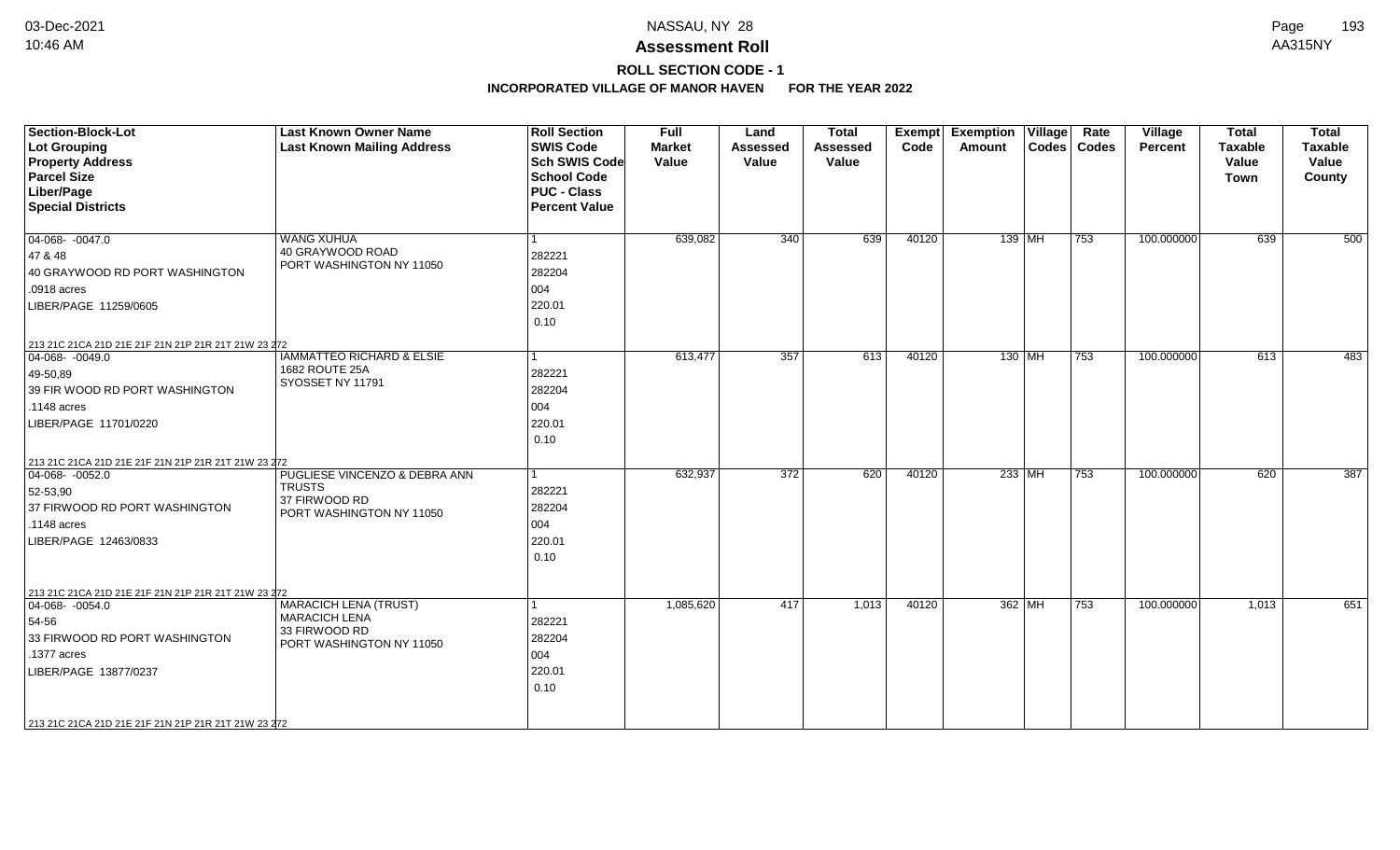# **ROLL SECTION CODE - 1**

| <b>Section-Block-Lot</b>                            | <b>Last Known Owner Name</b>                          | <b>Roll Section</b>  | <b>Full</b>   | Land     | <b>Total</b>     |       | Exempt Exemption Village | Rate          | Village        | <b>Total</b>     | <b>Total</b>   |
|-----------------------------------------------------|-------------------------------------------------------|----------------------|---------------|----------|------------------|-------|--------------------------|---------------|----------------|------------------|----------------|
| <b>Lot Grouping</b>                                 | <b>Last Known Mailing Address</b>                     | <b>SWIS Code</b>     | <b>Market</b> | Assessed | Assessed         | Code  | Amount                   | Codes   Codes | <b>Percent</b> | <b>Taxable</b>   | <b>Taxable</b> |
| <b>Property Address</b>                             |                                                       | Sch SWIS Code        | Value         | Value    | Value            |       |                          |               |                | Value            | Value          |
| <b>Parcel Size</b>                                  |                                                       | <b>School Code</b>   |               |          |                  |       |                          |               |                | <b>Town</b>      | County         |
| Liber/Page                                          |                                                       | <b>PUC - Class</b>   |               |          |                  |       |                          |               |                |                  |                |
| <b>Special Districts</b>                            |                                                       | <b>Percent Value</b> |               |          |                  |       |                          |               |                |                  |                |
| $04-068 - -0057.0$                                  | PALERMO GROUP CORP                                    |                      | 946,333       | 417      | 946              | 40120 | 305 MH                   | 753           | 100.000000     | 946              | 641            |
|                                                     | 11 TUDDINGTON RD                                      | 282221               |               |          |                  |       |                          |               |                |                  |                |
| 57-59                                               | GREAT NECK NY 11023                                   |                      |               |          |                  |       |                          |               |                |                  |                |
| 31 FIRWOOD RD PORT WASHINGTON                       |                                                       | 282204               |               |          |                  |       |                          |               |                |                  |                |
| .1377 acres                                         |                                                       | 004                  |               |          |                  |       |                          |               |                |                  |                |
| LIBER/PAGE 14038/0116                               |                                                       | 220.01               |               |          |                  |       |                          |               |                |                  |                |
|                                                     |                                                       | 0.10                 |               |          |                  |       |                          |               |                |                  |                |
| 213 21C 21CA 21D 21E 21F 21N 21P 21R 21T 21W 23 272 |                                                       |                      |               |          |                  |       |                          |               |                |                  |                |
| 04-068- -0060.0                                     | <b>BARRERA SEGUNDO &amp; MARIA</b><br>29 FIRWOOD ROAD |                      | 773,248       | 340      | $\overline{773}$ | 40120 | $212$ MH                 | 753           | 100.000000     | $\overline{773}$ | 561            |
| 60-61                                               | PORT WASHINGTON NY 11050                              | 282221               |               |          |                  |       |                          |               |                |                  |                |
| 29 FIRWOOD RD PORT WASHINGTON                       |                                                       | 282204               |               |          |                  |       |                          |               |                |                  |                |
| .0918 acres                                         |                                                       | 004                  |               |          |                  |       |                          |               |                |                  |                |
| LIBER/PAGE 11390/0921                               |                                                       | 220.01               |               |          |                  |       |                          |               |                |                  |                |
|                                                     |                                                       | 0.10                 |               |          |                  |       |                          |               |                |                  |                |
| 213 21C 21CA 21D 21E 21F 21N 21P 21R 21T 21W 23 272 |                                                       |                      |               |          |                  |       |                          |               |                |                  |                |
| 04-068-0067.0                                       | <b>LATA ANN MARIE</b>                                 |                      | 598,115       | 340      | 598              | 40120 | 158 MH                   | 753           | 100.000000     | 598              | 440            |
| 67-68                                               | 21 FIRWOOD RD                                         | 282221               |               |          |                  |       |                          |               |                |                  |                |
| 21 FIRWOOD RD PORT WASHINGTON                       | PORT WASHINGTON NY 11050                              | 282204               |               |          |                  |       |                          |               |                |                  |                |
| .0918 acres                                         |                                                       | 004                  |               |          |                  |       |                          |               |                |                  |                |
| LIBER/PAGE 12337/0400                               |                                                       | 210.01               |               |          |                  |       |                          |               |                |                  |                |
|                                                     |                                                       | 0.10                 |               |          |                  |       |                          |               |                |                  |                |
| 213 21C 21CA 21D 21E 21F 21N 21P 21R 21T 21W 23 272 |                                                       |                      |               |          |                  |       |                          |               |                |                  |                |
| $ 04-068-0069.0$                                    | LUC A SAMYN & JEAN                                    |                      | 759,934       | 417      | 760              | 40120 | 277 MH                   | 753           | 100.000000     | 760              | 483            |
| 69-71                                               | 19 FIRWOOD ROAD                                       | 282221               |               |          |                  |       |                          |               |                |                  |                |
| 19 FIRWOOD RD PORT WASHINGTON                       | PORT WASHINGTON NY 11050                              | 282204               |               |          |                  |       |                          |               |                |                  |                |
| .1377 acres                                         |                                                       | 004                  |               |          |                  |       |                          |               |                |                  |                |
| LIBER/PAGE 10142/0796                               |                                                       | 230.01               |               |          |                  |       |                          |               |                |                  |                |
|                                                     |                                                       | 0.10                 |               |          |                  |       |                          |               |                |                  |                |
| 213 21C 21CA 21D 21E 21F 21N 21P 21R 21T 21W 23 272 |                                                       |                      |               |          |                  |       |                          |               |                |                  |                |
| $04-068 - 0072.0$                                   | PUTNAM DEVELOPMENT INC                                |                      | 470,000       | 470      | 470              | 40120 | $116$ MH                 | 753           | 100.000000     | 470              | 354            |
| 72-75                                               | 14 HILLDALE LN                                        | 282221               |               |          |                  |       |                          |               |                |                  |                |
| 15 FIRWOOD RD PORT WASHINGTON                       | PORT WASHINGTON NY 11050                              | 282204               |               |          |                  |       |                          |               |                |                  |                |
| .1837 acres                                         |                                                       | 004                  |               |          |                  |       |                          |               |                |                  |                |
| LIBER/PAGE 13793/0821                               |                                                       | 311.11               |               |          |                  |       |                          |               |                |                  |                |
|                                                     |                                                       | 0.10                 |               |          |                  |       |                          |               |                |                  |                |
|                                                     |                                                       |                      |               |          |                  |       |                          |               |                |                  |                |
| 213 21C 21CA 21D 21E 21F 21N 21P 21R 21T 21W 23 272 |                                                       |                      |               |          |                  |       |                          |               |                |                  |                |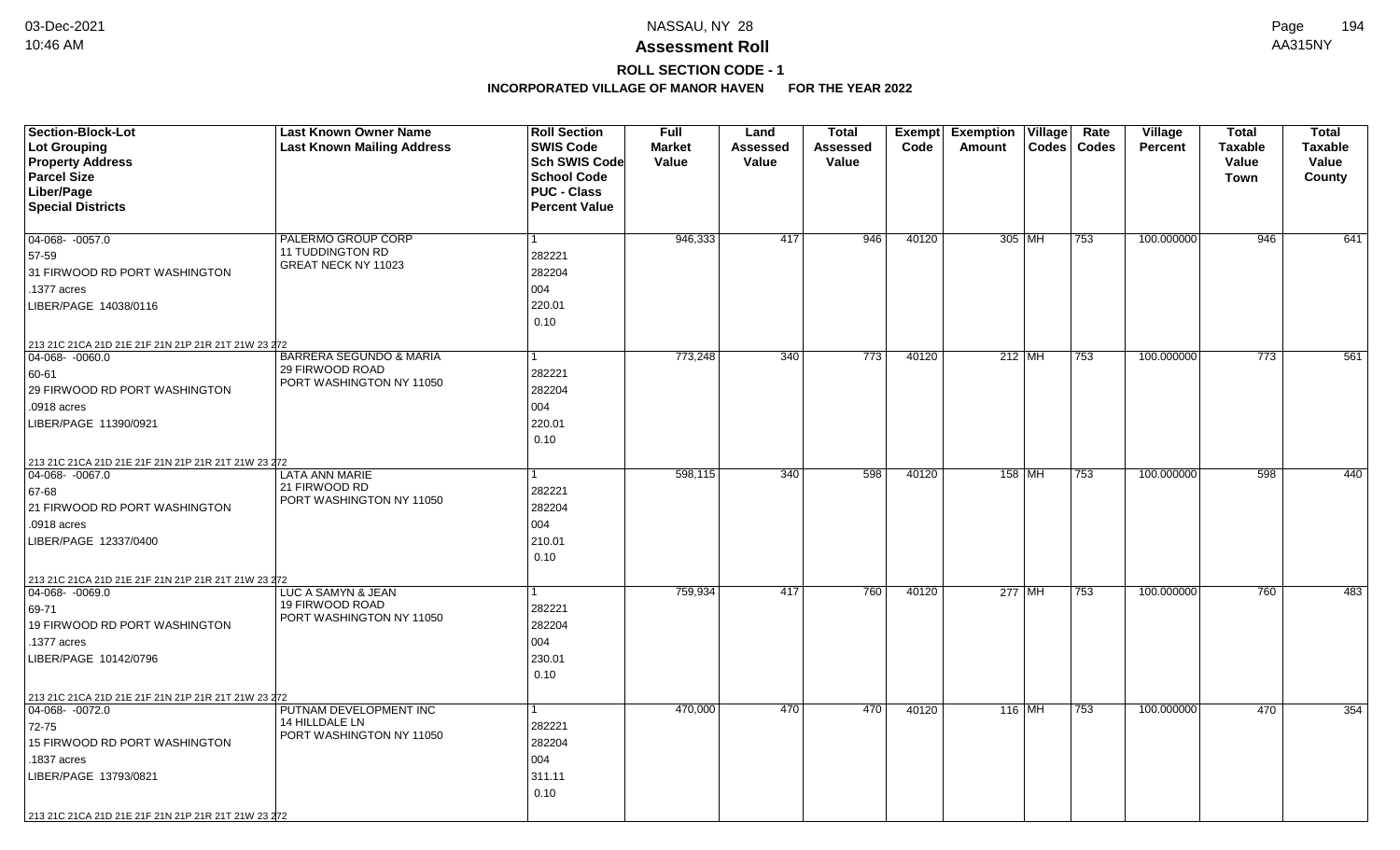# **ROLL SECTION CODE - 1**

| <b>Section-Block-Lot</b>                            | <b>Last Known Owner Name</b>                  | <b>Roll Section</b>  | Full          | Land            | <b>Total</b>    | <b>Exempt</b> | <b>Exemption Village</b> |                        | Rate          | Village        | <b>Total</b>   | <b>Total</b>   |
|-----------------------------------------------------|-----------------------------------------------|----------------------|---------------|-----------------|-----------------|---------------|--------------------------|------------------------|---------------|----------------|----------------|----------------|
| Lot Grouping                                        | <b>Last Known Mailing Address</b>             | <b>SWIS Code</b>     | <b>Market</b> | <b>Assessed</b> | <b>Assessed</b> | Code          | Amount                   |                        | Codes   Codes | <b>Percent</b> | <b>Taxable</b> | <b>Taxable</b> |
| <b>Property Address</b>                             |                                               | Sch SWIS Code        | Value         | Value           | Value           |               |                          |                        |               |                | Value          | Value          |
| <b>Parcel Size</b>                                  |                                               | <b>School Code</b>   |               |                 |                 |               |                          |                        |               |                | <b>Town</b>    | County         |
| Liber/Page                                          |                                               | <b>PUC - Class</b>   |               |                 |                 |               |                          |                        |               |                |                |                |
| <b>Special Districts</b>                            |                                               | <b>Percent Value</b> |               |                 |                 |               |                          |                        |               |                |                |                |
| $04-068 - 0076.0$                                   | <b>IGLESIAS ANDRES &amp; ELSA LIFE ESTATE</b> |                      | 626,792       | 417             | 627             | 40120         |                          | 211 MH                 | 753           | 100.000000     | 627            | 416            |
| 76-78                                               | MC VEIGH IRENE & IGLESIAS JOSEPH              | 282221               |               |                 |                 |               |                          |                        |               |                |                |                |
| 13 FIRWOOD RD PORT WASHINGTON                       | 13 FIRWOOD RD                                 | 282204               |               |                 |                 |               |                          |                        |               |                |                |                |
| .1377 acres                                         | PORT WASHINGTON NY 11050                      | 004                  |               |                 |                 |               |                          |                        |               |                |                |                |
| LIBER/PAGE 11948/0153                               |                                               | 220.01               |               |                 |                 |               |                          |                        |               |                |                |                |
|                                                     |                                               | 0.10                 |               |                 |                 |               |                          |                        |               |                |                |                |
|                                                     |                                               |                      |               |                 |                 |               |                          |                        |               |                |                |                |
| 213 21C 21CA 21D 21E 21F 21N 21P 21R 21T 21W 23 272 |                                               |                      |               |                 |                 |               |                          |                        |               |                |                |                |
| 04-068- -0079.0                                     | <b>MAYOURIAN EDMOND</b>                       |                      | 792,234       | 331             | 772             | 40120         |                          | 313 MH                 | 753           | 100.000000     | 772            | 459            |
| 79-80                                               | 9 FIRWOOD ROAD<br>PORT WASHINGTON NY 11050    | 282221               |               |                 |                 |               |                          |                        |               |                |                |                |
| 9 A & 9B FIRWOOD RD PORT WASHINGTON                 |                                               | 282204               |               |                 |                 |               |                          |                        |               |                |                |                |
| .0918 acres                                         |                                               | 004                  |               |                 |                 |               |                          |                        |               |                |                |                |
| LIBER/PAGE 10806/0758                               |                                               | 220.01               |               |                 |                 |               |                          |                        |               |                |                |                |
|                                                     |                                               | 0.10                 |               |                 |                 |               |                          |                        |               |                |                |                |
| 213 21C 21CA 21D 21E 21F 21N 21P 21R 21T 21W 23 272 |                                               |                      |               |                 |                 |               |                          |                        |               |                |                |                |
| $ 04-068-0081.0$                                    | <b>BAMBARA JOSEPH</b>                         |                      | 799,018       | 340             | 799             | 40120         |                          | 250 MH                 | 753           | 100.000000     | 799            | 549            |
| 81 & 82                                             | 19 B DUNWOOD RD                               | 282221               |               |                 |                 |               |                          |                        |               |                |                |                |
| 7 FIREWOOD RD PORT WASHINGTON                       | PORT WASHINGTON NY 11050                      | 282204               |               |                 |                 |               |                          |                        |               |                |                |                |
| .0918 acres                                         |                                               | 004                  |               |                 |                 |               |                          |                        |               |                |                |                |
| LIBER/PAGE 11763/0769                               |                                               | 220.01               |               |                 |                 |               |                          |                        |               |                |                |                |
|                                                     |                                               | 0.10                 |               |                 |                 |               |                          |                        |               |                |                |                |
| 213 21C 21CA 21D 21E 21F 21N 21P 21R 21T 21W 23 272 |                                               |                      |               |                 |                 |               |                          |                        |               |                |                |                |
| $\boxed{04-068 - 0083.0}$                           | ZIMBARDI JOSEPH & MARIA                       |                      | 731,360       | 296             | 636             | 40120         |                          | 196   M $\overline{H}$ | 753           | 100.000000     | 636            | 440            |
| 83-84                                               | 5 FIRWOOD RD                                  | 282221               |               |                 |                 |               |                          |                        |               |                |                |                |
| 5 FIRWOOD RD PORT WASHINGTON                        | PORT WASHINGTON NY 11050                      | 282204               |               |                 |                 |               |                          |                        |               |                |                |                |
| .0918 acres                                         |                                               | 004                  |               |                 |                 |               |                          |                        |               |                |                |                |
| LIBER/PAGE 13428/0701                               |                                               | 210.01               |               |                 |                 |               |                          |                        |               |                |                |                |
|                                                     |                                               | 0.10                 |               |                 |                 |               |                          |                        |               |                |                |                |
| 213 21C 21CA 21D 21E 21F 21N 21P 21R 21T 21W 23 272 |                                               |                      |               |                 |                 |               |                          |                        |               |                |                |                |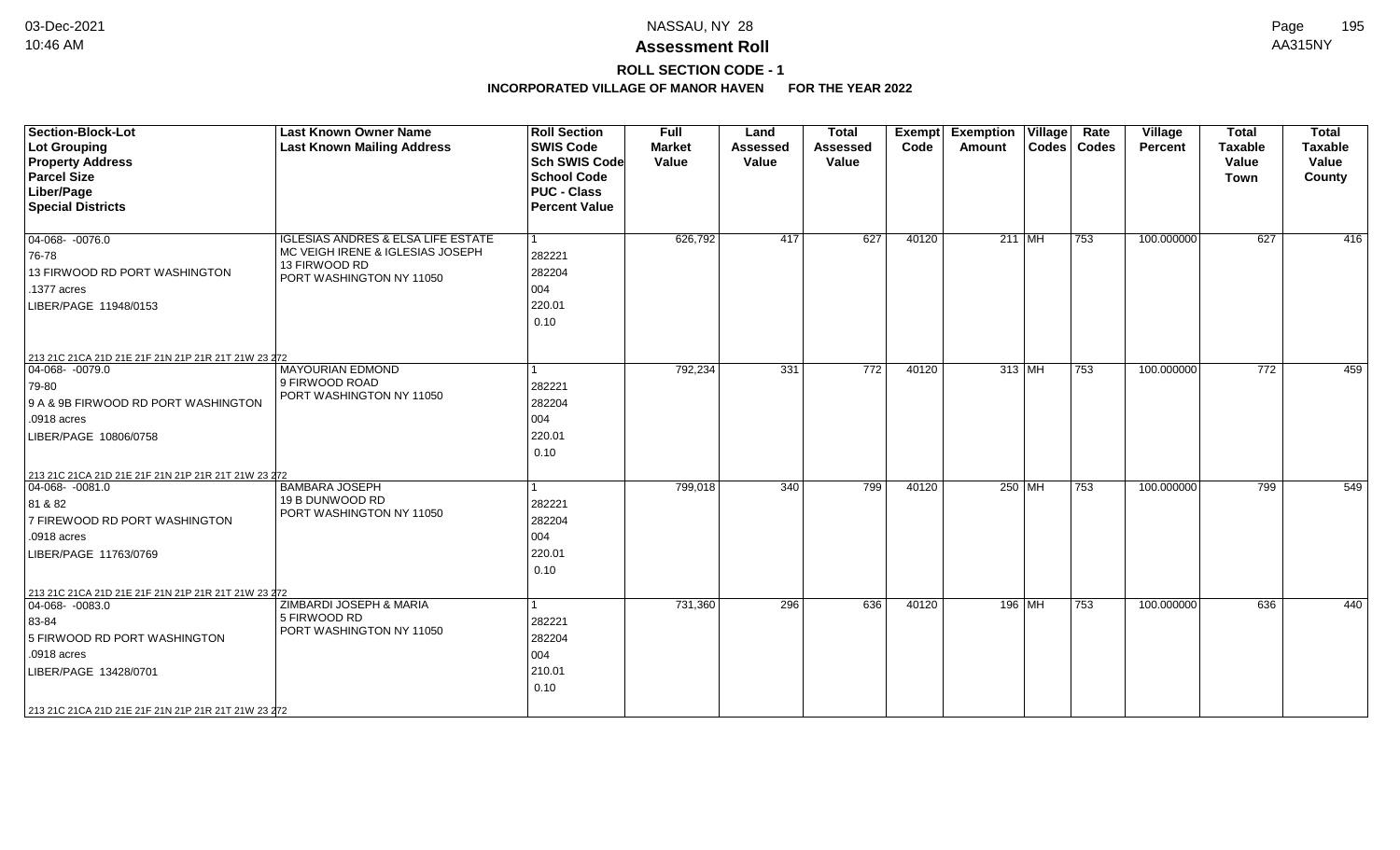# **ROLL SECTION CODE - 1**

| <b>Section-Block-Lot</b><br><b>Lot Grouping</b><br><b>Property Address</b><br><b>Parcel Size</b><br>Liber/Page<br><b>Special Districts</b> | <b>Last Known Owner Name</b><br><b>Last Known Mailing Address</b>                 | <b>Roll Section</b><br><b>SWIS Code</b><br><b>Sch SWIS Code</b><br><b>School Code</b><br><b>PUC - Class</b><br><b>Percent Value</b> | <b>Full</b><br><b>Market</b><br>Value | Land<br><b>Assessed</b><br>Value | <b>Total</b><br>Assessed<br>Value | <b>Exempt</b><br>Code | <b>Exemption</b><br>Amount | $\overline{\overline{\mathsf{V}}\mathsf{illage}}$ | Rate<br>Codes   Codes | <b>Village</b><br>Percent | <b>Total</b><br><b>Taxable</b><br>Value<br><b>Town</b> | <b>Total</b><br><b>Taxable</b><br>Value<br>County |
|--------------------------------------------------------------------------------------------------------------------------------------------|-----------------------------------------------------------------------------------|-------------------------------------------------------------------------------------------------------------------------------------|---------------------------------------|----------------------------------|-----------------------------------|-----------------------|----------------------------|---------------------------------------------------|-----------------------|---------------------------|--------------------------------------------------------|---------------------------------------------------|
| $04-068 - 0085.0$<br>85-86<br>3 FIRWOOD RD PORT WASHINGTON<br>.0918 acres<br>LIBER/PAGE 13675/0995                                         | 3 FIRWOOD ROAD LLC<br>3 FIRWOOD RD<br>PORT WASHINGTON NY 11050                    | 1<br>282221<br>282204<br>004<br>220.01                                                                                              | 682,097                               | 340                              | 682                               | 40120                 |                            | 239 MH                                            | 753                   | 100.000000                | 682                                                    | 443                                               |
| 213 21C 21CA 21D 21E 21F 21N 21P 21R 21T 21W 23 272<br>$ 04-068-0087.0$                                                                    | Golden Ridgewood Management Llc                                                   | 0.10<br>1                                                                                                                           | 1,063,088                             | 380                              | 1,063                             | 40120                 |                            | $134$ MH                                          | 753                   | 100.000000                | 1,063                                                  | 929                                               |
| 23 FIRWOOD RD PORT WASHINGTON<br>.1148 acres<br>LIBER/PAGE 13050/0724                                                                      | 205 EAST 77 ST 6D<br>PORT WASHINGTON NY 10075                                     | 282221<br>282204<br>004<br>220.01<br>0.10                                                                                           |                                       |                                  |                                   |                       |                            |                                                   |                       |                           |                                                        |                                                   |
| 213 21C 21CA 21D 21E 21F 21N 21P 21R 21T 21W 23 272                                                                                        |                                                                                   |                                                                                                                                     |                                       |                                  |                                   |                       |                            |                                                   |                       |                           |                                                        |                                                   |
| $ 04-068-0088.0$<br>27 FIRWOOD RD PORT WASHINGTON<br>.1148 acres<br>LIBER/PAGE 13764/0243                                                  | <b>NEUMAIER PAUL &amp; JENNIFER</b><br>27 FIREWOOD RD<br>PORT WASHINGTON NY 11050 | l 1<br>282221<br>282204<br>004<br>220.01                                                                                            | 779,600                               | 310                              | 780                               | 44220<br>40120        | 247                        | $23$ MH                                           | 753                   | 100.000000                | 757                                                    | 510                                               |
|                                                                                                                                            |                                                                                   | 0.10                                                                                                                                |                                       |                                  |                                   |                       |                            |                                                   |                       |                           |                                                        |                                                   |
| 213 21C 21CA 21D 21E 21F 21N 21P 21R 21T 21W 23 272                                                                                        |                                                                                   |                                                                                                                                     |                                       |                                  |                                   |                       |                            |                                                   |                       |                           |                                                        |                                                   |
| $ 04-068-0137.0$<br>30 GRAYWOOD RD PORT WASHINGTON<br>.1148 acres<br>LIBER/PAGE 12719/0882                                                 | MIRDHA MOHAMMED & ALIA<br>30 GRAYWOOD RD<br>PORT WASHINGTON NY 11050              | 1<br>282221<br>282204<br>004<br>210.01<br>0.10                                                                                      | 638,058                               | 380                              | 638                               | 40120                 | 146 MH                     |                                                   | 753                   | 100.000000                | 638                                                    | 492                                               |
| 213 21C 21CA 21D 21E 21F 21N 21P 21R 21T 21W 23 272                                                                                        |                                                                                   |                                                                                                                                     |                                       |                                  |                                   |                       |                            |                                                   |                       |                           |                                                        |                                                   |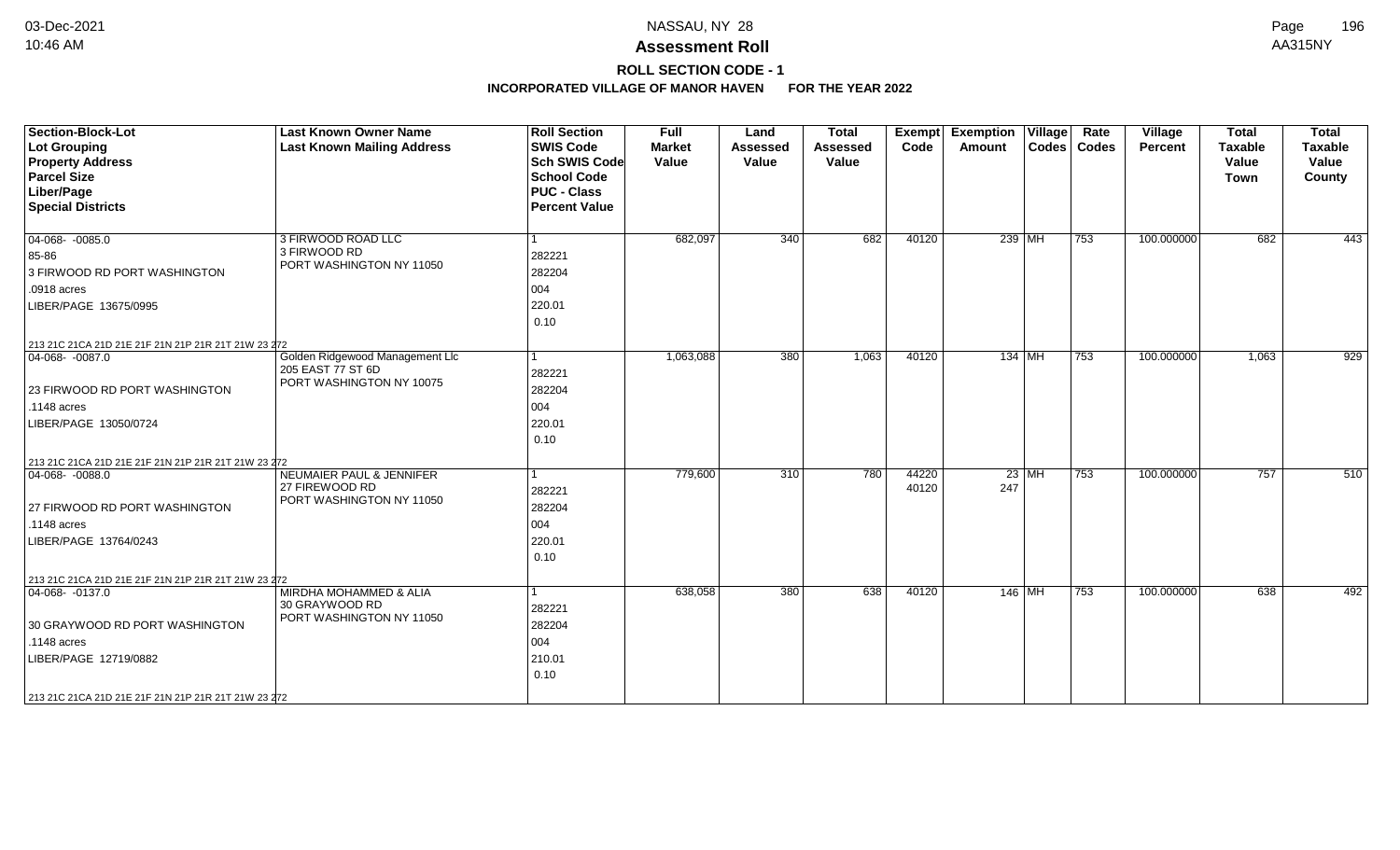# **ROLL SECTION CODE - 1**

| <b>Section-Block-Lot</b><br><b>Lot Grouping</b><br><b>Property Address</b><br><b>Parcel Size</b><br>Liber/Page                                                                                                                | <b>Last Known Owner Name</b><br><b>Last Known Mailing Address</b>                                           | <b>Roll Section</b><br><b>SWIS Code</b><br><b>Sch SWIS Code</b><br><b>School Code</b><br><b>PUC - Class</b> | <b>Full</b><br><b>Market</b><br>Value | Land<br><b>Assessed</b><br>Value | <b>Total</b><br><b>Assessed</b><br>Value | <b>Exempt</b><br>Code | <b>Exemption Village</b><br>Amount | Rate<br>Codes   Codes | Village<br><b>Percent</b> | <b>Total</b><br><b>Taxable</b><br>Value<br><b>Town</b> | <b>Total</b><br><b>Taxable</b><br>Value<br>County |
|-------------------------------------------------------------------------------------------------------------------------------------------------------------------------------------------------------------------------------|-------------------------------------------------------------------------------------------------------------|-------------------------------------------------------------------------------------------------------------|---------------------------------------|----------------------------------|------------------------------------------|-----------------------|------------------------------------|-----------------------|---------------------------|--------------------------------------------------------|---------------------------------------------------|
| <b>Special Districts</b>                                                                                                                                                                                                      |                                                                                                             | <b>Percent Value</b>                                                                                        |                                       |                                  |                                          |                       |                                    |                       |                           |                                                        |                                                   |
| 04-068-0139.0<br>32 GRAYWOOD DR PORT WASHINGTON<br>.1148 acres<br>LIBER/PAGE 12798/0171                                                                                                                                       | <b>BORZELLIERI TRUST</b><br>BORZELLIERI FRANK & DOHERTY MARIA<br>32 GRAYWOOD DR<br>PORT WASHINGTON NY 11050 | 282221<br>282204<br>004<br>210.01<br>0.10                                                                   | 519,254                               | 380                              | 519                                      | 41121<br>40120        | $78$ MH<br>139                     | 753                   | 100.000000                | 441                                                    | 302                                               |
| 213 21C 21CA 21D 21E 21F 21N 21P 21R 21T 21W 23 272                                                                                                                                                                           |                                                                                                             |                                                                                                             |                                       |                                  |                                          |                       |                                    |                       |                           |                                                        |                                                   |
| 04-069- -0005.0<br>$5-6$<br>111 A MANOR HVN PORT WASHINGTON<br>.0611 acres<br>LIBER/PAGE 11660/0610                                                                                                                           | <b>WANG YIN &amp; HWEICHEN</b><br>260 - 08 KENSINGTON PL<br>GREAT NECK NY 11020                             | 282221<br>282204<br>004<br>220.01<br>0.10                                                                   | 760,958                               | 260                              | 761                                      | 40120                 | $131$ MH                           | 753                   | 100.000000                | 761                                                    | 630                                               |
| 213 21C 21CA 21D 21E 21F 21N 21P 21R 21T 21W 23 272<br>$ 04-069-0007.0$<br>$ 7-8 $<br>111 MANORHAVEN BLVD PORT WASHINGTON<br>.1010 acres<br>LIBER/PAGE 07813/0394                                                             | BARTOLOTTA SANDRO & EDNA<br>2 FIRWOOD RD<br>PORT WASHINGTON NY 11050                                        | 282221<br>282204<br>004<br>220.01<br>0.10                                                                   | 791,684                               | 335                              | 792                                      | 40120                 | 140   MH                           | 753                   | 100.000000                | 792                                                    | 652                                               |
| 213 21C 21CA 21D 21E 21F 21N 21P 21R 21T 21W 23 272<br>$ 04-069-0009.0$<br>$ 9 - 10 $<br>119 -121 MANORHAVEN BLVD PORT WASHING<br>.1166 acres<br>LIBER/PAGE 13601/0038<br>213 21C 21CA 21D 21E 21F 21N 21P 21R 21T 21W 23 272 | PW WEALTH LLC<br>119 MANORHAVEN BLVD<br>PORT WASHINGTON NY 11050                                            | 282221<br>282204<br>004<br>481.14<br>1.00                                                                   | 732,090                               | 1,422                            | 6,379<br>942<br>7,321                    |                       | l MH                               | 753                   | 100.000000                | 6,379                                                  | 6,379                                             |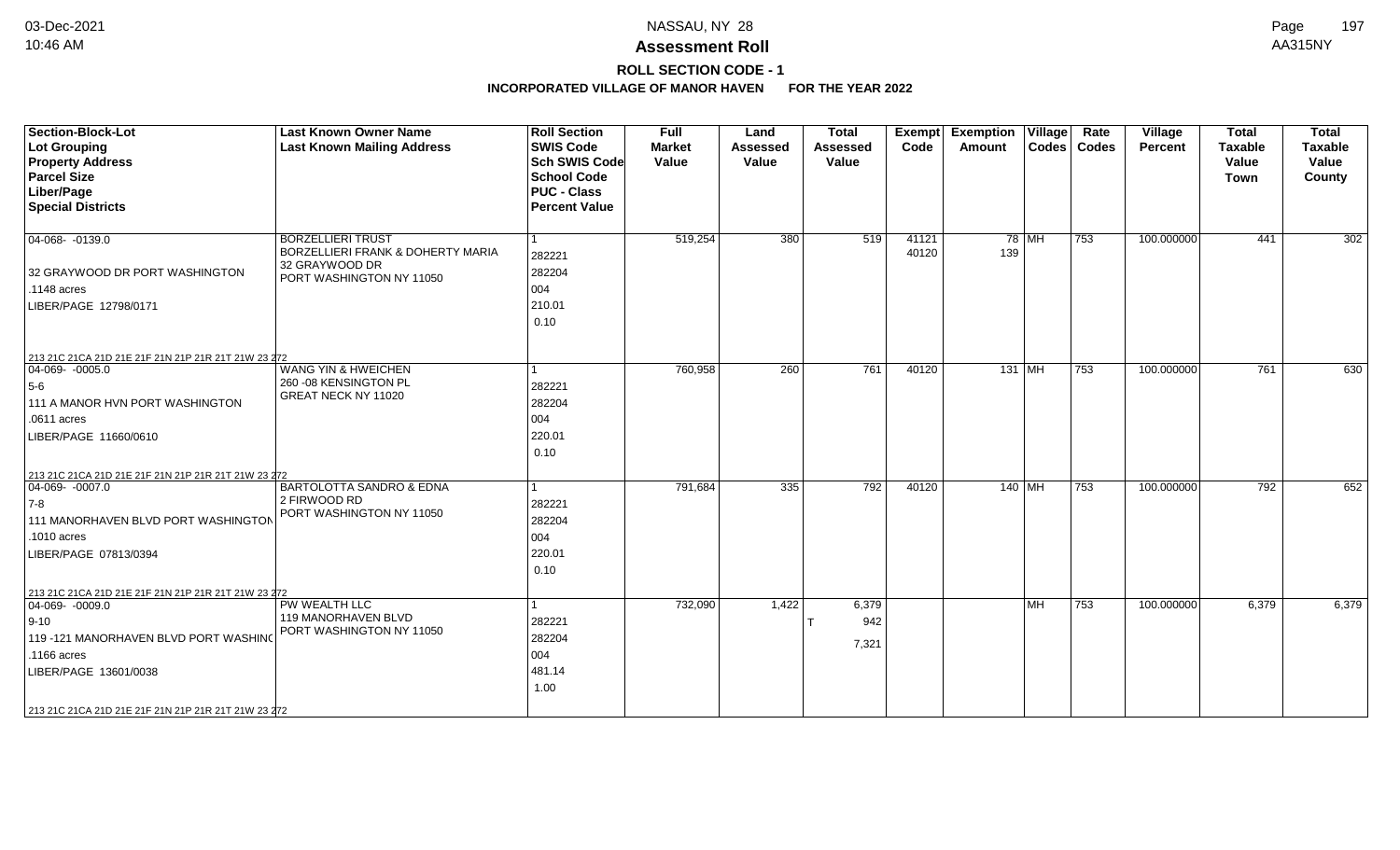# **ROLL SECTION CODE - 1**

| <b>Section-Block-Lot</b><br>Lot Grouping<br><b>Property Address</b><br><b>Parcel Size</b><br>Liber/Page<br><b>Special Districts</b>                                                                                     | <b>Last Known Owner Name</b><br><b>Last Known Mailing Address</b>                                      | <b>Roll Section</b><br><b>SWIS Code</b><br>Sch SWIS Code<br><b>School Code</b><br><b>PUC - Class</b><br><b>Percent Value</b> | <b>Full</b><br><b>Market</b><br>Value | Land<br><b>Assessed</b><br>Value | <b>Total</b><br><b>Assessed</b><br>Value | <b>Exempt</b><br>Code | <b>Exemption Village</b><br>Amount |         | Rate<br>Codes   Codes | Village<br><b>Percent</b> | <b>Total</b><br><b>Taxable</b><br>Value<br><b>Town</b> | <b>Total</b><br><b>Taxable</b><br>Value<br>County |
|-------------------------------------------------------------------------------------------------------------------------------------------------------------------------------------------------------------------------|--------------------------------------------------------------------------------------------------------|------------------------------------------------------------------------------------------------------------------------------|---------------------------------------|----------------------------------|------------------------------------------|-----------------------|------------------------------------|---------|-----------------------|---------------------------|--------------------------------------------------------|---------------------------------------------------|
| $\boxed{04-069 - 0011.0}$<br>$ 11 - 13 $<br>4 FIRWOD RD PORT WASHINGTON<br>.1377 acres<br>LIBER/PAGE 13538/0664                                                                                                         | CENTRAL PARK REAL ESTATE ASSOCIATES<br><b>INC</b><br>82 MAIN ST<br>HUNTINGTON NY 11743                 | 282221<br>282204<br>004<br>210.01<br>0.10                                                                                    | 682,097                               | 388                              | 634                                      | 40120<br>44220        | 6                                  | 179 MH  | 753                   | 100.000000                | 628                                                    | 449                                               |
| 213 21C 21CA 21D 21E 21F 21N 21P 21R 21T 21W 23 272<br>04-069- -0014.0<br>14-16<br>8 FIRWOOD RD PORT WASHINGTON<br>.1377 acres<br>LIBER/PAGE 11282/0251                                                                 | <b>PERRY FRANK</b><br>8 FIRWOOD ROAD<br>PORT WASHINGTON NY 11050                                       | 282221<br>282204<br>004<br>210.01<br>0.10                                                                                    | 571,487                               | 417                              | 545                                      | 40120                 | 144   MH                           |         | 753                   | 100.000000                | 545                                                    | 401                                               |
| 213 21C 21CA 21D 21E 21F 21N 21P 21R 21T 21W 23 272<br>$ 04-069-0017.0$<br>$17 - 18,126$<br>10 FIRWOOD RD PORT WASHINGTON<br>.1033 acres<br>LIBER/PAGE 13794/0212                                                       | PORTILLO CARLOS & PORTILLO EDITH &<br>PORTILLO JOSSELYN E<br>10 FIRWOOD RD<br>PORT WASHINGTON NY 11050 | 282221<br>282204<br>004<br>220.01<br>0.10                                                                                    | 571,487                               | 361                              | 572                                      | 40120                 |                                    | 79   MH | 753                   | 100.000000                | 572                                                    | 493                                               |
| 213 21C 21CA 21D 21E 21F 21N 21P 21R 21T 21W 23 272<br>$ 04-069-0025.0$<br>25, 26 & 124<br>16 FIRWOOD RD PORT WASHINGTON<br>.1148 acres<br>LIBER/PAGE 11287/0846<br>213 21C 21CA 21D 21E 21F 21N 21P 21R 21T 21W 23 272 | <b>BICCHETTI ANTONIO TRUST</b><br>43 EDGEWOOD RD<br>PORT WASHINGTON NY 11050                           | 282221<br>282204<br>004<br>220.01<br>0.10                                                                                    | 916,632                               | 380                              | 917                                      | 40120                 |                                    | 283 MH  | 753                   | 100.000000                | 917                                                    | 634                                               |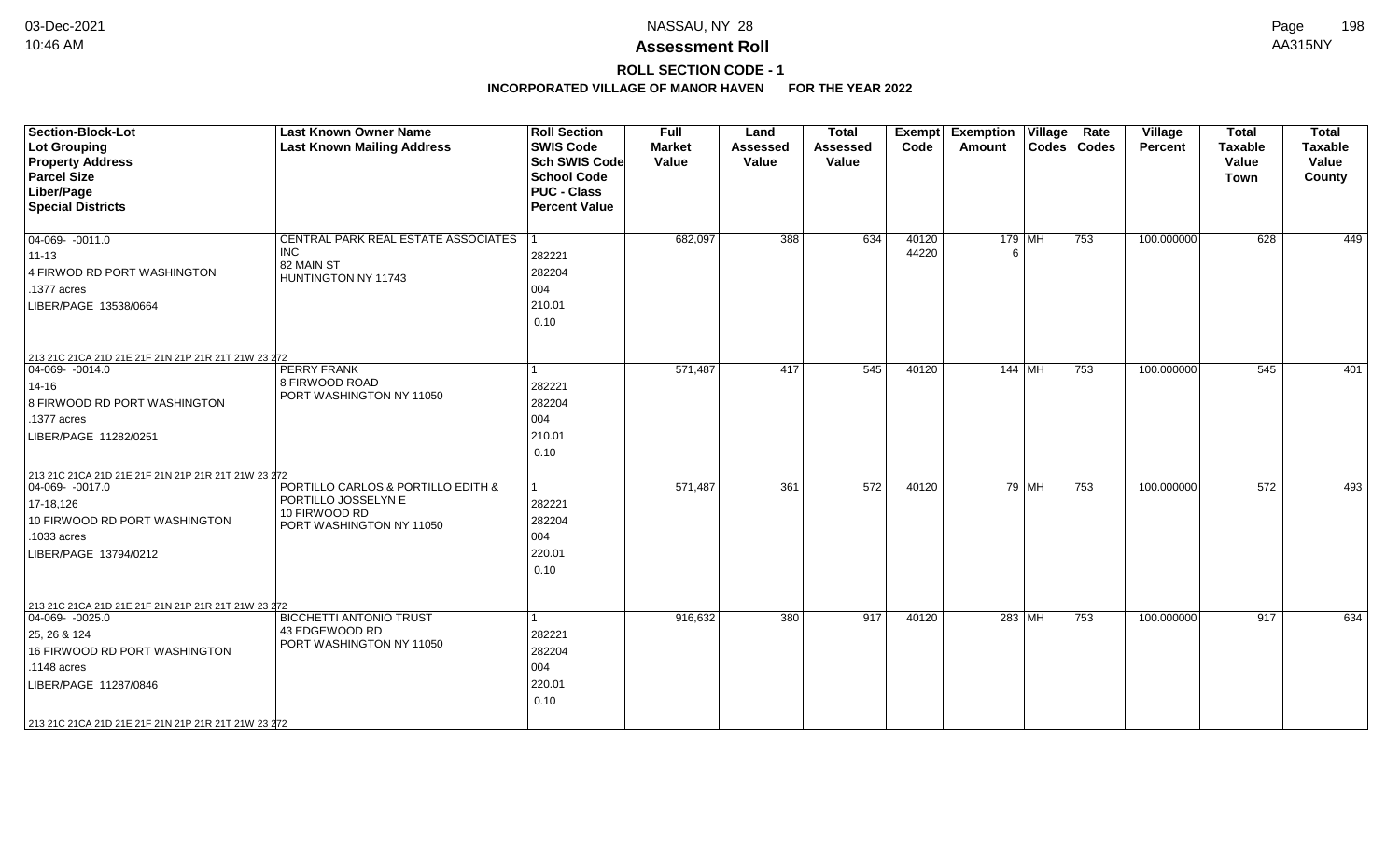# **ROLL SECTION CODE - 1**

| <b>Section-Block-Lot</b><br><b>Lot Grouping</b><br><b>Property Address</b><br><b>Parcel Size</b>                                                                                                                     | <b>Last Known Owner Name</b><br><b>Last Known Mailing Address</b>                       | <b>Roll Section</b><br><b>SWIS Code</b><br><b>Sch SWIS Code</b><br><b>School Code</b> | <b>Full</b><br><b>Market</b><br>Value | Land<br><b>Assessed</b><br>Value | <b>Total</b><br><b>Assessed</b><br>Value | <b>Exempt</b><br>Code | <b>Exemption Village</b><br>Amount | Rate<br>Codes   Codes | Village<br><b>Percent</b> | <b>Total</b><br><b>Taxable</b><br>Value<br><b>Town</b> | <b>Total</b><br><b>Taxable</b><br>Value<br>County |
|----------------------------------------------------------------------------------------------------------------------------------------------------------------------------------------------------------------------|-----------------------------------------------------------------------------------------|---------------------------------------------------------------------------------------|---------------------------------------|----------------------------------|------------------------------------------|-----------------------|------------------------------------|-----------------------|---------------------------|--------------------------------------------------------|---------------------------------------------------|
| Liber/Page<br><b>Special Districts</b>                                                                                                                                                                               |                                                                                         | <b>PUC - Class</b><br><b>Percent Value</b>                                            |                                       |                                  |                                          |                       |                                    |                       |                           |                                                        |                                                   |
| $04-069 - 0027.0$<br>$ 27-29$<br>18 FIRWOOD RD PORT WASHINGTON<br>.1377 acres<br>LIBER/PAGE 13690/0981                                                                                                               | MIRANNE JOSEPH & MELISSA &<br>ARIAS JO ANN<br>18 FIRWOOD RD<br>PORT WASHINGTON NY 11050 | 282221<br>282204<br>004<br>220.01<br>0.10                                             | 1,257,100                             | $\overline{292}$                 | 1,140                                    | 44220<br>40120        | $9$ MH<br>162                      | 753                   | 100.000000                | 1,131                                                  | 969                                               |
| 213 21C 21CA 21D 21E 21F 21N 21P 21R 21T 21W 23 272<br>$ 04-069-0030.0$<br>$30-31$<br>20 FIREWOOD RD PORT WASHINGTON<br>.0918 acres<br>LIBER/PAGE 13367/0596                                                         | 20 FIRWOOD ROAD LLC<br>50 MACKEY AVE<br>PORT WASHINGTON NY 11050                        | 282221<br>282204<br>004<br>220.01<br>0.10                                             | 711,081                               | 333                              | 696                                      | 40120                 | $284$ MH                           | 753                   | 100.000000                | 696                                                    | 412                                               |
| 213 21C 21CA 21D 21E 21F 21N 21P 21R 21T 21W 23 272<br>$ 04-069-0032.0$<br>$32 - 33$<br>22 FIRWOOD RD PORT WASHINGTON<br>.0918 acres<br>LIBER/PAGE 13675/1006                                                        | 22 FIRWOOD ROAD LLC<br>22 FIRWOOD RD<br>PORT WASHINGTON NY 11050                        | 282221<br>282204<br>004<br>220.01<br>0.10                                             | 711,081                               | 340                              | 698                                      | 40120                 | 274   MH                           | 753                   | 100.000000                | 698                                                    | 424                                               |
| 213 21C 21CA 21D 21E 21F 21N 21P 21R 21T 21W 23 272<br>$ 04-069-0034.0$<br>$34 - 35$<br>28 FIRWOOD RD PORT WASHINGTON<br>.0918 acres<br>LIBER/PAGE 12120/0357<br>213 21C 21CA 21D 21E 21F 21N 21P 21R 21T 21W 23 272 | <b>DESANTIS VINCENT</b><br>28 FIRWOOD RD<br>PORT WASHINGTON NY 11050                    | 282221<br>282204<br>004<br>220.01<br>0.10                                             | 589,102                               | 300                              | 520                                      | 40120                 | 218 $\overline{\mathsf{MH}}$       | 753                   | 100.000000                | 520                                                    | 302                                               |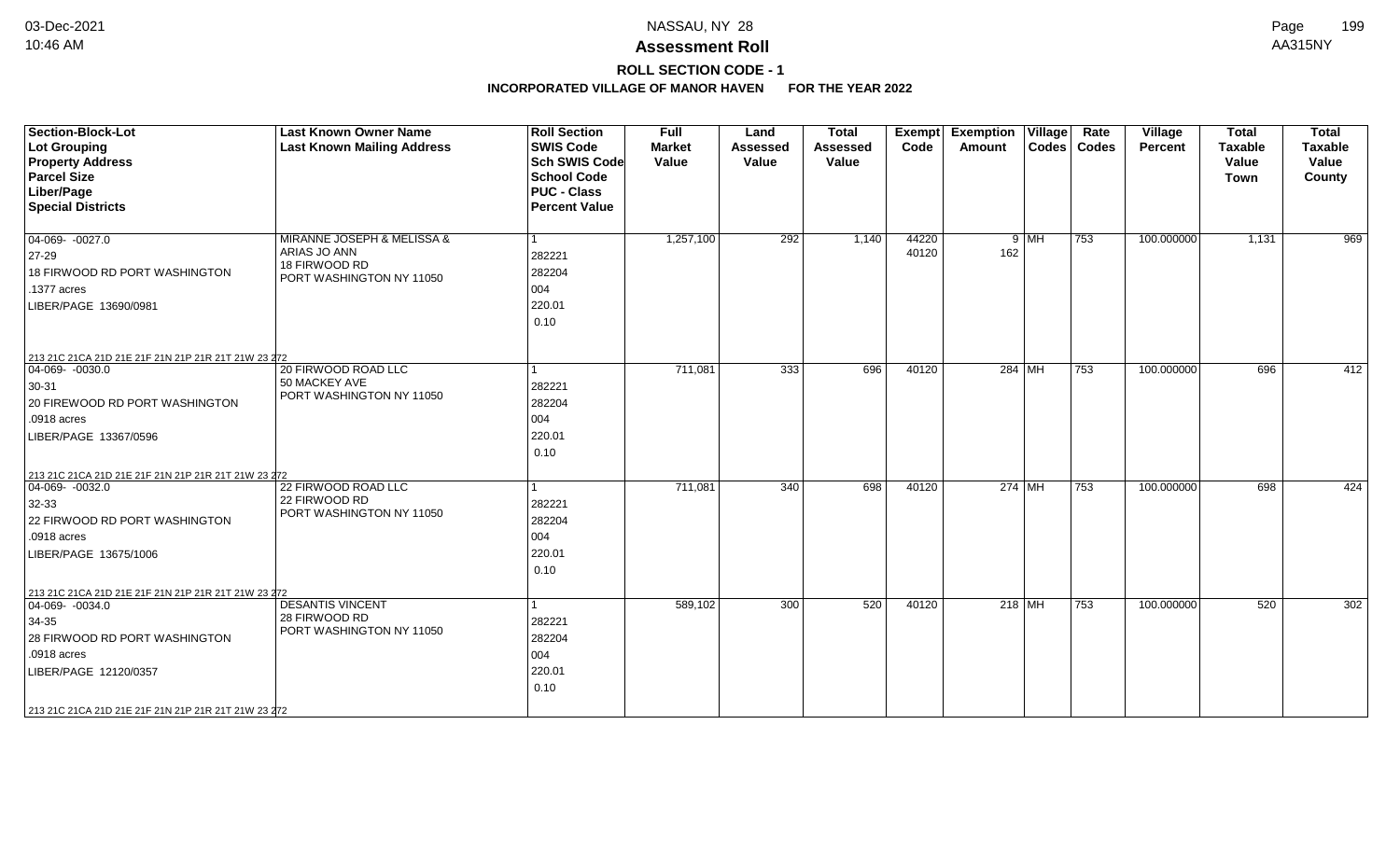# **ROLL SECTION CODE - 1**

| <b>Section-Block-Lot</b>                                             | <b>Last Known Owner Name</b>      | <b>Roll Section</b>  | <b>Full</b>   | Land     | <b>Total</b> |       | Exempt Exemption Village |                    | Rate          | Village        | <b>Total</b>   | <b>Total</b>   |
|----------------------------------------------------------------------|-----------------------------------|----------------------|---------------|----------|--------------|-------|--------------------------|--------------------|---------------|----------------|----------------|----------------|
| <b>Lot Grouping</b>                                                  | <b>Last Known Mailing Address</b> | <b>SWIS Code</b>     | <b>Market</b> | Assessed | Assessed     | Code  | Amount                   |                    | Codes   Codes | <b>Percent</b> | <b>Taxable</b> | <b>Taxable</b> |
| <b>Property Address</b>                                              |                                   | Sch SWIS Code        | Value         | Value    | Value        |       |                          |                    |               |                | Value          | Value          |
| <b>Parcel Size</b>                                                   |                                   | <b>School Code</b>   |               |          |              |       |                          |                    |               |                | Town           | County         |
| Liber/Page                                                           |                                   | <b>PUC - Class</b>   |               |          |              |       |                          |                    |               |                |                |                |
| <b>Special Districts</b>                                             |                                   | <b>Percent Value</b> |               |          |              |       |                          |                    |               |                |                |                |
| 04-069- -0036.0                                                      | BARRERA MANUEL ALBERTO            |                      | 1,190,085     | 351      | 1,002        | 40120 | 373 MH                   |                    | 753           | 100.000000     | 1,002          | 629            |
| 36-38                                                                | 32 FIRWOOD RD                     | 282221               |               |          |              |       |                          |                    |               |                |                |                |
| 32 FIRWOOD RD PORT WASHINGTON                                        | PORT WASHINGTON NY 11050          | 282204               |               |          |              |       |                          |                    |               |                |                |                |
| .1377 acres                                                          |                                   | 004                  |               |          |              |       |                          |                    |               |                |                |                |
| LIBER/PAGE 12273/0834                                                |                                   | 220.01               |               |          |              |       |                          |                    |               |                |                |                |
|                                                                      |                                   | 0.10                 |               |          |              |       |                          |                    |               |                |                |                |
|                                                                      |                                   |                      |               |          |              |       |                          |                    |               |                |                |                |
| 213 21C 21CA 21D 21E 21F 21N 21P 21R 21T 21W 23 272<br>04-069-0039.0 | <b>AUTUMN PARK CO LLC</b>         |                      | 1,137,853     | 417      | 1,138        | 40120 | 333 MH                   |                    | 753           | 100.000000     | 1,138          | 805            |
| 39-41                                                                | 33 SINTSINK DR W                  | 282221               |               |          |              |       |                          |                    |               |                |                |                |
| 34 FIRWOOD RD PORT WASHINGTON                                        | PORT WASHINGTON NY 11050          | 282204               |               |          |              |       |                          |                    |               |                |                |                |
| .1377 acres                                                          |                                   | 004                  |               |          |              |       |                          |                    |               |                |                |                |
| LIBER/PAGE 11694/488                                                 |                                   | 220.01               |               |          |              |       |                          |                    |               |                |                |                |
|                                                                      |                                   | 0.10                 |               |          |              |       |                          |                    |               |                |                |                |
|                                                                      |                                   |                      |               |          |              |       |                          |                    |               |                |                |                |
| 213 21C 21CA 21D 21E 21F 21N 21P 21R 21T 21W 23 272<br>04-069-0042.0 | <b>SEGARRA LUIS &amp; MARIA</b>   |                      | 617,574       | 340      | 618          | 40120 | 146 MH                   |                    | 753           | 100.000000     | 618            | 472            |
| 42-43                                                                | 36 FIRWOOD RD                     | 282221               |               |          |              |       |                          |                    |               |                |                |                |
| 36 FIRWOOD RD PORT WASHINGTON                                        | PORT WASHINGTON NY 11050          | 282204               |               |          |              |       |                          |                    |               |                |                |                |
| .0918 acres                                                          |                                   | 004                  |               |          |              |       |                          |                    |               |                |                |                |
| LIBER/PAGE 12714/0332                                                |                                   | 210.01               |               |          |              |       |                          |                    |               |                |                |                |
|                                                                      |                                   | 0.10                 |               |          |              |       |                          |                    |               |                |                |                |
| 213 21C 21CA 21D 21E 21F 21N 21P 21R 21T 21W 23 272                  |                                   |                      |               |          |              |       |                          |                    |               |                |                |                |
| $\boxed{04-069 - 0044.0}$                                            | STRANGOLAGALLI ANTONIO            |                      | 758,909       | 340      | 759          | 40120 | 137   MH                 |                    | 753           | 100.000000     | 759            | 622            |
| 44-45                                                                | 38 FIRWOOD ROAD                   | 282221               |               |          |              |       |                          |                    |               |                |                |                |
| 38 CAMBRIDGE RD PORT WASHINGTON                                      | PORT WASHINGTON NY 11050          | 282204               |               |          |              |       |                          |                    |               |                |                |                |
| .0918 acres                                                          |                                   | 004                  |               |          |              |       |                          |                    |               |                |                |                |
| LIBER/PAGE 11051/0224                                                |                                   | 220.01               |               |          |              |       |                          |                    |               |                |                |                |
|                                                                      |                                   | 0.10                 |               |          |              |       |                          |                    |               |                |                |                |
| 213 21C 21CA 21D 21E 21F 21N 21P 21R 21T 21W 23 272                  |                                   |                      |               |          |              |       |                          |                    |               |                |                |                |
| 04-069- -0050.0                                                      | TAPERELL ROBERT & DEBORAH         |                      | 568,400       | 298      | 569          | 44220 |                          | $7 \mid \text{MH}$ | 753           | 100.000000     | 562            | 447            |
| 50-51                                                                | 31 EDGEWOOD RD                    | 282221               |               |          |              | 40120 | 115                      |                    |               |                |                |                |
| 31 EDGEWOOD RD PORT WASHINGTON                                       | PORT WASHINGTON NY 11050          | 282204               |               |          |              |       |                          |                    |               |                |                |                |
| .0918 acres                                                          |                                   | 004                  |               |          |              |       |                          |                    |               |                |                |                |
| LIBER/PAGE 13802/0844                                                |                                   | 210.01               |               |          |              |       |                          |                    |               |                |                |                |
|                                                                      |                                   | 0.10                 |               |          |              |       |                          |                    |               |                |                |                |
| 213 21C 21CA 21D 21E 21F 21N 21P 21R 21T 21W 23 272                  |                                   |                      |               |          |              |       |                          |                    |               |                |                |                |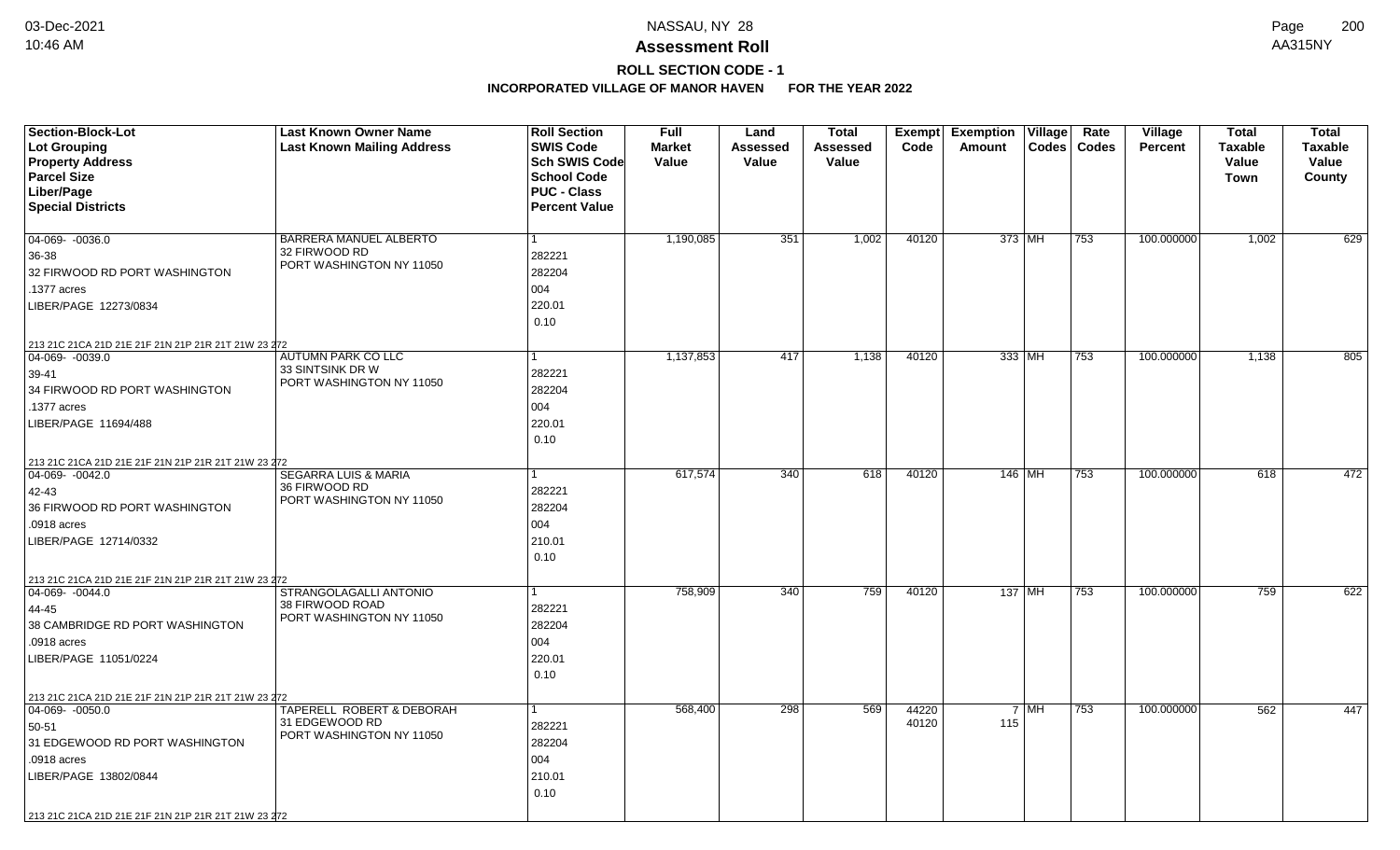# **ROLL SECTION CODE - 1**

| <b>Section-Block-Lot</b><br><b>Lot Grouping</b><br><b>Property Address</b><br><b>Parcel Size</b><br>Liber/Page<br><b>Special Districts</b>                                                                        | <b>Last Known Owner Name</b><br><b>Last Known Mailing Address</b>                             | <b>Roll Section</b><br><b>SWIS Code</b><br><b>Sch SWIS Code</b><br><b>School Code</b><br><b>PUC - Class</b><br><b>Percent Value</b> | Full<br><b>Market</b><br>Value | Land<br>Assessed<br>Value | <b>Total</b><br>Assessed<br>Value | Exempt<br>Code | <b>Exemption Village</b><br>Amount |        | Rate<br>Codes   Codes | Village<br>Percent | <b>Total</b><br><b>Taxable</b><br>Value<br><b>Town</b> | <b>Total</b><br><b>Taxable</b><br>Value<br>County |
|-------------------------------------------------------------------------------------------------------------------------------------------------------------------------------------------------------------------|-----------------------------------------------------------------------------------------------|-------------------------------------------------------------------------------------------------------------------------------------|--------------------------------|---------------------------|-----------------------------------|----------------|------------------------------------|--------|-----------------------|--------------------|--------------------------------------------------------|---------------------------------------------------|
| $04-069 - 0052.0$<br>52-53<br>29 EDGEWOOD RD PORT WASHINGTON<br>.0918 acres<br>LIBER/PAGE 12790/0548                                                                                                              | PIROZZI JANET TRUST<br>FOGARTY VICTORIA TRUSTEE<br>29 EDGEWOOD RD<br>PORT WASHINGTON NY 11050 | 282221<br>282204<br>004<br>210.01<br>0.10                                                                                           | 534,616                        | 340                       | 535                               | 40120          | $131$ MH                           |        | 753                   | 100.000000         | 535                                                    | 404                                               |
| 213 21C 21CA 21D 21E 21F 21N 21P 21R 21T 21W 23 272<br>04-069- -0054.0<br>54-55<br>27 EDGEWOOD RD PORT WASHINGTON<br>.0918 acres<br>LIBER/PAGE 13652/0185                                                         | <b>BLASSO RICHARD</b><br>27 EDGEWOOD RD<br>PORT WASHINGTON NY 11050                           | 282221<br>282204<br>004<br>210.01<br>0.10                                                                                           | 626,792                        | 314                       | 579                               | 40120          | 137 MH                             |        | 753                   | 100.000000         | 579                                                    | 442                                               |
| 213 21C 21CA 21D 21E 21F 21N 21P 21R 21T 21W 23 272<br>$ 04-069-0056.0$<br>56-58<br>23 EDGEWOOD RD PORT WASHINGTON<br>.1377 acres<br>LIBER/PAGE 12730/0104                                                        | <b>GOLDVERG MICHAEL &amp; TANANYAN IRINA Y</b><br>23 EDGEWOOD RD<br>PORT WASHINGTON NY 11050  | 282221<br>282204<br>004<br>280.01<br>0.10                                                                                           | 766,730                        | 322                       | 686                               | 44220<br>40120 | 37                                 | $3$ MH | 753                   | 100.000000         | 683                                                    | 646                                               |
| 213 21C 21CA 21D 21E 21F 21N 21P 21R 21T 21W 23 272<br>$ 04-069-0059.0$<br>59-60<br>21 EDGEWOOD RD PORT WASHINGTON<br>.0918 acres<br>LIBER/PAGE 11128/0568<br>213 21C 21CA 21D 21E 21F 21N 21P 21R 21T 21W 23 272 | <b>MASTRO LOUIS</b><br>21 EDGEWOOD ROAD<br>PORT WASHINGTON NY 11050                           | 282221<br>282204<br>004<br>220.01<br>0.10                                                                                           | 588,897                        | 340                       | 589                               | 40120          | $109$ MH                           |        | 753                   | 100.000000         | 589                                                    | 480                                               |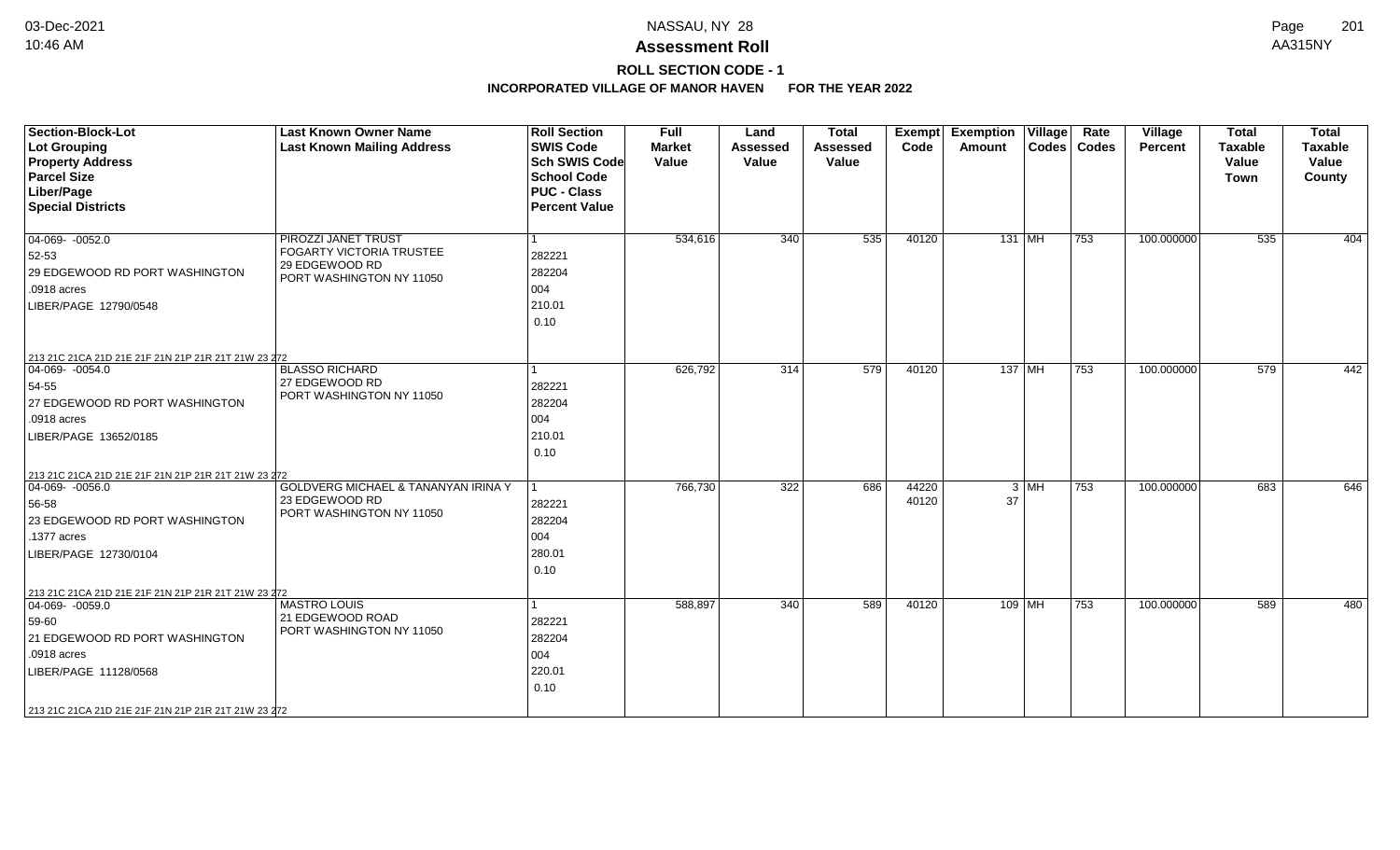# **ROLL SECTION CODE - 1**

| <b>Section-Block-Lot</b><br>Lot Grouping<br><b>Property Address</b><br><b>Parcel Size</b><br>Liber/Page<br><b>Special Districts</b>                                                                               | <b>Last Known Owner Name</b><br><b>Last Known Mailing Address</b>                                                  | <b>Roll Section</b><br><b>SWIS Code</b><br><b>Sch SWIS Code</b><br><b>School Code</b><br><b>PUC - Class</b><br><b>Percent Value</b> | <b>Full</b><br><b>Market</b><br>Value | Land<br><b>Assessed</b><br>Value | <b>Total</b><br><b>Assessed</b><br>Value | <b>Exempt</b><br>Code | <b>Exemption Village</b><br><b>Amount</b> | Rate<br>Codes   Codes | <b>Village</b><br><b>Percent</b> | <b>Total</b><br><b>Taxable</b><br>Value<br><b>Town</b> | <b>Total</b><br><b>Taxable</b><br>Value<br>County |
|-------------------------------------------------------------------------------------------------------------------------------------------------------------------------------------------------------------------|--------------------------------------------------------------------------------------------------------------------|-------------------------------------------------------------------------------------------------------------------------------------|---------------------------------------|----------------------------------|------------------------------------------|-----------------------|-------------------------------------------|-----------------------|----------------------------------|--------------------------------------------------------|---------------------------------------------------|
| $\boxed{04-069 - 0061.0}$<br>61-62<br>19 EDGEWOOD RD PORT WASHINGTON<br>.0918 acres<br>LIBER/PAGE 13388/0541                                                                                                      | PRUDENTE PAUL<br>19 EDGEWOOD RD<br>PORT WASHINGTON NY 11050                                                        | 282221<br>282204<br>004<br>210.01<br>0.10                                                                                           | 617,574                               | 303                              | 550                                      | 40120                 | 159 MH                                    | 753                   | 100.000000                       | 550                                                    | 391                                               |
| 213 21C 21CA 21D 21E 21F 21N 21P 21R 21T 21W 23 272<br>$\boxed{04-069 - 0063.0}$<br>63-64<br>17 EDGEWOOD RD PORT WASHINGTON<br>.0918 acres<br>LIBER/PAGE 12826/0752                                               | <b>IM YOSEP</b><br>17 EDGEWOOD RD<br>PORT WASHINGTON NY 11050                                                      | 282221<br>282204<br>004<br>220.01<br>0.10                                                                                           | 696,435                               | 340                              | 696                                      | 40120                 | $145$ MH                                  | 753                   | 100.000000                       | 696                                                    | 551                                               |
| 213 21C 21CA 21D 21E 21F 21N 21P 21R 21T 21W 23 272<br>$ 04-069-0065.0$<br>65-66<br>15 EDGEWOOD RD PORT WASHINGTON<br>.0918 acres<br>LIBER/PAGE 12428/0582<br>213 21C 21CA 21D 21E 21F 21N 21P 21R 21T 21W 23 272 | PARFOMCHUK ALEXANDER LIFE ESTATE<br>PARFOMCHUK GERDA<br>15 EDGEWOOD RD<br>PORT WASHINGTON NY 11050                 | 1<br>282221<br>282204<br>004<br>210.01<br>0.10                                                                                      | 486,480                               | 340                              | 486                                      | 40120<br>41121        | $115$ MH<br>73                            | 753                   | 100.000000                       | 413                                                    | 298                                               |
| $ 04-069-0067.0$<br>67-68<br>13 EDGEWOOD RD PORT WASHINGTON<br>.0918 acres<br>LIBER/PAGE 12202/0451<br>213 21C 21CA 21D 21E 21F 21N 21P 21R 21T 21W 23 272                                                        | <b>GALLO MARIA LIFE ESTATE</b><br>GALLO DOMINICK & SICONOLFI CARMELA<br>13 EDGEWOOD RD<br>PORT WASHINGTON NY 11050 | 282221<br>282204<br>004<br>210.01<br>0.10                                                                                           | 495,698                               | 340                              | 496                                      | 40120<br>41131        | 146   MH<br>124                           | 753                   | 100.000000                       | 372                                                    | 226                                               |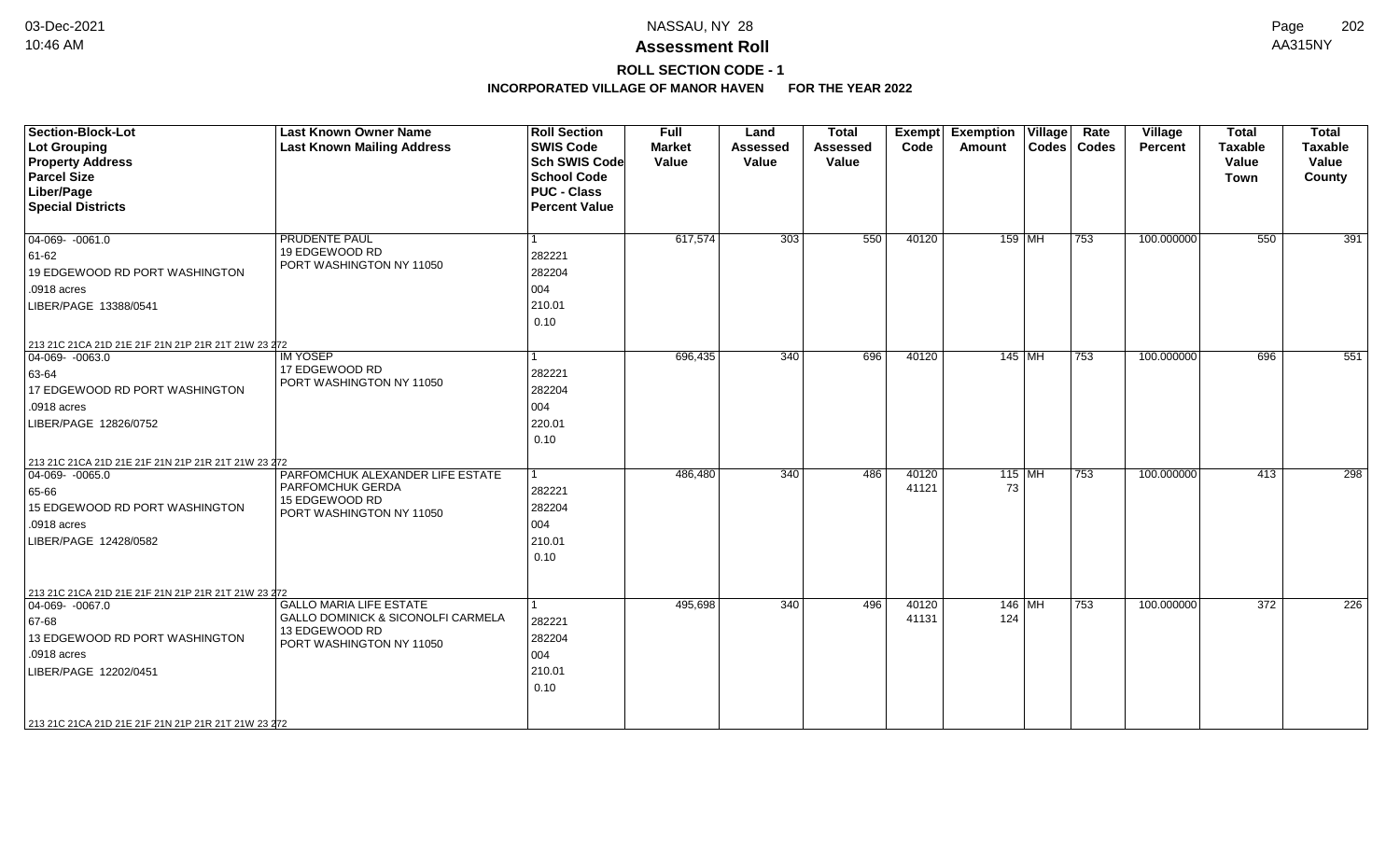# **ROLL SECTION CODE - 1**

| <b>Section-Block-Lot</b>                                                | <b>Last Known Owner Name</b>          | <b>Roll Section</b>  | <b>Full</b>   | Land     | <b>Total</b>    | Exempt | <b>Exemption Village</b> | Rate          | <b>Village</b> | <b>Total</b>   | <b>Total</b>   |
|-------------------------------------------------------------------------|---------------------------------------|----------------------|---------------|----------|-----------------|--------|--------------------------|---------------|----------------|----------------|----------------|
| Lot Grouping                                                            | <b>Last Known Mailing Address</b>     | <b>SWIS Code</b>     | <b>Market</b> | Assessed | <b>Assessed</b> | Code   | Amount                   | Codes   Codes | <b>Percent</b> | <b>Taxable</b> | <b>Taxable</b> |
| <b>Property Address</b>                                                 |                                       | <b>Sch SWIS Code</b> | Value         | Value    | Value           |        |                          |               |                | Value          | Value          |
| <b>Parcel Size</b>                                                      |                                       | <b>School Code</b>   |               |          |                 |        |                          |               |                | Town           | County         |
| Liber/Page                                                              |                                       | <b>PUC - Class</b>   |               |          |                 |        |                          |               |                |                |                |
| <b>Special Districts</b>                                                |                                       | <b>Percent Value</b> |               |          |                 |        |                          |               |                |                |                |
|                                                                         |                                       |                      |               |          |                 |        |                          |               |                |                |                |
| 04-069- -0069.0                                                         | <b>CELLA JOYCE &amp; CHARLES</b>      | $\mathbf{1}$         | 621,671       | 329      | 601             | 40120  | 149 MH                   | 753           | 100.000000     | 601            | 452            |
| 69-70                                                                   | 11 EDGEWOOD RD<br>MANORHAVEN NY 11050 | 282221               |               |          |                 |        |                          |               |                |                |                |
| 11 EDGEWOOD RD PORT WASHINGTON                                          |                                       | 282204               |               |          |                 |        |                          |               |                |                |                |
| .0918 acres                                                             |                                       | 004                  |               |          |                 |        |                          |               |                |                |                |
| LIBER/PAGE 09046/0830                                                   |                                       | 230.01               |               |          |                 |        |                          |               |                |                |                |
|                                                                         |                                       | 0.10                 |               |          |                 |        |                          |               |                |                |                |
| 213 21C 21CA 21D 21E 21F 21N 21P 21R 21T 21W 23 272                     |                                       |                      |               |          |                 |        |                          |               |                |                |                |
| $ 04-069-0071.0$                                                        | 9 EDGEWOOD LLC                        | 1                    | 658,541       | 340      | 659             | 40120  | 140 MH                   | 753           | 100.000000     | 659            | 519            |
| 71-72                                                                   | 313 PORT WASHINGTON BLVD              | 282221               |               |          |                 |        |                          |               |                |                |                |
| 9 EDGEWOOD RD PORT WASHINGTON                                           | PORT WASHINGTON NY 11050              | 282204               |               |          |                 |        |                          |               |                |                |                |
| .0918 acres                                                             |                                       | 004                  |               |          |                 |        |                          |               |                |                |                |
| LIBER/PAGE 13953/0712                                                   |                                       | 220.01               |               |          |                 |        |                          |               |                |                |                |
|                                                                         |                                       | 0.10                 |               |          |                 |        |                          |               |                |                |                |
|                                                                         |                                       |                      |               |          |                 |        |                          |               |                |                |                |
| 213 21C 21CA 21D 21E 21F 21N 21P 21R 21T 21W 23 272<br>04-069-0073.0    | <b>KATZ DAVID</b>                     | 1                    | 584,801       | 417      | 585             | 40120  | $118$ MH                 | 753           | 100.000000     | 585            | 467            |
| 73-75                                                                   | 7 EDGEWOOD ROAD                       | 282221               |               |          |                 |        |                          |               |                |                |                |
| 7 EDGEWOOD RD PORT WASHINGTON                                           | PORT WASHINGTON NY 11050              | 282204               |               |          |                 |        |                          |               |                |                |                |
| .1377 acres                                                             |                                       | 004                  |               |          |                 |        |                          |               |                |                |                |
| LIBER/PAGE 11101/0330                                                   |                                       | 210.01               |               |          |                 |        |                          |               |                |                |                |
|                                                                         |                                       | 0.10                 |               |          |                 |        |                          |               |                |                |                |
|                                                                         |                                       |                      |               |          |                 |        |                          |               |                |                |                |
| 213 21C 21CA 21D 21E 21F 21N 21P 21R 21T 21W 23 272<br>$ 04-069-0123.0$ | SERRANO JOSE & JUDITH                 | 1                    | 650,348       | 373      | 583             | 40120  | $215$ MH                 | 753           | 100.000000     | 583            | 368            |
|                                                                         | 14 FIRWOOD RD                         | 282221               |               |          |                 |        |                          |               |                |                |                |
| 14 FIRWOOD RD PORT WASHINGTON                                           | PORT WASHINGTON NY 11050              | 282204               |               |          |                 |        |                          |               |                |                |                |
| .1377 acres                                                             |                                       | 004                  |               |          |                 |        |                          |               |                |                |                |
| LIBER/PAGE 10244/0527                                                   |                                       | 210.01               |               |          |                 |        |                          |               |                |                |                |
|                                                                         |                                       | 0.10                 |               |          |                 |        |                          |               |                |                |                |
|                                                                         |                                       |                      |               |          |                 |        |                          |               |                |                |                |
| 213 21C 21CA 21D 21E 21F 21N 21P 21R 21T 21W 23 272                     | <b>CHENG MYRA AUDREY</b>              | $\mathbf{1}$         |               | 361      | 570             | 40120  |                          |               |                | 570            |                |
| 04-069-0125.0                                                           | 12 FIRWOOD RD                         |                      | 569,439       |          |                 |        | 101   MH                 | 753           | 100.000000     |                | 469            |
|                                                                         | PORT WASHINGTON NY 11050              | 282221               |               |          |                 |        |                          |               |                |                |                |
| 12 FIRWOOD RD PORT WASHINGTON                                           |                                       | 282204               |               |          |                 |        |                          |               |                |                |                |
| .1033 acres                                                             |                                       | 004                  |               |          |                 |        |                          |               |                |                |                |
| LIBER/PAGE 12225/0935                                                   |                                       | 220.01               |               |          |                 |        |                          |               |                |                |                |
|                                                                         |                                       | 0.10                 |               |          |                 |        |                          |               |                |                |                |
| 213 21C 21CA 21D 21E 21F 21N 21P 21R 21T 21W 23 272                     |                                       |                      |               |          |                 |        |                          |               |                |                |                |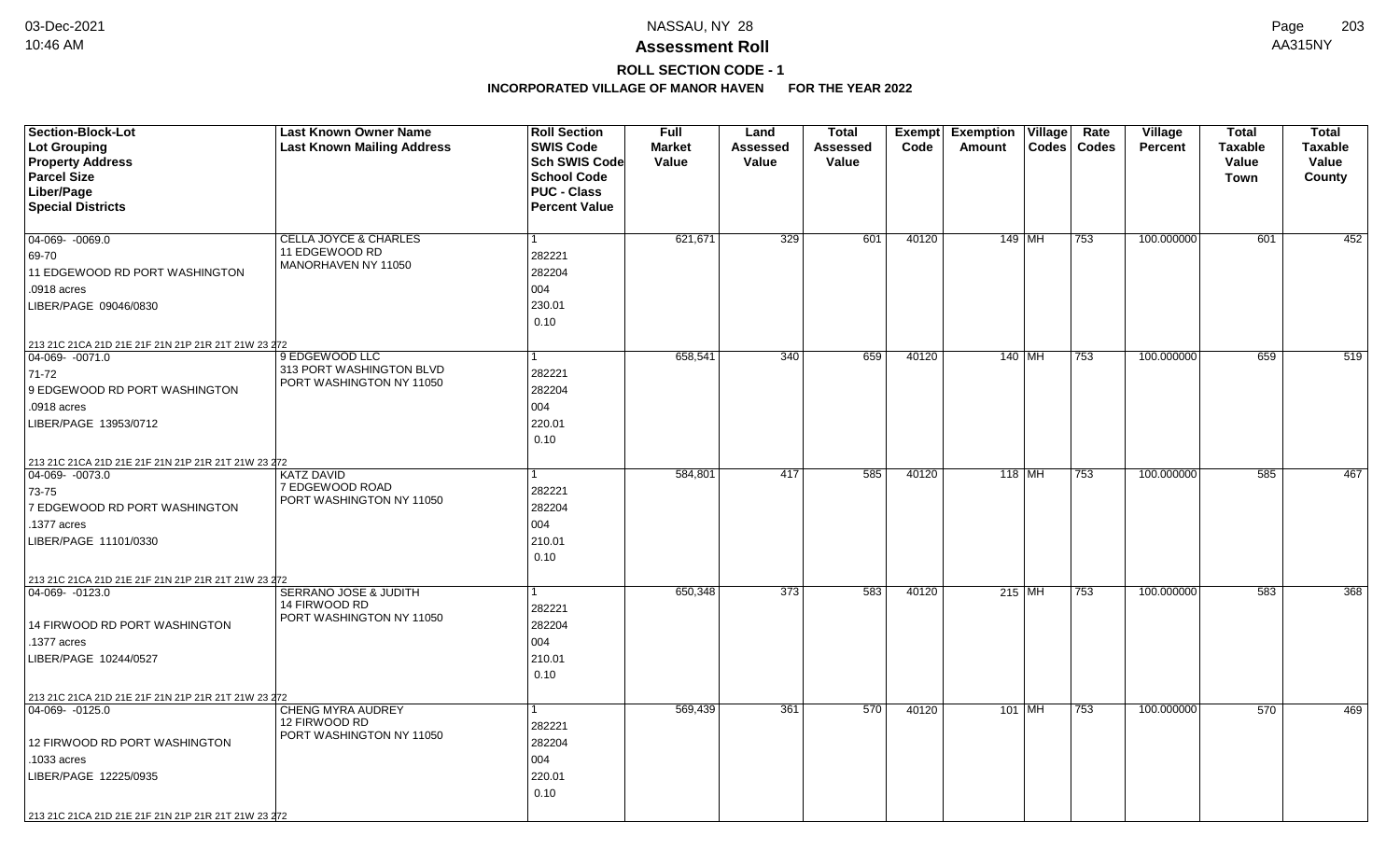# **ROLL SECTION CODE - 1**

| <b>Section-Block-Lot</b>                            | <b>Last Known Owner Name</b>                      | <b>Roll Section</b>                      | <b>Full</b>            | Land                     | <b>Total</b>             | <b>Exempt</b> | <b>Exemption Village</b> |      | Rate          | Village        | <b>Total</b>            | <b>Total</b>            |
|-----------------------------------------------------|---------------------------------------------------|------------------------------------------|------------------------|--------------------------|--------------------------|---------------|--------------------------|------|---------------|----------------|-------------------------|-------------------------|
| <b>Lot Grouping</b><br><b>Property Address</b>      | <b>Last Known Mailing Address</b>                 | <b>SWIS Code</b><br><b>Sch SWIS Code</b> | <b>Market</b><br>Value | <b>Assessed</b><br>Value | <b>Assessed</b><br>Value | Code          | Amount                   |      | Codes   Codes | <b>Percent</b> | <b>Taxable</b><br>Value | <b>Taxable</b><br>Value |
| <b>Parcel Size</b>                                  |                                                   | <b>School Code</b>                       |                        |                          |                          |               |                          |      |               |                | <b>Town</b>             | County                  |
| Liber/Page                                          |                                                   | <b>PUC - Class</b>                       |                        |                          |                          |               |                          |      |               |                |                         |                         |
| <b>Special Districts</b>                            |                                                   | <b>Percent Value</b>                     |                        |                          |                          |               |                          |      |               |                |                         |                         |
|                                                     |                                                   |                                          |                        |                          |                          |               |                          |      |               |                |                         |                         |
| $04-069 - 0128.0$                                   | LIGERI JR L A                                     | $\mathbf{1}$                             | 661,613                | 340                      | 662                      | 40120         | $242$ MH                 |      | 753           | 100.000000     | 662                     | 420                     |
| 128,130                                             | 1 BAYBERRY RIDGE                                  | 282221                                   |                        |                          |                          |               |                          |      |               |                |                         |                         |
| 33 EDGEWOOD RD PORT WASHINGTON                      | ROSLYN NY 11576                                   | 282204                                   |                        |                          |                          |               |                          |      |               |                |                         |                         |
| .0918 acres                                         |                                                   | 004                                      |                        |                          |                          |               |                          |      |               |                |                         |                         |
| LIBER/PAGE 08407/0103                               |                                                   | 220.01                                   |                        |                          |                          |               |                          |      |               |                |                         |                         |
|                                                     |                                                   | 0.10                                     |                        |                          |                          |               |                          |      |               |                |                         |                         |
| 213 21C 21CA 21D 21E 21F 21N 21P 21R 21T 21W 23 272 |                                                   |                                          |                        |                          |                          |               |                          |      |               |                |                         |                         |
| $ 04-069-0129.0$                                    | MOROCHO RAMON O &                                 | $\mathbf{1}$                             | 663,662                | 340                      | 664                      | 40120         | $117$ MH                 |      | 753           | 100.000000     | 664                     | 547                     |
|                                                     | <b>GAUMAN MIRIAN E JIMENEZ</b>                    | 282221                                   |                        |                          |                          |               |                          |      |               |                |                         |                         |
| 35 EDGEWOOD RD PORT WASHINGTON                      | 35 EDGEWOOD RD<br>PORT WASHINGTON NY 11050        | 282204                                   |                        |                          |                          |               |                          |      |               |                |                         |                         |
| .0918 acres                                         |                                                   | 004                                      |                        |                          |                          |               |                          |      |               |                |                         |                         |
| LIBER/PAGE 14083/0272                               |                                                   | 220.01                                   |                        |                          |                          |               |                          |      |               |                |                         |                         |
|                                                     |                                                   | 0.10                                     |                        |                          |                          |               |                          |      |               |                |                         |                         |
|                                                     |                                                   |                                          |                        |                          |                          |               |                          |      |               |                |                         |                         |
| 213 21C 21CA 21D 21E 21F 21N 21P 21R 21T 21W 23 272 |                                                   |                                          |                        |                          |                          |               |                          |      |               |                |                         |                         |
| $ 04-069-0131.0$                                    | WU ANDREW J & PAN JUN WEI                         | $\mathbf{1}$                             | 974,750                | 2,083                    | 6,973                    |               |                          | l MH | 753           | 100.000000     | 6,973                   | 6,973                   |
|                                                     | <b>18 CARLTON AVE</b><br>PORT WASHINGTON NY 11050 | 282221                                   |                        |                          | 2,774                    |               |                          |      |               |                |                         |                         |
| 103 -109 MANORHAVEN BLVD PORT WASHING               |                                                   | 282204                                   |                        |                          | 9,747                    |               |                          |      |               |                |                         |                         |
| .1708 acres                                         |                                                   | 004                                      |                        |                          |                          |               |                          |      |               |                |                         |                         |
| LIBER/PAGE 13563/0501                               |                                                   | 481.14                                   |                        |                          |                          |               |                          |      |               |                |                         |                         |
|                                                     |                                                   | 1.00                                     |                        |                          |                          |               |                          |      |               |                |                         |                         |
| 213 21C 21CA 21D 21E 21F 21N 21P 21R 21T 21W 23 272 |                                                   |                                          |                        |                          |                          |               |                          |      |               |                |                         |                         |
| $ 04-069-0132.0$                                    | <b>TENDIC BRUNO &amp; VILMA</b>                   | 1                                        | 837,771                | 418                      | 768                      | 40120         | 175 MH                   |      | 753           | 100.000000     | 768                     | 593                     |
|                                                     | 3 EDGEWOOD ROAD                                   | 282221                                   |                        |                          |                          |               |                          |      |               |                |                         |                         |
| 3 EDGEWOOD RD PORT WASHINGTON                       | PORT WASHINGTON NY 11050                          | 282204                                   |                        |                          |                          |               |                          |      |               |                |                         |                         |
| .1653 acres                                         |                                                   | 004                                      |                        |                          |                          |               |                          |      |               |                |                         |                         |
| LIBER/PAGE 09696/0467                               |                                                   | 210.01                                   |                        |                          |                          |               |                          |      |               |                |                         |                         |
|                                                     |                                                   | 0.10                                     |                        |                          |                          |               |                          |      |               |                |                         |                         |
| 213 21C 21CA 21D 21E 21F 21N 21P 21R 21T 21W 23 272 |                                                   |                                          |                        |                          |                          |               |                          |      |               |                |                         |                         |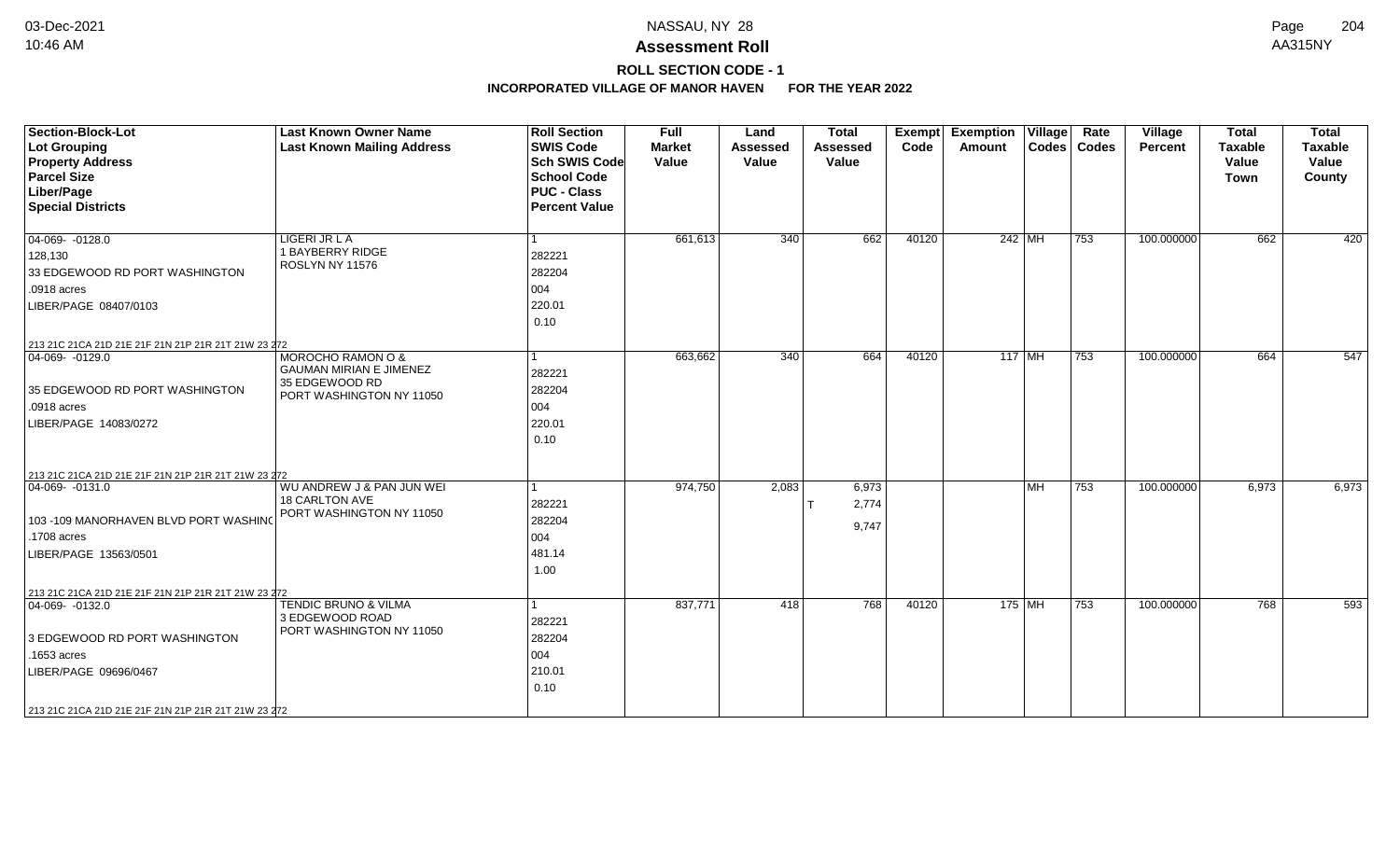# **ROLL SECTION CODE - 1**

| <b>Section-Block-Lot</b><br><b>Lot Grouping</b>     | <b>Last Known Owner Name</b><br><b>Last Known Mailing Address</b> | <b>Roll Section</b><br><b>SWIS Code</b> | <b>Full</b><br><b>Market</b> | Land<br><b>Assessed</b> | <b>Total</b><br><b>Assessed</b> | <b>Exempt</b><br>Code | <b>Exemption Village</b><br>Amount |                           | Rate<br>Codes   Codes | Village<br><b>Percent</b> | <b>Total</b><br><b>Taxable</b> | <b>Total</b><br><b>Taxable</b> |
|-----------------------------------------------------|-------------------------------------------------------------------|-----------------------------------------|------------------------------|-------------------------|---------------------------------|-----------------------|------------------------------------|---------------------------|-----------------------|---------------------------|--------------------------------|--------------------------------|
| <b>Property Address</b>                             |                                                                   | <b>Sch SWIS Code</b>                    | Value                        | Value                   | Value                           |                       |                                    |                           |                       |                           | Value                          | Value                          |
| <b>Parcel Size</b>                                  |                                                                   | <b>School Code</b>                      |                              |                         |                                 |                       |                                    |                           |                       |                           | <b>Town</b>                    | County                         |
| Liber/Page                                          |                                                                   | <b>PUC - Class</b>                      |                              |                         |                                 |                       |                                    |                           |                       |                           |                                |                                |
| <b>Special Districts</b>                            |                                                                   | <b>Percent Value</b>                    |                              |                         |                                 |                       |                                    |                           |                       |                           |                                |                                |
| $04-070 - 0006.0$                                   | 93 MANORHAVEN BLVD REALTY CORP                                    |                                         | 204,580                      | 504                     | 1,899                           |                       |                                    | <b>MH</b>                 | 753                   | 100.000000                | 1,899                          | 1,899                          |
|                                                     | C/O FOSSO GIANCARLO                                               | 282221                                  |                              |                         | 147                             |                       |                                    |                           |                       |                           |                                |                                |
| 93 MANORHAVEN BLVD PORT WASHINGTON                  | 93 MANORHAVEN BLVD<br>PORT WASHINGTON NY 11050                    | 282204                                  |                              |                         |                                 |                       |                                    |                           |                       |                           |                                |                                |
| .0413 acres                                         |                                                                   | 004                                     |                              |                         | 2,046                           |                       |                                    |                           |                       |                           |                                |                                |
| LIBER/PAGE 11011/0471                               |                                                                   | 484.14                                  |                              |                         |                                 |                       |                                    |                           |                       |                           |                                |                                |
|                                                     |                                                                   | 1.00                                    |                              |                         |                                 |                       |                                    |                           |                       |                           |                                |                                |
|                                                     |                                                                   |                                         |                              |                         |                                 |                       |                                    |                           |                       |                           |                                |                                |
| 213 21C 21CA 21D 21E 21F 21N 21P 21R 21T 21W 23 272 |                                                                   |                                         |                              |                         |                                 |                       |                                    |                           |                       |                           |                                |                                |
| 04-070- -0007.0                                     | 95-97 MANORHAVEN LLC<br>135 PEACHTREE LN                          |                                         | 283,580                      | 1,169                   | 2,737                           |                       |                                    | $\overline{\mathsf{M}}$ H | 753                   | 100.000000                | 2,737                          | 2,737                          |
| 7,8                                                 | ROSLYN HEIGHTS NY 11577                                           | 282221                                  |                              |                         | 99                              |                       |                                    |                           |                       |                           |                                |                                |
| 95 -97 MANOR PORT WASHINGTON                        |                                                                   | 282204                                  |                              |                         | 2,836                           |                       |                                    |                           |                       |                           |                                |                                |
| .0959 acres                                         |                                                                   | 004                                     |                              |                         |                                 |                       |                                    |                           |                       |                           |                                |                                |
| LIBER/PAGE 13291/0401                               |                                                                   | 484.14                                  |                              |                         |                                 |                       |                                    |                           |                       |                           |                                |                                |
|                                                     |                                                                   | 1.00                                    |                              |                         |                                 |                       |                                    |                           |                       |                           |                                |                                |
| 213 21C 21CA 21D 21E 21F 21N 21P 21R 21T 21W 23 272 |                                                                   |                                         |                              |                         |                                 |                       |                                    |                           |                       |                           |                                |                                |
| $ 04-070-0009.0$                                    | NORLAND REALTY CORP                                               |                                         | 270,200                      | 1,366                   | 2,607                           |                       |                                    | MH                        | 753                   | 100.000000                | 2,607                          | 2,607                          |
| $ 9 - 10 $                                          | <b>PO BOX 888</b>                                                 | 282221                                  |                              |                         | 95                              |                       |                                    |                           |                       |                           |                                |                                |
| 99 -101 MANORHAVEN BLVD PORT WASHING                | PORT WASHINGTON NY 11050                                          | 282204                                  |                              |                         |                                 |                       |                                    |                           |                       |                           |                                |                                |
| .1120 acres                                         |                                                                   | 004                                     |                              |                         | 2,702                           |                       |                                    |                           |                       |                           |                                |                                |
| LIBER/PAGE 03428/0379                               |                                                                   | 484.14                                  |                              |                         |                                 |                       |                                    |                           |                       |                           |                                |                                |
|                                                     |                                                                   | 1.00                                    |                              |                         |                                 |                       |                                    |                           |                       |                           |                                |                                |
| 213 21C 21CA 21D 21E 21F 21N 21P 21R 21T 21W 23 272 |                                                                   |                                         |                              |                         |                                 |                       |                                    |                           |                       |                           |                                |                                |
| $ 04-070-0011.0$                                    | <b>GUZMAN ISRAEL</b>                                              |                                         | 515,157                      | 320                     | 484                             | 40120                 |                                    | 116 MH                    | 753                   | 100.000000                | 484                            | 368                            |
| $11 - 12$                                           | 4 EDGEWOOD RD                                                     | 282221                                  |                              |                         |                                 |                       |                                    |                           |                       |                           |                                |                                |
| 4 EDGEWOOD RD PORT WASHINGTON                       | PORT WASHINGTON NY 11050                                          | 282204                                  |                              |                         |                                 |                       |                                    |                           |                       |                           |                                |                                |
| .0918 acres                                         |                                                                   | 004                                     |                              |                         |                                 |                       |                                    |                           |                       |                           |                                |                                |
| LIBER/PAGE 11696/0633                               |                                                                   | 210.01                                  |                              |                         |                                 |                       |                                    |                           |                       |                           |                                |                                |
|                                                     |                                                                   | 0.10                                    |                              |                         |                                 |                       |                                    |                           |                       |                           |                                |                                |
|                                                     |                                                                   |                                         |                              |                         |                                 |                       |                                    |                           |                       |                           |                                |                                |
| 213 21C 21CA 21D 21E 21F 21N 21P 21R 21T 21W 23 272 |                                                                   |                                         |                              |                         |                                 |                       |                                    |                           |                       |                           |                                |                                |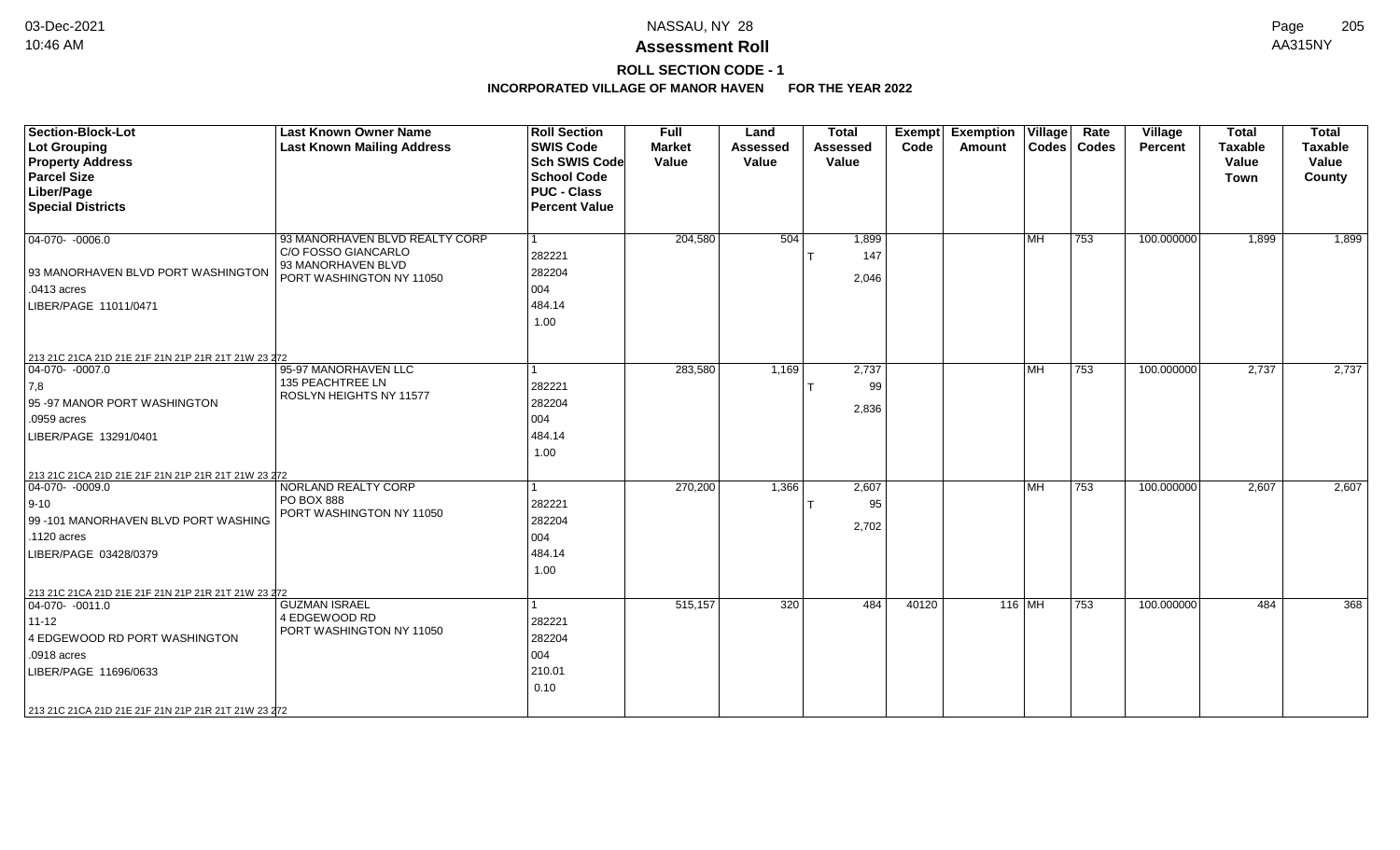# **ROLL SECTION CODE - 1**

| Section-Block-Lot                                   | <b>Last Known Owner Name</b>                        | <b>Roll Section</b>               | <b>Full</b>            | Land              | <b>Total</b>      | Exempt | <b>Exemption Village</b> | Rate          | Village        | <b>Total</b>   | <b>Total</b>            |
|-----------------------------------------------------|-----------------------------------------------------|-----------------------------------|------------------------|-------------------|-------------------|--------|--------------------------|---------------|----------------|----------------|-------------------------|
| <b>Lot Grouping</b>                                 | <b>Last Known Mailing Address</b>                   | <b>SWIS Code</b><br>Sch SWIS Code | <b>Market</b><br>Value | Assessed<br>Value | Assessed<br>Value | Code   | Amount                   | Codes   Codes | <b>Percent</b> | <b>Taxable</b> | <b>Taxable</b><br>Value |
| <b>Property Address</b><br><b>Parcel Size</b>       |                                                     | <b>School Code</b>                |                        |                   |                   |        |                          |               |                | Value<br>Town  | County                  |
| Liber/Page                                          |                                                     | <b>PUC - Class</b>                |                        |                   |                   |        |                          |               |                |                |                         |
| <b>Special Districts</b>                            |                                                     | <b>Percent Value</b>              |                        |                   |                   |        |                          |               |                |                |                         |
|                                                     |                                                     |                                   |                        |                   |                   |        |                          |               |                |                |                         |
| 04-070- -0013.0                                     | TONER EVELYN A                                      | $\mathbf{1}$                      | 522,326                | 326               | 501               | 40120  | 173   MH                 | 753           | 100.000000     | 501            | 328                     |
| 13-14                                               | 50 DUNES LANE<br>PORT WASHINGTON NY 11050           | 282221                            |                        |                   |                   |        |                          |               |                |                |                         |
| 6 A EDGEWOOD RD PORT WASHINGTON                     |                                                     | 282204                            |                        |                   |                   |        |                          |               |                |                |                         |
| .0918 acres                                         |                                                     | 004                               |                        |                   |                   |        |                          |               |                |                |                         |
| LIBER/PAGE 09813/0191                               |                                                     | 220.01                            |                        |                   |                   |        |                          |               |                |                |                         |
|                                                     |                                                     | 0.10                              |                        |                   |                   |        |                          |               |                |                |                         |
| 213 21C 21CA 21D 21E 21F 21N 21P 21R 21T 21W 23 272 |                                                     |                                   |                        |                   |                   |        |                          |               |                |                |                         |
| $ 04-070-0015.0$                                    | <b>ROBERTS JOHN &amp; JAMES</b>                     | $\mathbf{1}$                      | 505,940                | 330               | 491               | 41131  | $123$ MH                 | 753           | 100.000000     | 368            | 185                     |
| 15,16                                               | 8 EDGEWOOD RD<br>PORT WASHINGTON NY 11050           | 282221                            |                        |                   |                   | 40120  | 183                      |               |                |                |                         |
| 8 EDGEWOOD RD PORT WASHINGTON                       |                                                     | 282204                            |                        |                   |                   |        |                          |               |                |                |                         |
| .0918 acres                                         |                                                     | 004                               |                        |                   |                   |        |                          |               |                |                |                         |
| LIBER/PAGE 11694/0234                               |                                                     | 210.01                            |                        |                   |                   |        |                          |               |                |                |                         |
|                                                     |                                                     | 0.10                              |                        |                   |                   |        |                          |               |                |                |                         |
| 213 21C 21CA 21D 21E 21F 21N 21P 21R 21T 21W 23 272 |                                                     |                                   |                        |                   |                   |        |                          |               |                |                |                         |
| $ 04-070-0017.0$                                    | <b>GEE LAURA</b>                                    |                                   | 515,157                | 340               | 515               | 40120  | $112$ MH                 | 753           | 100.000000     | 515            | 403                     |
| 17,18                                               | 10 EDGEWOOD ROAD<br>PORT WASHINGTON NY 11050        | 282221                            |                        |                   |                   |        |                          |               |                |                |                         |
| 10 EDGEWOOD RD PORT WASHINGTON                      |                                                     | 282204                            |                        |                   |                   |        |                          |               |                |                |                         |
| .0918 acres                                         |                                                     | 004                               |                        |                   |                   |        |                          |               |                |                |                         |
| LIBER/PAGE 10956/0100                               |                                                     | 210.01                            |                        |                   |                   |        |                          |               |                |                |                         |
|                                                     |                                                     | 0.10                              |                        |                   |                   |        |                          |               |                |                |                         |
| 213 21C 21CA 21D 21E 21F 21N 21P 21R 21T 21W 23 272 |                                                     |                                   |                        |                   |                   |        |                          |               |                |                |                         |
| $ 04-070-0019.0$                                    | MATTHEWS JR EDWARD & CATHLEEN<br>12 EDGEWOOD ROAD   | $\mathbf{1}$                      | 515,157                | 340               | 515               | 40120  | $112$ MH                 | 753           | 100.000000     | 515            | 403                     |
| 19,20                                               | PORT WASHINGTON NY 11050                            | 282221                            |                        |                   |                   |        |                          |               |                |                |                         |
| 12 EDGEWOOD RD PORT WASHINGTON                      |                                                     | 282204                            |                        |                   |                   |        |                          |               |                |                |                         |
| .0918 acres                                         |                                                     | 004                               |                        |                   |                   |        |                          |               |                |                |                         |
| LIBER/PAGE 10750/0397                               |                                                     | 210.01                            |                        |                   |                   |        |                          |               |                |                |                         |
|                                                     |                                                     | 0.10                              |                        |                   |                   |        |                          |               |                |                |                         |
| 213 21C 21CA 21D 21E 21F 21N 21P 21R 21T 21W 23 272 |                                                     |                                   |                        |                   |                   |        |                          |               |                |                |                         |
| $ 04-070-0021.0$                                    | <b>ALVEZ HECTOR &amp; SONIA</b><br>14 EDGEWOOD ROAD | $\mathbf{1}$                      | 754,813                | 340               | 755               | 40120  | 158 MH                   | 753           | 100.000000     | 755            | 597                     |
| 21-22                                               | PORT WASHINGTON NY 11050                            | 282221                            |                        |                   |                   |        |                          |               |                |                |                         |
| 14 EDGEWOOD RD PORT WASHINGTON                      |                                                     | 282204                            |                        |                   |                   |        |                          |               |                |                |                         |
| .0918 acres                                         |                                                     | 004                               |                        |                   |                   |        |                          |               |                |                |                         |
| LIBER/PAGE 11311/0737                               |                                                     | 220.01                            |                        |                   |                   |        |                          |               |                |                |                         |
|                                                     |                                                     | 0.10                              |                        |                   |                   |        |                          |               |                |                |                         |
| 213 21C 21CA 21D 21E 21F 21N 21P 21R 21T 21W 23 272 |                                                     |                                   |                        |                   |                   |        |                          |               |                |                |                         |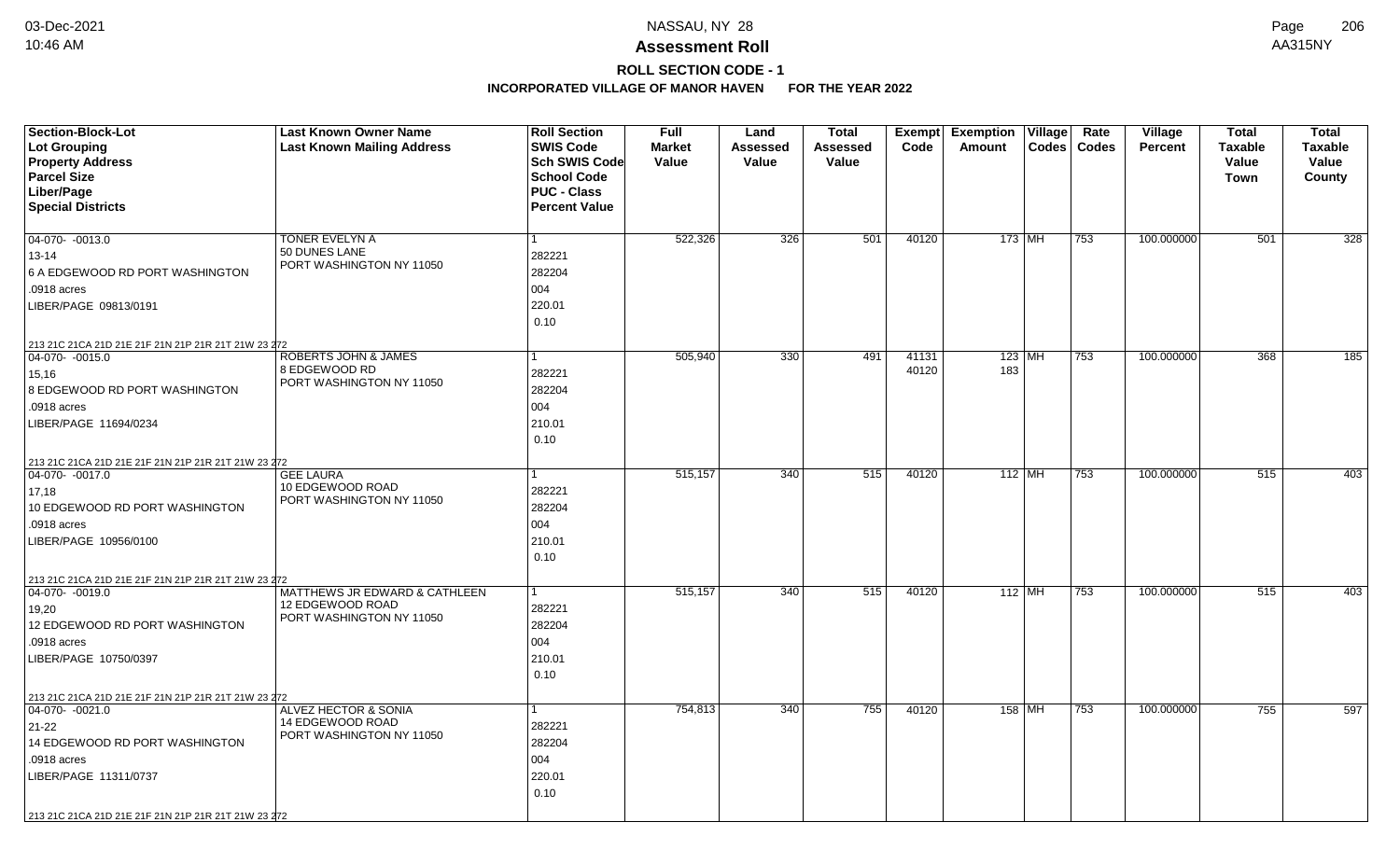# **ROLL SECTION CODE - 1**

| <b>Section-Block-Lot</b><br><b>Lot Grouping</b><br><b>Property Address</b><br><b>Parcel Size</b><br>Liber/Page<br><b>Special Districts</b>                                                                                 | <b>Last Known Owner Name</b><br><b>Last Known Mailing Address</b>                                  | <b>Roll Section</b><br><b>SWIS Code</b><br><b>Sch SWIS Code</b><br><b>School Code</b><br><b>PUC - Class</b><br><b>Percent Value</b> | <b>Full</b><br><b>Market</b><br>Value | Land<br><b>Assessed</b><br>Value | <b>Total</b><br><b>Assessed</b><br>Value | <b>Exempt</b><br>Code | <b>Exemption Village</b><br>Amount |       | Rate<br>Codes   Codes | Village<br>Percent | <b>Total</b><br><b>Taxable</b><br>Value<br><b>Town</b> | <b>Total</b><br>Taxable<br>Value<br>County |
|----------------------------------------------------------------------------------------------------------------------------------------------------------------------------------------------------------------------------|----------------------------------------------------------------------------------------------------|-------------------------------------------------------------------------------------------------------------------------------------|---------------------------------------|----------------------------------|------------------------------------------|-----------------------|------------------------------------|-------|-----------------------|--------------------|--------------------------------------------------------|--------------------------------------------|
| $04-070-0023.0$<br>23-24<br>16 EDGEWOOD RD PORT WASHINGTON<br>.0918 acres<br>LIBER/PAGE 13596/0422                                                                                                                         | PORT WASHINGTON 16 LLC<br>3 RADCLIFF AVE<br>PORT WASHINGTON NY 11050                               | 1<br>282221<br>282204<br>004<br>220.01<br>0.10                                                                                      | 633,961                               | 340                              | 634                                      | 40120                 |                                    | 94 MH | 753                   | 100.000000         | 634                                                    | 540                                        |
| 213 21C 21CA 21D 21E 21F 21N 21P 21R 21T 21W 23 272<br>$04-070 - 0025.0$<br>$25 - 26$<br>18 EDGEWOOD RD PORT WASHINGTON<br>.0918 acres<br>LIBER/PAGE 12148/0683                                                            | <b>CIBANTS OSKAR</b><br>10 CEDAR LN<br>SANDS POINT NY 11050                                        | 1<br>282221<br>282204<br>004<br>220.01<br>0.10                                                                                      | 925,849                               | 312                              | 851                                      | 40120                 | 344 MH                             |       | 753                   | 100.000000         | 851                                                    | 507                                        |
| 213 21C 21CA 21D 21E 21F 21N 21P 21R 21T 21W 23 272<br>$\boxed{04-070 - 0027.0}$<br>27-28<br>20 EDGEWOOD RD PORT WASHINGTON<br>.0918 acres<br>LIBER/PAGE 12148/0686<br>213 21C 21CA 21D 21E 21F 21N 21P 21R 21T 21W 23 272 | <b>RESSA FAMILY II LLC</b><br>15 SOUTH BAYLES AVE<br>PORT WASHINGTON NY 11050                      | 282221<br>282204<br>004<br>220.01<br>0.10                                                                                           | 925,849                               | 322                              | 877                                      | 40120                 | 265 MH                             |       | 753                   | 100.000000         | 877                                                    | 612                                        |
| $\boxed{04-070 - 0029.0}$<br>29-30<br>22 EDGEWOOD RD PORT WASHINGTON<br>.0918 acres<br>LIBER/PAGE 13426/0525<br>213 21C 21CA 21D 21E 21F 21N 21P 21R 21T 21W 23 272                                                        | <b>AMATO JOAN TRUST</b><br>DONAHUE MARYELLEN TRUSTEE<br>22 EDGEWOOD RD<br>PORT WASHINGTON NY 11050 | 282221<br>282204<br>004<br>210.01<br>0.10                                                                                           | 557,148                               | 340                              | 557                                      | 41101<br>40120        | $444$ MH<br>113                    |       | 753                   | 100.000000         | $\overline{113}$                                       | $\Omega$                                   |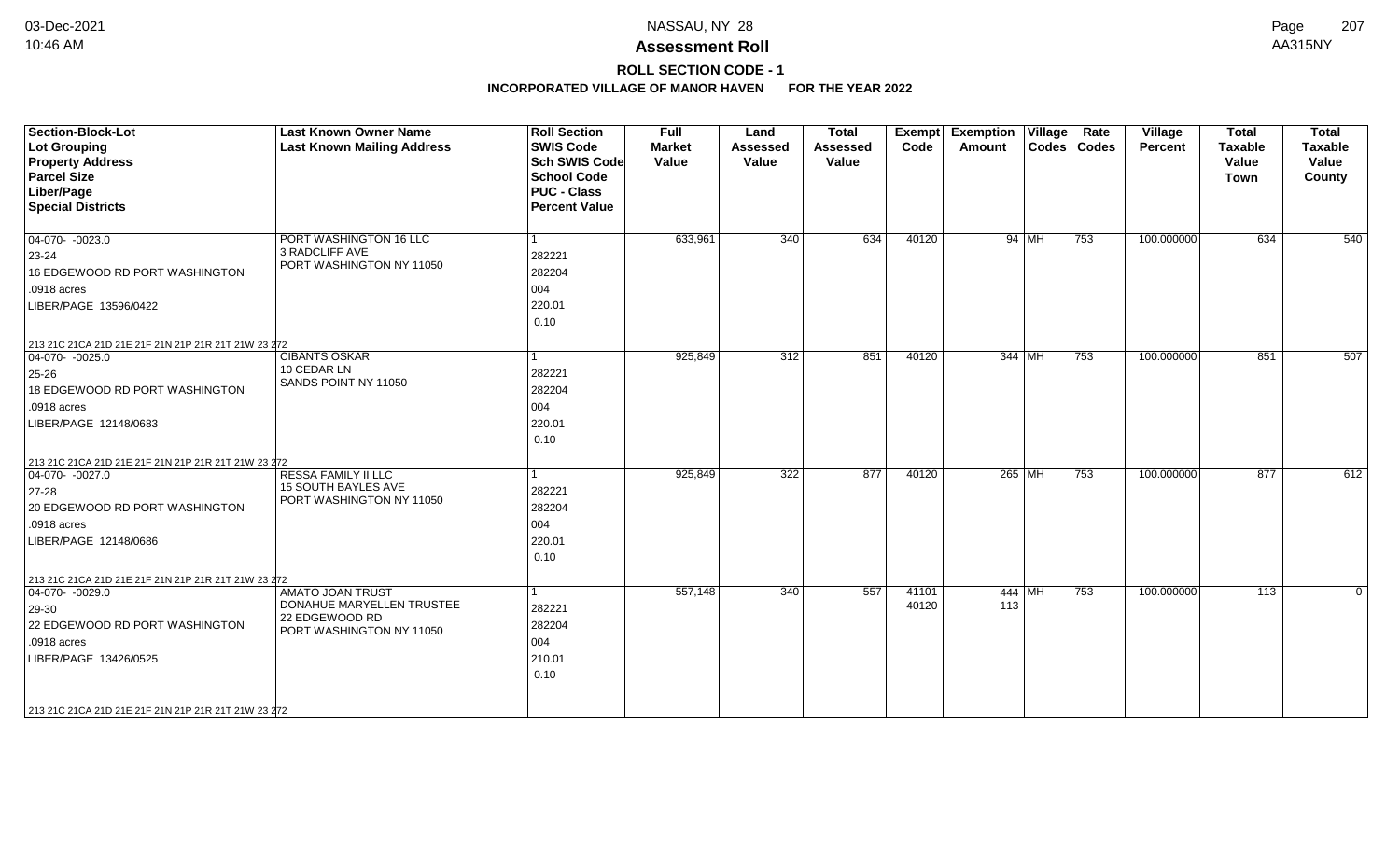# **ROLL SECTION CODE - 1**

| <b>Section-Block-Lot</b>                            | <b>Last Known Owner Name</b>               | <b>Roll Section</b>  | <b>Full</b>   | Land            | <b>Total</b>    | Exempt | Exemption   Village | Rate          | Village        | <b>Total</b>   | <b>Total</b>   |
|-----------------------------------------------------|--------------------------------------------|----------------------|---------------|-----------------|-----------------|--------|---------------------|---------------|----------------|----------------|----------------|
| <b>Lot Grouping</b>                                 | <b>Last Known Mailing Address</b>          | <b>SWIS Code</b>     | <b>Market</b> | <b>Assessed</b> | <b>Assessed</b> | Code   | Amount              | Codes   Codes | <b>Percent</b> | <b>Taxable</b> | <b>Taxable</b> |
| <b>Property Address</b>                             |                                            | <b>Sch SWIS Code</b> | Value         | Value           | Value           |        |                     |               |                | Value          | Value          |
| <b>Parcel Size</b>                                  |                                            | <b>School Code</b>   |               |                 |                 |        |                     |               |                | Town           | County         |
| Liber/Page                                          |                                            | <b>PUC - Class</b>   |               |                 |                 |        |                     |               |                |                |                |
| <b>Special Districts</b>                            |                                            | <b>Percent Value</b> |               |                 |                 |        |                     |               |                |                |                |
|                                                     |                                            |                      |               |                 |                 |        |                     |               |                |                |                |
| 04-070- -0031.0                                     | <b>BLUNNIE KEVIN</b><br>24 EDGEWOOD ROAD   |                      | 540,761       | 340             | 541             | 40120  | 106 MH              | 753           | 100.000000     | 541            | 435            |
| 31-32                                               | PORT WASHINGTON NY 11050                   | 282221               |               |                 |                 |        |                     |               |                |                |                |
| 24 EDGEWOOD RD PORT WASHINGTON                      |                                            | 282204               |               |                 |                 |        |                     |               |                |                |                |
| .0918 acres                                         |                                            | 004                  |               |                 |                 |        |                     |               |                |                |                |
| LIBER/PAGE 10429/0734                               |                                            | 210.01               |               |                 |                 |        |                     |               |                |                |                |
|                                                     |                                            | 0.10                 |               |                 |                 |        |                     |               |                |                |                |
| 213 21C 21CA 21D 21E 21F 21N 21P 21R 21T 21W 23 272 |                                            |                      |               |                 |                 |        |                     |               |                |                |                |
| $\boxed{04-070 - 0033.0}$                           | PRIBEK EILEEN                              | 1                    | 645,227       | 430             | 645             | 40120  | $107$ MH            | 753           | 100.000000     | 645            | 538            |
| 33, 34, 35, 236                                     | 26 EDGEWOOD RD<br>PORT WASHINGTON NY 11050 | 282221               |               |                 |                 |        |                     |               |                |                |                |
| 26 EDGEWOOD RD PORT WASHINGTON                      |                                            | 282204               |               |                 |                 |        |                     |               |                |                |                |
| .1469 acres                                         |                                            | 004                  |               |                 |                 |        |                     |               |                |                |                |
| LIBER/PAGE 13049/0460                               |                                            | 230.01               |               |                 |                 |        |                     |               |                |                |                |
|                                                     |                                            | 0.10                 |               |                 |                 |        |                     |               |                |                |                |
| 213 21C 21CA 21D 21E 21F 21N 21P 21R 21T 21W 23 272 |                                            |                      |               |                 |                 |        |                     |               |                |                |                |
| $ 04-070-0037.0$                                    | CHAN PUI LAI & WONG SUN KWOK               |                      | 909,463       | 402             | 909             | 40120  | 228 MH              | 753           | 100.000000     | 909            | 681            |
| 37,38,136                                           | 30 EDGEWOOD RD                             | 282221               |               |                 |                 |        |                     |               |                |                |                |
| 30 EDGEWOOD RD PORT WASHINGTON                      | PORT WASHINGTON NY 11050                   | 282204               |               |                 |                 |        |                     |               |                |                |                |
| 1286 acres                                          |                                            | 004                  |               |                 |                 |        |                     |               |                |                |                |
| LIBER/PAGE 11924/0698                               |                                            | 220.01               |               |                 |                 |        |                     |               |                |                |                |
|                                                     |                                            | 0.10                 |               |                 |                 |        |                     |               |                |                |                |
| 213 21C 21CA 21D 21E 21F 21N 21P 21R 21T 21W 23 272 |                                            |                      |               |                 |                 |        |                     |               |                |                |                |
| $ 04-070-0039.0$                                    | <b>DEMARCO PAOLA</b>                       |                      | 590,946       | 340             | 591             | 40120  | $146$ MH            | 753           | 100.000000     | 591            | 445            |
| 39-40                                               | 32 EDGEWOOD RD                             | 282221               |               |                 |                 |        |                     |               |                |                |                |
| 32 EDGEWOOD RD PORT WASHINGTON                      | PORT WASHINGTON NY 11050                   | 282204               |               |                 |                 |        |                     |               |                |                |                |
| .0918 acres                                         |                                            | 004                  |               |                 |                 |        |                     |               |                |                |                |
| LIBER/PAGE 13776/0616                               |                                            | 220.01               |               |                 |                 |        |                     |               |                |                |                |
|                                                     |                                            | 0.10                 |               |                 |                 |        |                     |               |                |                |                |
| 213 21C 21CA 21D 21E 21F 21N 21P 21R 21T 21W 23 272 |                                            |                      |               |                 |                 |        |                     |               |                |                |                |
| $\boxed{04-070 - 0041.0}$                           | RMV PORT INVESTORS CORP                    |                      | 643,178       | 340             | 643             | 40120  | $121$ MH            | 753           | 100.000000     | 643            | 522            |
| 41-42                                               | <b>113 MAIN STREET</b>                     | 282221               |               |                 |                 |        |                     |               |                |                |                |
| 29 DUNWOOD RD PORT WASHINGTON                       | PORT WASHINGTON NY 11050                   | 282204               |               |                 |                 |        |                     |               |                |                |                |
| .0918 acres                                         |                                            | 004                  |               |                 |                 |        |                     |               |                |                |                |
| LIBER/PAGE 10700/0336                               |                                            | 220.01               |               |                 |                 |        |                     |               |                |                |                |
|                                                     |                                            | 0.10                 |               |                 |                 |        |                     |               |                |                |                |
| 213 21C 21CA 21D 21E 21F 21N 21P 21R 21T 21W 23 272 |                                            |                      |               |                 |                 |        |                     |               |                |                |                |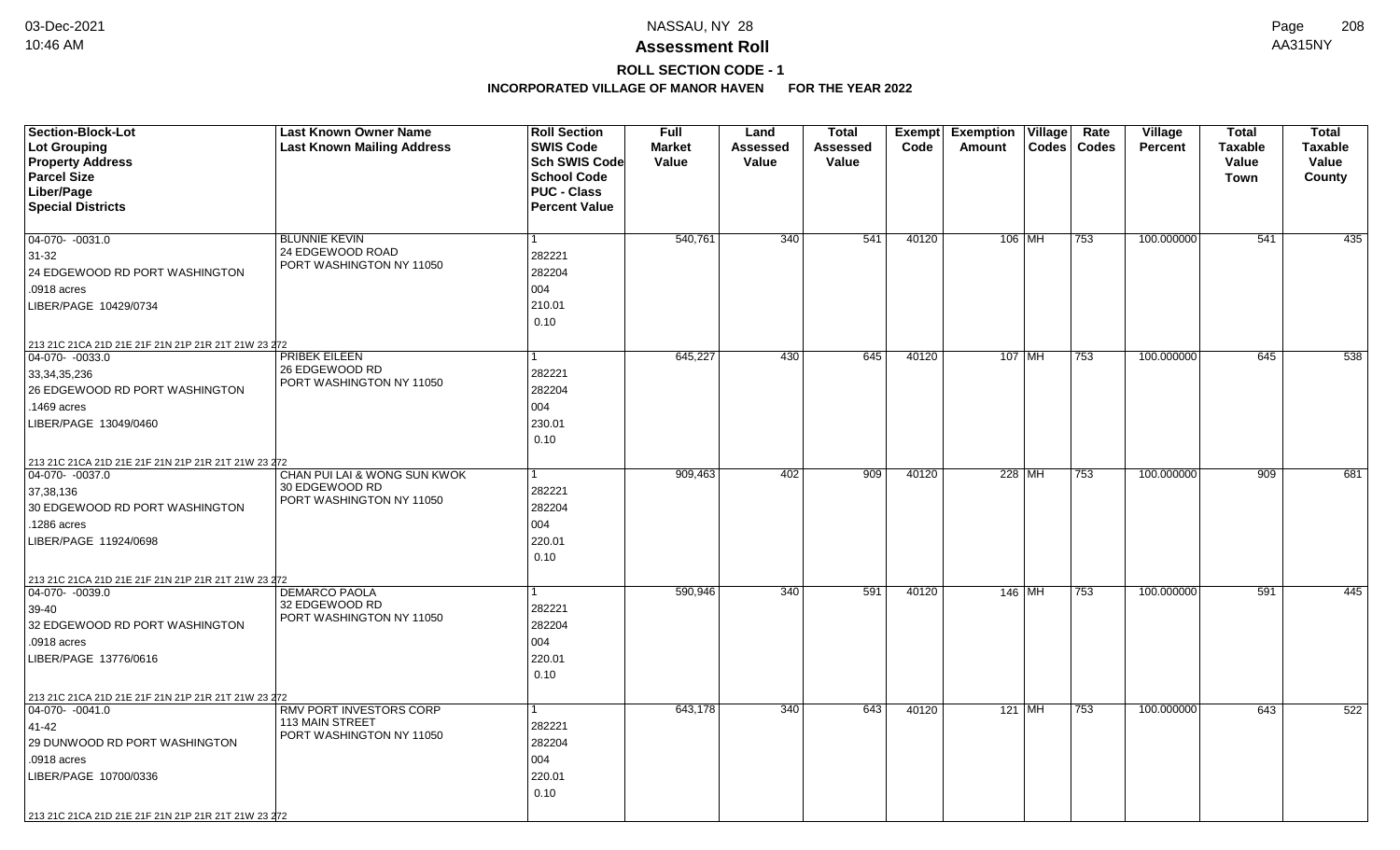# **ROLL SECTION CODE - 1**

| Section-Block-Lot<br><b>Lot Grouping</b><br><b>Property Address</b><br><b>Parcel Size</b><br>Liber/Page<br><b>Special Districts</b>                                                                                       | <b>Last Known Owner Name</b><br><b>Last Known Mailing Address</b>                                            | <b>Roll Section</b><br><b>SWIS Code</b><br><b>Sch SWIS Code</b><br><b>School Code</b><br><b>PUC - Class</b><br><b>Percent Value</b> | <b>Full</b><br><b>Market</b><br>Value | Land<br><b>Assessed</b><br>Value | <b>Total</b><br><b>Assessed</b><br>Value | Exempt<br>Code | <b>Exemption Village</b><br>Amount | Rate<br>Codes   Codes | Village<br><b>Percent</b> | <b>Total</b><br><b>Taxable</b><br>Value<br><b>Town</b> | <b>Total</b><br><b>Taxable</b><br>Value<br>County |
|---------------------------------------------------------------------------------------------------------------------------------------------------------------------------------------------------------------------------|--------------------------------------------------------------------------------------------------------------|-------------------------------------------------------------------------------------------------------------------------------------|---------------------------------------|----------------------------------|------------------------------------------|----------------|------------------------------------|-----------------------|---------------------------|--------------------------------------------------------|---------------------------------------------------|
| 04-070- -0043.0<br>43-44<br>27 DUNWOOD RD PORT WASHINGTON<br>.0918 acres<br>LIBER/PAGE 10907/0013                                                                                                                         | <b>GARRETT SIBYLLE</b><br>27 DUNWOOD ROAD<br>PORT WASHINGTON NY 11050                                        | 282221<br>282204<br>004<br>210.01<br>0.10                                                                                           | 542,810                               | 319                              | 510                                      | 40120          | 158   MH                           | 753                   | 100.000000                | 510                                                    | 352                                               |
| 213 21C 21CA 21D 21E 21F 21N 21P 21R 21T 21W 23 272<br>$\boxed{04-070 - 0045.0}$<br>45-46<br>25 DUNWOOD RD PORT WASHINGTON<br>.0918 acres<br>LIBER/PAGE 08461/0490                                                        | <b>ALTAMURA P E</b><br>25 DUNWOOD ROAD<br>PORT WASHINGTON NY 11050                                           | 282221<br>282204<br>004<br>210.01<br>0.10                                                                                           | 626,792                               | 340                              | 627                                      | 40120          | 225 MH                             | 753                   | 100.000000                | 627                                                    | 402                                               |
| 213 21C 21CA 21D 21E 21F 21N 21P 21R 21T 21W 23 272<br>$ 04-070-0047.0$<br>47-48<br>23 DUNWOOD RD PORT WASHINGTON<br>.0918 acres<br>LIBER/PAGE 11214/0247                                                                 | <b>LAMMERS FRANCIS &amp; MARGARET</b><br>23 DUNWOOD ROAD<br>PORT WASHINGTON NY 11050                         | 282221<br>282204<br>004<br>210.01<br>0.10                                                                                           | 731,257                               | 328                              | 705                                      | 40120          | $173$ MH                           | 753                   | 100.000000                | 705                                                    | 532                                               |
| 213 21C 21CA 21D 21E 21F 21N 21P 21R 21T 21W 23 272<br>$\boxed{04-070 - 0049.0}$<br>49-50<br>21 DUNWOOD RD PORT WASHINGTON<br>.0918 acres<br>LIBER/PAGE 13255/0186<br>213 21C 21CA 21D 21E 21F 21N 21P 21R 21T 21W 23 272 | SZETO CHRISTINA & WILSON CHI CHEONG<br>HO AMY & HONG AMY & JOEL<br>21 DUNWOOD RD<br>PORT WASHINGTON NY 11050 | 282221<br>282204<br>004<br>220.01<br>0.10                                                                                           | 718,967                               | 340                              | 719                                      | 40120          | $184$ MH                           | 753                   | 100.000000                | 719                                                    | 535                                               |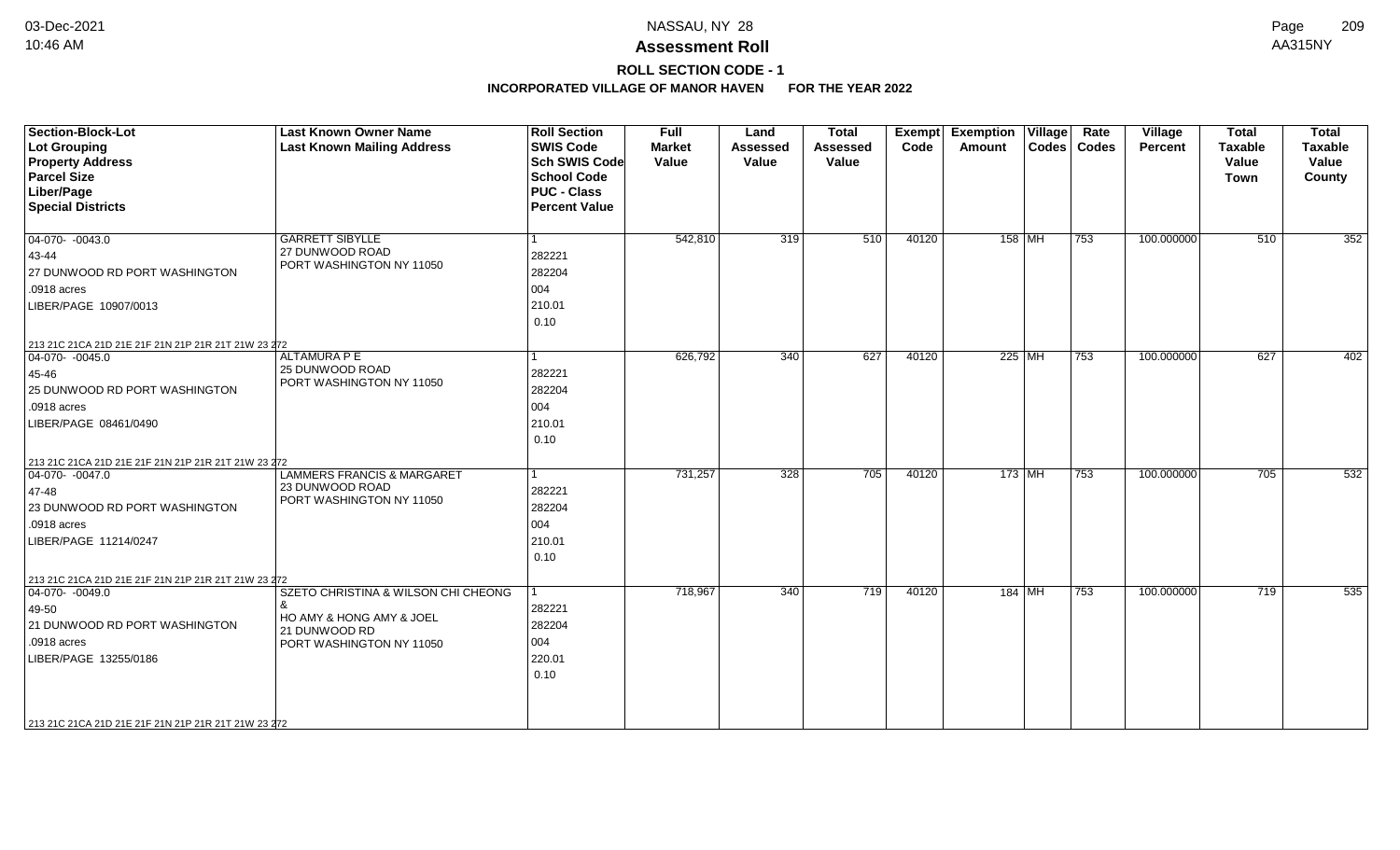# **ROLL SECTION CODE - 1**

| <b>Section-Block-Lot</b>                            | <b>Last Known Owner Name</b>                | <b>Roll Section</b>  | <b>Full</b>   | Land            | <b>Total</b>     |       | <b>Exempt Exemption Village</b> | Rate  | Village        | <b>Total</b>   | <b>Total</b>   |
|-----------------------------------------------------|---------------------------------------------|----------------------|---------------|-----------------|------------------|-------|---------------------------------|-------|----------------|----------------|----------------|
| <b>Lot Grouping</b>                                 | <b>Last Known Mailing Address</b>           | <b>SWIS Code</b>     | <b>Market</b> | <b>Assessed</b> | Assessed         | Code  | <b>Codes</b><br>Amount          | Codes | <b>Percent</b> | <b>Taxable</b> | <b>Taxable</b> |
| <b>Property Address</b>                             |                                             | <b>Sch SWIS Code</b> | Value         | <b>Value</b>    | Value            |       |                                 |       |                | Value          | Value          |
| <b>Parcel Size</b>                                  |                                             | <b>School Code</b>   |               |                 |                  |       |                                 |       |                | <b>Town</b>    | County         |
| Liber/Page                                          |                                             | <b>PUC - Class</b>   |               |                 |                  |       |                                 |       |                |                |                |
| <b>Special Districts</b>                            |                                             | <b>Percent Value</b> |               |                 |                  |       |                                 |       |                |                |                |
|                                                     |                                             |                      |               |                 |                  |       |                                 |       |                |                |                |
| 04-070- -0051.0                                     | <b>BAMBARA JOSEPH</b><br>19 DUNWOOD ROAD    | $\mathbf{1}$         | 635,695       | 340             | 636              | 40120 | 185   MH                        | 753   | 100.000000     | 636            | 451            |
| $51 - 52$                                           | PORT WASHINGTON NY 11050                    | 282221               |               |                 |                  |       |                                 |       |                |                |                |
| <b>19 DUNWOOD RD PORT WASHINGTON</b>                |                                             | 282204               |               |                 |                  |       |                                 |       |                |                |                |
| .0918 acres                                         |                                             | 004                  |               |                 |                  |       |                                 |       |                |                |                |
| LIBER/PAGE 10239/0871                               |                                             | 220.01               |               |                 |                  |       |                                 |       |                |                |                |
|                                                     |                                             | 0.10                 |               |                 |                  |       |                                 |       |                |                |                |
| 213 21C 21CA 21D 21E 21F 21N 21P 21R 21T 21W 23 272 |                                             |                      |               |                 |                  |       |                                 |       |                |                |                |
| $ 04-070-0053.0$                                    | <b>FARAHAN KHOSROW &amp; BRIGIT</b>         | $\mathbf{1}$         | 723,064       | 340             | $\overline{723}$ | 40120 | 158 MH                          | 753   | 100.000000     | 723            | 565            |
| 53-54                                               | 17 DUNWOOD ROAD<br>PORT WASHINGTON NY 11050 | 282221               |               |                 |                  |       |                                 |       |                |                |                |
| 17 DUNWOOD RD PORT WASHINGTON                       |                                             | 282204               |               |                 |                  |       |                                 |       |                |                |                |
| .0918 acres                                         |                                             | 004                  |               |                 |                  |       |                                 |       |                |                |                |
| LIBER/PAGE 11114/0238                               |                                             | 220.01               |               |                 |                  |       |                                 |       |                |                |                |
|                                                     |                                             | 0.10                 |               |                 |                  |       |                                 |       |                |                |                |
| 213 21C 21CA 21D 21E 21F 21N 21P 21R 21T 21W 23 272 |                                             |                      |               |                 |                  |       |                                 |       |                |                |                |
| 04-070- -0055.0                                     | <b>BLAKE BRETT</b>                          |                      | 583,776       | 340             | 584              | 40120 | $117$ MH                        | 753   | 100.000000     | 584            | 467            |
| 55-56                                               | 15 DUNWOOD ROAD                             | 282221               |               |                 |                  |       |                                 |       |                |                |                |
| 15 DUNWOOD RD PORT WASHINGTON                       | PORT WASHINGTON NY 11050                    | 282204               |               |                 |                  |       |                                 |       |                |                |                |
| .0918 acres                                         |                                             | 004                  |               |                 |                  |       |                                 |       |                |                |                |
| LIBER/PAGE 11257/0626                               |                                             | 210.01               |               |                 |                  |       |                                 |       |                |                |                |
|                                                     |                                             | 0.10                 |               |                 |                  |       |                                 |       |                |                |                |
| 213 21C 21CA 21D 21E 21F 21N 21P 21R 21T 21W 23 272 |                                             |                      |               |                 |                  |       |                                 |       |                |                |                |
| $ 04-070-0057.0$                                    | MARVIN BARBARA                              | 1                    | 656,492       | 313             | 603              | 40120 | 187   MH                        | 753   | 100.000000     | 603            | 416            |
| 57-58                                               | 11 DUNWOOD ROAD                             | 282221               |               |                 |                  |       |                                 |       |                |                |                |
| 11 DUNWOOD RD PORT WASHINGTON                       | PORT WASHINGTON NY 11050                    | 282204               |               |                 |                  |       |                                 |       |                |                |                |
| .0918 acres                                         |                                             | 004                  |               |                 |                  |       |                                 |       |                |                |                |
| LIBER/PAGE 11236/0161                               |                                             | 220.01               |               |                 |                  |       |                                 |       |                |                |                |
|                                                     |                                             | 0.10                 |               |                 |                  |       |                                 |       |                |                |                |
| 213 21C 21CA 21D 21E 21F 21N 21P 21R 21T 21W 23 272 |                                             |                      |               |                 |                  |       |                                 |       |                |                |                |
| $\boxed{04-070 - 0059.0}$                           | RESSA FAMILY LLC                            | $\mathbf{1}$         | 792,588       | 331             | 771              | 40120 | 310 MH                          | 753   | 100.000000     | 771            | 461            |
| 59-60                                               | 59 BAYLES AVENUE                            | 282221               |               |                 |                  |       |                                 |       |                |                |                |
| 9 C & 9D DUNWOOD RD PORT WASHINGTON                 | PORT WASHINGTON NY 11050                    | 282204               |               |                 |                  |       |                                 |       |                |                |                |
| .0918 acres                                         |                                             | 004                  |               |                 |                  |       |                                 |       |                |                |                |
| LIBER/PAGE 11036/0021                               |                                             | 220.01               |               |                 |                  |       |                                 |       |                |                |                |
|                                                     |                                             | 0.10                 |               |                 |                  |       |                                 |       |                |                |                |
|                                                     |                                             |                      |               |                 |                  |       |                                 |       |                |                |                |
| 213 21C 21CA 21D 21E 21F 21N 21P 21R 21T 21W 23 272 |                                             |                      |               |                 |                  |       |                                 |       |                |                |                |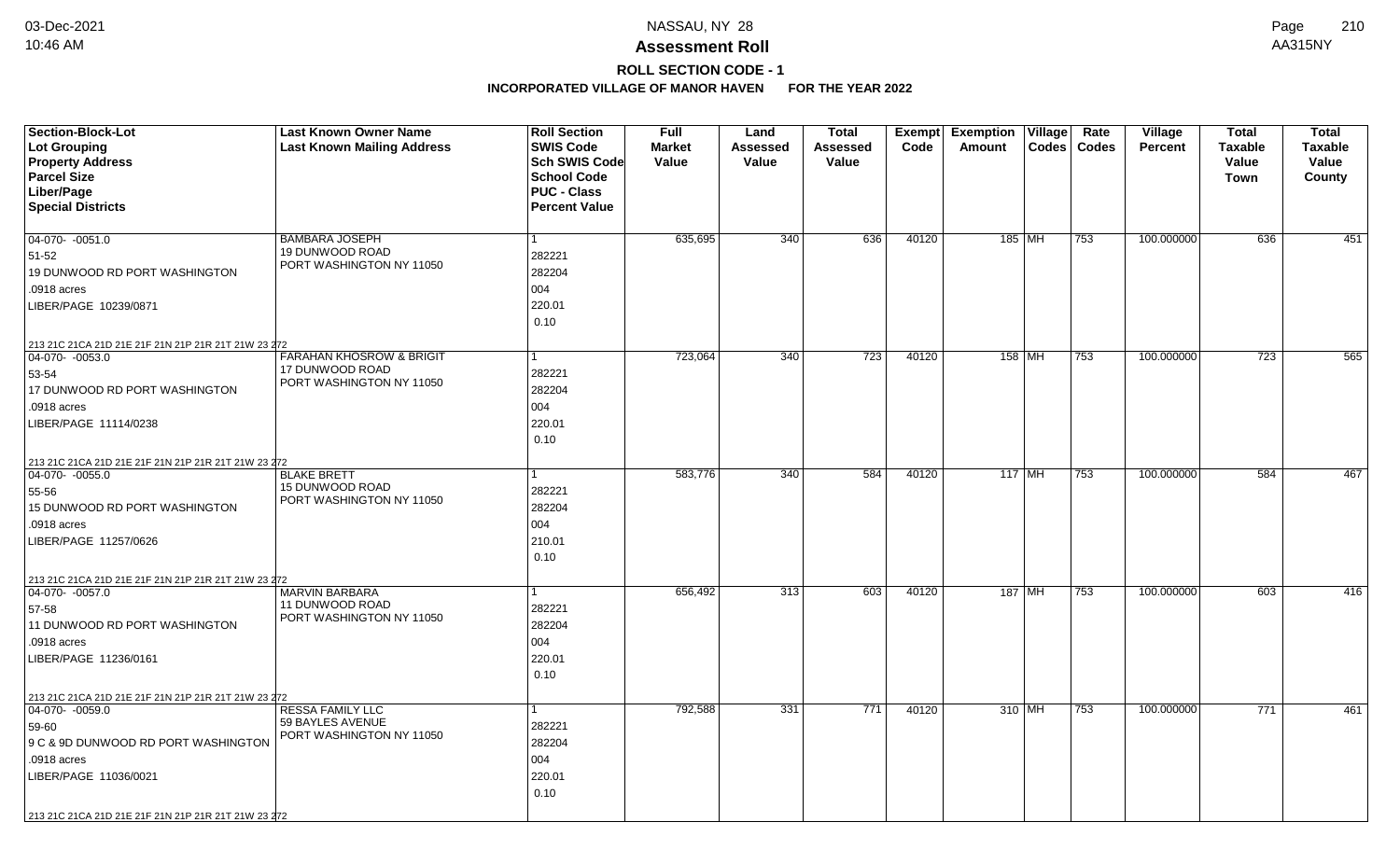# **ROLL SECTION CODE - 1**

| <b>Section-Block-Lot</b>                                               | <b>Last Known Owner Name</b>                    | <b>Roll Section</b>  | <b>Full</b>   | Land            | <b>Total</b>     |       | Exempt Exemption Village |       | Rate          | Village        | Total          | <b>Total</b>   |
|------------------------------------------------------------------------|-------------------------------------------------|----------------------|---------------|-----------------|------------------|-------|--------------------------|-------|---------------|----------------|----------------|----------------|
| <b>Lot Grouping</b>                                                    | <b>Last Known Mailing Address</b>               | <b>SWIS Code</b>     | <b>Market</b> | <b>Assessed</b> | Assessed         | Code  | Amount                   |       | Codes   Codes | <b>Percent</b> | <b>Taxable</b> | <b>Taxable</b> |
| <b>Property Address</b>                                                |                                                 | Sch SWIS Code        | Value         | <b>Value</b>    | Value            |       |                          |       |               |                | Value          | Value          |
| <b>Parcel Size</b>                                                     |                                                 | <b>School Code</b>   |               |                 |                  |       |                          |       |               |                | Town           | County         |
| Liber/Page                                                             |                                                 | <b>PUC - Class</b>   |               |                 |                  |       |                          |       |               |                |                |                |
| <b>Special Districts</b>                                               |                                                 | <b>Percent Value</b> |               |                 |                  |       |                          |       |               |                |                |                |
|                                                                        |                                                 |                      |               |                 |                  |       |                          |       |               |                |                |                |
| $04-070-0061.0$                                                        | <b>RESSA FAMILY LLC</b><br>15 SO BAYLES AVENUE  |                      | 831,626       | 315             | $\overline{771}$ | 40120 | 310 MH                   |       | 753           | 100.000000     | 771            | 461            |
| 61-62                                                                  | PORT WASHINGTON NY 11050                        | 282221               |               |                 |                  |       |                          |       |               |                |                |                |
| 9 A & 9B DUNWOOD RD PORT WASHINGTON                                    |                                                 | 282204               |               |                 |                  |       |                          |       |               |                |                |                |
| .0918 acres                                                            |                                                 | 004                  |               |                 |                  |       |                          |       |               |                |                |                |
| LIBER/PAGE 11036/0017                                                  |                                                 | 220.01               |               |                 |                  |       |                          |       |               |                |                |                |
|                                                                        |                                                 | 0.10                 |               |                 |                  |       |                          |       |               |                |                |                |
| 213 21C 21CA 21D 21E 21F 21N 21P 21R 21T 21W 23 272                    |                                                 |                      |               |                 |                  |       |                          |       |               |                |                |                |
| 04-070- -0063.0                                                        | <b>RESSA FAMILY LLC</b>                         |                      | 831,626       | 315             | 771              | 40120 | $310$ MH                 |       | 753           | 100.000000     | 771            | 461            |
| 63-64                                                                  | 15 SO BAYLES AVENUE<br>PORT WASHINGTON NY 11050 | 282221               |               |                 |                  |       |                          |       |               |                |                |                |
| 7 A%7 DUNWOOD RD PORT WASHINGTON                                       |                                                 | 282204               |               |                 |                  |       |                          |       |               |                |                |                |
| .0918 acres                                                            |                                                 | 004                  |               |                 |                  |       |                          |       |               |                |                |                |
| LIBER/PAGE 11035/0784                                                  |                                                 | 220.01               |               |                 |                  |       |                          |       |               |                |                |                |
|                                                                        |                                                 | 0.10                 |               |                 |                  |       |                          |       |               |                |                |                |
| 213 21C 21CA 21D 21E 21F 21N 21P 21R 21T 21W 23 272                    |                                                 |                      |               |                 |                  |       |                          |       |               |                |                |                |
| $ 04-070-0065.0$                                                       | <b>RESSA FAMILY LLC</b>                         |                      | 831,626       | 340             | 832              | 40120 | $165$ MH                 |       | 753           | 100.000000     | 832            | 667            |
| 65-66                                                                  | 15 SO BAYLES AVENUE                             | 282221               |               |                 |                  |       |                          |       |               |                |                |                |
| 5 A&5 DUNWOOD RD PORT WASHINGTON                                       | PORT WASHINGTON NY 11050                        | 282204               |               |                 |                  |       |                          |       |               |                |                |                |
| .0918 acres                                                            |                                                 | 004                  |               |                 |                  |       |                          |       |               |                |                |                |
| LIBER/PAGE 11035/0788                                                  |                                                 | 220.01               |               |                 |                  |       |                          |       |               |                |                |                |
|                                                                        |                                                 | 0.10                 |               |                 |                  |       |                          |       |               |                |                |                |
|                                                                        |                                                 |                      |               |                 |                  |       |                          |       |               |                |                |                |
| 213 21C 21CA 21D 21E 21F 21N 21P 21R 21T 21W 23 272<br>$04-070-0067.0$ | <b>AMATO PATRICE</b>                            |                      | 554,075       | 340             | 554              | 40120 |                          | 93 MH | 753           | 100.000000     | 554            | 461            |
| 67-68                                                                  | 3 DUNWOOD ROAD                                  | 282221               |               |                 |                  |       |                          |       |               |                |                |                |
| 3 DUNWOOD RD PORT WASHINGTON                                           | PORT WASHINGTON NY 11050                        | 282204               |               |                 |                  |       |                          |       |               |                |                |                |
| .0918 acres                                                            |                                                 | 004                  |               |                 |                  |       |                          |       |               |                |                |                |
| LIBER/PAGE 10950/0406                                                  |                                                 | 220.01               |               |                 |                  |       |                          |       |               |                |                |                |
|                                                                        |                                                 | 0.10                 |               |                 |                  |       |                          |       |               |                |                |                |
|                                                                        |                                                 |                      |               |                 |                  |       |                          |       |               |                |                |                |
| 213 21C 21CA 21D 21E 21F 21N 21P 21R 21T 21W 23 272<br>04-070- -0237.0 | SEVENTY NINE MANORHAVEN BLVD CORP               |                      | 769,151       | 321             | 770              | 40120 | 189 MH                   |       | 753           | 100.000000     | 770            | 581            |
|                                                                        | 21 SPLIT ROCK DRIVE                             | 282221               |               |                 |                  |       |                          |       |               |                |                |                |
|                                                                        | GREAT NECK NY 11024                             |                      |               |                 |                  |       |                          |       |               |                |                |                |
| 89 87 MANORHAVEN BLVD PORT WASHINGTO                                   |                                                 | 282204               |               |                 |                  |       |                          |       |               |                |                |                |
| .0924 acres                                                            |                                                 | 004                  |               |                 |                  |       |                          |       |               |                |                |                |
| LIBER/PAGE 10238/0367                                                  |                                                 | 230.01               |               |                 |                  |       |                          |       |               |                |                |                |
|                                                                        |                                                 | 0.10                 |               |                 |                  |       |                          |       |               |                |                |                |
| 213 21C 21CA 21D 21E 21F 21N 21P 21R 21T 21W 23 272                    |                                                 |                      |               |                 |                  |       |                          |       |               |                |                |                |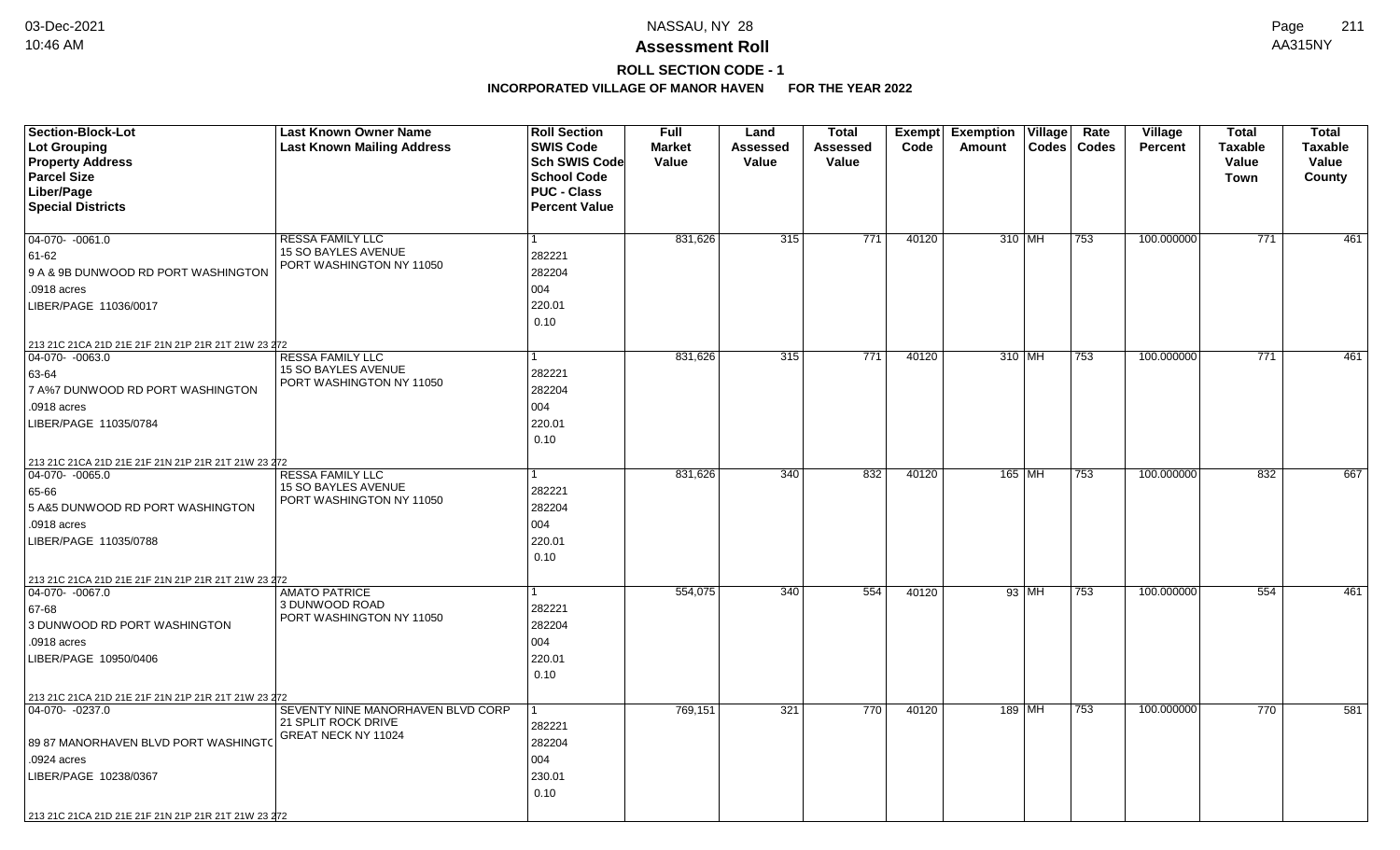# **ROLL SECTION CODE - 1**

| <b>Section-Block-Lot</b>                                                | <b>Last Known Owner Name</b>                     | <b>Roll Section</b>  | Full          | Land     | <b>Total</b>    | Exempt | <b>Exemption</b> | Village   | Rate             | <b>Village</b> | <b>Total</b>     | <b>Total</b>   |
|-------------------------------------------------------------------------|--------------------------------------------------|----------------------|---------------|----------|-----------------|--------|------------------|-----------|------------------|----------------|------------------|----------------|
| Lot Grouping                                                            | <b>Last Known Mailing Address</b>                | <b>SWIS Code</b>     | <b>Market</b> | Assessed | <b>Assessed</b> | Code   | Amount           |           | Codes   Codes    | <b>Percent</b> | <b>Taxable</b>   | <b>Taxable</b> |
| <b>Property Address</b>                                                 |                                                  | <b>Sch SWIS Code</b> | Value         | Value    | Value           |        |                  |           |                  |                | Value            | Value          |
| <b>Parcel Size</b>                                                      |                                                  | <b>School Code</b>   |               |          |                 |        |                  |           |                  |                | Town             | County         |
| Liber/Page                                                              |                                                  | <b>PUC - Class</b>   |               |          |                 |        |                  |           |                  |                |                  |                |
| <b>Special Districts</b>                                                |                                                  | <b>Percent Value</b> |               |          |                 |        |                  |           |                  |                |                  |                |
|                                                                         |                                                  |                      |               |          |                 |        |                  |           |                  |                |                  |                |
| 04-070- -0238.0                                                         | SEVENTY NINE MANORHAVEN BLVD CORP                | $\mathbf{1}$         | 715,895       | 265      | 716             | 40120  | 176 MH           |           | 753              | 100.000000     | $\overline{716}$ | 540            |
|                                                                         | 21 SPLIT ROCK DRIVE<br>GREAT NECK NY 11024       | 282221               |               |          |                 |        |                  |           |                  |                |                  |                |
| 85 83 MANORHAVEN BLVD PORT WASHINGTO                                    |                                                  | 282204               |               |          |                 |        |                  |           |                  |                |                  |                |
| .0631 acres                                                             |                                                  | 004                  |               |          |                 |        |                  |           |                  |                |                  |                |
| LIBER/PAGE 10238/0363                                                   |                                                  | 220.01               |               |          |                 |        |                  |           |                  |                |                  |                |
|                                                                         |                                                  | 0.10                 |               |          |                 |        |                  |           |                  |                |                  |                |
| 213 21C 21CA 21D 21E 21F 21N 21P 21R 21T 21W 23 272                     |                                                  |                      |               |          |                 |        |                  |           |                  |                |                  |                |
| 04-070- -0239.0                                                         | SEVENTY NINE MANORHAVEN BLVD CORP                | 1                    | 757,885       | 340      | 758             | 40120  |                  | $197$ MH  | $\overline{753}$ | 100.000000     | 758              | 561            |
|                                                                         | 21 SPLIT ROCK DRIVE                              | 282221               |               |          |                 |        |                  |           |                  |                |                  |                |
| 81 79 MANORHAVEN BLVD PORT WASHINGTO                                    | GREAT NECK NY 11024                              | 282204               |               |          |                 |        |                  |           |                  |                |                  |                |
| .1036 acres                                                             |                                                  | 004                  |               |          |                 |        |                  |           |                  |                |                  |                |
| LIBER/PAGE 10238/0365                                                   |                                                  | 220.01               |               |          |                 |        |                  |           |                  |                |                  |                |
|                                                                         |                                                  | 0.10                 |               |          |                 |        |                  |           |                  |                |                  |                |
|                                                                         |                                                  |                      |               |          |                 |        |                  |           |                  |                |                  |                |
| 213 21C 21CA 21D 21E 21F 21N 21P 21R 21T 21W 23 272<br>$ 04-071-0001.0$ | 61 MANORHAVEN BOULEVAD LLC                       | 1                    | 519,460       | 1,663    | 4,070           |        |                  | MH        | 753              | 100.000000     | 4,070            | 4,070          |
| $1 - 3$                                                                 | 26 HARBOR PARK DR                                | 282221               |               |          | 1,124           |        |                  |           |                  |                |                  |                |
| 57-63 MANORHAVEN BLVD PORT WASHINGT                                     | PORT WASHINGTON NY 11050                         | 282204               |               |          |                 |        |                  |           |                  |                |                  |                |
| .1364 acres                                                             |                                                  | 004                  |               |          | 5,194           |        |                  |           |                  |                |                  |                |
|                                                                         |                                                  | 464.14               |               |          |                 |        |                  |           |                  |                |                  |                |
| LIBER/PAGE 12324/0579                                                   |                                                  |                      |               |          |                 |        |                  |           |                  |                |                  |                |
|                                                                         |                                                  | 1.00                 |               |          |                 |        |                  |           |                  |                |                  |                |
| 213 21C 21CA 21D 21E 21F 21N 21P 21R 21T 21W 23 272                     |                                                  |                      |               |          |                 |        |                  |           |                  |                |                  |                |
| $ 04-071-0004.0$                                                        | FORMANCO BOULEVARD LLC<br>130 SHORE RD STE 124   | 1                    | 687,764       | 6,877    | 4,184           |        |                  | <b>MH</b> | 753              | 100.000000     | 4,184            | 4,184          |
| 4,5                                                                     | PORT WASHINGTON NY 11050                         | 282221               |               |          | 2,694           |        |                  |           |                  |                |                  |                |
| 65 -67 MANORHAVEN BLVD PORT WASHINGT                                    |                                                  | 282204               |               |          | 6,878           |        |                  |           |                  |                |                  |                |
| .0992 acres                                                             |                                                  | 004                  |               |          |                 |        |                  |           |                  |                |                  |                |
| LIBER/PAGE 12950/0202                                                   |                                                  | 480.14               |               |          |                 |        |                  |           |                  |                |                  |                |
|                                                                         |                                                  | 1.00                 |               |          |                 |        |                  |           |                  |                |                  |                |
| 213 21C 21CA 21D 21E 21F 21N 21P 21R 21T 21W 23 272                     |                                                  |                      |               |          |                 |        |                  |           |                  |                |                  |                |
| $ 04-071-0006.0$                                                        | FORMANCO BOULEVARD LLC                           | $\mathbf{1}$         | 507,520       | 1,075    | 3,656           |        |                  | <b>MH</b> | 753              | 100.000000     | 3,656            | 3,656          |
| 6,7                                                                     | 130 SHORE RD STE 124<br>PORT WASHINGTON NY 11050 | 282221               |               |          | 1,419           |        |                  |           |                  |                |                  |                |
| 71 MANORHAVEN BLVD PORT WASHINGTON                                      |                                                  | 282204               |               |          | 5,075           |        |                  |           |                  |                |                  |                |
| .0882 acres                                                             |                                                  | 004                  |               |          |                 |        |                  |           |                  |                |                  |                |
| LIBER/PAGE 12950/0206                                                   |                                                  | 480.14               |               |          |                 |        |                  |           |                  |                |                  |                |
|                                                                         |                                                  | 1.00                 |               |          |                 |        |                  |           |                  |                |                  |                |
| 213 21C 21CA 21D 21E 21F 21N 21P 21R 21T 21W 23 272                     |                                                  |                      |               |          |                 |        |                  |           |                  |                |                  |                |
|                                                                         |                                                  |                      |               |          |                 |        |                  |           |                  |                |                  |                |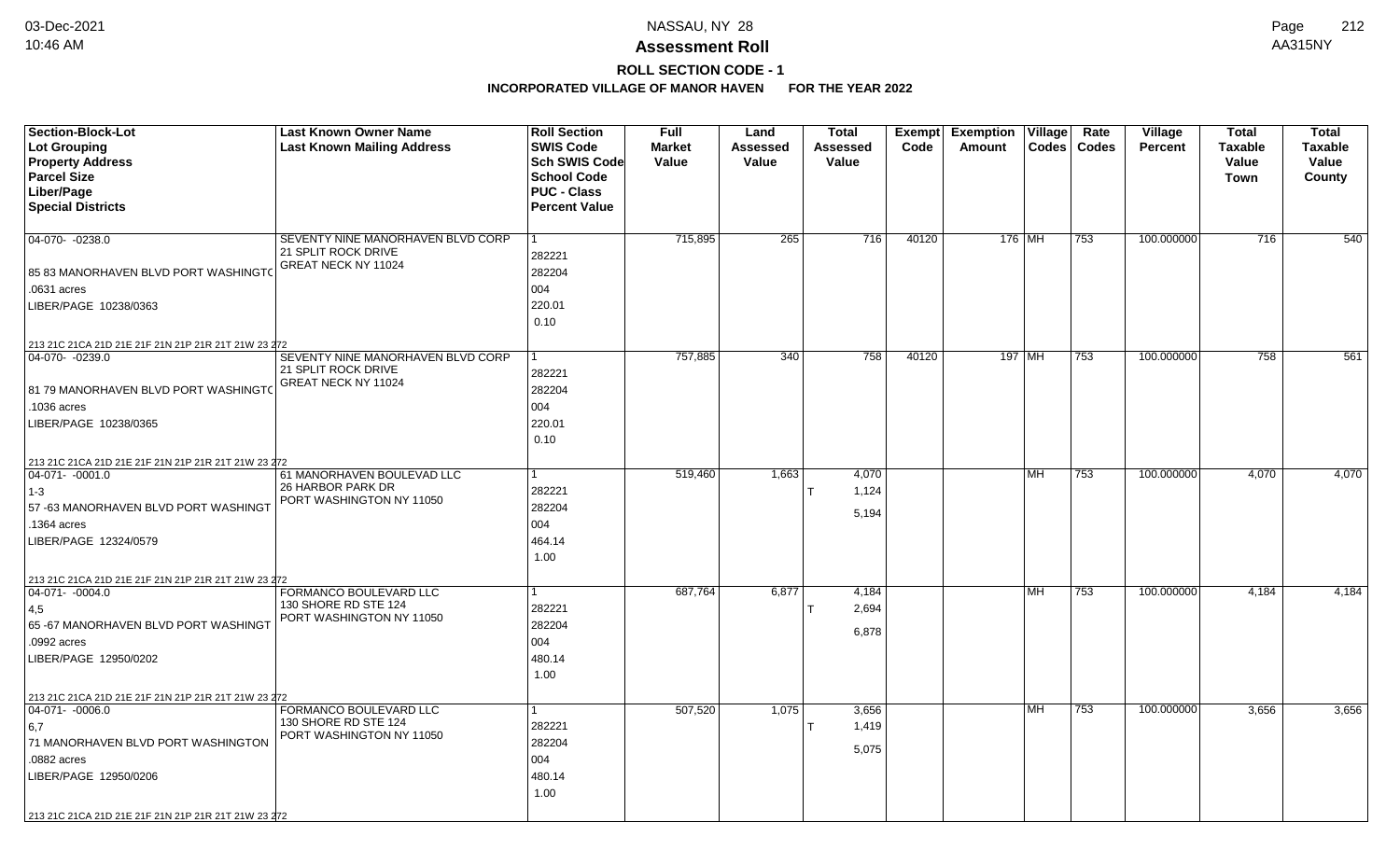# **ROLL SECTION CODE - 1**

| <b>Section-Block-Lot</b><br>Lot Grouping<br><b>Property Address</b><br><b>Parcel Size</b> | <b>Last Known Owner Name</b><br><b>Last Known Mailing Address</b> | <b>Roll Section</b><br><b>SWIS Code</b><br><b>Sch SWIS Code</b><br><b>School Code</b> | <b>Full</b><br><b>Market</b><br>Value | Land<br>Assessed<br>Value | <b>Total</b><br>Assessed<br>Value | <b>Exempt</b><br>Code | <b>Exemption</b><br>Amount | $\overline{\mathsf{V}}$ illage<br><b>Codes</b> | Rate<br><b>Codes</b> | Village<br><b>Percent</b> | <b>Total</b><br><b>Taxable</b><br>Value<br><b>Town</b> | <b>Total</b><br>Taxable<br>Value<br>County |
|-------------------------------------------------------------------------------------------|-------------------------------------------------------------------|---------------------------------------------------------------------------------------|---------------------------------------|---------------------------|-----------------------------------|-----------------------|----------------------------|------------------------------------------------|----------------------|---------------------------|--------------------------------------------------------|--------------------------------------------|
| Liber/Page<br><b>Special Districts</b>                                                    |                                                                   | <b>PUC - Class</b><br><b>Percent Value</b>                                            |                                       |                           |                                   |                       |                            |                                                |                      |                           |                                                        |                                            |
|                                                                                           |                                                                   |                                                                                       |                                       |                           |                                   |                       |                            |                                                |                      |                           |                                                        |                                            |
| $04-071 - -0008.0$                                                                        | FORMANCO MANOR LLC<br>130 SHORE RD STE 124                        | 1<br>282221                                                                           | 479,490                               | 1,210                     | 3,384<br>1,411                    |                       |                            | l MH.                                          | 753                  | 100.000000                | 3,384                                                  | 3,384                                      |
| 8-9<br>73 -75 MANORHAVEN BLVD PORT WASHINGT                                               | PORT WASHINGTON NY 11050                                          | 282204                                                                                |                                       |                           |                                   |                       |                            |                                                |                      |                           |                                                        |                                            |
| .0992 acres                                                                               |                                                                   | 004                                                                                   |                                       |                           | 4,795                             |                       |                            |                                                |                      |                           |                                                        |                                            |
| LIBER/PAGE 12950/0210                                                                     |                                                                   | 480.14                                                                                |                                       |                           |                                   |                       |                            |                                                |                      |                           |                                                        |                                            |
|                                                                                           |                                                                   | 1.00                                                                                  |                                       |                           |                                   |                       |                            |                                                |                      |                           |                                                        |                                            |
| 213 21C 21CA 21D 21E 21F 21N 21P 21R 21T 21W 23 272                                       |                                                                   |                                                                                       |                                       |                           |                                   |                       |                            |                                                |                      |                           |                                                        |                                            |
| 04-071- -0010.0                                                                           | <b>LEVENSON STEVEN</b><br>66 SANDY HOLLOW RD                      | 1                                                                                     | 437,890                               | 678                       | 3,604                             |                       |                            | <b>MH</b>                                      | 753                  | 100.000000                | 3,604                                                  | 3,604                                      |
|                                                                                           | PORT WASHINGTON NY 11050                                          | 282221                                                                                |                                       |                           | 775                               |                       |                            |                                                |                      |                           |                                                        |                                            |
| 77 MANORHAVEN BLVD PORT WASHINGTON                                                        |                                                                   | 282204                                                                                |                                       |                           | 4,379                             |                       |                            |                                                |                      |                           |                                                        |                                            |
| .0556 acres                                                                               |                                                                   | 004                                                                                   |                                       |                           |                                   |                       |                            |                                                |                      |                           |                                                        |                                            |
| LIBER/PAGE 10260/0321                                                                     |                                                                   | 480.14<br>1.00                                                                        |                                       |                           |                                   |                       |                            |                                                |                      |                           |                                                        |                                            |
|                                                                                           |                                                                   |                                                                                       |                                       |                           |                                   |                       |                            |                                                |                      |                           |                                                        |                                            |
| 213 21C 21CA 21D 21E 21F 21N 21P 21R 21T 21W 23 272<br>04-071- -0011.0                    | <b>DEVITO DANIEL</b>                                              |                                                                                       | 662,637                               | 340                       | 663                               | 40120                 |                            | 200 MH                                         | 753                  | 100.000000                | 663                                                    | 463                                        |
| 11,12                                                                                     | 6 DUNWOOD RD                                                      | 282221                                                                                |                                       |                           |                                   |                       |                            |                                                |                      |                           |                                                        |                                            |
| 6 DUNWOOD RD PORT WASHINGTON                                                              | PORT WASHINGTON NY 11050                                          | 282204                                                                                |                                       |                           |                                   |                       |                            |                                                |                      |                           |                                                        |                                            |
| .0918 acres                                                                               |                                                                   | 004                                                                                   |                                       |                           |                                   |                       |                            |                                                |                      |                           |                                                        |                                            |
| LIBER/PAGE 12414/0255                                                                     |                                                                   | 220.01                                                                                |                                       |                           |                                   |                       |                            |                                                |                      |                           |                                                        |                                            |
|                                                                                           |                                                                   | 0.10                                                                                  |                                       |                           |                                   |                       |                            |                                                |                      |                           |                                                        |                                            |
| 213 21C 21CA 21D 21E 21F 21N 21P 21R 21T 21W 23 272                                       |                                                                   |                                                                                       |                                       |                           |                                   |                       |                            |                                                |                      |                           |                                                        |                                            |
| $ 04-071-0018.0$                                                                          | <b>KASHINSKY JOSEPH</b>                                           | 1                                                                                     | 947,255                               | 335                       | 933                               | 40120                 |                            | 317 MH                                         | 753                  | 100.000000                | 933                                                    | 616                                        |
| 18-19                                                                                     | 12 DUNWOOD RD<br>PORT WASHINGTON NY 11050                         | 282221                                                                                |                                       |                           |                                   |                       |                            |                                                |                      |                           |                                                        |                                            |
| 12 DUNWOOD RD PORT WASHINGTON                                                             |                                                                   | 282204                                                                                |                                       |                           |                                   |                       |                            |                                                |                      |                           |                                                        |                                            |
| .0918 acres                                                                               |                                                                   | 004                                                                                   |                                       |                           |                                   |                       |                            |                                                |                      |                           |                                                        |                                            |
| LIBER/PAGE 13169/0266                                                                     |                                                                   | 220.01                                                                                |                                       |                           |                                   |                       |                            |                                                |                      |                           |                                                        |                                            |
|                                                                                           |                                                                   | 0.10                                                                                  |                                       |                           |                                   |                       |                            |                                                |                      |                           |                                                        |                                            |
| 213 21C 21CA 21D 21E 21F 21N 21P 21R 21T 21W 23 272                                       |                                                                   | 1                                                                                     |                                       | 340                       | 991                               | 40120                 |                            |                                                | 753                  |                           | 991                                                    | 803                                        |
| $\boxed{04-071 - -0020.0}$                                                                | 14 DUNWOOD RD LLC<br>14 DUNWOOD RD                                | 282221                                                                                | 991,396                               |                           |                                   |                       |                            | 188   MH                                       |                      | 100.000000                |                                                        |                                            |
| 20-21<br>14 DUNWOOD RD PORT WASHINGTON                                                    | PORT WASHINGTON NY 11050                                          | 282204                                                                                |                                       |                           |                                   |                       |                            |                                                |                      |                           |                                                        |                                            |
| .0918 acres                                                                               |                                                                   | 004                                                                                   |                                       |                           |                                   |                       |                            |                                                |                      |                           |                                                        |                                            |
| LIBER/PAGE 13788/0953                                                                     |                                                                   | 220.01                                                                                |                                       |                           |                                   |                       |                            |                                                |                      |                           |                                                        |                                            |
|                                                                                           |                                                                   | 0.10                                                                                  |                                       |                           |                                   |                       |                            |                                                |                      |                           |                                                        |                                            |
| 213 21C 21CA 21D 21E 21F 21N 21P 21R 21T 21W 23 272                                       |                                                                   |                                                                                       |                                       |                           |                                   |                       |                            |                                                |                      |                           |                                                        |                                            |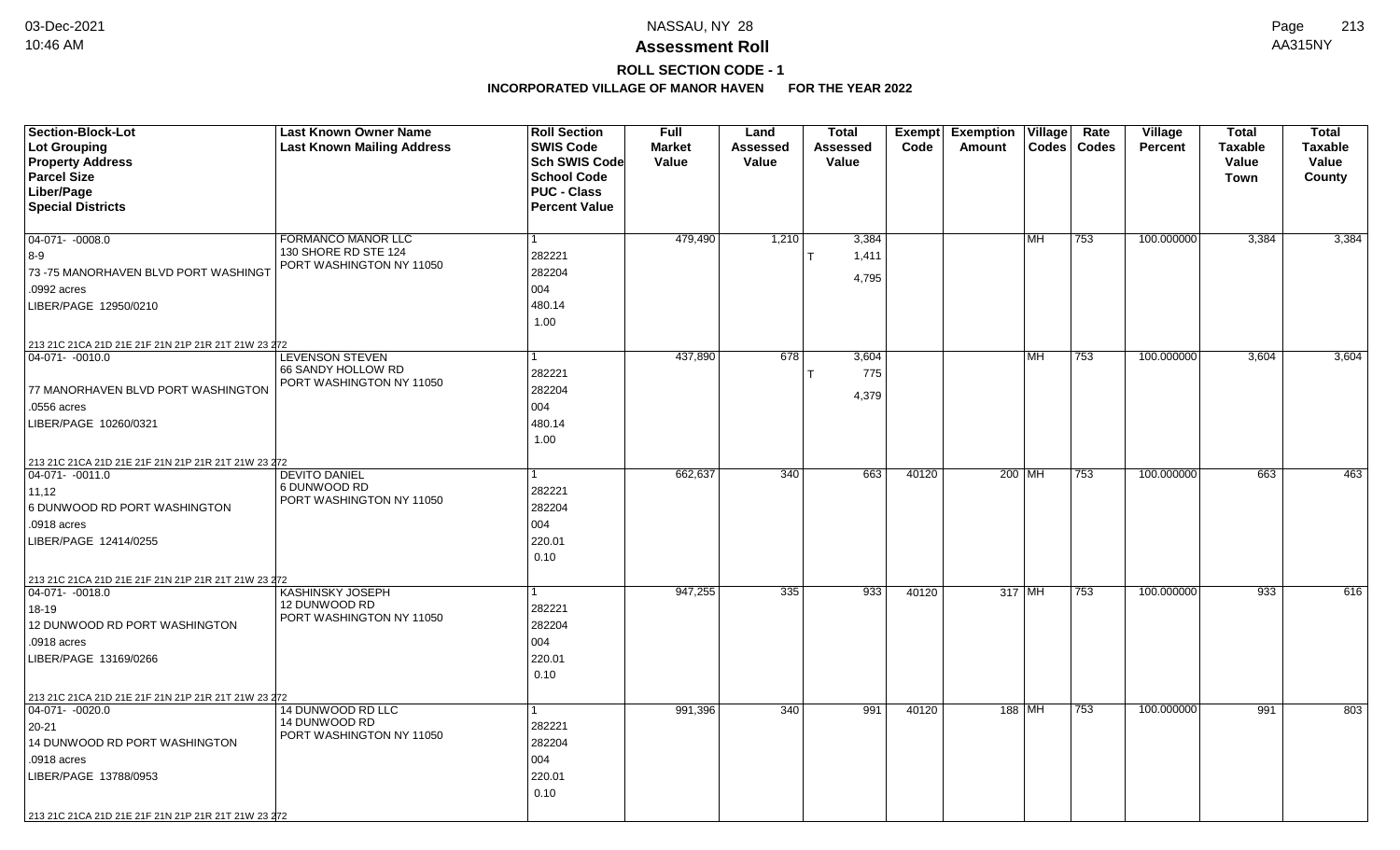# **ROLL SECTION CODE - 1**

| <b>Section-Block-Lot</b><br>Lot Grouping<br><b>Property Address</b><br><b>Parcel Size</b><br>Liber/Page<br><b>Special Districts</b>                                                                                   | <b>Last Known Owner Name</b><br><b>Last Known Mailing Address</b>                                       | <b>Roll Section</b><br><b>SWIS Code</b><br><b>Sch SWIS Code</b><br><b>School Code</b><br><b>PUC - Class</b><br><b>Percent Value</b> | <b>Full</b><br><b>Market</b><br>Value | Land<br><b>Assessed</b><br>Value | <b>Total</b><br><b>Assessed</b><br>Value | Exempt<br>Code | <b>Exemption Village</b><br>Amount |       | Rate<br>Codes   Codes | Village<br>Percent | <b>Total</b><br><b>Taxable</b><br>Value<br><b>Town</b> | <b>Total</b><br><b>Taxable</b><br>Value<br>County |
|-----------------------------------------------------------------------------------------------------------------------------------------------------------------------------------------------------------------------|---------------------------------------------------------------------------------------------------------|-------------------------------------------------------------------------------------------------------------------------------------|---------------------------------------|----------------------------------|------------------------------------------|----------------|------------------------------------|-------|-----------------------|--------------------|--------------------------------------------------------|---------------------------------------------------|
| $04-071 - 0022.0$<br>$ 22 - 23 $<br>16 DUNWOOD RD PORT WASHINGTON<br>.0918 acres<br>LIBER/PAGE 13173/0704                                                                                                             | Ressa-cibants<br><b>15 SOUTH BAYLES AVE</b><br>PORT WASHINGTON NY 11050                                 | 282221<br>282204<br>004<br>220.01<br>0.10                                                                                           | 643,178                               | 340                              | 643                                      | 40120          | 173 MH                             |       | 753                   | 100.000000         | 643                                                    | 470                                               |
| 213 21C 21CA 21D 21E 21F 21N 21P 21R 21T 21W 23 272<br>$ 04-071-0024.0$<br>24,25<br>18 DUNWOOD RD PORT WASHINGTON<br>.0918 acres<br>LIBER/PAGE 13307/0138                                                             | <b>SACCOCCIA PATRICK</b><br>18 DUNWOOD RD<br>PORT WASHINGTON NY 11050                                   | 282221<br>282204<br>004<br>210.01<br>0.10                                                                                           | 583,776                               | $\overline{314}$                 | 539                                      | 40120          | 149 MH                             |       | 753                   | 100.000000         | 539                                                    | 390                                               |
| 213 21C 21CA 21D 21E 21F 21N 21P 21R 21T 21W 23 272<br>$ 04-071- -0026.0$<br>$ 26-27$<br>20 DUNWOOD RD PORT WASHINGTON<br>.0918 acres<br>LIBER/PAGE 14069/0455<br>213 21C 21CA 21D 21E 21F 21N 21P 21R 21T 21W 23 272 | FIRWOOD & DUNWOOD LLC<br>15 SOUTH BAYLES AVE<br>PORT WASHINGTON NY 11050                                | 282221<br>282204<br>004<br>220.01<br>0.10                                                                                           | 503,891                               | 340                              | 504                                      | 40120          |                                    | 86 MH | 753                   | 100.000000         | 504                                                    | 418                                               |
| $04-071 - 0028.0$<br>28-29<br>22 DUNWOOD RD PORT WASHINGTON<br>.0918 acres<br>LIBER/PAGE 13335/0838<br>213 21C 21CA 21D 21E 21F 21N 21P 21R 21T 21W 23 272                                                            | DIPARDO MADELYN M LIFE ESTATE<br><b>DIPARDOAS CARLOS A</b><br>22 DUNWOOD RD<br>PORT WASHINGTON NY 11050 | 282221<br>282204<br>004<br>220.01<br>0.10                                                                                           | 899,221                               | 299                              | 791                                      | 40120          | 273 MH                             |       | 753                   | 100.000000         | 791                                                    | 518                                               |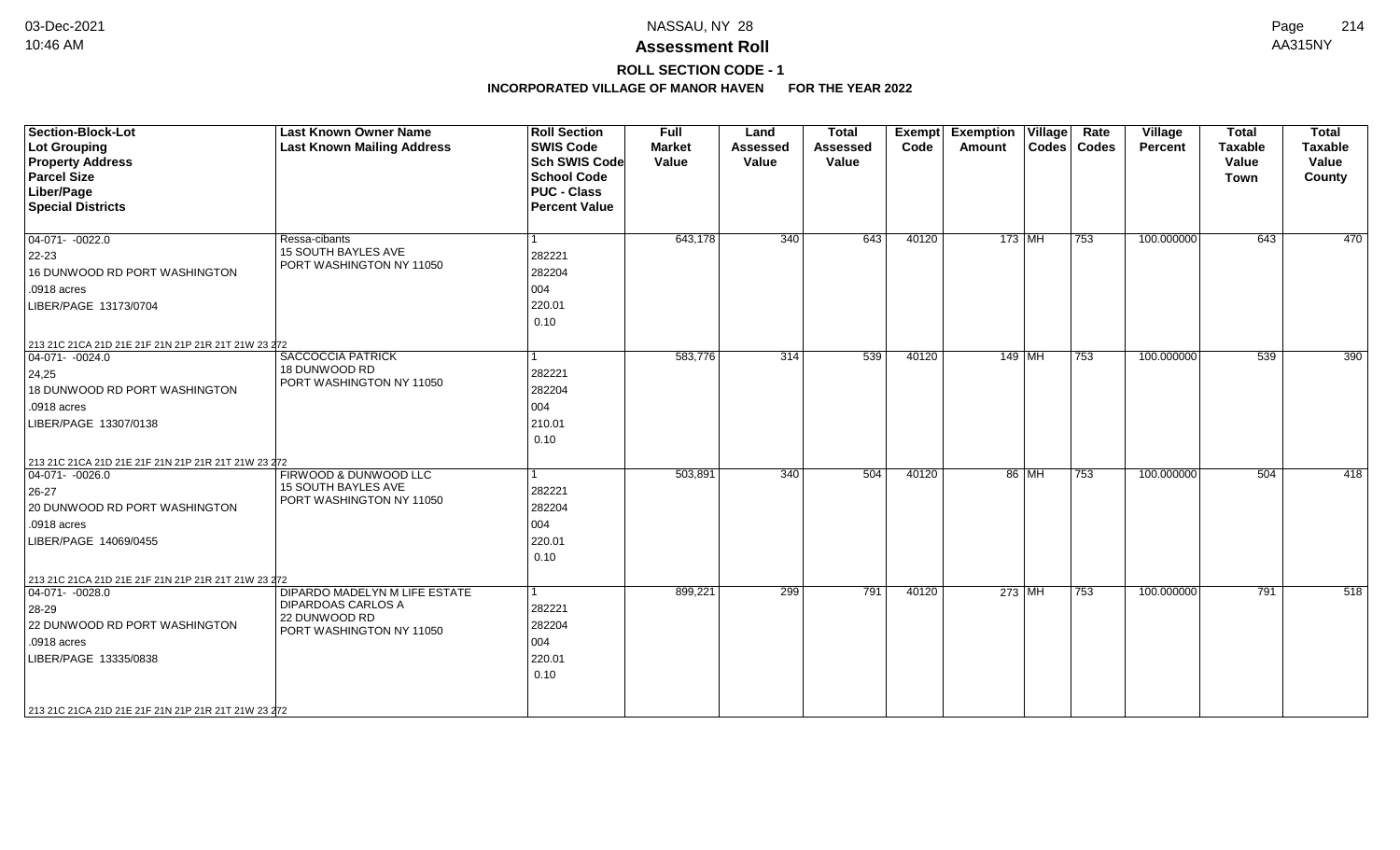# **ROLL SECTION CODE - 1**

| <b>Section-Block-Lot</b><br><b>Lot Grouping</b><br><b>Property Address</b><br><b>Parcel Size</b><br>Liber/Page<br><b>Special Districts</b>                                                                                   | <b>Last Known Owner Name</b><br><b>Last Known Mailing Address</b>                      | <b>Roll Section</b><br><b>SWIS Code</b><br><b>Sch SWIS Code</b><br><b>School Code</b><br><b>PUC - Class</b><br><b>Percent Value</b> | <b>Full</b><br><b>Market</b><br>Value | Land<br><b>Assessed</b><br>Value | <b>Total</b><br><b>Assessed</b><br>Value | <b>Exempt</b><br>Code | <b>Exemption Village</b><br>Amount | Rate<br>Codes   Codes | <b>Village</b><br><b>Percent</b> | <b>Total</b><br><b>Taxable</b><br>Value<br><b>Town</b> | <b>Total</b><br><b>Taxable</b><br>Value<br>County |
|------------------------------------------------------------------------------------------------------------------------------------------------------------------------------------------------------------------------------|----------------------------------------------------------------------------------------|-------------------------------------------------------------------------------------------------------------------------------------|---------------------------------------|----------------------------------|------------------------------------------|-----------------------|------------------------------------|-----------------------|----------------------------------|--------------------------------------------------------|---------------------------------------------------|
| $\boxed{04-071 - -0030.0}$<br>30-31<br>24 DUNWOOD RD PORT WASHINGTON<br>.0918 acres<br>LIBER/PAGE 13798/0601<br>213 21C 21CA 21D 21E 21F 21N 21P 21R 21T 21W 23 272                                                          | <b>KWAN MAN YEE</b><br>24 DUNWOOD RD<br>PORT WASHINGTON NY 11050                       | l 1<br>282221<br>282204<br>004<br>220.01<br>0.10                                                                                    | 737,402                               | $\overline{340}$                 | 737                                      | 40120                 | $149$ MH                           | 753                   | 100.000000                       | 737                                                    | 588                                               |
| $ 04-071-0032.0$<br>$32-33$<br>26 DUNWOOD RD PORT WASHINGTON<br>.0918 acres<br>LIBER/PAGE 10700/0333                                                                                                                         | RMV PORT INVESTORS CORP<br>113 MAIN STREET<br>PORT WASHINGTON NY 11050                 | l 1<br>282221<br>282204<br>004<br>220.01<br>0.10                                                                                    | 639,082                               | $\overline{340}$                 | 639                                      | 40120                 | $163$ MH                           | 753                   | 100.000000                       | 639                                                    | 476                                               |
| 213 21C 21CA 21D 21E 21F 21N 21P 21R 21T 21W 23 272<br>$ 04-071-0034.0$<br>$34-35$<br>28 DUNWOOD RD PORT WASHINGTON<br>.0918 acres<br>LIBER/PAGE 09053/0892                                                                  | ZORSKAS PETER AND DEBRA<br>28 DUNWOOD RD<br>PORT WASHINGTON NY 11050                   | l 1<br>282221<br>282204<br>004<br>210.01<br>0.10                                                                                    | 584,801                               | 340                              | 585                                      | 40120                 | $112$ MH                           | 753                   | 100.000000                       | 585                                                    | 473                                               |
| 213 21C 21CA 21D 21E 21F 21N 21P 21R 21T 21W 23 272<br>$\boxed{04-071 - 0036.0}$<br>36-37<br>25 COTTONWOOD RD PORT WASHINGTON<br>.0918 acres<br>LIBER/PAGE 11001/0787<br>213 21C 21CA 21D 21E 21F 21N 21P 21R 21T 21W 23 272 | <b>BURGOS L PORTOCARRERO &amp; P</b><br>25 COTTONWOOD ROAD<br>PORT WASHINGTON NY 11050 | $\mathbf{1}$<br>282221<br>282204<br>004<br>220.01<br>0.10                                                                           | 638,057                               | 340                              | 638                                      | 40120                 | 175 MH                             | 753                   | 100.000000                       | 638                                                    | 463                                               |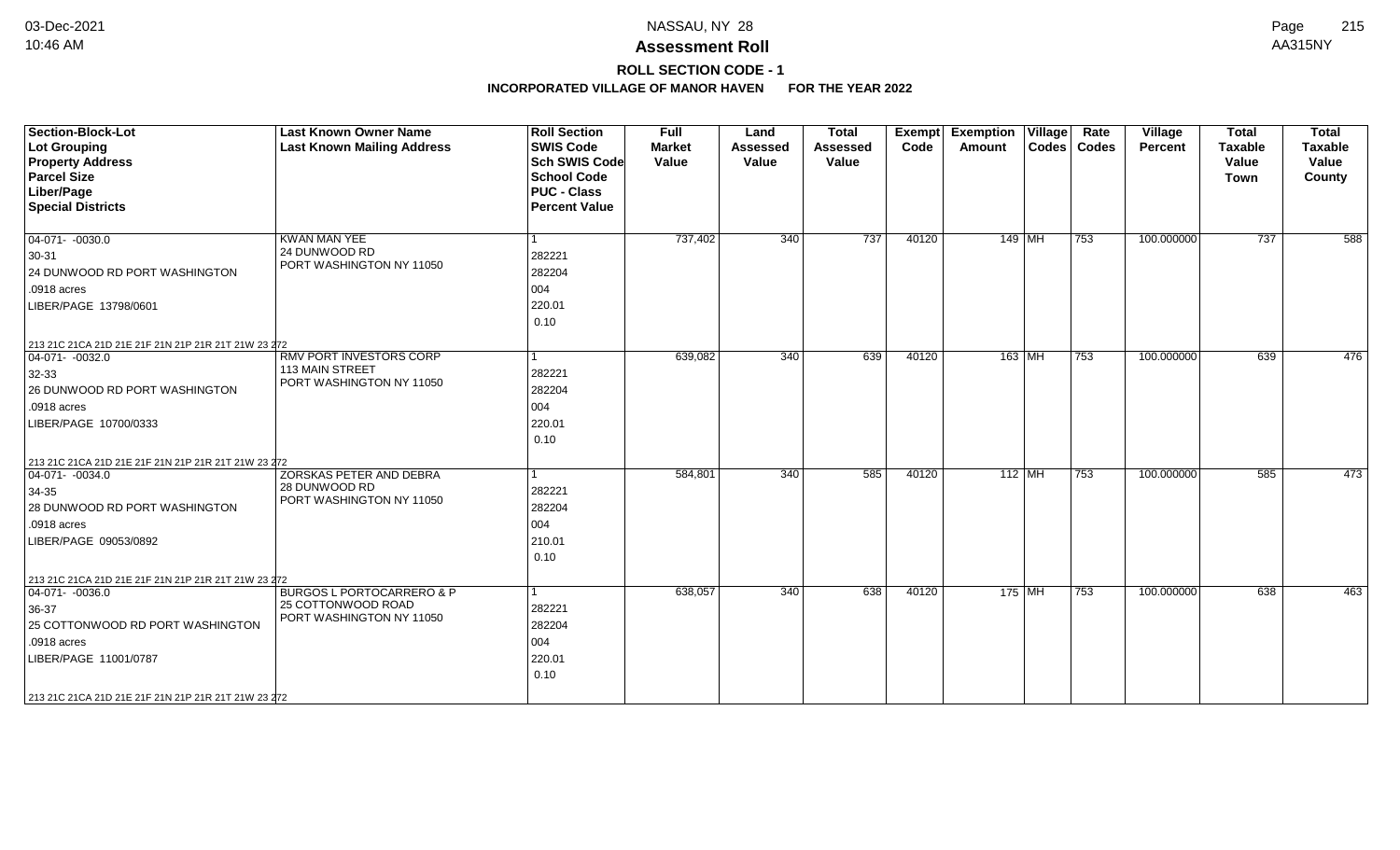# **ROLL SECTION CODE - 1**

| <b>Section-Block-Lot</b><br><b>Lot Grouping</b><br><b>Property Address</b><br><b>Parcel Size</b><br>Liber/Page<br><b>Special Districts</b>                                                                          | <b>Last Known Owner Name</b><br><b>Last Known Mailing Address</b>                                       | <b>Roll Section</b><br><b>SWIS Code</b><br><b>Sch SWIS Code</b><br><b>School Code</b><br><b>PUC - Class</b><br><b>Percent Value</b> | <b>Full</b><br><b>Market</b><br>Value | Land<br><b>Assessed</b><br>Value | <b>Total</b><br><b>Assessed</b><br>Value | <b>Exempt</b><br>Code | <b>Exemption Village</b><br>Amount | Rate<br>Codes   Codes | Village<br>Percent | <b>Total</b><br><b>Taxable</b><br>Value<br><b>Town</b> | <b>Total</b><br><b>Taxable</b><br>Value<br>County |
|---------------------------------------------------------------------------------------------------------------------------------------------------------------------------------------------------------------------|---------------------------------------------------------------------------------------------------------|-------------------------------------------------------------------------------------------------------------------------------------|---------------------------------------|----------------------------------|------------------------------------------|-----------------------|------------------------------------|-----------------------|--------------------|--------------------------------------------------------|---------------------------------------------------|
| $\boxed{04-071 - -0038.0}$<br>38-39<br>23 COTTONWOOD RD PORT WASHINGTON<br>.0918 acres<br>LIBER/PAGE 14033/0937                                                                                                     | MAGEL CHRISTINA & MAGEL PAUL &<br><b>ST PETER DAVID</b><br>23 COTTONWOOD RD<br>PORT WASHINGTON NY 11050 | 1<br>282221<br>282204<br>004<br>210.01<br>0.10                                                                                      | 643,178                               | 321                              | 607                                      | 40120                 | 203 MH                             | 753                   | 100.000000         | 607                                                    | 404                                               |
| 213 21C 21CA 21D 21E 21F 21N 21P 21R 21T 21W 23 272<br>$ 04-071-0040.0$<br> 40, 41<br>21 COTTONWOOD RD PORT WASHINGTON<br>.0918 acres<br>LIBER/PAGE 13342/0735                                                      | <b>GRISSLER CHARLES E &amp; ANDREA</b><br>21 COTTONWOOD RD<br>PORT WASHINGTON NY 11050                  | 282221<br>282204<br>004<br>210.01<br>0.10                                                                                           | 584,801                               | 340                              | 585                                      | 40120                 | 133   MH                           | 753                   | 100.000000         | 585                                                    | 452                                               |
| 213 21C 21CA 21D 21E 21F 21N 21P 21R 21T 21W 23 272<br>$ 04-071-0042.0$<br>42,43<br>19 COTTONWOOD RD PORT WASHINGTON<br>.0918 acres<br>LIBER/PAGE 11635/0605                                                        | <b>SCHNEIDER D PIPES &amp; ROY</b><br>19 COTTONWOOD ROAD<br>PORT WASHINGTON NY 11050                    | 282221<br>282204<br>004<br>210.01<br>0.10                                                                                           | 703,604                               | 324                              | 670                                      | 40120                 | 193   MH                           | 753                   | 100.000000         | 670                                                    | 477                                               |
| 213 21C 21CA 21D 21E 21F 21N 21P 21R 21T 21W 23 272<br>$ 04-071-0044.0$<br>44-45<br>17 COTTONWOOD RD PORT WASHINGTON<br>.0918 acres<br>LIBER/PAGE 13886/0399<br>213 21C 21CA 21D 21E 21F 21N 21P 21R 21T 21W 23 272 | PELLICANE MARISA<br>17 COTTONWOOD RD<br>PORT WASHINGTON NY 11050                                        | 282221<br>282204<br>004<br>210.01<br>0.10                                                                                           | 621,671                               | 340                              | 622                                      | 40120                 | 134 MH                             | 753                   | 100.000000         | 622                                                    | 488                                               |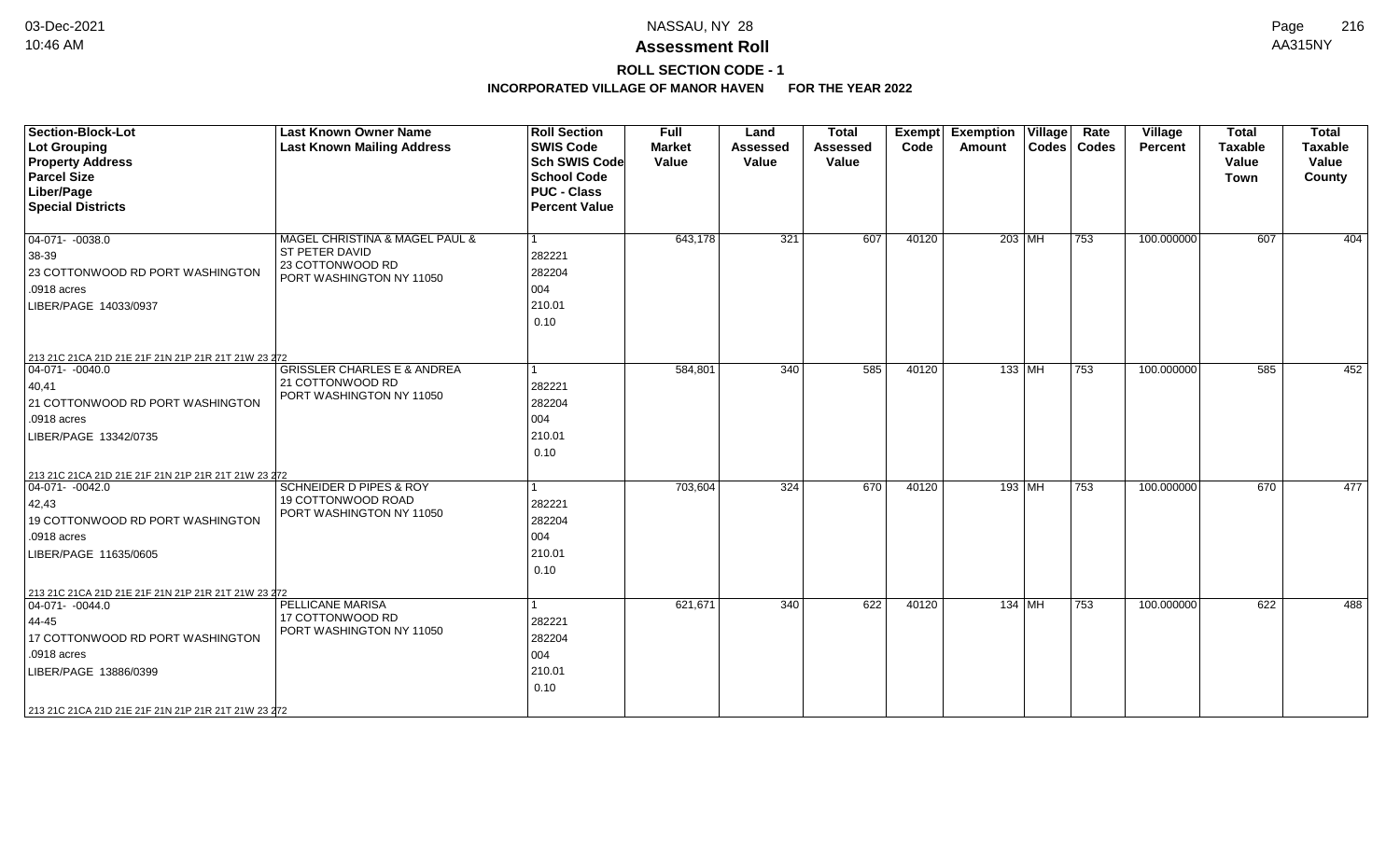## **ROLL SECTION CODE - 1**

| <b>Section-Block-Lot</b>                                                | <b>Last Known Owner Name</b>                             | <b>Roll Section</b>  | <b>Full</b>   | Land            | <b>Total</b> | Exempt | <b>Exemption Village</b> | Rate          | Village        | <b>Total</b>   | <b>Total</b>     |
|-------------------------------------------------------------------------|----------------------------------------------------------|----------------------|---------------|-----------------|--------------|--------|--------------------------|---------------|----------------|----------------|------------------|
| <b>Lot Grouping</b>                                                     | <b>Last Known Mailing Address</b>                        | <b>SWIS Code</b>     | <b>Market</b> | <b>Assessed</b> | Assessed     | Code   | Amount                   | Codes   Codes | <b>Percent</b> | <b>Taxable</b> | <b>Taxable</b>   |
| <b>Property Address</b>                                                 |                                                          | <b>Sch SWIS Code</b> | Value         | Value           | Value        |        |                          |               |                | Value          | Value            |
| <b>Parcel Size</b>                                                      |                                                          | <b>School Code</b>   |               |                 |              |        |                          |               |                | <b>Town</b>    | County           |
| Liber/Page                                                              |                                                          | <b>PUC - Class</b>   |               |                 |              |        |                          |               |                |                |                  |
| <b>Special Districts</b>                                                |                                                          | <b>Percent Value</b> |               |                 |              |        |                          |               |                |                |                  |
|                                                                         |                                                          |                      |               |                 |              |        |                          |               |                |                |                  |
| $04-071 - -0046.0$                                                      | <b>RMV PORT INVESTORS CORP</b>                           |                      | 715,894       | 332             | 699          | 40120  | 189 MH                   | 753           | 100.000000     | 699            | 510              |
| 46-47                                                                   | 113 MAIN STREET                                          | 282221               |               |                 |              |        |                          |               |                |                |                  |
| 15 COTTONWOOD RD PORT WASHINGTON                                        | PORT WASHINGTON NY 11050                                 | 282204               |               |                 |              |        |                          |               |                |                |                  |
| .0918 acres                                                             |                                                          | 004                  |               |                 |              |        |                          |               |                |                |                  |
| LIBER/PAGE 10700/0330                                                   |                                                          | 220.01               |               |                 |              |        |                          |               |                |                |                  |
|                                                                         |                                                          | 0.10                 |               |                 |              |        |                          |               |                |                |                  |
| 213 21C 21CA 21D 21E 21F 21N 21P 21R 21T 21W 23 272                     |                                                          |                      |               |                 |              |        |                          |               |                |                |                  |
| $ 04-071-0048.0$                                                        | <b>BURKHARDT KARL H &amp; RITA</b>                       | $\overline{1}$       | 523,350       | 303             | 466          | 40120  | 196 MH                   | 753           | 100.000000     | 466            | $\overline{270}$ |
| 48-49                                                                   | 13 COTTONWOOD ROAD                                       | 282221               |               |                 |              |        |                          |               |                |                |                  |
| 13 COTTONWOOD RD PORT WASHINGTON                                        | PORT WASHINGTON NY 11050                                 | 282204               |               |                 |              |        |                          |               |                |                |                  |
| .0918 acres                                                             |                                                          | 004                  |               |                 |              |        |                          |               |                |                |                  |
| LIBER/PAGE 09813/0330                                                   |                                                          | 210.01               |               |                 |              |        |                          |               |                |                |                  |
|                                                                         |                                                          | 0.10                 |               |                 |              |        |                          |               |                |                |                  |
|                                                                         |                                                          |                      |               |                 |              |        |                          |               |                |                |                  |
| 213 21C 21CA 21D 21E 21F 21N 21P 21R 21T 21W 23 272<br>$ 04-071-0050.0$ | <b>SCHNEIDERMAN B JANOFF &amp; DEBBIE</b>                | l 1                  | 658,541       | 340             | 659          | 40120  | $122$ MH                 | 753           | 100.000000     | 659            | 537              |
| 50,51                                                                   | 11 COTTONWOOD ROAD                                       | 282221               |               |                 |              |        |                          |               |                |                |                  |
| 11 COTTONWOOD RD PORT WASHINGTON                                        | PORT WASHINGTON NY 11050                                 | 282204               |               |                 |              |        |                          |               |                |                |                  |
| .0918 acres                                                             |                                                          | 004                  |               |                 |              |        |                          |               |                |                |                  |
| LIBER/PAGE 11051/0905                                                   |                                                          | 210.01               |               |                 |              |        |                          |               |                |                |                  |
|                                                                         |                                                          |                      |               |                 |              |        |                          |               |                |                |                  |
|                                                                         |                                                          | 0.10                 |               |                 |              |        |                          |               |                |                |                  |
| 213 21C 21CA 21D 21E 21F 21N 21P 21R 21T 21W 23 272                     |                                                          |                      |               |                 |              |        |                          |               |                |                |                  |
| $ 04-071-0052.0$                                                        | ROBIN A COOPER SINCLAIR TRUST<br>ROBIN A COOPER SINCLAIR | $\mathbf{1}$         | 588,898       | 301             | 521          | 40120  | $217$ MH                 | 753           | 100.000000     | 521            | 304              |
| 52,53                                                                   | 9 COTTONWOOD RD                                          | 282221               |               |                 |              |        |                          |               |                |                |                  |
| 9 COTTONWOOD RD PORT WASHINGTON                                         | PORT WASHINGTON NY 11050                                 | 282204               |               |                 |              |        |                          |               |                |                |                  |
| .0918 acres                                                             |                                                          | 004                  |               |                 |              |        |                          |               |                |                |                  |
| LIBER/PAGE 13547/0283                                                   |                                                          | 210.01               |               |                 |              |        |                          |               |                |                |                  |
|                                                                         |                                                          | 0.10                 |               |                 |              |        |                          |               |                |                |                  |
|                                                                         |                                                          |                      |               |                 |              |        |                          |               |                |                |                  |
| 213 21C 21CA 21D 21E 21F 21N 21P 21R 21T 21W 23 272                     |                                                          |                      |               |                 |              |        |                          |               |                |                |                  |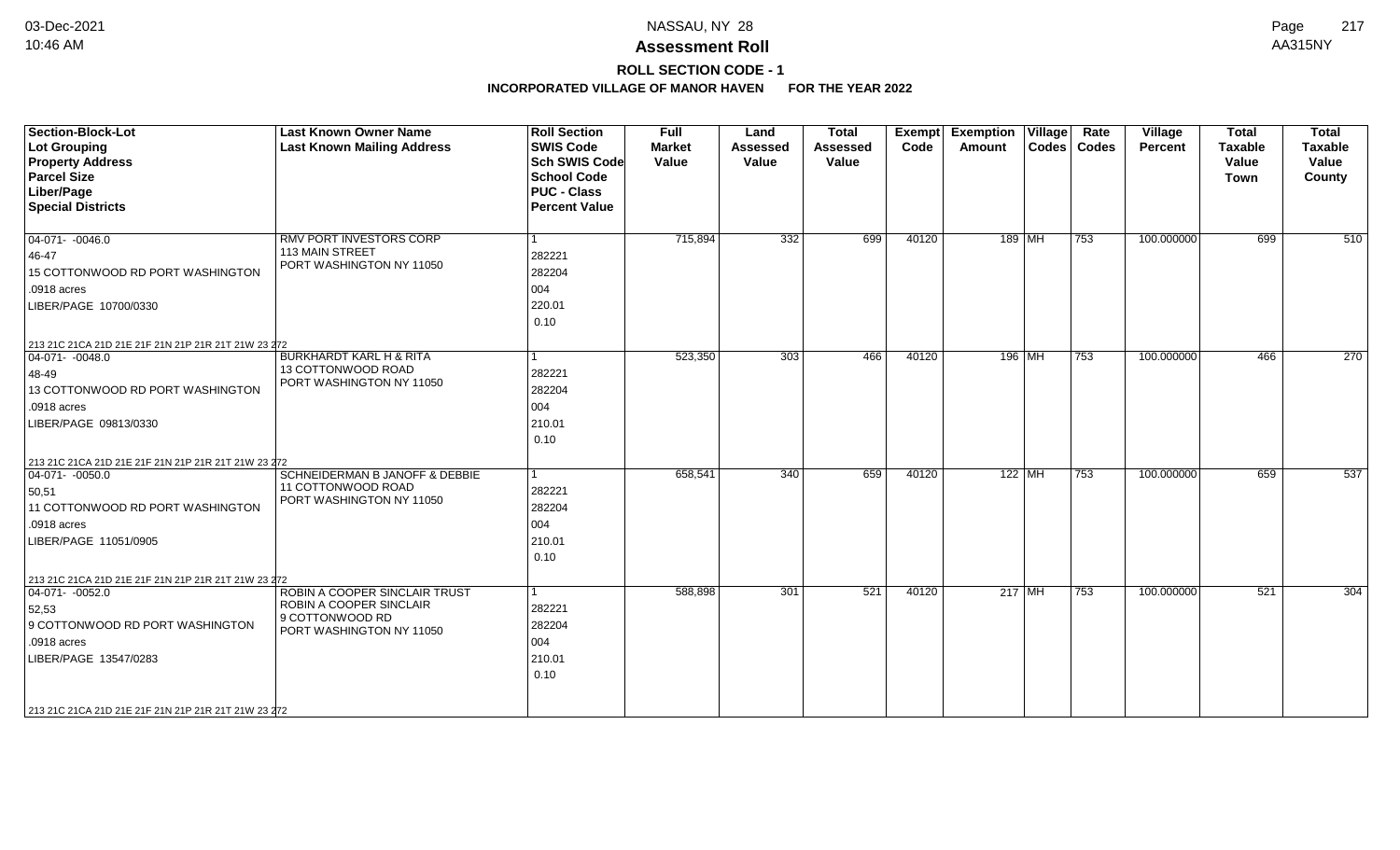# **ROLL SECTION CODE - 1**

| <b>Section-Block-Lot</b><br><b>Lot Grouping</b><br><b>Property Address</b><br><b>Parcel Size</b><br>Liber/Page<br><b>Special Districts</b>                                                               | <b>Last Known Owner Name</b><br><b>Last Known Mailing Address</b>                                | <b>Roll Section</b><br><b>SWIS Code</b><br><b>Sch SWIS Code</b><br><b>School Code</b><br><b>PUC - Class</b><br><b>Percent Value</b> | <b>Full</b><br><b>Market</b><br>Value | Land<br><b>Assessed</b><br>Value | <b>Total</b><br><b>Assessed</b><br>Value | Exempt<br>Code | <b>Exemption Village</b><br>Amount | Rate<br>Codes   Codes | Village<br>Percent | <b>Total</b><br><b>Taxable</b><br>Value<br><b>Town</b> | <b>Total</b><br><b>Taxable</b><br>Value<br>County |
|----------------------------------------------------------------------------------------------------------------------------------------------------------------------------------------------------------|--------------------------------------------------------------------------------------------------|-------------------------------------------------------------------------------------------------------------------------------------|---------------------------------------|----------------------------------|------------------------------------------|----------------|------------------------------------|-----------------------|--------------------|--------------------------------------------------------|---------------------------------------------------|
| $04-071 - -0054.0$<br>54-55<br>7 COTTONWOOD RD PORT WASHINGTON<br>.0918 acres<br>LIBER/PAGE 10580/0515                                                                                                   | PINES JAMES & JENNIFER W<br>7 COTTONWOOD ROAD<br>PORT WASHINGTON NY 11050                        | 1<br>282221<br>282204<br>004<br>210.01<br>0.10                                                                                      | 542,810                               | 340                              | 543                                      | 40120          | $152$ MH                           | 753                   | 100.000000         | 543                                                    | 391                                               |
| 213 21C 21CA 21D 21E 21F 21N 21P 21R 21T 21W 23 272<br>$\boxed{04-071 - -0056.0}$<br>56-57<br>5 COTTONWOOD RD PORT WASHINGTON<br>.0918 acres<br>LIBER/PAGE 13879/0675                                    | <b>MORAN MICHAEL G &amp; JACKIE P</b><br>5 COTTONWOOD RD<br>PORT WASHINGTON NY 11050             | 1<br>282221<br>282204<br>004<br>210.01<br>0.10                                                                                      | 575,583                               | 280                              | 475                                      | 40120          | $150$ MH                           | 753                   | 100.000000         | 475                                                    | 325                                               |
| 213 21C 21CA 21D 21E 21F 21N 21P 21R 21T 21W 23 272<br>$ 04-071-0058.0$<br>58-59<br>3 COTTONWOOD RD PORT WASHINGTON<br>.0918 acres<br>LIBER/PAGE 10770/0606                                              | <b>STEIN JOHN</b><br>3 COTTONWOOD ROAD<br>PORT WASHINGTON NY 11050                               | 282221<br>282204<br>004<br>220.01<br>0.10                                                                                           | 586,849                               | 340                              | 587                                      | 40120          | $179$ MH                           | 753                   | 100.000000         | 587                                                    | 408                                               |
| 213 21C 21CA 21D 21E 21F 21N 21P 21R 21T 21W 23 272<br>$04-071 - 0060.0$<br>10 DUNWOOD RD PORT WASHINGTON<br>.1148 acres<br>LIBER/PAGE 13141/0715<br>213 21C 21CA 21D 21E 21F 21N 21P 21R 21T 21W 23 272 | <b>JOHNS SCOTT &amp;</b><br><b>JACOBS STEPHANIE</b><br>10 DUNWOOD RD<br>PORT WASHINGTON NY 11050 | 282221<br>282204<br>004<br>210.01<br>0.10                                                                                           | 562,269                               | 380                              | 562                                      | 40120          | $107$ MH                           | 753                   | 100.000000         | 562                                                    | 455                                               |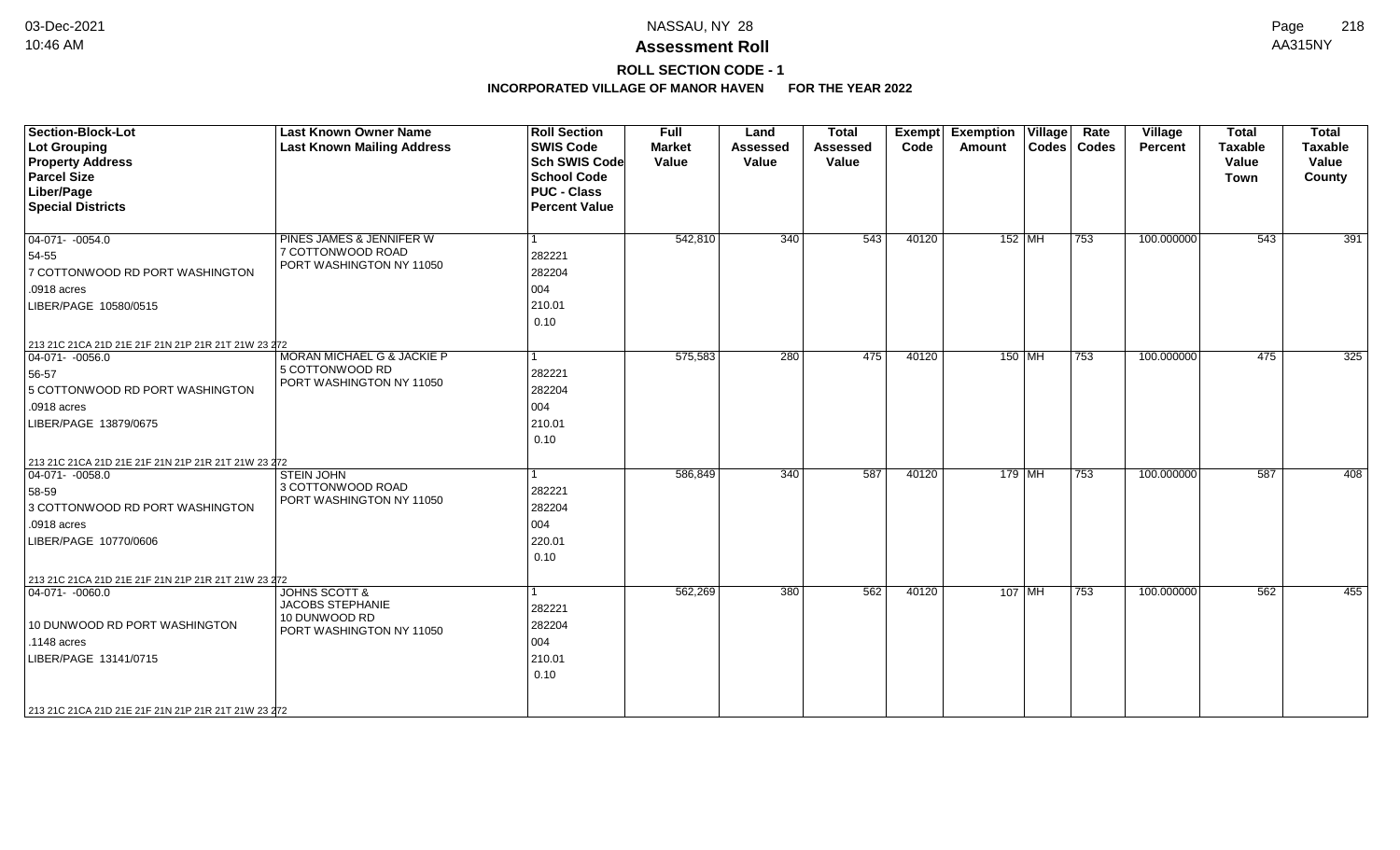# **ROLL SECTION CODE - 1**

| Section-Block-Lot<br>Lot Grouping<br><b>Property Address</b><br><b>Parcel Size</b>                                                                                                                                    | <b>Last Known Owner Name</b><br><b>Last Known Mailing Address</b>                      | <b>Roll Section</b><br><b>SWIS Code</b><br>Sch SWIS Code<br><b>School Code</b> | Full<br><b>Market</b><br>Value | Land<br><b>Assessed</b><br>Value | <b>Total</b><br><b>Assessed</b><br>Value | Exempt<br>Code | <b>Exemption</b><br>Amount | Village   | Rate<br>Codes   Codes | <b>Village</b><br>Percent | <b>Total</b><br><b>Taxable</b><br>Value<br><b>Town</b> | <b>Total</b><br><b>Taxable</b><br>Value<br>County |
|-----------------------------------------------------------------------------------------------------------------------------------------------------------------------------------------------------------------------|----------------------------------------------------------------------------------------|--------------------------------------------------------------------------------|--------------------------------|----------------------------------|------------------------------------------|----------------|----------------------------|-----------|-----------------------|---------------------------|--------------------------------------------------------|---------------------------------------------------|
| Liber/Page<br><b>Special Districts</b>                                                                                                                                                                                |                                                                                        | <b>PUC - Class</b><br><b>Percent Value</b>                                     |                                |                                  |                                          |                |                            |           |                       |                           |                                                        |                                                   |
| $04-071 - -0061.0$<br>8 DUNWOOD RD PORT WASHINGTON<br>.1148 acres<br>LIBER/PAGE 10869/0581                                                                                                                            | <b>BRANDVOLD ERIK &amp; KATHRYN</b><br>8 DUNWOOD ROAD<br>PORT WASHINGTON NY 11050      | 282221<br>282204<br>004<br>220.01<br>0.10                                      | 652,396                        | 380                              | 652                                      | 40120          |                            | 127   MH  | 753                   | 100.000000                | 652                                                    | 525                                               |
| 213 21C 21CA 21D 21E 21F 21N 21P 21R 21T 21W 23 272<br>$ 04-072-0001.0$<br>$1-3$<br>1 BOXWOOD RD PORT WASHINGTON<br>1509 acres<br>LIBER/PAGE 11035/0946                                                               | RESSA FAMILY LLC<br>15 SOUTH BAYLES AVE<br>PORT WASHINGTON NY 11050                    | 282221<br>282204<br>004<br>411.22<br>1.00                                      | 754,870                        | 1,703                            | 5,838<br>1,145<br>6,983                  |                |                            | MH.       | 753                   | 100.000000                | 5,838                                                  | 5,838                                             |
| 213 21C 21CA 21D 21E 21F 21N 21P 21R 21T 21W 23 272<br>$ 04-072-0004.0$<br>$ 4-5 $<br>49 - 51 MANORHAVEN BLVD PORT WASHINGT<br>.1111 acres<br>LIBER/PAGE 12775/0179                                                   | 49-51 MANORHAVEN LLC<br>49 MANORHAVEN BLVD<br>PORT WASHINGTON NY 11050                 | 282221<br>282204<br>004<br>482.24<br>1.00                                      | 504,760                        | 1,355                            | 4,693<br>354<br>5,047                    |                |                            | <b>MH</b> | 753                   | 100.000000                | 4,693                                                  | 4,693                                             |
| 213 21C 21CA 21D 21E 21F 21N 21P 21R 21T 21W 23 272<br>$ 04-072-0006.0$<br>$6 - 17$<br>MANORHAVEN BLVD PORT WASHINGTON<br>.5785 acres<br>LIBER/PAGE 07784/0414<br>213 21C 21CA 21D 21E 21F 21N 21P 21R 21T 21W 23 272 | OUR LADY OF FATIMA RC CHURCH<br>50 N PARK AVE PO BOX 9023<br>ROCKVILLE CENTRE NY 11571 | 8<br>282221<br>282204<br>004<br>620.14<br>1.00                                 | 1,811,446                      | $7,550$ X                        | 16,703<br>1,412<br>18,115                | 26300          | 16703 MH                   |           | 753                   | 100.000000 EXEMPT         |                                                        | <b>EXEMPT</b>                                     |
| $04-072 - 0018.0$<br>18-19.55<br>12 COTTONWOOD RD PORT WASHINGTON<br>.1148 acres<br>LIBER/PAGE 09791/0526<br>213 21C 21CA 21D 21E 21F 21N 21P 21R 21T 21W 23 272                                                      | <b>VERDE MARIE O</b><br>12 COTTONWOOD RD<br>PORT WASHINGTON NY 11050                   | 282221<br>282204<br>004<br>220.01<br>0.10                                      | 678,000                        | 380                              | 678                                      | 40120          |                            | 128 MH    | 753                   | 100.000000                | 678                                                    | 550                                               |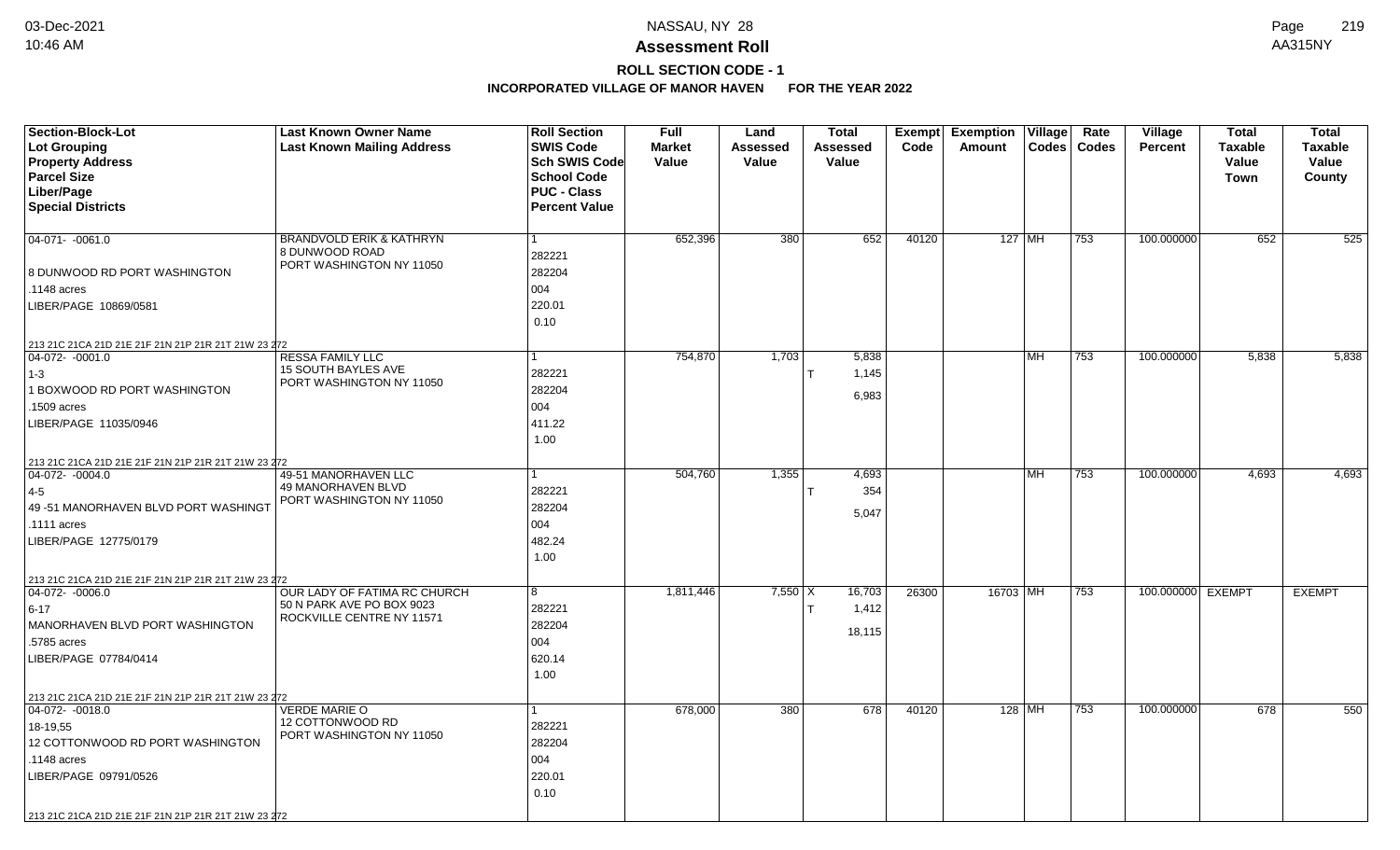# **ROLL SECTION CODE - 1**

| <b>Section-Block-Lot</b><br><b>Lot Grouping</b><br><b>Property Address</b><br><b>Parcel Size</b><br>Liber/Page<br><b>Special Districts</b>                                                                          | <b>Last Known Owner Name</b><br><b>Last Known Mailing Address</b>                                          | <b>Roll Section</b><br><b>SWIS Code</b><br><b>Sch SWIS Code</b><br><b>School Code</b><br><b>PUC - Class</b><br><b>Percent Value</b> | <b>Full</b><br><b>Market</b><br>Value | Land<br><b>Assessed</b><br>Value | <b>Total</b><br><b>Assessed</b><br>Value | <b>Exempt</b><br>Code   | <b>Exemption Village</b><br>Amount |       | Rate<br>Codes   Codes | Village<br>Percent | <b>Total</b><br><b>Taxable</b><br>Value<br><b>Town</b> | <b>Total</b><br>Taxable<br>Value<br>County |
|---------------------------------------------------------------------------------------------------------------------------------------------------------------------------------------------------------------------|------------------------------------------------------------------------------------------------------------|-------------------------------------------------------------------------------------------------------------------------------------|---------------------------------------|----------------------------------|------------------------------------------|-------------------------|------------------------------------|-------|-----------------------|--------------------|--------------------------------------------------------|--------------------------------------------|
| $04-072 - 0021.0$<br>$21 - 22,59$<br>14 COTTONWOOD RD PORT WASHINGTON<br>.1033 acres<br>LIBER/PAGE 08768/0116                                                                                                       | ORR JOHN F & CATHERINE<br>14 COTTONWOOD ROAD<br>PORT WASHINGTON NY 11050                                   | 1<br>282221<br>282204<br>004<br>210.01<br>0.10                                                                                      | 633,244                               | 361                              | 634                                      | 40120                   | $224$ MH                           |       | 753                   | 100.000000         | 634                                                    | 410                                        |
| 213 21C 21CA 21D 21E 21F 21N 21P 21R 21T 21W 23 272<br>$04-072 - 0023.0$<br>23-24<br>18 COTTONWOOD RD PORT WASHINGTON<br>.0918 acres<br>LIBER/PAGE 13493/0853                                                       | PEPUSHAJ GJOVALIN<br>18 COTTONWOOD RD<br>PORT WASHINGTON NY 11050                                          | 1<br>282221<br>282204<br>004<br>210.01<br>0.10                                                                                      | 627,816                               | 324                              | 598                                      | 40120<br>44220          | 181 MH                             |       | 753                   | 100.000000         | 596                                                    | 415                                        |
| 213 21C 21CA 21D 21E 21F 21N 21P 21R 21T 21W 23 272<br>$ 04-072-0025.0$<br>25-26<br>20 COTTONWOOD RD PORT WASHINGTON<br>.0918 acres<br>LIBER/PAGE 11625/0790<br>213 21C 21CA 21D 21E 21F 21N 21P 21R 21T 21W 23 272 | <b>SHOGA EMI &amp; YOSHIYUKI</b><br>20 COTTONWOOD ROAD<br>PORT WASHINGTON NY 11050                         | 282221<br>282204<br>004<br>210.01<br>0.10                                                                                           | 570,462                               | 303                              | 508                                      | 40120                   | $125$ MH                           |       | 753                   | 100.000000         | 508                                                    | 383                                        |
| $04-072 - 0027.0$<br>27-28<br>22 COTTONWOOD RD PORT WASHINGTON<br>.0918 acres<br>LIBER/PAGE 14079/0823<br>213 21C 21CA 21D 21E 21F 21N 21P 21R 21T 21W 23 272                                                       | <b>COPQUIN ALEXANDER B &amp;</b><br>MEDINA-COPQUIN JESSICA<br>22 COTTONWOOD RD<br>PORT WASHINGTON NY 11050 | 282221<br>282204<br>004<br>210.01<br>0.10                                                                                           | 621,671                               | 340                              | 622                                      | 44211<br>44220<br>40120 | 43<br>138                          | 38 MH | 753                   | 100.000000         | 541                                                    | 403                                        |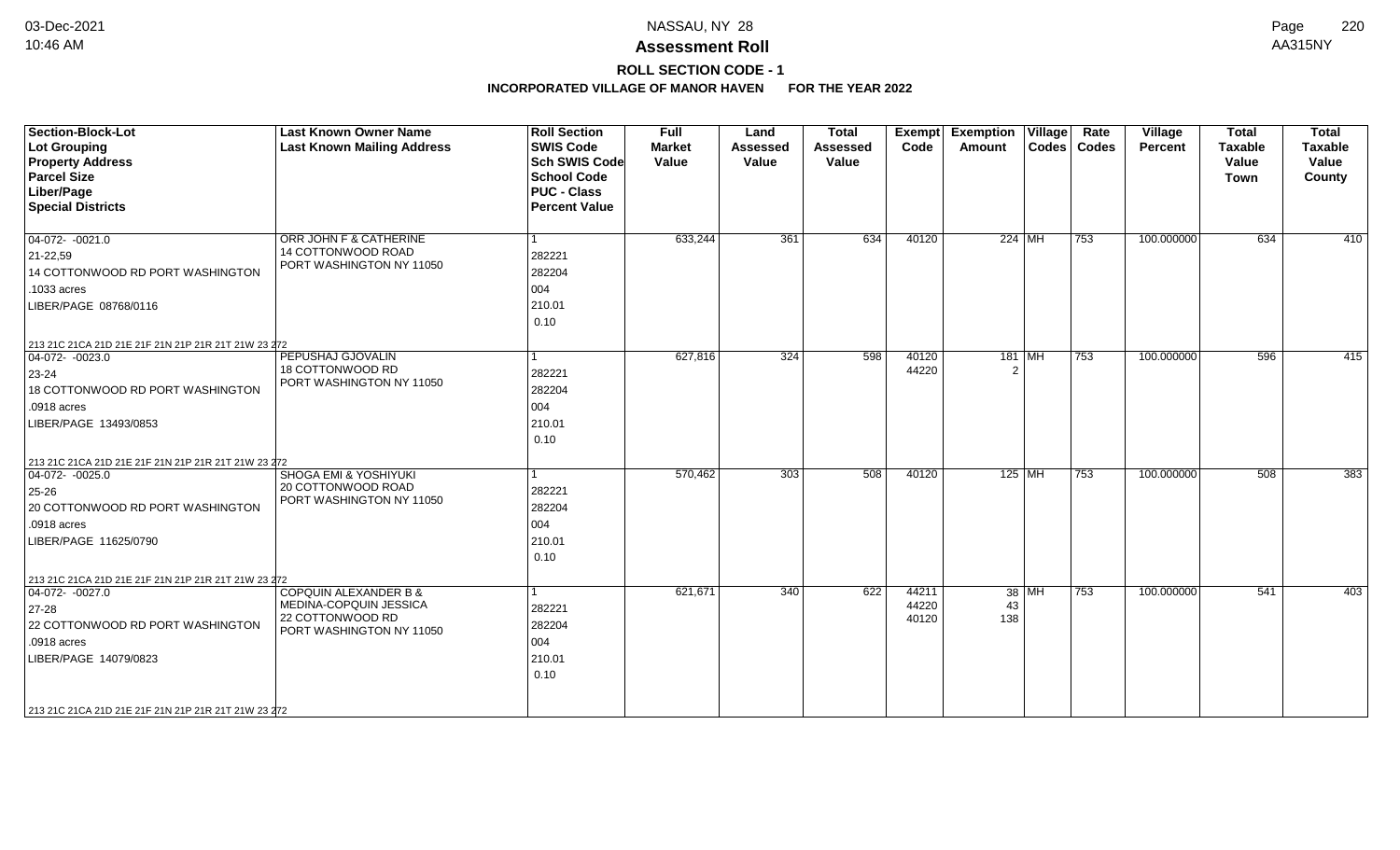# **ROLL SECTION CODE - 1**

| <b>Section-Block-Lot</b>                                                 | <b>Last Known Owner Name</b>                 | <b>Roll Section</b>  | <b>Full</b>   | Land     | <b>Total</b>     | Exempt | <b>Exemption Village</b> |          | Rate          | <b>Village</b> | <b>Total</b>   | <b>Total</b>   |
|--------------------------------------------------------------------------|----------------------------------------------|----------------------|---------------|----------|------------------|--------|--------------------------|----------|---------------|----------------|----------------|----------------|
| Lot Grouping                                                             | <b>Last Known Mailing Address</b>            | <b>SWIS Code</b>     | <b>Market</b> | Assessed | <b>Assessed</b>  | Code   | Amount                   |          | Codes   Codes | <b>Percent</b> | <b>Taxable</b> | <b>Taxable</b> |
| <b>Property Address</b>                                                  |                                              | <b>Sch SWIS Code</b> | Value         | Value    | Value            |        |                          |          |               |                | Value          | Value          |
| <b>Parcel Size</b>                                                       |                                              | <b>School Code</b>   |               |          |                  |        |                          |          |               |                | Town           | County         |
| Liber/Page                                                               |                                              | <b>PUC - Class</b>   |               |          |                  |        |                          |          |               |                |                |                |
| <b>Special Districts</b>                                                 |                                              | <b>Percent Value</b> |               |          |                  |        |                          |          |               |                |                |                |
|                                                                          |                                              |                      |               |          |                  |        |                          |          |               |                |                |                |
| 04-072- -0029.0                                                          | ZEH JEFFREY & JEANNE                         | $\mathbf{1}$         | 602,211       | 340      | 602              | 40120  | 136 MH                   |          | 753           | 100.000000     | 602            | 466            |
| 29-30                                                                    | 24 COTTONWOOD RD<br>PORT WASHINGTON NY 11050 | 282221               |               |          |                  |        |                          |          |               |                |                |                |
| 24 COTTONWOOD RD PORT WASHINGTON                                         |                                              | 282204               |               |          |                  |        |                          |          |               |                |                |                |
| .0918 acres                                                              |                                              | 004                  |               |          |                  |        |                          |          |               |                |                |                |
| LIBER/PAGE 11706/0533                                                    |                                              | 210.01               |               |          |                  |        |                          |          |               |                |                |                |
|                                                                          |                                              | 0.10                 |               |          |                  |        |                          |          |               |                |                |                |
| 213 21C 21CA 21D 21E 21F 21N 21P 21R 21T 21W 23 272                      |                                              |                      |               |          |                  |        |                          |          |               |                |                |                |
| $ 04-072-0031.0$                                                         | <b>PALMA HEIDY</b>                           | 1                    | 643,178       | 340      | 643              | 40120  |                          | $154$ MH | 753           | 100.000000     | 643            | 489            |
| $31-32$                                                                  | 8 CAMBRIDGE AVE                              | 282221               |               |          |                  |        |                          |          |               |                |                |                |
| 8 CAMBRIDGE AVE PORT WASHINGTON                                          | PORT WASHINGTON NY 11050                     | 282204               |               |          |                  |        |                          |          |               |                |                |                |
| .0918 acres                                                              |                                              | 004                  |               |          |                  |        |                          |          |               |                |                |                |
| LIBER/PAGE 13654/0413                                                    |                                              | 210.01               |               |          |                  |        |                          |          |               |                |                |                |
|                                                                          |                                              | 0.10                 |               |          |                  |        |                          |          |               |                |                |                |
|                                                                          |                                              |                      |               |          |                  |        |                          |          |               |                |                |                |
| 213 21C 21CA 21D 21E 21F 21N 21P 21R 21T 21W 23 272<br>$04-072 - 0036.0$ | MARQUINA RONALD M SEGARRA                    |                      | 525,399       | 340      | $\overline{525}$ | 40120  |                          | 66 MH    | 753           | 100.000000     | 525            | 459            |
| 36-37                                                                    | 21 BOXWOOD RD                                | 282221               |               |          |                  |        |                          |          |               |                |                |                |
| 21 BOXWOOD RD PORT WASHINGTON                                            | PORT WASHINGTON NY 11050                     | 282204               |               |          |                  |        |                          |          |               |                |                |                |
| .0918 acres                                                              |                                              | 004                  |               |          |                  |        |                          |          |               |                |                |                |
| LIBER/PAGE 13923/0871                                                    |                                              | 210.01               |               |          |                  |        |                          |          |               |                |                |                |
|                                                                          |                                              | 0.10                 |               |          |                  |        |                          |          |               |                |                |                |
|                                                                          |                                              |                      |               |          |                  |        |                          |          |               |                |                |                |
| 213 21C 21CA 21D 21E 21F 21N 21P 21R 21T 21W 23 272<br>$ 04-072-0038.0$  | 3541 MANORHAVEN REALITY CORP                 | 1                    | 765,054       | 340      | 765              | 40120  | $214$ MH                 |          | 753           | 100.000000     | 765            | 551            |
| 38-39                                                                    | 41 MANORHAVEN BLVD                           | 282221               |               |          |                  |        |                          |          |               |                |                |                |
| 19 BOXWOOD RD PORT WASHINGTON                                            | PORT WASHINGTON NY 11050                     | 282204               |               |          |                  |        |                          |          |               |                |                |                |
| .0918 acres                                                              |                                              | 004                  |               |          |                  |        |                          |          |               |                |                |                |
| LIBER/PAGE 13850/0882                                                    |                                              | 220.01               |               |          |                  |        |                          |          |               |                |                |                |
|                                                                          |                                              | 0.10                 |               |          |                  |        |                          |          |               |                |                |                |
|                                                                          |                                              |                      |               |          |                  |        |                          |          |               |                |                |                |
| 213 21C 21CA 21D 21E 21F 21N 21P 21R 21T 21W 23 272                      | <b>GROSS NIRA</b>                            | $\mathbf{1}$         | 861,326       | 340      | 861              | 40120  | 152 MH                   |          | 753           | 100.000000     | 861            | 709            |
| 04-072- -0040.0                                                          | 17 BOXWOOD RD                                |                      |               |          |                  |        |                          |          |               |                |                |                |
| 40-41                                                                    | PORT WASHINGTON NY 11050                     | 282221               |               |          |                  |        |                          |          |               |                |                |                |
| 17 BOXWOOD RD PORT WASHINGTON                                            |                                              | 282204               |               |          |                  |        |                          |          |               |                |                |                |
| .0918 acres                                                              |                                              | 004                  |               |          |                  |        |                          |          |               |                |                |                |
| LIBER/PAGE 12661/0008                                                    |                                              | 220.01               |               |          |                  |        |                          |          |               |                |                |                |
|                                                                          |                                              | 0.10                 |               |          |                  |        |                          |          |               |                |                |                |
| 213 21C 21CA 21D 21E 21F 21N 21P 21R 21T 21W 23 272                      |                                              |                      |               |          |                  |        |                          |          |               |                |                |                |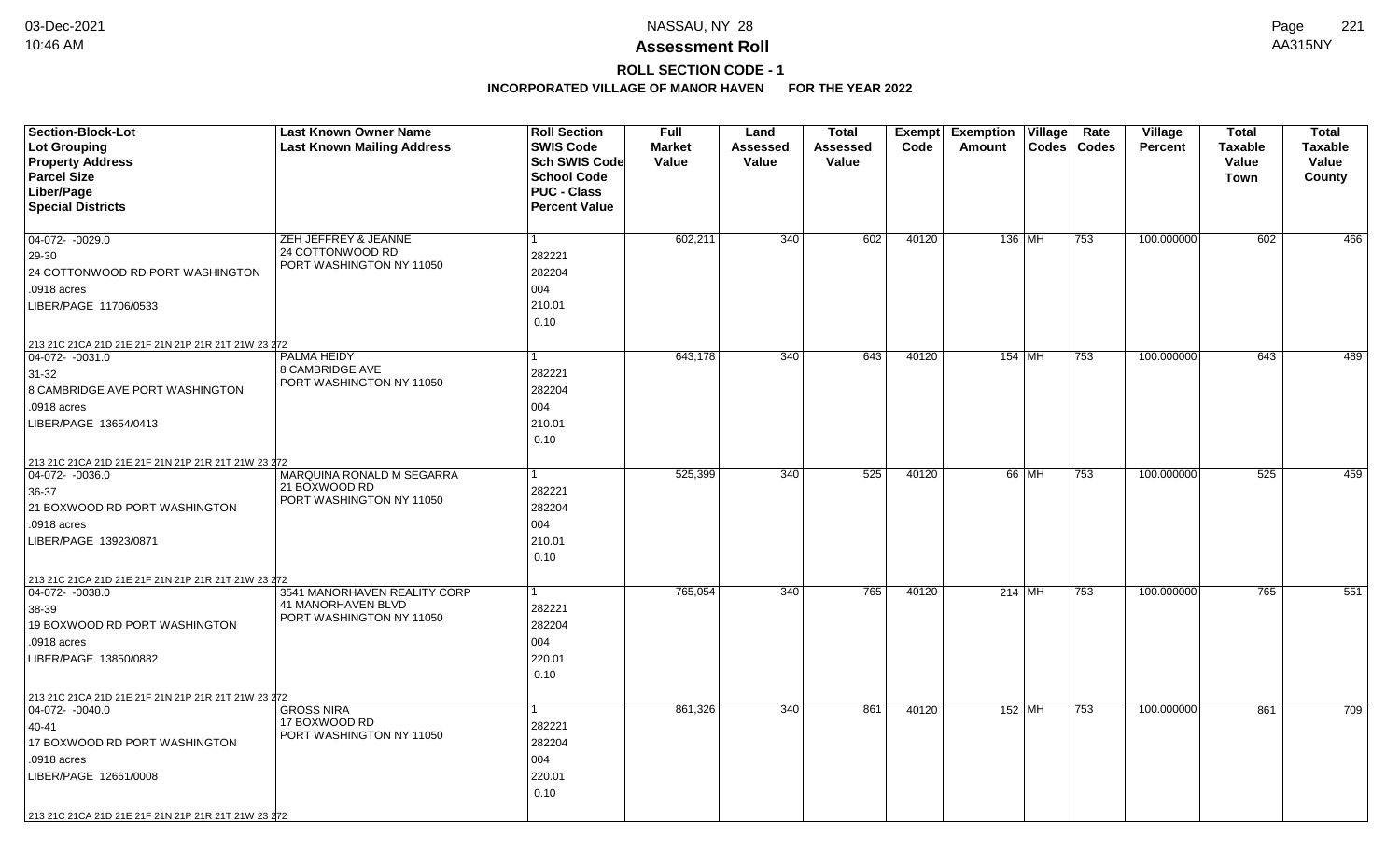## **ROLL SECTION CODE - 1**

| Section-Block-Lot<br><b>Lot Grouping</b>            | <b>Last Known Owner Name</b><br><b>Last Known Mailing Address</b> | <b>Roll Section</b><br><b>SWIS Code</b> | <b>Full</b><br><b>Market</b> | Land<br>Assessed | <b>Total</b><br>Assessed | Exempt<br>Code | <b>Exemption Village</b><br>Amount | Rate<br>Codes   Codes | Village<br><b>Percent</b> | <b>Total</b><br><b>Taxable</b> | <b>Total</b><br><b>Taxable</b> |
|-----------------------------------------------------|-------------------------------------------------------------------|-----------------------------------------|------------------------------|------------------|--------------------------|----------------|------------------------------------|-----------------------|---------------------------|--------------------------------|--------------------------------|
| <b>Property Address</b>                             |                                                                   | Sch SWIS Code<br><b>School Code</b>     | Value                        | Value            | Value                    |                |                                    |                       |                           | Value                          | Value                          |
| <b>Parcel Size</b><br>Liber/Page                    |                                                                   | <b>PUC - Class</b>                      |                              |                  |                          |                |                                    |                       |                           | <b>Town</b>                    | County                         |
| <b>Special Districts</b>                            |                                                                   | <b>Percent Value</b>                    |                              |                  |                          |                |                                    |                       |                           |                                |                                |
|                                                     |                                                                   |                                         |                              |                  |                          |                |                                    |                       |                           |                                |                                |
| $04-072 - 0042.0$                                   | <b>FARAHAN FARBOD</b>                                             | $\mathbf{1}$                            | 758,909                      | 340              | 759                      | 40120          | 191   MH                           | 753                   | 100.000000                | 759                            | 568                            |
| 42-43                                               | 15 BOXWOOD RD                                                     | 282221                                  |                              |                  |                          |                |                                    |                       |                           |                                |                                |
| 15 BOXWOOD RD PORT WASHINGTON                       | PORT WASHINGTON NY 11050                                          | 282204                                  |                              |                  |                          |                |                                    |                       |                           |                                |                                |
| .0918 acres                                         |                                                                   | 004                                     |                              |                  |                          |                |                                    |                       |                           |                                |                                |
| LIBER/PAGE 11334/0859                               |                                                                   | 220.01                                  |                              |                  |                          |                |                                    |                       |                           |                                |                                |
|                                                     |                                                                   | 0.10                                    |                              |                  |                          |                |                                    |                       |                           |                                |                                |
| 213 21C 21CA 21D 21E 21F 21N 21P 21R 21T 21W 23 272 |                                                                   |                                         |                              |                  |                          |                |                                    |                       |                           |                                |                                |
| $ 04-072-0044.0$                                    | POPELESKI JOHN                                                    | 1                                       | 634,985                      | 340              | 635                      | 40120          | 140   MH                           | 753                   | 100.000000                | 571                            | 431                            |
| 44-45                                               | 13 BOXWOOD ROAD                                                   | 282221                                  |                              |                  |                          | 41680          | 64                                 |                       |                           |                                |                                |
| 13 BOXWOOD RD PORT WASHINGTON                       | PORT WASHINGTON NY 11050                                          | 282204                                  |                              |                  |                          |                |                                    |                       |                           |                                |                                |
| .0918 acres                                         |                                                                   | 004                                     |                              |                  |                          |                |                                    |                       |                           |                                |                                |
| LIBER/PAGE 11064/0304                               |                                                                   | 210.01                                  |                              |                  |                          |                |                                    |                       |                           |                                |                                |
|                                                     |                                                                   | 0.10                                    |                              |                  |                          |                |                                    |                       |                           |                                |                                |
| 213 21C 21CA 21D 21E 21F 21N 21P 21R 21T 21W 23 272 |                                                                   |                                         |                              |                  |                          |                |                                    |                       |                           |                                |                                |
| $ 04-072-0046.0$                                    | <b>JETTMAR CHARLES E &amp; LISA</b>                               | 1                                       | 650,347                      | 340              | 650                      | 40120          | $136$ MH                           | 753                   | 100.000000                | 650                            | 514                            |
| 46-47                                               | 9 BOXWOOD RD<br>PORT WASHINGTON NY 11050                          | 282221                                  |                              |                  |                          |                |                                    |                       |                           |                                |                                |
| 9 BOXWOOD RD PORT WASHINGTON                        |                                                                   | 282204                                  |                              |                  |                          |                |                                    |                       |                           |                                |                                |
| .0918 acres                                         |                                                                   | 004                                     |                              |                  |                          |                |                                    |                       |                           |                                |                                |
| LIBER/PAGE 13376/0258                               |                                                                   | 220.01                                  |                              |                  |                          |                |                                    |                       |                           |                                |                                |
|                                                     |                                                                   | 0.10                                    |                              |                  |                          |                |                                    |                       |                           |                                |                                |
| 213 21C 21CA 21D 21E 21F 21N 21P 21R 21T 21W 23 272 |                                                                   |                                         |                              |                  |                          |                |                                    |                       |                           |                                |                                |
| $ 04-072-0048.0$                                    | 7 BOXWOOD LLC<br>16 RIDGE DR W                                    | $\mathbf{1}$                            | 685,169                      | 333              | 671                      | 40120          | $212$ MH                           | 753                   | 100.000000                | 671                            | 459                            |
| 48-49                                               | ROSLYN NY 11576                                                   | 282221                                  |                              |                  |                          |                |                                    |                       |                           |                                |                                |
| 7 BOXWOOD RD PORT WASHINGTON                        |                                                                   | 282204                                  |                              |                  |                          |                |                                    |                       |                           |                                |                                |
| .0918 acres                                         |                                                                   | 004                                     |                              |                  |                          |                |                                    |                       |                           |                                |                                |
| LIBER/PAGE 13627/0752                               |                                                                   | 220.01                                  |                              |                  |                          |                |                                    |                       |                           |                                |                                |
|                                                     |                                                                   | 0.10                                    |                              |                  |                          |                |                                    |                       |                           |                                |                                |
| 213 21C 21CA 21D 21E 21F 21N 21P 21R 21T 21W 23 272 |                                                                   |                                         |                              |                  |                          |                |                                    |                       |                           |                                |                                |
| $\boxed{04-072 - 0050.0}$                           | <b>FREITAS MARK &amp; JULEE&amp; MARK</b><br>5 BOXWOOD ROAD       | $\mathbf{1}$                            | 603,236                      | 340              | 603                      | 40120          | 129 MH                             | 753                   | 100.000000                | 603                            | 474                            |
| 50-51                                               | PORT WASHINGTON NY 11050                                          | 282221                                  |                              |                  |                          |                |                                    |                       |                           |                                |                                |
| 5 BOXWOOD RD PORT WASHINGTON                        |                                                                   | 282204                                  |                              |                  |                          |                |                                    |                       |                           |                                |                                |
| .0918 acres                                         |                                                                   | 004                                     |                              |                  |                          |                |                                    |                       |                           |                                |                                |
| LIBER/PAGE 11634/0761                               |                                                                   | 220.01                                  |                              |                  |                          |                |                                    |                       |                           |                                |                                |
|                                                     |                                                                   | 0.10                                    |                              |                  |                          |                |                                    |                       |                           |                                |                                |
| 213 21C 21CA 21D 21E 21F 21N 21P 21R 21T 21W 23 272 |                                                                   |                                         |                              |                  |                          |                |                                    |                       |                           |                                |                                |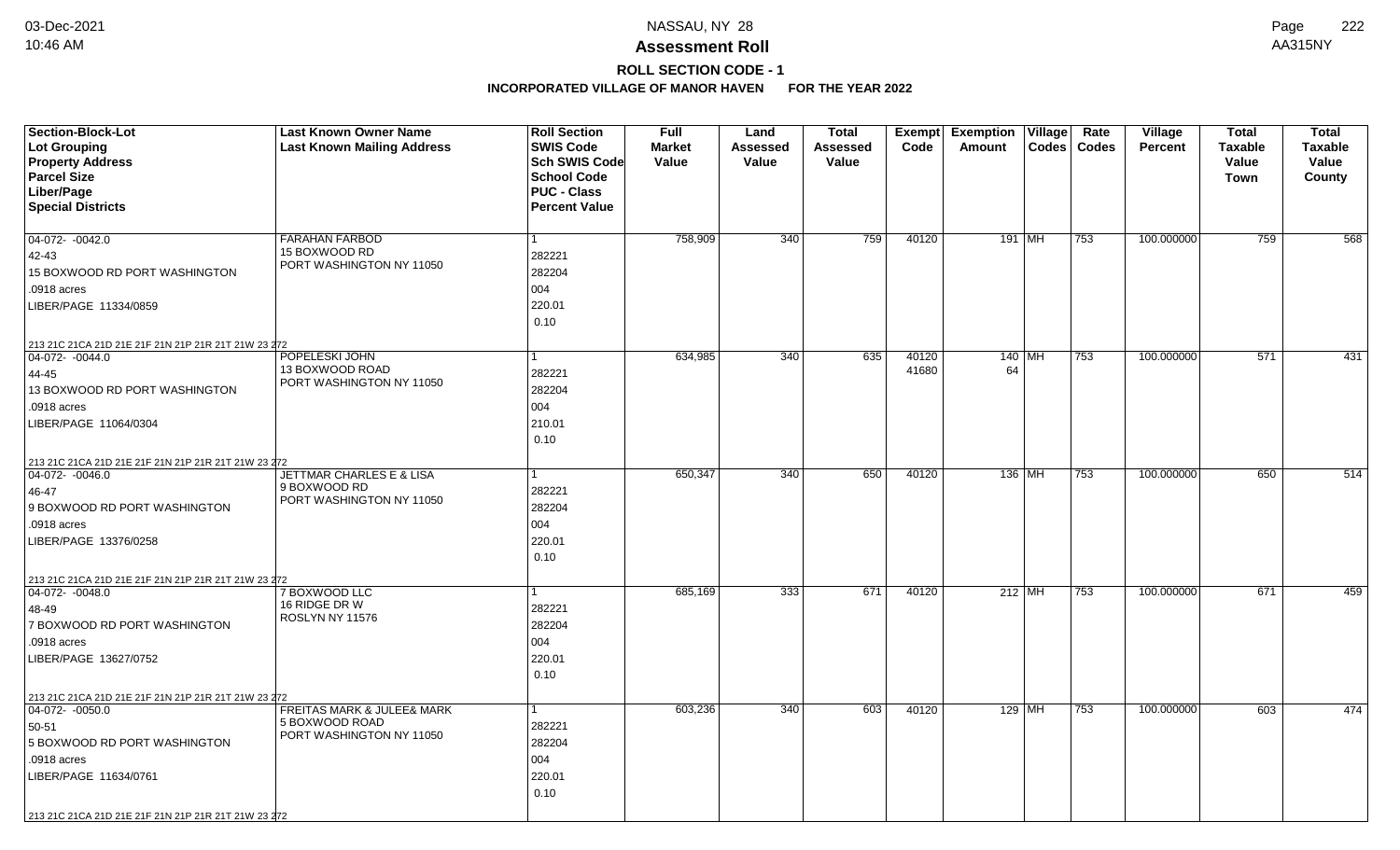## **ROLL SECTION CODE - 1**

| Codes   Codes<br>Sch SWIS Code<br><b>Property Address</b><br>Value<br>Value<br>Value<br>Value<br>Value<br><b>Parcel Size</b><br><b>School Code</b><br><b>Town</b><br>County<br>Liber/Page<br><b>PUC - Class</b><br><b>Percent Value</b><br>SPERTUS LIVING TRUST<br>625,993<br>340<br>587<br>40120<br>202 MH<br>100.000000<br>587<br>385<br>753<br>SPERTUS FRED & NANCY TRUSTEES<br>282221<br>3 BOXWOOD ROAD<br>282204<br>PORT WASHINGTON NY 11050<br>004<br>.0918 acres<br>210.01<br>0.10<br>213 21C 21CA 21D 21E 21F 21N 21P 21R 21T 21W 23 272<br>354<br>587<br>753<br>587<br>409<br>DUFFY III JOHN<br>630,889<br>40120<br>178 MH<br>100.000000<br>23 BOXWOOD ROAD<br>282221<br>PORT WASHINGTON NY 11050<br>282204<br>.1148 acres<br>004<br>230.01 | <b>Section-Block-Lot</b><br><b>Lot Grouping</b> | <b>Last Known Owner Name</b><br><b>Last Known Mailing Address</b> | <b>Roll Section</b><br><b>SWIS Code</b> | <b>Full</b><br><b>Market</b> | Land<br><b>Assessed</b> | <b>Total</b><br><b>Assessed</b> | Exempt<br>Code | <b>Exemption Village</b><br>Amount | Rate | Village<br>Percent | <b>Total</b><br><b>Taxable</b> | <b>Total</b><br><b>Taxable</b> |
|------------------------------------------------------------------------------------------------------------------------------------------------------------------------------------------------------------------------------------------------------------------------------------------------------------------------------------------------------------------------------------------------------------------------------------------------------------------------------------------------------------------------------------------------------------------------------------------------------------------------------------------------------------------------------------------------------------------------------------------------------|-------------------------------------------------|-------------------------------------------------------------------|-----------------------------------------|------------------------------|-------------------------|---------------------------------|----------------|------------------------------------|------|--------------------|--------------------------------|--------------------------------|
|                                                                                                                                                                                                                                                                                                                                                                                                                                                                                                                                                                                                                                                                                                                                                      |                                                 |                                                                   |                                         |                              |                         |                                 |                |                                    |      |                    |                                |                                |
|                                                                                                                                                                                                                                                                                                                                                                                                                                                                                                                                                                                                                                                                                                                                                      |                                                 |                                                                   |                                         |                              |                         |                                 |                |                                    |      |                    |                                |                                |
|                                                                                                                                                                                                                                                                                                                                                                                                                                                                                                                                                                                                                                                                                                                                                      |                                                 |                                                                   |                                         |                              |                         |                                 |                |                                    |      |                    |                                |                                |
|                                                                                                                                                                                                                                                                                                                                                                                                                                                                                                                                                                                                                                                                                                                                                      | <b>Special Districts</b>                        |                                                                   |                                         |                              |                         |                                 |                |                                    |      |                    |                                |                                |
|                                                                                                                                                                                                                                                                                                                                                                                                                                                                                                                                                                                                                                                                                                                                                      |                                                 |                                                                   |                                         |                              |                         |                                 |                |                                    |      |                    |                                |                                |
|                                                                                                                                                                                                                                                                                                                                                                                                                                                                                                                                                                                                                                                                                                                                                      | $04-072 - 0052.0$                               |                                                                   |                                         |                              |                         |                                 |                |                                    |      |                    |                                |                                |
|                                                                                                                                                                                                                                                                                                                                                                                                                                                                                                                                                                                                                                                                                                                                                      | 52-53                                           |                                                                   |                                         |                              |                         |                                 |                |                                    |      |                    |                                |                                |
|                                                                                                                                                                                                                                                                                                                                                                                                                                                                                                                                                                                                                                                                                                                                                      | 3 BOXWOOD RD PORT WASHINGTON                    |                                                                   |                                         |                              |                         |                                 |                |                                    |      |                    |                                |                                |
|                                                                                                                                                                                                                                                                                                                                                                                                                                                                                                                                                                                                                                                                                                                                                      |                                                 |                                                                   |                                         |                              |                         |                                 |                |                                    |      |                    |                                |                                |
|                                                                                                                                                                                                                                                                                                                                                                                                                                                                                                                                                                                                                                                                                                                                                      | LIBER/PAGE 12886/0998                           |                                                                   |                                         |                              |                         |                                 |                |                                    |      |                    |                                |                                |
|                                                                                                                                                                                                                                                                                                                                                                                                                                                                                                                                                                                                                                                                                                                                                      |                                                 |                                                                   |                                         |                              |                         |                                 |                |                                    |      |                    |                                |                                |
|                                                                                                                                                                                                                                                                                                                                                                                                                                                                                                                                                                                                                                                                                                                                                      |                                                 |                                                                   |                                         |                              |                         |                                 |                |                                    |      |                    |                                |                                |
|                                                                                                                                                                                                                                                                                                                                                                                                                                                                                                                                                                                                                                                                                                                                                      |                                                 |                                                                   |                                         |                              |                         |                                 |                |                                    |      |                    |                                |                                |
|                                                                                                                                                                                                                                                                                                                                                                                                                                                                                                                                                                                                                                                                                                                                                      | $04-072 - -0056.0$                              |                                                                   |                                         |                              |                         |                                 |                |                                    |      |                    |                                |                                |
|                                                                                                                                                                                                                                                                                                                                                                                                                                                                                                                                                                                                                                                                                                                                                      |                                                 |                                                                   |                                         |                              |                         |                                 |                |                                    |      |                    |                                |                                |
|                                                                                                                                                                                                                                                                                                                                                                                                                                                                                                                                                                                                                                                                                                                                                      | 23 BOXWOOD RD PORT WASHINGTON                   |                                                                   |                                         |                              |                         |                                 |                |                                    |      |                    |                                |                                |
|                                                                                                                                                                                                                                                                                                                                                                                                                                                                                                                                                                                                                                                                                                                                                      |                                                 |                                                                   |                                         |                              |                         |                                 |                |                                    |      |                    |                                |                                |
|                                                                                                                                                                                                                                                                                                                                                                                                                                                                                                                                                                                                                                                                                                                                                      | LIBER/PAGE 10137/0987                           |                                                                   |                                         |                              |                         |                                 |                |                                    |      |                    |                                |                                |
|                                                                                                                                                                                                                                                                                                                                                                                                                                                                                                                                                                                                                                                                                                                                                      |                                                 |                                                                   | 0.10                                    |                              |                         |                                 |                |                                    |      |                    |                                |                                |
| 213 21C 21CA 21D 21E 21F 21N 21P 21R 21T 21W 23 272                                                                                                                                                                                                                                                                                                                                                                                                                                                                                                                                                                                                                                                                                                  |                                                 |                                                                   |                                         |                              |                         |                                 |                |                                    |      |                    |                                |                                |
| MARQUINA RONALD M SEGARRA<br>5<br><b>MH</b><br>753<br>100.000000<br>5<br>5,018<br>5<br>5                                                                                                                                                                                                                                                                                                                                                                                                                                                                                                                                                                                                                                                             | $ 04-072-0057.0$                                |                                                                   |                                         |                              |                         |                                 |                |                                    |      |                    |                                |                                |
| 21 BOXWOOD RD<br>282221                                                                                                                                                                                                                                                                                                                                                                                                                                                                                                                                                                                                                                                                                                                              |                                                 |                                                                   |                                         |                              |                         |                                 |                |                                    |      |                    |                                |                                |
| PORT WASHINGTON NY 11050<br>282204                                                                                                                                                                                                                                                                                                                                                                                                                                                                                                                                                                                                                                                                                                                   | <b>BOXWOOD RD PORT WASHINGTON</b>               |                                                                   |                                         |                              |                         |                                 |                |                                    |      |                    |                                |                                |
| 004<br>.0230 acres                                                                                                                                                                                                                                                                                                                                                                                                                                                                                                                                                                                                                                                                                                                                   |                                                 |                                                                   |                                         |                              |                         |                                 |                |                                    |      |                    |                                |                                |
| 311.11                                                                                                                                                                                                                                                                                                                                                                                                                                                                                                                                                                                                                                                                                                                                               | LIBER/PAGE 13923/0871                           |                                                                   |                                         |                              |                         |                                 |                |                                    |      |                    |                                |                                |
| 0.10                                                                                                                                                                                                                                                                                                                                                                                                                                                                                                                                                                                                                                                                                                                                                 |                                                 |                                                                   |                                         |                              |                         |                                 |                |                                    |      |                    |                                |                                |
| 213 21C 21CA 21D 21E 21F 21N 21P 21R 21T 21W 23 272                                                                                                                                                                                                                                                                                                                                                                                                                                                                                                                                                                                                                                                                                                  |                                                 |                                                                   |                                         |                              |                         |                                 |                |                                    |      |                    |                                |                                |
| <b>VERDE MARIE O</b><br>3,585<br><b>MH</b><br>753<br>100.000000<br>$\Delta$<br>$\overline{4}$<br>$\overline{4}$<br>$\overline{4}$                                                                                                                                                                                                                                                                                                                                                                                                                                                                                                                                                                                                                    | $ 04-072-0058.0$                                |                                                                   |                                         |                              |                         |                                 |                |                                    |      |                    |                                |                                |
| 12 COTTONWOOD ROAD<br>282221                                                                                                                                                                                                                                                                                                                                                                                                                                                                                                                                                                                                                                                                                                                         |                                                 |                                                                   |                                         |                              |                         |                                 |                |                                    |      |                    |                                |                                |
| PORT WASHINGTON NY 11050<br>282204                                                                                                                                                                                                                                                                                                                                                                                                                                                                                                                                                                                                                                                                                                                   | 12 COTTONWOOD RD PORT WASHINGTON                |                                                                   |                                         |                              |                         |                                 |                |                                    |      |                    |                                |                                |
| 004<br>.0115 acres                                                                                                                                                                                                                                                                                                                                                                                                                                                                                                                                                                                                                                                                                                                                   |                                                 |                                                                   |                                         |                              |                         |                                 |                |                                    |      |                    |                                |                                |
| 311.11                                                                                                                                                                                                                                                                                                                                                                                                                                                                                                                                                                                                                                                                                                                                               | LIBER/PAGE 09791/0526                           |                                                                   |                                         |                              |                         |                                 |                |                                    |      |                    |                                |                                |
| 0.10                                                                                                                                                                                                                                                                                                                                                                                                                                                                                                                                                                                                                                                                                                                                                 |                                                 |                                                                   |                                         |                              |                         |                                 |                |                                    |      |                    |                                |                                |
| 213 21C 21CA 21D 21E 21F 21N 21P 21R 21T 21W 23 272                                                                                                                                                                                                                                                                                                                                                                                                                                                                                                                                                                                                                                                                                                  |                                                 |                                                                   |                                         |                              |                         |                                 |                |                                    |      |                    |                                |                                |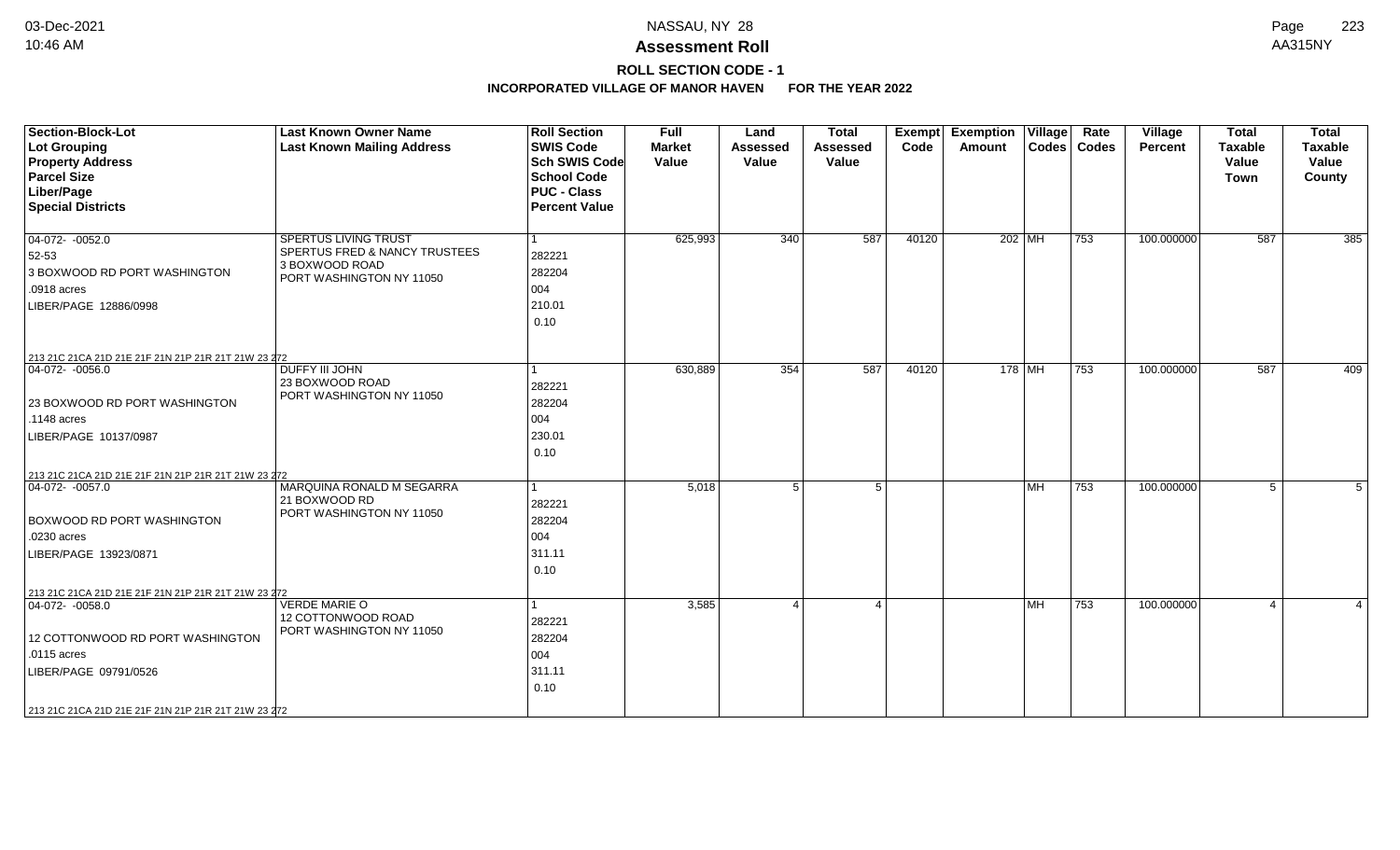# **ROLL SECTION CODE - 1**

| <b>Section-Block-Lot</b>                                             | <b>Last Known Owner Name</b>                   | <b>Roll Section</b>  | <b>Full</b>   | Land             | <b>Total</b> |       | <b>Exempt Exemption Village</b> |           | Rate          | Village           | Total          | <b>Total</b>   |
|----------------------------------------------------------------------|------------------------------------------------|----------------------|---------------|------------------|--------------|-------|---------------------------------|-----------|---------------|-------------------|----------------|----------------|
| <b>Lot Grouping</b>                                                  | <b>Last Known Mailing Address</b>              | <b>SWIS Code</b>     | <b>Market</b> | Assessed         | Assessed     | Code  | Amount                          |           | Codes   Codes | <b>Percent</b>    | <b>Taxable</b> | <b>Taxable</b> |
| <b>Property Address</b>                                              |                                                | Sch SWIS Code        | Value         | Value            | Value        |       |                                 |           |               |                   | Value          | Value          |
| <b>Parcel Size</b>                                                   |                                                | <b>School Code</b>   |               |                  |              |       |                                 |           |               |                   | <b>Town</b>    | County         |
| Liber/Page                                                           |                                                | <b>PUC - Class</b>   |               |                  |              |       |                                 |           |               |                   |                |                |
| <b>Special Districts</b>                                             |                                                | <b>Percent Value</b> |               |                  |              |       |                                 |           |               |                   |                |                |
|                                                                      |                                                |                      |               |                  |              |       |                                 |           |               |                   |                |                |
| $ 04-073-0001.0$                                                     | INC VILLAGE OF MANORHAVEN                      | 8                    | 1,047,306     | $6,519$ $\times$ | 9,925        | 13650 | 9925 MH                         |           | 753           | 100.000000 EXEMPT |                | <b>EXEMPT</b>  |
| $1 - 8,27 - 28$                                                      | 33 MANORHAVEN BLVD<br>PORT WASHINGTON NY 11050 | 282221               |               |                  | 548          |       |                                 |           |               |                   |                |                |
| 33 MANORHAVEN BLVD PORT WASHINGTON                                   |                                                | 282204               |               |                  | 10,473       |       |                                 |           |               |                   |                |                |
| .4995 acres                                                          |                                                | 004                  |               |                  |              |       |                                 |           |               |                   |                |                |
| LIBER/PAGE 00000/0000                                                |                                                | 652.94               |               |                  |              |       |                                 |           |               |                   |                |                |
|                                                                      |                                                | 1.00                 |               |                  |              |       |                                 |           |               |                   |                |                |
| 213 21C 21CA 21D 21E 21F 21N 21P 21R 21T 21W 23 272                  |                                                |                      |               |                  |              |       |                                 |           |               |                   |                |                |
| $ 04-073-0009.0$                                                     | 3541 MANORHAVEN REALITY CORP                   |                      | 358,660       | 1,176            | 2,610        |       |                                 | <b>MH</b> | 753           | 100.000000        | 2,610          | 2,610          |
| 9,10                                                                 | 41 MANORHAVEN BLVD                             | 282221               |               |                  | 977          |       |                                 |           |               |                   |                |                |
| 35 MANORHAVEN BLVD PORT WASHINGTON                                   | PORT WASHINGTON NY 11050                       | 282204               |               |                  |              |       |                                 |           |               |                   |                |                |
| .0964 acres                                                          |                                                | 004                  |               |                  | 3,587        |       |                                 |           |               |                   |                |                |
| LIBER/PAGE 13850/0885                                                |                                                | 433.14               |               |                  |              |       |                                 |           |               |                   |                |                |
|                                                                      |                                                | 1.00                 |               |                  |              |       |                                 |           |               |                   |                |                |
|                                                                      |                                                |                      |               |                  |              |       |                                 |           |               |                   |                |                |
| 213 21C 21CA 21D 21E 21F 21N 21P 21R 21T 21W 23 272<br>04-073-0011.0 | 3541 MANORHAVEN REALITY CORP                   |                      | 305,150       | 1,009            | 2,330        |       |                                 | <b>MH</b> | 753           | 100.000000        | 2,330          | 2,330          |
|                                                                      | 41 MANORHAVEN BLVD                             | 282221               |               |                  | 721          |       |                                 |           |               |                   |                |                |
|                                                                      | PORT WASHINGTON NY 11050                       | 282204               |               |                  |              |       |                                 |           |               |                   |                |                |
| 41 MANORHAVEN BLVD PORT WASHINGTON                                   |                                                |                      |               |                  | 3,051        |       |                                 |           |               |                   |                |                |
| .0828 acres                                                          |                                                | 004                  |               |                  |              |       |                                 |           |               |                   |                |                |
| LIBER/PAGE 13850/0879                                                |                                                | 433.14               |               |                  |              |       |                                 |           |               |                   |                |                |
|                                                                      |                                                | 1.00                 |               |                  |              |       |                                 |           |               |                   |                |                |
| 213 21C 21CA 21D 21E 21F 21N 21P 21R 21T 21W 23 272                  |                                                |                      |               |                  |              |       |                                 |           |               |                   |                |                |
| $ 04-073-0012.0$                                                     | <b>MARVIN BARBARA</b>                          |                      | 543,144       | 318              | 521          | 40120 | 179 MH                          |           | 753           | 100.000000        | 521            | 342            |
| $12 - 13$                                                            | 4 BOXWOOD ROAD<br>PORT WASHINGTON NY 11050     | 282221               |               |                  |              |       |                                 |           |               |                   |                |                |
| 4 BOXWOOD RD PORT WASHINGTON                                         |                                                | 282204               |               |                  |              |       |                                 |           |               |                   |                |                |
| .0872 acres                                                          |                                                | 004                  |               |                  |              |       |                                 |           |               |                   |                |                |
| LIBER/PAGE 11236/0152                                                |                                                | 210.01               |               |                  |              |       |                                 |           |               |                   |                |                |
|                                                                      |                                                | 0.10                 |               |                  |              |       |                                 |           |               |                   |                |                |
| 213 21C 21CA 21D 21E 21F 21N 21P 21R 21T 21W 23 272                  |                                                |                      |               |                  |              |       |                                 |           |               |                   |                |                |
| 04-073- -0014.0                                                      | <b>JOHNSON TIMOTHY M &amp; ROBIN</b>           |                      | 555,100       | 311              | 551          | 40120 |                                 | 140 MH    | 753           | 100.000000        | 551            | 411            |
| $14 - 15$                                                            | 8 BOXWOOD PROMENAD                             | 282221               |               |                  |              |       |                                 |           |               |                   |                |                |
| 8 BOXWOOD RD PORT WASHINGTON                                         | PORT WASHINGTON NY 11050                       | 282204               |               |                  |              |       |                                 |           |               |                   |                |                |
| .0771 acres                                                          |                                                | 004                  |               |                  |              |       |                                 |           |               |                   |                |                |
| LIBER/PAGE 13734/0430                                                |                                                | 210.01               |               |                  |              |       |                                 |           |               |                   |                |                |
|                                                                      |                                                | 0.10                 |               |                  |              |       |                                 |           |               |                   |                |                |
|                                                                      |                                                |                      |               |                  |              |       |                                 |           |               |                   |                |                |
| 213 21C 21CA 21D 21E 21F 21N 21P 21R 21T 21W 23 272                  |                                                |                      |               |                  |              |       |                                 |           |               |                   |                |                |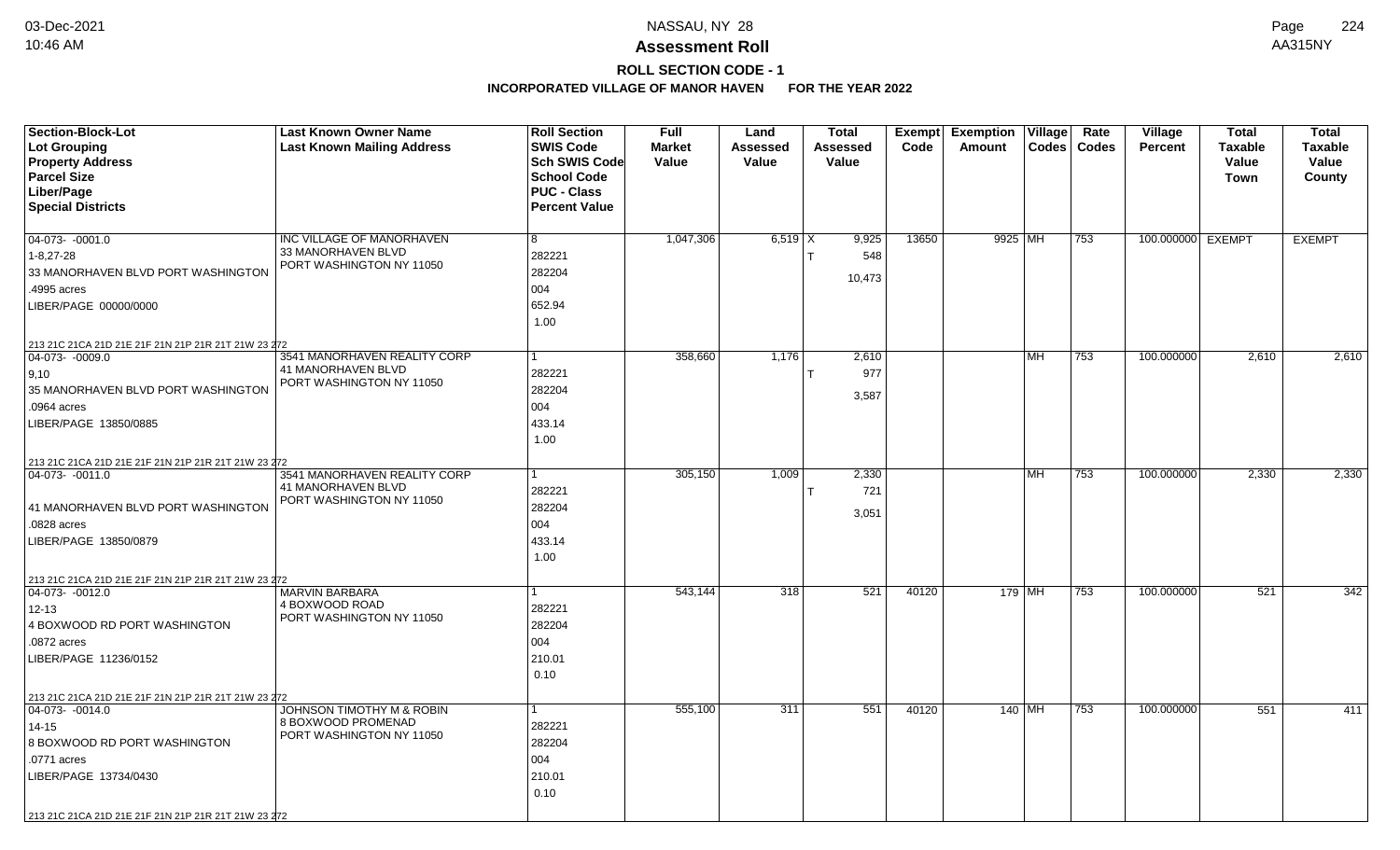# **ROLL SECTION CODE - 1**

| Section-Block-Lot                                                       | <b>Last Known Owner Name</b>      | <b>Roll Section</b>  | <b>Full</b>   | Land             | <b>Total</b>    | Exempt | <b>Exemption Village</b> |          | Rate          | Village        | <b>Total</b>   | <b>Total</b>   |
|-------------------------------------------------------------------------|-----------------------------------|----------------------|---------------|------------------|-----------------|--------|--------------------------|----------|---------------|----------------|----------------|----------------|
| <b>Lot Grouping</b>                                                     | <b>Last Known Mailing Address</b> | <b>SWIS Code</b>     | <b>Market</b> | <b>Assessed</b>  | <b>Assessed</b> | Code   | Amount                   |          | Codes   Codes | <b>Percent</b> | <b>Taxable</b> | <b>Taxable</b> |
| <b>Property Address</b>                                                 |                                   | <b>Sch SWIS Code</b> | Value         | Value            | Value           |        |                          |          |               |                | Value          | Value          |
| <b>Parcel Size</b>                                                      |                                   | <b>School Code</b>   |               |                  |                 |        |                          |          |               |                | Town           | County         |
| Liber/Page                                                              |                                   | <b>PUC - Class</b>   |               |                  |                 |        |                          |          |               |                |                |                |
| <b>Special Districts</b>                                                |                                   | <b>Percent Value</b> |               |                  |                 |        |                          |          |               |                |                |                |
|                                                                         |                                   |                      |               |                  |                 |        |                          |          |               |                |                |                |
| 04-073- -0016.0                                                         | <b>WAGNER NANCY</b>               | 1                    | 506,964       | $\overline{270}$ | 471             | 40120  |                          | 137 MH   | 753           | 100.000000     | 471            | 334            |
| $16 - 17$                                                               | 10 BOXWOOD ROAD                   | 282221               |               |                  |                 |        |                          |          |               |                |                |                |
| 10 BOXWOOD RD PORT WASHINGTON                                           | PORT WASHINGTON NY 11050          | 282204               |               |                  |                 |        |                          |          |               |                |                |                |
| .0670 acres                                                             |                                   | 004                  |               |                  |                 |        |                          |          |               |                |                |                |
| LIBER/PAGE 10393/0683                                                   |                                   | 210.01               |               |                  |                 |        |                          |          |               |                |                |                |
|                                                                         |                                   | 0.10                 |               |                  |                 |        |                          |          |               |                |                |                |
| 213 21C 21CA 21D 21E 21F 21N 21P 21R 21T 21W 23 272                     |                                   |                      |               |                  |                 |        |                          |          |               |                |                |                |
| $ 04-073-0018.0$                                                        | HAKIMIAN FARAMARZ & MINOO         | 1                    | 993,445       | 357              | 917             | 40120  |                          | 281 MH   | 753           | 100.000000     | 917            | 636            |
| 18-19                                                                   | 10 A BOXWOOD RD                   | 282221               |               |                  |                 |        |                          |          |               |                |                |                |
| 10 A BOXWOOD RD PORT WASHINGTON                                         | PORT WASHINGTON NY 11050          | 282204               |               |                  |                 |        |                          |          |               |                |                |                |
| .1194 acres                                                             |                                   | 004                  |               |                  |                 |        |                          |          |               |                |                |                |
| LIBER/PAGE 13056/0318                                                   |                                   | 220.01               |               |                  |                 |        |                          |          |               |                |                |                |
|                                                                         |                                   | 0.10                 |               |                  |                 |        |                          |          |               |                |                |                |
|                                                                         |                                   |                      |               |                  |                 |        |                          |          |               |                |                |                |
| 213 21C 21CA 21D 21E 21F 21N 21P 21R 21T 21W 23 272<br>04-073- -0020.0  | <b>GALLARDO CARMEN &amp; GALO</b> |                      | 739,451       | 362              | 740             | 40120  |                          | 190 MH   | 753           | 100.000000     | 740            | 550            |
| 20-21                                                                   | 9 ASHWOOD RD                      | 282221               |               |                  |                 |        |                          |          |               |                |                |                |
| 9 ASHWOOD RD PORT WASHINGTON                                            | PORT WASHINGTON NY 11050          | 282204               |               |                  |                 |        |                          |          |               |                |                |                |
| .1038 acres                                                             |                                   | 004                  |               |                  |                 |        |                          |          |               |                |                |                |
| LIBER/PAGE 12786/0332                                                   |                                   | 220.01               |               |                  |                 |        |                          |          |               |                |                |                |
|                                                                         |                                   | 0.10                 |               |                  |                 |        |                          |          |               |                |                |                |
|                                                                         |                                   |                      |               |                  |                 |        |                          |          |               |                |                |                |
| 213 21C 21CA 21D 21E 21F 21N 21P 21R 21T 21W 23 272<br>$ 04-073-0023.0$ | <b>GVANIM CORP</b>                | 1                    | 554,075       | 304              | 554             | 40120  |                          | $119$ MH | 753           | 100.000000     | 554            | 435            |
| 23-24                                                                   | 83 GLENWOOD RD                    | 282221               |               |                  |                 |        |                          |          |               |                |                |                |
| 7 ASHWOOD RD PORT WASHINGTON                                            | GLEN HEAD NY 11545                | 282204               |               |                  |                 |        |                          |          |               |                |                |                |
| .0735 acres                                                             |                                   | 004                  |               |                  |                 |        |                          |          |               |                |                |                |
| LIBER/PAGE 14029/0958                                                   |                                   | 210.01               |               |                  |                 |        |                          |          |               |                |                |                |
|                                                                         |                                   | 0.10                 |               |                  |                 |        |                          |          |               |                |                |                |
|                                                                         |                                   |                      |               |                  |                 |        |                          |          |               |                |                |                |
| 213 21C 21CA 21D 21E 21F 21N 21P 21R 21T 21W 23 272                     | <b>SZWED ROBERT</b>               | 1                    | 573,535       | 325              | 574             | 40120  |                          | $172$ MH |               | 100.000000     | 517            | 345            |
| 04-073- -0025.0                                                         | 5 ASHWOOD ROAD                    |                      |               |                  |                 | 41680  | 57                       |          | 753           |                |                |                |
| 25-26                                                                   | PORT WASHINGTON NY 11050          | 282221               |               |                  |                 |        |                          |          |               |                |                |                |
| 5 ASHWOOD RD PORT WASHINGTON                                            |                                   | 282204               |               |                  |                 |        |                          |          |               |                |                |                |
| .0836 acres                                                             |                                   | 004                  |               |                  |                 |        |                          |          |               |                |                |                |
| LIBER/PAGE 11617/0331                                                   |                                   | 210.01               |               |                  |                 |        |                          |          |               |                |                |                |
|                                                                         |                                   | 0.10                 |               |                  |                 |        |                          |          |               |                |                |                |
| 213 21C 21CA 21D 21E 21F 21N 21P 21R 21T 21W 23 272                     |                                   |                      |               |                  |                 |        |                          |          |               |                |                |                |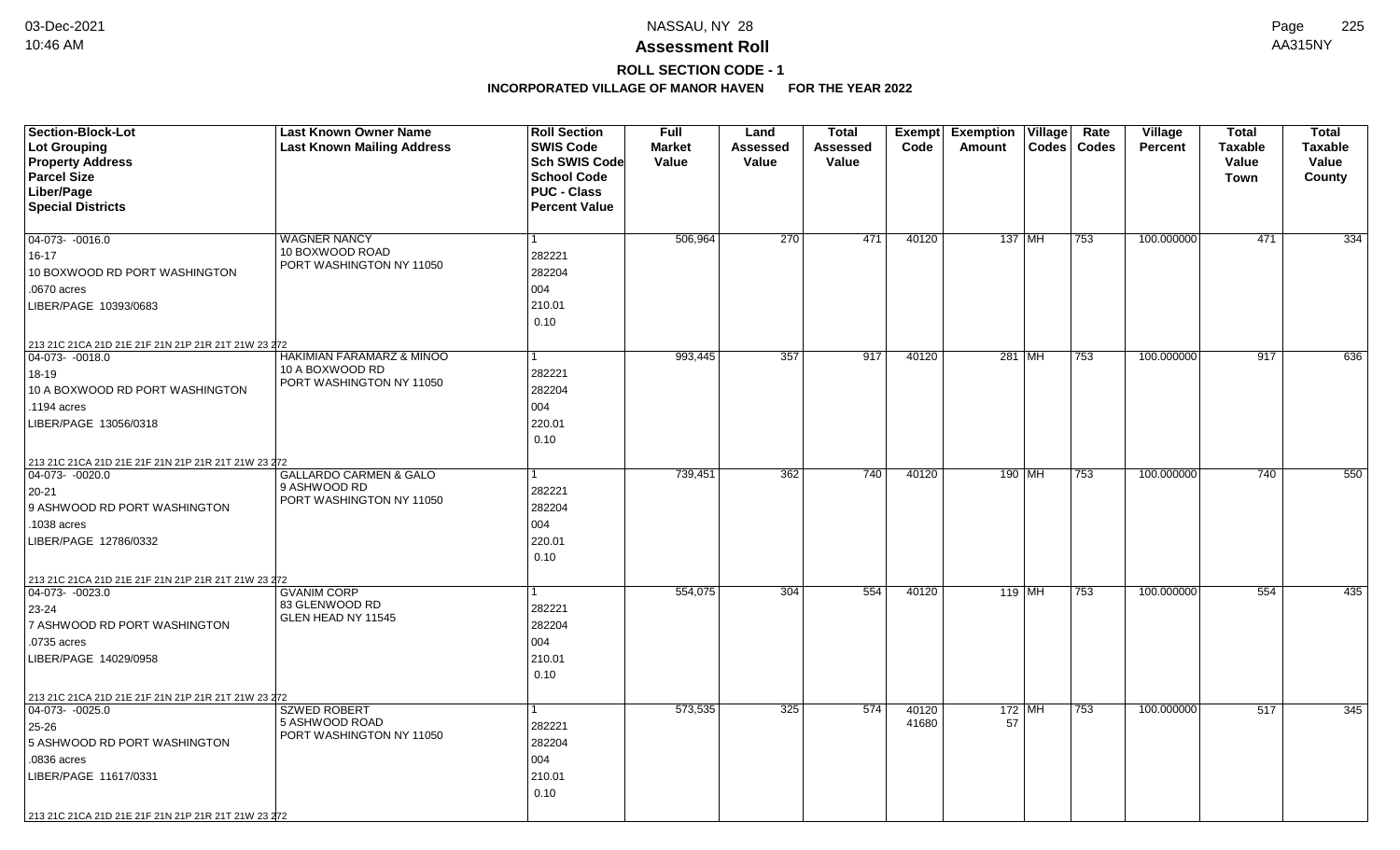# **ROLL SECTION CODE - 1**

| <b>Section-Block-Lot</b>                            | <b>Last Known Owner Name</b>                        | <b>Roll Section</b>  | <b>Full</b>   | Land            | <b>Total</b> | Exempt | <b>Exemption Village</b> |           | Rate          | Village           | <b>Total</b>   | <b>Total</b>   |
|-----------------------------------------------------|-----------------------------------------------------|----------------------|---------------|-----------------|--------------|--------|--------------------------|-----------|---------------|-------------------|----------------|----------------|
| <b>Lot Grouping</b>                                 | <b>Last Known Mailing Address</b>                   | <b>SWIS Code</b>     | <b>Market</b> | <b>Assessed</b> | Assessed     | Code   | Amount                   |           | Codes   Codes | Percent           | <b>Taxable</b> | <b>Taxable</b> |
| <b>Property Address</b>                             |                                                     | <b>Sch SWIS Code</b> | Value         | Value           | Value        |        |                          |           |               |                   | Value          | Value          |
| <b>Parcel Size</b>                                  |                                                     | <b>School Code</b>   |               |                 |              |        |                          |           |               |                   | <b>Town</b>    | County         |
| Liber/Page                                          |                                                     | <b>PUC - Class</b>   |               |                 |              |        |                          |           |               |                   |                |                |
| <b>Special Districts</b>                            |                                                     | <b>Percent Value</b> |               |                 |              |        |                          |           |               |                   |                |                |
|                                                     |                                                     |                      |               |                 |              |        |                          |           |               |                   |                |                |
| 04-073- -0029.0                                     | <b>METAOSIS LLC</b>                                 | 1                    | 596,067       | 410             | 596          | 40120  | $127$ MH                 |           | 753           | 100.000000        | 596            | 469            |
|                                                     | 1640 MOORES HILL RD                                 | 282221               |               |                 |              |        |                          |           |               |                   |                |                |
| 16 BOXWOOD RD PORT WASHINGTON                       | SYOSSET NY 11791                                    | 282204               |               |                 |              |        |                          |           |               |                   |                |                |
| .1331 acres                                         |                                                     | 004                  |               |                 |              |        |                          |           |               |                   |                |                |
| LIBER/PAGE 13998/0802                               |                                                     | 220.01               |               |                 |              |        |                          |           |               |                   |                |                |
|                                                     |                                                     | 0.10                 |               |                 |              |        |                          |           |               |                   |                |                |
| 213 21C 21CA 21D 21E 21F 21N 21P 21R 21T 21W 23 272 |                                                     |                      |               |                 |              |        |                          |           |               |                   |                |                |
| 04-073- -0030.0                                     | QUEZADA FABIO & RENYA                               | 1                    | 611,429       | 339             | 611          | 40120  | 106 MH                   |           | 753           | 100.000000        | 611            | 505            |
|                                                     | 14 BOXWOOD RD                                       | 282221               |               |                 |              |        |                          |           |               |                   |                |                |
| 14 BOXWOOD RD PORT WASHINGTON                       | PORT WASHINGTON NY 11050                            | 282204               |               |                 |              |        |                          |           |               |                   |                |                |
| .0915 acres                                         |                                                     | 004                  |               |                 |              |        |                          |           |               |                   |                |                |
| LIBER/PAGE 12242/0547                               |                                                     | 220.01               |               |                 |              |        |                          |           |               |                   |                |                |
|                                                     |                                                     | 0.10                 |               |                 |              |        |                          |           |               |                   |                |                |
|                                                     |                                                     |                      |               |                 |              |        |                          |           |               |                   |                |                |
| 213 21C 21CA 21D 21E 21F 21N 21P 21R 21T 21W 23 272 | PORT MANOR REALTY LLC                               |                      |               |                 |              |        |                          |           |               | 100.000000        |                |                |
| 04-074-0001.0                                       | 1-3 MANORHAVEN BLVD                                 |                      | 593,400       | 3,668           | 5,934        |        |                          | <b>MH</b> | 753           |                   | 5,934          | 5,934          |
| $1 - 5$                                             | PORT WASHINGTON NY 11050                            | 282221               |               |                 |              |        |                          |           |               |                   |                |                |
| 1 -3 MANOR HAVEN BLVD PORT WASHINGTO                |                                                     | 282204               |               |                 |              |        |                          |           |               |                   |                |                |
| .3007 acres                                         |                                                     | 004                  |               |                 |              |        |                          |           |               |                   |                |                |
| LIBER/PAGE 13041/0909                               |                                                     | 485.14               |               |                 |              |        |                          |           |               |                   |                |                |
|                                                     |                                                     | 1.00                 |               |                 |              |        |                          |           |               |                   |                |                |
| 213 21C 21CA 21D 21E 21F 21N 21P 21R 21T 21W 23 272 |                                                     |                      |               |                 |              |        |                          |           |               |                   |                |                |
| $ 04-074-0006.0$                                    | INCORPORATED VILLAGE OF MANORHAVEN 8                |                      | 368,412       | $3,606$ X       | 3,439        | 13650  | 3439 MH                  |           | 753           | 100.000000 EXEMPT |                | <b>EXEMPT</b>  |
| 6-10                                                | 23 MANORHAVEN BOULEVARD<br>PORT WASHINGTON NY 11050 | 282221               |               |                 | 245          |        |                          |           |               |                   |                |                |
| 23 MANORHAVEN BLVD PORT WASHINGTON                  |                                                     | 282204               |               |                 | 3,684        |        |                          |           |               |                   |                |                |
| .2763 acres                                         |                                                     | 004                  |               |                 |              |        |                          |           |               |                   |                |                |
| LIBER/PAGE 10599/0757                               |                                                     | 652.94               |               |                 |              |        |                          |           |               |                   |                |                |
|                                                     |                                                     | 1.00                 |               |                 |              |        |                          |           |               |                   |                |                |
| 213 21C 21CA 21D 21E 21F 21N 21P 21R 21T 21W 23 272 |                                                     |                      |               |                 |              |        |                          |           |               |                   |                |                |
| 04-074- -0011.0                                     | STRANGOLAGALLI CARLO & ROSANNA                      | 1                    | 786,752       | 287             | 665          | 40120  | 279 MH                   |           | 753           | 100.000000        | 665            | 386            |
| $11 - 12$                                           | 4 ASHWOOD ROAD                                      | 282221               |               |                 |              |        |                          |           |               |                   |                |                |
| 4 ASHWOOD RD PORT WASHINGTON                        | PORT WASHINGTON NY 11050                            | 282204               |               |                 |              |        |                          |           |               |                   |                |                |
| .0918 acres                                         |                                                     | 004                  |               |                 |              |        |                          |           |               |                   |                |                |
| LIBER/PAGE 09840/0068                               |                                                     | 220.01               |               |                 |              |        |                          |           |               |                   |                |                |
|                                                     |                                                     | 0.10                 |               |                 |              |        |                          |           |               |                   |                |                |
|                                                     |                                                     |                      |               |                 |              |        |                          |           |               |                   |                |                |
| 213 21C 21CA 21D 21E 21F 21N 21P 21R 21T 21W 23 272 |                                                     |                      |               |                 |              |        |                          |           |               |                   |                |                |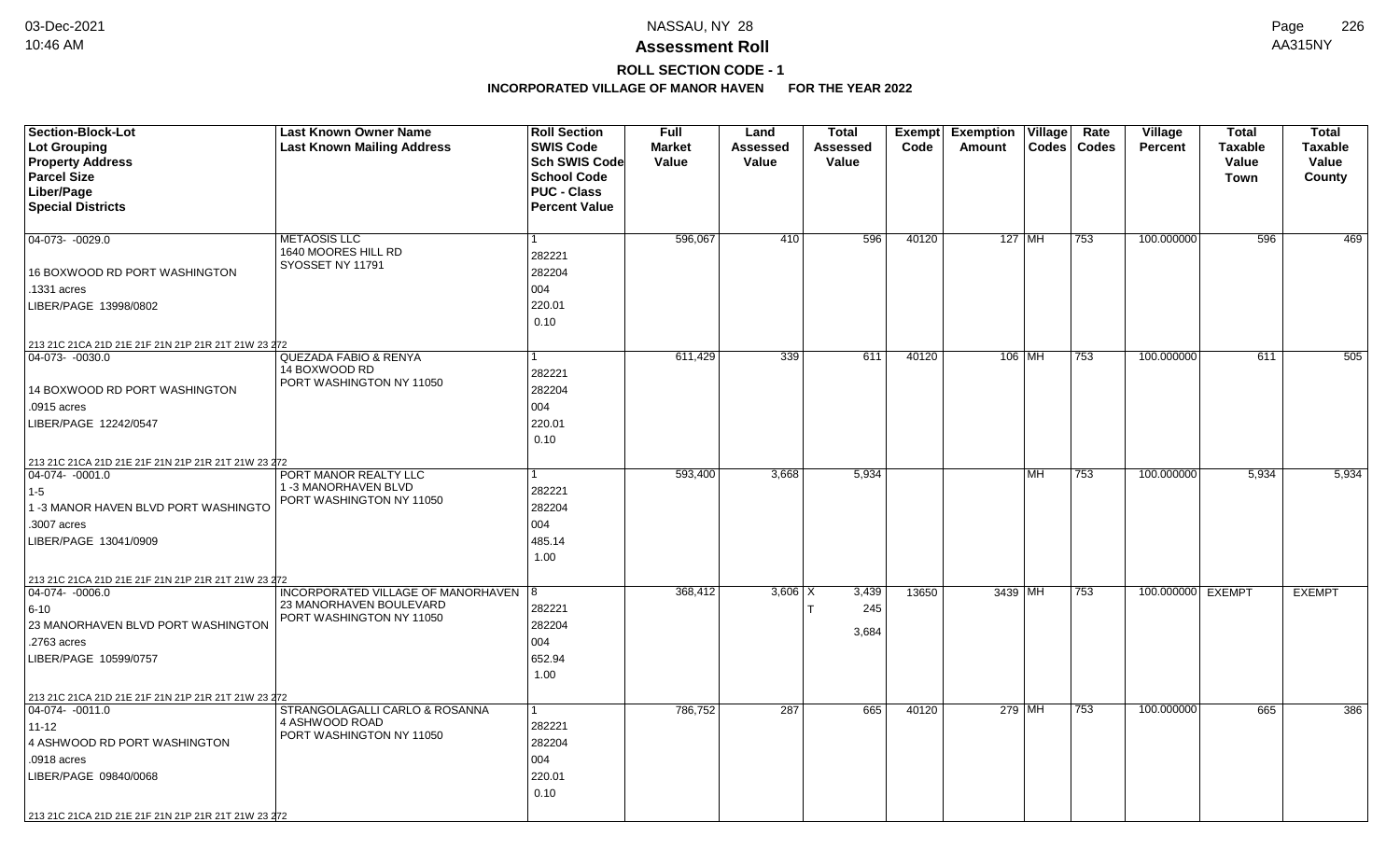## **ROLL SECTION CODE - 1**

| <b>Section-Block-Lot</b><br>Lot Grouping<br><b>Property Address</b><br><b>Parcel Size</b><br>Liber/Page<br><b>Special Districts</b>                                                                                  | <b>Last Known Owner Name</b><br><b>Last Known Mailing Address</b>                                   | <b>Roll Section</b><br><b>SWIS Code</b><br><b>Sch SWIS Code</b><br><b>School Code</b><br><b>PUC - Class</b><br><b>Percent Value</b> | <b>Full</b><br><b>Market</b><br>Value | Land<br><b>Assessed</b><br>Value | <b>Total</b><br><b>Assessed</b><br>Value | Exempt<br>Code | <b>Exemption Village</b><br>Amount | Rate<br>Codes   Codes | Village<br>Percent | <b>Total</b><br><b>Taxable</b><br>Value<br>Town | <b>Total</b><br><b>Taxable</b><br>Value<br>County |
|----------------------------------------------------------------------------------------------------------------------------------------------------------------------------------------------------------------------|-----------------------------------------------------------------------------------------------------|-------------------------------------------------------------------------------------------------------------------------------------|---------------------------------------|----------------------------------|------------------------------------------|----------------|------------------------------------|-----------------------|--------------------|-------------------------------------------------|---------------------------------------------------|
| $\boxed{04-074 - 0013.0}$<br>$13 - 14$<br>6 ASHWOOD RD PORT WASHINGTON<br>.0918 acres<br>LIBER/PAGE 12818/0493                                                                                                       | STRANGOLAGALLI DOMENICA TRUST<br><b>MISILLI ANTONIA</b><br>6 ASHWOOD RD<br>PORT WASHINGTON NY 11050 | 282221<br>282204<br>004<br>220.01<br>0.10                                                                                           | 756,861                               | 340                              | 757                                      | 41800<br>40120 | $288$ MH<br>182                    | 753                   | 100.000000         | 469                                             | 287                                               |
| 213 21C 21CA 21D 21E 21F 21N 21P 21R 21T 21W 23 272<br>$ 04-074-0020.0$<br>$20 - 21$<br>12 ASHWOOD RD PORT WASHINGTON<br>.0918 acres<br>LIBER/PAGE 13243/0743<br>213 21C 21CA 21D 21E 21F 21N 21P 21R 21T 21W 23 272 | <b>KBE MALONE PROPERTIES LLC</b><br>168 ASHWOOD RD<br>PORT WASHINGTON NY 11050                      | 282221<br>282204<br>004<br>220.01<br>0.10                                                                                           | 824,456                               | 340                              | 824                                      | 40120          | $163$ MH                           | 753                   | 100.000000         | 824                                             | 661                                               |
| $ 04-074-0022.0$<br>$22 - 23$<br>14 ASHWOOD RD PORT WASHINGTON<br>.0918 acres<br>LIBER/PAGE 13243/0747                                                                                                               | KBE MALONE PROPERTIES LLC<br>163 ASHWOOD RD<br>PORT WASHINGTON NY 11050                             | 282221<br>282204<br>004<br>220.01<br>0.10                                                                                           | 840,843                               | 340                              | 841                                      | 40120          | 171   $\overline{\text{MH}}$       | 753                   | 100.000000         | 841                                             | 670                                               |
| 213 21C 21CA 21D 21E 21F 21N 21P 21R 21T 21W 23 272<br>$ 04-074-0024.0$<br>$24 - 25$<br>16 ASHWOOD RD PORT WASHINGTON<br>.0918 acres<br>LIBER/PAGE 13243/0751<br>213 21C 21CA 21D 21E 21F 21N 21P 21R 21T 21W 23 272 | <b>KBE MALONE PROPERTIES LLC</b><br>168 ASHWOOD RD<br>PORT WASHINGTON NY 11050                      | 282221<br>282204<br>004<br>220.01<br>0.10                                                                                           | 840,843                               | 340                              | 841                                      | 40120          | $171$ MH                           | 753                   | 100.000000         | 841                                             | 670                                               |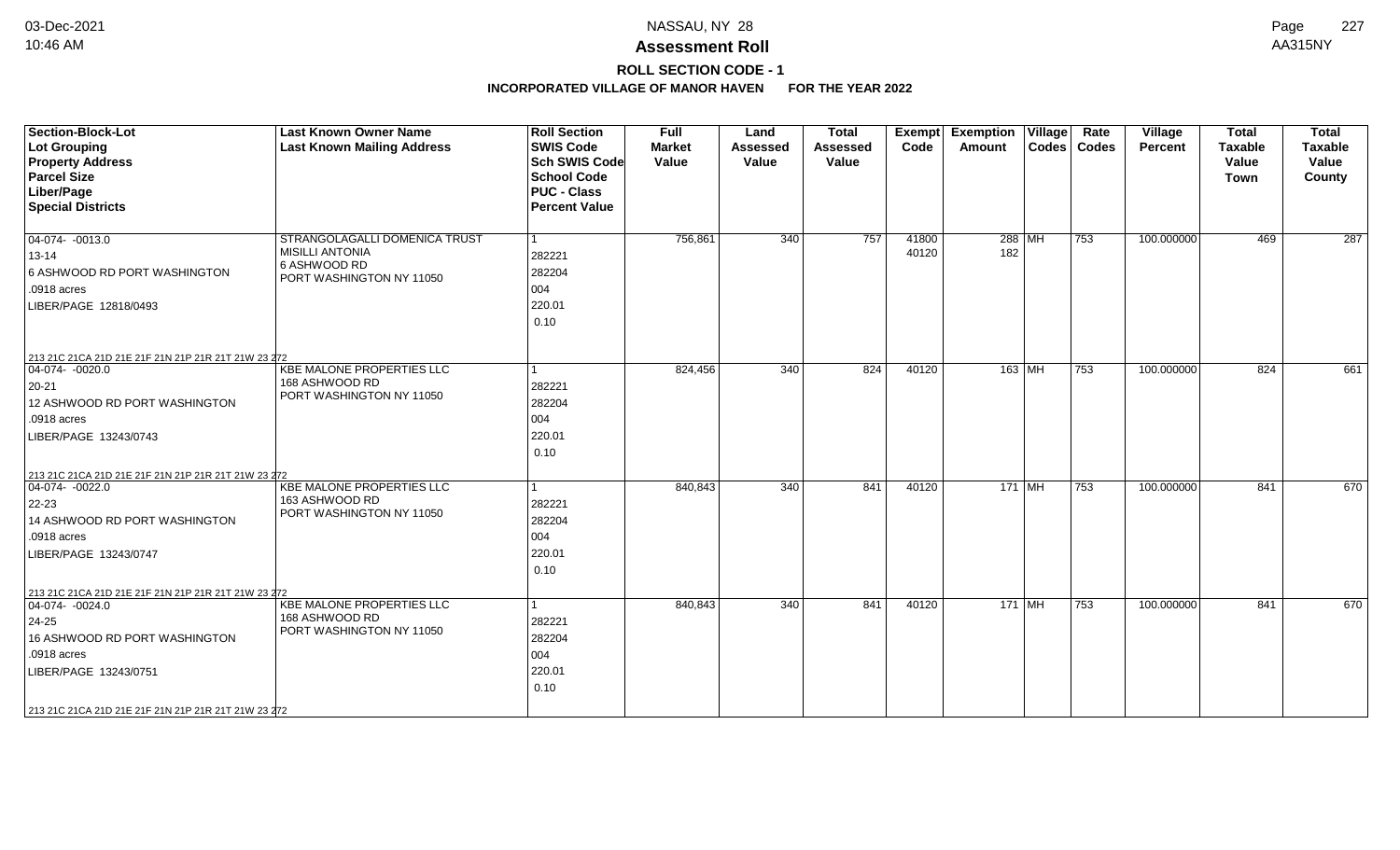# **ROLL SECTION CODE - 1**

| <b>Section-Block-Lot</b>                            | <b>Last Known Owner Name</b>                   | <b>Roll Section</b>                 | <b>Full</b>   | Land     | <b>Total</b> |       | Exempt Exemption Village |           | Rate          | Village        | <b>Total</b>   | <b>Total</b>    |
|-----------------------------------------------------|------------------------------------------------|-------------------------------------|---------------|----------|--------------|-------|--------------------------|-----------|---------------|----------------|----------------|-----------------|
| <b>Lot Grouping</b>                                 | <b>Last Known Mailing Address</b>              | <b>SWIS Code</b>                    | <b>Market</b> | Assessed | Assessed     | Code  | Amount                   |           | Codes   Codes | <b>Percent</b> | <b>Taxable</b> | <b>Taxable</b>  |
| <b>Property Address</b>                             |                                                | Sch SWIS Code<br><b>School Code</b> | Value         | Value    | Value        |       |                          |           |               |                | Value          | Value           |
| <b>Parcel Size</b><br>Liber/Page                    |                                                | <b>PUC - Class</b>                  |               |          |              |       |                          |           |               |                | <b>Town</b>    | County          |
| <b>Special Districts</b>                            |                                                | <b>Percent Value</b>                |               |          |              |       |                          |           |               |                |                |                 |
|                                                     |                                                |                                     |               |          |              |       |                          |           |               |                |                |                 |
| 04-074- -0026.0                                     | <b>RESSA AMES D</b>                            |                                     | 24,068        | 24       | 24           |       |                          | <b>MH</b> | 753           | 100.000000     | 24             | $\overline{24}$ |
|                                                     | 15 SOUTH BAYLES AVENUE                         | 282221                              |               |          |              |       |                          |           |               |                |                |                 |
| ASHWOOD RD PORT WASHINGTON                          | PORT WASHINGTON NY 11050                       | 282204                              |               |          |              |       |                          |           |               |                |                |                 |
| .0459 acres                                         |                                                | 004                                 |               |          |              |       |                          |           |               |                |                |                 |
| LIBER/PAGE 09934/0452                               |                                                | 311.11                              |               |          |              |       |                          |           |               |                |                |                 |
|                                                     |                                                | 0.10                                |               |          |              |       |                          |           |               |                |                |                 |
| 213 21C 21CA 21D 21E 21F 21N 21P 21R 21T 21W 23 272 |                                                |                                     |               |          |              |       |                          |           |               |                |                |                 |
| 04-074- -0027.0                                     | <b>RESSA AMES D</b>                            |                                     | 663,662       | 417      | 664          | 40120 |                          | $139$ MH  | 753           | 100.000000     | 664            | 525             |
|                                                     | 15 SOUTH BAYLES AVENUE                         | 282221                              |               |          |              |       |                          |           |               |                |                |                 |
| 4 CAMBRIDGE AVE PORT WASHINGTON                     | PORT WASHINGTON NY 11050                       | 282204                              |               |          |              |       |                          |           |               |                |                |                 |
| .1377 acres                                         |                                                | 004                                 |               |          |              |       |                          |           |               |                |                |                 |
| LIBER/PAGE 09934/0452                               |                                                | 220.01                              |               |          |              |       |                          |           |               |                |                |                 |
|                                                     |                                                | 0.10                                |               |          |              |       |                          |           |               |                |                |                 |
| 213 21C 21CA 21D 21E 21F 21N 21P 21R 21T 21W 23 272 |                                                |                                     |               |          |              |       |                          |           |               |                |                |                 |
| 04-074-0028.0                                       | <b>MAYOURIAN EDMOND</b>                        |                                     | 1,073,361     | 432      | 903          | 40120 |                          | 436 MH    | 753           | 100.000000     | 903            | 467             |
| 28-31                                               | 12 CARRIAGE DR<br>OLD WESTBURY NY 11568        | 282221                              |               |          |              |       |                          |           |               |                |                |                 |
| 2 CAMBRIDGE AVE PORT WASHINGTON                     |                                                | 282204                              |               |          |              |       |                          |           |               |                |                |                 |
| .2089 acres                                         |                                                | 004                                 |               |          |              |       |                          |           |               |                |                |                 |
| LIBER/PAGE 10841/0902                               |                                                | 220.01                              |               |          |              |       |                          |           |               |                |                |                 |
|                                                     |                                                | 0.10                                |               |          |              |       |                          |           |               |                |                |                 |
| 213 21C 21CA 21D 21E 21F 21N 21P 21R 21T 21W 23 272 |                                                |                                     |               |          |              |       |                          |           |               |                |                |                 |
| $ 04-074-0032.0$                                    | ZAHNER BRENDAN & FRANCESCA                     |                                     | 688,242       | 379      | 625          | 40120 | 151 MH                   |           | 753           | 100.000000     | 625            | 474             |
| 32,33,43,44                                         | 9 SANDS POINT ROAD<br>PORT WASHINGTON NY 11050 | 282221                              |               |          |              |       |                          |           |               |                |                |                 |
| 9 SANDS POINT RD PORT WASHINGTON                    |                                                | 282204                              |               |          |              |       |                          |           |               |                |                |                 |
| .1377 acres                                         |                                                | 004                                 |               |          |              |       |                          |           |               |                |                |                 |
| LIBER/PAGE 11654/0524                               |                                                | 210.01                              |               |          |              |       |                          |           |               |                |                |                 |
|                                                     |                                                | 0.10                                |               |          |              |       |                          |           |               |                |                |                 |
| 213 21C 21CA 21D 21E 21F 21N 21P 21R 21T 21W 23 272 |                                                |                                     |               |          |              |       |                          |           |               |                |                |                 |
| $\boxed{04-074 - 0035.0}$                           | LEE JHCS<br>25 SOUNDVIEW DR                    |                                     | 523,351       | 324      | 524          | 40120 | $112$ MH                 |           | 753           | 100.000000     | 524            | 412             |
| 35,36                                               | PORT WASHINGTON NY 11050                       | 282221                              |               |          |              |       |                          |           |               |                |                |                 |
| 7 OLD SANDS POINT RD PORT WASHINGTON                |                                                | 282204                              |               |          |              |       |                          |           |               |                |                |                 |
| .0918 acres                                         |                                                | 004                                 |               |          |              |       |                          |           |               |                |                |                 |
| LIBER/PAGE 07855/0244                               |                                                | 220.01                              |               |          |              |       |                          |           |               |                |                |                 |
|                                                     |                                                | 0.10                                |               |          |              |       |                          |           |               |                |                |                 |
| 213 21C 21CA 21D 21E 21F 21N 21P 21R 21T 21W 23 272 |                                                |                                     |               |          |              |       |                          |           |               |                |                |                 |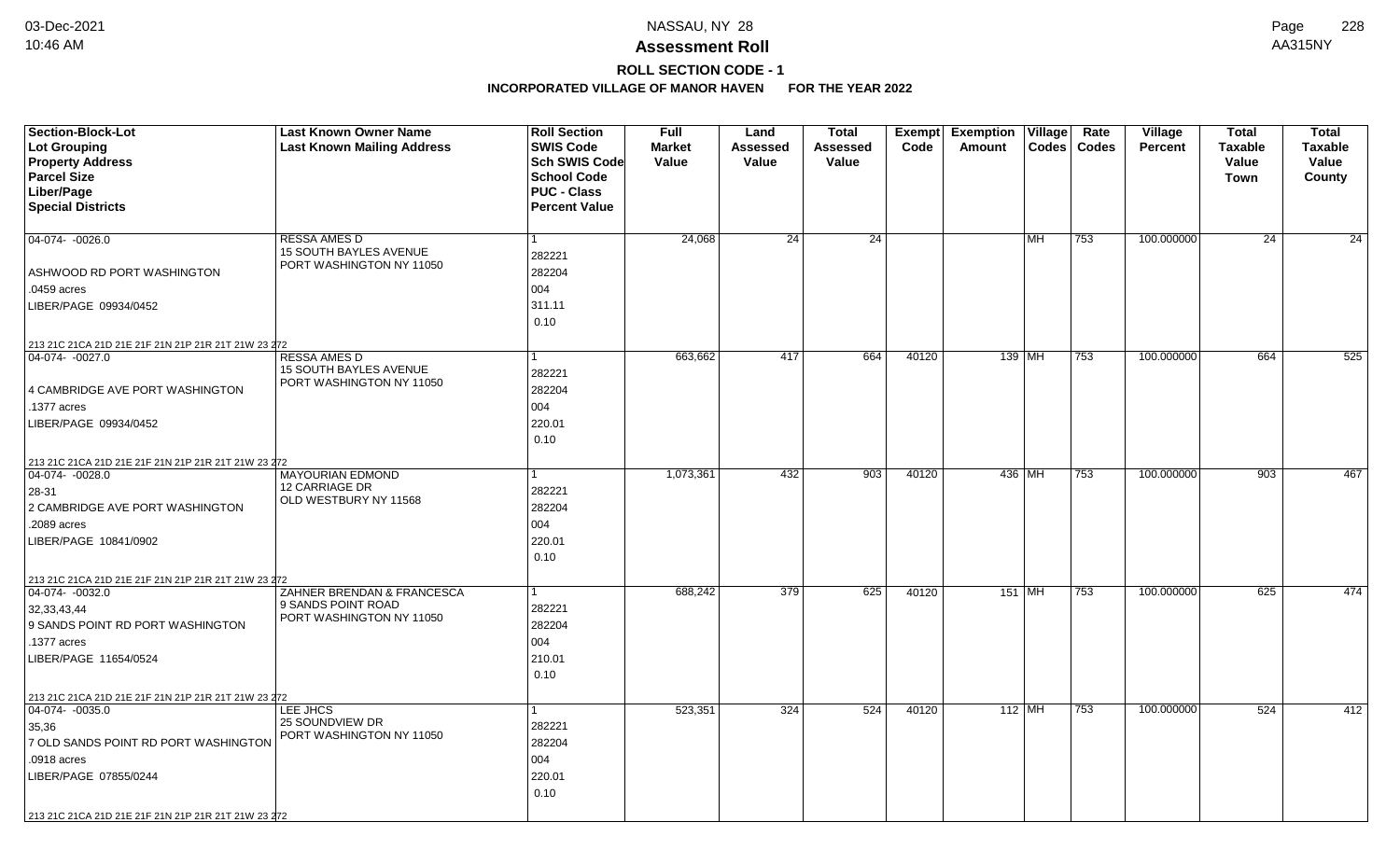# **ROLL SECTION CODE - 1**

| <b>Section-Block-Lot</b>                                                | <b>Last Known Owner Name</b>                 | <b>Roll Section</b>  | <b>Full</b>   | Land     | <b>Total</b> |       | Exempt Exemption Village | Rate          | Village        | <b>Total</b>   | <b>Total</b>   |
|-------------------------------------------------------------------------|----------------------------------------------|----------------------|---------------|----------|--------------|-------|--------------------------|---------------|----------------|----------------|----------------|
| <b>Lot Grouping</b>                                                     | <b>Last Known Mailing Address</b>            | <b>SWIS Code</b>     | <b>Market</b> | Assessed | Assessed     | Code  | Amount                   | Codes   Codes | <b>Percent</b> | <b>Taxable</b> | <b>Taxable</b> |
| <b>Property Address</b>                                                 |                                              | Sch SWIS Code        | Value         | Value    | Value        |       |                          |               |                | Value          | Value          |
| <b>Parcel Size</b>                                                      |                                              | <b>School Code</b>   |               |          |              |       |                          |               |                | <b>Town</b>    | County         |
| Liber/Page                                                              |                                              | <b>PUC - Class</b>   |               |          |              |       |                          |               |                |                |                |
| <b>Special Districts</b>                                                |                                              | <b>Percent Value</b> |               |          |              |       |                          |               |                |                |                |
|                                                                         |                                              |                      |               |          |              |       |                          |               |                |                |                |
| $\boxed{04-074 - 0037.0}$                                               | <b>DONA NOBIS PACEM, LLC</b>                 |                      | 590,946       | 417      | 591          | 40120 | 175   MH                 | 753           | 100.000000     | 591            | 416            |
| 37-39                                                                   | 5 SANDS POINT RD<br>PORT WASHINGTON NY 11050 | 282221               |               |          |              |       |                          |               |                |                |                |
| 5 SANDS POINT RD PORT WASHINGTON                                        |                                              | 282204               |               |          |              |       |                          |               |                |                |                |
| .1377 acres                                                             |                                              | 004                  |               |          |              |       |                          |               |                |                |                |
| LIBER/PAGE 12935/0681                                                   |                                              | 210.01               |               |          |              |       |                          |               |                |                |                |
|                                                                         |                                              | 0.10                 |               |          |              |       |                          |               |                |                |                |
| 213 21C 21CA 21D 21E 21F 21N 21P 21R 21T 21W 23 272                     |                                              |                      |               |          |              |       |                          |               |                |                |                |
| $ 04-074-0040.0$                                                        | <b>RAIMO UGO</b>                             |                      | 649,324       | 417      | 649          | 40120 | $121$ MH                 | 753           | 100.000000     | 649            | 528            |
| 40-42                                                                   | 3 SANDS POINT RD                             | 282221               |               |          |              |       |                          |               |                |                |                |
| 3 SANDS POINT RD PORT WASHINGTON                                        | PORT WASHINGTON NY 11050                     | 282204               |               |          |              |       |                          |               |                |                |                |
| .1377 acres                                                             |                                              | 004                  |               |          |              |       |                          |               |                |                |                |
| LIBER/PAGE 12291/0819                                                   |                                              | 220.01               |               |          |              |       |                          |               |                |                |                |
|                                                                         |                                              | 0.10                 |               |          |              |       |                          |               |                |                |                |
| 213 21C 21CA 21D 21E 21F 21N 21P 21R 21T 21W 23 272                     |                                              |                      |               |          |              |       |                          |               |                |                |                |
| 04-074-0045.0                                                           | <b>TARHAN LANCE</b>                          |                      | 780,417       | 380      | 780          | 40120 | 151 MH                   | 753           | 100.000000     | 780            | 629            |
|                                                                         | 10 ASHWOOD RD                                | 282221               |               |          |              |       |                          |               |                |                |                |
| 10 ASHWOOD RD PORT WASHINGTON                                           | PORT WASHINGTON NY 11050                     | 282204               |               |          |              |       |                          |               |                |                |                |
| .1148 acres                                                             |                                              | 004                  |               |          |              |       |                          |               |                |                |                |
| LIBER/PAGE 13477/0558                                                   |                                              | 220.01               |               |          |              |       |                          |               |                |                |                |
|                                                                         |                                              | 0.10                 |               |          |              |       |                          |               |                |                |                |
|                                                                         |                                              |                      |               |          |              |       |                          |               |                |                |                |
| 213 21C 21CA 21D 21E 21F 21N 21P 21R 21T 21W 23 272<br>$ 04-074-0046.0$ | RAMIREZ RITA                                 |                      | 792,707       | 380      | 793          | 40120 | $173$ MH                 | 753           | 100.000000     | 793            | 620            |
|                                                                         | 8 ASHWOOD RD                                 | 282221               |               |          |              |       |                          |               |                |                |                |
| 8 ASHWOOD RD PORT WASHINGTON                                            | PORT WASHINGTON NY 11050                     | 282204               |               |          |              |       |                          |               |                |                |                |
| .1148 acres                                                             |                                              | 004                  |               |          |              |       |                          |               |                |                |                |
| LIBER/PAGE 13366/0998                                                   |                                              | 220.01               |               |          |              |       |                          |               |                |                |                |
|                                                                         |                                              | 0.10                 |               |          |              |       |                          |               |                |                |                |
|                                                                         |                                              |                      |               |          |              |       |                          |               |                |                |                |
| 213 21C 21CA 21D 21E 21F 21N 21P 21R 21T 21W 23 272                     | <b>EBIAS GROUP LLC</b>                       |                      | 583,777       | 469      | 568          | 40120 | 138 MH                   | 753           | 100.000000     | 568            |                |
| $ 04-075-0001.0$                                                        | 68-61 YELLOWSTONE BLVD STE 706               |                      |               |          |              |       |                          |               |                |                | 430            |
| $1 - 4$                                                                 | FOREST HILLS NY 11375                        | 282221               |               |          |              |       |                          |               |                |                |                |
| 3 CAMBRIDGE AVE PORT WASHINGTON                                         |                                              | 282204               |               |          |              |       |                          |               |                |                |                |
| .1837 acres                                                             |                                              | 004                  |               |          |              |       |                          |               |                |                |                |
| LIBER/PAGE 13554/0065                                                   |                                              | 210.01               |               |          |              |       |                          |               |                |                |                |
|                                                                         |                                              | 0.10                 |               |          |              |       |                          |               |                |                |                |
| 213 21C 21CA 21D 21E 21F 21N 21P 21R 21T 21W 23 272                     |                                              |                      |               |          |              |       |                          |               |                |                |                |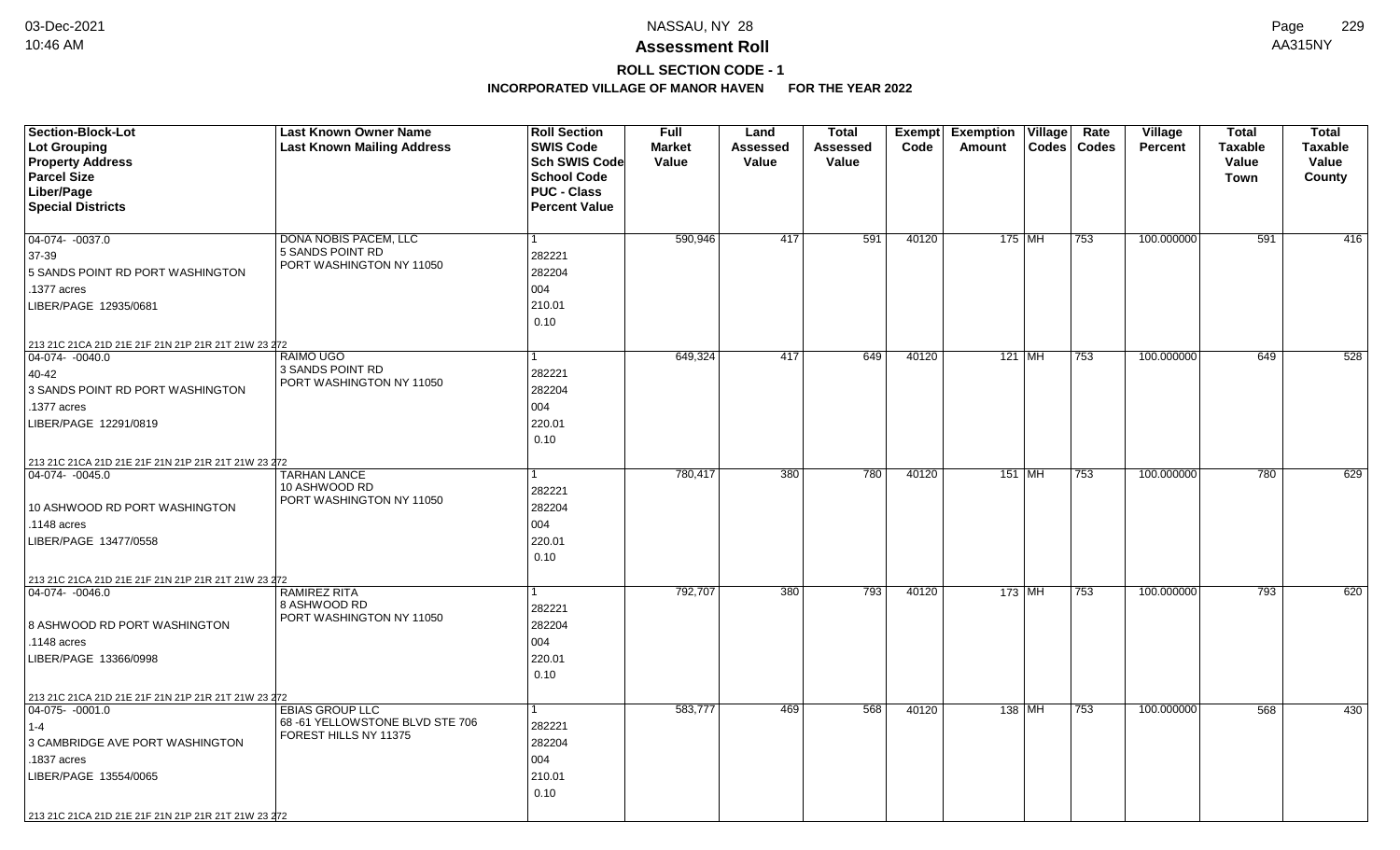# **ROLL SECTION CODE - 1**

| <b>Section-Block-Lot</b>                            | <b>Last Known Owner Name</b>                | <b>Roll Section</b>  | <b>Full</b>   | Land            | <b>Total</b>    |                | Exempt Exemption Village |          | Rate          | Village        | <b>Total</b>   | <b>Total</b>    |
|-----------------------------------------------------|---------------------------------------------|----------------------|---------------|-----------------|-----------------|----------------|--------------------------|----------|---------------|----------------|----------------|-----------------|
| <b>Lot Grouping</b>                                 | <b>Last Known Mailing Address</b>           | <b>SWIS Code</b>     | <b>Market</b> | Assessed        | Assessed        | Code           | Amount                   |          | Codes   Codes | <b>Percent</b> | <b>Taxable</b> | <b>Taxable</b>  |
| <b>Property Address</b>                             |                                             | Sch SWIS Code        | Value         | Value           | Value           |                |                          |          |               |                | Value          | Value           |
| <b>Parcel Size</b>                                  |                                             | <b>School Code</b>   |               |                 |                 |                |                          |          |               |                | <b>Town</b>    | County          |
| Liber/Page                                          |                                             | <b>PUC - Class</b>   |               |                 |                 |                |                          |          |               |                |                |                 |
| <b>Special Districts</b>                            |                                             | <b>Percent Value</b> |               |                 |                 |                |                          |          |               |                |                |                 |
|                                                     |                                             |                      |               |                 |                 |                |                          |          |               |                |                |                 |
| $04-075 - 0005.0$                                   | LEEOLOU SCS<br>24 ASHWOOD                   |                      | 34,002        | $\overline{34}$ | $\overline{34}$ | 40120          |                          | $2$ MH   | 753           | 100.000000     | 34             | $\overline{32}$ |
| 5-6                                                 | PORT WASHINGTON NY 11050                    | 282221               |               |                 |                 |                |                          |          |               |                |                |                 |
| ASHWOOD RD PORT WASHINGTON                          |                                             | 282204               |               |                 |                 |                |                          |          |               |                |                |                 |
| .0918 acres                                         |                                             | 004                  |               |                 |                 |                |                          |          |               |                |                |                 |
| LIBER/PAGE 00000/0000                               |                                             | 311.11               |               |                 |                 |                |                          |          |               |                |                |                 |
|                                                     |                                             | 0.10                 |               |                 |                 |                |                          |          |               |                |                |                 |
| 213 21C 21CA 21D 21E 21F 21N 21P 21R 21T 21W 23 272 |                                             |                      |               |                 |                 |                |                          |          |               |                |                |                 |
| $ 04-075-0007.0$                                    | LEEOLOU STEPHEN C & SHIRLEY                 |                      | 525,399       | 340             | 525             | 41101          | $416$ MH                 |          | 753           | 100.000000     | 56             | $\Omega$        |
| 7-8                                                 | 24 ASHWOOD ROAD<br>PORT WASHINGTON NY 11050 | 282221               |               |                 |                 | 40120<br>41680 | 56<br>53                 |          |               |                |                |                 |
| 24 ASHWOOD RD PORT WASHINGTON                       |                                             | 282204               |               |                 |                 |                |                          |          |               |                |                |                 |
| .0918 acres                                         |                                             | 004                  |               |                 |                 |                |                          |          |               |                |                |                 |
| LIBER/PAGE 06799/0183                               |                                             | 210.01               |               |                 |                 |                |                          |          |               |                |                |                 |
|                                                     |                                             | 0.10                 |               |                 |                 |                |                          |          |               |                |                |                 |
| 213 21C 21CA 21D 21E 21F 21N 21P 21R 21T 21W 23 272 |                                             |                      |               |                 |                 |                |                          |          |               |                |                |                 |
| $ 04-075-0009.0$                                    | <b>GRIBBIN WILLIAM J</b>                    |                      | 590,946       | 417             | 591             | 40120          |                          | $125$ MH | 753           | 100.000000     | 591            | 466             |
| $ 9 - 11 $                                          | 28 ASHWOOD RD<br>PORT WASHINGTON NY 11050   | 282221               |               |                 |                 |                |                          |          |               |                |                |                 |
| 28 ASHWOOD RD PORT WASHINGTON                       |                                             | 282204               |               |                 |                 |                |                          |          |               |                |                |                 |
| .1377 acres                                         |                                             | 004                  |               |                 |                 |                |                          |          |               |                |                |                 |
| LIBER/PAGE 13830/0985                               |                                             | 220.01               |               |                 |                 |                |                          |          |               |                |                |                 |
|                                                     |                                             | 0.10                 |               |                 |                 |                |                          |          |               |                |                |                 |
| 213 21C 21CA 21D 21E 21F 21N 21P 21R 21T 21W 23 272 |                                             |                      |               |                 |                 |                |                          |          |               |                |                |                 |
| $ 04-075-0012.0$                                    | <b>BAUSO LOUIS &amp; LORETTA</b>            |                      | 523,350       | 340             | 523             | 40120          | $118$ MH                 |          | 753           | 100.000000     | 523            | 405             |
| $12 - 13$                                           | 30 ASHWOOD ROAD                             | 282221               |               |                 |                 |                |                          |          |               |                |                |                 |
| 30 ASHWOOD RD PORT WASHINGTON                       | PORT WASHINGTON NY 11050                    | 282204               |               |                 |                 |                |                          |          |               |                |                |                 |
| .0918 acres                                         |                                             | 004                  |               |                 |                 |                |                          |          |               |                |                |                 |
| LIBER/PAGE 13330/0083                               |                                             | 220.01               |               |                 |                 |                |                          |          |               |                |                |                 |
|                                                     |                                             | 0.10                 |               |                 |                 |                |                          |          |               |                |                |                 |
| 213 21C 21CA 21D 21E 21F 21N 21P 21R 21T 21W 23 272 |                                             |                      |               |                 |                 |                |                          |          |               |                |                |                 |
| $\boxed{04-075 - 0014.0}$                           | <b>BOLETSIS MARIA E</b>                     |                      | 489,553       | 340             | 490             | 40120          |                          | 55 MH    | 753           | 100.000000     | 490            | 435             |
| $14 - 15$                                           | 32 ASHWOOD RD<br>PORT WASHINGTON NY 11050   | 282221               |               |                 |                 |                |                          |          |               |                |                |                 |
| 32 ASHWOOD RD PORT WASHINGTON                       |                                             | 282204               |               |                 |                 |                |                          |          |               |                |                |                 |
| .0918 acres                                         |                                             | 004                  |               |                 |                 |                |                          |          |               |                |                |                 |
| LIBER/PAGE 13793/0749                               |                                             | 220.01               |               |                 |                 |                |                          |          |               |                |                |                 |
|                                                     |                                             | 0.10                 |               |                 |                 |                |                          |          |               |                |                |                 |
| 213 21C 21CA 21D 21E 21F 21N 21P 21R 21T 21W 23 272 |                                             |                      |               |                 |                 |                |                          |          |               |                |                |                 |
|                                                     |                                             |                      |               |                 |                 |                |                          |          |               |                |                |                 |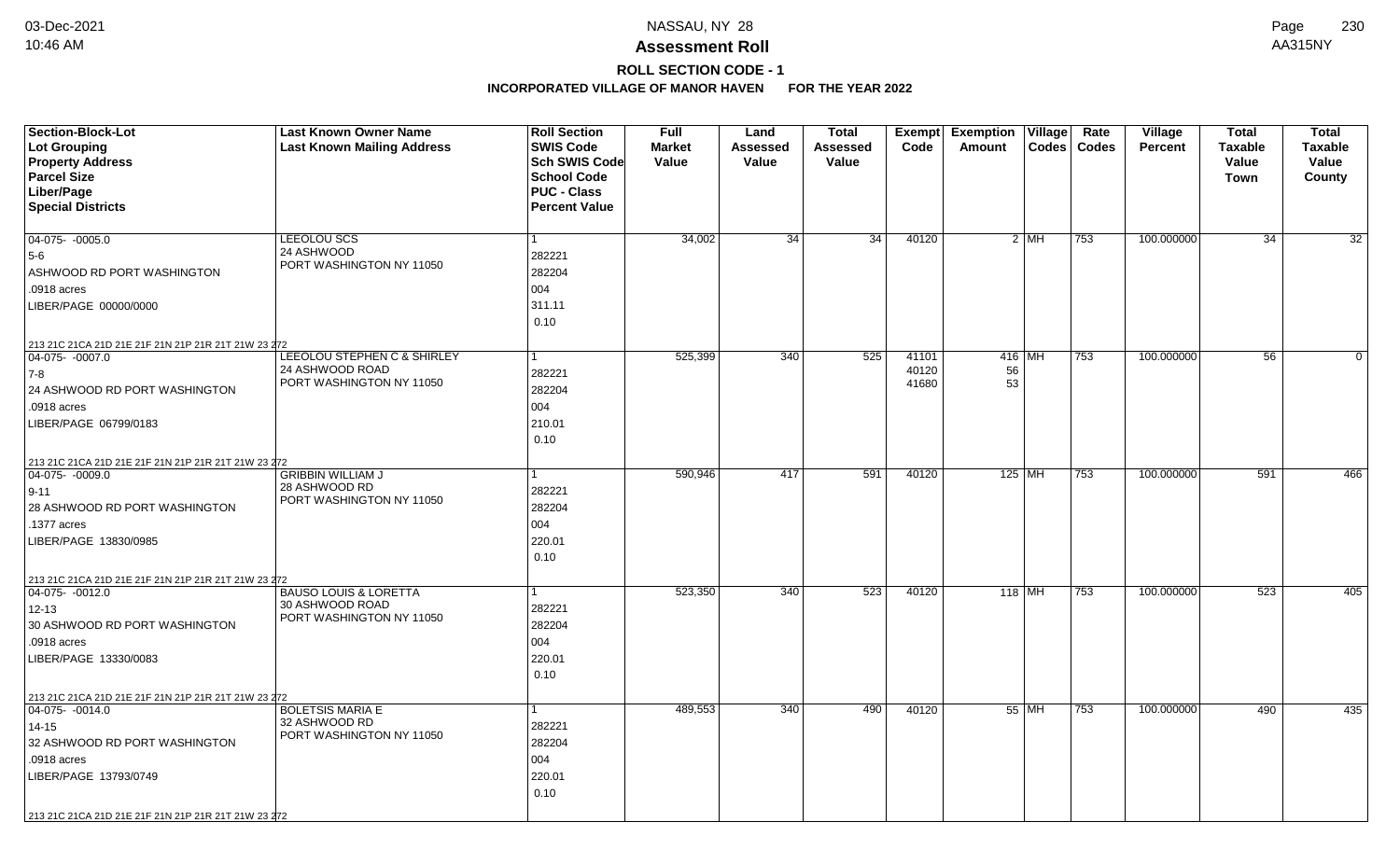## **ROLL SECTION CODE - 1**

| <b>Section-Block-Lot</b>                            | <b>Last Known Owner Name</b>                    | <b>Roll Section</b>  | <b>Full</b>   | Land            | <b>Total</b> | Exempt | <b>Exemption Village</b>          | Rate<br>Village                | Total          | <b>Total</b>   |
|-----------------------------------------------------|-------------------------------------------------|----------------------|---------------|-----------------|--------------|--------|-----------------------------------|--------------------------------|----------------|----------------|
| <b>Lot Grouping</b>                                 | <b>Last Known Mailing Address</b>               | <b>SWIS Code</b>     | <b>Market</b> | <b>Assessed</b> | Assessed     | Code   | $\textsf{Codes}$<br>Amount        | <b>Codes</b><br><b>Percent</b> | <b>Taxable</b> | <b>Taxable</b> |
| <b>Property Address</b>                             |                                                 | <b>Sch SWIS Code</b> | Value         | Value           | Value        |        |                                   |                                | Value          | Value          |
| <b>Parcel Size</b>                                  |                                                 | <b>School Code</b>   |               |                 |              |        |                                   |                                | <b>Town</b>    | County         |
| Liber/Page                                          |                                                 | <b>PUC - Class</b>   |               |                 |              |        |                                   |                                |                |                |
| <b>Special Districts</b>                            |                                                 | <b>Percent Value</b> |               |                 |              |        |                                   |                                |                |                |
|                                                     |                                                 |                      |               |                 |              |        |                                   |                                |                |                |
| 04-075- -0016.0                                     | J P EASTERN CREST LLC<br><b>113 MAIN STREET</b> | 1                    | 611,429       | 340             | 611          | 40120  | 88 MH<br>753                      | 100.000000                     | 611            | 523            |
| $16 - 17$                                           | PORT WASHINGTON NY 11050                        | 282221               |               |                 |              |        |                                   |                                |                |                |
| 34 ASHWOOD RD PORT WASHINGTON                       |                                                 | 282204               |               |                 |              |        |                                   |                                |                |                |
| .0918 acres                                         |                                                 | 004                  |               |                 |              |        |                                   |                                |                |                |
| LIBER/PAGE 10700/0423                               |                                                 | 210.01               |               |                 |              |        |                                   |                                |                |                |
|                                                     |                                                 | 0.10                 |               |                 |              |        |                                   |                                |                |                |
| 213 21C 21CA 21D 21E 21F 21N 21P 21R 21T 21W 23 272 |                                                 |                      |               |                 |              |        |                                   |                                |                |                |
| $04-075 - 0018.0$                                   | <b>TAORMINA GIUSEPPE &amp; ROSA</b>             |                      | 542,810       | 326             | 521          | 40120  | $128$ MH<br>753                   | 100.000000                     | 521            | 393            |
| 18-19                                               | 36 ASHWOOD ROAD<br>PORT WASHINGTON NY 11050     | 282221               |               |                 |              |        |                                   |                                |                |                |
| 36 ASHWOOD RD PORT WASHINGTON                       |                                                 | 282204               |               |                 |              |        |                                   |                                |                |                |
| .0918 acres                                         |                                                 | 004                  |               |                 |              |        |                                   |                                |                |                |
| LIBER/PAGE 11286/0142                               |                                                 | 220.01               |               |                 |              |        |                                   |                                |                |                |
|                                                     |                                                 | 0.10                 |               |                 |              |        |                                   |                                |                |                |
| 213 21C 21CA 21D 21E 21F 21N 21P 21R 21T 21W 23 272 |                                                 |                      |               |                 |              |        |                                   |                                |                |                |
| 04-075- -0020.0                                     | NGBG PROPERTY MANAGEMENT LLC                    |                      | 864,399       | 340             | 864          | 40120  | 230 MH<br>753                     | 100.000000                     | 864            | 634            |
| 20-21                                               | 7 DURBYAN ST                                    | 282221               |               |                 |              |        |                                   |                                |                |                |
| 38 ASHWOOD RD PORT WASHINGTON                       | PORT WASHINGTON NY 11050                        | 282204               |               |                 |              |        |                                   |                                |                |                |
| .0918 acres                                         |                                                 | 004                  |               |                 |              |        |                                   |                                |                |                |
| LIBER/PAGE 13818/0565                               |                                                 | 220.01               |               |                 |              |        |                                   |                                |                |                |
|                                                     |                                                 | 0.10                 |               |                 |              |        |                                   |                                |                |                |
| 213 21C 21CA 21D 21E 21F 21N 21P 21R 21T 21W 23 272 |                                                 |                      |               |                 |              |        |                                   |                                |                |                |
| $ 04-075-0025.0$                                    | YOUSSEFIA ISAAC SEPER & VARDIT                  | -1                   | 531,544       | 331             | 518          | 44220  | $4 \overline{\mathsf{MH}}$<br>753 | 100.000000                     | 514            | 417            |
| 25-26                                               | 42 ASHWOOD RD                                   | 282221               |               |                 |              | 40120  | 97                                |                                |                |                |
| 42 ASHWOOD RD PORT WASHINGTON                       | PORT WASHINGTON NY 11050                        | 282204               |               |                 |              |        |                                   |                                |                |                |
| .0918 acres                                         |                                                 | 004                  |               |                 |              |        |                                   |                                |                |                |
| LIBER/PAGE 13605/0618                               |                                                 | 210.01               |               |                 |              |        |                                   |                                |                |                |
|                                                     |                                                 | 0.10                 |               |                 |              |        |                                   |                                |                |                |
| 213 21C 21CA 21D 21E 21F 21N 21P 21R 21T 21W 23 272 |                                                 |                      |               |                 |              |        |                                   |                                |                |                |
| 04-075- -0027.0                                     | <b>RESSA FAMILY LLC</b>                         | 1                    | 599,139       | 340             | 599          | 40120  | 88 MH<br>753                      | 100.000000                     | 599            | 511            |
| 27,28                                               | 33 MAIN STREET                                  | 282221               |               |                 |              |        |                                   |                                |                |                |
| 44 ASHWOOD RD PORT WASHINGTON                       | PORT WASHINGTON NY 11050                        | 282204               |               |                 |              |        |                                   |                                |                |                |
| .0918 acres                                         |                                                 | 004                  |               |                 |              |        |                                   |                                |                |                |
| LIBER/PAGE 11035/0760                               |                                                 | 220.01               |               |                 |              |        |                                   |                                |                |                |
|                                                     |                                                 | 0.10                 |               |                 |              |        |                                   |                                |                |                |
|                                                     |                                                 |                      |               |                 |              |        |                                   |                                |                |                |
| 213 21C 21CA 21D 21E 21F 21N 21P 21R 21T 21W 23 272 |                                                 |                      |               |                 |              |        |                                   |                                |                |                |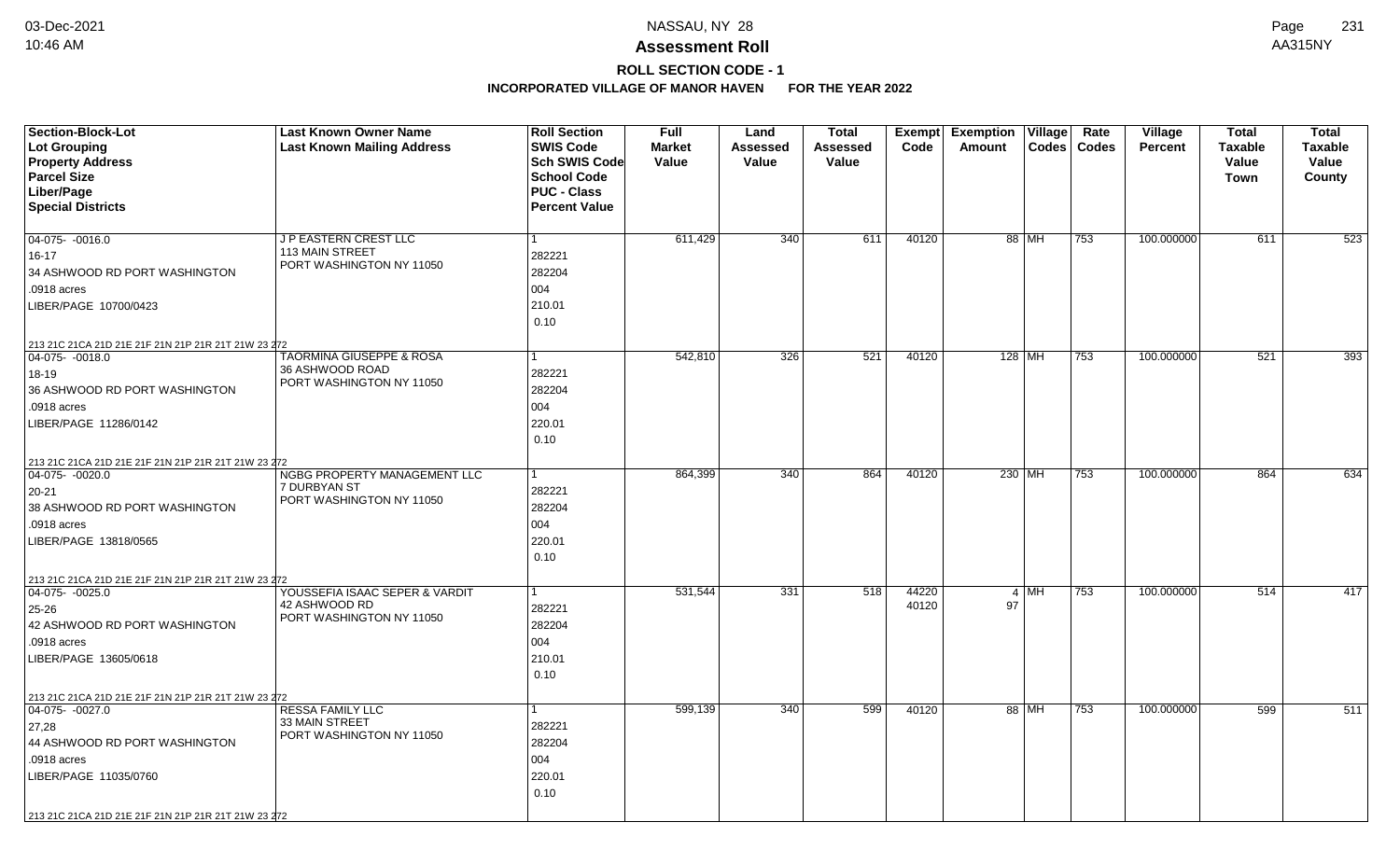# **ROLL SECTION CODE - 1**

| <b>Section-Block-Lot</b>                            | <b>Last Known Owner Name</b>                   | <b>Roll Section</b>  | <b>Full</b>   | Land     | <b>Total</b> | Exempt | <b>Exemption</b> | Village | Rate          | Village        | <b>Total</b>   | <b>Total</b>     |
|-----------------------------------------------------|------------------------------------------------|----------------------|---------------|----------|--------------|--------|------------------|---------|---------------|----------------|----------------|------------------|
| <b>Lot Grouping</b>                                 | <b>Last Known Mailing Address</b>              | <b>SWIS Code</b>     | <b>Market</b> | Assessed | Assessed     | Code   | Amount           |         | Codes   Codes | <b>Percent</b> | <b>Taxable</b> | <b>Taxable</b>   |
| <b>Property Address</b>                             |                                                | Sch SWIS Code        | Value         | Value    | Value        |        |                  |         |               |                | Value          | Value            |
| <b>Parcel Size</b>                                  |                                                | <b>School Code</b>   |               |          |              |        |                  |         |               |                | <b>Town</b>    | County           |
| Liber/Page                                          |                                                | <b>PUC - Class</b>   |               |          |              |        |                  |         |               |                |                |                  |
| <b>Special Districts</b>                            |                                                | <b>Percent Value</b> |               |          |              |        |                  |         |               |                |                |                  |
|                                                     |                                                |                      |               |          |              |        |                  |         |               |                |                |                  |
| 04-075- -0031.0                                     | Ressa Family Llc<br><b>15 SOUTH BAYLES AVE</b> |                      | 332,000       | 332      | 332          | 40120  |                  | $47$ MH | 753           | 100.000000     | 332            | 285              |
| 31,32                                               | PORT WASHINGTON NY 11050                       | 282221               |               |          |              |        |                  |         |               |                |                |                  |
| 48 ASHWOOD RD PORT WASHINGTON                       |                                                | 282204               |               |          |              |        |                  |         |               |                |                |                  |
| .0918 acres                                         |                                                | 004                  |               |          |              |        |                  |         |               |                |                |                  |
| LIBER/PAGE 13041/0417                               |                                                | 311.11               |               |          |              |        |                  |         |               |                |                |                  |
|                                                     |                                                | 0.10                 |               |          |              |        |                  |         |               |                |                |                  |
| 213 21C 21CA 21D 21E 21F 21N 21P 21R 21T 21W 23 272 |                                                |                      |               |          |              |        |                  |         |               |                |                |                  |
| 04-075- -0033.0                                     | Ressa Family Llc                               |                      | 340,024       | 340      | 340          | 40120  |                  | $26$ MH | 753           | 100.000000     | 340            | 314              |
| 33-34                                               | <b>15 SOUTH BAYLES AVE</b>                     | 282221               |               |          |              |        |                  |         |               |                |                |                  |
| 50 ASHWOOD RD PORT WASHINGTON                       | PORT WASHINGTON NY 11050                       | 282204               |               |          |              |        |                  |         |               |                |                |                  |
| .0918 acres                                         |                                                | 004                  |               |          |              |        |                  |         |               |                |                |                  |
| LIBER/PAGE 13041/0417                               |                                                | 311.11               |               |          |              |        |                  |         |               |                |                |                  |
|                                                     |                                                | 0.10                 |               |          |              |        |                  |         |               |                |                |                  |
| 213 21C 21CA 21D 21E 21F 21N 21P 21R 21T 21W 23 272 |                                                |                      |               |          |              |        |                  |         |               |                |                |                  |
| 04-075- -0035.0                                     | Ressa Family Llc                               |                      | 332,000       | 332      | 332          | 40120  |                  | 47 MH   | 753           | 100.000000     | 332            | $\overline{285}$ |
| 35-36                                               | 15 SOUTH BAYLES AVE                            | 282221               |               |          |              |        |                  |         |               |                |                |                  |
| 52 ASHWOOD RD PORT WASHINGTON                       | PORT WASHINGTON NY 11050                       | 282204               |               |          |              |        |                  |         |               |                |                |                  |
| .0918 acres                                         |                                                | 004                  |               |          |              |        |                  |         |               |                |                |                  |
| LIBER/PAGE 13041/0417                               |                                                | 311.11               |               |          |              |        |                  |         |               |                |                |                  |
|                                                     |                                                | 0.10                 |               |          |              |        |                  |         |               |                |                |                  |
| 213 21C 21CA 21D 21E 21F 21N 21P 21R 21T 21W 23 272 |                                                |                      |               |          |              |        |                  |         |               |                |                |                  |
| $ 04-075-0037.0$                                    | Ressa Family Llc                               |                      | 340,024       | 340      | 340          | 40120  |                  | $26$ MH | 753           | 100.000000     | 340            | 314              |
| 37-38                                               | 15 SOUTH BAYLES AVE                            | 282221               |               |          |              |        |                  |         |               |                |                |                  |
| 54 ASHWOOD RD PORT WASHINGTON                       | PORT WASHINGTON NY 11050                       | 282204               |               |          |              |        |                  |         |               |                |                |                  |
| .0918 acres                                         |                                                | 004                  |               |          |              |        |                  |         |               |                |                |                  |
| LIBER/PAGE 13041/0417                               |                                                | 311.11               |               |          |              |        |                  |         |               |                |                |                  |
|                                                     |                                                | 0.10                 |               |          |              |        |                  |         |               |                |                |                  |
| 213 21C 21CA 21D 21E 21F 21N 21P 21R 21T 21W 23 272 |                                                |                      |               |          |              |        |                  |         |               |                |                |                  |
| $\boxed{04-075 - 0039.0}$                           | Ressa Family Llc                               |                      | 340,024       | 340      | 340          | 40120  |                  | $20$ MH | 753           | 100.000000     | 340            | 320              |
| 39-40                                               | <b>15 SOUTH BAYLES AVE</b>                     | 282221               |               |          |              |        |                  |         |               |                |                |                  |
| 56 ASHWOOD RD PORT WASHINGTON                       | PORT WASHINGTON NY 11050                       | 282204               |               |          |              |        |                  |         |               |                |                |                  |
| .0918 acres                                         |                                                | 004                  |               |          |              |        |                  |         |               |                |                |                  |
| LIBER/PAGE 13041/0417                               |                                                | 311.11               |               |          |              |        |                  |         |               |                |                |                  |
|                                                     |                                                | 0.10                 |               |          |              |        |                  |         |               |                |                |                  |
| 213 21C 21CA 21D 21E 21F 21N 21P 21R 21T 21W 23 272 |                                                |                      |               |          |              |        |                  |         |               |                |                |                  |
|                                                     |                                                |                      |               |          |              |        |                  |         |               |                |                |                  |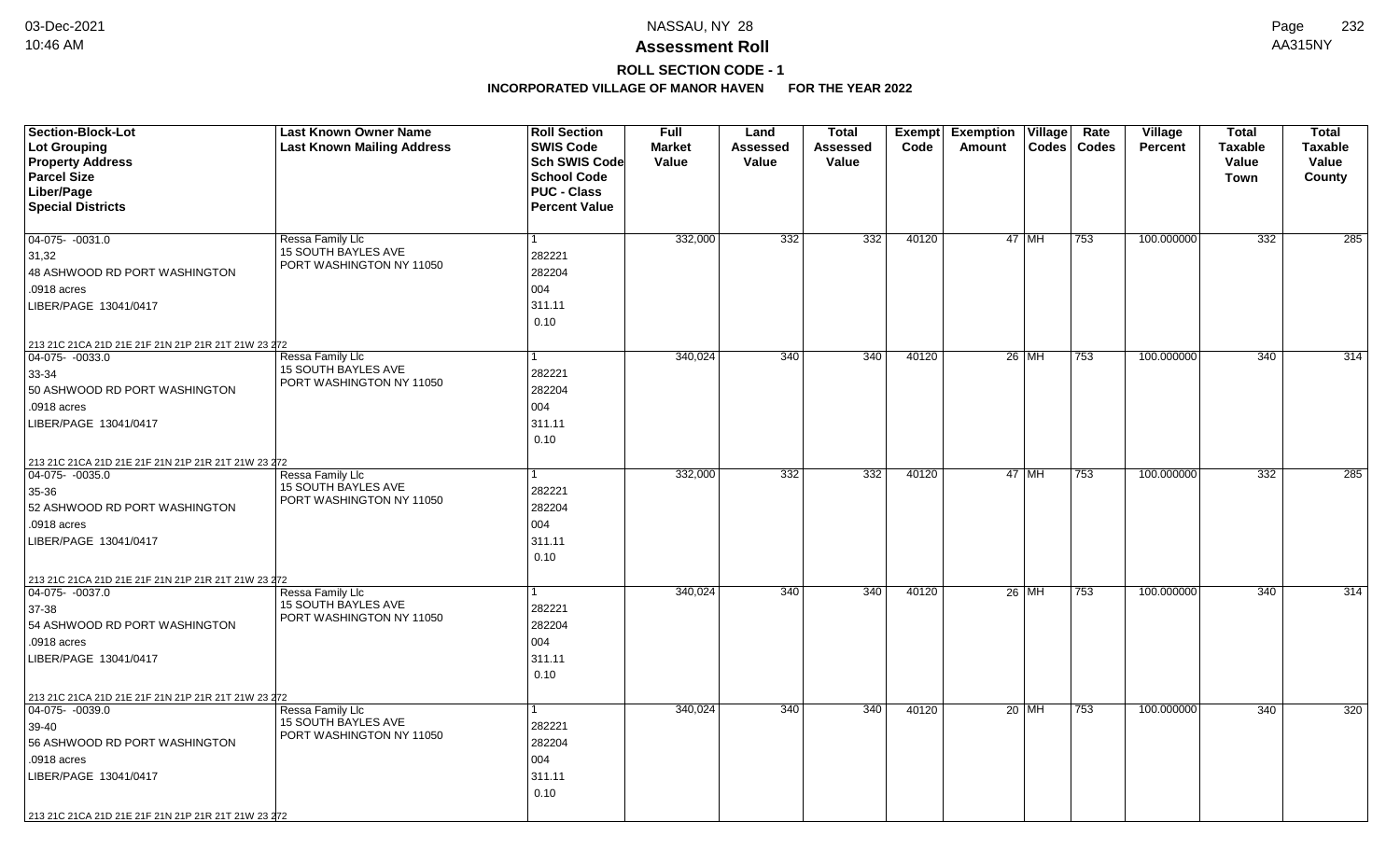# **ROLL SECTION CODE - 1**

| <b>Section-Block-Lot</b>                                                | <b>Last Known Owner Name</b>            | <b>Roll Section</b>  | <b>Full</b>   | Land     | <b>Total</b>    | Exempt | <b>Exemption Village</b> |       | Rate          | <b>Village</b> | <b>Total</b>   | <b>Total</b>   |
|-------------------------------------------------------------------------|-----------------------------------------|----------------------|---------------|----------|-----------------|--------|--------------------------|-------|---------------|----------------|----------------|----------------|
| Lot Grouping                                                            | <b>Last Known Mailing Address</b>       | <b>SWIS Code</b>     | <b>Market</b> | Assessed | <b>Assessed</b> | Code   | Amount                   |       | Codes   Codes | <b>Percent</b> | <b>Taxable</b> | <b>Taxable</b> |
| <b>Property Address</b>                                                 |                                         | <b>Sch SWIS Code</b> | Value         | Value    | Value           |        |                          |       |               |                | Value          | Value          |
| <b>Parcel Size</b>                                                      |                                         | <b>School Code</b>   |               |          |                 |        |                          |       |               |                | Town           | County         |
| Liber/Page                                                              |                                         | <b>PUC - Class</b>   |               |          |                 |        |                          |       |               |                |                |                |
| <b>Special Districts</b>                                                |                                         | <b>Percent Value</b> |               |          |                 |        |                          |       |               |                |                |                |
|                                                                         |                                         |                      |               |          |                 |        |                          |       |               |                |                |                |
| 04-075- -0046.0                                                         | MICHELS ILENE                           | $\mathbf{1}$         | 701,556       | 340      | 702             | 40120  | 150 MH                   |       | 753           | 100.000000     | 702            | 552            |
| 46-47                                                                   | 531 NORTH MARKET ST<br>WOOSTER OH 44691 | 282221               |               |          |                 |        |                          |       |               |                |                |                |
| 64 ASHWOOD RD PORT WASHINGTON                                           |                                         | 282204               |               |          |                 |        |                          |       |               |                |                |                |
| .0918 acres                                                             |                                         | 004                  |               |          |                 |        |                          |       |               |                |                |                |
| LIBER/PAGE 09598/0013                                                   |                                         | 220.01               |               |          |                 |        |                          |       |               |                |                |                |
|                                                                         |                                         | 0.10                 |               |          |                 |        |                          |       |               |                |                |                |
| 213 21C 21CA 21D 21E 21F 21N 21P 21R 21T 21W 23 272                     |                                         |                      |               |          |                 |        |                          |       |               |                |                |                |
| 04-075- -0048.0                                                         | <b>FEO GIOVANNI &amp; F</b>             | 1                    | 543,834       | 340      | 544             | 40120  |                          | 49 MH | 753           | 100.000000     | 544            | 495            |
| 48-49                                                                   | 66 ASHWOOD ROAD                         | 282221               |               |          |                 |        |                          |       |               |                |                |                |
| 66 ASHWOOD RD PORT WASHINGTON                                           | PORT WASHINGTON NY 11050                | 282204               |               |          |                 |        |                          |       |               |                |                |                |
| .0918 acres                                                             |                                         | 004                  |               |          |                 |        |                          |       |               |                |                |                |
| LIBER/PAGE 11033/0479                                                   |                                         | 210.01               |               |          |                 |        |                          |       |               |                |                |                |
|                                                                         |                                         | 0.10                 |               |          |                 |        |                          |       |               |                |                |                |
|                                                                         |                                         |                      |               |          |                 |        |                          |       |               |                |                |                |
| 213 21C 21CA 21D 21E 21F 21N 21P 21R 21T 21W 23 272<br>04-075- -0050.0  | <b>KRICHEVER PAUL &amp; OLGA</b>        |                      | 616,551       | 589      | 617             | 40120  | $100$ MH                 |       | 753           | 100.000000     | 617            | 517            |
| 50-52,101-103                                                           | 68 ASHWOOD RD                           | 282221               |               |          |                 |        |                          |       |               |                |                |                |
| 68 ASHWOOD RD PORT WASHINGTON                                           | PORT WASHINGTON NY 11050                | 282204               |               |          |                 |        |                          |       |               |                |                |                |
| .2755 acres                                                             |                                         | 004                  |               |          |                 |        |                          |       |               |                |                |                |
| LIBER/PAGE 11119/0134                                                   |                                         | 220.01               |               |          |                 |        |                          |       |               |                |                |                |
|                                                                         |                                         | 0.10                 |               |          |                 |        |                          |       |               |                |                |                |
|                                                                         |                                         |                      |               |          |                 |        |                          |       |               |                |                |                |
| 213 21C 21CA 21D 21E 21F 21N 21P 21R 21T 21W 23 272<br>$ 04-075-0053.0$ | <b>NEAL HOLDING LLC</b>                 | 1                    | 906,390       | 370      | 882             | 40120  | $239$ MH                 |       | 753           | 100.000000     | 882            | 643            |
| 53-54,227                                                               | 2608 ROUTE 112                          | 282221               |               |          |                 |        |                          |       |               |                |                |                |
| 70 ASHWOOD RD PORT WASHINGTON                                           | MEDFORD NY 11763                        | 282204               |               |          |                 |        |                          |       |               |                |                |                |
| .1148 acres                                                             |                                         | 004                  |               |          |                 |        |                          |       |               |                |                |                |
|                                                                         |                                         |                      |               |          |                 |        |                          |       |               |                |                |                |
| LIBER/PAGE 12888/0417                                                   |                                         | 220.01               |               |          |                 |        |                          |       |               |                |                |                |
|                                                                         |                                         | 0.10                 |               |          |                 |        |                          |       |               |                |                |                |
| 213 21C 21CA 21D 21E 21F 21N 21P 21R 21T 21W 23 272                     |                                         |                      |               |          |                 |        |                          |       |               |                |                |                |
| $04-075 - 0058.0$                                                       | <b>CIBANTS OSKAR</b><br>73 ASHWOOD ROAD | $\mathbf{1}$         | 652,396       | 340      | 652             | 40120  | 167 MH                   |       | 753           | 100.000000     | 652            | 485            |
| 58-59                                                                   | PORT WASHINGTON NY 11050                | 282221               |               |          |                 |        |                          |       |               |                |                |                |
| 74 ASHWOOD RD PORT WASHINGTON                                           |                                         | 282204               |               |          |                 |        |                          |       |               |                |                |                |
| .0918 acres                                                             |                                         | 004                  |               |          |                 |        |                          |       |               |                |                |                |
| LIBER/PAGE 08771/0063                                                   |                                         | 220.01               |               |          |                 |        |                          |       |               |                |                |                |
|                                                                         |                                         | 0.10                 |               |          |                 |        |                          |       |               |                |                |                |
| 213 21C 21CA 21D 21E 21F 21N 21P 21R 21T 21W 23 272                     |                                         |                      |               |          |                 |        |                          |       |               |                |                |                |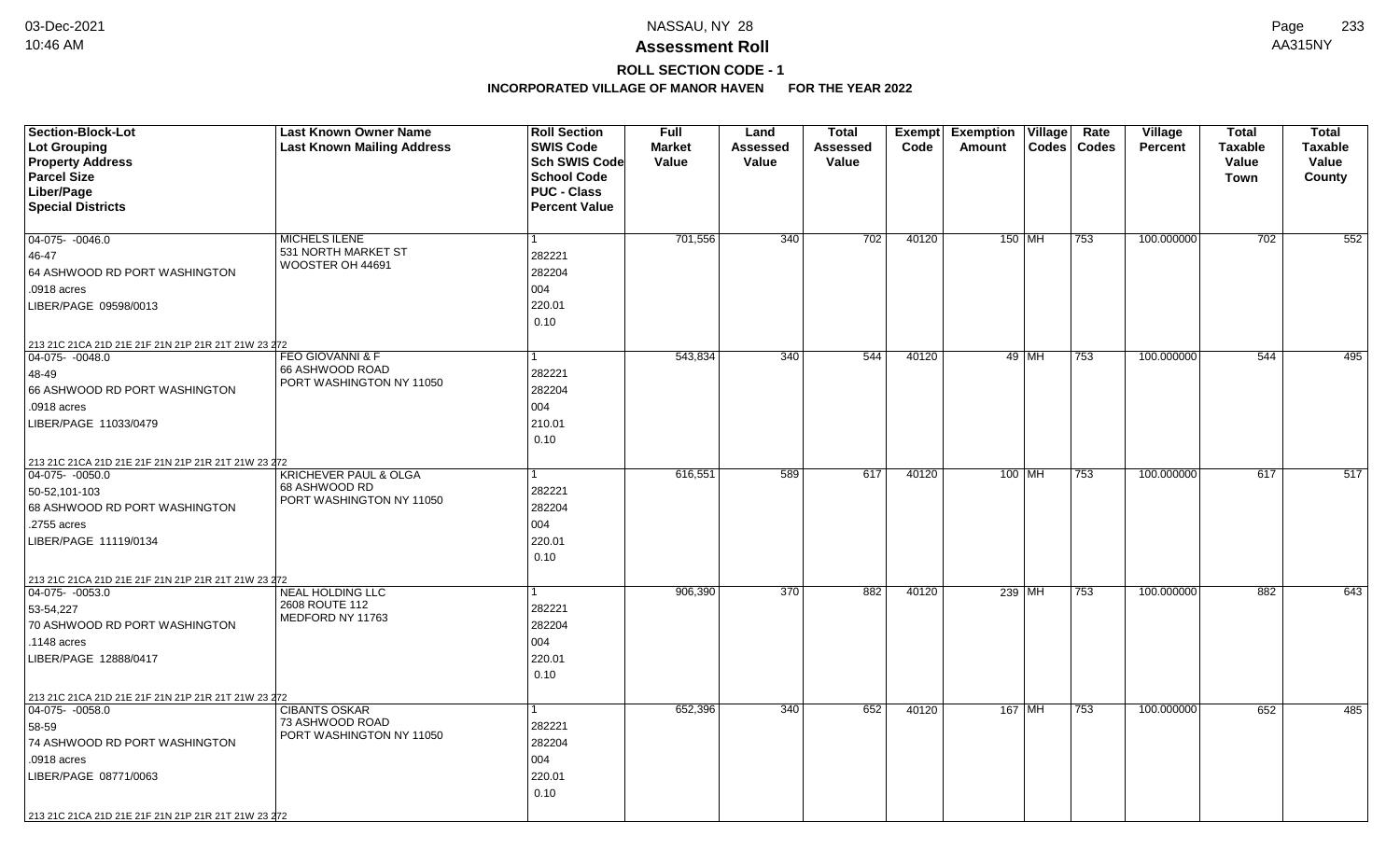# **ROLL SECTION CODE - 1**

| <b>Section-Block-Lot</b>                            | <b>Last Known Owner Name</b>      | <b>Roll Section</b>  | <b>Full</b>   | Land            | <b>Total</b>    |       | Exempt Exemption Village |          | Rate          | Village        | <b>Total</b>   | <b>Total</b>   |
|-----------------------------------------------------|-----------------------------------|----------------------|---------------|-----------------|-----------------|-------|--------------------------|----------|---------------|----------------|----------------|----------------|
| <b>Lot Grouping</b>                                 | <b>Last Known Mailing Address</b> | <b>SWIS Code</b>     | <b>Market</b> | <b>Assessed</b> | <b>Assessed</b> | Code  | Amount                   |          | Codes   Codes | <b>Percent</b> | <b>Taxable</b> | <b>Taxable</b> |
| <b>Property Address</b>                             |                                   | <b>Sch SWIS Code</b> | Value         | Value           | Value           |       |                          |          |               |                | Value          | Value          |
| <b>Parcel Size</b>                                  |                                   | <b>School Code</b>   |               |                 |                 |       |                          |          |               |                | Town           | County         |
| Liber/Page                                          |                                   | <b>PUC - Class</b>   |               |                 |                 |       |                          |          |               |                |                |                |
| <b>Special Districts</b>                            |                                   | <b>Percent Value</b> |               |                 |                 |       |                          |          |               |                |                |                |
|                                                     |                                   |                      |               |                 |                 |       |                          |          |               |                |                |                |
| 04-075- -0065.0                                     | SAMYN HOLDINGS LLC<br>57 SHORE RD | $\mathbf{1}$         | 615,526       | 340             | 616             | 40120 | $211$ MH                 |          | 753           | 100.000000     | 616            | 405            |
| 65-66                                               | MANHASSET NY 11030                | 282221               |               |                 |                 |       |                          |          |               |                |                |                |
| 86 ASHWOOD RD PORT WASHINGTON                       |                                   | 282204               |               |                 |                 |       |                          |          |               |                |                |                |
| .0918 acres                                         |                                   | 004                  |               |                 |                 |       |                          |          |               |                |                |                |
| LIBER/PAGE 12795/0799                               |                                   | 220.01               |               |                 |                 |       |                          |          |               |                |                |                |
|                                                     |                                   | 0.10                 |               |                 |                 |       |                          |          |               |                |                |                |
| 213 21C 21CA 21D 21E 21F 21N 21P 21R 21T 21W 23 272 |                                   |                      |               |                 |                 |       |                          |          |               |                |                |                |
| $\boxed{04-075 - 0067.0}$                           | <b>SAMYN HOLDINGS LLC</b>         | $\mathbf{1}$         | 615,526       | 340             | 616             | 40120 |                          | $213$ MH | 753           | 100.000000     | 616            | 403            |
| 67-68                                               | 57 SHORE RD<br>MANHASSET NY 11030 | 282221               |               |                 |                 |       |                          |          |               |                |                |                |
| 88 ASHWOOD RD PORT WASHINGTON                       |                                   | 282204               |               |                 |                 |       |                          |          |               |                |                |                |
| .0918 acres                                         |                                   | 004                  |               |                 |                 |       |                          |          |               |                |                |                |
| LIBER/PAGE 12795/0809                               |                                   | 220.01               |               |                 |                 |       |                          |          |               |                |                |                |
|                                                     |                                   | 0.10                 |               |                 |                 |       |                          |          |               |                |                |                |
| 213 21C 21CA 21D 21E 21F 21N 21P 21R 21T 21W 23 272 |                                   |                      |               |                 |                 |       |                          |          |               |                |                |                |
| 04-075- -0069.0                                     | <b>SAMYN HOLDINGS LLC</b>         |                      | 615,526       | 340             | 616             | 40120 | $213$ MH                 |          | 753           | 100.000000     | 616            | 403            |
| 69,70                                               | 57 SHORE RD                       | 282221               |               |                 |                 |       |                          |          |               |                |                |                |
| 90 ASHWOOD RD PORT WASHINGTON                       | MANHASSET NY 11030                | 282204               |               |                 |                 |       |                          |          |               |                |                |                |
| .0918 acres                                         |                                   | 004                  |               |                 |                 |       |                          |          |               |                |                |                |
| LIBER/PAGE 12795/0809                               |                                   | 220.01               |               |                 |                 |       |                          |          |               |                |                |                |
|                                                     |                                   | 0.10                 |               |                 |                 |       |                          |          |               |                |                |                |
| 213 21C 21CA 21D 21E 21F 21N 21P 21R 21T 21W 23 272 |                                   |                      |               |                 |                 |       |                          |          |               |                |                |                |
| $\boxed{04-075 - 0071.0}$                           | DELGADO E CANELO & JOSE           | 1                    | 633,961       | 348             | 634             | 40120 |                          | 135 MH   | 753           | 100.000000     | 634            | 499            |
| 71-72-232                                           | 92 ASHWOOD ROAD                   | 282221               |               |                 |                 |       |                          |          |               |                |                |                |
| 92 ASHWOOD RD PORT WASHINGTON                       | PORT WASHINGTON NY 11050          | 282204               |               |                 |                 |       |                          |          |               |                |                |                |
| .0964 acres                                         |                                   | 004                  |               |                 |                 |       |                          |          |               |                |                |                |
| LIBER/PAGE 11788/0521                               |                                   | 220.01               |               |                 |                 |       |                          |          |               |                |                |                |
|                                                     |                                   | 0.10                 |               |                 |                 |       |                          |          |               |                |                |                |
| 213 21C 21CA 21D 21E 21F 21N 21P 21R 21T 21W 23 272 |                                   |                      |               |                 |                 |       |                          |          |               |                |                |                |
| 04-075- -0076.0                                     | NIKA LEDIMIR                      | 1                    | 540,762       | 523             | 540             | 40120 |                          | 99 MH    | 753           | 100.000000     | 540            | 441            |
| 76-78                                               | 83 SANDS POINT RD                 | 282221               |               |                 |                 |       |                          |          |               |                |                |                |
| 87 SANDS POINT RD PORT WASHINGTON                   | PORT WASHINGTON NY 11050          | 282204               |               |                 |                 |       |                          |          |               |                |                |                |
| .2172 acres                                         |                                   | 004                  |               |                 |                 |       |                          |          |               |                |                |                |
| LIBER/PAGE 13868/0732                               |                                   | 210.01               |               |                 |                 |       |                          |          |               |                |                |                |
|                                                     |                                   | 0.10                 |               |                 |                 |       |                          |          |               |                |                |                |
|                                                     |                                   |                      |               |                 |                 |       |                          |          |               |                |                |                |
| 213 21C 21CA 21D 21E 21F 21N 21P 21R 21T 21W 23 272 |                                   |                      |               |                 |                 |       |                          |          |               |                |                |                |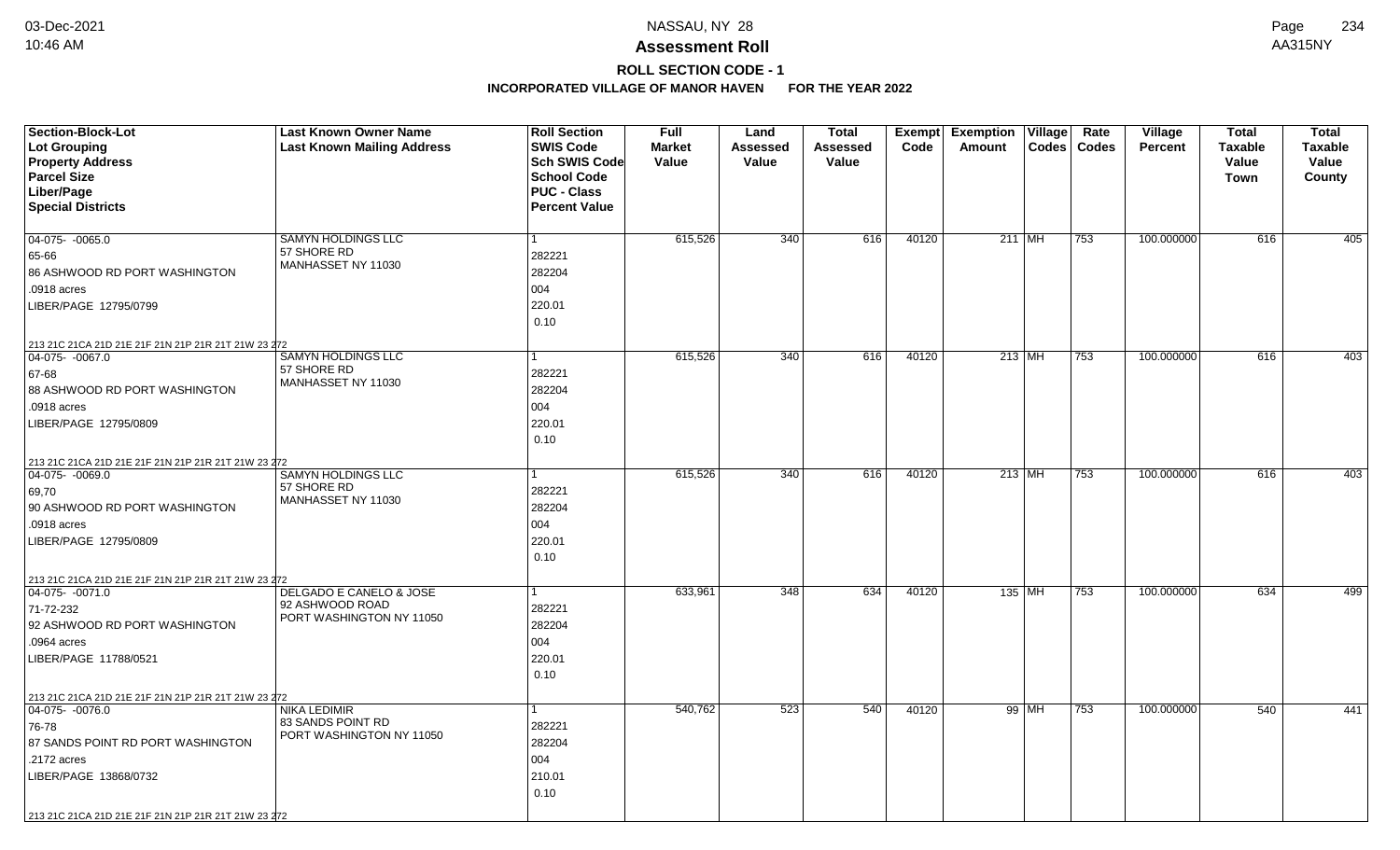# **ROLL SECTION CODE - 1**

| <b>Section-Block-Lot</b><br>Lot Grouping<br><b>Property Address</b><br><b>Parcel Size</b><br>Liber/Page<br><b>Special Districts</b>                                                                                       | <b>Last Known Owner Name</b><br><b>Last Known Mailing Address</b>          | <b>Roll Section</b><br><b>SWIS Code</b><br><b>Sch SWIS Code</b><br><b>School Code</b><br><b>PUC - Class</b><br><b>Percent Value</b> | <b>Full</b><br><b>Market</b><br>Value | Land<br><b>Assessed</b><br>Value | <b>Total</b><br><b>Assessed</b><br>Value | <b>Exempt</b><br>Code | <b>Exemption Village</b><br>Amount |        | Rate<br>Codes   Codes | Village<br>Percent | <b>Total</b><br><b>Taxable</b><br>Value<br><b>Town</b> | <b>Total</b><br><b>Taxable</b><br>Value<br>County |
|---------------------------------------------------------------------------------------------------------------------------------------------------------------------------------------------------------------------------|----------------------------------------------------------------------------|-------------------------------------------------------------------------------------------------------------------------------------|---------------------------------------|----------------------------------|------------------------------------------|-----------------------|------------------------------------|--------|-----------------------|--------------------|--------------------------------------------------------|---------------------------------------------------|
| $\boxed{04-075 - 0079.0}$<br>79-80<br><b>DUNWOOD RD PORT WASHINGTON</b><br>.0918 acres<br>LIBER/PAGE 13868/0732<br>213 21C 21CA 21D 21E 21F 21N 21P 21R 21T 21W 23 272                                                    | <b>NIKA LEDIMIR</b><br>83 SANDS POINT RD<br>PORT WASHINGTON NY 11050       | l 1<br>282221<br>282204<br>004<br>311.11<br>0.10                                                                                    | 34,002                                | $\overline{34}$                  | 34                                       | 40120                 |                                    | $2$ MH | 753                   | 100.000000         | 34                                                     | $\overline{32}$                                   |
| $ 04-075-0081.0$<br>81-82<br>83 SANDS POINT RD PORT WASHINGTON<br>.0918 acres<br>LIBER/PAGE 13300/0877                                                                                                                    | <b>NIKA SOKOL</b><br>83 SANDS POINT RD<br>PORT WASHINGTON NY 11050         | l 1<br>282221<br>282204<br>004<br>220.01<br>0.10                                                                                    | 668,783                               | 340                              | 669                                      | 40120                 | $103$ MH                           |        | $\overline{753}$      | 100.000000         | 669                                                    | 566                                               |
| 213 21C 21CA 21D 21E 21F 21N 21P 21R 21T 21W 23 272<br>$ 04-075-0083.0$<br>83-84 INC<br>81 SANDS POINT RD PORT WASHINGTON<br>.0918 acres<br>LIBER/PAGE 12876/0261                                                         | <b>JHA ADITYA</b><br>81 SANDS POINT RD<br>PORT WASHINGTON NY 11050         | l 1<br>282221<br>282204<br>004<br>220.01<br>0.10                                                                                    | 747,644                               | 311                              | 718                                      | 40120                 | $152$ MH                           |        | 753                   | 100.000000         | 718                                                    | 566                                               |
| 213 21C 21CA 21D 21E 21F 21N 21P 21R 21T 21W 23 272<br>$04-075 - 0085.0$<br>85-86 INC<br>79 SANDS POINT RD PORT WASHINGTON<br>.0918 acres<br>LIBER/PAGE 13081/0424<br>213 21C 21CA 21D 21E 21F 21N 21P 21R 21T 21W 23 272 | OH JAMES J & OH EUN YOUNG<br>79 SANDS POINT RD<br>PORT WASHINGTON NY 11050 | $\vert$ 1<br>282221<br>282204<br>004<br>220.01<br>0.10                                                                              | 784,514                               | 340                              | 784                                      | 40120                 | 196 MH                             |        | 753                   | 100.000000         | 784                                                    | 588                                               |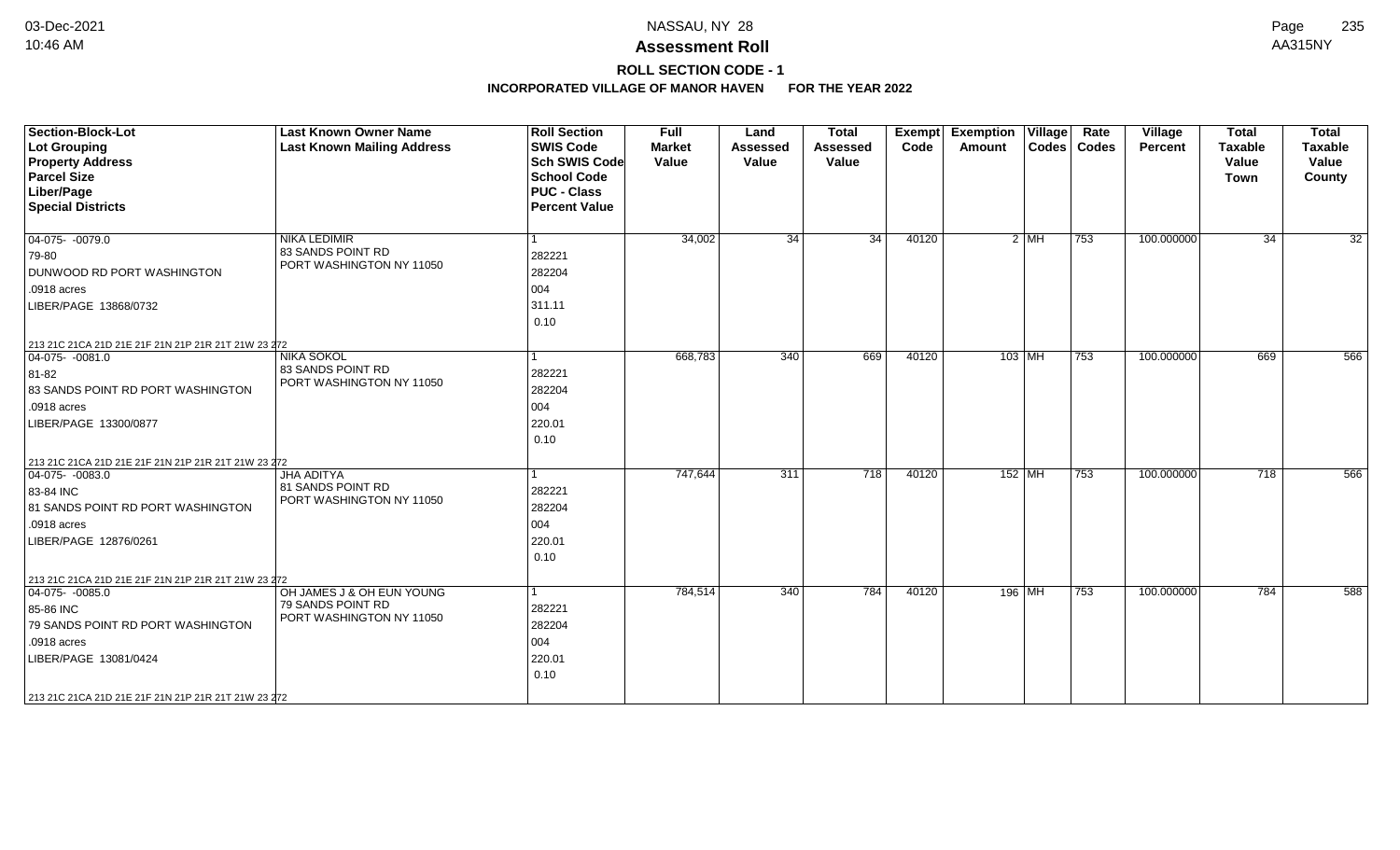# **ROLL SECTION CODE - 1**

| <b>Section-Block-Lot</b><br><b>Lot Grouping</b><br><b>Property Address</b><br><b>Parcel Size</b><br>Liber/Page<br><b>Special Districts</b>                                                                              | <b>Last Known Owner Name</b><br><b>Last Known Mailing Address</b>            | <b>Roll Section</b><br><b>SWIS Code</b><br><b>Sch SWIS Code</b><br><b>School Code</b><br><b>PUC - Class</b><br><b>Percent Value</b> | <b>Full</b><br><b>Market</b><br>Value | Land<br><b>Assessed</b><br>Value | <b>Total</b><br><b>Assessed</b><br>Value | Exempt<br>Code | <b>Exemption Village</b><br>Amount |                        | Rate<br>Codes   Codes | Village<br>Percent | <b>Total</b><br><b>Taxable</b><br>Value<br><b>Town</b> | <b>Total</b><br><b>Taxable</b><br>Value<br>County |
|-------------------------------------------------------------------------------------------------------------------------------------------------------------------------------------------------------------------------|------------------------------------------------------------------------------|-------------------------------------------------------------------------------------------------------------------------------------|---------------------------------------|----------------------------------|------------------------------------------|----------------|------------------------------------|------------------------|-----------------------|--------------------|--------------------------------------------------------|---------------------------------------------------|
| $04-075 - 0087.0$                                                                                                                                                                                                       | KAM WAIYEE & YUKYEE &                                                        | 1                                                                                                                                   | 784,514                               | 340                              | 784                                      | 40120          | 145 MH                             |                        | 753                   | 100.000000         | 784                                                    | 639                                               |
| 87-88 INC<br>77 SANDS POINT RD PORT WASHINGTON<br>.0918 acres<br>LIBER/PAGE 12987/0329                                                                                                                                  | KO WILLIAM W & TANG LAIYING<br>77 SANDS POINT RD<br>PORT WASHINGTON NY 11050 | 282221<br>282204<br>004<br>220.01<br>0.10                                                                                           |                                       |                                  |                                          |                |                                    |                        |                       |                    |                                                        |                                                   |
| 213 21C 21CA 21D 21E 21F 21N 21P 21R 21T 21W 23 272                                                                                                                                                                     |                                                                              |                                                                                                                                     |                                       |                                  |                                          |                |                                    |                        |                       |                    |                                                        |                                                   |
| 04-075- -0099.0<br>99-100,228<br>SANDS POINT RD PORT WASHINGTON<br>.1148 acres<br>LIBER/PAGE 12878/0456                                                                                                                 | PUTNAM DEVELOPERS INC<br>14 HILLDALE LN<br>PORT WASHINGTON NY 11050          | 1<br>282221<br>282204<br>004<br>311.11<br>0.10                                                                                      | 379,967                               | 335                              | 336                                      | 40120          | 148 MH                             |                        | 753                   | 100.000000         | 336                                                    | 188                                               |
| 213 21C 21CA 21D 21E 21F 21N 21P 21R 21T 21W 23 272<br>$ 04-075-0104.0$<br>104-105<br>67 SANDSPOINT RD PORT WASHINGTON<br>.0918 acres<br>LIBER/PAGE 09655/0408                                                          | MICHELS ILENE<br>531 NORTH MARKET ST<br>WOOSTER OH 44691                     | 1<br>282221<br>282204<br>004<br>220.01<br>0.10                                                                                      | 831,626                               | 340                              | 832                                      | 40120          |                                    | 169   MH               | 753                   | 100.000000         | 832                                                    | 663                                               |
| 213 21C 21CA 21D 21E 21F 21N 21P 21R 21T 21W 23 272<br>$04-075 - 0106.0$<br>106-107<br>65 SANDS POINT RD PORT WASHINGTON<br>.0918 acres<br>LIBER/PAGE 09598/0015<br>213 21C 21CA 21D 21E 21F 21N 21P 21R 21T 21W 23 272 | <b>MICHELS ILENE</b><br>531 NORTH MARKET ST<br>WOOSTER OH 44691              | 1<br>282221<br>282204<br>004<br>220.01<br>0.10                                                                                      | 830,601                               | 340                              | 831                                      | 40120          |                                    | 169   M $\overline{H}$ | 753                   | 100.000000         | 831                                                    | 662                                               |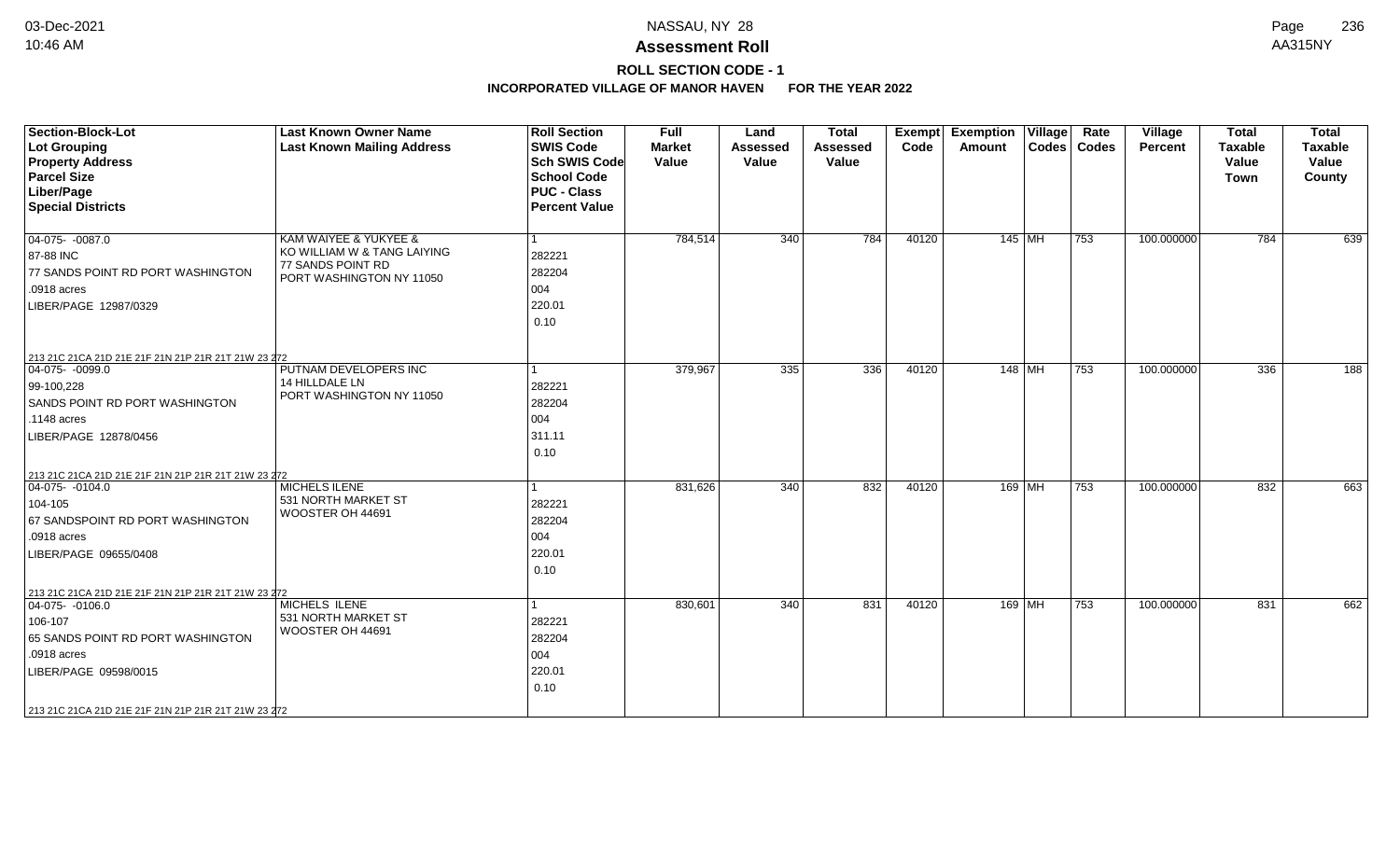# **ROLL SECTION CODE - 1**

| <b>Section-Block-Lot</b>                            | <b>Last Known Owner Name</b>                    | <b>Roll Section</b>  | <b>Full</b>   | Land     | <b>Total</b> |       | Exempt Exemption Village |         | Rate          | Village        | <b>Total</b>     | <b>Total</b>   |
|-----------------------------------------------------|-------------------------------------------------|----------------------|---------------|----------|--------------|-------|--------------------------|---------|---------------|----------------|------------------|----------------|
| <b>Lot Grouping</b>                                 | <b>Last Known Mailing Address</b>               | <b>SWIS Code</b>     | <b>Market</b> | Assessed | Assessed     | Code  | Amount                   |         | Codes   Codes | <b>Percent</b> | <b>Taxable</b>   | <b>Taxable</b> |
| <b>Property Address</b>                             |                                                 | Sch SWIS Code        | Value         | Value    | Value        |       |                          |         |               |                | Value            | Value          |
| <b>Parcel Size</b>                                  |                                                 | <b>School Code</b>   |               |          |              |       |                          |         |               |                | Town             | County         |
| Liber/Page                                          |                                                 | <b>PUC - Class</b>   |               |          |              |       |                          |         |               |                |                  |                |
| <b>Special Districts</b>                            |                                                 | <b>Percent Value</b> |               |          |              |       |                          |         |               |                |                  |                |
|                                                     |                                                 |                      |               |          |              |       |                          |         |               |                |                  |                |
| 04-075- -0121.0                                     | Ressa Family Llc                                |                      | 860,302       | 365      | 861          | 40120 |                          | $53$ MH | 753           | 100.000000     | 861              | 808            |
| 121, 122, 225, 226                                  | 15 SOUTH BAYLES AVE<br>PORT WASHINGTON NY 11050 | 282221               |               |          |              |       |                          |         |               |                |                  |                |
| 46 ASHWOOD RD PORT WASHINGTON                       |                                                 | 282204               |               |          |              |       |                          |         |               |                |                  |                |
| .1377 acres                                         |                                                 | 004                  |               |          |              |       |                          |         |               |                |                  |                |
| LIBER/PAGE 13041/0417                               |                                                 | 220.01               |               |          |              |       |                          |         |               |                |                  |                |
|                                                     |                                                 | 0.10                 |               |          |              |       |                          |         |               |                |                  |                |
| 213 21C 21CA 21D 21E 21F 21N 21P 21R 21T 21W 23 272 |                                                 |                      |               |          |              |       |                          |         |               |                |                  |                |
| 04-075- -0125.0                                     | <b>RESSA FAMILY LLC</b>                         |                      | 787,587       | 324      | 788          | 40120 |                          | $71$ MH | 753           | 100.000000     | 788              | 717            |
| 125-126                                             | 15 SOUTH BAYLIS AVENUE                          | 282221               |               |          |              |       |                          |         |               |                |                  |                |
| 39 SANDS POINT RD PORT WASHINGTON                   | PORT WASHINGTON NY 11050                        | 282204               |               |          |              |       |                          |         |               |                |                  |                |
| .0918 acres                                         |                                                 | 004                  |               |          |              |       |                          |         |               |                |                  |                |
| LIBER/PAGE 11035/0547                               |                                                 | 220.01               |               |          |              |       |                          |         |               |                |                  |                |
|                                                     |                                                 | 0.10                 |               |          |              |       |                          |         |               |                |                  |                |
| 213 21C 21CA 21D 21E 21F 21N 21P 21R 21T 21W 23 272 |                                                 |                      |               |          |              |       |                          |         |               |                |                  |                |
| 04-075- -0127.0                                     | <b>RESSA FAMILY LLC</b>                         |                      | 787,587       | 324      | 788          | 40120 |                          | 71 MH   | 753           | 100.000000     | 788              | 717            |
| 127-128                                             | 15 SOUTH BAYLIS AVENUE                          | 282221               |               |          |              |       |                          |         |               |                |                  |                |
| 37 SAND POINT RD PORT WASHINGTON                    | PORT WASHINGTON NY 11050                        | 282204               |               |          |              |       |                          |         |               |                |                  |                |
| .0918 acres                                         |                                                 | 004                  |               |          |              |       |                          |         |               |                |                  |                |
| LIBER/PAGE 11035/0567                               |                                                 | 220.01               |               |          |              |       |                          |         |               |                |                  |                |
|                                                     |                                                 | 0.10                 |               |          |              |       |                          |         |               |                |                  |                |
| 213 21C 21CA 21D 21E 21F 21N 21P 21R 21T 21W 23 272 |                                                 |                      |               |          |              |       |                          |         |               |                |                  |                |
| $\boxed{04-075 - 0129.0}$                           | <b>RESSA FAMILY LLC</b>                         |                      | 713,847       | 396      | 713          | 40120 | 100 MH                   |         | 753           | 100.000000     | $\overline{713}$ | 613            |
| 129-131                                             | <b>15 SOUTH BAYLES AVENUE</b>                   | 282221               |               |          |              |       |                          |         |               |                |                  |                |
| 35 SANDS POINT RD PORT WASHINGTON                   | PORT WASHINGTON NY 11050                        | 282204               |               |          |              |       |                          |         |               |                |                  |                |
| .1377 acres                                         |                                                 | 004                  |               |          |              |       |                          |         |               |                |                  |                |
| LIBER/PAGE 11035/0942                               |                                                 | 220.01               |               |          |              |       |                          |         |               |                |                  |                |
|                                                     |                                                 | 0.10                 |               |          |              |       |                          |         |               |                |                  |                |
| 213 21C 21CA 21D 21E 21F 21N 21P 21R 21T 21W 23 272 |                                                 |                      |               |          |              |       |                          |         |               |                |                  |                |
| 04-075- -0132.0                                     | KIM LINDA SUN & SUNG MIN                        |                      | 499,795       | 417      | 500          | 40120 |                          | 55 MH   | 753           | 100.000000     | 500              | 445            |
| 132-134                                             | 33 A SANDSPOINT RD                              | 282221               |               |          |              |       |                          |         |               |                |                  |                |
| 33 A SANDSPOINT RD PORT WASHINGTON                  | PORT WASHINGTON NY 11050                        | 282204               |               |          |              |       |                          |         |               |                |                  |                |
| .1377 acres                                         |                                                 | 004                  |               |          |              |       |                          |         |               |                |                  |                |
| LIBER/PAGE 13575/0413                               |                                                 | 220.01               |               |          |              |       |                          |         |               |                |                  |                |
|                                                     |                                                 | 0.10                 |               |          |              |       |                          |         |               |                |                  |                |
| 213 21C 21CA 21D 21E 21F 21N 21P 21R 21T 21W 23 272 |                                                 |                      |               |          |              |       |                          |         |               |                |                  |                |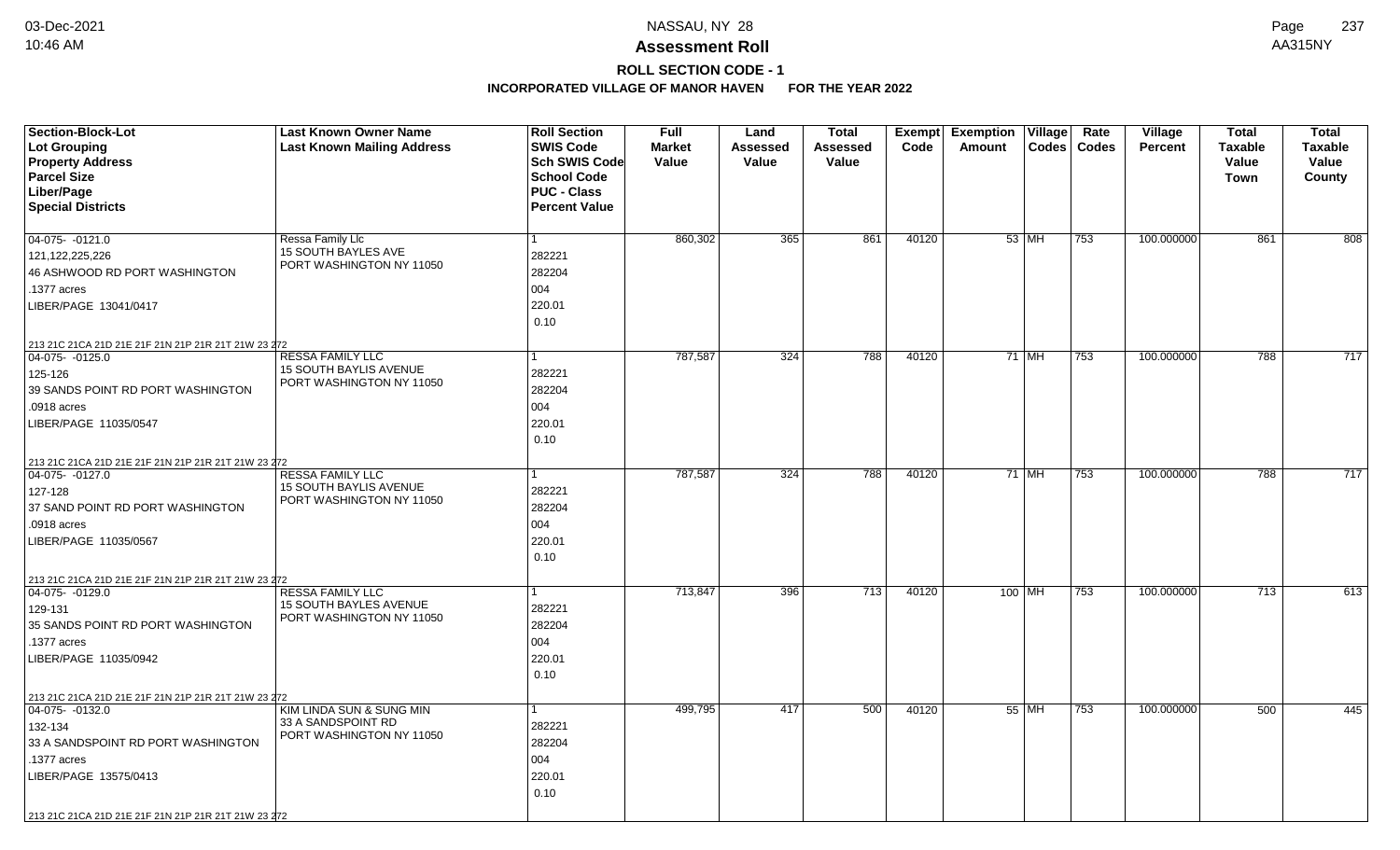# **ROLL SECTION CODE - 1**

| <b>Section-Block-Lot</b>                                               | <b>Last Known Owner Name</b>                    | <b>Roll Section</b>  | <b>Full</b>   | Land            | <b>Total</b>    |       | Exempt Exemption Village |         | Rate          | Village        | <b>Total</b>   | <b>Total</b>   |
|------------------------------------------------------------------------|-------------------------------------------------|----------------------|---------------|-----------------|-----------------|-------|--------------------------|---------|---------------|----------------|----------------|----------------|
| <b>Lot Grouping</b>                                                    | <b>Last Known Mailing Address</b>               | <b>SWIS Code</b>     | <b>Market</b> | <b>Assessed</b> | <b>Assessed</b> | Code  | Amount                   |         | Codes   Codes | <b>Percent</b> | <b>Taxable</b> | <b>Taxable</b> |
| <b>Property Address</b>                                                |                                                 | <b>Sch SWIS Code</b> | Value         | Value           | Value           |       |                          |         |               |                | Value          | Value          |
| <b>Parcel Size</b>                                                     |                                                 | <b>School Code</b>   |               |                 |                 |       |                          |         |               |                | Town           | County         |
| Liber/Page                                                             |                                                 | <b>PUC - Class</b>   |               |                 |                 |       |                          |         |               |                |                |                |
| <b>Special Districts</b>                                               |                                                 | <b>Percent Value</b> |               |                 |                 |       |                          |         |               |                |                |                |
|                                                                        |                                                 | $\mathbf{1}$         | 499,795       | 417             | 500             | 40120 |                          | 55   MH | 753           | 100.000000     | 500            | 445            |
| 04-075- -0135.0                                                        | <b>TURNEY KEVIN</b><br>31 SANDS POINT ROAD      | 282221               |               |                 |                 |       |                          |         |               |                |                |                |
| 135-137                                                                | PORT WASHINGTON NY 11050                        |                      |               |                 |                 |       |                          |         |               |                |                |                |
| 31 SANDS POINT RD PORT WASHINGTON                                      |                                                 | 282204               |               |                 |                 |       |                          |         |               |                |                |                |
| .1377 acres                                                            |                                                 | 004                  |               |                 |                 |       |                          |         |               |                |                |                |
| LIBER/PAGE 11455/0805                                                  |                                                 | 220.01               |               |                 |                 |       |                          |         |               |                |                |                |
|                                                                        |                                                 | 0.10                 |               |                 |                 |       |                          |         |               |                |                |                |
| 213 21C 21CA 21D 21E 21F 21N 21P 21R 21T 21W 23 272                    |                                                 |                      |               |                 |                 |       |                          |         |               |                |                |                |
| $04-075 - 0143.0$                                                      | <b>ANTONOPOULOS RENA</b>                        | $\mathbf{1}$         | 497,746       | 340             | 498             | 40120 |                          | 48 MH   | 753           | 100.000000     | 498            | 450            |
| 143,144                                                                | 23 SANDS POINT ROAD<br>PORT WASHINGTON NY 11050 | 282221               |               |                 |                 |       |                          |         |               |                |                |                |
| 23 SANDS POINT RD PORT WASHINGTON                                      |                                                 | 282204               |               |                 |                 |       |                          |         |               |                |                |                |
| .0918 acres                                                            |                                                 | 004                  |               |                 |                 |       |                          |         |               |                |                |                |
| LIBER/PAGE 11261/0230                                                  |                                                 | 220.01               |               |                 |                 |       |                          |         |               |                |                |                |
|                                                                        |                                                 | 0.10                 |               |                 |                 |       |                          |         |               |                |                |                |
| 213 21C 21CA 21D 21E 21F 21N 21P 21R 21T 21W 23 272                    |                                                 |                      |               |                 |                 |       |                          |         |               |                |                |                |
| 04-075- -0145.0                                                        | <b>BURKHOLZ SHERRY &amp; ICONIS ROSEMARY</b>    |                      | 484,432       | 340             | 484             | 40120 |                          | 79 MH   | 753           | 100.000000     | 484            | 405            |
| 145-146                                                                | 21 SANDS POINT RD                               | 282221               |               |                 |                 |       |                          |         |               |                |                |                |
| 21 SANDS POINT RD PORT WASHINGTON                                      | PORT WASHINGTON NY 11050                        | 282204               |               |                 |                 |       |                          |         |               |                |                |                |
| .0918 acres                                                            |                                                 | 004                  |               |                 |                 |       |                          |         |               |                |                |                |
| LIBER/PAGE 11903/0862                                                  |                                                 | 210.01               |               |                 |                 |       |                          |         |               |                |                |                |
|                                                                        |                                                 | 0.10                 |               |                 |                 |       |                          |         |               |                |                |                |
| 213 21C 21CA 21D 21E 21F 21N 21P 21R 21T 21W 23 272                    |                                                 |                      |               |                 |                 |       |                          |         |               |                |                |                |
| $ 04-075-0147.0$                                                       | <b>FORDE GRACE</b>                              | 1                    | 663,662       | 330             | 664             | 40120 | $145$ MH                 |         | 753           | 100.000000     | 664            | 519            |
| 147-148                                                                | <b>19 SANDS POINT ROAD</b>                      | 282221               |               |                 |                 |       |                          |         |               |                |                |                |
| 19 SANDS POINT RD PORT WASHINGTON                                      | PORT WASHINGTON NY 11050                        | 282204               |               |                 |                 |       |                          |         |               |                |                |                |
| .0918 acres                                                            |                                                 | 004                  |               |                 |                 |       |                          |         |               |                |                |                |
| LIBER/PAGE 11265/0722                                                  |                                                 | 210.01               |               |                 |                 |       |                          |         |               |                |                |                |
|                                                                        |                                                 | 0.10                 |               |                 |                 |       |                          |         |               |                |                |                |
|                                                                        |                                                 |                      |               |                 |                 |       |                          |         |               |                |                |                |
| 213 21C 21CA 21D 21E 21F 21N 21P 21R 21T 21W 23 272<br>04-075- -0149.0 | <b>WHITCOMB MARION I</b>                        | 1                    | 541,786       | 417             | 542             | 40120 |                          | 70 MH   | 753           | 100.000000     | 542            | 472            |
| 149-151                                                                | 17 SANDS POINT RD                               | 282221               |               |                 |                 |       |                          |         |               |                |                |                |
| 17 SANDS POINT RD PORT WASHINGTON                                      | PORT WASHINGTON NY 11050                        | 282204               |               |                 |                 |       |                          |         |               |                |                |                |
| .1377 acres                                                            |                                                 | 004                  |               |                 |                 |       |                          |         |               |                |                |                |
| LIBER/PAGE 07103/0430                                                  |                                                 | 220.01               |               |                 |                 |       |                          |         |               |                |                |                |
|                                                                        |                                                 | 0.10                 |               |                 |                 |       |                          |         |               |                |                |                |
|                                                                        |                                                 |                      |               |                 |                 |       |                          |         |               |                |                |                |
| 213 21C 21CA 21D 21E 21F 21N 21P 21R 21T 21W 23 272                    |                                                 |                      |               |                 |                 |       |                          |         |               |                |                |                |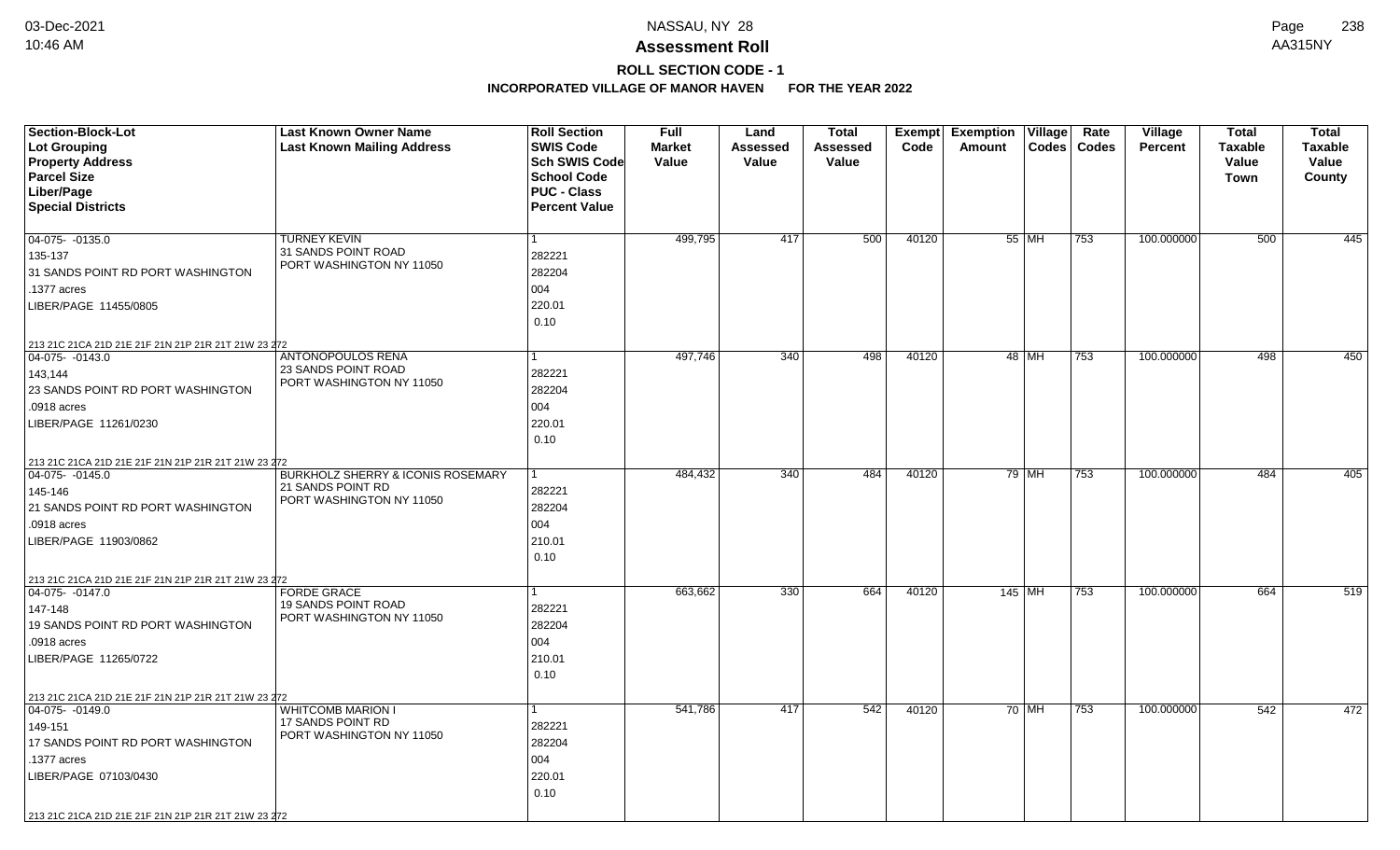## **ROLL SECTION CODE - 1**

| <b>Section-Block-Lot</b>                                                | <b>Last Known Owner Name</b>                           | <b>Roll Section</b>  | <b>Full</b>   | Land            | <b>Total</b>    | Exempt | Exemption   Village |         | Rate          | Village        | <b>Total</b>   | <b>Total</b>   |
|-------------------------------------------------------------------------|--------------------------------------------------------|----------------------|---------------|-----------------|-----------------|--------|---------------------|---------|---------------|----------------|----------------|----------------|
| <b>Lot Grouping</b>                                                     | <b>Last Known Mailing Address</b>                      | <b>SWIS Code</b>     | <b>Market</b> | <b>Assessed</b> | <b>Assessed</b> | Code   | Amount              |         | Codes   Codes | <b>Percent</b> | <b>Taxable</b> | <b>Taxable</b> |
| <b>Property Address</b>                                                 |                                                        | <b>Sch SWIS Code</b> | Value         | Value           | Value           |        |                     |         |               |                | Value          | Value          |
| <b>Parcel Size</b>                                                      |                                                        | <b>School Code</b>   |               |                 |                 |        |                     |         |               |                | Town           | County         |
| Liber/Page                                                              |                                                        | <b>PUC - Class</b>   |               |                 |                 |        |                     |         |               |                |                |                |
| <b>Special Districts</b>                                                |                                                        | <b>Percent Value</b> |               |                 |                 |        |                     |         |               |                |                |                |
|                                                                         |                                                        |                      |               |                 |                 |        |                     |         |               |                |                |                |
| 04-075- -0152.0                                                         | <b>BARRY MJCM</b>                                      | $\mathbf{1}$         | 641,130       | 525             | 620             | 40120  | 195 MH              |         | 753           | 100.000000     | 620            | 425            |
| 152-155                                                                 | <b>15 SANDS POINT ROAD</b><br>PORT WASHINGTON NY 11050 | 282221               |               |                 |                 |        |                     |         |               |                |                |                |
| 15 SANDS POINT RD PORT WASHINGTON                                       |                                                        | 282204               |               |                 |                 |        |                     |         |               |                |                |                |
| .2342 acres                                                             |                                                        | 004                  |               |                 |                 |        |                     |         |               |                |                |                |
| LIBER/PAGE 07914/0139                                                   |                                                        | 210.01               |               |                 |                 |        |                     |         |               |                |                |                |
|                                                                         |                                                        | 0.10                 |               |                 |                 |        |                     |         |               |                |                |                |
| 213 21C 21CA 21D 21E 21F 21N 21P 21R 21T 21W 23 272                     |                                                        |                      |               |                 |                 |        |                     |         |               |                |                |                |
| $04-075 - 0222.0$                                                       | Ressa-cibants                                          | $\mathbf{1}$         | 1,098,934     | 423             | 1,099           | 40120  |                     | $45$ MH | $ 753\rangle$ | 100.000000     | 1,099          | 1,054          |
| 222-223                                                                 | <b>15 SOUTH BAYLES AVE</b>                             | 282221               |               |                 |                 |        |                     |         |               |                |                |                |
| 40 ASHWOOD RD PORT WASHINGTON                                           | PORT WASHINGTON NY 11050                               | 282204               |               |                 |                 |        |                     |         |               |                |                |                |
| .1423 acres                                                             |                                                        | 004                  |               |                 |                 |        |                     |         |               |                |                |                |
| LIBER/PAGE 13173/0664                                                   |                                                        | 220.01               |               |                 |                 |        |                     |         |               |                |                |                |
|                                                                         |                                                        | 0.10                 |               |                 |                 |        |                     |         |               |                |                |                |
|                                                                         |                                                        |                      |               |                 |                 |        |                     |         |               |                |                |                |
| 213 21C 21CA 21D 21E 21F 21N 21P 21R 21T 21W 23 272<br>$ 04-075-0224.0$ | Ressa Family Llc                                       | 1                    | 412,740       | 413             | 413             | 40120  |                     | 49 MH   | 753           | 100.000000     | 413            | 364            |
|                                                                         | 15 SOUTH BAYLES AVE                                    | 282221               |               |                 |                 |        |                     |         |               |                |                |                |
| 100 CAMPUS DR PORT WASHINGTON                                           | PORT WASHINGTON NY 11050                               | 282204               |               |                 |                 |        |                     |         |               |                |                |                |
| .1377 acres                                                             |                                                        | 004                  |               |                 |                 |        |                     |         |               |                |                |                |
|                                                                         |                                                        |                      |               |                 |                 |        |                     |         |               |                |                |                |
| LIBER/PAGE 13041/0417                                                   |                                                        | 311.11               |               |                 |                 |        |                     |         |               |                |                |                |
|                                                                         |                                                        | 0.10                 |               |                 |                 |        |                     |         |               |                |                |                |
| 213 21C 21CA 21D 21E 21F 21N 21P 21R 21T 21W 23 272                     |                                                        |                      |               |                 |                 |        |                     |         |               |                |                |                |
| $ 04-075-0231.0$                                                        | <b>ATLANTIC DUNE CORP</b><br>82 MAIN ST SUITE 200      | 1.                   | 561,245       | 396             | 561             | 40120  |                     | 73 MH   | 753           | 100.000000     | 561            | 488            |
|                                                                         | HUNTINGTON NY 11743                                    | 282221               |               |                 |                 |        |                     |         |               |                |                |                |
| 94 ASHWOOD RD PORT WASHINGTON                                           |                                                        | 282204               |               |                 |                 |        |                     |         |               |                |                |                |
| .1249 acres                                                             |                                                        | 004                  |               |                 |                 |        |                     |         |               |                |                |                |
| LIBER/PAGE 13352/0829                                                   |                                                        | 220.01               |               |                 |                 |        |                     |         |               |                |                |                |
|                                                                         |                                                        | 0.10                 |               |                 |                 |        |                     |         |               |                |                |                |
| 213 21C 21CA 21D 21E 21F 21N 21P 21R 21T 21W 23 272                     |                                                        |                      |               |                 |                 |        |                     |         |               |                |                |                |
| $ 04-075-0233.0$                                                        | <b>DOWNING MARY</b>                                    | 1                    | 500,819       | 352             | 489             | 40120  |                     | 82 MH   | 753           | 100.000000     | 489            | 407            |
|                                                                         | 58 ASHWOOD ROAD<br>PORT WASHINGTON NY 11050            | 282221               |               |                 |                 |        |                     |         |               |                |                |                |
| 58 A-B ASHWOOD RD PORT WASHINGTON                                       |                                                        | 282204               |               |                 |                 |        |                     |         |               |                |                |                |
| .1033 acres                                                             |                                                        | 004                  |               |                 |                 |        |                     |         |               |                |                |                |
| LIBER/PAGE 10958/0589                                                   |                                                        | 220.01               |               |                 |                 |        |                     |         |               |                |                |                |
|                                                                         |                                                        | 0.10                 |               |                 |                 |        |                     |         |               |                |                |                |
| 213 21C 21CA 21D 21E 21F 21N 21P 21R 21T 21W 23 272                     |                                                        |                      |               |                 |                 |        |                     |         |               |                |                |                |
|                                                                         |                                                        |                      |               |                 |                 |        |                     |         |               |                |                |                |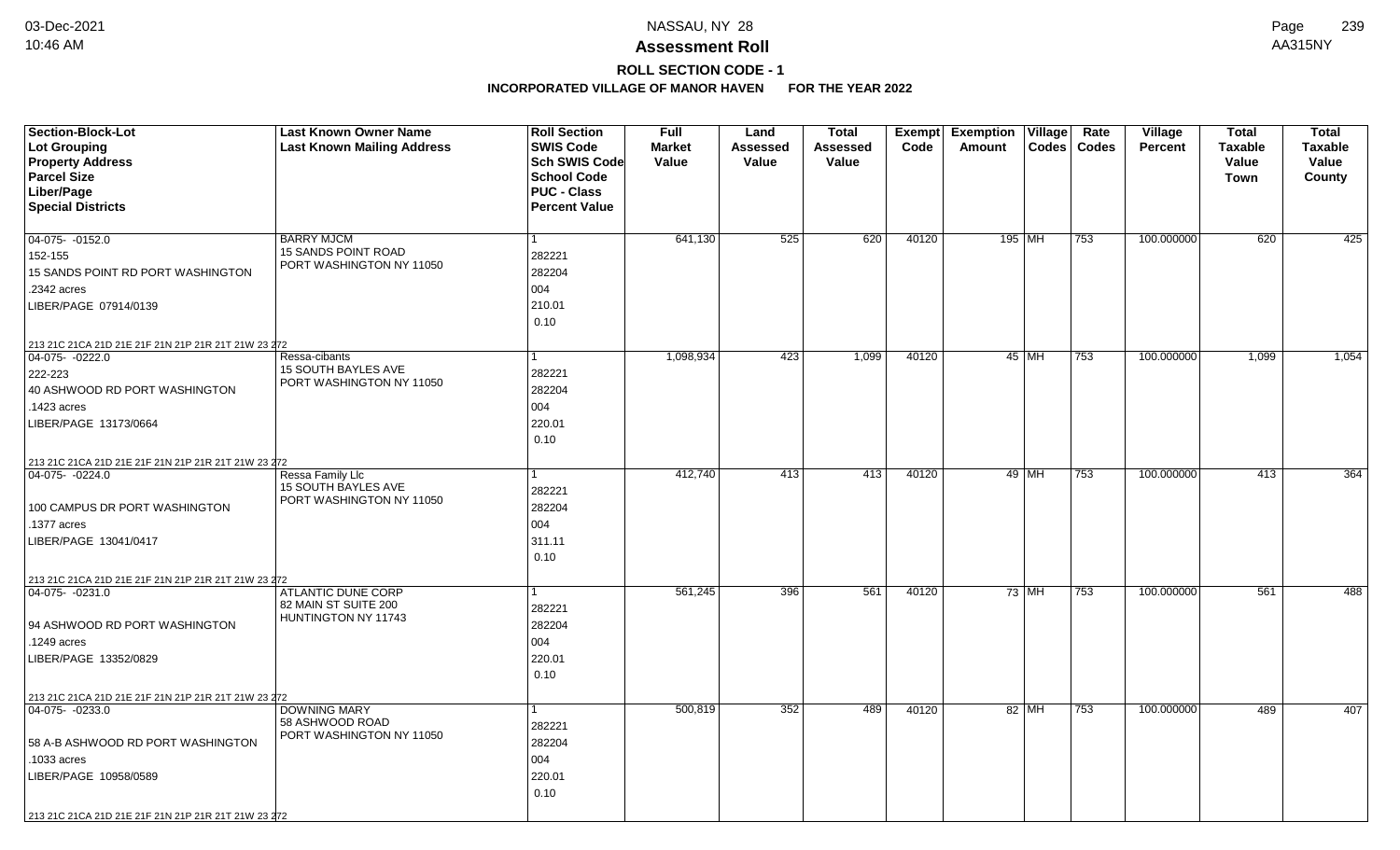# **ROLL SECTION CODE - 1**

| <b>Section-Block-Lot</b><br><b>Lot Grouping</b><br><b>Property Address</b><br><b>Parcel Size</b><br>Liber/Page<br><b>Special Districts</b>                                                                         | <b>Last Known Owner Name</b><br><b>Last Known Mailing Address</b>                      | <b>Roll Section</b><br><b>SWIS Code</b><br><b>Sch SWIS Code</b><br><b>School Code</b><br><b>PUC - Class</b><br><b>Percent Value</b> | <b>Full</b><br><b>Market</b><br>Value | Land<br><b>Assessed</b><br>Value | <b>Total</b><br>Assessed<br>Value | <b>Exempt</b><br>Code | <b>Exemption Village</b><br>Amount |           | Rate<br>Codes   Codes | Village<br>Percent | <b>Total</b><br><b>Taxable</b><br>Value<br><b>Town</b> | <b>Total</b><br><b>Taxable</b><br>Value<br>County |
|--------------------------------------------------------------------------------------------------------------------------------------------------------------------------------------------------------------------|----------------------------------------------------------------------------------------|-------------------------------------------------------------------------------------------------------------------------------------|---------------------------------------|----------------------------------|-----------------------------------|-----------------------|------------------------------------|-----------|-----------------------|--------------------|--------------------------------------------------------|---------------------------------------------------|
| $ 04-075-0234.0$<br>60 ASHWOOD RD PORT WASHINGTON<br>.1263 acres<br>LIBER/PAGE 13041/0417<br>213 21C 21CA 21D 21E 21F 21N 21P 21R 21T 21W 23 272                                                                   | Ressa Family Llc<br>15 SOUTH BAYLES AVE<br>PORT WASHINGTON NY 11050                    | 282221<br>282204<br>004<br>220.01<br>0.10                                                                                           | 1,065,137                             | 398                              | 1,065                             | 40120                 |                                    | $86$ MH   | $ 753\rangle$         | 100.000000         | 1,065                                                  | $\overline{979}$                                  |
| $ 04-075-0235.0$<br>72 ASHWOOD RD PORT WASHINGTON<br>.0918 acres<br>LIBER/PAGE 10729/0572                                                                                                                          | FORGIONE TOMMASO & MICHELE<br>72 ASHWOOD ROAD<br>PORT WASHINGTON NY 11050              | 282221<br>282204<br>004<br>220.01<br>0.10                                                                                           | 623,719                               | 340                              | 624                               | 40120                 |                                    | 87 MH     | 753                   | 100.000000         | 624                                                    | 537                                               |
| 213 21C 21CA 21D 21E 21F 21N 21P 21R 21T 21W 23 272<br>$04-075 - 0236.0$<br>151 SANDS POINT RD PORT WASHINGTON<br>.0230 acres<br>LIBER/PAGE 10434/0905                                                             | <b>KASHINKSY JOSEPH</b><br>151 SANDS POINT ROAD<br>PORT WASHINGTON NY 11050            | 282221<br>282204<br>004<br>311.11<br>0.10                                                                                           | $\Omega$                              | 0                                | $\Omega$                          |                       |                                    | <b>MH</b> | 753                   | 100.000000         | $\mathbf{0}$                                           | $\Omega$                                          |
| 213 21C 21CA 21D 21E 21F 21N 21P 21R 21T 21W 23 272<br>$ 04-075-0237.0$<br>237<br>27 SANDS POINT RD PORT WASHINGTON<br>.0941 acres<br>LIBER/PAGE 13043/0545<br>213 21C 21CA 21D 21E 21F 21N 21P 21R 21T 21W 23 272 | <b>HERNANDEZ LUIS A &amp; MARISOL</b><br>27 SANDS POINT RD<br>PORT WASHINGTON NY 11050 | 282221<br>282204<br>004<br>210.01<br>0.10                                                                                           | 578,656                               | 344                              | 579                               | 40120                 |                                    | $91$ MH   | 753                   | 100.000000         | 579                                                    | 488                                               |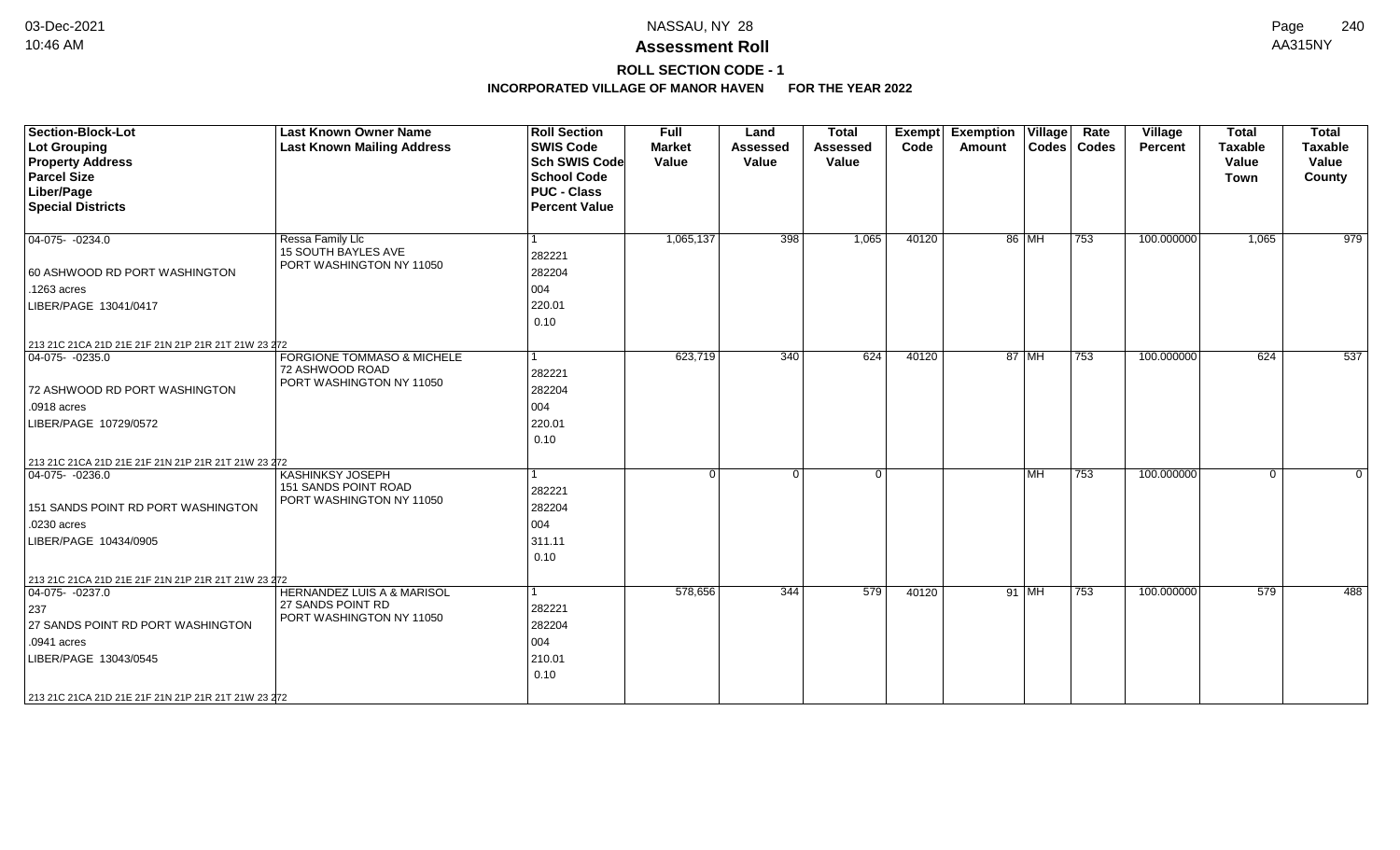# **ROLL SECTION CODE - 1**

| <b>Section-Block-Lot</b><br>Lot Grouping<br><b>Property Address</b><br><b>Parcel Size</b><br>Liber/Page<br><b>Special Districts</b>                                                                            | <b>Last Known Owner Name</b><br><b>Last Known Mailing Address</b>                                               | <b>Roll Section</b><br><b>SWIS Code</b><br><b>Sch SWIS Code</b><br><b>School Code</b><br><b>PUC - Class</b><br><b>Percent Value</b> | Full<br><b>Market</b><br>Value | Land<br><b>Assessed</b><br>Value | <b>Total</b><br><b>Assessed</b><br>Value | Exempt<br>Code | <b>Exemption Village</b><br>Amount |        | Rate<br>Codes   Codes | Village<br>Percent | <b>Total</b><br><b>Taxable</b><br>Value<br><b>Town</b> | <b>Total</b><br><b>Taxable</b><br>Value<br>County |
|----------------------------------------------------------------------------------------------------------------------------------------------------------------------------------------------------------------|-----------------------------------------------------------------------------------------------------------------|-------------------------------------------------------------------------------------------------------------------------------------|--------------------------------|----------------------------------|------------------------------------------|----------------|------------------------------------|--------|-----------------------|--------------------|--------------------------------------------------------|---------------------------------------------------|
| $04-075 - 0238.0$<br>238<br>29 SANDS POINT RD PORT WASHINGTON<br>.1354 acres<br>LIBER/PAGE 11071/0291                                                                                                          | COMMUNITY MAINSTREAMING ASSOCIATES 8<br><b>INC</b><br>99 QUENTIN ROOSEVELTQBLVD STE 200<br>GARDEN CITY NY 11530 | 282221<br>282204<br>004<br>642.01<br>0.10                                                                                           | 449,611                        | $374$ X                          | 450                                      | 25120          | 450 MH                             |        | 753                   | 100.000000 EXEMPT  |                                                        | <b>EXEMPT</b>                                     |
| 213 21C 21CA 21D 21E 21F 21N 21P 21R 21T 21W 23 272<br>$04-075 - 0239.0$<br>73-75 SANDS POINT RD PORT WASHINGTON<br>1033 acres<br>LIBER/PAGE 12120/0656<br>213 21C 21CA 21D 21E 21F 21N 21P 21R 21T 21W 23 272 | <b>ODONNELL KEVIN &amp; MARISA</b><br>73 - 75 SANDS POINT RD<br>SANDS POINT NY 11050                            | 282221<br>282204<br>004<br>220.01<br>0.10                                                                                           | 719,992                        | 361                              | 720                                      | 40120          | 175 MH                             |        | 753                   | 100.000000         | 720                                                    | 545                                               |
| $ 04-075-0240.0$<br>69 SANDS POINT RD PORT WASHINGTON<br>.1033 acres<br>LIBER/PAGE 13169/0262<br>213 21C 21CA 21D 21E 21F 21N 21P 21R 21T 21W 23 272                                                           | <b>KASHINSKY JOSEPH</b><br>69 SANDS POINT RD<br>PORT WASHINGTON NY 11050                                        | 282221<br>282204<br>004<br>220.01<br>0.10                                                                                           | 714,871                        | 361                              | 715                                      | 40120          |                                    | 151 MH | 753                   | 100.000000         | 715                                                    | 564                                               |
| $ 04-075-0241.0$<br>78 ASHWOOD RD PORT WASHINGTON<br>.2296 acres<br>LIBER/PAGE 12950/0587<br>213 21C 21CA 21D 21E 21F 21N 21P 21R 21T 21W 23 272                                                               | <b>VOHORA REALTY LLC</b><br>78 ASHWOOD RD<br>PORT WASHINGTON NY 11050                                           | 282221<br>282204<br>004<br>220.01<br>0.10                                                                                           | 1,112,248                      | 538                              | 1,113                                    | 40120          |                                    | 356 MH | 753                   | 100.000000         | 1,113                                                  | 757                                               |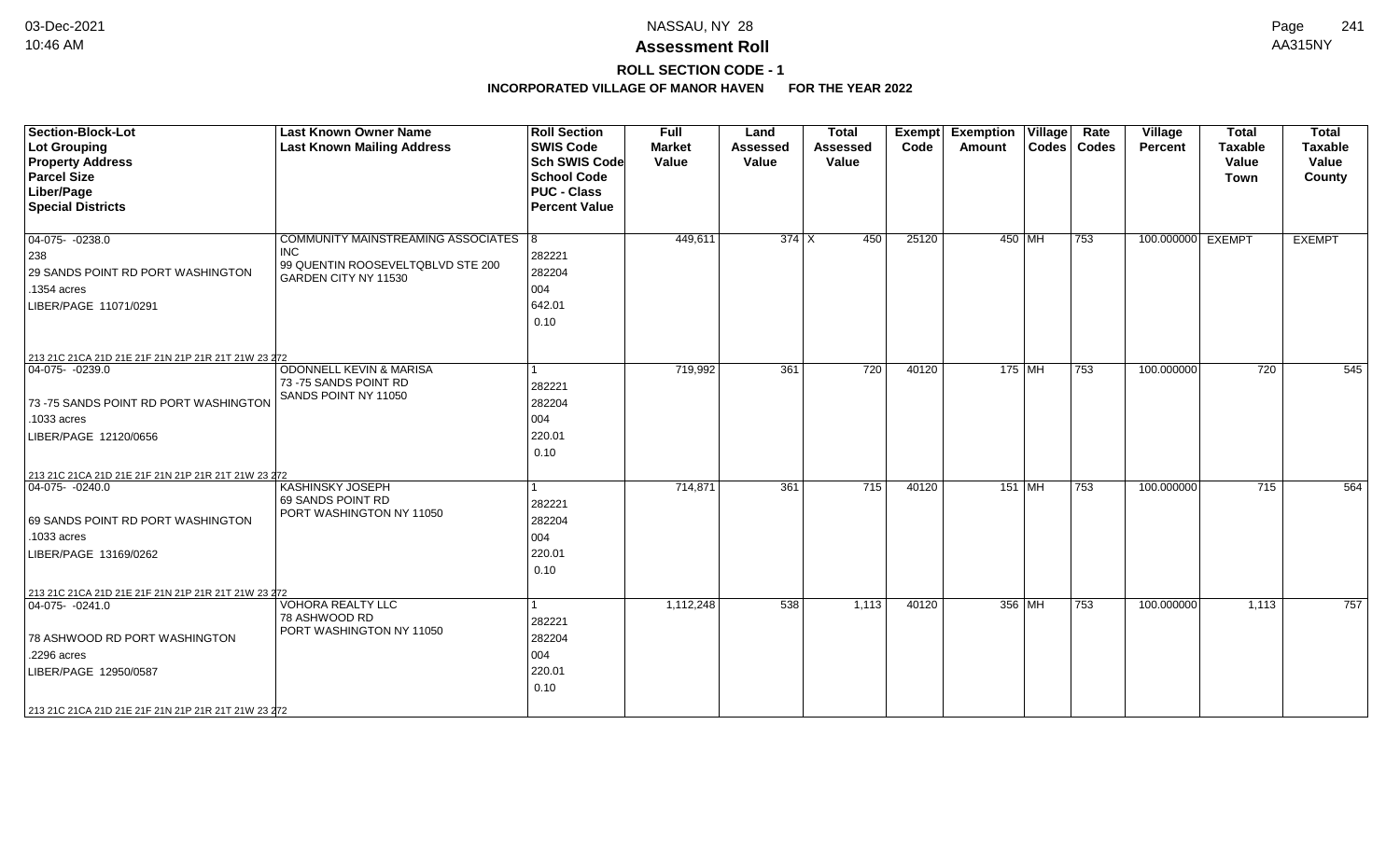# **ROLL SECTION CODE - 1**

| Section-Block-Lot<br><b>Lot Grouping</b>            | <b>Last Known Owner Name</b><br><b>Last Known Mailing Address</b> | <b>Roll Section</b><br><b>SWIS Code</b>  | <b>Full</b><br><b>Market</b> | Land<br>Assessed | <b>Total</b><br><b>Assessed</b> | <b>Exempt</b><br>Code | <b>Exemption Village</b><br>Amount | Rate<br>Codes   Codes | Village<br><b>Percent</b> | <b>Total</b><br><b>Taxable</b> | <b>Total</b><br><b>Taxable</b> |
|-----------------------------------------------------|-------------------------------------------------------------------|------------------------------------------|------------------------------|------------------|---------------------------------|-----------------------|------------------------------------|-----------------------|---------------------------|--------------------------------|--------------------------------|
| <b>Property Address</b>                             |                                                                   | Sch SWIS Code                            | Value                        | Value            | Value                           |                       |                                    |                       |                           | Value                          | Value                          |
| <b>Parcel Size</b><br>Liber/Page                    |                                                                   | <b>School Code</b><br><b>PUC - Class</b> |                              |                  |                                 |                       |                                    |                       |                           | <b>Town</b>                    | County                         |
| <b>Special Districts</b>                            |                                                                   | <b>Percent Value</b>                     |                              |                  |                                 |                       |                                    |                       |                           |                                |                                |
|                                                     |                                                                   |                                          |                              |                  |                                 |                       |                                    |                       |                           |                                |                                |
| $04-075 - 0242.0$                                   | 76 ASHWOOD ROAD LLC                                               | $\mathbf{1}$                             | 1,112,248                    | 538              | 1,113                           | 40120                 | 339 MH                             | 753                   | 100.000000                | 1,113                          | 774                            |
|                                                     | 1077 NORTHERN BLVD                                                | 282221                                   |                              |                  |                                 |                       |                                    |                       |                           |                                |                                |
| 76 ASHWOOD RD PORT WASHINGTON                       | ROSLYN NY 11576                                                   | 282204                                   |                              |                  |                                 |                       |                                    |                       |                           |                                |                                |
| .2296 acres                                         |                                                                   | 004                                      |                              |                  |                                 |                       |                                    |                       |                           |                                |                                |
| LIBER/PAGE 11547/0145                               |                                                                   | 220.01                                   |                              |                  |                                 |                       |                                    |                       |                           |                                |                                |
|                                                     |                                                                   | 0.10                                     |                              |                  |                                 |                       |                                    |                       |                           |                                |                                |
| 213 21C 21CA 21D 21E 21F 21N 21P 21R 21T 21W 23 272 |                                                                   |                                          |                              |                  |                                 |                       |                                    |                       |                           |                                |                                |
| 04-075- -0243.0                                     | Ressa Family Llc                                                  | $\mathbf{1}$                             | 849,037                      | 339              | 849                             | 40120                 | 28 MH                              | 753                   | 100.000000                | 849                            | 821                            |
|                                                     | 15 SOUTH BAYLES AVE                                               | 282221                                   |                              |                  |                                 |                       |                                    |                       |                           |                                |                                |
| 61 SANDS POINT RD PORT WASHINGTON                   | PORT WASHINGTON NY 11050                                          | 282204                                   |                              |                  |                                 |                       |                                    |                       |                           |                                |                                |
| .1194 acres                                         |                                                                   | 004                                      |                              |                  |                                 |                       |                                    |                       |                           |                                |                                |
| LIBER/PAGE 13041/0417                               |                                                                   | 220.01                                   |                              |                  |                                 |                       |                                    |                       |                           |                                |                                |
|                                                     |                                                                   | 0.10                                     |                              |                  |                                 |                       |                                    |                       |                           |                                |                                |
| 213 21C 21CA 21D 21E 21F 21N 21P 21R 21T 21W 23 272 |                                                                   |                                          |                              |                  |                                 |                       |                                    |                       |                           |                                |                                |
| $04-075 - 0244.0$                                   | <b>Ressa Family Llc</b>                                           |                                          | 849,037                      | 339              | 849                             | 40120                 | 28 MH                              | 753                   | 100.000000                | 849                            | 821                            |
|                                                     | 15 SOUTH BAYLES AVE<br>PORT WASHINGTON NY 11050                   | 282221                                   |                              |                  |                                 |                       |                                    |                       |                           |                                |                                |
| SANDS POINT RD PORT WASHINGTON                      |                                                                   | 282204                                   |                              |                  |                                 |                       |                                    |                       |                           |                                |                                |
| .1194 acres                                         |                                                                   | 004                                      |                              |                  |                                 |                       |                                    |                       |                           |                                |                                |
| LIBER/PAGE 13041/0417                               |                                                                   | 220.01                                   |                              |                  |                                 |                       |                                    |                       |                           |                                |                                |
|                                                     |                                                                   | 0.10                                     |                              |                  |                                 |                       |                                    |                       |                           |                                |                                |
| 213 21C 21CA 21D 21E 21F 21N 21P 21R 21T 21W 23 272 |                                                                   |                                          |                              |                  |                                 |                       |                                    |                       |                           |                                |                                |
| $ 04-075-0245.0$                                    | Ressa Family Llc                                                  | $\mathbf{1}$                             | 849,037                      | 339              | 849                             | 40120                 | $28$ MH                            | 753                   | 100.000000                | 849                            | 821                            |
|                                                     | 15 SOUTH BAYLES AVE<br>PORT WASHINGTON NY 11050                   | 282221                                   |                              |                  |                                 |                       |                                    |                       |                           |                                |                                |
| SANDS POINT RD PORT WASHINGTON                      |                                                                   | 282204                                   |                              |                  |                                 |                       |                                    |                       |                           |                                |                                |
| .1194 acres                                         |                                                                   | 004                                      |                              |                  |                                 |                       |                                    |                       |                           |                                |                                |
| LIBER/PAGE 13041/0417                               |                                                                   | 220.01                                   |                              |                  |                                 |                       |                                    |                       |                           |                                |                                |
|                                                     |                                                                   | 0.10                                     |                              |                  |                                 |                       |                                    |                       |                           |                                |                                |
| 213 21C 21CA 21D 21E 21F 21N 21P 21R 21T 21W 23 272 |                                                                   |                                          |                              |                  |                                 |                       |                                    |                       |                           |                                |                                |
| 04-075- -0247.0                                     | <b>RESSA FAMILY LLC</b><br><b>15 SOUTH BAYLES AVE</b>             | $\mathbf{1}$                             | 850,061                      | 339              | 850                             | 40120                 | $29$ MH                            | 753                   | 100.000000                | 850                            | 821                            |
|                                                     | PORT WASHINGTON NY 11050                                          | 282221                                   |                              |                  |                                 |                       |                                    |                       |                           |                                |                                |
| 53 SANDS POINT RD PORT WASHINGTON                   |                                                                   | 282204                                   |                              |                  |                                 |                       |                                    |                       |                           |                                |                                |
| .1194 acres                                         |                                                                   | 004                                      |                              |                  |                                 |                       |                                    |                       |                           |                                |                                |
| LIBER/PAGE 13041/426                                |                                                                   | 220.01                                   |                              |                  |                                 |                       |                                    |                       |                           |                                |                                |
|                                                     |                                                                   | 0.10                                     |                              |                  |                                 |                       |                                    |                       |                           |                                |                                |
| 213 21C 21CA 21D 21E 21F 21N 21P 21R 21T 21W 23 272 |                                                                   |                                          |                              |                  |                                 |                       |                                    |                       |                           |                                |                                |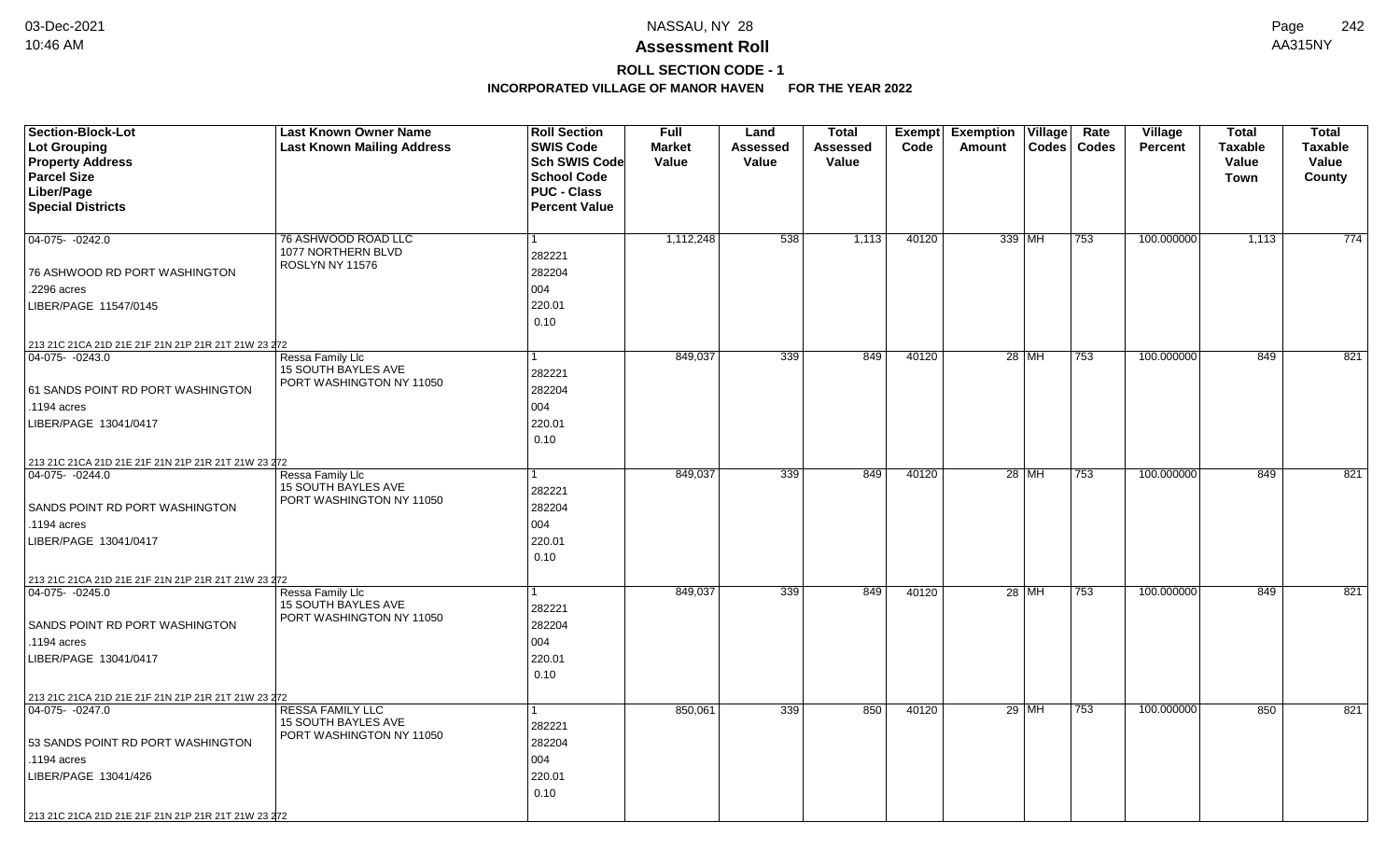# **ROLL SECTION CODE - 1**

| <b>Section-Block-Lot</b><br><b>Lot Grouping</b><br><b>Property Address</b><br><b>Parcel Size</b> | <b>Last Known Owner Name</b><br><b>Last Known Mailing Address</b> | <b>Roll Section</b><br><b>SWIS Code</b><br><b>Sch SWIS Code</b><br><b>School Code</b> | <b>Full</b><br><b>Market</b><br>Value | Land<br>Assessed<br>Value | <b>Total</b><br><b>Assessed</b><br>Value | Exempt<br>Code | <b>Exemption</b><br>Village<br>Rate<br>Codes<br>Codes<br>Amount | <b>Village</b><br><b>Percent</b> | <b>Total</b><br><b>Taxable</b><br>Value<br>Town | <b>Total</b><br><b>Taxable</b><br>Value<br>County |
|--------------------------------------------------------------------------------------------------|-------------------------------------------------------------------|---------------------------------------------------------------------------------------|---------------------------------------|---------------------------|------------------------------------------|----------------|-----------------------------------------------------------------|----------------------------------|-------------------------------------------------|---------------------------------------------------|
| Liber/Page                                                                                       |                                                                   | <b>PUC - Class</b>                                                                    |                                       |                           |                                          |                |                                                                 |                                  |                                                 |                                                   |
| <b>Special Districts</b>                                                                         |                                                                   | <b>Percent Value</b>                                                                  |                                       |                           |                                          |                |                                                                 |                                  |                                                 |                                                   |
|                                                                                                  |                                                                   |                                                                                       |                                       |                           |                                          |                |                                                                 |                                  |                                                 |                                                   |
| 04-075- -0248.0                                                                                  | <b>RESSA FAMILY LLC</b><br>15 SOUTH BAYLES AVE                    | 1<br>282221                                                                           | 849,037                               | 339                       | 849                                      | 40120          | $28$ MH<br>753                                                  | 100.000000                       | 849                                             | 821                                               |
| SANDS POINT RD PORT WASHINGTON                                                                   | PORT WASHINGTON NY 11050                                          | 282204                                                                                |                                       |                           |                                          |                |                                                                 |                                  |                                                 |                                                   |
| .1194 acres                                                                                      |                                                                   | 004                                                                                   |                                       |                           |                                          |                |                                                                 |                                  |                                                 |                                                   |
| LIBER/PAGE /                                                                                     |                                                                   | 220.01                                                                                |                                       |                           |                                          |                |                                                                 |                                  |                                                 |                                                   |
|                                                                                                  |                                                                   | 0.10                                                                                  |                                       |                           |                                          |                |                                                                 |                                  |                                                 |                                                   |
| 213 21C 21CA 21D 21E 21F 21N 21P 21R 21T 21W 23 272                                              |                                                                   |                                                                                       |                                       |                           |                                          |                |                                                                 |                                  |                                                 |                                                   |
| 04-076-0001.0                                                                                    | <b>KRAFT KENNETH &amp; PATRICIA</b>                               |                                                                                       | 703,604                               | 340                       | 704                                      | 40120          | $187$ MH<br>753                                                 | 100.000000                       | 528                                             | $\overline{341}$                                  |
| $1-2$                                                                                            | 283 MAIN ST<br>PORT WASHINGTON NY 11050                           | 282221                                                                                |                                       |                           |                                          | 41131          | 176                                                             |                                  |                                                 |                                                   |
| 30 COTTONWOOD RD PORT WASHINGTON                                                                 |                                                                   | 282204                                                                                |                                       |                           |                                          |                |                                                                 |                                  |                                                 |                                                   |
| .0918 acres                                                                                      |                                                                   | 004                                                                                   |                                       |                           |                                          |                |                                                                 |                                  |                                                 |                                                   |
| LIBER/PAGE 09468/0275                                                                            |                                                                   | 220.01                                                                                |                                       |                           |                                          |                |                                                                 |                                  |                                                 |                                                   |
|                                                                                                  |                                                                   | 0.10                                                                                  |                                       |                           |                                          |                |                                                                 |                                  |                                                 |                                                   |
| 213 21C 21CA 21D 21E 21F 21N 21P 21R 21T 21W 23 272                                              |                                                                   |                                                                                       |                                       |                           |                                          |                |                                                                 |                                  |                                                 |                                                   |
| 04-076-0003.0                                                                                    | FERNANDEZ GABRIEL & ADRIANA<br>32 COTTONWOOD RD                   |                                                                                       | 729,209                               | 340                       | 729                                      | 40120          | 181 MH<br>753                                                   | 100.000000                       | 729                                             | 548                                               |
| $3-4$                                                                                            | PORT WASHINGTON NY 11050                                          | 282221                                                                                |                                       |                           |                                          |                |                                                                 |                                  |                                                 |                                                   |
| 32 COTTONWOOD RD PORT WASHINGTON                                                                 |                                                                   | 282204                                                                                |                                       |                           |                                          |                |                                                                 |                                  |                                                 |                                                   |
| .0918 acres                                                                                      |                                                                   | 004                                                                                   |                                       |                           |                                          |                |                                                                 |                                  |                                                 |                                                   |
| LIBER/PAGE 11803/0549                                                                            |                                                                   | 220.01                                                                                |                                       |                           |                                          |                |                                                                 |                                  |                                                 |                                                   |
|                                                                                                  |                                                                   | 0.10                                                                                  |                                       |                           |                                          |                |                                                                 |                                  |                                                 |                                                   |
| 213 21C 21CA 21D 21E 21F 21N 21P 21R 21T 21W 23 272<br>$ 04-076-0005.0$                          | <b>CHRISTOFOROU PETER &amp; CHRISTI</b>                           | 1                                                                                     | 703,604                               | 340                       | 704                                      | 40120          | 163 MH<br>753                                                   | 100.000000                       | 704                                             | 541                                               |
| 5-6                                                                                              | 34 COTTONWOOD ROAD                                                | 282221                                                                                |                                       |                           |                                          |                |                                                                 |                                  |                                                 |                                                   |
| 34 COTTONWOOD RD PORT WASHINGTON                                                                 | PORT WASHINGTON NY 11050                                          | 282204                                                                                |                                       |                           |                                          |                |                                                                 |                                  |                                                 |                                                   |
| .0918 acres                                                                                      |                                                                   | 004                                                                                   |                                       |                           |                                          |                |                                                                 |                                  |                                                 |                                                   |
| LIBER/PAGE 10700/0099                                                                            |                                                                   | 220.01                                                                                |                                       |                           |                                          |                |                                                                 |                                  |                                                 |                                                   |
|                                                                                                  |                                                                   | 0.10                                                                                  |                                       |                           |                                          |                |                                                                 |                                  |                                                 |                                                   |
| 213 21C 21CA 21D 21E 21F 21N 21P 21R 21T 21W 23 272                                              |                                                                   |                                                                                       |                                       |                           |                                          |                |                                                                 |                                  |                                                 |                                                   |
| 04-076- -0007.0                                                                                  | <b>SANTOS LIGIA</b>                                               | 1                                                                                     | 703,604                               | 340                       | 704                                      | 40120          | 146   MH<br>753                                                 | 100.000000                       | 704                                             | 558                                               |
| 7-8                                                                                              | 36 COTTONWOOD ROAD                                                | 282221                                                                                |                                       |                           |                                          |                |                                                                 |                                  |                                                 |                                                   |
| 36 COTTONWOOD RD PORT WASHINGTON                                                                 | PORT WASHINGTON NY 11050                                          | 282204                                                                                |                                       |                           |                                          |                |                                                                 |                                  |                                                 |                                                   |
| .0918 acres                                                                                      |                                                                   | 004                                                                                   |                                       |                           |                                          |                |                                                                 |                                  |                                                 |                                                   |
| LIBER/PAGE 11000/0819                                                                            |                                                                   | 220.01                                                                                |                                       |                           |                                          |                |                                                                 |                                  |                                                 |                                                   |
|                                                                                                  |                                                                   | 0.10                                                                                  |                                       |                           |                                          |                |                                                                 |                                  |                                                 |                                                   |
| 213 21C 21CA 21D 21E 21F 21N 21P 21R 21T 21W 23 272                                              |                                                                   |                                                                                       |                                       |                           |                                          |                |                                                                 |                                  |                                                 |                                                   |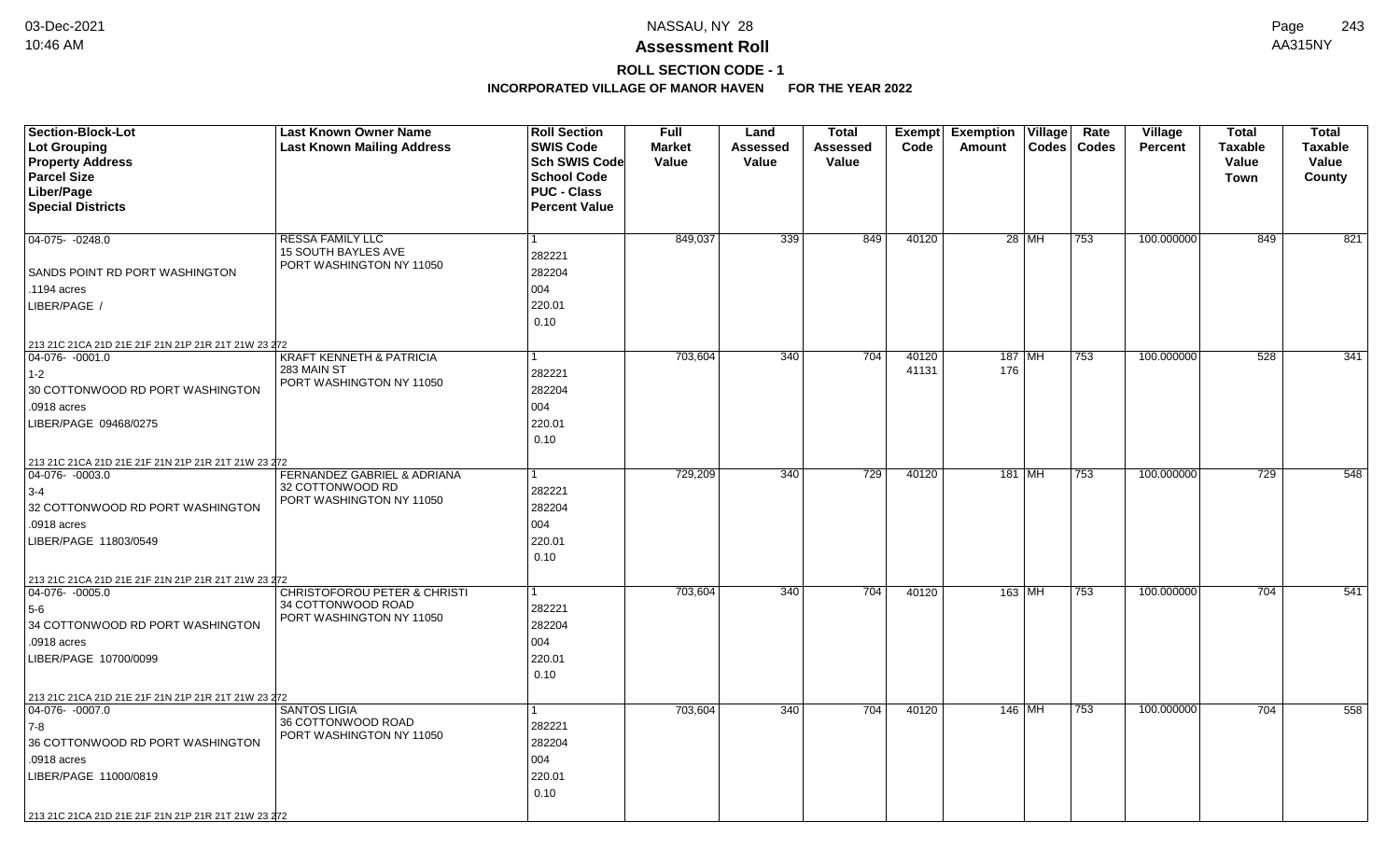# **ROLL SECTION CODE - 1**

| <b>Section-Block-Lot</b><br>Lot Grouping<br><b>Property Address</b>     | <b>Last Known Owner Name</b><br><b>Last Known Mailing Address</b> | <b>Roll Section</b><br><b>SWIS Code</b><br><b>Sch SWIS Code</b> | <b>Full</b><br><b>Market</b><br>Value | Land<br><b>Assessed</b><br>Value | <b>Total</b><br><b>Assessed</b><br>Value | <b>Exempt</b><br>Code | <b>Exemption Village</b><br>Amount | Rate<br>Codes   Codes | Village<br>Percent | <b>Total</b><br><b>Taxable</b><br>Value | <b>Total</b><br><b>Taxable</b><br>Value |
|-------------------------------------------------------------------------|-------------------------------------------------------------------|-----------------------------------------------------------------|---------------------------------------|----------------------------------|------------------------------------------|-----------------------|------------------------------------|-----------------------|--------------------|-----------------------------------------|-----------------------------------------|
| <b>Parcel Size</b>                                                      |                                                                   | <b>School Code</b>                                              |                                       |                                  |                                          |                       |                                    |                       |                    | <b>Town</b>                             | County                                  |
| Liber/Page                                                              |                                                                   | <b>PUC - Class</b>                                              |                                       |                                  |                                          |                       |                                    |                       |                    |                                         |                                         |
| <b>Special Districts</b>                                                |                                                                   | <b>Percent Value</b>                                            |                                       |                                  |                                          |                       |                                    |                       |                    |                                         |                                         |
| $ 04-076-0009.0$                                                        | COTTONWOOD LLC                                                    | l 1                                                             | 1,049,774                             | 551                              | 998                                      | 40120                 | 370 MH                             | 753                   | 100.000000         | 998                                     | 628                                     |
|                                                                         | <b>15 SOUTH BAYLIS AVE</b>                                        | 282221                                                          |                                       |                                  |                                          |                       |                                    |                       |                    |                                         |                                         |
| 38 COTTONWOOD RD PORT WASHINGTON                                        | PORT WASHINGTON NY 11050                                          | 282204                                                          |                                       |                                  |                                          |                       |                                    |                       |                    |                                         |                                         |
| .2667 acres                                                             |                                                                   | 004                                                             |                                       |                                  |                                          |                       |                                    |                       |                    |                                         |                                         |
| LIBER/PAGE 12692/0271                                                   |                                                                   | 220.01                                                          |                                       |                                  |                                          |                       |                                    |                       |                    |                                         |                                         |
|                                                                         |                                                                   | 0.10                                                            |                                       |                                  |                                          |                       |                                    |                       |                    |                                         |                                         |
|                                                                         |                                                                   |                                                                 |                                       |                                  |                                          |                       |                                    |                       |                    |                                         |                                         |
| 213 21C 21CA 21D 21E 21F 21N 21P 21R 21T 21W 23 272<br>$ 04-076-0010.0$ | TOMIC LJUBOMIR & MARIA                                            | $\mathbf{1}$                                                    | 806,021                               | 429                              | 806                                      | 40120                 | 200 MH                             | 753                   | 100.000000         | 806                                     | 606                                     |
| $10 - 12$                                                               | 5 CAMBRIDGE AVENUE                                                | 282221                                                          |                                       |                                  |                                          |                       |                                    |                       |                    |                                         |                                         |
| 5 CAMBRIDGE AVE PORT WASHINGTON                                         | PORT WASHINGTON NY 11050                                          | 282204                                                          |                                       |                                  |                                          |                       |                                    |                       |                    |                                         |                                         |
| .1462 acres                                                             |                                                                   | 004                                                             |                                       |                                  |                                          |                       |                                    |                       |                    |                                         |                                         |
| LIBER/PAGE 09350/0283                                                   |                                                                   | 220.01                                                          |                                       |                                  |                                          |                       |                                    |                       |                    |                                         |                                         |
|                                                                         |                                                                   | 0.10                                                            |                                       |                                  |                                          |                       |                                    |                       |                    |                                         |                                         |
|                                                                         |                                                                   |                                                                 |                                       |                                  |                                          |                       |                                    |                       |                    |                                         |                                         |
| 213 21C 21CA 21D 21E 21F 21N 21P 21R 21T 21W 23 272                     |                                                                   |                                                                 |                                       |                                  |                                          |                       |                                    |                       |                    |                                         |                                         |
| $ 04-077- -0001.0$                                                      | RMV PORT INVESTORS CORP<br><b>113 MAIN STREET</b>                 | $\vert$ 1                                                       | 725,112                               | 330                              | 704                                      | 40120                 | 187 MH                             | 753                   | 100.000000         | $\overline{704}$                        | 517                                     |
| $1-2$                                                                   | PORT WASHINGTON NY 11050                                          | 282221                                                          |                                       |                                  |                                          |                       |                                    |                       |                    |                                         |                                         |
| 30 A DUNWOOD RD PORT WASHINGTON                                         |                                                                   | 282204                                                          |                                       |                                  |                                          |                       |                                    |                       |                    |                                         |                                         |
| .0918 acres                                                             |                                                                   | 004                                                             |                                       |                                  |                                          |                       |                                    |                       |                    |                                         |                                         |
| LIBER/PAGE 10783/0634                                                   |                                                                   | 220.01                                                          |                                       |                                  |                                          |                       |                                    |                       |                    |                                         |                                         |
|                                                                         |                                                                   | 0.10                                                            |                                       |                                  |                                          |                       |                                    |                       |                    |                                         |                                         |
| 213 21C 21CA 21D 21E 21F 21N 21P 21R 21T 21W 23 272                     |                                                                   |                                                                 |                                       |                                  |                                          |                       |                                    |                       |                    |                                         |                                         |
| $ 04-077-0003.0$                                                        | <b>RIOS MARCO &amp; STELLA</b>                                    | 1                                                               | 627,816                               | 340                              | 628                                      | 40120                 | $152$ MH                           | 753                   | 100.000000         | 628                                     | 476                                     |
| $3-4$                                                                   | 30 DUNWOOD ROAD                                                   | 282221                                                          |                                       |                                  |                                          |                       |                                    |                       |                    |                                         |                                         |
| 30 DUNWOOD RD PORT WASHINGTON                                           | PORT WASHINGTON NY 11050                                          | 282204                                                          |                                       |                                  |                                          |                       |                                    |                       |                    |                                         |                                         |
| .0918 acres                                                             |                                                                   | 004                                                             |                                       |                                  |                                          |                       |                                    |                       |                    |                                         |                                         |
| LIBER/PAGE 08450/0440                                                   |                                                                   | 220.01                                                          |                                       |                                  |                                          |                       |                                    |                       |                    |                                         |                                         |
|                                                                         |                                                                   | 0.10                                                            |                                       |                                  |                                          |                       |                                    |                       |                    |                                         |                                         |
| 213 21C 21CA 21D 21E 21F 21N 21P 21R 21T 21W 23 272                     |                                                                   |                                                                 |                                       |                                  |                                          |                       |                                    |                       |                    |                                         |                                         |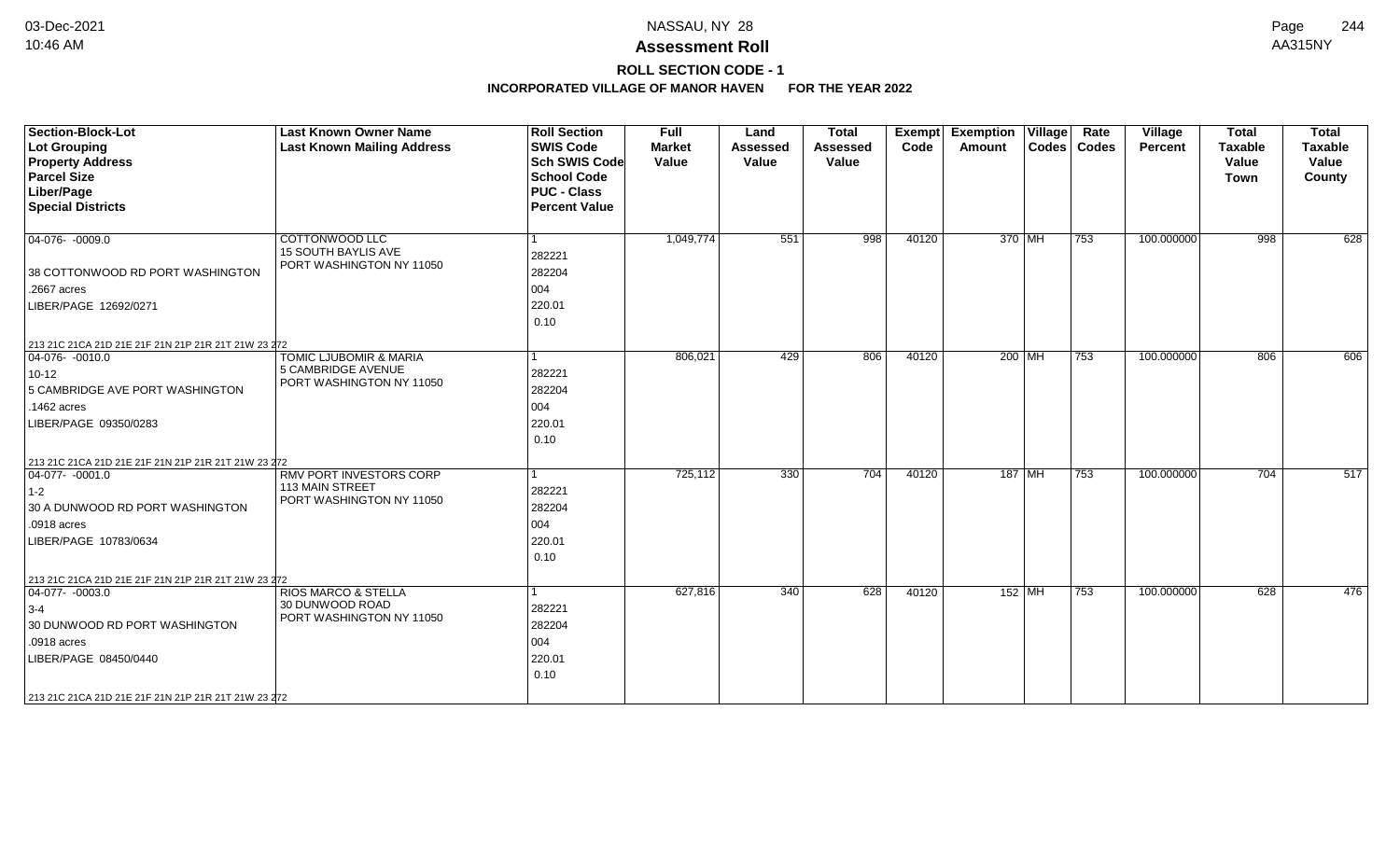# **ROLL SECTION CODE - 1**

| <b>Section-Block-Lot</b>                                                | <b>Last Known Owner Name</b>      | <b>Roll Section</b>  | <b>Full</b>   | Land            | <b>Total</b>    | <b>Exempt</b> | <b>Exemption Village</b> | Rate          | Village        | <b>Total</b>   | <b>Total</b>   |
|-------------------------------------------------------------------------|-----------------------------------|----------------------|---------------|-----------------|-----------------|---------------|--------------------------|---------------|----------------|----------------|----------------|
| <b>Lot Grouping</b>                                                     | <b>Last Known Mailing Address</b> | <b>SWIS Code</b>     | <b>Market</b> | <b>Assessed</b> | <b>Assessed</b> | Code          | Amount                   | Codes   Codes | <b>Percent</b> | <b>Taxable</b> | <b>Taxable</b> |
| <b>Property Address</b>                                                 |                                   | <b>Sch SWIS Code</b> | Value         | Value           | Value           |               |                          |               |                | Value          | Value          |
| <b>Parcel Size</b>                                                      |                                   | <b>School Code</b>   |               |                 |                 |               |                          |               |                | <b>Town</b>    | County         |
| Liber/Page                                                              |                                   | <b>PUC - Class</b>   |               |                 |                 |               |                          |               |                |                |                |
| <b>Special Districts</b>                                                |                                   | <b>Percent Value</b> |               |                 |                 |               |                          |               |                |                |                |
|                                                                         |                                   |                      |               |                 |                 |               |                          |               |                |                |                |
| $\boxed{04-077 - -0005.0}$                                              | ABDUL RAHMAN & AKHTER MONIRA &    | $\vert$ 1            | 581,728       | 340             | 582             | 40120         | 110 MH                   | 753           | 100.000000     | 582            | 472            |
| $5-6$                                                                   | BEGUM MONWARA & SHAHJABAN SHEIK   | 282221               |               |                 |                 |               |                          |               |                |                |                |
| 32 DUNWOOD RD PORT WASHINGTON                                           | 32 DUNWOOD RD                     | 282204               |               |                 |                 |               |                          |               |                |                |                |
| .0918 acres                                                             | PORT WASHINGTON NY 11050          | 004                  |               |                 |                 |               |                          |               |                |                |                |
| LIBER/PAGE 12808/0540                                                   |                                   | 220.01               |               |                 |                 |               |                          |               |                |                |                |
|                                                                         |                                   | 0.10                 |               |                 |                 |               |                          |               |                |                |                |
|                                                                         |                                   |                      |               |                 |                 |               |                          |               |                |                |                |
|                                                                         |                                   |                      |               |                 |                 |               |                          |               |                |                |                |
| 213 21C 21CA 21D 21E 21F 21N 21P 21R 21T 21W 23 272<br>04-077- -0007.0  | <b>VASILATOS DIONISIOS</b>        | $\vert$ 1            | 765,054       | 340             | 765             | 40120         | $218$ MH                 | 753           | 100.000000     | 765            | 547            |
| $ 7-8 $                                                                 | 34 DUNWOOD RD                     | 282221               |               |                 |                 |               |                          |               |                |                |                |
|                                                                         | PORT WASHINGTON NY 11050          |                      |               |                 |                 |               |                          |               |                |                |                |
| 34 DUNWOOD RD PORT WASHINGTON                                           |                                   | 282204               |               |                 |                 |               |                          |               |                |                |                |
| .0918 acres                                                             |                                   | 004                  |               |                 |                 |               |                          |               |                |                |                |
| LIBER/PAGE 12169/0769                                                   |                                   | 220.01               |               |                 |                 |               |                          |               |                |                |                |
|                                                                         |                                   | 0.10                 |               |                 |                 |               |                          |               |                |                |                |
| 213 21C 21CA 21D 21E 21F 21N 21P 21R 21T 21W 23 272                     |                                   |                      |               |                 |                 |               |                          |               |                |                |                |
| $ 04-077-0009.0$                                                        | <b>BOEHM MILDRED</b>              | 1                    | 554,075       | 303             | 494             | 40120         | 202 MH                   | 753           | 100.000000     | 494            | 292            |
| 9,10                                                                    | PO BOX 2065                       | 282221               |               |                 |                 |               |                          |               |                |                |                |
| 36 DUNWOOD RD PORT WASHINGTON                                           | PORT WASHINGTON NY 11050          | 282204               |               |                 |                 |               |                          |               |                |                |                |
| .0918 acres                                                             |                                   | 004                  |               |                 |                 |               |                          |               |                |                |                |
| LIBER/PAGE 12283/0743                                                   |                                   | 220.01               |               |                 |                 |               |                          |               |                |                |                |
|                                                                         |                                   | 0.10                 |               |                 |                 |               |                          |               |                |                |                |
|                                                                         |                                   |                      |               |                 |                 |               |                          |               |                |                |                |
| 213 21C 21CA 21D 21E 21F 21N 21P 21R 21T 21W 23 272<br>$ 04-077-0011.0$ | <b>RESSA FAMILY LLC</b>           | $\mathbf{1}$         | 596,067       | 380             | 596             | 40120         | $118$ MH                 | 753           | 100.000000     | 596            | 478            |
|                                                                         | <b>15 SDUTH BAYLES AVE</b>        | 282221               |               |                 |                 |               |                          |               |                |                |                |
| $11-12,55$                                                              | PORT WASHINGTON NY 11050          |                      |               |                 |                 |               |                          |               |                |                |                |
| 38 DUNWOOD RD PORT WASHINGTON                                           |                                   | 282204               |               |                 |                 |               |                          |               |                |                |                |
| .1148 acres                                                             |                                   | 004                  |               |                 |                 |               |                          |               |                |                |                |
| LIBER/PAGE 12419/0205                                                   |                                   | 220.01               |               |                 |                 |               |                          |               |                |                |                |
|                                                                         |                                   | 0.10                 |               |                 |                 |               |                          |               |                |                |                |
| 213 21C 21CA 21D 21E 21F 21N 21P 21R 21T 21W 23 272                     |                                   |                      |               |                 |                 |               |                          |               |                |                |                |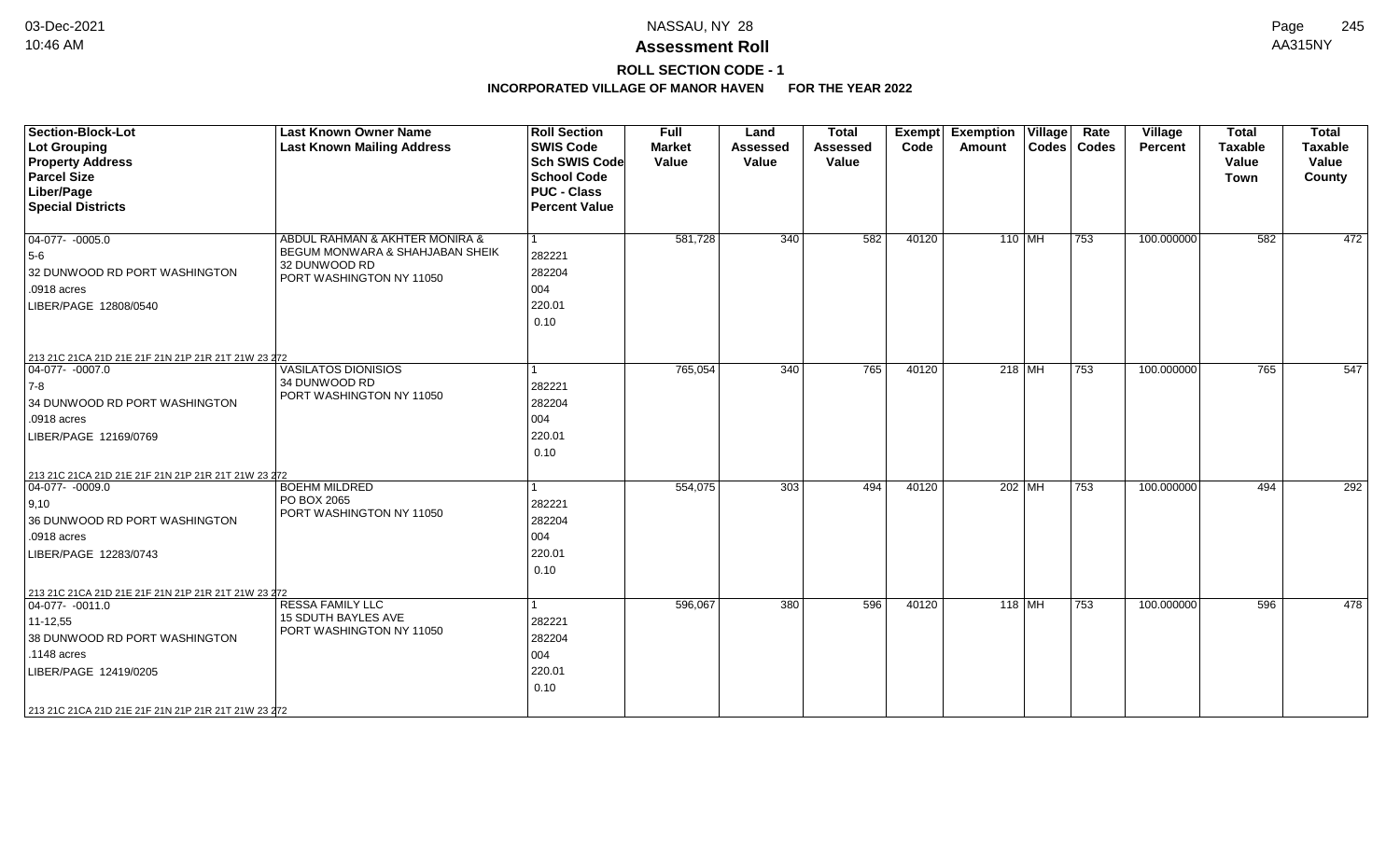# **ROLL SECTION CODE - 1**

| <b>Section-Block-Lot</b><br><b>Lot Grouping</b><br><b>Property Address</b><br><b>Parcel Size</b><br>Liber/Page<br><b>Special Districts</b>                                                                                 | <b>Last Known Owner Name</b><br><b>Last Known Mailing Address</b>            | <b>Roll Section</b><br><b>SWIS Code</b><br><b>Sch SWIS Code</b><br><b>School Code</b><br><b>PUC - Class</b><br><b>Percent Value</b> | <b>Full</b><br><b>Market</b><br>Value | Land<br><b>Assessed</b><br>Value | <b>Total</b><br>Assessed<br>Value | Exempt<br>Code | <b>Exemption Village</b><br>Amount | Rate<br>Codes   Codes | Village<br>Percent | <b>Total</b><br><b>Taxable</b><br>Value<br><b>Town</b> | <b>Total</b><br><b>Taxable</b><br>Value<br>County |
|----------------------------------------------------------------------------------------------------------------------------------------------------------------------------------------------------------------------------|------------------------------------------------------------------------------|-------------------------------------------------------------------------------------------------------------------------------------|---------------------------------------|----------------------------------|-----------------------------------|----------------|------------------------------------|-----------------------|--------------------|--------------------------------------------------------|---------------------------------------------------|
| $ 04-077-0014.0$<br>$14 - 15.56$<br>42 DUNWOOD RD PORT WASHINGTON<br>.1148 acres<br>LIBER/PAGE 11035/0890<br>213 21C 21CA 21D 21E 21F 21N 21P 21R 21T 21W 23 272                                                           | <b>RESSA FAMILY LLC</b><br>15 SOUTH BAYLES AVE<br>PORT WASHINGTON NY 11050   | 282221<br>282204<br>004<br>220.01<br>0.10                                                                                           | 1,162,433                             | 380                              | 1,162                             | 40120          | 248 MH                             | 753                   | 100.000000         | 1,162                                                  | 914                                               |
| $ 04-077- -0016.0$<br>16,17<br>46 DUNWOOD AVE PORT WASHINGTON<br>.0918 acres<br>LIBER/PAGE 13177/0011                                                                                                                      | <b>RAS LUIS &amp; BARBARA</b><br>11 DELAWARE AVE<br>PORT WASHINGTON NY 11050 | 282221<br>282204<br>004<br>220.01<br>0.10                                                                                           | 824,456                               | 304                              | 737                               | 40120          | $275$ MH                           | 753                   | 100.000000         | 737                                                    | 462                                               |
| 213 21C 21CA 21D 21E 21F 21N 21P 21R 21T 21W 23 272<br>$ 04-077-0018.0$<br>18-19<br>48 DUNWOOD AVE PORT WASHINGTON<br>.0918 acres<br>LIBER/PAGE 13175/0109                                                                 | W & W STAR LLC<br>182 BAY 47TH ST APT # 2<br>BROOKLYN NY 11214               | 282221<br>282204<br>004<br>220.01<br>0.10                                                                                           | 834,698                               | 340                              | 835                               | 40120          | $206$ MH                           | 753                   | 100.000000         | 835                                                    | 629                                               |
| 213 21C 21CA 21D 21E 21F 21N 21P 21R 21T 21W 23 272<br>$\boxed{04-077 - -0020.0}$<br>20-22<br>50 DUNWOOD RD PORT WASHINGTON<br>.1377 acres<br>LIBER/PAGE 13175/0135<br>213 21C 21CA 21D 21E 21F 21N 21P 21R 21T 21W 23 272 | <b>L &amp; L RAINBOW LLC</b><br>182 BAY 47TH ST APT # 2<br>BROOKLYN NY 11214 | 282221<br>282204<br>004<br>220.01<br>0.10                                                                                           | 912,535                               | 417                              | 913                               | 40120          | 200 MH                             | 753                   | 100.000000         | 913                                                    | $\overline{713}$                                  |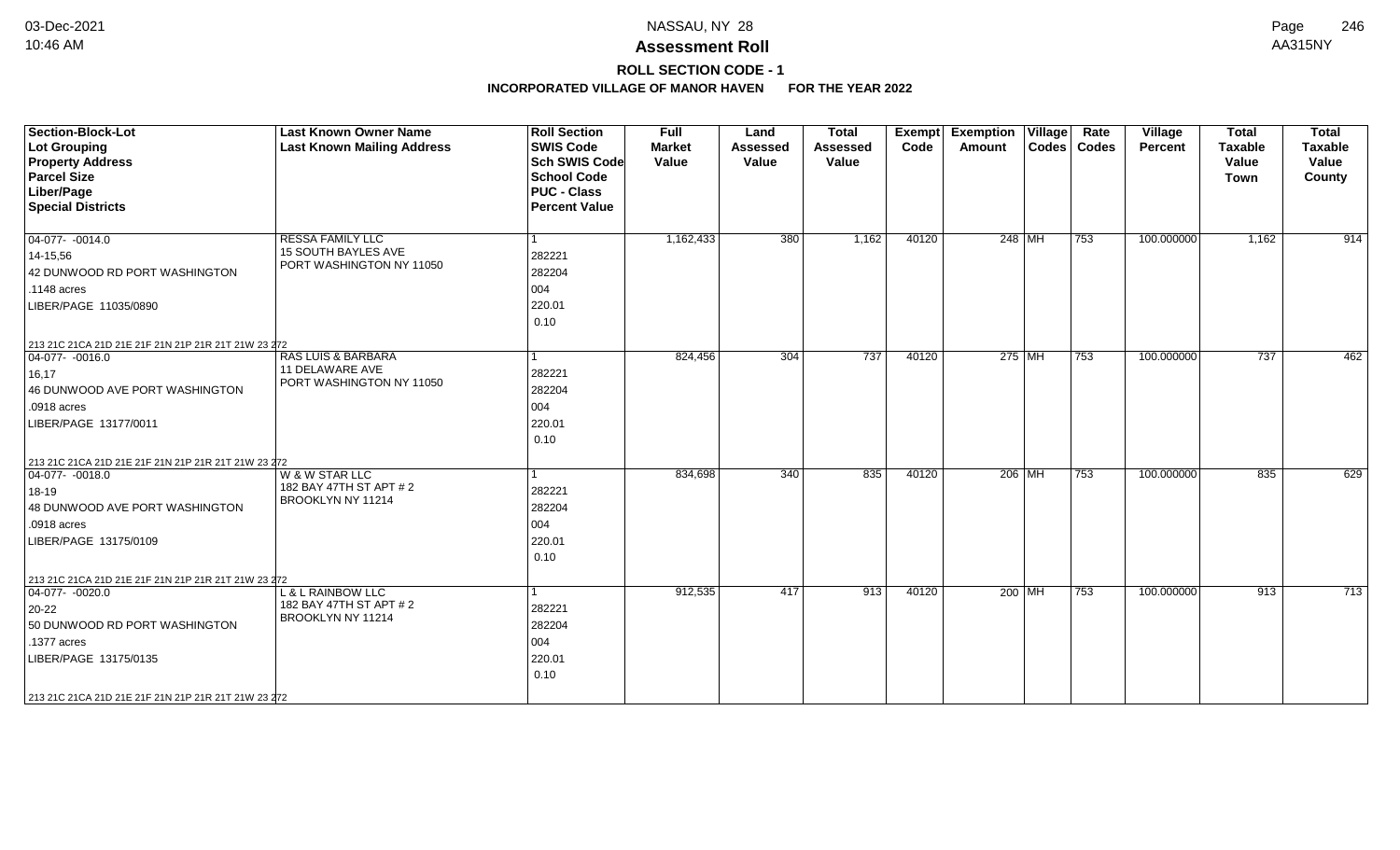# **ROLL SECTION CODE - 1**

| <b>Section-Block-Lot</b><br><b>Lot Grouping</b><br><b>Property Address</b>                                  | <b>Last Known Owner Name</b><br><b>Last Known Mailing Address</b>                                     | <b>Roll Section</b><br><b>SWIS Code</b><br><b>Sch SWIS Code</b> | <b>Full</b><br><b>Market</b><br>Value | Land<br><b>Assessed</b><br>Value | <b>Total</b><br><b>Assessed</b><br>Value | Exempt<br>Code | <b>Exemption Village</b><br>Amount | Rate<br>Codes   Codes | Village<br><b>Percent</b> | <b>Total</b><br><b>Taxable</b><br>Value | <b>Total</b><br><b>Taxable</b><br>Value |
|-------------------------------------------------------------------------------------------------------------|-------------------------------------------------------------------------------------------------------|-----------------------------------------------------------------|---------------------------------------|----------------------------------|------------------------------------------|----------------|------------------------------------|-----------------------|---------------------------|-----------------------------------------|-----------------------------------------|
| <b>Parcel Size</b>                                                                                          |                                                                                                       | <b>School Code</b>                                              |                                       |                                  |                                          |                |                                    |                       |                           | <b>Town</b>                             | County                                  |
| Liber/Page<br><b>Special Districts</b>                                                                      |                                                                                                       | <b>PUC - Class</b><br><b>Percent Value</b>                      |                                       |                                  |                                          |                |                                    |                       |                           |                                         |                                         |
| $\boxed{04-077 - 0023.0}$<br>23-25<br>54 DUNWOOD RD PORT WASHINGTON<br>.1377 acres<br>LIBER/PAGE 14046/0824 | <b>GUMPEL LAWRENCE (TRUST)</b><br><b>GUMPEL LAWRENCE</b><br>54 DUNWOOD RD<br>PORT WASHINGTON NY 11050 | 282221<br>282204<br>004<br>210.01<br>0.10                       | 585,825                               | 417                              | 586                                      | 40120          | $122$ MH                           | 753                   | 100.000000                | 586                                     | 464                                     |
| 213 21C 21CA 21D 21E 21F 21N 21P 21R 21T 21W 23 272                                                         |                                                                                                       |                                                                 |                                       |                                  |                                          |                |                                    |                       |                           |                                         |                                         |
| 04-077- -0026.0<br>26-27<br>56 DUNWOOD RD PORT WASHINGTON<br>.0918 acres<br>LIBER/PAGE 13261/0268           | YEN BEN S & VIVIAN W TRUSTS<br>YEN BEN S & VIVIAN W<br>56 DUNWOOD RD<br>PORT WASHINGTON NY 11050      | 1<br>282221<br>282204<br>004<br>220.01<br>0.10                  | 858,254                               | 340                              | 858                                      | 40120          | 240 MH                             | 753                   | 100.000000                | 858                                     | 618                                     |
| 213 21C 21CA 21D 21E 21F 21N 21P 21R 21T 21W 23 272                                                         |                                                                                                       |                                                                 |                                       |                                  |                                          |                |                                    |                       |                           |                                         |                                         |
| $04-077 - 0032.0$<br>49 ASHWOOD RD PORT WASHINGTON<br>.1576 acres<br>LIBER/PAGE 13445/0166                  | PASTORIZA-CLIFT EVETTE<br>49 B ASHWOOD RD<br>PORT WASHINGTON NY 11050                                 | 1<br>282221<br>282204<br>004<br>220.01<br>0.10                  | 1,001,505                             | 446                              | 972                                      | 44220<br>40120 | $102$ MH<br>315                    | 753                   | 100.000000                | 870                                     | 555                                     |
| 213 21C 21CA 21D 21E 21F 21N 21P 21R 21T 21W 23 272                                                         |                                                                                                       |                                                                 |                                       |                                  |                                          |                |                                    |                       |                           |                                         |                                         |
| 04-077- -0037.0<br>37-38<br>43 COTTONWOOD RD PORT WASHINGTON<br>.0918 acres<br>LIBER/PAGE 09643/0506        | SPINELLI GENNARO & ELENA<br>43 COTTONWOOD ROAD<br>PORT WASHINGTON NY 11050                            | 282221<br>282204<br>004<br>220.01<br>0.10                       | 749,692                               | 340                              | 750                                      | 40120          | $160$ MH                           | 753                   | 100.000000                | 750                                     | 590                                     |
| 213 21C 21CA 21D 21E 21F 21N 21P 21R 21T 21W 23 272                                                         |                                                                                                       |                                                                 |                                       |                                  |                                          |                |                                    |                       |                           |                                         |                                         |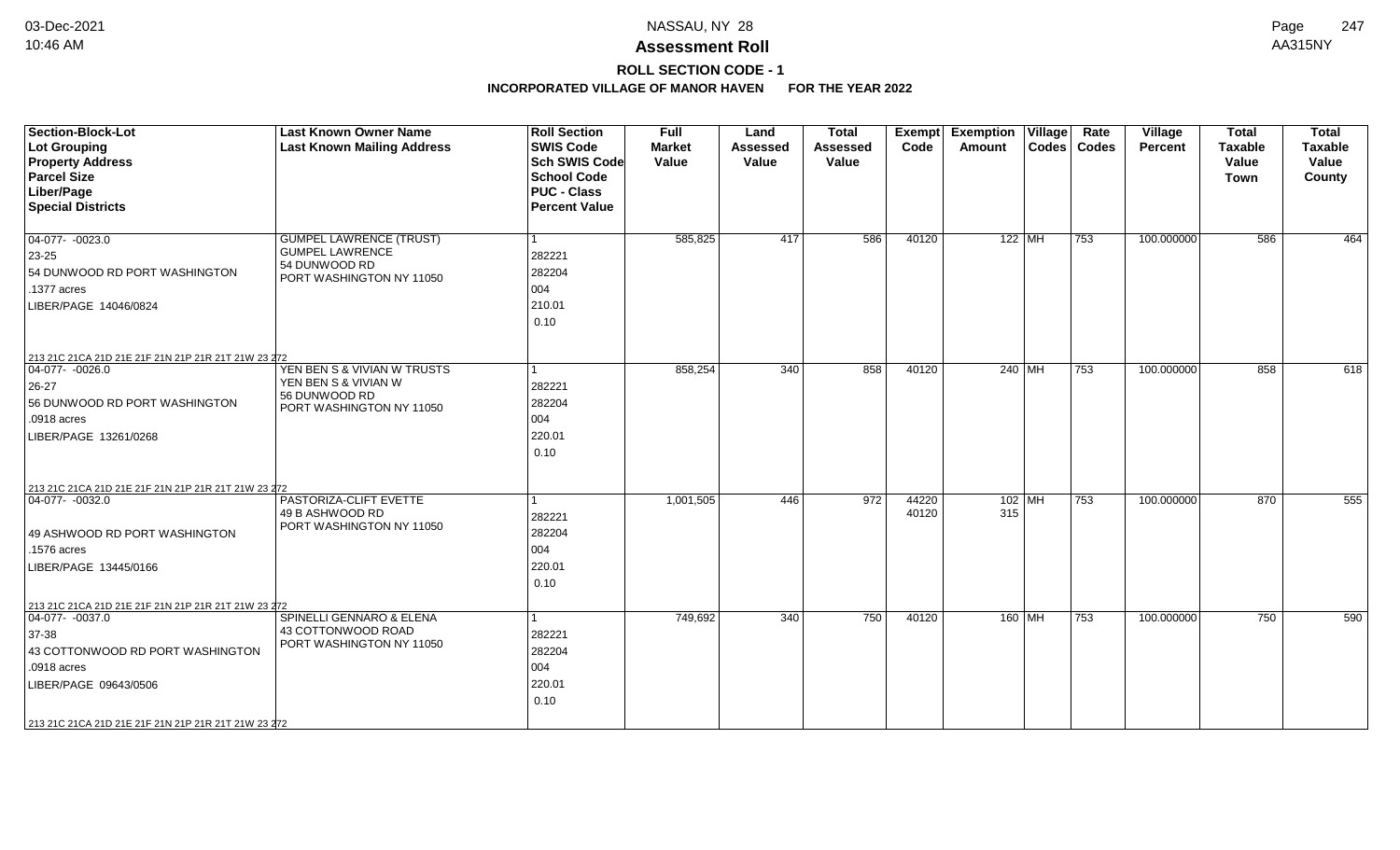# **ROLL SECTION CODE - 1**

| Section-Block-Lot                                   | <b>Last Known Owner Name</b>                   | <b>Roll Section</b>  | Full          | Land            | <b>Total</b>    | Exempt            | <b>Exemption</b> | $\overline{V}$ illage | Rate          | Village        | <b>Total</b>   | <b>Total</b>   |
|-----------------------------------------------------|------------------------------------------------|----------------------|---------------|-----------------|-----------------|-------------------|------------------|-----------------------|---------------|----------------|----------------|----------------|
| <b>Lot Grouping</b>                                 | <b>Last Known Mailing Address</b>              | <b>SWIS Code</b>     | <b>Market</b> | <b>Assessed</b> | <b>Assessed</b> | Code              | Amount           |                       | Codes   Codes | <b>Percent</b> | <b>Taxable</b> | <b>Taxable</b> |
| <b>Property Address</b>                             |                                                | <b>Sch SWIS Code</b> | Value         | Value           | Value           |                   |                  |                       |               |                | Value          | Value          |
| <b>Parcel Size</b>                                  |                                                | <b>School Code</b>   |               |                 |                 |                   |                  |                       |               |                | Town           | County         |
| Liber/Page                                          |                                                | <b>PUC - Class</b>   |               |                 |                 |                   |                  |                       |               |                |                |                |
| <b>Special Districts</b>                            |                                                | <b>Percent Value</b> |               |                 |                 |                   |                  |                       |               |                |                |                |
| 04-077- -0039.0                                     | <b>CIBANTS OSKAR</b>                           |                      | 765,054       | 340             | 765             | 40120             | 227 MH           |                       | 753           | 100.000000     | 765            | 538            |
|                                                     | 41 COTTONWOOD RD                               |                      |               |                 |                 |                   |                  |                       |               |                |                |                |
| 39-40                                               | PORT WASHINGTON NY 11050                       | 282221               |               |                 |                 |                   |                  |                       |               |                |                |                |
| 41 COTTONWOOD RD PORT WASHINGTON                    |                                                | 282204               |               |                 |                 |                   |                  |                       |               |                |                |                |
| .0918 acres                                         |                                                | 004                  |               |                 |                 |                   |                  |                       |               |                |                |                |
| LIBER/PAGE 08607/0331                               |                                                | 220.01               |               |                 |                 |                   |                  |                       |               |                |                |                |
|                                                     |                                                | 0.10                 |               |                 |                 |                   |                  |                       |               |                |                |                |
| 213 21C 21CA 21D 21E 21F 21N 21P 21R 21T 21W 23 272 |                                                |                      |               |                 |                 |                   |                  |                       |               |                |                |                |
| $ 04-077-0041.0$                                    | <b>MC GRADE ANGELA</b><br>39 COTTONWOOD RD     |                      | 671,374       | 340             | 671             | 41121<br>40120    | $101$ MH<br>232  |                       | 753           | 100.000000     | 570            | 338            |
| 41-42                                               | PORT WASHINGTON NY 11050                       | 282221               |               |                 |                 |                   |                  |                       |               |                |                |                |
| 39 COTTONWOOD RD PORT WASHINGTON                    |                                                | 282204               |               |                 |                 |                   |                  |                       |               |                |                |                |
| .0918 acres                                         |                                                | 004                  |               |                 |                 |                   |                  |                       |               |                |                |                |
| LIBER/PAGE 08702/0338                               |                                                | 210.01               |               |                 |                 |                   |                  |                       |               |                |                |                |
|                                                     |                                                | 0.10                 |               |                 |                 |                   |                  |                       |               |                |                |                |
| 213 21C 21CA 21D 21E 21F 21N 21P 21R 21T 21W 23 272 |                                                |                      |               |                 |                 |                   |                  |                       |               |                |                |                |
| $ 04-077-0043.0$                                    | <b>HASSAN AYHAN</b>                            |                      | 590,946       | 304             | 529             | 40120             | 187   MH         |                       | 753           | 100.000000     | 529            | 342            |
| 43-44                                               | 283 MAIN ST<br>PORT WASHINGTON NY 11050        | 282221               |               |                 |                 |                   |                  |                       |               |                |                |                |
| 37 COTTON WOOD RD PORT WASHINGTON                   |                                                | 282204               |               |                 |                 |                   |                  |                       |               |                |                |                |
| .0918 acres                                         |                                                | 004                  |               |                 |                 |                   |                  |                       |               |                |                |                |
| LIBER/PAGE 11349/0442                               |                                                | 210.01               |               |                 |                 |                   |                  |                       |               |                |                |                |
|                                                     |                                                | 0.10                 |               |                 |                 |                   |                  |                       |               |                |                |                |
| 213 21C 21CA 21D 21E 21F 21N 21P 21R 21T 21W 23 272 |                                                |                      |               |                 |                 |                   |                  |                       |               |                |                |                |
| $ 04-077-0045.0$                                    | SOLDANO GUISSEPPE                              |                      | 722,039       | 340             | 722             | $\frac{1}{40120}$ | $204$ MH         |                       | 753           | 100.000000     | 722            | 518            |
| 45-46                                               | 35 COTTONWOOD ROAD<br>PORT WASHINGTON NY 11050 | 282221               |               |                 |                 |                   |                  |                       |               |                |                |                |
| 35 COTTONWOOD RD PORT WASHINGTON                    |                                                | 282204               |               |                 |                 |                   |                  |                       |               |                |                |                |
| .0918 acres                                         |                                                | 004                  |               |                 |                 |                   |                  |                       |               |                |                |                |
| LIBER/PAGE 11255/0814                               |                                                | 220.01               |               |                 |                 |                   |                  |                       |               |                |                |                |
|                                                     |                                                | 0.10                 |               |                 |                 |                   |                  |                       |               |                |                |                |
| 213 21C 21CA 21D 21E 21F 21N 21P 21R 21T 21W 23 272 |                                                |                      |               |                 |                 |                   |                  |                       |               |                |                |                |
| $\boxed{04-077 - -0047.0}$                          | JNC REAL ESTATE DEVELOPERS LLC                 | 1                    | 555,100       | 340             | 555             | 40120             | $123$ MH         |                       | 753           | 100.000000     | 555            | 432            |
| 47-48                                               | 113 MAIN STREET<br>PORT WASHINGTON NY 11050    | 282221               |               |                 |                 |                   |                  |                       |               |                |                |                |
| 33 COTTONWOOD RD PORT WASHINGTON                    |                                                | 282204               |               |                 |                 |                   |                  |                       |               |                |                |                |
| .0918 acres                                         |                                                | 004                  |               |                 |                 |                   |                  |                       |               |                |                |                |
| LIBER/PAGE 10815/0815                               |                                                | 210.01               |               |                 |                 |                   |                  |                       |               |                |                |                |
|                                                     |                                                | 0.10                 |               |                 |                 |                   |                  |                       |               |                |                |                |
| 213 21C 21CA 21D 21E 21F 21N 21P 21R 21T 21W 23 272 |                                                |                      |               |                 |                 |                   |                  |                       |               |                |                |                |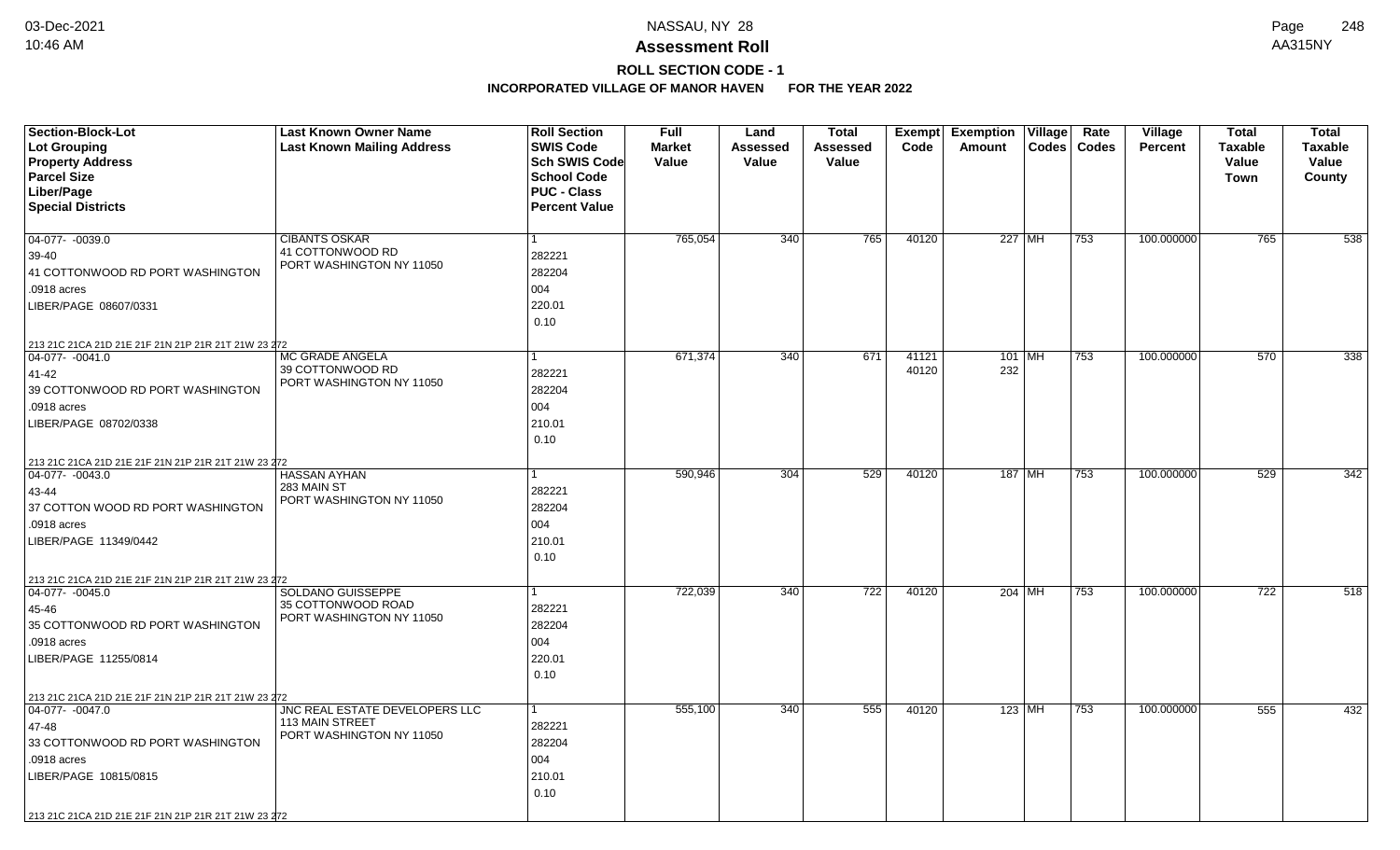## **ROLL SECTION CODE - 1**

| <b>Section-Block-Lot</b>                                                 | <b>Last Known Owner Name</b>                   | <b>Roll Section</b>  | <b>Full</b>   | Land            | Total    |       | <b>Exempt Exemption Village</b> | Rate          | Village        | <b>Total</b>   | <b>Total</b>   |
|--------------------------------------------------------------------------|------------------------------------------------|----------------------|---------------|-----------------|----------|-------|---------------------------------|---------------|----------------|----------------|----------------|
| <b>Lot Grouping</b>                                                      | <b>Last Known Mailing Address</b>              | <b>SWIS Code</b>     | <b>Market</b> | <b>Assessed</b> | Assessed | Code  | Amount                          | Codes   Codes | <b>Percent</b> | <b>Taxable</b> | <b>Taxable</b> |
| <b>Property Address</b>                                                  |                                                | Sch SWIS Code        | Value         | Value           | Value    |       |                                 |               |                | Value          | Value          |
| <b>Parcel Size</b>                                                       |                                                | <b>School Code</b>   |               |                 |          |       |                                 |               |                | <b>Town</b>    | County         |
| Liber/Page                                                               |                                                | <b>PUC - Class</b>   |               |                 |          |       |                                 |               |                |                |                |
| <b>Special Districts</b>                                                 |                                                | <b>Percent Value</b> |               |                 |          |       |                                 |               |                |                |                |
|                                                                          |                                                |                      |               |                 |          |       |                                 |               |                |                |                |
| 04-077- -0049.0                                                          | CHIAVOLA RONALD & KERSTIN                      |                      | 574,559       | 296             | 500      | 40120 | 142   MH                        | 753           | 100.000000     | 298            | 156            |
| 49-50                                                                    | 31 COTTONWOOD ROAD<br>PORT WASHINGTON NY 11050 | 282221               |               |                 |          | 41801 | 127                             |               |                |                |                |
| 31 COTTONWOOD RD PORT WASHINGTON                                         |                                                | 282204               |               |                 |          | 41161 | 75                              |               |                |                |                |
| .0918 acres                                                              |                                                | 004                  |               |                 |          |       |                                 |               |                |                |                |
| LIBER/PAGE 08666/0071                                                    |                                                | 210.01               |               |                 |          |       |                                 |               |                |                |                |
|                                                                          |                                                | 0.10                 |               |                 |          |       |                                 |               |                |                |                |
| 213 21C 21CA 21D 21E 21F 21N 21P 21R 21T 21W 23 272                      |                                                |                      |               |                 |          |       |                                 |               |                |                |                |
| $04-077 - 0051.0$                                                        | FUSCO L E A PIZZOLATO, G & M                   |                      | 722,039       | 332             | 704      | 40120 | 206 MH                          | 753           | 100.000000     | 704            | 498            |
| 51-52                                                                    | 29 COTTONWOOD ROAD                             | 282221               |               |                 |          |       |                                 |               |                |                |                |
| 29 COTTONWOOD RD PORT WASHINGTON                                         | PORT WASHINGTON NY 11050                       | 282204               |               |                 |          |       |                                 |               |                |                |                |
| .0918 acres                                                              |                                                | 004                  |               |                 |          |       |                                 |               |                |                |                |
| LIBER/PAGE 10702/0735                                                    |                                                | 220.01               |               |                 |          |       |                                 |               |                |                |                |
|                                                                          |                                                | 0.10                 |               |                 |          |       |                                 |               |                |                |                |
|                                                                          |                                                |                      |               |                 |          |       |                                 |               |                |                |                |
| 213 21C 21CA 21D 21E 21F 21N 21P 21R 21T 21W 23 272<br>$04-077 - 0053.0$ | VASQUEZ SAMUEL & ANA                           |                      | 594,018       | 340             | 594      | 40120 | $163$ MH                        | 753           | 100.000000     | 594            | 431            |
|                                                                          | 27 COTTONWOOD ROAD                             | 282221               |               |                 |          |       |                                 |               |                |                |                |
| 53-54                                                                    | PORT WASHINGTON NY 11050                       |                      |               |                 |          |       |                                 |               |                |                |                |
| 27 COTTONWOOD RD PORT WASHINGTON                                         |                                                | 282204               |               |                 |          |       |                                 |               |                |                |                |
| .0918 acres                                                              |                                                | 004                  |               |                 |          |       |                                 |               |                |                |                |
| LIBER/PAGE 10942/0981                                                    |                                                | 210.01               |               |                 |          |       |                                 |               |                |                |                |
|                                                                          |                                                | 0.10                 |               |                 |          |       |                                 |               |                |                |                |
| 213 21C 21CA 21D 21E 21F 21N 21P 21R 21T 21W 23 272                      |                                                |                      |               |                 |          |       |                                 |               |                |                |                |
| $ 04-077-0059.0$                                                         | MIANO HR WILLIAM & ANGELINA                    |                      | 596,067       | 335             | 596      | 40120 | $134$ MH                        | 753           | 100.000000     | 596            | 462            |
|                                                                          | 49 LINDWOOD DRIVE<br>PORT WASHINGTON NY 11050  | 282221               |               |                 |          |       |                                 |               |                |                |                |
| 39 ASHWOOD RD PORT WASHINGTON                                            |                                                | 282204               |               |                 |          |       |                                 |               |                |                |                |
| .0893 acres                                                              |                                                | 004                  |               |                 |          |       |                                 |               |                |                |                |
| LIBER/PAGE 09563/0476                                                    |                                                | 210.01               |               |                 |          |       |                                 |               |                |                |                |
|                                                                          |                                                | 0.10                 |               |                 |          |       |                                 |               |                |                |                |
| 213 21C 21CA 21D 21E 21F 21N 21P 21R 21T 21W 23 272                      |                                                |                      |               |                 |          |       |                                 |               |                |                |                |
| 04-077- -0060.0                                                          | <b>CERRONI ANTHONY &amp; ROSE E</b>            |                      | 626,792       | 317             | 601      | 40120 | 170 MH                          | 753           | 100.000000     | 601            | 431            |
|                                                                          | 45 COTTONWOOD RD                               | 282221               |               |                 |          |       |                                 |               |                |                |                |
| 45 COTTONWOOD RD PORT WASHINGTON                                         | PORT WASHINGTON NY 11050                       | 282204               |               |                 |          |       |                                 |               |                |                |                |
| .0872 acres                                                              |                                                | 004                  |               |                 |          |       |                                 |               |                |                |                |
| LIBER/PAGE 13020/0639                                                    |                                                | 220.01               |               |                 |          |       |                                 |               |                |                |                |
|                                                                          |                                                | 0.10                 |               |                 |          |       |                                 |               |                |                |                |
|                                                                          |                                                |                      |               |                 |          |       |                                 |               |                |                |                |
| 213 21C 21CA 21D 21E 21F 21N 21P 21R 21T 21W 23 272                      |                                                |                      |               |                 |          |       |                                 |               |                |                |                |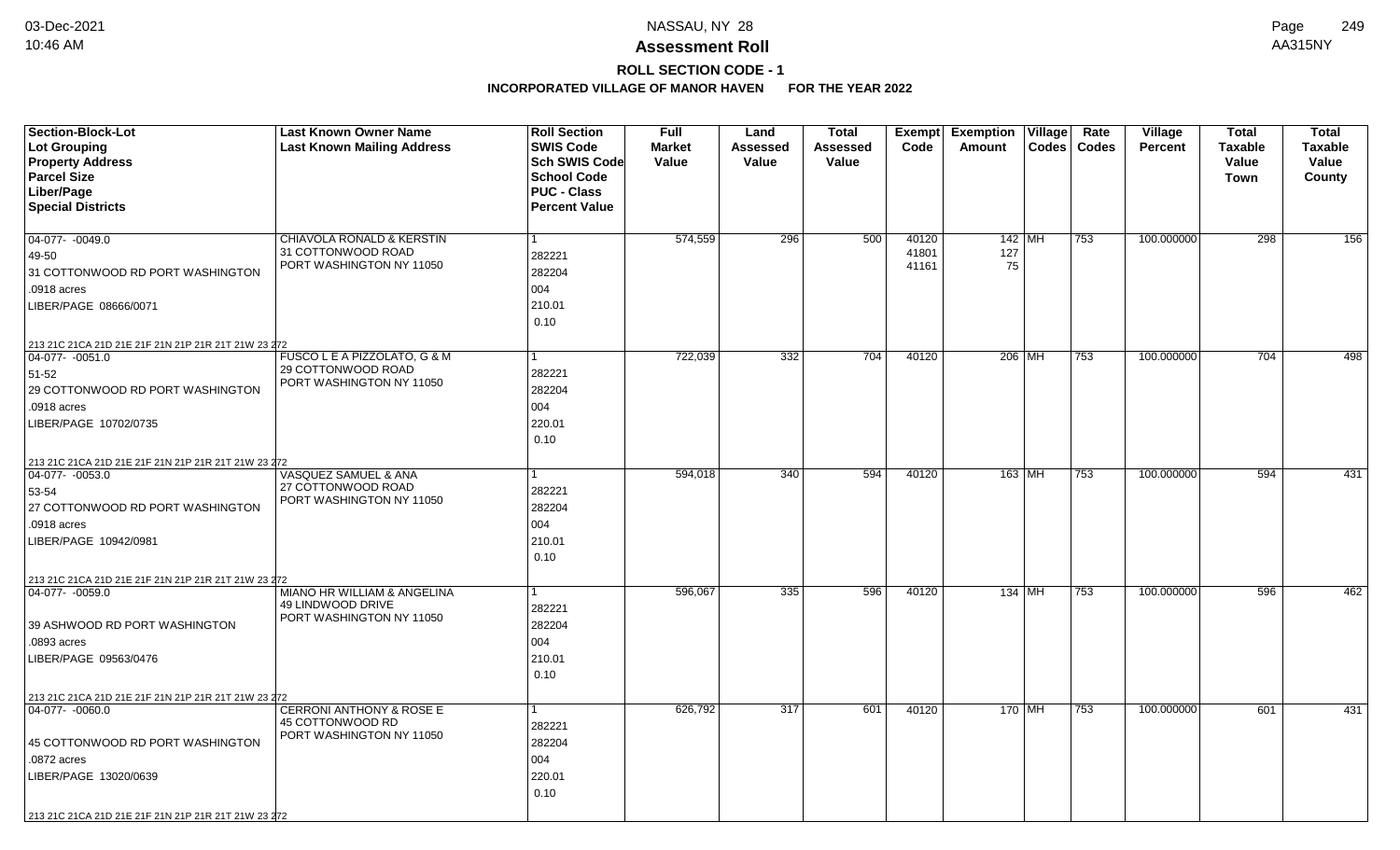# **ROLL SECTION CODE - 1**

| <b>Section-Block-Lot</b>                                                | <b>Last Known Owner Name</b>                               | <b>Roll Section</b>  | Full          | Land            | Total           | Exempt | <b>Exemption</b> | $\overline{ \mathsf{V}}$ illage | Rate          | Village        | <b>Total</b>   | <b>Total</b>   |
|-------------------------------------------------------------------------|------------------------------------------------------------|----------------------|---------------|-----------------|-----------------|--------|------------------|---------------------------------|---------------|----------------|----------------|----------------|
| <b>Lot Grouping</b>                                                     | <b>Last Known Mailing Address</b>                          | <b>SWIS Code</b>     | <b>Market</b> | <b>Assessed</b> | <b>Assessed</b> | Code   | Amount           |                                 | Codes   Codes | <b>Percent</b> | <b>Taxable</b> | <b>Taxable</b> |
| <b>Property Address</b>                                                 |                                                            | <b>Sch SWIS Code</b> | Value         | Value           | Value           |        |                  |                                 |               |                | Value          | Value          |
| <b>Parcel Size</b>                                                      |                                                            | <b>School Code</b>   |               |                 |                 |        |                  |                                 |               |                | Town           | County         |
| Liber/Page                                                              |                                                            | <b>PUC - Class</b>   |               |                 |                 |        |                  |                                 |               |                |                |                |
| <b>Special Districts</b>                                                |                                                            | <b>Percent Value</b> |               |                 |                 |        |                  |                                 |               |                |                |                |
|                                                                         |                                                            |                      |               |                 |                 |        |                  |                                 |               |                |                |                |
| 04-077- -0061.0                                                         | <b>MARQUEZ ADRIANA</b>                                     |                      | 556,944       | 477             | 499             | 40120  | $217$ MH         |                                 | 753           | 100.000000     | 499            | 282            |
|                                                                         | 60 DUNWOOD RD<br>PORT WASHINGTON NY 11050                  | 282221               |               |                 |                 |        |                  |                                 |               |                |                |                |
| 60 DUNWOOD RD PORT WASHINGTON                                           |                                                            | 282204               |               |                 |                 |        |                  |                                 |               |                |                |                |
| .2246 acres                                                             |                                                            | 004                  |               |                 |                 |        |                  |                                 |               |                |                |                |
| LIBER/PAGE 13821/0482                                                   |                                                            | 210.01               |               |                 |                 |        |                  |                                 |               |                |                |                |
|                                                                         |                                                            | 0.10                 |               |                 |                 |        |                  |                                 |               |                |                |                |
| 213 21C 21CA 21D 21E 21F 21N 21P 21R 21T 21W 23 272                     |                                                            |                      |               |                 |                 |        |                  |                                 |               |                |                |                |
| 04-077- -0062.0                                                         | <b>TIZZANO MICHELE</b>                                     |                      | 832,650       | 328             | 833             | 40120  | $235$ MH         |                                 | 753           | 100.000000     | 833            | 598            |
|                                                                         | 58 DUNWOOD RD                                              | 282221               |               |                 |                 |        |                  |                                 |               |                |                |                |
| 58 DUNWOOD RD PORT WASHINGTON                                           | PORT WASHINGTON NY 11050                                   | 282204               |               |                 |                 |        |                  |                                 |               |                |                |                |
| .0855 acres                                                             |                                                            | 004                  |               |                 |                 |        |                  |                                 |               |                |                |                |
| LIBER/PAGE 12037/374                                                    |                                                            | 220.01               |               |                 |                 |        |                  |                                 |               |                |                |                |
|                                                                         |                                                            | 0.10                 |               |                 |                 |        |                  |                                 |               |                |                |                |
|                                                                         |                                                            |                      |               |                 |                 |        |                  |                                 |               |                |                |                |
| 213 21C 21CA 21D 21E 21F 21N 21P 21R 21T 21W 23 272<br>$ 04-078-0001.0$ | <b>BONILLA JOSE A</b>                                      |                      | 662,637       | 340             | 663             | 40120  | 139 MH           |                                 | 753           | 100.000000     | 663            | 524            |
| $1 - 2$                                                                 | <b>15 CAMBRIDGE AVE</b>                                    | 282221               |               |                 |                 |        |                  |                                 |               |                |                |                |
| 15 CAMBRIDGE AVE PORT WASHINGTON                                        | PORT WASHINGTON NY 11050                                   | 282204               |               |                 |                 |        |                  |                                 |               |                |                |                |
| .0918 acres                                                             |                                                            | 004                  |               |                 |                 |        |                  |                                 |               |                |                |                |
| LIBER/PAGE 12038/0361                                                   |                                                            | 210.01               |               |                 |                 |        |                  |                                 |               |                |                |                |
|                                                                         |                                                            | 0.10                 |               |                 |                 |        |                  |                                 |               |                |                |                |
|                                                                         |                                                            |                      |               |                 |                 |        |                  |                                 |               |                |                |                |
| 213 21C 21CA 21D 21E 21F 21N 21P 21R 21T 21W 23 272                     |                                                            |                      |               |                 |                 |        | 157 MH           |                                 |               |                |                | 411            |
| $ 04-078-0003.0$                                                        | <b>MEJIA GUNTHER E &amp; MARIA ELENA</b><br>36 EDGEWOOD RD |                      | 590,946       | 327             | 568             | 40120  |                  |                                 | 753           | 100.000000     | 568            |                |
| $3-4$                                                                   | PORT WASHINGTON NY 11050                                   | 282221               |               |                 |                 |        |                  |                                 |               |                |                |                |
| 36 EDGEWOOD RD PORT WASHINGTON                                          |                                                            | 282204               |               |                 |                 |        |                  |                                 |               |                |                |                |
| .0918 acres                                                             |                                                            | 004                  |               |                 |                 |        |                  |                                 |               |                |                |                |
| LIBER/PAGE 12074/0129                                                   |                                                            | 220.01               |               |                 |                 |        |                  |                                 |               |                |                |                |
|                                                                         |                                                            | 0.10                 |               |                 |                 |        |                  |                                 |               |                |                |                |
| 213 21C 21CA 21D 21E 21F 21N 21P 21R 21T 21W 23 272                     |                                                            |                      |               |                 |                 |        |                  |                                 |               |                |                |                |
| $ 04-078-0005.0$                                                        | <b>MILLER MICHAEL</b>                                      |                      | 699,508       | 340             | 699             | 40120  | $142$ MH         |                                 | 753           | 100.000000     | 699            | 557            |
| 5-6                                                                     | 38 EDGEWOOD RD<br>PORT WASHINGTON NY 11050                 | 282221               |               |                 |                 |        |                  |                                 |               |                |                |                |
| 38 EDGEWOOD RD PORT WASHINGTON                                          |                                                            | 282204               |               |                 |                 |        |                  |                                 |               |                |                |                |
| .0918 acres                                                             |                                                            | 004                  |               |                 |                 |        |                  |                                 |               |                |                |                |
| LIBER/PAGE 12382/0570                                                   |                                                            | 220.01               |               |                 |                 |        |                  |                                 |               |                |                |                |
|                                                                         |                                                            | 0.10                 |               |                 |                 |        |                  |                                 |               |                |                |                |
| 213 21C 21CA 21D 21E 21F 21N 21P 21R 21T 21W 23 272                     |                                                            |                      |               |                 |                 |        |                  |                                 |               |                |                |                |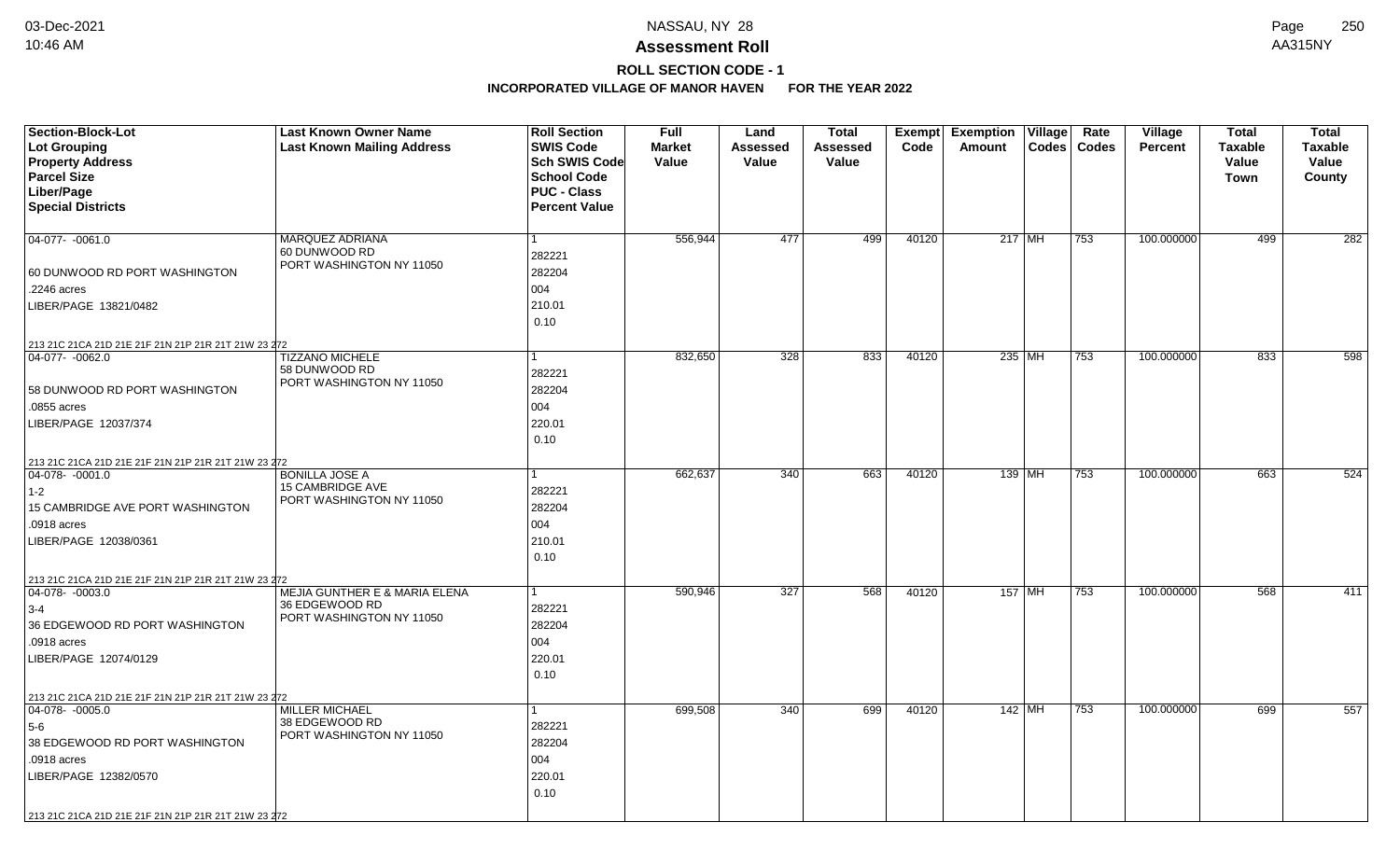## **ROLL SECTION CODE - 1**

| Section-Block-Lot<br><b>Lot Grouping</b><br><b>Property Address</b>     | <b>Last Known Owner Name</b><br><b>Last Known Mailing Address</b> | <b>Roll Section</b><br><b>SWIS Code</b><br><b>Sch SWIS Code</b> | <b>Full</b><br><b>Market</b><br>Value | Land<br>Assessed<br>Value | <b>Total</b><br>Assessed<br>Value | Exempt<br>Code | <b>Exemption Village</b><br>Codes<br>Amount | Rate<br><b>Village</b><br>Codes<br><b>Percent</b> | <b>Total</b><br><b>Taxable</b><br>Value | <b>Total</b><br><b>Taxable</b><br>Value |
|-------------------------------------------------------------------------|-------------------------------------------------------------------|-----------------------------------------------------------------|---------------------------------------|---------------------------|-----------------------------------|----------------|---------------------------------------------|---------------------------------------------------|-----------------------------------------|-----------------------------------------|
| <b>Parcel Size</b>                                                      |                                                                   | <b>School Code</b>                                              |                                       |                           |                                   |                |                                             |                                                   | Town                                    | County                                  |
| Liber/Page                                                              |                                                                   | <b>PUC - Class</b>                                              |                                       |                           |                                   |                |                                             |                                                   |                                         |                                         |
| <b>Special Districts</b>                                                |                                                                   | <b>Percent Value</b>                                            |                                       |                           |                                   |                |                                             |                                                   |                                         |                                         |
|                                                                         |                                                                   |                                                                 |                                       |                           |                                   |                |                                             |                                                   |                                         |                                         |
| 04-078- -0007.0                                                         | ZIMBARDI SALVATORE                                                | 1                                                               | 786,562                               | 340                       | 787                               | 40120          | 236 MH<br>753                               | 100.000000                                        | 787                                     | 551                                     |
| 7-8                                                                     | 21 NORTH PLANDOME RD<br>PORT WASHINGTON NY 11050                  | 282221                                                          |                                       |                           |                                   |                |                                             |                                                   |                                         |                                         |
| 40 EDGEWOOD RD PORT WASHINGTON                                          |                                                                   | 282204                                                          |                                       |                           |                                   |                |                                             |                                                   |                                         |                                         |
| .0918 acres                                                             |                                                                   | 004                                                             |                                       |                           |                                   |                |                                             |                                                   |                                         |                                         |
| LIBER/PAGE 09245/0289                                                   |                                                                   | 220.01                                                          |                                       |                           |                                   |                |                                             |                                                   |                                         |                                         |
|                                                                         |                                                                   | 0.10                                                            |                                       |                           |                                   |                |                                             |                                                   |                                         |                                         |
| 213 21C 21CA 21D 21E 21F 21N 21P 21R 21T 21W 23 272                     |                                                                   |                                                                 |                                       |                           |                                   |                |                                             |                                                   |                                         |                                         |
| 04-078- -0009.0                                                         | E2M2 LLC<br>110 - 35 JEWEL AVE                                    |                                                                 | 1,098,934                             | 397                       | 1,045                             | 44220<br>40120 | $8$ MH<br>753<br>308                        | 100.000000                                        | 1,037                                   | 729                                     |
| $9 - 11$                                                                | FOREST HILLS NY 11375                                             | 282221                                                          |                                       |                           |                                   |                |                                             |                                                   |                                         |                                         |
| 42 EDGEWOOD RD PORT WASHINGTON                                          |                                                                   | 282204                                                          |                                       |                           |                                   |                |                                             |                                                   |                                         |                                         |
| .1377 acres                                                             |                                                                   | 004                                                             |                                       |                           |                                   |                |                                             |                                                   |                                         |                                         |
| LIBER/PAGE 13560/0735                                                   |                                                                   | 220.01                                                          |                                       |                           |                                   |                |                                             |                                                   |                                         |                                         |
|                                                                         |                                                                   | 0.10                                                            |                                       |                           |                                   |                |                                             |                                                   |                                         |                                         |
| 213 21C 21CA 21D 21E 21F 21N 21P 21R 21T 21W 23 272                     | <b>MORRISSEY JULIA C</b>                                          |                                                                 | 606,308                               | 370                       | 538                               |                | $223$ MH                                    | 100.000000                                        |                                         | 315                                     |
| 04-078- -0012.0                                                         | 46 EDGEWOOD RD                                                    | 282221                                                          |                                       |                           |                                   | 40120          | 753                                         |                                                   | 538                                     |                                         |
| $12 - 14$<br>46 EDGEWOOD RD PORT WASHINGTON                             | PORT WASHINGTON NY 11050                                          | 282204                                                          |                                       |                           |                                   |                |                                             |                                                   |                                         |                                         |
| 1377 acres                                                              |                                                                   | 004                                                             |                                       |                           |                                   |                |                                             |                                                   |                                         |                                         |
| LIBER/PAGE 12842/0571                                                   |                                                                   | 210.01                                                          |                                       |                           |                                   |                |                                             |                                                   |                                         |                                         |
|                                                                         |                                                                   | 0.10                                                            |                                       |                           |                                   |                |                                             |                                                   |                                         |                                         |
|                                                                         |                                                                   |                                                                 |                                       |                           |                                   |                |                                             |                                                   |                                         |                                         |
| 213 21C 21CA 21D 21E 21F 21N 21P 21R 21T 21W 23 272<br>$ 04-078-0015.0$ | LUMI CHRISTOPHER & RANDY SLOVIN                                   | 1                                                               | 483,408                               | 340                       | 483                               | 40120          | 83 MH<br>753                                | 100.000000                                        | 483                                     | 400                                     |
| $15 - 16$                                                               | 48 EDGEWOOD RD                                                    | 282221                                                          |                                       |                           |                                   |                |                                             |                                                   |                                         |                                         |
| 48 EDGEWOOD RD PORT WASHINGTON                                          | PORT WASHINGTON NY 11050                                          | 282204                                                          |                                       |                           |                                   |                |                                             |                                                   |                                         |                                         |
| .0918 acres                                                             |                                                                   | 004                                                             |                                       |                           |                                   |                |                                             |                                                   |                                         |                                         |
| LIBER/PAGE 11797/0090                                                   |                                                                   | 210.01                                                          |                                       |                           |                                   |                |                                             |                                                   |                                         |                                         |
|                                                                         |                                                                   | 0.10                                                            |                                       |                           |                                   |                |                                             |                                                   |                                         |                                         |
| 213 21C 21CA 21D 21E 21F 21N 21P 21R 21T 21W 23 272                     |                                                                   |                                                                 |                                       |                           |                                   |                |                                             |                                                   |                                         |                                         |
| 04-078- -0017.0                                                         | CAO LIANG & CUI RONGRONG                                          | 1                                                               | 751,331                               | 322                       | 711                               | 40120          | 229 MH<br>753                               | 100.000000                                        | 711                                     | 482                                     |
| $17 - 18$                                                               | 50 EDGEWOOD RD                                                    | 282221                                                          |                                       |                           |                                   |                |                                             |                                                   |                                         |                                         |
| 50 EDGEWOOD RD PORT WASHINGTON                                          | PORT WASHINGTON NY 11050                                          | 282204                                                          |                                       |                           |                                   |                |                                             |                                                   |                                         |                                         |
| .0918 acres                                                             |                                                                   | 004                                                             |                                       |                           |                                   |                |                                             |                                                   |                                         |                                         |
| LIBER/PAGE 13542/0908                                                   |                                                                   | 210.01                                                          |                                       |                           |                                   |                |                                             |                                                   |                                         |                                         |
|                                                                         |                                                                   | 0.10                                                            |                                       |                           |                                   |                |                                             |                                                   |                                         |                                         |
| 213 21C 21CA 21D 21E 21F 21N 21P 21R 21T 21W 23 272                     |                                                                   |                                                                 |                                       |                           |                                   |                |                                             |                                                   |                                         |                                         |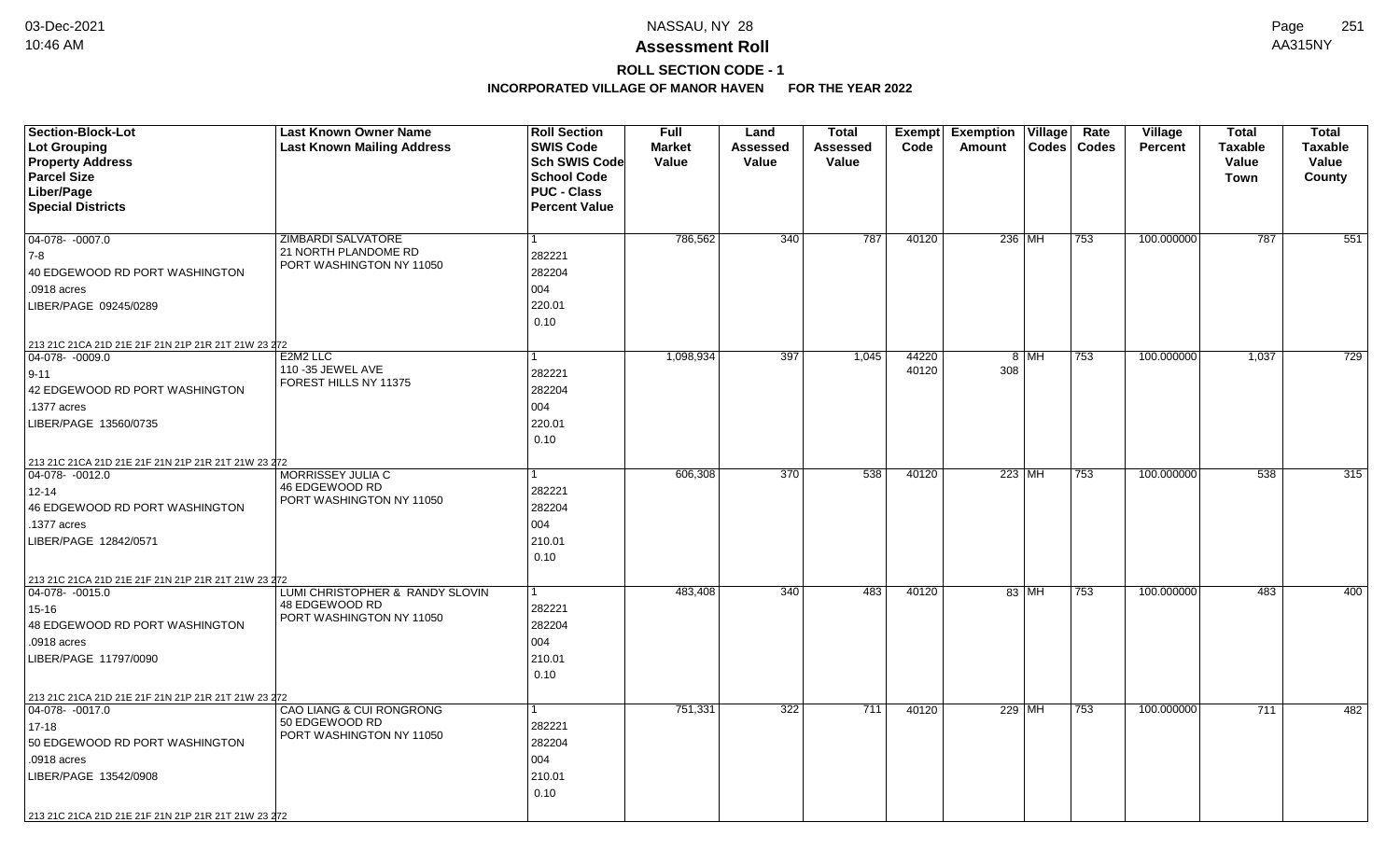# **ROLL SECTION CODE - 1**

| <b>Section-Block-Lot</b><br>Lot Grouping<br><b>Property Address</b><br><b>Parcel Size</b><br>Liber/Page<br><b>Special Districts</b>                                                                               | <b>Last Known Owner Name</b><br><b>Last Known Mailing Address</b>                                                                                     | <b>Roll Section</b><br><b>SWIS Code</b><br><b>Sch SWIS Code</b><br><b>School Code</b><br><b>PUC - Class</b><br><b>Percent Value</b> | <b>Full</b><br><b>Market</b><br>Value | Land<br><b>Assessed</b><br>Value | <b>Total</b><br><b>Assessed</b><br>Value | Exempt<br>Code | <b>Exemption Village</b><br><b>Amount</b> |         | Rate<br>Codes   Codes | Village<br><b>Percent</b> | <b>Total</b><br><b>Taxable</b><br>Value<br><b>Town</b> | <b>Total</b><br><b>Taxable</b><br>Value<br>County |
|-------------------------------------------------------------------------------------------------------------------------------------------------------------------------------------------------------------------|-------------------------------------------------------------------------------------------------------------------------------------------------------|-------------------------------------------------------------------------------------------------------------------------------------|---------------------------------------|----------------------------------|------------------------------------------|----------------|-------------------------------------------|---------|-----------------------|---------------------------|--------------------------------------------------------|---------------------------------------------------|
| $ 04-078-0019.0$<br>19-20<br>52 EDGEWOOD RD PORT WASHINGTON<br>.0918 acres<br>LIBER/PAGE 13675/0320                                                                                                               | RUSSAK MARK F & CARUSO SUSAN V<br>52 EDGEWOOD RD<br>PORT WASHINGTON NY 11050                                                                          | 1<br>282221<br>282204<br>004<br>210.01<br>0.10                                                                                      | 836,746                               | 340                              | 837                                      | 40120          | 247 MH                                    |         | 753                   | 100.000000                | 837                                                    | 590                                               |
| 213 21C 21CA 21D 21E 21F 21N 21P 21R 21T 21W 23 272<br>$04-078 - 0021.0$<br>21-22<br>54 EDGEWOOD RD PORT WASHINGTON<br>.0918 acres<br>LIBER/PAGE 12458/0547                                                       | <b>GALLO DONATO &amp; PAULINE LIFE ESTATE</b><br>GALLO D & P TRUST GALLO<br><b>JOHN&amp;DOMINICK TR</b><br>54 EDGEWOOD RD<br>PORT WASHINGTON NY 11050 | 282221<br>282204<br>004<br>220.01<br>0.10                                                                                           | 599,139                               | 334                              | 588                                      | 40120          | $178$ MH                                  |         | 753                   | 100.000000                | 588                                                    | 410                                               |
| 213 21C 21CA 21D 21E 21F 21N 21P 21R 21T 21W 23 272<br>$04-078 - 0023.0$<br>$23 - 24$<br>56 EDGEWOOD RD PORT WASHINGTON<br>.0918 acres<br>LIBER/PAGE 08009/0184                                                   | <b>CIBANTS OSKAR</b><br>10 CEDAR LN<br>PORT WASHINGTON NY 11050                                                                                       | 1<br>282221<br>282204<br>004<br>220.01<br>0.10                                                                                      | 733,305                               | 332                              | 716                                      | 40120          | $212$ MH                                  |         | 753                   | 100.000000                | 716                                                    | 504                                               |
| 213 21C 21CA 21D 21E 21F 21N 21P 21R 21T 21W 23 272<br>$ 04-078-0025.0$<br>25-26<br>58 EDGEWOOD RD PORT WASHINGTON<br>.0918 acres<br>LIBER/PAGE 08855/0050<br>213 21C 21CA 21D 21E 21F 21N 21P 21R 21T 21W 23 272 | FLECHA MIGUEL A & NELLY<br>58 EDGEWOOD ROAD<br>PORT WASHINGTON NY 11050                                                                               | 1<br>282221<br>282204<br>004<br>210.01<br>0.10                                                                                      | 532,568                               | $\overline{340}$                 | 533                                      | 40120          |                                           | 94   MH | 753                   | 100.000000                | 533                                                    | 439                                               |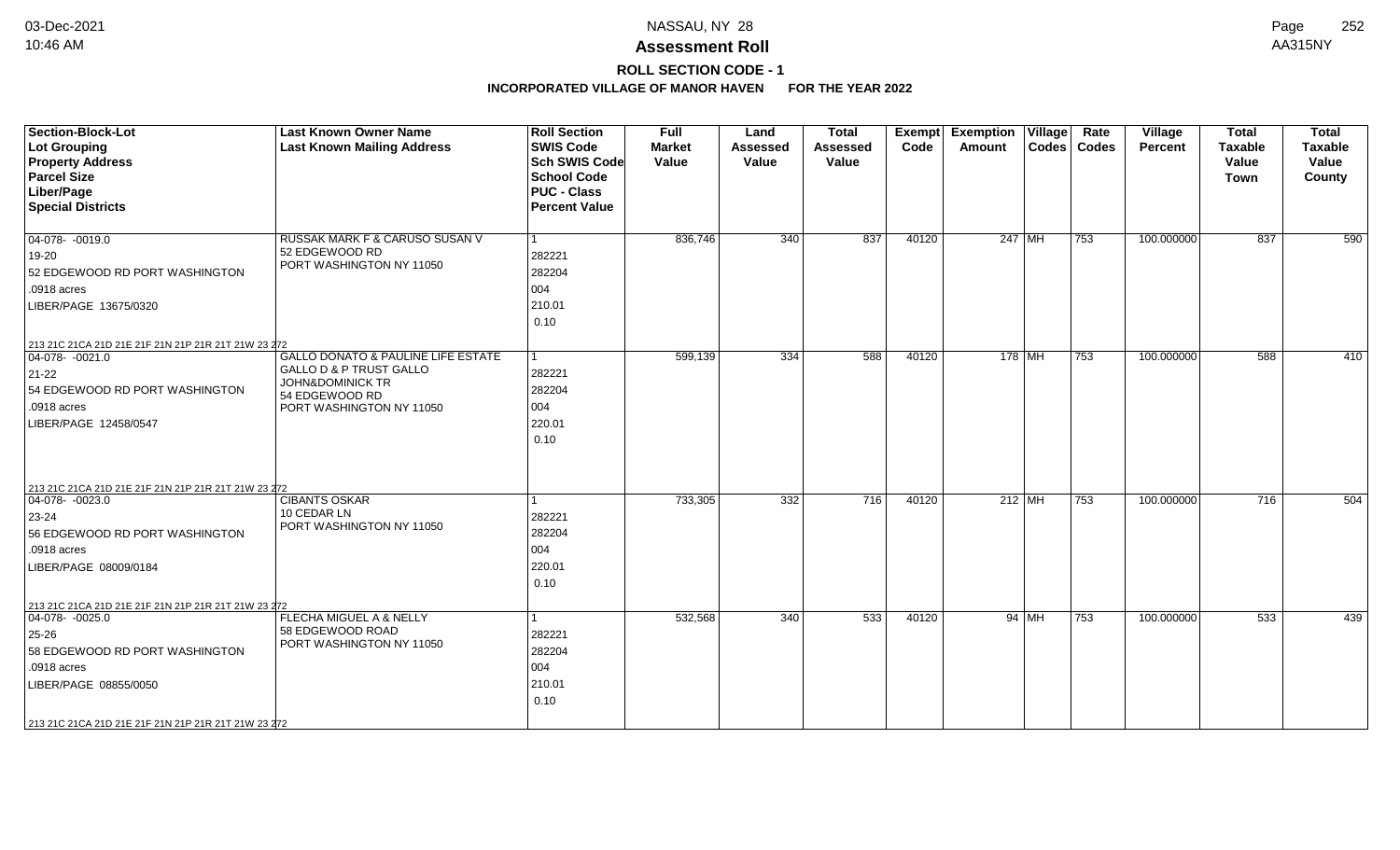# **ROLL SECTION CODE - 1**

| <b>Section-Block-Lot</b>                            | <b>Last Known Owner Name</b>               | <b>Roll Section</b>  | <b>Full</b>   | Land            | <b>Total</b>    | Exempt | Exemption   Village |        | Rate          | Village        | <b>Total</b>   | <b>Total</b>    |
|-----------------------------------------------------|--------------------------------------------|----------------------|---------------|-----------------|-----------------|--------|---------------------|--------|---------------|----------------|----------------|-----------------|
| <b>Lot Grouping</b>                                 | <b>Last Known Mailing Address</b>          | <b>SWIS Code</b>     | <b>Market</b> | <b>Assessed</b> | <b>Assessed</b> | Code   | Amount              |        | Codes   Codes | <b>Percent</b> | <b>Taxable</b> | <b>Taxable</b>  |
| <b>Property Address</b>                             |                                            | <b>Sch SWIS Code</b> | Value         | Value           | Value           |        |                     |        |               |                | Value          | Value           |
| <b>Parcel Size</b>                                  |                                            | <b>School Code</b>   |               |                 |                 |        |                     |        |               |                | Town           | County          |
| Liber/Page                                          |                                            | <b>PUC - Class</b>   |               |                 |                 |        |                     |        |               |                |                |                 |
| <b>Special Districts</b>                            |                                            | <b>Percent Value</b> |               |                 |                 |        |                     |        |               |                |                |                 |
|                                                     |                                            |                      |               |                 |                 |        |                     |        |               |                |                |                 |
| 04-078- -0027.0                                     | POURMORADI ETAL PARVIZ<br>60 EDGEWOOD ROAD | $\mathbf{1}$         | 827,006       | 340             | 827             | 40120  | 263 MH              |        | 753           | 100.000000     | 827            | 564             |
| 27-28                                               | PORT WASHINGTON NY 11050                   | 282221               |               |                 |                 |        |                     |        |               |                |                |                 |
| 60 EDGEWOOD RD PORT WASHINGTON                      |                                            | 282204               |               |                 |                 |        |                     |        |               |                |                |                 |
| .0918 acres                                         |                                            | 004                  |               |                 |                 |        |                     |        |               |                |                |                 |
| LIBER/PAGE 10661/0851                               |                                            | 220.01               |               |                 |                 |        |                     |        |               |                |                |                 |
|                                                     |                                            | 0.10                 |               |                 |                 |        |                     |        |               |                |                |                 |
| 213 21C 21CA 21D 21E 21F 21N 21P 21R 21T 21W 23 272 |                                            |                      |               |                 |                 |        |                     |        |               |                |                |                 |
| $04-078 - 0029.0$                                   | <b>BOEHM MILDRED</b>                       | $\mathbf{1}$         | 517,205       | 316             | 481             | 40120  |                     | 192 MH | 753           | 100.000000     | 481            | 289             |
| 29-30                                               | PO BOX 2065<br>PORT WASHINGTON NY 11050    | 282221               |               |                 |                 |        |                     |        |               |                |                |                 |
| 62 EDGEWOOD RD PORT WASHINGTON                      |                                            | 282204               |               |                 |                 |        |                     |        |               |                |                |                 |
| .0918 acres                                         |                                            | 004                  |               |                 |                 |        |                     |        |               |                |                |                 |
| LIBER/PAGE 11221/0975                               |                                            | 210.01               |               |                 |                 |        |                     |        |               |                |                |                 |
|                                                     |                                            | 0.10                 |               |                 |                 |        |                     |        |               |                |                |                 |
| 213 21C 21CA 21D 21E 21F 21N 21P 21R 21T 21W 23 272 |                                            |                      |               |                 |                 |        |                     |        |               |                |                |                 |
| 04-078-0031.0                                       | BOLLERMAN CHARLES, M. & BARBARA, A.        | 1                    | 583,777       | 384             | 538             | 40120  |                     | 149 MH | 753           | 100.000000     | 484            | $\frac{1}{335}$ |
| $31 - 33$                                           | 64 EDGEWOOD ROAD                           | 282221               |               |                 |                 | 41680  | 54                  |        |               |                |                |                 |
| 64 EDGEWOOD RD PORT WASHINGTON                      | PORT WASHINGTON NY 11050                   | 282204               |               |                 |                 |        |                     |        |               |                |                |                 |
| .1377 acres                                         |                                            | 004                  |               |                 |                 |        |                     |        |               |                |                |                 |
| LIBER/PAGE 08387/0361                               |                                            | 210.01               |               |                 |                 |        |                     |        |               |                |                |                 |
|                                                     |                                            | 0.10                 |               |                 |                 |        |                     |        |               |                |                |                 |
| 213 21C 21CA 21D 21E 21F 21N 21P 21R 21T 21W 23 272 |                                            |                      |               |                 |                 |        |                     |        |               |                |                |                 |
| $ 04-078-0034.0$                                    | MCGRADE PETER A & DONNA M                  | 1                    | 621,671       | 417             | 622             | 40120  | $115$ MH            |        | 753           | 100.000000     | 622            | 507             |
| 34-36                                               | 68 EDGEWOOD RD                             | 282221               |               |                 |                 |        |                     |        |               |                |                |                 |
| 68 EDGEWOOD RD PORT WASHINGTON                      | PORT WASHINGTON NY 11050                   | 282204               |               |                 |                 |        |                     |        |               |                |                |                 |
| .1377 acres                                         |                                            | 004                  |               |                 |                 |        |                     |        |               |                |                |                 |
| LIBER/PAGE 13516/0250                               |                                            | 220.01               |               |                 |                 |        |                     |        |               |                |                |                 |
|                                                     |                                            | 0.10                 |               |                 |                 |        |                     |        |               |                |                |                 |
| 213 21C 21CA 21D 21E 21F 21N 21P 21R 21T 21W 23 272 |                                            |                      |               |                 |                 |        |                     |        |               |                |                |                 |
| 04-078- -0037.0                                     | <b>WEIGAND KAREN L</b>                     | 1                    | 552,027       | 340             | 552             | 41800  | 221   MH            |        | 753           | 100.000000     | 331            | 220             |
| 37-38                                               | 70 EDGEWOOD RD                             | 282221               |               |                 |                 | 40120  | 111                 |        |               |                |                |                 |
| 70 EDGEWOOD RD PORT WASHINGTON                      | PORT WASHINGTON NY 11050                   | 282204               |               |                 |                 |        |                     |        |               |                |                |                 |
| .0918 acres                                         |                                            | 004                  |               |                 |                 |        |                     |        |               |                |                |                 |
| LIBER/PAGE 13292/0923                               |                                            | 210.01               |               |                 |                 |        |                     |        |               |                |                |                 |
|                                                     |                                            | 0.10                 |               |                 |                 |        |                     |        |               |                |                |                 |
|                                                     |                                            |                      |               |                 |                 |        |                     |        |               |                |                |                 |
| 213 21C 21CA 21D 21E 21F 21N 21P 21R 21T 21W 23 272 |                                            |                      |               |                 |                 |        |                     |        |               |                |                |                 |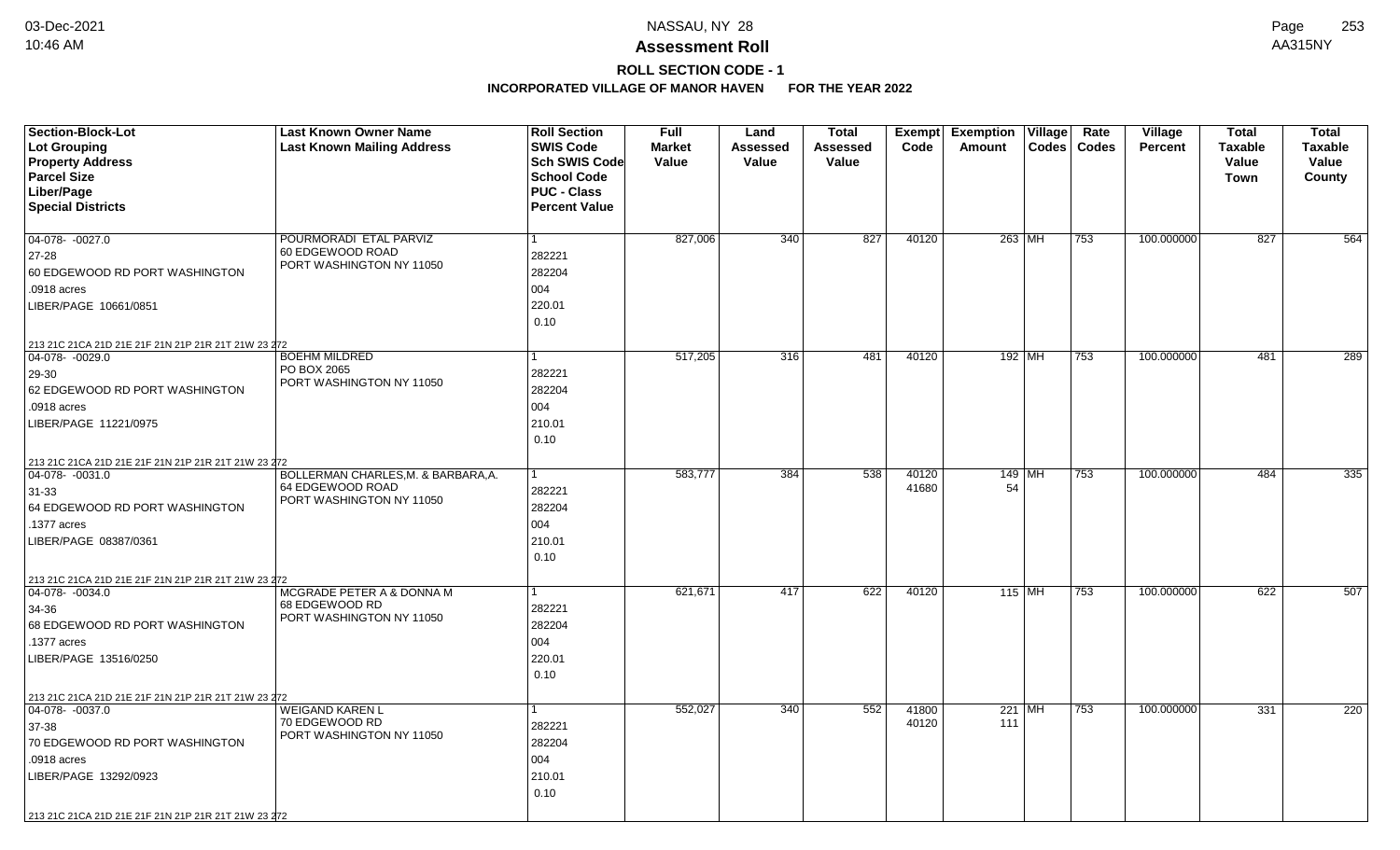# **ROLL SECTION CODE - 1**

| <b>Section-Block-Lot</b>                                                         | <b>Last Known Owner Name</b>                       | <b>Roll Section</b>  | <b>Full</b>   | Land            | <b>Total</b> | Exempt | <b>Exemption Village</b> |         | Rate          | Village        | <b>Total</b>   | <b>Total</b>   |
|----------------------------------------------------------------------------------|----------------------------------------------------|----------------------|---------------|-----------------|--------------|--------|--------------------------|---------|---------------|----------------|----------------|----------------|
| Lot Grouping                                                                     | <b>Last Known Mailing Address</b>                  | <b>SWIS Code</b>     | <b>Market</b> | <b>Assessed</b> | Assessed     | Code   | Amount                   |         | Codes   Codes | <b>Percent</b> | <b>Taxable</b> | <b>Taxable</b> |
| <b>Property Address</b>                                                          |                                                    | <b>Sch SWIS Code</b> | Value         | Value           | Value        |        |                          |         |               |                | Value          | Value          |
| <b>Parcel Size</b>                                                               |                                                    | <b>School Code</b>   |               |                 |              |        |                          |         |               |                | Town           | County         |
| Liber/Page                                                                       |                                                    | <b>PUC - Class</b>   |               |                 |              |        |                          |         |               |                |                |                |
| <b>Special Districts</b>                                                         |                                                    | <b>Percent Value</b> |               |                 |              |        |                          |         |               |                |                |                |
| $\boxed{04-078 - 0039.0}$                                                        | J P EASTERN CREST LLC                              | $\vert$ 1            | 725,112       | 330             | 704          | 40120  | 193 MH                   |         | 753           | 100.000000     | 704            | 511            |
| $39-40$                                                                          | 113 MAIN STREET                                    | 282221               |               |                 |              |        |                          |         |               |                |                |                |
| 67 DUNWOOD RD PORT WASHINGTON                                                    | PORT WASHINGTON NY 11050                           | 282204               |               |                 |              |        |                          |         |               |                |                |                |
| .0918 acres                                                                      |                                                    | 004                  |               |                 |              |        |                          |         |               |                |                |                |
| LIBER/PAGE 10700/0420                                                            |                                                    | 220.01               |               |                 |              |        |                          |         |               |                |                |                |
|                                                                                  |                                                    | 0.10                 |               |                 |              |        |                          |         |               |                |                |                |
| 213 21C 21CA 21D 21E 21F 21N 21P 21R 21T 21W 23 272                              |                                                    |                      |               |                 |              |        |                          |         |               |                |                |                |
| $ 04-078-0041.0$                                                                 | CIULLA JOSEPH P & THOMASINA E LIFE                 | l 1                  | 499,794       | 334             | 491          | 41121  |                          | $74$ MH | 753           | 100.000000     | 417            | 317            |
| $ 41-42 $                                                                        | <b>ESTAT</b>                                       | 282221               |               |                 |              | 40120  | 100                      |         |               |                |                |                |
| 65 DUNWOOD RD PORT WASHINGTON                                                    | CIULLA J & T TRUST CIULLA JOSEPH<br><b>TRUSTEE</b> | 282204               |               |                 |              |        |                          |         |               |                |                |                |
| $.0918$ acres                                                                    | 65 DUNWOOD RD                                      | 004                  |               |                 |              |        |                          |         |               |                |                |                |
| LIBER/PAGE 12648/0191                                                            | PORT WASHINGTON NY 11050                           | 210.01               |               |                 |              |        |                          |         |               |                |                |                |
|                                                                                  |                                                    | 0.10                 |               |                 |              |        |                          |         |               |                |                |                |
|                                                                                  |                                                    |                      |               |                 |              |        |                          |         |               |                |                |                |
|                                                                                  |                                                    |                      |               |                 |              |        |                          |         |               |                |                |                |
|                                                                                  |                                                    |                      |               |                 |              |        |                          |         |               |                |                |                |
| 213 21C 21CA 21D 21E 21F 21N 21P 21R 21T 21W 23 272<br>$\boxed{04-078 - 0043.0}$ | DUNWOOD 63 LLC                                     | $\overline{1}$       | 951,454       | 380             | 951          | 40120  | $272$ MH                 |         | 753           | 100.000000     | 951            | 679            |
|                                                                                  | 921 PORT WASHINGTON BLVD SUITE 1                   | 282221               |               |                 |              |        |                          |         |               |                |                |                |
| $ 43 - 44, 145$<br>63 DUNWOOD RD PORT WASHINGTON                                 | PORT WASHINGTON NY 11050                           | 282204               |               |                 |              |        |                          |         |               |                |                |                |
| .1148 acres                                                                      |                                                    | 004                  |               |                 |              |        |                          |         |               |                |                |                |
|                                                                                  |                                                    |                      |               |                 |              |        |                          |         |               |                |                |                |
| LIBER/PAGE 14067/0015                                                            |                                                    | 220.01<br>0.10       |               |                 |              |        |                          |         |               |                |                |                |
|                                                                                  |                                                    |                      |               |                 |              |        |                          |         |               |                |                |                |
| 213 21C 21CA 21D 21E 21F 21N 21P 21R 21T 21W 23 272                              |                                                    |                      |               |                 |              |        |                          |         |               |                |                |                |
| $04-078 - 0046.0$                                                                | LICCARDELLO STEVEN & DAWN<br>61 DUNWOOD ROAD       | $\mathbf{1}$         | 705,653       | 380             | 706          | 40120  | 148 MH                   |         | 753           | 100.000000     | 706            | 558            |
| 46-47,245                                                                        | PORT WASHINGTON NY 11050                           | 282221               |               |                 |              |        |                          |         |               |                |                |                |
| 61 DUNWOOD RD PORT WASHINGTON                                                    |                                                    | 282204               |               |                 |              |        |                          |         |               |                |                |                |
| .1148 acres                                                                      |                                                    | 004                  |               |                 |              |        |                          |         |               |                |                |                |
| LIBER/PAGE 11509/0976                                                            |                                                    | 220.01               |               |                 |              |        |                          |         |               |                |                |                |
|                                                                                  |                                                    | 0.10                 |               |                 |              |        |                          |         |               |                |                |                |
| 213 21C 21CA 21D 21E 21F 21N 21P 21R 21T 21W 23 272                              |                                                    |                      |               |                 |              |        |                          |         |               |                |                |                |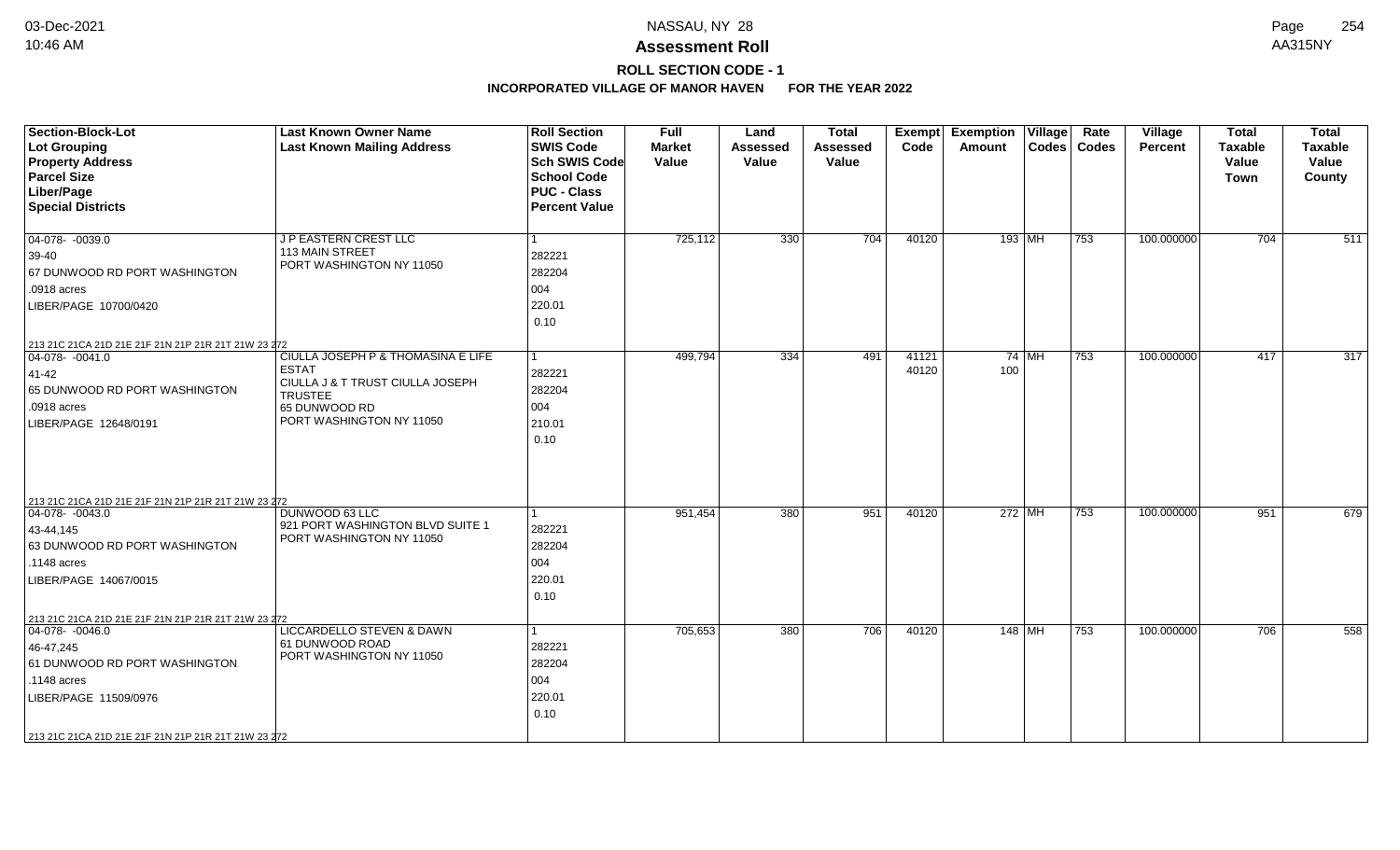# **ROLL SECTION CODE - 1**

| <b>Section-Block-Lot</b><br><b>Lot Grouping</b><br><b>Property Address</b><br><b>Parcel Size</b><br>Liber/Page<br><b>Special Districts</b>                                                                        | <b>Last Known Owner Name</b><br><b>Last Known Mailing Address</b>                                        | <b>Roll Section</b><br><b>SWIS Code</b><br><b>Sch SWIS Code</b><br><b>School Code</b><br><b>PUC - Class</b><br><b>Percent Value</b> | <b>Full</b><br><b>Market</b><br>Value | Land<br><b>Assessed</b><br>Value | <b>Total</b><br><b>Assessed</b><br>Value | <b>Exempt</b><br>Code | <b>Exemption Village</b><br>Amount | Rate<br>Codes   Codes | Village<br>Percent | <b>Total</b><br><b>Taxable</b><br>Value<br><b>Town</b> | <b>Total</b><br>Taxable<br>Value<br>County |
|-------------------------------------------------------------------------------------------------------------------------------------------------------------------------------------------------------------------|----------------------------------------------------------------------------------------------------------|-------------------------------------------------------------------------------------------------------------------------------------|---------------------------------------|----------------------------------|------------------------------------------|-----------------------|------------------------------------|-----------------------|--------------------|--------------------------------------------------------|--------------------------------------------|
| $04-078 - 0048.0$<br>48-49<br>59 DUNWOOD RD PORT WASHINGTON<br>.0918 acres<br>LIBER/PAGE 11870/362                                                                                                                | <b>BOEHM MILDRED</b><br>P O BOX 2065<br>PORT WASHINGTON NY 11050                                         | 1<br>282221<br>282204<br>004<br>210.01<br>0.10                                                                                      | 636,009                               | 298                              | 557                                      | 40120                 | $215$ MH                           | 753                   | 100.000000         | 557                                                    | 342                                        |
| 213 21C 21CA 21D 21E 21F 21N 21P 21R 21T 21W 23 272<br>$04-078 - 0050.0$<br>50-51<br>57 DUNWOOD RD N PORT WASHINGTON<br>.0918 acres<br>LIBER/PAGE 12915/0215                                                      | <b>BOROUMAND SHAHLA TRUST</b><br>BOROUMAND MICHAEL & GITY<br>57 DUNWOOD RD N<br>PORT WASHINGTON NY 11050 | 1<br>282221<br>282204<br>004<br>220.01<br>0.10                                                                                      | 792,407                               | 334                              | 778                                      | 40120                 | 314 MH                             | 753                   | 100.000000         | $\overline{778}$                                       | 464                                        |
| 213 21C 21CA 21D 21E 21F 21N 21P 21R 21T 21W 23 272<br>$ 04-078-0052.0$<br>52-53<br>53 DUNWOOD RD PORT WASHINGTON<br>.0918 acres<br>LIBER/PAGE 13284/0037                                                         | ZHOU KEHONG & WANG XIAOMEI<br>53 DUNWOOD RD<br>PORT WASHINGTON NY 11050                                  | 282221<br>282204<br>004<br>220.01<br>0.10                                                                                           | 901,269                               | 340                              | 901                                      | 40120                 | 230   MH                           | 753                   | 100.000000         | 901                                                    | 671                                        |
| 213 21C 21CA 21D 21E 21F 21N 21P 21R 21T 21W 23 272<br>$04-078 - 0054.0$<br>54-55<br>51 DUNWOOD RD PORT WASHINGTON<br>.0918 acres<br>LIBER/PAGE 12467/0151<br>213 21C 21CA 21D 21E 21F 21N 21P 21R 21T 21W 23 272 | <b>CIBANTS OSKAR</b><br>51 DUNWOOD RD<br>PORT WASHINGTON NY 11050                                        | 282221<br>282204<br>004<br>220.01<br>0.10                                                                                           | 904,342                               | 340                              | 874                                      | 40120                 | 321 MH                             | 753                   | 100.000000         | 874                                                    | 553                                        |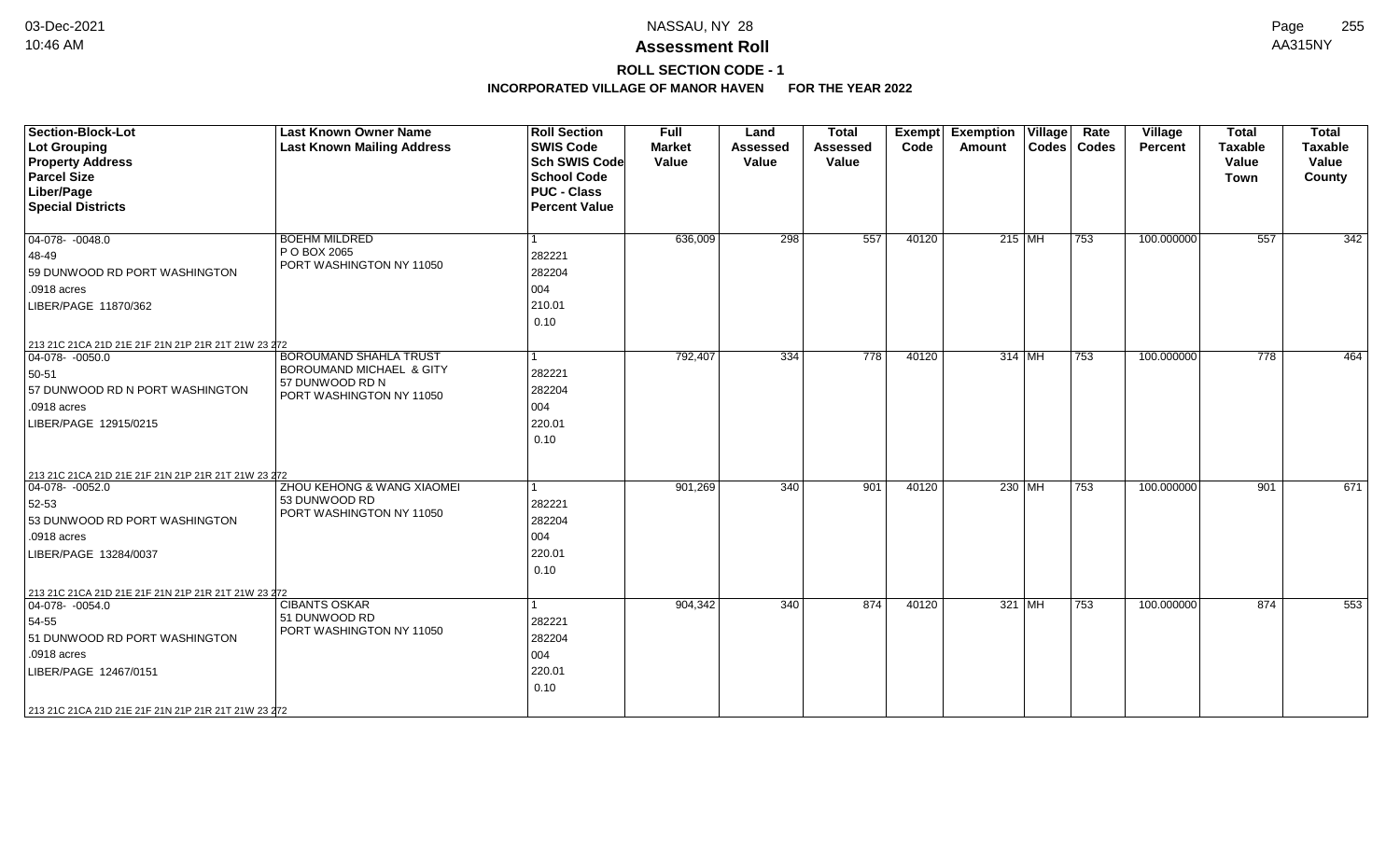# **ROLL SECTION CODE - 1**

| <b>Section-Block-Lot</b>                                                         | <b>Last Known Owner Name</b>              | <b>Roll Section</b>  | <b>Full</b>   | Land     | <b>Total</b>    | Exempt | <b>Exemption</b> | $\overline{V}$ illage | Rate          | <b>Village</b> | <b>Total</b>   | <b>Total</b>   |
|----------------------------------------------------------------------------------|-------------------------------------------|----------------------|---------------|----------|-----------------|--------|------------------|-----------------------|---------------|----------------|----------------|----------------|
| Lot Grouping                                                                     | <b>Last Known Mailing Address</b>         | <b>SWIS Code</b>     | <b>Market</b> | Assessed | <b>Assessed</b> | Code   | Amount           |                       | Codes   Codes | <b>Percent</b> | <b>Taxable</b> | <b>Taxable</b> |
| <b>Property Address</b>                                                          |                                           | <b>Sch SWIS Code</b> | Value         | Value    | Value           |        |                  |                       |               |                | Value          | Value          |
| <b>Parcel Size</b>                                                               |                                           | <b>School Code</b>   |               |          |                 |        |                  |                       |               |                | Town           | County         |
| Liber/Page                                                                       |                                           | <b>PUC - Class</b>   |               |          |                 |        |                  |                       |               |                |                |                |
| <b>Special Districts</b>                                                         |                                           | <b>Percent Value</b> |               |          |                 |        |                  |                       |               |                |                |                |
|                                                                                  |                                           |                      |               |          |                 |        |                  |                       |               |                |                |                |
| 04-078- -0056.0                                                                  | <b>SCALA VINCENT M</b>                    | $\mathbf{1}$         | 570,462       | 340      | 570             | 40120  | 141 MH           |                       | 753           | 100.000000     | 570            | 429            |
| 56-57                                                                            | 49 DUNWOOD RD<br>PORT WASHINGTON NY 11050 | 282221               |               |          |                 |        |                  |                       |               |                |                |                |
| 49 DUNWOOD RD PORT WASHINGTON                                                    |                                           | 282204               |               |          |                 |        |                  |                       |               |                |                |                |
| .0918 acres                                                                      |                                           | 004                  |               |          |                 |        |                  |                       |               |                |                |                |
| LIBER/PAGE 12194/0448                                                            |                                           | 220.01               |               |          |                 |        |                  |                       |               |                |                |                |
|                                                                                  |                                           | 0.10                 |               |          |                 |        |                  |                       |               |                |                |                |
| 213 21C 21CA 21D 21E 21F 21N 21P 21R 21T 21W 23 272                              |                                           |                      |               |          |                 |        |                  |                       |               |                |                |                |
| $ 04-078-0058.0$                                                                 | <b>CIANCIULLI STEFANO</b>                 | 1                    | 850,061       | 340      | 850             | 40120  | $272$ MH         |                       | 753           | 100.000000     | 850            | 578            |
| 58-59                                                                            | 47 DONWOOD RD                             | 282221               |               |          |                 |        |                  |                       |               |                |                |                |
| 47 DUNWOOD RD PORT WASHINGTON                                                    | PORT WASHINGTON NY 11050                  | 282204               |               |          |                 |        |                  |                       |               |                |                |                |
| .0918 acres                                                                      |                                           | 004                  |               |          |                 |        |                  |                       |               |                |                |                |
| LIBER/PAGE 12465/0497                                                            |                                           | 220.01               |               |          |                 |        |                  |                       |               |                |                |                |
|                                                                                  |                                           | 0.10                 |               |          |                 |        |                  |                       |               |                |                |                |
|                                                                                  |                                           |                      |               |          |                 |        |                  |                       |               |                |                |                |
| 213 21C 21CA 21D 21E 21F 21N 21P 21R 21T 21W 23 272<br>04-078-0060.0             | 45 DUMWOOD ROAD LLC                       | 1                    | 810,118       | 325      | 774             | 40120  | 234 MH           |                       | 753           | 100.000000     | 774            | 540            |
| 60-61                                                                            | <b>15 COLONIAL RD</b>                     | 282221               |               |          |                 |        |                  |                       |               |                |                |                |
| 45 DUNWOOD RD PORT WASHINGTON                                                    | PORT WASHINGTON NY 11050                  | 282204               |               |          |                 |        |                  |                       |               |                |                |                |
| .0918 acres                                                                      |                                           | 004                  |               |          |                 |        |                  |                       |               |                |                |                |
| LIBER/PAGE 12335/0638                                                            |                                           | 220.01               |               |          |                 |        |                  |                       |               |                |                |                |
|                                                                                  |                                           | 0.10                 |               |          |                 |        |                  |                       |               |                |                |                |
|                                                                                  |                                           |                      |               |          |                 |        |                  |                       |               |                |                |                |
| 213 21C 21CA 21D 21E 21F 21N 21P 21R 21T 21W 23 272<br>$\boxed{04-078 - 0062.0}$ | EAST 24TH STREET HOLDING CO LLC           | $\mathbf{1}$         | 644,203       | 417      | 644             | 40120  | $133$ MH         |                       | 753           | 100.000000     | 644            | 511            |
| 62-64                                                                            | 20 - 22 45TH ST                           | 282221               |               |          |                 |        |                  |                       |               |                |                |                |
| 41 DUNWOOD RD PORT WASHINGTON                                                    | LONG ISLAND CITY NY 11105                 | 282204               |               |          |                 |        |                  |                       |               |                |                |                |
| .1377 acres                                                                      |                                           | 004                  |               |          |                 |        |                  |                       |               |                |                |                |
| LIBER/PAGE 14030/0852                                                            |                                           | 220.01               |               |          |                 |        |                  |                       |               |                |                |                |
|                                                                                  |                                           | 0.10                 |               |          |                 |        |                  |                       |               |                |                |                |
|                                                                                  |                                           |                      |               |          |                 |        |                  |                       |               |                |                |                |
| 213 21C 21CA 21D 21E 21F 21N 21P 21R 21T 21W 23 272                              | ALLEN PAUL R & MATIAS EVELYLN             | $\mathbf{1}$         |               | 305      | 903             |        |                  |                       |               |                | 903            |                |
| 04-078-0065.0                                                                    | 64 HICKORY RD APT A                       |                      | 1,004,710     |          |                 | 40120  | 244 MH           |                       | 753           | 100.000000     |                | 659            |
| 65 - 66                                                                          | PORT WASHINGTON NY 11050                  | 282221               |               |          |                 |        |                  |                       |               |                |                |                |
| 39 DUNWOOD RD PORT WASHINGTON                                                    |                                           | 282204               |               |          |                 |        |                  |                       |               |                |                |                |
| .0918 acres                                                                      |                                           | 004                  |               |          |                 |        |                  |                       |               |                |                |                |
| LIBER/PAGE 11913/0969                                                            |                                           | 220.01               |               |          |                 |        |                  |                       |               |                |                |                |
|                                                                                  |                                           | 0.10                 |               |          |                 |        |                  |                       |               |                |                |                |
| 213 21C 21CA 21D 21E 21F 21N 21P 21R 21T 21W 23 272                              |                                           |                      |               |          |                 |        |                  |                       |               |                |                |                |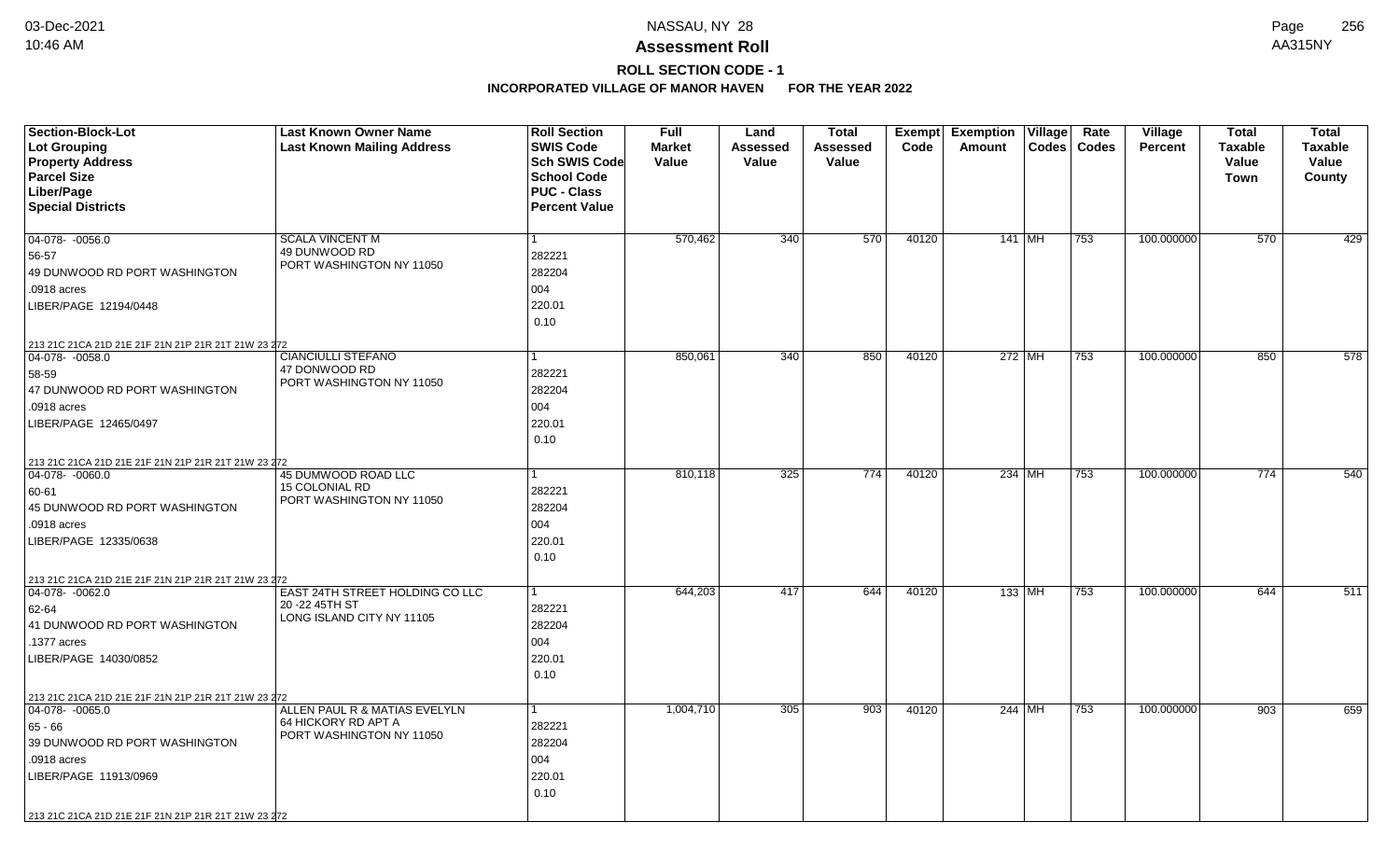# **ROLL SECTION CODE - 1**

| <b>Section-Block-Lot</b>                                                | <b>Last Known Owner Name</b>                  | <b>Roll Section</b>  | <b>Full</b>   | Land            | Total    |       | <b>Exempt Exemption Village</b> |        | Rate          | Village        | <b>Total</b>   | <b>Total</b>   |
|-------------------------------------------------------------------------|-----------------------------------------------|----------------------|---------------|-----------------|----------|-------|---------------------------------|--------|---------------|----------------|----------------|----------------|
| <b>Lot Grouping</b>                                                     | <b>Last Known Mailing Address</b>             | <b>SWIS Code</b>     | <b>Market</b> | <b>Assessed</b> | Assessed | Code  | Amount                          |        | Codes   Codes | <b>Percent</b> | <b>Taxable</b> | <b>Taxable</b> |
| <b>Property Address</b>                                                 |                                               | Sch SWIS Code        | Value         | Value           | Value    |       |                                 |        |               |                | Value          | Value          |
| <b>Parcel Size</b>                                                      |                                               | <b>School Code</b>   |               |                 |          |       |                                 |        |               |                | <b>Town</b>    | County         |
| Liber/Page                                                              |                                               | <b>PUC - Class</b>   |               |                 |          |       |                                 |        |               |                |                |                |
| <b>Special Districts</b>                                                |                                               | <b>Percent Value</b> |               |                 |          |       |                                 |        |               |                |                |                |
|                                                                         |                                               |                      |               |                 |          |       |                                 |        |               |                |                |                |
| 04-078-0067.0                                                           | EDWARD ZARABI<br>35 WIMBLEDON DR              |                      | 1,013,928     | 303             | 903      | 40120 |                                 | 325 MH | 753           | 100.000000     | 903            | 578            |
| 67-68                                                                   | ROSLYN NY 11576                               | 282221               |               |                 |          |       |                                 |        |               |                |                |                |
| 37 DUNWOOD RD PORT WASHINGTON                                           |                                               | 282204               |               |                 |          |       |                                 |        |               |                |                |                |
| .0918 acres                                                             |                                               | 004                  |               |                 |          |       |                                 |        |               |                |                |                |
| LIBER/PAGE 11262/0296                                                   |                                               | 220.01               |               |                 |          |       |                                 |        |               |                |                |                |
|                                                                         |                                               | 0.10                 |               |                 |          |       |                                 |        |               |                |                |                |
| 213 21C 21CA 21D 21E 21F 21N 21P 21R 21T 21W 23 272                     |                                               |                      |               |                 |          |       |                                 |        |               |                |                |                |
| $\boxed{04-078 - 0069.0}$                                               | MONGELLUZZO ANTONIO & ASSUNTA                 |                      | 597,091       | 417             | 597      | 41800 | $235$ MH                        |        | 753           | 100.000000     | 362            | 235            |
| 69-71                                                                   | 35 DUNWOOD ROAD                               | 282221               |               |                 |          | 40120 | 127                             |        |               |                |                |                |
| 35 DUNWOOD RD PORT WASHINGTON                                           | PORT WASHINGTON NY 11050                      | 282204               |               |                 |          |       |                                 |        |               |                |                |                |
| .1377 acres                                                             |                                               | 004                  |               |                 |          |       |                                 |        |               |                |                |                |
| LIBER/PAGE 08564/0457                                                   |                                               | 210.01               |               |                 |          |       |                                 |        |               |                |                |                |
|                                                                         |                                               | 0.10                 |               |                 |          |       |                                 |        |               |                |                |                |
|                                                                         |                                               |                      |               |                 |          |       |                                 |        |               |                |                |                |
| 213 21C 21CA 21D 21E 21F 21N 21P 21R 21T 21W 23 272<br>$ 04-078-0072.0$ | BENZINGER RICHARD & CHRISTINE                 |                      | 728,185       | 417             | 728      | 40120 |                                 | 194 MH | 753           | 100.000000     | 728            | 534            |
| 72-74                                                                   | 33 DUNWOOD ROAD                               | 282221               |               |                 |          |       |                                 |        |               |                |                |                |
| 33 DUNWOOD RD PORT WASHINGTON                                           | PORT WASHINGTON NY 11050                      | 282204               |               |                 |          |       |                                 |        |               |                |                |                |
| .1377 acres                                                             |                                               | 004                  |               |                 |          |       |                                 |        |               |                |                |                |
| LIBER/PAGE 10886/0564                                                   |                                               | 220.01               |               |                 |          |       |                                 |        |               |                |                |                |
|                                                                         |                                               | 0.10                 |               |                 |          |       |                                 |        |               |                |                |                |
|                                                                         |                                               |                      |               |                 |          |       |                                 |        |               |                |                |                |
| 213 21C 21CA 21D 21E 21F 21N 21P 21R 21T 21W 23 272                     |                                               |                      |               | 325             | 530      |       |                                 |        |               | 100.000000     |                | 347            |
| $ 04-078-0075.0$                                                        | TONER EVELYN A<br>50 DUNES LANE               |                      | 554,075       |                 |          | 40120 | 183 MH                          |        | 753           |                | 530            |                |
| 75-76                                                                   | PORT WASHINGTON NY 11050                      | 282221               |               |                 |          |       |                                 |        |               |                |                |                |
| 31 DUNWOOD RD PORT WASHINGTON                                           |                                               | 282204               |               |                 |          |       |                                 |        |               |                |                |                |
| .0918 acres                                                             |                                               | 004                  |               |                 |          |       |                                 |        |               |                |                |                |
| LIBER/PAGE 09813/0189                                                   |                                               | 220.01               |               |                 |          |       |                                 |        |               |                |                |                |
|                                                                         |                                               | 0.10                 |               |                 |          |       |                                 |        |               |                |                |                |
| 213 21C 21CA 21D 21E 21F 21N 21P 21R 21T 21W 23 272                     |                                               |                      |               |                 |          |       |                                 |        |               |                |                |                |
| 04-079- -0001.0                                                         | SANTOLI ALBERTO                               |                      | 560,221       | 326             | 537      | 40120 | 169 MH                          |        | 753           | 100.000000     | 537            | 368            |
| $1-2$                                                                   | 25 WOOD VALLEY LN<br>PORT WASHINGTON NY 11050 | 282221               |               |                 |          |       |                                 |        |               |                |                |                |
| 25 WOOD VALLEY LN PORT WASHINGTON                                       |                                               | 282204               |               |                 |          |       |                                 |        |               |                |                |                |
| .0918 acres                                                             |                                               | 004                  |               |                 |          |       |                                 |        |               |                |                |                |
| LIBER/PAGE 10818/0539                                                   |                                               | 210.01               |               |                 |          |       |                                 |        |               |                |                |                |
|                                                                         |                                               | 0.10                 |               |                 |          |       |                                 |        |               |                |                |                |
| 213 21C 21CA 21D 21E 21F 21N 21P 21R 21T 21W 23 272                     |                                               |                      |               |                 |          |       |                                 |        |               |                |                |                |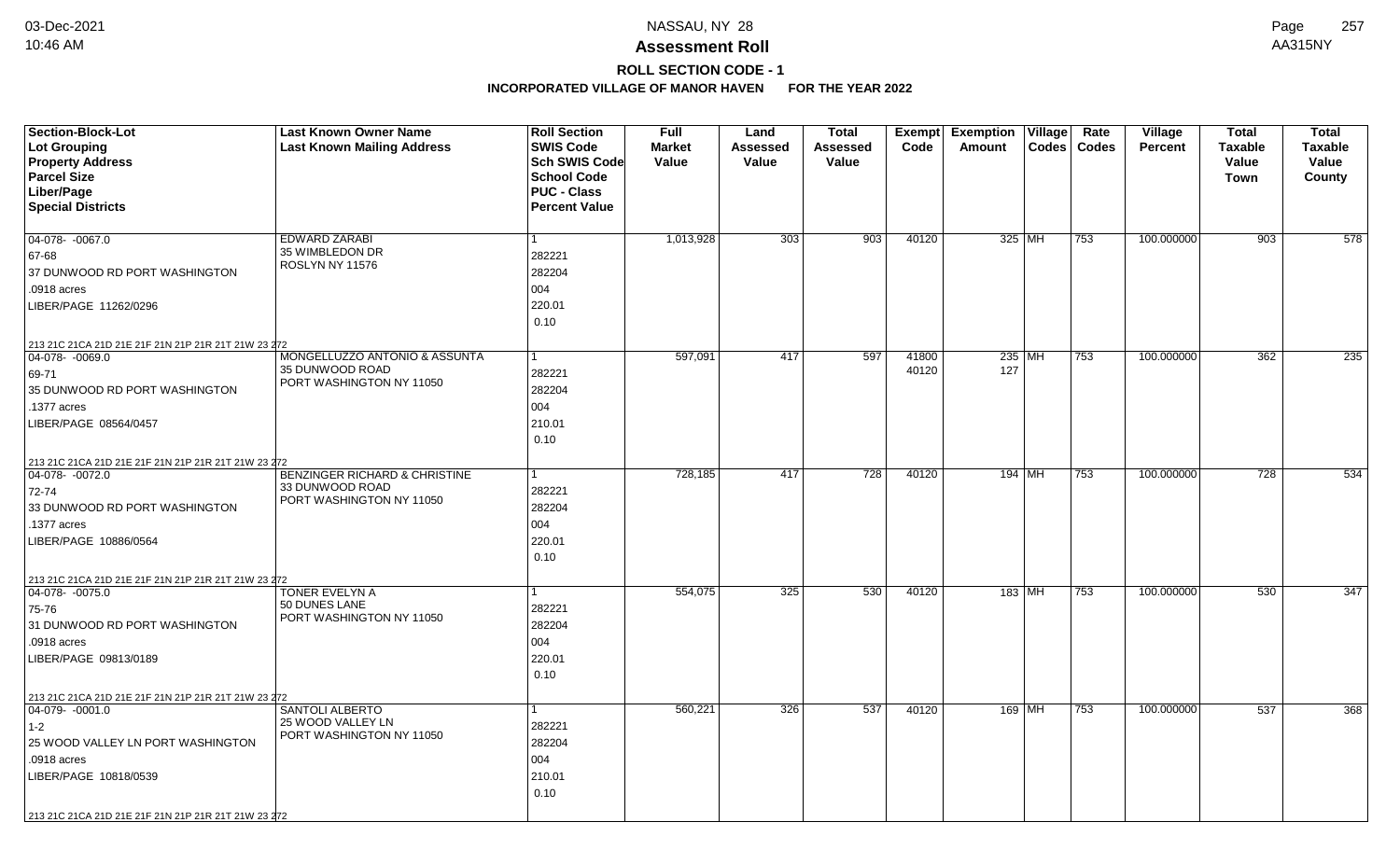# **ROLL SECTION CODE - 1**

| <b>Section-Block-Lot</b><br>Lot Grouping<br><b>Property Address</b><br><b>Parcel Size</b><br>Liber/Page<br><b>Special Districts</b>                                                                                  | <b>Last Known Owner Name</b><br><b>Last Known Mailing Address</b>                                      | <b>Roll Section</b><br><b>SWIS Code</b><br><b>Sch SWIS Code</b><br><b>School Code</b><br><b>PUC - Class</b><br><b>Percent Value</b> | <b>Full</b><br><b>Market</b><br>Value | Land<br><b>Assessed</b><br>Value | <b>Total</b><br><b>Assessed</b><br>Value | <b>Exempt</b><br>Code | <b>Exemption Village</b><br>Amount |         | Rate<br>Codes   Codes | <b>Village</b><br>Percent | <b>Total</b><br><b>Taxable</b><br>Value<br><b>Town</b> | <b>Total</b><br>Taxable<br>Value<br>County |
|----------------------------------------------------------------------------------------------------------------------------------------------------------------------------------------------------------------------|--------------------------------------------------------------------------------------------------------|-------------------------------------------------------------------------------------------------------------------------------------|---------------------------------------|----------------------------------|------------------------------------------|-----------------------|------------------------------------|---------|-----------------------|---------------------------|--------------------------------------------------------|--------------------------------------------|
| $\boxed{04-079 - 0003.0}$<br>$3-4$<br>42 A FIRWOOD RD PORT WASHINGTON<br>.0918 acres<br>LIBER/PAGE 14069/0459                                                                                                        | FIRWOOD & DUNWOOD LLC<br>15 SOUTH BAYLES AVE<br>PORT WASHINGTON NY 11050                               | l 1<br>282221<br>282204<br>004<br>220.01<br>0.10                                                                                    | 509,012                               | 340                              | 509                                      | 40120                 |                                    | 88 MH   | 753                   | 100.000000                | 509                                                    | 421                                        |
| 213 21C 21CA 21D 21E 21F 21N 21P 21R 21T 21W 23 272<br>$\boxed{04-079 - 0005.0}$<br>$5-6$<br>44 FIRWOOD RD PORT WASHINGTON<br>.0918 acres<br>LIBER/PAGE 14069/0463                                                   | FIRWOOD & DUNWOOD LLC<br>15 SOUTH BAYLES AVE<br>PORT WASHINGTON NY 11050                               | l 1<br>282221<br>282204<br>004<br>220.01<br>0.10                                                                                    | 562,269                               | 340                              | 562                                      | 40120                 |                                    | $95$ MH | 753                   | 100.000000                | 562                                                    | 467                                        |
| 213 21C 21CA 21D 21E 21F 21N 21P 21R 21T 21W 23 272<br>$ 04-079-0013.0$<br>$13 - 14$<br>54 FIRWOOD RD PORT WASHINGTON<br>.0918 acres<br>LIBER/PAGE 13897/0949<br>213 21C 21CA 21D 21E 21F 21N 21P 21R 21T 21W 23 272 | GOLD COAST RE MANAGEMENT LLC<br>6 EAST HIGH RD<br>PORT WASHINGTON NY 11050                             | l 1<br>282221<br>282204<br>004<br>220.01<br>0.10                                                                                    | 848,012                               | 340                              | 848                                      | 40120                 | 156 MH                             |         | 753                   | 100.000000                | 848                                                    | 692                                        |
| $ 04-079-0015.0$<br>15-16<br>56 FIRWOOD RD PORT WASHINGTON<br>.0918 acres<br>LIBER/PAGE 13227/0039<br>213 21C 21CA 21D 21E 21F 21N 21P 21R 21T 21W 23 272                                                            | <b>FRADELAKIS ROSEMARY TRUST</b><br><b>FRADELAKIS ROSEMARY</b><br>167 HEMLOCK RD<br>MANHASSET NY 11030 | l 1<br>282221<br>282204<br>004<br>220.01<br>0.10                                                                                    | 843,916                               | 319                              | 792                                      | 40120                 | $269$ MH                           |         | 753                   | 100.000000                | 792                                                    | 523                                        |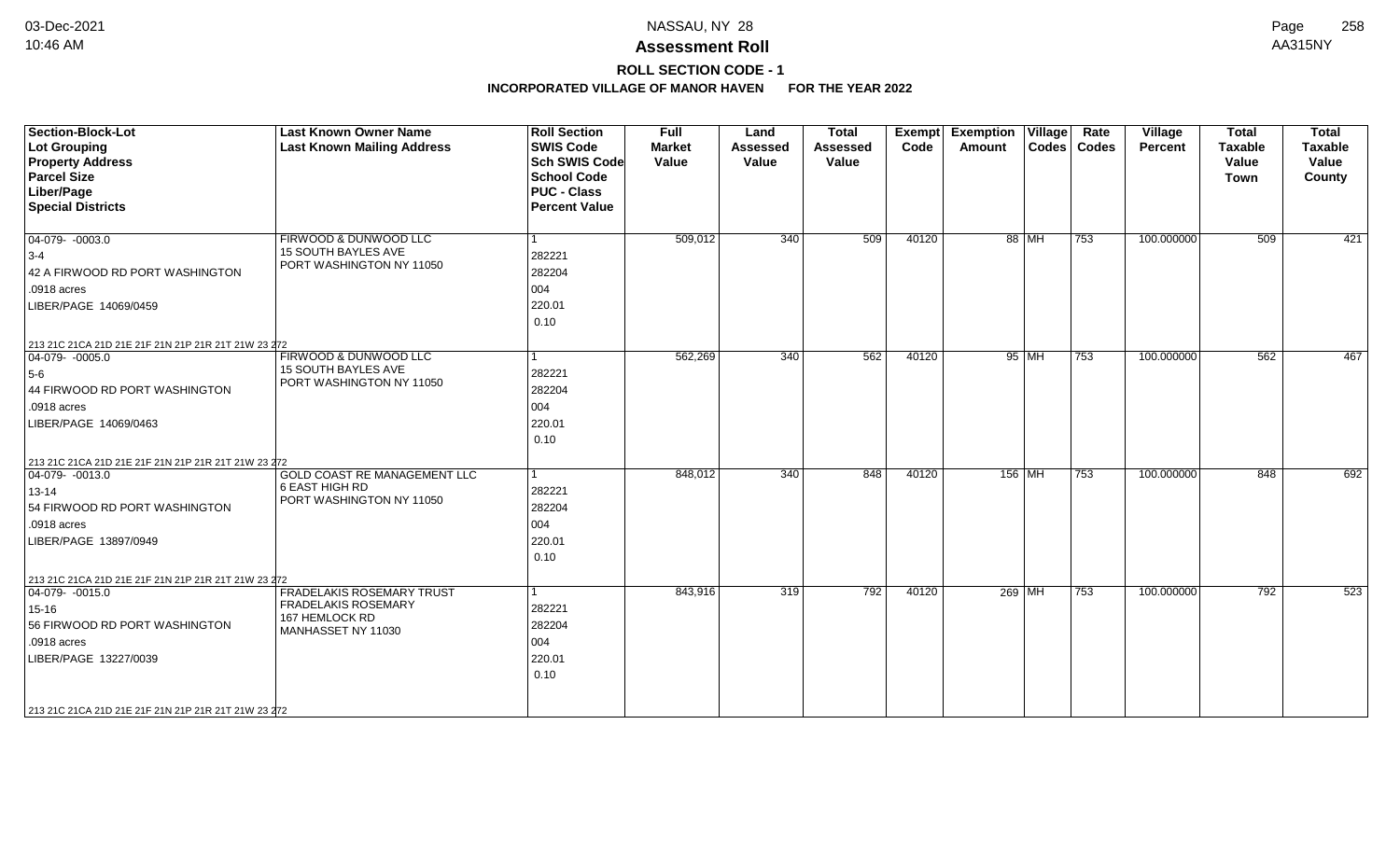# **ROLL SECTION CODE - 1**

| Section-Block-Lot<br><b>Lot Grouping</b><br><b>Property Address</b><br><b>Parcel Size</b><br>Liber/Page<br><b>Special Districts</b>                                                                                       | <b>Last Known Owner Name</b><br><b>Last Known Mailing Address</b>                            | <b>Roll Section</b><br><b>SWIS Code</b><br><b>Sch SWIS Code</b><br><b>School Code</b><br><b>PUC - Class</b><br><b>Percent Value</b> | <b>Full</b><br><b>Market</b><br>Value | Land<br><b>Assessed</b><br>Value | <b>Total</b><br><b>Assessed</b><br>Value | Exempt<br>Code | <b>Exemption Village</b><br>Amount |         | Rate<br>Codes   Codes | Village<br><b>Percent</b> | <b>Total</b><br><b>Taxable</b><br>Value<br>Town | <b>Total</b><br><b>Taxable</b><br>Value<br>County |
|---------------------------------------------------------------------------------------------------------------------------------------------------------------------------------------------------------------------------|----------------------------------------------------------------------------------------------|-------------------------------------------------------------------------------------------------------------------------------------|---------------------------------------|----------------------------------|------------------------------------------|----------------|------------------------------------|---------|-----------------------|---------------------------|-------------------------------------------------|---------------------------------------------------|
| 04-079- -0017.0<br>17-18<br>56 A FIRWOOD RD PORT WASHINGTON<br>.0918 acres<br>LIBER/PAGE 13720/0359                                                                                                                       | OCONNOR GLORIA A TRUST<br>OCONNOR ANN M<br>56 A FIRWOOD RD<br>MANORHAVEN NY 11050            | 282221<br>282204<br>004<br>210.01<br>0.10                                                                                           | 387,136                               | 340                              | 387                                      | 40120          |                                    | 91   MH | 753                   | 100.000000                | 387                                             | 296                                               |
| 213 21C 21CA 21D 21E 21F 21N 21P 21R 21T 21W 23 272<br>04-079- -0019.0<br>19-20<br>58 FIRWOOD RD PORT WASHINGTON<br>.0918 acres<br>LIBER/PAGE 12165/0782                                                                  | TEDESCHI JERALD H & DEBORAH L<br>58 FIRWOOD RD<br>PORT WASHINGTON NY 11050                   | 282221<br>282204<br>004<br>220.01<br>0.10                                                                                           | 752,458                               | 332                              | 735                                      | 40120          | $277$ MH                           |         | 753                   | 100.000000                | 735                                             | 458                                               |
| 213 21C 21CA 21D 21E 21F 21N 21P 21R 21T 21W 23 272<br>$ 04-079-0021.0$<br>21 - 22<br>60 FIRWOOD RD PORT WASHINGTON<br>.0918 acres<br>LIBER/PAGE 11842/0908                                                               | <b>BAMBARA JOSEPH</b><br>60 FIRWOOD RD<br>PORT WASHINGTON NY 11050                           | 282221<br>282204<br>004<br>220.01<br>0.10                                                                                           | 821,384                               | 327                              | 789                                      | 40120          | 243 MH                             |         | 753                   | 100.000000                | 789                                             | 546                                               |
| 213 21C 21CA 21D 21E 21F 21N 21P 21R 21T 21W 23 272<br>$\boxed{04-079 - 0023.0}$<br>23-24<br>62 FIRWOOD RD PORT WASHINGTON<br>.0918 acres<br>LIBER/PAGE 13514/0477<br>213 21C 21CA 21D 21E 21F 21N 21P 21R 21T 21W 23 272 | KORAKAS PROPERTIES LLC &<br>CRABS FAMILY HOLDINGS LLC<br>9118 FIFTH AVE<br>BROOKLYN NY 11209 | 282221<br>282204<br>004<br>220.01<br>0.10                                                                                           | 954,526                               | 335                              | 940                                      | 40120          | $292$ MH                           |         | 753                   | 100.000000                | 940                                             | 648                                               |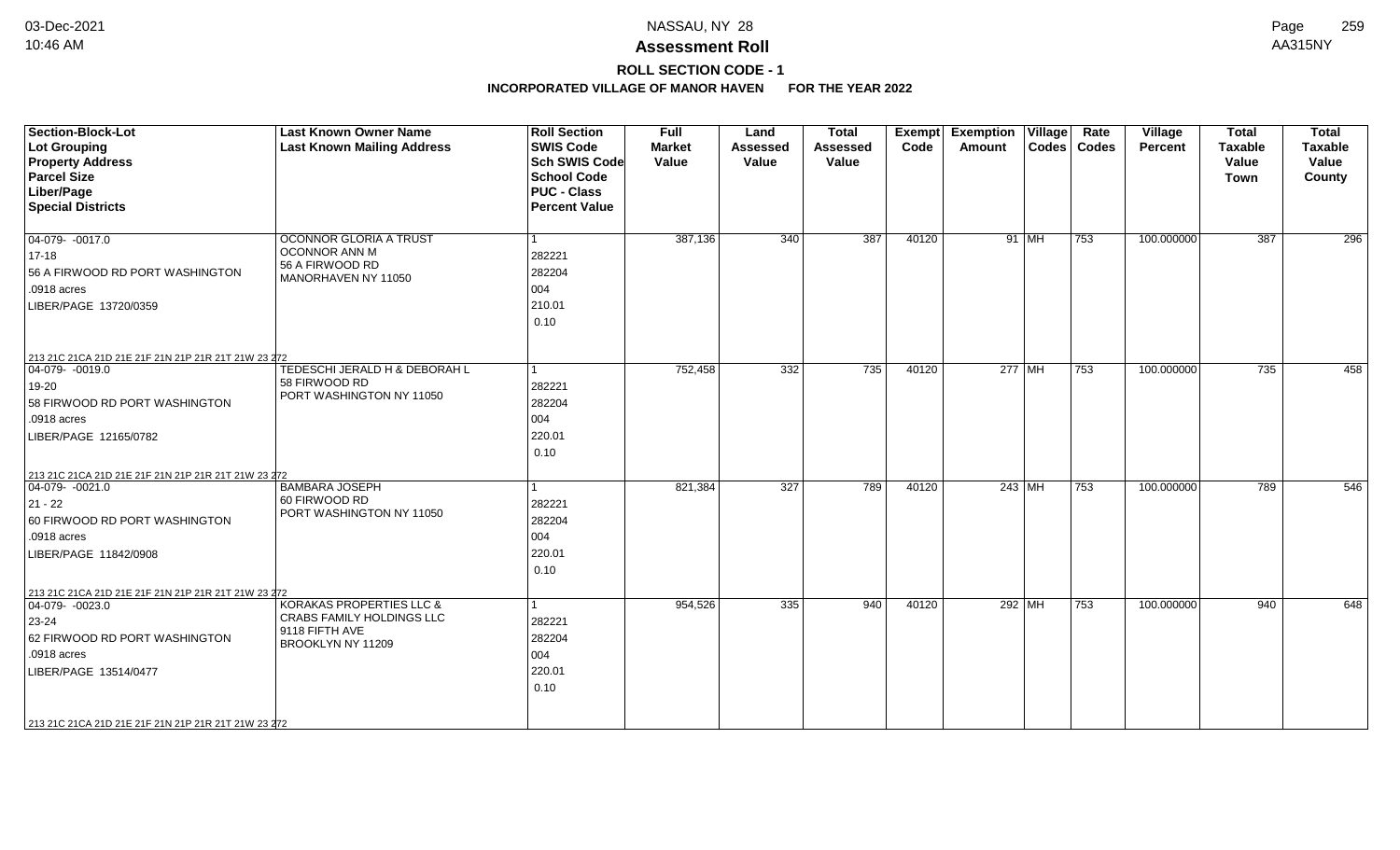# **ROLL SECTION CODE - 1**

| Section-Block-Lot<br>Lot Grouping<br><b>Property Address</b><br><b>Parcel Size</b><br>Liber/Page<br><b>Special Districts</b>                                                                                        | <b>Last Known Owner Name</b><br><b>Last Known Mailing Address</b>                           | <b>Roll Section</b><br><b>SWIS Code</b><br><b>Sch SWIS Code</b><br><b>School Code</b><br><b>PUC - Class</b><br><b>Percent Value</b> | <b>Full</b><br><b>Market</b><br>Value | Land<br><b>Assessed</b><br>Value | <b>Total</b><br><b>Assessed</b><br>Value | <b>Exempt</b><br>Code | <b>Exemption Village</b><br>Amount |         | Rate<br>Codes   Codes | <b>Village</b><br>Percent | <b>Total</b><br><b>Taxable</b><br>Value<br><b>Town</b> | <b>Total</b><br>Taxable<br>Value<br>County |
|---------------------------------------------------------------------------------------------------------------------------------------------------------------------------------------------------------------------|---------------------------------------------------------------------------------------------|-------------------------------------------------------------------------------------------------------------------------------------|---------------------------------------|----------------------------------|------------------------------------------|-----------------------|------------------------------------|---------|-----------------------|---------------------------|--------------------------------------------------------|--------------------------------------------|
| $\boxed{04-079 - 0025.0}$<br>$25 - 26$<br>64 FIRWOOD RD PORT WASHINGTON<br>.0918 acres<br>LIBER/PAGE 13618/0938                                                                                                     | YAN SAM & ZHEN JING FANG &<br><b>LAU GRACE</b><br>64 FIRWOOD RD<br>PORT WASHINGTON NY 11050 | $\vert$ 1<br>282221<br>282204<br>004<br>220.01<br>0.10                                                                              | 834,698                               | 340                              | 835                                      | 40120                 | 144 MH                             |         | 753                   | 100.000000                | 835                                                    | 691                                        |
| 213 21C 21CA 21D 21E 21F 21N 21P 21R 21T 21W 23 272<br>04-079- -0027.0<br>$27 - 28$<br>66 FIRWOOD RD PORT WASHINGTON<br>.0918 acres<br>LIBER/PAGE 10268/0101<br>213 21C 21CA 21D 21E 21F 21N 21P 21R 21T 21W 23 272 | <b>LEONARD LOUISE M</b><br>66 FIRWOOD ROAD<br>PORT WASHINGTON NY 11050                      | $\mathbf{1}$<br>282221<br>282204<br>004<br>210.01<br>0.10                                                                           | 385,087                               | 340                              | 385                                      | 40120<br>41800        | 152                                | $82$ MH | 753                   | 100.000000                | 233                                                    | 151                                        |
| $\boxed{04-079 - 0029.0}$<br>$ 29-31 $<br>68 FIRWOOD RD PORT WASHINGTON<br>.1377 acres<br>LIBER/PAGE 13860/0201                                                                                                     | PEDISICH MILA & DARKO<br>68 FIRWOOD RD<br>PORT WASHINGTON NY 11050                          | 1<br>282221<br>282204<br>004<br>220.01<br>0.10                                                                                      | 1,061,040                             | 381                              | 969                                      | 40120                 | $217$ MH                           |         | 753                   | 100.000000                | 969                                                    | 752                                        |
| 213 21C 21CA 21D 21E 21F 21N 21P 21R 21T 21W 23 272<br>$ 04-079-0032.0$<br>32-34<br>72 FIRWOOD RD PORT WASHINGTON<br>.1377 acres<br>LIBER/PAGE 11638/0872<br>213 21C 21CA 21D 21E 21F 21N 21P 21R 21T 21W 23 272    | <b>JESTER THOMAS &amp; CONSTANCE</b><br>72 FIRWOOD ROAD<br>PORT WASHINGTON NY 11050         | 1<br>282221<br>282204<br>004<br>220.01<br>0.10                                                                                      | 778,369                               | 417                              | 756                                      | 40120                 | 163 MH                             |         | 753                   | 100.000000                | 756                                                    | 593                                        |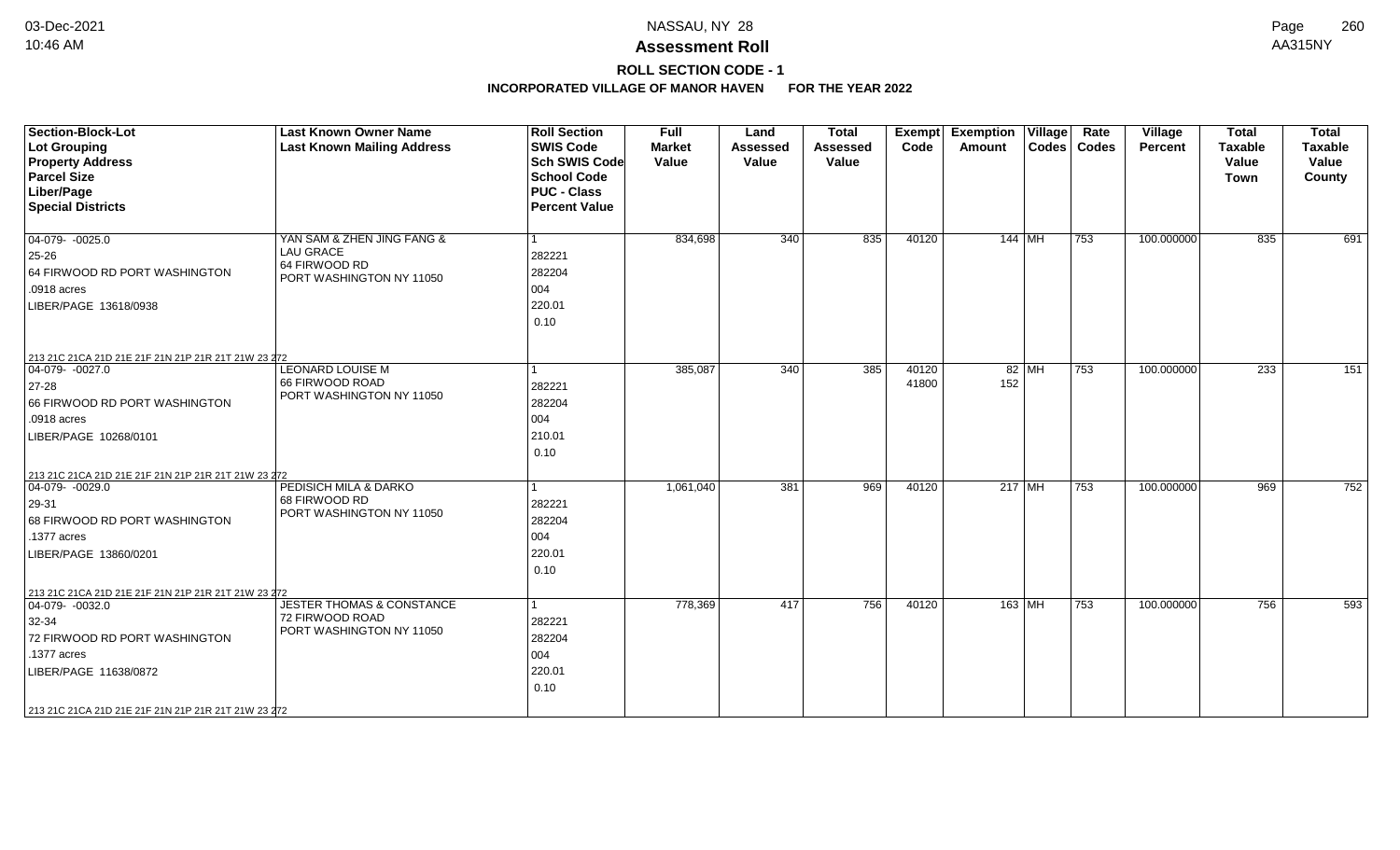## **ROLL SECTION CODE - 1**

| <b>Section-Block-Lot</b><br>Lot Grouping<br><b>Property Address</b><br><b>Parcel Size</b><br>Liber/Page<br><b>Special Districts</b>                                                                               | <b>Last Known Owner Name</b><br><b>Last Known Mailing Address</b>                                                         | <b>Roll Section</b><br><b>SWIS Code</b><br><b>Sch SWIS Code</b><br><b>School Code</b><br><b>PUC - Class</b><br><b>Percent Value</b> | <b>Full</b><br><b>Market</b><br>Value | Land<br><b>Assessed</b><br>Value | <b>Total</b><br><b>Assessed</b><br>Value | Exempt<br>Code | <b>Exemption Village</b><br><b>Amount</b> |         | Rate<br>Codes   Codes | Village<br><b>Percent</b> | <b>Total</b><br><b>Taxable</b><br>Value<br>Town | <b>Total</b><br><b>Taxable</b><br>Value<br>County |
|-------------------------------------------------------------------------------------------------------------------------------------------------------------------------------------------------------------------|---------------------------------------------------------------------------------------------------------------------------|-------------------------------------------------------------------------------------------------------------------------------------|---------------------------------------|----------------------------------|------------------------------------------|----------------|-------------------------------------------|---------|-----------------------|---------------------------|-------------------------------------------------|---------------------------------------------------|
| $\boxed{04-079 - 0035.0}$<br>35-36<br>74 FIRWOOD RD PORT WASHINGTON<br>.0918 acres<br>LIBER/PAGE 11728/0834                                                                                                       | <b>ZARABI STEVEN</b><br>74 FIRWOOD ROAD<br>PORT WASHINGTON NY 11050                                                       | 282221<br>282204<br>004<br>220.01<br>0.10                                                                                           | 871,568                               | 340                              | 872                                      | 40120          | 160 MH                                    |         | 753                   | 100.000000                | 872                                             | $\overline{712}$                                  |
| 213 21C 21CA 21D 21E 21F 21N 21P 21R 21T 21W 23 272<br>$ 04-079-0037.0$<br>37-38<br>76 FIRWOOD RD PORT WASHINGTON<br>.0918 acres<br>LIBER/PAGE 11562/0368                                                         | PIACQUADIO ROBERT & CHRISTINE<br>76 FIRWOOD ROAD<br>PORT WASHINGTON NY 11050                                              | 282221<br>282204<br>004<br>210.01<br>0.10                                                                                           | 715,070                               | 340                              | 715                                      | 41680<br>40120 | 189                                       | $72$ MH | 753                   | 100.000000                | 643                                             | 454                                               |
| 213 21C 21CA 21D 21E 21F 21N 21P 21R 21T 21W 23 272<br>$\boxed{04-079 - 0039.0}$<br>39-40<br>73 EDGEWOOD RD PORT WASHINGTON<br>.0918 acres<br>LIBER/PAGE 11648/0781                                               | SALERNO RAFFAELE & GIOVANNINA LIFE<br><b>EST</b><br>SALERNO A ETAL<br><b>17 HIGHLANDS AVE</b><br>PORT WASHINGTON NY 11050 | 282221<br>282204<br>004<br>220.01<br>0.10                                                                                           | 651,372                               | 340                              | 651                                      | 40120          | $127$ MH                                  |         | 753                   | 100.000000                | 651                                             | 524                                               |
| 213 21C 21CA 21D 21E 21F 21N 21P 21R 21T 21W 23 272<br>$ 04-079-0041.0$<br>41-42<br>71 EDGEWOOD RD PORT WASHINGTON<br>.0918 acres<br>LIBER/PAGE 11919/0618<br>213 21C 21CA 21D 21E 21F 21N 21P 21R 21T 21W 23 272 | PALLADINO JOHN<br>71 EDGEWOOD RD<br>PORT WASHINGTON NY 11050                                                              | 282221<br>282204<br>004<br>210.01<br>0.10                                                                                           | 462,924                               | 340                              | 463                                      | 40120          | $122$ MH                                  |         | 753                   | 100.000000                | 463                                             | 341                                               |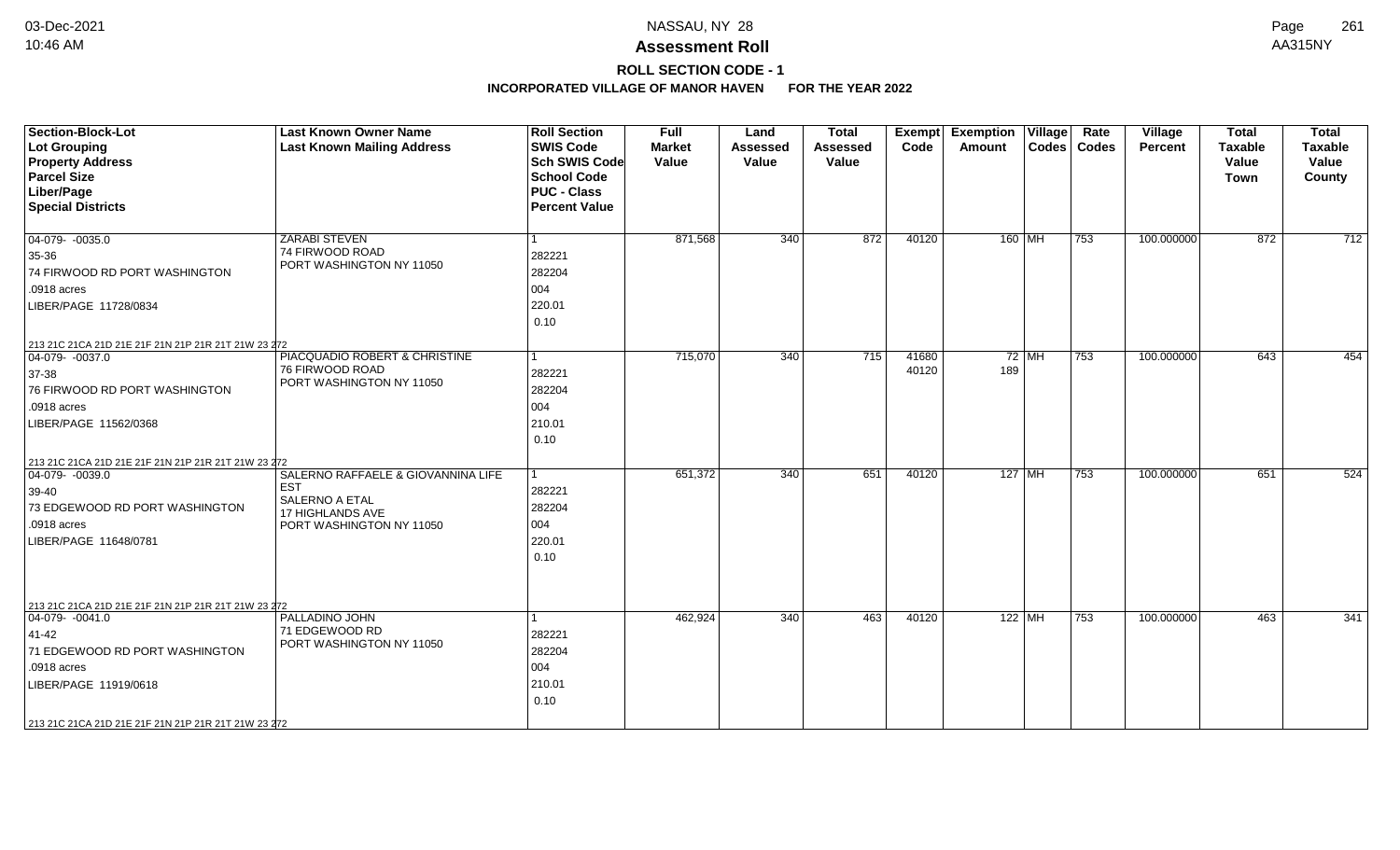## **ROLL SECTION CODE - 1**

| <b>Section-Block-Lot</b><br><b>Lot Grouping</b><br><b>Property Address</b><br><b>Parcel Size</b><br>Liber/Page<br><b>Special Districts</b>                                                                         | <b>Last Known Owner Name</b><br><b>Last Known Mailing Address</b>                                   | <b>Roll Section</b><br><b>SWIS Code</b><br><b>Sch SWIS Code</b><br><b>School Code</b><br><b>PUC - Class</b><br><b>Percent Value</b> | Full<br><b>Market</b><br>Value | Land<br><b>Assessed</b><br>Value | <b>Total</b><br>Assessed<br>Value | Exempt<br>Code | <b>Exemption Village</b><br>Amount | Rate<br>Codes   Codes | Village<br>Percent | <b>Total</b><br><b>Taxable</b><br>Value<br><b>Town</b> | <b>Total</b><br><b>Taxable</b><br>Value<br>County |
|--------------------------------------------------------------------------------------------------------------------------------------------------------------------------------------------------------------------|-----------------------------------------------------------------------------------------------------|-------------------------------------------------------------------------------------------------------------------------------------|--------------------------------|----------------------------------|-----------------------------------|----------------|------------------------------------|-----------------------|--------------------|--------------------------------------------------------|---------------------------------------------------|
| $04-079 - 0043.0$<br>43-44<br>69 EDGEWOOD RD PORT WASHINGTON<br>.0918 acres<br>LIBER/PAGE 12235/0234                                                                                                               | FORTUNATO MILAGROSA LIFE ESTATE<br>HERNANDEZ REINALDO<br>69 EDGEWOOD RD<br>PORT WASHINGTON NY 11050 | 282221<br>282204<br>004<br>220.01<br>0.10                                                                                           | 579,680                        | 340                              | 580                               | 40120          | 103 MH                             | 753                   | 100.000000         | 580                                                    | 477                                               |
| 213 21C 21CA 21D 21E 21F 21N 21P 21R 21T 21W 23 272<br>04-079- -0045.0<br>45-47<br>67 EDGEWOOD RD PORT WASHINGTON<br>.1377 acres<br>LIBER/PAGE 13397/0357<br>213 21C 21CA 21D 21E 21F 21N 21P 21R 21T 21W 23 272   | <b>TALLARICO CELESTE</b><br>67 EDGEWOOD RD<br>SAND POINT NY 11050                                   | 282221<br>282204<br>004<br>220.01<br>0.10                                                                                           | 780,417                        | 417                              | 781                               | 40120          | 176 MH                             | 753                   | 100.000000         | 781                                                    | 605                                               |
| $ 04-079-0048.0$<br>48-49<br>63 EDGEWOOD RD PORT WASHINGTON<br>.0918 acres<br>LIBER/PAGE 13694/0053                                                                                                                | <b>CHEN SHARON</b><br>63 EDGEWOOD RD<br>PORT WASHINGTON NY 11050                                    | 282221<br>282204<br>004<br>220.01<br>0.10                                                                                           | 878,737                        | 340                              | 879                               | 40120          | 259 MH                             | $\overline{753}$      | 100.000000         | 879                                                    | 620                                               |
| 213 21C 21CA 21D 21E 21F 21N 21P 21R 21T 21W 23 272<br>$04-079 - 0050.0$<br>50-51<br>61 EDGEWOOD RD PORT WASHINGTON<br>.0918 acres<br>LIBER/PAGE 13659/0775<br>213 21C 21CA 21D 21E 21F 21N 21P 21R 21T 21W 23 272 | <b>FRADELAKIS ANDY</b><br>61 EDGEWOOD RD<br>PORT WASHINGTON NY 11050                                | 282221<br>282204<br>004<br>220.01<br>0.10                                                                                           | 828,235                        | 333                              | 812                               | 40120          | 254 MH                             | 753                   | 100.000000         | 812                                                    | 558                                               |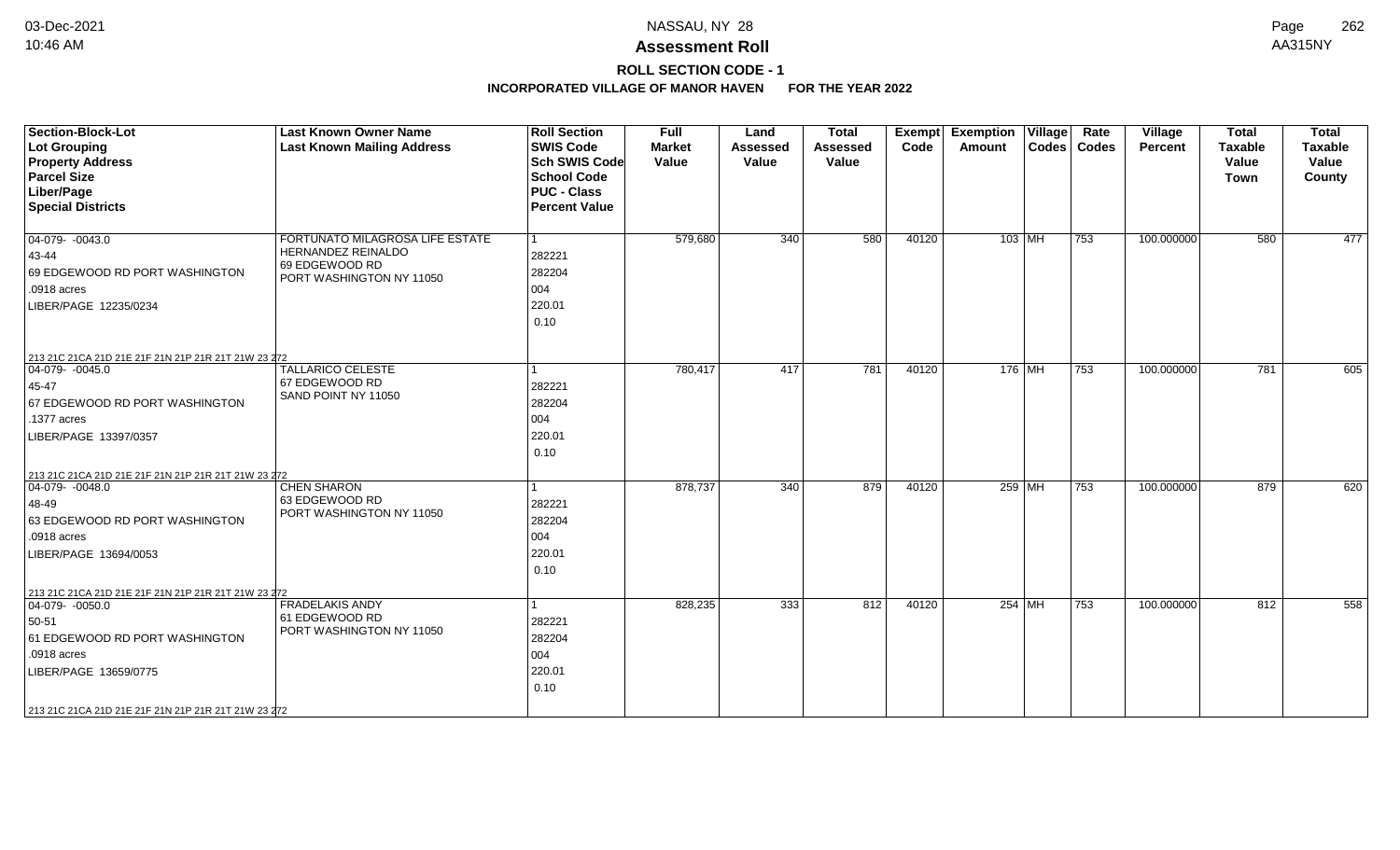# **ROLL SECTION CODE - 1**

| <b>Section-Block-Lot</b>                                                | <b>Last Known Owner Name</b>                 | <b>Roll Section</b>  | <b>Full</b>   | Land            | Total    |       | <b>Exempt Exemption Village</b> |               | Rate | Village        | <b>Total</b>   | <b>Total</b>   |
|-------------------------------------------------------------------------|----------------------------------------------|----------------------|---------------|-----------------|----------|-------|---------------------------------|---------------|------|----------------|----------------|----------------|
| <b>Lot Grouping</b>                                                     | <b>Last Known Mailing Address</b>            | <b>SWIS Code</b>     | <b>Market</b> | <b>Assessed</b> | Assessed | Code  | Amount                          | Codes   Codes |      | <b>Percent</b> | <b>Taxable</b> | <b>Taxable</b> |
| <b>Property Address</b>                                                 |                                              | Sch SWIS Code        | Value         | Value           | Value    |       |                                 |               |      |                | Value          | Value          |
| <b>Parcel Size</b>                                                      |                                              | <b>School Code</b>   |               |                 |          |       |                                 |               |      |                | <b>Town</b>    | County         |
| Liber/Page                                                              |                                              | <b>PUC - Class</b>   |               |                 |          |       |                                 |               |      |                |                |                |
| <b>Special Districts</b>                                                |                                              | <b>Percent Value</b> |               |                 |          |       |                                 |               |      |                |                |                |
|                                                                         |                                              |                      |               |                 |          |       |                                 |               |      |                |                |                |
| 04-079-0052.0                                                           | MEADOWS CHRISTOPHER J                        |                      | 695,411       | 417             | 696      | 40120 | 142 MH                          |               | 753  | 100.000000     | 696            | 554            |
| 52-54                                                                   | 59 EDGEWOOD ROAD<br>PORT WASHINGTON NY 11050 | 282221               |               |                 |          |       |                                 |               |      |                |                |                |
| 59 EDGEWOOD RD PORT WASHINGTON                                          |                                              | 282204               |               |                 |          |       |                                 |               |      |                |                |                |
| .1377 acres                                                             |                                              | 004                  |               |                 |          |       |                                 |               |      |                |                |                |
| LIBER/PAGE 10179/0102                                                   |                                              | 280.01               |               |                 |          |       |                                 |               |      |                |                |                |
|                                                                         |                                              | 0.10                 |               |                 |          |       |                                 |               |      |                |                |                |
| 213 21C 21CA 21D 21E 21F 21N 21P 21R 21T 21W 23 272                     |                                              |                      |               |                 |          |       |                                 |               |      |                |                |                |
| $ 04-079-0055.0$                                                        | <b>RESSA FAMILY LLC</b>                      |                      | 1,223,883     | 417             | 1,224    | 40120 | 227 MH                          |               | 753  | 100.000000     | 1,224          | 997            |
| 55-57                                                                   | 33 MAIN ST                                   | 282221               |               |                 |          |       |                                 |               |      |                |                |                |
| 57 EDGEWOOD RD PORT WASHINGTON                                          | PORT WASHINGTON NY 11050                     | 282204               |               |                 |          |       |                                 |               |      |                |                |                |
| .1377 acres                                                             |                                              | 004                  |               |                 |          |       |                                 |               |      |                |                |                |
| LIBER/PAGE 09632/0896                                                   |                                              | 220.01               |               |                 |          |       |                                 |               |      |                |                |                |
|                                                                         |                                              | 0.10                 |               |                 |          |       |                                 |               |      |                |                |                |
|                                                                         |                                              |                      |               |                 |          |       |                                 |               |      |                |                |                |
| 213 21C 21CA 21D 21E 21F 21N 21P 21R 21T 21W 23 272<br>04-079-0058.0    | MC CARVILL JAMES J & ALICIA M                |                      | 678,000       | 372             | 605      | 40120 | $224$ MH                        |               | 753  | 100.000000     | 514            | 290            |
| 58-60                                                                   | 53 EDGEWOOD ROAD                             | 282221               |               |                 |          | 41121 | 91                              |               |      |                |                |                |
| 53 EDGEWOOD RD PORT WASHINGTON                                          | PORT WASHINGTON NY 11050                     | 282204               |               |                 |          |       |                                 |               |      |                |                |                |
| .1377 acres                                                             |                                              | 004                  |               |                 |          |       |                                 |               |      |                |                |                |
| LIBER/PAGE 07605/0319                                                   |                                              | 210.01               |               |                 |          |       |                                 |               |      |                |                |                |
|                                                                         |                                              | 0.10                 |               |                 |          |       |                                 |               |      |                |                |                |
|                                                                         |                                              |                      |               |                 |          |       |                                 |               |      |                |                |                |
| 213 21C 21CA 21D 21E 21F 21N 21P 21R 21T 21W 23 272<br>$ 04-079-0061.0$ | <b>MAI ANNE &amp; VINCENT</b>                |                      | 885,907       | 340             | 886      | 40120 | 158 MH                          |               | 753  | 100.000000     | 886            | 728            |
|                                                                         | 50 CORNWALL LN                               | 282221               |               |                 |          |       |                                 |               |      |                |                |                |
| 61-62                                                                   | PORT WASHINGTON NY 11050                     |                      |               |                 |          |       |                                 |               |      |                |                |                |
| 51 EDGEWOOD RD PORT WASHINGTON                                          |                                              | 282204               |               |                 |          |       |                                 |               |      |                |                |                |
| .0918 acres                                                             |                                              | 004                  |               |                 |          |       |                                 |               |      |                |                |                |
| LIBER/PAGE 12255/0362                                                   |                                              | 220.01               |               |                 |          |       |                                 |               |      |                |                |                |
|                                                                         |                                              | 0.10                 |               |                 |          |       |                                 |               |      |                |                |                |
| 213 21C 21CA 21D 21E 21F 21N 21P 21R 21T 21W 23 272                     |                                              |                      |               |                 |          |       |                                 |               |      |                |                |                |
| 04-079- -0063.0                                                         | <b>TCHORBAJIAN MARY</b>                      |                      | 661,613       | 340             | 662      | 40120 | 185 MH                          |               | 753  | 100.000000     | 662            | 477            |
| 63-64                                                                   | 49 EDGEWOOD ROAD<br>PORT WASHINGTON NY 11050 | 282221               |               |                 |          |       |                                 |               |      |                |                |                |
| 49 EDGEWOOD RD PORT WASHINGTON                                          |                                              | 282204               |               |                 |          |       |                                 |               |      |                |                |                |
| .0918 acres                                                             |                                              | 004                  |               |                 |          |       |                                 |               |      |                |                |                |
| LIBER/PAGE 10580/0707                                                   |                                              | 210.01               |               |                 |          |       |                                 |               |      |                |                |                |
|                                                                         |                                              | 0.10                 |               |                 |          |       |                                 |               |      |                |                |                |
| 213 21C 21CA 21D 21E 21F 21N 21P 21R 21T 21W 23 272                     |                                              |                      |               |                 |          |       |                                 |               |      |                |                |                |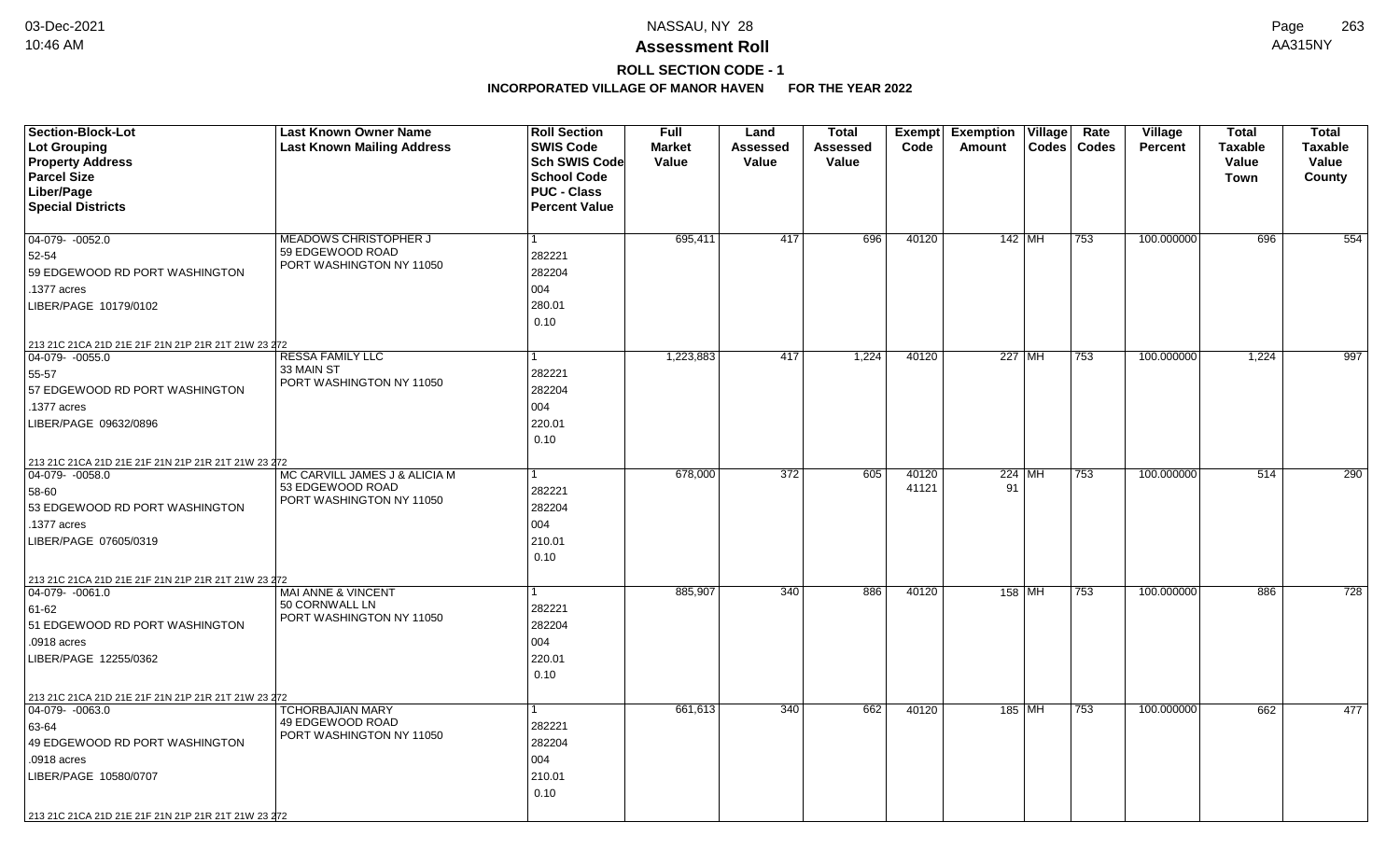# **ROLL SECTION CODE - 1**

| <b>Section-Block-Lot</b>                                               | <b>Last Known Owner Name</b>               | <b>Roll Section</b>  | <b>Full</b>   | Land            | <b>Total</b>    | Exempt | <b>Exemption Village</b> |         | Rate          | Village    | <b>Total</b>   | <b>Total</b>   |
|------------------------------------------------------------------------|--------------------------------------------|----------------------|---------------|-----------------|-----------------|--------|--------------------------|---------|---------------|------------|----------------|----------------|
| <b>Lot Grouping</b>                                                    | <b>Last Known Mailing Address</b>          | <b>SWIS Code</b>     | <b>Market</b> | <b>Assessed</b> | <b>Assessed</b> | Code   | Amount                   |         | Codes   Codes | Percent    | <b>Taxable</b> | <b>Taxable</b> |
| <b>Property Address</b>                                                |                                            | <b>Sch SWIS Code</b> | Value         | Value           | Value           |        |                          |         |               |            | Value          | Value          |
| <b>Parcel Size</b>                                                     |                                            | <b>School Code</b>   |               |                 |                 |        |                          |         |               |            | <b>Town</b>    | County         |
| Liber/Page                                                             |                                            | <b>PUC - Class</b>   |               |                 |                 |        |                          |         |               |            |                |                |
| <b>Special Districts</b>                                               |                                            | <b>Percent Value</b> |               |                 |                 |        |                          |         |               |            |                |                |
| $\boxed{04-079 - 0065.0}$                                              | <b>MEROLA RACHEL (TRUST)</b>               |                      | 632,937       | 325             | 606             | 41800  |                          | $44$ MH | 753           | 100.000000 | 562            | 399            |
| 65-66                                                                  | <b>CUNNINGHAM STACY</b>                    | 282221               |               |                 |                 | 40120  | 163                      |         |               |            |                |                |
| 47 EDGEWOOD RD PORT WASHINGTON                                         | 47 EDGEWOOD RD<br>PORT WASHINGTON NY 11050 | 282204               |               |                 |                 |        |                          |         |               |            |                |                |
| .0918 acres                                                            |                                            | 004                  |               |                 |                 |        |                          |         |               |            |                |                |
| LIBER/PAGE 14098/0462                                                  |                                            | 220.01               |               |                 |                 |        |                          |         |               |            |                |                |
|                                                                        |                                            | 0.10                 |               |                 |                 |        |                          |         |               |            |                |                |
|                                                                        |                                            |                      |               |                 |                 |        |                          |         |               |            |                |                |
| 213 21C 21CA 21D 21E 21F 21N 21P 21R 21T 21W 23 272<br>04-079- -0067.0 | <b>BECKER PHILIP &amp; J</b>               | 1                    | 464,973       | 340             | 465             | 40120  | $100$ MH                 |         | 753           | 100.000000 | 465            | 365            |
| 67-68                                                                  | 45 EDGEWOOD ROAD                           | 282221               |               |                 |                 |        |                          |         |               |            |                |                |
| 45 EDGEWOOD RD PORT WASHINGTON                                         | PORT WASHINGTON NY 11050                   | 282204               |               |                 |                 |        |                          |         |               |            |                |                |
| .0918 acres                                                            |                                            | 004                  |               |                 |                 |        |                          |         |               |            |                |                |
|                                                                        |                                            |                      |               |                 |                 |        |                          |         |               |            |                |                |
| LIBER/PAGE 10535/0298                                                  |                                            | 210.01               |               |                 |                 |        |                          |         |               |            |                |                |
|                                                                        |                                            | 0.10                 |               |                 |                 |        |                          |         |               |            |                |                |
| 213 21C 21CA 21D 21E 21F 21N 21P 21R 21T 21W 23 272                    |                                            |                      |               |                 |                 |        |                          |         |               |            |                |                |
| $ 04-079-0069.0$                                                       | <b>BICCHETTI TR ANTONIO</b>                | 1                    | 954,526       | 417             | 955             | 40120  | 302 MH                   |         | 753           | 100.000000 | 955            | 653            |
| 69-71                                                                  | 43 EDGEWOOD ROAD                           | 282221               |               |                 |                 |        |                          |         |               |            |                |                |
| 43 EDGEWOOD RD PORT WASHINGTON                                         | PORT WASHINGTON NY 11050                   | 282204               |               |                 |                 |        |                          |         |               |            |                |                |
| .1377 acres                                                            |                                            | 004                  |               |                 |                 |        |                          |         |               |            |                |                |
| LIBER/PAGE 11287/0850                                                  |                                            | 220.01               |               |                 |                 |        |                          |         |               |            |                |                |
|                                                                        |                                            | 0.10                 |               |                 |                 |        |                          |         |               |            |                |                |
| 213 21C 21CA 21D 21E 21F 21N 21P 21R 21T 21W 23 272                    |                                            |                      |               |                 |                 |        |                          |         |               |            |                |                |
| 04-079- -0173.0                                                        | 39 EDGEWOOD ROAD LLC                       | 1                    | 954,833       | 380             | 884             | 40120  | 347 MH                   |         | 753           | 100.000000 | 884            | 537            |
|                                                                        | 50 MACKEY AVE                              | 282221               |               |                 |                 |        |                          |         |               |            |                |                |
| 39 A&B EDGEWOOD RD PORT WASHINGTON                                     | PORT WASHINGTON NY 11050                   | 282204               |               |                 |                 |        |                          |         |               |            |                |                |
| .1148 acres                                                            |                                            | 004                  |               |                 |                 |        |                          |         |               |            |                |                |
| LIBER/PAGE 13367/0588                                                  |                                            | 220.01               |               |                 |                 |        |                          |         |               |            |                |                |
|                                                                        |                                            | 0.10                 |               |                 |                 |        |                          |         |               |            |                |                |
| 213 21C 21CA 21D 21E 21F 21N 21P 21R 21T 21W 23 272                    |                                            |                      |               |                 |                 |        |                          |         |               |            |                |                |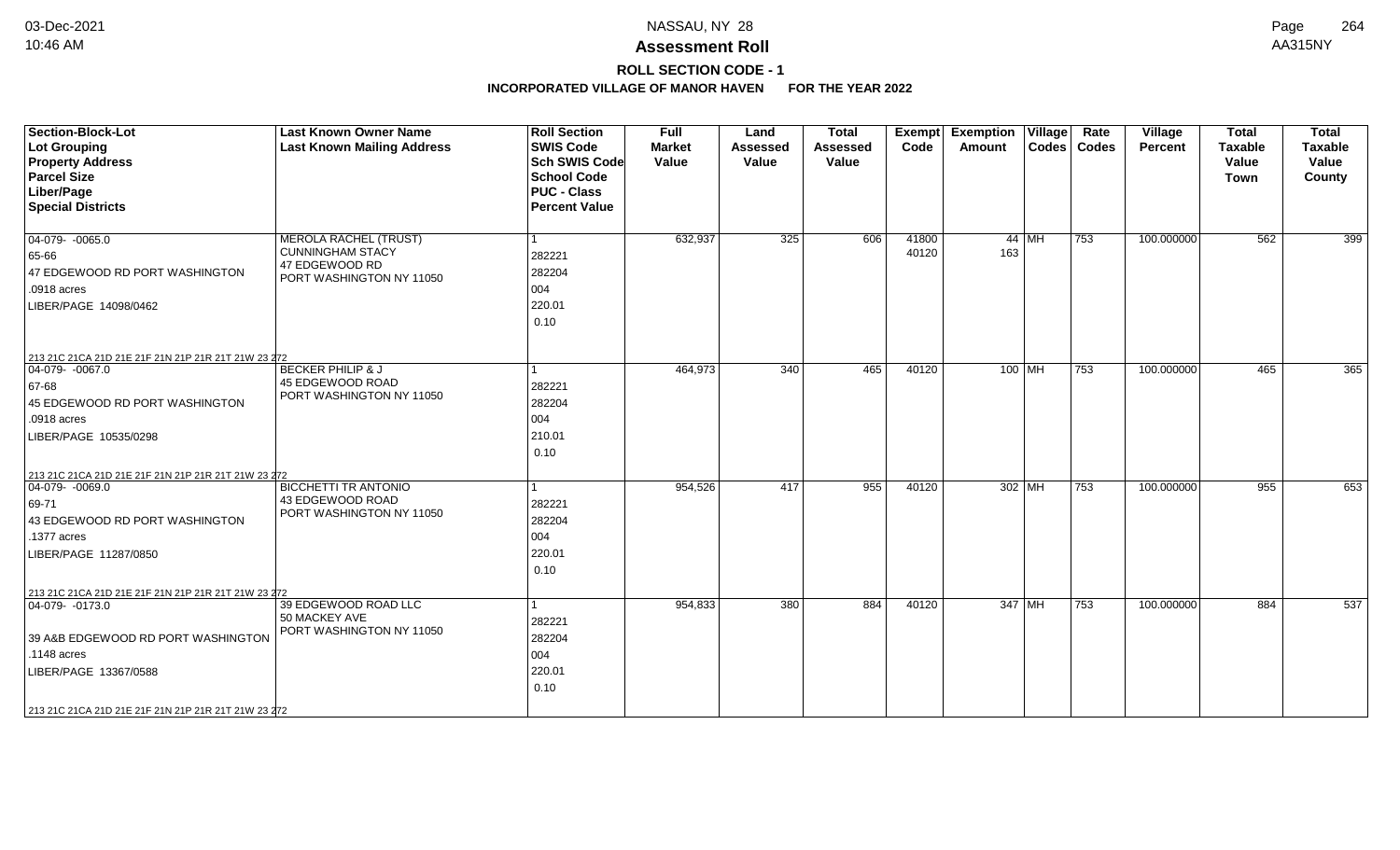# **ROLL SECTION CODE - 1**

| <b>Section-Block-Lot</b><br><b>Lot Grouping</b>                         | <b>Last Known Owner Name</b><br><b>Last Known Mailing Address</b> | <b>Roll Section</b><br><b>SWIS Code</b> | <b>Full</b><br><b>Market</b> | Land<br>Assessed | <b>Total</b><br>Assessed | Code  | Exempt Exemption Village<br>Amount | Rate<br>Codes   Codes | Village<br><b>Percent</b> | <b>Total</b><br><b>Taxable</b> | <b>Total</b><br><b>Taxable</b> |
|-------------------------------------------------------------------------|-------------------------------------------------------------------|-----------------------------------------|------------------------------|------------------|--------------------------|-------|------------------------------------|-----------------------|---------------------------|--------------------------------|--------------------------------|
| <b>Property Address</b>                                                 |                                                                   | Sch SWIS Code                           | Value                        | Value            | Value                    |       |                                    |                       |                           | Value                          | Value                          |
| <b>Parcel Size</b>                                                      |                                                                   | <b>School Code</b>                      |                              |                  |                          |       |                                    |                       |                           | <b>Town</b>                    | County                         |
| Liber/Page                                                              |                                                                   | <b>PUC - Class</b>                      |                              |                  |                          |       |                                    |                       |                           |                                |                                |
| <b>Special Districts</b>                                                |                                                                   | <b>Percent Value</b>                    |                              |                  |                          |       |                                    |                       |                           |                                |                                |
| $04-079 - 0175.0$                                                       | <b>DEVITO ANTONIO &amp; ELVIRA</b>                                |                                         | 671,855                      | 380              | 672                      | 40120 | 209 MH                             | 753                   | 100.000000                | 672                            | 463                            |
|                                                                         | 70 PARK AVE                                                       | 282221                                  |                              |                  |                          |       |                                    |                       |                           |                                |                                |
| 37 EDGEWOOD RD PORT WASHINGTON                                          | PORT WASHINGTON NY 11050                                          | 282204                                  |                              |                  |                          |       |                                    |                       |                           |                                |                                |
| .1148 acres                                                             |                                                                   | 004                                     |                              |                  |                          |       |                                    |                       |                           |                                |                                |
| LIBER/PAGE 11030/0193                                                   |                                                                   | 220.01                                  |                              |                  |                          |       |                                    |                       |                           |                                |                                |
|                                                                         |                                                                   | 0.10                                    |                              |                  |                          |       |                                    |                       |                           |                                |                                |
| 213 21C 21CA 21D 21E 21F 21N 21P 21R 21T 21W 23 272                     |                                                                   |                                         |                              |                  |                          |       |                                    |                       |                           |                                |                                |
| 04-079- -0179.0                                                         | <b>RESSA FAMILY LLC</b>                                           |                                         | 632,937                      | 340              | 633                      | 40120 | 119 MH                             | 753                   | 100.000000                | 633                            | 514                            |
|                                                                         | 15 SOUTH BAYLES AVE<br>PORT WASHINGTON NY 11050                   | 282221                                  |                              |                  |                          |       |                                    |                       |                           |                                |                                |
| 46 FIRWOOD RD PORT WASHINGTON                                           |                                                                   | 282204                                  |                              |                  |                          |       |                                    |                       |                           |                                |                                |
| .0918 acres                                                             |                                                                   | 004                                     |                              |                  |                          |       |                                    |                       |                           |                                |                                |
| LIBER/PAGE 11035/0780                                                   |                                                                   | 220.01                                  |                              |                  |                          |       |                                    |                       |                           |                                |                                |
|                                                                         |                                                                   | 0.10                                    |                              |                  |                          |       |                                    |                       |                           |                                |                                |
| 213 21C 21CA 21D 21E 21F 21N 21P 21R 21T 21W 23 272                     |                                                                   |                                         |                              |                  |                          |       |                                    |                       |                           |                                |                                |
| 04-079-0180.0                                                           | 48 Firwood Llc<br>48 FIRWOOD RD                                   |                                         | 750,716                      | 340              | 751                      | 40120 | 208 MH                             | 753                   | 100.000000                | 751                            | 543                            |
|                                                                         | PORT WASHINGTON NY 11050                                          | 282221                                  |                              |                  |                          |       |                                    |                       |                           |                                |                                |
| 48 FIRWOOD RD PORT WASHINGTON                                           |                                                                   | 282204                                  |                              |                  |                          |       |                                    |                       |                           |                                |                                |
| .0918 acres                                                             |                                                                   | 004                                     |                              |                  |                          |       |                                    |                       |                           |                                |                                |
| LIBER/PAGE 13064/0957                                                   |                                                                   | 220.01                                  |                              |                  |                          |       |                                    |                       |                           |                                |                                |
|                                                                         |                                                                   | 0.10                                    |                              |                  |                          |       |                                    |                       |                           |                                |                                |
| 213 21C 21CA 21D 21E 21F 21N 21P 21R 21T 21W 23 272                     |                                                                   |                                         |                              |                  |                          |       |                                    |                       |                           |                                |                                |
| $ 04-079-0181.0$                                                        | <b>CHAVEZ TITO &amp; REYES LUIS</b><br>50 FIRWOOD RD              | 282221                                  | 778,369                      | 340              | 778                      | 40120 | 201 MH                             | 753                   | 100.000000                | 778                            | 577                            |
| 50 FIRWOOD RD PORT WASHINGTON                                           | MANORHAVEN NY 11050                                               | 282204                                  |                              |                  |                          |       |                                    |                       |                           |                                |                                |
| .0918 acres                                                             |                                                                   | 004                                     |                              |                  |                          |       |                                    |                       |                           |                                |                                |
| LIBER/PAGE 11954/0285                                                   |                                                                   | 220.01                                  |                              |                  |                          |       |                                    |                       |                           |                                |                                |
|                                                                         |                                                                   | 0.10                                    |                              |                  |                          |       |                                    |                       |                           |                                |                                |
|                                                                         |                                                                   |                                         |                              |                  |                          |       |                                    |                       |                           |                                |                                |
| 213 21C 21CA 21D 21E 21F 21N 21P 21R 21T 21W 23 272<br>$ 04-080-0001.0$ | <b>VALENTE MICHAEL</b>                                            |                                         | 514,133                      | 417              | 514                      | 40120 | $104$ MH                           | 753                   | 100.000000                | 514                            | 410                            |
| $1 - 3$                                                                 | 43 FIRWOOD RD                                                     | 282221                                  |                              |                  |                          |       |                                    |                       |                           |                                |                                |
| 23 CAMBRIDGE AVE PORT WASHINGTON                                        | PORT WASHINGTON NY 11050                                          | 282204                                  |                              |                  |                          |       |                                    |                       |                           |                                |                                |
| .1377 acres                                                             |                                                                   | 004                                     |                              |                  |                          |       |                                    |                       |                           |                                |                                |
|                                                                         |                                                                   | 210.01                                  |                              |                  |                          |       |                                    |                       |                           |                                |                                |
| LIBER/PAGE 12506/0152                                                   |                                                                   | 0.10                                    |                              |                  |                          |       |                                    |                       |                           |                                |                                |
|                                                                         |                                                                   |                                         |                              |                  |                          |       |                                    |                       |                           |                                |                                |
| 213 21C 21CA 21D 21E 21F 21N 21P 21R 21T 21W 23 272                     |                                                                   |                                         |                              |                  |                          |       |                                    |                       |                           |                                |                                |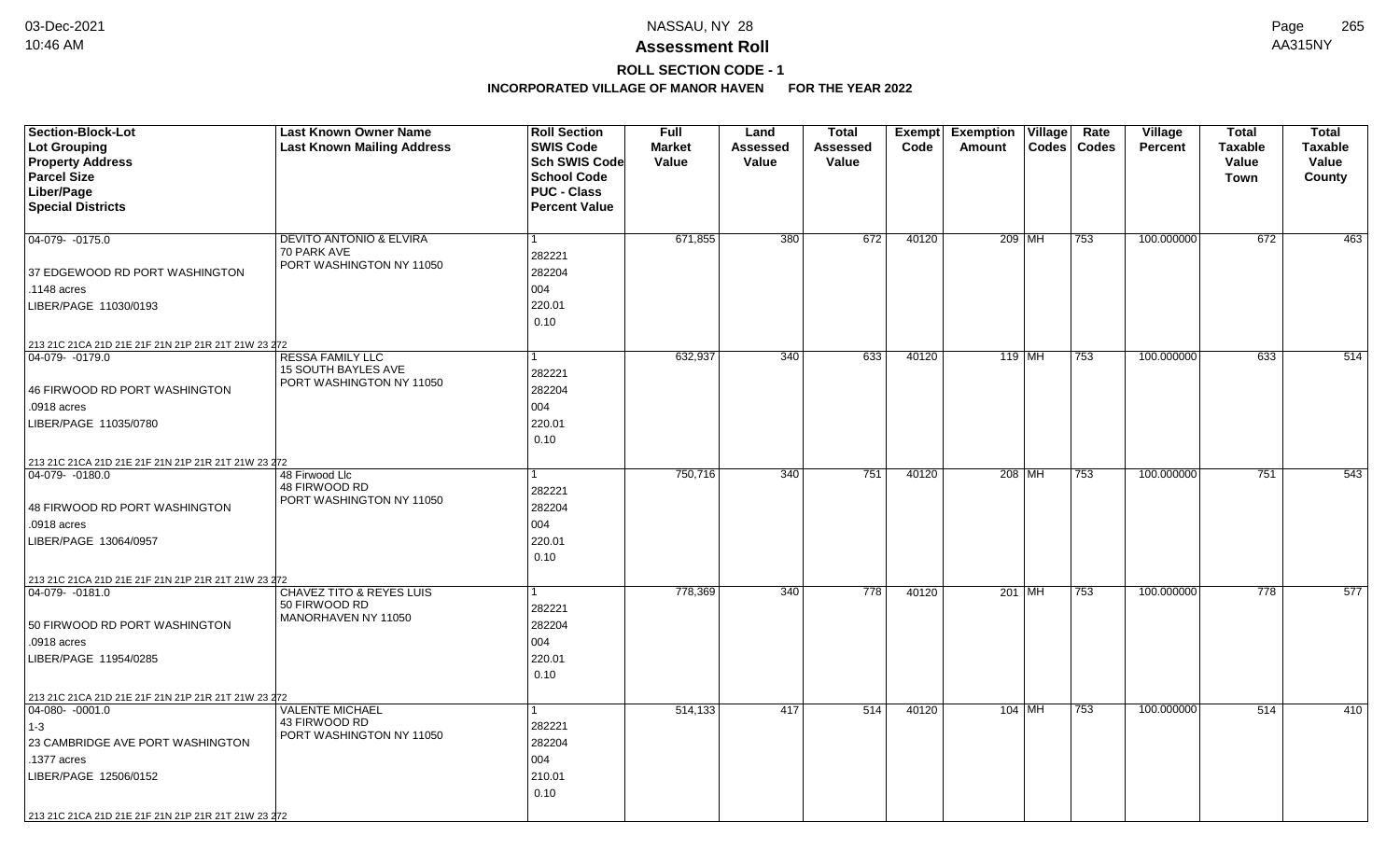# **ROLL SECTION CODE - 1**

| <b>Section-Block-Lot</b><br><b>Lot Grouping</b><br><b>Property Address</b><br><b>Parcel Size</b><br>Liber/Page<br><b>Special Districts</b>                                                                                  | <b>Last Known Owner Name</b><br><b>Last Known Mailing Address</b>                                   | <b>Roll Section</b><br><b>SWIS Code</b><br><b>Sch SWIS Code</b><br><b>School Code</b><br><b>PUC - Class</b><br><b>Percent Value</b> | <b>Full</b><br><b>Market</b><br>Value | Land<br><b>Assessed</b><br>Value | <b>Total</b><br><b>Assessed</b><br>Value | Exempt<br>Code | <b>Exemption Village</b><br>Amount |       | Rate<br>Codes   Codes | Village<br>Percent | <b>Total</b><br><b>Taxable</b><br>Value<br><b>Town</b> | <b>Total</b><br><b>Taxable</b><br>Value<br>County |
|-----------------------------------------------------------------------------------------------------------------------------------------------------------------------------------------------------------------------------|-----------------------------------------------------------------------------------------------------|-------------------------------------------------------------------------------------------------------------------------------------|---------------------------------------|----------------------------------|------------------------------------------|----------------|------------------------------------|-------|-----------------------|--------------------|--------------------------------------------------------|---------------------------------------------------|
| $04-080 - 0004.0$<br>$ 4-5 $<br>44 GRAYWOOD RD PORT WASHINGTON<br>.0918 acres<br>LIBER/PAGE 13626/0970                                                                                                                      | <b>GANATRA ALIMSHAW &amp; DIANA</b><br>44 GRAYWOOD RD<br>PORT WASHINGTON NY 11050                   | 282221<br>282204<br>004<br>220.01<br>0.10                                                                                           | 472,142                               | 340                              | 472                                      | 40120          |                                    | 81 MH | 753                   | 100.000000         | 472                                                    | 391                                               |
| 213 21C 21CA 21D 21E 21F 21N 21P 21R 21T 21W 23 272<br>$04-080 - 0006.0$<br>$6-7$<br>46 GRAYWOOD RD PORT WASHINGTON<br>.1102 acres<br>LIBER/PAGE 12098/0239                                                                 | <b>KIM MARIA</b><br>46 GRAYWOOD RD<br>PORT WASHINGTON NY 11050                                      | 282221<br>282204<br>004<br>220.01<br>0.10                                                                                           | 777,376                               | 363                              | 757                                      | 40120          | 280 MH                             |       | 753                   | 100.000000         | 757                                                    | 477                                               |
| 213 21C 21CA 21D 21E 21F 21N 21P 21R 21T 21W 23 272<br>$ 04-080-0008.0$<br>$8 - 9,119$<br>48 A&B GRAYWOOD RD PORT WASHINGTON<br>.1309 acres<br>LIBER/PAGE 11273/0238<br>213 21C 21CA 21D 21E 21F 21N 21P 21R 21T 21W 23 272 | <b>MAYOURIAN EDMOND</b><br>12 CARRAIGE DR<br>OLD WESTBURY NY 11568                                  | 282221<br>282204<br>004<br>220.01<br>0.10                                                                                           | 761,163                               | 394                              | 740                                      | 40120          | 308 MH                             |       | 753                   | 100.000000         | 740                                                    | 432                                               |
| $04-080 - 0011.0$<br>11-12,118<br>50 GRAYWOOD RD PORT WASHINGTON<br>.0987 acres<br>LIBER/PAGE 10027/0704<br>213 21C 21CA 21D 21E 21F 21N 21P 21R 21T 21W 23 272                                                             | <b>WADE II WILLILAM T &amp;</b><br><b>WADE MURIEL</b><br>50 GRAYWOOD RD<br>PORT WASHINGTON NY 11050 | 282221<br>282204<br>004<br>210.01<br>0.10                                                                                           | 591,970                               | 352                              | 592                                      | 40120<br>41680 | $116$ MH<br>59                     |       | 753                   | 100.000000         | 533                                                    | 417                                               |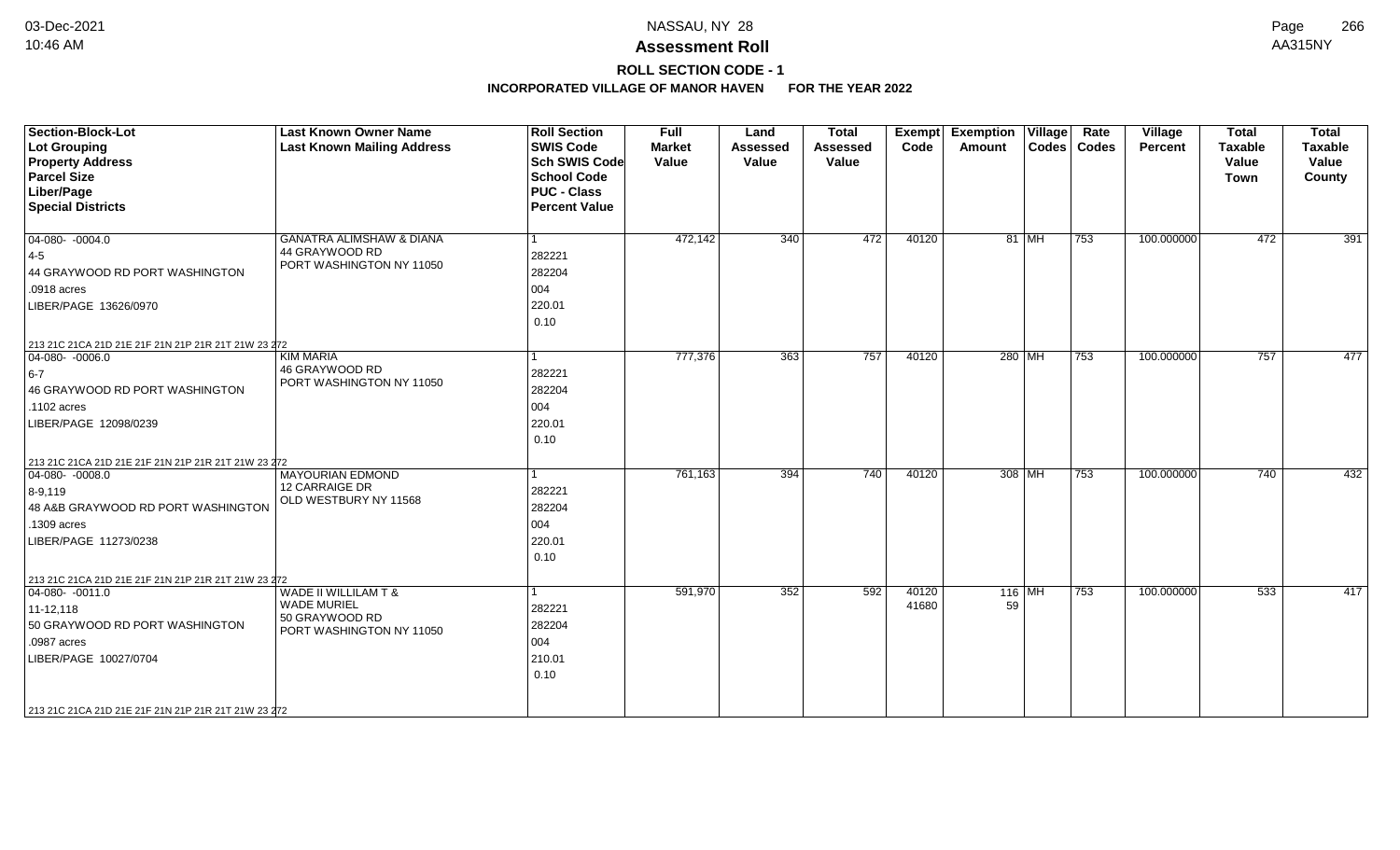# **ROLL SECTION CODE - 1**

| <b>Section-Block-Lot</b>                            | <b>Last Known Owner Name</b>                       | <b>Roll Section</b>  | <b>Full</b>   | Land     | <b>Total</b> | <b>Exempt</b>  | <b>Exemption</b><br>$\overline{\overline{\mathsf{V}}\mathsf{illage}}$ | Rate         | Village        | <b>Total</b>   | <b>Total</b> |
|-----------------------------------------------------|----------------------------------------------------|----------------------|---------------|----------|--------------|----------------|-----------------------------------------------------------------------|--------------|----------------|----------------|--------------|
| Lot Grouping                                        | <b>Last Known Mailing Address</b>                  | <b>SWIS Code</b>     | <b>Market</b> | Assessed | Assessed     | Code           | <b>Codes</b><br>Amount                                                | <b>Codes</b> | <b>Percent</b> | <b>Taxable</b> | Taxable      |
| <b>Property Address</b>                             |                                                    | <b>Sch SWIS Code</b> | Value         | Value    | Value        |                |                                                                       |              |                | Value          | Value        |
| <b>Parcel Size</b>                                  |                                                    | <b>School Code</b>   |               |          |              |                |                                                                       |              |                | <b>Town</b>    | County       |
| Liber/Page                                          |                                                    | <b>PUC - Class</b>   |               |          |              |                |                                                                       |              |                |                |              |
| <b>Special Districts</b>                            |                                                    | <b>Percent Value</b> |               |          |              |                |                                                                       |              |                |                |              |
| $04-080 - 0013.0$                                   | WHITESTONE EXPRESSWAY 1 LLC                        | 1                    |               |          | 589          |                |                                                                       |              | 100.000000     |                | 408          |
|                                                     | 82 MAIN ST                                         |                      | 633,000       | 277      |              | 44220<br>40120 | 31   MH<br>150                                                        | 753          |                | 558            |              |
| 13,14                                               | HUNTINGTON NY 11743                                | 282221               |               |          |              |                |                                                                       |              |                |                |              |
| 52 GRAYWOOD RD PORT WASHINGTON                      |                                                    | 282204               |               |          |              |                |                                                                       |              |                |                |              |
| .0918 acres                                         |                                                    | 004                  |               |          |              |                |                                                                       |              |                |                |              |
| LIBER/PAGE 13704/0792                               |                                                    | 220.01               |               |          |              |                |                                                                       |              |                |                |              |
|                                                     |                                                    | 0.10                 |               |          |              |                |                                                                       |              |                |                |              |
| 213 21C 21CA 21D 21E 21F 21N 21P 21R 21T 21W 23 272 |                                                    |                      |               |          |              |                |                                                                       |              |                |                |              |
| 04-080- -0015.0                                     | GANATRA ALIMSHAW & GOLDMAN DIANA<br>54 GRAYWOOD RD | $\mathbf 1$          | 787,587       | 320      | 788          | 40120          | $137$ MH                                                              | 753          | 100.000000     | 788            | 651          |
| $15 - 16$                                           | PORT WASHINGTON NY 11050                           | 282221               |               |          |              |                |                                                                       |              |                |                |              |
| 54 A&B GRAYWOOD RD PORT WASHINGTON                  |                                                    | 282204               |               |          |              |                |                                                                       |              |                |                |              |
| .0918 acres                                         |                                                    | 004                  |               |          |              |                |                                                                       |              |                |                |              |
| LIBER/PAGE 12451/0707                               |                                                    | 220.01               |               |          |              |                |                                                                       |              |                |                |              |
|                                                     |                                                    | 0.10                 |               |          |              |                |                                                                       |              |                |                |              |
| 213 21C 21CA 21D 21E 21F 21N 21P 21R 21T 21W 23 272 |                                                    |                      |               |          |              |                |                                                                       |              |                |                |              |
| 04-080- -0017.0                                     | <b>KALRA RICHA</b><br>56 GRAYWOOD RD               |                      | 709,749       | 340      | 710          | 40120          | 189 MH                                                                | 753          | 100.000000     | 710            | 521          |
| $17 - 18$                                           | PORT WASHINGTON NY 11050                           | 282221               |               |          |              |                |                                                                       |              |                |                |              |
| 56 GRAYWOOD RD PORT WASHINGTON                      |                                                    | 282204               |               |          |              |                |                                                                       |              |                |                |              |
| .0918 acres                                         |                                                    | 004                  |               |          |              |                |                                                                       |              |                |                |              |
| LIBER/PAGE 12389/0413                               |                                                    | 230.01               |               |          |              |                |                                                                       |              |                |                |              |
|                                                     |                                                    | 0.10                 |               |          |              |                |                                                                       |              |                |                |              |
| 213 21C 21CA 21D 21E 21F 21N 21P 21R 21T 21W 23 272 |                                                    |                      |               |          |              |                |                                                                       |              |                |                |              |
| $ 04-080-0019.0$                                    | SHIM KYUNG HEE                                     | 1                    | 793,731       | 340      | 794          | 40120          | 167 MH                                                                | 753          | 100.000000     | 794            | 627          |
| 19-20                                               | 58 GRAYWOOD RD<br>PORT WASHINGTON NY 11050         | 282221               |               |          |              |                |                                                                       |              |                |                |              |
| 58 GRAYWOOD RD PORT WASHINGTON                      |                                                    | 282204               |               |          |              |                |                                                                       |              |                |                |              |
| .0918 acres                                         |                                                    | 004                  |               |          |              |                |                                                                       |              |                |                |              |
| LIBER/PAGE 13165/0892                               |                                                    | 210.01               |               |          |              |                |                                                                       |              |                |                |              |
|                                                     |                                                    | 0.10                 |               |          |              |                |                                                                       |              |                |                |              |
| 213 21C 21CA 21D 21E 21F 21N 21P 21R 21T 21W 23 272 |                                                    |                      |               |          |              |                |                                                                       |              |                |                |              |
| $\boxed{04-080 - 0021.0}$                           | <b>NELLIS ELIDA</b>                                | 1                    | 686,193       | 327      | 660          | 40120          | 175 MH                                                                | 753          | 100.000000     | 660            | 485          |
| 21-22                                               | P O BOX 2065<br>PORT WASHINGTON NY 11050           | 282221               |               |          |              |                |                                                                       |              |                |                |              |
| 60 GRAYWOOD RD PORT WASHINGTON                      |                                                    | 282204               |               |          |              |                |                                                                       |              |                |                |              |
| .0918 acres                                         |                                                    | 004                  |               |          |              |                |                                                                       |              |                |                |              |
| LIBER/PAGE 11516/0930                               |                                                    | 230.01               |               |          |              |                |                                                                       |              |                |                |              |
|                                                     |                                                    | 0.10                 |               |          |              |                |                                                                       |              |                |                |              |
| 213 21C 21CA 21D 21E 21F 21N 21P 21R 21T 21W 23 272 |                                                    |                      |               |          |              |                |                                                                       |              |                |                |              |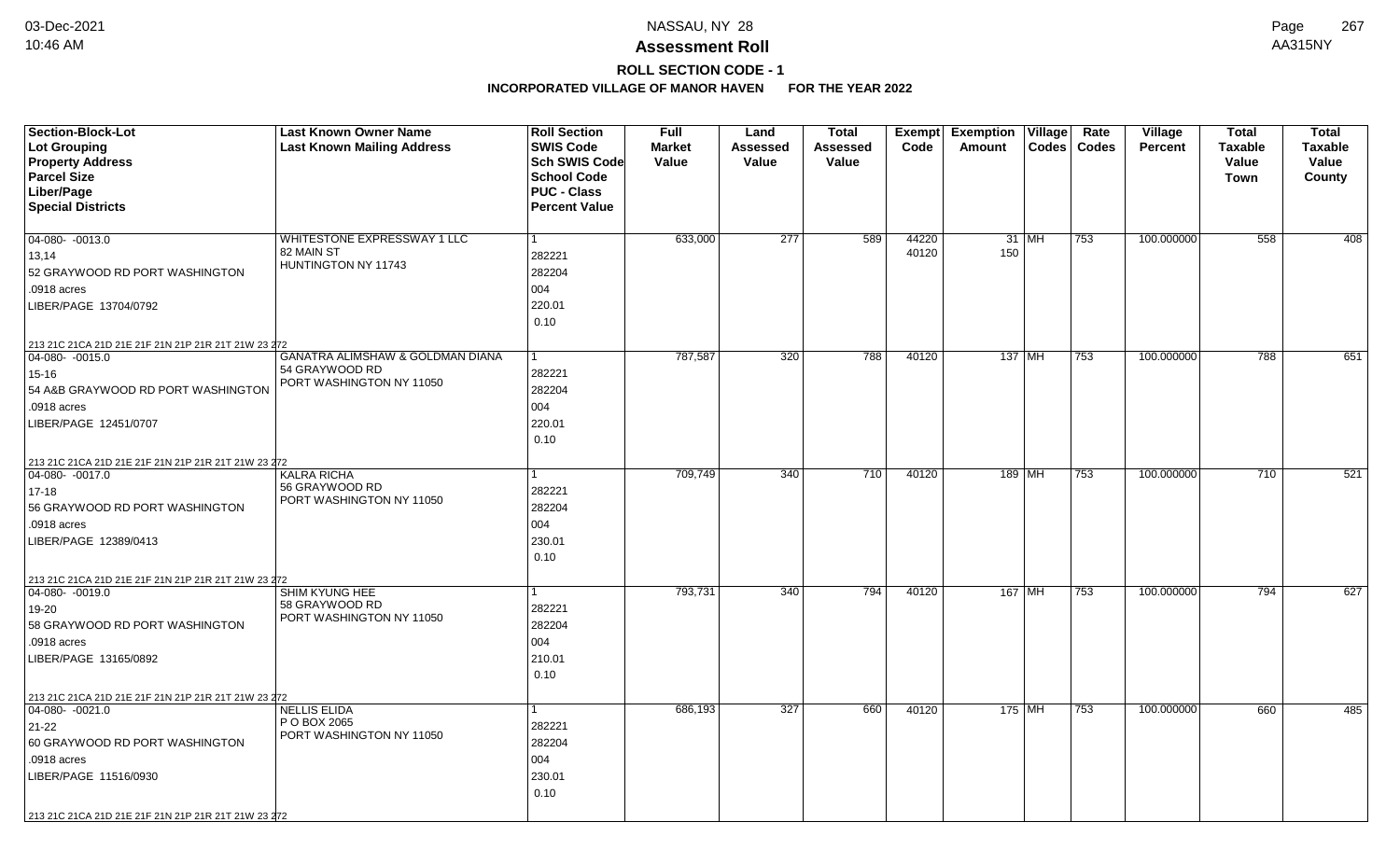# **ROLL SECTION CODE - 1**

| <b>Section-Block-Lot</b>                            | <b>Last Known Owner Name</b>                        | <b>Roll Section</b>  | <b>Full</b>   | Land            | Total    |       | <b>Exempt Exemption Village</b> | Rate  | Village        | <b>Total</b>   | <b>Total</b>   |
|-----------------------------------------------------|-----------------------------------------------------|----------------------|---------------|-----------------|----------|-------|---------------------------------|-------|----------------|----------------|----------------|
| <b>Lot Grouping</b>                                 | <b>Last Known Mailing Address</b>                   | <b>SWIS Code</b>     | <b>Market</b> | <b>Assessed</b> | Assessed | Code  | Amount<br><b>Codes</b>          | Codes | <b>Percent</b> | <b>Taxable</b> | <b>Taxable</b> |
| <b>Property Address</b>                             |                                                     | Sch SWIS Code        | Value         | <b>Value</b>    | Value    |       |                                 |       |                | Value          | Value          |
| <b>Parcel Size</b>                                  |                                                     | <b>School Code</b>   |               |                 |          |       |                                 |       |                | <b>Town</b>    | County         |
| Liber/Page                                          |                                                     | <b>PUC - Class</b>   |               |                 |          |       |                                 |       |                |                |                |
| <b>Special Districts</b>                            |                                                     | <b>Percent Value</b> |               |                 |          |       |                                 |       |                |                |                |
|                                                     |                                                     |                      |               |                 |          |       |                                 |       |                |                |                |
| $04-080 - 0023.0$                                   | <b>GONZALEZ RONNY &amp; MARTA</b><br>602 WINGSPREAD | $\mathbf{1}$         | 730,233       | 340             | 730      | 40120 | 149   MH                        | 753   | 100.000000     | 730            | 581            |
| 23-24                                               | PEACHTREE CITY GA 30269                             | 282221               |               |                 |          |       |                                 |       |                |                |                |
| 62 GRAYWOOD RD MANORHAVEN                           |                                                     | 282204               |               |                 |          |       |                                 |       |                |                |                |
| .0918 acres                                         |                                                     | 004                  |               |                 |          |       |                                 |       |                |                |                |
| LIBER/PAGE 10188/0330                               |                                                     | 220.01               |               |                 |          |       |                                 |       |                |                |                |
|                                                     |                                                     | 0.10                 |               |                 |          |       |                                 |       |                |                |                |
| 213 21C 21CA 21D 21E 21F 21N 21P 21R 21T 21W 23 272 |                                                     |                      |               |                 |          |       |                                 |       |                |                |                |
| $04-080 - 0025.0$                                   | <b>BABIC MARIO &amp; LIDIA</b>                      | $\mathbf{1}$         | 611,429       | 332             | 597      | 40120 | $179$ MH                        | 753   | 100.000000     | 597            | 418            |
| $25 - 26$                                           | 64 GRAYWOOD ROAD<br>PORT WASHINGTON NY 11050        | 282221               |               |                 |          |       |                                 |       |                |                |                |
| 64 GRAYWOOD RD PORT WASHINGTON                      |                                                     | 282204               |               |                 |          |       |                                 |       |                |                |                |
| .0918 acres                                         |                                                     | 004                  |               |                 |          |       |                                 |       |                |                |                |
| LIBER/PAGE 10321/0663                               |                                                     | 220.01               |               |                 |          |       |                                 |       |                |                |                |
|                                                     |                                                     | 0.10                 |               |                 |          |       |                                 |       |                |                |                |
| 213 21C 21CA 21D 21E 21F 21N 21P 21R 21T 21W 23 272 |                                                     |                      |               |                 |          |       |                                 |       |                |                |                |
| $ 04-080-0027.0$                                    | 66 GRAYWOOD LLC                                     |                      | 477,263       | 340             | 477      | 40120 | 116 MH                          | 753   | 100.000000     | 477            | 361            |
| 27-28                                               | 66 GRAYWOOD RD                                      | 282221               |               |                 |          |       |                                 |       |                |                |                |
| 66 GRAYWOOD RD PORT WASHINGTON                      | PORT WASHINGTON NY 11050                            | 282204               |               |                 |          |       |                                 |       |                |                |                |
| .0 acres                                            |                                                     | 004                  |               |                 |          |       |                                 |       |                |                |                |
| LIBER/PAGE 13921/0468                               |                                                     | 210.01               |               |                 |          |       |                                 |       |                |                |                |
|                                                     |                                                     | 0.10                 |               |                 |          |       |                                 |       |                |                |                |
| 213 21C 21CA 21D 21E 21F 21N 21P 21R 21T 21W 23 272 |                                                     |                      |               |                 |          |       |                                 |       |                |                |                |
| $ 04-080-0029.0$                                    | KIM BRYAN & EUN                                     | $\mathbf{1}$         | 1,003,806     | 423             | 1,004    | 40120 | 241 MH                          | 753   | 100.000000     | 1,004          | 763            |
| 29-30                                               | 68 GRAYWOOD ROAD                                    | 282221               |               |                 |          |       |                                 |       |                |                |                |
| 68 GRAYWOOD RD PORT WASHINGTON                      | PORT WASHINGTON NY 11050                            | 282204               |               |                 |          |       |                                 |       |                |                |                |
| .1423 acres                                         |                                                     | 004                  |               |                 |          |       |                                 |       |                |                |                |
| LIBER/PAGE 10812/0514                               |                                                     | 220.01               |               |                 |          |       |                                 |       |                |                |                |
|                                                     |                                                     | 0.10                 |               |                 |          |       |                                 |       |                |                |                |
| 213 21C 21CA 21D 21E 21F 21N 21P 21R 21T 21W 23 272 |                                                     |                      |               |                 |          |       |                                 |       |                |                |                |
| $04-080 - 0031.0$                                   | <b>LAZAROVIC MARK</b>                               | $\mathbf{1}$         | 372,798       | 26              | 26       | 40120 | $9$ MH                          | 753   | 100.000000     | 26             | 17             |
| $31 - 33$                                           | 367 GOLDEN BEACH DRIVE                              | 282221               |               |                 |          |       |                                 |       |                |                |                |
| FIRWOOD RD PORT WASHINGTON                          | <b>MIAMI FL 33160</b>                               | 282204               |               |                 |          |       |                                 |       |                |                |                |
| .1616 acres                                         |                                                     | 004                  |               |                 |          |       |                                 |       |                |                |                |
| LIBER/PAGE 09875/0436                               |                                                     | 311.11               |               |                 |          |       |                                 |       |                |                |                |
|                                                     |                                                     | 0.10                 |               |                 |          |       |                                 |       |                |                |                |
|                                                     |                                                     |                      |               |                 |          |       |                                 |       |                |                |                |
| 213 21C 21CA 21D 21E 21F 21N 21P 21R 21T 21W 23 272 |                                                     |                      |               |                 |          |       |                                 |       |                |                |                |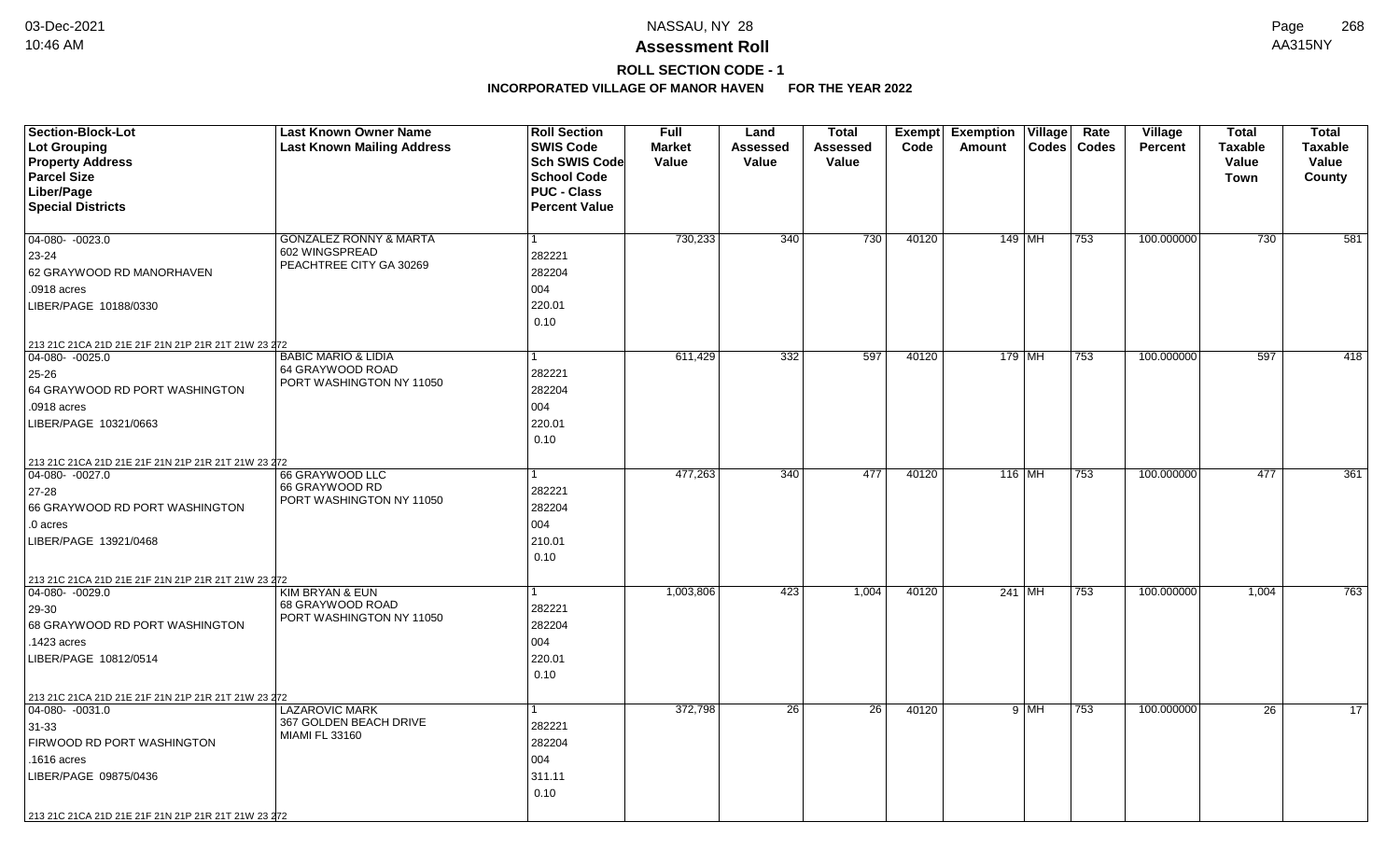# **ROLL SECTION CODE - 1**

| <b>Section-Block-Lot</b>                            | <b>Last Known Owner Name</b>                | <b>Roll Section</b>  | <b>Full</b>   | Land     | <b>Total</b> |       | Exempt Exemption Village |        | Rate          | Village        | <b>Total</b>   | <b>Total</b>   |
|-----------------------------------------------------|---------------------------------------------|----------------------|---------------|----------|--------------|-------|--------------------------|--------|---------------|----------------|----------------|----------------|
| <b>Lot Grouping</b>                                 | <b>Last Known Mailing Address</b>           | <b>SWIS Code</b>     | <b>Market</b> | Assessed | Assessed     | Code  | Amount                   |        | Codes   Codes | <b>Percent</b> | <b>Taxable</b> | <b>Taxable</b> |
| <b>Property Address</b>                             |                                             | Sch SWIS Code        | Value         | Value    | Value        |       |                          |        |               |                | Value          | Value          |
| <b>Parcel Size</b>                                  |                                             | <b>School Code</b>   |               |          |              |       |                          |        |               |                | Town           | County         |
| Liber/Page                                          |                                             | <b>PUC - Class</b>   |               |          |              |       |                          |        |               |                |                |                |
| <b>Special Districts</b>                            |                                             | <b>Percent Value</b> |               |          |              |       |                          |        |               |                |                |                |
|                                                     |                                             |                      |               |          |              |       |                          |        |               |                |                |                |
| 04-080- -0034.0                                     | <b>KEANE JOAN T</b><br>101 FIRWOOD RD       |                      | 496,722       | 341      | 477          | 40120 |                          | 97 MH  | 753           | 100.000000     | 477            | 380            |
| 34-35                                               | PORT WASHINGTON NY 11050                    | 282221               |               |          |              |       |                          |        |               |                |                |                |
| 101 FIRWOOD RD PORT WASHINGTON                      |                                             | 282204               |               |          |              |       |                          |        |               |                |                |                |
| .1001 acres                                         |                                             | 004                  |               |          |              |       |                          |        |               |                |                |                |
| LIBER/PAGE 13254/0566                               |                                             | 220.01               |               |          |              |       |                          |        |               |                |                |                |
|                                                     |                                             | 0.10                 |               |          |              |       |                          |        |               |                |                |                |
| 213 21C 21CA 21D 21E 21F 21N 21P 21R 21T 21W 23 272 |                                             |                      |               |          |              |       |                          |        |               |                |                |                |
| 04-080- -0043.0                                     | PECKELIS JOSEPH & ALICE                     |                      | 776,320       | 344      | 745          | 40120 | $177$ MH                 |        | 753           | 100.000000     | 745            | 568            |
| 43-44                                               | 91 FIRWOOD ROAD<br>PORT WASHINGTON NY 11050 | 282221               |               |          |              |       |                          |        |               |                |                |                |
| 91 FIRWOOD RD PORT WASHINGTON                       |                                             | 282204               |               |          |              |       |                          |        |               |                |                |                |
| .1019 acres                                         |                                             | 004                  |               |          |              |       |                          |        |               |                |                |                |
| LIBER/PAGE 09156/0650                               |                                             | 220.01               |               |          |              |       |                          |        |               |                |                |                |
|                                                     |                                             | 0.10                 |               |          |              |       |                          |        |               |                |                |                |
| 213 21C 21CA 21D 21E 21F 21N 21P 21R 21T 21W 23 272 |                                             |                      |               |          |              |       |                          |        |               |                |                |                |
| 04-080- -0045.0                                     | <b>FOSSO GIANCARLO &amp; MARIA</b>          |                      | 792,708       | 340      | 749          | 40120 |                          | 230 MH | 753           | 100.000000     | 749            | 519            |
| 45-46                                               | 89 FIRWOOD ROAD                             | 282221               |               |          |              |       |                          |        |               |                |                |                |
| 89 FIRWOOD RD PORT WASHINGTON                       | PORT WASHINGTON NY 11050                    | 282204               |               |          |              |       |                          |        |               |                |                |                |
| .1028 acres                                         |                                             | 004                  |               |          |              |       |                          |        |               |                |                |                |
| LIBER/PAGE 10984/0960                               |                                             | 220.01               |               |          |              |       |                          |        |               |                |                |                |
|                                                     |                                             | 0.10                 |               |          |              |       |                          |        |               |                |                |                |
| 213 21C 21CA 21D 21E 21F 21N 21P 21R 21T 21W 23 272 |                                             |                      |               |          |              |       |                          |        |               |                |                |                |
| $\boxed{04-080 - 0047.0}$                           | <b>HASSAN AYHAN</b>                         |                      | 482,384       | 359      | 482          | 40120 | 137   MH                 |        | 753           | 100.000000     | 482            | 345            |
| 47-48                                               | 12 COLUMBIA PL                              | 282221               |               |          |              |       |                          |        |               |                |                |                |
| 87 FIRWOOD RD PORT WASHINGTON                       | PORT WASHINGTON NY 11050                    | 282204               |               |          |              |       |                          |        |               |                |                |                |
| .1028 acres                                         |                                             | 004                  |               |          |              |       |                          |        |               |                |                |                |
| LIBER/PAGE 12234/0571                               |                                             | 220.01               |               |          |              |       |                          |        |               |                |                |                |
|                                                     |                                             | 0.10                 |               |          |              |       |                          |        |               |                |                |                |
| 213 21C 21CA 21D 21E 21F 21N 21P 21R 21T 21W 23 272 |                                             |                      |               |          |              |       |                          |        |               |                |                |                |
| $\boxed{04-080 - 0049.0}$                           | KATRANIS VASILIOS & MARIA LAGOS             |                      | 488,529       | 359      | 488          | 40120 |                          | 98 MH  | 753           | 100.000000     | 488            | 390            |
| 49-50                                               | 85 FIRWOOD RD                               | 282221               |               |          |              |       |                          |        |               |                |                |                |
| 85 FIRWOOD RD PORT WASHINGTON                       | PORT WASHINGTON NY 11050                    | 282204               |               |          |              |       |                          |        |               |                |                |                |
| .1028 acres                                         |                                             | 004                  |               |          |              |       |                          |        |               |                |                |                |
| LIBER/PAGE 12240/0615                               |                                             | 220.01               |               |          |              |       |                          |        |               |                |                |                |
|                                                     |                                             | 0.10                 |               |          |              |       |                          |        |               |                |                |                |
|                                                     |                                             |                      |               |          |              |       |                          |        |               |                |                |                |
| 213 21C 21CA 21D 21E 21F 21N 21P 21R 21T 21W 23 272 |                                             |                      |               |          |              |       |                          |        |               |                |                |                |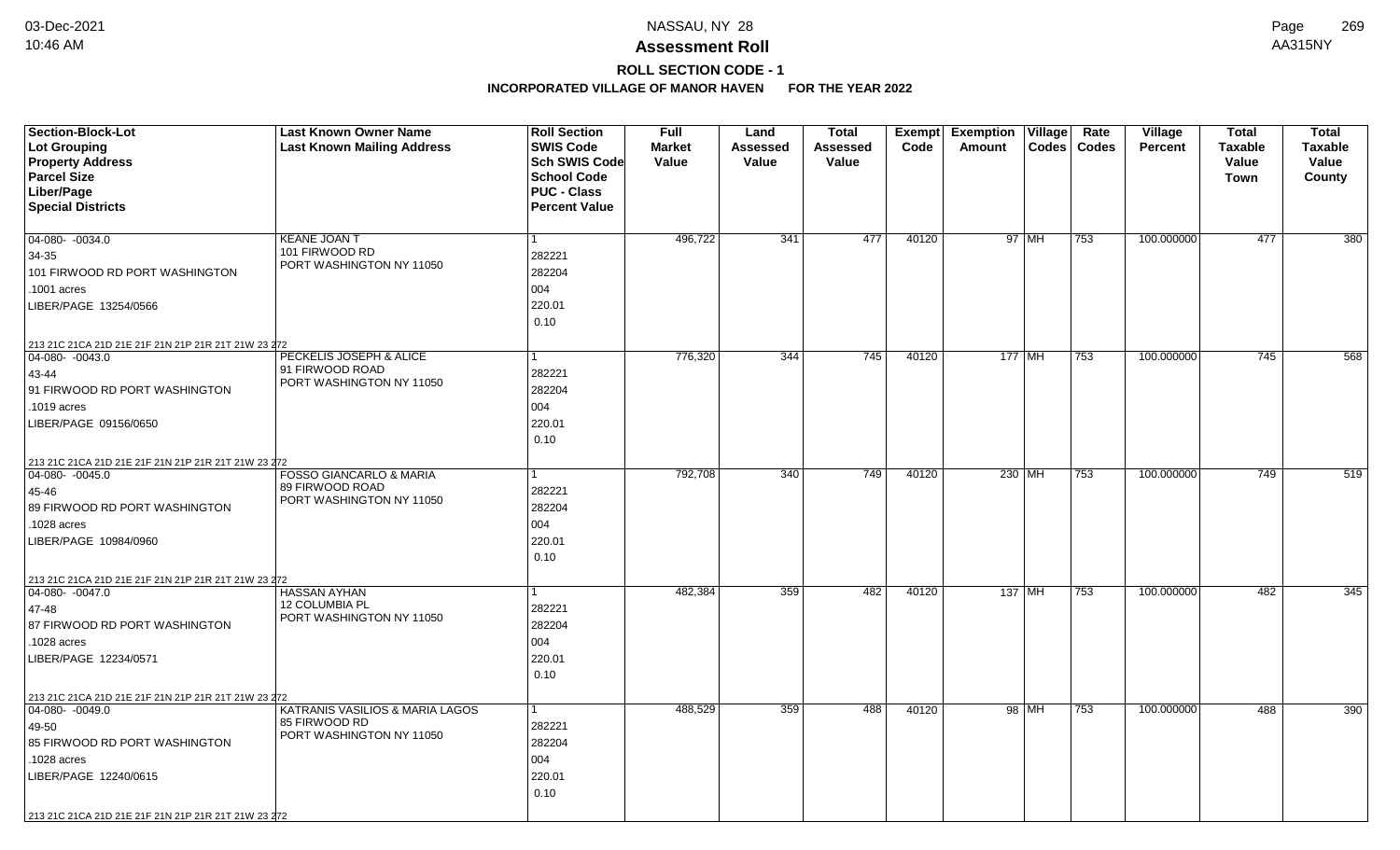## **ROLL SECTION CODE - 1**

| <b>Section-Block-Lot</b><br>Lot Grouping<br><b>Property Address</b><br><b>Parcel Size</b><br>Liber/Page<br><b>Special Districts</b>                                                                               | <b>Last Known Owner Name</b><br><b>Last Known Mailing Address</b>                            | <b>Roll Section</b><br><b>SWIS Code</b><br><b>Sch SWIS Code</b><br><b>School Code</b><br><b>PUC - Class</b><br><b>Percent Value</b> | <b>Full</b><br><b>Market</b><br>Value | Land<br><b>Assessed</b><br>Value | <b>Total</b><br><b>Assessed</b><br>Value | Exempt<br>Code | <b>Exemption Village</b><br>Amount | Rate<br>Codes   Codes | Village<br>Percent | <b>Total</b><br><b>Taxable</b><br>Value<br><b>Town</b> | <b>Total</b><br><b>Taxable</b><br>Value<br>County |
|-------------------------------------------------------------------------------------------------------------------------------------------------------------------------------------------------------------------|----------------------------------------------------------------------------------------------|-------------------------------------------------------------------------------------------------------------------------------------|---------------------------------------|----------------------------------|------------------------------------------|----------------|------------------------------------|-----------------------|--------------------|--------------------------------------------------------|---------------------------------------------------|
| $ 04-080-0051.0$<br>51-52<br>83 FIRWOOD RD PORT WASHINGTON<br>.1038 acres<br>LIBER/PAGE 12778/0041                                                                                                                | FAIRTLOUGH SEAMUS & SKAVINSKAYA<br><b>ELENA</b><br>83 FIRWOOD RD<br>PORT WASHINGTON NY 11050 | $\vert$ 1<br>282221<br>282204<br>004<br>220.01<br>0.10                                                                              | 726,136                               | 362                              | 727                                      | 40120          | 202   MH                           | 753                   | 100.000000         | 727                                                    | 525                                               |
| 213 21C 21CA 21D 21E 21F 21N 21P 21R 21T 21W 23 272<br>$\boxed{04-080 - 0053.0}$<br>53-54<br>81 FIRWOOD RD PORT WASHINGTON<br>.1038 acres<br>LIBER/PAGE 13740/0860                                                | JOA WILMEN & JOAZHAO LILIA XIUHUA<br>81 FIRWOOD RD<br>PORT WASHINGTON NY 11050               | 282221<br>282204<br>004<br>220.01<br>0.10                                                                                           | 703,600                               | 291                              | 675                                      | 40120<br>44220 | $218$ MH                           | 753                   | 100.000000         | 674                                                    | 456                                               |
| 213 21C 21CA 21D 21E 21F 21N 21P 21R 21T 21W 23 272<br>$ 04 - 080 - 0055.0$<br>55-56<br>79 FIRWOOD RD PORT WASHINGTON<br>.1047 acres<br>LIBER/PAGE 13438/0243                                                     | <b>GERRIETS ROSE</b><br>79 FIRWOOD RD<br>PORT WASHINGTON NY 11050                            | 282221<br>282204<br>004<br>210.01<br>0.10                                                                                           | 624,743                               | 363                              | 625                                      | 40120<br>44220 | 153   MH<br>149                    | 753                   | 100.000000         | 476                                                    | 323                                               |
| 213 21C 21CA 21D 21E 21F 21N 21P 21R 21T 21W 23 272<br>$04-080 - 0057.0$<br>57-58<br>77 FIRWOOD RD PORT WASHINGTON<br>.1047 acres<br>LIBER/PAGE 13420/0023<br>213 21C 21CA 21D 21E 21F 21N 21P 21R 21T 21W 23 272 | MANSELL DARREN & MANSELL MEG E<br>77 FIRWOOD RD<br>PORT WASHINGTON NY 11050                  | 1<br>282221<br>282204<br>004<br>210.01<br>0.10                                                                                      | 638,058                               | 338                              | 595                                      | 40120<br>44220 | $169$ MH<br>29                     | 753                   | 100.000000         | 566                                                    | 397                                               |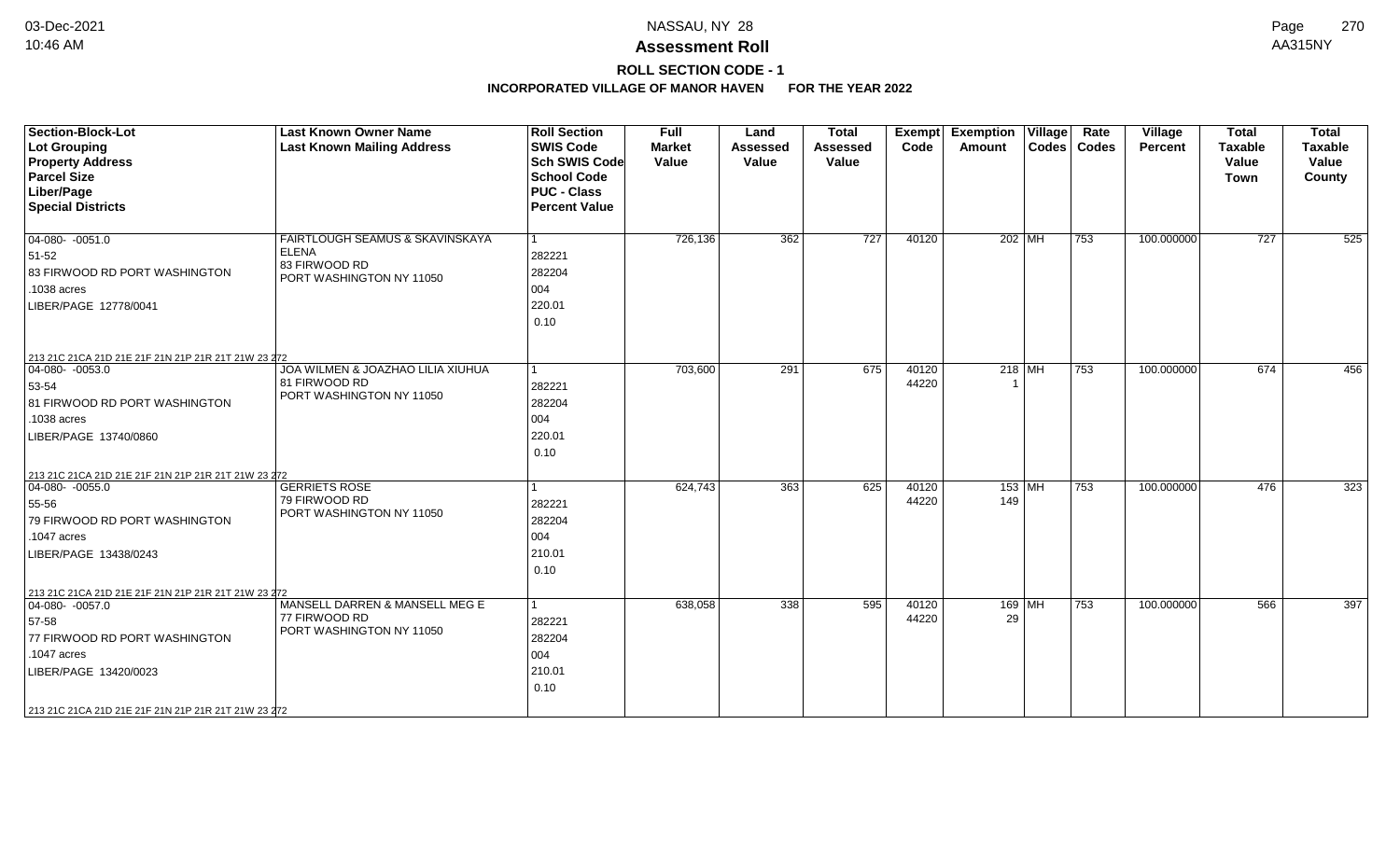# **ROLL SECTION CODE - 1**

| <b>Section-Block-Lot</b>                                                         | <b>Last Known Owner Name</b>              | <b>Roll Section</b>  | <b>Full</b>   | Land            | Total    |       | <b>Exempt Exemption Village</b> |               | Rate | Village        | <b>Total</b>     | <b>Total</b>   |
|----------------------------------------------------------------------------------|-------------------------------------------|----------------------|---------------|-----------------|----------|-------|---------------------------------|---------------|------|----------------|------------------|----------------|
| <b>Lot Grouping</b>                                                              | <b>Last Known Mailing Address</b>         | <b>SWIS Code</b>     | <b>Market</b> | <b>Assessed</b> | Assessed | Code  | Amount                          | Codes   Codes |      | <b>Percent</b> | <b>Taxable</b>   | <b>Taxable</b> |
| <b>Property Address</b>                                                          |                                           | Sch SWIS Code        | Value         | <b>Value</b>    | Value    |       |                                 |               |      |                | Value            | Value          |
| <b>Parcel Size</b>                                                               |                                           | <b>School Code</b>   |               |                 |          |       |                                 |               |      |                | <b>Town</b>      | County         |
| Liber/Page                                                                       |                                           | <b>PUC - Class</b>   |               |                 |          |       |                                 |               |      |                |                  |                |
| <b>Special Districts</b>                                                         |                                           | <b>Percent Value</b> |               |                 |          |       |                                 |               |      |                |                  |                |
|                                                                                  |                                           |                      |               |                 |          |       |                                 |               |      |                |                  |                |
| $ 04-080-0059.0$                                                                 | 75 FIRWOOD ROAD LLC<br>50 MACKAY AVE      |                      | 719,590       | 363             | 698      | 40120 | 274 MH                          |               | 753  | 100.000000     | 698              | 424            |
| 59-60                                                                            | PORT WASHINGTON NY 11050                  | 282221               |               |                 |          |       |                                 |               |      |                |                  |                |
| 75 FIRWOOD RD PORT WASHINGTON                                                    |                                           | 282204               |               |                 |          |       |                                 |               |      |                |                  |                |
| .1047 acres                                                                      |                                           | 004                  |               |                 |          |       |                                 |               |      |                |                  |                |
| LIBER/PAGE 13367/0592                                                            |                                           | 220.01               |               |                 |          |       |                                 |               |      |                |                  |                |
|                                                                                  |                                           | 0.10                 |               |                 |          |       |                                 |               |      |                |                  |                |
| 213 21C 21CA 21D 21E 21F 21N 21P 21R 21T 21W 23 272                              |                                           |                      |               |                 |          |       |                                 |               |      |                |                  |                |
| 04-080- -0061.0                                                                  | KOMLJENOVICH JOSEPH                       |                      | 536,665       | 365             | 537      | 40120 | 115 MH                          |               | 753  | 100.000000     | 537              | 422            |
| 61-62                                                                            | 73 FIRWOOD RD<br>PORT WASHINGTON NY 11050 | 282221               |               |                 |          |       |                                 |               |      |                |                  |                |
| 73 FIRWOOD RD PORT WASHINGTON                                                    |                                           | 282204               |               |                 |          |       |                                 |               |      |                |                  |                |
| .1056 acres                                                                      |                                           | 004                  |               |                 |          |       |                                 |               |      |                |                  |                |
| LIBER/PAGE 12372/0546                                                            |                                           | 210.01               |               |                 |          |       |                                 |               |      |                |                  |                |
|                                                                                  |                                           | 0.10                 |               |                 |          |       |                                 |               |      |                |                  |                |
| 213 21C 21CA 21D 21E 21F 21N 21P 21R 21T 21W 23 272                              |                                           |                      |               |                 |          |       |                                 |               |      |                |                  |                |
| 04-080- -0063.0                                                                  | <b>MARTINEK WALTER &amp; DENISE</b>       |                      | 584,801       | 340             | 585      | 41680 |                                 | 59 MH         | 753  | 100.000000     | $\overline{526}$ | 413            |
| 63-64                                                                            | 71 FIRWOOD ROAD                           | 282221               |               |                 |          | 40120 | 113                             |               |      |                |                  |                |
| 71 FIRWOOD RD PORT WASHINGTON                                                    | PORT WASHINGTON NY 11050                  | 282204               |               |                 |          |       |                                 |               |      |                |                  |                |
| .0918 acres                                                                      |                                           | 004                  |               |                 |          |       |                                 |               |      |                |                  |                |
| LIBER/PAGE 10446/0777                                                            |                                           | 210.01               |               |                 |          |       |                                 |               |      |                |                  |                |
|                                                                                  |                                           | 0.10                 |               |                 |          |       |                                 |               |      |                |                  |                |
|                                                                                  |                                           |                      |               |                 |          |       |                                 |               |      |                |                  |                |
| 213 21C 21CA 21D 21E 21F 21N 21P 21R 21T 21W 23 272<br>$ 04-080-0065.0$          | <b>VITALE FAMILY TRUST</b>                |                      | 557,148       | 340             | 557      | 40120 | 107   MH                        |               | 753  | 100.000000     | 557              | 450            |
| 65-66                                                                            | 69 FIRWOOD ROAD                           | 282221               |               |                 |          |       |                                 |               |      |                |                  |                |
| 69 FIRWOOD RD PORT WASHINGTON                                                    | PORT WASHINGTON NY 11050                  | 282204               |               |                 |          |       |                                 |               |      |                |                  |                |
| .0918 acres                                                                      |                                           | 004                  |               |                 |          |       |                                 |               |      |                |                  |                |
| LIBER/PAGE 13472/0617                                                            |                                           | 210.01               |               |                 |          |       |                                 |               |      |                |                  |                |
|                                                                                  |                                           | 0.10                 |               |                 |          |       |                                 |               |      |                |                  |                |
|                                                                                  |                                           |                      |               |                 |          |       |                                 |               |      |                |                  |                |
| 213 21C 21CA 21D 21E 21F 21N 21P 21R 21T 21W 23 272<br>$\boxed{04-080 - 0067.0}$ | <b>CANDELA GIULIO &amp; ALESSANDRA</b>    |                      | 809,094       | 340             | 809      | 40120 | 163 MH                          |               | 753  | 100.000000     | 809              | 646            |
| 67-68                                                                            | 4 -7 CARLETON AVE                         | 282221               |               |                 |          |       |                                 |               |      |                |                  |                |
| 67 FIRWOOD RD PORT WASHINGTON                                                    | PORT WASHINGTON NY 11050                  | 282204               |               |                 |          |       |                                 |               |      |                |                  |                |
| .0918 acres                                                                      |                                           | 004                  |               |                 |          |       |                                 |               |      |                |                  |                |
|                                                                                  |                                           |                      |               |                 |          |       |                                 |               |      |                |                  |                |
| LIBER/PAGE 12426/0423                                                            |                                           | 220.01               |               |                 |          |       |                                 |               |      |                |                  |                |
|                                                                                  |                                           | 0.10                 |               |                 |          |       |                                 |               |      |                |                  |                |
| 213 21C 21CA 21D 21E 21F 21N 21P 21R 21T 21W 23 272                              |                                           |                      |               |                 |          |       |                                 |               |      |                |                  |                |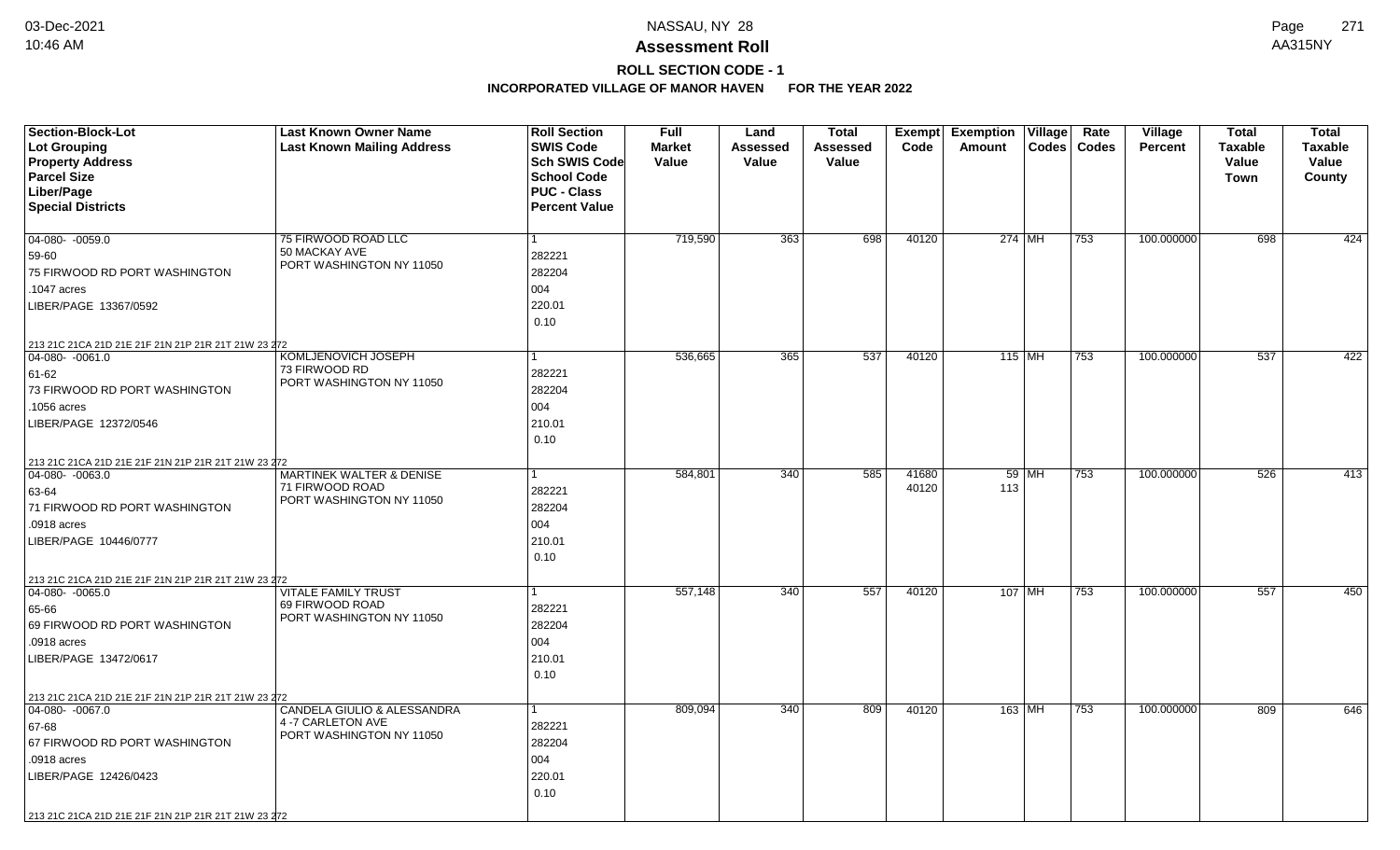# **ROLL SECTION CODE - 1**

| Section-Block-Lot<br><b>Lot Grouping</b><br><b>Property Address</b>                                                                                                                                                 | <b>Last Known Owner Name</b><br><b>Last Known Mailing Address</b>       | <b>Roll Section</b><br><b>SWIS Code</b><br>Sch SWIS Code         | <b>Full</b><br><b>Market</b><br>Value | Land<br>Assessed<br>Value | <b>Total</b><br><b>Assessed</b><br>Value | Exempt<br>Code | <b>Exemption Village</b><br>Amount | Rate<br>Codes   Codes | Village<br><b>Percent</b> | <b>Total</b><br><b>Taxable</b><br>Value | <b>Total</b><br><b>Taxable</b><br>Value |
|---------------------------------------------------------------------------------------------------------------------------------------------------------------------------------------------------------------------|-------------------------------------------------------------------------|------------------------------------------------------------------|---------------------------------------|---------------------------|------------------------------------------|----------------|------------------------------------|-----------------------|---------------------------|-----------------------------------------|-----------------------------------------|
| <b>Parcel Size</b><br>Liber/Page<br><b>Special Districts</b>                                                                                                                                                        |                                                                         | <b>School Code</b><br><b>PUC - Class</b><br><b>Percent Value</b> |                                       |                           |                                          |                |                                    |                       |                           | Town                                    | County                                  |
| 04-080- -0069.0<br>69-70<br>65 FIRWOOD RD PORT WASHINGTON<br>.0918 acres<br>LIBER/PAGE 13725/0221                                                                                                                   | 65 FIRWOOD LLC<br>64 FIRWOOD RD<br>PORT WASHINGTON NY 11050             | $\mathbf{1}$<br>282221<br>282204<br>004<br>220.01<br>0.10        | 841,578                               | 340                       | 842                                      | 40120          | 332 MH                             | 753                   | 100.000000                | 842                                     | 510                                     |
| 213 21C 21CA 21D 21E 21F 21N 21P 21R 21T 21W 23 272<br>$\boxed{04-080 - 0071.0}$<br>71-72<br>63 FIRWOOD RD PORT WASHINGTON<br>.0918 acres<br>LIBER/PAGE 08689/0043                                                  | JOYCE JAMES A & LOUISE K<br>63 FIRWOOD ROAD<br>PORT WASHINGTON NY 11050 | 1<br>282221<br>282204<br>004<br>210.01<br>0.10                   | 509,012                               | 340                       | 509                                      | 40120          | 111 MH                             | 753                   | 100.000000                | 509                                     | 398                                     |
| 213 21C 21CA 21D 21E 21F 21N 21P 21R 21T 21W 23 272<br>$04-080 - 0073.0$<br>73-74<br>61 FIRWOOD RD PORT WASHINGTON<br>.0918 acres<br>LIBER/PAGE 08801/0462                                                          | SANDINO NELSON & VERA V<br>61 FIRWOOD RD<br>PORT WASHINGTON NY 11050    | 282221<br>282204<br>004<br>210.01<br>0.10                        | 577,631                               | 340                       | 578                                      | 40120          | $122$ MH                           | 753                   | 100.000000                | 578                                     | 456                                     |
| 213 21C 21CA 21D 21E 21F 21N 21P 21R 21T 21W 23 272<br>$04-080 - 0075.0$<br>75-76<br>59 FIRWOOD RD PORT WASHINGTON<br>.0918 acres<br>LIBER/PAGE 10436/0233                                                          | <b>BELLOFATTO CARLA</b><br>966 BRENT DR<br>WANTAGH NY 11793             | 1<br>282221<br>282204<br>004<br>220.01<br>0.10                   | 884,882                               | 315                       | 820                                      | 40120          | 332 MH                             | 753                   | 100.000000                | 820                                     | 488                                     |
| 213 21C 21CA 21D 21E 21F 21N 21P 21R 21T 21W 23 272<br>$04 - 080 - 0077.0$<br>77-78<br>57 FIRWOOD RD PORT WASHINGTON<br>.0918 acres<br>LIBER/PAGE 11542/0256<br>213 21C 21CA 21D 21E 21F 21N 21P 21R 21T 21W 23 272 | RASTEGAR RODNEY & DESIREE<br>23 BOND ST STE 8<br>GREAT NECK NY 11021    | $\mathbf{1}$<br>282221<br>282204<br>004<br>220.01<br>0.10        | 884,882                               | 315                       | 820                                      | 40120          | 278 MH                             | 753                   | 100.000000                | 820                                     | 542                                     |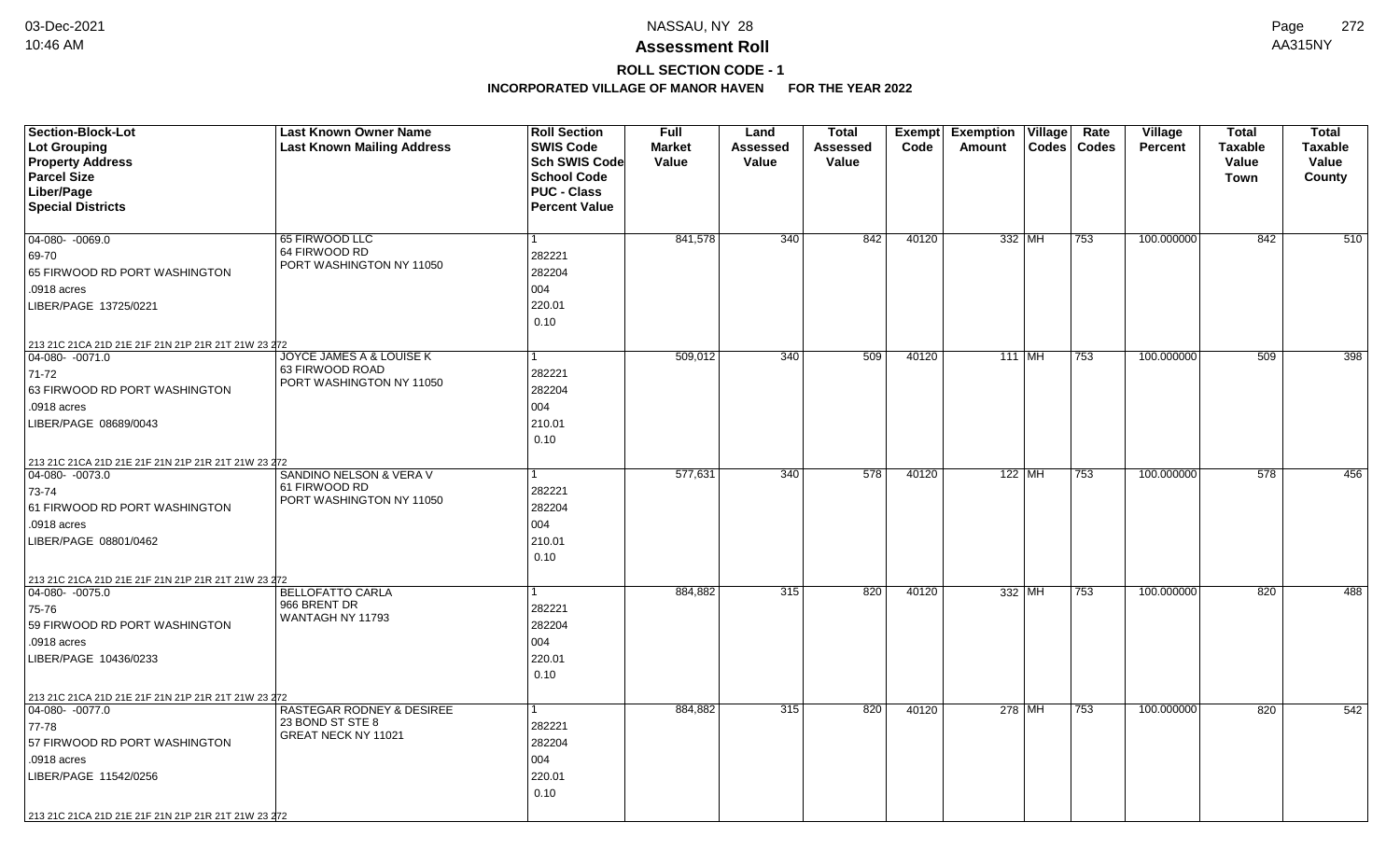# **ROLL SECTION CODE - 1**

| <b>Section-Block-Lot</b><br><b>Lot Grouping</b><br><b>Property Address</b><br><b>Parcel Size</b><br>Liber/Page<br><b>Special Districts</b>                                                                       | <b>Last Known Owner Name</b><br><b>Last Known Mailing Address</b>                                             | <b>Roll Section</b><br><b>SWIS Code</b><br><b>Sch SWIS Code</b><br><b>School Code</b><br><b>PUC - Class</b><br><b>Percent Value</b> | <b>Full</b><br><b>Market</b><br>Value | Land<br><b>Assessed</b><br>Value | <b>Total</b><br><b>Assessed</b><br>Value | <b>Exempt</b><br>Code   | <b>Exemption Village</b><br>Amount | Rate<br>Codes   Codes | Village<br>Percent | <b>Total</b><br><b>Taxable</b><br>Value<br><b>Town</b> | <b>Total</b><br>Taxable<br>Value<br>County |
|------------------------------------------------------------------------------------------------------------------------------------------------------------------------------------------------------------------|---------------------------------------------------------------------------------------------------------------|-------------------------------------------------------------------------------------------------------------------------------------|---------------------------------------|----------------------------------|------------------------------------------|-------------------------|------------------------------------|-----------------------|--------------------|--------------------------------------------------------|--------------------------------------------|
| $04-080 - 0079.0$<br>79-80<br>55 FIRWOOD RD PORT WASHINGTON<br>.0918 acres<br>LIBER/PAGE 10481/0337                                                                                                              | <b>AGUILAR DAVID &amp; MARIA</b><br>55 FIRWOOD ROAD<br>PORT WASHINGTON NY 11050                               | 282221<br>282204<br>004<br>220.01<br>0.10                                                                                           | 714,870                               | 331                              | 682                                      | 40120                   | 244 MH                             | 753                   | 100.000000         | 682                                                    | 438                                        |
| 213 21C 21CA 21D 21E 21F 21N 21P 21R 21T 21W 23 272<br>$04-080 - 0081.0$<br>81-82<br>53 FIRWOOD RD PORT WASHINGTON<br>.0918 acres<br>LIBER/PAGE 14016/0049                                                       | PARZIALE PAOLO & JOANNE<br>53 FIRWOOD RD<br>PORT WASHINGTON NY 11050                                          | 1<br>282221<br>282204<br>004<br>220.01<br>0.10                                                                                      | 779,393                               | 340                              | 779                                      | 40120                   | $246$ MH                           | 753                   | 100.000000         | 779                                                    | 533                                        |
| 213 21C 21CA 21D 21E 21F 21N 21P 21R 21T 21W 23 272<br>$ 04-080-0083.0$<br>83-84<br>51 FIRWOOD RD PORT WASHINGTON<br>.0918 acres<br>LIBER/PAGE 13883/0129                                                        | <b>MEO EDMONDO &amp; CAROLINA TRUST</b><br>MESSINA ELVIRA & ETAL<br>51 FIRWOOD RD<br>PORT WASHINGTON NY 11050 | 1<br>282221<br>282204<br>004<br>220.01<br>0.10                                                                                      | 731,257                               | 340                              | 731                                      | 40120                   | $158$ MH                           | 753                   | 100.000000         | 731                                                    | 573                                        |
| 213 21C 21CA 21D 21E 21F 21N 21P 21R 21T 21W 23 272<br>$ 04-080-0085.0$<br>85-87<br>49 FIRWOOD RD PORT WASHINGTON<br>.1377 acres<br>LIBER/PAGE 10946/0704<br>213 21C 21CA 21D 21E 21F 21N 21P 21R 21T 21W 23 272 | <b>DILUCIA DAVID &amp; RITA</b><br>49 FIRWOOD ROAD<br>PORT WASHINGTON NY 11050                                | 282221<br>282204<br>004<br>220.01<br>0.10                                                                                           | 820,360                               | 417                              | 821                                      | 40120<br>44220<br>41161 | $172$ MH<br>45<br>123              | 753                   | 100.000000         | 653                                                    | 481                                        |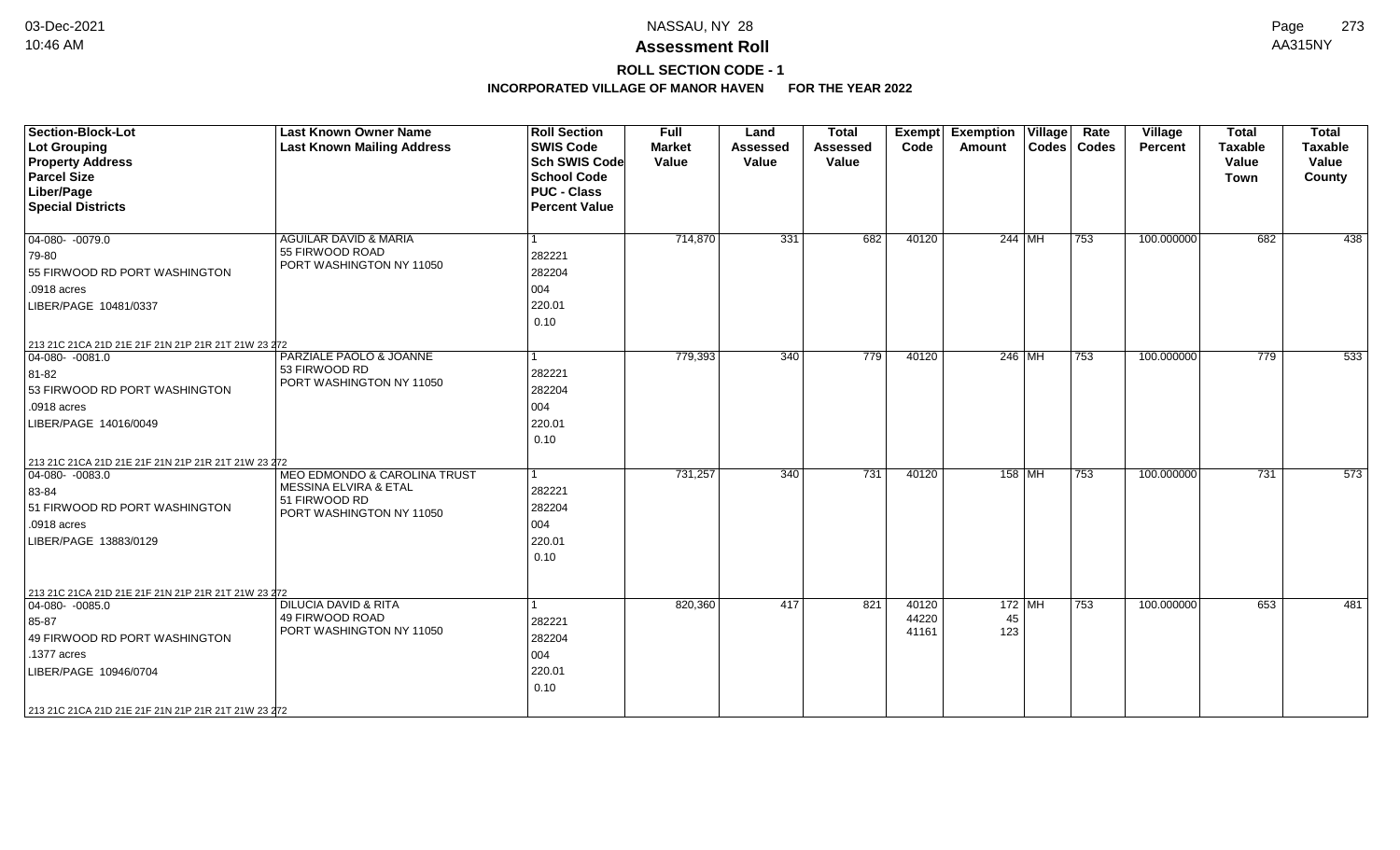# **ROLL SECTION CODE - 1**

| <b>Section-Block-Lot</b><br>Lot Grouping<br><b>Property Address</b><br><b>Parcel Size</b><br>Liber/Page<br><b>Special Districts</b>                                                                                             | <b>Last Known Owner Name</b><br><b>Last Known Mailing Address</b>               | <b>Roll Section</b><br><b>SWIS Code</b><br><b>Sch SWIS Code</b><br><b>School Code</b><br><b>PUC - Class</b><br><b>Percent Value</b> | Full<br><b>Market</b><br>Value | Land<br><b>Assessed</b><br>Value | <b>Total</b><br><b>Assessed</b><br>Value | Exempt<br>Code | <b>Exemption Village</b><br>Amount |          | Rate<br>Codes   Codes | Village<br><b>Percent</b> | <b>Total</b><br><b>Taxable</b><br>Value<br><b>Town</b> | <b>Total</b><br><b>Taxable</b><br>Value<br>County |
|---------------------------------------------------------------------------------------------------------------------------------------------------------------------------------------------------------------------------------|---------------------------------------------------------------------------------|-------------------------------------------------------------------------------------------------------------------------------------|--------------------------------|----------------------------------|------------------------------------------|----------------|------------------------------------|----------|-----------------------|---------------------------|--------------------------------------------------------|---------------------------------------------------|
| $04 - 080 - 0088.0$<br>88-89<br>45 FIRWOOD RD PORT WASHINGTON<br>.0918 acres<br>LIBER/PAGE 08680/0034                                                                                                                           | PETRUZZO PETER & CONCETTA<br><b>45 FIRWOOD ROAD</b><br>PORT WASHINGTON NY 11050 | 282221<br>282204<br>004<br>220.01<br>0.10                                                                                           | 742,523                        | 340                              | 742                                      | 40120          |                                    | $165$ MH | 753                   | 100.000000                | 742                                                    | 577                                               |
| 213 21C 21CA 21D 21E 21F 21N 21P 21R 21T 21W 23 272<br>$ 04-080-0090.0$<br>$90-92$<br>43 FIRWOOD RD PORT WASHINGTON<br>.1377 acres<br>LIBER/PAGE 11259/0083                                                                     | <b>VALENTE PATRICIA</b><br>43 FIRWOOD RD<br>PORT WASHINGTON NY 11050            | 282221<br>282204<br>004<br>230.01<br>0.10                                                                                           | 793,731                        | 417                              | 794                                      | 40120          |                                    | $170$ MH | $\overline{753}$      | 100.000000                | 794                                                    | 624                                               |
| 213 21C 21CA 21D 21E 21F 21N 21P 21R 21T 21W 23 272<br>$ 04-080-0093.0$<br>$ 93 - 94$<br>74 GRAYWOOD RD PORT WASHINGTON<br>.0820 acres<br>LIBER/PAGE 11795/0009                                                                 | PICCININI ANDREW & LOCONSOLE A<br>74 GRAYWOOD RD<br>PORT WASHINGTON NY 11050    | 282221<br>282204<br>004<br>210.01<br>0.10                                                                                           | 594,018                        | 322                              | 594                                      | 40120          |                                    | $153$ MH | 753                   | 100.000000                | 594                                                    | 441                                               |
| 213 21C 21CA 21D 21E 21F 21N 21P 21R 21T 21W 23 272<br>$\boxed{04-080 - 0095.0}$<br>$ 95 - 96$<br>76 GRAYWOOD RD PORT WASHINGTON<br>.0781 acres<br>LIBER/PAGE 13227/0391<br>213 21C 21CA 21D 21E 21F 21N 21P 21R 21T 21W 23 272 | DIMICCO-CAMPBELL GAIL M<br>76 GRAYWOOD RD<br>PORT WASHINGTON NY 11050           | 282221<br>282204<br>004<br>210.01<br>0.10                                                                                           | 609,381                        | 285                              | 555                                      | 40120          |                                    | $140$ MH | 753                   | 100.000000                | 555                                                    | 415                                               |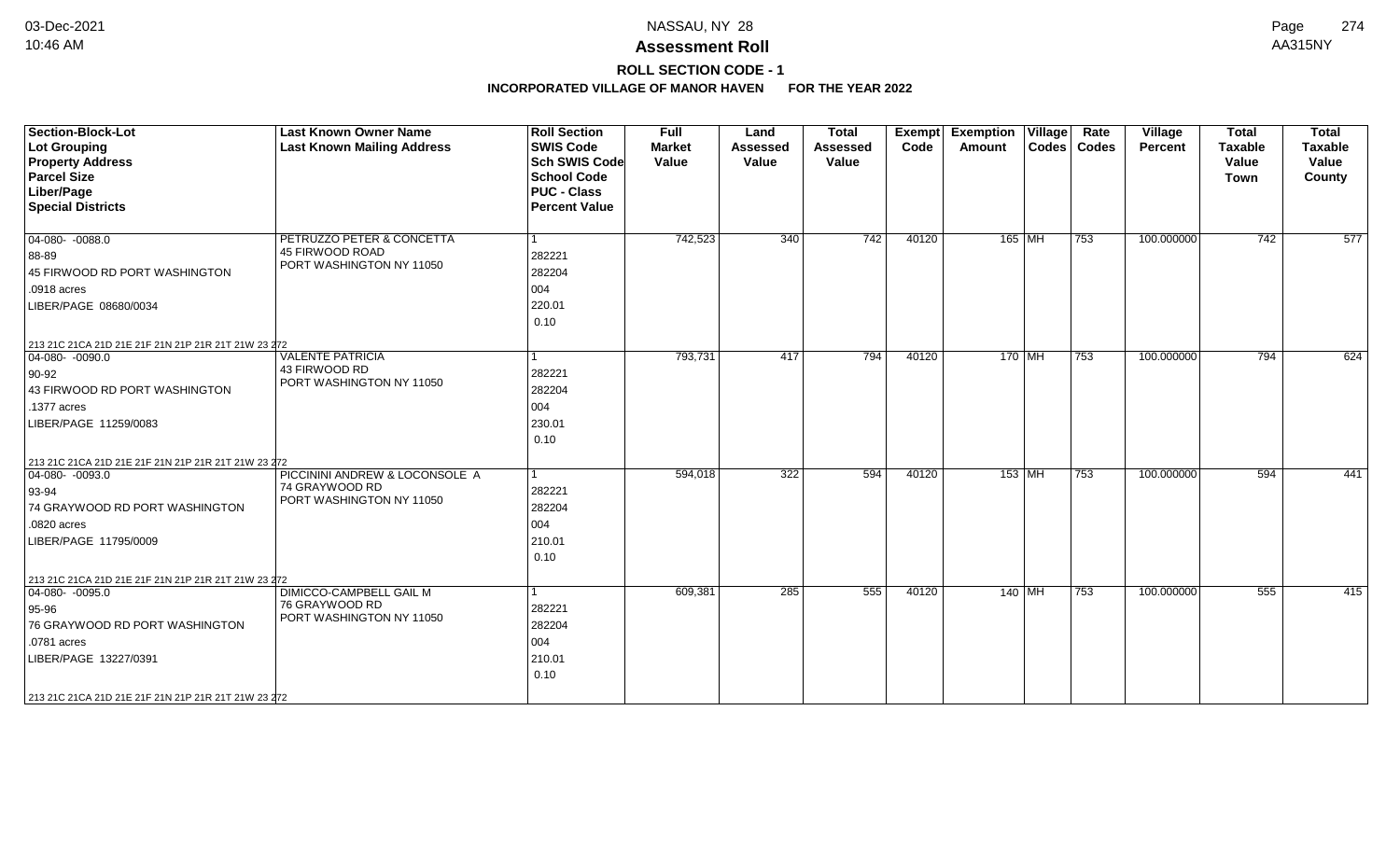## **ROLL SECTION CODE - 1**

| <b>Section-Block-Lot</b><br>Lot Grouping                                | <b>Last Known Owner Name</b><br><b>Last Known Mailing Address</b> | <b>Roll Section</b><br><b>SWIS Code</b>  | <b>Full</b><br><b>Market</b> | Land<br><b>Assessed</b> | <b>Total</b><br>Assessed | Exempt<br>Code | <b>Exemption Village</b><br><b>Amount</b> |       | Rate<br>Codes   Codes | Village<br><b>Percent</b> | <b>Total</b><br><b>Taxable</b> | <b>Total</b><br><b>Taxable</b> |
|-------------------------------------------------------------------------|-------------------------------------------------------------------|------------------------------------------|------------------------------|-------------------------|--------------------------|----------------|-------------------------------------------|-------|-----------------------|---------------------------|--------------------------------|--------------------------------|
| <b>Property Address</b>                                                 |                                                                   | <b>Sch SWIS Code</b>                     | Value                        | Value                   | Value                    |                |                                           |       |                       |                           | Value                          | Value                          |
| <b>Parcel Size</b><br>Liber/Page                                        |                                                                   | <b>School Code</b><br><b>PUC - Class</b> |                              |                         |                          |                |                                           |       |                       |                           | Town                           | County                         |
| <b>Special Districts</b>                                                |                                                                   | <b>Percent Value</b>                     |                              |                         |                          |                |                                           |       |                       |                           |                                |                                |
|                                                                         |                                                                   |                                          |                              |                         |                          |                |                                           |       |                       |                           |                                |                                |
| $04-080 - 0097.0$                                                       | <b>BUCCELLA GOODMARK TRUST</b>                                    |                                          | 489,553                      | 315                     | 489                      | 40120          |                                           | 86 MH | 753                   | 100.000000                | 489                            | 403                            |
| $ 97-98$                                                                | <b>BUCCELLA SALVATORE &amp; GOODMARK</b>                          | 282221                                   |                              |                         |                          |                |                                           |       |                       |                           |                                |                                |
| 78 GREYWOOD RD PORT WASHINGTON                                          | ANGELINA<br>78 GREYWOOD RD                                        | 282204                                   |                              |                         |                          |                |                                           |       |                       |                           |                                |                                |
| .0790 acres                                                             | PORT WASHINGTON NY 11050                                          | 004                                      |                              |                         |                          |                |                                           |       |                       |                           |                                |                                |
| LIBER/PAGE 14001/0983                                                   |                                                                   | 210.01                                   |                              |                         |                          |                |                                           |       |                       |                           |                                |                                |
|                                                                         |                                                                   | 0.10                                     |                              |                         |                          |                |                                           |       |                       |                           |                                |                                |
|                                                                         |                                                                   |                                          |                              |                         |                          |                |                                           |       |                       |                           |                                |                                |
|                                                                         |                                                                   |                                          |                              |                         |                          |                |                                           |       |                       |                           |                                |                                |
| 213 21C 21CA 21D 21E 21F 21N 21P 21R 21T 21W 23 272<br>$ 04-080-0099.0$ | <b>ZSIKLA JULIUS TRUST</b>                                        | 1                                        | 427,079                      | 315                     | 427                      | 40120          |                                           | 85 MH | 753                   | 100.000000                | 427                            | 342                            |
| $99-100$                                                                | <b>ZSIKLA SANDRA</b>                                              | 282221                                   |                              |                         |                          |                |                                           |       |                       |                           |                                |                                |
| 80 GRAYWOOD RD PORT WASHINGTON                                          | 80 GRAYWOOD ROAD                                                  | 282204                                   |                              |                         |                          |                |                                           |       |                       |                           |                                |                                |
| .0790 acres                                                             | PORT WASHINGTON NY 11050                                          | 004                                      |                              |                         |                          |                |                                           |       |                       |                           |                                |                                |
| LIBER/PAGE 13790/0318                                                   |                                                                   | 210.01                                   |                              |                         |                          |                |                                           |       |                       |                           |                                |                                |
|                                                                         |                                                                   | 0.10                                     |                              |                         |                          |                |                                           |       |                       |                           |                                |                                |
|                                                                         |                                                                   |                                          |                              |                         |                          |                |                                           |       |                       |                           |                                |                                |
| 213 21C 21CA 21D 21E 21F 21N 21P 21R 21T 21W 23 272                     |                                                                   |                                          |                              |                         |                          |                |                                           |       |                       |                           |                                |                                |
| $04-080 - 0101.0$                                                       | <b>JURICKA LUBOMIR</b>                                            |                                          | 586,850                      | 317                     | 586                      | 40120          | $181$ MH                                  |       | 753                   | 100.000000                | 586                            | 405                            |
| 101,102                                                                 | 82 GRAYWOOD RD                                                    | 282221                                   |                              |                         |                          |                |                                           |       |                       |                           |                                |                                |
| 82 GRAYWOOD RD PORT WASHINGTON                                          | PORT WASHINGTON NY 11050                                          | 282204                                   |                              |                         |                          |                |                                           |       |                       |                           |                                |                                |
| .0799 acres                                                             |                                                                   | 004                                      |                              |                         |                          |                |                                           |       |                       |                           |                                |                                |
| LIBER/PAGE 12891/0469                                                   |                                                                   | 210.01                                   |                              |                         |                          |                |                                           |       |                       |                           |                                |                                |
|                                                                         |                                                                   | 0.10                                     |                              |                         |                          |                |                                           |       |                       |                           |                                |                                |
| 213 21C 21CA 21D 21E 21F 21N 21P 21R 21T 21W 23 272                     |                                                                   |                                          |                              |                         |                          |                |                                           |       |                       |                           |                                |                                |
| 04-080- -0103.0                                                         | <b>JO IKJOON</b>                                                  | 1                                        | 621,671                      | 317                     | 621                      | 40120          | 121 MH                                    |       | 753                   | 100.000000                | 621                            | 500                            |
| 103-104                                                                 | 84 GRAYWOOD DR                                                    | 282221                                   |                              |                         |                          |                |                                           |       |                       |                           |                                |                                |
| 84 GRAYWOOD DR PORT WASHINGTON                                          | PORT WASHINGTON NY 11050                                          | 282204                                   |                              |                         |                          |                |                                           |       |                       |                           |                                |                                |
| .0799 acres                                                             |                                                                   | 004                                      |                              |                         |                          |                |                                           |       |                       |                           |                                |                                |
| LIBER/PAGE 12092/0982                                                   |                                                                   | 210.01                                   |                              |                         |                          |                |                                           |       |                       |                           |                                |                                |
|                                                                         |                                                                   | 0.10                                     |                              |                         |                          |                |                                           |       |                       |                           |                                |                                |
| 213 21C 21CA 21D 21E 21F 21N 21P 21R 21T 21W 23 272                     |                                                                   |                                          |                              |                         |                          |                |                                           |       |                       |                           |                                |                                |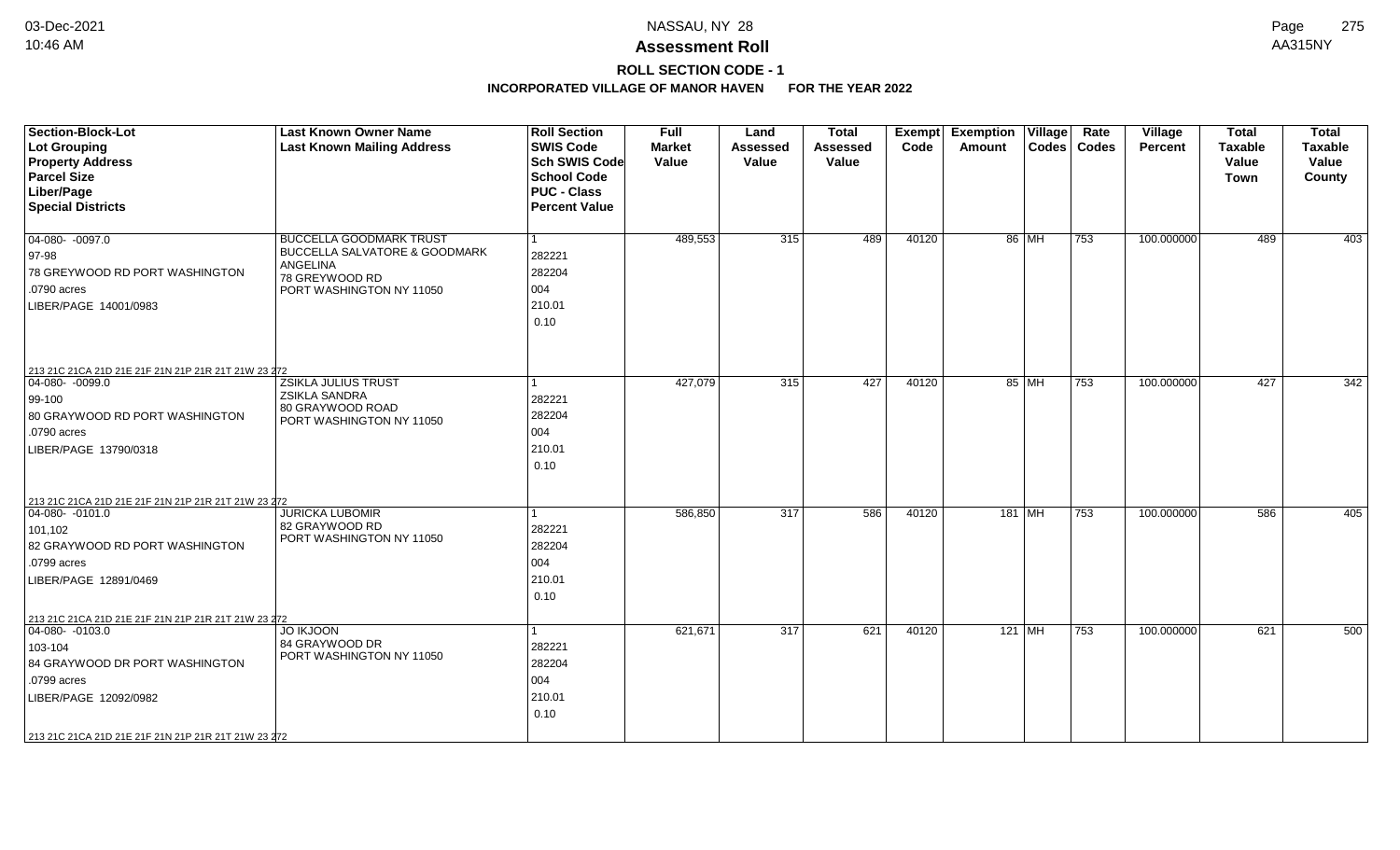# **ROLL SECTION CODE - 1**

| <b>Section-Block-Lot</b><br><b>Lot Grouping</b><br><b>Property Address</b><br><b>Parcel Size</b><br>Liber/Page<br><b>Special Districts</b>                                                                              | <b>Last Known Owner Name</b><br><b>Last Known Mailing Address</b>                     | <b>Roll Section</b><br><b>SWIS Code</b><br><b>Sch SWIS Code</b><br><b>School Code</b><br><b>PUC - Class</b><br><b>Percent Value</b> | <b>Full</b><br><b>Market</b><br>Value | Land<br><b>Assessed</b><br>Value | <b>Total</b><br>Assessed<br>Value | Exempt<br>Code | <b>Exemption Village</b><br>Amount |          | Rate<br>Codes   Codes | Village<br>Percent | <b>Total</b><br><b>Taxable</b><br>Value<br><b>Town</b> | <b>Total</b><br><b>Taxable</b><br>Value<br>County |
|-------------------------------------------------------------------------------------------------------------------------------------------------------------------------------------------------------------------------|---------------------------------------------------------------------------------------|-------------------------------------------------------------------------------------------------------------------------------------|---------------------------------------|----------------------------------|-----------------------------------|----------------|------------------------------------|----------|-----------------------|--------------------|--------------------------------------------------------|---------------------------------------------------|
| $04-080 - 0105.0$<br>105 & 106<br>86 GRAYWOOD RD PORT WASHINGTON<br>.0799 acres<br>LIBER/PAGE 10377/0077                                                                                                                | ROMERO ELMER & MARCIA<br>86 GRAYWOOD RD<br>PORT WASHINGTON NY 11050                   | 282221<br>282204<br>004<br>210.01<br>0.10                                                                                           | 706,678                               | 291                              | 649                               | 40120          | $236$ MH                           |          | 753                   | 100.000000         | 649                                                    | 413                                               |
| 213 21C 21CA 21D 21E 21F 21N 21P 21R 21T 21W 23 272<br>$04-080 - 0107.0$<br>107-108<br>88 GRAYWOOD RD PORT WASHINGTON<br>.0808 acres<br>LIBER/PAGE 13227/0908                                                           | ROMERO ELMER & MARCIA A<br>88 GARYWOOD RD<br>PORT WASHINGTON NY 11050                 | 282221<br>282204<br>004<br>220.01<br>0.10                                                                                           | 518,230                               | 306                              | 498                               | 40120          |                                    | $122$ MH | 753                   | 100.000000         | 498                                                    | 376                                               |
| 213 21C 21CA 21D 21E 21F 21N 21P 21R 21T 21W 23 272<br>$ 04 - 080 - 0109.0$<br>109-110<br>90 GRAYWOOD RD PORT WASHINGTON<br>.0808 acres<br>LIBER/PAGE 09563/0173<br>213 21C 21CA 21D 21E 21F 21N 21P 21R 21T 21W 23 272 | <b>CIBANTS OSKAR</b><br>10 CEDAR LN<br>SANDS POINT NY 11050                           | 282221<br>282204<br>004<br>210.01<br>0.10                                                                                           | 733,306                               | 307                              | 706                               | 40120          |                                    | 226 MH   | 753                   | 100.000000         | 706                                                    | 480                                               |
| $04-080 - 0111.0$<br>111-112<br>92 GRAYWOOD RD PORT WASHINGTON<br>.0817 acres<br>LIBER/PAGE 13823/0183<br>213 21C 21CA 21D 21E 21F 21N 21P 21R 21T 21W 23 272                                                           | NEW DREAMS CONSULTING SERVICES<br>CORP.<br>92 GRAYWOOD RD<br>PORT WASHINGTON NY 11050 | 282221<br>282204<br>004<br>210.01<br>0.10                                                                                           | 418,885                               | 321                              | 419                               | 40120          |                                    | 88 MH    | 753                   | 100.000000         | 419                                                    | 331                                               |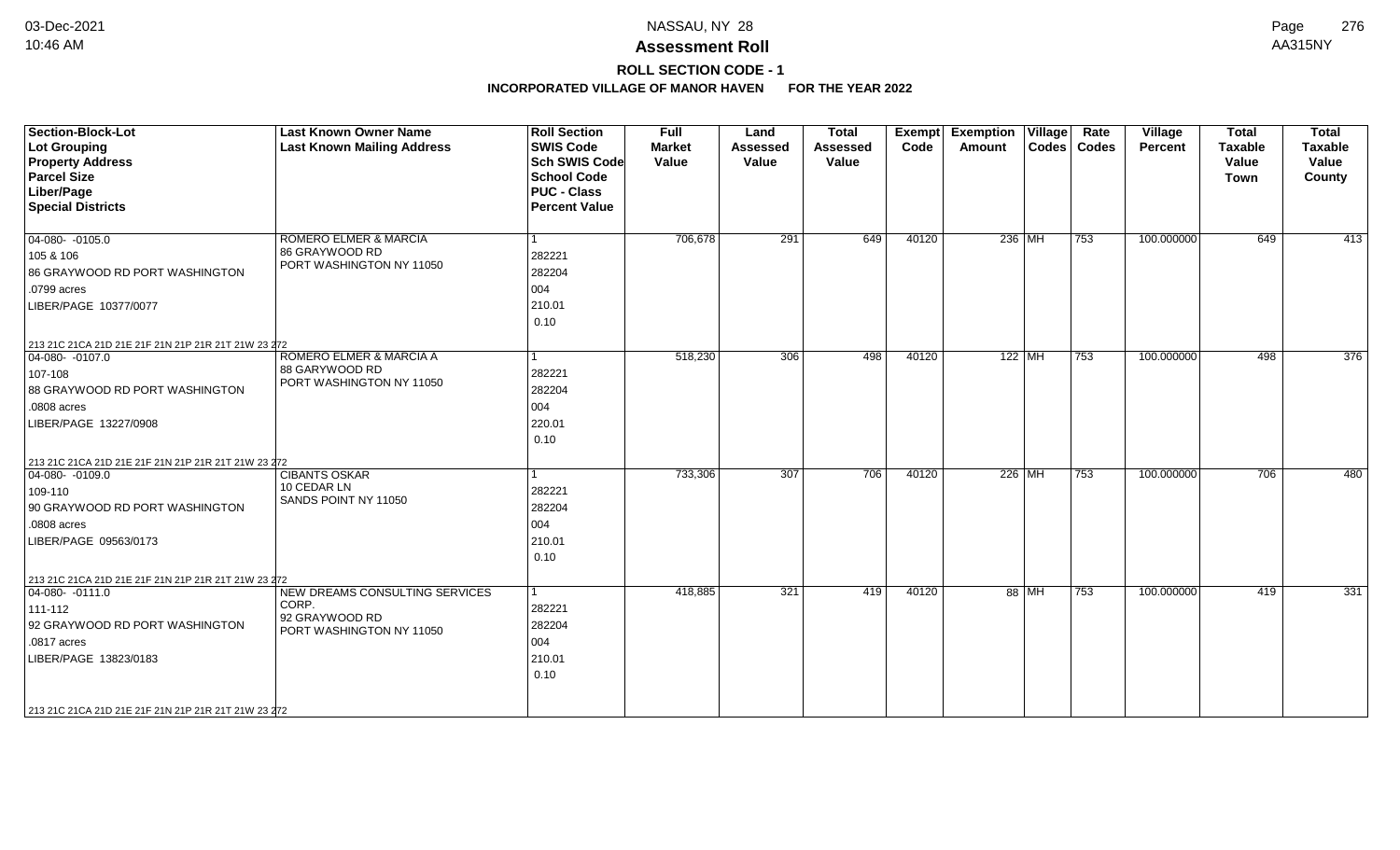# **ROLL SECTION CODE - 1**

| Section-Block-Lot                                   | <b>Last Known Owner Name</b>            | <b>Roll Section</b>  | <b>Full</b>   | Land     | <b>Total</b> |       | <b>Exempt Exemption Village</b> |          | Rate          | Village        | <b>Total</b>   | <b>Total</b>   |
|-----------------------------------------------------|-----------------------------------------|----------------------|---------------|----------|--------------|-------|---------------------------------|----------|---------------|----------------|----------------|----------------|
| <b>Lot Grouping</b>                                 | <b>Last Known Mailing Address</b>       | <b>SWIS Code</b>     | <b>Market</b> | Assessed | Assessed     | Code  | Amount                          |          | Codes   Codes | <b>Percent</b> | <b>Taxable</b> | <b>Taxable</b> |
| <b>Property Address</b>                             |                                         | Sch SWIS Code        | Value         | Value    | Value        |       |                                 |          |               |                | Value          | Value          |
| <b>Parcel Size</b>                                  |                                         | <b>School Code</b>   |               |          |              |       |                                 |          |               |                | Town           | County         |
| Liber/Page                                          |                                         | <b>PUC - Class</b>   |               |          |              |       |                                 |          |               |                |                |                |
| <b>Special Districts</b>                            |                                         | <b>Percent Value</b> |               |          |              |       |                                 |          |               |                |                |                |
|                                                     |                                         |                      |               |          |              |       |                                 |          |               |                |                |                |
| 04-080- -0116.0                                     | <b>AMIN MUSTAFA</b><br>98 GRAYWOOD RD   |                      | 919,704       | 337      | 835          | 40120 |                                 | $313$ MH | 753           | 100.000000     | 835            | 522            |
| 116-117,121                                         | PORT WASHINGTON NY 11050                | 282221               |               |          |              |       |                                 |          |               |                |                |                |
| 98 GRAYWOOD RD PORT WASHINGTON                      |                                         | 282204               |               |          |              |       |                                 |          |               |                |                |                |
| .1095 acres                                         |                                         | 004                  |               |          |              |       |                                 |          |               |                |                |                |
| LIBER/PAGE 12353/0389                               |                                         | 220.01               |               |          |              |       |                                 |          |               |                |                |                |
|                                                     |                                         | 0.10                 |               |          |              |       |                                 |          |               |                |                |                |
| 213 21C 21CA 21D 21E 21F 21N 21P 21R 21T 21W 23 272 |                                         |                      |               |          |              |       |                                 |          |               |                |                |                |
| 04-080- -0120.0                                     | LEE TONG JAY & ELLEN HONG               |                      | 617,575       | 325      | 618          | 40120 |                                 | $122$ MH | 753           | 100.000000     | 618            | 496            |
|                                                     | 94 GRAYWOOD RD                          | 282221               |               |          |              |       |                                 |          |               |                |                |                |
| 94 GRAYWOOD RD PORT WASHINGTON                      | PORT WASHINGTON NY 11050                | 282204               |               |          |              |       |                                 |          |               |                |                |                |
| .0838 acres                                         |                                         | 004                  |               |          |              |       |                                 |          |               |                |                |                |
| LIBER/PAGE 13049/0534                               |                                         | 220.01               |               |          |              |       |                                 |          |               |                |                |                |
|                                                     |                                         | 0.10                 |               |          |              |       |                                 |          |               |                |                |                |
| 213 21C 21CA 21D 21E 21F 21N 21P 21R 21T 21W 23 272 |                                         |                      |               |          |              |       |                                 |          |               |                |                |                |
| 04-080- -0122.0                                     | <b>BELLMANN HARALD &amp; LORRAINE</b>   |                      | 700,532       | 386      | 675          | 40120 |                                 | 226 MH   | 753           | 100.000000     | 574            | 348            |
|                                                     | 97 FIRWOOD RD                           | 282221               |               |          |              | 41121 | 101                             |          |               |                |                |                |
| 97 FIRWOOD RD PORT WASHINGTON                       | PORT WASHINGTON NY 11050                | 282204               |               |          |              |       |                                 |          |               |                |                |                |
| .1187 acres                                         |                                         | 004                  |               |          |              |       |                                 |          |               |                |                |                |
| LIBER/PAGE 12536/0114                               |                                         | 220.01               |               |          |              |       |                                 |          |               |                |                |                |
|                                                     |                                         | 0.10                 |               |          |              |       |                                 |          |               |                |                |                |
| 213 21C 21CA 21D 21E 21F 21N 21P 21R 21T 21W 23 272 |                                         |                      |               |          |              |       |                                 |          |               |                |                |                |
| $ 04-080-0123.0$                                    | <b>RESSA ROSELYN</b>                    |                      | 743,547       | 386      | 743          | 40120 | 149 MH                          |          | 753           | 100.000000     | 743            | 594            |
|                                                     | PO BOX 183                              | 282221               |               |          |              |       |                                 |          |               |                |                |                |
| 95 FIRWOOD RD PORT WASHINGTON                       | EAST NORWICH NY 11732                   | 282204               |               |          |              |       |                                 |          |               |                |                |                |
| .1187 acres                                         |                                         | 004                  |               |          |              |       |                                 |          |               |                |                |                |
| LIBER/PAGE 10465/0831                               |                                         | 220.01               |               |          |              |       |                                 |          |               |                |                |                |
|                                                     |                                         | 0.10                 |               |          |              |       |                                 |          |               |                |                |                |
| 213 21C 21CA 21D 21E 21F 21N 21P 21R 21T 21W 23 272 |                                         |                      |               |          |              |       |                                 |          |               |                |                |                |
| 04-080- -0124.0                                     | <b>CASAVECCHIA GIOVANNI &amp; MARIA</b> |                      | 735,354       | 360      | 686          | 40120 |                                 | 245 MH   | 753           | 100.000000     | 686            | 441            |
|                                                     | 93 FIRWOOD ROAD                         | 282221               |               |          |              |       |                                 |          |               |                |                |                |
| 93 FIRWOOD RD PORT WASHINGTON                       | PORT WASHINGTON NY 11050                | 282204               |               |          |              |       |                                 |          |               |                |                |                |
| .1187 acres                                         |                                         | 004                  |               |          |              |       |                                 |          |               |                |                |                |
| LIBER/PAGE 09199/0428                               |                                         | 220.01               |               |          |              |       |                                 |          |               |                |                |                |
|                                                     |                                         | 0.10                 |               |          |              |       |                                 |          |               |                |                |                |
|                                                     |                                         |                      |               |          |              |       |                                 |          |               |                |                |                |
| 213 21C 21CA 21D 21E 21F 21N 21P 21R 21T 21W 23 272 |                                         |                      |               |          |              |       |                                 |          |               |                |                |                |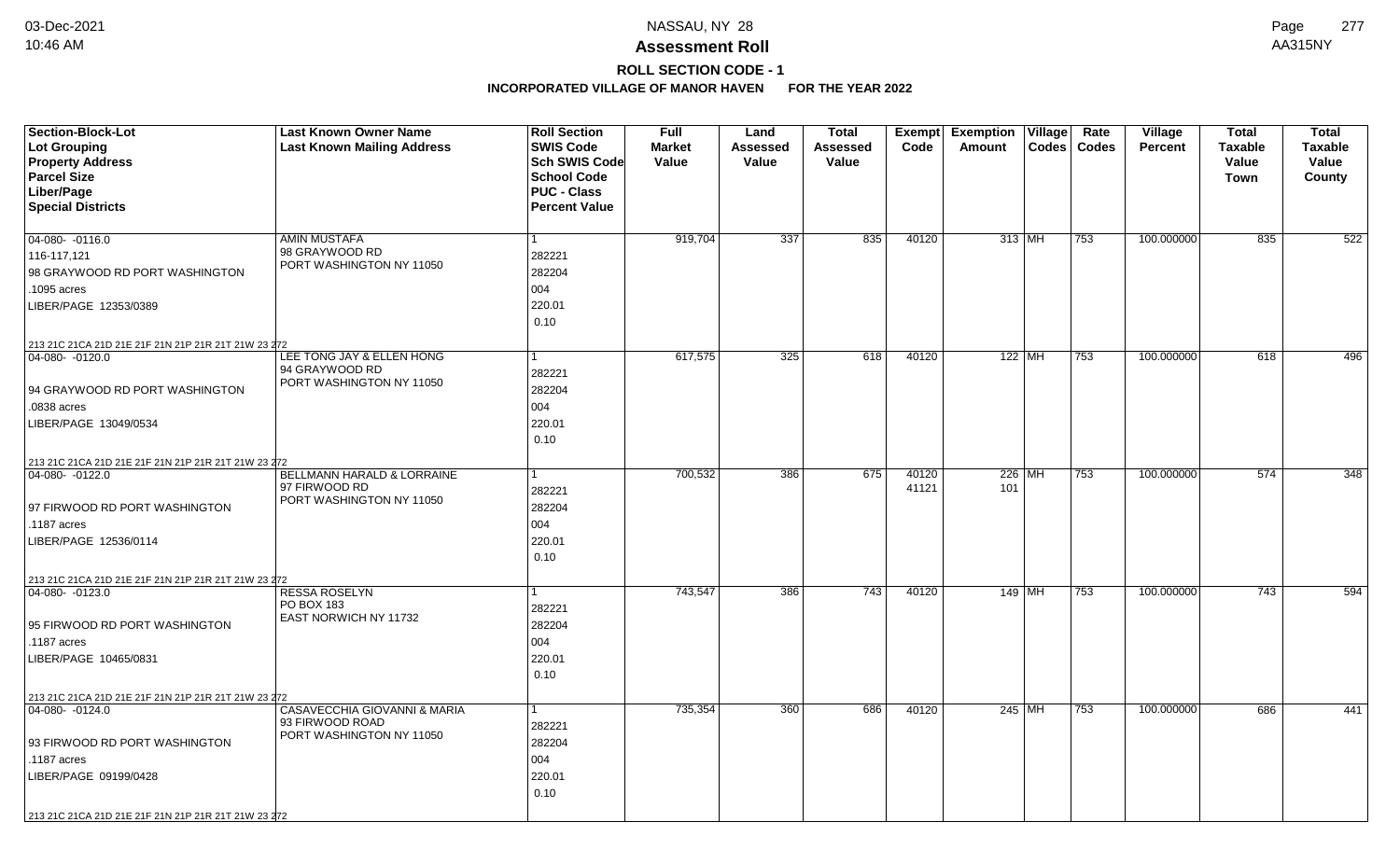## **ROLL SECTION CODE - 1**

| <b>Section-Block-Lot</b><br><b>Lot Grouping</b><br><b>Property Address</b><br><b>Parcel Size</b><br>Liber/Page<br><b>Special Districts</b>                                                                               | <b>Last Known Owner Name</b><br><b>Last Known Mailing Address</b>                                   | <b>Roll Section</b><br><b>SWIS Code</b><br><b>Sch SWIS Code</b><br><b>School Code</b><br><b>PUC - Class</b><br><b>Percent Value</b> | <b>Full</b><br><b>Market</b><br>Value | Land<br><b>Assessed</b><br>Value | <b>Total</b><br><b>Assessed</b><br>Value | Exempt<br>Code | <b>Exemption Village</b><br>Amount |          | Rate<br>Codes   Codes | Village<br><b>Percent</b> | <b>Total</b><br><b>Taxable</b><br>Value<br><b>Town</b> | <b>Total</b><br><b>Taxable</b><br>Value<br>County |
|--------------------------------------------------------------------------------------------------------------------------------------------------------------------------------------------------------------------------|-----------------------------------------------------------------------------------------------------|-------------------------------------------------------------------------------------------------------------------------------------|---------------------------------------|----------------------------------|------------------------------------------|----------------|------------------------------------|----------|-----------------------|---------------------------|--------------------------------------------------------|---------------------------------------------------|
| $04-080 - 0187.0$<br>187,287<br>47 FIRWOOD RD PORT WASHINGTON<br>.0918 acres<br>LIBER/PAGE 13582/0294                                                                                                                    | SORIANO CESAR A & SANDRA A & LINDA<br>47 FIRWOOD RD<br>PORT WASHINGTON NY 11050                     | 282221<br>282204<br>004<br>220.01<br>0.10                                                                                           | 594,018                               | 340                              | 594                                      | 40120          |                                    | $107$ MH | 753                   | 100.000000                | 594                                                    | 487                                               |
| 213 21C 21CA 21D 21E 21F 21N 21P 21R 21T 21W 23 272<br>$ 04-081-0001.0$<br>$ 1-2 $<br>27 CAMBRIDGE AVE PORT WASHINGTON<br>.0918 acres<br>LIBER/PAGE 11599/0780                                                           | <b>MAGID BARRY</b><br>9 BORRK BRIDGE RD<br>GREAT NECK NY 11021                                      | 282221<br>282204<br>004<br>220.01<br>0.10                                                                                           | 902,293                               | 322                              | 855                                      | 40120          |                                    | $267$ MH | 753                   | 100.000000                | 855                                                    | 588                                               |
| 213 21C 21CA 21D 21E 21F 21N 21P 21R 21T 21W 23 272<br>$ 04-081-0003.0$<br>$3-4$<br>48 HICKORY RD PORT WASHINGTON<br>.0918 acres<br>LIBER/PAGE 12927/0873                                                                | <b>CIANCIULLI ANTONIO</b><br><b>CIANCIULLI STEFENO</b><br>48 HICKORY RD<br>PORT WASHINGTON NY 11050 | 282221<br>282204<br>004<br>220.01<br>0.10                                                                                           | 672,879                               | 332                              | 657                                      | 40120          |                                    | 167 MH   | 753                   | 100.000000                | 657                                                    | 490                                               |
| 213 21C 21CA 21D 21E 21F 21N 21P 21R 21T 21W 23 272<br>$ 04-081-0005.0$<br>$5 - 6,280$<br>50 HICKORY RD PORT WASHINGTON<br>$.1148$ acres<br>LIBER/PAGE 12885/0725<br>213 21C 21CA 21D 21E 21F 21N 21P 21R 21T 21W 23 272 | LEONARDINI ROSE MARIE & MERLUCCI<br><b>PATRIZI</b><br>50 HICKORY RD<br>PORT WASHINGTON NY 11050     | $\overline{1}$<br>282221<br>282204<br>004<br>220.01<br>0.10                                                                         | 682,097                               | 380                              | 682                                      | 40120          |                                    | 172 MH   | 753                   | 100.000000                | 682                                                    | 510                                               |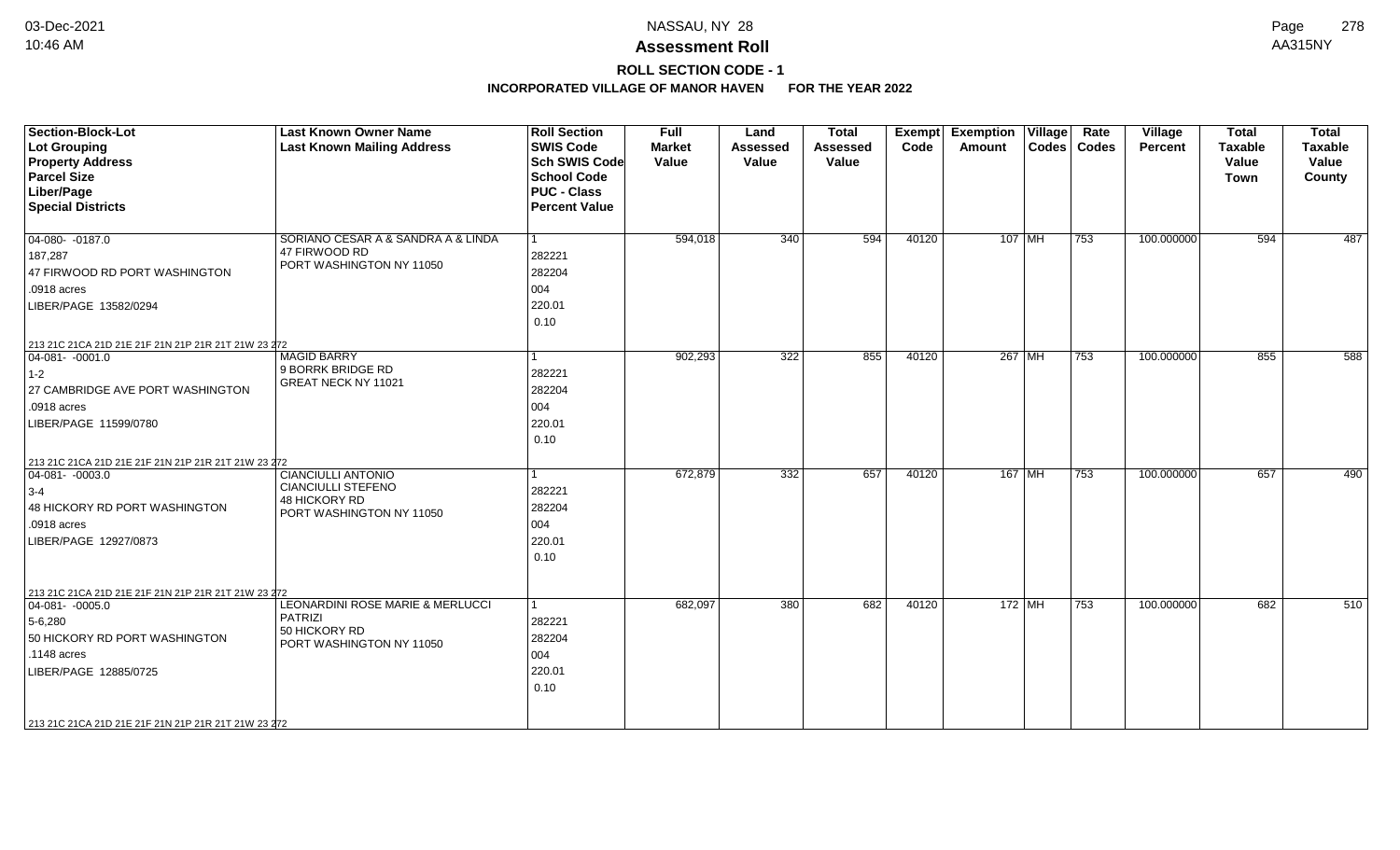# **ROLL SECTION CODE - 1**

| <b>Section-Block-Lot</b><br>Lot Grouping<br><b>Property Address</b><br><b>Parcel Size</b><br>Liber/Page<br><b>Special Districts</b>                                                                                        | <b>Last Known Owner Name</b><br><b>Last Known Mailing Address</b>        | <b>Roll Section</b><br><b>SWIS Code</b><br><b>Sch SWIS Code</b><br><b>School Code</b><br><b>PUC - Class</b><br><b>Percent Value</b> | Full<br><b>Market</b><br>Value | Land<br><b>Assessed</b><br>Value | <b>Total</b><br><b>Assessed</b><br>Value | Exempt<br>Code | <b>Exemption Village</b><br>Amount | Rate<br>Codes   Codes | Village<br><b>Percent</b> | <b>Total</b><br><b>Taxable</b><br>Value<br><b>Town</b> | <b>Total</b><br><b>Taxable</b><br>Value<br>County |
|----------------------------------------------------------------------------------------------------------------------------------------------------------------------------------------------------------------------------|--------------------------------------------------------------------------|-------------------------------------------------------------------------------------------------------------------------------------|--------------------------------|----------------------------------|------------------------------------------|----------------|------------------------------------|-----------------------|---------------------------|--------------------------------------------------------|---------------------------------------------------|
| $04 - 081 - -0008.0$<br>8-9,278,281<br>52 HICKORY RD PORT WASHINGTON<br>.1148 acres<br>LIBER/PAGE 09113/0693                                                                                                               | WILSON J KOPACK & DAVID A<br>52 HICKORY ROAD<br>PORT WASHINGTON NY 11050 | 282221<br>282204<br>004<br>220.01<br>0.10                                                                                           | 628,840                        | 370                              | 612                                      | 40120          | $227$ MH                           | $\overline{753}$      | 100.000000                | 612                                                    | $\frac{1}{385}$                                   |
| 213 21C 21CA 21D 21E 21F 21N 21P 21R 21T 21W 23 272<br>$ 04-081-0010.0$<br>$10 - 12$<br>54 HICKORY RD PORT WASHINGTON<br>.1377 acres<br>LIBER/PAGE 10818/0530                                                              | SANTOLI ALBERTO<br>40 OAKTREE LN<br>MANHASSET NY 11030                   | 282221<br>282204<br>004<br>220.01<br>0.10                                                                                           | 797,828                        | 399                              | 763                                      | 40120          | 290 MH                             | $\overline{753}$      | 100.000000                | 763                                                    | 473                                               |
| 213 21C 21CA 21D 21E 21F 21N 21P 21R 21T 21W 23 272<br>$ 04-081-0013.0$<br>$13 - 14$<br>58 HICKORY RD PORT WASHINGTON<br>.0918 acres<br>LIBER/PAGE 09058/0865                                                              | <b>CIBANTS OSKAR</b><br>10 CEDAR LN<br>PORT WASHINGTON NY 11050          | 282221<br>282204<br>004<br>220.01<br>0.10                                                                                           | 784,514                        | 331                              | 763                                      | 40120          | $243$ MH                           | 753                   | 100.000000                | 763                                                    | 520                                               |
| 213 21C 21CA 21D 21E 21F 21N 21P 21R 21T 21W 23 272<br>$\boxed{04-081 - -0015.0}$<br>15-16<br>56 HICKORY RD PORT WASHINGTON<br>.0918 acres<br>LIBER/PAGE 09058/0865<br>213 21C 21CA 21D 21E 21F 21N 21P 21R 21T 21W 23 272 | <b>CIBANTS OSKAR</b><br>10 CEDAR LN<br>PORT WASHINGTON NY 11050          | 282221<br>282204<br>004<br>220.01<br>0.10                                                                                           | 784,514                        | 331                              | 763                                      | 40120          | $243$ MH                           | 753                   | 100.000000                | 763                                                    | 520                                               |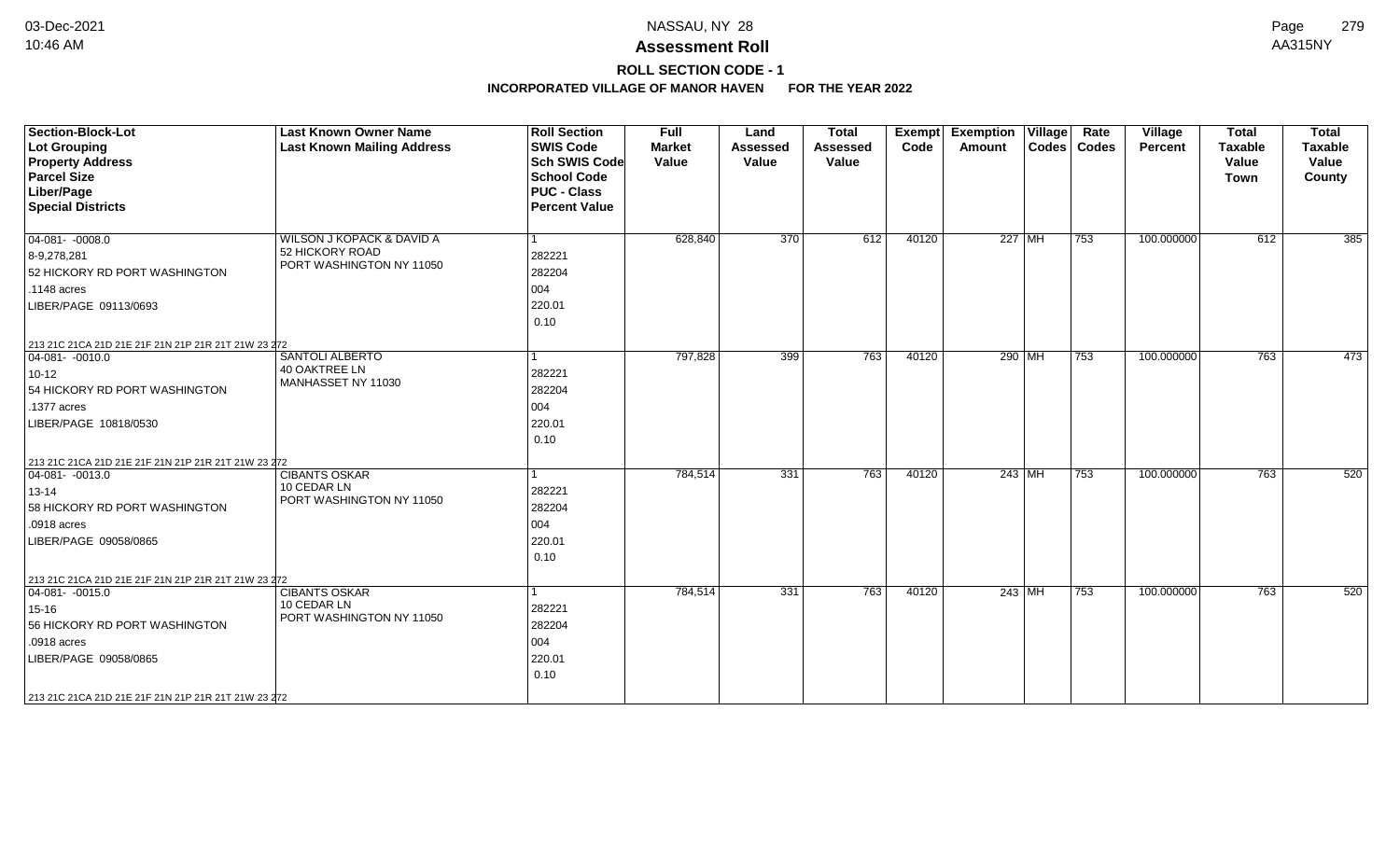# **ROLL SECTION CODE - 1**

| <b>Section-Block-Lot</b><br>Lot Grouping<br><b>Property Address</b><br><b>Parcel Size</b><br>Liber/Page<br><b>Special Districts</b>                                                                                   | <b>Last Known Owner Name</b><br><b>Last Known Mailing Address</b>                                                  | <b>Roll Section</b><br><b>SWIS Code</b><br><b>Sch SWIS Code</b><br><b>School Code</b><br><b>PUC - Class</b><br><b>Percent Value</b> | <b>Full</b><br><b>Market</b><br>Value | Land<br><b>Assessed</b><br>Value | <b>Total</b><br><b>Assessed</b><br>Value | Exempt<br>Code | <b>Exemption Village</b><br>Amount | Rate<br>Codes   Codes | Village<br><b>Percent</b> | <b>Total</b><br><b>Taxable</b><br>Value<br><b>Town</b> | <b>Total</b><br><b>Taxable</b><br>Value<br>County |
|-----------------------------------------------------------------------------------------------------------------------------------------------------------------------------------------------------------------------|--------------------------------------------------------------------------------------------------------------------|-------------------------------------------------------------------------------------------------------------------------------------|---------------------------------------|----------------------------------|------------------------------------------|----------------|------------------------------------|-----------------------|---------------------------|--------------------------------------------------------|---------------------------------------------------|
| $04-081 - -0022.0$<br>$22 - 23$<br>66 HICKORY RD PORT WASHINGTON<br>.0918 acres<br>LIBER/PAGE 13243/0317                                                                                                              | MILAZZO ANNA ITALIA LIFE ESTATE<br>MILAZZO DANTE & MILAZZO NICHOLAS<br>66 HICKORY ROAD<br>PORT WASHINGTON NY 11050 | 282221<br>282204<br>004<br>220.01<br>0.10                                                                                           | 645,227                               | 340                              | 645                                      | 40120<br>41121 | $151$ MH<br>97                     | 753                   | 100.000000                | 548                                                    | 397                                               |
| 213 21C 21CA 21D 21E 21F 21N 21P 21R 21T 21W 23 272<br>04-081- -0024.0<br>$24 - 25$<br>68 HICKORY RD PORT WASHINGTON<br>.0918 acres<br>LIBER/PAGE 12913/0139                                                          | Ressa Gtz Properties Llc<br>15 SOUTH BAYLES AVE<br>PORT WASHINGTON NY 11050                                        | 1<br>282221<br>282204<br>004<br>220.01<br>0.10                                                                                      | 676,976                               | 340                              | 677                                      | 40120          | $126$ MH                           | 753                   | 100.000000                | 677                                                    | 551                                               |
| 213 21C 21CA 21D 21E 21F 21N 21P 21R 21T 21W 23 272<br>$ 04-081-0031.0$<br>31-32,277<br>74 HICKORY RD PORT WASHINGTON<br>.0918 acres<br>LIBER/PAGE 12902/0876                                                         | <b>MGC HICKORY TRUST</b><br><b>CERRONI ANTHONY J</b><br>74 HICKORY RD<br>PORT WASHINGTON NY 11050                  | 282221<br>282204<br>004<br>210.01<br>0.10                                                                                           | 588,897                               | 312                              | 541                                      | 40120          | 185 MH                             | 753                   | 100.000000                | 541                                                    | 356                                               |
| 213 21C 21CA 21D 21E 21F 21N 21P 21R 21T 21W 23 272<br>$ 04-081-0033.0$<br>$33 - 34$<br>73 GRAYWOOD RD PORT WASHINGTON<br>.1125 acres<br>LIBER/PAGE 11374/0104<br>213 21C 21CA 21D 21E 21F 21N 21P 21R 21T 21W 23 272 | <b>MANCILLA LISANDRO</b><br>73 GRAYWOOD ROAD<br>PORT WASHINGTON NY 11050                                           | 282221<br>282204<br>004<br>220.01<br>0.10                                                                                           | 698,483                               | 376                              | 699                                      | 40120          | 140 MH                             | 753                   | 100.000000                | 699                                                    | 559                                               |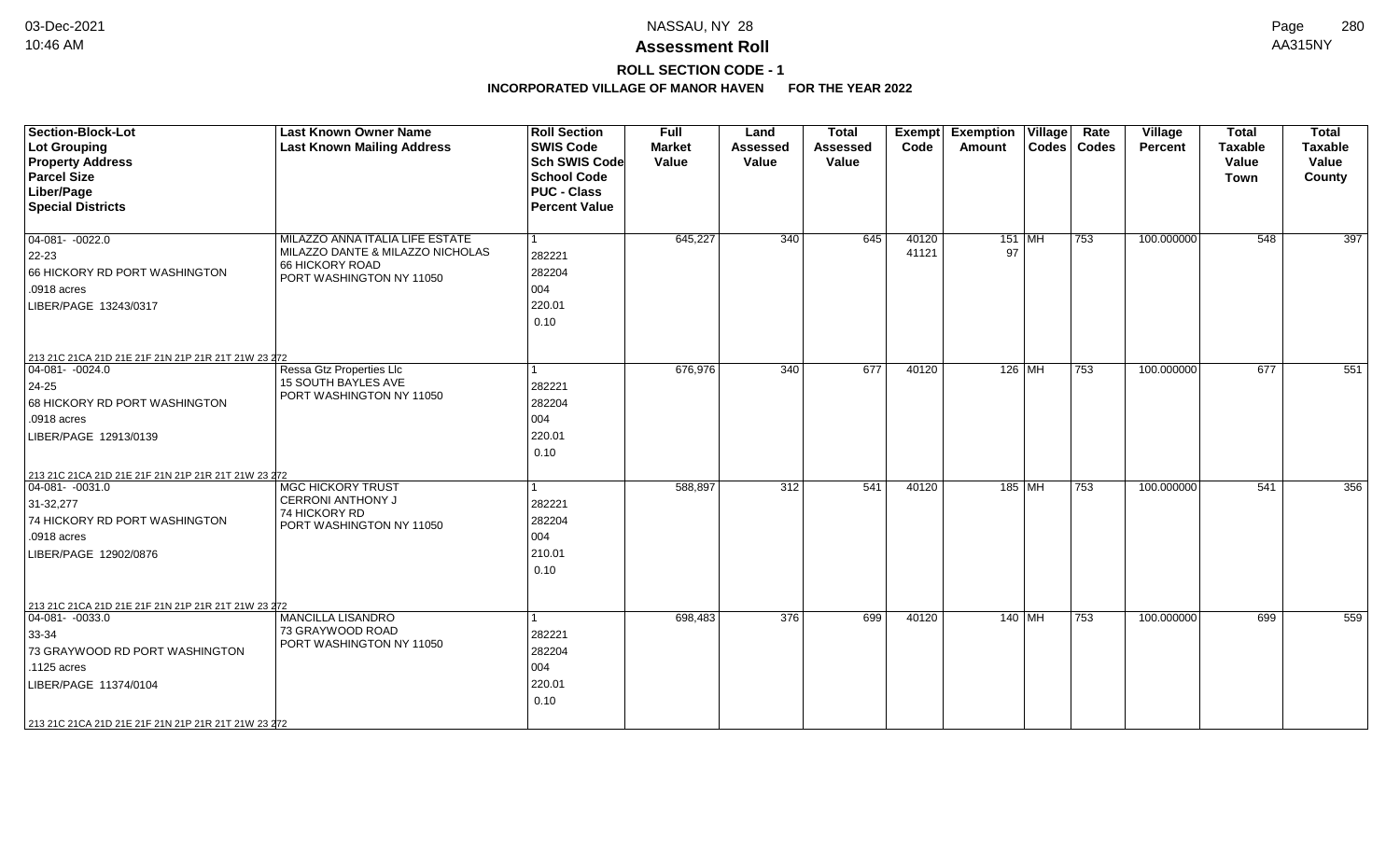## **ROLL SECTION CODE - 1**

| <b>Section-Block-Lot</b>                                                     | <b>Last Known Owner Name</b>               | <b>Roll Section</b>  | <b>Full</b>   | Land     | <b>Total</b>     | Exempt | <b>Exemption</b> | $\overline{V}$ illage | Rate          | <b>Village</b> | <b>Total</b>   | <b>Total</b>   |
|------------------------------------------------------------------------------|--------------------------------------------|----------------------|---------------|----------|------------------|--------|------------------|-----------------------|---------------|----------------|----------------|----------------|
| Lot Grouping                                                                 | <b>Last Known Mailing Address</b>          | <b>SWIS Code</b>     | <b>Market</b> | Assessed | <b>Assessed</b>  | Code   | Amount           |                       | Codes   Codes | <b>Percent</b> | <b>Taxable</b> | <b>Taxable</b> |
| <b>Property Address</b>                                                      |                                            | <b>Sch SWIS Code</b> | Value         | Value    | Value            |        |                  |                       |               |                | Value          | Value          |
| <b>Parcel Size</b>                                                           |                                            | <b>School Code</b>   |               |          |                  |        |                  |                       |               |                | Town           | County         |
| Liber/Page                                                                   |                                            | <b>PUC - Class</b>   |               |          |                  |        |                  |                       |               |                |                |                |
| <b>Special Districts</b>                                                     |                                            | <b>Percent Value</b> |               |          |                  |        |                  |                       |               |                |                |                |
|                                                                              |                                            |                      |               |          |                  |        |                  |                       |               |                |                |                |
| $04-081 - -0035.0$                                                           | LEE SANG UCK                               | $\mathbf{1}$         | 637,033       | 318      | 595              | 40120  | 163 MH           |                       | 753           | 100.000000     | 595            | 432            |
| 35-36                                                                        | 71 GRAYWOOD RD<br>PORT WASHINGTON NY 11050 | 282221               |               |          |                  |        |                  |                       |               |                |                |                |
| 71 GRAYWOOD RD PORT WASHINGTON                                               |                                            | 282204               |               |          |                  |        |                  |                       |               |                |                |                |
| .0918 acres                                                                  |                                            | 004                  |               |          |                  |        |                  |                       |               |                |                |                |
| LIBER/PAGE 12518/0424                                                        |                                            | 210.01               |               |          |                  |        |                  |                       |               |                |                |                |
|                                                                              |                                            | 0.10                 |               |          |                  |        |                  |                       |               |                |                |                |
| 213 21C 21CA 21D 21E 21F 21N 21P 21R 21T 21W 23 272                          |                                            |                      |               |          |                  |        |                  |                       |               |                |                |                |
| 04-081- -0037.0                                                              | GARCIA DANIEL S & CORREA-GARCIA ALMA       | -1                   | 512,400       | 298      | $\overline{513}$ | 40120  | $110$ MH         |                       | 753           | 100.000000     | 431            | 321            |
| 37-38                                                                        | 69 GRAYWOOD RD                             | 282221               |               |          |                  | 41680  | 51               |                       |               |                |                |                |
| 69 GRAYWOOD RD PORT WASHINGTON                                               | PORT WASHINGTON NY 11050                   | 282204               |               |          |                  | 44220  | 31               |                       |               |                |                |                |
| .0918 acres                                                                  |                                            | 004                  |               |          |                  |        |                  |                       |               |                |                |                |
| LIBER/PAGE 13711/0887                                                        |                                            | 210.01               |               |          |                  |        |                  |                       |               |                |                |                |
|                                                                              |                                            | 0.10                 |               |          |                  |        |                  |                       |               |                |                |                |
|                                                                              |                                            |                      |               |          |                  |        |                  |                       |               |                |                |                |
| 213 21C 21CA 21D 21E 21F 21N 21P 21R 21T 21W 23 272<br>$ 04 - 081 - 0039.0$  | <b>GARCIA ELIZABETH A</b>                  |                      | 597,091       | 340      | 597              | 40120  | $132$ MH         |                       | 753           | 100.000000     | 537            | 405            |
| 39-40                                                                        | 67 GRAYWOOD RD                             | 282221               |               |          |                  | 41680  | 60               |                       |               |                |                |                |
| 67 GRAYWOOD RD PORT WASHINGTON                                               | PORT WASHINGTON NY 11050                   | 282204               |               |          |                  |        |                  |                       |               |                |                |                |
| .0918 acres                                                                  |                                            | 004                  |               |          |                  |        |                  |                       |               |                |                |                |
| LIBER/PAGE 12350/0937                                                        |                                            | 220.01               |               |          |                  |        |                  |                       |               |                |                |                |
|                                                                              |                                            | 0.10                 |               |          |                  |        |                  |                       |               |                |                |                |
|                                                                              |                                            |                      |               |          |                  |        |                  |                       |               |                |                |                |
| 213 21C 21CA 21D 21E 21F 21N 21P 21R 21T 21W 23 272<br>$ 04 - 081 - -0041.0$ | <b>GRANDON ETAL DANIEL</b>                 | 1                    | 715,894       | 340      | 716              | 40120  | 141 MH           |                       | 753           | 100.000000     | 716            | 575            |
| 41-42                                                                        | 65 GRAYWOOD ROAD                           | 282221               |               |          |                  |        |                  |                       |               |                |                |                |
| 65 GRAYWOOD RD PORT WASHINGTON                                               | PORT WASHINGTON NY 11050                   | 282204               |               |          |                  |        |                  |                       |               |                |                |                |
| .0918 acres                                                                  |                                            | 004                  |               |          |                  |        |                  |                       |               |                |                |                |
|                                                                              |                                            |                      |               |          |                  |        |                  |                       |               |                |                |                |
| LIBER/PAGE 10481/0118                                                        |                                            | 220.01               |               |          |                  |        |                  |                       |               |                |                |                |
|                                                                              |                                            | 0.10                 |               |          |                  |        |                  |                       |               |                |                |                |
| 213 21C 21CA 21D 21E 21F 21N 21P 21R 21T 21W 23 272                          |                                            |                      |               |          |                  |        |                  |                       |               |                |                |                |
| 04-081- -0043.0                                                              | <b>JVS LLC</b><br>63 GRAYWOOD ROAD         | $\mathbf{1}$         | 926,874       | 417      | 927              | 40120  | 182 MH           |                       | 753           | 100.000000     | 927            | 745            |
| 43-45                                                                        | PORT WASHINGTON NY 11050                   | 282221               |               |          |                  |        |                  |                       |               |                |                |                |
| 63 GRAYWOOD RD PORT WASHINGTON                                               |                                            | 282204               |               |          |                  |        |                  |                       |               |                |                |                |
| .1377 acres                                                                  |                                            | 004                  |               |          |                  |        |                  |                       |               |                |                |                |
| LIBER/PAGE 10840/0065                                                        |                                            | 220.01               |               |          |                  |        |                  |                       |               |                |                |                |
|                                                                              |                                            | 0.10                 |               |          |                  |        |                  |                       |               |                |                |                |
| 213 21C 21CA 21D 21E 21F 21N 21P 21R 21T 21W 23 272                          |                                            |                      |               |          |                  |        |                  |                       |               |                |                |                |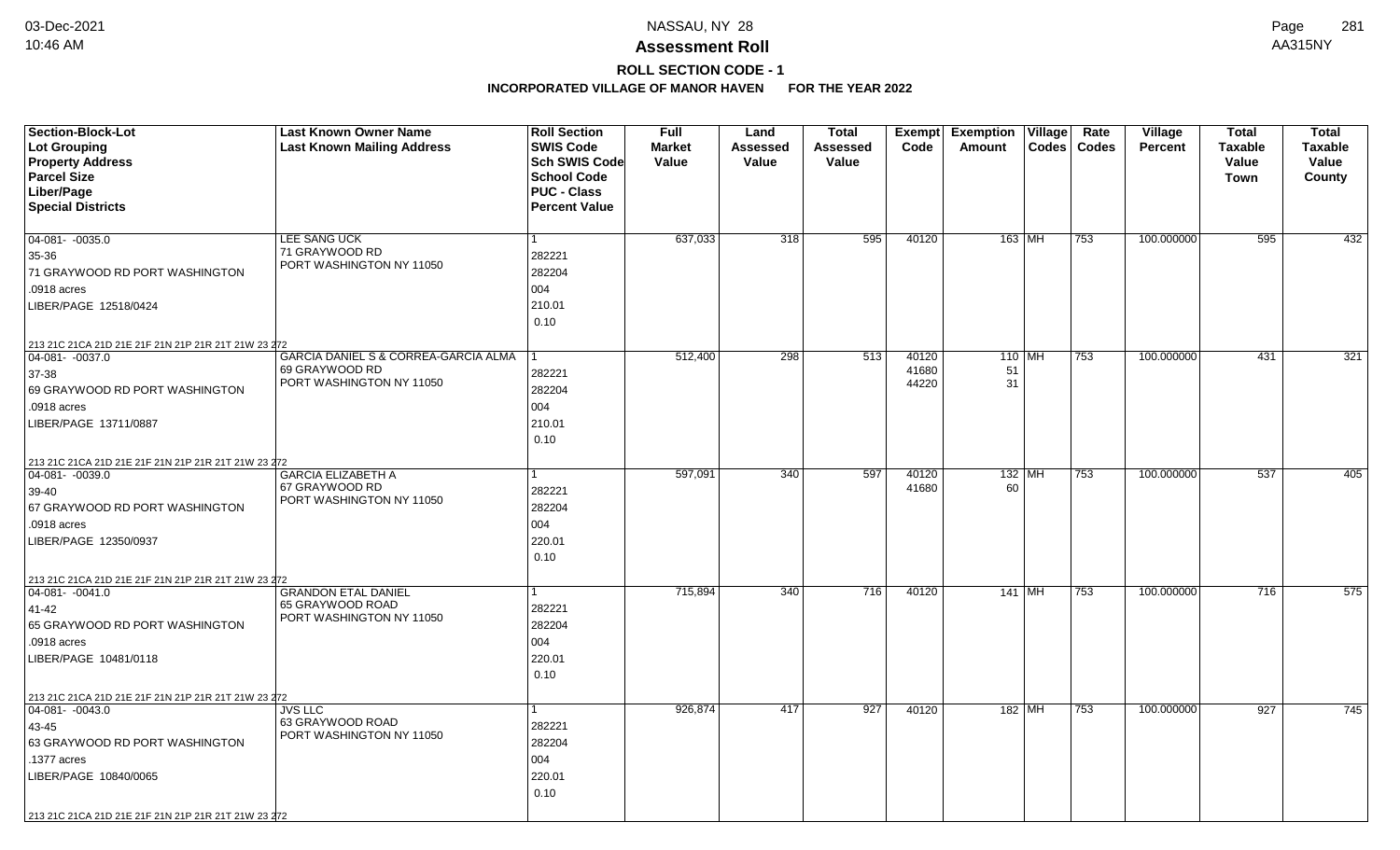## **ROLL SECTION CODE - 1**

| <b>Section-Block-Lot</b><br><b>Lot Grouping</b><br><b>Property Address</b><br><b>Parcel Size</b><br>Liber/Page<br><b>Special Districts</b>                                                                          | <b>Last Known Owner Name</b><br><b>Last Known Mailing Address</b>                              | <b>Roll Section</b><br><b>SWIS Code</b><br><b>Sch SWIS Code</b><br><b>School Code</b><br><b>PUC - Class</b><br><b>Percent Value</b> | <b>Full</b><br><b>Market</b><br>Value | Land<br><b>Assessed</b><br>Value | <b>Total</b><br>Assessed<br>Value | Exempt<br>Code | <b>Exemption Village</b><br>Amount | Rate<br>Codes   Codes | Village<br><b>Percent</b> | <b>Total</b><br><b>Taxable</b><br>Value<br><b>Town</b> | <b>Total</b><br>Taxable<br>Value<br>County |
|---------------------------------------------------------------------------------------------------------------------------------------------------------------------------------------------------------------------|------------------------------------------------------------------------------------------------|-------------------------------------------------------------------------------------------------------------------------------------|---------------------------------------|----------------------------------|-----------------------------------|----------------|------------------------------------|-----------------------|---------------------------|--------------------------------------------------------|--------------------------------------------|
| $\boxed{04-081 - 0046.0}$<br>46-47<br>61 GREYWOOD RD PORT WASHINGTON<br>.0918 acres<br>LIBER/PAGE 12902/0889                                                                                                        | <b>MGC GRAYWOOD TRUST</b><br>CERRONI CHRISTINA A<br>61 GREYWOOD RD<br>PORT WASHINGTON NY 11050 | 282221<br>282204<br>004<br>220.01<br>0.10                                                                                           | 638,057                               | 329                              | 618                               | 40120          | 196 MH                             | 753                   | 100.000000                | 618                                                    | 422                                        |
| 213 21C 21CA 21D 21E 21F 21N 21P 21R 21T 21W 23 272<br>$ 04-081- -0048.0$<br>48-49<br>59 GRAYWOOD RD PORT WASHINGTON<br>.0918 acres<br>LIBER/PAGE 14050/0473<br>213 21C 21CA 21D 21E 21F 21N 21P 21R 21T 21W 23 272 | 59GWR PORT WASHINGTON LLC<br>15 ALLEY POND CT<br>HUNTINGTON STATION NY 11746                   | 1<br>282221<br>282204<br>004<br>220.01<br>0.10                                                                                      | 663,662                               | 297                              | 580                               | 40120          | 164 MH                             | 753                   | 100.000000                | 580                                                    | 416                                        |
| $ 04-081-0050.0$<br>50-51<br>57 GRAYWOOD RD PORT WASHINGTON<br>.0918 acres<br>LIBER/PAGE 09066/0396<br>213 21C 21CA 21D 21E 21F 21N 21P 21R 21T 21W 23 272                                                          | CANDELA GIULIO & ALESSANDRA<br>31 HERBERT AVE<br>PORT WASHINGTON NY 11050                      | 282221<br>282204<br>004<br>220.01<br>0.10                                                                                           | 714,870                               | 340                              | 699                               | 40120          | 142 MH                             | 753                   | 100.000000                | 699                                                    | 557                                        |
| $ 04-081- -0052.0$<br>52-53<br>55 GRAYWOOD RD PORT WASHINGTON<br>.0918 acres<br>LIBER/PAGE 10242/0635<br>213 21C 21CA 21D 21E 21F 21N 21P 21R 21T 21W 23 272                                                        | <b>DEJANA VINCENT</b><br>68 CARLTON AVE<br>PORT WASHINGTON NY 11050                            | 282221<br>282204<br>004<br>220.01<br>0.10                                                                                           | 798,852                               | 331                              | 779                               | 40120          | 250 MH                             | 753                   | 100.000000                | 779                                                    | 529                                        |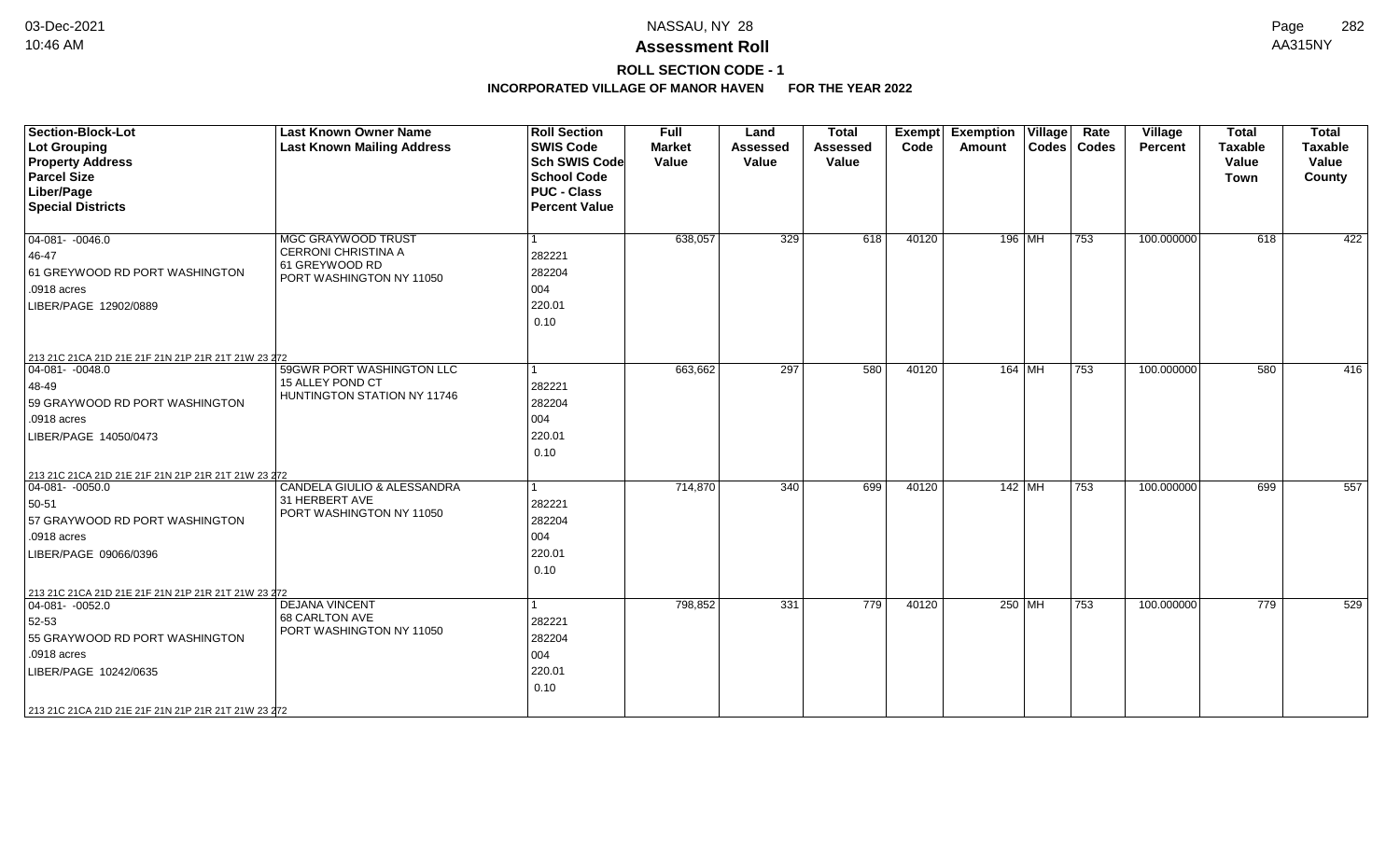## **ROLL SECTION CODE - 1**

| <b>Section-Block-Lot</b><br><b>Lot Grouping</b><br><b>Property Address</b><br><b>Parcel Size</b><br>Liber/Page<br><b>Special Districts</b>                                                                        | <b>Last Known Owner Name</b><br><b>Last Known Mailing Address</b>                                              | <b>Roll Section</b><br><b>SWIS Code</b><br><b>Sch SWIS Code</b><br><b>School Code</b><br><b>PUC - Class</b><br><b>Percent Value</b> | <b>Full</b><br><b>Market</b><br>Value | Land<br><b>Assessed</b><br>Value | <b>Total</b><br><b>Assessed</b><br>Value | <b>Exempt</b><br>Code | <b>Exemption Village</b><br>Amount | Rate<br>Codes   Codes | Village<br>Percent | <b>Total</b><br><b>Taxable</b><br>Value<br><b>Town</b> | <b>Total</b><br>Taxable<br>Value<br>County |
|-------------------------------------------------------------------------------------------------------------------------------------------------------------------------------------------------------------------|----------------------------------------------------------------------------------------------------------------|-------------------------------------------------------------------------------------------------------------------------------------|---------------------------------------|----------------------------------|------------------------------------------|-----------------------|------------------------------------|-----------------------|--------------------|--------------------------------------------------------|--------------------------------------------|
| $04-081 - -0054.0$<br>54-55<br>53 GRAYWOOD RD PORT WASHINGTON<br>.0918 acres<br>LIBER/PAGE 12458/0550                                                                                                             | GALLO DONATO & PAULINE LE<br>GALLO DOMINICK TRUST & GALLO JOHN<br>54 EDGEWOOD ROAD<br>PORT WASHINGTON NY 11050 | 282221<br>282204<br>004<br>220.01<br>0.10                                                                                           | 447,562                               | 305                              | 402                                      | 40120                 | $127$ MH                           | 753                   | 100.000000         | 402                                                    | 275                                        |
| 213 21C 21CA 21D 21E 21F 21N 21P 21R 21T 21W 23 272<br>$04-081 - -0058.0$<br>58-59<br>47 GRAYWOOD RD PORT WASHINGTON<br>.0918 acres<br>LIBER/PAGE 13273/0871                                                      | <b>WEINRIB OMER</b><br>47 GRAYWOOD RD<br>PORT WASHINGTON NY 11050                                              | 282221<br>282204<br>004<br>220.01<br>0.10                                                                                           | 794,755                               | 340                              | 795                                      | 40120                 | 262 MH                             | 753                   | 100.000000         | 795                                                    | 533                                        |
| 213 21C 21CA 21D 21E 21F 21N 21P 21R 21T 21W 23 272<br>$ 04-081-0060.0$<br>60-61<br>45 GRAYWOOD RD PORT WASHINGTON<br>.0918 acres<br>LIBER/PAGE 10700/0435                                                        | J P EASTERN CREST LLC<br>113 MAIN STREET<br>PORT WASHINGTON NY 11050                                           | 282221<br>282204<br>004<br>220.01<br>0.10                                                                                           | 561,245                               | 333                              | 549                                      | 40120                 | 129 MH                             | 753                   | 100.000000         | 549                                                    | 420                                        |
| 213 21C 21CA 21D 21E 21F 21N 21P 21R 21T 21W 23 272<br>$ 04-081-0063.0$<br>63,276<br>76 HICKORY RD PORT WASHINGTON<br>.0918 acres<br>LIBER/PAGE 13612/0525<br>213 21C 21CA 21D 21E 21F 21N 21P 21R 21T 21W 23 272 | ZHUO AI ZHEN W & GAO XU FA<br><b>76 HICKORY ROAD</b><br>PORT WASHINGTON NY 11050                               | 282221<br>282204<br>004<br>220.01<br>0.10                                                                                           | 664,686                               | 340                              | 551                                      | 40120                 | 145 MH                             | 753                   | 100.000000         | 551                                                    | 406                                        |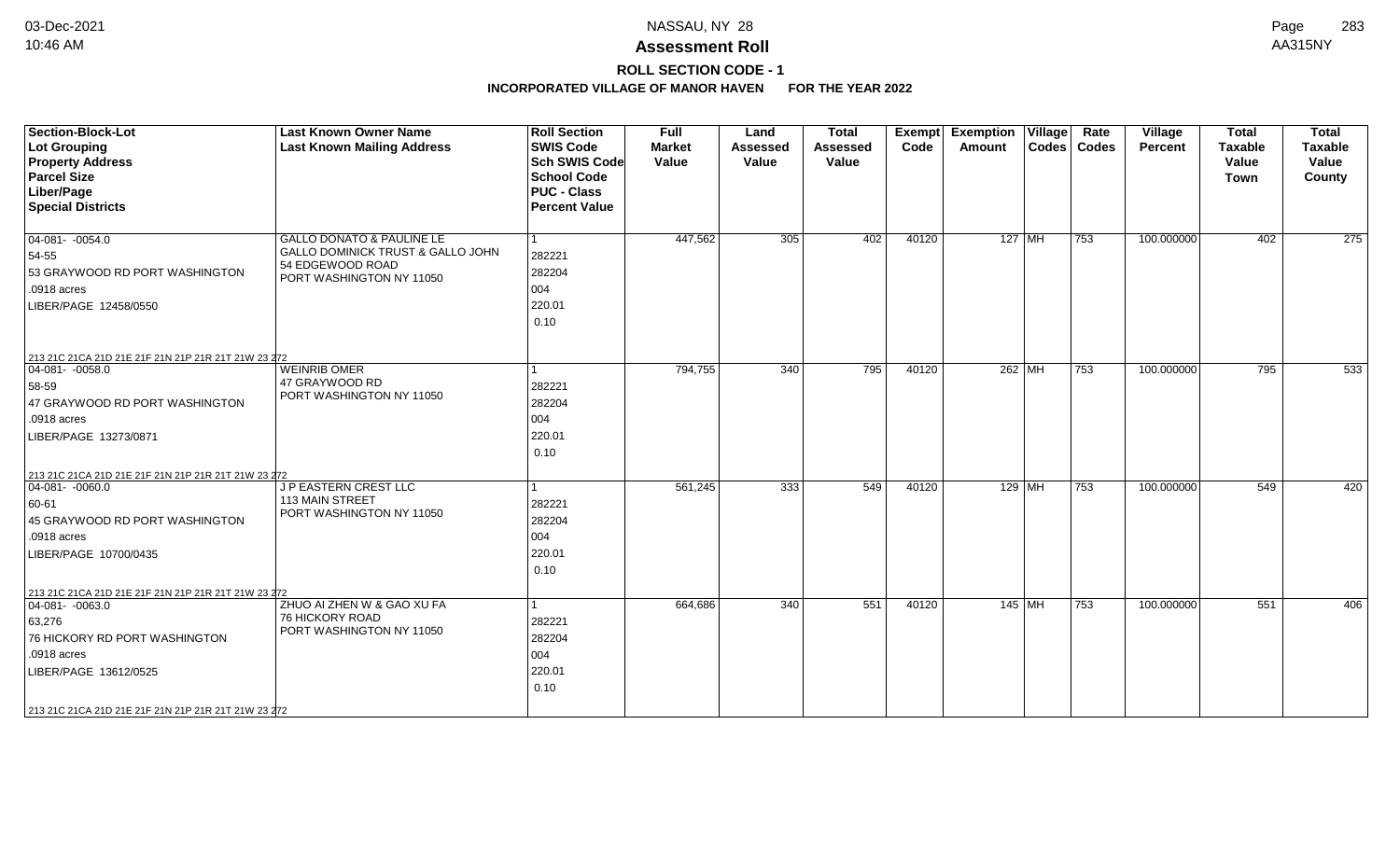# **ROLL SECTION CODE - 1**

| <b>Section-Block-Lot</b>                            | <b>Last Known Owner Name</b>                   | <b>Roll Section</b>  | <b>Full</b>   | Land            | <b>Total</b> |       | <b>Exempt Exemption Village</b> | Rate<br>Village                | <b>Total</b>   | <b>Total</b>   |
|-----------------------------------------------------|------------------------------------------------|----------------------|---------------|-----------------|--------------|-------|---------------------------------|--------------------------------|----------------|----------------|
| <b>Lot Grouping</b>                                 | <b>Last Known Mailing Address</b>              | <b>SWIS Code</b>     | <b>Market</b> | <b>Assessed</b> | Assessed     | Code  | Amount<br>$\textsf{Codes}$      | <b>Codes</b><br><b>Percent</b> | <b>Taxable</b> | <b>Taxable</b> |
| <b>Property Address</b>                             |                                                | <b>Sch SWIS Code</b> | Value         | Value           | Value        |       |                                 |                                | Value          | Value          |
| <b>Parcel Size</b>                                  |                                                | <b>School Code</b>   |               |                 |              |       |                                 |                                | <b>Town</b>    | County         |
| Liber/Page                                          |                                                | <b>PUC - Class</b>   |               |                 |              |       |                                 |                                |                |                |
| <b>Special Districts</b>                            |                                                | <b>Percent Value</b> |               |                 |              |       |                                 |                                |                |                |
|                                                     |                                                |                      |               |                 |              |       |                                 |                                |                |                |
| $04-081 - -0064.0$                                  | VIGO JORNEI A & SHAW ANABELLA<br>78 HICKORY RD | 1                    | 565,341       | 340             | 565          | 40120 | 109 MH                          | 100.000000<br>753              | 565            | 456            |
| 64-65                                               | PORT WASHINGTON NY 11050                       | 282221               |               |                 |              |       |                                 |                                |                |                |
| 78 HICKORY RD PORT WASHINGTON                       |                                                | 282204               |               |                 |              |       |                                 |                                |                |                |
| .0918 acres                                         |                                                | 004                  |               |                 |              |       |                                 |                                |                |                |
| LIBER/PAGE 12816/0857                               |                                                | 220.01               |               |                 |              |       |                                 |                                |                |                |
|                                                     |                                                | 0.10                 |               |                 |              |       |                                 |                                |                |                |
| 213 21C 21CA 21D 21E 21F 21N 21P 21R 21T 21W 23 272 |                                                |                      |               |                 |              |       |                                 |                                |                |                |
| $ 04-081-0066.0$                                    | <b>MSF PW HOLDINGS LLC</b>                     |                      | 559,196       | 340             | 559          | 40120 | 100 MH                          | 753<br>100.000000              | 559            | 459            |
| 66-67                                               | 13 HAMPTON CT<br>PORT WASHINGTON NY 11050      | 282221               |               |                 |              |       |                                 |                                |                |                |
| 80 HICKORY RD PORT WASHINGTON                       |                                                | 282204               |               |                 |              |       |                                 |                                |                |                |
| .0918 acres                                         |                                                | 004                  |               |                 |              |       |                                 |                                |                |                |
| LIBER/PAGE 13826/0402                               |                                                | 220.01               |               |                 |              |       |                                 |                                |                |                |
|                                                     |                                                | 0.10                 |               |                 |              |       |                                 |                                |                |                |
| 213 21C 21CA 21D 21E 21F 21N 21P 21R 21T 21W 23 272 |                                                |                      |               |                 |              |       |                                 |                                |                |                |
| 04-081- -0068.0                                     | <b>HICKORY RD HOLDINGS LLC</b>                 |                      | 555,100       | 340             | 555          | 40120 | 136 MH                          | 753<br>100.000000              | 555            | 419            |
| 68-69                                               | 212 71 26TH AVE<br>FLUSHING NY 11360           | 282221               |               |                 |              |       |                                 |                                |                |                |
| 82 HICKORY RD PORT WASHINGTON                       |                                                | 282204               |               |                 |              |       |                                 |                                |                |                |
| .0918 acres                                         |                                                | 004                  |               |                 |              |       |                                 |                                |                |                |
| LIBER/PAGE 13600/0087                               |                                                | 220.01               |               |                 |              |       |                                 |                                |                |                |
|                                                     |                                                | 0.10                 |               |                 |              |       |                                 |                                |                |                |
| 213 21C 21CA 21D 21E 21F 21N 21P 21R 21T 21W 23 272 |                                                |                      |               |                 |              |       |                                 |                                |                |                |
| $\boxed{04-081 - 0070.0}$                           | <b>COCCARELLI TRINA &amp; RIVERA NINA</b>      | 1                    | 702,580       | 380             | 703          | 40120 | 192 MH                          | 753<br>100.000000              | 703            | 511            |
| 70-71,172                                           | 84 HICKORY RD<br>PORT WASHINGTON NY 11050      | 282221               |               |                 |              |       |                                 |                                |                |                |
| 84 HICKORY RD PORT WASHINGTON                       |                                                | 282204               |               |                 |              |       |                                 |                                |                |                |
| .1148 acres                                         |                                                | 004                  |               |                 |              |       |                                 |                                |                |                |
| LIBER/PAGE 12180/0959                               |                                                | 220.01               |               |                 |              |       |                                 |                                |                |                |
|                                                     |                                                | 0.10                 |               |                 |              |       |                                 |                                |                |                |
| 213 21C 21CA 21D 21E 21F 21N 21P 21R 21T 21W 23 272 |                                                |                      |               |                 |              |       |                                 |                                |                |                |
| $\boxed{04-081 - 0073.0}$                           | <b>86 HICKORY ROAD LLC</b>                     | 1                    | 712,822       | 380             | 713          | 40120 | 131 MH                          | 753<br>100.000000              | 713            | 582            |
| 73-74,272                                           | 135 PEACHTREE LN                               | 282221               |               |                 |              |       |                                 |                                |                |                |
| 86 HICKORY RD PORT WASHINGTON                       | ROSLYN HEIGHTS NY 11577                        | 282204               |               |                 |              |       |                                 |                                |                |                |
| .1148 acres                                         |                                                | 004                  |               |                 |              |       |                                 |                                |                |                |
| LIBER/PAGE 13291/0422                               |                                                | 220.01               |               |                 |              |       |                                 |                                |                |                |
|                                                     |                                                | 0.10                 |               |                 |              |       |                                 |                                |                |                |
| 213 21C 21CA 21D 21E 21F 21N 21P 21R 21T 21W 23 272 |                                                |                      |               |                 |              |       |                                 |                                |                |                |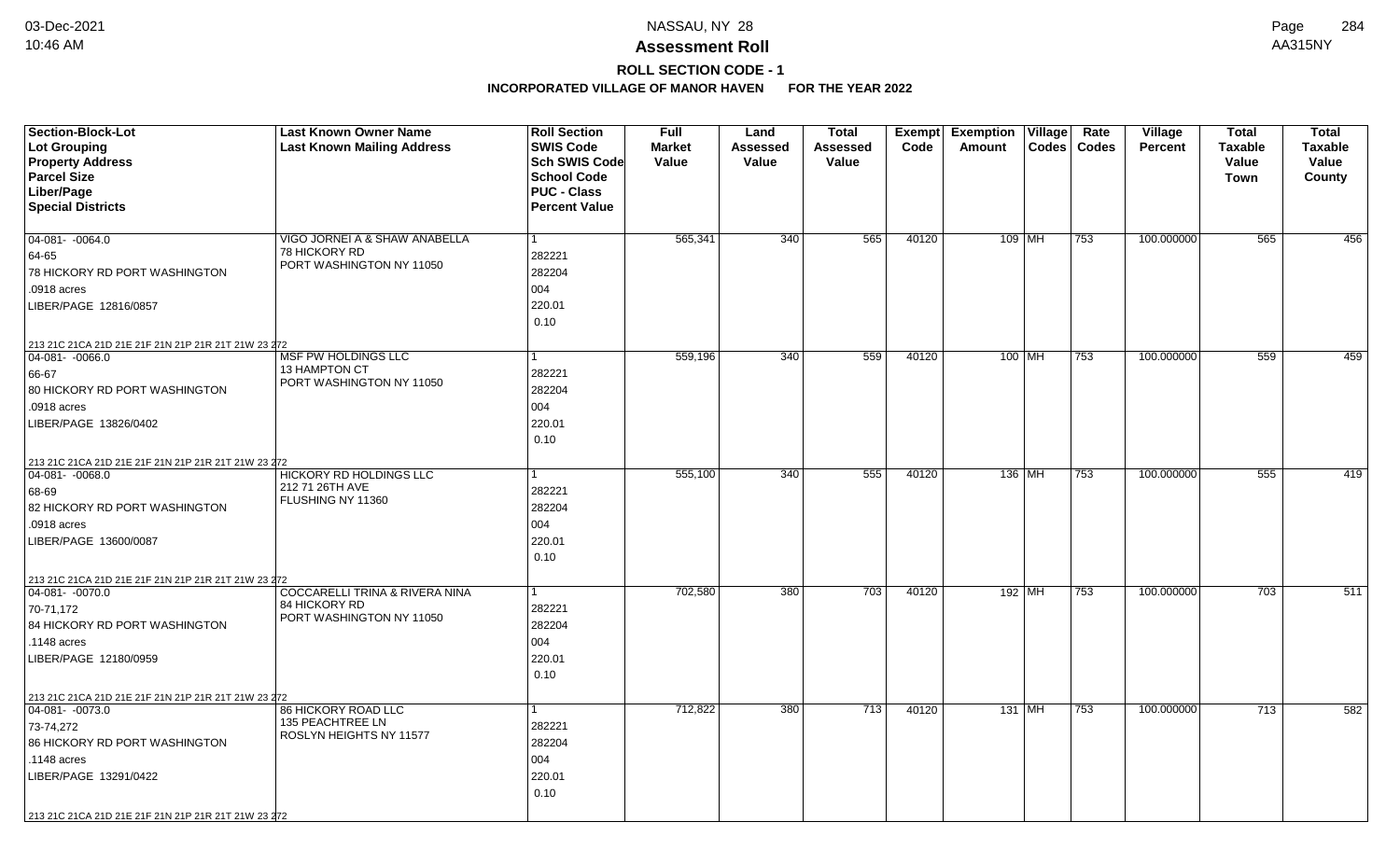# **ROLL SECTION CODE - 1**

| <b>Section-Block-Lot</b><br><b>Lot Grouping</b><br><b>Property Address</b><br><b>Parcel Size</b><br>Liber/Page<br><b>Special Districts</b>                    | <b>Last Known Owner Name</b><br><b>Last Known Mailing Address</b>                                    | <b>Roll Section</b><br><b>SWIS Code</b><br><b>Sch SWIS Code</b><br><b>School Code</b><br><b>PUC - Class</b><br><b>Percent Value</b> | <b>Full</b><br><b>Market</b><br>Value | Land<br><b>Assessed</b><br>Value | <b>Total</b><br>Assessed<br>Value | Exempt<br>Code | <b>Exemption Village</b><br>Amount |        | Rate<br>Codes   Codes | Village<br>Percent | <b>Total</b><br><b>Taxable</b><br>Value<br><b>Town</b> | <b>Total</b><br><b>Taxable</b><br>Value<br>County |
|---------------------------------------------------------------------------------------------------------------------------------------------------------------|------------------------------------------------------------------------------------------------------|-------------------------------------------------------------------------------------------------------------------------------------|---------------------------------------|----------------------------------|-----------------------------------|----------------|------------------------------------|--------|-----------------------|--------------------|--------------------------------------------------------|---------------------------------------------------|
| $04-081 - -0075.0$<br>75-76<br>88 HICKORY RD PORT WASHINGTON<br>.0918 acres<br>LIBER/PAGE 13489/0631<br>213 21C 21CA 21D 21E 21F 21N 21P 21R 21T 21W 23 272   | <b>ZUKOWSKI JOSEPH</b><br>88 HICKORY ROAD<br>PORT WASHINGTON NY 11050                                | 282221<br>282204<br>004<br>220.01<br>0.10                                                                                           | 794,755                               | 340                              | 795                               | 44220<br>40120 | 155                                | $8$ MH | 753                   | 100.000000         | 787                                                    | 632                                               |
| $04-081 - 0077.0$<br>$ 77-79$<br>90 HICKORY RD PORT WASHINGTON<br>.1676 acres<br>LIBER/PAGE 13997/0284<br>213 21C 21CA 21D 21E 21F 21N 21P 21R 21T 21W 23 272 | <b>BOROUMAND MICHAEL K TRUST</b><br>BOROUMAND MICHAEL K<br>90 HICKORY RD<br>PORT WASHINGTON NY 11050 | 282221<br>282204<br>004<br>220.01<br>0.10                                                                                           | 1,132,732                             | 460                              | 1,133                             | 40120          | 242 MH                             |        | 753                   | 100.000000         | 1,133                                                  | 891                                               |
| $ 04-081-0080.0$<br>80-83<br>97 GRAYWOOD RD PORT WASHINGTON<br>.1450 acres<br>LIBER/PAGE 13669/0777<br>213 21C 21CA 21D 21E 21F 21N 21P 21R 21T 21W 23 272    | <b>MDMJE LLC</b><br>2 MARION ST<br>GREENVALE NY 11548                                                | 282221<br>282204<br>004<br>220.01<br>0.10                                                                                           | 745,596                               | 408                              | 713                               | 40120          | 182   $\overline{\text{MH}}$       |        | 753                   | 100.000000         | 713                                                    | 531                                               |
| $ 04-081-0089.0$<br>89-90<br>87 GRAYWOOD RD PORT WASHINGTON<br>.0918 acres<br>LIBER/PAGE 11520/0551<br>213 21C 21CA 21D 21E 21F 21N 21P 21R 21T 21W 23 272    | <b>DUFFY HELEN</b><br><b>17 CYPRESS AVENUE</b><br>PORT WASHINGTON NY 11050                           | 282221<br>282204<br>004<br>210.01<br>0.10                                                                                           | 592,994                               | 286                              | 498                               | 40120          | 136 MH                             |        | 753                   | 100.000000         | 498                                                    | 362                                               |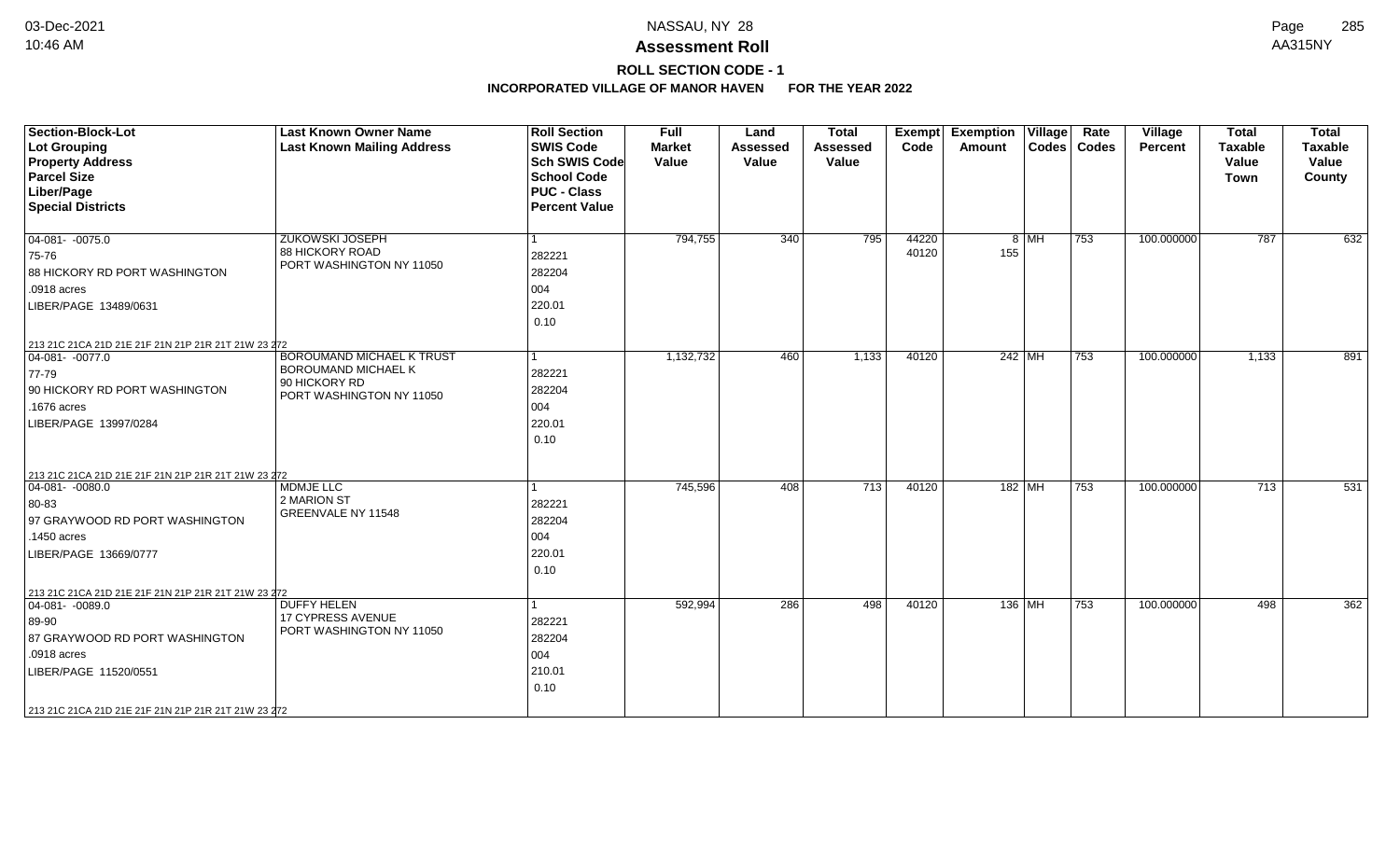# **ROLL SECTION CODE - 1**

| <b>Section-Block-Lot</b>                            | <b>Last Known Owner Name</b>               | <b>Roll Section</b>  | <b>Full</b>   | Land            | Total    |       | <b>Exempt Exemption Village</b> |       | Rate          | Village        | Total          | <b>Total</b>   |
|-----------------------------------------------------|--------------------------------------------|----------------------|---------------|-----------------|----------|-------|---------------------------------|-------|---------------|----------------|----------------|----------------|
| <b>Lot Grouping</b>                                 | <b>Last Known Mailing Address</b>          | <b>SWIS Code</b>     | <b>Market</b> | <b>Assessed</b> | Assessed | Code  | Amount                          |       | Codes   Codes | <b>Percent</b> | <b>Taxable</b> | <b>Taxable</b> |
| <b>Property Address</b>                             |                                            | Sch SWIS Code        | Value         | Value           | Value    |       |                                 |       |               |                | Value          | Value          |
| <b>Parcel Size</b>                                  |                                            | <b>School Code</b>   |               |                 |          |       |                                 |       |               |                | Town           | County         |
| Liber/Page                                          |                                            | <b>PUC - Class</b>   |               |                 |          |       |                                 |       |               |                |                |                |
| <b>Special Districts</b>                            |                                            | <b>Percent Value</b> |               |                 |          |       |                                 |       |               |                |                |                |
| $04-081 - 0091.0$                                   | LIU CHI JUY                                |                      | 627,816       | 352             | 613      | 40120 | 176 MH                          |       | 753           | 100.000000     | 613            | 437            |
|                                                     | 85 GRAYWOOD ROAD                           | 282221               |               |                 |          |       |                                 |       |               |                |                |                |
| 91-92,274                                           | PORT WASHINGTON NY 11050                   |                      |               |                 |          |       |                                 |       |               |                |                |                |
| 85 GRAYWOOD RD PORT WASHINGTON                      |                                            | 282204               |               |                 |          |       |                                 |       |               |                |                |                |
| .1033 acres                                         |                                            | 004                  |               |                 |          |       |                                 |       |               |                |                |                |
| LIBER/PAGE 10313/0037                               |                                            | 220.01               |               |                 |          |       |                                 |       |               |                |                |                |
|                                                     |                                            | 0.10                 |               |                 |          |       |                                 |       |               |                |                |                |
| 213 21C 21CA 21D 21E 21F 21N 21P 21R 21T 21W 23 272 |                                            |                      |               |                 |          |       |                                 |       |               |                |                |                |
| $04-081 - -0096.0$                                  | FJ HOLDINGS GROUP LLC                      |                      | 653,421       | 361             | 654      | 40120 | $176$ MH                        |       | 753           | 100.000000     | 654            | 478            |
| 96,97,275                                           | 79 GRAYWOOD RD<br>PORT WASHINGTON NY 11050 | 282221               |               |                 |          |       |                                 |       |               |                |                |                |
| 79 GRAYWOOD RD PORT WASHINGTON                      |                                            | 282204               |               |                 |          |       |                                 |       |               |                |                |                |
| .1033 acres                                         |                                            | 004                  |               |                 |          |       |                                 |       |               |                |                |                |
| LIBER/PAGE 13889/0552                               |                                            | 220.01               |               |                 |          |       |                                 |       |               |                |                |                |
|                                                     |                                            | 0.10                 |               |                 |          |       |                                 |       |               |                |                |                |
| 213 21C 21CA 21D 21E 21F 21N 21P 21R 21T 21W 23 272 |                                            |                      |               |                 |          |       |                                 |       |               |                |                |                |
| 04-081- -0098.0                                     | PWM REALTY GROUP LLC                       |                      | 673,903       | 340             | 674      | 40120 | $146$ MH                        |       | 753           | 100.000000     | 674            | 528            |
| 98-99                                               | 69 WOODEDGE RD                             | 282221               |               |                 |          |       |                                 |       |               |                |                |                |
| 77 GRAYWOOD RD PORT WASHINGTON                      | MANHASSET NY 11030                         | 282204               |               |                 |          |       |                                 |       |               |                |                |                |
| .0918 acres                                         |                                            | 004                  |               |                 |          |       |                                 |       |               |                |                |                |
| LIBER/PAGE 13963/0568                               |                                            | 220.01               |               |                 |          |       |                                 |       |               |                |                |                |
|                                                     |                                            | 0.10                 |               |                 |          |       |                                 |       |               |                |                |                |
| 213 21C 21CA 21D 21E 21F 21N 21P 21R 21T 21W 23 272 |                                            |                      |               |                 |          |       |                                 |       |               |                |                |                |
| 04-081- -0100.0                                     | <b>SOLDANO ISABELLA</b>                    |                      | 969,889       | 398             | 969      | 40120 | 257 MH                          |       | 753           | 100.000000     | 969            | 712            |
| 100-102                                             | 75 GRAYWOOD ROAD                           | 282221               |               |                 |          |       |                                 |       |               |                |                |                |
| 75 GRAYWOOD RD PORT WASHINGTON                      | PORT WASHINGTON NY 11050                   | 282204               |               |                 |          |       |                                 |       |               |                |                |                |
| .1263 acres                                         |                                            | 004                  |               |                 |          |       |                                 |       |               |                |                |                |
| LIBER/PAGE 10156/0385                               |                                            | 220.01               |               |                 |          |       |                                 |       |               |                |                |                |
|                                                     |                                            | 0.10                 |               |                 |          |       |                                 |       |               |                |                |                |
| 213 21C 21CA 21D 21E 21F 21N 21P 21R 21T 21W 23 272 |                                            |                      |               |                 |          |       |                                 |       |               |                |                |                |
| 04-081- -0156.0                                     | <b>DUMONT VERA L</b>                       |                      | 481,359       | 331             | 468      | 40120 |                                 | 61 MH | 753           | 100.000000     | 468            | 407            |
|                                                     | 51 GRAYWOOD RD                             | 282221               |               |                 |          |       |                                 |       |               |                |                |                |
| 51 GRAYWOOD RD PORT WASHINGTON                      | PORT WASHINGTON NY 11050                   | 282204               |               |                 |          |       |                                 |       |               |                |                |                |
| .0918 acres                                         |                                            | 004                  |               |                 |          |       |                                 |       |               |                |                |                |
| LIBER/PAGE 12254/0980                               |                                            | 220.01               |               |                 |          |       |                                 |       |               |                |                |                |
|                                                     |                                            | 0.10                 |               |                 |          |       |                                 |       |               |                |                |                |
|                                                     |                                            |                      |               |                 |          |       |                                 |       |               |                |                |                |
| 213 21C 21CA 21D 21E 21F 21N 21P 21R 21T 21W 23 272 |                                            |                      |               |                 |          |       |                                 |       |               |                |                |                |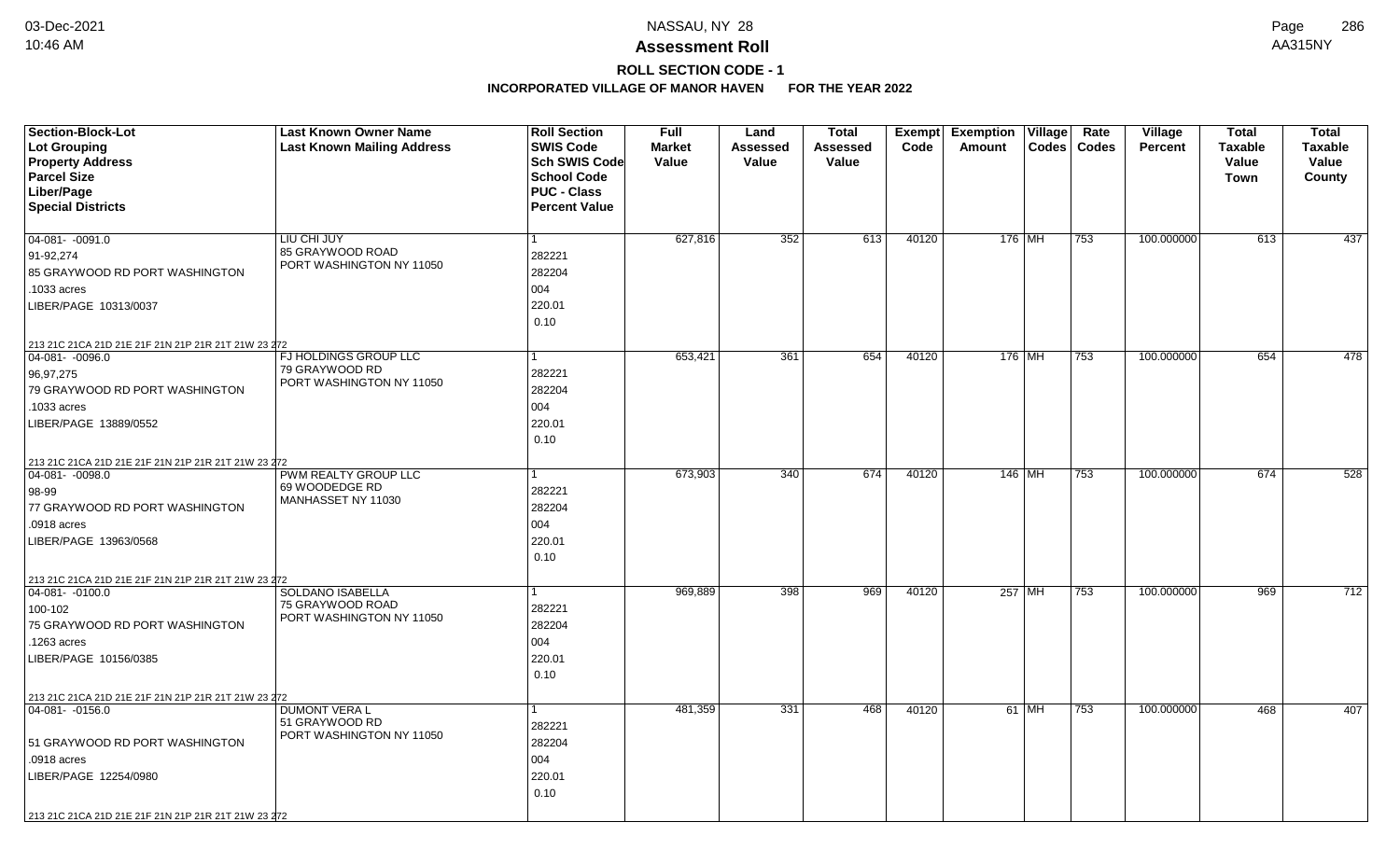# **ROLL SECTION CODE - 1**

| Section-Block-Lot                                   | <b>Last Known Owner Name</b>                          | <b>Roll Section</b>  | Full          | Land     | <b>Total</b> | <b>Exempt</b> | <b>Exemption Village</b> | Rate | Village        | <b>Total</b>   | <b>Total</b>   |
|-----------------------------------------------------|-------------------------------------------------------|----------------------|---------------|----------|--------------|---------------|--------------------------|------|----------------|----------------|----------------|
| Lot Grouping                                        | <b>Last Known Mailing Address</b>                     | <b>SWIS Code</b>     | <b>Market</b> | Assessed | Assessed     | Code          | Codes   Codes<br>Amount  |      | <b>Percent</b> | <b>Taxable</b> | <b>Taxable</b> |
| <b>Property Address</b>                             |                                                       | <b>Sch SWIS Code</b> | Value         | Value    | Value        |               |                          |      |                | Value          | Value          |
| <b>Parcel Size</b>                                  |                                                       | <b>School Code</b>   |               |          |              |               |                          |      |                | Town           | County         |
| Liber/Page                                          |                                                       | <b>PUC - Class</b>   |               |          |              |               |                          |      |                |                |                |
| <b>Special Districts</b>                            |                                                       | <b>Percent Value</b> |               |          |              |               |                          |      |                |                |                |
|                                                     |                                                       |                      |               |          |              |               |                          |      |                |                |                |
| 04-081- -0157.0                                     | TRAMUNTI BRADLEY & PRESTI ANTONELLA<br>49 GRAYWOOD RD |                      | 617,574       | 340      | 618          | 40120         | 164 MH                   | 753  | 100.000000     | 618            | 454            |
|                                                     | PORT WASHINGTON NY 11050                              | 282221               |               |          |              |               |                          |      |                |                |                |
| 49 GRAYWOOD RD PORT WASHINGTON                      |                                                       | 282204               |               |          |              |               |                          |      |                |                |                |
| .0918 acres                                         |                                                       | 004                  |               |          |              |               |                          |      |                |                |                |
| LIBER/PAGE 13763/0933                               |                                                       | 220.01               |               |          |              |               |                          |      |                |                |                |
|                                                     |                                                       | 0.10                 |               |          |              |               |                          |      |                |                |                |
| 213 21C 21CA 21D 21E 21F 21N 21P 21R 21T 21W 23 272 |                                                       |                      |               |          |              |               |                          |      |                |                |                |
| 04-081- -0273.0                                     | <b>JOA WILMEN</b>                                     |                      | 738,426       | 380      | 738          | 40120         | 236 MH                   | 753  | 100.000000     | 738            | 502            |
|                                                     | 81 GRAYWOOD RD<br>PORT WASHINGTON NY 11050            | 282221               |               |          |              |               |                          |      |                |                |                |
| 81 GRAYWOOD RD PORT WASHINGTON                      |                                                       | 282204               |               |          |              |               |                          |      |                |                |                |
| .1148 acres                                         |                                                       | 004                  |               |          |              |               |                          |      |                |                |                |
| LIBER/PAGE 14090/0201                               |                                                       | 220.01               |               |          |              |               |                          |      |                |                |                |
|                                                     |                                                       | 0.10                 |               |          |              |               |                          |      |                |                |                |
| 213 21C 21CA 21D 21E 21F 21N 21P 21R 21T 21W 23 272 |                                                       |                      |               |          |              |               |                          |      |                |                |                |
| $04-081 - -0282.0$                                  | <b>RIVERA CARLOS &amp; MARIA</b>                      |                      | 746,620       | 371      | 730          | 40120         | $154$ MH                 | 753  | 100.000000     | 730            | 576            |
|                                                     | 95 GRAYWOOD ROAD                                      | 282221               |               |          |              |               |                          |      |                |                |                |
| 95 GRAYWOOD RD PORT WASHINGTON                      | PORT WASHINGTON NY 11050                              | 282204               |               |          |              |               |                          |      |                |                |                |
| .1148 acres                                         |                                                       | 004                  |               |          |              |               |                          |      |                |                |                |
| LIBER/PAGE 11355/0921                               |                                                       | 220.01               |               |          |              |               |                          |      |                |                |                |
|                                                     |                                                       | 0.10                 |               |          |              |               |                          |      |                |                |                |
| 213 21C 21CA 21D 21E 21F 21N 21P 21R 21T 21W 23 272 |                                                       |                      |               |          |              |               |                          |      |                |                |                |
| $ 04-081- -0283.0$                                  | BONARO LE FRANK ETAL, MARIA                           | $\mathbf{1}$         | 746,620       | 380      | 747          | 40120         | 154   MH                 | 753  | 100.000000     | 747            | 593            |
|                                                     | 93 GREYWOOD ROAD                                      | 282221               |               |          |              |               |                          |      |                |                |                |
| 93 GREYWOOD RD PORT WASHINGTON                      | PORT WASHINGTON NY 11050                              | 282204               |               |          |              |               |                          |      |                |                |                |
| .1148 acres                                         |                                                       | 004                  |               |          |              |               |                          |      |                |                |                |
| LIBER/PAGE 11125/0723                               |                                                       | 220.01               |               |          |              |               |                          |      |                |                |                |
|                                                     |                                                       | 0.10                 |               |          |              |               |                          |      |                |                |                |
| 213 21C 21CA 21D 21E 21F 21N 21P 21R 21T 21W 23 272 |                                                       |                      |               |          |              |               |                          |      |                |                |                |
| 04-081-0284.0                                       | <b>BIENENSTEIN RICHARD &amp; WEIWEN</b>               | 1                    | 963,744       | 380      | 964          | 40120         | $319$ MH                 | 753  | 100.000000     | 964            | 645            |
| 284                                                 | 70 A & B HICKORY RD                                   | 282221               |               |          |              |               |                          |      |                |                |                |
| 70 A & B HICKORY RD PORT WASHINGTON                 | PORT WASHINGTON NY 11050                              | 282204               |               |          |              |               |                          |      |                |                |                |
| .1148 acres                                         |                                                       | 004                  |               |          |              |               |                          |      |                |                |                |
| LIBER/PAGE 12920/0310                               |                                                       | 220.01               |               |          |              |               |                          |      |                |                |                |
|                                                     |                                                       | 0.10                 |               |          |              |               |                          |      |                |                |                |
|                                                     |                                                       |                      |               |          |              |               |                          |      |                |                |                |
| 213 21C 21CA 21D 21E 21F 21N 21P 21R 21T 21W 23 272 |                                                       |                      |               |          |              |               |                          |      |                |                |                |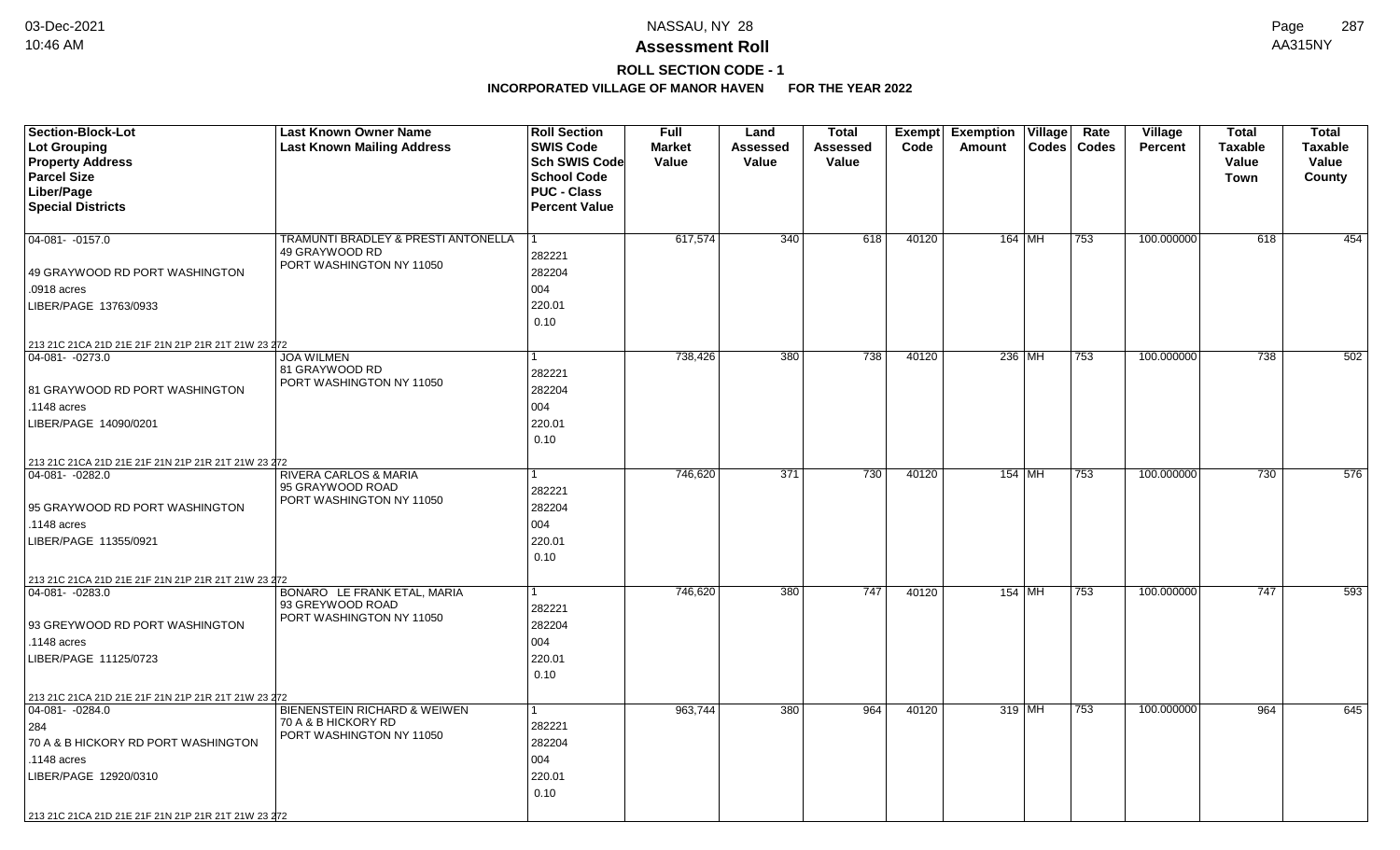# **ROLL SECTION CODE - 1**

| <b>Section-Block-Lot</b><br>Lot Grouping<br><b>Property Address</b><br><b>Parcel Size</b><br>Liber/Page<br><b>Special Districts</b>                                                                                              | <b>Last Known Owner Name</b><br><b>Last Known Mailing Address</b>                                               | <b>Roll Section</b><br><b>SWIS Code</b><br>Sch SWIS Code<br><b>School Code</b><br><b>PUC - Class</b><br><b>Percent Value</b> | <b>Full</b><br><b>Market</b><br>Value | Land<br><b>Assessed</b><br>Value | <b>Total</b><br><b>Assessed</b><br>Value | Exempt<br>Code | <b>Exemption Village</b><br>Amount |           | Rate<br>Codes   Codes | Village<br><b>Percent</b> | <b>Total</b><br><b>Taxable</b><br>Value<br>Town | <b>Total</b><br><b>Taxable</b><br>Value<br>County |
|----------------------------------------------------------------------------------------------------------------------------------------------------------------------------------------------------------------------------------|-----------------------------------------------------------------------------------------------------------------|------------------------------------------------------------------------------------------------------------------------------|---------------------------------------|----------------------------------|------------------------------------------|----------------|------------------------------------|-----------|-----------------------|---------------------------|-------------------------------------------------|---------------------------------------------------|
| $04 - 081 - -0285.0$<br>285<br>72 HICKORY ST PORT WASHINGTON<br>.1148 acres<br>LIBER/PAGE 12438/0302                                                                                                                             | MASSOUDA FAJIRAM TRUST<br>MONAHEMI MOJGAN FAJIRAM & POURRAT<br><b>TR</b><br>2 MONTGOMERY PL<br>JERICHO NY 11753 | 282221<br>282204<br>004<br>220.01<br>0.10                                                                                    | 937,115                               | 358                              | 882                                      | 40120          |                                    | 221 MH    | 753                   | 100.000000                | 882                                             | 661                                               |
| 213 21C 21CA 21D 21E 21F 21N 21P 21R 21T 21W 23 272<br>$ 04-081- -0286.0$<br>62 HICKORY RD PORT WASHINGTON<br>.1148 acres<br>LIBER/PAGE 13728/0611                                                                               | <b>BOROUMAND MICHAEL K TRUST</b><br>62 HICKORY RD<br>PORT WASHINGTON NY 11050                                   | 1<br>282221<br>282204<br>004<br>220.01<br>0.10                                                                               | 945,309                               | 351                              | 873                                      | 40120          |                                    | 292 MH    | 753                   | 100.000000                | 873                                             | 581                                               |
| 213 21C 21CA 21D 21E 21F 21N 21P 21R 21T 21W 23 272<br>$ 04-081-0287.0$<br>64 HICKORY RD PORT WASHINGTON<br>$.1148$ acres<br>LIBER/PAGE 13653/0929                                                                               | ALLEN PAUL & EVELYN<br>64 A HICKORY RD<br>PORT WASHINGTON NY 11050                                              | 1<br>282221<br>282204<br>004<br>220.01<br>0.10                                                                               | 945,309                               | 351                              | 873                                      | 40120          | 280 MH                             |           | 753                   | 100.000000                | 873                                             | 593                                               |
| 213 21C 21CA 21D 21E 21F 21N 21P 21R 21T 21W 23 272<br>$ 04-082-0002.0$<br>$2 - 10,63,101$<br>2 -4 MANHASSET AVE PORT WASHINGTON<br>1.1147 acres<br>LIBER/PAGE 00000/0000<br>213 21C 21CA 21D 21E 21F 21N 21P 21R 21T 21W 23 272 | WARNY HOLDING CORP<br>34 SADDLE PATH<br>PORT WASHINGTON NY 11050                                                | 1<br>282221<br>282204<br>004<br>449.04<br>1.00                                                                               | 1,526,390                             | 6,798                            | 12,062<br>3,202<br>15,264                |                |                                    | <b>MH</b> | 753                   | 100.000000                | 12,062                                          | 12,062                                            |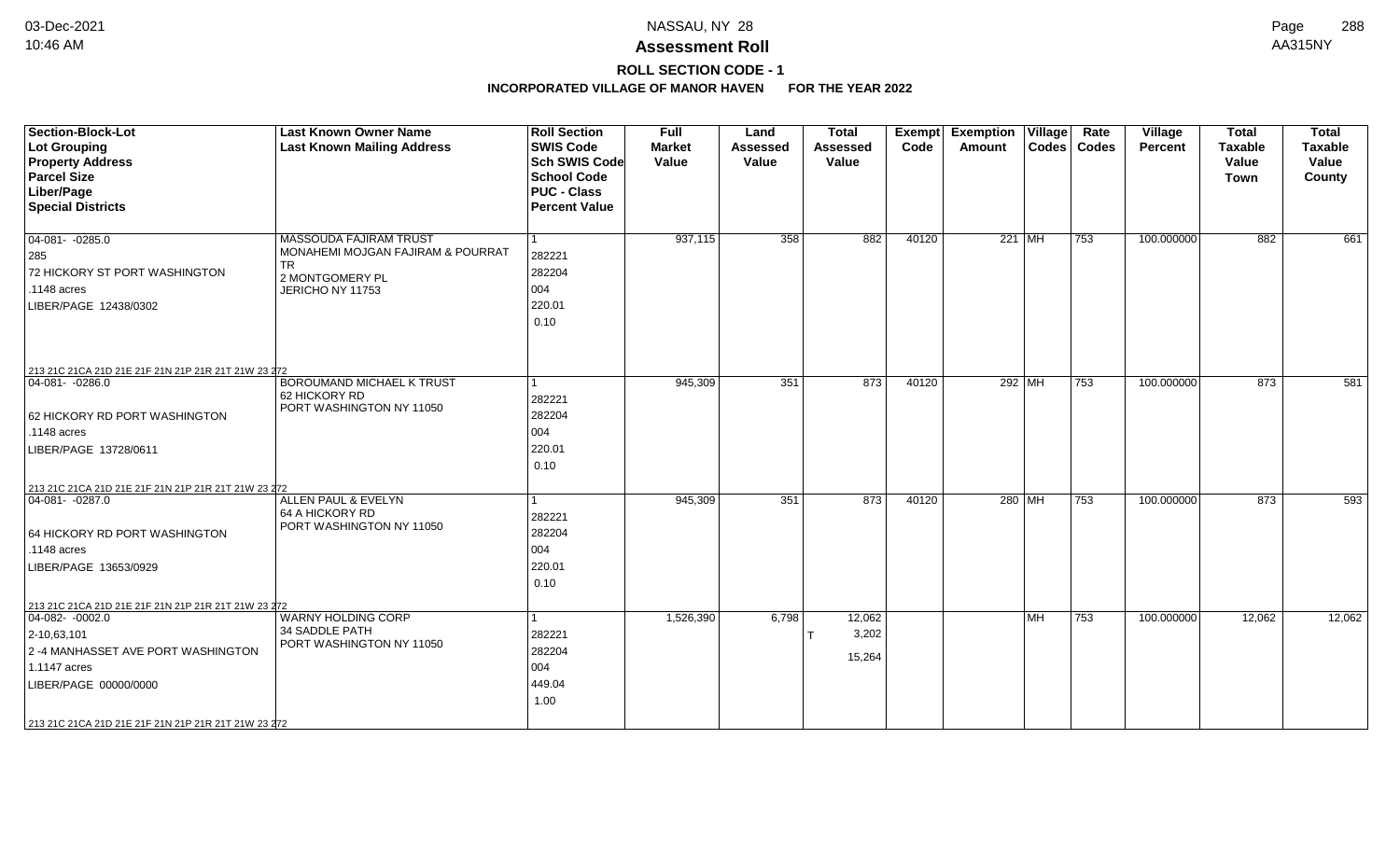# **ROLL SECTION CODE - 1**

| <b>Section-Block-Lot</b>                                                | <b>Last Known Owner Name</b>                                  | <b>Roll Section</b>  | <b>Full</b>   | Land             | <b>Total</b> |       | <b>Exempt Exemption Village</b> | Rate  | Village        | <b>Total</b>   | <b>Total</b>   |
|-------------------------------------------------------------------------|---------------------------------------------------------------|----------------------|---------------|------------------|--------------|-------|---------------------------------|-------|----------------|----------------|----------------|
| <b>Lot Grouping</b>                                                     | <b>Last Known Mailing Address</b>                             | <b>SWIS Code</b>     | <b>Market</b> | <b>Assessed</b>  | Assessed     | Code  | <b>Codes</b><br>Amount          | Codes | <b>Percent</b> | <b>Taxable</b> | <b>Taxable</b> |
| <b>Property Address</b>                                                 |                                                               | Sch SWIS Code        | Value         | <b>Value</b>     | Value        |       |                                 |       |                | Value          | Value          |
| <b>Parcel Size</b>                                                      |                                                               | <b>School Code</b>   |               |                  |              |       |                                 |       |                | <b>Town</b>    | County         |
| Liber/Page                                                              |                                                               | <b>PUC - Class</b>   |               |                  |              |       |                                 |       |                |                |                |
| <b>Special Districts</b>                                                |                                                               | <b>Percent Value</b> |               |                  |              |       |                                 |       |                |                |                |
|                                                                         |                                                               |                      |               |                  |              |       |                                 |       |                |                |                |
| 04-082- -0016.0                                                         | <b>Ressa Gtz Properties Llc</b><br><b>15 SOUTH BAYLES AVE</b> | 1                    | 650,347       | 340              | 650          | 40120 | 125   MH                        | 753   | 100.000000     | 650            | 525            |
| $16 - 17$                                                               | PORT WASHINGTON NY 11050                                      | 282221               |               |                  |              |       |                                 |       |                |                |                |
| 13 YENNICOCK AVE PORT WASHINGTON                                        |                                                               | 282204               |               |                  |              |       |                                 |       |                |                |                |
| .0918 acres                                                             |                                                               | 004                  |               |                  |              |       |                                 |       |                |                |                |
| LIBER/PAGE 12913/0318                                                   |                                                               | 220.01               |               |                  |              |       |                                 |       |                |                |                |
|                                                                         |                                                               | 0.10                 |               |                  |              |       |                                 |       |                |                |                |
| 213 21C 21CA 21D 21E 21F 21N 21P 21R 21T 21W 23 272                     |                                                               |                      |               |                  |              |       |                                 |       |                |                |                |
| 04-082- -0018.0                                                         | <b>LADISLAW DANIEL &amp; LINDA</b>                            | $\mathbf{1}$         | 715,054       | $\overline{318}$ | 669          | 41680 | $67$ MH                         | 753   | 100.000000     | 535            | 265            |
| 18-19                                                                   | 11 YENNICOCK AVENUE                                           | 282221               |               |                  |              | 40120 | 270                             |       |                |                |                |
| 11 YENNICOCK AVE PORT WASHINGTON                                        | PORT WASHINGTON NY 11050                                      | 282204               |               |                  |              |       |                                 |       |                |                |                |
| .0918 acres                                                             |                                                               | 004                  |               |                  |              |       |                                 |       |                |                |                |
| LIBER/PAGE 11183/0437                                                   |                                                               | 220.01               |               |                  |              |       |                                 |       |                |                |                |
|                                                                         |                                                               | 0.10                 |               |                  |              |       |                                 |       |                |                |                |
| 213 21C 21CA 21D 21E 21F 21N 21P 21R 21T 21W 23 272                     |                                                               |                      |               |                  |              |       |                                 |       |                |                |                |
| 04-082-0020.0                                                           | 9 YENNICOK LLC                                                |                      | 660,589       | 340              | 661          | 40120 | 194 MH                          | 753   | 100.000000     | 661            | 467            |
| $20 - 21$                                                               | 4 HILLTOP RD                                                  | 282221               |               |                  |              |       |                                 |       |                |                |                |
| 9 YENNICOCK AVE PORT WASHINGTON                                         | PORT WASHINGTON NY 11050                                      | 282204               |               |                  |              |       |                                 |       |                |                |                |
| .0918 acres                                                             |                                                               | 004                  |               |                  |              |       |                                 |       |                |                |                |
| LIBER/PAGE 13361/0548                                                   |                                                               | 220.01               |               |                  |              |       |                                 |       |                |                |                |
|                                                                         |                                                               | 0.10                 |               |                  |              |       |                                 |       |                |                |                |
|                                                                         |                                                               |                      |               |                  |              |       |                                 |       |                |                |                |
| 213 21C 21CA 21D 21E 21F 21N 21P 21R 21T 21W 23 272<br>$ 04-082-0022.0$ | <b>FERRUCCI GIUSEPPE &amp; SABINA</b>                         | 1                    | 648,299       | 331              | 630          | 40120 | 204   MH                        | 753   | 100.000000     | 630            | 426            |
| 22-23                                                                   | 23 AVE B                                                      | 282221               |               |                  |              |       |                                 |       |                |                |                |
| 7 YENNICOCK AVE PORT WASHINGTON                                         | PORT WASHINGTON NY 11050                                      | 282204               |               |                  |              |       |                                 |       |                |                |                |
| .0918 acres                                                             |                                                               | 004                  |               |                  |              |       |                                 |       |                |                |                |
| LIBER/PAGE 09198/0509                                                   |                                                               | 220.01               |               |                  |              |       |                                 |       |                |                |                |
|                                                                         |                                                               | 0.10                 |               |                  |              |       |                                 |       |                |                |                |
|                                                                         |                                                               |                      |               |                  |              |       |                                 |       |                |                |                |
| 213 21C 21CA 21D 21E 21F 21N 21P 21R 21T 21W 23 272                     | <b>MAZZEI GAETANO &amp; FEDERICA</b>                          | $\mathbf{1}$         | 648,299       | 331              | 630          | 40120 | 202 MH                          | 753   | 100.000000     | 630            | 428            |
| $ 04-082-0024.0$                                                        | 50 KIRKWOOD ROAD                                              |                      |               |                  |              |       |                                 |       |                |                |                |
| 24-25                                                                   | PORT WASHINGTON NY 11050                                      | 282221               |               |                  |              |       |                                 |       |                |                |                |
| 5 YENNICOCK AVE PORT WASHINGTON                                         |                                                               | 282204               |               |                  |              |       |                                 |       |                |                |                |
| .0918 acres                                                             |                                                               | 004                  |               |                  |              |       |                                 |       |                |                |                |
| LIBER/PAGE 10630/0425                                                   |                                                               | 220.01               |               |                  |              |       |                                 |       |                |                |                |
|                                                                         |                                                               | 0.10                 |               |                  |              |       |                                 |       |                |                |                |
| 213 21C 21CA 21D 21E 21F 21N 21P 21R 21T 21W 23 272                     |                                                               |                      |               |                  |              |       |                                 |       |                |                |                |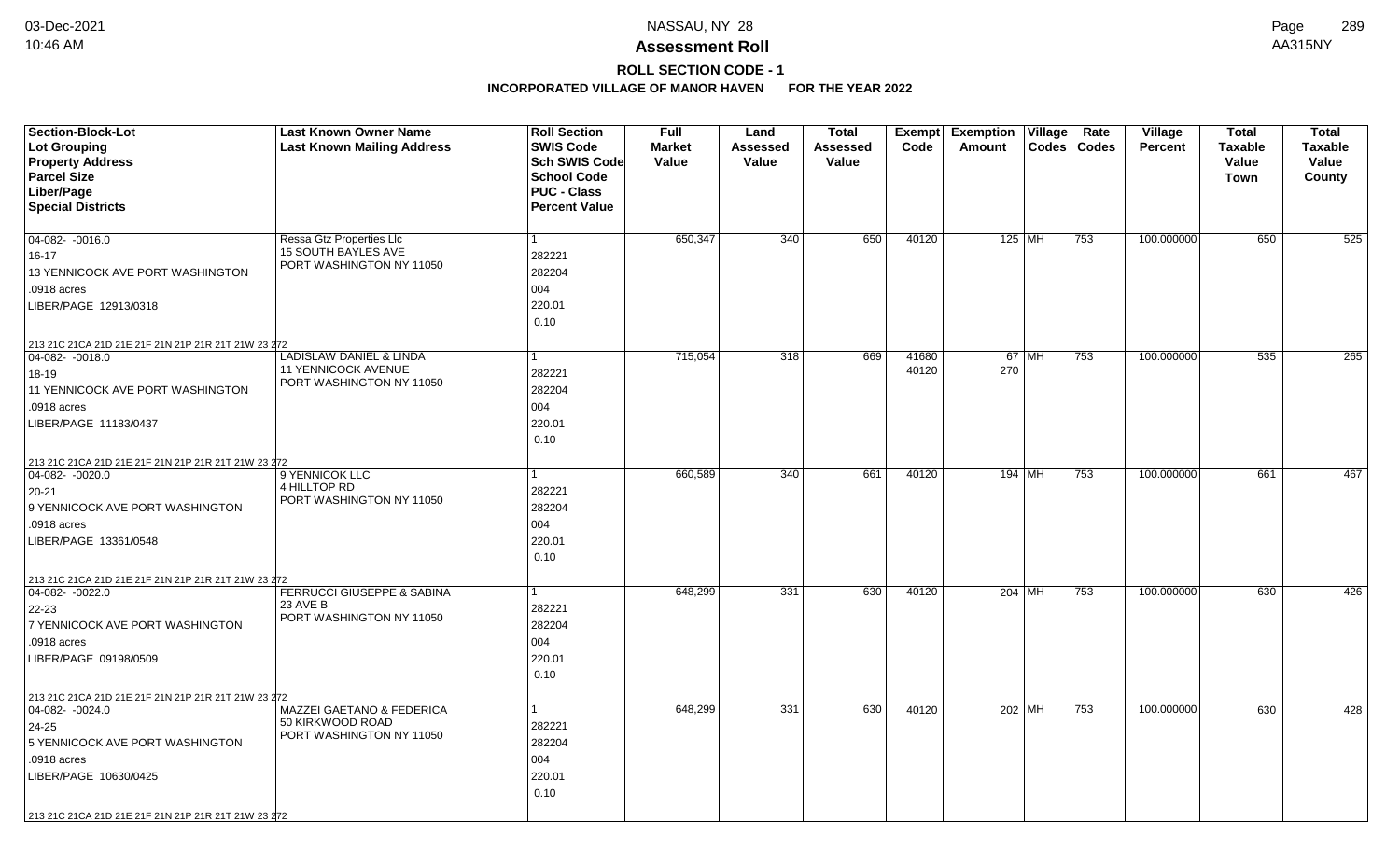# **ROLL SECTION CODE - 1**

| <b>Section-Block-Lot</b>                            | <b>Last Known Owner Name</b>                      | <b>Roll Section</b>                        | <b>Full</b>   | Land     | <b>Total</b>    | Exempt | <b>Exemption Village</b> |          | Rate          | <b>Village</b> | <b>Total</b>   | <b>Total</b>   |
|-----------------------------------------------------|---------------------------------------------------|--------------------------------------------|---------------|----------|-----------------|--------|--------------------------|----------|---------------|----------------|----------------|----------------|
| Lot Grouping                                        | <b>Last Known Mailing Address</b>                 | <b>SWIS Code</b>                           | <b>Market</b> | Assessed | <b>Assessed</b> | Code   | Amount                   |          | Codes   Codes | <b>Percent</b> | <b>Taxable</b> | <b>Taxable</b> |
| <b>Property Address</b>                             |                                                   | <b>Sch SWIS Code</b>                       | Value         | Value    | Value           |        |                          |          |               |                | Value          | Value          |
| <b>Parcel Size</b>                                  |                                                   | <b>School Code</b>                         |               |          |                 |        |                          |          |               |                | Town           | County         |
| Liber/Page                                          |                                                   | <b>PUC - Class</b><br><b>Percent Value</b> |               |          |                 |        |                          |          |               |                |                |                |
| <b>Special Districts</b>                            |                                                   |                                            |               |          |                 |        |                          |          |               |                |                |                |
| $04-082 - 0051.0$                                   | <b>EDMONDS LISETTE</b>                            | $\mathbf{1}$                               | 627,816       | 369      | 628             | 40120  | 148 MH                   |          | 753           | 100.000000     | 628            | 480            |
|                                                     | 2 CORCHAUG AVENUE                                 | 282221                                     |               |          |                 |        |                          |          |               |                |                |                |
| 2 CORCHAUG AVE PORT WASHINGTON                      | PORT WASHINGTON NY 11050                          | 282204                                     |               |          |                 |        |                          |          |               |                |                |                |
| .1079 acres                                         |                                                   | 004                                        |               |          |                 |        |                          |          |               |                |                |                |
| LIBER/PAGE 03873/0480                               |                                                   | 210.01                                     |               |          |                 |        |                          |          |               |                |                |                |
|                                                     |                                                   | 0.10                                       |               |          |                 |        |                          |          |               |                |                |                |
| 213 21C 21CA 21D 21E 21F 21N 21P 21R 21T 21W 23 272 |                                                   |                                            |               |          |                 |        |                          |          |               |                |                |                |
| 04-082- -0052.0                                     | KOMOROWSKI STANLEY & LINDA                        | 1.                                         | 604,260       | 352      | 604             | 40120  |                          | $140$ MH | $ 753\rangle$ | 100.000000     | 604            | 464            |
|                                                     | 4 CORCHAUG AVENUE                                 | 282221                                     |               |          |                 |        |                          |          |               |                |                |                |
| 4 CORCHAUG AVE PORT WASHINGTON                      | PORT WASHINGTON NY 11050                          | 282204                                     |               |          |                 |        |                          |          |               |                |                |                |
| .0987 acres                                         |                                                   | 004                                        |               |          |                 |        |                          |          |               |                |                |                |
| LIBER/PAGE 10350/0164                               |                                                   | 210.01                                     |               |          |                 |        |                          |          |               |                |                |                |
|                                                     |                                                   | 0.10                                       |               |          |                 |        |                          |          |               |                |                |                |
| 213 21C 21CA 21D 21E 21F 21N 21P 21R 21T 21W 23 272 |                                                   |                                            |               |          |                 |        |                          |          |               |                |                |                |
| $04-082 - 0053.0$                                   | <b>BAHARVAR MARGRIT</b>                           |                                            | 998,566       | 352      | 998             | 40120  | 350 MH                   |          | 753           | 100.000000     | 998            | 648            |
|                                                     | <b>6 CORCHAUG AVE</b><br>PORT WASHINGTON NY 11050 | 282221                                     |               |          |                 |        |                          |          |               |                |                |                |
| 6 CORCHAUG AVE PORT WASHINGTON                      |                                                   | 282204                                     |               |          |                 |        |                          |          |               |                |                |                |
| .0987 acres                                         |                                                   | 004                                        |               |          |                 |        |                          |          |               |                |                |                |
| LIBER/PAGE 12584/0222                               |                                                   | 220.01                                     |               |          |                 |        |                          |          |               |                |                |                |
|                                                     |                                                   | 0.10                                       |               |          |                 |        |                          |          |               |                |                |                |
| 213 21C 21CA 21D 21E 21F 21N 21P 21R 21T 21W 23 272 |                                                   |                                            |               |          |                 |        |                          |          |               |                |                |                |
| $ 04-082 - 0054.0$                                  | QUINTANILLA FARID & RIVERA FREDIK E               | 1                                          | 597,091       | 352      | 597             | 40120  | $125$ MH                 |          | 753           | 100.000000     | 597            | 472            |
|                                                     | 8 CORCHAUG AVE<br>PORT WASHINGTON NY 11050        | 282221                                     |               |          |                 |        |                          |          |               |                |                |                |
| 8 CORCHAUG AVE PORT WASHINGTON                      |                                                   | 282204                                     |               |          |                 |        |                          |          |               |                |                |                |
| .0987 acres                                         |                                                   | 004                                        |               |          |                 |        |                          |          |               |                |                |                |
| LIBER/PAGE 13928/0779                               |                                                   | 220.01                                     |               |          |                 |        |                          |          |               |                |                |                |
|                                                     |                                                   | 0.10                                       |               |          |                 |        |                          |          |               |                |                |                |
| 213 21C 21CA 21D 21E 21F 21N 21P 21R 21T 21W 23 272 |                                                   |                                            |               |          |                 |        |                          |          |               |                |                |                |
| 04-082-0056.0                                       | <b>GOLD SHERRI</b><br><b>14 CORCHAUG AVENUE</b>   | $\mathbf{1}$                               | 582,753       | 356      | 582             | 40120  | 136 MH                   |          | $ 753\rangle$ | 100.000000     | 582            | 446            |
|                                                     | PORT WASHINGTON NY 11050                          | 282221                                     |               |          |                 |        |                          |          |               |                |                |                |
| 14 CORCHAUG AVE PORT WASHINGTON                     |                                                   | 282204                                     |               |          |                 |        |                          |          |               |                |                |                |
| .1010 acres                                         |                                                   | 004                                        |               |          |                 |        |                          |          |               |                |                |                |
| LIBER/PAGE 11478/0583                               |                                                   | 210.01                                     |               |          |                 |        |                          |          |               |                |                |                |
|                                                     |                                                   | 0.10                                       |               |          |                 |        |                          |          |               |                |                |                |
| 213 21C 21CA 21D 21E 21F 21N 21P 21R 21T 21W 23 272 |                                                   |                                            |               |          |                 |        |                          |          |               |                |                |                |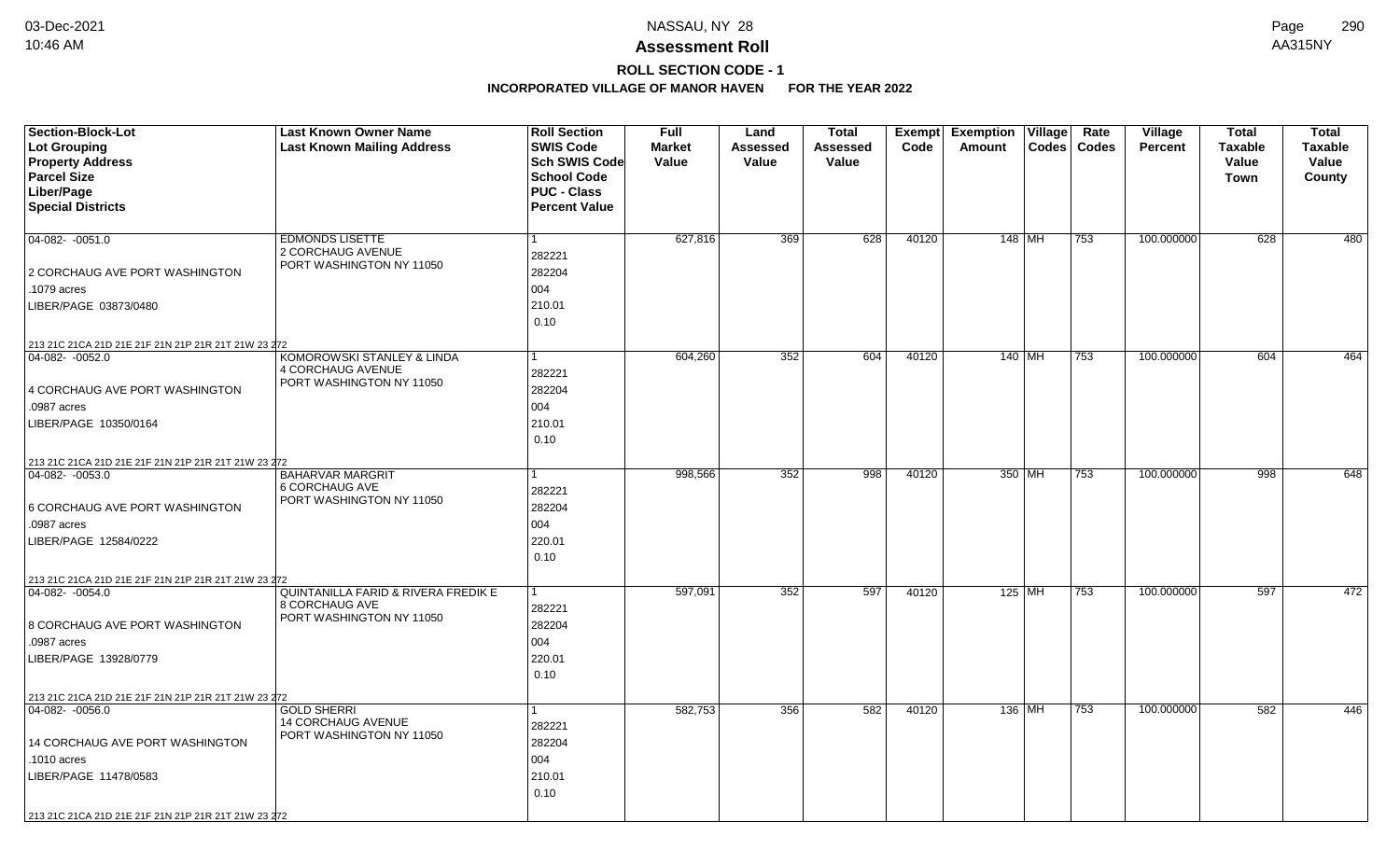## **ROLL SECTION CODE - 1**

| <b>Section-Block-Lot</b>                                               | <b>Last Known Owner Name</b>             | <b>Roll Section</b>  | <b>Full</b>   | Land            | <b>Total</b> |       | Exempt Exemption Village     |                  | Rate  | Village        | Total          | <b>Total</b>   |
|------------------------------------------------------------------------|------------------------------------------|----------------------|---------------|-----------------|--------------|-------|------------------------------|------------------|-------|----------------|----------------|----------------|
| <b>Lot Grouping</b>                                                    | <b>Last Known Mailing Address</b>        | <b>SWIS Code</b>     | <b>Market</b> | <b>Assessed</b> | Assessed     | Code  | Amount                       | $\textsf{Codes}$ | Codes | <b>Percent</b> | <b>Taxable</b> | <b>Taxable</b> |
| <b>Property Address</b>                                                |                                          | Sch SWIS Code        | Value         | Value           | Value        |       |                              |                  |       |                | Value          | Value          |
| <b>Parcel Size</b>                                                     |                                          | <b>School Code</b>   |               |                 |              |       |                              |                  |       |                | Town           | County         |
| Liber/Page                                                             |                                          | <b>PUC - Class</b>   |               |                 |              |       |                              |                  |       |                |                |                |
| <b>Special Districts</b>                                               |                                          | <b>Percent Value</b> |               |                 |              |       |                              |                  |       |                |                |                |
|                                                                        |                                          |                      |               |                 |              |       |                              |                  |       |                |                |                |
| 04-082- -0059.0                                                        | WANG XU & GUO YINGYAN<br>12 CORCHAUG AVE |                      | 639,082       | 356             | 639          | 40120 | $171$ MH                     |                  | 753   | 100.000000     | 639            | 468            |
|                                                                        | PORT WASHINGTON NY 11050                 | 282221               |               |                 |              |       |                              |                  |       |                |                |                |
| 12 CORCHAUG AVE PORT WASHINGTON                                        |                                          | 282204               |               |                 |              |       |                              |                  |       |                |                |                |
| .1010 acres                                                            |                                          | 004                  |               |                 |              |       |                              |                  |       |                |                |                |
| LIBER/PAGE 14075/0603                                                  |                                          | 210.01               |               |                 |              |       |                              |                  |       |                |                |                |
|                                                                        |                                          | 0.10                 |               |                 |              |       |                              |                  |       |                |                |                |
| 213 21C 21CA 21D 21E 21F 21N 21P 21R 21T 21W 23 272                    |                                          |                      |               |                 |              |       |                              |                  |       |                |                |                |
| 04-082- -0060.0                                                        | SZULMAN 18 CORCHAUG LLC                  | 1                    | 595,043       | 356             | 595          | 40120 | $165$ MH                     |                  | 753   | 100.000000     | 595            | 430            |
|                                                                        | 404 GLEN COVE AVE<br>SEA CLIFF NY 11579  | 282221               |               |                 |              |       |                              |                  |       |                |                |                |
| <b>18 CORCHAUG AVE PORT WASHINGTON</b>                                 |                                          | 282204               |               |                 |              |       |                              |                  |       |                |                |                |
| .1010 acres                                                            |                                          | 004                  |               |                 |              |       |                              |                  |       |                |                |                |
| LIBER/PAGE 13152/0069                                                  |                                          | 220.01               |               |                 |              |       |                              |                  |       |                |                |                |
|                                                                        |                                          | 0.10                 |               |                 |              |       |                              |                  |       |                |                |                |
| 213 21C 21CA 21D 21E 21F 21N 21P 21R 21T 21W 23 272                    |                                          |                      |               |                 |              |       |                              |                  |       |                |                |                |
| 04-082-0061.0                                                          | <b>WOOD CATHERINE</b>                    |                      | 628,840       | 337             | 595          | 40120 | $205$ MH                     |                  | 753   | 100.000000     | 595            | 390            |
|                                                                        | 16 CORCHAUG AVENUE                       | 282221               |               |                 |              |       |                              |                  |       |                |                |                |
| 16 CORCHAUG AVE PORT WASHINGTON                                        | PORT WASHINGTON NY 11050                 | 282204               |               |                 |              |       |                              |                  |       |                |                |                |
| .1010 acres                                                            |                                          | 004                  |               |                 |              |       |                              |                  |       |                |                |                |
| LIBER/PAGE 11773/0470                                                  |                                          | 210.01               |               |                 |              |       |                              |                  |       |                |                |                |
|                                                                        |                                          | 0.10                 |               |                 |              |       |                              |                  |       |                |                |                |
| 213 21C 21CA 21D 21E 21F 21N 21P 21R 21T 21W 23 272                    |                                          |                      |               |                 |              |       |                              |                  |       |                |                |                |
| $ 04-082-0062.0$                                                       | DOWNES PETER C & BRUE CYNTHIA            |                      | 624,743       | 356             | 624          | 40120 | 120   $\overline{\text{MH}}$ |                  | 753   | 100.000000     | 624            | 504            |
|                                                                        | 10 CORCHAUG AVE                          | 282221               |               |                 |              |       |                              |                  |       |                |                |                |
| 10 CORCHAUG AVE PORT WASHINGTON                                        | PORT WASHINGTON NY 11050                 | 282204               |               |                 |              |       |                              |                  |       |                |                |                |
| .1010 acres                                                            |                                          | 004                  |               |                 |              |       |                              |                  |       |                |                |                |
| LIBER/PAGE 12643/0147                                                  |                                          | 220.01               |               |                 |              |       |                              |                  |       |                |                |                |
|                                                                        |                                          | 0.10                 |               |                 |              |       |                              |                  |       |                |                |                |
|                                                                        |                                          |                      |               |                 |              |       |                              |                  |       |                |                |                |
| 213 21C 21CA 21D 21E 21F 21N 21P 21R 21T 21W 23 272<br>04-082- -0064.0 | <b>BALLETTA JR VRMJ</b>                  |                      | 664,686       | 380             | 665          | 40120 | $127$ MH                     |                  | 753   | 100.000000     | 665            | 538            |
|                                                                        | 3 YENNICOCK AVENUE                       | 282221               |               |                 |              |       |                              |                  |       |                |                |                |
| 3 YENNICOCK AVE PORT WASHINGTON                                        | PORT WASHINGTON NY 11050                 | 282204               |               |                 |              |       |                              |                  |       |                |                |                |
| .1148 acres                                                            |                                          | 004                  |               |                 |              |       |                              |                  |       |                |                |                |
| LIBER/PAGE 06712/0111                                                  |                                          | 220.01               |               |                 |              |       |                              |                  |       |                |                |                |
|                                                                        |                                          | 0.10                 |               |                 |              |       |                              |                  |       |                |                |                |
|                                                                        |                                          |                      |               |                 |              |       |                              |                  |       |                |                |                |
| 213 21C 21CA 21D 21E 21F 21N 21P 21R 21T 21W 23 272                    |                                          |                      |               |                 |              |       |                              |                  |       |                |                |                |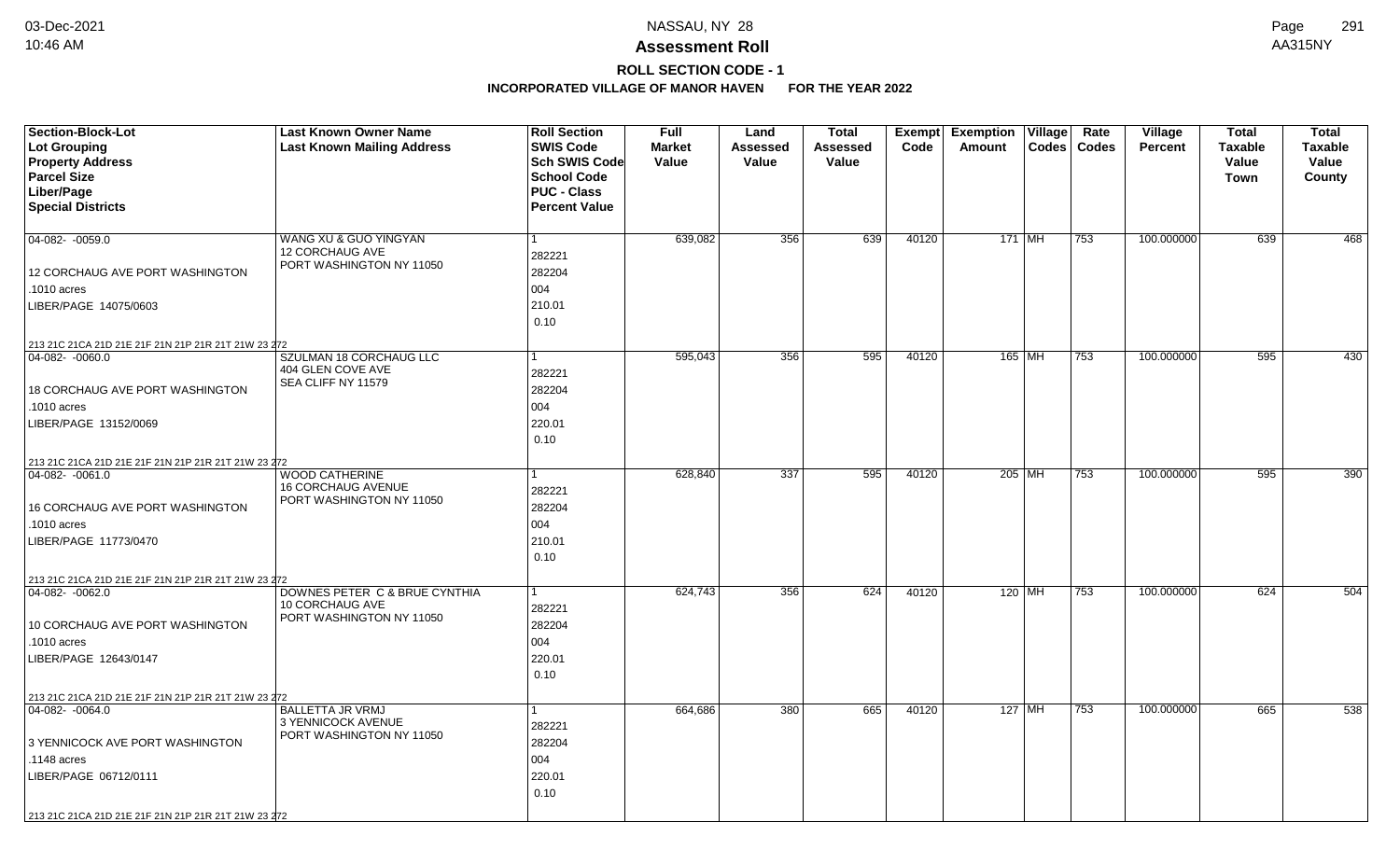# **ROLL SECTION CODE - 1**

| Section-Block-Lot                                                      | <b>Last Known Owner Name</b>                    | <b>Roll Section</b>  | <b>Full</b>   | Land            | <b>Total</b>     | <b>Exempt</b> | <b>Exemption Village</b> |           | Rate          | Village        | <b>Total</b>   | <b>Total</b>   |
|------------------------------------------------------------------------|-------------------------------------------------|----------------------|---------------|-----------------|------------------|---------------|--------------------------|-----------|---------------|----------------|----------------|----------------|
| Lot Grouping                                                           | <b>Last Known Mailing Address</b>               | <b>SWIS Code</b>     | <b>Market</b> | <b>Assessed</b> | <b>Assessed</b>  | Code          | Amount                   |           | Codes   Codes | <b>Percent</b> | <b>Taxable</b> | <b>Taxable</b> |
| <b>Property Address</b>                                                |                                                 | Sch SWIS Code        | Value         | Value           | Value            |               |                          |           |               |                | Value          | Value          |
| <b>Parcel Size</b>                                                     |                                                 | <b>School Code</b>   |               |                 |                  |               |                          |           |               |                | <b>Town</b>    | County         |
| Liber/Page                                                             |                                                 | <b>PUC - Class</b>   |               |                 |                  |               |                          |           |               |                |                |                |
| <b>Special Districts</b>                                               |                                                 | <b>Percent Value</b> |               |                 |                  |               |                          |           |               |                |                |                |
|                                                                        |                                                 |                      |               |                 |                  |               |                          |           |               |                |                |                |
| $\overline{04-082 - 0065.0}$                                           | <b>SALTZMAN LISA</b>                            | 1                    | 604,260       | 336             | 597              | 40120         | 181 MH                   |           | 753           | 100.000000     | 597            | 416            |
|                                                                        | 1 YENNICOCK AVE<br>PORT WASHINGTON NY 11050     | 282221               |               |                 |                  |               |                          |           |               |                |                |                |
| 1 YENNICOCK AVE PORT WASHINGTON                                        |                                                 | 282204               |               |                 |                  |               |                          |           |               |                |                |                |
| .1148 acres                                                            |                                                 | 004                  |               |                 |                  |               |                          |           |               |                |                |                |
| LIBER/PAGE 14086/0363                                                  |                                                 | 220.01               |               |                 |                  |               |                          |           |               |                |                |                |
|                                                                        |                                                 | 0.10                 |               |                 |                  |               |                          |           |               |                |                |                |
| 213 21C 21CA 21D 21E 21F 21N 21P 21R 21T 21W 23 272                    |                                                 |                      |               |                 |                  |               |                          |           |               |                |                |                |
| 04-082-0102.0                                                          | <b>WARNY HOLDING CORP</b>                       | 1                    | 745,596       | 380             | $\overline{746}$ | 40120         | $157$ MH                 |           | 753           | 100.000000     | 746            | 589            |
|                                                                        | 34 BRIDLE PATH                                  | 282221               |               |                 |                  |               |                          |           |               |                |                |                |
| 15 YENNICOCK AVE PORT WASHINGTON                                       | PORT WASHINGTON NY 11050                        | 282204               |               |                 |                  |               |                          |           |               |                |                |                |
| .1148 acres                                                            |                                                 | 004                  |               |                 |                  |               |                          |           |               |                |                |                |
| LIBER/PAGE 00000/0000                                                  |                                                 | 220.01               |               |                 |                  |               |                          |           |               |                |                |                |
|                                                                        |                                                 | 0.10                 |               |                 |                  |               |                          |           |               |                |                |                |
|                                                                        |                                                 |                      |               |                 |                  |               |                          |           |               |                |                |                |
| 213 21C 21CA 21D 21E 21F 21N 21P 21R 21T 21W 23 272<br>04-082- -0103.0 | <b>WARNY HOLDING CORP</b>                       |                      | 745,596       | 380             | 746              | 40120         | 157 MH                   |           | 753           | 100.000000     | 746            | 589            |
|                                                                        | 34 BRIDLE PATH                                  | 282221               |               |                 |                  |               |                          |           |               |                |                |                |
| 17 YENNICOCK AVE PORT WASHINGTON                                       | PORT WASHINGTON NY 11050                        | 282204               |               |                 |                  |               |                          |           |               |                |                |                |
| .1148 acres                                                            |                                                 | 004                  |               |                 |                  |               |                          |           |               |                |                |                |
|                                                                        |                                                 | 220.01               |               |                 |                  |               |                          |           |               |                |                |                |
| LIBER/PAGE 00000/0000                                                  |                                                 |                      |               |                 |                  |               |                          |           |               |                |                |                |
|                                                                        |                                                 | 0.10                 |               |                 |                  |               |                          |           |               |                |                |                |
| 213 21C 21CA 21D 21E 21F 21N 21P 21R 21T 21W 23 272                    |                                                 |                      |               |                 |                  |               |                          |           |               |                |                |                |
| $ 04-083-0001.0$                                                       | SAGAMORE PROPERTIES LLC<br>30 SAGAMORE HILL DR  | 1                    | 2,262,010     | 12,000          | 17,651           |               |                          | <b>MH</b> | 753           | 100.000000     | 17,651         | 17,651         |
| 1-20 & 55-64                                                           | PORT WASHINGTON NY 11050                        | 282221               |               |                 | 4,969            |               |                          |           |               |                |                |                |
| 30 SAGAMORE HILL DR PORT WASHINGTON                                    |                                                 | 282204               |               |                 | 22,620           |               |                          |           |               |                |                |                |
| 1.3774 acres                                                           |                                                 | 004                  |               |                 |                  |               |                          |           |               |                |                |                |
| LIBER/PAGE 11118/0028                                                  |                                                 | 440.04               |               |                 |                  |               |                          |           |               |                |                |                |
|                                                                        |                                                 | 1.00                 |               |                 |                  |               |                          |           |               |                |                |                |
| 213 21C 21CA 21D 21E 21F 21N 21P 21R 21T 21W 23 272                    |                                                 |                      |               |                 |                  |               |                          |           |               |                |                |                |
| $ 04-083-0021.0$                                                       | <b>WFW PROPERTIES LLC</b>                       | 1                    | 607,700       | 1,200           | 5,337            |               |                          | <b>MH</b> | 753           | 100.000000     | 5,337          | 5,337          |
| 21-23                                                                  | 30 SAGAMORE HILL DR<br>PORT WASHINGTON NY 11050 | 282221               |               |                 | 740              |               |                          |           |               |                |                |                |
| 9 SECATOAG AVE PORT WASHINGTON                                         |                                                 | 282204               |               |                 | 6,077            |               |                          |           |               |                |                |                |
| .1377 acres                                                            |                                                 | 004                  |               |                 |                  |               |                          |           |               |                |                |                |
| LIBER/PAGE 11854/0136                                                  |                                                 | 480.14               |               |                 |                  |               |                          |           |               |                |                |                |
|                                                                        |                                                 | 1.00                 |               |                 |                  |               |                          |           |               |                |                |                |
| 213 21C 21CA 21D 21E 21F 21N 21P 21R 21T 21W 23 272                    |                                                 |                      |               |                 |                  |               |                          |           |               |                |                |                |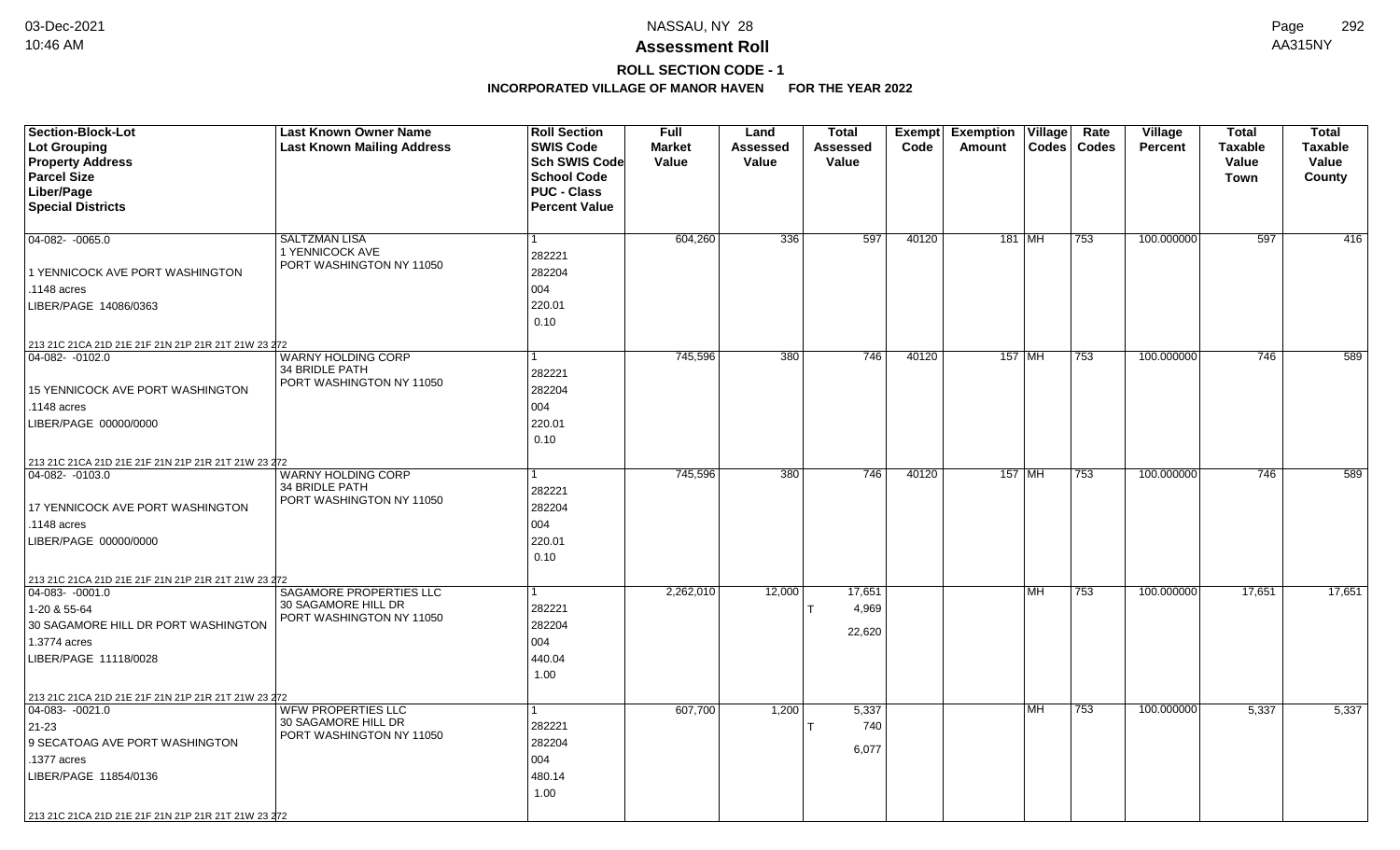# **ROLL SECTION CODE - 1**

| <b>Section-Block-Lot</b><br><b>Lot Grouping</b>     | <b>Last Known Owner Name</b><br><b>Last Known Mailing Address</b> | <b>Roll Section</b><br><b>SWIS Code</b> | <b>Full</b><br><b>Market</b> | Land<br>Assessed | <b>Total</b><br>Assessed | Code  | Exempt Exemption<br>Amount | Village   | Rate<br>Codes   Codes | Village<br><b>Percent</b> | <b>Total</b><br><b>Taxable</b> | <b>Total</b><br><b>Taxable</b> |
|-----------------------------------------------------|-------------------------------------------------------------------|-----------------------------------------|------------------------------|------------------|--------------------------|-------|----------------------------|-----------|-----------------------|---------------------------|--------------------------------|--------------------------------|
| <b>Property Address</b><br><b>Parcel Size</b>       |                                                                   | Sch SWIS Code<br><b>School Code</b>     | Value                        | Value            | Value                    |       |                            |           |                       |                           | Value<br>Town                  | Value<br>County                |
| Liber/Page                                          |                                                                   | <b>PUC - Class</b>                      |                              |                  |                          |       |                            |           |                       |                           |                                |                                |
| <b>Special Districts</b>                            |                                                                   | <b>Percent Value</b>                    |                              |                  |                          |       |                            |           |                       |                           |                                |                                |
|                                                     |                                                                   |                                         |                              |                  |                          |       |                            |           |                       |                           |                                |                                |
| $04-083 - 0027.0$                                   | <b>MEYER PETER</b>                                                |                                         | 445,590                      | 1,200            | 4,370                    |       |                            | <b>MH</b> | 753                   | 100.000000                | 4,370                          | 4,370                          |
| 27-29                                               | 5 SECATOAG AVE                                                    | 282221                                  |                              |                  | 86                       |       |                            |           |                       |                           |                                |                                |
| 5 SECATOAG AVE PORT WASHINGTON                      | PORT WASHINGTON NY 11050                                          | 282204                                  |                              |                  | 4,456                    |       |                            |           |                       |                           |                                |                                |
| .1377 acres                                         |                                                                   | 004                                     |                              |                  |                          |       |                            |           |                       |                           |                                |                                |
| LIBER/PAGE 13027/0957                               |                                                                   | 480.14                                  |                              |                  |                          |       |                            |           |                       |                           |                                |                                |
|                                                     |                                                                   | 1.00                                    |                              |                  |                          |       |                            |           |                       |                           |                                |                                |
| 213 21C 21CA 21D 21E 21F 21N 21P 21R 21T 21W 23 272 |                                                                   |                                         |                              |                  |                          |       |                            |           |                       |                           |                                |                                |
| 04-083- -0030.0                                     | SUBLICIOUS CORP                                                   |                                         | 959,050                      | 2,800            | 7,019                    |       |                            | MH        | 753                   | 100.000000                | 7,019                          | 7,019                          |
| 30-36                                               | 11 SINTSINK DR E                                                  | 282221                                  |                              |                  | 2,572                    |       |                            |           |                       |                           |                                |                                |
| 11 SINTSINK DR E PORT WASHINGTON                    | PORT WASHINGTON NY 11050                                          | 282204                                  |                              |                  | 9,591                    |       |                            |           |                       |                           |                                |                                |
| .3214 acres                                         |                                                                   | 004                                     |                              |                  |                          |       |                            |           |                       |                           |                                |                                |
| LIBER/PAGE 12474/0304                               |                                                                   | 612.24                                  |                              |                  |                          |       |                            |           |                       |                           |                                |                                |
|                                                     |                                                                   | 1.00                                    |                              |                  |                          |       |                            |           |                       |                           |                                |                                |
| 213 21C 21CA 21D 21E 21F 21N 21P 21R 21T 21W 23 272 |                                                                   |                                         |                              |                  |                          |       |                            |           |                       |                           |                                |                                |
| 04-083- -0044.0                                     | <b>CUMMINGS KENNETH</b>                                           |                                         | 181,520                      | 1,200            | 1,768                    |       |                            | MH        | 753                   | 100.000000                | 1,768                          | 1,768                          |
| 44-46                                               | 111 AVENUE C                                                      | 282221                                  |                              |                  | 47                       |       |                            |           |                       |                           |                                |                                |
| 6 YENNICOCK AVE PORT WASHINGTON                     | PORT WASHINGTON NY 11050                                          | 282204                                  |                              |                  | 1,815                    |       |                            |           |                       |                           |                                |                                |
| .1377 acres                                         |                                                                   | 004                                     |                              |                  |                          |       |                            |           |                       |                           |                                |                                |
| LIBER/PAGE /                                        |                                                                   | 449.04                                  |                              |                  |                          |       |                            |           |                       |                           |                                |                                |
|                                                     |                                                                   | 1.00                                    |                              |                  |                          |       |                            |           |                       |                           |                                |                                |
| 213 21C 21CA 21D 21E 21F 21N 21P 21R 21T 21W 23 272 |                                                                   |                                         |                              |                  |                          |       |                            |           |                       |                           |                                |                                |
| $\boxed{04-083 - 0047.0}$                           | <b>BOROUMAND MICHAEL K TRUST</b>                                  |                                         | 934,043                      | 317              | 934                      | 40120 |                            | 295 MH    | 753                   | 100.000000                | 934                            | 639                            |
| 47-48                                               | 48 MARWOOD RD<br>PORT WASHINGTON NY 11050                         | 282221                                  |                              |                  |                          |       |                            |           |                       |                           |                                |                                |
| 10 & 12 YENNECOCK AVE PORT WASHINGTO                |                                                                   | 282204                                  |                              |                  |                          |       |                            |           |                       |                           |                                |                                |
| .0918 acres                                         |                                                                   | 004                                     |                              |                  |                          |       |                            |           |                       |                           |                                |                                |
| LIBER/PAGE 13825/0641                               |                                                                   | 220.01                                  |                              |                  |                          |       |                            |           |                       |                           |                                |                                |
|                                                     |                                                                   | 0.10                                    |                              |                  |                          |       |                            |           |                       |                           |                                |                                |
| 213 21C 21CA 21D 21E 21F 21N 21P 21R 21T 21W 23 272 |                                                                   |                                         |                              |                  |                          |       |                            |           |                       |                           |                                |                                |
| $\boxed{04-083 - 0049.0}$                           | <b>MAYOURIAN EDMOND</b>                                           |                                         | 929,947                      | 317              | 929                      | 40120 |                            | 109 MH    | 753                   | 100.000000                | 929                            | 820                            |
| 49-50                                               | 14 HILLDALE LN<br>PORT WASHINGTON NY 11050                        | 282221                                  |                              |                  |                          |       |                            |           |                       |                           |                                |                                |
| 14 & 16 YENNECOCK AVE PORT WASHINGTO                |                                                                   | 282204                                  |                              |                  |                          |       |                            |           |                       |                           |                                |                                |
| .0918 acres                                         |                                                                   | 004                                     |                              |                  |                          |       |                            |           |                       |                           |                                |                                |
| LIBER/PAGE 11707/840                                |                                                                   | 220.01                                  |                              |                  |                          |       |                            |           |                       |                           |                                |                                |
|                                                     |                                                                   | 0.10                                    |                              |                  |                          |       |                            |           |                       |                           |                                |                                |
| 213 21C 21CA 21D 21E 21F 21N 21P 21R 21T 21W 23 272 |                                                                   |                                         |                              |                  |                          |       |                            |           |                       |                           |                                |                                |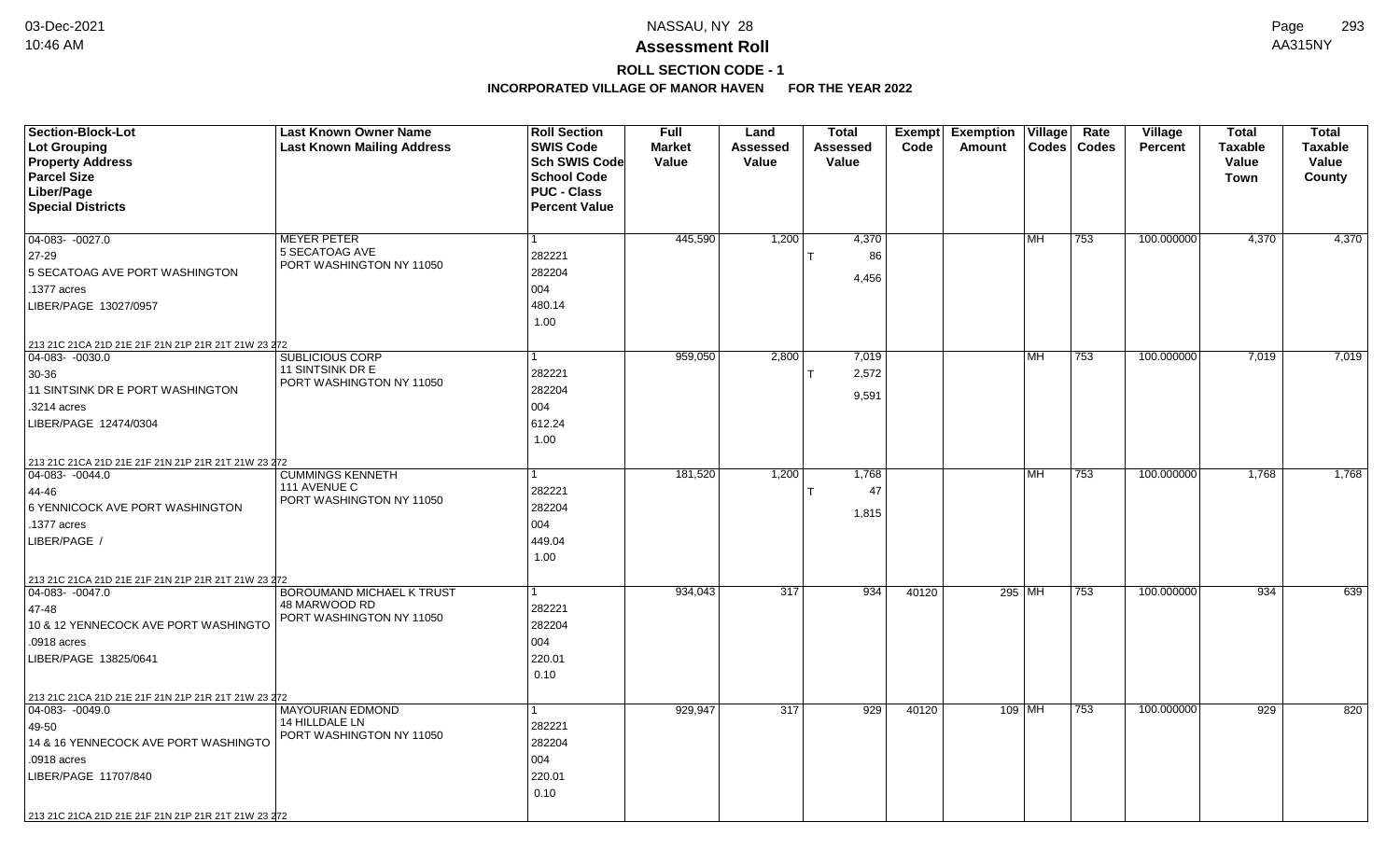# **ROLL SECTION CODE - 1**

| Section-Block-Lot                                                      | <b>Last Known Owner Name</b>                    | <b>Roll Section</b>  | <b>Full</b>   | Land            | <b>Total</b> | <b>Exempt</b> | <b>Exemption Village</b> |           | Rate          | Village        | <b>Total</b>   | <b>Total</b>   |
|------------------------------------------------------------------------|-------------------------------------------------|----------------------|---------------|-----------------|--------------|---------------|--------------------------|-----------|---------------|----------------|----------------|----------------|
| Lot Grouping                                                           | <b>Last Known Mailing Address</b>               | <b>SWIS Code</b>     | <b>Market</b> | <b>Assessed</b> | Assessed     | Code          | Amount                   |           | Codes   Codes | <b>Percent</b> | <b>Taxable</b> | <b>Taxable</b> |
| <b>Property Address</b>                                                |                                                 | <b>Sch SWIS Code</b> | Value         | Value           | Value        |               |                          |           |               |                | <b>Value</b>   | Value          |
| <b>Parcel Size</b>                                                     |                                                 | <b>School Code</b>   |               |                 |              |               |                          |           |               |                | Town           | County         |
| Liber/Page                                                             |                                                 | <b>PUC - Class</b>   |               |                 |              |               |                          |           |               |                |                |                |
| <b>Special Districts</b>                                               |                                                 | <b>Percent Value</b> |               |                 |              |               |                          |           |               |                |                |                |
|                                                                        |                                                 |                      |               |                 |              |               |                          |           |               |                |                |                |
| $04-083 - 0051.0$                                                      | PUTNAM DEVELOPMENT LLC                          | 1                    | 934,043       | 317             | 934          | 40120         | 271 MH                   |           | 753           | 100.000000     | 934            | 663            |
| 51-52                                                                  | 30 SAGAMORE HILL DR<br>PORT WASHINGTON NY 11050 | 282221               |               |                 |              |               |                          |           |               |                |                |                |
| 18 & 20 YENNECOCK AVE PORT WASHINGTO                                   |                                                 | 282204               |               |                 |              |               |                          |           |               |                |                |                |
| .0918 acres                                                            |                                                 | 004                  |               |                 |              |               |                          |           |               |                |                |                |
| LIBER/PAGE 11707/843                                                   |                                                 | 220.01               |               |                 |              |               |                          |           |               |                |                |                |
|                                                                        |                                                 | 0.10                 |               |                 |              |               |                          |           |               |                |                |                |
| 213 21C 21CA 21D 21E 21F 21N 21P 21R 21T 21W 23 272                    |                                                 |                      |               |                 |              |               |                          |           |               |                |                |                |
| 04-083- -0053.0                                                        | PUTNAM DEVELOPMENT LLC                          | 1                    | 929,947       | 317             | 929          | 40120         | 269 MH                   |           | 753           | 100.000000     | 929            | 660            |
| 53-54                                                                  | 30 SAGAMORE HILL DR                             | 282221               |               |                 |              |               |                          |           |               |                |                |                |
| 22 24 YENNICOCK AVE PORT WASHINGTON                                    | PORT WASHINGTON NY 11050                        | 282204               |               |                 |              |               |                          |           |               |                |                |                |
| .0918 acres                                                            |                                                 | 004                  |               |                 |              |               |                          |           |               |                |                |                |
| LIBER/PAGE 09545/0899                                                  |                                                 | 220.01               |               |                 |              |               |                          |           |               |                |                |                |
|                                                                        |                                                 | 0.10                 |               |                 |              |               |                          |           |               |                |                |                |
|                                                                        |                                                 |                      |               |                 |              |               |                          |           |               |                |                |                |
| 213 21C 21CA 21D 21E 21F 21N 21P 21R 21T 21W 23 272<br>04-083- -0123.0 | Ressa-cibants                                   |                      | 599,139       | 382             | 590          | 40120         | 187 MH                   |           | 753           | 100.000000     | 590            | 403            |
| 123,125                                                                | <b>15 SOUTH BAYLES AVE</b>                      | 282221               |               |                 |              |               |                          |           |               |                |                |                |
| 7 SECATOGUE AVE PORT WASHINGTON                                        | PORT WASHINGTON NY 11050                        | 282204               |               |                 |              |               |                          |           |               |                |                |                |
| .1377 acres                                                            |                                                 | 004                  |               |                 |              |               |                          |           |               |                |                |                |
|                                                                        |                                                 |                      |               |                 |              |               |                          |           |               |                |                |                |
| LIBER/PAGE 13173/0696                                                  |                                                 | 210.01               |               |                 |              |               |                          |           |               |                |                |                |
|                                                                        |                                                 | 0.10                 |               |                 |              |               |                          |           |               |                |                |                |
| 213 21C 21CA 21D 21E 21F 21N 21P 21R 21T 21W 23 272                    |                                                 |                      |               |                 |              |               |                          |           |               |                |                |                |
| $ 04-083-0126.0$                                                       | <b>CUMMINGS KENNETH</b><br>111 AVENUE C         | 1                    | 224,630       | 1,200           | 2,200        |               |                          | MH        | 753           | 100.000000     | 2,200          | 2,200          |
|                                                                        | PORT WASHINGTON NY 11050                        | 282221               |               |                 | 46           |               |                          |           |               |                |                |                |
| 4 YENNICOCK AVE PORT WASHINGTON                                        |                                                 | 282204               |               |                 | 2,246        |               |                          |           |               |                |                |                |
| .1377 acres                                                            |                                                 | 004                  |               |                 |              |               |                          |           |               |                |                |                |
| LIBER/PAGE /                                                           |                                                 | 710.34               |               |                 |              |               |                          |           |               |                |                |                |
|                                                                        |                                                 | 1.00                 |               |                 |              |               |                          |           |               |                |                |                |
| 213 21C 21CA 21D 21E 21F 21N 21P 21R 21T 21W 23 272                    |                                                 |                      |               |                 |              |               |                          |           |               |                |                |                |
| 04-083- -0127.0                                                        | <b>DEITH EVA</b><br>2 YENNICOCK AVE             | 1                    | 256,750       | 1,400           | 2,568        |               |                          | <b>MH</b> | 753           | 100.000000     | 2,568          | 2,568          |
|                                                                        | PORT WASHINGTON NY 11050                        | 282221               |               |                 |              |               |                          |           |               |                |                |                |
| 2 YENNICOCK AVE PORT WASHINGTON                                        |                                                 | 282204               |               |                 |              |               |                          |           |               |                |                |                |
| .1607 acres                                                            |                                                 | 004                  |               |                 |              |               |                          |           |               |                |                |                |
| LIBER/PAGE 13515/0851                                                  |                                                 | 710.34               |               |                 |              |               |                          |           |               |                |                |                |
|                                                                        |                                                 | 1.00                 |               |                 |              |               |                          |           |               |                |                |                |
| 213 21C 21CA 21D 21E 21F 21N 21P 21R 21T 21W 23 272                    |                                                 |                      |               |                 |              |               |                          |           |               |                |                |                |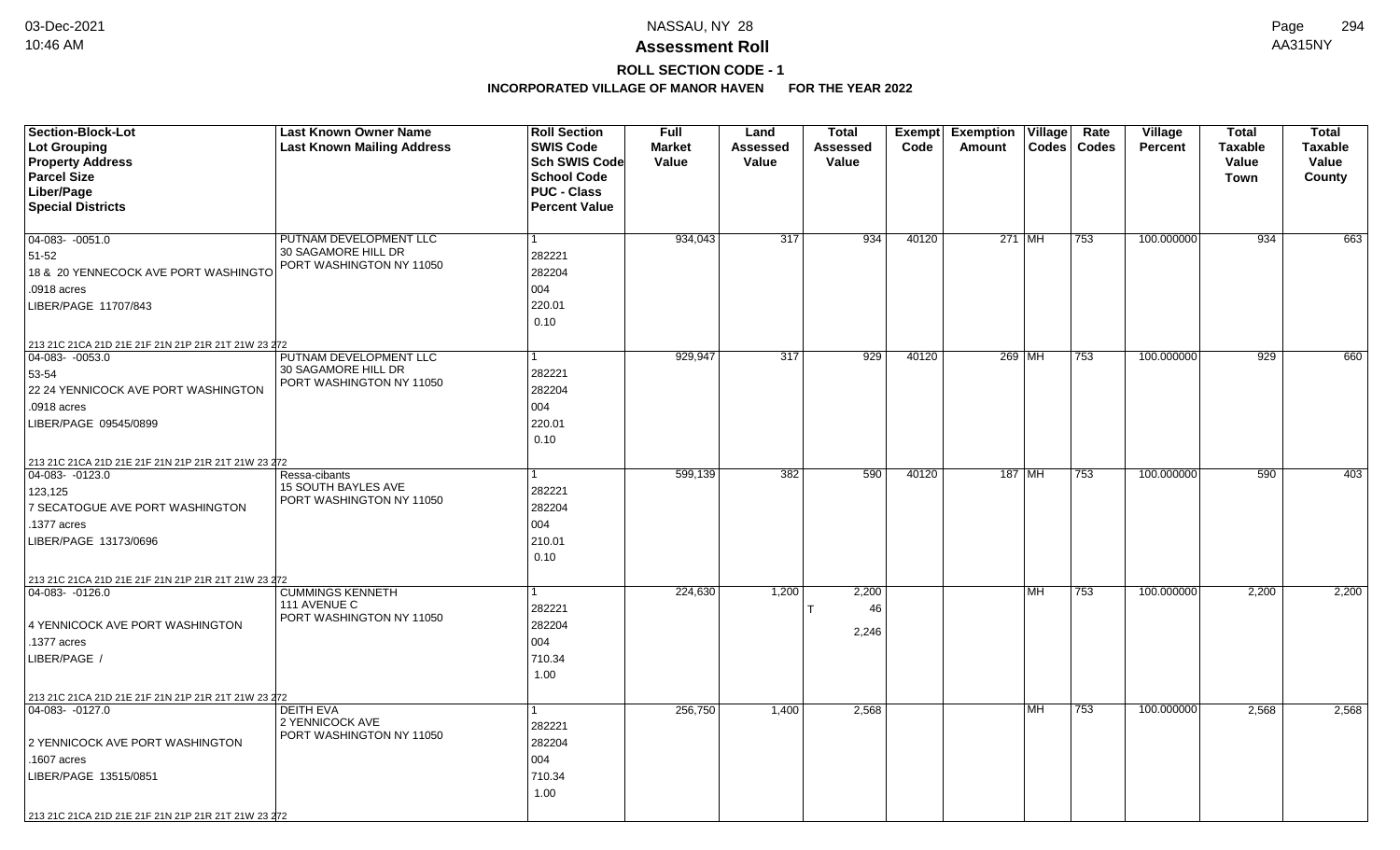# **ROLL SECTION CODE - 1**

| <b>SWIS Code</b><br><b>Lot Grouping</b><br><b>Last Known Mailing Address</b><br><b>Market</b><br>Codes   Codes<br><b>Taxable</b><br><b>Taxable</b><br>Assessed<br>Assessed<br>Code<br>Amount<br><b>Percent</b><br><b>Property Address</b><br>Sch SWIS Code<br>Value<br>Value<br>Value<br>Value<br>Value<br><b>Parcel Size</b><br><b>School Code</b><br><b>Town</b><br>County<br>Liber/Page<br><b>PUC - Class</b><br><b>Special Districts</b><br><b>Percent Value</b><br>$04-084 - 0001.0$<br>528,650<br>$2,738$ X<br>5,286<br>25120<br>100.000000 EXEMPT<br><b>EXEMPT</b><br>THE MARFAN FOUNDATION INC<br>8<br>5286 MH<br>753<br>22 MANHASSET<br>282221 |
|---------------------------------------------------------------------------------------------------------------------------------------------------------------------------------------------------------------------------------------------------------------------------------------------------------------------------------------------------------------------------------------------------------------------------------------------------------------------------------------------------------------------------------------------------------------------------------------------------------------------------------------------------------|
|                                                                                                                                                                                                                                                                                                                                                                                                                                                                                                                                                                                                                                                         |
|                                                                                                                                                                                                                                                                                                                                                                                                                                                                                                                                                                                                                                                         |
|                                                                                                                                                                                                                                                                                                                                                                                                                                                                                                                                                                                                                                                         |
|                                                                                                                                                                                                                                                                                                                                                                                                                                                                                                                                                                                                                                                         |
|                                                                                                                                                                                                                                                                                                                                                                                                                                                                                                                                                                                                                                                         |
|                                                                                                                                                                                                                                                                                                                                                                                                                                                                                                                                                                                                                                                         |
|                                                                                                                                                                                                                                                                                                                                                                                                                                                                                                                                                                                                                                                         |
| $1 - 6$<br>PORT WASHINGTON NY 11050                                                                                                                                                                                                                                                                                                                                                                                                                                                                                                                                                                                                                     |
| 282204<br>22 MANHASSET AVE PORT WASHINGTON                                                                                                                                                                                                                                                                                                                                                                                                                                                                                                                                                                                                              |
| 004<br>.2245 acres                                                                                                                                                                                                                                                                                                                                                                                                                                                                                                                                                                                                                                      |
| 464.14<br>LIBER/PAGE 11449/0179                                                                                                                                                                                                                                                                                                                                                                                                                                                                                                                                                                                                                         |
| 1.00                                                                                                                                                                                                                                                                                                                                                                                                                                                                                                                                                                                                                                                    |
| 213 21C 21CA 21D 21E 21F 21N 21P 21R 21T 21W 23 272                                                                                                                                                                                                                                                                                                                                                                                                                                                                                                                                                                                                     |
| <b>WILSON PAUL</b><br>1,374<br>1,374,436<br>481<br>40120<br>$205$ MH<br>753<br>100.000000<br>1,374<br>1,169<br>04-084-0017.0                                                                                                                                                                                                                                                                                                                                                                                                                                                                                                                            |
| 14 MANHASSET AVE<br>282221<br>PORT WASHINGTON NY 11050                                                                                                                                                                                                                                                                                                                                                                                                                                                                                                                                                                                                  |
| 282204<br>14 MANHASSET AVE PORT WASHINGTON                                                                                                                                                                                                                                                                                                                                                                                                                                                                                                                                                                                                              |
| 004<br>.1837 acres                                                                                                                                                                                                                                                                                                                                                                                                                                                                                                                                                                                                                                      |
| 220.01<br>LIBER/PAGE 13885/0858                                                                                                                                                                                                                                                                                                                                                                                                                                                                                                                                                                                                                         |
| 0.10                                                                                                                                                                                                                                                                                                                                                                                                                                                                                                                                                                                                                                                    |
| 213 21C 21CA 21D 21E 21F 21N 21P 21R 21T 21W 23 272                                                                                                                                                                                                                                                                                                                                                                                                                                                                                                                                                                                                     |
| KHUU TULE & YU CHARLES K<br>1,001,945<br>318<br>894<br>40120<br>364 MH<br>753<br>100.000000<br>894<br>530<br>04-084-0018.0                                                                                                                                                                                                                                                                                                                                                                                                                                                                                                                              |
| 3 NESAQUAKE AVE<br>282221                                                                                                                                                                                                                                                                                                                                                                                                                                                                                                                                                                                                                               |
| PORT WASHINGTON NY 11050<br>282204<br>3 NESAQUAKE AVE PORT WASHINGTON                                                                                                                                                                                                                                                                                                                                                                                                                                                                                                                                                                                   |
| 004<br>.1010 acres                                                                                                                                                                                                                                                                                                                                                                                                                                                                                                                                                                                                                                      |
| 220.01<br>LIBER/PAGE 13574/0864                                                                                                                                                                                                                                                                                                                                                                                                                                                                                                                                                                                                                         |
| 0.10                                                                                                                                                                                                                                                                                                                                                                                                                                                                                                                                                                                                                                                    |
| 213 21C 21CA 21D 21E 21F 21N 21P 21R 21T 21W 23 272                                                                                                                                                                                                                                                                                                                                                                                                                                                                                                                                                                                                     |
| 574,559<br>100.000000<br><b>DAVID EUGENE &amp; MARY</b><br>373<br>575<br>40120<br>139 MH<br>575<br>436<br>$ 04 - 084 - 0019.0$<br>753                                                                                                                                                                                                                                                                                                                                                                                                                                                                                                                   |
| 1 NESAQUAKE AVE<br>282221                                                                                                                                                                                                                                                                                                                                                                                                                                                                                                                                                                                                                               |
| PORT WASHINGTON NY 11050<br>282204<br>1 NESAQUAKE AVE PORT WASHINGTON                                                                                                                                                                                                                                                                                                                                                                                                                                                                                                                                                                                   |
| 004<br>.1102 acres                                                                                                                                                                                                                                                                                                                                                                                                                                                                                                                                                                                                                                      |
| 210.01<br>LIBER/PAGE 10866/0001                                                                                                                                                                                                                                                                                                                                                                                                                                                                                                                                                                                                                         |
| 0.10                                                                                                                                                                                                                                                                                                                                                                                                                                                                                                                                                                                                                                                    |
| 213 21C 21CA 21D 21E 21F 21N 21P 21R 21T 21W 23 272                                                                                                                                                                                                                                                                                                                                                                                                                                                                                                                                                                                                     |
| <b>GULITTI JOSEPH &amp; BARBARA</b><br>644,203<br>399<br>616<br>40120<br>$172$ MH<br>753<br>100.000000<br>524<br>352<br>$ 04-085-0001.0$                                                                                                                                                                                                                                                                                                                                                                                                                                                                                                                |
| 48 SAGAMORE HILL DR<br>92<br>41161<br>282221<br>$1 - 3$<br>PORT WASHINGTON NY 11050                                                                                                                                                                                                                                                                                                                                                                                                                                                                                                                                                                     |
| 282204<br>48 SAGAMORE HILL DR PORT WASHINGTON                                                                                                                                                                                                                                                                                                                                                                                                                                                                                                                                                                                                           |
| .1377 acres<br>004                                                                                                                                                                                                                                                                                                                                                                                                                                                                                                                                                                                                                                      |
| 210.01<br>LIBER/PAGE 07255/0054                                                                                                                                                                                                                                                                                                                                                                                                                                                                                                                                                                                                                         |
| 0.10                                                                                                                                                                                                                                                                                                                                                                                                                                                                                                                                                                                                                                                    |
| 213 21C 21CA 21D 21E 21F 21N 21P 21R 21T 21W 23 272                                                                                                                                                                                                                                                                                                                                                                                                                                                                                                                                                                                                     |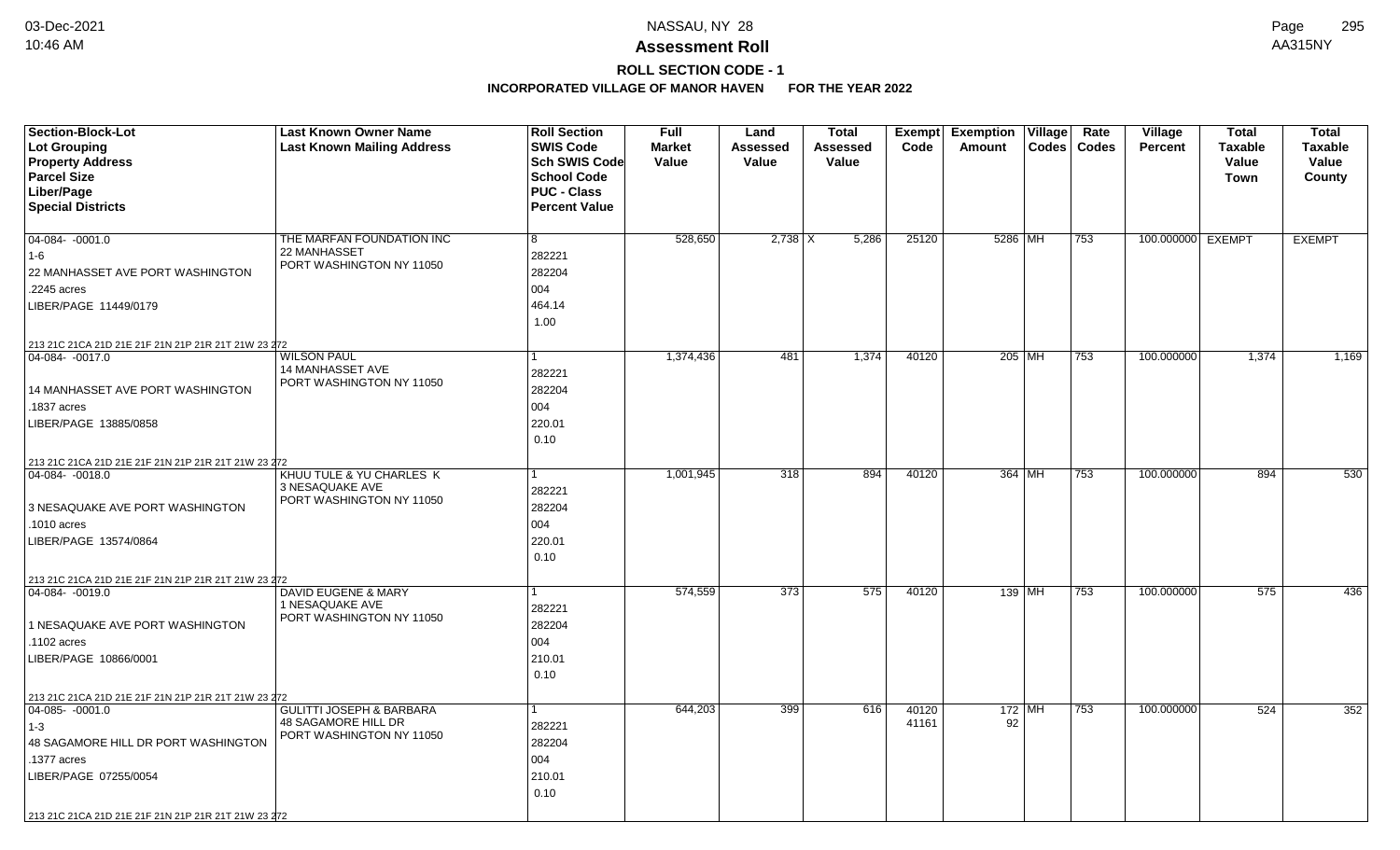# **ROLL SECTION CODE - 1**

| <b>Section-Block-Lot</b><br>Lot Grouping<br><b>Property Address</b><br><b>Parcel Size</b><br>Liber/Page<br><b>Special Districts</b>                     | <b>Last Known Owner Name</b><br><b>Last Known Mailing Address</b>                  | <b>Roll Section</b><br><b>SWIS Code</b><br><b>Sch SWIS Code</b><br><b>School Code</b><br><b>PUC - Class</b><br><b>Percent Value</b> | <b>Full</b><br><b>Market</b><br>Value | Land<br><b>Assessed</b><br>Value | <b>Total</b><br><b>Assessed</b><br>Value | <b>Exempt</b><br>Code | <b>Exemption Village</b><br>Amount |       | Rate<br>Codes   Codes | Village<br>Percent | <b>Total</b><br><b>Taxable</b><br>Value<br><b>Town</b> | <b>Total</b><br><b>Taxable</b><br>Value<br>County |
|---------------------------------------------------------------------------------------------------------------------------------------------------------|------------------------------------------------------------------------------------|-------------------------------------------------------------------------------------------------------------------------------------|---------------------------------------|----------------------------------|------------------------------------------|-----------------------|------------------------------------|-------|-----------------------|--------------------|--------------------------------------------------------|---------------------------------------------------|
| $04-085 - 0025.0$<br>14 NESAQUAKE AVE PORT WASHINGTON<br>.1089 acres<br>LIBER/PAGE 13406/0359<br>213 21C 21CA 21D 21E 21F 21N 21P 21R 21T 21W 23 272    | <b>DFUN INC</b><br>136 - 20 38TH AVE STE 10E<br>FLUSHING NY 11354                  | l 1<br>282221<br>282204<br>004<br>220.01<br>0.10                                                                                    | 1,091,765                             | $\overline{370}$                 | 1,092                                    | 40120<br>44220        | 705                                | 32 MH | 753                   | 100.000000         | 387                                                    | $\overline{355}$                                  |
| $ 04-085-0026.0$<br>44 SAGAMORE HILL DR PORT WASHINGTON<br>.0918 acres<br>LIBER/PAGE 13369/0125<br>213 21C 21CA 21D 21E 21F 21N 21P 21R 21T 21W 23 272  | <b>BLACK REY</b><br>44 SAGAMORE HILL DR<br>PORT WASHINGTON NY 11050                | $\mathbf{1}$<br>282221<br>282204<br>004<br>210.01<br>0.10                                                                           | 535,640                               | $\overline{340}$                 | 536                                      | 40120                 | $119$ MH                           |       | 753                   | 100.000000         | 536                                                    | 417                                               |
| $ 04-085-0027.0$<br>46 SAGAMORE HILL DR PORT WASHINGTON<br>.0987 acres<br>LIBER/PAGE 13382/0840<br>213 21C 21CA 21D 21E 21F 21N 21P 21R 21T 21W 23 272  | <b>KURJAKOVIC FUAD</b><br>46 SAGAMORE HILL DR<br>PORT WASHINGTON NY 11050          | $\mathbf{1}$<br>282221<br>282204<br>004<br>210.01<br>0.10                                                                           | 602,211                               | 338                              | 578                                      | 40120                 | $139$ MH                           |       | 753                   | 100.000000         | 578                                                    | 439                                               |
| $04-085 - 0028.0$<br>42 SAGAMORE HILL DR PORT WASHINGTON<br>.1066 acres<br>LIBER/PAGE 12636/0219<br>213 21C 21CA 21D 21E 21F 21N 21P 21R 21T 21W 23 272 | DAVIS JONATHAN & FOLEY PATRICIA<br>42 SAGAMORE HILL DR<br>PORT WASHINGTON NY 11050 | $\vert$ 1<br>282221<br>282204<br>004<br>210.01<br>0.10                                                                              | 754,813                               | 367                              | 755                                      | 40120<br>44220        | $164$ MH<br>131                    |       | 753                   | 100.000000         | 624                                                    | 460                                               |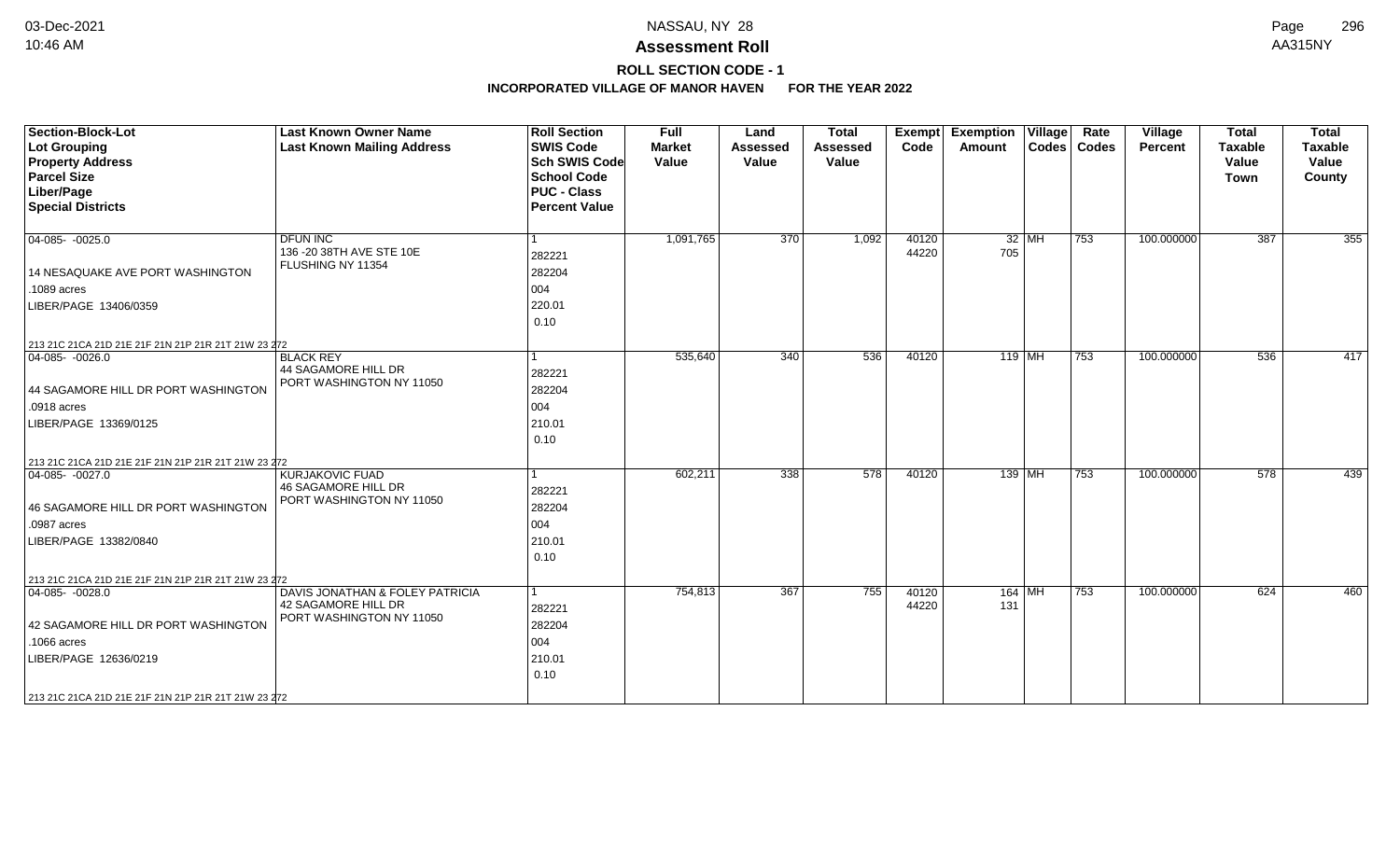# **ROLL SECTION CODE - 1**

| <b>Section-Block-Lot</b><br><b>Lot Grouping</b><br><b>Property Address</b><br><b>Parcel Size</b><br>Liber/Page<br><b>Special Districts</b>                                                                  | <b>Last Known Owner Name</b><br><b>Last Known Mailing Address</b>                                         | <b>Roll Section</b><br><b>SWIS Code</b><br><b>Sch SWIS Code</b><br><b>School Code</b><br><b>PUC - Class</b><br><b>Percent Value</b> | <b>Full</b><br><b>Market</b><br>Value | Land<br><b>Assessed</b><br>Value | <b>Total</b><br><b>Assessed</b><br>Value | <b>Exempt</b><br>Code   | <b>Exemption Village</b><br>Amount | Rate<br>Codes   Codes | Village<br><b>Percent</b> | <b>Total</b><br><b>Taxable</b><br>Value<br><b>Town</b> | <b>Total</b><br><b>Taxable</b><br>Value<br>County |
|-------------------------------------------------------------------------------------------------------------------------------------------------------------------------------------------------------------|-----------------------------------------------------------------------------------------------------------|-------------------------------------------------------------------------------------------------------------------------------------|---------------------------------------|----------------------------------|------------------------------------------|-------------------------|------------------------------------|-----------------------|---------------------------|--------------------------------------------------------|---------------------------------------------------|
| $04-085 - 0029.0$<br>3 MANHASSET AVE PORT WASHINGTON<br>.1056 acres<br>LIBER/PAGE 11243/0750                                                                                                                | COMMUNITY MAINSTREAMING ASSOCIATES   8<br><b>INC</b><br>99 QUENTIN ROOSEVELT BLVD<br>GARDEN CITY NY 11530 | 282221<br>282204<br>004<br>642.01<br>0.10                                                                                           | 544,858                               | $365 \mid X$                     | 545                                      | 25120                   | 545 MH                             | 753                   | 100.000000 EXEMPT         |                                                        | <b>EXEMPT</b>                                     |
| 213 21C 21CA 21D 21E 21F 21N 21P 21R 21T 21W 23 272<br>$ 04-085- -0030.0$<br>5 MANHASSET AVE PORT WASHINGTON<br>.0987 acres<br>LIBER/PAGE 11071/0802<br>213 21C 21CA 21D 21E 21F 21N 21P 21R 21T 21W 23 272 | THOMSEN M OCONNOR & S<br>5 MANHASSET AVENUE<br>PORT WASHINGTON NY 11050                                   | 282221<br>282204<br>004<br>210.01<br>0.10                                                                                           | 760,958                               | 352                              | 761                                      | 40120                   | $161$ MH                           | 753                   | 100.000000                | 761                                                    | 600                                               |
| $ 04-085-0031.0$<br>7 MANHASSET AVE PORT WASHINGTON<br>.0888 acres<br>LIBER/PAGE 88888/0888<br>213 21C 21CA 21D 21E 21F 21N 21P 21R 21T 21W 23 272                                                          | <b>VINEIS RANDOLPH &amp; JANET</b><br>7 MANHASSET AVE<br>PORT WASHINGTON NY 11050                         | 282221<br>282204<br>004<br>210.01<br>0.10                                                                                           | 616,550                               | 328                              | 606                                      | 41141<br>40120<br>41121 | $30$ MH<br>222<br>91               | 753                   | 100.000000                | 485                                                    | 263                                               |
| $ 04-085-0032.0$<br>11 MANHASSET AVE PORT WASHINGTON<br>.1944 acres<br>LIBER/PAGE 13558/0148<br>213 21C 21CA 21D 21E 21F 21N 21P 21R 21T 21W 23 272                                                         | 11 MANHASSET AVE LLC<br>2608 ROUTE 112<br>MEDFORD NY 11763                                                | 282221<br>282204<br>004<br>220.01<br>0.10                                                                                           | 1,376,484                             | 495                              | 1,377                                    | 44220<br>40120          | $750$ MH<br>78                     | 753                   | 100.000000                | 627                                                    | 549                                               |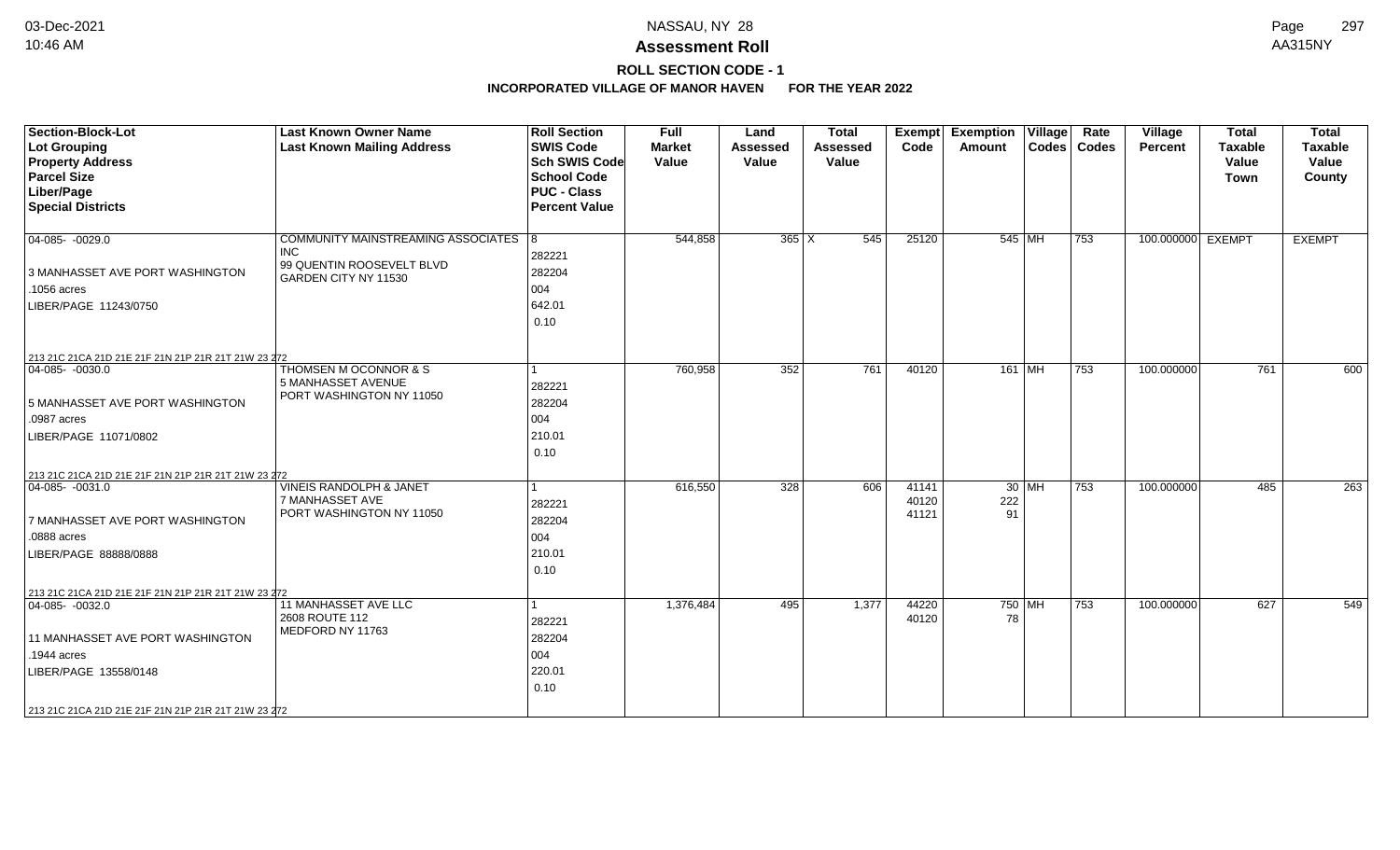# **ROLL SECTION CODE - 1**

| <b>Section-Block-Lot</b><br>Lot Grouping<br><b>Property Address</b><br><b>Parcel Size</b><br>Liber/Page<br><b>Special Districts</b>                                                                                         | <b>Last Known Owner Name</b><br><b>Last Known Mailing Address</b>                                                             | <b>Roll Section</b><br><b>SWIS Code</b><br><b>Sch SWIS Code</b><br><b>School Code</b><br><b>PUC - Class</b><br><b>Percent Value</b> | <b>Full</b><br><b>Market</b><br>Value | Land<br><b>Assessed</b><br>Value | <b>Total</b><br><b>Assessed</b><br>Value | <b>Exempt</b><br>Code | <b>Exemption Village</b><br>Amount |         | Rate<br>Codes   Codes | Village<br><b>Percent</b> | <b>Total</b><br><b>Taxable</b><br>Value<br><b>Town</b> | <b>Total</b><br><b>Taxable</b><br>Value<br>County |
|-----------------------------------------------------------------------------------------------------------------------------------------------------------------------------------------------------------------------------|-------------------------------------------------------------------------------------------------------------------------------|-------------------------------------------------------------------------------------------------------------------------------------|---------------------------------------|----------------------------------|------------------------------------------|-----------------------|------------------------------------|---------|-----------------------|---------------------------|--------------------------------------------------------|---------------------------------------------------|
| $ 04-085-0033.0$<br>9 MANHASSET AVE PORT WASHINGTON<br>.0888 acres<br>LIBER/PAGE 13817/0709                                                                                                                                 | 9 MANHASSET AVENUE LLC<br>9 MANHASSET AVE<br>PORT WASHINGTON NY 11050                                                         | 282221<br>282204<br>004<br>210.01<br>0.10                                                                                           | 546,400                               | 296                              | 546                                      | 44220<br>40120        | 142                                | 15   MH | 753                   | 100.000000                | 531                                                    | 389                                               |
| 213 21C 21CA 21D 21E 21F 21N 21P 21R 21T 21W 23 272<br>$ 04-086-0006.0$<br>$6-8$<br>4 SINTSINK DR PORT WASHINGTON<br>.1377 acres<br>LIBER/PAGE 11933/0169                                                                   | <b>FROCCARO JASON</b><br>19 SANDS CT<br>PORT WASHINGTON NY 11050                                                              | 282221<br>282204<br>004<br>210.01<br>0.10                                                                                           | 604,260                               | 384                              | 556                                      | 40120                 | $193$ MH                           |         | 753                   | 100.000000                | 556                                                    | 363                                               |
| 213 21C 21CA 21D 21E 21F 21N 21P 21R 21T 21W 23 272<br>$ 04-086-0009.0$<br>$ 9 - 10 $<br>2 SINTSINK DR W PORT WASHINGTON<br>.0918 acres<br>LIBER/PAGE 12551/0478                                                            | <b>QUINN ANITA V UST</b><br>QUINN CYNTHIA E & QUINN GLENN H<br><b>TRUSTEES</b><br>2 SINTSINK DR W<br>PORT WASHINGTON NY 11050 | 1<br>282221<br>282204<br>004<br>210.01<br>0.10                                                                                      | 700,532                               | 340                              | $\overline{701}$                         | 41800<br>40120        | $271$ MH<br>160                    |         | 753                   | 100.000000                | 430                                                    | 270                                               |
| 213 21C 21CA 21D 21E 21F 21N 21P 21R 21T 21W 23 272<br>$ 04 - 086 - 0011.0$<br>$11 - 12$<br>47 YENNICOCK AVE PORT WASHINGTON<br>.0918 acres<br>LIBER/PAGE 12827/0195<br>213 21C 21CA 21D 21E 21F 21N 21P 21R 21T 21W 23 272 | PORT PARK PROPERTIES LLC<br>33 SINTINK DR<br>PORT WASHINGTON NY 11050                                                         | 1<br>282221<br>282204<br>004<br>220.01<br>0.10                                                                                      | 925,849                               | 333                              | 906                                      | 40120                 |                                    | 209 MH  | 753                   | 100.000000                | 906                                                    | 697                                               |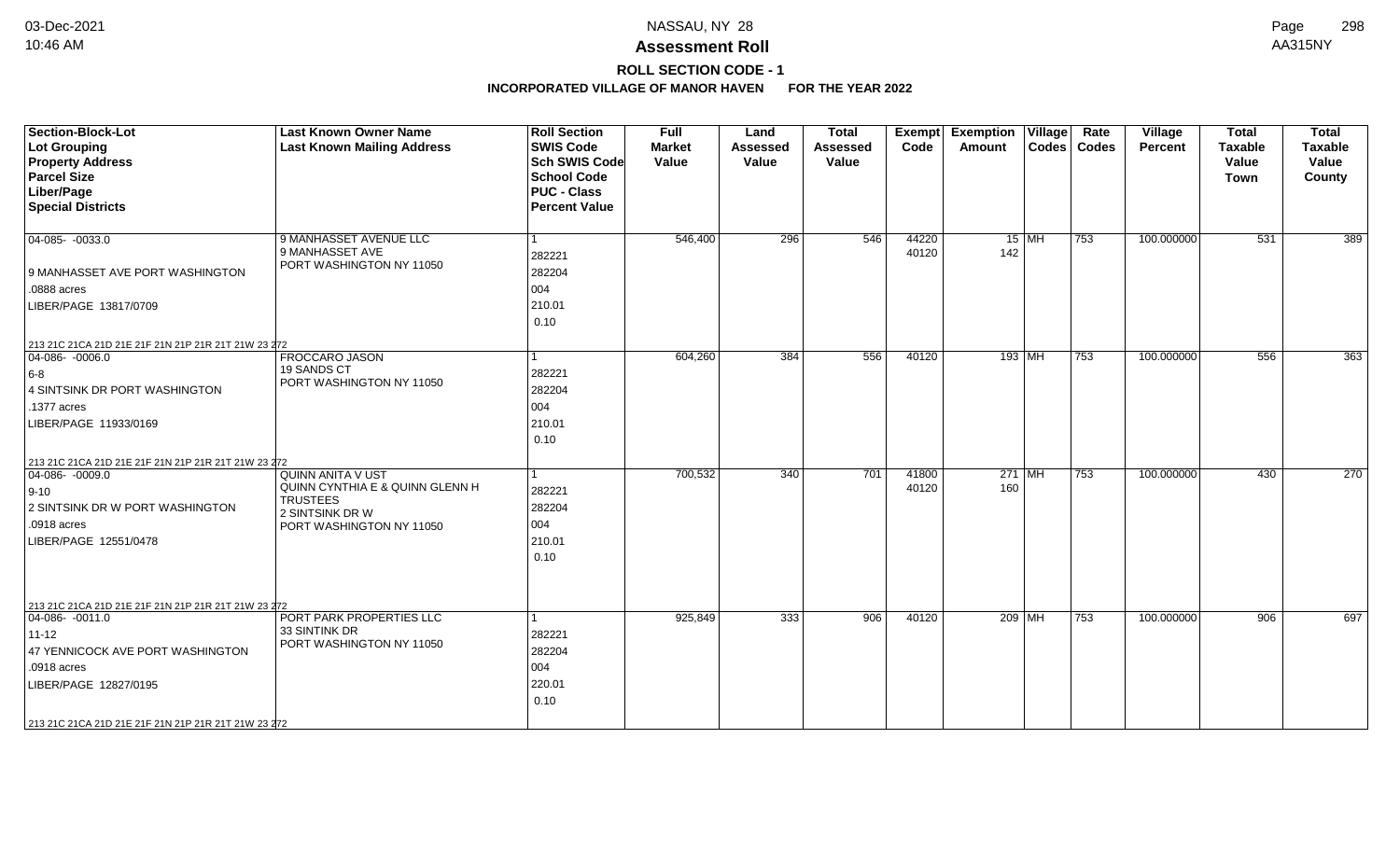## **ROLL SECTION CODE - 1**

| <b>Section-Block-Lot</b>                                                         | <b>Last Known Owner Name</b>                 | <b>Roll Section</b>  | Full          | Land     | <b>Total</b> |       | <b>Exempt Exemption Village</b> | Rate          | Village        | <b>Total</b>   | <b>Total</b>   |
|----------------------------------------------------------------------------------|----------------------------------------------|----------------------|---------------|----------|--------------|-------|---------------------------------|---------------|----------------|----------------|----------------|
| Lot Grouping                                                                     | <b>Last Known Mailing Address</b>            | <b>SWIS Code</b>     | <b>Market</b> | Assessed | Assessed     | Code  | Amount                          | Codes   Codes | <b>Percent</b> | <b>Taxable</b> | <b>Taxable</b> |
| <b>Property Address</b>                                                          |                                              | Sch SWIS Code        | Value         | Value    | Value        |       |                                 |               |                | Value          | Value          |
| <b>Parcel Size</b>                                                               |                                              | <b>School Code</b>   |               |          |              |       |                                 |               |                | Town           | County         |
| Liber/Page                                                                       |                                              | <b>PUC - Class</b>   |               |          |              |       |                                 |               |                |                |                |
| <b>Special Districts</b>                                                         |                                              | <b>Percent Value</b> |               |          |              |       |                                 |               |                |                |                |
|                                                                                  |                                              |                      |               |          |              |       |                                 |               |                |                |                |
| 04-086-0014.0                                                                    | LU FANG & PENG                               |                      | 968,865       | 380      | 969          | 40120 | $212$ MH                        | 753           | 100.000000     | 969            | 757            |
| 14-15.64                                                                         | <b>45 YENNICOCK AVE</b>                      | 282221               |               |          |              |       |                                 |               |                |                |                |
| 45 YENNICOCK AVE PORT WASHINGTON                                                 | PORT WASHINGTON NY 11050                     | 282204               |               |          |              |       |                                 |               |                |                |                |
| .1148 acres                                                                      |                                              | 004                  |               |          |              |       |                                 |               |                |                |                |
| LIBER/PAGE 14085/0016                                                            |                                              | 210.01               |               |          |              |       |                                 |               |                |                |                |
|                                                                                  |                                              | 0.10                 |               |          |              |       |                                 |               |                |                |                |
|                                                                                  |                                              |                      |               |          |              |       |                                 |               |                |                |                |
| 213 21C 21CA 21D 21E 21F 21N 21P 21R 21T 21W 23 272<br>$\boxed{04-086 - 0016.0}$ | YENNICOCK 43 LLC                             |                      | 607,332       | 340      | 607          | 40120 | 103 MH                          | 753           | 100.000000     | 607            | 504            |
| $16 - 17$                                                                        | 43 YENNICOCK AVE                             | 282221               |               |          |              |       |                                 |               |                |                |                |
| 43 YENNICOCK AVE PORT WASHINGTON                                                 | PORT WASHINGTON NY 11050                     | 282204               |               |          |              |       |                                 |               |                |                |                |
|                                                                                  |                                              |                      |               |          |              |       |                                 |               |                |                |                |
| .0918 acres                                                                      |                                              | 004                  |               |          |              |       |                                 |               |                |                |                |
| LIBER/PAGE 13731/0594                                                            |                                              | 220.01               |               |          |              |       |                                 |               |                |                |                |
|                                                                                  |                                              | 0.10                 |               |          |              |       |                                 |               |                |                |                |
| 213 21C 21CA 21D 21E 21F 21N 21P 21R 21T 21W 23 272                              |                                              |                      |               |          |              |       |                                 |               |                |                |                |
| $ 04 - 086 - 0018.0$                                                             | <b>41 YENNICOCK LLC</b>                      |                      | 613,477       | 340      | 613          | 40120 | 190 MH                          | 753           | 100.000000     | 613            | 423            |
| 18-19                                                                            | 49 LITCHFIELD RD<br>PORT WASHINGTON NY 11050 | 282221               |               |          |              |       |                                 |               |                |                |                |
| 41 YENNECOCK AVE PORT WASHINGTON                                                 |                                              | 282204               |               |          |              |       |                                 |               |                |                |                |
| .0918 acres                                                                      |                                              | 004                  |               |          |              |       |                                 |               |                |                |                |
| LIBER/PAGE 13628/1002                                                            |                                              | 220.01               |               |          |              |       |                                 |               |                |                |                |
|                                                                                  |                                              | 0.10                 |               |          |              |       |                                 |               |                |                |                |
| 213 21C 21CA 21D 21E 21F 21N 21P 21R 21T 21W 23 272                              |                                              |                      |               |          |              |       |                                 |               |                |                |                |
| $\boxed{04-086 - 0020.0}$                                                        | FIORE JOHN J & GRACE                         |                      | 613,477       | 340      | 613          | 40120 | $124$ MH                        | 753           | 100.000000     | 613            | 489            |
| 20,21                                                                            | 29 VALENTINE DR                              | 282221               |               |          |              |       |                                 |               |                |                |                |
| 39 YENNICOCK AVE PORT WASHINGTON                                                 | ALBERTSON NY 11507                           | 282204               |               |          |              |       |                                 |               |                |                |                |
| .0918 acres                                                                      |                                              | 004                  |               |          |              |       |                                 |               |                |                |                |
| LIBER/PAGE 13682/0896                                                            |                                              | 220.01               |               |          |              |       |                                 |               |                |                |                |
|                                                                                  |                                              | 0.10                 |               |          |              |       |                                 |               |                |                |                |
|                                                                                  |                                              |                      |               |          |              |       |                                 |               |                |                |                |
| 213 21C 21CA 21D 21E 21F 21N 21P 21R 21T 21W 23 272<br>$04-086 - 0022.0$         | <b>BRODY CHARLENE</b>                        |                      | 613,477       | 327      | 590          | 40120 | $107$ MH                        | 753           | 100.000000     | 590            | 483            |
|                                                                                  | 37 YENNICOCK AVE                             |                      |               |          |              |       |                                 |               |                |                |                |
| 22,23                                                                            | PORT WASHINGTON NY 11050                     | 282221               |               |          |              |       |                                 |               |                |                |                |
| 37 YENNICOCK AVE PORT WASHINGTON                                                 |                                              | 282204               |               |          |              |       |                                 |               |                |                |                |
| .0918 acres                                                                      |                                              | 004                  |               |          |              |       |                                 |               |                |                |                |
| LIBER/PAGE 12875/0809                                                            |                                              | 220.01               |               |          |              |       |                                 |               |                |                |                |
|                                                                                  |                                              | 0.10                 |               |          |              |       |                                 |               |                |                |                |
| 213 21C 21CA 21D 21E 21F 21N 21P 21R 21T 21W 23 272                              |                                              |                      |               |          |              |       |                                 |               |                |                |                |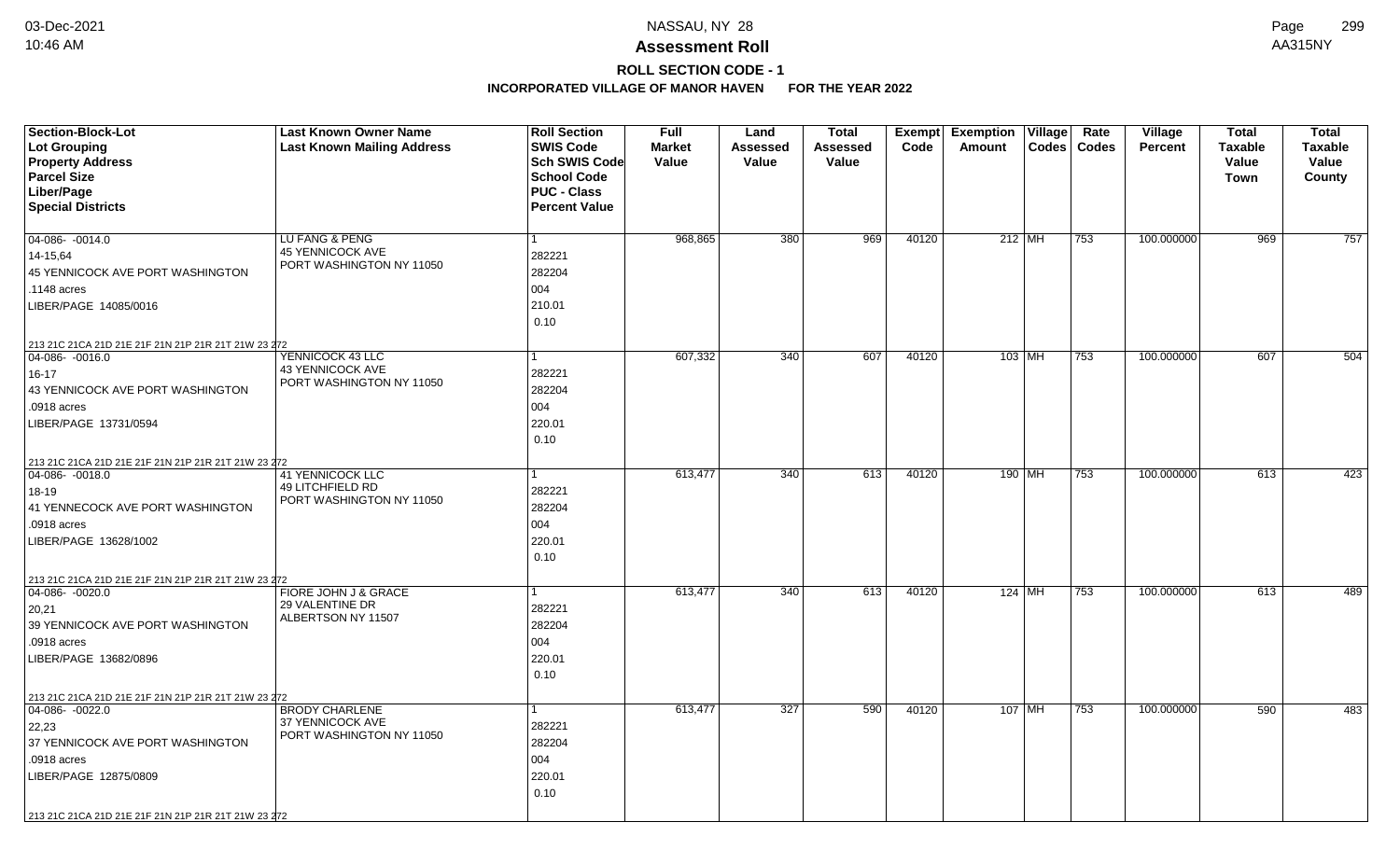## **ROLL SECTION CODE - 1**

| <b>Section-Block-Lot</b><br>Lot Grouping<br><b>Property Address</b> | <b>Last Known Owner Name</b><br><b>Last Known Mailing Address</b> | <b>Roll Section</b><br><b>SWIS Code</b><br><b>Sch SWIS Code</b> | Full<br><b>Market</b><br>Value | Land<br><b>Assessed</b><br>Value | <b>Total</b><br><b>Assessed</b><br>Value | <b>Exempt</b><br>Code | <b>Exemption</b><br><b>Amount</b> | Village<br><b>Codes</b> | Rate<br>Codes | Village<br><b>Percent</b> | <b>Total</b><br><b>Taxable</b><br>Value | <b>Total</b><br><b>Taxable</b><br>Value |
|---------------------------------------------------------------------|-------------------------------------------------------------------|-----------------------------------------------------------------|--------------------------------|----------------------------------|------------------------------------------|-----------------------|-----------------------------------|-------------------------|---------------|---------------------------|-----------------------------------------|-----------------------------------------|
| <b>Parcel Size</b>                                                  |                                                                   | <b>School Code</b>                                              |                                |                                  |                                          |                       |                                   |                         |               |                           | <b>Town</b>                             | County                                  |
| Liber/Page                                                          |                                                                   | <b>PUC - Class</b>                                              |                                |                                  |                                          |                       |                                   |                         |               |                           |                                         |                                         |
| <b>Special Districts</b>                                            |                                                                   | <b>Percent Value</b>                                            |                                |                                  |                                          |                       |                                   |                         |               |                           |                                         |                                         |
| $04-086 - 0024.0$                                                   | FAITISCHEK KENNETHD & MENIKHEIM                                   |                                                                 | 618,599                        | $\overline{377}$                 | 594                                      | 40120                 |                                   | $155$ MH                | 753           | 100.000000                | 594                                     | 439                                     |
| 24-26                                                               | <b>DENISE</b><br>35 YENNICOCK AVE                                 | 282221                                                          |                                |                                  |                                          |                       |                                   |                         |               |                           |                                         |                                         |
| 35 YENNICOCK AVE PORT WASHINGTON                                    | PORT WASHINGTON NY 11050                                          | 282204                                                          |                                |                                  |                                          |                       |                                   |                         |               |                           |                                         |                                         |
| .1377 acres                                                         |                                                                   | 004                                                             |                                |                                  |                                          |                       |                                   |                         |               |                           |                                         |                                         |
| LIBER/PAGE 11755/0716                                               |                                                                   | 220.01                                                          |                                |                                  |                                          |                       |                                   |                         |               |                           |                                         |                                         |
|                                                                     |                                                                   | 0.10                                                            |                                |                                  |                                          |                       |                                   |                         |               |                           |                                         |                                         |
| 213 21C 21CA 21D 21E 21F 21N 21P 21R 21T 21W 23 272                 |                                                                   |                                                                 |                                |                                  |                                          |                       |                                   |                         |               |                           |                                         |                                         |
| 04-086- -0027.0                                                     | LAPERA RICHARD A TRUST                                            |                                                                 | 901,270                        | 317                              | 848                                      | 40120                 |                                   | 307 MH                  | 753           | 100.000000                | 848                                     | 541                                     |
| $27 - 28$                                                           | LAPERA RICHARD A<br>PO BOX 289                                    | 282221                                                          |                                |                                  |                                          |                       |                                   |                         |               |                           |                                         |                                         |
| 33 YENNECOCK AVE PORT WASHINGTON                                    | PORT WASHINGTON NY 11050                                          | 282204                                                          |                                |                                  |                                          |                       |                                   |                         |               |                           |                                         |                                         |
| .0918 acres                                                         |                                                                   | 004                                                             |                                |                                  |                                          |                       |                                   |                         |               |                           |                                         |                                         |
| LIBER/PAGE 13641/0491                                               |                                                                   | 220.01                                                          |                                |                                  |                                          |                       |                                   |                         |               |                           |                                         |                                         |
|                                                                     |                                                                   | 0.10                                                            |                                |                                  |                                          |                       |                                   |                         |               |                           |                                         |                                         |
| 213 21C 21CA 21D 21E 21F 21N 21P 21R 21T 21W 23 272                 |                                                                   |                                                                 |                                |                                  |                                          |                       |                                   |                         |               |                           |                                         |                                         |
| $04-086 - 0029.0$                                                   | <b>LAPERA RICHARD A TRUST</b>                                     |                                                                 | 819,647                        | 325                              | 791                                      | 40120                 |                                   | 320 MH                  | 753           | 100.000000                | 791                                     | 471                                     |
| 29-30                                                               | LAPERA RICHARD A<br>PO BOX 289                                    | 282221                                                          |                                |                                  |                                          |                       |                                   |                         |               |                           |                                         |                                         |
| 31 YENNICOCK AVE PORT WASHINGTON                                    | PORT WASHINGTON NY 11050                                          | 282204                                                          |                                |                                  |                                          |                       |                                   |                         |               |                           |                                         |                                         |
| .0918 acres                                                         |                                                                   | 004                                                             |                                |                                  |                                          |                       |                                   |                         |               |                           |                                         |                                         |
| LIBER/PAGE 13641/0487                                               |                                                                   | 220.01                                                          |                                |                                  |                                          |                       |                                   |                         |               |                           |                                         |                                         |
|                                                                     |                                                                   | 0.10                                                            |                                |                                  |                                          |                       |                                   |                         |               |                           |                                         |                                         |
| 213 21C 21CA 21D 21E 21F 21N 21P 21R 21T 21W 23 272                 |                                                                   |                                                                 |                                |                                  |                                          |                       |                                   |                         |               |                           |                                         |                                         |
| 04-086- -0031.0                                                     | <b>CASEY NEIL &amp;</b>                                           |                                                                 | 719,991                        | $\overline{340}$                 | 720                                      | 40120                 |                                   | $145$ MH                | 753           | 100.000000                | 720                                     | 575                                     |
| $31 - 32$                                                           | <b>CASEY SABRINA</b>                                              | 282221                                                          |                                |                                  |                                          |                       |                                   |                         |               |                           |                                         |                                         |
| 33 SAGAMORE HILL DR PORT WASHINGTON                                 | 33 SAGAMORE HILL DR<br>PORT WASHINGTON NY 11050                   | 282204                                                          |                                |                                  |                                          |                       |                                   |                         |               |                           |                                         |                                         |
| .0918 acres                                                         |                                                                   | 004                                                             |                                |                                  |                                          |                       |                                   |                         |               |                           |                                         |                                         |
| LIBER/PAGE 13389/0802                                               |                                                                   | 210.01                                                          |                                |                                  |                                          |                       |                                   |                         |               |                           |                                         |                                         |
|                                                                     |                                                                   | 0.10                                                            |                                |                                  |                                          |                       |                                   |                         |               |                           |                                         |                                         |
| 213 21C 21CA 21D 21E 21F 21N 21P 21R 21T 21W 23 272                 |                                                                   |                                                                 |                                |                                  |                                          |                       |                                   |                         |               |                           |                                         |                                         |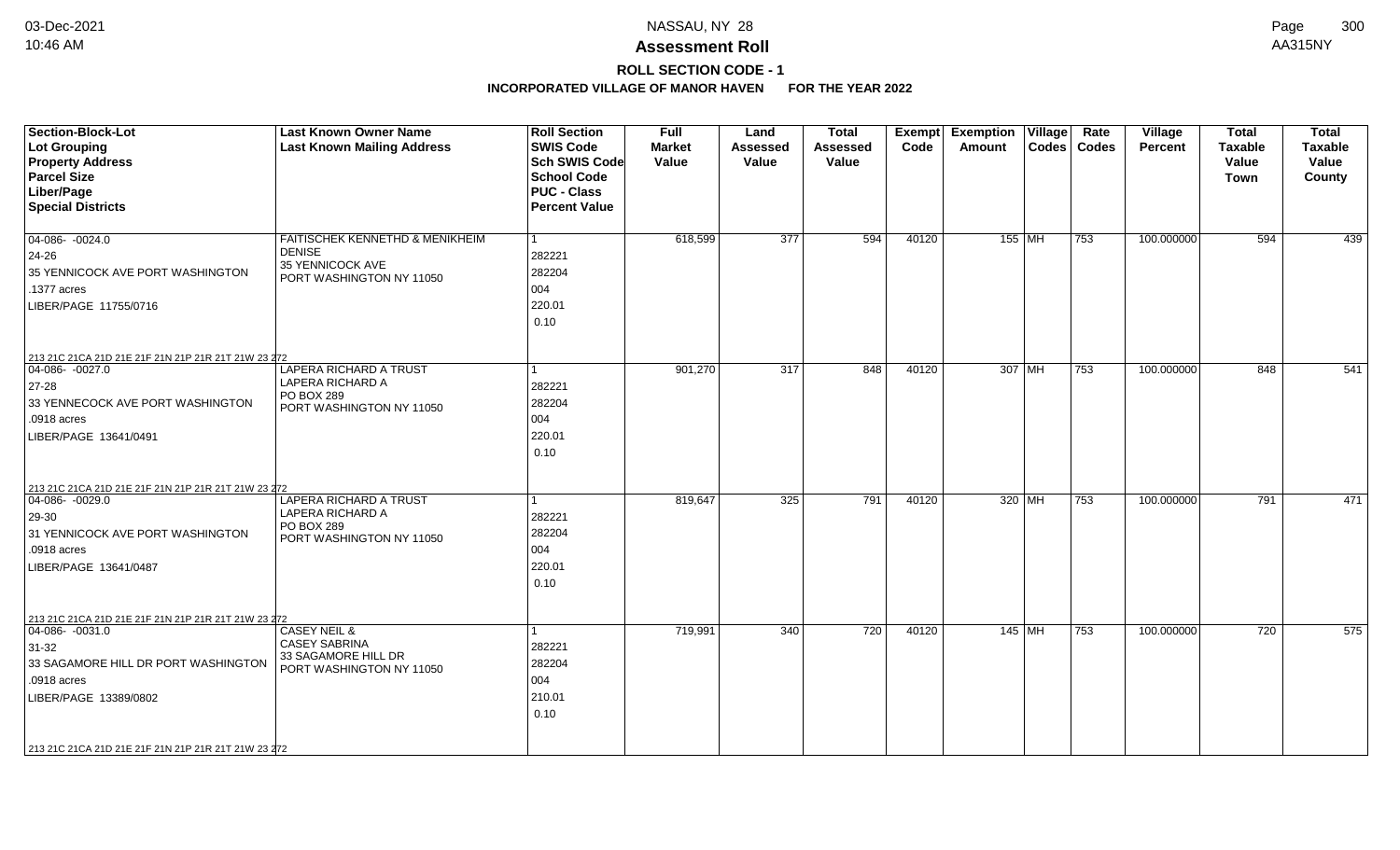# **ROLL SECTION CODE - 1**

| <b>Section-Block-Lot</b><br><b>Lot Grouping</b><br><b>Property Address</b><br><b>Parcel Size</b><br>Liber/Page<br><b>Special Districts</b>                                                                             | <b>Last Known Owner Name</b><br><b>Last Known Mailing Address</b>                                               | <b>Roll Section</b><br><b>SWIS Code</b><br><b>Sch SWIS Code</b><br><b>School Code</b><br><b>PUC - Class</b><br><b>Percent Value</b> | <b>Full</b><br><b>Market</b><br>Value | Land<br><b>Assessed</b><br>Value | <b>Total</b><br><b>Assessed</b><br>Value | <b>Exempt</b><br>Code | <b>Exemption Village</b><br>Amount | Rate<br>Codes   Codes | <b>Village</b><br>Percent | <b>Total</b><br><b>Taxable</b><br>Value<br><b>Town</b> | <b>Total</b><br>Taxable<br>Value<br>County |
|------------------------------------------------------------------------------------------------------------------------------------------------------------------------------------------------------------------------|-----------------------------------------------------------------------------------------------------------------|-------------------------------------------------------------------------------------------------------------------------------------|---------------------------------------|----------------------------------|------------------------------------------|-----------------------|------------------------------------|-----------------------|---------------------------|--------------------------------------------------------|--------------------------------------------|
| $04-086 - 0033.0$<br>33-34<br>35 SAGAMORE HILL DR PORT WASHINGTON<br>.0918 acres<br>LIBER/PAGE 13820/0623                                                                                                              | SFERRAZZA EDWARD & DANIELLE<br>35 SAGAMORE HILL DR<br>PORT WASHINGTON NY 11050                                  | 1<br>282221<br>282204<br>004<br>210.01<br>0.10                                                                                      | 499,794                               | 340                              | 500                                      | 40120                 | 156   MH                           | 753                   | 100.000000                | 500                                                    | 344                                        |
| 213 21C 21CA 21D 21E 21F 21N 21P 21R 21T 21W 23 272<br>$04-086 - 0035.0$<br>35-36<br>37 SAGAMORE HILL DR PORT WASHINGTON<br>.0918 acres<br>LIBER/PAGE 10251/0043                                                       | <b>LAMBERTI PATSY</b><br>37 SAGAMORE HILL DRIVE<br>PORT WASHINGTON NY 11050                                     | 1<br>282221<br>282204<br>004<br>210.01<br>0.10                                                                                      | 506,964                               | 340                              | 507                                      | 40120                 | $103$ MH                           | 753                   | 100.000000                | 507                                                    | 404                                        |
| 213 21C 21CA 21D 21E 21F 21N 21P 21R 21T 21W 23 272<br>$ 04-086-0037.0$<br>37-38<br>39 SAGAMORE HILL DR PORT WASHINGTON<br>.0918 acres<br>LIBER/PAGE 13610/0906                                                        | <b>CASELLA JEAN TRUST</b><br>RYBECKY DEBRA & CASELLA MICHAEL<br>39 SAGAMORE HILL DR<br>PORT WASHINGTON NY 11050 | 1<br>282221<br>282204<br>004<br>210.01<br>0.10                                                                                      | 639,082                               | 340                              | 639                                      | 40120                 | $146$ MH                           | 753                   | 100.000000                | 639                                                    | 493                                        |
| 213 21C 21CA 21D 21E 21F 21N 21P 21R 21T 21W 23 272<br>$ 04-086-0039.0$<br>39-40<br>41 SAGAMORE HILL DR PORT WASHINGTON<br>.0918 acres<br>LIBER/PAGE 13371/0938<br>213 21C 21CA 21D 21E 21F 21N 21P 21R 21T 21W 23 272 | <b>CHIN SUSAN</b><br>41 SAGAMORE HILL DR<br>PORT WASHINGTON NY 11050                                            | 282221<br>282204<br>004<br>220.01<br>0.10                                                                                           | 757,885                               | 311                              | 693                                      | 40120                 | 223 MH                             | 753                   | 100.000000                | 693                                                    | 470                                        |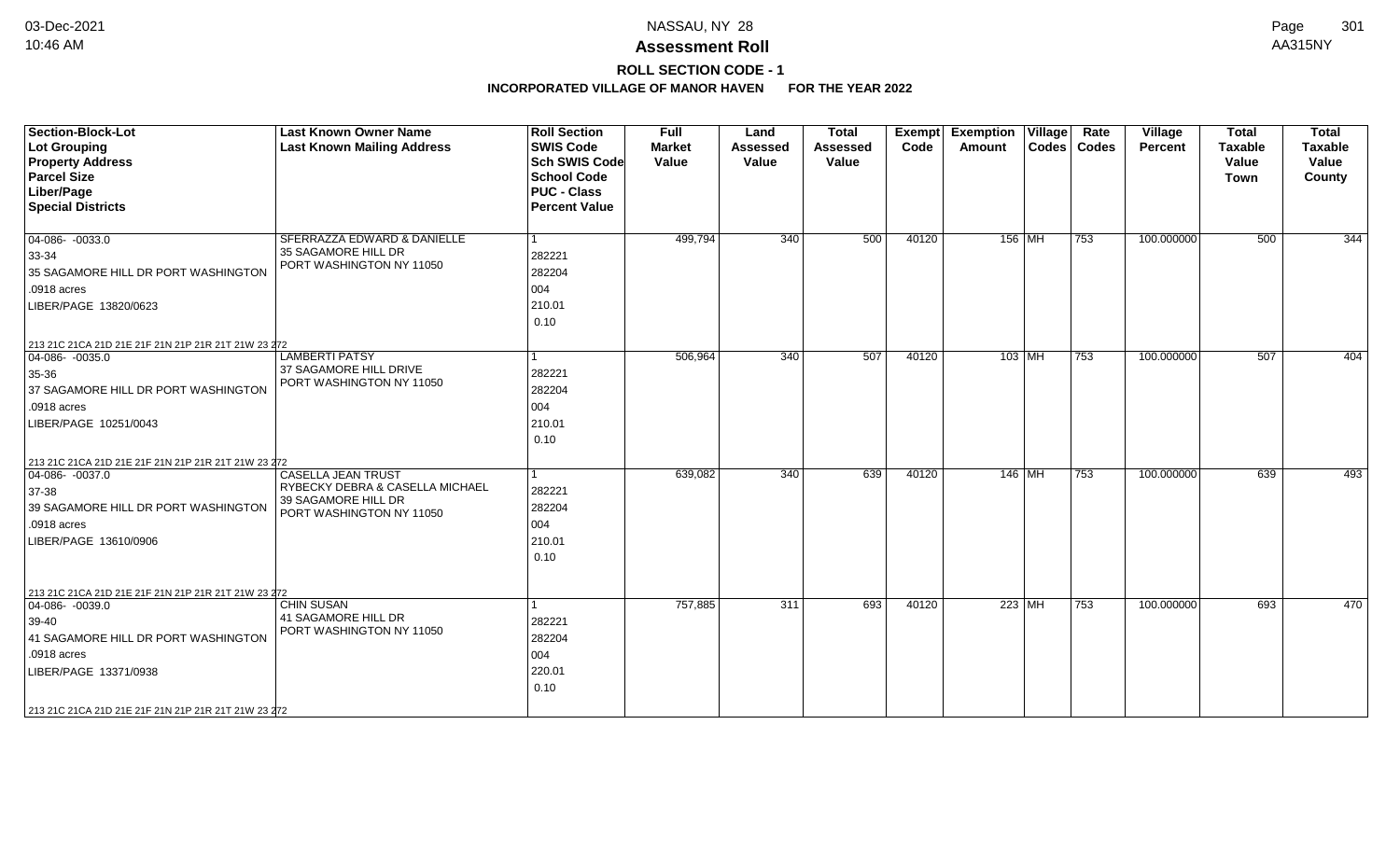# **ROLL SECTION CODE - 1**

| <b>Section-Block-Lot</b>                                                 | <b>Last Known Owner Name</b>                | <b>Roll Section</b>  | <b>Full</b>   | Land     | <b>Total</b>    | Exempt | <b>Exemption Village</b> | Rate          | <b>Village</b> | <b>Total</b>   | <b>Total</b>   |
|--------------------------------------------------------------------------|---------------------------------------------|----------------------|---------------|----------|-----------------|--------|--------------------------|---------------|----------------|----------------|----------------|
| Lot Grouping                                                             | <b>Last Known Mailing Address</b>           | <b>SWIS Code</b>     | <b>Market</b> | Assessed | <b>Assessed</b> | Code   | Amount                   | Codes   Codes | <b>Percent</b> | <b>Taxable</b> | <b>Taxable</b> |
| <b>Property Address</b>                                                  |                                             | <b>Sch SWIS Code</b> | Value         | Value    | Value           |        |                          |               |                | Value          | Value          |
| <b>Parcel Size</b>                                                       |                                             | <b>School Code</b>   |               |          |                 |        |                          |               |                | Town           | County         |
| Liber/Page                                                               |                                             | <b>PUC - Class</b>   |               |          |                 |        |                          |               |                |                |                |
| <b>Special Districts</b>                                                 |                                             | <b>Percent Value</b> |               |          |                 |        |                          |               |                |                |                |
|                                                                          |                                             |                      |               |          |                 |        |                          |               |                |                |                |
| 04-086- -0041.0                                                          | <b>WARD KIMBERLY</b>                        | $\mathbf{1}$         | 532,568       | 340      | 533             | 40120  | $128$ MH                 | 753           | 100.000000     | 533            | 405            |
| 41-42                                                                    | 28 CORCHAUG AVE<br>PORT WASHINGTON NY 11050 | 282221               |               |          |                 |        |                          |               |                |                |                |
| 28 CORCHAUG AVE PORT WASHINGTON                                          |                                             | 282204               |               |          |                 |        |                          |               |                |                |                |
| .0918 acres                                                              |                                             | 004                  |               |          |                 |        |                          |               |                |                |                |
| LIBER/PAGE 12433/0491                                                    |                                             | 210.01               |               |          |                 |        |                          |               |                |                |                |
|                                                                          |                                             | 0.10                 |               |          |                 |        |                          |               |                |                |                |
| 213 21C 21CA 21D 21E 21F 21N 21P 21R 21T 21W 23 272                      |                                             |                      |               |          |                 |        |                          |               |                |                |                |
| 04-086-0043.0                                                            | 30 CORCHAUG AVENUE LLC                      | 1.                   | 605,284       | 340      | 605             | 40120  | $211$ MH                 | 753           | 100.000000     | 605            | 394            |
| 43-44                                                                    | 30 CORCHAUG AVE                             | 282221               |               |          |                 |        |                          |               |                |                |                |
| 30 CORCHAUG AVE PORT WASHINGTON                                          | PORT WASHINGTON NY 11050                    | 282204               |               |          |                 |        |                          |               |                |                |                |
| .0918 acres                                                              |                                             | 004                  |               |          |                 |        |                          |               |                |                |                |
| LIBER/PAGE 13676/0034                                                    |                                             | 220.01               |               |          |                 |        |                          |               |                |                |                |
|                                                                          |                                             | 0.10                 |               |          |                 |        |                          |               |                |                |                |
|                                                                          |                                             |                      |               |          |                 |        |                          |               |                |                |                |
| 213 21C 21CA 21D 21E 21F 21N 21P 21R 21T 21W 23 272<br>04-086-0045.0     | MUFF ELAINE B & PETER M                     |                      | 589,921       | 330      | 572             | 40120  | 184 MH                   | 753           | 100.000000     | 572            | 388            |
| 45-46                                                                    | 32 CORCHAUG AVE                             | 282221               |               |          |                 |        |                          |               |                |                |                |
| 32 CORCHAUG AVE PORT WASHINGTON                                          | PORT WASHINGTON NY 11050                    | 282204               |               |          |                 |        |                          |               |                |                |                |
| .0918 acres                                                              |                                             | 004                  |               |          |                 |        |                          |               |                |                |                |
| LIBER/PAGE 12748/0873                                                    |                                             | 210.01               |               |          |                 |        |                          |               |                |                |                |
|                                                                          |                                             | 0.10                 |               |          |                 |        |                          |               |                |                |                |
|                                                                          |                                             |                      |               |          |                 |        |                          |               |                |                |                |
| 213 21C 21CA 21D 21E 21F 21N 21P 21R 21T 21W 23 272<br>$ 04-086-0047.0$  | KUBIN WERNER & ZOFIA                        | 1                    | 578,656       | 340      | 579             | 41800  | $119$ MH                 | 753           | 100.000000     | 460            | 357            |
| 47,48                                                                    | 34 CORCHAUG AVE                             | 282221               |               |          |                 | 40120  | 103                      |               |                |                |                |
| 34 CORCHAUG AVE PORT WASHINGTON                                          | PORT WASHINGTON NY 11050                    | 282204               |               |          |                 |        |                          |               |                |                |                |
| .0918 acres                                                              |                                             | 004                  |               |          |                 |        |                          |               |                |                |                |
| LIBER/PAGE 08479/0020                                                    |                                             | 210.01               |               |          |                 |        |                          |               |                |                |                |
|                                                                          |                                             | 0.10                 |               |          |                 |        |                          |               |                |                |                |
|                                                                          |                                             |                      |               |          |                 |        |                          |               |                |                |                |
| 213 21C 21CA 21D 21E 21F 21N 21P 21R 21T 21W 23 272<br>$04-086 - 0049.0$ | <b>MALONEY DEBORAH</b>                      | $\mathbf{1}$         | 624,743       | 340      | 625             | 40120  | $113$ MH                 | 753           | 100.000000     | 625            | 512            |
|                                                                          | 36 CORCHAUG AVE                             | 282221               |               |          |                 |        |                          |               |                |                |                |
| 49,50<br>36 CORCHAUG AVE PORT WASHINGTON                                 | PORT WASHINGTON NY 11050                    | 282204               |               |          |                 |        |                          |               |                |                |                |
|                                                                          |                                             |                      |               |          |                 |        |                          |               |                |                |                |
| .0918 acres                                                              |                                             | 004                  |               |          |                 |        |                          |               |                |                |                |
| LIBER/PAGE 12317/0171                                                    |                                             | 220.01               |               |          |                 |        |                          |               |                |                |                |
|                                                                          |                                             | 0.10                 |               |          |                 |        |                          |               |                |                |                |
| 213 21C 21CA 21D 21E 21F 21N 21P 21R 21T 21W 23 272                      |                                             |                      |               |          |                 |        |                          |               |                |                |                |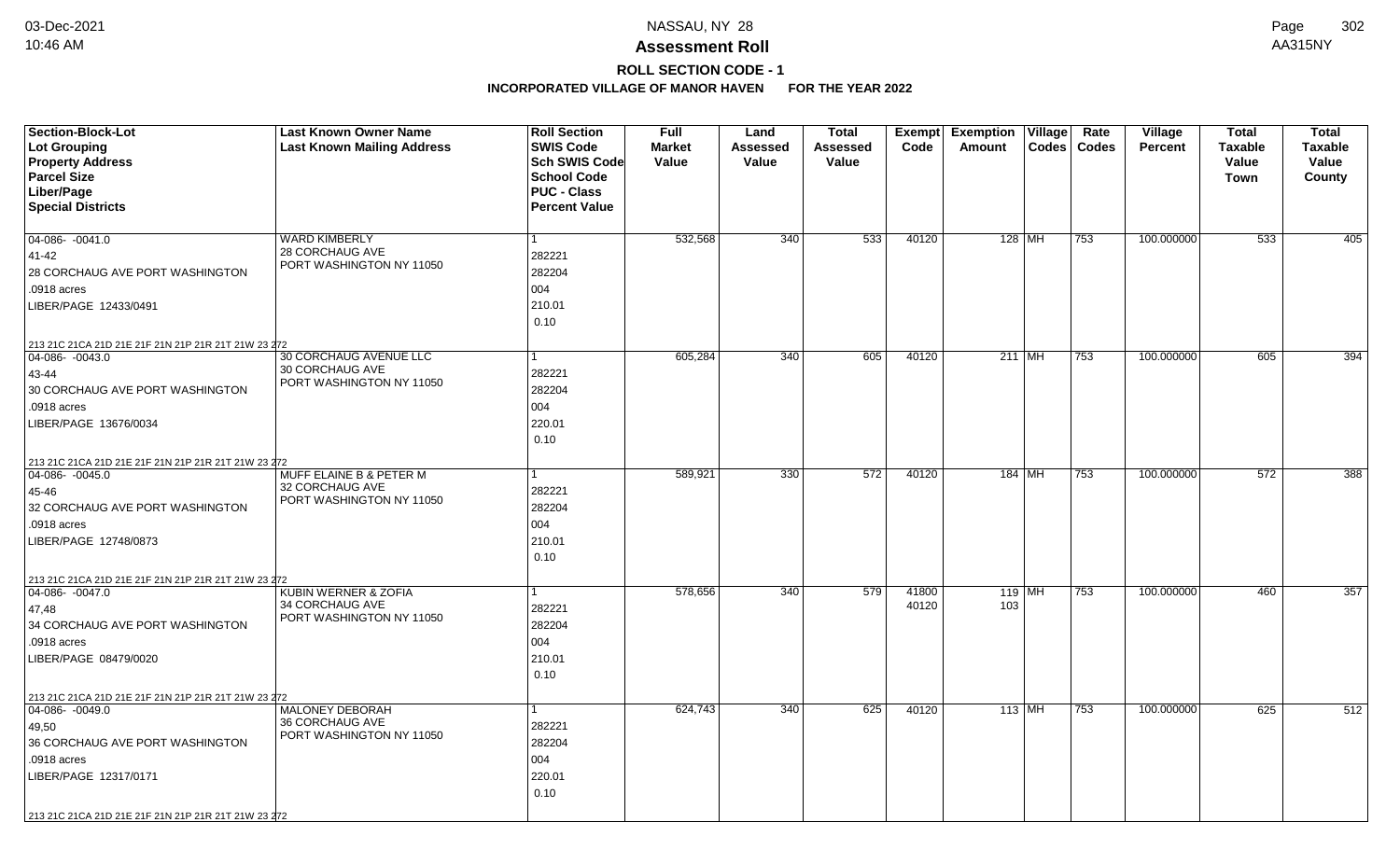# **ROLL SECTION CODE - 1**

| <b>Section-Block-Lot</b>                                                         | <b>Last Known Owner Name</b>                          | <b>Roll Section</b>  | <b>Full</b>   | Land     | <b>Total</b> |       | Exempt Exemption Village |       | Rate          | Village        | <b>Total</b>   | <b>Total</b>   |
|----------------------------------------------------------------------------------|-------------------------------------------------------|----------------------|---------------|----------|--------------|-------|--------------------------|-------|---------------|----------------|----------------|----------------|
| <b>Lot Grouping</b>                                                              | <b>Last Known Mailing Address</b>                     | <b>SWIS Code</b>     | <b>Market</b> | Assessed | Assessed     | Code  | Amount                   |       | Codes   Codes | <b>Percent</b> | <b>Taxable</b> | <b>Taxable</b> |
| <b>Property Address</b>                                                          |                                                       | Sch SWIS Code        | Value         | Value    | Value        |       |                          |       |               |                | Value          | Value          |
| <b>Parcel Size</b>                                                               |                                                       | <b>School Code</b>   |               |          |              |       |                          |       |               |                | Town           | County         |
| Liber/Page                                                                       |                                                       | <b>PUC - Class</b>   |               |          |              |       |                          |       |               |                |                |                |
| <b>Special Districts</b>                                                         |                                                       | <b>Percent Value</b> |               |          |              |       |                          |       |               |                |                |                |
|                                                                                  |                                                       |                      |               |          |              |       |                          |       |               |                |                |                |
| 04-086- -0051.0                                                                  | <b>DONG XUEJUN &amp; YANG XING</b><br>38 CORCHAUG AVE |                      | 687,218       | 340      | 687          | 40120 | 165 MH                   |       | 753           | 100.000000     | 687            | 522            |
| 51-52                                                                            | PORT WASHINGTON NY 11050                              | 282221               |               |          |              |       |                          |       |               |                |                |                |
| 38 CORCHAUG AVE PORT WASHINGTON                                                  |                                                       | 282204               |               |          |              |       |                          |       |               |                |                |                |
| .0918 acres                                                                      |                                                       | 004                  |               |          |              |       |                          |       |               |                |                |                |
| LIBER/PAGE 13567/0513                                                            |                                                       | 210.01               |               |          |              |       |                          |       |               |                |                |                |
|                                                                                  |                                                       | 0.10                 |               |          |              |       |                          |       |               |                |                |                |
| 213 21C 21CA 21D 21E 21F 21N 21P 21R 21T 21W 23 272                              |                                                       |                      |               |          |              |       |                          |       |               |                |                |                |
| 04-086-0053.0                                                                    | <b>RESSA FAMILY LLC</b>                               |                      | 904,342       | 340      | 904          | 40120 | 106 MH                   |       | 753           | 100.000000     | 904            | 798            |
| 53-54                                                                            | 15 SOUTH BAYLES AVE<br>PORT WASHINGTON NY 11050       | 282221               |               |          |              |       |                          |       |               |                |                |                |
| 40 CORCHAUG AVE PORT WASHINGTON                                                  |                                                       | 282204               |               |          |              |       |                          |       |               |                |                |                |
| .0918 acres                                                                      |                                                       | 004                  |               |          |              |       |                          |       |               |                |                |                |
| LIBER/PAGE 11043/0976                                                            |                                                       | 220.01               |               |          |              |       |                          |       |               |                |                |                |
|                                                                                  |                                                       | 0.10                 |               |          |              |       |                          |       |               |                |                |                |
| 213 21C 21CA 21D 21E 21F 21N 21P 21R 21T 21W 23 272                              |                                                       |                      |               |          |              |       |                          |       |               |                |                |                |
| 04-086-0055.0                                                                    | AFFRUNTI PAUL & LISA                                  |                      | 527,447       | 340      | 527          | 40120 |                          | 97 MH | 753           | 100.000000     | 527            | 430            |
| 55-56                                                                            | <b>42 CORCHAUG AVE</b>                                | 282221               |               |          |              |       |                          |       |               |                |                |                |
| 42 CORCHAUG AVE PORT WASHINGTON                                                  | PORT WASHINGTON NY 11050                              | 282204               |               |          |              |       |                          |       |               |                |                |                |
| .0918 acres                                                                      |                                                       | 004                  |               |          |              |       |                          |       |               |                |                |                |
| LIBER/PAGE 13126/0392                                                            |                                                       | 210.01               |               |          |              |       |                          |       |               |                |                |                |
|                                                                                  |                                                       | 0.10                 |               |          |              |       |                          |       |               |                |                |                |
|                                                                                  |                                                       |                      |               |          |              |       |                          |       |               |                |                |                |
| 213 21C 21CA 21D 21E 21F 21N 21P 21R 21T 21W 23 272<br>$\boxed{04-086 - 0057.0}$ | MANDELBAUM LAMON                                      |                      | 606,308       | 340      | 606          | 40120 | 105 MH                   |       | 753           | 100.000000     | 606            | 501            |
| 57-58                                                                            | 1 SUMMIT RD                                           | 282221               |               |          |              |       |                          |       |               |                |                |                |
| 44 CORCHAUG AVE PORT WASHINGTON                                                  | PORT WASHINGTON NY 11050                              | 282204               |               |          |              |       |                          |       |               |                |                |                |
| .0918 acres                                                                      |                                                       | 004                  |               |          |              |       |                          |       |               |                |                |                |
| LIBER/PAGE 12283/0590                                                            |                                                       | 220.01               |               |          |              |       |                          |       |               |                |                |                |
|                                                                                  |                                                       | 0.10                 |               |          |              |       |                          |       |               |                |                |                |
|                                                                                  |                                                       |                      |               |          |              |       |                          |       |               |                |                |                |
| 213 21C 21CA 21D 21E 21F 21N 21P 21R 21T 21W 23 272<br>04-086- -0059.0           | <b>MEYRAN MATTHEW</b>                                 |                      | 686,193       | 340      | 686          | 40120 | 142 MH                   |       | 753           | 100.000000     | 686            | 544            |
| 59-60                                                                            | <b>46 CORCHAUG AVENUE</b>                             | 282221               |               |          |              |       |                          |       |               |                |                |                |
| 46 CORCHAUG AVE PORT WASHINGTON                                                  | PORT WASHINGTON NY 11050                              | 282204               |               |          |              |       |                          |       |               |                |                |                |
| .0918 acres                                                                      |                                                       | 004                  |               |          |              |       |                          |       |               |                |                |                |
|                                                                                  |                                                       |                      |               |          |              |       |                          |       |               |                |                |                |
| LIBER/PAGE 11271/0904                                                            |                                                       | 220.01               |               |          |              |       |                          |       |               |                |                |                |
|                                                                                  |                                                       | 0.10                 |               |          |              |       |                          |       |               |                |                |                |
| 213 21C 21CA 21D 21E 21F 21N 21P 21R 21T 21W 23 272                              |                                                       |                      |               |          |              |       |                          |       |               |                |                |                |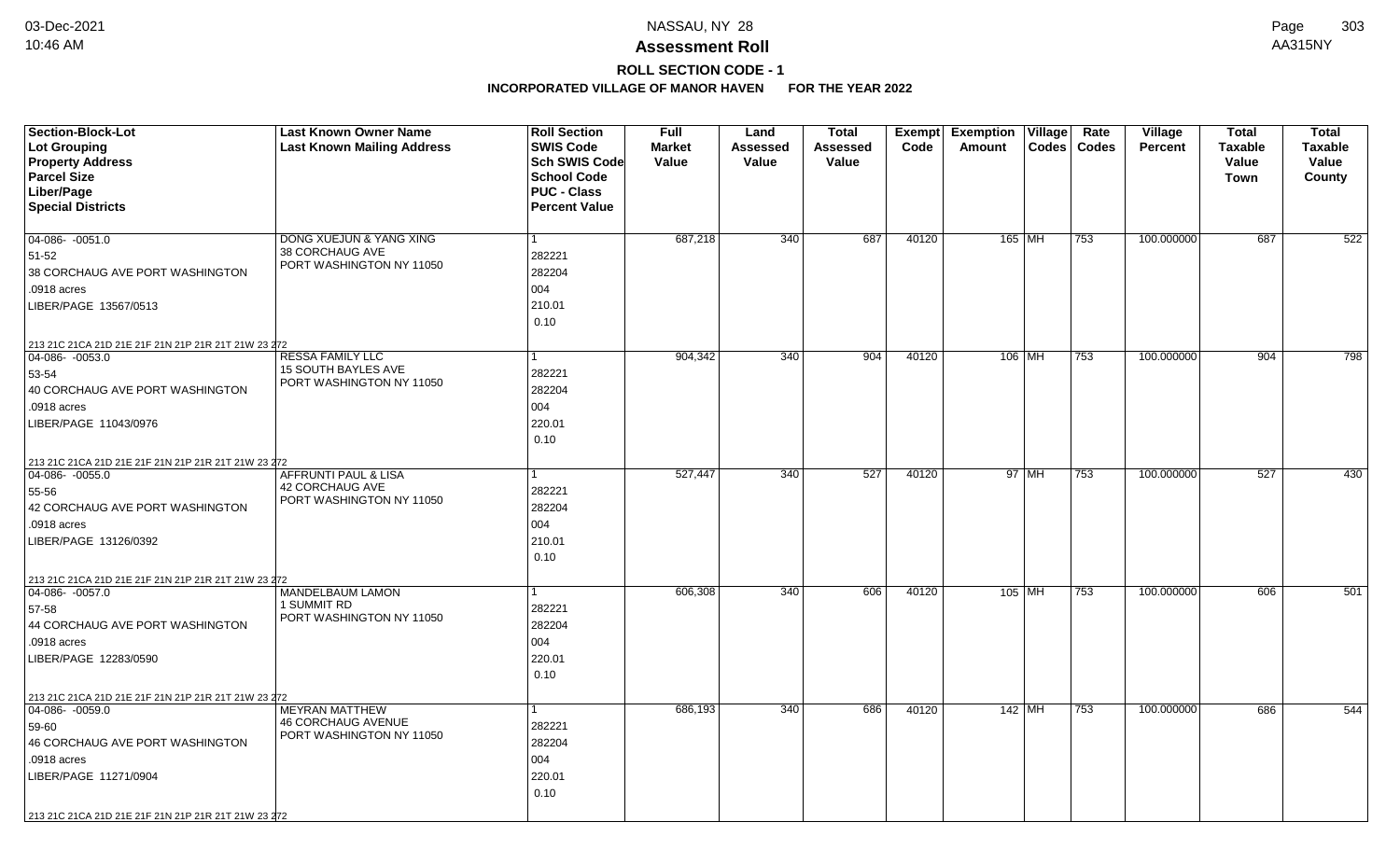# **ROLL SECTION CODE - 1**

| <b>Section-Block-Lot</b>                            | <b>Last Known Owner Name</b>                 | <b>Roll Section</b>  | <b>Full</b>   | Land            | <b>Total</b>     | Exempt | <b>Exemption Village</b>   | Rate         | Village        | <b>Total</b>   | <b>Total</b>   |
|-----------------------------------------------------|----------------------------------------------|----------------------|---------------|-----------------|------------------|--------|----------------------------|--------------|----------------|----------------|----------------|
| <b>Lot Grouping</b>                                 | <b>Last Known Mailing Address</b>            | <b>SWIS Code</b>     | <b>Market</b> | <b>Assessed</b> | Assessed         | Code   | Amount<br>$\textsf{Codes}$ | <b>Codes</b> | <b>Percent</b> | <b>Taxable</b> | <b>Taxable</b> |
| <b>Property Address</b>                             |                                              | <b>Sch SWIS Code</b> | Value         | Value           | Value            |        |                            |              |                | Value          | Value          |
| <b>Parcel Size</b>                                  |                                              | <b>School Code</b>   |               |                 |                  |        |                            |              |                | <b>Town</b>    | County         |
| Liber/Page                                          |                                              | <b>PUC - Class</b>   |               |                 |                  |        |                            |              |                |                |                |
| <b>Special Districts</b>                            |                                              | <b>Percent Value</b> |               |                 |                  |        |                            |              |                |                |                |
|                                                     |                                              |                      |               |                 |                  |        |                            |              |                |                |                |
| 04-086- -0061.0                                     | DAVID ANICIA & NACIONALES DAVID              | 1                    | 547,931       | 380             | 548              | 40120  | 86 MH                      | 753          | 100.000000     | 548            | 462            |
|                                                     | <b>8 SINTSINK DRIVE WEST</b>                 | 282221               |               |                 |                  |        |                            |              |                |                |                |
| 8 SINTSINK DRIVE WEST PORT WASHINGTON               | PORT WASHINGTON NY 11050                     | 282204               |               |                 |                  |        |                            |              |                |                |                |
| .1148 acres                                         |                                              | 004                  |               |                 |                  |        |                            |              |                |                |                |
| LIBER/PAGE 13574/0188                               |                                              | 210.01               |               |                 |                  |        |                            |              |                |                |                |
|                                                     |                                              | 0.10                 |               |                 |                  |        |                            |              |                |                |                |
| 213 21C 21CA 21D 21E 21F 21N 21P 21R 21T 21W 23 272 |                                              |                      |               |                 |                  |        |                            |              |                |                |                |
| 04-086-0062.0                                       | RAND JOHN & CHRISTINA A                      |                      | 574,559       | 380             | $\overline{575}$ | 40120  | 133   MH                   | 753          | 100.000000     | 575            | 442            |
|                                                     | 6 SINTSINK DR W                              | 282221               |               |                 |                  |        |                            |              |                |                |                |
| 6 SINTSINK DR W PORT WASHINGTON                     | PORT WASHINGTON NY 11050                     | 282204               |               |                 |                  |        |                            |              |                |                |                |
| .1148 acres                                         |                                              | 004                  |               |                 |                  |        |                            |              |                |                |                |
| LIBER/PAGE 12732/0077                               |                                              | 210.01               |               |                 |                  |        |                            |              |                |                |                |
|                                                     |                                              | 0.10                 |               |                 |                  |        |                            |              |                |                |                |
|                                                     |                                              |                      |               |                 |                  |        |                            |              |                |                |                |
| 213 21C 21CA 21D 21E 21F 21N 21P 21R 21T 21W 23 272 | PORT PARK PROPERTIES LLC                     |                      | 5,018         | 5               | 5 <sup>1</sup>   |        | <b>MH</b>                  | 753          | 100.000000     | 5              | 5              |
| $04 - 086 - 0063.0$                                 | 33 SINTINK DR                                |                      |               |                 |                  |        |                            |              |                |                |                |
|                                                     | PORT WASHINGTON 11050                        | 282221               |               |                 |                  |        |                            |              |                |                |                |
| YENNICOCK AVE PORT WASHINGTON                       |                                              | 282204               |               |                 |                  |        |                            |              |                |                |                |
| .0230 acres                                         |                                              | 004                  |               |                 |                  |        |                            |              |                |                |                |
| LIBER/PAGE 12827/0195                               |                                              | 311.11               |               |                 |                  |        |                            |              |                |                |                |
|                                                     |                                              | 0.10                 |               |                 |                  |        |                            |              |                |                |                |
| 213 21C 21CA 21D 21E 21F 21N 21P 21R 21T 21W 23 272 |                                              |                      |               |                 |                  |        |                            |              |                |                |                |
| $ 04-087 - 0001.0$                                  | LOUCAS PETER & SOPHIA                        |                      | 839,819       | 375             | 830              | 40120  | $314$ MH                   | 753          | 100.000000     | 830            | 516            |
| $1 - 2,110$                                         | 20 SINTSINK DR W<br>PORT WASHINGTON NY 11050 | 282221               |               |                 |                  |        |                            |              |                |                |                |
| 20 SINTSINK DR W MANORHAVEN                         |                                              | 282204               |               |                 |                  |        |                            |              |                |                |                |
| .1148 acres                                         |                                              | 004                  |               |                 |                  |        |                            |              |                |                |                |
| LIBER/PAGE 12647/0640                               |                                              | 220.01               |               |                 |                  |        |                            |              |                |                |                |
|                                                     |                                              | 0.10                 |               |                 |                  |        |                            |              |                |                |                |
| 213 21C 21CA 21D 21E 21F 21N 21P 21R 21T 21W 23 272 |                                              |                      |               |                 |                  |        |                            |              |                |                |                |
| $\boxed{04-087 - 0004.0}$                           | <b>DROSATO LLC</b>                           | 1                    | 755,837       | 374             | 744              | 40120  | 115 MH                     | 753          | 100.000000     | 744            | 629            |
| $4 - 5, 111$                                        | 25 -44 BAYSIDE LN W                          | 282221               |               |                 |                  |        |                            |              |                |                |                |
| 16 SINTSINK DR PORT WASHINGTON                      | FLUSHING NY 11358                            | 282204               |               |                 |                  |        |                            |              |                |                |                |
| .1148 acres                                         |                                              | 004                  |               |                 |                  |        |                            |              |                |                |                |
| LIBER/PAGE 13661/0097                               |                                              | 220.01               |               |                 |                  |        |                            |              |                |                |                |
|                                                     |                                              | 0.10                 |               |                 |                  |        |                            |              |                |                |                |
|                                                     |                                              |                      |               |                 |                  |        |                            |              |                |                |                |
| 213 21C 21CA 21D 21E 21F 21N 21P 21R 21T 21W 23 272 |                                              |                      |               |                 |                  |        |                            |              |                |                |                |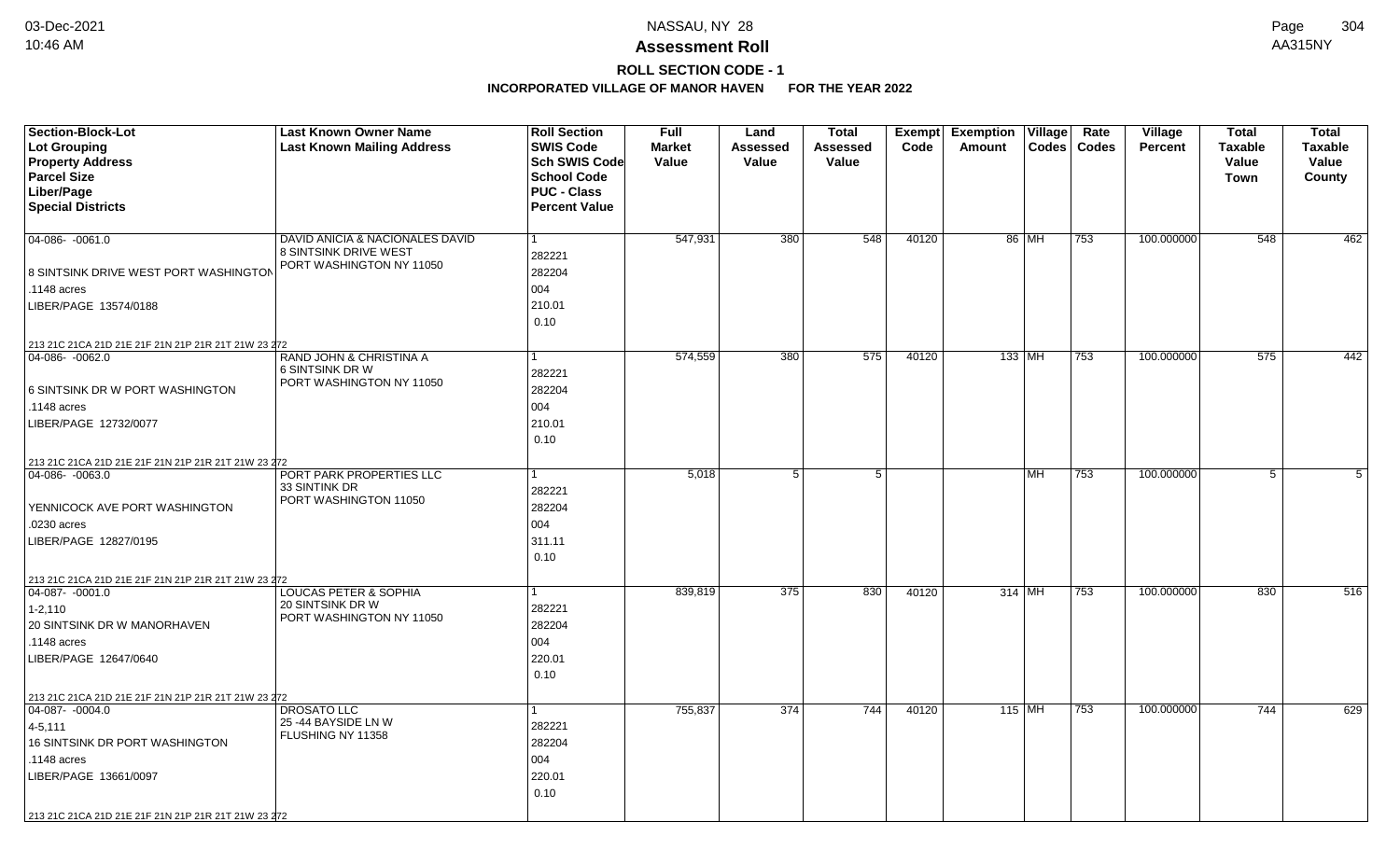# **ROLL SECTION CODE - 1**

| <b>Section-Block-Lot</b>                                                | <b>Last Known Owner Name</b>                       | <b>Roll Section</b>  | <b>Full</b>   | Land            | <b>Total</b>    | Exempt | Exemption   Village |          | Rate          | Village    | <b>Total</b>   | <b>Total</b>   |
|-------------------------------------------------------------------------|----------------------------------------------------|----------------------|---------------|-----------------|-----------------|--------|---------------------|----------|---------------|------------|----------------|----------------|
| <b>Lot Grouping</b>                                                     | <b>Last Known Mailing Address</b>                  | <b>SWIS Code</b>     | <b>Market</b> | <b>Assessed</b> | <b>Assessed</b> | Code   | Amount              |          | Codes   Codes | Percent    | <b>Taxable</b> | <b>Taxable</b> |
| <b>Property Address</b>                                                 |                                                    | <b>Sch SWIS Code</b> | Value         | Value           | Value           |        |                     |          |               |            | Value          | Value          |
| <b>Parcel Size</b>                                                      |                                                    | <b>School Code</b>   |               |                 |                 |        |                     |          |               |            | <b>Town</b>    | County         |
| Liber/Page                                                              |                                                    | <b>PUC - Class</b>   |               |                 |                 |        |                     |          |               |            |                |                |
| <b>Special Districts</b>                                                |                                                    | <b>Percent Value</b> |               |                 |                 |        |                     |          |               |            |                |                |
| $04-087 - 0006.0$                                                       | BORDONARO CONCETTA                                 |                      | 684,145       | 368             | 662             | 40120  |                     | $191$ MH | 753           | 100.000000 | 662            | 471            |
| $6 - 7,108$                                                             | 14 SINTSINK DRIVE W                                | 282221               |               |                 |                 |        |                     |          |               |            |                |                |
| 14 SINTSINK DR PORT WASHINGTON                                          | PORT WASHINGTON NY 11050                           | 282204               |               |                 |                 |        |                     |          |               |            |                |                |
| $.1148$ acres                                                           |                                                    | 004                  |               |                 |                 |        |                     |          |               |            |                |                |
| LIBER/PAGE 09254/0270                                                   |                                                    | 220.01               |               |                 |                 |        |                     |          |               |            |                |                |
|                                                                         |                                                    | 0.10                 |               |                 |                 |        |                     |          |               |            |                |                |
| 213 21C 21CA 21D 21E 21F 21N 21P 21R 21T 21W 23 272                     |                                                    |                      |               |                 |                 |        |                     |          |               |            |                |                |
| $ 04-087 - 0011.0$                                                      | <b>TESIO ROBERT J &amp; EMILY R</b>                | 1                    | 574,559       | 340             | 575             | 40120  | $113$ MH            |          | 753           | 100.000000 | 575            | 462            |
| $ 11 - 12 $                                                             | <b>45 CORCHAUG AVE</b>                             | 282221               |               |                 |                 |        |                     |          |               |            |                |                |
| 45 CORCHAUG AVE PORT WASHINGTON                                         | PORT WASHINGTON NY 11050                           | 282204               |               |                 |                 |        |                     |          |               |            |                |                |
| .0918 acres                                                             |                                                    | 004                  |               |                 |                 |        |                     |          |               |            |                |                |
| LIBER/PAGE 13003/0427                                                   |                                                    | 210.01               |               |                 |                 |        |                     |          |               |            |                |                |
|                                                                         |                                                    | 0.10                 |               |                 |                 |        |                     |          |               |            |                |                |
| 213 21C 21CA 21D 21E 21F 21N 21P 21R 21T 21W 23 272                     |                                                    |                      |               |                 |                 |        |                     |          |               |            |                |                |
| $\boxed{04-087 - 0013.0}$                                               | FICO KATHLEEN M (TRUST)                            | 1                    | 520,278       | 340             | 520             | 40120  |                     | 89 MH    | 753           | 100.000000 | 390            | 301            |
| $13 - 14$                                                               | <b>DILEO KAREN M</b>                               | 282221               |               |                 |                 | 41680  | 52                  |          |               |            |                |                |
| 43 CORCHAUG AVE PORT WASHINGTON                                         | <b>43 CORCHAUG AVE</b><br>PORT WASHINGTON NY 11050 | 282204               |               |                 |                 | 41121  | 78                  |          |               |            |                |                |
| .0918 acres                                                             |                                                    | 004                  |               |                 |                 |        |                     |          |               |            |                |                |
| LIBER/PAGE 14006/0258                                                   |                                                    | 210.01               |               |                 |                 |        |                     |          |               |            |                |                |
|                                                                         |                                                    | 0.10                 |               |                 |                 |        |                     |          |               |            |                |                |
|                                                                         |                                                    |                      |               |                 |                 |        |                     |          |               |            |                |                |
| 213 21C 21CA 21D 21E 21F 21N 21P 21R 21T 21W 23 272<br>$ 04-087-0015.0$ | YEE SAM JIN & NANCY CHENG                          | 1                    | 627,478       | 391             | 589             | 40120  |                     | 152 MH   | 753           | 100.000000 | 589            | 437            |
| 15-17                                                                   | 41 CORCHAUG AVE                                    | 282221               |               |                 |                 |        |                     |          |               |            |                |                |
|                                                                         | PORT WASHINGTON NY 11050                           | 282204               |               |                 |                 |        |                     |          |               |            |                |                |
| 41 CORCHAUG AVE PORT WASHINGTON                                         |                                                    |                      |               |                 |                 |        |                     |          |               |            |                |                |
| .1377 acres                                                             |                                                    | 004                  |               |                 |                 |        |                     |          |               |            |                |                |
| LIBER/PAGE 12549/0083                                                   |                                                    | 210.01               |               |                 |                 |        |                     |          |               |            |                |                |
|                                                                         |                                                    | 0.10                 |               |                 |                 |        |                     |          |               |            |                |                |
| 213 21C 21CA 21D 21E 21F 21N 21P 21R 21T 21W 23 272                     |                                                    |                      |               |                 |                 |        |                     |          |               |            |                |                |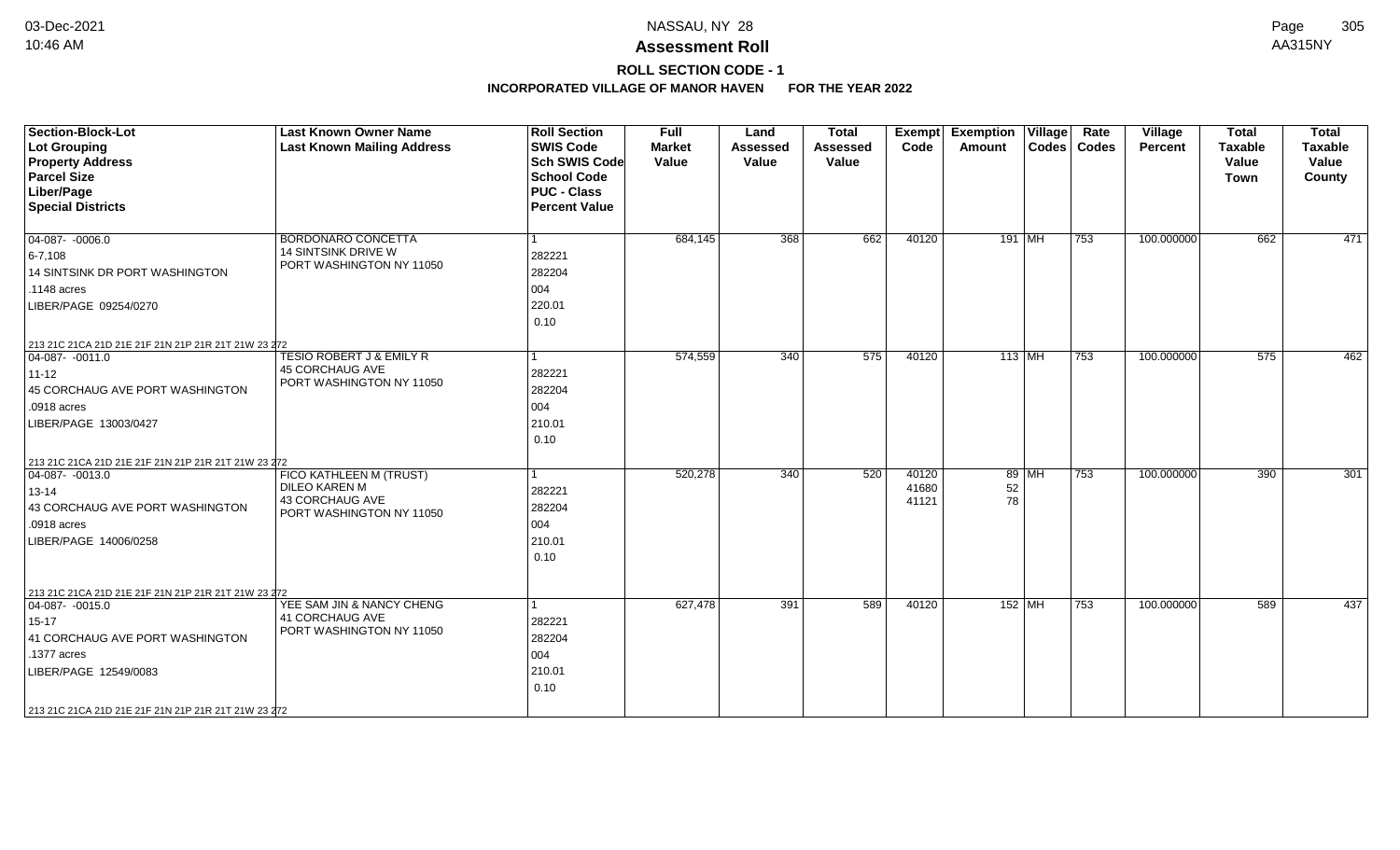# **ROLL SECTION CODE - 1**

| <b>Section-Block-Lot</b><br><b>Lot Grouping</b><br><b>Property Address</b><br><b>Parcel Size</b><br>Liber/Page<br><b>Special Districts</b>                                                                         | <b>Last Known Owner Name</b><br><b>Last Known Mailing Address</b>                                       | <b>Roll Section</b><br><b>SWIS Code</b><br><b>Sch SWIS Code</b><br><b>School Code</b><br><b>PUC - Class</b><br><b>Percent Value</b> | Full<br><b>Market</b><br>Value | Land<br><b>Assessed</b><br>Value | <b>Total</b><br>Assessed<br>Value | Exempt<br>Code | <b>Exemption Village</b><br>Amount | Rate<br>Codes   Codes | Village<br>Percent | <b>Total</b><br><b>Taxable</b><br>Value<br><b>Town</b> | <b>Total</b><br><b>Taxable</b><br>Value<br>County |
|--------------------------------------------------------------------------------------------------------------------------------------------------------------------------------------------------------------------|---------------------------------------------------------------------------------------------------------|-------------------------------------------------------------------------------------------------------------------------------------|--------------------------------|----------------------------------|-----------------------------------|----------------|------------------------------------|-----------------------|--------------------|--------------------------------------------------------|---------------------------------------------------|
| $04-087 - 0018.0$<br>18-20<br>37 CORCHAUG AVE PORT WASHINGTON<br>.1377 acres<br>LIBER/PAGE 13323/0258<br>213 21C 21CA 21D 21E 21F 21N 21P 21R 21T 21W 23 272                                                       | JENS-ERIK HOLLANDER TRUST<br>JENS-ERIK HOLLANDER TRUSTEE<br>37 CORCHAUG AVE<br>PORT WASHINGTON NY 11050 | 282221<br>282204<br>004<br>210.01<br>0.10                                                                                           | 609,965                        | 417                              | 610                               | 40120          | 209 MH                             | 753                   | 100.000000         | 610                                                    | 401                                               |
| $04-087 - 0021.0$<br>$ 21-23 $<br>35 CORCHAUG AVE PORT WASHINGTON<br>.1377 acres<br>LIBER/PAGE 13996/0068<br>213 21C 21CA 21D 21E 21F 21N 21P 21R 21T 21W 23 272                                                   | AUTUMN PARK CO LLC<br>33 SINTSINK DR W<br>PORT WASHINGTON NY 11050                                      | 282221<br>282204<br>004<br>220.01<br>0.10                                                                                           | 730,233                        | 417                              | 730                               | 40120          | 160 MH                             | 753                   | 100.000000         | 730                                                    | 570                                               |
| $\boxed{04-087 - 0024.0}$<br>24-26<br>31 CORCHAUG AVE PORT WASHINGTON<br>.1377 acres<br>LIBER/PAGE 12624/0760                                                                                                      | PORT PARK PROPERTIES LLC<br>33 SINTSINK DR W<br>PORT WASHINGTON NY 11050                                | 282221<br>282204<br>004<br>220.01<br>0.10                                                                                           | 1,080,828                      | 395                              | 1,024                             | 40120          | 360 MH                             | $\overline{753}$      | 100.000000         | 1,024                                                  | 664                                               |
| 213 21C 21CA 21D 21E 21F 21N 21P 21R 21T 21W 23 272<br>$ 04-087-0027.0$<br>27-28<br>29 CORCHAUG AVE PORT WASHINGTON<br>.0918 acres<br>LIBER/PAGE 11131/0432<br>213 21C 21CA 21D 21E 21F 21N 21P 21R 21T 21W 23 272 | <b>GUELI JOAN</b><br><b>29 CORCHAUG AVENUE</b><br>PORT WASHINGTON NY 11050                              | 282221<br>282204<br>004<br>220.01<br>0.10                                                                                           | 728,184                        | 332                              | 711                               | 40120          | 225 MH                             | 753                   | 100.000000         | 711                                                    | 486                                               |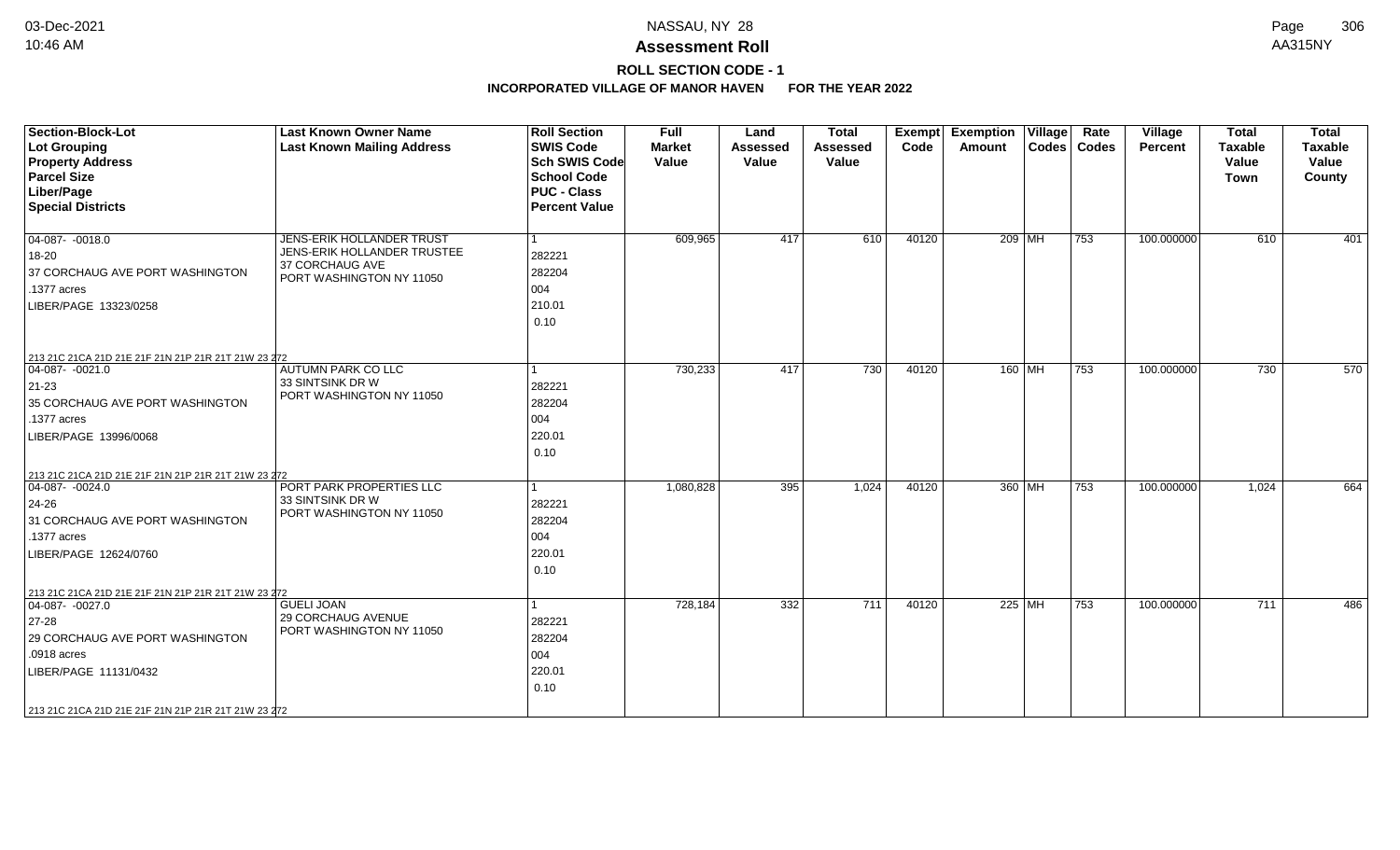# **ROLL SECTION CODE - 1**

| <b>Section-Block-Lot</b><br>Lot Grouping<br><b>Property Address</b><br><b>Parcel Size</b><br>Liber/Page<br><b>Special Districts</b>                                                                                    | <b>Last Known Owner Name</b><br><b>Last Known Mailing Address</b>                                                 | <b>Roll Section</b><br><b>SWIS Code</b><br><b>Sch SWIS Code</b><br><b>School Code</b><br><b>PUC - Class</b><br><b>Percent Value</b> | <b>Full</b><br><b>Market</b><br>Value | Land<br><b>Assessed</b><br>Value | <b>Total</b><br><b>Assessed</b><br>Value | Exempt<br>Code          | <b>Exemption Village</b><br>Amount | Rate<br>Codes   Codes | Village<br><b>Percent</b> | <b>Total</b><br><b>Taxable</b><br>Value<br><b>Town</b> | <b>Total</b><br><b>Taxable</b><br>Value<br>County |
|------------------------------------------------------------------------------------------------------------------------------------------------------------------------------------------------------------------------|-------------------------------------------------------------------------------------------------------------------|-------------------------------------------------------------------------------------------------------------------------------------|---------------------------------------|----------------------------------|------------------------------------------|-------------------------|------------------------------------|-----------------------|---------------------------|--------------------------------------------------------|---------------------------------------------------|
| $04-087 - 0029.0$<br>29-30<br>27 CORCHAUG AVE PORT WASHINGTON<br>.0918 acres<br>LIBER/PAGE 12203/0049                                                                                                                  | <b>NELSEN DONALD &amp; SUSAN &amp;</b><br>BERNAT JEFFREY & KAREN L<br>27 CORCHAUG AVE<br>PORT WASHINGTON NY 11050 | 282221<br>282204<br>004<br>220.01<br>0.10                                                                                           | 787,586                               | 340                              | 788                                      | 40120                   | 238 MH                             | 753                   | 100.000000                | 788                                                    | 550                                               |
| 213 21C 21CA 21D 21E 21F 21N 21P 21R 21T 21W 23 272<br>04-087- -0031.0<br>$31 - 33$<br>25 A-B CORCHAUG AVE PORT WASHINGTON<br>.1377 acres<br>LIBER/PAGE 12537/0720                                                     | SCHOOL HOUSE DEVELOPMENT INC<br>45 SAGAMORE HILL DR<br>PORT WASHINGTON NY 11050                                   | 1<br>282221<br>282204<br>004<br>220.01<br>0.10                                                                                      | 1,165,505                             | 396                              | 1,106                                    | 40120                   | 288 MH                             | 753                   | 100.000000                | 1,106                                                  | 818                                               |
| 213 21C 21CA 21D 21E 21F 21N 21P 21R 21T 21W 23 272<br>$ 04-087-0034.0$<br>34-35<br>47 SAGAMORE HILL DR PORT WASHINGTON<br>.0918 acres<br>LIBER/PAGE 13493/0462<br>213 21C 21CA 21D 21E 21F 21N 21P 21R 21T 21W 23 272 | <b>CUOMO-GAUDIUSO CHRISTINE</b><br>47 SAGAMORE HILL DR<br>PORT WASHINGTON NY 11050                                | 282221<br>282204<br>004<br>210.01<br>0.10                                                                                           | 522,326                               | 328                              | 503                                      | 40120<br>44220          | 110 MH<br>6                        | 753                   | 100.000000                | 497                                                    | 387                                               |
| $ 04-087 - 0036.0$<br>$36-37$<br>49 SAGAMORE HILL DR PORT WASHINGTON<br>.0918 acres<br>LIBER/PAGE 11944/0761<br>213 21C 21CA 21D 21E 21F 21N 21P 21R 21T 21W 23 272                                                    | MARINO FIORE & JOSEPHINE LIFE ESTATE<br>MARINO GLORIA & JOYCE<br>49 SAGAMORE HILL DR<br>PORT WASHINGTON NY 11050  | 282221<br>282204<br>004<br>210.01<br>0.10                                                                                           | 498,770                               | 340                              | 499                                      | 41101<br>41801<br>40120 | 155 MH<br>121<br>102               | 753                   | 100.000000                | 223                                                    | 121                                               |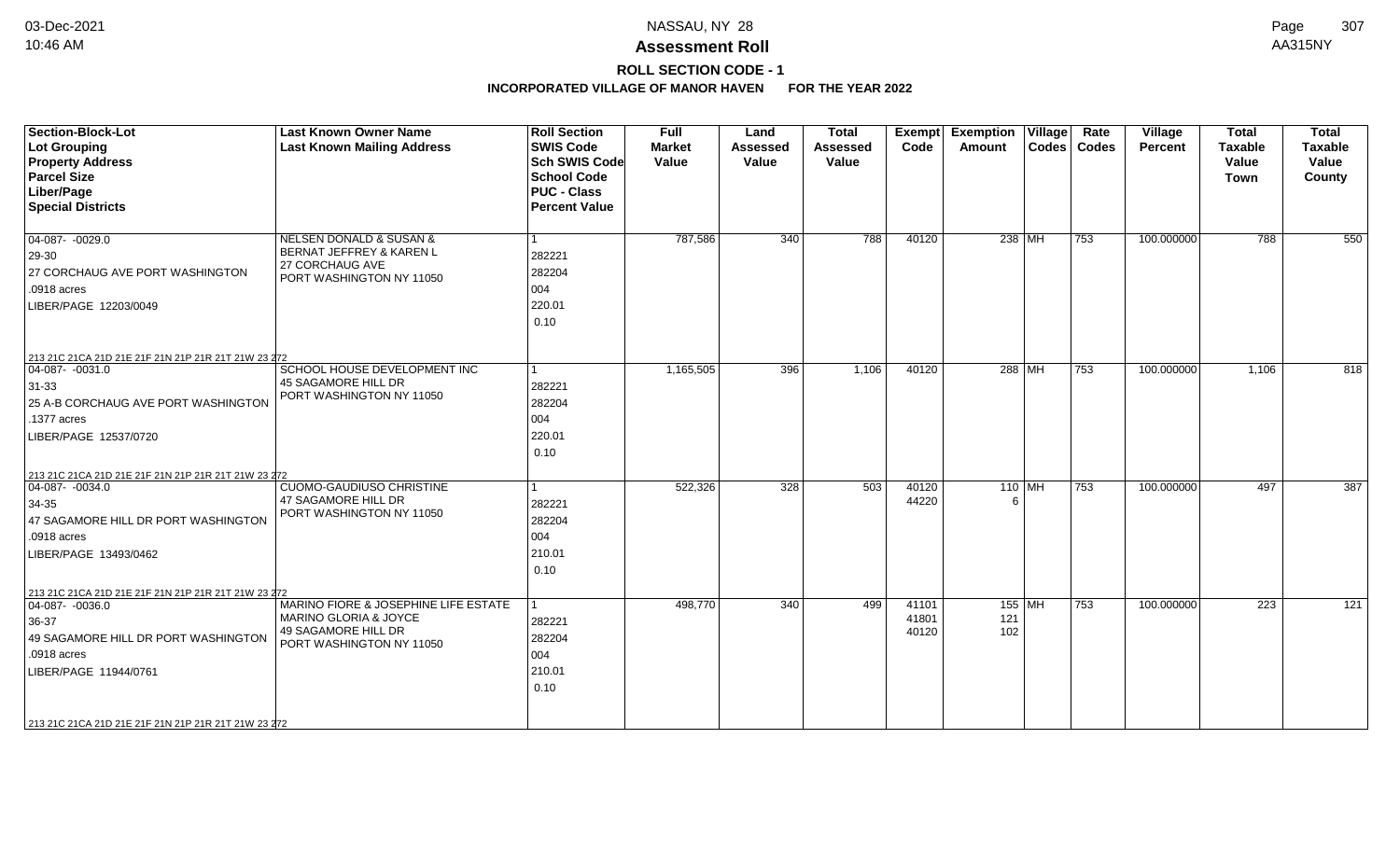# **ROLL SECTION CODE - 1**

| <b>Section-Block-Lot</b>                                                  | <b>Last Known Owner Name</b>              | <b>Roll Section</b>  | <b>Full</b>   | Land     | <b>Total</b> | Exempt | <b>Exemption Village</b> | Rate          | Village        | <b>Total</b>   | <b>Total</b>   |
|---------------------------------------------------------------------------|-------------------------------------------|----------------------|---------------|----------|--------------|--------|--------------------------|---------------|----------------|----------------|----------------|
| <b>Lot Grouping</b>                                                       | <b>Last Known Mailing Address</b>         | <b>SWIS Code</b>     | <b>Market</b> | Assessed | Assessed     | Code   | Amount                   | Codes   Codes | <b>Percent</b> | <b>Taxable</b> | <b>Taxable</b> |
| <b>Property Address</b>                                                   |                                           | Sch SWIS Code        | Value         | Value    | Value        |        |                          |               |                | Value          | Value          |
| <b>Parcel Size</b>                                                        |                                           | <b>School Code</b>   |               |          |              |        |                          |               |                | Town           | County         |
| Liber/Page                                                                |                                           | <b>PUC - Class</b>   |               |          |              |        |                          |               |                |                |                |
| <b>Special Districts</b>                                                  |                                           | <b>Percent Value</b> |               |          |              |        |                          |               |                |                |                |
| 04-087- -0038.0                                                           | KILPATRICK KATHLEEN & M                   | $\mathbf{1}$         | 589,922       | 417      | 590          | 40120  | 131   MH                 | 753           | 100.000000     | 590            | 459            |
| 38-40                                                                     | 51 SAGAMORE HILL DRIVE                    | 282221               |               |          |              |        |                          |               |                |                |                |
| 51 SAGAMORE HILL DR PORT WASHINGTON                                       | PORT WASHINGTON NY 11050                  | 282204               |               |          |              |        |                          |               |                |                |                |
| .1377 acres                                                               |                                           | 004                  |               |          |              |        |                          |               |                |                |                |
| LIBER/PAGE 11314/0148                                                     |                                           | 210.01               |               |          |              |        |                          |               |                |                |                |
|                                                                           |                                           | 0.10                 |               |          |              |        |                          |               |                |                |                |
|                                                                           |                                           |                      |               |          |              |        |                          |               |                |                |                |
| 213 21C 21CA 21D 21E 21F 21N 21P 21R 21T 21W 23 272<br>$ 04-087 - 0041.0$ | ELLEGAARD ROCHELLE POTAK & M              | $\mathbf{1}$         | 532,568       | 340      | 533          | 40120  | 123 MH                   | 753           | 100.000000     | 533            | 410            |
| $41 - 42$                                                                 | 22 NESAQUAKE AVENUE                       | 282221               |               |          |              |        |                          |               |                |                |                |
| 22 NESAQUAKE AVE PORT WASHINGTON                                          | PORT WASHINGTON NY 11050                  | 282204               |               |          |              |        |                          |               |                |                |                |
| .0918 acres                                                               |                                           | 004                  |               |          |              |        |                          |               |                |                |                |
| LIBER/PAGE 10441/0816                                                     |                                           | 210.01               |               |          |              |        |                          |               |                |                |                |
|                                                                           |                                           | 0.10                 |               |          |              |        |                          |               |                |                |                |
| 213 21C 21CA 21D 21E 21F 21N 21P 21R 21T 21W 23 272                       |                                           |                      |               |          |              |        |                          |               |                |                |                |
| 04-087- -0043.0                                                           | MALLON BRUCE D & HALLISSY JENNIFER L      |                      | 637,033       | 340      | 637          | 40120  | 158 MH                   | 753           | 100.000000     | 637            | 479            |
| 43,44                                                                     | 24 NESAQUAKE AVE                          | 282221               |               |          |              |        |                          |               |                |                |                |
| 24 NESAQUAKE AVE PORT WASHINGTON                                          | PORT WASHINGTON NY 11050                  | 282204               |               |          |              |        |                          |               |                |                |                |
| .0918 acres                                                               |                                           | 004                  |               |          |              |        |                          |               |                |                |                |
| LIBER/PAGE 13028/0411                                                     |                                           | 210.01               |               |          |              |        |                          |               |                |                |                |
|                                                                           |                                           | 0.10                 |               |          |              |        |                          |               |                |                |                |
| 213 21C 21CA 21D 21E 21F 21N 21P 21R 21T 21W 23 272                       |                                           |                      |               |          |              |        |                          |               |                |                |                |
| $ 04-087 - 0050.0$                                                        | 32 NESAQUAKE LLC                          | 1                    | 851,085       | 340      | 851          | 40120  | 224 MH                   | 753           | 100.000000     | 851            | 627            |
| 50-51                                                                     | 5115 AMERICAN BLVD W                      | 282221               |               |          |              |        |                          |               |                |                |                |
| 32 A NESAQUAKE AVE PORT WASHINGTON                                        | BLOOMINGTON MN 55437                      | 282204               |               |          |              |        |                          |               |                |                |                |
| .0918 acres                                                               |                                           | 004                  |               |          |              |        |                          |               |                |                |                |
| LIBER/PAGE 12909/0528                                                     |                                           | 220.01               |               |          |              |        |                          |               |                |                |                |
|                                                                           |                                           | 0.10                 |               |          |              |        |                          |               |                |                |                |
| 213 21C 21CA 21D 21E 21F 21N 21P 21R 21T 21W 23 272                       |                                           |                      |               |          |              |        |                          |               |                |                |                |
| $04-087 - 0052.0$                                                         | <b>FARAHAN PAYAM &amp; KATHY</b>          | $\mathbf{1}$         | 858,254       | 340      | 858          | 40120  | 262 MH                   | 753           | 100.000000     | 858            | 596            |
| 52-53                                                                     | 4 GRAYWOOD RD<br>PORT WASHINGTON NY 11050 | 282221               |               |          |              |        |                          |               |                |                |                |
| 34 NESAQUAKE AVE PORT WASHINGTON                                          |                                           | 282204               |               |          |              |        |                          |               |                |                |                |
| .0918 acres                                                               |                                           | 004                  |               |          |              |        |                          |               |                |                |                |
| LIBER/PAGE 11169/0716                                                     |                                           | 220.01               |               |          |              |        |                          |               |                |                |                |
|                                                                           |                                           | 0.10                 |               |          |              |        |                          |               |                |                |                |
| 213 21C 21CA 21D 21E 21F 21N 21P 21R 21T 21W 23 272                       |                                           |                      |               |          |              |        |                          |               |                |                |                |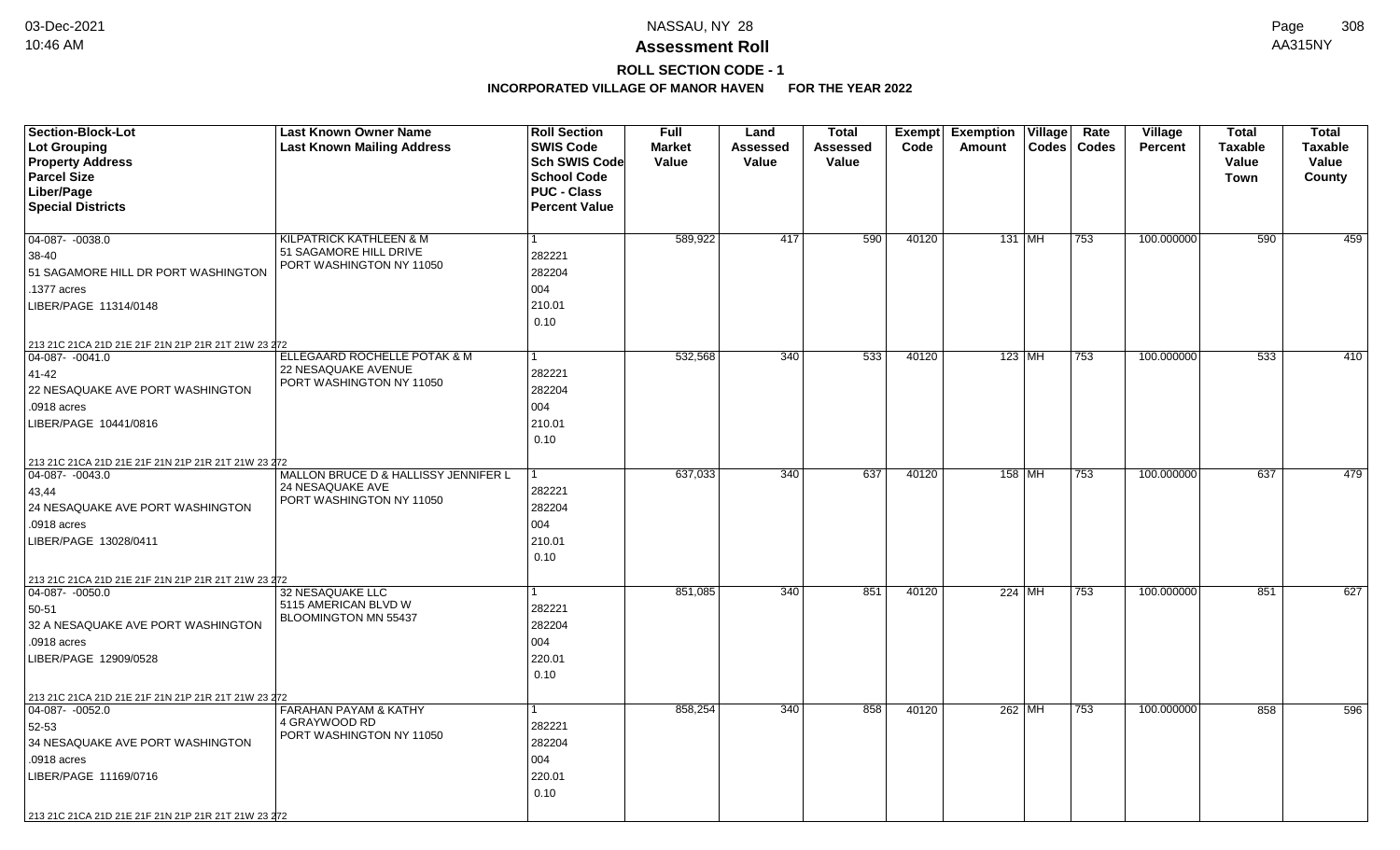# **ROLL SECTION CODE - 1**

| <b>Section-Block-Lot</b><br><b>Lot Grouping</b><br><b>Property Address</b><br><b>Parcel Size</b><br>Liber/Page<br><b>Special Districts</b>                                                                 | <b>Last Known Owner Name</b><br><b>Last Known Mailing Address</b>                                                                         | <b>Roll Section</b><br><b>SWIS Code</b><br><b>Sch SWIS Code</b><br><b>School Code</b><br><b>PUC - Class</b><br><b>Percent Value</b> | <b>Full</b><br><b>Market</b><br>Value | Land<br><b>Assessed</b><br>Value | <b>Total</b><br><b>Assessed</b><br>Value | <b>Exempt</b><br>Code | <b>Exemption Village</b><br>Amount |       | Rate<br>Codes   Codes | Village<br>Percent | <b>Total</b><br><b>Taxable</b><br>Value<br><b>Town</b> | <b>Total</b><br>Taxable<br>Value<br>County |
|------------------------------------------------------------------------------------------------------------------------------------------------------------------------------------------------------------|-------------------------------------------------------------------------------------------------------------------------------------------|-------------------------------------------------------------------------------------------------------------------------------------|---------------------------------------|----------------------------------|------------------------------------------|-----------------------|------------------------------------|-------|-----------------------|--------------------|--------------------------------------------------------|--------------------------------------------|
| $\boxed{04-087 - 0054.0}$<br>54-56<br>36 NESAQUAKE AVE PORT WASHINGTON<br>.1377 acres<br>LIBER/PAGE 13076/0627                                                                                             | DESANTIS VINCENZO C<br>36 NESAQUAKE AVE<br>PORT WASHINGTON NY 11050                                                                       | 1<br>282221<br>282204<br>004<br>220.01<br>0.10                                                                                      | 714,870                               | 389                              | 667                                      | 40120                 | 207 MH                             |       | 753                   | 100.000000         | 667                                                    | 460                                        |
| 213 21C 21CA 21D 21E 21F 21N 21P 21R 21T 21W 23 272<br>$04-087 - 0057.0$<br>57-58<br>38 NESAQUAKE AVE PORT WASHINGTON<br>.0918 acres<br>LIBER/PAGE 12131/0781                                              | KATRANIS MARIA LAGOS & VASILIOS<br>38 NESAQUAKE AVE<br>PORT WASHINGTON NY 11050                                                           | 1<br>282221<br>282204<br>004<br>220.01<br>0.10                                                                                      | 653,420                               | 340                              | 653                                      | 40120<br>41121        | $171$ MH<br>98                     |       | 753                   | 100.000000         | 555                                                    | 384                                        |
| 213 21C 21CA 21D 21E 21F 21N 21P 21R 21T 21W 23 272<br>$ 04-087 - 0059.0$<br>59-60<br>40 NESAQUAKE AVE PORT WASHINGTON<br>.0918 acres<br>LIBER/PAGE 13979/0783                                             | <b>TESIO LOUIS &amp; PATRICIA TRUST</b><br><b>TESIO LOUIS &amp; TESIO PATRICIA</b><br><b>40 NESAQUAKE AVE</b><br>PORT WASHINGTON NY 11050 | 1<br>282221<br>282204<br>004<br>220.01<br>0.10                                                                                      | 570,462                               | 340                              | 570                                      | 41161<br>40120        | 210                                | 86 MH | 753                   | 100.000000         | 484                                                    | 274                                        |
| 213 21C 21CA 21D 21E 21F 21N 21P 21R 21T 21W 23 272<br>$ 04-087 - 0109.0$<br>12 SINTSINK DR PORT WASHINGTON<br>.1148 acres<br>LIBER/PAGE 11628/0804<br>213 21C 21CA 21D 21E 21F 21N 21P 21R 21T 21W 23 272 | SCHEPSMAN DAVID & DONNA<br><b>12 SINTSINK DRIVE W</b><br>PORT WASHINGTON NY 11050                                                         | 282221<br>282204<br>004<br>210.01<br>0.10                                                                                           | 662,638                               | 380                              | 663                                      | 40120                 | 164 MH                             |       | 753                   | 100.000000         | 663                                                    | 499                                        |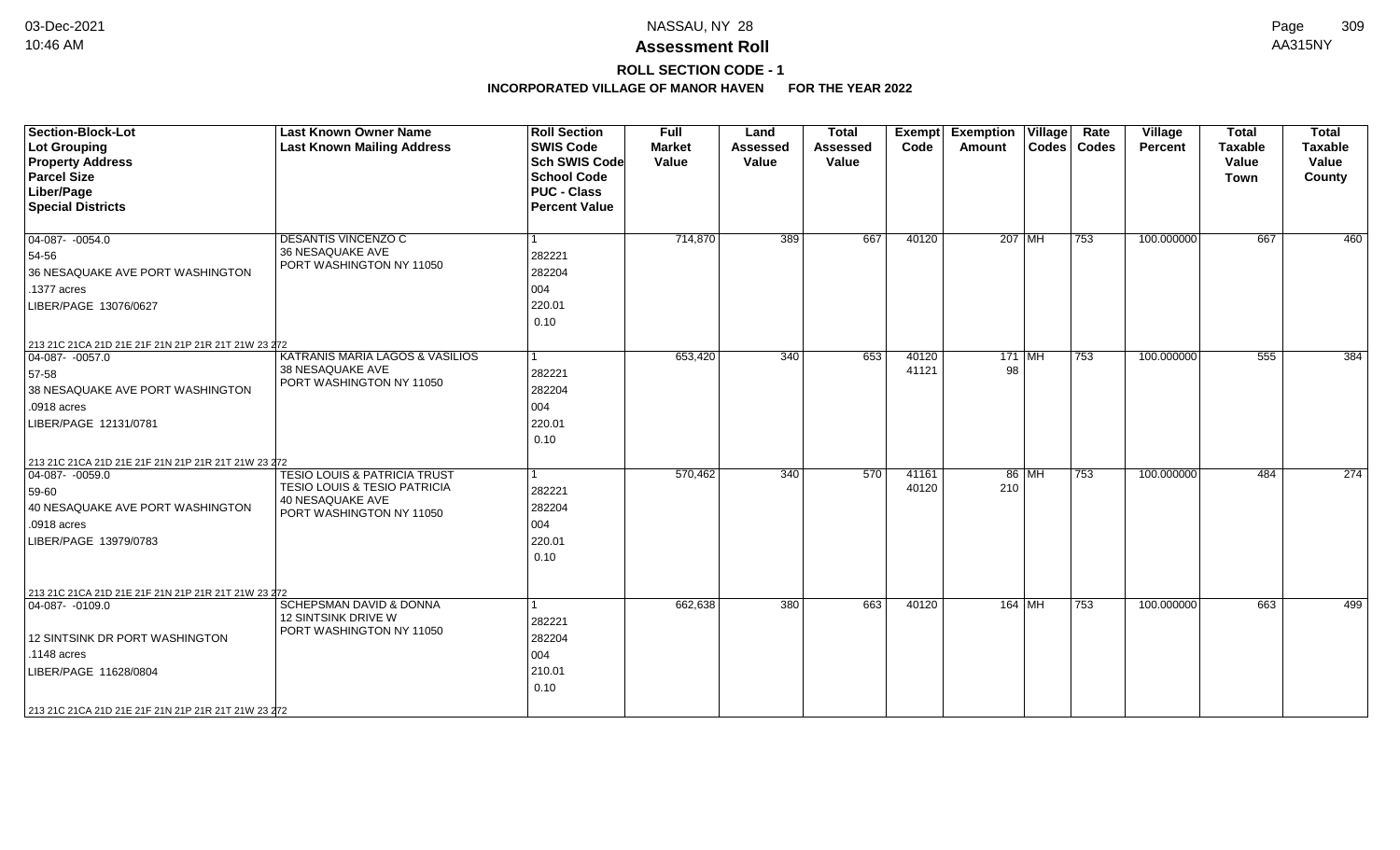# **ROLL SECTION CODE - 1**

| <b>Section-Block-Lot</b><br><b>Lot Grouping</b><br><b>Property Address</b><br><b>Parcel Size</b><br>Liber/Page<br><b>Special Districts</b> | <b>Last Known Owner Name</b><br><b>Last Known Mailing Address</b>   | <b>Roll Section</b><br><b>SWIS Code</b><br><b>Sch SWIS Code</b><br><b>School Code</b><br><b>PUC - Class</b><br><b>Percent Value</b> | <b>Full</b><br><b>Market</b><br>Value | Land<br><b>Assessed</b><br>Value | <b>Total</b><br><b>Assessed</b><br>Value | Exempt<br>Code | <b>Exemption Village</b><br>Amount | Rate<br>Codes   Codes | Village<br>Percent | <b>Total</b><br><b>Taxable</b><br>Value<br>Town | <b>Total</b><br><b>Taxable</b><br>Value<br>County |
|--------------------------------------------------------------------------------------------------------------------------------------------|---------------------------------------------------------------------|-------------------------------------------------------------------------------------------------------------------------------------|---------------------------------------|----------------------------------|------------------------------------------|----------------|------------------------------------|-----------------------|--------------------|-------------------------------------------------|---------------------------------------------------|
| $04-087 - 0112.0$<br>28 NESAQUAKE AVE PORT WASHINGTON                                                                                      | AUTUMN PARK CO. LLC<br>33 SINTSINK DR W<br>PORT WASHINGTON NY 11050 | 1<br>282221<br>282204                                                                                                               | 1,000,614                             | 367                              | 968                                      | 40120          | 289 MH                             | 753                   | 100.000000         | 968                                             | 679                                               |
| $.1148$ acres                                                                                                                              |                                                                     | 004                                                                                                                                 |                                       |                                  |                                          |                |                                    |                       |                    |                                                 |                                                   |
| LIBER/PAGE 11712/0434                                                                                                                      |                                                                     | 220.01<br>0.10                                                                                                                      |                                       |                                  |                                          |                |                                    |                       |                    |                                                 |                                                   |
| 213 21C 21CA 21D 21E 21F 21N 21P 21R 21T 21W 23 272                                                                                        |                                                                     |                                                                                                                                     |                                       |                                  |                                          |                |                                    |                       |                    |                                                 |                                                   |
| $\boxed{04-087 - 0113.0}$                                                                                                                  | AUTUMN PARK CO. LLC<br>33 SINTSINK DR W<br>PORT WASHINGTON NY 11050 | l 1<br>282221                                                                                                                       | 996,415                               | 369                              | 968                                      | 40120          | 279 MH                             | 753                   | 100.000000         | 968                                             | 689                                               |
| 28 NESAQUAKE AVE PORT WASHINGTON                                                                                                           |                                                                     | 282204                                                                                                                              |                                       |                                  |                                          |                |                                    |                       |                    |                                                 |                                                   |
| $.1148$ acres                                                                                                                              |                                                                     | 004                                                                                                                                 |                                       |                                  |                                          |                |                                    |                       |                    |                                                 |                                                   |
| LIBER/PAGE 11712/0434                                                                                                                      |                                                                     | 220.01<br>0.10                                                                                                                      |                                       |                                  |                                          |                |                                    |                       |                    |                                                 |                                                   |
| 213 21C 21CA 21D 21E 21F 21N 21P 21R 21T 21W 23 272                                                                                        |                                                                     |                                                                                                                                     |                                       |                                  |                                          |                |                                    |                       |                    |                                                 |                                                   |
| $ 04-088-0001.0$<br>$1-2$<br>30 SINTSINK DR W PORT WASHINGTON<br>.0916 acres<br>LIBER/PAGE 12736/0635                                      | DUNES 28 LLC<br>7 ROBIN LN<br>PLAINVIEW NY 11803                    | 1<br>282221<br>282204<br>004<br>220.01<br>0.10                                                                                      | 916,632                               | $\overline{340}$                 | 917                                      | 40120          | 250 MH                             | 753                   | 100.000000         | 917                                             | 667                                               |
| 213 21C 21CA 21D 21E 21F 21N 21P 21R 21T 21W 23 272<br>$ 04 - \overline{088 - 0003.0} $                                                    | DUNES 28 LLC                                                        | $\mathbf{1}$                                                                                                                        | 916,632                               | 340                              | 917                                      | 40120          | 256 MH                             | 753                   | 100.000000         | 917                                             | 661                                               |
| $3-4$                                                                                                                                      | C/O RICHARD UNGER                                                   | 282221                                                                                                                              |                                       |                                  |                                          |                |                                    |                       |                    |                                                 |                                                   |
| 30 SINTSINK DR W PORT WASHINGTON<br>.0918 acres                                                                                            | 7 ROBIN LN<br>PLAINVIEW NY 11803                                    | 282204<br>004                                                                                                                       |                                       |                                  |                                          |                |                                    |                       |                    |                                                 |                                                   |
| LIBER/PAGE /                                                                                                                               |                                                                     | 220.01<br>0.10                                                                                                                      |                                       |                                  |                                          |                |                                    |                       |                    |                                                 |                                                   |
| 213 21C 21CA 21D 21E 21F 21N 21P 21R 21T 21W 23 272                                                                                        |                                                                     |                                                                                                                                     |                                       |                                  |                                          |                |                                    |                       |                    |                                                 |                                                   |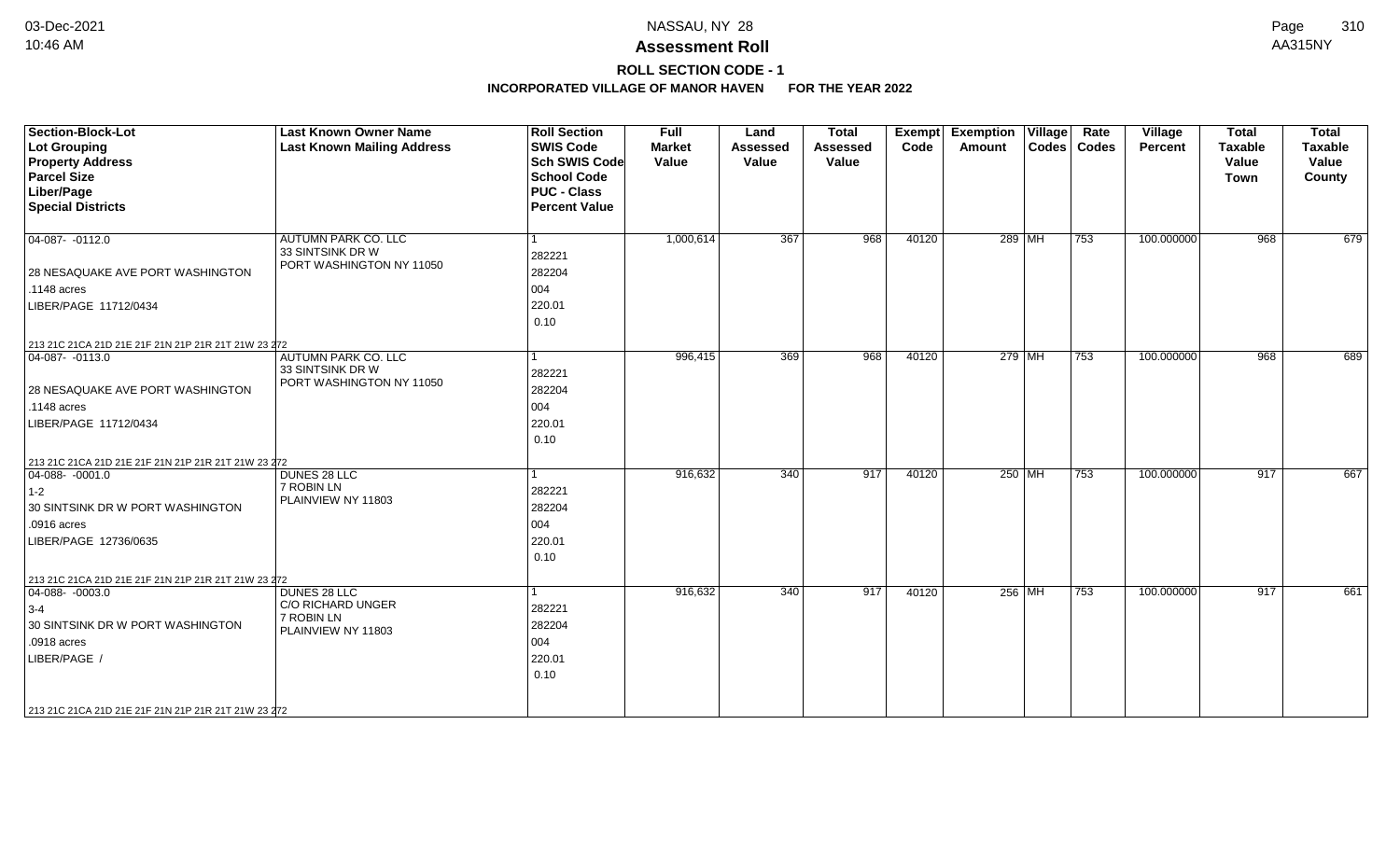# **ROLL SECTION CODE - 1**

| Section-Block-Lot<br><b>Lot Grouping</b><br><b>Property Address</b><br><b>Parcel Size</b>                                                                                                                               | <b>Last Known Owner Name</b><br><b>Last Known Mailing Address</b>                           | <b>Roll Section</b><br><b>SWIS Code</b><br>Sch SWIS Code<br><b>School Code</b> | <b>Full</b><br><b>Market</b><br>Value | Land<br>Assessed<br>Value | <b>Total</b><br><b>Assessed</b><br>Value | Exempt<br>Code | <b>Exemption Village</b><br>Amount | Rate<br>Codes   Codes | Village<br><b>Percent</b> | <b>Total</b><br><b>Taxable</b><br>Value<br>Town | <b>Total</b><br><b>Taxable</b><br>Value<br>County |
|-------------------------------------------------------------------------------------------------------------------------------------------------------------------------------------------------------------------------|---------------------------------------------------------------------------------------------|--------------------------------------------------------------------------------|---------------------------------------|---------------------------|------------------------------------------|----------------|------------------------------------|-----------------------|---------------------------|-------------------------------------------------|---------------------------------------------------|
| Liber/Page<br><b>Special Districts</b>                                                                                                                                                                                  |                                                                                             | <b>PUC - Class</b><br><b>Percent Value</b>                                     |                                       |                           |                                          |                |                                    |                       |                           |                                                 |                                                   |
| $04-088 - -0005.0$<br>$5-7$<br>24 SINTSINK DR W PORT WASHINGTON<br>.1377 acres<br>LIBER/PAGE 12098/0196                                                                                                                 | SINSTINK DEVELOPMENT INC<br>77 WOOLEYS LN<br>GREAT NECK NY 11023                            | $\mathbf{1}$<br>282221<br>282204<br>004<br>210.01<br>0.10                      | 1,189,061                             | 400                       | 1,140                                    | 40120          | 400 MH                             | 753                   | 100.000000                | 1,140                                           | 740                                               |
| 213 21C 21CA 21D 21E 21F 21N 21P 21R 21T 21W 23 272<br>$ 04-088-0008.0$<br>$8 - 10$<br>22 SINTSINK DR PORT WASHINGTON<br>.1377 acres<br>LIBER/PAGE 12566/0860                                                           | DANTES ANDREW & ZEPHORA<br>22 SINTSINK DR W<br>PORT WASHINGTON NY 11050                     | $\mathbf{1}$<br>282221<br>282204<br>004<br>210.01<br>0.10                      | 1,041,581                             | 417                       | 1,042                                    | 40120          | 236 MH                             | 753                   | 100.000000                | 1,042                                           | 806                                               |
| 213 21C 21CA 21D 21E 21F 21N 21P 21R 21T 21W 23 272<br>$ 04-088-0011.0$<br>$11 - 12$<br>43 NESAQUAKE AVE PORT WASHINGTON<br>.0918 acres<br>LIBER/PAGE 12693/0031                                                        | <b>KRIONERI LLC</b><br><b>18 STONYWELL CT</b><br>HUNTINGTON STATION NY 11746                | 282221<br>282204<br>004<br>220.01<br>0.10                                      | 639,082                               | 313                       | 588                                      | 40120          | 154 MH                             | 753                   | 100.000000                | 588                                             | 434                                               |
| 213 21C 21CA 21D 21E 21F 21N 21P 21R 21T 21W 23 272<br>$\boxed{04-088 - 0013.0}$<br>13-14<br>41 NESAQUAKE AVE PORT WASHINGTON<br>.0918 acres<br>LIBER/PAGE 14028/0894                                                   | <b>CETTA EMILIO A &amp; REGINA E</b><br><b>41 NESAQUAKE AVE</b><br>PORT WASHINGTON NY 11050 | 1<br>282221<br>282204<br>004<br>220.01<br>0.10                                 | 663,662                               | 340                       | 664                                      | 40120          | 96 MH                              | 753                   | 100.000000                | 664                                             | 568                                               |
| 213 21C 21CA 21D 21E 21F 21N 21P 21R 21T 21W 23 272<br>$04-088 - 0020.0$<br>20-21,64<br>31 NESAQUAKE AVE PORT WASHINGTON<br>.1263 acres<br>LIBER/PAGE 10488/0760<br>213 21C 21CA 21D 21E 21F 21N 21P 21R 21T 21W 23 272 | DILUCIA DANIEL & VINCENZA<br>31 NESAQUAKE AVENUE<br>PORT WASHINGTON NY 11050                | $\mathbf{1}$<br>282221<br>282204<br>004<br>220.01<br>0.10                      | 644,203                               | 398                       | 644                                      | 40120          | 205 MH                             | 753                   | 100.000000                | 644                                             | 439                                               |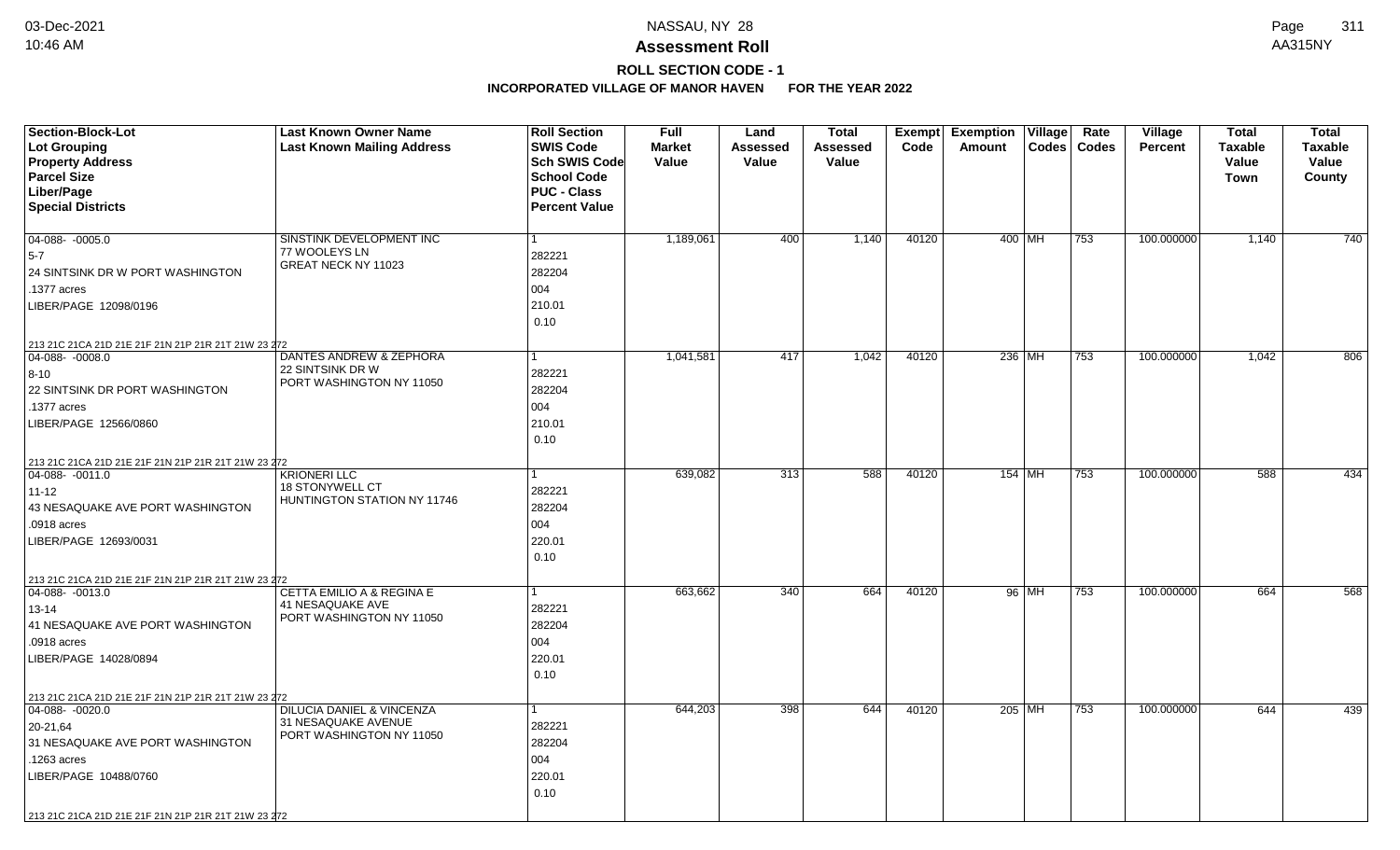## **ROLL SECTION CODE - 1**

| <b>Section-Block-Lot</b><br><b>Lot Grouping</b><br><b>Property Address</b><br><b>Parcel Size</b><br>Liber/Page<br><b>Special Districts</b>                                                                                 | <b>Last Known Owner Name</b><br><b>Last Known Mailing Address</b>                               | <b>Roll Section</b><br><b>SWIS Code</b><br><b>Sch SWIS Code</b><br><b>School Code</b><br><b>PUC - Class</b><br><b>Percent Value</b> | <b>Full</b><br><b>Market</b><br>Value | Land<br><b>Assessed</b><br>Value | <b>Total</b><br><b>Assessed</b><br>Value | <b>Exempt</b><br>Code | <b>Exemption Village</b><br>Amount | Rate<br>Codes   Codes | Village<br>Percent | <b>Total</b><br><b>Taxable</b><br>Value<br><b>Town</b> | <b>Total</b><br>Taxable<br>Value<br>County |
|----------------------------------------------------------------------------------------------------------------------------------------------------------------------------------------------------------------------------|-------------------------------------------------------------------------------------------------|-------------------------------------------------------------------------------------------------------------------------------------|---------------------------------------|----------------------------------|------------------------------------------|-----------------------|------------------------------------|-----------------------|--------------------|--------------------------------------------------------|--------------------------------------------|
| $04-088 - 0023.0$<br>23,62-63<br>29 NESAQUAKE AVE PORT WASHINGTON<br>.1148 acres<br>LIBER/PAGE 13626/0694                                                                                                                  | MONZIONE JOAN TRUST<br>JAENICHEN CHERYL TRUSTEE<br>29 NESAQUAKE AVE<br>PORT WASHINGTON NY 11050 | 1<br>282221<br>282204<br>004<br>210.01<br>0.10                                                                                      | 528,472                               | 380                              | 529                                      | 40120<br>41121        | $125$ MH<br>79                     | 753                   | 100.000000         | 450                                                    | 325                                        |
| 213 21C 21CA 21D 21E 21F 21N 21P 21R 21T 21W 23 272<br>04-088- -0028.0<br>$ 28-30$<br>23 A NESQUAKE AVE PORT WASHINGTON<br>.1377 acres<br>LIBER/PAGE 11562/0354<br>213 21C 21CA 21D 21E 21F 21N 21P 21R 21T 21W 23 272     | TAJ SHAHRIAR & MITRA<br>21 HIGH PASTURE CIR<br>DIX HILLS NY 11746                               | 1<br>282221<br>282204<br>004<br>220.01<br>0.10                                                                                      | 763,006                               | 417                              | 763                                      | 40120                 | 155 MH                             | 753                   | 100.000000         | 763                                                    | 608                                        |
| $04-088 - 0031.0$<br>$31 - 33$<br>53 SAGAMORE HILL DR PORT WASHINGTON<br>.1377 acres<br>LIBER/PAGE 12962/0130                                                                                                              | <b>WU STERLING LLC</b><br>44 STERLING LN<br>SANDS POINT NY 11050                                | 282221<br>282204<br>004<br>220.01<br>0.10                                                                                           | 797,828                               | 417                              | 798                                      | 40120                 | $211$ MH                           | 753                   | 100.000000         | 798                                                    | 587                                        |
| 213 21C 21CA 21D 21E 21F 21N 21P 21R 21T 21W 23 272<br>$ 04-088-0034.0$<br>$34-35$<br>55 B SAGAMORE HILL DR PORT WASHINGTON<br>.0918 acres<br>LIBER/PAGE 14040/0702<br>213 21C 21CA 21D 21E 21F 21N 21P 21R 21T 21W 23 272 | SAGE COVE LLC<br>6 HILDRETH RD<br>HAMPTON BAYS NY 11946                                         | 282221<br>282204<br>004<br>220.01<br>0.10                                                                                           | 675,747                               | 322                              | 640                                      | 40120                 | 272 MH                             | 753                   | 100.000000         | 640                                                    | 368                                        |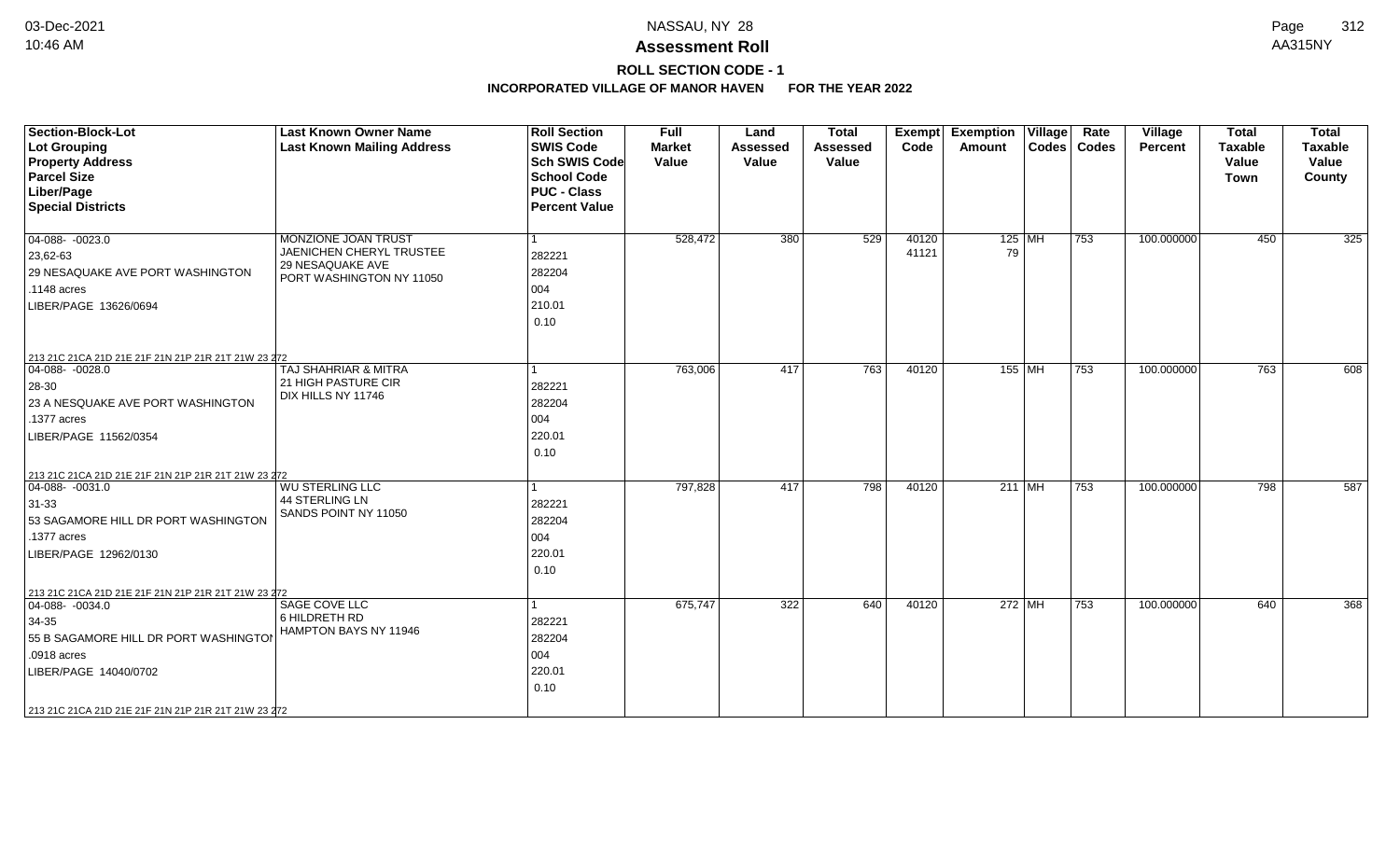## **ROLL SECTION CODE - 1**

| <b>Section-Block-Lot</b><br><b>Lot Grouping</b><br><b>Property Address</b><br><b>Parcel Size</b><br>Liber/Page<br><b>Special Districts</b>                                                                        | <b>Last Known Owner Name</b><br><b>Last Known Mailing Address</b>                                     | <b>Roll Section</b><br><b>SWIS Code</b><br><b>Sch SWIS Code</b><br><b>School Code</b><br><b>PUC - Class</b><br><b>Percent Value</b> | <b>Full</b><br><b>Market</b><br>Value | Land<br><b>Assessed</b><br>Value | <b>Total</b><br><b>Assessed</b><br>Value | <b>Exempt</b><br>Code   | <b>Exemption Village</b><br>Amount |         | Rate<br>Codes   Codes | <b>Village</b><br>Percent | <b>Total</b><br><b>Taxable</b><br>Value<br><b>Town</b> | <b>Total</b><br>Taxable<br>Value<br>County |
|-------------------------------------------------------------------------------------------------------------------------------------------------------------------------------------------------------------------|-------------------------------------------------------------------------------------------------------|-------------------------------------------------------------------------------------------------------------------------------------|---------------------------------------|----------------------------------|------------------------------------------|-------------------------|------------------------------------|---------|-----------------------|---------------------------|--------------------------------------------------------|--------------------------------------------|
| $04-088 - 0036.0$<br>36-37<br>57 B SAGAMORE HILL DR PORT WASHINGTOI<br>.0918 acres<br>LIBER/PAGE 13038/0092                                                                                                       | SCHLACKMAN JACQUELINE & GORDON<br><b>DEBORAH</b><br>57 B SAGAMORE HILL DR<br>PORT WASHINGTON NY 11050 | 1<br>282221<br>282204<br>004<br>220.01<br>0.10                                                                                      | 850,061                               | 328                              | 819                                      | 40120                   | 222 MH                             |         | 753                   | 100.000000                | 819                                                    | 597                                        |
| 213 21C 21CA 21D 21E 21F 21N 21P 21R 21T 21W 23 272<br>04-088- -0038.0<br>$38-40$<br>59 SAGAMORE HILL DR PORT WASHINGTON<br>.1377 acres<br>LIBER/PAGE 13037/0211                                                  | WATT EDWARD G & LISA L<br>59 SAGAMORE HILL DR<br>PORT WASHINGTON NY 11050                             | 282221<br>282204<br>004<br>220.01<br>0.10                                                                                           | 770,176                               | 417                              | 770                                      | 40120                   | 158 MH                             |         | 753                   | 100.000000                | 770                                                    | 612                                        |
| 213 21C 21CA 21D 21E 21F 21N 21P 21R 21T 21W 23 272<br>$04-088 - 0041.0$<br>41-42<br>24 MOHEGAN AVE PORT WASHINGTON<br>.0918 acres<br>LIBER/PAGE 13645/0083                                                       | <b>BLOOMBERG MICHELLE</b><br>24 MOHEGAN AVE<br>PORT WASHINGTON NY 11050                               | 282221<br>282204<br>004<br>210.01<br>0.10                                                                                           | 619,622                               | 303                              | 553                                      | 44220<br>40120          | 152                                | $21$ MH | 753                   | 100.000000                | 532                                                    | 380                                        |
| 213 21C 21CA 21D 21E 21F 21N 21P 21R 21T 21W 23 272<br>$ 04-088-0043.0$<br>43-44<br>26 MOHEGAN AVE PORT WASHINGTON<br>.0918 acres<br>LIBER/PAGE 08349/0261<br>213 21C 21CA 21D 21E 21F 21N 21P 21R 21T 21W 23 272 | <b>HUDOCK FRANK &amp; FRANCINE</b><br>26 MOHEGAN AVENUE<br>PORT WASHINGTON NY 11050                   | 282221<br>282204<br>004<br>210.01<br>0.10                                                                                           | 549,100                               | 278                              | 513                                      | 41121<br>44220<br>40120 | 162<br>32                          | $77$ MH | 753                   | 100.000000                | 274                                                    | 242                                        |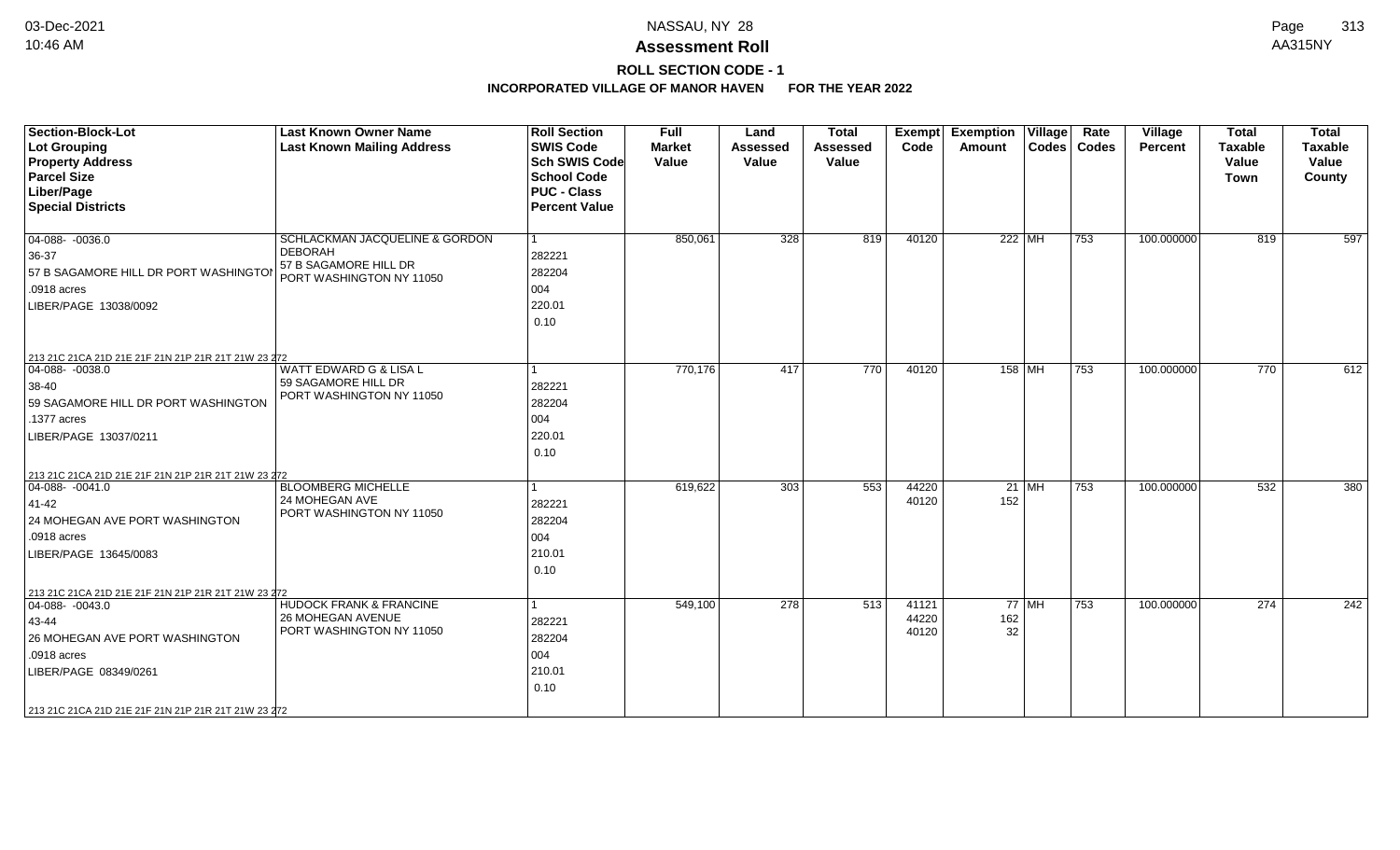# **ROLL SECTION CODE - 1**

| <b>Section-Block-Lot</b><br><b>Lot Grouping</b><br><b>Property Address</b><br><b>Parcel Size</b><br>Liber/Page<br><b>Special Districts</b>                     | <b>Last Known Owner Name</b><br><b>Last Known Mailing Address</b>                                | <b>Roll Section</b><br><b>SWIS Code</b><br><b>Sch SWIS Code</b><br><b>School Code</b><br><b>PUC - Class</b><br><b>Percent Value</b> | <b>Full</b><br><b>Market</b><br>Value | Land<br><b>Assessed</b><br>Value | <b>Total</b><br><b>Assessed</b><br>Value | Exempt<br>Code | <b>Exemption Village</b><br>Amount | Rate<br>Codes   Codes | Village<br>Percent | <b>Total</b><br><b>Taxable</b><br>Value<br><b>Town</b> | <b>Total</b><br><b>Taxable</b><br>Value<br>County |
|----------------------------------------------------------------------------------------------------------------------------------------------------------------|--------------------------------------------------------------------------------------------------|-------------------------------------------------------------------------------------------------------------------------------------|---------------------------------------|----------------------------------|------------------------------------------|----------------|------------------------------------|-----------------------|--------------------|--------------------------------------------------------|---------------------------------------------------|
| $04-088 - -0045.0$<br>45-46<br>28 MOHEGAN AVE PORT WASHINGTON<br>.0918 acres<br>LIBER/PAGE 10677/0604<br>213 21C 21CA 21D 21E 21F 21N 21P 21R 21T 21W 23 272   | PUROHIT URMILA & SHANTI<br>28 MOHEGAN AVENUE<br>PORT WASHINGTON NY 11050                         | 282221<br>282204<br>004<br>210.01<br>0.10                                                                                           | 488,529                               | 340                              | 489                                      | 40120          | $101$ MH                           | 753                   | 100.000000         | 489                                                    | 388                                               |
| $04-088 - -0047.0$<br>47-48<br>30 MOHEGAN AVE PORT WASHINGTON<br>.0918 acres<br>LIBER/PAGE 13303/0260<br>213 21C 21CA 21D 21E 21F 21N 21P 21R 21T 21W 23 272   | AKBABA ISMAIL HAKKI & TURAN NACIYE<br>30 MOHEGAN AVE<br>PORT WASHINGTON NY 11050                 | $\mathbf{1}$<br>282221<br>282204<br>004<br>220.01<br>0.10                                                                           | 630,888                               | 340                              | 631                                      | 40120          | 164 MH                             | 753                   | 100.000000         | 631                                                    | 467                                               |
| $ 04-088-0049.0$<br>49-50<br>32 MOHEGAN AVE PORT WASHINGTON<br>.0918 acres<br>LIBER/PAGE 11665/0567<br>213 21C 21CA 21D 21E 21F 21N 21P 21R 21T 21W 23 272     | <b>COOPER JONATHAN &amp; DIANA</b><br>32 MOHEGAN AVENUE<br>PORT WASHINGTON NY 11050              | 282221<br>282204<br>004<br>210.01<br>0.10                                                                                           | 603,236                               | 340                              | 603                                      | 41131<br>40120 | 151 MH<br>151                      | 753                   | 100.000000         | 452                                                    | 301                                               |
| $ 04 - 088 - 0051.0$<br>51-52<br>34 MOHEGAN AVE PORT WASHINGTON<br>.0918 acres<br>LIBER/PAGE 12170/0497<br>213 21C 21CA 21D 21E 21F 21N 21P 21R 21T 21W 23 272 | TAJ-TARAGHI MITRA & TAJ MITRA &<br><b>TAJ MITRA</b><br>21 HIGH PASTURE CIR<br>DIX HILLS NY 11746 | 282221<br>282204<br>004<br>220.01<br>0.10                                                                                           | 862,351                               | 340                              | 862                                      | 40120          | 164 MH                             | 753                   | 100.000000         | 862                                                    | 698                                               |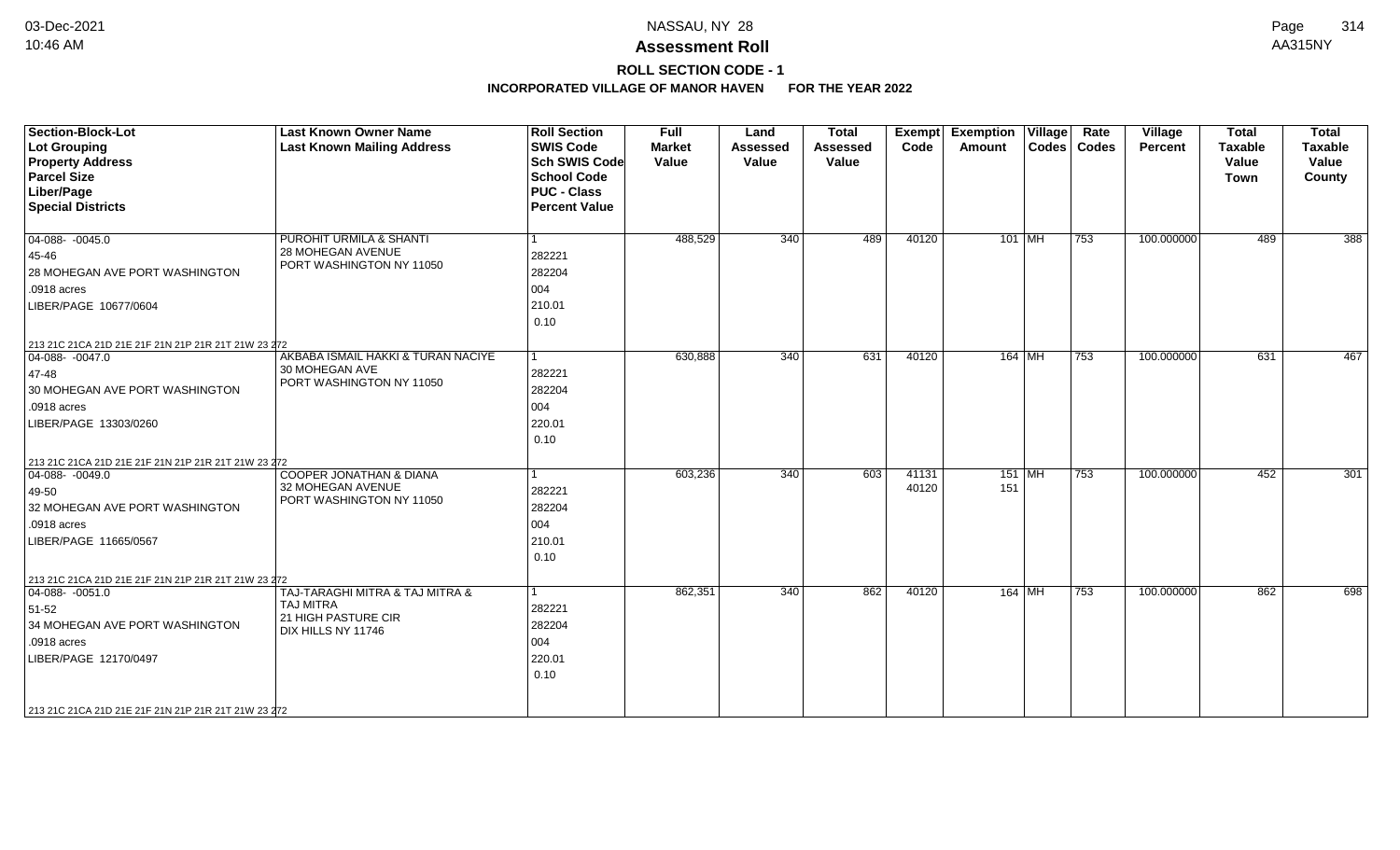# **ROLL SECTION CODE - 1**

| <b>Section-Block-Lot</b>                                             | <b>Last Known Owner Name</b>         | <b>Roll Section</b>  | <b>Full</b>   | Land     | <b>Total</b> |       | Exempt Exemption Village |          | Rate          | Village        | <b>Total</b>   | <b>Total</b>   |
|----------------------------------------------------------------------|--------------------------------------|----------------------|---------------|----------|--------------|-------|--------------------------|----------|---------------|----------------|----------------|----------------|
| <b>Lot Grouping</b>                                                  | <b>Last Known Mailing Address</b>    | <b>SWIS Code</b>     | <b>Market</b> | Assessed | Assessed     | Code  | Amount                   |          | Codes   Codes | <b>Percent</b> | <b>Taxable</b> | <b>Taxable</b> |
| <b>Property Address</b>                                              |                                      | Sch SWIS Code        | Value         | Value    | Value        |       |                          |          |               |                | Value          | Value          |
| <b>Parcel Size</b>                                                   |                                      | <b>School Code</b>   |               |          |              |       |                          |          |               |                | <b>Town</b>    | County         |
| Liber/Page                                                           |                                      | <b>PUC - Class</b>   |               |          |              |       |                          |          |               |                |                |                |
| <b>Special Districts</b>                                             |                                      | <b>Percent Value</b> |               |          |              |       |                          |          |               |                |                |                |
|                                                                      |                                      |                      |               |          |              |       |                          |          |               |                |                |                |
| 04-088- -0053.0                                                      | YOUSEFZADEH JUSTIN<br>38 MOHEGAN AVE |                      | 630,888       | 340      | 631          | 40120 | 107 MH                   |          | 753           | 100.000000     | 631            | 524            |
| 53-54                                                                | PORT WASHINGTON NY 11050             | 282221               |               |          |              |       |                          |          |               |                |                |                |
| 38 MOHEGAN AVE PORT WASHINGTON                                       |                                      | 282204               |               |          |              |       |                          |          |               |                |                |                |
| .0918 acres                                                          |                                      | 004                  |               |          |              |       |                          |          |               |                |                |                |
| LIBER/PAGE 14054/0492                                                |                                      | 220.01               |               |          |              |       |                          |          |               |                |                |                |
|                                                                      |                                      | 0.10                 |               |          |              |       |                          |          |               |                |                |                |
| 213 21C 21CA 21D 21E 21F 21N 21P 21R 21T 21W 23 272                  |                                      |                      |               |          |              |       |                          |          |               |                |                |                |
| 04-088- -0055.0                                                      | <b>REFOUA JACOB</b>                  |                      | 856,206       | 340      | 856          | 40120 |                          | $223$ MH | 753           | 100.000000     | 856            | 633            |
| 55-56                                                                | 28 CLEMENT ST<br>GLEN COVE NY 11542  | 282221               |               |          |              |       |                          |          |               |                |                |                |
| 40 MOHEGAN AVE PORT WASHINGTON                                       |                                      | 282204               |               |          |              |       |                          |          |               |                |                |                |
| .0918 acres                                                          |                                      | 004                  |               |          |              |       |                          |          |               |                |                |                |
| LIBER/PAGE 12140/0846                                                |                                      | 220.01               |               |          |              |       |                          |          |               |                |                |                |
|                                                                      |                                      | 0.10                 |               |          |              |       |                          |          |               |                |                |                |
| 213 21C 21CA 21D 21E 21F 21N 21P 21R 21T 21W 23 272                  |                                      |                      |               |          |              |       |                          |          |               |                |                |                |
| 04-088-0057.0                                                        | <b>ANTONIO LDV</b>                   |                      | 560,221       | 340      | 560          | 40120 | $112$ MH                 |          | 753           | 100.000000     | 560            | 448            |
| 57-58                                                                | 1425 PORT WASHINGTON BLVD            | 282221               |               |          |              |       |                          |          |               |                |                |                |
| 42 MOHEGAN AVE PORT WASHINGTON                                       | PORT WASHINGTON NY 11050             | 282204               |               |          |              |       |                          |          |               |                |                |                |
| .0918 acres                                                          |                                      | 004                  |               |          |              |       |                          |          |               |                |                |                |
| LIBER/PAGE 06617/0203                                                |                                      | 210.01               |               |          |              |       |                          |          |               |                |                |                |
|                                                                      |                                      | 0.10                 |               |          |              |       |                          |          |               |                |                |                |
| 213 21C 21CA 21D 21E 21F 21N 21P 21R 21T 21W 23 272                  |                                      |                      |               |          |              |       |                          |          |               |                |                |                |
| $ 04-088-0059.0$                                                     | AMIRY FERRI & NAHREVAR SHARAREH      |                      | 604,260       | 340      | 604          | 40120 | $104$ MH                 |          | 753           | 100.000000     | 604            | 500            |
| 59-60                                                                | 44 MOHEGAN AVE                       | 282221               |               |          |              |       |                          |          |               |                |                |                |
| 44 MOHEGAN AVE PORT WASHINGTON                                       | PORT WASHINGTON NY 11050             | 282204               |               |          |              |       |                          |          |               |                |                |                |
| .0918 acres                                                          |                                      | 004                  |               |          |              |       |                          |          |               |                |                |                |
| LIBER/PAGE 12856/0230                                                |                                      | 220.01               |               |          |              |       |                          |          |               |                |                |                |
|                                                                      |                                      | 0.10                 |               |          |              |       |                          |          |               |                |                |                |
|                                                                      |                                      |                      |               |          |              |       |                          |          |               |                |                |                |
| 213 21C 21CA 21D 21E 21F 21N 21P 21R 21T 21W 23 272<br>04-088-0061.0 | GOH YOUNG NA & STEVE SUNGBIN         |                      | 579,680       | 380      | 553          | 40120 | $164$ MH                 |          | 753           | 100.000000     | 553            | 389            |
|                                                                      | 27 NESAQUAKE AVE                     | 282221               |               |          |              |       |                          |          |               |                |                |                |
| 27 NESAQUAKE AVE PORT WASHINGTON                                     | PORT WASHINGTON NY 11050             | 282204               |               |          |              |       |                          |          |               |                |                |                |
| .1263 acres                                                          |                                      | 004                  |               |          |              |       |                          |          |               |                |                |                |
| LIBER/PAGE 12011/0251                                                |                                      | 210.01               |               |          |              |       |                          |          |               |                |                |                |
|                                                                      |                                      | 0.10                 |               |          |              |       |                          |          |               |                |                |                |
|                                                                      |                                      |                      |               |          |              |       |                          |          |               |                |                |                |
| 213 21C 21CA 21D 21E 21F 21N 21P 21R 21T 21W 23 272                  |                                      |                      |               |          |              |       |                          |          |               |                |                |                |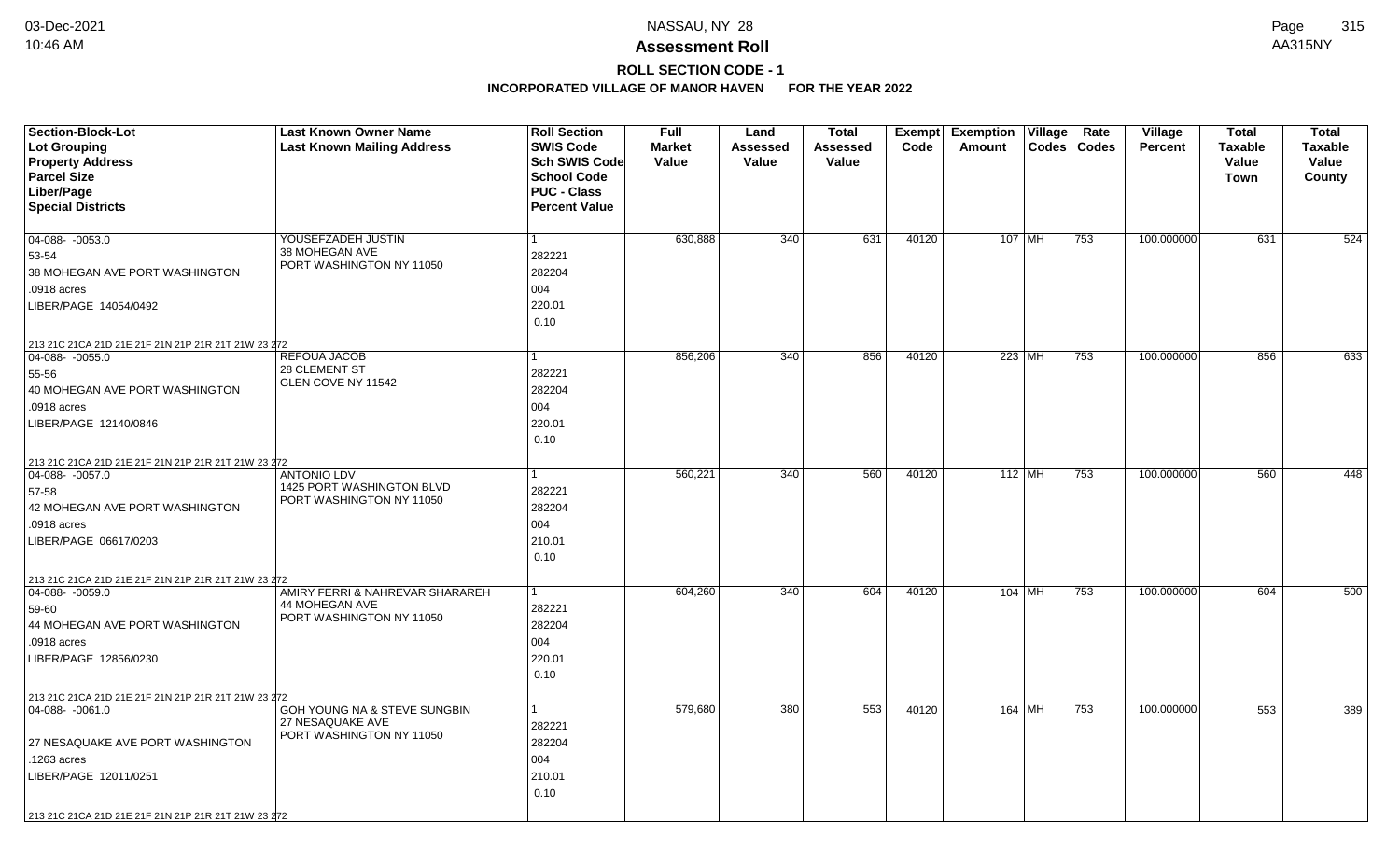# **ROLL SECTION CODE - 1**

| <b>Section-Block-Lot</b><br>Lot Grouping<br><b>Property Address</b><br><b>Parcel Size</b><br>Liber/Page<br><b>Special Districts</b>                                                                                   | <b>Last Known Owner Name</b><br><b>Last Known Mailing Address</b>                                                      | <b>Roll Section</b><br><b>SWIS Code</b><br><b>Sch SWIS Code</b><br><b>School Code</b><br><b>PUC - Class</b><br><b>Percent Value</b> | <b>Full</b><br><b>Market</b><br>Value | Land<br><b>Assessed</b><br>Value | <b>Total</b><br><b>Assessed</b><br>Value | Exempt<br>Code | <b>Exemption Village</b><br>Rate<br>Codes   Codes<br><b>Amount</b> | Village<br><b>Percent</b> | <b>Total</b><br><b>Taxable</b><br>Value<br><b>Town</b> | <b>Total</b><br><b>Taxable</b><br>Value<br>County |
|-----------------------------------------------------------------------------------------------------------------------------------------------------------------------------------------------------------------------|------------------------------------------------------------------------------------------------------------------------|-------------------------------------------------------------------------------------------------------------------------------------|---------------------------------------|----------------------------------|------------------------------------------|----------------|--------------------------------------------------------------------|---------------------------|--------------------------------------------------------|---------------------------------------------------|
| $ 04 - 088 - 0065.0$<br>39 NESAQUAKE AVE PORT WASHINGTON<br>.1148 acres<br>LIBER/PAGE 14016/0352                                                                                                                      | 214 PLACE REALTY LLC<br>256 - 19 58TH AVE<br>FLUSHING NY 11362                                                         | 282221<br>282204<br>004<br>220.01<br>0.10                                                                                           | 1,033,387                             | 373                              | 1,014                                    | 40120          | 317 MH<br>753                                                      | 100.000000                | 1,014                                                  | 697                                               |
| 213 21C 21CA 21D 21E 21F 21N 21P 21R 21T 21W 23 272<br>$04-088 - 0066.0$<br>37 NESAQUAKE AVE PORT WASHINGTON<br>.1148 acres<br>LIBER/PAGE 12898/0088<br>213 21C 21CA 21D 21E 21F 21N 21P 21R 21T 21W 23 272           | <b>SEEMAN SCOTT</b><br>37 NESAQUAKE VIEW<br>PORT WASHINGTON NY 11050                                                   | 1<br>282221<br>282204<br>004<br>220.01<br>0.10                                                                                      | 1,025,194                             | 365                              | 984                                      | 40120          | 310 MH<br>753                                                      | 100.000000                | 984                                                    | 674                                               |
| $ 04-089-0014.0$<br>14-16<br>37 MOHEGAN AVE PORT WASHINGTON<br>.1377 acres<br>LIBER/PAGE 11651/0986                                                                                                                   | AIRCRAFT INSTRUMENT CORP<br>50 SOUTH BAYLES AVE<br>PORT WASHINGTON NY 11050                                            | 1<br>282221<br>282204<br>004<br>210.01<br>0.10                                                                                      | 646,251                               | 417                              | 646                                      | 40120          | $115$ MH<br>753                                                    | 100.000000                | 646                                                    | 531                                               |
| 213 21C 21CA 21D 21E 21F 21N 21P 21R 21T 21W 23 272<br>$ 04-089-0017.0$<br>$17 - 21$<br>29 MOHEGAN AVE PORT WASHINGTON<br>.2296 acres<br>LIBER/PAGE 03579/0581<br>213 21C 21CA 21D 21E 21F 21N 21P 21R 21T 21W 23 272 | <b>HENDERSON MARINO POST #1819</b><br><b>VETERANS</b><br>OF FOREIGN WARS<br>29 MOHEGAN AVE<br>PORT WASHINGTON NY 11050 | 8<br>282221<br>282204<br>004<br>534.14<br>1.00                                                                                      | 307,625                               | $2,996$ X                        | 2,865<br>211<br>3,076                    | 26100          | 2865 MH<br>753                                                     | 100.000000 EXEMPT         |                                                        | <b>EXEMPT</b>                                     |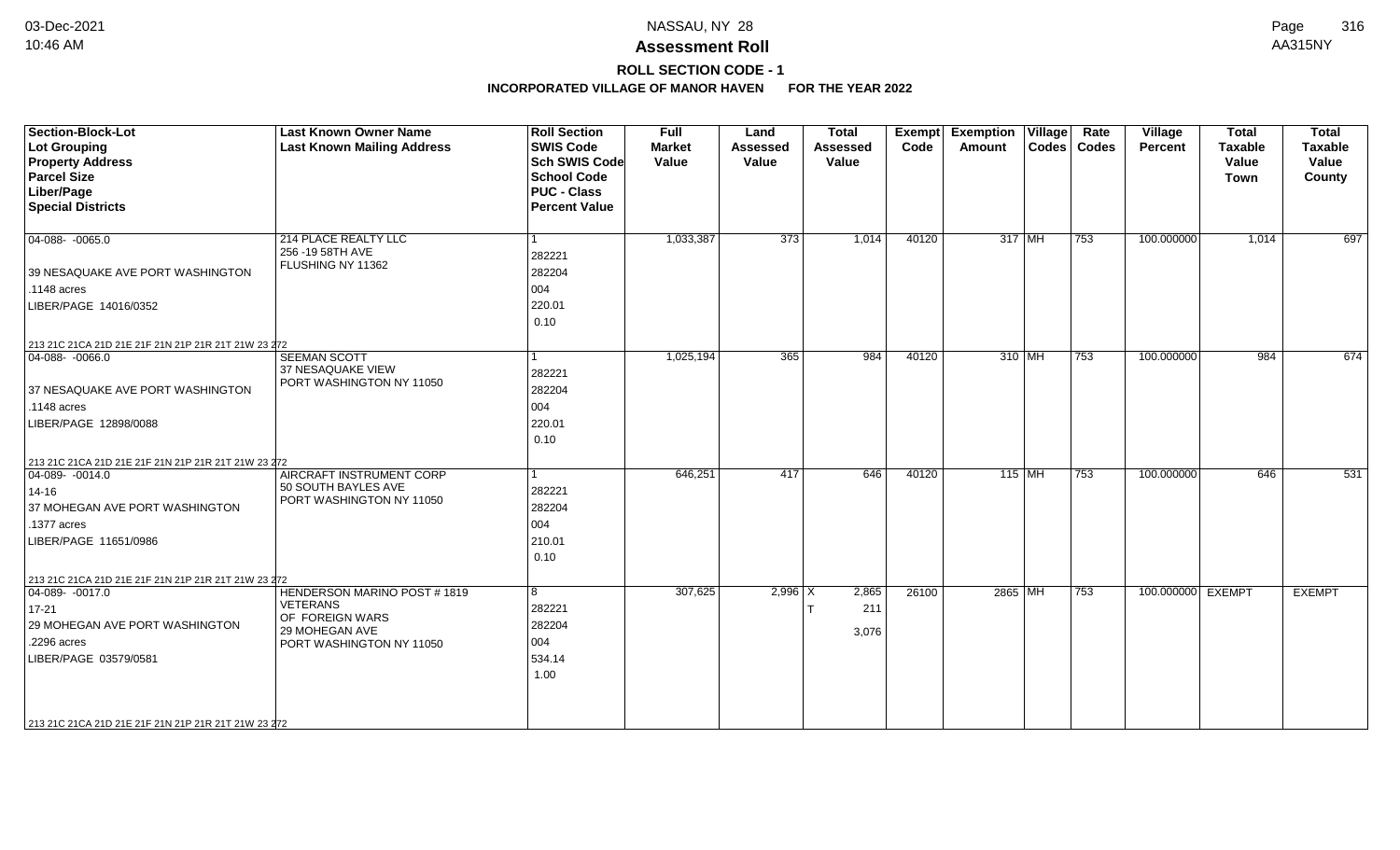# **ROLL SECTION CODE - 1**

| <b>Section-Block-Lot</b><br>Lot Grouping<br><b>Property Address</b><br><b>Parcel Size</b><br>Liber/Page                                                                                                         | <b>Last Known Owner Name</b><br><b>Last Known Mailing Address</b>                                                                    | <b>Roll Section</b><br><b>SWIS Code</b><br><b>Sch SWIS Code</b><br><b>School Code</b><br><b>PUC - Class</b> | <b>Full</b><br><b>Market</b><br>Value | Land<br><b>Assessed</b><br>Value | <b>Total</b><br><b>Assessed</b><br>Value | Exempt<br>Code | <b>Exemption Village</b><br>Amount |          | Rate<br>Codes   Codes | Village<br>Percent | <b>Total</b><br><b>Taxable</b><br>Value<br>Town | <b>Total</b><br><b>Taxable</b><br>Value<br>County |
|-----------------------------------------------------------------------------------------------------------------------------------------------------------------------------------------------------------------|--------------------------------------------------------------------------------------------------------------------------------------|-------------------------------------------------------------------------------------------------------------|---------------------------------------|----------------------------------|------------------------------------------|----------------|------------------------------------|----------|-----------------------|--------------------|-------------------------------------------------|---------------------------------------------------|
| <b>Special Districts</b>                                                                                                                                                                                        |                                                                                                                                      | <b>Percent Value</b>                                                                                        |                                       |                                  |                                          |                |                                    |          |                       |                    |                                                 |                                                   |
| $04-089 - 0022.0$<br>$22 - 24$<br>MOHEGAN AVE PORT WASHINGTON<br>.1377 acres<br>LIBER/PAGE 02048/055                                                                                                            | HENDERSON-MARINO POST #1819<br><b>VETERANS OF</b><br>FOREIGN WARS OF THE UNITED STATES<br>29 MOHEGAN AVE<br>PORT WASHINGTON NY 11050 | 8<br>282221<br>282204<br>004<br>534.14<br>1.00                                                              | 334,610                               | $1,798$ X                        | 3,171<br>176<br>3,347                    | 26100          | $3171$ MH                          |          | $ 753\rangle$         | 100.000000 EXEMPT  |                                                 | <b>EXEMPT</b>                                     |
| 213 21C 21CA 21D 21E 21F 21N 21P 21R 21T 21W 23 272<br>$ 04-089-0025.0$                                                                                                                                         | <b>JESTER PATRICIA ANN &amp; MELNICKE</b>                                                                                            | $\mathbf{1}$                                                                                                | 746,619                               | 332                              | 730                                      | 40120          |                                    | 145 MH   | 753                   | 100.000000         | 730                                             | 585                                               |
| 25-26<br>25 MOHEGAN AVE PORT WASHINGTON<br>.0918 acres<br>LIBER/PAGE 11925/0137                                                                                                                                 | <b>DOUGLAS</b><br>25 MOHEGAN AVE<br>PORT WASHINGTON NY 11050                                                                         | 282221<br>282204<br>004<br>220.01<br>0.10                                                                   |                                       |                                  |                                          |                |                                    |          |                       |                    |                                                 |                                                   |
| 213 21C 21CA 21D 21E 21F 21N 21P 21R 21T 21W 23 272<br>04-089- -0027.0                                                                                                                                          | <b>RUIZ LUIS &amp; WILMA</b>                                                                                                         | 1                                                                                                           | 684,145                               | 340                              | 684                                      | 40120          |                                    | 148 MH   | 753                   | 100.000000         | 684                                             | 536                                               |
| $27 - 28$<br>23 MOHEGAN AVE PORT WASHINGTON<br>.0918 acres<br>LIBER/PAGE 10444/0700                                                                                                                             | 23 MOHEGAN AVENUE<br>PORT WASHINGTON NY 11050                                                                                        | 282221<br>282204<br>004<br>220.01<br>0.10                                                                   |                                       |                                  |                                          |                |                                    |          |                       |                    |                                                 |                                                   |
| 213 21C 21CA 21D 21E 21F 21N 21P 21R 21T 21W 23 272<br>04-089- -0039.0<br>39-40<br>28 PEQUOT AVE PORT WASHINGTON<br>.0918 acres<br>LIBER/PAGE 13584/0485<br>213 21C 21CA 21D 21E 21F 21N 21P 21R 21T 21W 23 272 | 28 PEQUOT AVE LLC<br>2608 ROUTE 112<br>MEDFORD NY 11763                                                                              | $\mathbf{1}$<br>282221<br>282204<br>004<br>220.01<br>0.10                                                   | 923,801                               | 340                              | 924                                      | 40120          |                                    | $155$ MH | 753                   | 100.000000         | 924                                             | 769                                               |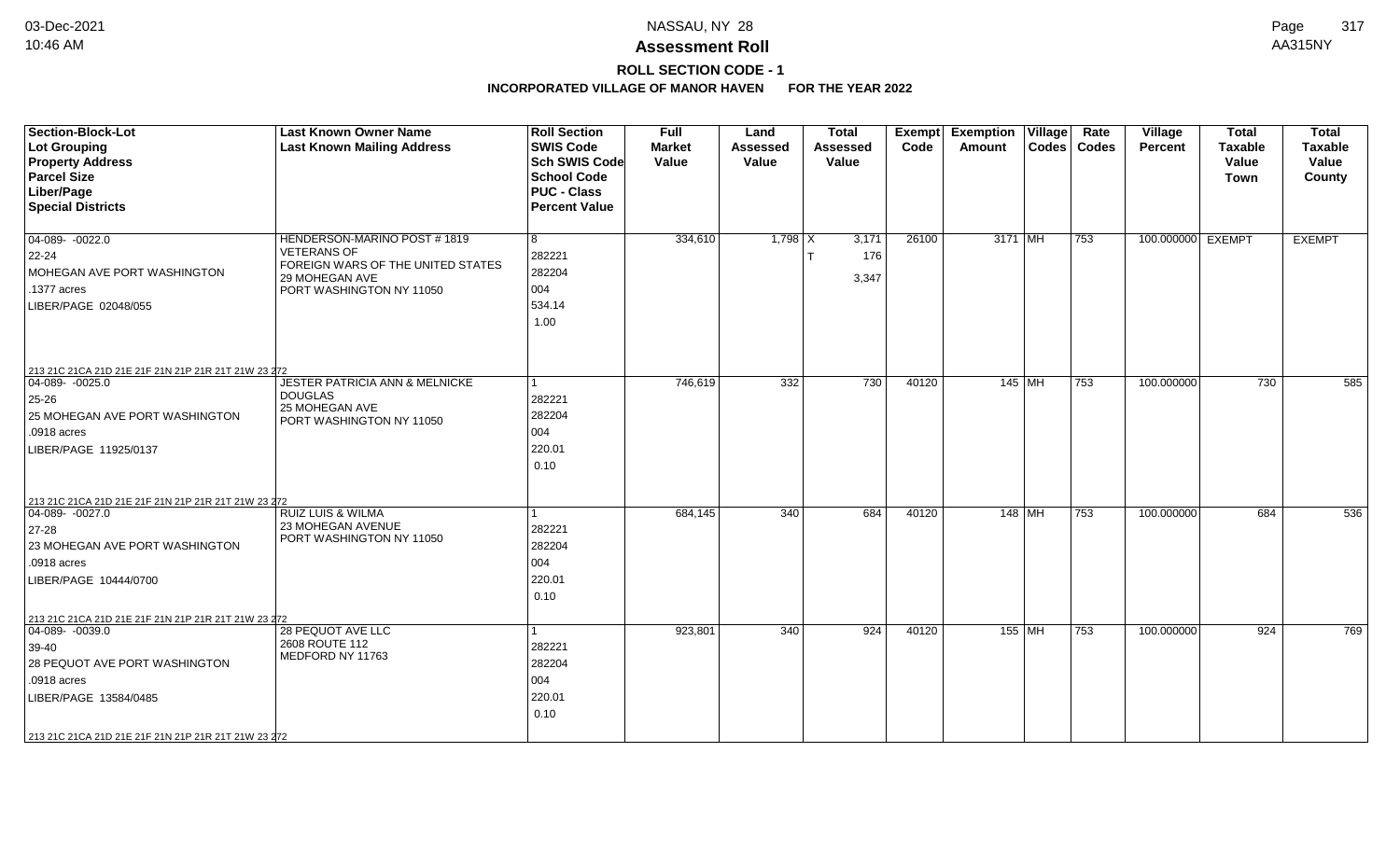# **ROLL SECTION CODE - 1**

| <b>Section-Block-Lot</b><br><b>Lot Grouping</b><br><b>Property Address</b><br><b>Parcel Size</b><br>Liber/Page<br><b>Special Districts</b>                                                                       | <b>Last Known Owner Name</b><br><b>Last Known Mailing Address</b>                             | <b>Roll Section</b><br><b>SWIS Code</b><br><b>Sch SWIS Code</b><br><b>School Code</b><br><b>PUC - Class</b><br><b>Percent Value</b> | <b>Full</b><br><b>Market</b><br>Value | Land<br><b>Assessed</b><br>Value | <b>Total</b><br><b>Assessed</b><br>Value | Exempt<br>Code | <b>Exemption Village</b><br>Amount | Rate<br>Codes   Codes | Village<br>Percent | <b>Total</b><br><b>Taxable</b><br>Value<br><b>Town</b> | <b>Total</b><br><b>Taxable</b><br>Value<br>County |
|------------------------------------------------------------------------------------------------------------------------------------------------------------------------------------------------------------------|-----------------------------------------------------------------------------------------------|-------------------------------------------------------------------------------------------------------------------------------------|---------------------------------------|----------------------------------|------------------------------------------|----------------|------------------------------------|-----------------------|--------------------|--------------------------------------------------------|---------------------------------------------------|
| $\boxed{04-089 - 0041.0}$<br>41-42<br>30 PEQUOT AVE PORT WASHINGTON<br>.0918 acres<br>LIBER/PAGE 10317/0733                                                                                                      | YOKOYAMA JUNICHI & KAYOKO<br>30 PEQUOT AVENUE<br>PORT WASHINGTON NY 11050                     | 282221<br>282204<br>004<br>210.01<br>0.10                                                                                           | 599,139                               | 340                              | 599                                      | 40120          | $130$ MH                           | 753                   | 100.000000         | 599                                                    | 469                                               |
| 213 21C 21CA 21D 21E 21F 21N 21P 21R 21T 21W 23 272<br>$\boxed{04-089 - 0043.0}$<br>43-45<br>32 A PEQUOT AVE PORT WASHINGTON<br>.1377 acres<br>LIBER/PAGE 13744/0799                                             | <b>BICCHETTI TRUST</b><br><b>GIUNTA GIOVANNA</b><br>32 PEQUOT AVE<br>PORT WASHINGTON NY 11050 | 282221<br>282204<br>004<br>220.01<br>0.10                                                                                           | 779,127                               | 367                              | 685                                      | 40120          | 286 MH                             | 753                   | 100.000000         | 685                                                    | 399                                               |
| 213 21C 21CA 21D 21E 21F 21N 21P 21R 21T 21W 23 272<br>$ 04-089-0046.0$<br>46-47<br>34 PEQUOT AVE PORT WASHINGTON<br>.0918 acres<br>LIBER/PAGE 12096/0392                                                        | <b>BUCKLEY WILLIAM &amp; ERICA</b><br>34 PEQUOT AVE<br>PORT WASHINGTON NY 11050               | 282221<br>282204<br>004<br>220.01<br>0.10                                                                                           | 640,106                               | 340                              | 640                                      | 40120          | 109 MH                             | 753                   | 100.000000         | 640                                                    | 531                                               |
| 213 21C 21CA 21D 21E 21F 21N 21P 21R 21T 21W 23 272<br>$ 04-089-0048.0$<br>48-49<br>36 PEQUOT AVE PORT WASHINGTON<br>.0918 acres<br>LIBER/PAGE 14150/0832<br>213 21C 21CA 21D 21E 21F 21N 21P 21R 21T 21W 23 272 | <b>FOGARTY ELLEN L</b><br>36 PEQUOT AVE<br>PORT WASHINGTON NY 11050                           | 282221<br>282204<br>004<br>210.01<br>0.10                                                                                           | 567,100                               | 296                              | 564                                      | 40120          | 131 MH                             | 753                   | 100.000000         | 564                                                    | 433                                               |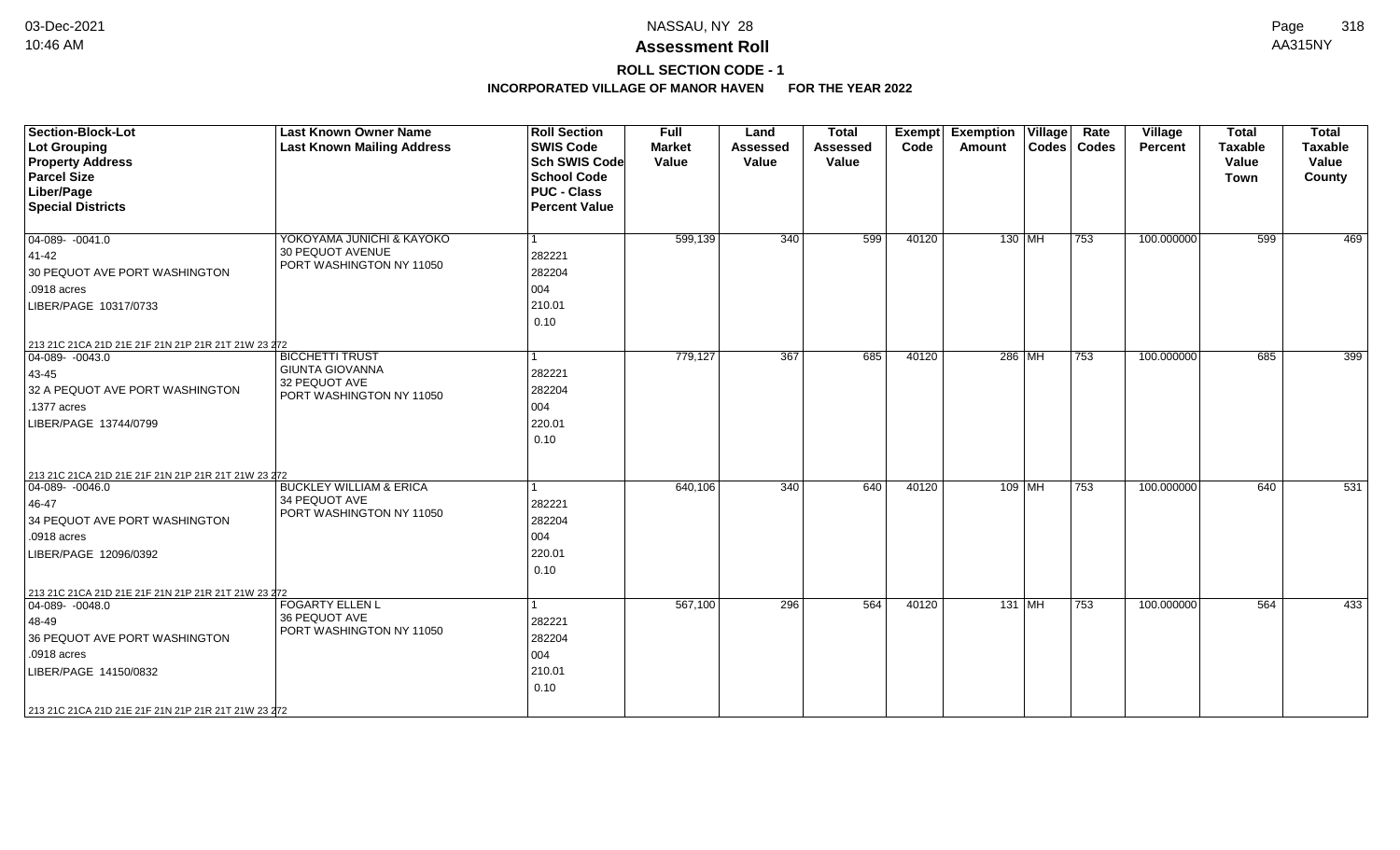# **ROLL SECTION CODE - 1**

| <b>Section-Block-Lot</b><br><b>Lot Grouping</b><br><b>Property Address</b><br><b>Parcel Size</b><br>Liber/Page<br><b>Special Districts</b>                                                                | <b>Last Known Owner Name</b><br><b>Last Known Mailing Address</b>                                | <b>Roll Section</b><br><b>SWIS Code</b><br><b>Sch SWIS Code</b><br><b>School Code</b><br><b>PUC - Class</b><br><b>Percent Value</b> | <b>Full</b><br><b>Market</b><br>Value | Land<br><b>Assessed</b><br>Value | <b>Total</b><br><b>Assessed</b><br>Value | Exempt<br>Code | <b>Exemption Village</b><br>Amount | Rate<br>Codes   Codes | Village<br>Percent | <b>Total</b><br><b>Taxable</b><br>Value<br><b>Town</b> | <b>Total</b><br><b>Taxable</b><br>Value<br>County |
|-----------------------------------------------------------------------------------------------------------------------------------------------------------------------------------------------------------|--------------------------------------------------------------------------------------------------|-------------------------------------------------------------------------------------------------------------------------------------|---------------------------------------|----------------------------------|------------------------------------------|----------------|------------------------------------|-----------------------|--------------------|--------------------------------------------------------|---------------------------------------------------|
| $04-089 - 0050.0$<br>50-51<br>38 A PEQUOT AVE PORT WASHINGTON<br>.0918 acres<br>LIBER/PAGE 08533/0478                                                                                                     | <b>IOANNA LEO &amp; IDA</b><br>38 PEQUOT AVE<br>PORT WASHINGTON NY 11050                         | l 1<br>282221<br>282204<br>004<br>220.01<br>0.10                                                                                    | 725,112                               | 333                              | 710                                      | 40120<br>41121 | 182 MH<br>107                      | 753                   | 100.000000         | 603                                                    | 421                                               |
| 213 21C 21CA 21D 21E 21F 21N 21P 21R 21T 21W 23 272<br>$04-089 - 0052.0$<br>52-53<br>40 PEQUOT AVE PORT WASHINGTON<br>.0918 acres<br>LIBER/PAGE 12301/0219                                                | <b>HUSSAIN SYED MUHAMMAD</b><br><b>40 PEQUOT AVE</b><br>PORT WASHINGTON NY 11050                 | $\vert$ 1<br>282221<br>282204<br>004<br>210.01<br>0.10                                                                              | 638,057                               | 340                              | 638                                      | 40120          | $139$ MH                           | 753                   | 100.000000         | 638                                                    | 499                                               |
| 213 21C 21CA 21D 21E 21F 21N 21P 21R 21T 21W 23 272<br>$ 04-089-0054.0$<br>54-55<br>42 PEQUOT AVE PORT WASHINGTON<br>.0918 acres<br>LIBER/PAGE 10103/0887                                                 | FIGUEROA ISABEL & FAUSTINA<br>42 PEQUOT AVE<br>PORT WASHINGTON NY 11050                          | 1<br>282221<br>282204<br>004<br>220.01<br>0.10                                                                                      | 638,057                               | 340                              | 638                                      | 40120          | $118$ MH                           | 753                   | 100.000000         | 638                                                    | 520                                               |
| 213 21C 21CA 21D 21E 21F 21N 21P 21R 21T 21W 23 272<br>$04-089 - 0130.0$<br>21 MOHEGAN AVE PORT WASHINGTON<br>.1148 acres<br>LIBER/PAGE 13551/0811<br>213 21C 21CA 21D 21E 21F 21N 21P 21R 21T 21W 23 272 | <b>VICTORIA F SPIELMAN TRUST</b><br>SCOTT STOLZMAN<br>21 MOHEGAN AVE<br>PORT WASHINGTON NY 11050 | 1<br>282221<br>282204<br>004<br>220.01<br>0.10                                                                                      | 786,562                               | 380                              | 787                                      | 40120          | 190 MH                             | 753                   | 100.000000         | 787                                                    | 597                                               |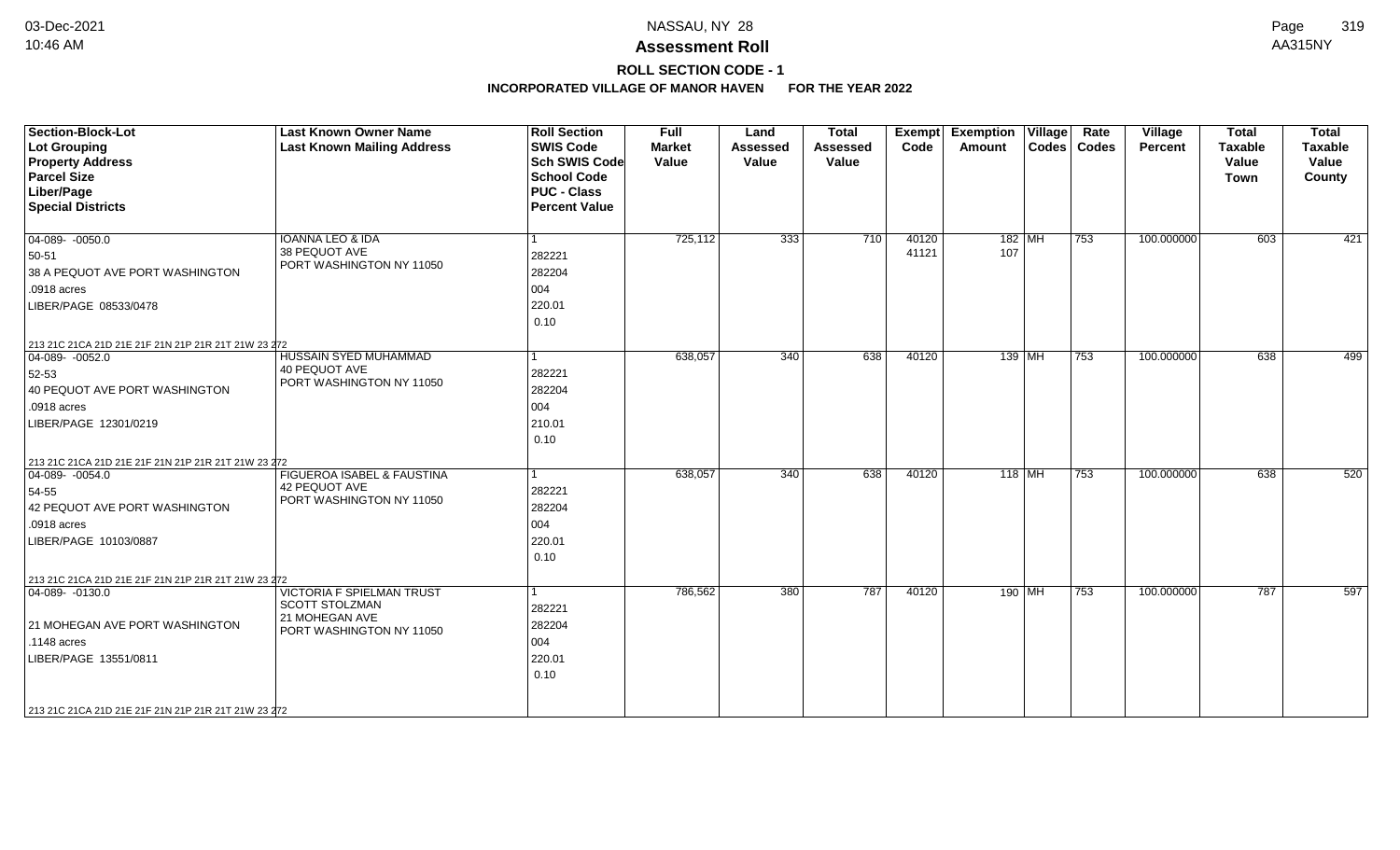# **ROLL SECTION CODE - 1**

| <b>Section-Block-Lot</b>                            | <b>Last Known Owner Name</b>                      | <b>Roll Section</b>               | <b>Full</b>            | Land              | <b>Total</b>      |       | Exempt Exemption Village |       | Rate          | Village        | <b>Total</b>            | <b>Total</b>            |
|-----------------------------------------------------|---------------------------------------------------|-----------------------------------|------------------------|-------------------|-------------------|-------|--------------------------|-------|---------------|----------------|-------------------------|-------------------------|
| <b>Lot Grouping</b><br><b>Property Address</b>      | <b>Last Known Mailing Address</b>                 | <b>SWIS Code</b><br>Sch SWIS Code | <b>Market</b><br>Value | Assessed<br>Value | Assessed<br>Value | Code  | Amount                   |       | Codes   Codes | <b>Percent</b> | <b>Taxable</b><br>Value | <b>Taxable</b><br>Value |
| <b>Parcel Size</b>                                  |                                                   | <b>School Code</b>                |                        |                   |                   |       |                          |       |               |                | <b>Town</b>             | County                  |
| Liber/Page                                          |                                                   | <b>PUC - Class</b>                |                        |                   |                   |       |                          |       |               |                |                         |                         |
| <b>Special Districts</b>                            |                                                   | <b>Percent Value</b>              |                        |                   |                   |       |                          |       |               |                |                         |                         |
|                                                     |                                                   |                                   |                        |                   |                   |       |                          |       |               |                |                         |                         |
| $04-089 - 0132.0$                                   | SEAQUIST VICTOR & FRANCES                         |                                   | 651,372                | 380               | 651               | 40120 | $162$ MH                 |       | 753           | 100.000000     | 651                     | 489                     |
|                                                     | 16 WAKEFIELD AVE<br>PORT WASHINGTON NY 11050      | 282221                            |                        |                   |                   |       |                          |       |               |                |                         |                         |
| 65 SAGAMORE HILL DR PORT WASHINGTON                 |                                                   | 282204                            |                        |                   |                   |       |                          |       |               |                |                         |                         |
| .1148 acres                                         |                                                   | 004                               |                        |                   |                   |       |                          |       |               |                |                         |                         |
| LIBER/PAGE 02612/0368                               |                                                   | 210.01                            |                        |                   |                   |       |                          |       |               |                |                         |                         |
|                                                     |                                                   | 0.10                              |                        |                   |                   |       |                          |       |               |                |                         |                         |
| 213 21C 21CA 21D 21E 21F 21N 21P 21R 21T 21W 23 272 |                                                   |                                   |                        |                   |                   |       |                          |       |               |                |                         |                         |
| 04-089- -0135.0                                     | <b>MAYOURIAN EDMOND</b>                           |                                   | 958,206                | 380               | 958               | 40120 | 380 MH                   |       | 753           | 100.000000     | 958                     | 578                     |
|                                                     | 12 CARRIAGE DRIVE<br>OLD WESTBURY NY 11568        | 282221                            |                        |                   |                   |       |                          |       |               |                |                         |                         |
| 67 A SAGAMORE HILL DR PORT WASHINGTOI               |                                                   | 282204                            |                        |                   |                   |       |                          |       |               |                |                         |                         |
| .1148 acres                                         |                                                   | 004                               |                        |                   |                   |       |                          |       |               |                |                         |                         |
| LIBER/PAGE 10687/0995                               |                                                   | 220.01                            |                        |                   |                   |       |                          |       |               |                |                         |                         |
|                                                     |                                                   | 0.10                              |                        |                   |                   |       |                          |       |               |                |                         |                         |
| 213 21C 21CA 21D 21E 21F 21N 21P 21R 21T 21W 23 272 |                                                   |                                   |                        |                   |                   |       |                          |       |               |                |                         |                         |
| 04-089-0137.0                                       | <b>HAGHIGHI SEAN</b><br>26 PEQUOT AVE             |                                   | 964,768                | 380               | 965               | 40120 | 296 MH                   |       | 753           | 100.000000     | $\overline{965}$        | 669                     |
|                                                     | PORT WASHINGTON NY 11050                          | 282221                            |                        |                   |                   |       |                          |       |               |                |                         |                         |
| 26 PEQUOT AVE PORT WASHINGTON                       |                                                   | 282204                            |                        |                   |                   |       |                          |       |               |                |                         |                         |
| .1148 acres                                         |                                                   | 004                               |                        |                   |                   |       |                          |       |               |                |                         |                         |
| LIBER/PAGE 13865/0486                               |                                                   | 220.01                            |                        |                   |                   |       |                          |       |               |                |                         |                         |
|                                                     |                                                   | 0.10                              |                        |                   |                   |       |                          |       |               |                |                         |                         |
| 213 21C 21CA 21D 21E 21F 21N 21P 21R 21T 21W 23 272 |                                                   |                                   |                        |                   |                   |       |                          |       |               |                |                         |                         |
| $ 04-089-0138.0$                                    | ZUKOWSKI JOHN D & TERRY<br>24 NORTH BAYLES AVENUE |                                   | 529,495                | 340               | 529               | 40120 |                          | 74 MH | 753           | 100.000000     | 529                     | 455                     |
|                                                     | PORT WASHINGTON NY 11050                          | 282221                            |                        |                   |                   |       |                          |       |               |                |                         |                         |
| 40 SINTSINK DR PORT WASHINGTON                      |                                                   | 282204                            |                        |                   |                   |       |                          |       |               |                |                         |                         |
| .0918 acres                                         |                                                   | 004                               |                        |                   |                   |       |                          |       |               |                |                         |                         |
| LIBER/PAGE 09219/0196                               |                                                   | 220.01                            |                        |                   |                   |       |                          |       |               |                |                         |                         |
|                                                     |                                                   | 0.10                              |                        |                   |                   |       |                          |       |               |                |                         |                         |
| 213 21C 21CA 21D 21E 21F 21N 21P 21R 21T 21W 23 272 |                                                   |                                   |                        |                   |                   |       |                          |       |               |                |                         |                         |
| 04-089-0139.0                                       | JE PROPERTY GROUP LLC<br>38 SINTSINK DR E         |                                   | 892,052                | 356               | 892               | 40120 | $173$ MH                 |       | 753           | 100.000000     | 892                     | 719                     |
|                                                     | PORT WASHINGTON NY 11050                          | 282221                            |                        |                   |                   |       |                          |       |               |                |                         |                         |
| 38 SINTSINK DR PORT WASHINGTON                      |                                                   | 282204                            |                        |                   |                   |       |                          |       |               |                |                         |                         |
| .1010 acres                                         |                                                   | 004                               |                        |                   |                   |       |                          |       |               |                |                         |                         |
| LIBER/PAGE 13508/0536                               |                                                   | 220.01                            |                        |                   |                   |       |                          |       |               |                |                         |                         |
|                                                     |                                                   | 0.10                              |                        |                   |                   |       |                          |       |               |                |                         |                         |
| 213 21C 21CA 21D 21E 21F 21N 21P 21R 21T 21W 23 272 |                                                   |                                   |                        |                   |                   |       |                          |       |               |                |                         |                         |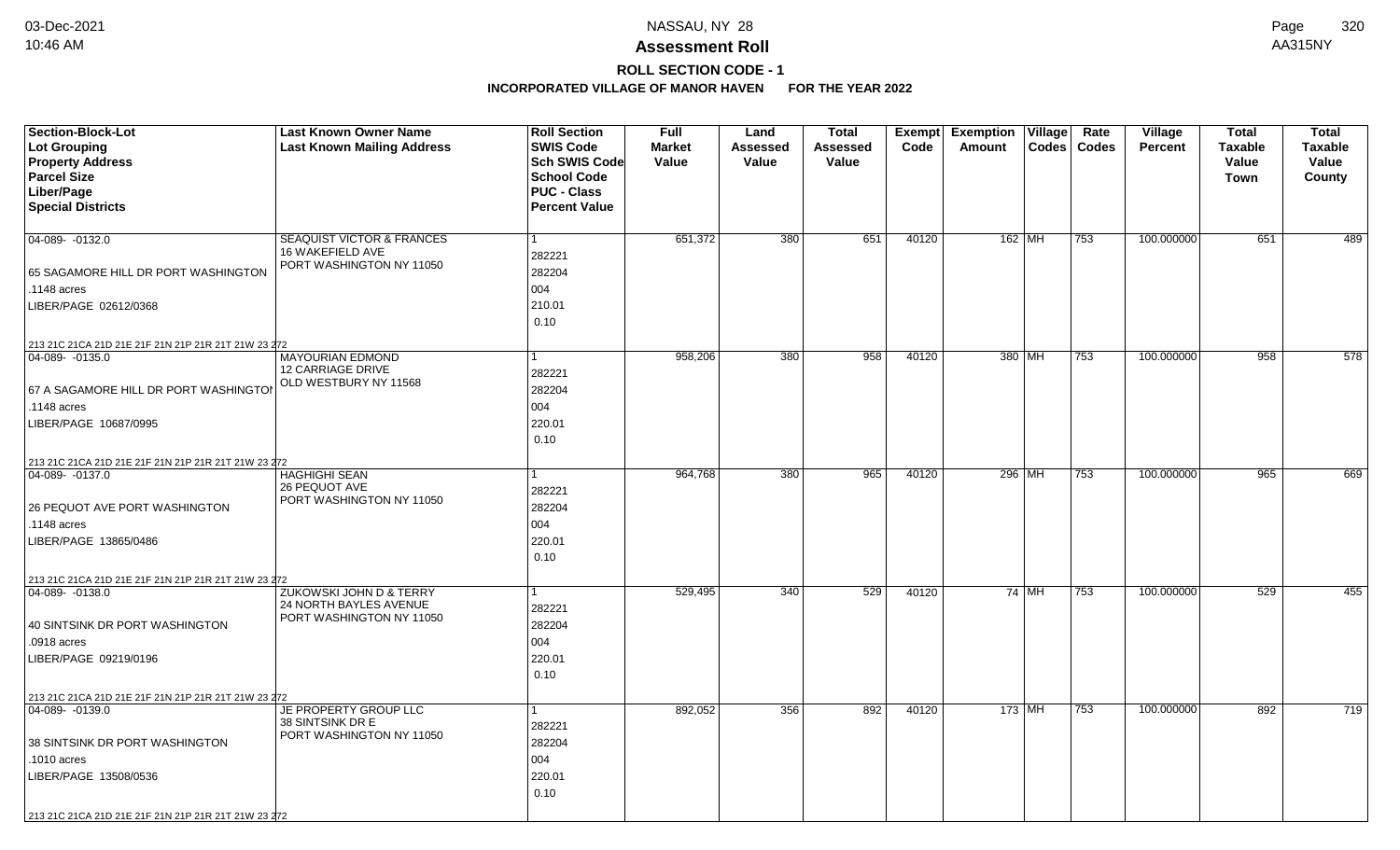## **ROLL SECTION CODE - 1**

| Section-Block-Lot                                   | <b>Last Known Owner Name</b>                             | <b>Roll Section</b>                        | <b>Full</b>   | Land     | <b>Total</b>    | Exempt         | <b>Exemption Village</b> | Rate<br>Village         | <b>Total</b>   | <b>Total</b>   |
|-----------------------------------------------------|----------------------------------------------------------|--------------------------------------------|---------------|----------|-----------------|----------------|--------------------------|-------------------------|----------------|----------------|
| <b>Lot Grouping</b>                                 | <b>Last Known Mailing Address</b>                        | <b>SWIS Code</b>                           | <b>Market</b> | Assessed | <b>Assessed</b> | Code           | Codes<br>Amount          | Codes<br><b>Percent</b> | <b>Taxable</b> | <b>Taxable</b> |
| <b>Property Address</b>                             |                                                          | <b>Sch SWIS Code</b>                       | Value         | Value    | Value           |                |                          |                         | Value          | Value          |
| <b>Parcel Size</b>                                  |                                                          | <b>School Code</b>                         |               |          |                 |                |                          |                         | <b>Town</b>    | County         |
| Liber/Page                                          |                                                          | <b>PUC - Class</b><br><b>Percent Value</b> |               |          |                 |                |                          |                         |                |                |
| <b>Special Districts</b>                            |                                                          |                                            |               |          |                 |                |                          |                         |                |                |
| 04-089- -0140.0                                     | <b>REA LUIS &amp; ASITIMIBAY CELIA</b>                   | 1                                          | 555,100       | 349      | 555             | 40120          | 125   MH                 | 100.000000<br>753       | 555            | 430            |
|                                                     | 36 SINTSINK DR                                           | 282221                                     |               |          |                 |                |                          |                         |                |                |
| 36 SINTSINK DR PORT WASHINGTON                      | PORT WASHINGTON NY 11050                                 | 282204                                     |               |          |                 |                |                          |                         |                |                |
| .0969 acres                                         |                                                          | 004                                        |               |          |                 |                |                          |                         |                |                |
|                                                     |                                                          | 220.01                                     |               |          |                 |                |                          |                         |                |                |
| LIBER/PAGE 12976/0770                               |                                                          |                                            |               |          |                 |                |                          |                         |                |                |
|                                                     |                                                          | 0.10                                       |               |          |                 |                |                          |                         |                |                |
| 213 21C 21CA 21D 21E 21F 21N 21P 21R 21T 21W 23 272 |                                                          |                                            |               |          |                 |                |                          |                         |                |                |
| 04-089-0141.0                                       | MASARIK JR MARTIN J & RUTH ANN<br>34 SINTSINK DRIVE WEST |                                            | 530,520       | 330      | 515             | 41680<br>40120 | $52$ MH<br>167           | 753<br>100.000000       | 463            | 296            |
|                                                     | PORT WASHINGTON NY 11050                                 | 282221                                     |               |          |                 |                |                          |                         |                |                |
| 34 SINTSINK DR PORT WASHINGTON                      |                                                          | 282204                                     |               |          |                 |                |                          |                         |                |                |
| .0918 acres                                         |                                                          | 004                                        |               |          |                 |                |                          |                         |                |                |
| LIBER/PAGE 10089/0129                               |                                                          | 210.01                                     |               |          |                 |                |                          |                         |                |                |
|                                                     |                                                          | 0.10                                       |               |          |                 |                |                          |                         |                |                |
| 213 21C 21CA 21D 21E 21F 21N 21P 21R 21T 21W 23 272 |                                                          |                                            |               |          |                 |                |                          |                         |                |                |
| 04-089-0142.0                                       | <b>DIMYAN-SOLIMAN LINDA</b>                              |                                            | 636,009       | 356      | 636             | 40120          | $142$ MH                 | 100.000000<br>753       | 636            | 494            |
|                                                     | 32 SINTSINK DR W<br>PORT WASHINGTON NY 11050             | 282221                                     |               |          |                 |                |                          |                         |                |                |
| 32 SINTSINK DR PORT WASHINGTON                      |                                                          | 282204                                     |               |          |                 |                |                          |                         |                |                |
| .1010 acres                                         |                                                          | 004                                        |               |          |                 |                |                          |                         |                |                |
| LIBER/PAGE 14056/0758                               |                                                          | 210.01                                     |               |          |                 |                |                          |                         |                |                |
|                                                     |                                                          | 0.10                                       |               |          |                 |                |                          |                         |                |                |
| 213 21C 21CA 21D 21E 21F 21N 21P 21R 21T 21W 23 272 |                                                          |                                            |               |          |                 |                |                          |                         |                |                |
| 04-089- -0143.0                                     | HWANG KYOO BOK & SOON BONG                               | 1                                          | 1,191,617     | 439      | 1,163           | 40120          | 320 MH                   | 100.000000<br>753       | 1,163          | 843            |
|                                                     | 41 MOHEGAN AVE                                           | 282221                                     |               |          |                 |                |                          |                         |                |                |
| 41 MOHEGAN AVE PORT WASHINGTON                      | PORT WASHINGTON NY 11050                                 | 282204                                     |               |          |                 |                |                          |                         |                |                |
| .1607 acres                                         |                                                          | 004                                        |               |          |                 |                |                          |                         |                |                |
| LIBER/PAGE 13296/0150                               |                                                          | 220.01                                     |               |          |                 |                |                          |                         |                |                |
|                                                     |                                                          | 0.10                                       |               |          |                 |                |                          |                         |                |                |
| 213 21C 21CA 21D 21E 21F 21N 21P 21R 21T 21W 23 272 |                                                          |                                            |               |          |                 |                |                          |                         |                |                |
| $\boxed{04-092 - 0026.0}$                           | FODOR ZSUZSANNA E                                        | 1                                          | 741,499       | 340      | 741             | 40120          | 209 MH                   | 753<br>100.000000       | 741            | 532            |
| 26-27                                               | 5 MOHEGAN AVE                                            | 282221                                     |               |          |                 |                |                          |                         |                |                |
| 5 MOHEGAN AVE PORT WASHINGTON                       | PORT WASHINGTON NY 11050                                 | 282204                                     |               |          |                 |                |                          |                         |                |                |
| .0918 acres                                         |                                                          | 004                                        |               |          |                 |                |                          |                         |                |                |
| LIBER/PAGE 12797/0972                               |                                                          | 220.01                                     |               |          |                 |                |                          |                         |                |                |
|                                                     |                                                          | 0.10                                       |               |          |                 |                |                          |                         |                |                |
| 213 21C 21CA 21D 21E 21F 21N 21P 21R 21T 21W 23 272 |                                                          |                                            |               |          |                 |                |                          |                         |                |                |
|                                                     |                                                          |                                            |               |          |                 |                |                          |                         |                |                |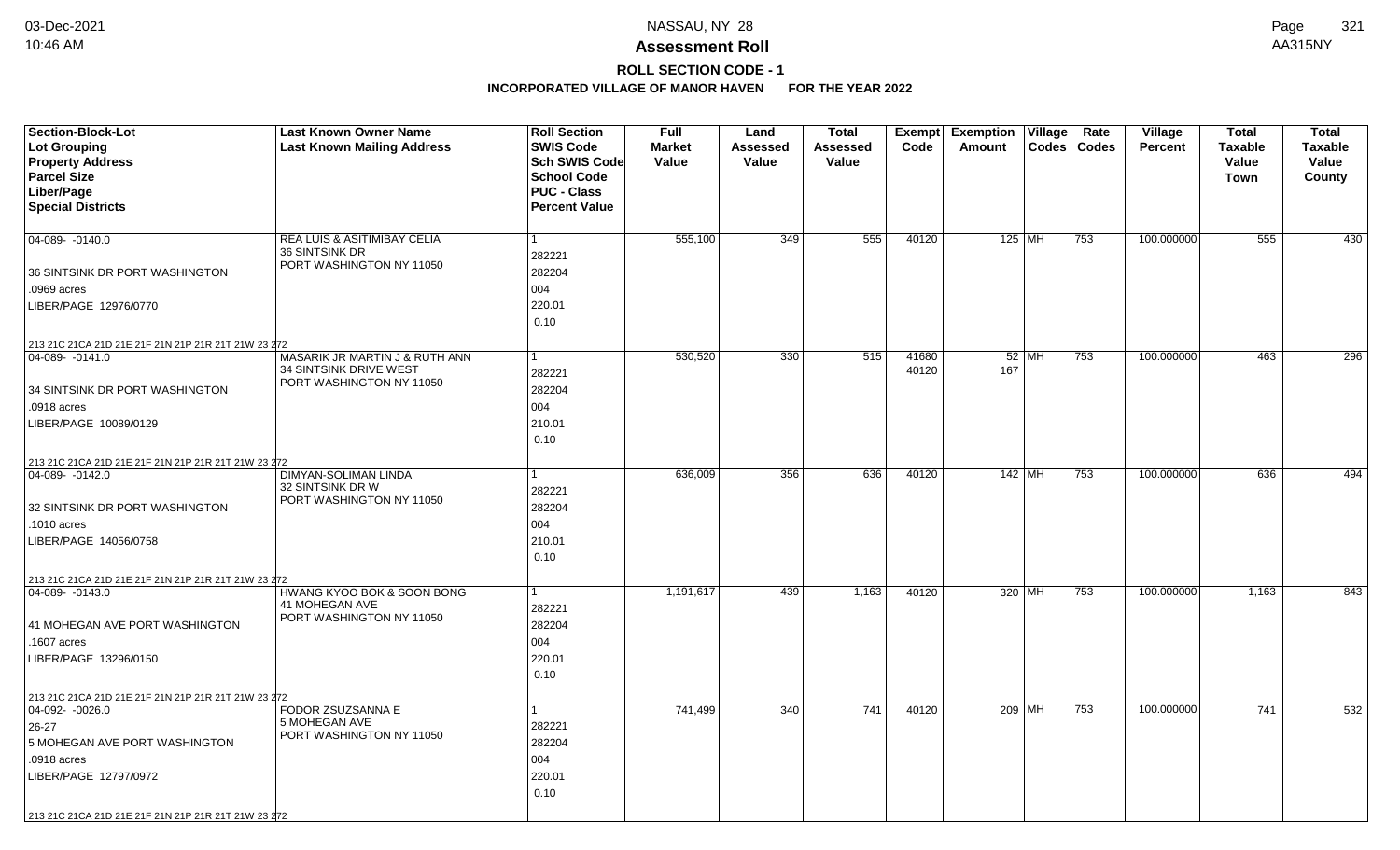# **ROLL SECTION CODE - 1**

| <b>Section-Block-Lot</b><br><b>Lot Grouping</b><br><b>Property Address</b><br><b>Parcel Size</b>                                                                                                                         | <b>Last Known Owner Name</b><br><b>Last Known Mailing Address</b>            | <b>Roll Section</b><br><b>SWIS Code</b><br>Sch SWIS Code<br><b>School Code</b> | <b>Full</b><br><b>Market</b><br>Value | Land<br>Assessed<br>Value | <b>Total</b><br><b>Assessed</b><br>Value | <b>Exempt</b><br>Code | <b>Exemption Village</b><br>Amount | Rate<br>Codes   Codes | Village<br><b>Percent</b> | <b>Total</b><br><b>Taxable</b><br>Value | <b>Total</b><br><b>Taxable</b><br>Value |
|--------------------------------------------------------------------------------------------------------------------------------------------------------------------------------------------------------------------------|------------------------------------------------------------------------------|--------------------------------------------------------------------------------|---------------------------------------|---------------------------|------------------------------------------|-----------------------|------------------------------------|-----------------------|---------------------------|-----------------------------------------|-----------------------------------------|
| Liber/Page<br><b>Special Districts</b>                                                                                                                                                                                   |                                                                              | <b>PUC - Class</b><br><b>Percent Value</b>                                     |                                       |                           |                                          |                       |                                    |                       |                           | Town                                    | County                                  |
| $04-092 - 0028.0$<br>28-29<br>3 MOHEGAN AVE PORT WASHINGTON<br>.0918 acres<br>LIBER/PAGE 11556/0601                                                                                                                      | LALEZARIAN ETAL FARAMARZ<br>3 MOHEGAN AVENUE<br>PORT WASHINGTON NY 11050     | $\mathbf{1}$<br>282221<br>282204<br>004<br>220.01<br>0.10                      | 798,852                               | 330                       | 776                                      | 40120                 | 245 MH                             | 753                   | 100.000000                | 776                                     | 531                                     |
| 213 21C 21CA 21D 21E 21F 21N 21P 21R 21T 21W 23 272<br>$\boxed{04-092 - 0030.0}$<br>30-31<br>1 MOHEGAN AVE PORT WASHINGTON<br>.0918 acres<br>LIBER/PAGE 09513/0133                                                       | LALEZARIAN FARIDEH<br>43 RIDGE DR E<br>ROSLYN NY 11576                       | 1<br>282221<br>282204<br>004<br>220.01<br>0.10                                 | 798,852                               | 317                       | 746                                      | 40120                 | $234$ MH                           | 753                   | 100.000000                | 746                                     | 512                                     |
| 213 21C 21CA 21D 21E 21F 21N 21P 21R 21T 21W 23 272<br>$\boxed{04-092 - 0032.0}$<br>32-35<br>23 - 25 MANHASSET AVE PORT WASHINGTON<br>1653 acres<br>LIBER/PAGE 13625/0938                                                | 23-25 MANHASSET AVE LLC<br>28 A HILLSIDE AVE<br>GLENWOOD LANDING NY 11547    | 282221<br>282204<br>004<br>220.01<br>0.10                                      | 689,267                               | 456                       | 690                                      | 40120                 | 183 MH                             | 753                   | 100.000000                | 690                                     | 507                                     |
| 213 21C 21CA 21D 21E 21F 21N 21P 21R 21T 21W 23 272<br>$\boxed{04-092 - 0036.0}$<br>36,37<br>53 SINTSINK DR PORT WASHINGTON<br>.1093 acres<br>LIBER/PAGE 14039/0665                                                      | <b>STACCONE MARIO</b><br>53 SINTSINK DR<br>PORT WASHINGTON NY 11050          | 1<br>282221<br>282204<br>004<br>220.01<br>0.10                                 | 674,927                               | $\overline{371}$          | 675                                      | 40120                 | 155   MH                           | 753                   | 100.000000                | 675                                     | 520                                     |
| 213 21C 21CA 21D 21E 21F 21N 21P 21R 21T 21W 23 272<br>$\boxed{04-092 - 0042.0}$<br>42-43<br>4 PEQUOT AVE PORT WASHINGTON<br>.0918 acres<br>LIBER/PAGE 12839/0109<br>213 21C 21CA 21D 21E 21F 21N 21P 21R 21T 21W 23 272 | CHAN, LESLIE YIN FONG & LAM ALAN<br>4 PEQUOT AVE<br>PORT WASHINGTON NY 11050 | $\mathbf{1}$<br>282221<br>282204<br>004<br>210.01<br>0.10                      | 727,160                               | 316                       | 675                                      | 40120                 | 205 MH                             | 753                   | 100.000000                | 675                                     | 470                                     |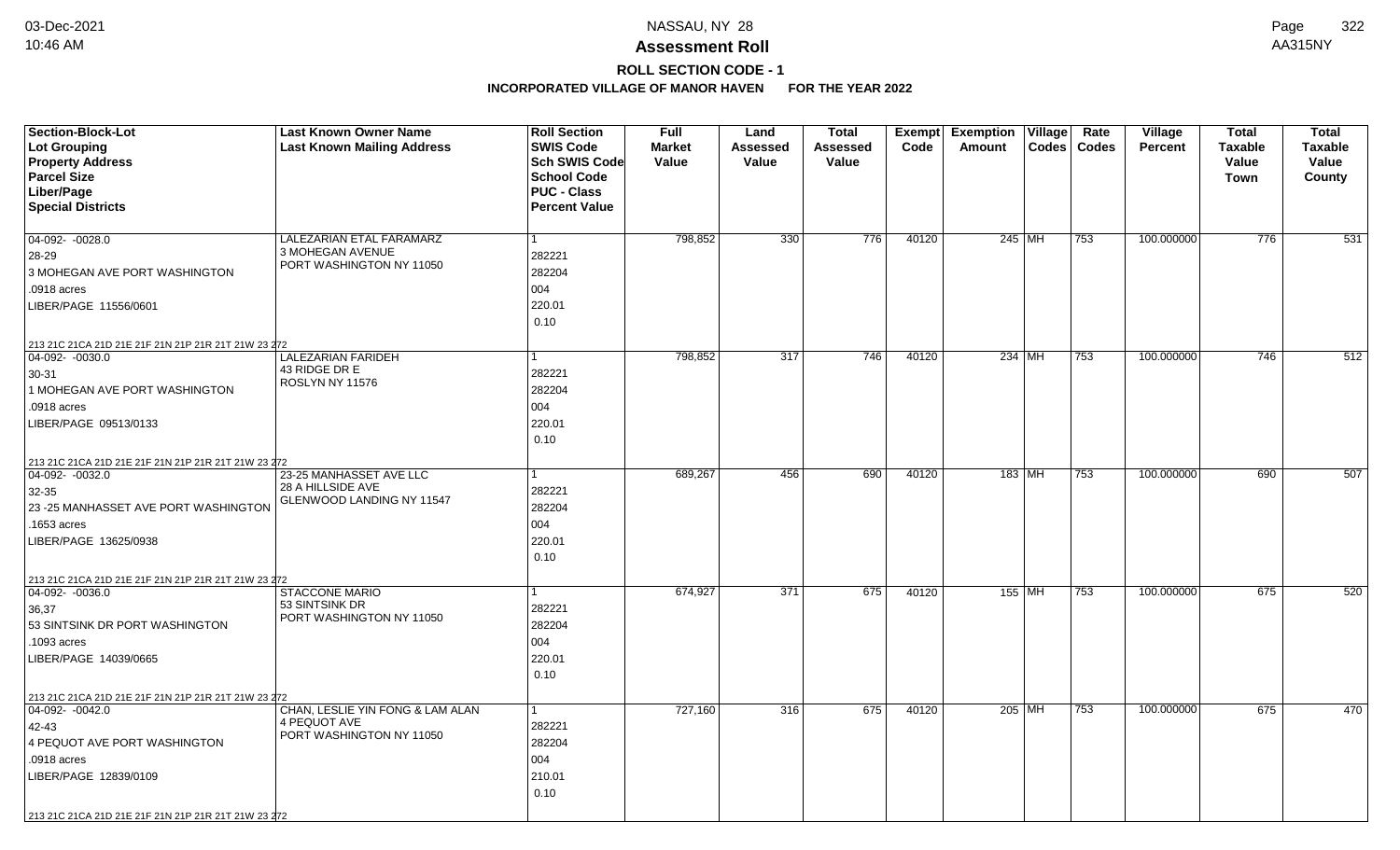# **ROLL SECTION CODE - 1**

| <b>Section-Block-Lot</b><br><b>Lot Grouping</b><br><b>Property Address</b><br><b>Parcel Size</b><br>Liber/Page<br><b>Special Districts</b>                                                                           | <b>Last Known Owner Name</b><br><b>Last Known Mailing Address</b>                                                | <b>Roll Section</b><br><b>SWIS Code</b><br><b>Sch SWIS Code</b><br><b>School Code</b><br><b>PUC - Class</b><br><b>Percent Value</b> | Full<br><b>Market</b><br>Value | Land<br><b>Assessed</b><br>Value | <b>Total</b><br>Assessed<br>Value | Exempt<br>Code | <b>Exemption Village</b><br>Amount |       | Rate<br>Codes   Codes | Village<br>Percent | <b>Total</b><br><b>Taxable</b><br>Value<br><b>Town</b> | <b>Total</b><br><b>Taxable</b><br>Value<br>County |
|----------------------------------------------------------------------------------------------------------------------------------------------------------------------------------------------------------------------|------------------------------------------------------------------------------------------------------------------|-------------------------------------------------------------------------------------------------------------------------------------|--------------------------------|----------------------------------|-----------------------------------|----------------|------------------------------------|-------|-----------------------|--------------------|--------------------------------------------------------|---------------------------------------------------|
| $04-092 - 0044.0$<br>44-45<br>6 PEQUOT AVE PORT WASHINGTON<br>.0918 acres<br>LIBER/PAGE 12960/0735                                                                                                                   | HORSKY VERONICA LIFE ESTATE<br>KRAFT PATRICIA & HORSKY PAUL J<br><b>6 PEQUOT AVE</b><br>PORT WASHINGTON NY 11050 | 282221<br>282204<br>004<br>210.01<br>0.10                                                                                           | 505,940                        | 340                              | 506                               | 40120          |                                    | 82 MH | 753                   | 100.000000         | 506                                                    | 424                                               |
| 213 21C 21CA 21D 21E 21F 21N 21P 21R 21T 21W 23 272<br>$04-092 - 0046.0$<br>46-47,127<br>8 PEQUOT AVE PORT WASHINGTON<br>.1148 acres<br>LIBER/PAGE 09664/0932<br>213 21C 21CA 21D 21E 21F 21N 21P 21R 21T 21W 23 272 | <b>IANNELLI PASCAL &amp; MARIA</b><br>118 PINETREE LN<br>ROSLYN HEIGHTS NY 11577                                 | 282221<br>282204<br>004<br>220.01<br>0.10                                                                                           | 698,484                        | 365                              | 671                               | 40120          | 206 MH                             |       | 753                   | 100.000000         | 671                                                    | 465                                               |
| $ 04-092-0049.0$<br>49-50,126<br>10 PEQUOT AVE PORT WASHINGTON<br>.1148 acres<br>LIBER/PAGE 12807/0154                                                                                                               | SONG MARIA Y & MARIA YN-MEI<br>10 PEQUOT AVE<br>PORT WASHINGTON NY 11050                                         | 282221<br>282204<br>004<br>220.01<br>0.10                                                                                           | 672,880                        | 380                              | 673                               | 40120          | 122 MH                             |       | $\overline{753}$      | 100.000000         | 673                                                    | 551                                               |
| 213 21C 21CA 21D 21E 21F 21N 21P 21R 21T 21W 23 272<br>$ 04-092-0051.0$<br>51-52<br>12 PEQUOT AVE PORT WASHINGTON<br>.0918 acres<br>LIBER/PAGE 09881/0176<br>213 21C 21CA 21D 21E 21F 21N 21P 21R 21T 21W 23 272     | MOSTAFA SAMIR M & NAHLA<br>23 BEACH HILL DR<br>FORT SALONGA NY 11763                                             | 282221<br>282204<br>004<br>220.01<br>0.10                                                                                           | 836,746                        | 340                              | 837                               | 40120          | 204 MH                             |       | 753                   | 100.000000         | 837                                                    | 633                                               |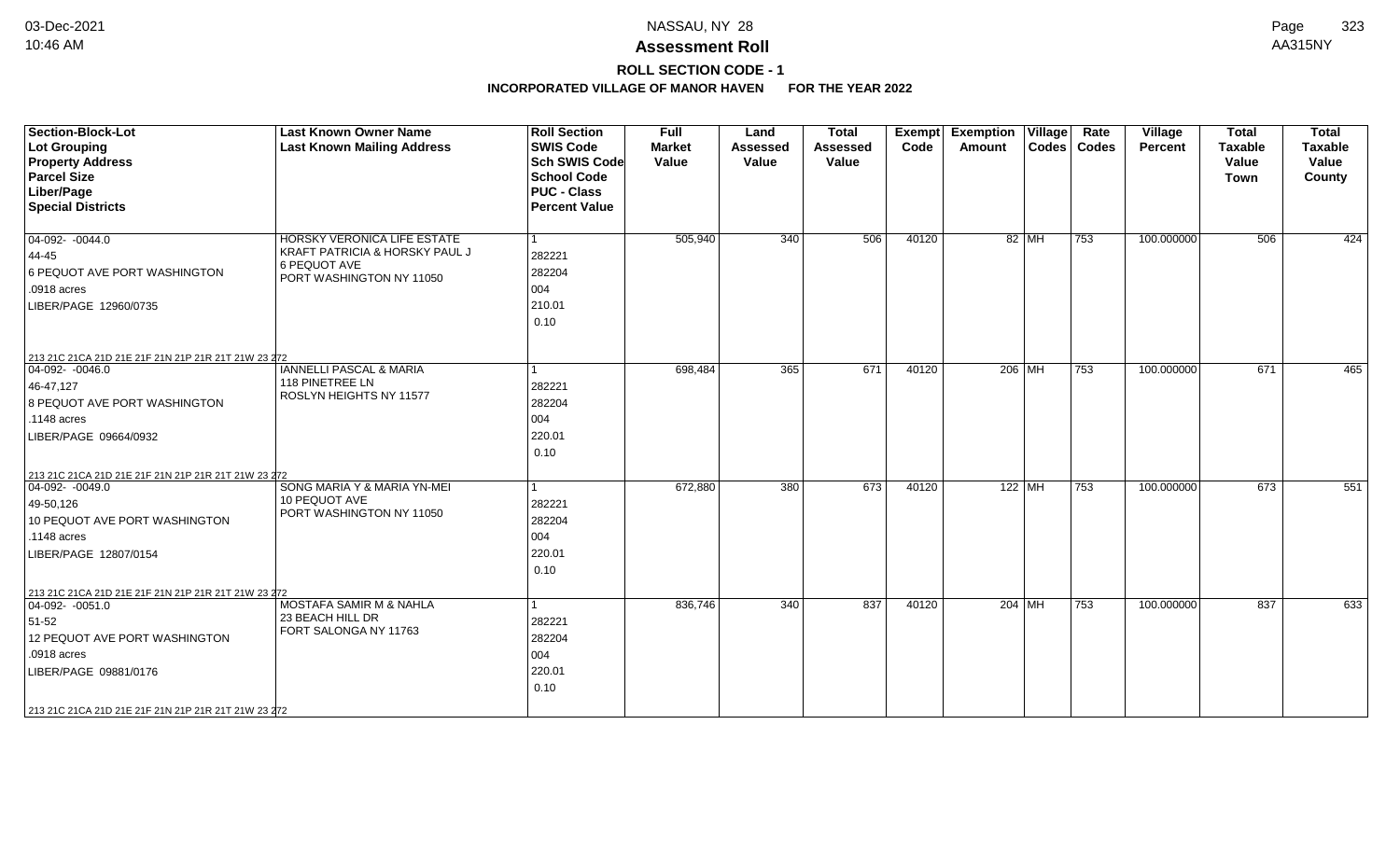# **ROLL SECTION CODE - 1**

| Section-Block-Lot                                   | <b>Last Known Owner Name</b>                        | <b>Roll Section</b>  | <b>Full</b>   | Land            | <b>Total</b>    | Exempt | <b>Exemption Village</b> | Rate          | Village    | <b>Total</b>   | <b>Total</b>   |
|-----------------------------------------------------|-----------------------------------------------------|----------------------|---------------|-----------------|-----------------|--------|--------------------------|---------------|------------|----------------|----------------|
| <b>Lot Grouping</b>                                 | <b>Last Known Mailing Address</b>                   | <b>SWIS Code</b>     | <b>Market</b> | <b>Assessed</b> | <b>Assessed</b> | Code   | Amount                   | Codes   Codes | Percent    | <b>Taxable</b> | <b>Taxable</b> |
| <b>Property Address</b>                             |                                                     | <b>Sch SWIS Code</b> | Value         | Value           | Value           |        |                          |               |            | Value          | Value          |
| <b>Parcel Size</b>                                  |                                                     | <b>School Code</b>   |               |                 |                 |        |                          |               |            | Town           | County         |
| Liber/Page                                          |                                                     | <b>PUC - Class</b>   |               |                 |                 |        |                          |               |            |                |                |
| <b>Special Districts</b>                            |                                                     | <b>Percent Value</b> |               |                 |                 |        |                          |               |            |                |                |
|                                                     |                                                     |                      |               |                 |                 |        |                          |               |            |                |                |
| 04-092- -0053.0                                     | CHOWDHURY FAHAD H<br>14 A PEQUOT AVE                |                      | 836,746       | 340             | 837             | 40120  | $231$ MH                 | 753           | 100.000000 | 837            | 606            |
| 53-54                                               | PORT WASHINGTON NY 11050                            | 282221               |               |                 |                 |        |                          |               |            |                |                |
| 14 A PEQUOT AVE PORT WASHINGTON                     |                                                     | 282204               |               |                 |                 |        |                          |               |            |                |                |
| .0918 acres                                         |                                                     | 004                  |               |                 |                 |        |                          |               |            |                |                |
| LIBER/PAGE 13209/0717                               |                                                     | 220.01               |               |                 |                 |        |                          |               |            |                |                |
|                                                     |                                                     | 0.10                 |               |                 |                 |        |                          |               |            |                |                |
| 213 21C 21CA 21D 21E 21F 21N 21P 21R 21T 21W 23 272 |                                                     |                      |               |                 |                 |        |                          |               |            |                |                |
| $ 04-092-0055.0$                                    | <b>PARZIALE TERESA</b>                              |                      | 711,798       | 332             | 696             | 40120  | 241 MH                   | 753           | 100.000000 | 696            | 455            |
| 55-56                                               | 87 BAR BEACH RD<br>PORT WASHINGTON NY 11050         | 282221               |               |                 |                 |        |                          |               |            |                |                |
| 16 PEQUOT AVE PORT WASHINGTON                       |                                                     | 282204               |               |                 |                 |        |                          |               |            |                |                |
| .0918 acres                                         |                                                     | 004                  |               |                 |                 |        |                          |               |            |                |                |
| LIBER/PAGE 12147/0295                               |                                                     | 220.01               |               |                 |                 |        |                          |               |            |                |                |
|                                                     |                                                     | 0.10                 |               |                 |                 |        |                          |               |            |                |                |
| 213 21C 21CA 21D 21E 21F 21N 21P 21R 21T 21W 23 272 |                                                     |                      |               |                 |                 |        |                          |               |            |                |                |
| $ 04-092-0057.0$                                    | <b>WANG XUE</b>                                     |                      | 547,930       | 340             | 548             | 40120  | $103$ MH                 | 753           | 100.000000 | 548            | 445            |
| 57-58                                               | <b>18 PEQUOT AVENUE</b><br>PORT WASHINGTON NY 11050 | 282221               |               |                 |                 |        |                          |               |            |                |                |
| <b>18 PEQUOT AVE PORT WASHINGTON</b>                |                                                     | 282204               |               |                 |                 |        |                          |               |            |                |                |
| .0918 acres                                         |                                                     | 004                  |               |                 |                 |        |                          |               |            |                |                |
| LIBER/PAGE 11044/0046                               |                                                     | 210.01               |               |                 |                 |        |                          |               |            |                |                |
|                                                     |                                                     | 0.10                 |               |                 |                 |        |                          |               |            |                |                |
| 213 21C 21CA 21D 21E 21F 21N 21P 21R 21T 21W 23 272 |                                                     |                      |               |                 |                 |        |                          |               |            |                |                |
| $ 04-092-0059.0$                                    | LAM RICHARD & CHIN JACINDA                          | 1                    | 714,870       | 335             | 704             | 40120  | $177$ MH                 | 753           | 100.000000 | 702            | 525            |
| 59-60                                               | 20 PEQUOT AVE<br>PORT WASHINGTON NY 11050           | 282221               |               |                 |                 | 44220  | $\overline{2}$           |               |            |                |                |
| 20 PEQUOT AVE PORT WASHINGTON                       |                                                     | 282204               |               |                 |                 |        |                          |               |            |                |                |
| .0918 acres                                         |                                                     | 004                  |               |                 |                 |        |                          |               |            |                |                |
| LIBER/PAGE 13487/0365                               |                                                     | 220.01               |               |                 |                 |        |                          |               |            |                |                |
|                                                     |                                                     | 0.10                 |               |                 |                 |        |                          |               |            |                |                |
| 213 21C 21CA 21D 21E 21F 21N 21P 21R 21T 21W 23 272 |                                                     |                      |               |                 |                 |        |                          |               |            |                |                |
| $ 04-092-0061.0$                                    | LEE SUNGHEE & CHOI SHIX WON                         | 1                    | 645,227       | 340             | 645             | 40120  | 175 MH                   | 753           | 100.000000 | 645            | 470            |
| 61-62                                               | 22 PEQUOT AVE<br>PORT WASHINGTON NY 11050           | 282221               |               |                 |                 |        |                          |               |            |                |                |
| 22 PEQUOT AVE PORT WASHINGTON                       |                                                     | 282204               |               |                 |                 |        |                          |               |            |                |                |
| .0918 acres                                         |                                                     | 004                  |               |                 |                 |        |                          |               |            |                |                |
| LIBER/PAGE 13141/0186                               |                                                     | 210.01               |               |                 |                 |        |                          |               |            |                |                |
|                                                     |                                                     | 0.10                 |               |                 |                 |        |                          |               |            |                |                |
| 213 21C 21CA 21D 21E 21F 21N 21P 21R 21T 21W 23 272 |                                                     |                      |               |                 |                 |        |                          |               |            |                |                |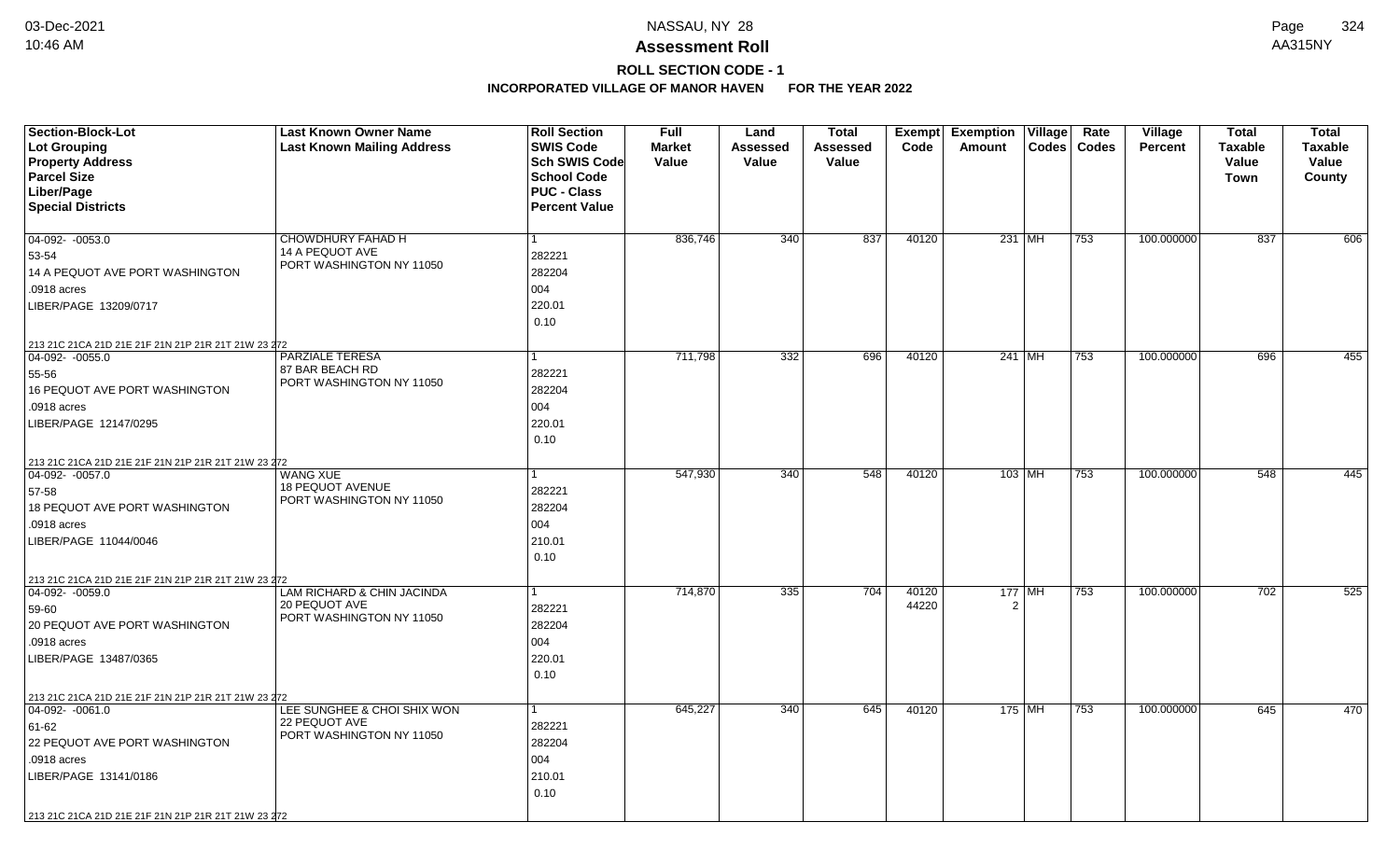## **ROLL SECTION CODE - 1**

| <b>Section-Block-Lot</b>                                                | <b>Last Known Owner Name</b>                           | <b>Roll Section</b>  | <b>Full</b>   | Land            | <b>Total</b>    | Exempt | Exemption   Village | Rate          | Village        | <b>Total</b>   | <b>Total</b>   |
|-------------------------------------------------------------------------|--------------------------------------------------------|----------------------|---------------|-----------------|-----------------|--------|---------------------|---------------|----------------|----------------|----------------|
| <b>Lot Grouping</b>                                                     | <b>Last Known Mailing Address</b>                      | <b>SWIS Code</b>     | <b>Market</b> | <b>Assessed</b> | <b>Assessed</b> | Code   | Amount              | Codes   Codes | <b>Percent</b> | <b>Taxable</b> | <b>Taxable</b> |
| <b>Property Address</b>                                                 |                                                        | <b>Sch SWIS Code</b> | Value         | Value           | Value           |        |                     |               |                | Value          | Value          |
| <b>Parcel Size</b>                                                      |                                                        | <b>School Code</b>   |               |                 |                 |        |                     |               |                | Town           | County         |
| Liber/Page                                                              |                                                        | <b>PUC - Class</b>   |               |                 |                 |        |                     |               |                |                |                |
| <b>Special Districts</b>                                                |                                                        | <b>Percent Value</b> |               |                 |                 |        |                     |               |                |                |                |
|                                                                         |                                                        |                      |               |                 |                 |        |                     |               |                |                |                |
| 04-092- -0101.0                                                         | H & S KINGS BUILDING INC                               | $\mathbf{1}$         | 940,188       | 348             | 861             | 40120  | 299 MH              | 753           | 100.000000     | 861            | 562            |
|                                                                         | 15 HEMLOCK DR<br>GREAT NECK NY 11024                   | 282221               |               |                 |                 |        |                     |               |                |                |                |
| 24 PEQUOT AVE PORT WASHINGTON                                           |                                                        | 282204               |               |                 |                 |        |                     |               |                |                |                |
| .1148 acres                                                             |                                                        | 004                  |               |                 |                 |        |                     |               |                |                |                |
| LIBER/PAGE 11947/0205                                                   |                                                        | 220.01               |               |                 |                 |        |                     |               |                |                |                |
|                                                                         |                                                        | 0.10                 |               |                 |                 |        |                     |               |                |                |                |
| 213 21C 21CA 21D 21E 21F 21N 21P 21R 21T 21W 23 272                     |                                                        |                      |               |                 |                 |        |                     |               |                |                |                |
| 04-092- -0104.0                                                         | SAGAMORE REALTY GROUP LLC                              | $\mathbf{1}$         | 976,034       | 378             | 971             | 40120  | 239 MH              | $ 753\rangle$ | 100.000000     | 971            | 732            |
|                                                                         | 79 MAPLE DR                                            | 282221               |               |                 |                 |        |                     |               |                |                |                |
| 66 SAGAMORE HILL DR PORT WASHINGTON                                     | GREAT NECK NY 11021                                    | 282204               |               |                 |                 |        |                     |               |                |                |                |
| .1148 acres                                                             |                                                        | 004                  |               |                 |                 |        |                     |               |                |                |                |
| LIBER/PAGE 12249/0559                                                   |                                                        | 220.01               |               |                 |                 |        |                     |               |                |                |                |
|                                                                         |                                                        | 0.10                 |               |                 |                 |        |                     |               |                |                |                |
|                                                                         |                                                        |                      |               |                 |                 |        |                     |               |                |                |                |
| 213 21C 21CA 21D 21E 21F 21N 21P 21R 21T 21W 23 272<br>$ 04-092-0106.0$ | ARTISAN REALTY 62 LLC                                  | 1                    | 609,279       | 363             | 576             | 40120  | $247$ MH            | 753           | 100.000000     | 576            | 329            |
| 106,131                                                                 | 70 SOUTH ROAD                                          | 282221               |               |                 |                 |        |                     |               |                |                |                |
| 62 SAGAMORE HILL DR PORT WASHINGTON                                     | PORT WASHINGTON NY 11050                               | 282204               |               |                 |                 |        |                     |               |                |                |                |
| .1171 acres                                                             |                                                        | 004                  |               |                 |                 |        |                     |               |                |                |                |
| LIBER/PAGE 12823/0187                                                   |                                                        | 210.01               |               |                 |                 |        |                     |               |                |                |                |
|                                                                         |                                                        | 0.10                 |               |                 |                 |        |                     |               |                |                |                |
|                                                                         |                                                        |                      |               |                 |                 |        |                     |               |                |                |                |
| 213 21C 21CA 21D 21E 21F 21N 21P 21R 21T 21W 23 272                     |                                                        |                      |               |                 |                 |        |                     |               |                |                |                |
| $ 04-092-0112.0$                                                        | JAGIELLO ZYGMUNT & BARBARA<br><b>19 MOHEGAN AVENUE</b> | $\mathbf{1}$         | 676,976       | 380             | 677             | 40120  | 228 MH              | 753           | 100.000000     | 677            | 449            |
|                                                                         | PORT WASHINGTON NY 11050                               | 282221               |               |                 |                 |        |                     |               |                |                |                |
| 19 MOHEGAN AVE PORT WASHINGTON                                          |                                                        | 282204               |               |                 |                 |        |                     |               |                |                |                |
| .1148 acres                                                             |                                                        | 004                  |               |                 |                 |        |                     |               |                |                |                |
| LIBER/PAGE 10218/0663                                                   |                                                        | 210.01               |               |                 |                 |        |                     |               |                |                |                |
|                                                                         |                                                        | 0.10                 |               |                 |                 |        |                     |               |                |                |                |
| 213 21C 21CA 21D 21E 21F 21N 21P 21R 21T 21W 23 272                     |                                                        |                      |               |                 |                 |        |                     |               |                |                |                |
| 04-092- -0114.0                                                         | <b>MAYOURIAN EDMOND</b>                                | 1                    | 1,070,476     | 360             | 1,014           | 40120  | 356 MH              | 753           | 100.000000     | 1,014          | 658            |
|                                                                         | 17 MOHEGAN AVE<br>PORT WASHINGTON NY 11050             | 282221               |               |                 |                 |        |                     |               |                |                |                |
| 17 MOHEGAN AVE PORT WASHINGTON                                          |                                                        | 282204               |               |                 |                 |        |                     |               |                |                |                |
| .1148 acres                                                             |                                                        | 004                  |               |                 |                 |        |                     |               |                |                |                |
| LIBER/PAGE 12573/0716                                                   |                                                        | 220.01               |               |                 |                 |        |                     |               |                |                |                |
|                                                                         |                                                        | 0.10                 |               |                 |                 |        |                     |               |                |                |                |
| 213 21C 21CA 21D 21E 21F 21N 21P 21R 21T 21W 23 272                     |                                                        |                      |               |                 |                 |        |                     |               |                |                |                |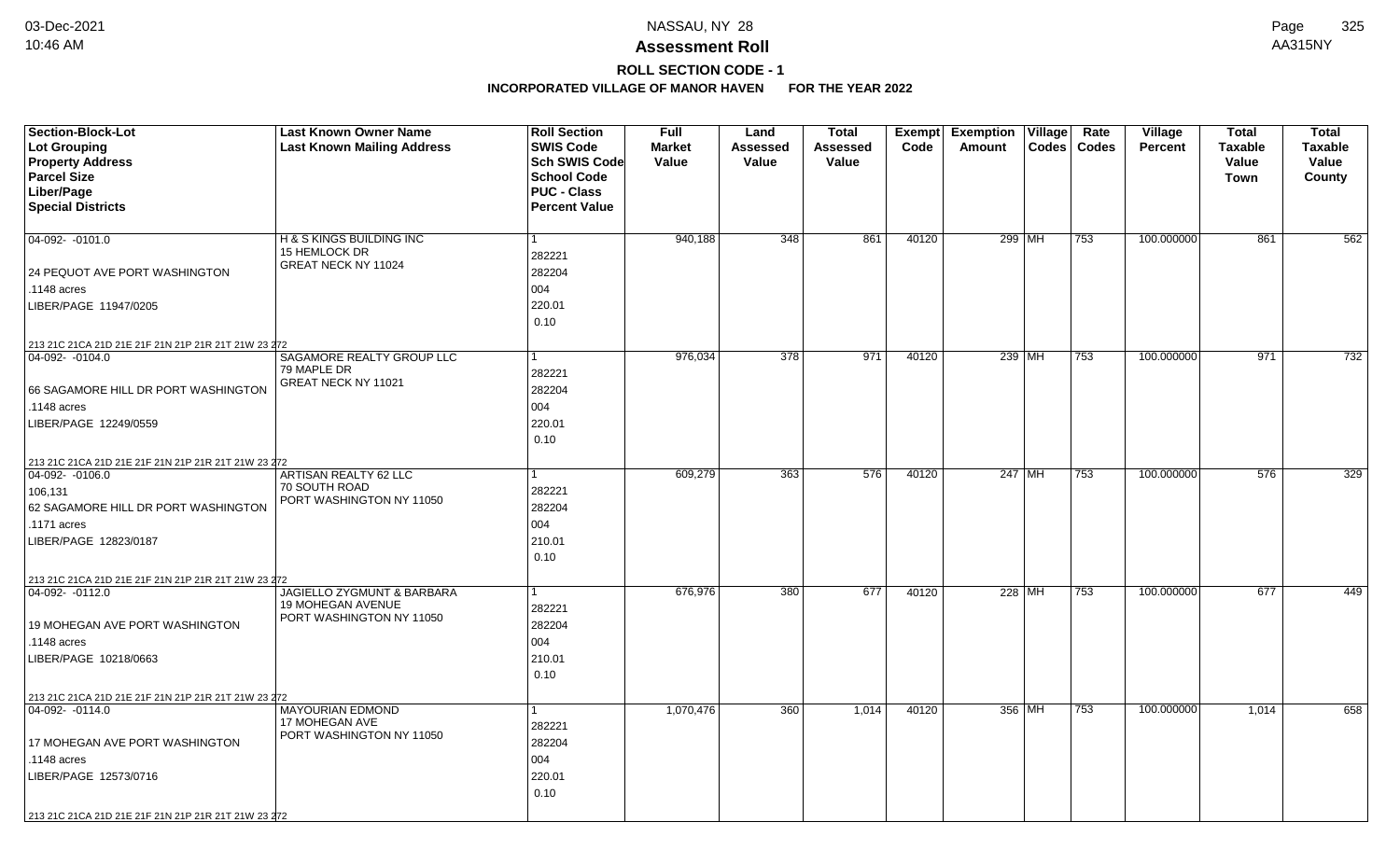# **ROLL SECTION CODE - 1**

| <b>Section-Block-Lot</b><br><b>Lot Grouping</b><br><b>Property Address</b><br><b>Parcel Size</b><br>Liber/Page<br><b>Special Districts</b>                                                                             | <b>Last Known Owner Name</b><br><b>Last Known Mailing Address</b>                                | <b>Roll Section</b><br><b>SWIS Code</b><br><b>Sch SWIS Code</b><br><b>School Code</b><br><b>PUC - Class</b><br><b>Percent Value</b> | <b>Full</b><br><b>Market</b><br>Value | Land<br><b>Assessed</b><br>Value | <b>Total</b><br><b>Assessed</b><br>Value | <b>Exempt</b><br>Code | <b>Exemption Village</b><br>Codes   Codes<br>Amount | Rate | <b>Village</b><br><b>Percent</b> | <b>Total</b><br><b>Taxable</b><br>Value<br><b>Town</b> | <b>Total</b><br><b>Taxable</b><br>Value<br>County |
|------------------------------------------------------------------------------------------------------------------------------------------------------------------------------------------------------------------------|--------------------------------------------------------------------------------------------------|-------------------------------------------------------------------------------------------------------------------------------------|---------------------------------------|----------------------------------|------------------------------------------|-----------------------|-----------------------------------------------------|------|----------------------------------|--------------------------------------------------------|---------------------------------------------------|
| 04-092- -0117.0<br>15 MOHEGAN AVE PORT WASHINGTON<br>.1148 acres<br>LIBER/PAGE 13947/0647                                                                                                                              | BOROUMAND MICHAEL K (TRUST)<br>BOROUMAND MICHAEL K<br>15 MOHEGAN AVE<br>PORT WASHINGTON NY 11050 | 282221<br>282204<br>004<br>220.01<br>0.10                                                                                           | 1,058,826                             | 364                              | 1,014                                    | 40120                 | 363 MH                                              | 753  | 100.000000                       | 1,014                                                  | 651                                               |
| 213 21C 21CA 21D 21E 21F 21N 21P 21R 21T 21W 23 272<br>$ 04-092-0120.0$<br>13 MOHEGAN AVE PORT WASHINGTON<br>.1148 acres<br>LIBER/PAGE 13401/0170<br>213 21C 21CA 21D 21E 21F 21N 21P 21R 21T 21W 23 272               | <b>BARNES MARITONI</b><br>13 MOHEGAN AVE<br>PORT WASHINGTON NY 11050                             | 282221<br>282204<br>004<br>220.01<br>0.10                                                                                           | 868,496                               | 380                              | 869                                      | 40120                 | 191 MH                                              | 753  | 100.000000                       | 869                                                    | 678                                               |
| $ 04-092-0125.0$<br>125<br>9 MOHEGAN AVE PORT WASHINGTON<br>.1148 acres<br>LIBER/PAGE 13091/0405                                                                                                                       | AUTUMN PARK CO LLC<br>33 SINTSINK DR W<br>PORT WASHINGTON NY 11050                               | 282221<br>282204<br>004<br>220.01<br>0.10                                                                                           | 1,086,644                             | 371                              | 1,060                                    | 40120                 | 139   MH                                            | 753  | 100.000000                       | 1,060                                                  | 921                                               |
| 213 21C 21CA 21D 21E 21F 21N 21P 21R 21T 21W 23 272<br>$04-092 - 0128.0$<br>128-129<br>11 A MOHEGAN AVE PORT WASHINGTON<br>.1148 acres<br>LIBER/PAGE 10763/0793<br>213 21C 21CA 21D 21E 21F 21N 21P 21R 21T 21W 23 272 | ZARABI EDWARD<br>35 WIMBLEDON DR<br>ROSLYN NY 11576                                              | 282221<br>282204<br>004<br>220.01<br>0.10                                                                                           | 946,333                               | 362                              | 902                                      | 40120                 | 305 MH                                              | 753  | 100.000000                       | 902                                                    | 597                                               |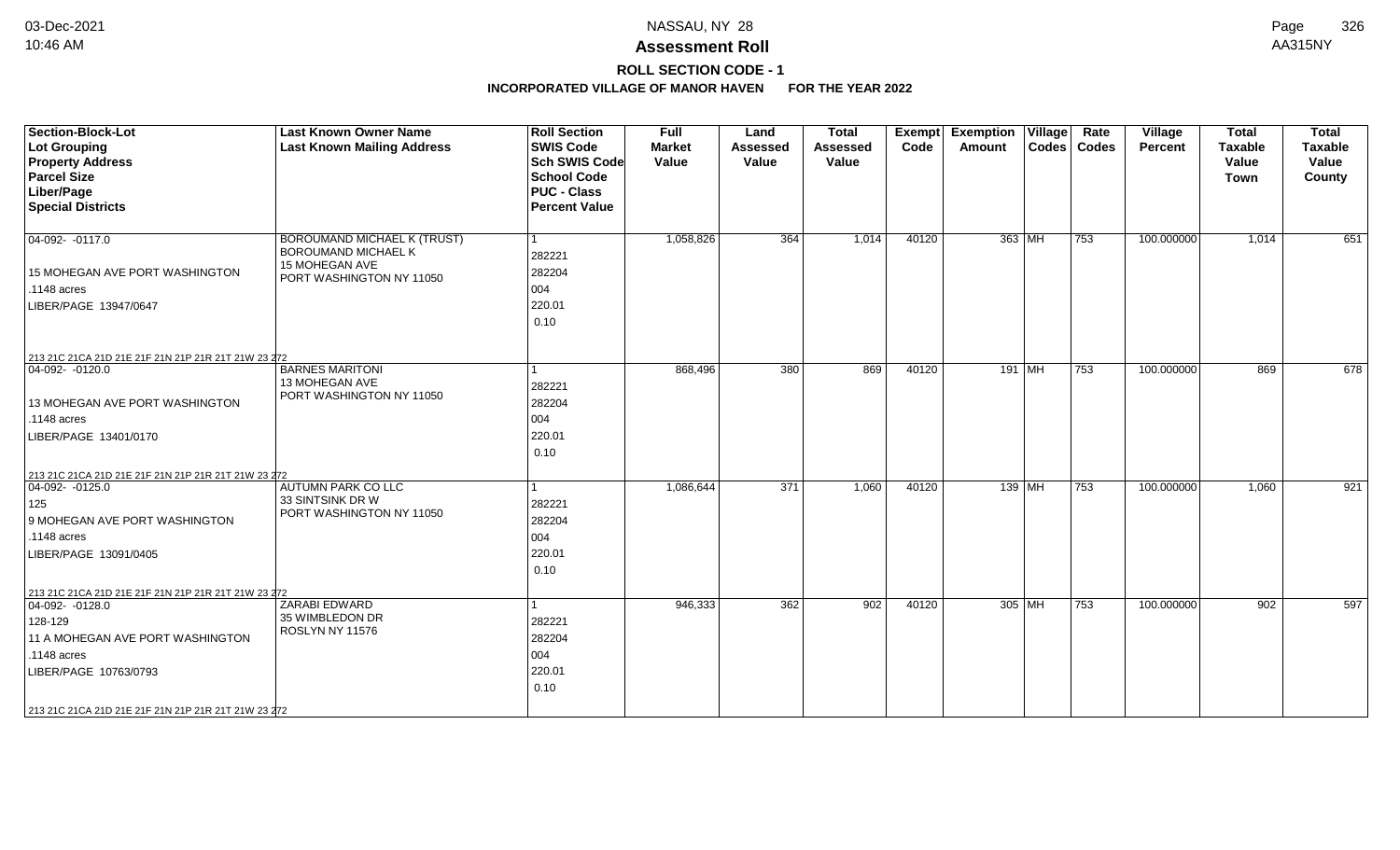# **ROLL SECTION CODE - 1**

| <b>Section-Block-Lot</b><br><b>Lot Grouping</b><br><b>Property Address</b><br><b>Parcel Size</b><br>Liber/Page | <b>Last Known Owner Name</b><br><b>Last Known Mailing Address</b>             | <b>Roll Section</b><br><b>SWIS Code</b><br><b>Sch SWIS Code</b><br><b>School Code</b><br><b>PUC - Class</b> | <b>Full</b><br><b>Market</b><br>Value | Land<br><b>Assessed</b><br>Value | <b>Total</b><br><b>Assessed</b><br>Value | Exempt<br>Code | <b>Exemption Village</b><br>Amount | Rate<br>Codes   Codes | Village<br>Percent | <b>Total</b><br><b>Taxable</b><br>Value<br><b>Town</b> | <b>Total</b><br><b>Taxable</b><br>Value<br>County |
|----------------------------------------------------------------------------------------------------------------|-------------------------------------------------------------------------------|-------------------------------------------------------------------------------------------------------------|---------------------------------------|----------------------------------|------------------------------------------|----------------|------------------------------------|-----------------------|--------------------|--------------------------------------------------------|---------------------------------------------------|
| <b>Special Districts</b>                                                                                       |                                                                               | <b>Percent Value</b>                                                                                        |                                       |                                  |                                          |                |                                    |                       |                    |                                                        |                                                   |
| $04-092 - 0130.0$                                                                                              | DE SANTO JOSEPH & JOYCE<br>60 SAGAMORE HILL DRIVE<br>PORT WASHINGTON NY 11050 | 282221                                                                                                      | 687,218                               | 367                              | 670                                      | 40120          | 203 MH                             | 753                   | 100.000000         | 670                                                    | 467                                               |
| 60 SAGAMORE HILL DR PORT WASHINGTON                                                                            |                                                                               | 282204                                                                                                      |                                       |                                  |                                          |                |                                    |                       |                    |                                                        |                                                   |
| .1125 acres                                                                                                    |                                                                               | 004                                                                                                         |                                       |                                  |                                          |                |                                    |                       |                    |                                                        |                                                   |
| LIBER/PAGE 07007/0111                                                                                          |                                                                               | 220.01<br>0.10                                                                                              |                                       |                                  |                                          |                |                                    |                       |                    |                                                        |                                                   |
| 213 21C 21CA 21D 21E 21F 21N 21P 21R 21T 21W 23 272                                                            |                                                                               |                                                                                                             |                                       |                                  |                                          |                |                                    |                       |                    |                                                        |                                                   |
| $04-092 - 0132.0$                                                                                              | <b>BISCHETTI CARMINE</b><br>2 A PEQUOT<br>PORT WASHINGTON NY 11050            | 282221                                                                                                      | 927,929                               | 313                              | 791                                      | 40120          | 330 MH                             | 753                   | 100.000000         | 791                                                    | 461                                               |
| 2 A PEQUOT AVE PORT WASHINGTON                                                                                 |                                                                               | 282204                                                                                                      |                                       |                                  |                                          |                |                                    |                       |                    |                                                        |                                                   |
| .1065 acres                                                                                                    |                                                                               | 004                                                                                                         |                                       |                                  |                                          |                |                                    |                       |                    |                                                        |                                                   |
| LIBER/PAGE 09562/0473                                                                                          |                                                                               | 220.01<br>0.10                                                                                              |                                       |                                  |                                          |                |                                    |                       |                    |                                                        |                                                   |
| 213 21C 21CA 21D 21E 21F 21N 21P 21R 21T 21W 23 272                                                            |                                                                               |                                                                                                             |                                       |                                  |                                          |                |                                    |                       |                    |                                                        |                                                   |
| $ 04-092-0133.0$                                                                                               | <b>BICCHETTI TRUST</b><br><b>GIUNTA GIOVANNA</b><br>2 PEQUOT AVE              | 282221                                                                                                      | 886,664                               | 354                              | 855                                      | 40120          | 344 MH                             | 753                   | 100.000000         | 855                                                    | 511                                               |
| 2 PEQUOT AVE PORT WASHINGTON                                                                                   | PORT WASHINGTON NY 11050                                                      | 282204                                                                                                      |                                       |                                  |                                          |                |                                    |                       |                    |                                                        |                                                   |
| .1065 acres                                                                                                    |                                                                               | 004                                                                                                         |                                       |                                  |                                          |                |                                    |                       |                    |                                                        |                                                   |
| LIBER/PAGE 13744/0767                                                                                          |                                                                               | 220.01<br>0.10                                                                                              |                                       |                                  |                                          |                |                                    |                       |                    |                                                        |                                                   |
| 213 21C 21CA 21D 21E 21F 21N 21P 21R 21T 21W 23 272                                                            |                                                                               |                                                                                                             |                                       |                                  |                                          |                |                                    |                       |                    |                                                        |                                                   |
| $ 04-093-0001.0$                                                                                               | JIA JIAN WEN & YE KAI JIE                                                     |                                                                                                             | 942,236                               | 340                              | 942                                      | 40120          | 104 MH                             | 753                   | 100.000000         | 942                                                    | 838                                               |
| $ 1-2 $                                                                                                        | 20 MOHEGAN AVE<br>PORT WASHINGTON NY 11050                                    | 282221                                                                                                      |                                       |                                  |                                          |                |                                    |                       |                    |                                                        |                                                   |
| 20 MOHEGAN AVE PORT WASHINGTON                                                                                 |                                                                               | 282204                                                                                                      |                                       |                                  |                                          |                |                                    |                       |                    |                                                        |                                                   |
| .0918 acres                                                                                                    |                                                                               | 004                                                                                                         |                                       |                                  |                                          |                |                                    |                       |                    |                                                        |                                                   |
| LIBER/PAGE 13515/0536                                                                                          |                                                                               | 220.01<br>0.10                                                                                              |                                       |                                  |                                          |                |                                    |                       |                    |                                                        |                                                   |
| 213 21C 21CA 21D 21E 21F 21N 21P 21R 21T 21W 23 272                                                            |                                                                               |                                                                                                             |                                       |                                  |                                          |                |                                    |                       |                    |                                                        |                                                   |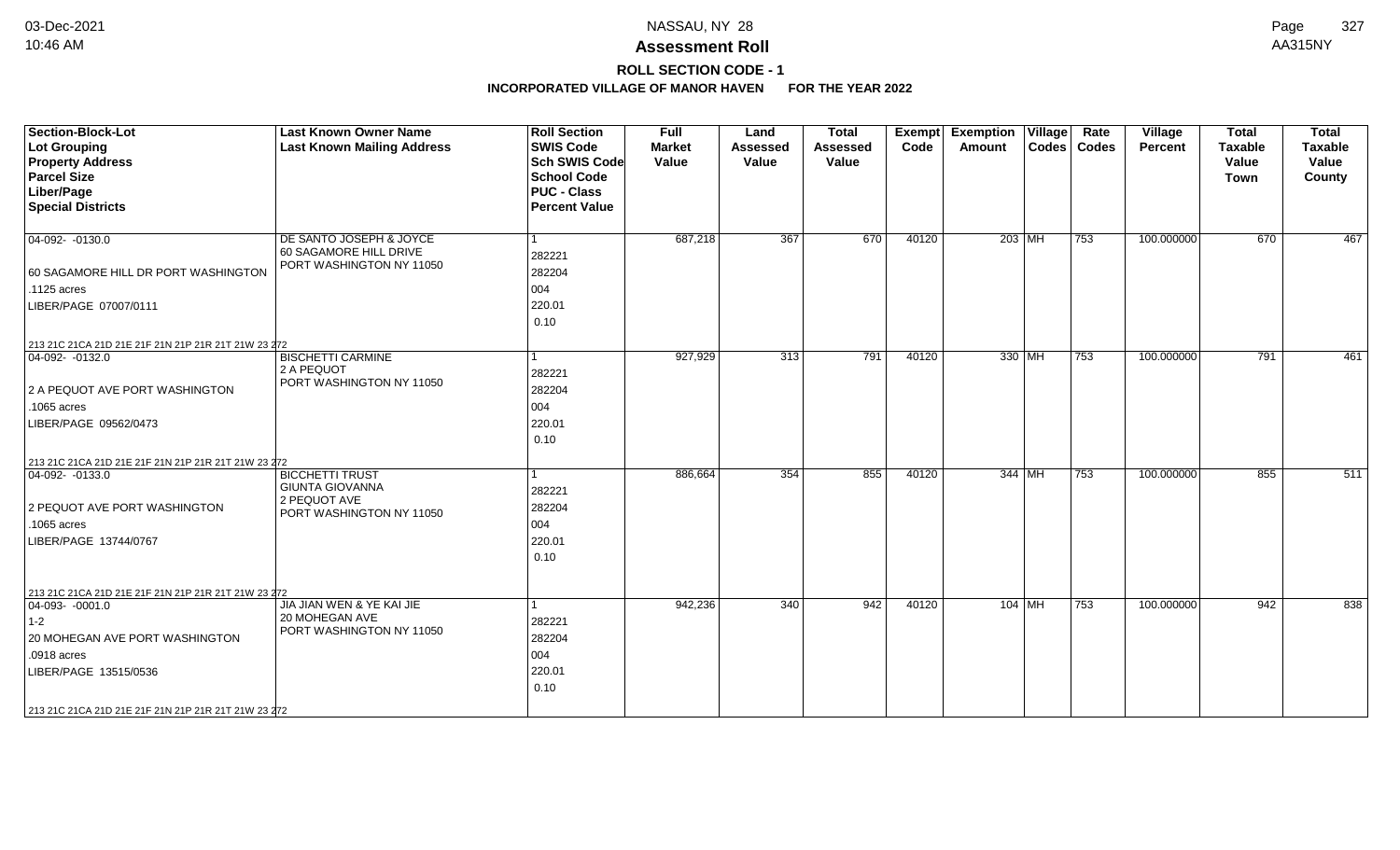## **ROLL SECTION CODE - 1**

| Section-Block-Lot                                                       | <b>Last Known Owner Name</b>                      | <b>Roll Section</b>  | Full          | Land             | <b>Total</b> | Exempt | <b>Exemption Village</b> | Rate         | Village        | <b>Total</b>   | <b>Total</b>   |
|-------------------------------------------------------------------------|---------------------------------------------------|----------------------|---------------|------------------|--------------|--------|--------------------------|--------------|----------------|----------------|----------------|
| Lot Grouping                                                            | <b>Last Known Mailing Address</b>                 | <b>SWIS Code</b>     | <b>Market</b> | Assessed         | Assessed     | Code   | Codes<br>Amount          | <b>Codes</b> | <b>Percent</b> | <b>Taxable</b> | <b>Taxable</b> |
| <b>Property Address</b>                                                 |                                                   | <b>Sch SWIS Code</b> | Value         | Value            | Value        |        |                          |              |                | Value          | Value          |
| <b>Parcel Size</b>                                                      |                                                   | <b>School Code</b>   |               |                  |              |        |                          |              |                | Town           | County         |
| Liber/Page                                                              |                                                   | <b>PUC - Class</b>   |               |                  |              |        |                          |              |                |                |                |
| <b>Special Districts</b>                                                |                                                   | <b>Percent Value</b> |               |                  |              |        |                          |              |                |                |                |
|                                                                         |                                                   |                      |               |                  |              |        |                          |              |                |                |                |
| $\overline{04-093 - 0003.0}$                                            | MISZNER JUDITH & JEFFREY J                        |                      | 973,985       | 332              | 951          | 40120  | 201 MH                   | 753          | 100.000000     | 951            | 750            |
| $ 3-4$                                                                  | 56 B SAGAMORE HILL DR<br>PORT WASHINGTON NY 11050 | 282221               |               |                  |              |        |                          |              |                |                |                |
| 56 SAGAMORE HILL DR PORT WASHINGTON                                     |                                                   | 282204               |               |                  |              |        |                          |              |                |                |                |
| .0918 acres                                                             |                                                   | 004                  |               |                  |              |        |                          |              |                |                |                |
| LIBER/PAGE 13584/024                                                    |                                                   | 220.01               |               |                  |              |        |                          |              |                |                |                |
|                                                                         |                                                   | 0.10                 |               |                  |              |        |                          |              |                |                |                |
| 213 21C 21CA 21D 21E 21F 21N 21P 21R 21T 21W 23 272                     |                                                   |                      |               |                  |              |        |                          |              |                |                |                |
| $04-093 - 0005.0$                                                       | <b>MCELHONE FELIX</b>                             |                      | 554,075       | $\overline{331}$ | 540          | 40120  | $142$ MH                 | 753          | 100.000000     | 540            | 398            |
| 5-6                                                                     | 54 SAGAMORE HILL DRIVE                            | 282221               |               |                  |              |        |                          |              |                |                |                |
| 54 SAGAMORE HILL DR PORT WASHINGTON                                     | PORT WASHINGTON NY 11050                          | 282204               |               |                  |              |        |                          |              |                |                |                |
| .0918 acres                                                             |                                                   | 004                  |               |                  |              |        |                          |              |                |                |                |
| LIBER/PAGE 09656/0340                                                   |                                                   | 210.01               |               |                  |              |        |                          |              |                |                |                |
|                                                                         |                                                   | 0.10                 |               |                  |              |        |                          |              |                |                |                |
|                                                                         |                                                   |                      |               |                  |              |        |                          |              |                |                |                |
| 213 21C 21CA 21D 21E 21F 21N 21P 21R 21T 21W 23 272<br>04-093- -0007.0  | SOPOTI ZHULJETA                                   |                      | 566,366       | 325              | 541          | 40120  | 146 MH                   | 753          | 100.000000     | 541            | 395            |
| 7-8                                                                     | 52 SAGAMORE HILL DR                               | 282221               |               |                  |              |        |                          |              |                |                |                |
| 52 SAGAMORE HILL DR PORT WASHINGTON                                     | PORT WASHINGTON NY 11050                          | 282204               |               |                  |              |        |                          |              |                |                |                |
| .0918 acres                                                             |                                                   | 004                  |               |                  |              |        |                          |              |                |                |                |
| LIBER/PAGE 12492/0294                                                   |                                                   | 210.01               |               |                  |              |        |                          |              |                |                |                |
|                                                                         |                                                   | 0.10                 |               |                  |              |        |                          |              |                |                |                |
|                                                                         |                                                   |                      |               |                  |              |        |                          |              |                |                |                |
| 213 21C 21CA 21D 21E 21F 21N 21P 21R 21T 21W 23 272<br>$ 04-093-0009.0$ | MARSALISE LE C BERTONE ETAL, A                    | 1                    | 689,266       | 340              | 689          | 41101  | 89 MH                    | 753          | 100.000000     | 600            | 461            |
| 9,10                                                                    | 50 SAGAMORE HILL DR                               | 282221               |               |                  |              | 40120  | 139                      |              |                |                |                |
| 50 SAGAMORE HILL DR PORT WASHINGTON                                     | PORT WASHINGTON NY 11050                          | 282204               |               |                  |              |        |                          |              |                |                |                |
| .0918 acres                                                             |                                                   | 004                  |               |                  |              |        |                          |              |                |                |                |
| LIBER/PAGE 11307/0703                                                   |                                                   | 220.01               |               |                  |              |        |                          |              |                |                |                |
|                                                                         |                                                   | 0.10                 |               |                  |              |        |                          |              |                |                |                |
|                                                                         |                                                   |                      |               |                  |              |        |                          |              |                |                |                |
| 213 21C 21CA 21D 21E 21F 21N 21P 21R 21T 21W 23 272<br>04-093- -0011.0  | <b>BICCHETTI TR ANTONIO</b>                       | 1                    | 1,154,200     | 322              | 1,154        | 40120  | 331 MH                   | 753          | 100.000000     | 929            | 598            |
| $11 - 13$                                                               | 43 EDGEWOOD RD                                    | 282221               |               |                  |              | 44220  | 225                      |              |                |                |                |
| 17 A NESAQUAKE AVE PORT WASHINGTON                                      | PORT WASHINGTON NY 11050                          | 282204               |               |                  |              |        |                          |              |                |                |                |
| .1377 acres                                                             |                                                   | 004                  |               |                  |              |        |                          |              |                |                |                |
|                                                                         |                                                   | 220.01               |               |                  |              |        |                          |              |                |                |                |
| LIBER/PAGE 11287/0840                                                   |                                                   | 0.10                 |               |                  |              |        |                          |              |                |                |                |
|                                                                         |                                                   |                      |               |                  |              |        |                          |              |                |                |                |
| 213 21C 21CA 21D 21E 21F 21N 21P 21R 21T 21W 23 272                     |                                                   |                      |               |                  |              |        |                          |              |                |                |                |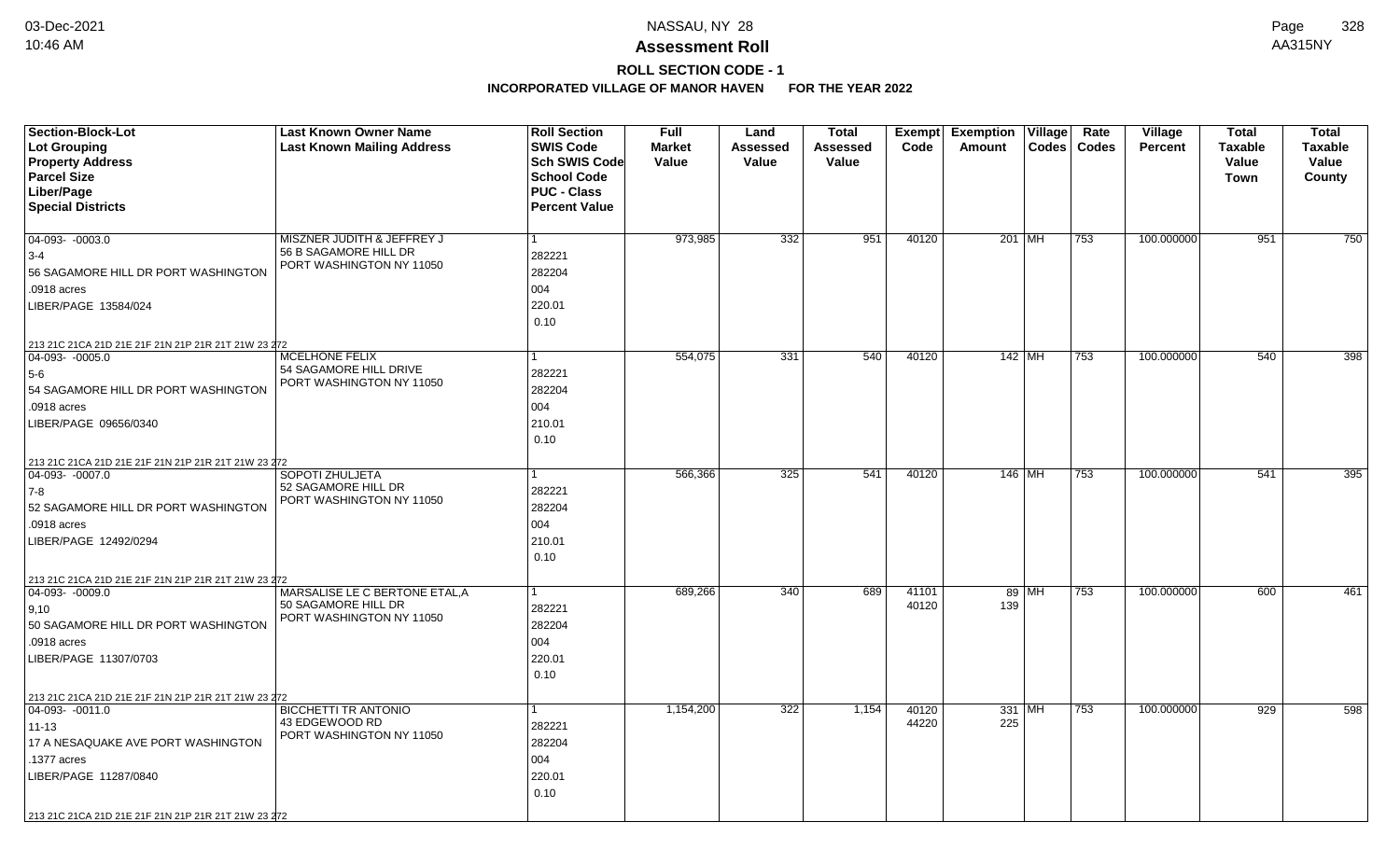# **ROLL SECTION CODE - 1**

| <b>Section-Block-Lot</b><br><b>Lot Grouping</b><br><b>Property Address</b><br><b>Parcel Size</b><br>Liber/Page<br><b>Special Districts</b>                                                                        | <b>Last Known Owner Name</b><br><b>Last Known Mailing Address</b>                                       | <b>Roll Section</b><br><b>SWIS Code</b><br><b>Sch SWIS Code</b><br><b>School Code</b><br><b>PUC - Class</b><br><b>Percent Value</b> | <b>Full</b><br><b>Market</b><br>Value | Land<br><b>Assessed</b><br>Value | <b>Total</b><br><b>Assessed</b><br>Value | <b>Exempt</b><br>Code | <b>Exemption Village</b><br>Amount | Rate<br>Codes   Codes | Village<br>Percent | <b>Total</b><br><b>Taxable</b><br>Value<br><b>Town</b> | <b>Total</b><br>Taxable<br>Value<br>County |
|-------------------------------------------------------------------------------------------------------------------------------------------------------------------------------------------------------------------|---------------------------------------------------------------------------------------------------------|-------------------------------------------------------------------------------------------------------------------------------------|---------------------------------------|----------------------------------|------------------------------------------|-----------------------|------------------------------------|-----------------------|--------------------|--------------------------------------------------------|--------------------------------------------|
| $\boxed{04-093 - 0021.0}$<br>21-23<br>13 MANHASSET AVE PORT WASHINGTON<br>.1253 acres<br>LIBER/PAGE 11620/0246                                                                                                    | <b>STANCHIO PAUL</b><br>13 MANHASSET AVENUE<br>PORT WASHINGTON NY 11050                                 | 1<br>282221<br>282204<br>004<br>220.01<br>0.10                                                                                      | 651,372                               | 397                              | 651                                      | 40120                 | 126   MH                           | 753                   | 100.000000         | 651                                                    | 525                                        |
| 213 21C 21CA 21D 21E 21F 21N 21P 21R 21T 21W 23 272<br>$04-093-0029.0$<br>29-30<br>21 MANHASSET AVE PORT WASHINGTON<br>.0946 acres<br>LIBER/PAGE 13830/0097                                                       | <b>GUERRA MICHAEL &amp;</b><br>ZACCHERIO JACLYN SUZANNE<br>21 MANHASSET AVE<br>PORT WASHINGTON NY 11050 | 1<br>282221<br>282204<br>004<br>210.01<br>0.10                                                                                      | 587,873                               | 332                              | 565                                      | 40120                 | 185 MH                             | 753                   | 100.000000         | 565                                                    | 380                                        |
| 213 21C 21CA 21D 21E 21F 21N 21P 21R 21T 21W 23 272<br>$ 04-093-0035.0$<br>35-36<br>8 MOHEGAN AVE PORT WASHINGTON<br>.0918 acres<br>LIBER/PAGE 13391/0866                                                         | STAMMERS TIMOTHY & ASCIERTO RHONDA  <br>8 MOHEGAN AVE<br>PORT WASHINGTON NY 11050                       | 282221<br>282204<br>004<br>210.01<br>0.10                                                                                           | 677,693                               | 318                              | 634                                      | 40120                 | 221 MH                             | 753                   | 100.000000         | 634                                                    | 413                                        |
| 213 21C 21CA 21D 21E 21F 21N 21P 21R 21T 21W 23 272<br>$ 04-093-0037.0$<br>37,38<br>10 MOHEGAN AVE PORT WASHINGTON<br>.0918 acres<br>LIBER/PAGE 11504/0320<br>213 21C 21CA 21D 21E 21F 21N 21P 21R 21T 21W 23 272 | LIU WEIKANG & JOANNE<br>10 MOHEGAN AVENUE<br>PORT WASHINGTON NY 11050                                   | 282221<br>282204<br>004<br>210.01<br>0.10                                                                                           | 594,018                               | 340                              | 594                                      | 40120                 | 133 MH                             | 753                   | 100.000000         | 594                                                    | 461                                        |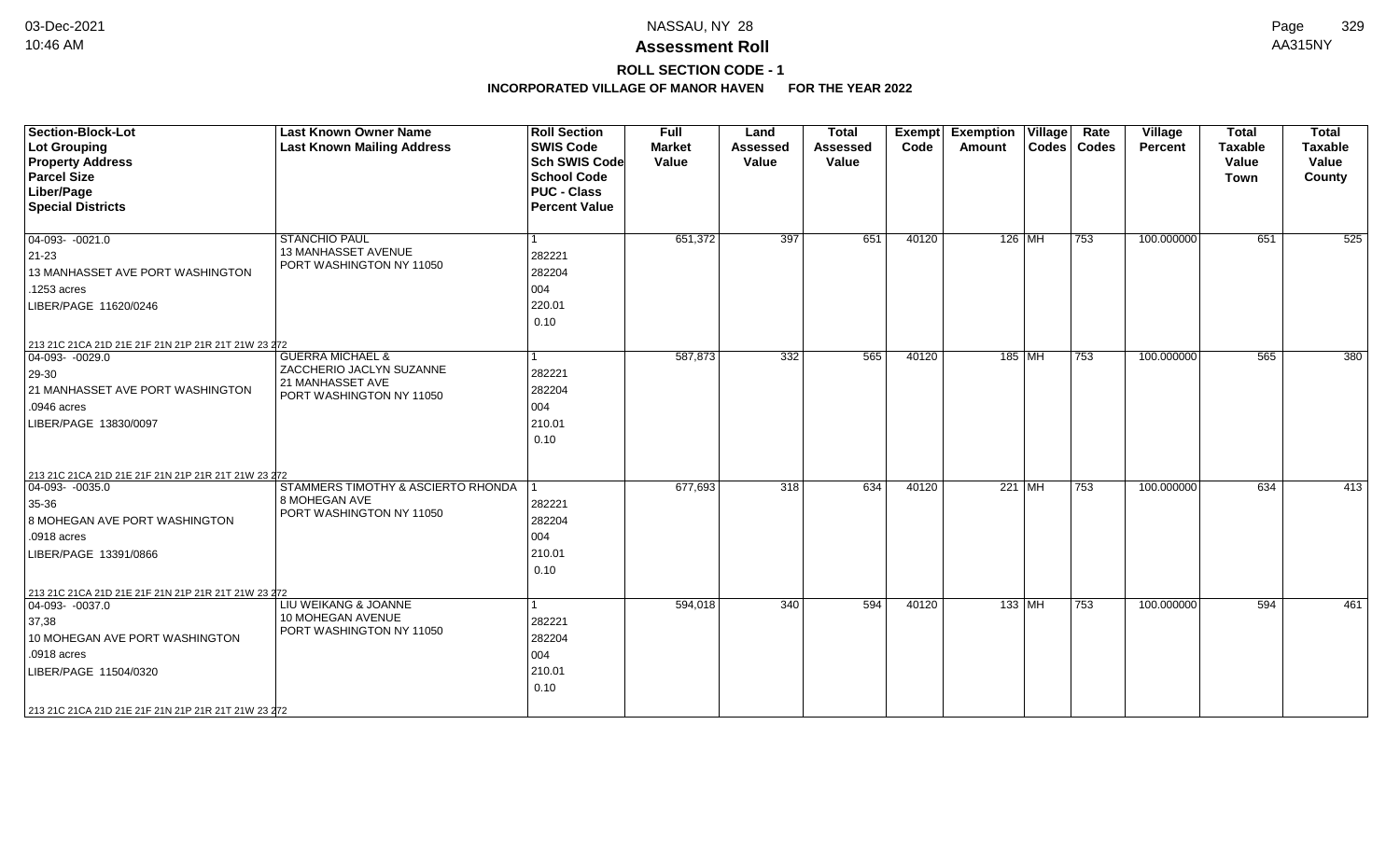## **ROLL SECTION CODE - 1**

| Section-Block-Lot                                                       | <b>Last Known Owner Name</b>                  | <b>Roll Section</b>  | <b>Full</b>   | Land            | <b>Total</b> | Exempt | <b>Exemption Village</b> |          | Rate          | Village        | <b>Total</b>   | <b>Total</b>   |
|-------------------------------------------------------------------------|-----------------------------------------------|----------------------|---------------|-----------------|--------------|--------|--------------------------|----------|---------------|----------------|----------------|----------------|
| Lot Grouping                                                            | <b>Last Known Mailing Address</b>             | <b>SWIS Code</b>     | <b>Market</b> | <b>Assessed</b> | Assessed     | Code   | Amount                   |          | Codes   Codes | <b>Percent</b> | <b>Taxable</b> | <b>Taxable</b> |
| <b>Property Address</b>                                                 |                                               | Sch SWIS Code        | Value         | Value           | Value        |        |                          |          |               |                | <b>Value</b>   | Value          |
| <b>Parcel Size</b>                                                      |                                               | <b>School Code</b>   |               |                 |              |        |                          |          |               |                | Town           | County         |
| Liber/Page                                                              |                                               | <b>PUC - Class</b>   |               |                 |              |        |                          |          |               |                |                |                |
| <b>Special Districts</b>                                                |                                               | <b>Percent Value</b> |               |                 |              |        |                          |          |               |                |                |                |
|                                                                         |                                               |                      |               |                 |              |        |                          |          |               |                |                |                |
| $\overline{04-093 - 0039.0}$                                            | BLACK STEPHEN & DELBIANCO DENISE              | 1                    | 653,420       | 321             | 617          | 40120  | 168 MH                   |          | 753           | 100.000000     | 617            | 449            |
| 39-40                                                                   | 12 MOHEGAN AVE                                | 282221               |               |                 |              |        |                          |          |               |                |                |                |
| 12 MOHEGAN AVE PORT WASHINGTON                                          | PORT WASHINGTON NY 11050                      | 282204               |               |                 |              |        |                          |          |               |                |                |                |
| .0918 acres                                                             |                                               | 004                  |               |                 |              |        |                          |          |               |                |                |                |
| LIBER/PAGE 13646/0071                                                   |                                               | 210.01               |               |                 |              |        |                          |          |               |                |                |                |
|                                                                         |                                               | 0.10                 |               |                 |              |        |                          |          |               |                |                |                |
|                                                                         |                                               |                      |               |                 |              |        |                          |          |               |                |                |                |
| 213 21C 21CA 21D 21E 21F 21N 21P 21R 21T 21W 23 272<br>$ 04-093-0041.0$ | <b>METAOSIS LLC</b>                           |                      | 606,308       | 340             | 606          | 40120  | 134 MH                   |          | 753           | 100.000000     | 606            | 472            |
| 41-42                                                                   | 1640 MOORES HILL RD                           | 282221               |               |                 |              |        |                          |          |               |                |                |                |
| 14 MOHEGAN AVE PORT WASHINGTON                                          | SYOSSET NY 11791                              | 282204               |               |                 |              |        |                          |          |               |                |                |                |
| .0918 acres                                                             |                                               | 004                  |               |                 |              |        |                          |          |               |                |                |                |
| LIBER/PAGE 13998/0798                                                   |                                               | 220.01               |               |                 |              |        |                          |          |               |                |                |                |
|                                                                         |                                               | 0.10                 |               |                 |              |        |                          |          |               |                |                |                |
|                                                                         |                                               |                      |               |                 |              |        |                          |          |               |                |                |                |
| 213 21C 21CA 21D 21E 21F 21N 21P 21R 21T 21W 23 272<br>$ 04-093-0043.0$ | PATERSON GEORGE & JENNIFER                    |                      | 622,695       | 325             | 595          | 40120  |                          | $112$ MH | 753           | 100.000000     | 595            | 483            |
| 43-44                                                                   | 16 MOHEGAN AVENUE                             | 282221               |               |                 |              |        |                          |          |               |                |                |                |
| 16 MOHEGAN AVE PORT WASHINGTON                                          | PORT WASHINGTON NY 11050                      | 282204               |               |                 |              |        |                          |          |               |                |                |                |
| .0918 acres                                                             |                                               | 004                  |               |                 |              |        |                          |          |               |                |                |                |
|                                                                         |                                               |                      |               |                 |              |        |                          |          |               |                |                |                |
| LIBER/PAGE 10526/0485                                                   |                                               | 220.01               |               |                 |              |        |                          |          |               |                |                |                |
|                                                                         |                                               | 0.10                 |               |                 |              |        |                          |          |               |                |                |                |
| 213 21C 21CA 21D 21E 21F 21N 21P 21R 21T 21W 23 272                     |                                               |                      |               |                 |              |        |                          |          |               |                |                |                |
| $ 04-093-0045.0$                                                        | <b>ROSE ANNE</b><br>18 MOHEGAN AVENUE         | $\mathbf{1}$         | 557,148       | 330             | 540          | 40120  | 146 MH                   |          | 753           | 100.000000     | 540            | 394            |
| 45-46                                                                   | PORT WASHINGTON NY 11050                      | 282221               |               |                 |              |        |                          |          |               |                |                |                |
| 18 MOHEGAN AVE PORT WASHINGTON                                          |                                               | 282204               |               |                 |              |        |                          |          |               |                |                |                |
| .0918 acres                                                             |                                               | 004                  |               |                 |              |        |                          |          |               |                |                |                |
| LIBER/PAGE 11459/0309                                                   |                                               | 210.01               |               |                 |              |        |                          |          |               |                |                |                |
|                                                                         |                                               | 0.10                 |               |                 |              |        |                          |          |               |                |                |                |
| 213 21C 21CA 21D 21E 21F 21N 21P 21R 21T 21W 23 272                     |                                               |                      |               |                 |              |        |                          |          |               |                |                |                |
| 04-093- -0047.0                                                         | NESAQUAKE MANAGEMENT LLC                      | 1                    | 771,200       | 358             | 749          | 40120  | $218$ MH                 |          | 753           | 100.000000     | 749            | 531            |
|                                                                         | 71 SHADYSIDE BLVD<br>PORT WASHINGTON NY 11050 | 282221               |               |                 |              |        |                          |          |               |                |                |                |
| 11 NESAQUAKE AVE PORT WASHINGTON                                        |                                               | 282204               |               |                 |              |        |                          |          |               |                |                |                |
| .1079 acres                                                             |                                               | 004                  |               |                 |              |        |                          |          |               |                |                |                |
| LIBER/PAGE 13744/0841                                                   |                                               | 220.01               |               |                 |              |        |                          |          |               |                |                |                |
|                                                                         |                                               | 0.10                 |               |                 |              |        |                          |          |               |                |                |                |
| 213 21C 21CA 21D 21E 21F 21N 21P 21R 21T 21W 23 272                     |                                               |                      |               |                 |              |        |                          |          |               |                |                |                |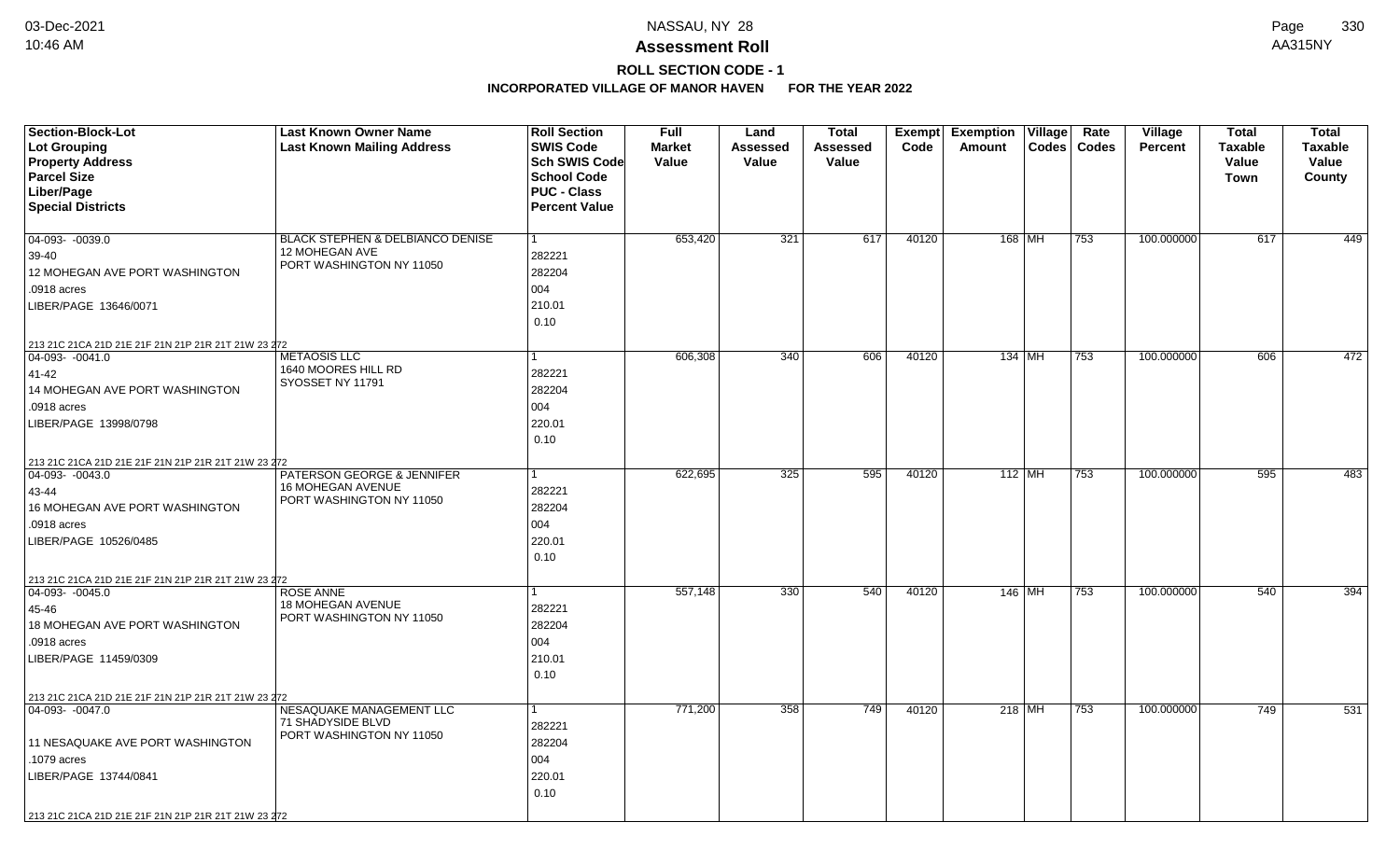# **ROLL SECTION CODE - 1**

| <b>Section-Block-Lot</b><br><b>Lot Grouping</b><br><b>Property Address</b>                                                                         | <b>Last Known Owner Name</b><br><b>Last Known Mailing Address</b>        | <b>Roll Section</b><br><b>SWIS Code</b><br>Sch SWIS Code         | <b>Full</b><br><b>Market</b><br>Value | Land<br>Assessed<br>Value | <b>Total</b><br>Assessed<br>Value | Code           | Exempt Exemption Village<br>Amount | Rate<br>Codes   Codes | Village<br><b>Percent</b> | <b>Total</b><br><b>Taxable</b><br>Value | <b>Total</b><br><b>Taxable</b><br>Value |
|----------------------------------------------------------------------------------------------------------------------------------------------------|--------------------------------------------------------------------------|------------------------------------------------------------------|---------------------------------------|---------------------------|-----------------------------------|----------------|------------------------------------|-----------------------|---------------------------|-----------------------------------------|-----------------------------------------|
| <b>Parcel Size</b><br>Liber/Page<br><b>Special Districts</b>                                                                                       |                                                                          | <b>School Code</b><br><b>PUC - Class</b><br><b>Percent Value</b> |                                       |                           |                                   |                |                                    |                       |                           | <b>Town</b>                             | County                                  |
| 04-093- -0048.0<br>9 NESAQUAKE AVE PORT WASHINGTON                                                                                                 | CHUU DER TZU & MEI TZE<br>9 NESAQUAKE AVE<br>PORT WASHINGTON NY 11050    | 282221<br>282204                                                 | 615,526                               | 369                       | 616                               | 40120<br>41800 | 143   MH<br>237                    | 753                   | 100.000000                | 379                                     | 236                                     |
| .1079 acres<br>LIBER/PAGE 12672/0451                                                                                                               |                                                                          | 004<br>210.01<br>0.10                                            |                                       |                           |                                   |                |                                    |                       |                           |                                         |                                         |
| 213 21C 21CA 21D 21E 21F 21N 21P 21R 21T 21W 23 272<br>04-093- -0049.0<br>15 MANHASSET AVE PORT WASHINGTON<br>.1483 acres<br>LIBER/PAGE 10818/0533 | SANTOLI ALBERTO<br>40 OAKTREE LN<br>MANHASSET NY 11030                   | 282221<br>282204<br>004<br>220.01                                | 684,146                               | 416                       | 658                               | 40120          | $233$ MH                           | 753                   | 100.000000                | 658                                     | 425                                     |
| 213 21C 21CA 21D 21E 21F 21N 21P 21R 21T 21W 23 272<br>$ 04-093-0050.0$                                                                            | <b>MAYNARD GARY &amp; BONNIE V</b><br>17 MANHASSET AVENUE                | 0.10<br>282221                                                   | 640,106                               | 320                       | 641                               | 40120          | $163$ MH                           | 753                   | 100.000000                | 641                                     | 478                                     |
| 17 MANHASSET AVE PORT WASHINGTON<br>.0918 acres<br>LIBER/PAGE 08994/0396                                                                           | PORT WASHINGTON NY 11050                                                 | 282204<br>004<br>210.01<br>0.10                                  |                                       |                           |                                   |                |                                    |                       |                           |                                         |                                         |
| 213 21C 21CA 21D 21E 21F 21N 21P 21R 21T 21W 23 272                                                                                                |                                                                          |                                                                  |                                       |                           |                                   |                |                                    |                       |                           |                                         |                                         |
| $ 04-093-0051.0$<br>4 MOHEGAN AVEUE PORT WASHINGTON<br>.1281 acres<br>LIBER/PAGE 11949/0012                                                        | <b>GOBER CJ &amp; HOLLY</b><br>4 MOHEGAN AVE<br>PORT WASHINGTON NY 11050 | 282221<br>282204<br>004<br>210.01<br>0.10                        | 608,357                               | 401                       | 608                               | 40120<br>41680 | $139$ MH<br>61                     | 753                   | 100.000000                | 547                                     | 408                                     |
| 213 21C 21CA 21D 21E 21F 21N 21P 21R 21T 21W 23 272                                                                                                | BEAUSSEJOUR ANA MARIA                                                    |                                                                  | 617,574                               | 369                       | 618                               | 40120          | 168 MH                             | 753                   | 100.000000                | 618                                     | 450                                     |
| 04-093- -0052.0<br>13 NESAQUAKE AVE PORT WASHINGTON<br>.1079 acres<br>LIBER/PAGE 14060/0985<br>213 21C 21CA 21D 21E 21F 21N 21P 21R 21T 21W 23 272 | 13 NESAQUAKE AVE<br>PORT WASHINGTON NY 11050                             | 282221<br>282204<br>004<br>220.01<br>0.10                        |                                       |                           |                                   |                |                                    |                       |                           |                                         |                                         |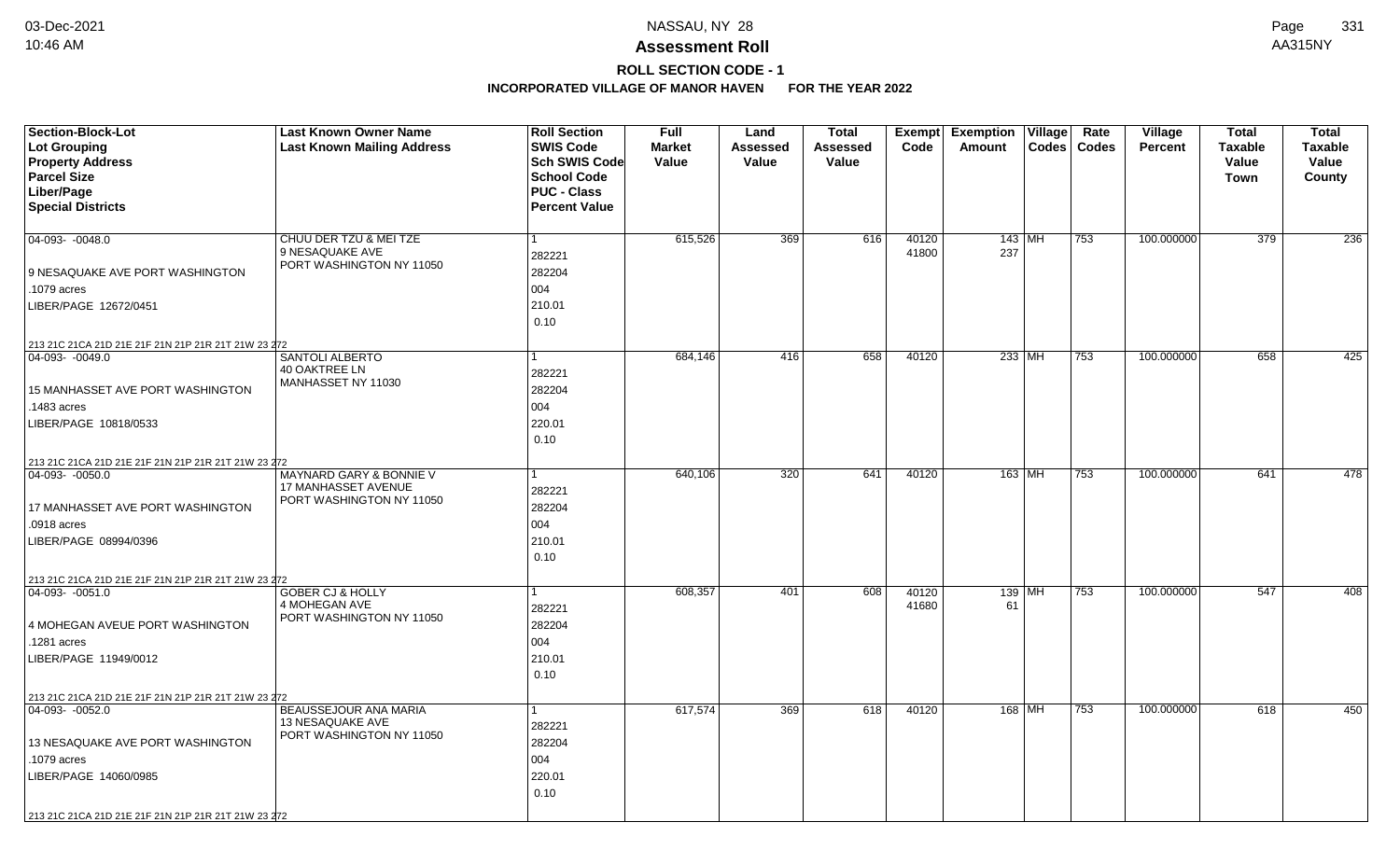# **ROLL SECTION CODE - 1**

| <b>Section-Block-Lot</b><br>Lot Grouping<br><b>Property Address</b><br><b>Parcel Size</b><br>Liber/Page<br><b>Special Districts</b>                                                                          | <b>Last Known Owner Name</b><br><b>Last Known Mailing Address</b>                                                   | <b>Roll Section</b><br><b>SWIS Code</b><br><b>Sch SWIS Code</b><br><b>School Code</b><br><b>PUC - Class</b><br><b>Percent Value</b> | <b>Full</b><br><b>Market</b><br>Value | Land<br><b>Assessed</b><br>Value | <b>Total</b><br><b>Assessed</b><br>Value | Exempt<br>Code | <b>Exemption Village</b><br>Amount | Rate<br>Codes   Codes | Village<br><b>Percent</b> | <b>Total</b><br><b>Taxable</b><br>Value<br><b>Town</b> | <b>Total</b><br><b>Taxable</b><br>Value<br>County |
|--------------------------------------------------------------------------------------------------------------------------------------------------------------------------------------------------------------|---------------------------------------------------------------------------------------------------------------------|-------------------------------------------------------------------------------------------------------------------------------------|---------------------------------------|----------------------------------|------------------------------------------|----------------|------------------------------------|-----------------------|---------------------------|--------------------------------------------------------|---------------------------------------------------|
| $ 04-103-0001.0$<br>5 MARWOOD RD PORT WASHINGTON<br>.1791 acres<br>LIBER/PAGE 12885/0729                                                                                                                     | LEONARDINI ROSE MARIE & MERLUCCI<br><b>PATRIZI</b><br>5 MARWOOD RD<br>PORT WASHINGTON NY 11050                      | 1<br>282221<br>282204<br>004<br>230.01<br>0.10                                                                                      | 781,442                               | 475                              | 781                                      | 40120          | 184   MH                           | 753                   | 100.000000                | 781                                                    | 597                                               |
| 213 21C 21CA 21D 21E 21F 21N 21P 21R 21T 21W 23 272<br>04-103- -0002.0<br>7 MARWOOD RD PORT WASHINGTON<br>.1791 acres<br>LIBER/PAGE 09863/0456                                                               | <b>MALIARAKIS STAMATIS &amp; LETTA</b><br>7 N MARWOOD ROAD<br>PORT WASHINGTON NY 11050                              | 1<br>282221<br>282204<br>004<br>220.01<br>0.10                                                                                      | 739,451                               | 475                              | 739                                      | 40120          | $134$ MH                           | 753                   | 100.000000                | 739                                                    | 605                                               |
| 213 21C 21CA 21D 21E 21F 21N 21P 21R 21T 21W 23 272<br>$ 04-103-0003.0$<br>9 MARWOOD ROAD NORTH PORT WASHINGT<br>.1777 acres<br>LIBER/PAGE 13300/0955<br>213 21C 21CA 21D 21E 21F 21N 21P 21R 21T 21W 23 272 | DLUGOLECKI CHESTER J LIFE ESTATE<br><b>DLUGOLECKI CHESTER P</b><br>9 MARWOOD ROAD NORTH<br>PORT WASHINGTON NY 11050 | 1<br>282221<br>282204<br>004<br>220.01<br>0.10                                                                                      | 747.644                               | 464                              | 732                                      | 40120<br>41121 | 253 MH<br>110                      | 753                   | 100.000000                | 622                                                    | 369                                               |
| $ 04-103-0004.0$<br>11 MARWOOD RD N PORT WASHINGTON<br>.1777 acres<br>LIBER/PAGE 13145/0193<br>213 21C 21CA 21D 21E 21F 21N 21P 21R 21T 21W 23 272                                                           | Oconnor-petruso Sharon A<br>11 MARWOOD RD N<br>PORT WASHINGTON NY 11050                                             | 282221<br>282204<br>004<br>210.01<br>0.10                                                                                           | 659,463                               | 451                              | 629                                      | 40120          | $202$ MH                           | 753                   | 100.000000                | 629                                                    | 427                                               |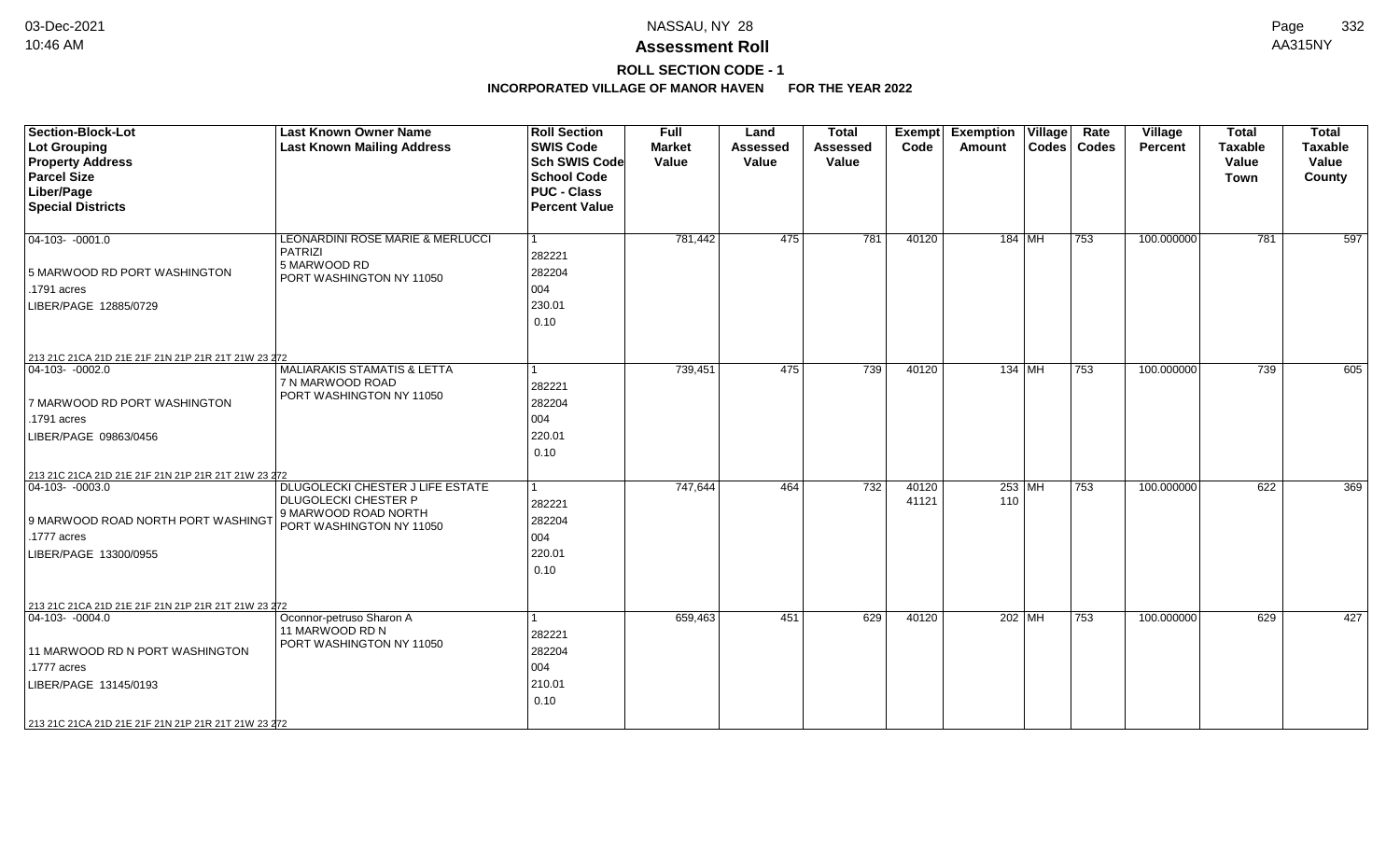## **ROLL SECTION CODE - 1**

| <b>Section-Block-Lot</b>                                                | <b>Last Known Owner Name</b>                | <b>Roll Section</b>  | Full          | Land     | <b>Total</b>    | Exempt | <b>Exemption Village</b> |          | Rate             | <b>Village</b> | <b>Total</b>   | <b>Total</b>   |
|-------------------------------------------------------------------------|---------------------------------------------|----------------------|---------------|----------|-----------------|--------|--------------------------|----------|------------------|----------------|----------------|----------------|
| Lot Grouping                                                            | <b>Last Known Mailing Address</b>           | <b>SWIS Code</b>     | <b>Market</b> | Assessed | <b>Assessed</b> | Code   | Amount                   |          | Codes   Codes    | <b>Percent</b> | <b>Taxable</b> | <b>Taxable</b> |
| <b>Property Address</b>                                                 |                                             | <b>Sch SWIS Code</b> | Value         | Value    | Value           |        |                          |          |                  |                | Value          | Value          |
| <b>Parcel Size</b>                                                      |                                             | <b>School Code</b>   |               |          |                 |        |                          |          |                  |                | Town           | County         |
| Liber/Page                                                              |                                             | <b>PUC - Class</b>   |               |          |                 |        |                          |          |                  |                |                |                |
| <b>Special Districts</b>                                                |                                             | <b>Percent Value</b> |               |          |                 |        |                          |          |                  |                |                |                |
|                                                                         |                                             |                      |               |          |                 |        |                          |          |                  |                |                |                |
| $ 04-103-0005.0$                                                        | <b>ANTONIOU GUS &amp; GRACE</b>             | $\mathbf{1}$         | 690,290       | 471      | 690             | 40120  | 137 MH                   |          | 753              | 100.000000     | 690            | 553            |
|                                                                         | 11 A MARWOOD RD<br>PORT WASHINGTON NY 11050 | 282221               |               |          |                 |        |                          |          |                  |                |                |                |
| 11 A MARWOOD RD PORT WASHINGTON                                         |                                             | 282204               |               |          |                 |        |                          |          |                  |                |                |                |
| .1763 acres                                                             |                                             | 004                  |               |          |                 |        |                          |          |                  |                |                |                |
| LIBER/PAGE 13748/0373                                                   |                                             | 220.01               |               |          |                 |        |                          |          |                  |                |                |                |
|                                                                         |                                             | 0.10                 |               |          |                 |        |                          |          |                  |                |                |                |
| 213 21C 21CA 21D 21E 21F 21N 21P 21R 21T 21W 23 272                     |                                             |                      |               |          |                 |        |                          |          |                  |                |                |                |
| $ 04-103-0007.0$                                                        | CASTILLO JOSE R & MAJANO MIRIAM D           | $\mathbf{1}$         | 636,009       | 471      | 636             | 40120  |                          | 116 MH   | $\overline{753}$ | 100.000000     | 636            | 520            |
|                                                                         | 15 MARWOOD RD N                             | 282221               |               |          |                 |        |                          |          |                  |                |                |                |
| 15 MARWOOD RD PORT WASHINGTON                                           | PORT WASHINGTON NY 11050                    | 282204               |               |          |                 |        |                          |          |                  |                |                |                |
| .1763 acres                                                             |                                             | 004                  |               |          |                 |        |                          |          |                  |                |                |                |
| LIBER/PAGE 12239/0212                                                   |                                             | 220.01               |               |          |                 |        |                          |          |                  |                |                |                |
|                                                                         |                                             | 0.10                 |               |          |                 |        |                          |          |                  |                |                |                |
|                                                                         |                                             |                      |               |          |                 |        |                          |          |                  |                |                |                |
| 213 21C 21CA 21D 21E 21F 21N 21P 21R 21T 21W 23 272<br>$ 04-103-0008.0$ | <b>RUCCONICH FEDORA</b>                     | 1                    | 1,208,305     | 471      | 1,208           | 40120  | 343 MH                   |          | 753              | 100.000000     | 1,208          | 865            |
|                                                                         | 17 MARWOOD RD N                             | 282221               |               |          |                 |        |                          |          |                  |                |                |                |
| 17 MARWOOD RD PORT WASHINGTON                                           | PORT WASHINGTON NY 11050                    | 282204               |               |          |                 |        |                          |          |                  |                |                |                |
| .1763 acres                                                             |                                             | 004                  |               |          |                 |        |                          |          |                  |                |                |                |
| LIBER/PAGE 10889/0675                                                   |                                             | 220.01               |               |          |                 |        |                          |          |                  |                |                |                |
|                                                                         |                                             | 0.10                 |               |          |                 |        |                          |          |                  |                |                |                |
|                                                                         |                                             |                      |               |          |                 |        |                          |          |                  |                |                |                |
| 213 21C 21CA 21D 21E 21F 21N 21P 21R 21T 21W 23 272<br>$ 04-103-0009.0$ | <b>RESSA FAMILY LLC</b>                     | 1                    | 1,495,287     | 436      | 1,378           | 40120  | 502 MH                   |          | 753              | 100.000000     | 1,378          | 876            |
|                                                                         | 15 SOUTH BAYLES AVE                         | 282221               |               |          |                 |        |                          |          |                  |                |                |                |
| 19 MARWOOD RD PORT WASHINGTON                                           | PORT WASHINGTON NY 11050                    | 282204               |               |          |                 |        |                          |          |                  |                |                |                |
| .1777 acres                                                             |                                             | 004                  |               |          |                 |        |                          |          |                  |                |                |                |
| LIBER/PAGE 12257/0426                                                   |                                             | 220.01               |               |          |                 |        |                          |          |                  |                |                |                |
|                                                                         |                                             | 0.10                 |               |          |                 |        |                          |          |                  |                |                |                |
|                                                                         |                                             |                      |               |          |                 |        |                          |          |                  |                |                |                |
| 213 21C 21CA 21D 21E 21F 21N 21P 21R 21T 21W 23 272                     | 426 JERICHO TURNPIKE ASSOC LLC              | $\mathbf{1}$         | 1,137,294     | 475      | 1,137           | 40120  |                          |          | 753              | 100.000000     | 1,137          | 725            |
| $ 04-103-0011.0$                                                        | 37 AVERY RD                                 |                      |               |          |                 |        |                          | $412$ MH |                  |                |                |                |
|                                                                         | WOODBURY NY 11797                           | 282221               |               |          |                 |        |                          |          |                  |                |                |                |
| 25 MARWOOD RD N PORT WASHINGTON                                         |                                             | 282204               |               |          |                 |        |                          |          |                  |                |                |                |
| .1791 acres                                                             |                                             | 004                  |               |          |                 |        |                          |          |                  |                |                |                |
| LIBER/PAGE 13883/0289                                                   |                                             | 220.01               |               |          |                 |        |                          |          |                  |                |                |                |
|                                                                         |                                             | 0.10                 |               |          |                 |        |                          |          |                  |                |                |                |
| 213 21C 21CA 21D 21E 21F 21N 21P 21R 21T 21W 23 272                     |                                             |                      |               |          |                 |        |                          |          |                  |                |                |                |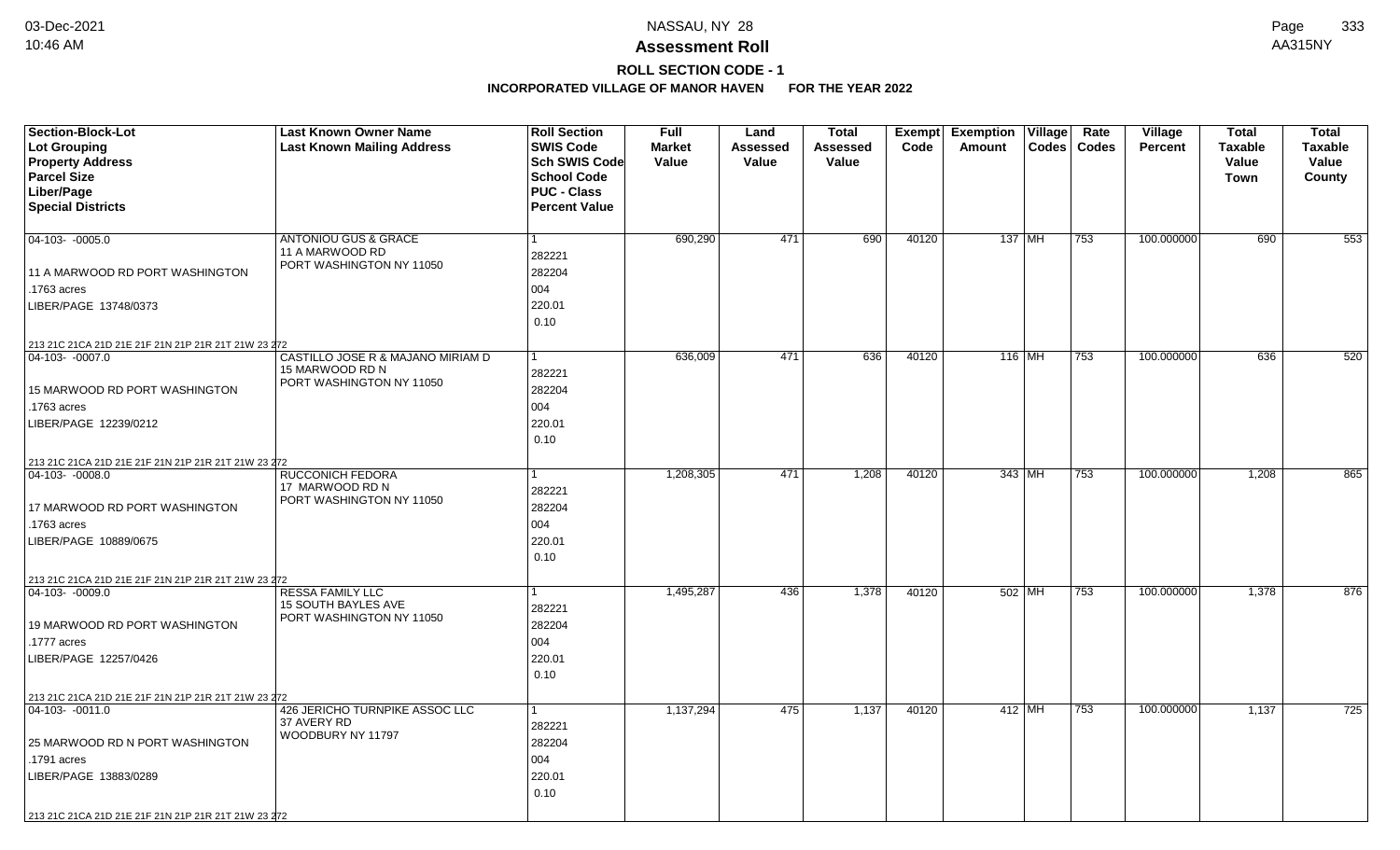## **ROLL SECTION CODE - 1**

| <b>Section-Block-Lot</b>                            | <b>Last Known Owner Name</b>                     | <b>Roll Section</b>                        | <b>Full</b>   | Land     | <b>Total</b>    | Exempt | <b>Exemption</b> | $\overline{V}$ illage | Rate          | <b>Village</b> | <b>Total</b>   | <b>Total</b>   |
|-----------------------------------------------------|--------------------------------------------------|--------------------------------------------|---------------|----------|-----------------|--------|------------------|-----------------------|---------------|----------------|----------------|----------------|
| <b>Lot Grouping</b>                                 | <b>Last Known Mailing Address</b>                | <b>SWIS Code</b>                           | <b>Market</b> | Assessed | <b>Assessed</b> | Code   | Amount           |                       | Codes   Codes | Percent        | <b>Taxable</b> | <b>Taxable</b> |
| <b>Property Address</b>                             |                                                  | <b>Sch SWIS Code</b><br><b>School Code</b> | Value         | Value    | Value           |        |                  |                       |               |                | Value          | Value          |
| <b>Parcel Size</b><br>Liber/Page                    |                                                  | <b>PUC - Class</b>                         |               |          |                 |        |                  |                       |               |                | Town           | County         |
| <b>Special Districts</b>                            |                                                  | <b>Percent Value</b>                       |               |          |                 |        |                  |                       |               |                |                |                |
|                                                     |                                                  |                                            |               |          |                 |        |                  |                       |               |                |                |                |
| $04-103 - 0012.0$                                   | CANDELA ALFONSO & MICHELINA                      | $\mathbf{1}$                               | 914,584       | 450      | 866             | 40120  | $279$ MH         |                       | 753           | 100.000000     | 576            | 297            |
|                                                     | 39 MARWOOD RD N                                  | 282221                                     |               |          |                 | 41801  | 160              |                       |               |                |                |                |
| 39 MARWOOD RD PORT WASHINGTON                       | PORT WASHINGTON NY 11050                         | 282204                                     |               |          |                 | 41121  | 130              |                       |               |                |                |                |
| .1791 acres                                         |                                                  | 004                                        |               |          |                 |        |                  |                       |               |                |                |                |
| LIBER/PAGE 09773/0807                               |                                                  | 220.01                                     |               |          |                 |        |                  |                       |               |                |                |                |
|                                                     |                                                  | 0.10                                       |               |          |                 |        |                  |                       |               |                |                |                |
| 213 21C 21CA 21D 21E 21F 21N 21P 21R 21T 21W 23 272 |                                                  |                                            |               |          |                 |        |                  |                       |               |                |                |                |
| $ 04-103-0013.0$                                    | MULCHINSKI PATRICIA A                            | 1                                          | 509,012       | 432      | 465             | 40120  | $115$ MH         |                       | $ 753\rangle$ | 100.000000     | 465            | 350            |
|                                                     | 9 WEST ST                                        | 282221                                     |               |          |                 |        |                  |                       |               |                |                |                |
| 41 MARWOOD RD PORT WASHINGTON                       | ROSLYN HEIGHTS NY 11577                          | 282204                                     |               |          |                 |        |                  |                       |               |                |                |                |
| .1777 acres                                         |                                                  | 004                                        |               |          |                 |        |                  |                       |               |                |                |                |
| LIBER/PAGE 10150/0183                               |                                                  | 210.01                                     |               |          |                 |        |                  |                       |               |                |                |                |
|                                                     |                                                  | 0.10                                       |               |          |                 |        |                  |                       |               |                |                |                |
| 213 21C 21CA 21D 21E 21F 21N 21P 21R 21T 21W 23 272 |                                                  |                                            |               |          |                 |        |                  |                       |               |                |                |                |
| $ 04-103-0019.0$                                    | <b>GE RUI</b>                                    | 1                                          | 1,453,297     | 471      | 1,453           | 40120  | 410 MH           |                       | 753           | 100.000000     | 1,453          | 1,043          |
|                                                     | 344 DUNES LN<br>PORT WASHINGTON NY 11050         | 282221                                     |               |          |                 |        |                  |                       |               |                |                |                |
| 34 DUNES LN PORT WASHINGTON                         |                                                  | 282204                                     |               |          |                 |        |                  |                       |               |                |                |                |
| .1763 acres                                         |                                                  | 004                                        |               |          |                 |        |                  |                       |               |                |                |                |
| LIBER/PAGE 12993/0238                               |                                                  | 220.01                                     |               |          |                 |        |                  |                       |               |                |                |                |
|                                                     |                                                  | 0.10                                       |               |          |                 |        |                  |                       |               |                |                |                |
| 213 21C 21CA 21D 21E 21F 21N 21P 21R 21T 21W 23 272 |                                                  |                                            |               |          |                 |        |                  |                       |               |                |                |                |
| $ 04-103-0021.0$                                    | <b>DUNES LANE</b><br><b>LLC</b>                  | 1                                          | 765,577       | 457      | 743             | 40120  | 243 MH           |                       | 753           | 100.000000     | 743            | 500            |
|                                                     | <b>26 DUNES LANE</b><br>PORT WASHINGTON NY 11050 | 282221                                     |               |          |                 |        |                  |                       |               |                |                |                |
| 26 DUNES LN PORT WASHINGTON                         |                                                  | 282204                                     |               |          |                 |        |                  |                       |               |                |                |                |
| .1763 acres                                         |                                                  | 004                                        |               |          |                 |        |                  |                       |               |                |                |                |
| LIBER/PAGE 10631/0017                               |                                                  | 220.01                                     |               |          |                 |        |                  |                       |               |                |                |                |
|                                                     |                                                  | 0.10                                       |               |          |                 |        |                  |                       |               |                |                |                |
| 213 21C 21CA 21D 21E 21F 21N 21P 21R 21T 21W 23 272 |                                                  |                                            |               |          |                 |        |                  |                       |               |                |                |                |
| $ 04-103-0022.0$                                    | ARTEAGA ROBERTO                                  | $\mathbf{1}$                               | 979,106       | 592      | 973             | 40120  | 283 MH           |                       | 753           | 100.000000     | 973            | 690            |
|                                                     | 22 DUNES LANE<br>PORT WASHINGTON NY 11050        | 282221                                     |               |          |                 |        |                  |                       |               |                |                |                |
| 22 DUNES LN PORT WASHINGTON                         |                                                  | 282204                                     |               |          |                 |        |                  |                       |               |                |                |                |
| .2784 acres                                         |                                                  | 004                                        |               |          |                 |        |                  |                       |               |                |                |                |
| LIBER/PAGE 10440/0051                               |                                                  | 220.01                                     |               |          |                 |        |                  |                       |               |                |                |                |
|                                                     |                                                  | 0.10                                       |               |          |                 |        |                  |                       |               |                |                |                |
| 213 21C 21CA 21D 21E 21F 21N 21P 21R 21T 21W 23 272 |                                                  |                                            |               |          |                 |        |                  |                       |               |                |                |                |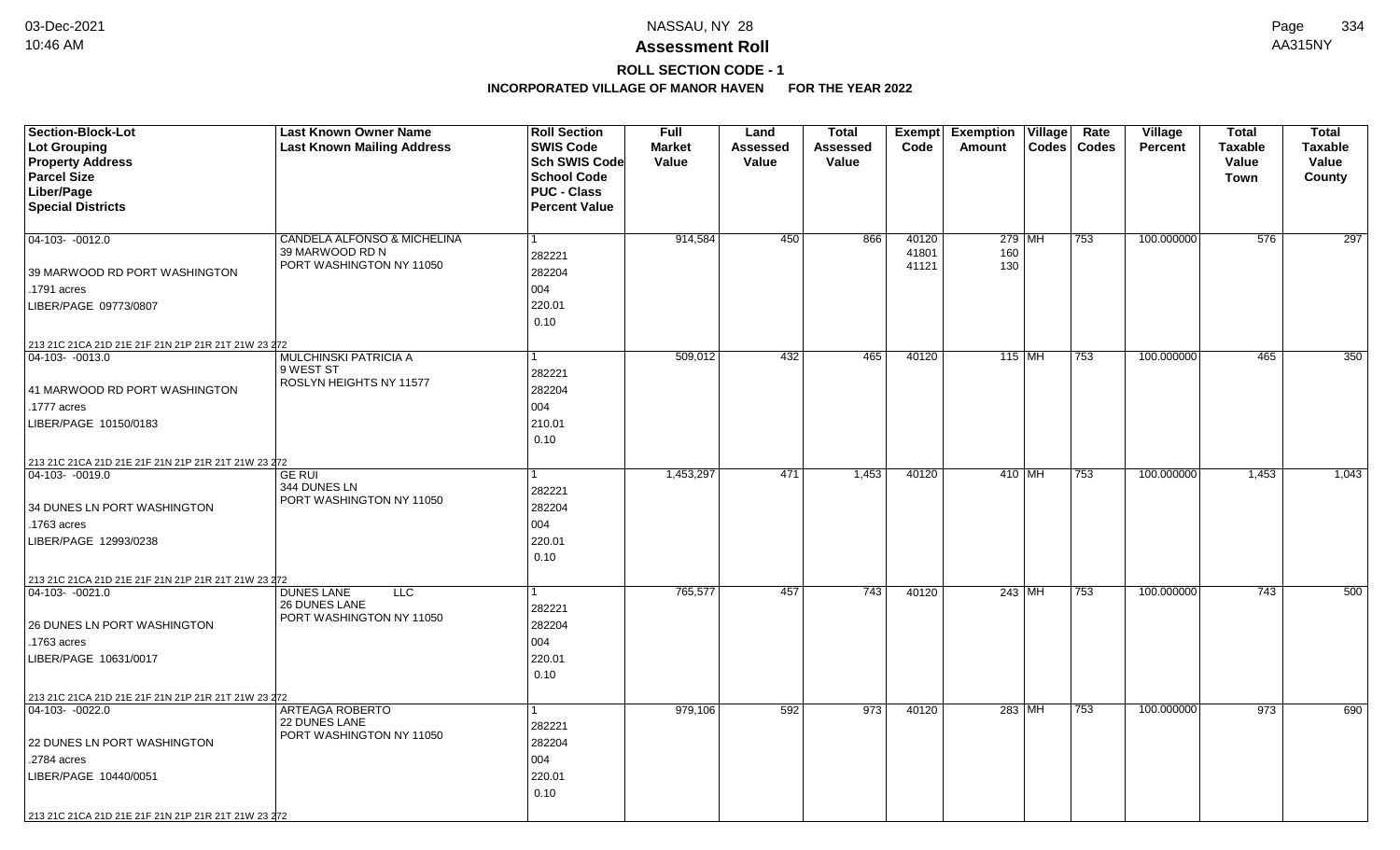## **ROLL SECTION CODE - 1**

| Section-Block-Lot<br><b>Lot Grouping</b><br><b>Property Address</b>     | <b>Last Known Owner Name</b><br><b>Last Known Mailing Address</b> | <b>Roll Section</b><br><b>SWIS Code</b><br><b>Sch SWIS Code</b> | <b>Full</b><br><b>Market</b><br>Value | Land<br><b>Assessed</b><br>Value | <b>Total</b><br><b>Assessed</b><br>Value | Exempt<br>Code | <b>Exemption</b><br>Amount | Village  | Rate<br>Codes   Codes | <b>Village</b><br><b>Percent</b> | <b>Total</b><br><b>Taxable</b><br>Value | <b>Total</b><br><b>Taxable</b><br>Value |
|-------------------------------------------------------------------------|-------------------------------------------------------------------|-----------------------------------------------------------------|---------------------------------------|----------------------------------|------------------------------------------|----------------|----------------------------|----------|-----------------------|----------------------------------|-----------------------------------------|-----------------------------------------|
| <b>Parcel Size</b>                                                      |                                                                   | <b>School Code</b>                                              |                                       |                                  |                                          |                |                            |          |                       |                                  | <b>Town</b>                             | County                                  |
| Liber/Page                                                              |                                                                   | <b>PUC - Class</b>                                              |                                       |                                  |                                          |                |                            |          |                       |                                  |                                         |                                         |
| <b>Special Districts</b>                                                |                                                                   | <b>Percent Value</b>                                            |                                       |                                  |                                          |                |                            |          |                       |                                  |                                         |                                         |
|                                                                         |                                                                   |                                                                 |                                       |                                  |                                          |                |                            |          |                       |                                  |                                         |                                         |
| $\boxed{04-103 - 0023.0}$                                               | CLARKE ELIZABETH A<br>20 DUNES LN                                 | 1                                                               | 586,849                               | 471                              | 587                                      | 40120          |                            | 158 MH   | 753                   | 100.000000                       | 587                                     | 429                                     |
|                                                                         | PORT WASHINGTON NY 11050                                          | 282221                                                          |                                       |                                  |                                          |                |                            |          |                       |                                  |                                         |                                         |
| 20 DUNES LN PORT WASHINGTON                                             |                                                                   | 282204                                                          |                                       |                                  |                                          |                |                            |          |                       |                                  |                                         |                                         |
| .1763 acres                                                             |                                                                   | 004                                                             |                                       |                                  |                                          |                |                            |          |                       |                                  |                                         |                                         |
| LIBER/PAGE 13753/0119                                                   |                                                                   | 210.01                                                          |                                       |                                  |                                          |                |                            |          |                       |                                  |                                         |                                         |
|                                                                         |                                                                   | 0.10                                                            |                                       |                                  |                                          |                |                            |          |                       |                                  |                                         |                                         |
| 213 21C 21CA 21D 21E 21F 21N 21P 21R 21T 21W 23 272                     |                                                                   |                                                                 |                                       |                                  |                                          |                |                            |          |                       |                                  |                                         |                                         |
| $ 04-103-0024.0$                                                        | <b>ZOLLER KIRT</b><br>18 DUNES LN                                 | 1                                                               | 766,079                               | 473                              | 766                                      | 40120          |                            | 156 MH   | 753                   | 100.000000                       | 766                                     | 610                                     |
|                                                                         | PORT WASHINGTON NY 11050                                          | 282221                                                          |                                       |                                  |                                          |                |                            |          |                       |                                  |                                         |                                         |
| <b>18 DUNES LA PORT WASHINGTON</b>                                      |                                                                   | 282204                                                          |                                       |                                  |                                          |                |                            |          |                       |                                  |                                         |                                         |
| .1777 acres                                                             |                                                                   | 004                                                             |                                       |                                  |                                          |                |                            |          |                       |                                  |                                         |                                         |
| LIBER/PAGE 12708/0136                                                   |                                                                   | 220.01                                                          |                                       |                                  |                                          |                |                            |          |                       |                                  |                                         |                                         |
|                                                                         |                                                                   | 0.10                                                            |                                       |                                  |                                          |                |                            |          |                       |                                  |                                         |                                         |
| 213 21C 21CA 21D 21E 21F 21N 21P 21R 21T 21W 23 272                     |                                                                   |                                                                 |                                       |                                  |                                          |                |                            |          |                       |                                  |                                         |                                         |
| $ 04-103-0025.0$                                                        | DERIU PETER M & DONNA L<br>16 DUNES LN                            |                                                                 | 1,035,466                             | 460                              | 1,011                                    | 40120          |                            | 328 MH   | 753                   | 100.000000                       | 1,011                                   | 683                                     |
|                                                                         | PORT WASHINGTON NY 11050                                          | 282221                                                          |                                       |                                  |                                          |                |                            |          |                       |                                  |                                         |                                         |
| 16 DUNES LN PORT WASHINGTON                                             |                                                                   | 282204                                                          |                                       |                                  |                                          |                |                            |          |                       |                                  |                                         |                                         |
| .1763 acres                                                             |                                                                   | 004                                                             |                                       |                                  |                                          |                |                            |          |                       |                                  |                                         |                                         |
| LIBER/PAGE 12169/0035                                                   |                                                                   | 210.01                                                          |                                       |                                  |                                          |                |                            |          |                       |                                  |                                         |                                         |
|                                                                         |                                                                   | 0.10                                                            |                                       |                                  |                                          |                |                            |          |                       |                                  |                                         |                                         |
| 213 21C 21CA 21D 21E 21F 21N 21P 21R 21T 21W 23 272                     |                                                                   |                                                                 |                                       |                                  |                                          |                |                            |          |                       |                                  |                                         |                                         |
| $ 04-103-0027.0$                                                        | <b>GRAYLO HOLDINGS LLC</b><br>98-820 MOANALUA RD SPC 5MB107       | 1                                                               | 460,000                               | 460                              | 460                                      | 40120          |                            | $142$ MH | 753                   | 100.000000                       | 460                                     | 318                                     |
|                                                                         | ANAHOLA HI 96703                                                  | 282221                                                          |                                       |                                  |                                          |                |                            |          |                       |                                  |                                         |                                         |
| 10 DUNES LN PORT WASHINGTON                                             |                                                                   | 282204<br>004                                                   |                                       |                                  |                                          |                |                            |          |                       |                                  |                                         |                                         |
| .1763 acres<br>LIBER/PAGE 14043/0288                                    |                                                                   | 311.11                                                          |                                       |                                  |                                          |                |                            |          |                       |                                  |                                         |                                         |
|                                                                         |                                                                   | 0.10                                                            |                                       |                                  |                                          |                |                            |          |                       |                                  |                                         |                                         |
|                                                                         |                                                                   |                                                                 |                                       |                                  |                                          |                |                            |          |                       |                                  |                                         |                                         |
| 213 21C 21CA 21D 21E 21F 21N 21P 21R 21T 21W 23 272<br>$ 04-103-0028.0$ | RESSA FAMILY LLC                                                  | 1                                                               | 824,457                               | 471                              | 824                                      | 40120          |                            | 160 MH   | 753                   | 100.000000                       | 824                                     | 664                                     |
|                                                                         | <b>15 SOUTH BAYLES AVE</b>                                        | 282221                                                          |                                       |                                  |                                          |                |                            |          |                       |                                  |                                         |                                         |
| 8 DUNES LN PORT WASHINGTON                                              | PORT WASHINGTON NY 11050                                          | 282204                                                          |                                       |                                  |                                          |                |                            |          |                       |                                  |                                         |                                         |
| .1763 acres                                                             |                                                                   | 004                                                             |                                       |                                  |                                          |                |                            |          |                       |                                  |                                         |                                         |
| LIBER/PAGE 11840/0889                                                   |                                                                   | 220.01                                                          |                                       |                                  |                                          |                |                            |          |                       |                                  |                                         |                                         |
|                                                                         |                                                                   | 0.10                                                            |                                       |                                  |                                          |                |                            |          |                       |                                  |                                         |                                         |
|                                                                         |                                                                   |                                                                 |                                       |                                  |                                          |                |                            |          |                       |                                  |                                         |                                         |
| 213 21C 21CA 21D 21E 21F 21N 21P 21R 21T 21W 23 272                     |                                                                   |                                                                 |                                       |                                  |                                          |                |                            |          |                       |                                  |                                         |                                         |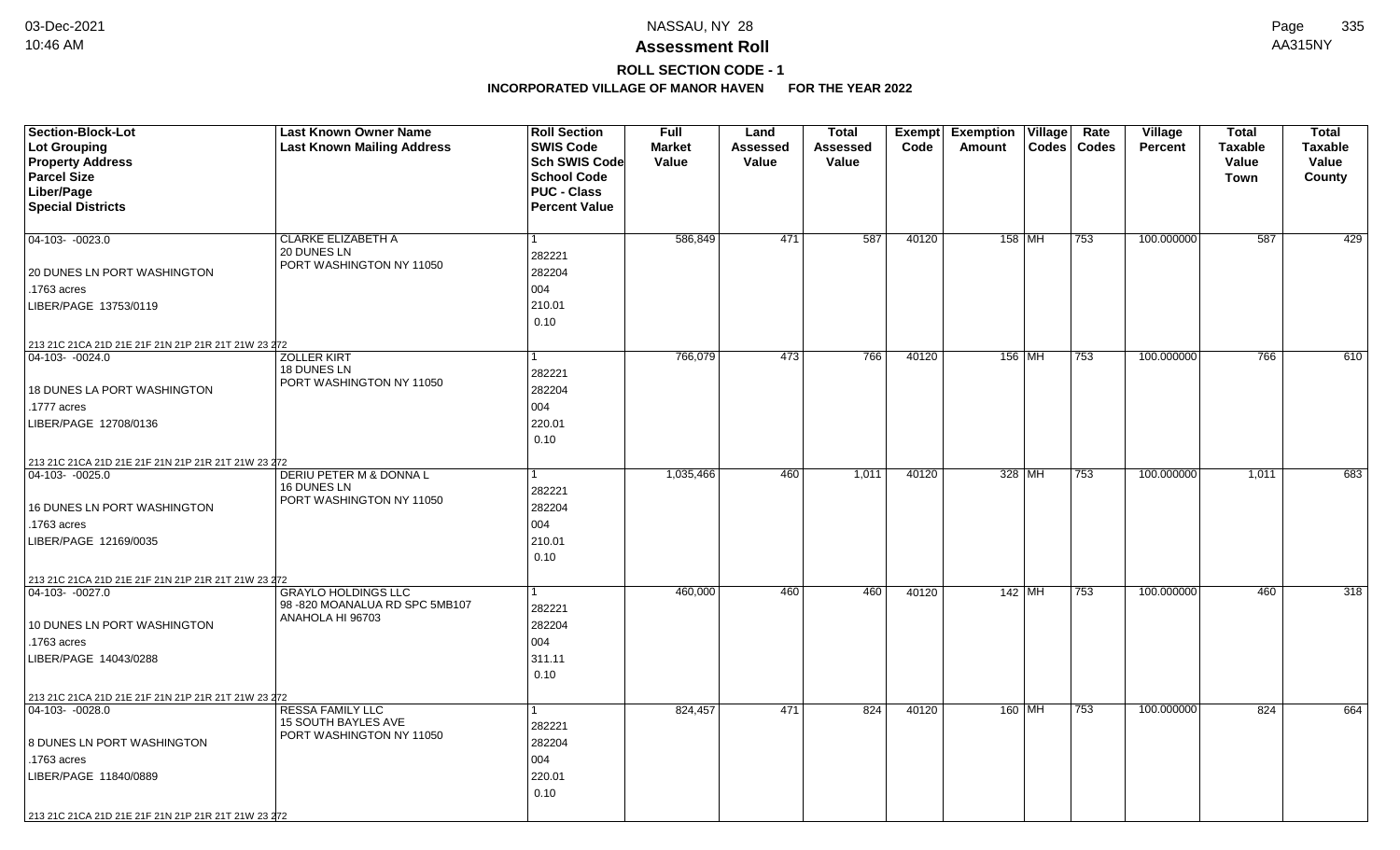# **ROLL SECTION CODE - 1**

| <b>Section-Block-Lot</b><br>Lot Grouping<br><b>Property Address</b><br><b>Parcel Size</b><br>Liber/Page<br><b>Special Districts</b>                                                                   | <b>Last Known Owner Name</b><br><b>Last Known Mailing Address</b>                         | <b>Roll Section</b><br><b>SWIS Code</b><br><b>Sch SWIS Code</b><br><b>School Code</b><br><b>PUC - Class</b><br><b>Percent Value</b> | <b>Full</b><br><b>Market</b><br>Value | Land<br><b>Assessed</b><br>Value | <b>Total</b><br><b>Assessed</b><br>Value | Exempt<br>Code | <b>Exemption Village</b><br>Amount | Rate<br>Codes   Codes | Village<br>Percent | <b>Total</b><br><b>Taxable</b><br>Value<br>Town | <b>Total</b><br><b>Taxable</b><br>Value<br>County |
|-------------------------------------------------------------------------------------------------------------------------------------------------------------------------------------------------------|-------------------------------------------------------------------------------------------|-------------------------------------------------------------------------------------------------------------------------------------|---------------------------------------|----------------------------------|------------------------------------------|----------------|------------------------------------|-----------------------|--------------------|-------------------------------------------------|---------------------------------------------------|
| $\boxed{04-103 - 0029.0}$<br>6 DUNES LN PORT WASHINGTON<br>.1763 acres<br>LIBER/PAGE 13924/0381                                                                                                       | SOPOTI ZHULJETA & LANG WILLIAM<br><b>HAROLD</b><br>6 DUNES LN<br>PORT WASHINGTON NY 11050 | 282221<br>282204<br>004<br>220.01<br>0.10                                                                                           | 853,133                               | 471                              | 853                                      | 40120          | 226 MH                             | 753                   | 100.000000         | 853                                             | 627                                               |
| 213 21C 21CA 21D 21E 21F 21N 21P 21R 21T 21W 23 272<br>$ 04-103-0034.0$<br>40 DUNES LN PORT WASHINGTON<br>.1777 acres<br>LIBER/PAGE 11833/0706<br>213 21C 21CA 21D 21E 21F 21N 21P 21R 21T 21W 23 272 | <b>ADAM DENISE</b><br>40 DUNES LN<br>PORT WASHINGTON NY 11050                             | 282221<br>282204<br>004<br>220.01<br>0.10                                                                                           | 855,181                               | 473                              | 855                                      | 40120          | 170 MH                             | 753                   | 100.000000         | 855                                             | 685                                               |
| $ 04 - 103 - 0036.0$<br>14 DUNES LN PORT WASHINGTON<br>.1763 acres<br>LIBER/PAGE 10438/0354<br>213 21C 21CA 21D 21E 21F 21N 21P 21R 21T 21W 23 272                                                    | PRUDENTE ANTHONY & LINDA<br><b>14 DUNES LANE</b><br>PORT WASHINGTON NY 11050              | 282221<br>282204<br>004<br>210.01<br>0.10                                                                                           | 619,725                               | 420                              | 553                                      | 40120          | 210   $\overline{\text{MH}}$       | 753                   | 100.000000         | 553                                             | 343                                               |
| $\boxed{04-103 - 0037.0}$<br>12 DUNES LA PORT WASHINGTON<br>.1763 acres<br>LIBER/PAGE 07702/0217<br>213 21C 21CA 21D 21E 21F 21N 21P 21R 21T 21W 23 272                                               | <b>DEBARI D P</b><br>12 DUNES LA<br>PORT WASHINGTON NY 11050                              | 282221<br>282204<br>004<br>210.01<br>0.10                                                                                           | 668,783                               | 471                              | 669                                      | 40120<br>41680 | $131$ MH<br>67                     | 753                   | 100.000000         | 602                                             | 471                                               |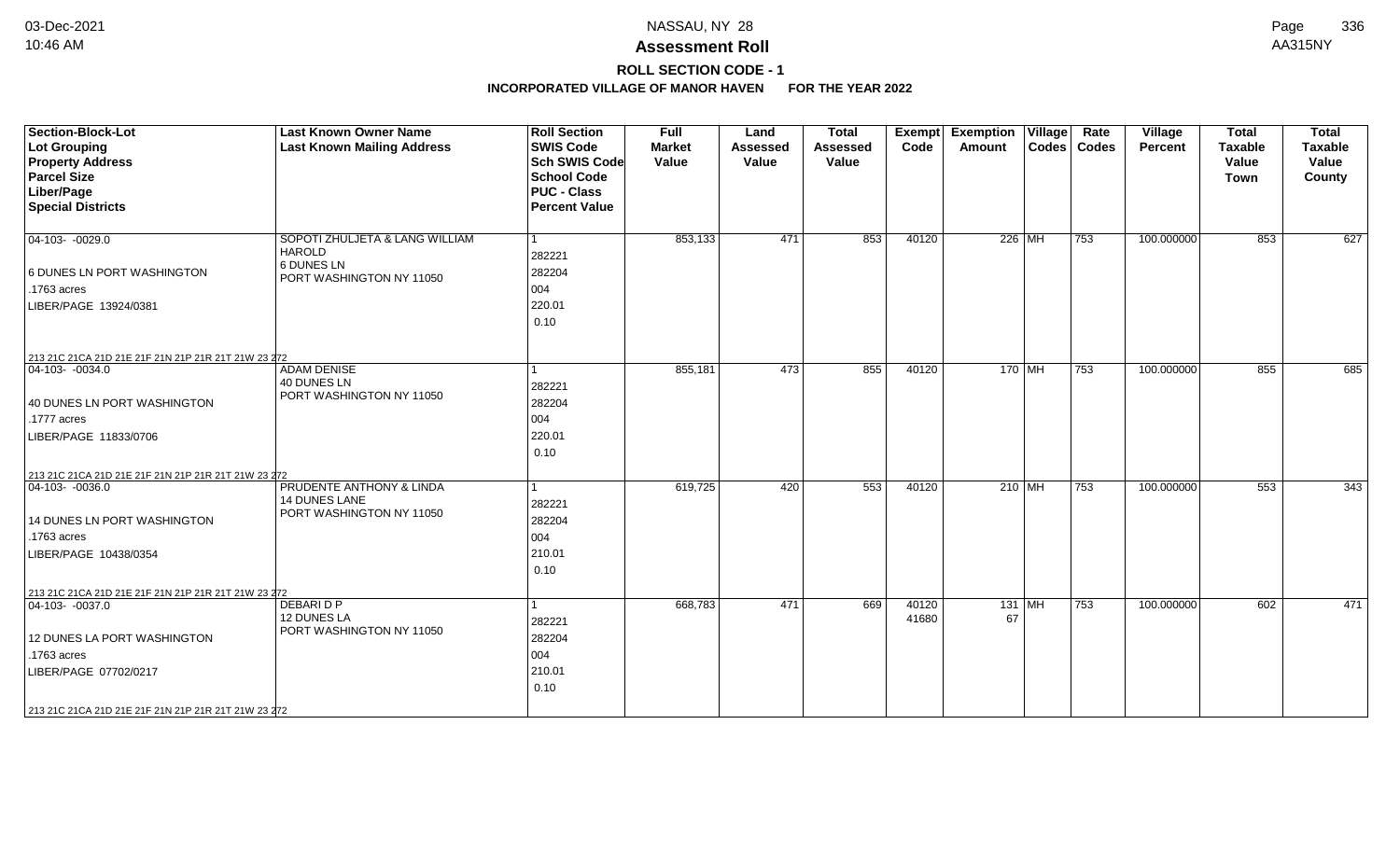# **ROLL SECTION CODE - 1**

| <b>Section-Block-Lot</b><br>Lot Grouping<br><b>Property Address</b><br><b>Parcel Size</b> | <b>Last Known Owner Name</b><br><b>Last Known Mailing Address</b> | <b>Roll Section</b><br><b>SWIS Code</b><br><b>Sch SWIS Code</b><br><b>School Code</b> | <b>Full</b><br><b>Market</b><br>Value | Land<br><b>Assessed</b><br>Value | <b>Total</b><br><b>Assessed</b><br>Value | <b>Exempt</b><br>Code | <b>Exemption Village</b><br>Amount |         | Rate<br>Codes   Codes | <b>Village</b><br>Percent | <b>Total</b><br><b>Taxable</b><br>Value<br><b>Town</b> | <b>Total</b><br>Taxable<br>Value<br>County |
|-------------------------------------------------------------------------------------------|-------------------------------------------------------------------|---------------------------------------------------------------------------------------|---------------------------------------|----------------------------------|------------------------------------------|-----------------------|------------------------------------|---------|-----------------------|---------------------------|--------------------------------------------------------|--------------------------------------------|
| Liber/Page                                                                                |                                                                   | <b>PUC - Class</b>                                                                    |                                       |                                  |                                          |                       |                                    |         |                       |                           |                                                        |                                            |
| <b>Special Districts</b>                                                                  |                                                                   | <b>Percent Value</b>                                                                  |                                       |                                  |                                          |                       |                                    |         |                       |                           |                                                        |                                            |
| $ 04-103-0038.0$                                                                          | PUGLIESE STEPHEN & RUVIO MELISSA<br>27 MARWOOD RD                 | l 1<br>282221                                                                         | 819,336                               | 412                              | 711                                      | 44220<br>40120        | 245                                | $52$ MH | 753                   | 100.000000                | 659                                                    | 414                                        |
| 27 MARWOOD RD PORT WASHINGTON                                                             | PORT WASHINGTON NY 11050                                          | 282204                                                                                |                                       |                                  |                                          |                       |                                    |         |                       |                           |                                                        |                                            |
| .1791 acres                                                                               |                                                                   | 004                                                                                   |                                       |                                  |                                          |                       |                                    |         |                       |                           |                                                        |                                            |
| LIBER/PAGE 13500/0759                                                                     |                                                                   | 220.01                                                                                |                                       |                                  |                                          |                       |                                    |         |                       |                           |                                                        |                                            |
|                                                                                           |                                                                   | 0.10                                                                                  |                                       |                                  |                                          |                       |                                    |         |                       |                           |                                                        |                                            |
| 213 21C 21CA 21D 21E 21F 21N 21P 21R 21T 21W 23 272                                       |                                                                   |                                                                                       |                                       |                                  |                                          |                       |                                    |         |                       |                           |                                                        |                                            |
| $\boxed{04-103 - 0039.0}$                                                                 | DESANTIS GIUSEPPE LIFE ESTATE<br><b>DESANTIS GIACOMINA ETAL</b>   | l 1<br>282221                                                                         | 1,223,418                             | 464                              | 1,195                                    | 40120<br>41900        | 509 MH<br>171                      |         | 753                   | 100.000000                | 1,024                                                  | 515                                        |
| 21 N MARWOOD RD PORT WASHINGTON                                                           | 21 MARWOOD RD N<br>PORT WASHINGTON NY 11050                       | 282204                                                                                |                                       |                                  |                                          |                       |                                    |         |                       |                           |                                                        |                                            |
| .1791 acres                                                                               |                                                                   | 004                                                                                   |                                       |                                  |                                          |                       |                                    |         |                       |                           |                                                        |                                            |
| LIBER/PAGE 12056/0926                                                                     |                                                                   | 220.01                                                                                |                                       |                                  |                                          |                       |                                    |         |                       |                           |                                                        |                                            |
|                                                                                           |                                                                   | 0.10                                                                                  |                                       |                                  |                                          |                       |                                    |         |                       |                           |                                                        |                                            |
|                                                                                           |                                                                   |                                                                                       |                                       |                                  |                                          |                       |                                    |         |                       |                           |                                                        |                                            |
| 213 21C 21CA 21D 21E 21F 21N 21P 21R 21T 21W 23 272                                       |                                                                   |                                                                                       |                                       |                                  |                                          |                       |                                    |         |                       |                           |                                                        |                                            |
| $ 04-103-0040.0$                                                                          | DAVERSA JOSEPH S<br>23 MARWOOD ROAD NORTH                         | 1                                                                                     | 601,085                               | 412                              | 521                                      | 40120                 | $218$ MH                           |         | 753                   | 100.000000                | 521                                                    | 303                                        |
|                                                                                           | PORT WASHINGTON NY 11050                                          | 282221                                                                                |                                       |                                  |                                          |                       |                                    |         |                       |                           |                                                        |                                            |
| 23 MARWOOD ROAD NORTH PORT WASHING<br>.1791 acres                                         |                                                                   | 282204                                                                                |                                       |                                  |                                          |                       |                                    |         |                       |                           |                                                        |                                            |
|                                                                                           |                                                                   | 004                                                                                   |                                       |                                  |                                          |                       |                                    |         |                       |                           |                                                        |                                            |
| LIBER/PAGE 12122/0563                                                                     |                                                                   | 210.01<br>0.10                                                                        |                                       |                                  |                                          |                       |                                    |         |                       |                           |                                                        |                                            |
|                                                                                           |                                                                   |                                                                                       |                                       |                                  |                                          |                       |                                    |         |                       |                           |                                                        |                                            |
| 213 21C 21CA 21D 21E 21F 21N 21P 21R 21T 21W 23 272                                       |                                                                   |                                                                                       |                                       |                                  |                                          |                       |                                    |         |                       |                           |                                                        |                                            |
| $ 04-103-0043.0$                                                                          | <b>RESSA FAMILY LLC</b><br><b>15 SOUTH BAYLES AVENUE</b>          | -1<br>282221                                                                          | 747,644                               | 473                              | 747                                      | 40120                 |                                    | $2$ MH  | 753                   | 100.000000                | 747                                                    | 745                                        |
| 43 MARWOOD RD PORT WASHINGTON                                                             | PORT WASHINGTON NY 11050                                          | 282204                                                                                |                                       |                                  |                                          |                       |                                    |         |                       |                           |                                                        |                                            |
| .1777 acres                                                                               |                                                                   | 004                                                                                   |                                       |                                  |                                          |                       |                                    |         |                       |                           |                                                        |                                            |
| LIBER/PAGE 11035/0902                                                                     |                                                                   | 280.01                                                                                |                                       |                                  |                                          |                       |                                    |         |                       |                           |                                                        |                                            |
|                                                                                           |                                                                   | 0.10                                                                                  |                                       |                                  |                                          |                       |                                    |         |                       |                           |                                                        |                                            |
| 213 21C 21CA 21D 21E 21F 21N 21P 21R 21T 21W 23 272                                       |                                                                   |                                                                                       |                                       |                                  |                                          |                       |                                    |         |                       |                           |                                                        |                                            |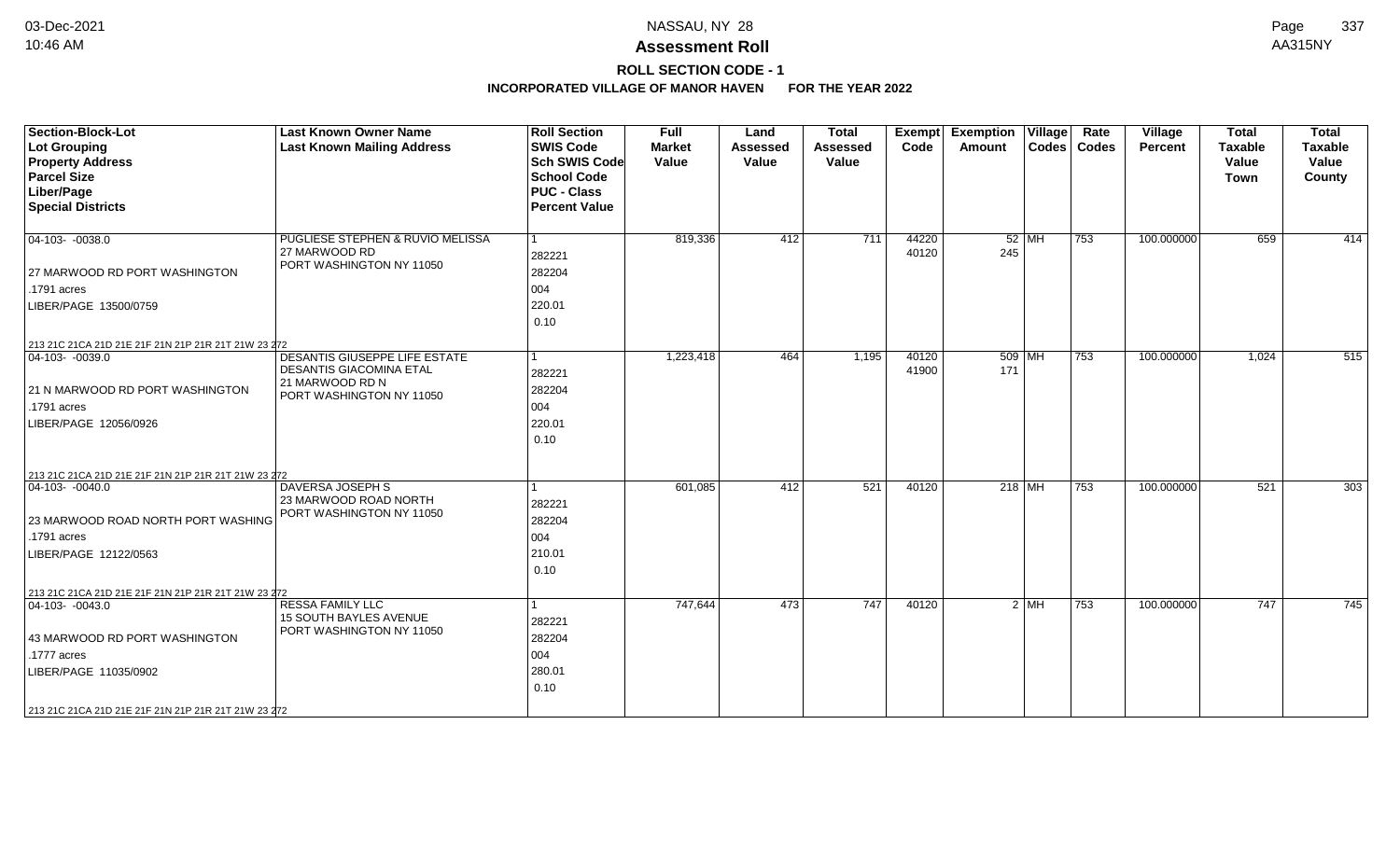## **ROLL SECTION CODE - 1**

| <b>Section-Block-Lot</b>                                                | <b>Last Known Owner Name</b>                | <b>Roll Section</b>  | <b>Full</b>   | Land            | <b>Total</b> |                | Exempt Exemption Village | Rate          | Village        | <b>Total</b>   | <b>Total</b>   |
|-------------------------------------------------------------------------|---------------------------------------------|----------------------|---------------|-----------------|--------------|----------------|--------------------------|---------------|----------------|----------------|----------------|
| <b>Lot Grouping</b>                                                     | <b>Last Known Mailing Address</b>           | <b>SWIS Code</b>     | <b>Market</b> | <b>Assessed</b> | Assessed     | Code           | Amount                   | Codes   Codes | <b>Percent</b> | <b>Taxable</b> | <b>Taxable</b> |
| <b>Property Address</b>                                                 |                                             | Sch SWIS Code        | Value         | Value           | Value        |                |                          |               |                | Value          | Value          |
| <b>Parcel Size</b>                                                      |                                             | <b>School Code</b>   |               |                 |              |                |                          |               |                | Town           | County         |
| Liber/Page                                                              |                                             | <b>PUC - Class</b>   |               |                 |              |                |                          |               |                |                |                |
| <b>Special Districts</b>                                                |                                             | <b>Percent Value</b> |               |                 |              |                |                          |               |                |                |                |
|                                                                         |                                             |                      |               |                 |              |                |                          |               |                |                |                |
| $ 04-103-0045.0$                                                        | <b>RYAN RAYMOND</b><br><b>48 DUNES LANE</b> |                      | 616,550       | 471             | 616          | 40120<br>41680 | $152$ MH<br>62           | 753           | 100.000000     | 554            | 402            |
|                                                                         | PORT WASHINGTON NY 11050                    | 282221               |               |                 |              |                |                          |               |                |                |                |
| 48 DUNES LN PORT WASHINGTON                                             |                                             | 282204               |               |                 |              |                |                          |               |                |                |                |
| .1763 acres                                                             |                                             | 004                  |               |                 |              |                |                          |               |                |                |                |
| LIBER/PAGE 11648/0932                                                   |                                             | 220.01               |               |                 |              |                |                          |               |                |                |                |
|                                                                         |                                             | 0.10                 |               |                 |              |                |                          |               |                |                |                |
| 213 21C 21CA 21D 21E 21F 21N 21P 21R 21T 21W 23 272                     |                                             |                      |               |                 |              |                |                          |               |                |                |                |
| 04-103- -0046.0                                                         | <b>WILSON DONALD T &amp; DANIELLA</b>       | 1                    | 834,698       | 471             | 835          | 40120          | $122$ MH                 | $ 753\rangle$ | 100.000000     | 835            | 713            |
|                                                                         | 46 DUNES LN<br>PORT WASHINGTON NY 11050     | 282221               |               |                 |              |                |                          |               |                |                |                |
| 46 DUNES LN PORT WASHINGTON                                             |                                             | 282204               |               |                 |              |                |                          |               |                |                |                |
| .1763 acres                                                             |                                             | 004                  |               |                 |              |                |                          |               |                |                |                |
| LIBER/PAGE 13175/0231                                                   |                                             | 220.01               |               |                 |              |                |                          |               |                |                |                |
|                                                                         |                                             | 0.10                 |               |                 |              |                |                          |               |                |                |                |
| 213 21C 21CA 21D 21E 21F 21N 21P 21R 21T 21W 23 272                     |                                             |                      |               |                 |              |                |                          |               |                |                |                |
| $ 04-103-0048.0$                                                        | <b>KHALIL AHMED M</b>                       |                      | 863,437       | 399             | 728          | 40120          | 326 MH                   | 753           | 100.000000     | 728            | 402            |
|                                                                         | 36 DUNES LANE                               | 282221               |               |                 |              |                |                          |               |                |                |                |
| 36 DUNES LN PORT WASHINGTON                                             | PORT WASHINGTON NY 11050                    | 282204               |               |                 |              |                |                          |               |                |                |                |
| .1777 acres                                                             |                                             | 004                  |               |                 |              |                |                          |               |                |                |                |
| LIBER/PAGE 09091/0878                                                   |                                             | 210.01               |               |                 |              |                |                          |               |                |                |                |
|                                                                         |                                             | 0.10                 |               |                 |              |                |                          |               |                |                |                |
| 213 21C 21CA 21D 21E 21F 21N 21P 21R 21T 21W 23 272                     |                                             |                      |               |                 |              |                |                          |               |                |                |                |
| $ 04-103-0049.0$                                                        | 38 DUNES LANE REALTY LLC                    |                      | 970,401       | 473             | 970          | 40120          | 197 MH                   | 753           | 100.000000     | 970            | 773            |
|                                                                         | 39 ANNETTE DR                               | 282221               |               |                 |              |                |                          |               |                |                |                |
| 38 DUNES LN PORT WASHINGTON                                             | PORT WASHINGTON NY 11050                    | 282204               |               |                 |              |                |                          |               |                |                |                |
| .1777 acres                                                             |                                             | 004                  |               |                 |              |                |                          |               |                |                |                |
| LIBER/PAGE 13825/0265                                                   |                                             | 220.01               |               |                 |              |                |                          |               |                |                |                |
|                                                                         |                                             | 0.10                 |               |                 |              |                |                          |               |                |                |                |
|                                                                         |                                             |                      |               |                 |              |                |                          |               |                |                |                |
| 213 21C 21CA 21D 21E 21F 21N 21P 21R 21T 21W 23 272<br>$ 04-103-0050.0$ | <b>ARONOFF DIANE</b>                        |                      | 622,695       | 455             | 596          | 40120          | 160 MH                   | 753           | 100.000000     | 596            | 436            |
|                                                                         | 227 BAILEY RD                               | 282221               |               |                 |              |                |                          |               |                |                |                |
| 29 MARWOOD RD PORT WASHINGTON                                           | FAIRFIELD CT 06430                          | 282204               |               |                 |              |                |                          |               |                |                |                |
| .1791 acres                                                             |                                             | 004                  |               |                 |              |                |                          |               |                |                |                |
| LIBER/PAGE 11044/0807                                                   |                                             | 220.01               |               |                 |              |                |                          |               |                |                |                |
|                                                                         |                                             | 0.10                 |               |                 |              |                |                          |               |                |                |                |
|                                                                         |                                             |                      |               |                 |              |                |                          |               |                |                |                |
| 213 21C 21CA 21D 21E 21F 21N 21P 21R 21T 21W 23 272                     |                                             |                      |               |                 |              |                |                          |               |                |                |                |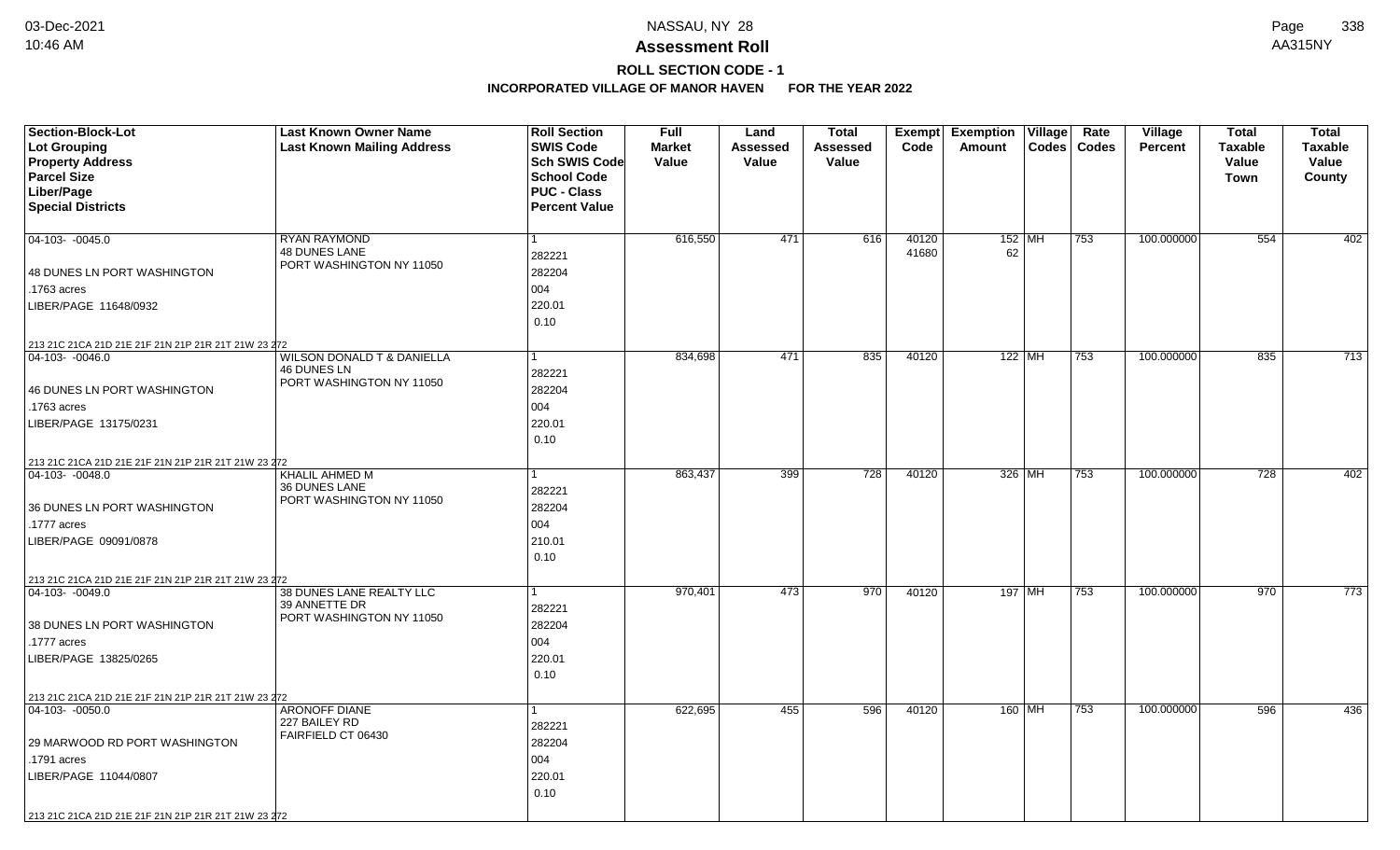# **ROLL SECTION CODE - 1**

| <b>Section-Block-Lot</b>                            | <b>Last Known Owner Name</b>                       | <b>Roll Section</b>               | <b>Full</b>            | Land              | <b>Total</b>      |       | Exempt Exemption Village |         | Rate          | Village        | <b>Total</b>            | <b>Total</b>            |
|-----------------------------------------------------|----------------------------------------------------|-----------------------------------|------------------------|-------------------|-------------------|-------|--------------------------|---------|---------------|----------------|-------------------------|-------------------------|
| <b>Lot Grouping</b><br><b>Property Address</b>      | <b>Last Known Mailing Address</b>                  | <b>SWIS Code</b><br>Sch SWIS Code | <b>Market</b><br>Value | Assessed<br>Value | Assessed<br>Value | Code  | Amount                   |         | Codes   Codes | <b>Percent</b> | <b>Taxable</b><br>Value | <b>Taxable</b><br>Value |
| <b>Parcel Size</b>                                  |                                                    | <b>School Code</b>                |                        |                   |                   |       |                          |         |               |                | <b>Town</b>             | County                  |
| Liber/Page                                          |                                                    | <b>PUC - Class</b>                |                        |                   |                   |       |                          |         |               |                |                         |                         |
| <b>Special Districts</b>                            |                                                    | <b>Percent Value</b>              |                        |                   |                   |       |                          |         |               |                |                         |                         |
|                                                     |                                                    |                                   |                        |                   |                   |       |                          |         |               |                |                         |                         |
| $04-103 - 0052.0$                                   | <b>AUTUMN PARK CO LLC</b>                          |                                   | 731,257                | 421               | 648               | 40120 | 127 MH                   |         | 753           | 100.000000     | 648                     | 521                     |
|                                                     | 33 SINTSINK DR W<br>PORT WASHINGTON NY 11050       | 282221                            |                        |                   |                   |       |                          |         |               |                |                         |                         |
| 37 MARWOOD RD N PORT WASHINGTON                     |                                                    | 282204                            |                        |                   |                   |       |                          |         |               |                |                         |                         |
| .1791 acres                                         |                                                    | 004                               |                        |                   |                   |       |                          |         |               |                |                         |                         |
| LIBER/PAGE 13490/0808                               |                                                    | 220.01                            |                        |                   |                   |       |                          |         |               |                |                         |                         |
|                                                     |                                                    | 0.10                              |                        |                   |                   |       |                          |         |               |                |                         |                         |
| 213 21C 21CA 21D 21E 21F 21N 21P 21R 21T 21W 23 272 |                                                    |                                   |                        |                   |                   |       |                          |         |               |                |                         |                         |
| $ 04-103-0056.0$                                    | TONER EVELYN A                                     |                                   | 651,167                | 443               | 612               | 41121 |                          | $92$ MH | 753           | 100.000000     | 520                     | 300                     |
|                                                     | 50 DUNES LANE<br>PORT WASHINGTON NY 11050          | 282221                            |                        |                   |                   | 40120 | 220                      |         |               |                |                         |                         |
| 50 DUNES LN PORT WASHINGTON                         |                                                    | 282204                            |                        |                   |                   |       |                          |         |               |                |                         |                         |
| .1763 acres                                         |                                                    | 004                               |                        |                   |                   |       |                          |         |               |                |                         |                         |
| LIBER/PAGE 06616/0420                               |                                                    | 210.01                            |                        |                   |                   |       |                          |         |               |                |                         |                         |
|                                                     |                                                    | 0.10                              |                        |                   |                   |       |                          |         |               |                |                         |                         |
| 213 21C 21CA 21D 21E 21F 21N 21P 21R 21T 21W 23 272 |                                                    |                                   |                        |                   |                   |       |                          |         |               |                |                         |                         |
| $ 04-103-0057.0$                                    | MINGRINO ROCKY & DEBRA                             |                                   | 666,734                | 471               | 667               | 40120 | 181 MH                   |         | 753           | 100.000000     | 667                     | 486                     |
|                                                     | 52 DUNES LANE<br>PORT WASHINGTON NY 11050          | 282221                            |                        |                   |                   |       |                          |         |               |                |                         |                         |
| 52 DUNES LN PORT WASHINGTON                         |                                                    | 282204                            |                        |                   |                   |       |                          |         |               |                |                         |                         |
| .1763 acres                                         |                                                    | 004                               |                        |                   |                   |       |                          |         |               |                |                         |                         |
| LIBER/PAGE 10564/0632                               |                                                    | 210.01                            |                        |                   |                   |       |                          |         |               |                |                         |                         |
|                                                     |                                                    | 0.10                              |                        |                   |                   |       |                          |         |               |                |                         |                         |
| 213 21C 21CA 21D 21E 21F 21N 21P 21R 21T 21W 23 272 |                                                    |                                   |                        |                   |                   |       |                          |         |               |                |                         |                         |
| $ 04-103-0058.0$                                    | <b>IANNUCCI VINCENT M &amp; MARGARET</b>           |                                   | 767,103                | 449               | 768               | 40120 | $152$ MH                 |         | 753           | 100.000000     | 768                     | 616                     |
|                                                     | <b>6 CORNWELLS LN</b><br>PORT WASHINGTON NY 11050  | 282221                            |                        |                   |                   |       |                          |         |               |                |                         |                         |
| 6 CORNWELLS LN PORT WASHINGTON                      |                                                    | 282204                            |                        |                   |                   |       |                          |         |               |                |                         |                         |
| .1597 acres                                         |                                                    | 004                               |                        |                   |                   |       |                          |         |               |                |                         |                         |
| LIBER/PAGE 13798/0387                               |                                                    | 210.01                            |                        |                   |                   |       |                          |         |               |                |                         |                         |
|                                                     |                                                    | 0.10                              |                        |                   |                   |       |                          |         |               |                |                         |                         |
| 213 21C 21CA 21D 21E 21F 21N 21P 21R 21T 21W 23 272 |                                                    |                                   |                        |                   |                   |       |                          |         |               |                |                         |                         |
| 04-103- -0059.0                                     | ROZENFELD ERAN & ROZENFELD MAYA<br>36 CORNWELLS LN |                                   | 747,644                | 397               | 747               | 40120 | 145   MH                 |         | 753           | 100.000000     | 747                     | 602                     |
|                                                     | PORT WASHINGTON NY 11050                           | 282221                            |                        |                   |                   |       |                          |         |               |                |                         |                         |
| 36 CORNWELLS LN PORT WASHINGTON                     |                                                    | 282204                            |                        |                   |                   |       |                          |         |               |                |                         |                         |
| .1256 acres                                         |                                                    | 004                               |                        |                   |                   |       |                          |         |               |                |                         |                         |
| LIBER/PAGE 13989/0959                               |                                                    | 210.01                            |                        |                   |                   |       |                          |         |               |                |                         |                         |
|                                                     |                                                    | 0.10                              |                        |                   |                   |       |                          |         |               |                |                         |                         |
| 213 21C 21CA 21D 21E 21F 21N 21P 21R 21T 21W 23 272 |                                                    |                                   |                        |                   |                   |       |                          |         |               |                |                         |                         |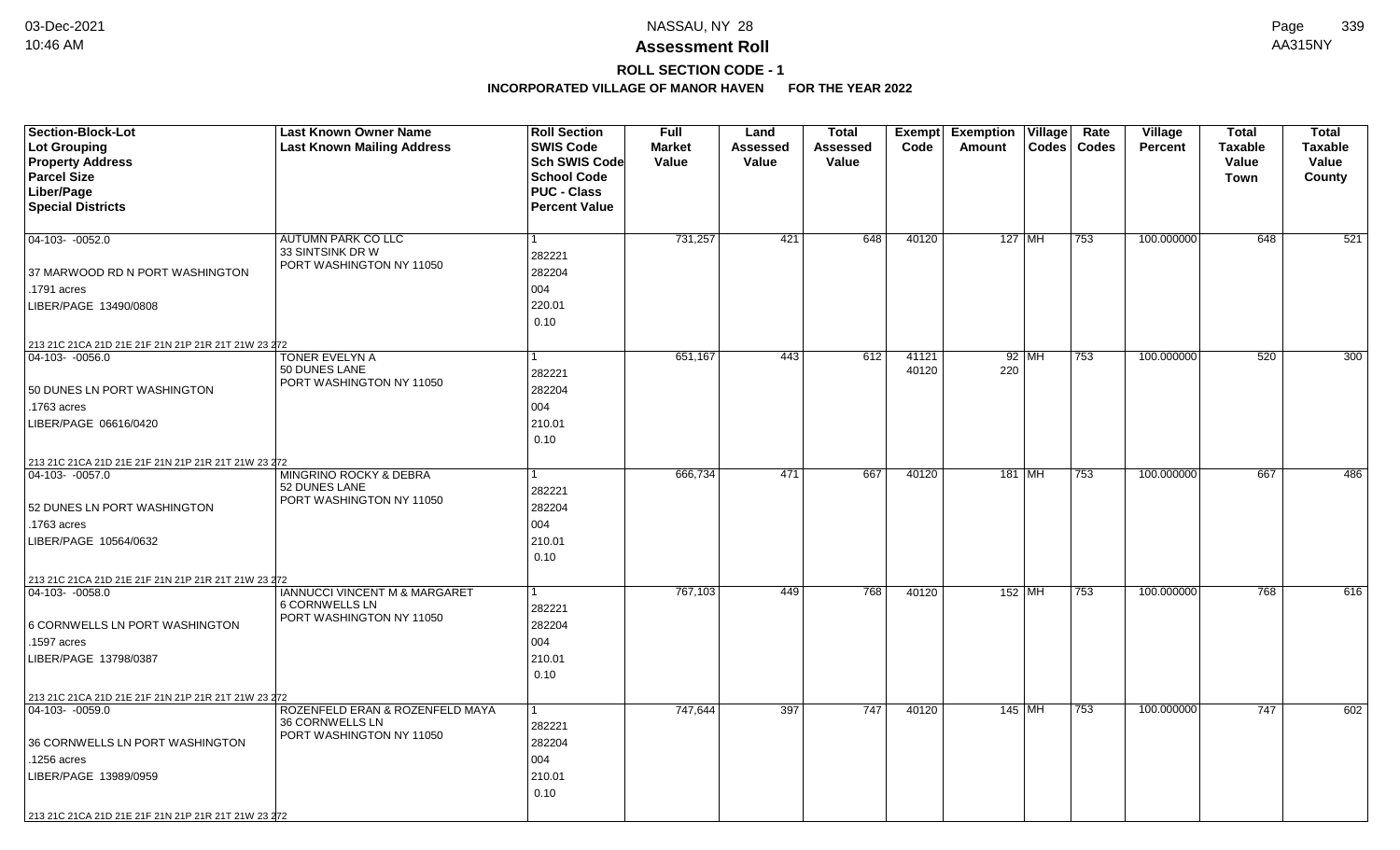# **ROLL SECTION CODE - 1**

| <b>Section-Block-Lot</b><br><b>Lot Grouping</b><br><b>Property Address</b><br><b>Parcel Size</b><br>Liber/Page<br><b>Special Districts</b>                                                              | <b>Last Known Owner Name</b><br><b>Last Known Mailing Address</b>                                                              | <b>Roll Section</b><br><b>SWIS Code</b><br><b>Sch SWIS Code</b><br><b>School Code</b><br><b>PUC - Class</b><br><b>Percent Value</b> | <b>Full</b><br><b>Market</b><br>Value | Land<br><b>Assessed</b><br>Value | <b>Total</b><br><b>Assessed</b><br>Value | Exempt<br>Code          | Rate<br><b>Exemption Village</b><br>Codes   Codes<br>Amount | Village<br><b>Percent</b> | <b>Total</b><br><b>Taxable</b><br>Value<br><b>Town</b> | <b>Total</b><br><b>Taxable</b><br>Value<br>County |
|---------------------------------------------------------------------------------------------------------------------------------------------------------------------------------------------------------|--------------------------------------------------------------------------------------------------------------------------------|-------------------------------------------------------------------------------------------------------------------------------------|---------------------------------------|----------------------------------|------------------------------------------|-------------------------|-------------------------------------------------------------|---------------------------|--------------------------------------------------------|---------------------------------------------------|
| $\boxed{04-103 - 0060.0}$<br>13 A MARWOOD RD N PORT WASHINGTON<br>.1469 acres<br>LIBER/PAGE 12913/0322                                                                                                  | Ressa Gtz Properties Llc<br><b>15 SOUTH BAYLES AVE</b><br>PORT WASHINGTON NY 11050                                             | 282221<br>282204<br>004<br>220.01<br>0.10                                                                                           | 1,320,155                             | 430                              | 1,320                                    | 40120                   | 249 MH<br>753                                               | 100.000000                | 1,320                                                  | 1,071                                             |
| 213 21C 21CA 21D 21E 21F 21N 21P 21R 21T 21W 23 272<br>$\boxed{04-103 - 0061.0}$<br>13 MARWOOD RD N PORT WASHINGTON<br>.1469 acres<br>LIBER/PAGE 11027/0406                                             | <b>PALAZZOTTO LINDA</b><br>13 MARWOOD RD N<br>PORT WASHINGTON NY 11050                                                         | 282221<br>282204<br>004<br>220.01<br>0.10                                                                                           | 780.417                               | 430                              | 780                                      | 40120                   | $199$ MH<br>753                                             | 100.000000                | 780                                                    | 581                                               |
| 213 21C 21CA 21D 21E 21F 21N 21P 21R 21T 21W 23 272<br>$\boxed{04-103 - 0062.0}$<br>2 CORNWALL LN PORT WASHINGTON<br>.1313 acres<br>LIBER/PAGE 13833/0188                                               | LIM RAYMOND C & BECNEL REINA T<br>2 CORNWALL LN<br>PORT WASHINGTON NY 11050                                                    | 1<br>282221<br>282204<br>004<br>210.01<br>0.10                                                                                      | 668,782                               | 376                              | 618                                      | 40120<br>41121<br>41141 | $109$ MH<br>753<br>46<br>139                                | 100.000000                | 433                                                    | 324                                               |
| 213 21C 21CA 21D 21E 21F 21N 21P 21R 21T 21W 23 272<br>$ 04-103-0064.0$<br>35 MARWOOD RD PORT WASHINGTON<br>.1333 acres<br>LIBER/PAGE 12672/0015<br>213 21C 21CA 21D 21E 21F 21N 21P 21R 21T 21W 23 272 | <b>KROPACEK JOYCE LIFE ESTATE</b><br>CHESTER JR ROBERT L,<br>CHRISTOPHER, MATTHEW<br>35 MARWOOD RD<br>PORT WASHINGTON NY 11050 | 282221<br>282204<br>004<br>220.01<br>0.10                                                                                           | 696,435                               | 410                              | 629                                      | 40120                   | 269 MH<br>753                                               | 100.000000                | 629                                                    | 360                                               |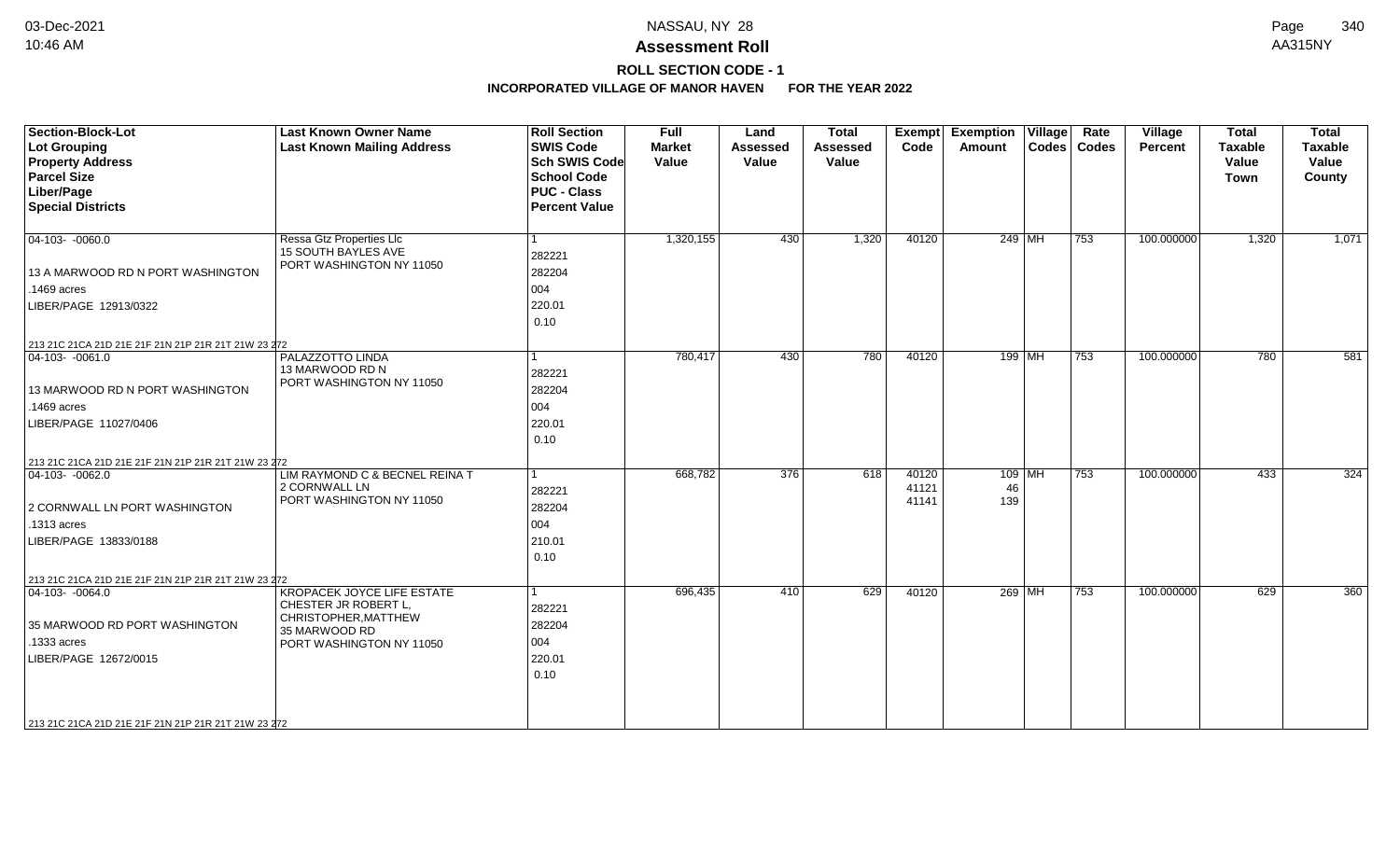# **ROLL SECTION CODE - 1**

| Section-Block-Lot<br>Lot Grouping<br><b>Property Address</b><br><b>Parcel Size</b><br>Liber/Page<br><b>Special Districts</b>                                                                                       | <b>Last Known Owner Name</b><br><b>Last Known Mailing Address</b>                             | <b>Roll Section</b><br><b>SWIS Code</b><br><b>Sch SWIS Code</b><br><b>School Code</b><br><b>PUC - Class</b><br><b>Percent Value</b> | <b>Full</b><br><b>Market</b><br>Value | Land<br><b>Assessed</b><br>Value | <b>Total</b><br><b>Assessed</b><br>Value | <b>Exempt</b><br>Code | <b>Exemption Village</b><br>Amount | Rate<br>Codes   Codes | <b>Village</b><br>Percent | <b>Total</b><br><b>Taxable</b><br>Value<br><b>Town</b> | <b>Total</b><br>Taxable<br>Value<br>County |
|--------------------------------------------------------------------------------------------------------------------------------------------------------------------------------------------------------------------|-----------------------------------------------------------------------------------------------|-------------------------------------------------------------------------------------------------------------------------------------|---------------------------------------|----------------------------------|------------------------------------------|-----------------------|------------------------------------|-----------------------|---------------------------|--------------------------------------------------------|--------------------------------------------|
| $\boxed{04-103 - 0066.0}$<br>66<br>2 DUNES LN PORT WASHINGTON<br>.1102 acres<br>LIBER/PAGE 13452/0059                                                                                                              | <b>GIMENEZ STEPHANIE</b><br>2 DUNES LN<br>PORT WASHINGTON NY 11050                            | l 1<br>282221<br>282204<br>004<br>220.01<br>0.10                                                                                    | 747,644                               | 373                              | 748                                      | 40120                 | 140 MH                             | 753                   | 100.000000                | 748                                                    | 608                                        |
| 213 21C 21CA 21D 21E 21F 21N 21P 21R 21T 21W 23 272<br>$\boxed{04-103 - 0067.0}$<br>67<br>235 MANORHAVEN BLVD PORT WASHINGTON<br>.1350 acres<br>LIBER/PAGE 13610/0661                                              | TSAMPAS LEONIDAS & MALATINO<br><b>GABRIELLA</b><br>33 MAIN STREET<br>PORT WASHINGTON NY 11050 | l 1<br>282221<br>282204<br>004<br>220.01<br>0.10                                                                                    | 966,816                               | 413                              | 967                                      | 40120                 | 332 MH                             | 753                   | 100.000000                | 967                                                    | 635                                        |
| 213 21C 21CA 21D 21E 21F 21N 21P 21R 21T 21W 23 272<br>$ 04-103-0068.0$<br>68<br>4 DUNES LN PORT WASHINGTON<br>.1102 acres<br>LIBER/PAGE 09398/0154                                                                | SPEZIO JOSEPHINE<br><b>4 DUNES LANE</b><br>PORT WASHINGTON NY 11050                           | 1<br>282221<br>282204<br>004<br>220.01<br>0.10                                                                                      | 766,079                               | $\overline{373}$                 | 766                                      | 40120                 | 165 MH                             | 753                   | 100.000000                | 766                                                    | 601                                        |
| 213 21C 21CA 21D 21E 21F 21N 21P 21R 21T 21W 23 272<br>$ 04 - 103 - -0069.0$<br>69<br>49 MARWOOD RD PORT WASHINGTON<br>.1155 acres<br>LIBER/PAGE 13779/0439<br>213 21C 21CA 21D 21E 21F 21N 21P 21R 21T 21W 23 272 | PRESTI ANTONELLA<br>49 MARWOOD RD<br>PORT WASHINGTON NY 11050                                 | 1<br>282221<br>282204<br>004<br>220.01<br>0.10                                                                                      | 618,598                               | 381                              | 619                                      | 40120                 | $113$ MH                           | 753                   | 100.000000                | 619                                                    | 506                                        |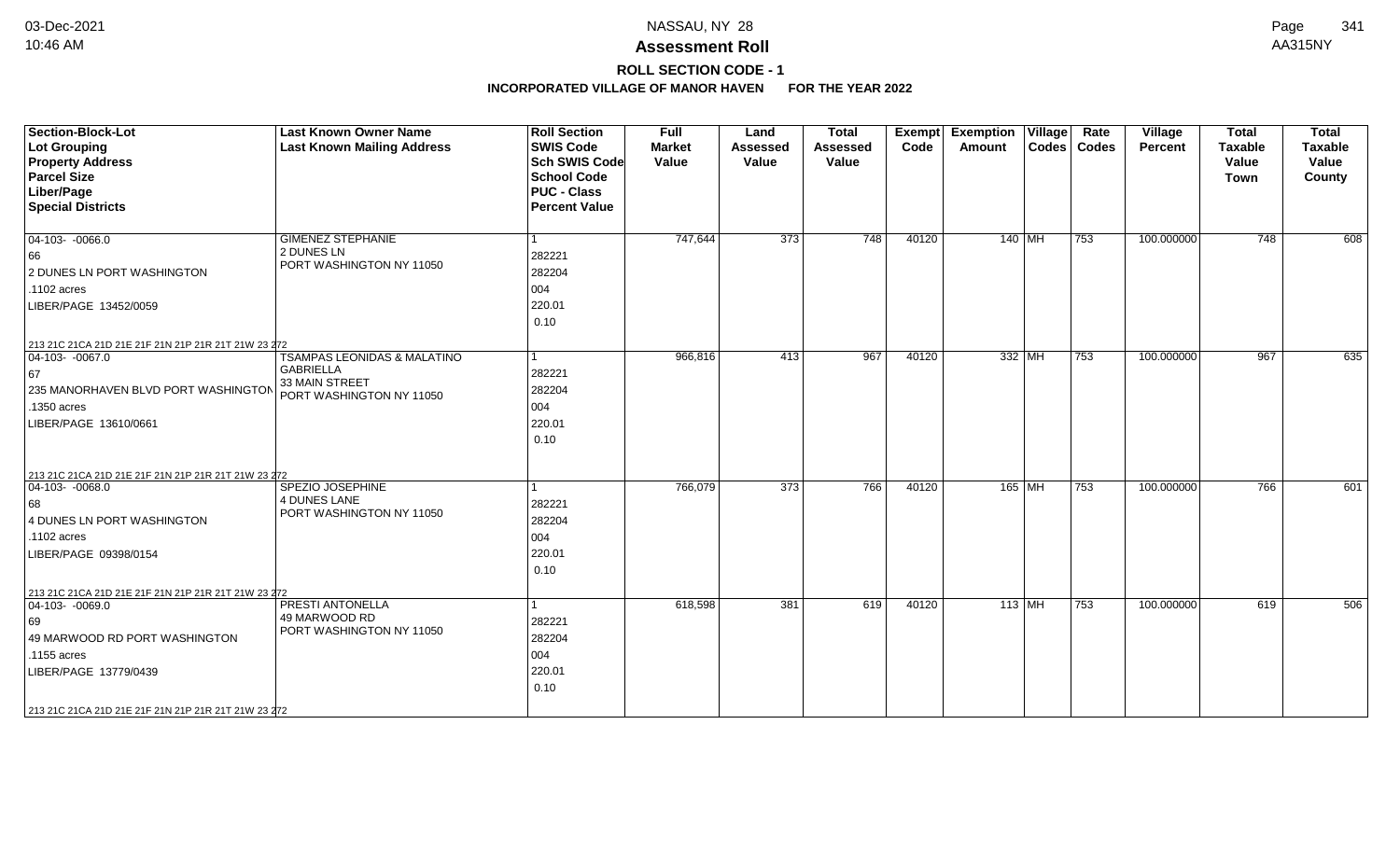# **ROLL SECTION CODE - 1**

| <b>Section-Block-Lot</b><br>Lot Grouping<br><b>Property Address</b><br><b>Parcel Size</b><br>Liber/Page<br><b>Special Districts</b>                                                                      | <b>Last Known Owner Name</b><br><b>Last Known Mailing Address</b>                          | <b>Roll Section</b><br><b>SWIS Code</b><br><b>Sch SWIS Code</b><br><b>School Code</b><br><b>PUC - Class</b><br><b>Percent Value</b> | <b>Full</b><br><b>Market</b><br>Value | Land<br><b>Assessed</b><br>Value | <b>Total</b><br><b>Assessed</b><br>Value | Exempt<br>Code | <b>Exemption Village</b><br>Amount |        | Rate<br>Codes   Codes | <b>Village</b><br>Percent | <b>Total</b><br><b>Taxable</b><br>Value<br><b>Town</b> | <b>Total</b><br><b>Taxable</b><br>Value<br>County |
|----------------------------------------------------------------------------------------------------------------------------------------------------------------------------------------------------------|--------------------------------------------------------------------------------------------|-------------------------------------------------------------------------------------------------------------------------------------|---------------------------------------|----------------------------------|------------------------------------------|----------------|------------------------------------|--------|-----------------------|---------------------------|--------------------------------------------------------|---------------------------------------------------|
| $\boxed{04-103 - 0071.0}$<br>45 MARWOOD RD PORT WASHINGTON<br>.1730 acres<br>LIBER/PAGE 13658/0710                                                                                                       | <b>EREDICS RITA TRUST</b><br><b>EREDICS RITA</b><br>19 HIGHMEADOW RD<br>MANHASSET NY 11030 | 282221<br>282204<br>004<br>220.01<br>0.10                                                                                           | 730,889                               | 455                              | 712                                      | 40120          | $211$ MH                           |        | 753                   | 100.000000                | 712                                                    | 501                                               |
| 213 21C 21CA 21D 21E 21F 21N 21P 21R 21T 21W 23 272<br>$ 04-103-0073.0$<br>478 MARWOOD RD PORT WASHINGTON<br>.1056 acres<br>LIBER/PAGE 14091/0052<br>213 21C 21CA 21D 21E 21F 21N 21P 21R 21T 21W 23 272 | F AND F REALTY HOLDINGS LLC<br>1999 MARCUS AVE SUITE 310<br>LAKE SUCCESS NY 11042          | 282221<br>282204<br>004<br>220.01<br>0.10                                                                                           | 853,881                               | 351                              | 822                                      | 40120          | 274 MH                             |        | 753                   | 100.000000                | 822                                                    | 548                                               |
| $ 04-103-0074.0$<br>47 A MARWOOD RD PORT WASHINGTON<br>.0918 acres<br>LIBER/PAGE 11070/0019<br>213 21C 21CA 21D 21E 21F 21N 21P 21R 21T 21W 23 272                                                       | <b>MAYOURIAN EDMOND</b><br><b>12 CARRIAGE DR</b><br>OLD WESTBURY NY 11568                  | 282221<br>282204<br>004<br>220.01<br>0.10                                                                                           | 838,897                               | 325                              | 803                                      | 40120          | 328 MH                             |        | 753                   | 100.000000                | 803                                                    | 475                                               |
| $\boxed{04-103 - 0075.0}$<br>MARWOOD RD N PORT WASHINGTON<br>.0029 acres<br>LIBER/PAGE /<br>213 21C 21CA 21D 21E 21F 21N 21P 21R 21T 21W 23 272                                                          | <b>SOLDANO GIUSEPPE</b><br>71 HARBOR ACRES RD<br>PORT WASHINGTON NY 11050                  | 282221<br>282204<br>004<br>311.11<br>0.10                                                                                           | 7,784                                 | $\mathfrak{p}$                   | 2                                        | 40120          |                                    | $1$ MH | 753                   | 100.000000                | $\overline{2}$                                         | $\mathbf{1}$                                      |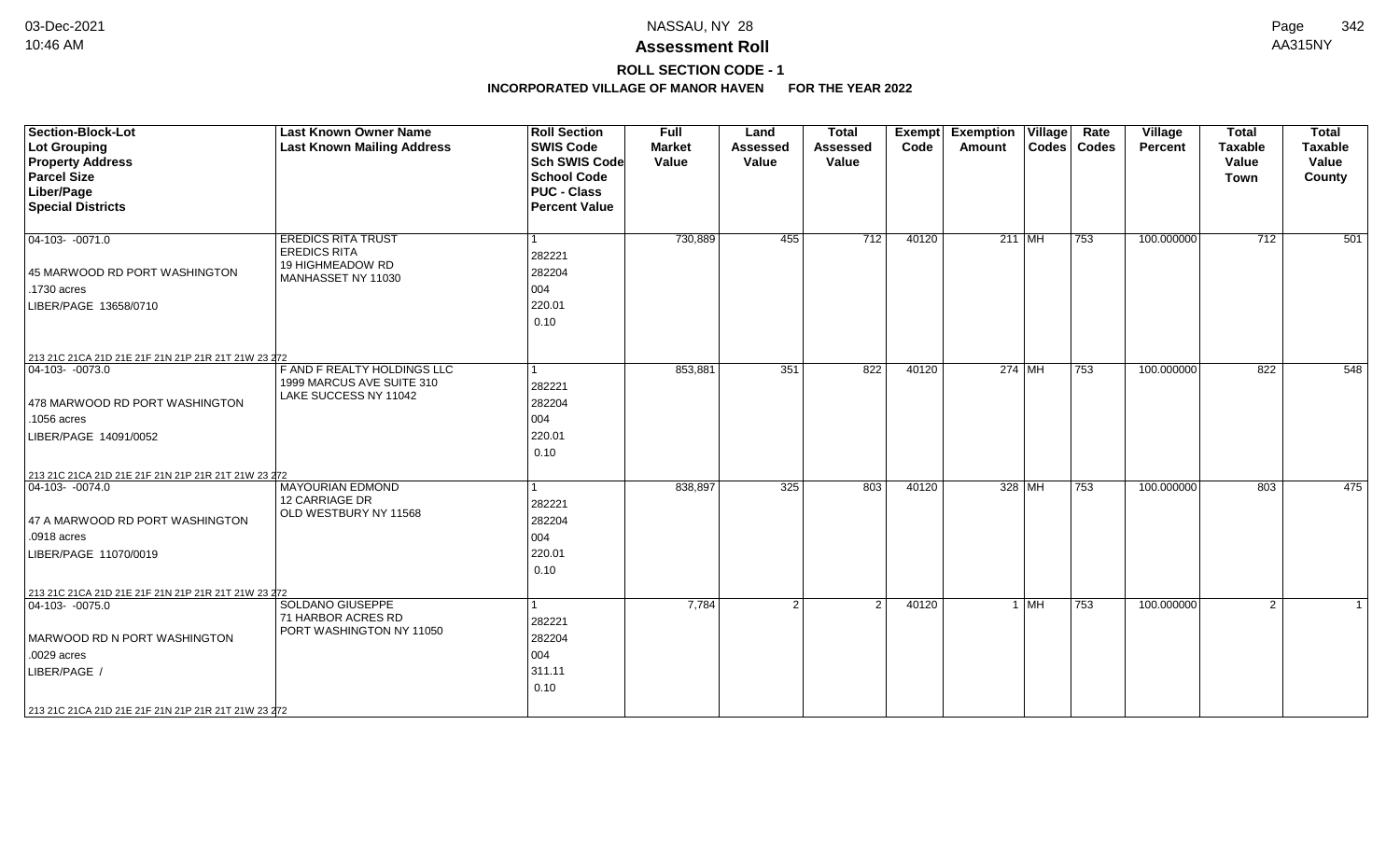## **ROLL SECTION CODE - 1**

| <b>Section-Block-Lot</b>                                                | <b>Last Known Owner Name</b>                           | <b>Roll Section</b>  | <b>Full</b>   | Land            | <b>Total</b>    | Exempt | Exemption   Village | Rate          | Village        | <b>Total</b>   | <b>Total</b>   |
|-------------------------------------------------------------------------|--------------------------------------------------------|----------------------|---------------|-----------------|-----------------|--------|---------------------|---------------|----------------|----------------|----------------|
| <b>Lot Grouping</b>                                                     | <b>Last Known Mailing Address</b>                      | <b>SWIS Code</b>     | <b>Market</b> | <b>Assessed</b> | <b>Assessed</b> | Code   | Amount              | Codes   Codes | <b>Percent</b> | <b>Taxable</b> | <b>Taxable</b> |
| <b>Property Address</b>                                                 |                                                        | <b>Sch SWIS Code</b> | Value         | Value           | Value           |        |                     |               |                | Value          | Value          |
| <b>Parcel Size</b>                                                      |                                                        | <b>School Code</b>   |               |                 |                 |        |                     |               |                | Town           | County         |
| Liber/Page                                                              |                                                        | <b>PUC - Class</b>   |               |                 |                 |        |                     |               |                |                |                |
| <b>Special Districts</b>                                                |                                                        | <b>Percent Value</b> |               |                 |                 |        |                     |               |                |                |                |
|                                                                         |                                                        |                      |               |                 |                 |        |                     |               |                |                |                |
| 04-103- -0076.0                                                         | MURRAY RIDGE LLC                                       | $\mathbf{1}$         | 714,870       | 449             | 715             | 40120  | $142$ MH            | 753           | 100.000000     | 715            | 573            |
|                                                                         | 33 SINTSINK DR W SUITE 100<br>PORT WASHINGTON NY 11050 | 282221               |               |                 |                 |        |                     |               |                |                |                |
| 33 MARWOOD RD PORT WASHINGTON                                           |                                                        | 282204               |               |                 |                 |        |                     |               |                |                |                |
| .1599 acres                                                             |                                                        | 004                  |               |                 |                 |        |                     |               |                |                |                |
| LIBER/PAGE 14017/0363                                                   |                                                        | 220.01               |               |                 |                 |        |                     |               |                |                |                |
|                                                                         |                                                        | 0.10                 |               |                 |                 |        |                     |               |                |                |                |
| 213 21C 21CA 21D 21E 21F 21N 21P 21R 21T 21W 23 272                     |                                                        |                      |               |                 |                 |        |                     |               |                |                |                |
| 04-103- -0077.0                                                         | DUNES LN 28-32 LLC                                     | $\mathbf{1}$         | 1,181,891     | 381             | 1,045           | 40120  | 407 MH              | $ 753\rangle$ | 100.000000     | 1,045          | 638            |
|                                                                         | 30 SAGAMORE HILL DR                                    | 282221               |               |                 |                 |        |                     |               |                |                |                |
| 28 DUNES LN PORT WASHINGTON                                             | PORT WASHINGTON NY 11050                               | 282204               |               |                 |                 |        |                     |               |                |                |                |
| .1476 acres                                                             |                                                        | 004                  |               |                 |                 |        |                     |               |                |                |                |
| LIBER/PAGE 13421/0031                                                   |                                                        | 220.01               |               |                 |                 |        |                     |               |                |                |                |
|                                                                         |                                                        | 0.10                 |               |                 |                 |        |                     |               |                |                |                |
|                                                                         |                                                        |                      |               |                 |                 |        |                     |               |                |                |                |
| 213 21C 21CA 21D 21E 21F 21N 21P 21R 21T 21W 23 272<br>$ 04-103-0078.0$ | DUNES LN 28-32 LLC                                     | 1                    | 1,181,891     | 381             | 1,045           | 40120  | 407 MH              | 753           | 100.000000     | 1,045          | 638            |
|                                                                         | 30 SAGAMORE HILL DR                                    | 282221               |               |                 |                 |        |                     |               |                |                |                |
| 28 DUNES LN PORT WASHINGTON                                             | PORT WASHINGTON NY 11050                               | 282204               |               |                 |                 |        |                     |               |                |                |                |
| .1476 acres                                                             |                                                        | 004                  |               |                 |                 |        |                     |               |                |                |                |
| LIBER/PAGE 13421/0031                                                   |                                                        | 220.01               |               |                 |                 |        |                     |               |                |                |                |
|                                                                         |                                                        | 0.10                 |               |                 |                 |        |                     |               |                |                |                |
|                                                                         |                                                        |                      |               |                 |                 |        |                     |               |                |                |                |
| 213 21C 21CA 21D 21E 21F 21N 21P 21R 21T 21W 23 272<br>$ 04-103-0079.0$ | <b>SOLDANO GIUSEPPE</b>                                | 1.                   | 1,024,170     | 348             | 922             | 40120  | 316 MH              | 753           | 100.000000     | 922            | 606            |
|                                                                         | 71 HARBOR ACRES RD                                     | 282221               |               |                 |                 |        |                     |               |                |                |                |
| 31 A-B MARWOOD RD N PORT WASHINGTON                                     | PORT WASHINGTON NY 11050                               | 282204               |               |                 |                 |        |                     |               |                |                |                |
| .1187 acres                                                             |                                                        | 004                  |               |                 |                 |        |                     |               |                |                |                |
| LIBER/PAGE 13048/276                                                    |                                                        | 220.01               |               |                 |                 |        |                     |               |                |                |                |
|                                                                         |                                                        | 0.10                 |               |                 |                 |        |                     |               |                |                |                |
|                                                                         |                                                        |                      |               |                 |                 |        |                     |               |                |                |                |
| 213 21C 21CA 21D 21E 21F 21N 21P 21R 21T 21W 23 272<br>$ 04-103-0080.0$ | SOLDANO GIUSEPPE                                       | 1                    | 1,019,049     | 347             | 922             | 40120  | $313$ MH            | 753           | 100.000000     | 922            | 609            |
|                                                                         | 71 HARBOR ACRES RD                                     |                      |               |                 |                 |        |                     |               |                |                |                |
|                                                                         | PORT WASHINGTON NY 11050                               | 282221               |               |                 |                 |        |                     |               |                |                |                |
| 31 C-D MARWOOD RD N PORT WASHINGTON                                     |                                                        | 282204               |               |                 |                 |        |                     |               |                |                |                |
| .1187 acres                                                             |                                                        | 004                  |               |                 |                 |        |                     |               |                |                |                |
| LIBER/PAGE 13048/282                                                    |                                                        | 220.01               |               |                 |                 |        |                     |               |                |                |                |
|                                                                         |                                                        | 0.10                 |               |                 |                 |        |                     |               |                |                |                |
| 213 21C 21CA 21D 21E 21F 21N 21P 21R 21T 21W 23 272                     |                                                        |                      |               |                 |                 |        |                     |               |                |                |                |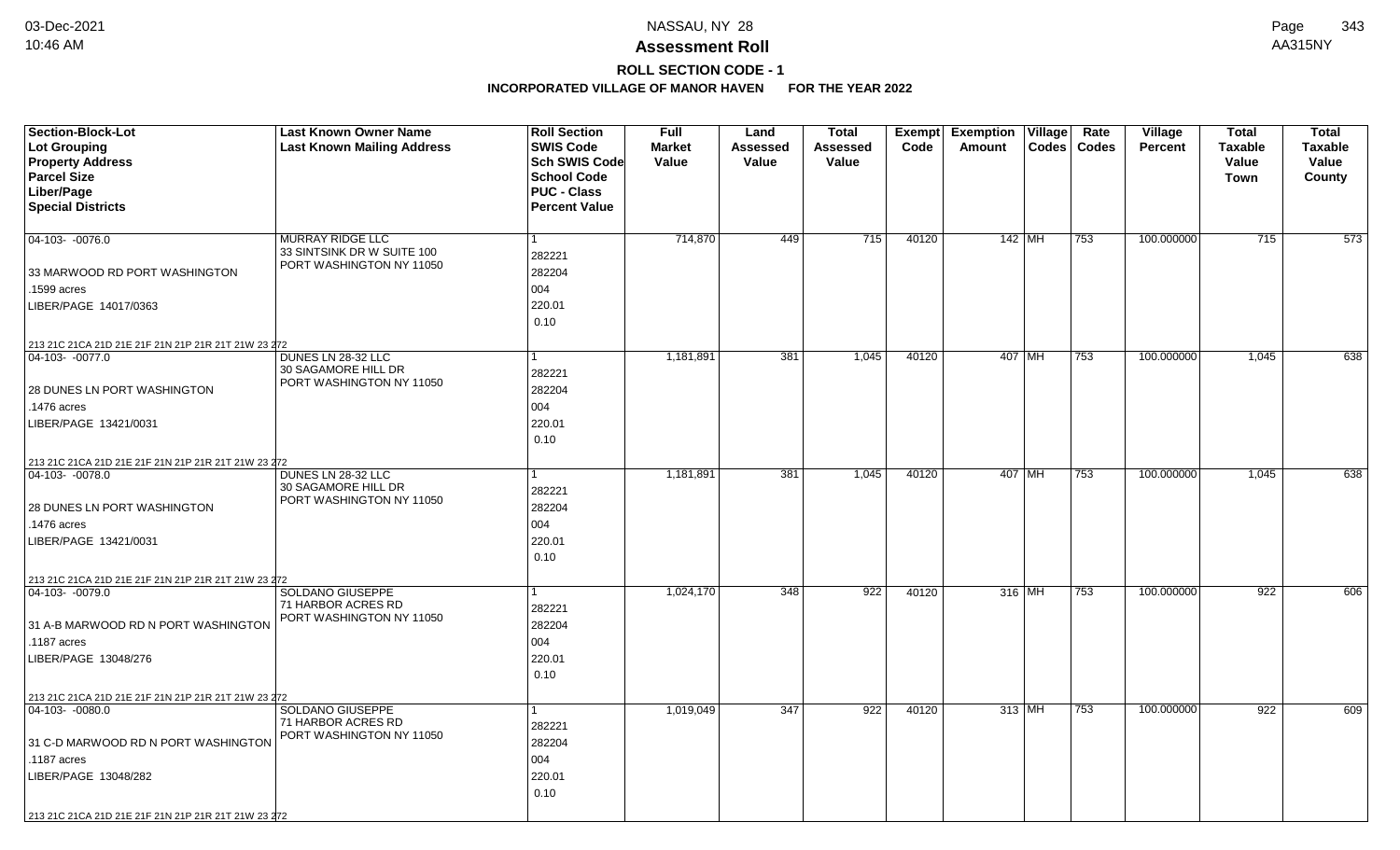# **ROLL SECTION CODE - 1**

| Lot Grouping<br><b>Last Known Mailing Address</b><br>Codes   Codes<br><b>Taxable</b><br><b>Taxable</b><br><b>Market</b><br><b>Assessed</b><br>Assessed<br>Code<br>Amount<br><b>Percent</b><br><b>Property Address</b><br>Sch SWIS Code<br>Value<br>Value<br>Value<br>Value<br>Value<br><b>Parcel Size</b><br><b>School Code</b><br>Town<br>County<br>Liber/Page<br><b>PUC - Class</b><br><b>Special Districts</b><br><b>Percent Value</b><br><b>RESSA PROPERTIES LLC</b><br>1,095,862<br>367<br>1,045<br>40120<br>138 MH<br>100.000000<br>$ 04 - 103 - -0081.0$<br>753<br>1,045<br>1<br><b>15 SOUTH BAYLES AVE</b><br>282221<br>PORT WASHINGTON NY 11050<br>282204<br>30 DUNES LN PORT WASHINGTON<br>004<br>.1181 acres<br>220.01<br>LIBER/PAGE 13352/769<br>0.10<br>213 21C 21CA 21D 21E 21F 21N 21P 21R 21T 21W 23 272<br>1,095,862<br>367<br>1,045<br>40120<br>149 MH<br>$ 753\rangle$<br>100.000000<br>1,045<br>04-103- -0082.0<br>RESSA PROPERTIES LLC<br>15 SOUTH BAYLES AVE<br>282221<br>PORT WASHINGTON NY 11050<br>282204<br>30 A DUNES LN PORT WASHINGTON<br>004<br>.1181 acres<br>220.01<br>LIBER/PAGE 13352/777<br>0.10<br>213 21C 21CA 21D 21E 21F 21N 21P 21R 21T 21W 23 272<br>CHANNEL DRIVE REALTY LLC<br>400,662<br>4,006<br>3,593<br><b>MH</b><br>100.000000<br>3,593<br>$ 04-123-0048.0$<br>753<br>75 NORTH SHORE RD<br>414<br>282221<br>PORT WASHINGTON NY 11050<br>282204<br>75 SHORE RD PORT WASHINGTON<br>4,007<br>004<br>.4708 acres<br>449.04<br>LIBER/PAGE 12636/0447<br>1.00<br>213 21C 21CA 21D 21E 21F 21N 21P 21R 21T 21W 23 272<br>SHORE ROAD 49-53B, LLC<br>195,821<br>1,958<br>1,855<br>100.000000<br>1,855<br>$ 04-123-0049.0$<br><b>MH</b><br>753<br>30 SAGAMORE HILL DR<br>103<br>282221<br>т<br>PORT WASHINGTON NY 11050<br>CHANNEL DR PORT WASHINGTON<br>282204<br>1,958<br>004<br>.2334 acres<br>LIBER/PAGE 13642/0291<br>330.14<br>1.00<br>213 21C 21CA 21D 21E 21F 21N 21P 21R 21T 21W 23 272<br>SHORE ROAD 49-53B, LLC<br>270,325<br>2,703<br>2,561<br><b>MH</b><br>100.000000<br>2,561<br>$ 04-123-0053.B$<br>753<br>30 SAGAMORE HILL DR<br>142<br>282221<br>PORT WASHINGTON NY 11050<br>282204<br>SHORE RD PORT WASHINGTON<br>2,703<br>.2900 acres<br>004 | <b>Section-Block-Lot</b> | <b>Last Known Owner Name</b> | <b>Roll Section</b> | <b>Full</b> | Land | <b>Total</b> | Exempt Exemption Village | Rate | Village | <b>Total</b> | <b>Total</b> |
|-------------------------------------------------------------------------------------------------------------------------------------------------------------------------------------------------------------------------------------------------------------------------------------------------------------------------------------------------------------------------------------------------------------------------------------------------------------------------------------------------------------------------------------------------------------------------------------------------------------------------------------------------------------------------------------------------------------------------------------------------------------------------------------------------------------------------------------------------------------------------------------------------------------------------------------------------------------------------------------------------------------------------------------------------------------------------------------------------------------------------------------------------------------------------------------------------------------------------------------------------------------------------------------------------------------------------------------------------------------------------------------------------------------------------------------------------------------------------------------------------------------------------------------------------------------------------------------------------------------------------------------------------------------------------------------------------------------------------------------------------------------------------------------------------------------------------------------------------------------------------------------------------------------------------------------------------------------------------------------------------------------------------------------------------------------------------------------------------------------------------------------------------------------------------------------------------------|--------------------------|------------------------------|---------------------|-------------|------|--------------|--------------------------|------|---------|--------------|--------------|
| 907<br>896<br>3,593<br>1,855<br>2,561                                                                                                                                                                                                                                                                                                                                                                                                                                                                                                                                                                                                                                                                                                                                                                                                                                                                                                                                                                                                                                                                                                                                                                                                                                                                                                                                                                                                                                                                                                                                                                                                                                                                                                                                                                                                                                                                                                                                                                                                                                                                                                                                                                 |                          |                              | <b>SWIS Code</b>    |             |      |              |                          |      |         |              |              |
|                                                                                                                                                                                                                                                                                                                                                                                                                                                                                                                                                                                                                                                                                                                                                                                                                                                                                                                                                                                                                                                                                                                                                                                                                                                                                                                                                                                                                                                                                                                                                                                                                                                                                                                                                                                                                                                                                                                                                                                                                                                                                                                                                                                                       |                          |                              |                     |             |      |              |                          |      |         |              |              |
|                                                                                                                                                                                                                                                                                                                                                                                                                                                                                                                                                                                                                                                                                                                                                                                                                                                                                                                                                                                                                                                                                                                                                                                                                                                                                                                                                                                                                                                                                                                                                                                                                                                                                                                                                                                                                                                                                                                                                                                                                                                                                                                                                                                                       |                          |                              |                     |             |      |              |                          |      |         |              |              |
|                                                                                                                                                                                                                                                                                                                                                                                                                                                                                                                                                                                                                                                                                                                                                                                                                                                                                                                                                                                                                                                                                                                                                                                                                                                                                                                                                                                                                                                                                                                                                                                                                                                                                                                                                                                                                                                                                                                                                                                                                                                                                                                                                                                                       |                          |                              |                     |             |      |              |                          |      |         |              |              |
|                                                                                                                                                                                                                                                                                                                                                                                                                                                                                                                                                                                                                                                                                                                                                                                                                                                                                                                                                                                                                                                                                                                                                                                                                                                                                                                                                                                                                                                                                                                                                                                                                                                                                                                                                                                                                                                                                                                                                                                                                                                                                                                                                                                                       |                          |                              |                     |             |      |              |                          |      |         |              |              |
|                                                                                                                                                                                                                                                                                                                                                                                                                                                                                                                                                                                                                                                                                                                                                                                                                                                                                                                                                                                                                                                                                                                                                                                                                                                                                                                                                                                                                                                                                                                                                                                                                                                                                                                                                                                                                                                                                                                                                                                                                                                                                                                                                                                                       |                          |                              |                     |             |      |              |                          |      |         |              |              |
|                                                                                                                                                                                                                                                                                                                                                                                                                                                                                                                                                                                                                                                                                                                                                                                                                                                                                                                                                                                                                                                                                                                                                                                                                                                                                                                                                                                                                                                                                                                                                                                                                                                                                                                                                                                                                                                                                                                                                                                                                                                                                                                                                                                                       |                          |                              |                     |             |      |              |                          |      |         |              |              |
|                                                                                                                                                                                                                                                                                                                                                                                                                                                                                                                                                                                                                                                                                                                                                                                                                                                                                                                                                                                                                                                                                                                                                                                                                                                                                                                                                                                                                                                                                                                                                                                                                                                                                                                                                                                                                                                                                                                                                                                                                                                                                                                                                                                                       |                          |                              |                     |             |      |              |                          |      |         |              |              |
|                                                                                                                                                                                                                                                                                                                                                                                                                                                                                                                                                                                                                                                                                                                                                                                                                                                                                                                                                                                                                                                                                                                                                                                                                                                                                                                                                                                                                                                                                                                                                                                                                                                                                                                                                                                                                                                                                                                                                                                                                                                                                                                                                                                                       |                          |                              |                     |             |      |              |                          |      |         |              |              |
|                                                                                                                                                                                                                                                                                                                                                                                                                                                                                                                                                                                                                                                                                                                                                                                                                                                                                                                                                                                                                                                                                                                                                                                                                                                                                                                                                                                                                                                                                                                                                                                                                                                                                                                                                                                                                                                                                                                                                                                                                                                                                                                                                                                                       |                          |                              |                     |             |      |              |                          |      |         |              |              |
|                                                                                                                                                                                                                                                                                                                                                                                                                                                                                                                                                                                                                                                                                                                                                                                                                                                                                                                                                                                                                                                                                                                                                                                                                                                                                                                                                                                                                                                                                                                                                                                                                                                                                                                                                                                                                                                                                                                                                                                                                                                                                                                                                                                                       |                          |                              |                     |             |      |              |                          |      |         |              |              |
|                                                                                                                                                                                                                                                                                                                                                                                                                                                                                                                                                                                                                                                                                                                                                                                                                                                                                                                                                                                                                                                                                                                                                                                                                                                                                                                                                                                                                                                                                                                                                                                                                                                                                                                                                                                                                                                                                                                                                                                                                                                                                                                                                                                                       |                          |                              |                     |             |      |              |                          |      |         |              |              |
|                                                                                                                                                                                                                                                                                                                                                                                                                                                                                                                                                                                                                                                                                                                                                                                                                                                                                                                                                                                                                                                                                                                                                                                                                                                                                                                                                                                                                                                                                                                                                                                                                                                                                                                                                                                                                                                                                                                                                                                                                                                                                                                                                                                                       |                          |                              |                     |             |      |              |                          |      |         |              |              |
|                                                                                                                                                                                                                                                                                                                                                                                                                                                                                                                                                                                                                                                                                                                                                                                                                                                                                                                                                                                                                                                                                                                                                                                                                                                                                                                                                                                                                                                                                                                                                                                                                                                                                                                                                                                                                                                                                                                                                                                                                                                                                                                                                                                                       |                          |                              |                     |             |      |              |                          |      |         |              |              |
|                                                                                                                                                                                                                                                                                                                                                                                                                                                                                                                                                                                                                                                                                                                                                                                                                                                                                                                                                                                                                                                                                                                                                                                                                                                                                                                                                                                                                                                                                                                                                                                                                                                                                                                                                                                                                                                                                                                                                                                                                                                                                                                                                                                                       |                          |                              |                     |             |      |              |                          |      |         |              |              |
|                                                                                                                                                                                                                                                                                                                                                                                                                                                                                                                                                                                                                                                                                                                                                                                                                                                                                                                                                                                                                                                                                                                                                                                                                                                                                                                                                                                                                                                                                                                                                                                                                                                                                                                                                                                                                                                                                                                                                                                                                                                                                                                                                                                                       |                          |                              |                     |             |      |              |                          |      |         |              |              |
|                                                                                                                                                                                                                                                                                                                                                                                                                                                                                                                                                                                                                                                                                                                                                                                                                                                                                                                                                                                                                                                                                                                                                                                                                                                                                                                                                                                                                                                                                                                                                                                                                                                                                                                                                                                                                                                                                                                                                                                                                                                                                                                                                                                                       |                          |                              |                     |             |      |              |                          |      |         |              |              |
|                                                                                                                                                                                                                                                                                                                                                                                                                                                                                                                                                                                                                                                                                                                                                                                                                                                                                                                                                                                                                                                                                                                                                                                                                                                                                                                                                                                                                                                                                                                                                                                                                                                                                                                                                                                                                                                                                                                                                                                                                                                                                                                                                                                                       |                          |                              |                     |             |      |              |                          |      |         |              |              |
|                                                                                                                                                                                                                                                                                                                                                                                                                                                                                                                                                                                                                                                                                                                                                                                                                                                                                                                                                                                                                                                                                                                                                                                                                                                                                                                                                                                                                                                                                                                                                                                                                                                                                                                                                                                                                                                                                                                                                                                                                                                                                                                                                                                                       |                          |                              |                     |             |      |              |                          |      |         |              |              |
|                                                                                                                                                                                                                                                                                                                                                                                                                                                                                                                                                                                                                                                                                                                                                                                                                                                                                                                                                                                                                                                                                                                                                                                                                                                                                                                                                                                                                                                                                                                                                                                                                                                                                                                                                                                                                                                                                                                                                                                                                                                                                                                                                                                                       |                          |                              |                     |             |      |              |                          |      |         |              |              |
|                                                                                                                                                                                                                                                                                                                                                                                                                                                                                                                                                                                                                                                                                                                                                                                                                                                                                                                                                                                                                                                                                                                                                                                                                                                                                                                                                                                                                                                                                                                                                                                                                                                                                                                                                                                                                                                                                                                                                                                                                                                                                                                                                                                                       |                          |                              |                     |             |      |              |                          |      |         |              |              |
|                                                                                                                                                                                                                                                                                                                                                                                                                                                                                                                                                                                                                                                                                                                                                                                                                                                                                                                                                                                                                                                                                                                                                                                                                                                                                                                                                                                                                                                                                                                                                                                                                                                                                                                                                                                                                                                                                                                                                                                                                                                                                                                                                                                                       |                          |                              |                     |             |      |              |                          |      |         |              |              |
|                                                                                                                                                                                                                                                                                                                                                                                                                                                                                                                                                                                                                                                                                                                                                                                                                                                                                                                                                                                                                                                                                                                                                                                                                                                                                                                                                                                                                                                                                                                                                                                                                                                                                                                                                                                                                                                                                                                                                                                                                                                                                                                                                                                                       |                          |                              |                     |             |      |              |                          |      |         |              |              |
|                                                                                                                                                                                                                                                                                                                                                                                                                                                                                                                                                                                                                                                                                                                                                                                                                                                                                                                                                                                                                                                                                                                                                                                                                                                                                                                                                                                                                                                                                                                                                                                                                                                                                                                                                                                                                                                                                                                                                                                                                                                                                                                                                                                                       |                          |                              |                     |             |      |              |                          |      |         |              |              |
|                                                                                                                                                                                                                                                                                                                                                                                                                                                                                                                                                                                                                                                                                                                                                                                                                                                                                                                                                                                                                                                                                                                                                                                                                                                                                                                                                                                                                                                                                                                                                                                                                                                                                                                                                                                                                                                                                                                                                                                                                                                                                                                                                                                                       |                          |                              |                     |             |      |              |                          |      |         |              |              |
|                                                                                                                                                                                                                                                                                                                                                                                                                                                                                                                                                                                                                                                                                                                                                                                                                                                                                                                                                                                                                                                                                                                                                                                                                                                                                                                                                                                                                                                                                                                                                                                                                                                                                                                                                                                                                                                                                                                                                                                                                                                                                                                                                                                                       |                          |                              |                     |             |      |              |                          |      |         |              |              |
|                                                                                                                                                                                                                                                                                                                                                                                                                                                                                                                                                                                                                                                                                                                                                                                                                                                                                                                                                                                                                                                                                                                                                                                                                                                                                                                                                                                                                                                                                                                                                                                                                                                                                                                                                                                                                                                                                                                                                                                                                                                                                                                                                                                                       |                          |                              |                     |             |      |              |                          |      |         |              |              |
|                                                                                                                                                                                                                                                                                                                                                                                                                                                                                                                                                                                                                                                                                                                                                                                                                                                                                                                                                                                                                                                                                                                                                                                                                                                                                                                                                                                                                                                                                                                                                                                                                                                                                                                                                                                                                                                                                                                                                                                                                                                                                                                                                                                                       |                          |                              |                     |             |      |              |                          |      |         |              |              |
|                                                                                                                                                                                                                                                                                                                                                                                                                                                                                                                                                                                                                                                                                                                                                                                                                                                                                                                                                                                                                                                                                                                                                                                                                                                                                                                                                                                                                                                                                                                                                                                                                                                                                                                                                                                                                                                                                                                                                                                                                                                                                                                                                                                                       |                          |                              |                     |             |      |              |                          |      |         |              |              |
|                                                                                                                                                                                                                                                                                                                                                                                                                                                                                                                                                                                                                                                                                                                                                                                                                                                                                                                                                                                                                                                                                                                                                                                                                                                                                                                                                                                                                                                                                                                                                                                                                                                                                                                                                                                                                                                                                                                                                                                                                                                                                                                                                                                                       |                          |                              |                     |             |      |              |                          |      |         |              |              |
|                                                                                                                                                                                                                                                                                                                                                                                                                                                                                                                                                                                                                                                                                                                                                                                                                                                                                                                                                                                                                                                                                                                                                                                                                                                                                                                                                                                                                                                                                                                                                                                                                                                                                                                                                                                                                                                                                                                                                                                                                                                                                                                                                                                                       |                          |                              |                     |             |      |              |                          |      |         |              |              |
|                                                                                                                                                                                                                                                                                                                                                                                                                                                                                                                                                                                                                                                                                                                                                                                                                                                                                                                                                                                                                                                                                                                                                                                                                                                                                                                                                                                                                                                                                                                                                                                                                                                                                                                                                                                                                                                                                                                                                                                                                                                                                                                                                                                                       |                          |                              |                     |             |      |              |                          |      |         |              |              |
|                                                                                                                                                                                                                                                                                                                                                                                                                                                                                                                                                                                                                                                                                                                                                                                                                                                                                                                                                                                                                                                                                                                                                                                                                                                                                                                                                                                                                                                                                                                                                                                                                                                                                                                                                                                                                                                                                                                                                                                                                                                                                                                                                                                                       |                          |                              |                     |             |      |              |                          |      |         |              |              |
|                                                                                                                                                                                                                                                                                                                                                                                                                                                                                                                                                                                                                                                                                                                                                                                                                                                                                                                                                                                                                                                                                                                                                                                                                                                                                                                                                                                                                                                                                                                                                                                                                                                                                                                                                                                                                                                                                                                                                                                                                                                                                                                                                                                                       |                          |                              |                     |             |      |              |                          |      |         |              |              |
|                                                                                                                                                                                                                                                                                                                                                                                                                                                                                                                                                                                                                                                                                                                                                                                                                                                                                                                                                                                                                                                                                                                                                                                                                                                                                                                                                                                                                                                                                                                                                                                                                                                                                                                                                                                                                                                                                                                                                                                                                                                                                                                                                                                                       |                          |                              |                     |             |      |              |                          |      |         |              |              |
|                                                                                                                                                                                                                                                                                                                                                                                                                                                                                                                                                                                                                                                                                                                                                                                                                                                                                                                                                                                                                                                                                                                                                                                                                                                                                                                                                                                                                                                                                                                                                                                                                                                                                                                                                                                                                                                                                                                                                                                                                                                                                                                                                                                                       |                          |                              |                     |             |      |              |                          |      |         |              |              |
|                                                                                                                                                                                                                                                                                                                                                                                                                                                                                                                                                                                                                                                                                                                                                                                                                                                                                                                                                                                                                                                                                                                                                                                                                                                                                                                                                                                                                                                                                                                                                                                                                                                                                                                                                                                                                                                                                                                                                                                                                                                                                                                                                                                                       |                          |                              |                     |             |      |              |                          |      |         |              |              |
|                                                                                                                                                                                                                                                                                                                                                                                                                                                                                                                                                                                                                                                                                                                                                                                                                                                                                                                                                                                                                                                                                                                                                                                                                                                                                                                                                                                                                                                                                                                                                                                                                                                                                                                                                                                                                                                                                                                                                                                                                                                                                                                                                                                                       |                          |                              |                     |             |      |              |                          |      |         |              |              |
| 340.14<br>LIBER/PAGE 13642/0291                                                                                                                                                                                                                                                                                                                                                                                                                                                                                                                                                                                                                                                                                                                                                                                                                                                                                                                                                                                                                                                                                                                                                                                                                                                                                                                                                                                                                                                                                                                                                                                                                                                                                                                                                                                                                                                                                                                                                                                                                                                                                                                                                                       |                          |                              |                     |             |      |              |                          |      |         |              |              |
| 1.00                                                                                                                                                                                                                                                                                                                                                                                                                                                                                                                                                                                                                                                                                                                                                                                                                                                                                                                                                                                                                                                                                                                                                                                                                                                                                                                                                                                                                                                                                                                                                                                                                                                                                                                                                                                                                                                                                                                                                                                                                                                                                                                                                                                                  |                          |                              |                     |             |      |              |                          |      |         |              |              |
| 213 21C 21CA 21D 21E 21F 21N 21P 21R 21T 21W 23 272                                                                                                                                                                                                                                                                                                                                                                                                                                                                                                                                                                                                                                                                                                                                                                                                                                                                                                                                                                                                                                                                                                                                                                                                                                                                                                                                                                                                                                                                                                                                                                                                                                                                                                                                                                                                                                                                                                                                                                                                                                                                                                                                                   |                          |                              |                     |             |      |              |                          |      |         |              |              |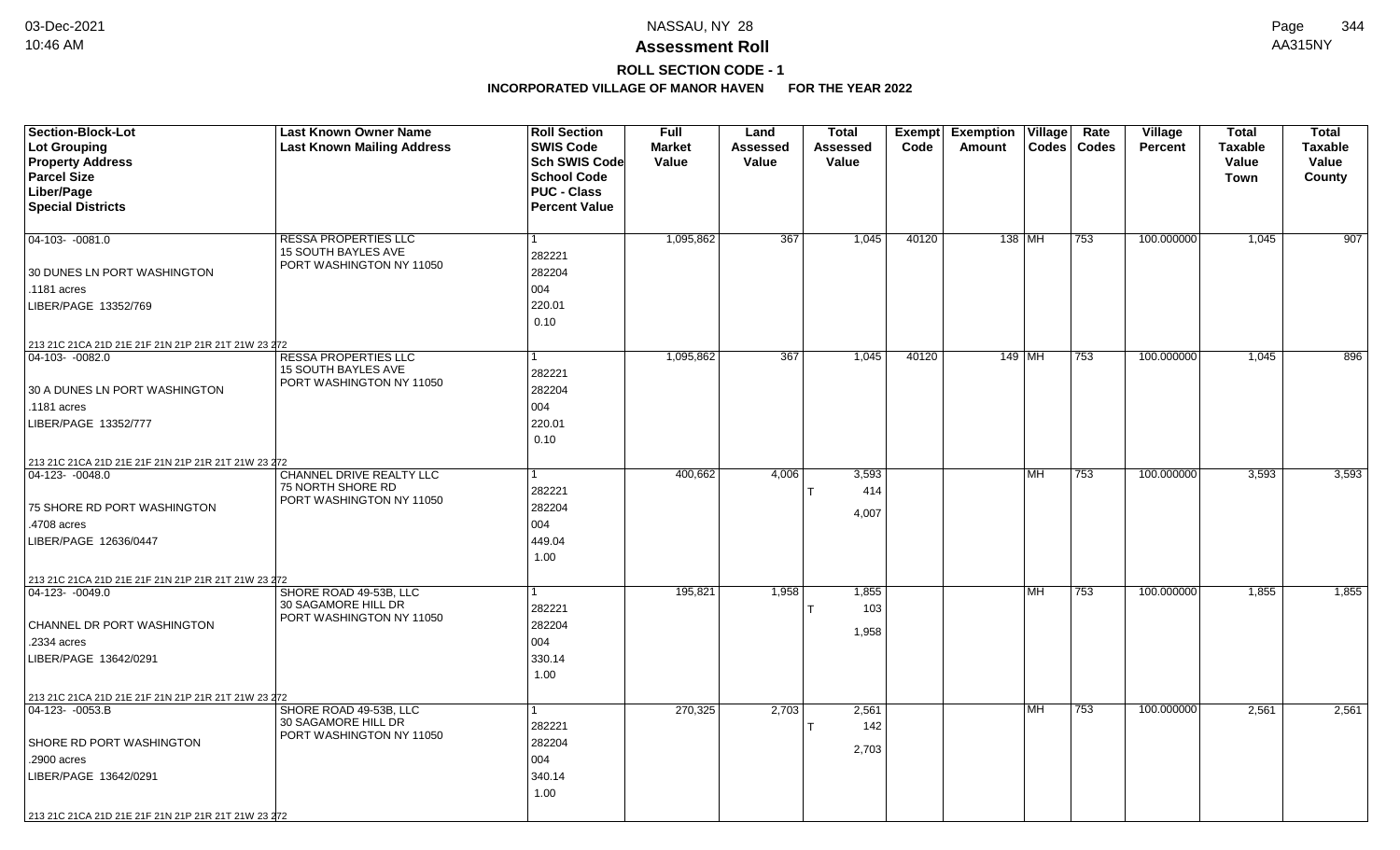# **ROLL SECTION CODE - 1**

| <b>Section-Block-Lot</b><br><b>Lot Grouping</b><br><b>Property Address</b><br><b>Parcel Size</b><br>Liber/Page<br><b>Special Districts</b> | Last Known Owner Name<br><b>Last Known Mailing Address</b>           | <b>Roll Section</b><br><b>SWIS Code</b><br><b>Sch SWIS Code</b><br><b>School Code</b><br><b>PUC - Class</b><br><b>Percent Value</b> | Full<br><b>Market</b><br>Value | Land<br><b>Assessed</b><br>Value | <b>Total</b><br><b>Assessed</b><br>Value | Exempt<br>Code | <b>Exemption Village</b><br>Amount |           | Rate<br>Codes   Codes | Village<br>Percent      | <b>Total</b><br><b>Taxable</b><br>Value<br>Town | <b>Total</b><br><b>Taxable</b><br>Value<br>County |
|--------------------------------------------------------------------------------------------------------------------------------------------|----------------------------------------------------------------------|-------------------------------------------------------------------------------------------------------------------------------------|--------------------------------|----------------------------------|------------------------------------------|----------------|------------------------------------|-----------|-----------------------|-------------------------|-------------------------------------------------|---------------------------------------------------|
| 04-129- -0014.B                                                                                                                            | PEBB SOUNDVIEW LLC & SOUNDVIEW PW                                    |                                                                                                                                     | 16,225,500                     | 96,111                           | 104,796                                  |                |                                    | <b>MH</b> | 753                   | 0.025911                | 27                                              | $\overline{27}$                                   |
| 14B & 14C<br>101 SHORE RD PORT WASHINGTON<br>7.8800 acres<br>LIBER/PAGE 14037/0021                                                         | <b>LLC</b><br>7900 GLADES RD SUITE 600<br><b>BOCA RATON FL 33434</b> | 282221<br>282204<br>004<br>452.14<br>1.00                                                                                           |                                |                                  | 57,459<br>162,255                        |                |                                    | PN        | 810                   | 99.974089               | 104,769                                         | 104,769                                           |
| 213 21C 21CA 21D 21E 21F 21N 21P 21R 21T 21W 23 272<br>213 21C 21CA 21D 21E 21F 21N 21P 21R 21T 21W 24 264 272 283                         |                                                                      |                                                                                                                                     |                                |                                  |                                          |                |                                    |           |                       |                         |                                                 |                                                   |
| $ 04-129-0015.A$                                                                                                                           | 99 SHORE RD LLC                                                      |                                                                                                                                     | 1,093,155                      | 10,930                           | 7,753                                    |                |                                    | <b>MH</b> | 753                   | 31.912516               | 2,474                                           | 2,474                                             |
| 15A & 15C<br>99 SHORE RD PORT WASHINGTON                                                                                                   | <b>125 JERICHO TURNPIKE</b><br>JERICHO NY 11753                      | 282221<br>282204                                                                                                                    |                                |                                  | 3,178<br>10,931                          |                |                                    | PN        | 810                   | 68.087484               | 5,279                                           | 5,279                                             |
| .4268 acres                                                                                                                                |                                                                      | 004                                                                                                                                 |                                |                                  |                                          |                |                                    |           |                       |                         |                                                 |                                                   |
| LIBER/PAGE 11775/0279                                                                                                                      |                                                                      | 432.34<br>1.00                                                                                                                      |                                |                                  |                                          |                |                                    |           |                       |                         |                                                 |                                                   |
| 213 21C 21CA 21D 21E 21F 21N 21P 21R 21T 21W 23 272<br>213 21C 21CA 21D 21E 21F 21N 21P 21R 21T 21W 24 264 272 283                         |                                                                      |                                                                                                                                     |                                |                                  |                                          |                |                                    |           |                       |                         |                                                 |                                                   |
|                                                                                                                                            | 1,538<br><b>RECORD COUNT:</b>                                        |                                                                                                                                     | <b>Total Assessed Value:</b>   | 1,014,713                        | 2,200,277                                |                |                                    |           |                       | Taxable Assessed Value: | 1,900,378                                       | 1,650,063                                         |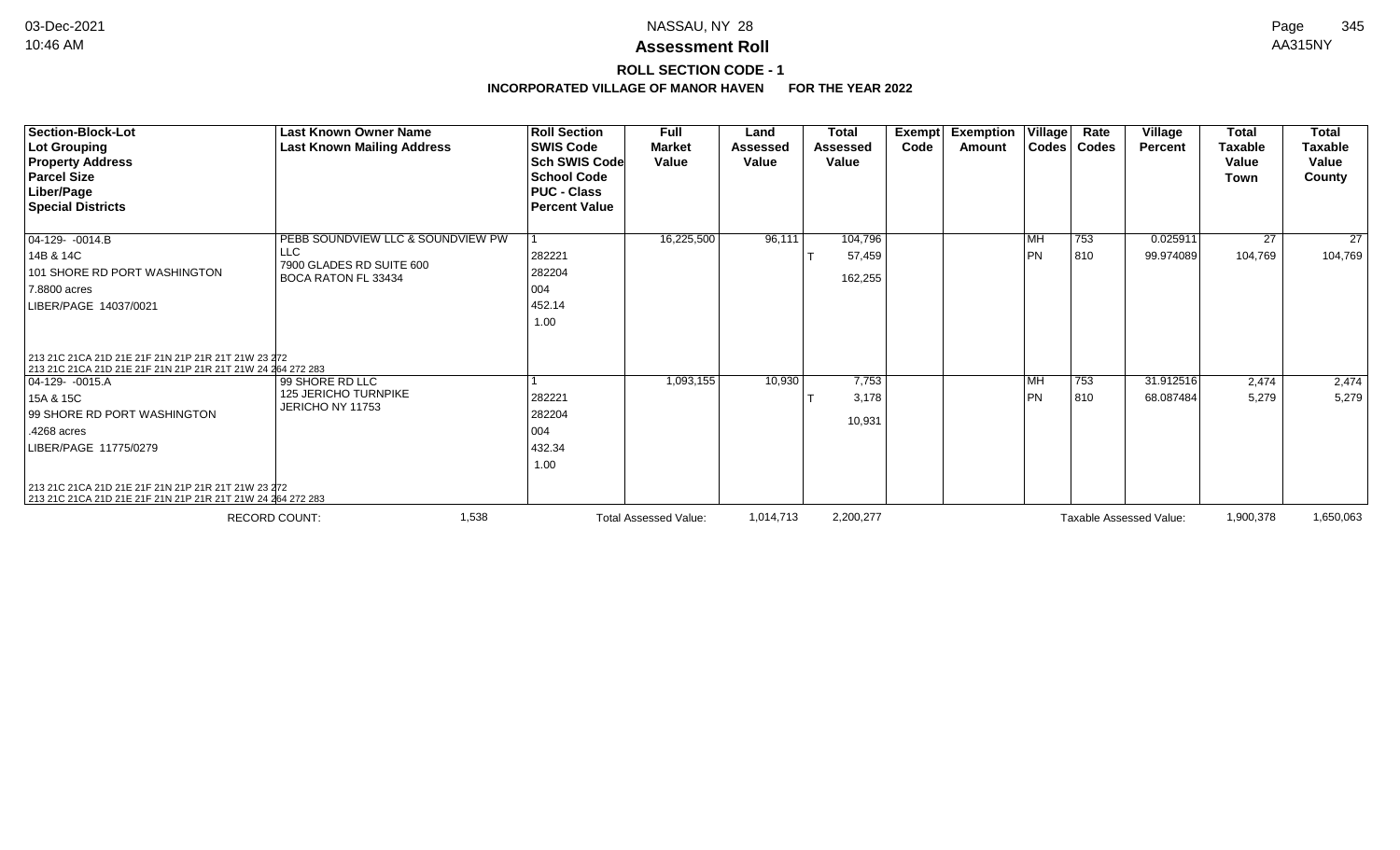# **ROLL SECTION CODE - 5**

| Section-Block-Lot<br><b>Lot Grouping</b><br><b>Property Address</b><br><b>Parcel Size</b><br>Liber/Page<br><b>Special Districts</b>               | <b>Last Known Owner Name</b><br><b>Last Known Mailing Address</b>                        | <b>Roll Section</b><br><b>SWIS Code</b><br>Sch SWIS Code<br><b>School Code</b><br><b>PUC - Class</b><br><b>Percent Value</b> | Full<br><b>Market</b><br>Value | Land<br><b>Assessed</b><br>Value | <b>Total</b><br><b>Assessed</b><br>Value | <b>Exempt</b><br>Code | <b>Exemption</b><br>Amount | Village   | Rate<br>Codes   Codes | Village<br><b>Percent</b> | <b>Total</b><br><b>Taxable</b><br>Value<br><b>Town</b> | <b>Total</b><br><b>Taxable</b><br>Value<br>County |
|---------------------------------------------------------------------------------------------------------------------------------------------------|------------------------------------------------------------------------------------------|------------------------------------------------------------------------------------------------------------------------------|--------------------------------|----------------------------------|------------------------------------------|-----------------------|----------------------------|-----------|-----------------------|---------------------------|--------------------------------------------------------|---------------------------------------------------|
| 2225004090<br>93 SF 00900<br>PUBLIC STREETS & HWYS.<br>.0 acres<br>LIBER/PAGE /                                                                   | <b>CABLEVISION SYSTEMS</b><br>LONG ISLAND CORP.<br>1111 STEWART AVE<br>BETHPAGE NY 11714 | 5<br>282221<br>282204<br>004<br>869.13<br>1.00                                                                               | 21,358                         | $\Omega$                         | $\overline{214}$                         |                       |                            | <b>MH</b> | $ 753\rangle$         | 100.000000                | 214                                                    | 214                                               |
| 213 21C 21CA 21D 21E 21F 21N 21P 21R 21T 21W 23 272<br>2230004100<br>80 SF 01000<br><b>PUBLIC STREETS &amp; HWYS.</b><br>.0 acres<br>LIBER/PAGE   | <b>LIPA</b><br>PSEG - LI<br>999 STEWART AVE<br>BETHPAGE NY 11714                         | 5<br>282221<br>282204<br>004<br>861.13<br>1.00                                                                               | 2,272,868                      | $\mathbf 0$                      | 22,729                                   | 12350                 | 22729 MH                   |           | 753                   | 100.000000                | 0                                                      | $\mathbf{0}$                                      |
| 213 21C 21CA 21D 21E 21F 21N 21P 21R 21T 21W 23 272<br>2235004100<br>95 SF 01000<br>.0 acres<br>LIBER/PAGE /                                      | KEYSPAN GAS EAST CORP.<br>25 HUB DR<br>MELVILLE NY 11747                                 | $5\overline{5}$<br>282221<br>282204<br>004<br>861.13<br>1.00                                                                 | 1,082,975                      | $\Omega$                         | 10,830                                   |                       |                            | <b>MH</b> | 753                   | 100.000000                | 10,830                                                 | 10,830                                            |
| 213 21C 21CA 21D 21E 21F 21N 21P 21R 21T 21W 23 272<br>2250004100<br>81 SF 01000<br><b>PUBLIC STREETS &amp; HWYS.</b><br>.0 acres<br>LIBER/PAGE / | <b>VERIZON NEW YORK INC</b><br>PO BOX 2749<br>ADDISON TX 75001                           | $5\overline{5}$<br>282221<br>282204<br>004<br>866.13<br>1.00                                                                 | 387,469                        | $\Omega$                         | 3,875                                    |                       |                            | MH        | 753                   | 100.000000                | 3,875                                                  | 3,875                                             |
| 213 21C 21CA 21D 21E 21F 21N 21P 21R 21T 21W 23 272<br><b>RECORD COUNT:</b>                                                                       | $\boldsymbol{\Delta}$                                                                    |                                                                                                                              | <b>Total Assessed Value:</b>   | $\Omega$                         | 37.648                                   |                       |                            |           |                       | Taxable Assessed Value:   | 14.919                                                 | 14,919                                            |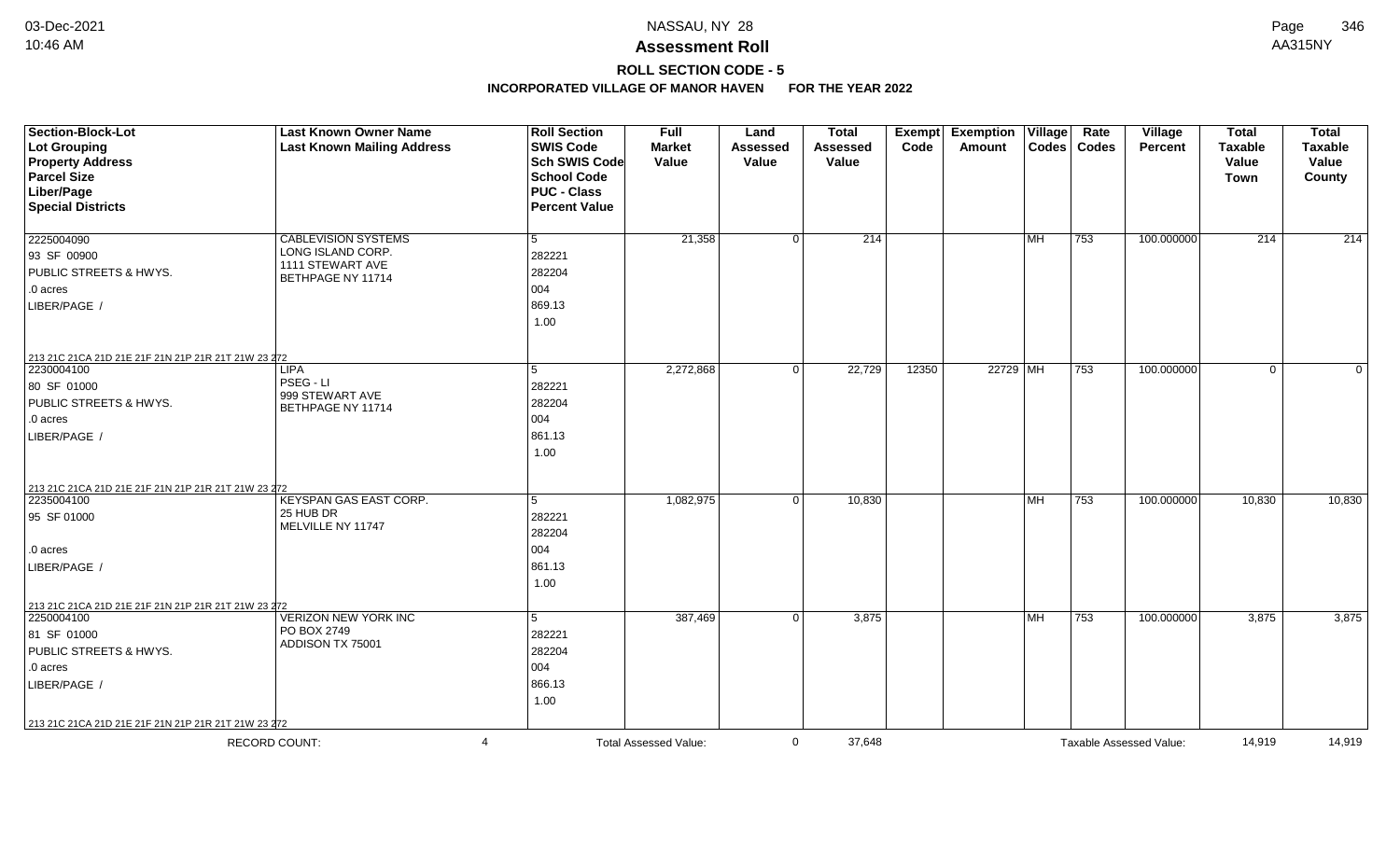# **ROLL SECTION CODE - 6**

| Section-Block-Lot<br><b>Lot Grouping</b><br><b>Property Address</b><br><b>Parcel Size</b><br>Liber/Page<br><b>Special Districts</b>                                                           | <b>Last Known Owner Name</b><br><b>Last Known Mailing Address</b> | <b>Roll Section</b><br><b>SWIS Code</b><br>Sch SWIS Code<br>School Code<br><b>PUC - Class</b><br><b>Percent Value</b> | <b>Full</b><br><b>Market</b><br>Value | Land<br><b>Assessed</b><br>Value | <b>Total</b><br>Assessed<br>Value | <b>Exempt</b><br>Code | <b>Exemption Village</b><br>Amount |                                   | Rate<br>Codes   Codes | Village<br><b>Percent</b> | <b>Total</b><br><b>Taxable</b><br>Value<br><b>Town</b> | <b>Total</b><br><b>Taxable</b><br>Value<br>County |
|-----------------------------------------------------------------------------------------------------------------------------------------------------------------------------------------------|-------------------------------------------------------------------|-----------------------------------------------------------------------------------------------------------------------|---------------------------------------|----------------------------------|-----------------------------------|-----------------------|------------------------------------|-----------------------------------|-----------------------|---------------------------|--------------------------------------------------------|---------------------------------------------------|
| 2019004703<br>04 L 0703C19000100003<br>SINTSINK DR W PORT WASHINGTON<br>.0 acres<br>LIBER/PAGE /                                                                                              | METROPCS NEW YORK LLC.<br>12920 SE 38TH ST<br>BELLEVUE WA 98006   | 6<br>282221<br>282204<br>004<br>836.04<br>1.00                                                                        | 110,000                               | $\Omega$                         | 1,100                             |                       |                                    | $\overline{\mathsf{MH}}$          | 753                   | 100.000000                | 1,100                                                  | 1,100                                             |
| 213 21C 21CA 21D 21E 21F 21N 21P 21R 21T 21W 23 272<br>2030004130<br>80 PU 01300<br><b>PRIVATE PROPERTY</b><br>.0 acres<br>LIBER/PAGE /                                                       | <b>LIPA</b><br>PSEG - LI<br>999 STEWART AVE<br>BETHPAGE NY 11714  | 6<br>282221<br>282204<br>004<br>810.13<br>1.00                                                                        | 92,000                                | $\Omega$                         | $\overline{920}$                  | 12350                 | 920 MH                             |                                   | 753                   | 100.000000                | $\mathbf 0$                                            | $\Omega$                                          |
| 213 21C 21CA 21D 21E 21F 21N 21P 21R 21T 21W 23 272<br>2035004618<br>95 PU 06180<br>.0 acres<br>LIBER/PAGE                                                                                    | KEYSPAN GAS EAST CORP.<br>25 HUB DR<br>MELVILLE NY 11747          | 6<br>282221<br>282204<br>004<br>810.03<br>1.00                                                                        | 13,208                                | $\Omega$                         | 132                               |                       |                                    | $\overline{\mathsf{M}\mathsf{H}}$ | 753                   | 100.000000                | 132                                                    | 132                                               |
| 213 21C 21CA 21D 21E 21F 21N 21P 21R 21T 21W 23 272<br>2050004105<br>81 P 01050<br><b>PRIVATE PROPERTY</b><br>.0 acres<br>LIBER/PAGE /<br>213 21C 21CA 21D 21E 21F 21N 21P 21R 21T 21W 23 272 | <b>VERIZON NEW YORK INC</b><br>PO BOX 2749<br>ADDISON TX 75001    | 6<br>282221<br>282204<br>004<br>831.13<br>1.00                                                                        | 29,400                                | $\Omega$                         | 294                               |                       |                                    | $\overline{\mathsf{MH}}$          | 753                   | 100.000000                | 294                                                    | 294                                               |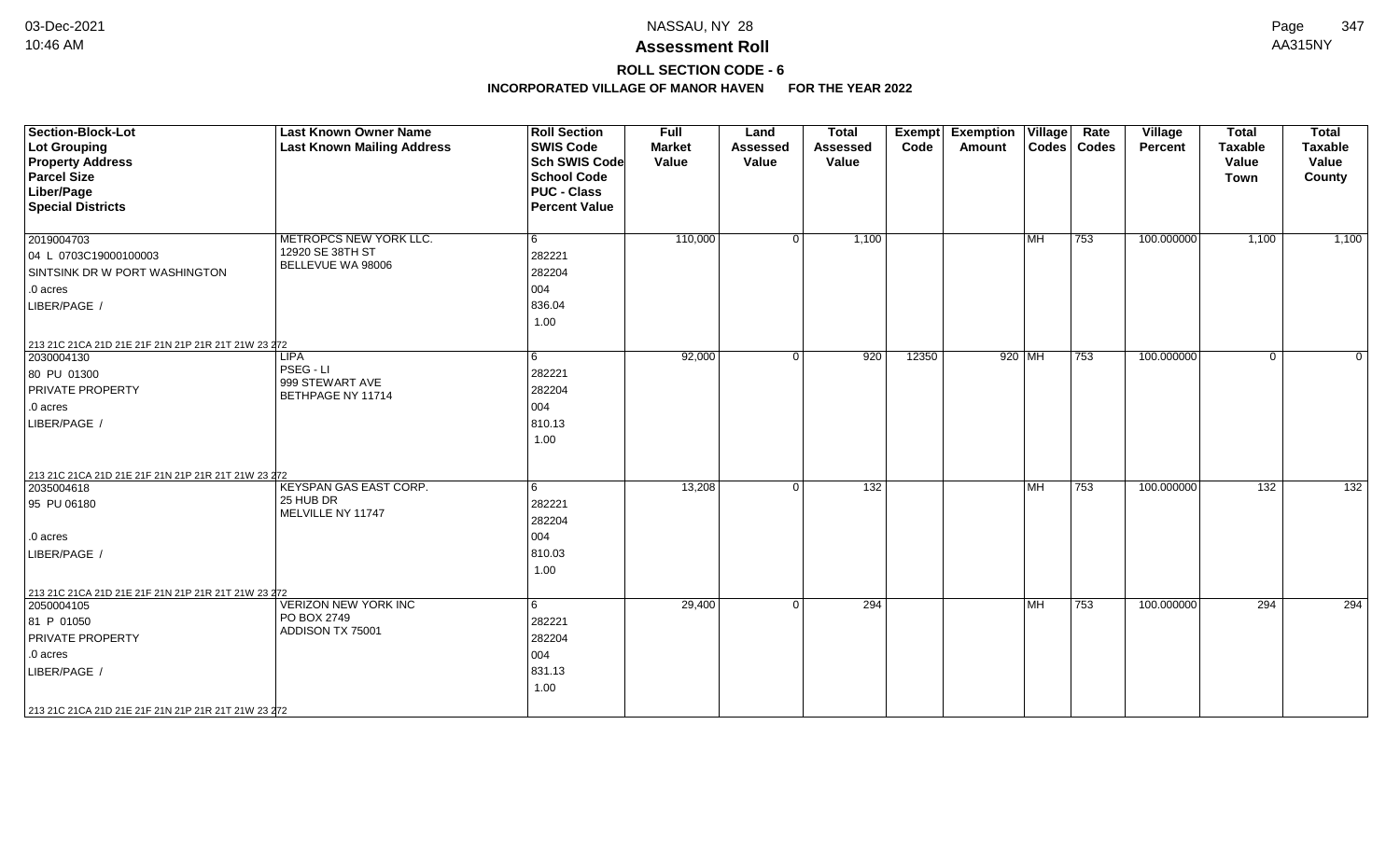# **ROLL SECTION CODE - 6**

| Section-Block-Lot<br><b>Lot Grouping</b><br><b>Property Address</b><br><b>Parcel Size</b><br>Liber/Page<br><b>Special Districts</b>                                                                                           | <b>Last Known Owner Name</b><br><b>Last Known Mailing Address</b>   | <b>Roll Section</b><br><b>SWIS Code</b><br>Sch SWIS Code<br><b>School Code</b><br><b>PUC - Class</b><br><b>Percent Value</b> | <b>Full</b><br><b>Market</b><br>Value | Land<br>Assessed<br>Value | <b>Total</b><br>Assessed<br>Value | Exempt<br>Code | <b>Exemption</b><br>Amount | $\overline{V}$ illage<br>Codes | Rate<br><b>Codes</b> | Village<br>Percent      | <b>Total</b><br><b>Taxable</b><br>Value<br>Town | <b>Total</b><br><b>Taxable</b><br>Value<br>County |
|-------------------------------------------------------------------------------------------------------------------------------------------------------------------------------------------------------------------------------|---------------------------------------------------------------------|------------------------------------------------------------------------------------------------------------------------------|---------------------------------------|---------------------------|-----------------------------------|----------------|----------------------------|--------------------------------|----------------------|-------------------------|-------------------------------------------------|---------------------------------------------------|
| 2051004703<br>04 L 0703C51000100004<br><b>SINTSINK DR W PORT WASHINGTON</b><br>$\vert$ .0 acres<br>LIBER/PAGE /                                                                                                               | <b>VERIZON WIRELESS</b><br>PO BOX 2549<br>ADDISON TX 75001-2549     | 6<br>282221<br>282204<br>004<br>836.04<br>1.00                                                                               | 130,000                               | $\Omega$                  | 1,300                             |                |                            | <b>MH</b>                      | 753                  | 100.000000              | 1,300                                           | 1,300                                             |
| 213 21C 21CA 21D 21E 21F 21N 21P 21R 21T 21W 23 272<br>2053004703<br>04 L 0703C53000100002<br><b>SINTSINK DR W PORT WASHINGTON</b><br>$\vert$ .0 acres<br>LIBER/PAGE                                                          | T-MOBILE USA INC.<br>12920 SE 38TH ST<br>BELLEVUE WA 98006          | 6<br>282221<br>282204<br>004<br>836.04<br>1.00                                                                               | 120,000                               | 0                         | 1,200                             |                |                            | <b>MH</b>                      | 753                  | 100.000000              | 1,200                                           | 1,200                                             |
| 213 21C 21CA 21D 21E 21F 21N 21P 21R 21T 21W 23 272<br>2099004703<br>04 L 0703C99000100001<br><b>SINTSINK DR W PORT WASHINGTON</b><br>$\vert$ .0 acres<br>LIBER/PAGE /<br>213 21C 21CA 21D 21E 21F 21N 21P 21R 21T 21W 23 272 | <b>NASSAU TOWERS INC.</b><br>99 WEST MAIN ST<br>EAST ISLIP NY 11730 | 6<br>282221<br>282204<br>004<br>836.04<br>1.00                                                                               | 125,000                               |                           | 1,250                             |                |                            | <b>MH</b>                      | 753                  | 100.000000              | 1,250                                           | 1,250                                             |
|                                                                                                                                                                                                                               | <b>RECORD COUNT:</b>                                                | $\overline{7}$                                                                                                               | <b>Total Assessed Value:</b>          | $\mathbf{0}$              | 6,196                             |                |                            |                                |                      | Taxable Assessed Value: | 5,276                                           | 5,276                                             |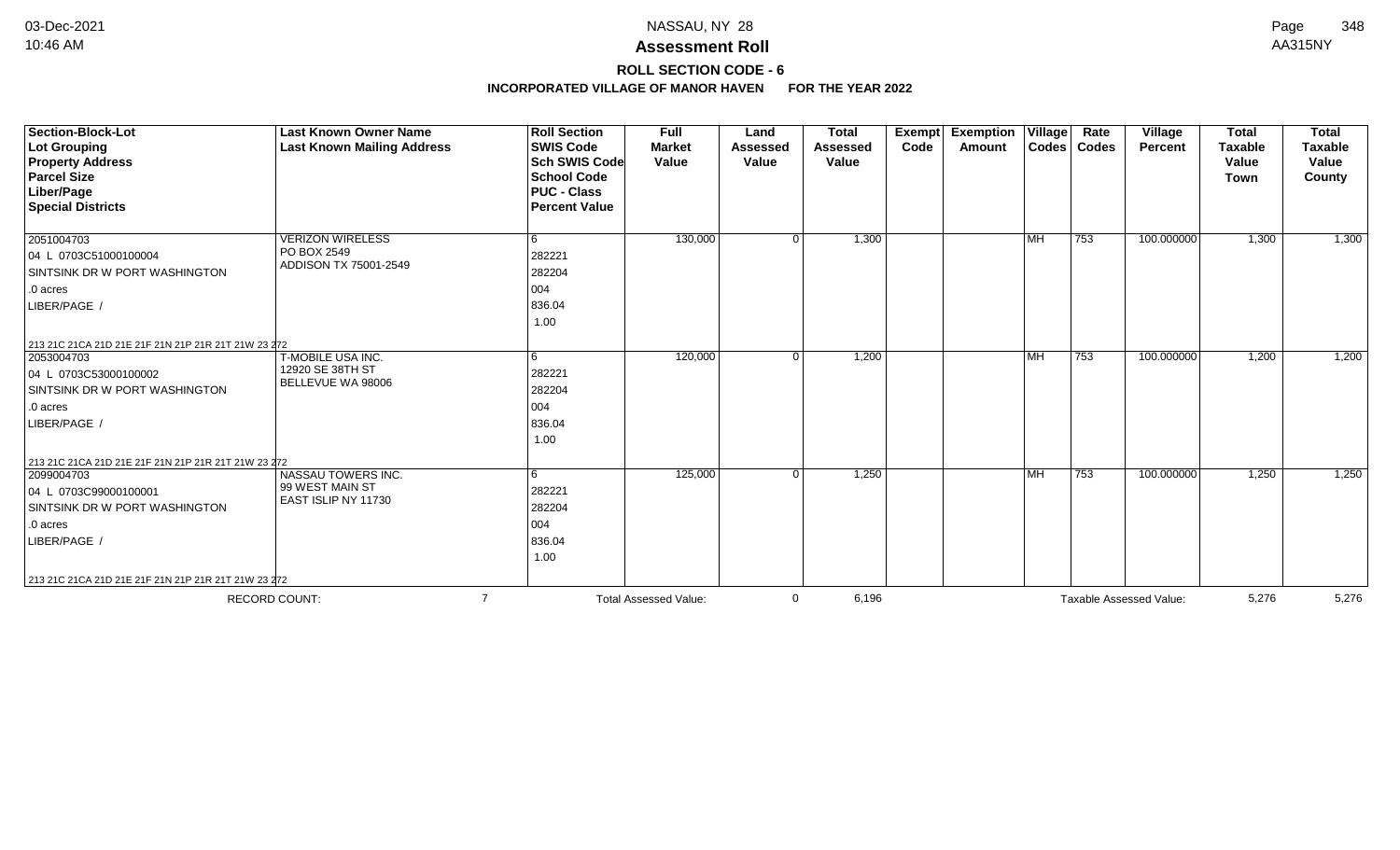# **ROLL SECTION CODE - 8**

| <b>Section-Block-Lot</b><br><b>Lot Grouping</b><br><b>Property Address</b><br><b>Parcel Size</b><br>Liber/Page<br><b>Special Districts</b>                              | <b>Last Known Owner Name</b><br><b>Last Known Mailing Address</b>                                                  | <b>Roll Section</b><br><b>SWIS Code</b><br><b>Sch SWIS Code</b><br><b>School Code</b><br><b>PUC - Class</b><br><b>Percent Value</b> | <b>Full</b><br><b>Market</b><br>Value | Land<br><b>Assessed</b><br>Value | <b>Total</b><br><b>Assessed</b><br>Value | Exempt<br>Code | <b>Exemption Village</b><br><b>Amount</b> | Rate<br>Codes   Codes | Village<br>Percent | <b>Total</b><br><b>Taxable</b><br>Value<br><b>Town</b> | <b>Total</b><br><b>Taxable</b><br>Value<br>County |
|-------------------------------------------------------------------------------------------------------------------------------------------------------------------------|--------------------------------------------------------------------------------------------------------------------|-------------------------------------------------------------------------------------------------------------------------------------|---------------------------------------|----------------------------------|------------------------------------------|----------------|-------------------------------------------|-----------------------|--------------------|--------------------------------------------------------|---------------------------------------------------|
| $04 - H - 0039.0$<br>39-40,125<br>MANORHAVEN BLVD PORT WASHINGTON<br>5.9180 acres<br>LIBER/PAGE 00000/0000<br>213 21C 21CA 21D 21E 21F 21N 21P 21R 21T 21W 23 272       | TOWN OF NORTH HEMPSTEAD<br>220 PLANDOME ROAD<br>MANHASSET NY 11030                                                 | 8<br>282221<br>282204<br>004<br>963.24<br>1.00                                                                                      | 9,053,056                             | 85,894                           | 83,192<br>7,338<br>90,530                | 13500          | 83192 MH                                  | 753                   | 100.000000         | $\Omega$                                               | $\overline{0}$                                    |
| $04 - H - 0056.0$<br>56,79 & 80-81<br>48 MANORHAVEN BLVD PORT WASHINGTON<br>.6703 acres<br>LIBER/PAGE 00000/0000<br>213 21C 21CA 21D 21E 21F 21N 21P 21R 21T 21W 23 272 | <b>OUR LADY OF FATIMA ROMANCATHOLIC</b><br><b>CHURCH</b><br>50 N PARK AVE PO BOX 9023<br>ROCKVILLE CENTRE NY 11571 | 8<br>282221<br>282204<br>004<br>620.04<br>1.00                                                                                      | 1,423,410                             | 8,748                            | 13,208<br>1,026<br>14,234                | 26300          | 13208 MH                                  | 753                   | 100.000000         | $\Omega$                                               | $\Omega$                                          |
| $04 - H - 0083.0$<br>83-84<br>20 MANOR HAVEN BLVD PORT WASHINGTON<br>.1387 acres<br>LIBER/PAGE 10940/0743<br>213 21C 21CA 21D 21E 21F 21N 21P 21R 21T 21W 23 272        | PORT JEWISH CENTER INC<br><b>20 MANORHAVEN BLVD</b><br>PORT WASHINGTON NY 11050                                    | 8<br>282221<br>282204<br>004<br>620.04<br>1.00                                                                                      | 1,599,275                             | 1,810                            | 15,155<br>838<br>15,993                  | 26300          | 15155 MH                                  | 753                   | 100.000000         | $\Omega$                                               | $\Omega$                                          |
| $ 04 - H - 0094.0$<br>MANOR HAVEN BLVD PORT WASHINGTON<br>.2388 acres<br>LIBER/PAGE 09635/0815<br>213 21C 21CA 21D 21E 21F 21N 21P 21R 21T 21W 23 272                   | PORT JEWISH CENTER<br>20 MANORHAVEN BLVD<br>PORT WASHINGTON NY 11050                                               | 8<br>282221<br>282204<br>004<br>620.04<br>1.00                                                                                      | 319,267                               | 3,117                            | 2,824<br>369<br>3,193                    | 26300          | 2824 MH                                   | 753                   | 100.000000         | $\Omega$                                               | $\Omega$                                          |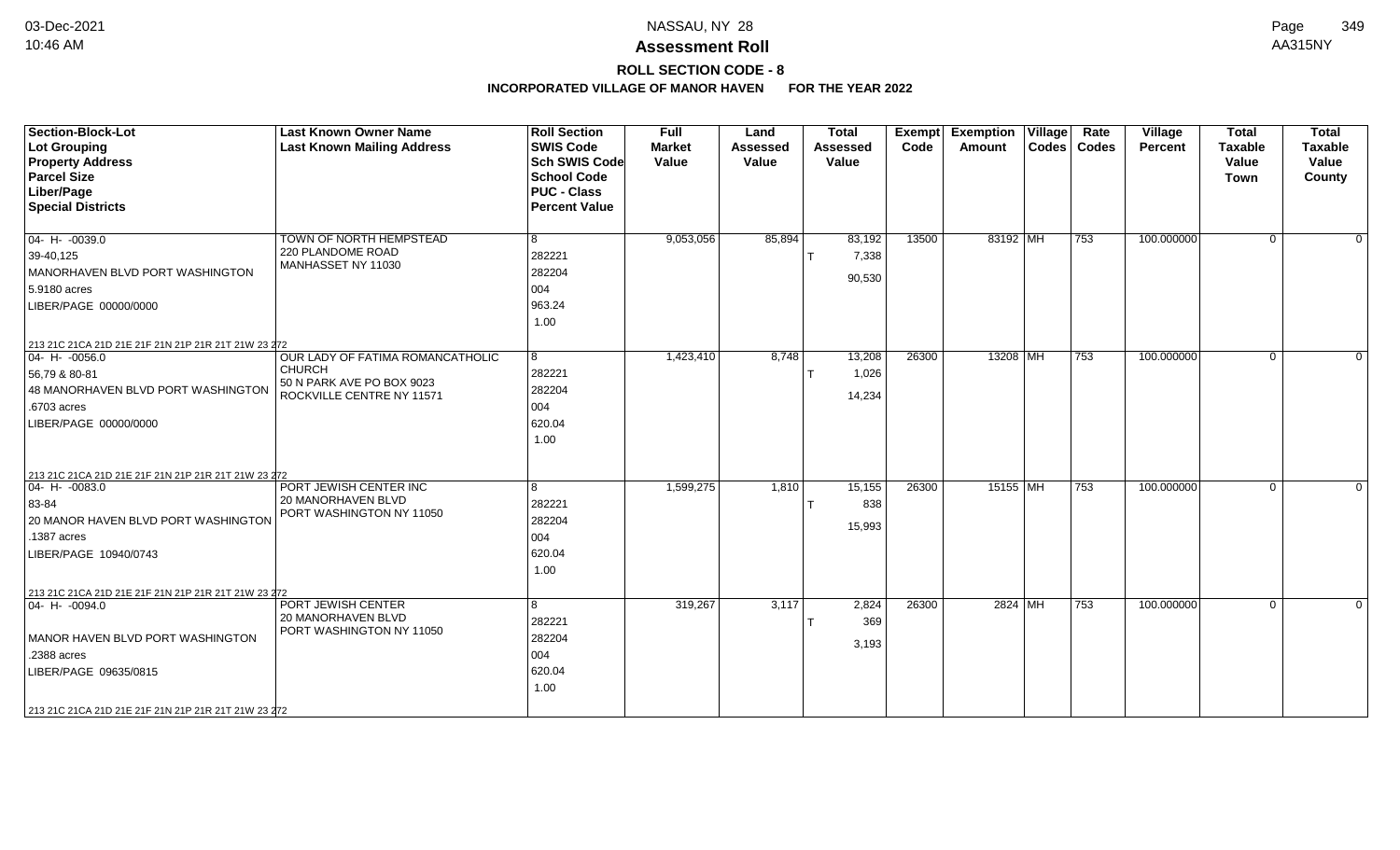# **ROLL SECTION CODE - 8**

| Code<br>Codes   Codes<br><b>Taxable</b><br><b>Taxable</b><br><b>Market</b><br>Assessed<br>Amount<br><b>Percent</b><br><b>Property Address</b><br>Sch SWIS Code<br>Value<br>Value<br>Value<br>Value<br>Value<br><b>Parcel Size</b><br><b>School Code</b><br><b>Town</b><br>County<br>Liber/Page<br><b>PUC - Class</b><br><b>Special Districts</b><br><b>Percent Value</b><br>186,876<br>1,793<br>26300<br>100.000000<br>$ 04 - H - 0095.0$<br>PORT JEWISH CENTER<br>8<br>1,711<br>1711 MH<br>753<br>$\Omega$<br>0<br>20 MANORHAVEN BLVD<br>282221<br>158<br>$\mathsf{T}$<br>PORT WASHINGTON NY 11050<br>282204<br>MANORHAVEN BLVD PORT WASHINGTON<br>1,869<br>004<br>.1374 acres<br>620.04<br>LIBER/PAGE 09057/0741<br>1.00<br>213 21C 21CA 21D 21E 21F 21N 21P 21R 21T 21W 23 272<br>13,964<br>13500<br>$\overline{0}$<br>TOWN OF NORTH HEMPSTEAD<br>2,177,226<br>19,936<br>19936 MH<br>753<br>100.000000<br>$\Omega$<br>04- H- -0106.0<br>8<br>220 PLANDOME RD<br>282221<br>1,836<br>T<br>MANHASSET NY 11030<br>282204<br>80 MANORHAVEN BLVD PORT WASHINGTON<br>21,772<br>004<br>1.0700 acres<br>LIBER/PAGE 12290/0980<br>534.14<br>1.00<br>213 21C 21CA 21D 21E 21F 21N 21P 21R 21T 21W 23 272<br>TOWN OF NORTH HEMPSTEAD<br>21,054,293<br>177,362<br>199,523<br>13500<br>199523 MH<br>100.000000<br>753<br>$\overline{0}$<br>$ 04 - H - 0121.0$<br>8<br>$\mathbf 0$<br>220 PLANDOME ROAD<br>11,020<br>282221<br>MANHASSET NY 11030<br>282204<br>MANORHAVEN BLVD MANHASSET<br>210,543<br>12.2200 acres<br>004<br>963.24<br>LIBER/PAGE 00000/0000<br>1.00<br>213 21C 21CA 21D 21E 21F 21N 21P 21R 21T 21W 23 272<br>VILLAGE OF MANORHAVEN<br>1,782,438<br>17,489<br>16,891<br>13650<br>16891 MH<br>100.000000<br>$ 04 - H - 0124.0$<br>8<br>753<br>$\overline{0}$<br>$\Omega$<br>33 MANORHAVEN BLVD<br>282221<br>933<br>т<br>PORT WASHINGTON NY 11050<br>PLANDOME RD MANHASSET<br>282204<br>17,824<br>004<br>6.0250 acres<br>963.34<br>LIBER/PAGE 10363/0697<br>1.00<br>213 21C 21CA 21D 21E 21F 21N 21P 21R 21T 21W 23 272<br>TOWN OF NORTH HEMPSTEAD<br>5,329<br>53<br>13500<br>48 MH<br>753<br>100.000000<br>$ 04 - H - 0128.0$<br>48<br>$\overline{0}$<br>$\Omega$<br>8<br>220 PLANDOME ROAD<br>282221<br>5<br>MANHASSET NY 11030<br>282204<br><b>MANHASSET AVE</b><br>53<br>.0408 acres<br>004 | <b>Section-Block-Lot</b> | <b>Last Known Owner Name</b>      | <b>Roll Section</b> | <b>Full</b> | Land | <b>Total</b>    | Exempt Exemption Village | Rate | Village | <b>Total</b> | <b>Total</b> |
|------------------------------------------------------------------------------------------------------------------------------------------------------------------------------------------------------------------------------------------------------------------------------------------------------------------------------------------------------------------------------------------------------------------------------------------------------------------------------------------------------------------------------------------------------------------------------------------------------------------------------------------------------------------------------------------------------------------------------------------------------------------------------------------------------------------------------------------------------------------------------------------------------------------------------------------------------------------------------------------------------------------------------------------------------------------------------------------------------------------------------------------------------------------------------------------------------------------------------------------------------------------------------------------------------------------------------------------------------------------------------------------------------------------------------------------------------------------------------------------------------------------------------------------------------------------------------------------------------------------------------------------------------------------------------------------------------------------------------------------------------------------------------------------------------------------------------------------------------------------------------------------------------------------------------------------------------------------------------------------------------------------------------------------------------------------------------------------------------------------------------------------------------------------------------------------------------------------------------------------------------------------------------------------------------|--------------------------|-----------------------------------|---------------------|-------------|------|-----------------|--------------------------|------|---------|--------------|--------------|
|                                                                                                                                                                                                                                                                                                                                                                                                                                                                                                                                                                                                                                                                                                                                                                                                                                                                                                                                                                                                                                                                                                                                                                                                                                                                                                                                                                                                                                                                                                                                                                                                                                                                                                                                                                                                                                                                                                                                                                                                                                                                                                                                                                                                                                                                                                      | Lot Grouping             | <b>Last Known Mailing Address</b> | <b>SWIS Code</b>    |             |      | <b>Assessed</b> |                          |      |         |              |              |
|                                                                                                                                                                                                                                                                                                                                                                                                                                                                                                                                                                                                                                                                                                                                                                                                                                                                                                                                                                                                                                                                                                                                                                                                                                                                                                                                                                                                                                                                                                                                                                                                                                                                                                                                                                                                                                                                                                                                                                                                                                                                                                                                                                                                                                                                                                      |                          |                                   |                     |             |      |                 |                          |      |         |              |              |
|                                                                                                                                                                                                                                                                                                                                                                                                                                                                                                                                                                                                                                                                                                                                                                                                                                                                                                                                                                                                                                                                                                                                                                                                                                                                                                                                                                                                                                                                                                                                                                                                                                                                                                                                                                                                                                                                                                                                                                                                                                                                                                                                                                                                                                                                                                      |                          |                                   |                     |             |      |                 |                          |      |         |              |              |
|                                                                                                                                                                                                                                                                                                                                                                                                                                                                                                                                                                                                                                                                                                                                                                                                                                                                                                                                                                                                                                                                                                                                                                                                                                                                                                                                                                                                                                                                                                                                                                                                                                                                                                                                                                                                                                                                                                                                                                                                                                                                                                                                                                                                                                                                                                      |                          |                                   |                     |             |      |                 |                          |      |         |              |              |
|                                                                                                                                                                                                                                                                                                                                                                                                                                                                                                                                                                                                                                                                                                                                                                                                                                                                                                                                                                                                                                                                                                                                                                                                                                                                                                                                                                                                                                                                                                                                                                                                                                                                                                                                                                                                                                                                                                                                                                                                                                                                                                                                                                                                                                                                                                      |                          |                                   |                     |             |      |                 |                          |      |         |              |              |
|                                                                                                                                                                                                                                                                                                                                                                                                                                                                                                                                                                                                                                                                                                                                                                                                                                                                                                                                                                                                                                                                                                                                                                                                                                                                                                                                                                                                                                                                                                                                                                                                                                                                                                                                                                                                                                                                                                                                                                                                                                                                                                                                                                                                                                                                                                      |                          |                                   |                     |             |      |                 |                          |      |         |              |              |
|                                                                                                                                                                                                                                                                                                                                                                                                                                                                                                                                                                                                                                                                                                                                                                                                                                                                                                                                                                                                                                                                                                                                                                                                                                                                                                                                                                                                                                                                                                                                                                                                                                                                                                                                                                                                                                                                                                                                                                                                                                                                                                                                                                                                                                                                                                      |                          |                                   |                     |             |      |                 |                          |      |         |              |              |
|                                                                                                                                                                                                                                                                                                                                                                                                                                                                                                                                                                                                                                                                                                                                                                                                                                                                                                                                                                                                                                                                                                                                                                                                                                                                                                                                                                                                                                                                                                                                                                                                                                                                                                                                                                                                                                                                                                                                                                                                                                                                                                                                                                                                                                                                                                      |                          |                                   |                     |             |      |                 |                          |      |         |              |              |
|                                                                                                                                                                                                                                                                                                                                                                                                                                                                                                                                                                                                                                                                                                                                                                                                                                                                                                                                                                                                                                                                                                                                                                                                                                                                                                                                                                                                                                                                                                                                                                                                                                                                                                                                                                                                                                                                                                                                                                                                                                                                                                                                                                                                                                                                                                      |                          |                                   |                     |             |      |                 |                          |      |         |              |              |
|                                                                                                                                                                                                                                                                                                                                                                                                                                                                                                                                                                                                                                                                                                                                                                                                                                                                                                                                                                                                                                                                                                                                                                                                                                                                                                                                                                                                                                                                                                                                                                                                                                                                                                                                                                                                                                                                                                                                                                                                                                                                                                                                                                                                                                                                                                      |                          |                                   |                     |             |      |                 |                          |      |         |              |              |
|                                                                                                                                                                                                                                                                                                                                                                                                                                                                                                                                                                                                                                                                                                                                                                                                                                                                                                                                                                                                                                                                                                                                                                                                                                                                                                                                                                                                                                                                                                                                                                                                                                                                                                                                                                                                                                                                                                                                                                                                                                                                                                                                                                                                                                                                                                      |                          |                                   |                     |             |      |                 |                          |      |         |              |              |
|                                                                                                                                                                                                                                                                                                                                                                                                                                                                                                                                                                                                                                                                                                                                                                                                                                                                                                                                                                                                                                                                                                                                                                                                                                                                                                                                                                                                                                                                                                                                                                                                                                                                                                                                                                                                                                                                                                                                                                                                                                                                                                                                                                                                                                                                                                      |                          |                                   |                     |             |      |                 |                          |      |         |              |              |
|                                                                                                                                                                                                                                                                                                                                                                                                                                                                                                                                                                                                                                                                                                                                                                                                                                                                                                                                                                                                                                                                                                                                                                                                                                                                                                                                                                                                                                                                                                                                                                                                                                                                                                                                                                                                                                                                                                                                                                                                                                                                                                                                                                                                                                                                                                      |                          |                                   |                     |             |      |                 |                          |      |         |              |              |
|                                                                                                                                                                                                                                                                                                                                                                                                                                                                                                                                                                                                                                                                                                                                                                                                                                                                                                                                                                                                                                                                                                                                                                                                                                                                                                                                                                                                                                                                                                                                                                                                                                                                                                                                                                                                                                                                                                                                                                                                                                                                                                                                                                                                                                                                                                      |                          |                                   |                     |             |      |                 |                          |      |         |              |              |
|                                                                                                                                                                                                                                                                                                                                                                                                                                                                                                                                                                                                                                                                                                                                                                                                                                                                                                                                                                                                                                                                                                                                                                                                                                                                                                                                                                                                                                                                                                                                                                                                                                                                                                                                                                                                                                                                                                                                                                                                                                                                                                                                                                                                                                                                                                      |                          |                                   |                     |             |      |                 |                          |      |         |              |              |
|                                                                                                                                                                                                                                                                                                                                                                                                                                                                                                                                                                                                                                                                                                                                                                                                                                                                                                                                                                                                                                                                                                                                                                                                                                                                                                                                                                                                                                                                                                                                                                                                                                                                                                                                                                                                                                                                                                                                                                                                                                                                                                                                                                                                                                                                                                      |                          |                                   |                     |             |      |                 |                          |      |         |              |              |
|                                                                                                                                                                                                                                                                                                                                                                                                                                                                                                                                                                                                                                                                                                                                                                                                                                                                                                                                                                                                                                                                                                                                                                                                                                                                                                                                                                                                                                                                                                                                                                                                                                                                                                                                                                                                                                                                                                                                                                                                                                                                                                                                                                                                                                                                                                      |                          |                                   |                     |             |      |                 |                          |      |         |              |              |
|                                                                                                                                                                                                                                                                                                                                                                                                                                                                                                                                                                                                                                                                                                                                                                                                                                                                                                                                                                                                                                                                                                                                                                                                                                                                                                                                                                                                                                                                                                                                                                                                                                                                                                                                                                                                                                                                                                                                                                                                                                                                                                                                                                                                                                                                                                      |                          |                                   |                     |             |      |                 |                          |      |         |              |              |
|                                                                                                                                                                                                                                                                                                                                                                                                                                                                                                                                                                                                                                                                                                                                                                                                                                                                                                                                                                                                                                                                                                                                                                                                                                                                                                                                                                                                                                                                                                                                                                                                                                                                                                                                                                                                                                                                                                                                                                                                                                                                                                                                                                                                                                                                                                      |                          |                                   |                     |             |      |                 |                          |      |         |              |              |
|                                                                                                                                                                                                                                                                                                                                                                                                                                                                                                                                                                                                                                                                                                                                                                                                                                                                                                                                                                                                                                                                                                                                                                                                                                                                                                                                                                                                                                                                                                                                                                                                                                                                                                                                                                                                                                                                                                                                                                                                                                                                                                                                                                                                                                                                                                      |                          |                                   |                     |             |      |                 |                          |      |         |              |              |
|                                                                                                                                                                                                                                                                                                                                                                                                                                                                                                                                                                                                                                                                                                                                                                                                                                                                                                                                                                                                                                                                                                                                                                                                                                                                                                                                                                                                                                                                                                                                                                                                                                                                                                                                                                                                                                                                                                                                                                                                                                                                                                                                                                                                                                                                                                      |                          |                                   |                     |             |      |                 |                          |      |         |              |              |
|                                                                                                                                                                                                                                                                                                                                                                                                                                                                                                                                                                                                                                                                                                                                                                                                                                                                                                                                                                                                                                                                                                                                                                                                                                                                                                                                                                                                                                                                                                                                                                                                                                                                                                                                                                                                                                                                                                                                                                                                                                                                                                                                                                                                                                                                                                      |                          |                                   |                     |             |      |                 |                          |      |         |              |              |
|                                                                                                                                                                                                                                                                                                                                                                                                                                                                                                                                                                                                                                                                                                                                                                                                                                                                                                                                                                                                                                                                                                                                                                                                                                                                                                                                                                                                                                                                                                                                                                                                                                                                                                                                                                                                                                                                                                                                                                                                                                                                                                                                                                                                                                                                                                      |                          |                                   |                     |             |      |                 |                          |      |         |              |              |
|                                                                                                                                                                                                                                                                                                                                                                                                                                                                                                                                                                                                                                                                                                                                                                                                                                                                                                                                                                                                                                                                                                                                                                                                                                                                                                                                                                                                                                                                                                                                                                                                                                                                                                                                                                                                                                                                                                                                                                                                                                                                                                                                                                                                                                                                                                      |                          |                                   |                     |             |      |                 |                          |      |         |              |              |
|                                                                                                                                                                                                                                                                                                                                                                                                                                                                                                                                                                                                                                                                                                                                                                                                                                                                                                                                                                                                                                                                                                                                                                                                                                                                                                                                                                                                                                                                                                                                                                                                                                                                                                                                                                                                                                                                                                                                                                                                                                                                                                                                                                                                                                                                                                      |                          |                                   |                     |             |      |                 |                          |      |         |              |              |
|                                                                                                                                                                                                                                                                                                                                                                                                                                                                                                                                                                                                                                                                                                                                                                                                                                                                                                                                                                                                                                                                                                                                                                                                                                                                                                                                                                                                                                                                                                                                                                                                                                                                                                                                                                                                                                                                                                                                                                                                                                                                                                                                                                                                                                                                                                      |                          |                                   |                     |             |      |                 |                          |      |         |              |              |
|                                                                                                                                                                                                                                                                                                                                                                                                                                                                                                                                                                                                                                                                                                                                                                                                                                                                                                                                                                                                                                                                                                                                                                                                                                                                                                                                                                                                                                                                                                                                                                                                                                                                                                                                                                                                                                                                                                                                                                                                                                                                                                                                                                                                                                                                                                      |                          |                                   |                     |             |      |                 |                          |      |         |              |              |
|                                                                                                                                                                                                                                                                                                                                                                                                                                                                                                                                                                                                                                                                                                                                                                                                                                                                                                                                                                                                                                                                                                                                                                                                                                                                                                                                                                                                                                                                                                                                                                                                                                                                                                                                                                                                                                                                                                                                                                                                                                                                                                                                                                                                                                                                                                      |                          |                                   |                     |             |      |                 |                          |      |         |              |              |
|                                                                                                                                                                                                                                                                                                                                                                                                                                                                                                                                                                                                                                                                                                                                                                                                                                                                                                                                                                                                                                                                                                                                                                                                                                                                                                                                                                                                                                                                                                                                                                                                                                                                                                                                                                                                                                                                                                                                                                                                                                                                                                                                                                                                                                                                                                      |                          |                                   |                     |             |      |                 |                          |      |         |              |              |
|                                                                                                                                                                                                                                                                                                                                                                                                                                                                                                                                                                                                                                                                                                                                                                                                                                                                                                                                                                                                                                                                                                                                                                                                                                                                                                                                                                                                                                                                                                                                                                                                                                                                                                                                                                                                                                                                                                                                                                                                                                                                                                                                                                                                                                                                                                      |                          |                                   |                     |             |      |                 |                          |      |         |              |              |
|                                                                                                                                                                                                                                                                                                                                                                                                                                                                                                                                                                                                                                                                                                                                                                                                                                                                                                                                                                                                                                                                                                                                                                                                                                                                                                                                                                                                                                                                                                                                                                                                                                                                                                                                                                                                                                                                                                                                                                                                                                                                                                                                                                                                                                                                                                      |                          |                                   |                     |             |      |                 |                          |      |         |              |              |
|                                                                                                                                                                                                                                                                                                                                                                                                                                                                                                                                                                                                                                                                                                                                                                                                                                                                                                                                                                                                                                                                                                                                                                                                                                                                                                                                                                                                                                                                                                                                                                                                                                                                                                                                                                                                                                                                                                                                                                                                                                                                                                                                                                                                                                                                                                      |                          |                                   |                     |             |      |                 |                          |      |         |              |              |
|                                                                                                                                                                                                                                                                                                                                                                                                                                                                                                                                                                                                                                                                                                                                                                                                                                                                                                                                                                                                                                                                                                                                                                                                                                                                                                                                                                                                                                                                                                                                                                                                                                                                                                                                                                                                                                                                                                                                                                                                                                                                                                                                                                                                                                                                                                      |                          |                                   |                     |             |      |                 |                          |      |         |              |              |
|                                                                                                                                                                                                                                                                                                                                                                                                                                                                                                                                                                                                                                                                                                                                                                                                                                                                                                                                                                                                                                                                                                                                                                                                                                                                                                                                                                                                                                                                                                                                                                                                                                                                                                                                                                                                                                                                                                                                                                                                                                                                                                                                                                                                                                                                                                      |                          |                                   |                     |             |      |                 |                          |      |         |              |              |
|                                                                                                                                                                                                                                                                                                                                                                                                                                                                                                                                                                                                                                                                                                                                                                                                                                                                                                                                                                                                                                                                                                                                                                                                                                                                                                                                                                                                                                                                                                                                                                                                                                                                                                                                                                                                                                                                                                                                                                                                                                                                                                                                                                                                                                                                                                      |                          |                                   |                     |             |      |                 |                          |      |         |              |              |
|                                                                                                                                                                                                                                                                                                                                                                                                                                                                                                                                                                                                                                                                                                                                                                                                                                                                                                                                                                                                                                                                                                                                                                                                                                                                                                                                                                                                                                                                                                                                                                                                                                                                                                                                                                                                                                                                                                                                                                                                                                                                                                                                                                                                                                                                                                      |                          |                                   |                     |             |      |                 |                          |      |         |              |              |
|                                                                                                                                                                                                                                                                                                                                                                                                                                                                                                                                                                                                                                                                                                                                                                                                                                                                                                                                                                                                                                                                                                                                                                                                                                                                                                                                                                                                                                                                                                                                                                                                                                                                                                                                                                                                                                                                                                                                                                                                                                                                                                                                                                                                                                                                                                      |                          |                                   |                     |             |      |                 |                          |      |         |              |              |
|                                                                                                                                                                                                                                                                                                                                                                                                                                                                                                                                                                                                                                                                                                                                                                                                                                                                                                                                                                                                                                                                                                                                                                                                                                                                                                                                                                                                                                                                                                                                                                                                                                                                                                                                                                                                                                                                                                                                                                                                                                                                                                                                                                                                                                                                                                      |                          |                                   |                     |             |      |                 |                          |      |         |              |              |
|                                                                                                                                                                                                                                                                                                                                                                                                                                                                                                                                                                                                                                                                                                                                                                                                                                                                                                                                                                                                                                                                                                                                                                                                                                                                                                                                                                                                                                                                                                                                                                                                                                                                                                                                                                                                                                                                                                                                                                                                                                                                                                                                                                                                                                                                                                      |                          |                                   |                     |             |      |                 |                          |      |         |              |              |
|                                                                                                                                                                                                                                                                                                                                                                                                                                                                                                                                                                                                                                                                                                                                                                                                                                                                                                                                                                                                                                                                                                                                                                                                                                                                                                                                                                                                                                                                                                                                                                                                                                                                                                                                                                                                                                                                                                                                                                                                                                                                                                                                                                                                                                                                                                      | LIBER/PAGE 11667/0884    |                                   | 692.04              |             |      |                 |                          |      |         |              |              |
| 1.00                                                                                                                                                                                                                                                                                                                                                                                                                                                                                                                                                                                                                                                                                                                                                                                                                                                                                                                                                                                                                                                                                                                                                                                                                                                                                                                                                                                                                                                                                                                                                                                                                                                                                                                                                                                                                                                                                                                                                                                                                                                                                                                                                                                                                                                                                                 |                          |                                   |                     |             |      |                 |                          |      |         |              |              |
| 213 21C 21CA 21D 21E 21F 21N 21P 21R 21T 21W 23 272                                                                                                                                                                                                                                                                                                                                                                                                                                                                                                                                                                                                                                                                                                                                                                                                                                                                                                                                                                                                                                                                                                                                                                                                                                                                                                                                                                                                                                                                                                                                                                                                                                                                                                                                                                                                                                                                                                                                                                                                                                                                                                                                                                                                                                                  |                          |                                   |                     |             |      |                 |                          |      |         |              |              |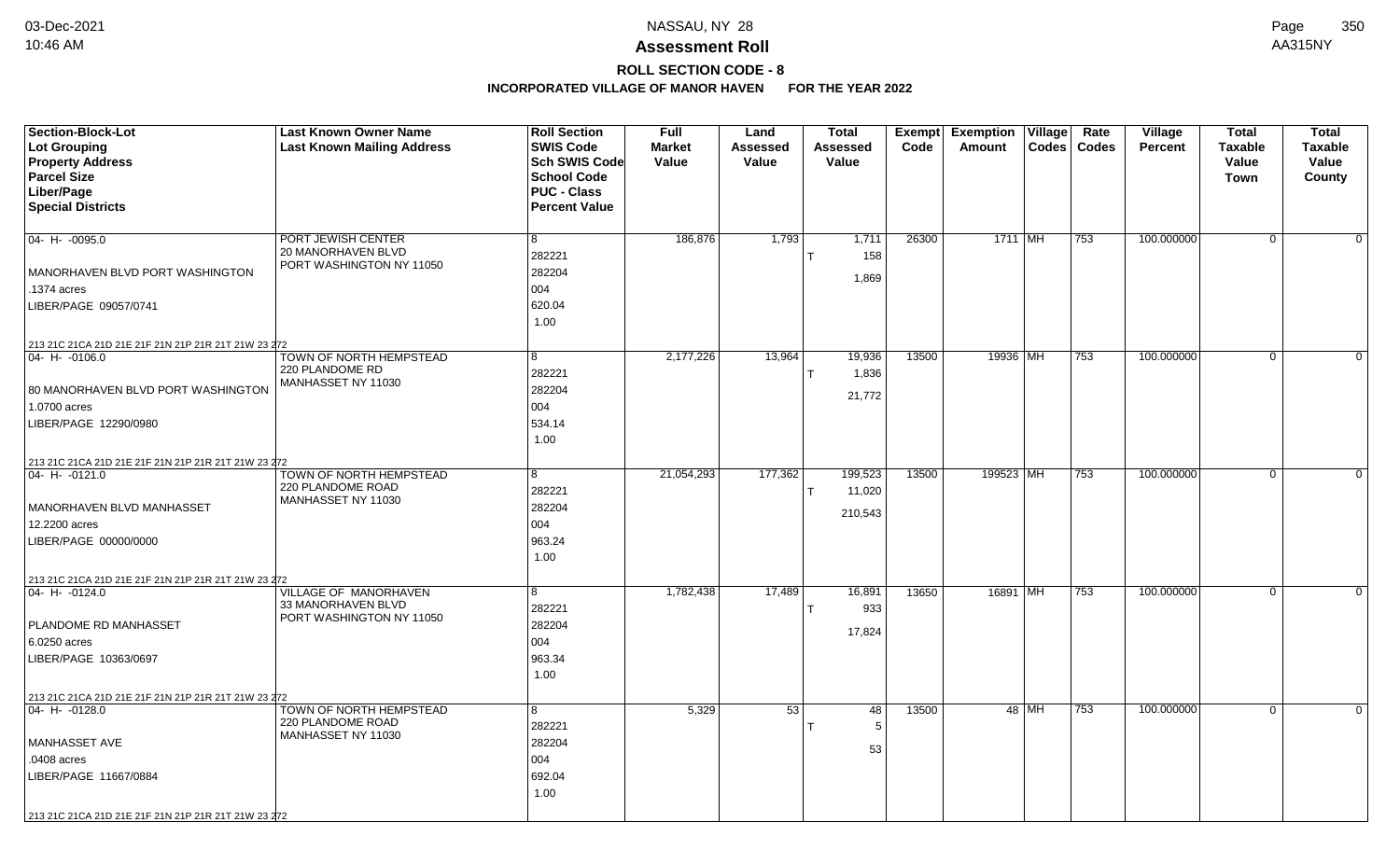# **ROLL SECTION CODE - 8**

| <b>Section-Block-Lot</b>                                              | <b>Last Known Owner Name</b>                   | <b>Roll Section</b>  | <b>Full</b>   | Land            | <b>Total</b> |       | Exempt Exemption Village |          | Rate             | Village        | <b>Total</b>   | <b>Total</b>   |
|-----------------------------------------------------------------------|------------------------------------------------|----------------------|---------------|-----------------|--------------|-------|--------------------------|----------|------------------|----------------|----------------|----------------|
| <b>Lot Grouping</b>                                                   | <b>Last Known Mailing Address</b>              | <b>SWIS Code</b>     | <b>Market</b> | <b>Assessed</b> | Assessed     | Code  | Amount                   |          | Codes   Codes    | <b>Percent</b> | <b>Taxable</b> | <b>Taxable</b> |
| <b>Property Address</b>                                               |                                                | Sch SWIS Code        | Value         | Value           | Value        |       |                          |          |                  |                | Value          | Value          |
| <b>Parcel Size</b>                                                    |                                                | <b>School Code</b>   |               |                 |              |       |                          |          |                  |                | <b>Town</b>    | County         |
| Liber/Page                                                            |                                                | <b>PUC - Class</b>   |               |                 |              |       |                          |          |                  |                |                |                |
| <b>Special Districts</b>                                              |                                                | <b>Percent Value</b> |               |                 |              |       |                          |          |                  |                |                |                |
|                                                                       |                                                |                      |               |                 |              |       |                          |          |                  |                |                |                |
| 04- H- -0130.0                                                        | VILLAGE OF MANORHAVEN                          | 8                    | 48,642        | 486             | 425          | 13650 |                          | 425   MH | 753              | 100.000000     | $\mathbf{0}$   | 0              |
|                                                                       | 33 MANORHAVEN BLVD<br>PORT WASHINGTON NY 11050 | 282221               |               |                 | 61           |       |                          |          |                  |                |                |                |
| SHORE RD                                                              |                                                | 282204               |               |                 | 486          |       |                          |          |                  |                |                |                |
| .0745 acres                                                           |                                                | 004                  |               |                 |              |       |                          |          |                  |                |                |                |
| LIBER/PAGE 11667/0874                                                 |                                                | 963.34               |               |                 |              |       |                          |          |                  |                |                |                |
|                                                                       |                                                | 1.00                 |               |                 |              |       |                          |          |                  |                |                |                |
| 213 21C 21CA 21D 21E 21F 21N 21P 21R 21T 21W 23 272                   |                                                |                      |               |                 |              |       |                          |          |                  |                |                |                |
| 04- H- -0132.0                                                        | VILLAGE OF MANORHAVEN                          | 8                    | 384,483       | 3,845           | 3,643        | 13650 | 3643 MH                  |          | $\overline{753}$ | 100.000000     | 0 <sup>1</sup> | $\Omega$       |
|                                                                       | 33 MANORHAVEN BLVD                             | 282221               |               |                 | 202          |       |                          |          |                  |                |                |                |
| MANHASSET AVE                                                         | PORT WASHINGTON NY 11050                       | 282204               |               |                 |              |       |                          |          |                  |                |                |                |
| 1.3245 acres                                                          |                                                | 004                  |               |                 | 3,845        |       |                          |          |                  |                |                |                |
| LIBER/PAGE 11667/0906                                                 |                                                | 963.34               |               |                 |              |       |                          |          |                  |                |                |                |
|                                                                       |                                                | 1.00                 |               |                 |              |       |                          |          |                  |                |                |                |
|                                                                       |                                                |                      |               |                 |              |       |                          |          |                  |                |                |                |
| 213 21C 21CA 21D 21E 21F 21N 21P 21R 21T 21W 23 272<br>04- H- -0133.0 | TOWN OF NORTH HEMPSTEAD                        | 8                    | 620,482       | 6,205           | 5,880        | 13500 | 5880 MH                  |          | 753              | 100.000000     | $\overline{0}$ | $\mathbf 0$    |
|                                                                       | 220 PLANDOME ROAD                              | 282221               |               |                 | 325          |       |                          |          |                  |                |                |                |
| <b>SHEETS CREEK CHANNEL</b>                                           | MANHASSET NY 11030                             | 282204               |               |                 |              |       |                          |          |                  |                |                |                |
| 8.5500 acres                                                          |                                                | 004                  |               |                 | 6,205        |       |                          |          |                  |                |                |                |
|                                                                       |                                                | 972.04               |               |                 |              |       |                          |          |                  |                |                |                |
| LIBER/PAGE 11667/0906                                                 |                                                |                      |               |                 |              |       |                          |          |                  |                |                |                |
|                                                                       |                                                | 1.00                 |               |                 |              |       |                          |          |                  |                |                |                |
| 213 21C 21CA 21D 21E 21F 21N 21P 21R 21T 21W 23 272                   |                                                |                      |               |                 |              |       |                          |          |                  |                |                |                |
| $ 04 - H - 0135.0$                                                    | <b>COUNTY OF NASSAU</b><br>1 WEST ST           | 8                    | 136,382       | 1,078           | 1,292        | 13100 | 1292 MH                  |          | 753              | 100.000000     | $\overline{0}$ | $\Omega$       |
|                                                                       | MINEOLA NY 11501                               | 282221               |               |                 | 72           |       |                          |          |                  |                |                |                |
| PARK LN PORT WASHINGTON                                               |                                                | 282204               |               |                 | 1,364        |       |                          |          |                  |                |                |                |
| .8261 acres                                                           |                                                | 004                  |               |                 |              |       |                          |          |                  |                |                |                |
| LIBER/PAGE 11963/123                                                  |                                                | 692.04               |               |                 |              |       |                          |          |                  |                |                |                |
|                                                                       |                                                | 1.00                 |               |                 |              |       |                          |          |                  |                |                |                |
| 213 21C 21CA 21D 21E 21F 21N 21P 21R 21T 21W 23 272                   |                                                |                      |               |                 |              |       |                          |          |                  |                |                |                |
| 04-L-0160.0                                                           | INCORPORATED VILLAGE OF MANORHAVEN             | 8                    | 8,501         | 8 <sup>1</sup>  | 8            | 13650 |                          | 8 MH     | 753              | 100.000000     | $\mathbf{0}$   | $\mathbf 0$    |
|                                                                       | 33 MANORHAVEN BLVD                             | 282221               |               |                 |              |       |                          |          |                  |                |                |                |
| SINTSINK DRIVE EAST PORT WASHINGTON                                   | PORT WASHINGTON NY 11050                       | 282204               |               |                 |              |       |                          |          |                  |                |                |                |
| .0643 acres                                                           |                                                | 004                  |               |                 |              |       |                          |          |                  |                |                |                |
| LIBER/PAGE 13775/0828                                                 |                                                | 311.11               |               |                 |              |       |                          |          |                  |                |                |                |
|                                                                       |                                                | 0.10                 |               |                 |              |       |                          |          |                  |                |                |                |
| 213 21C 21CA 21D 21E 21F 21N 21P 21R 21T 21W 23 272                   |                                                |                      |               |                 |              |       |                          |          |                  |                |                |                |
|                                                                       |                                                |                      |               |                 |              |       |                          |          |                  |                |                |                |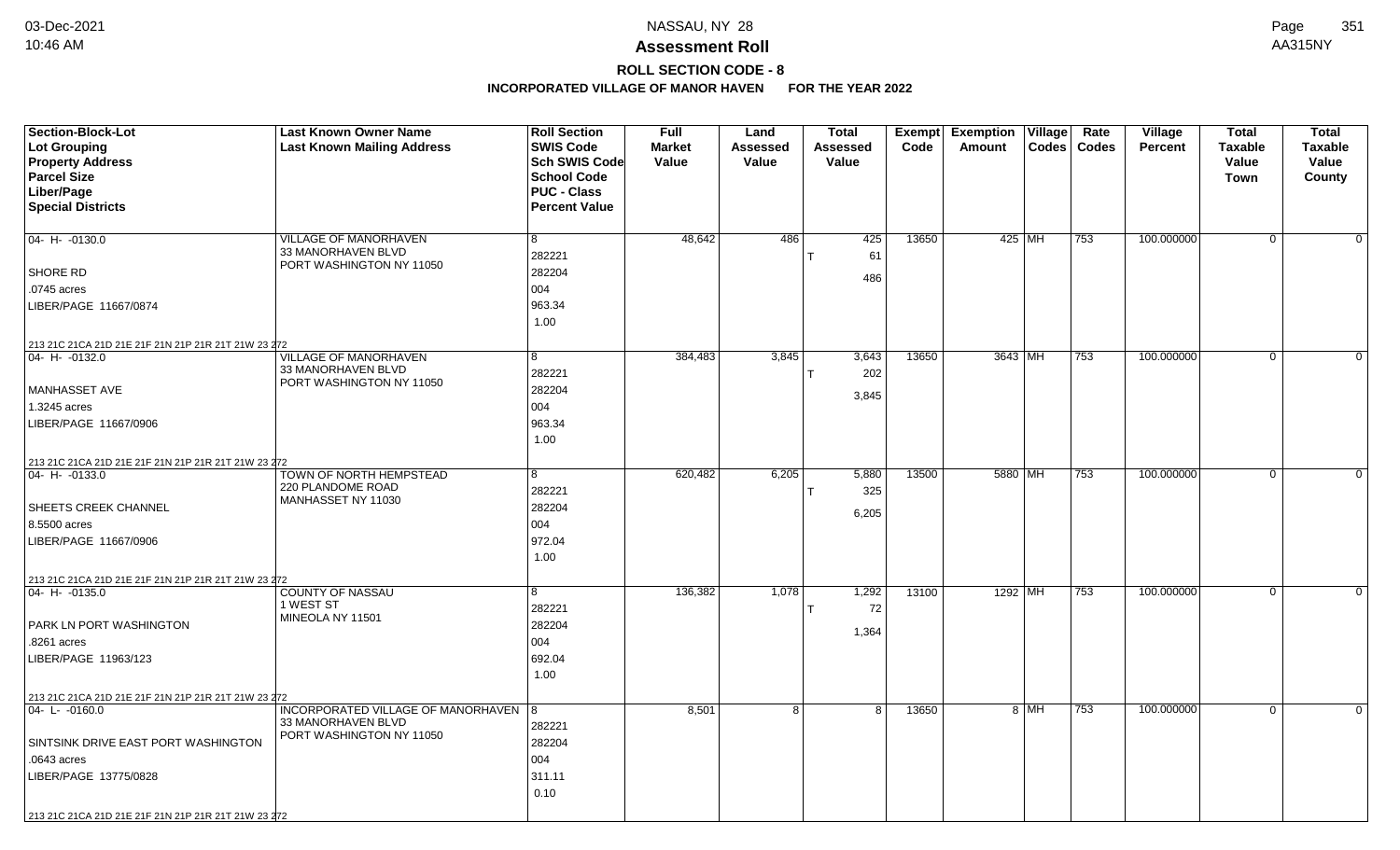# **ROLL SECTION CODE - 8**

| <b>Section-Block-Lot</b>                                               | <b>Last Known Owner Name</b>                                 | <b>Roll Section</b>  | <b>Full</b>   | Land     | <b>Total</b> | Exempt | <b>Exemption</b> | Village | Rate          | Village        | <b>Total</b>   | <b>Total</b>   |
|------------------------------------------------------------------------|--------------------------------------------------------------|----------------------|---------------|----------|--------------|--------|------------------|---------|---------------|----------------|----------------|----------------|
| Lot Grouping                                                           | <b>Last Known Mailing Address</b>                            | <b>SWIS Code</b>     | <b>Market</b> | Assessed | Assessed     | Code   | Amount           |         | Codes   Codes | <b>Percent</b> | <b>Taxable</b> | <b>Taxable</b> |
| <b>Property Address</b>                                                |                                                              | <b>Sch SWIS Code</b> | Value         | Value    | Value        |        |                  |         |               |                | Value          | Value          |
| <b>Parcel Size</b>                                                     |                                                              | <b>School Code</b>   |               |          |              |        |                  |         |               |                | <b>Town</b>    | County         |
| Liber/Page                                                             |                                                              | <b>PUC - Class</b>   |               |          |              |        |                  |         |               |                |                |                |
| <b>Special Districts</b>                                               |                                                              | <b>Percent Value</b> |               |          |              |        |                  |         |               |                |                |                |
|                                                                        |                                                              |                      |               |          |              |        |                  |         |               |                |                |                |
| $04 - L - 0161.0$                                                      | INCORPORATED VILLAGE OF MANORHAVEN   8<br>33 MANORHAVEN BLVD |                      | 437,256       | 4,368    | 4,144        | 13650  | 4144 MH          |         | 753           | 100.000000     | $\Omega$       | $\Omega$       |
| 161                                                                    | PORT WASHINGTON NY 11050                                     | 282221               |               |          | 228          |        |                  |         |               |                |                |                |
| SINTSINK DRIVE EAST PORT WASHINGTON                                    |                                                              | 282204               |               |          | 4,372        |        |                  |         |               |                |                |                |
| 6.0194 acres                                                           |                                                              | 004                  |               |          |              |        |                  |         |               |                |                |                |
| LIBER/PAGE 13775/0828                                                  |                                                              | 963.34               |               |          |              |        |                  |         |               |                |                |                |
|                                                                        |                                                              | 1.00                 |               |          |              |        |                  |         |               |                |                |                |
| 213 21C 21CA 21D 21E 21F 21N 21P 21R 21T 21W 23 272                    |                                                              |                      |               |          |              |        |                  |         |               |                |                |                |
| $ 04 - L - 0703.0$                                                     | INC VILLAGE OF MANORHAVEN                                    | 8                    | 365,961       | 3,388    | 3,386        | 13650  | 3386 MH          |         | 753           | 100.000000     | $\mathbf 0$    | $\Omega$       |
| 703-706,754                                                            | 33 MANORHAVEN BLVD<br>PORT WASHINGTON NY 11050               | 282221               |               |          | 274          |        |                  |         |               |                |                |                |
| SINTSINK DR W PORT WASHINGTON                                          |                                                              | 282204               |               |          | 3,660        |        |                  |         |               |                |                |                |
| .2334 acres                                                            |                                                              | 004                  |               |          |              |        |                  |         |               |                |                |                |
| LIBER/PAGE 00000/0000                                                  |                                                              | 822.04               |               |          |              |        |                  |         |               |                |                |                |
|                                                                        |                                                              | 1.00                 |               |          |              |        |                  |         |               |                |                |                |
| 213 21C 21CA 21D 21E 21F 21N 21P 21R 21T 21W 23 272                    |                                                              |                      |               |          |              |        |                  |         |               |                |                |                |
| $ 04 - L - 0807.0$                                                     | TOWN OF NORTH HEMPSTEAD                                      | 8                    | 315,629       | 3,156    | 2,991        | 13500  | 2991 MH          |         | 753           | 100.000000     | $\mathbf 0$    | $\mathbf 0$    |
|                                                                        | 220 PLANDOME RD                                              | 282221               |               |          | 165          |        |                  |         |               |                |                |                |
| SINSINK DR PORT WASHINGTON                                             | MANHASSET NY 11030                                           | 282204               |               |          |              |        |                  |         |               |                |                |                |
| 4.3492 acres                                                           |                                                              | 004                  |               |          | 3,156        |        |                  |         |               |                |                |                |
| LIBER/PAGE 12984/0306                                                  |                                                              | 315.04               |               |          |              |        |                  |         |               |                |                |                |
|                                                                        |                                                              | 1.00                 |               |          |              |        |                  |         |               |                |                |                |
|                                                                        |                                                              |                      |               |          |              |        |                  |         |               |                |                |                |
| 213 21C 21CA 21D 21E 21F 21N 21P 21R 21T 21W 23 272<br>04- N-01-0107.0 | TOWN OF NORTH HEMPSTEAD                                      | 8                    | 492,093       | 4,719    | 4,569        | 13500  | 4569 MH          |         | 753           | 100.000000     | $\Omega$       | $\Omega$       |
|                                                                        | 220 PLANDOME ROAD                                            | 282221               |               |          | 352          |        |                  |         |               |                |                |                |
| SHORE RD PORT WASHINGTON                                               | MANHASSET NY 11030                                           | 282204               |               |          |              |        |                  |         |               |                |                |                |
| 7.2314 acres                                                           |                                                              | 004                  |               |          | 4,921        |        |                  |         |               |                |                |                |
| LIBER/PAGE 00000/0000                                                  |                                                              | 315.04               |               |          |              |        |                  |         |               |                |                |                |
|                                                                        |                                                              | 1.00                 |               |          |              |        |                  |         |               |                |                |                |
|                                                                        |                                                              |                      |               |          |              |        |                  |         |               |                |                |                |
| 213 21C 21CA 21D 21E 21F 21N 21P 21R 21T 21W 23 272<br>04- N-01-0334.0 | CHABAD OF PORT WASHINGTON INC                                | 8                    | 4,349,370     | 14,364   | 33,548       | 26300  | 33548 MH         |         | 753           | 100.000000     | $\Omega$       | $\Omega$       |
|                                                                        | 80 SHORE RD                                                  | 282221               |               |          | 9,946        |        |                  |         |               |                |                |                |
| 80 SHORE RD PORT WASHINGTON                                            | PORT WASHINGTON NY 11050                                     | 282204               |               |          |              |        |                  |         |               |                |                |                |
| 1.1777 acres                                                           |                                                              | 004                  |               |          | 43,494       |        |                  |         |               |                |                |                |
|                                                                        |                                                              | 620.04               |               |          |              |        |                  |         |               |                |                |                |
| LIBER/PAGE 13459/0168                                                  |                                                              |                      |               |          |              |        |                  |         |               |                |                |                |
|                                                                        |                                                              | 1.00                 |               |          |              |        |                  |         |               |                |                |                |
| 213 21C 21CA 21D 21E 21F 21N 21P 21R 21T 21W 23 272                    |                                                              |                      |               |          |              |        |                  |         |               |                |                |                |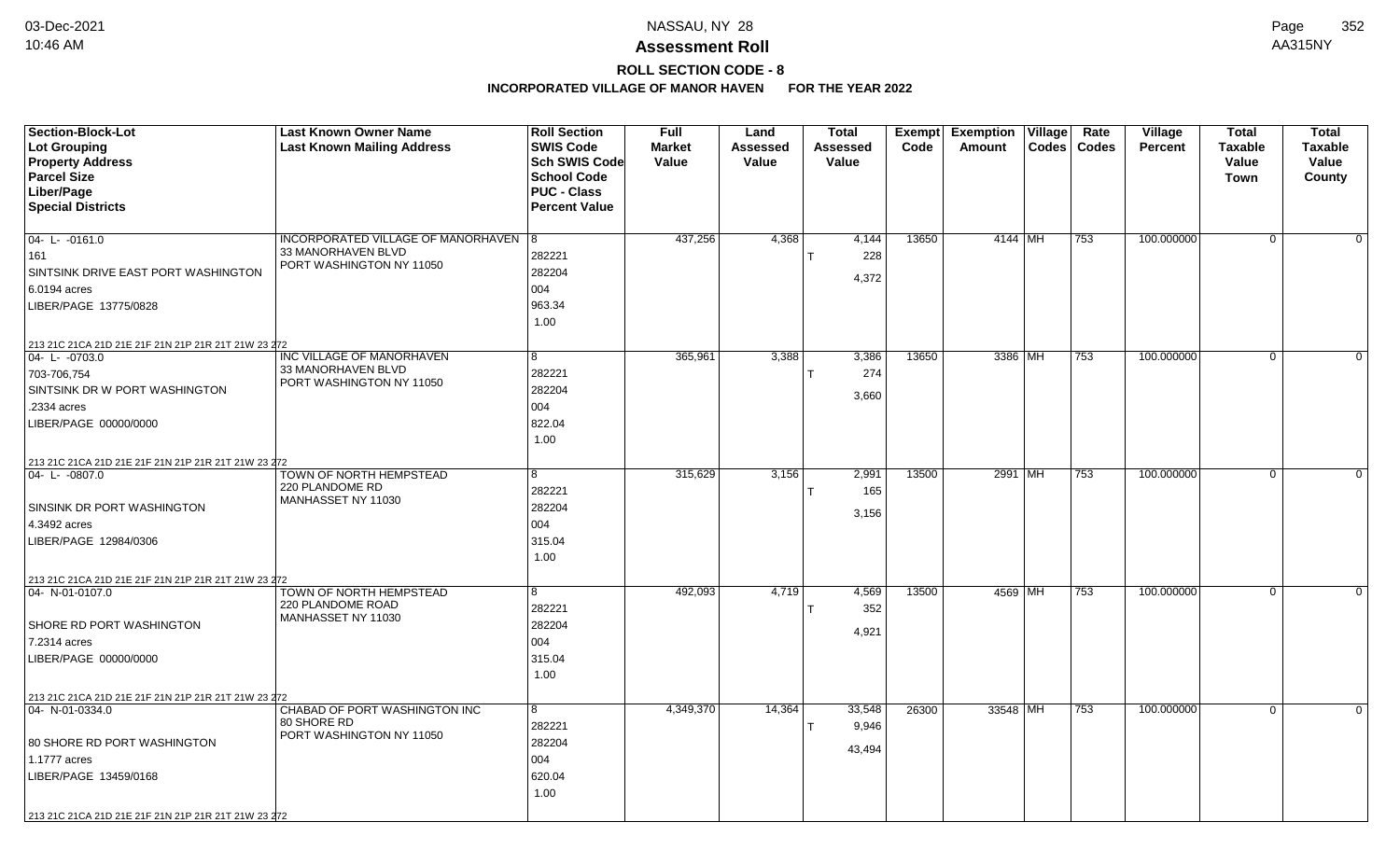# **ROLL SECTION CODE - 8**

| <b>Section-Block-Lot</b><br><b>Lot Grouping</b><br><b>Property Address</b><br><b>Parcel Size</b><br>Liber/Page<br><b>Special Districts</b>                                                                          | <b>Last Known Owner Name</b><br><b>Last Known Mailing Address</b>                                        | <b>Roll Section</b><br><b>SWIS Code</b><br><b>Sch SWIS Code</b><br><b>School Code</b><br><b>PUC - Class</b><br><b>Percent Value</b> | Full<br><b>Market</b><br>Value | Land<br><b>Assessed</b><br>Value | <b>Total</b><br><b>Assessed</b><br>Value | Exempt<br>Code | <b>Exemption Village</b><br>Amount | Rate<br>Codes   Codes | Village<br>Percent | <b>Total</b><br><b>Taxable</b><br>Value<br>Town | <b>Total</b><br><b>Taxable</b><br>Value<br>County |
|---------------------------------------------------------------------------------------------------------------------------------------------------------------------------------------------------------------------|----------------------------------------------------------------------------------------------------------|-------------------------------------------------------------------------------------------------------------------------------------|--------------------------------|----------------------------------|------------------------------------------|----------------|------------------------------------|-----------------------|--------------------|-------------------------------------------------|---------------------------------------------------|
| $\boxed{04-072 - 0006.0}$<br>$6 - 17$<br>MANORHAVEN BLVD PORT WASHINGTON<br>.5785 acres<br>LIBER/PAGE 07784/0414                                                                                                    | OUR LADY OF FATIMA RC CHURCH<br>50 N PARK AVE PO BOX 9023<br>ROCKVILLE CENTRE NY 11571                   | 8<br>282221<br>282204<br>004<br>620.14<br>1.00                                                                                      | 1,811,446                      | 7,550                            | 16,703<br>1,412<br>18,115                | 26300          | 16703 MH                           | 753                   | 100.000000         | $\Omega$                                        | $\Omega$                                          |
| 213 21C 21CA 21D 21E 21F 21N 21P 21R 21T 21W 23 272<br>$ 04-073-0001.0$<br>$1 - 8,27 - 28$<br>33 MANORHAVEN BLVD PORT WASHINGTON<br>.4995 acres<br>LIBER/PAGE 00000/0000                                            | INC VILLAGE OF MANORHAVEN<br>33 MANORHAVEN BLVD<br>PORT WASHINGTON NY 11050                              | 8<br>282221<br>282204<br>004<br>652.94<br>1.00                                                                                      | 1,047,306                      | 6,519                            | 9,925<br>548<br>10,473                   | 13650          | 9925 MH                            | 753                   | 100.000000         | $\Omega$                                        | $\Omega$                                          |
| 213 21C 21CA 21D 21E 21F 21N 21P 21R 21T 21W 23 272<br>$\boxed{04-074 - 0006.0}$<br>$6 - 10$<br>23 MANORHAVEN BLVD PORT WASHINGTON<br>.2763 acres<br>LIBER/PAGE 10599/0757                                          | INCORPORATED VILLAGE OF MANORHAVEN 8<br>23 MANORHAVEN BOULEVARD<br>PORT WASHINGTON NY 11050              | 282221<br>282204<br>004<br>652.94<br>1.00                                                                                           | 368,412                        | 3,606                            | 3,439<br>245<br>3,684                    | 13650          | 3439 MH                            | 753                   | 100.000000         | $\Omega$                                        | $\overline{0}$                                    |
| 213 21C 21CA 21D 21E 21F 21N 21P 21R 21T 21W 23 272<br>$04-075 - 0238.0$<br>238<br>29 SANDS POINT RD PORT WASHINGTON<br>.1354 acres<br>LIBER/PAGE 11071/0291<br>213 21C 21CA 21D 21E 21F 21N 21P 21R 21T 21W 23 272 | COMMUNITY MAINSTREAMING ASSOCIATES 8<br>INC<br>99 QUENTIN ROOSEVELTQBLVD STE 200<br>GARDEN CITY NY 11530 | 282221<br>282204<br>004<br>642.01<br>0.10                                                                                           | 449,611                        | 374                              | 450                                      | 25120          | 450 MH                             | 753                   | 100.000000         | $\mathbf 0$                                     | $\overline{0}$                                    |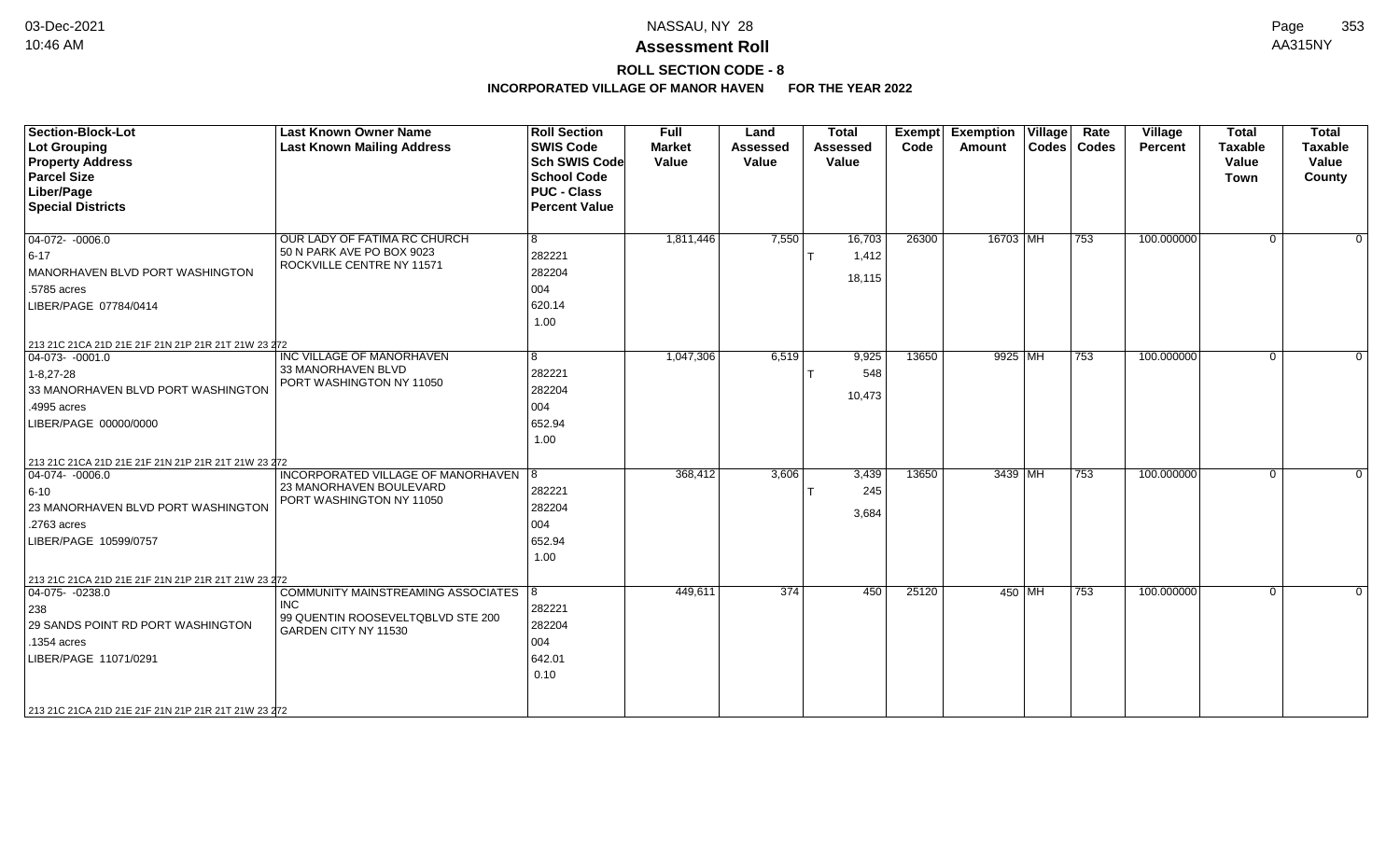# **ROLL SECTION CODE - 8**

| <b>Section-Block-Lot</b><br>Lot Grouping<br><b>Property Address</b><br><b>Parcel Size</b><br>Liber/Page<br><b>Special Districts</b>                                                                               | <b>Last Known Owner Name</b><br><b>Last Known Mailing Address</b>                                                                    | <b>Roll Section</b><br><b>SWIS Code</b><br><b>Sch SWIS Code</b><br><b>School Code</b><br><b>PUC - Class</b><br><b>Percent Value</b> | <b>Full</b><br><b>Market</b><br>Value | Land<br><b>Assessed</b><br>Value | <b>Total</b><br>Assessed<br>Value | Exempt<br>Code | <b>Exemption Village</b><br>Amount | $ $ Codes $ $ | Rate<br><b>Codes</b> | Village<br><b>Percent</b> | <b>Total</b><br><b>Taxable</b><br>Value<br><b>Town</b> | <b>Total</b><br><b>Taxable</b><br>Value<br>County |
|-------------------------------------------------------------------------------------------------------------------------------------------------------------------------------------------------------------------|--------------------------------------------------------------------------------------------------------------------------------------|-------------------------------------------------------------------------------------------------------------------------------------|---------------------------------------|----------------------------------|-----------------------------------|----------------|------------------------------------|---------------|----------------------|---------------------------|--------------------------------------------------------|---------------------------------------------------|
| $04-084 - 0001.0$<br>$ 1-6 $<br>22 MANHASSET AVE PORT WASHINGTON<br>.2245 acres<br>LIBER/PAGE 11449/0179<br>213 21C 21CA 21D 21E 21F 21N 21P 21R 21T 21W 23 272                                                   | THE MARFAN FOUNDATION INC<br>22 MANHASSET<br>PORT WASHINGTON NY 11050                                                                | 8<br>282221<br>282204<br>004<br>464.14<br>1.00                                                                                      | 528,650                               | 2,738                            | 5,286                             | 25120          | 5286   MH                          |               | 753                  | 100.000000                | $\mathbf 0$                                            | $\Omega$                                          |
| 04-085- -0029.0<br>3 MANHASSET AVE PORT WASHINGTON<br>.1056 acres<br>LIBER/PAGE 11243/0750                                                                                                                        | COMMUNITY MAINSTREAMING ASSOCIATES 8<br><b>INC</b><br>99 QUENTIN ROOSEVELT BLVD<br>GARDEN CITY NY 11530                              | 282221<br>282204<br>004<br>642.01<br>0.10                                                                                           | 544,858                               | 365                              | 545                               | 25120          | 545 MH                             |               | 753                  | 100.000000                | $\overline{0}$                                         | $\Omega$                                          |
| 213 21C 21CA 21D 21E 21F 21N 21P 21R 21T 21W 23 272<br>$ 04-089-0017.0$<br>17-21<br>29 MOHEGAN AVE PORT WASHINGTON<br>.2296 acres<br>LIBER/PAGE 03579/0581<br>213 21C 21CA 21D 21E 21F 21N 21P 21R 21T 21W 23 272 | <b>HENDERSON MARINO POST #1819</b><br><b>VETERANS</b><br>OF FOREIGN WARS<br>29 MOHEGAN AVE<br>PORT WASHINGTON NY 11050               | 8<br>282221<br>282204<br>004<br>534.14<br>1.00                                                                                      | 307,625                               | 2,996                            | 2,865<br>211<br>3,076             | 26100          | 2865 MH                            |               | 753                  | 100.000000                | 0                                                      | $\Omega$                                          |
| $04-089 - 0022.0$<br>22-24<br>MOHEGAN AVE PORT WASHINGTON<br>.1377 acres<br>LIBER/PAGE 02048/055<br>213 21C 21CA 21D 21E 21F 21N 21P 21R 21T 21W 23 272                                                           | HENDERSON-MARINO POST #1819<br><b>VETERANS OF</b><br>FOREIGN WARS OF THE UNITED STATES<br>29 MOHEGAN AVE<br>PORT WASHINGTON NY 11050 | 8<br>282221<br>282204<br>004<br>534.14<br>1.00                                                                                      | 334,610                               | 1,798                            | 3,171<br>176<br>3,347             | 26100          | 3171 MH                            |               | 753                  | 100.000000                | $\mathbf 0$                                            | $\Omega$                                          |